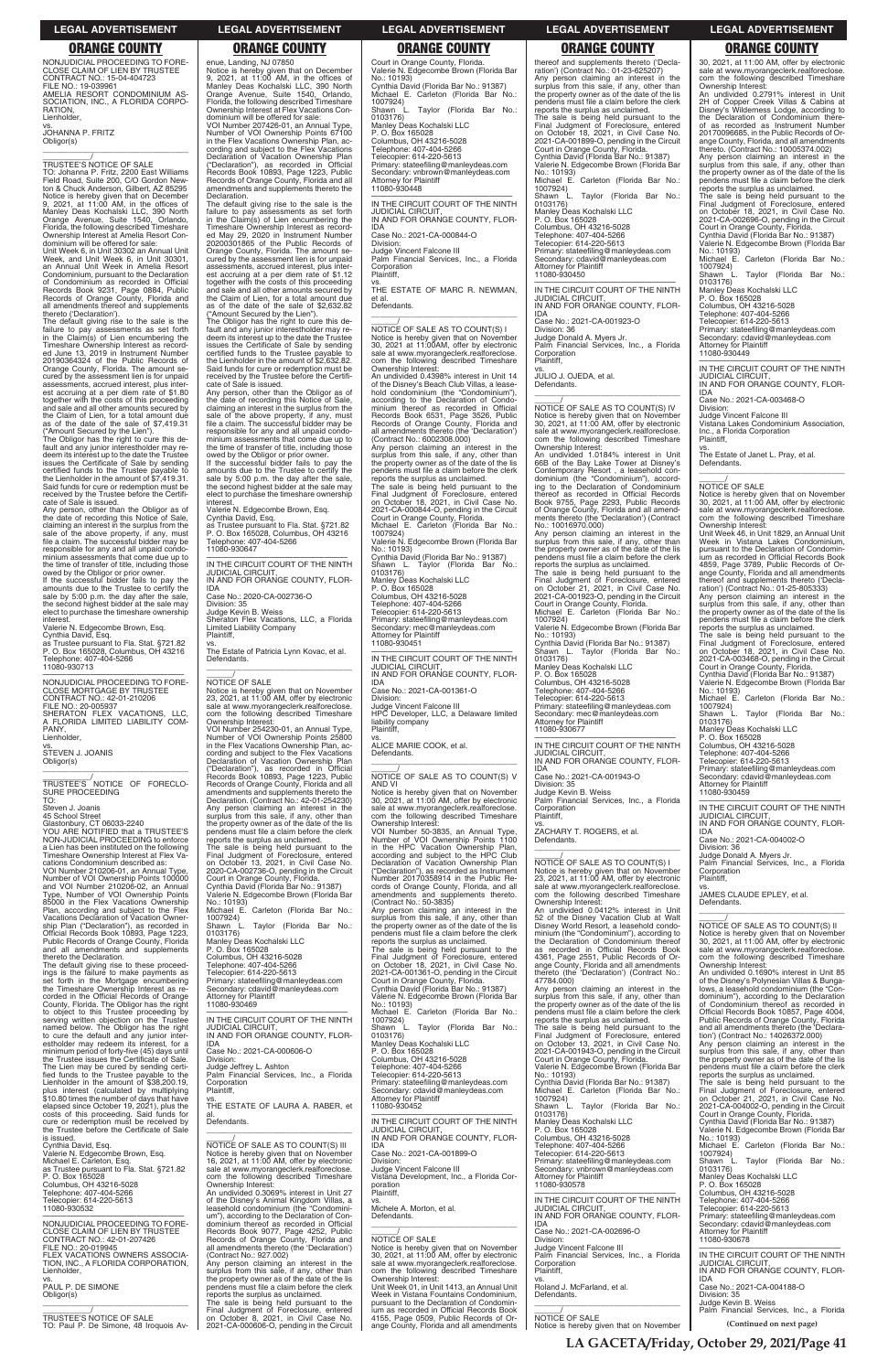WEEKS NOTICE OF ACTION AGAINST DEFEN-DANT DELORES MUNDY, AS HEIR TO THE ESTATE OF TRACEY A. MUNDY

To: DELORES MUNDY, AS HEIR TO THE ESTATE OF TRACEY A. MUNDY 2501 77TH AVENUE PHILADELPHIA, PA 19150

UNITED STATES OF AMERICA<br>and all parties claiming interest by,<br>through, under or against Defendant(s)<br>DELORES MUNDY, AS HEIR TO THE<br>ESTATE OF TRACEY A. MUNDY, and

all parties having or claiming to have any right, title or interest in the property herein described; YOU ARE NOTIFIED that an action to

enforce a lien on the following described property in Orange County, Florida: Unit Week 30, in Unit 2106, an Annual Unit Week in Vistana Cascades Condominium, pursuant to the Declaration of Condominium as recorded in Official Records Book 5312, Page 2312, Public Records of Orange County, Florida and all amendments thereof and supplements thereto ('Declaration') Contract No.: 01-26-000070

COPY MANLEY DEAS KOCHALSKI LLC 11080-930696

has been filed against you; and you are required to serve a copy of your written defenses, if any, to it on CYNTHIA DAVID, Plaintiff's attorney, P. O. Box 165028, Columbus, OH 43216-5028, within thirty (30) days after the first publication of this Notice and file the original with the Clerk of this Court either before service on Plaintiff's attorney or immediately thereafter; otherwise a default will be entered against you for the relief demanded in the Com-

Julie A. Morin, et al. Defendants

and all parties claiming interest by, through, under or against Defendant(s) JULIE A. MORIN, and all parties having or claiming to have any right, title or interest in the property herein described; YOU ARE NOTIFIED that an action to enforce a lien on the following described property in Orange County, Florida:<br>COUNT I

plaint. WITNESS my hand and seal of this Court on the 6th day of October, 2021. TIFFANY MOORE RUSSELL CLERK OF THE CIRCUIT COURT ORANGE COUNTY, FLORIDA By: Lisa Geib Deputy Clerk NOTICE TO PERSONS WITH DISABILI-

TIES

COUNT II An undivided 0.2546% interest in Unit

If you are a person with a disability who eds any accommodation in order to participate in this proceeding, you are en-titled, at no cost to you, to the provision of certain assistance. Please contact ADA Coordinator, Human Resources, Orange County Courthouse, 425 N. Orange Av-Suite 510, Orlando, Florida 836-2303, at least 7 days before your scheduled court appearance, or immediately upon receiving this notification if the time before the scheduled appearance is less than 7 days; if you are hearing or voice impaired, call 711. FOR PUBLICATION – RETURN TO

—————————————————— IN THE CIRCUIT COURT OF THE NINTH JUDICIAL CIRCUIT, IN AND FOR ORANGE COUNTY, FLOR-

IDA Case No.: 2021-CA-008009-O Division: 40 Judge Reginald K. Whitehead

Palm Financial Services, Inc., a Florida Corporation **Plaintiff** vs.

\_\_\_\_\_\_\_\_\_\_\_\_\_\_\_\_\_\_\_\_\_\_\_\_\_\_\_\_\_\_\_ \_\_\_\_\_\_\_\_/ PUBLISH 2 CONSECUTIVE **WEEKS** NOTICE OF ACTION AS TO COUNT I, II AGAINST DEFENDANT JULIE A. MORIN To: JULIE A. MORIN

26 SCHOFIELD AVENUE DUDLEY, MA 01571 UNITED STATES OF AMERICA

COUNT I An undivided 0.8147% interest in Unit 28A of the Bay Lake Tower at Disney's Contemporary Resort, a leasehold condo-minium (the "Condominium"), according to the Declaration of Condominium thereof as recorded in Official Records Book 9755, Page 2293, Public Records of Orange County, Florida and all amendments thereto (the 'Declaration') Contract No.: 10004460.000

51B of the Bay Lake Tower at Disney's Contemporary Resort, a leasehold condo-minium (the "Condominium"), according to the Declaration of Condominium thereof<br>as recorded in Official Becords Book recorded in Official Records Book 9755, Page 2293, Public Records of Orange County, Florida and all amendments

—————————————————— IN THE CIRCUIT COURT OF THE NINTH JUDICIAL CIRCUIT, IN AND FOR ORANGE COUNTY, FLOR-

Corporation **Plaintiff** vs.

Jonathan S. Ross, et al. **Defendants** \_\_\_\_\_\_\_\_\_\_\_\_\_\_\_\_\_\_\_\_\_\_\_\_\_\_\_\_\_\_\_\_\_

\_\_\_\_\_\_/ NOTICE OF SALE AS TO COUNT(S) I Notice is hereby given that on November 23, 2021, at 11:00 AM, offer by electronic sale at www.myorangeclerk.realforeclose. com the following described Timeshare Ownership Interest:

An undivided 0.5196% interest in Unit 1E of the Disney Vacation Club at Disney's BoardWalk Villas, a leasehold condominium (the "Condominium"), according to the Declaration of Condominium thereof as recorded in Official Records Book 5101, Page 147, Public Records of Orange County, Florida and all amendments thereto (the 'Declaration') (Contract No.:

4000921.001) Any person claiming an interest in the surplus from this sale, if any, other than the property owner as of the date of the lis pendens must file a claim before the clerk

> Division: Judge Vincent Falcone III Vistana Fountains Condominium Association, Inc., a Florida Corporation **Plaintiff**

vs. Jose Ernesto Vieites Pineiro, et al. Defendants.

\_\_\_\_\_\_\_\_\_\_\_\_\_\_\_\_\_\_\_\_\_\_\_\_\_\_\_\_\_\_\_ \_\_\_\_\_\_\_\_/ PUBLISH 2 CONSECUTIVE **WEEKS** 

reports the surplus as unclaimed. The sale is being held pursuant to the Final Judgment of Foreclosure, entered on October 13, 2021, in Civil Case No. 2021-CA-004188-O, pending in the Circuit Court in Orange County, Florida. Valerie N. Edgecombe Brown (Florida Bar

> To: JOSE ERNESTO VIEITES PINEIRO AVELLANEDA 1609 2G SAN ISIDRO 1642

No.: 10193)

Cynthia David (Florida Bar No.: 91387) Michael E. Carleton (Florida Bar No.: 1007924) Shawn L. Taylor (Florida Bar No.:

0103176)

Manley Deas Kochalski LLC P. O. Box 165028 Columbus, OH 43216-5028 Telephone: 407-404-5266 Telecopier: 614-220-5613 Primary: stateefiling@manleydeas.com

Secondary: vnbrown@manleydeas.com Attorney for Plaintiff 11080-930461 —————————————————— IN THE CIRCUIT COURT OF THE NINTH

JUDICIAL CIRCUIT, IN AND FOR ORANGE COUNTY, FLOR-IDA

Case No.:

Division: 40 Judge Reginald K. Whitehead Vistana Spa Condominium Association, Inc., a Florida Corporation Plaintiff,

vs. Unknown Successor Trustee of The Harold S. Johnson Living Trust dated June 5, 2014, et al. **Defendants** \_\_\_\_\_\_\_\_\_\_\_\_\_\_\_\_\_\_\_\_\_\_\_\_\_\_\_\_\_\_\_\_\_

\_\_\_\_\_\_/ NOTICE OF SALE AS TO COUNT(S) I Notice is hereby given that on November 23, 2021, at 11:00 AM, offer by electronic sale at www.myorangeclerk.realforeclose.

com the following described Timeshare Ownership Interest: Unit Week 52, in Unit 0624, an Annual Unit Week in Vistana Spa Condominium, pursuant to the Declaration of Condominium as recorded in Official Records Book 3677, Page 0335, Public Records of Orange County, Florida and all amendments thereof and supplements thereto ('Decla-ration') (Contract No.: 01-21-300958) Any person claiming an interest in the surplus from this sale, if any, other than

the property owner as of the date of the lis pendens must file a claim before the clerk reports the surplus as unclaimed.

The sale is being held pursuant to the Final Judgment of Foreclosure, entered on October 21, 2021, in Civil Case No. 2021-CA-004263-O, pending in the Circuit Court in Orange County, Florida. Cynthia David (Florida Bar No.: 91387)

Valerie N. Edgecombe Brown (Florida Bar No.: 10193) Michael E. Carleton (Florida Bar No.:

1007924) Shawn L. Taylor (Florida Bar No.: 0103176)

Manley Deas Kochalski LLC

P. O. Box 165028 Columbus, OH 43216-5028

Telephone: 407-404-5266 Telecopier: 614-220-5613

Primary: stateefiling@manleydeas.com Secondary: cdavid@manleydeas.com Attorney for Plaintiff 11080-930679

IDA Case No.: 2021-CA-004541-O Division: 35 Judge Kevin B. Weiss Palm Financial Services, Inc., a Florida

Corporation Plaintiff, vs. Marco Antonio Caballero Valencia, et al.

**Defendants** 

The default giving rise to the sale is the failure to pay assessments as set forth in the Claim(s) of Lien encumbering the Timeshare Ownership Interest as recorded June 10, 2019 in Instrument Number 20190353923 of the Public Records of Orange County, Florida. The amount secured by the assessment lien is for unpaid assessments, accrued interest, plus interest accruing at a per diem rate of \$0.84 together with the costs of this proceeding and sale and all other amounts secured by the Claim of Lien, for a total amount due as of the date of the sale of \$2,260.88 ("Amount Secured by the Lien"). The Obligor has the right to cure this default and any junior interestholder may re-deem its interest up to the date the Trustee issues the Certificate of Sale by sending certified funds to the Trustee payable to the Lienholder in the amount of \$2,260.88. Said funds for cure or redemption must be received by the Trustee before the Certifi-cate of Sale is issued. Any person, other than the Obligor as of the date of recording this Notice of Sale, claiming an interest in the surplus from the sale of the above property, if any, must file a claim. The successful bidder may be responsible for any and all unpaid condominium assessments that come due up to the time of transfer of title, including those owed by the Obligor or prior owner. If the successful bidder fails to pay the amounts due to the Trustee to certify the sale by 5:00 p.m. the day after the sale, the second highest bidder at the sale may elect to purchase the timeshare ownership interest. Michael E. Carleton, Esq. as Trustee pursuant to Fla. Stat. §721.82 P. O. Box 165028, Columbus, OH 43216

—————————————————— IN THE CIRCUIT COURT OF THE NINTH JUDICIAL CIRCUIT, IN AND FOR ORANGE COUNTY, FLOR-IDA

Case No.: 2021-CA-005034-O Division: Judge Denise Kim Beamer

Vistana Cascades Condominium Association, Inc., a Florida Corporation Plaintiff,

vs. Any and All Unknown Parties who claim an interest as spouse, heirs, devisees, grantees, assignees, lienors, creditors, trustees, personal representatives, administrators or as other claimants, by, through, under or against Edwin E. Vega Chaparro, deceased, et al. Defendants.

\_\_\_\_\_\_\_\_\_\_\_\_\_\_\_\_\_\_\_\_\_\_\_\_\_\_\_\_\_\_\_\_\_

# $\frac{\gamma}{\text{NOTICE}}$  OF SALE

Notice is hereby given that on November 30, 2021, at 11:00 AM, offer by electronic sale at www.myorangeclerk.realforeclose. com the following described Timeshare

Ownership Interest: Unit Week 10, in Unit 2535, an Even Bi-ennial Unit Week in Vistana Cascades Condominium, pursuant to the Declaration of Condominium as recorded in Official Records Book 5312, Page 2312, Public Records of Orange County, Florida and all amendments thereof and supplements thereto ('Declaration') (Contract No.: 01- 26-049413)

Any person claiming an interest in the surplus from this sale, if any, other than the property owner as of the date of the lis pendens must file a claim before the clerk reports the surplus as unclaimed. The sale is being held pursuant to the Final Judgment of Foreclosure, entered on October 20, 2021, in Civil Case No. 2021-CA-005034-O, pending in the Circuit

> Any person, other than the Obligor as of the date of recording this Notice of Sale date of recording this Notice of Sale, claiming an interest in the surplus from the sale of the above property, if any, must file a claim. The successful bidder may be responsible for any and all unpaid condominium assessments that come due up to the time of transfer of title, including those owed by the Obligor or prior owner.

Court in Orange County, Florida. Cynthia David (Florida Bar No.: 91387) Valerie N. Edgecombe Brown (Florida Bar No.: 10193) Michael E. Carleton (Florida Bar No.:

1007924) Shawn L. Taylor (Florida Bar No.: 0103176)

Manley Deas Kochalski LLC P. O. Box 165028 Columbus, OH 43216-5028 Telephone: 407-404-5266

> vs. MARIE APOLLONIE ROSEMONDE **RICHARDSON**

**Obligor** 

Telecopier: 614-220-5613 Primary: stateefiling@manleydeas.com Secondary: cdavid@manleydeas.com Attorney for Plaintiff 11080-930590

> $\overline{\phantom{a}}$  , and the set of the set of the set of the set of the set of the set of the set of the set of the set of the set of the set of the set of the set of the set of the set of the set of the set of the set of the s \_\_\_\_\_\_\_\_\_\_\_/ TRUSTEE'S NOTICE OF SALE TO: Marie Apollonie Rosemonde Richardson, MAILBOX SUITE #1429, PO BOX

—————————————————— IN THE CIRCUIT COURT OF THE NINTH JUDICIAL CIRCUIT, IN AND FOR ORANGE COUNTY, FLOR-

IDA Case No.: 2021-CA-007002-O

NOTICE OF ACTION AGAINST DEFEN-DANT JOSE ERNESTO VIEITES PIN-EIRO

ARGENTINA

and all parties claiming interest by, through, under or against Defendant(s) JOSE ERNESTO VIEITES PINEIRO, and all parties having or claiming to have any right, title or interest in the property herein described;

YOU ARE NOTIFIED that an action to enforce a lien on the following described property in Orange County, Florida: Unit Week 03, in Unit 1578, an Annual Unit Week in Vistana Fountains Condominium, pursuant to the Declaration of Condominium as recorded in Official Records Book 4155, Page 0509, Public Records of Orange County, Florida and all amend-ments thereof and supplements thereto

('Declaration') Contract No.: 01-23-626289 has been filed against you; and you are required to serve a copy of your written<br>defenses, if any, to it on CYNTHIA DAVID,<br>Plaintiff's attorney, P. O. Box 165028, Co-<br>lumbus, OH 43216-5028, within thirty (30)<br>days after the first publication of this Notice and file the original with the Clerk of this Court either before service on Plaintiff's attorney or immediately thereafter; otherwise a default will be entered against you for the relief demanded in the Com-

plaint. WITNESS my hand and seal of this Court on the 6th day of October, 2021. TIFFANY MOORE RUSSELL

| <b>TIFFANY MOORE RUSSELL</b>                  | ange County, Florida and all amendments                                                                                                                                                                                                                                                                                                                                                                                                                                                                                                                                                                            | November 26, 2019 in Instrument Number                                                                                                                                                                                                                                                                                                                                                                                                                                                                                                                                                                                                 | in Official Records Book 9820, Page 1488,                                                                                                                                                                                                                                                                                                                                                                                                                                                                                                                                             |
|-----------------------------------------------|--------------------------------------------------------------------------------------------------------------------------------------------------------------------------------------------------------------------------------------------------------------------------------------------------------------------------------------------------------------------------------------------------------------------------------------------------------------------------------------------------------------------------------------------------------------------------------------------------------------------|----------------------------------------------------------------------------------------------------------------------------------------------------------------------------------------------------------------------------------------------------------------------------------------------------------------------------------------------------------------------------------------------------------------------------------------------------------------------------------------------------------------------------------------------------------------------------------------------------------------------------------------|---------------------------------------------------------------------------------------------------------------------------------------------------------------------------------------------------------------------------------------------------------------------------------------------------------------------------------------------------------------------------------------------------------------------------------------------------------------------------------------------------------------------------------------------------------------------------------------|
| <b>CLERK OF THE CIRCUIT COURT</b>             | thereto (the 'Declaration')                                                                                                                                                                                                                                                                                                                                                                                                                                                                                                                                                                                        | 20190746791 of the Public Records of                                                                                                                                                                                                                                                                                                                                                                                                                                                                                                                                                                                                   | Public Records of Orange County, Florida                                                                                                                                                                                                                                                                                                                                                                                                                                                                                                                                              |
| ORANGE COUNTY, FLORIDA                        | Contract No.: 10004460.002                                                                                                                                                                                                                                                                                                                                                                                                                                                                                                                                                                                         | Orange County, Florida (the "Lien"). The                                                                                                                                                                                                                                                                                                                                                                                                                                                                                                                                                                                               | and all amendments thereof and supple-                                                                                                                                                                                                                                                                                                                                                                                                                                                                                                                                                |
| By: Lisa Geib                                 | has been filed against you; and you are                                                                                                                                                                                                                                                                                                                                                                                                                                                                                                                                                                            | amount secured by the Lien is the prin-                                                                                                                                                                                                                                                                                                                                                                                                                                                                                                                                                                                                | ments thereto ('Declaration').                                                                                                                                                                                                                                                                                                                                                                                                                                                                                                                                                        |
| Deputy Clerk                                  | required to serve a copy of your written                                                                                                                                                                                                                                                                                                                                                                                                                                                                                                                                                                           |                                                                                                                                                                                                                                                                                                                                                                                                                                                                                                                                                                                                                                        | The default giving rise to the sale is the                                                                                                                                                                                                                                                                                                                                                                                                                                                                                                                                            |
|                                               |                                                                                                                                                                                                                                                                                                                                                                                                                                                                                                                                                                                                                    | of \$16,910.82, together with interest ac-                                                                                                                                                                                                                                                                                                                                                                                                                                                                                                                                                                                             | failure to make payments as set forth in                                                                                                                                                                                                                                                                                                                                                                                                                                                                                                                                              |
| <b>TIES</b>                                   | EDGECOMBE BROWN. Plaintiff's attor-                                                                                                                                                                                                                                                                                                                                                                                                                                                                                                                                                                                | cruing on the principal amount due at a                                                                                                                                                                                                                                                                                                                                                                                                                                                                                                                                                                                                | the Mortgage encumbering the Time-                                                                                                                                                                                                                                                                                                                                                                                                                                                                                                                                                    |
|                                               |                                                                                                                                                                                                                                                                                                                                                                                                                                                                                                                                                                                                                    |                                                                                                                                                                                                                                                                                                                                                                                                                                                                                                                                                                                                                                        | share Ownership Interest as recorded                                                                                                                                                                                                                                                                                                                                                                                                                                                                                                                                                  |
| needs any accommodation in order to           | 43216-5028, within thirty (30) days after                                                                                                                                                                                                                                                                                                                                                                                                                                                                                                                                                                          | costs of this proceeding and sale, for a to-                                                                                                                                                                                                                                                                                                                                                                                                                                                                                                                                                                                           | February 13, 2012 in Instrument Num-                                                                                                                                                                                                                                                                                                                                                                                                                                                                                                                                                  |
|                                               |                                                                                                                                                                                                                                                                                                                                                                                                                                                                                                                                                                                                                    | tal amount due as of the date of the sale                                                                                                                                                                                                                                                                                                                                                                                                                                                                                                                                                                                              | ber 20120072664, and recorded in Book                                                                                                                                                                                                                                                                                                                                                                                                                                                                                                                                                 |
| titled, at no cost to you, to the provision   | the original with the Clerk of this Court ei-                                                                                                                                                                                                                                                                                                                                                                                                                                                                                                                                                                      | of \$20,781.26 ("Amount Secured by the                                                                                                                                                                                                                                                                                                                                                                                                                                                                                                                                                                                                 | 10330, Page 8356 of the Public Records                                                                                                                                                                                                                                                                                                                                                                                                                                                                                                                                                |
| of certain assistance. Please contact ADA     | ther before service on Plaintiff's attorney                                                                                                                                                                                                                                                                                                                                                                                                                                                                                                                                                                        | Lien").                                                                                                                                                                                                                                                                                                                                                                                                                                                                                                                                                                                                                                | of Orange County, Florida (the "Lien").                                                                                                                                                                                                                                                                                                                                                                                                                                                                                                                                               |
| Coordinator, Human Resources, Orange          | or immediately thereafter; otherwise a                                                                                                                                                                                                                                                                                                                                                                                                                                                                                                                                                                             |                                                                                                                                                                                                                                                                                                                                                                                                                                                                                                                                                                                                                                        | The amount secured by the Lien is the                                                                                                                                                                                                                                                                                                                                                                                                                                                                                                                                                 |
|                                               |                                                                                                                                                                                                                                                                                                                                                                                                                                                                                                                                                                                                                    |                                                                                                                                                                                                                                                                                                                                                                                                                                                                                                                                                                                                                                        | principal of the mortgage due in the                                                                                                                                                                                                                                                                                                                                                                                                                                                                                                                                                  |
| enue, Suite 510, Orlando, Florida, (407)      | relief demanded in the Complaint.                                                                                                                                                                                                                                                                                                                                                                                                                                                                                                                                                                                  | redeem its interest up to the date the                                                                                                                                                                                                                                                                                                                                                                                                                                                                                                                                                                                                 | amount of \$10,724.65, together with inter-                                                                                                                                                                                                                                                                                                                                                                                                                                                                                                                                           |
| 836-2303, at least 7 days before your         |                                                                                                                                                                                                                                                                                                                                                                                                                                                                                                                                                                                                                    | Trustee issues the Certificate of Sale,                                                                                                                                                                                                                                                                                                                                                                                                                                                                                                                                                                                                | est accruing on the principal amount due                                                                                                                                                                                                                                                                                                                                                                                                                                                                                                                                              |
|                                               | on the 6th day of October, 2021.                                                                                                                                                                                                                                                                                                                                                                                                                                                                                                                                                                                   |                                                                                                                                                                                                                                                                                                                                                                                                                                                                                                                                                                                                                                        | at a per diem of \$1.12, and together with                                                                                                                                                                                                                                                                                                                                                                                                                                                                                                                                            |
| ately upon receiving this notification if the | <b>TIFFANY MOORE RUSSELL</b>                                                                                                                                                                                                                                                                                                                                                                                                                                                                                                                                                                                       | payable to the Lienholder in the amount                                                                                                                                                                                                                                                                                                                                                                                                                                                                                                                                                                                                | the costs of this proceeding and sale, for                                                                                                                                                                                                                                                                                                                                                                                                                                                                                                                                            |
| time before the scheduled appearance          |                                                                                                                                                                                                                                                                                                                                                                                                                                                                                                                                                                                                                    | of \$20,781.26. Said funds for cure or re-                                                                                                                                                                                                                                                                                                                                                                                                                                                                                                                                                                                             | a total amount due as of the date of the                                                                                                                                                                                                                                                                                                                                                                                                                                                                                                                                              |
| is less than 7 days; if you are hearing or    | ORANGE COUNTY, FLORIDA                                                                                                                                                                                                                                                                                                                                                                                                                                                                                                                                                                                             | demption must be received by the Trustee                                                                                                                                                                                                                                                                                                                                                                                                                                                                                                                                                                                               | sale of \$13,695.23 ("Amount Secured by                                                                                                                                                                                                                                                                                                                                                                                                                                                                                                                                               |
| voice impaired, call 711.                     | By: Liz Yanira Gordian Olmo                                                                                                                                                                                                                                                                                                                                                                                                                                                                                                                                                                                        | before the Certificate of Sale is issued.                                                                                                                                                                                                                                                                                                                                                                                                                                                                                                                                                                                              | the Lien").                                                                                                                                                                                                                                                                                                                                                                                                                                                                                                                                                                           |
| FOR PUBLICATION - RETURN TO                   | Deputy Clerk                                                                                                                                                                                                                                                                                                                                                                                                                                                                                                                                                                                                       | Any person, other than the Obligor as of                                                                                                                                                                                                                                                                                                                                                                                                                                                                                                                                                                                               | The Obligor has the right to cure this de-                                                                                                                                                                                                                                                                                                                                                                                                                                                                                                                                            |
| COPY:                                         | NOTICE TO PERSONS WITH DISABILI-                                                                                                                                                                                                                                                                                                                                                                                                                                                                                                                                                                                   | the date of recording this Notice of Sale,                                                                                                                                                                                                                                                                                                                                                                                                                                                                                                                                                                                             | fault and any junior interestholder may                                                                                                                                                                                                                                                                                                                                                                                                                                                                                                                                               |
|                                               | <b>TIES</b>                                                                                                                                                                                                                                                                                                                                                                                                                                                                                                                                                                                                        | claiming an interest in the surplus from the                                                                                                                                                                                                                                                                                                                                                                                                                                                                                                                                                                                           | redeem its interest up to the date the                                                                                                                                                                                                                                                                                                                                                                                                                                                                                                                                                |
| 11080-930703                                  | If you are a person with a disability who                                                                                                                                                                                                                                                                                                                                                                                                                                                                                                                                                                          | sale of the above property, if any, must                                                                                                                                                                                                                                                                                                                                                                                                                                                                                                                                                                                               | Trustee issues the Certificate of Sale,                                                                                                                                                                                                                                                                                                                                                                                                                                                                                                                                               |
|                                               | needs any accommodation in order to                                                                                                                                                                                                                                                                                                                                                                                                                                                                                                                                                                                | file a claim. The successful bidder may be                                                                                                                                                                                                                                                                                                                                                                                                                                                                                                                                                                                             | by sending certified funds to the Trustee                                                                                                                                                                                                                                                                                                                                                                                                                                                                                                                                             |
|                                               | participate in this proceeding, you are en-                                                                                                                                                                                                                                                                                                                                                                                                                                                                                                                                                                        | responsible for any and all unpaid condo-                                                                                                                                                                                                                                                                                                                                                                                                                                                                                                                                                                                              | payable to the Lienholder in the amount                                                                                                                                                                                                                                                                                                                                                                                                                                                                                                                                               |
|                                               | titled, at no cost to you, to the provision                                                                                                                                                                                                                                                                                                                                                                                                                                                                                                                                                                        | minium assessments that come due up to                                                                                                                                                                                                                                                                                                                                                                                                                                                                                                                                                                                                 | of \$13,695.23. Said funds for cure or re-                                                                                                                                                                                                                                                                                                                                                                                                                                                                                                                                            |
|                                               | of certain assistance. Please contact ADA                                                                                                                                                                                                                                                                                                                                                                                                                                                                                                                                                                          | the time of transfer of title, including those                                                                                                                                                                                                                                                                                                                                                                                                                                                                                                                                                                                         | demption must be received by the Trustee                                                                                                                                                                                                                                                                                                                                                                                                                                                                                                                                              |
| IDA                                           |                                                                                                                                                                                                                                                                                                                                                                                                                                                                                                                                                                                                                    |                                                                                                                                                                                                                                                                                                                                                                                                                                                                                                                                                                                                                                        | before the Certificate of Sale is issued.                                                                                                                                                                                                                                                                                                                                                                                                                                                                                                                                             |
|                                               |                                                                                                                                                                                                                                                                                                                                                                                                                                                                                                                                                                                                                    |                                                                                                                                                                                                                                                                                                                                                                                                                                                                                                                                                                                                                                        | Any person, other than the Obligor as of                                                                                                                                                                                                                                                                                                                                                                                                                                                                                                                                              |
| Division:                                     | enue, Suite 510, Orlando, Florida, (407)                                                                                                                                                                                                                                                                                                                                                                                                                                                                                                                                                                           | amounts due to the Trustee to certify the                                                                                                                                                                                                                                                                                                                                                                                                                                                                                                                                                                                              | the date of recording this Notice of Sale,                                                                                                                                                                                                                                                                                                                                                                                                                                                                                                                                            |
|                                               |                                                                                                                                                                                                                                                                                                                                                                                                                                                                                                                                                                                                                    |                                                                                                                                                                                                                                                                                                                                                                                                                                                                                                                                                                                                                                        | claiming an interest in the surplus from the                                                                                                                                                                                                                                                                                                                                                                                                                                                                                                                                          |
|                                               | scheduled court appearance, or immedi-                                                                                                                                                                                                                                                                                                                                                                                                                                                                                                                                                                             | the second highest bidder at the sale may                                                                                                                                                                                                                                                                                                                                                                                                                                                                                                                                                                                              | sale of the above property, if any, must                                                                                                                                                                                                                                                                                                                                                                                                                                                                                                                                              |
|                                               |                                                                                                                                                                                                                                                                                                                                                                                                                                                                                                                                                                                                                    |                                                                                                                                                                                                                                                                                                                                                                                                                                                                                                                                                                                                                                        | file a claim. The successful bidder may be                                                                                                                                                                                                                                                                                                                                                                                                                                                                                                                                            |
|                                               |                                                                                                                                                                                                                                                                                                                                                                                                                                                                                                                                                                                                                    |                                                                                                                                                                                                                                                                                                                                                                                                                                                                                                                                                                                                                                        | responsible for any and all unpaid condo-                                                                                                                                                                                                                                                                                                                                                                                                                                                                                                                                             |
|                                               |                                                                                                                                                                                                                                                                                                                                                                                                                                                                                                                                                                                                                    |                                                                                                                                                                                                                                                                                                                                                                                                                                                                                                                                                                                                                                        | minium assessments that come due up to                                                                                                                                                                                                                                                                                                                                                                                                                                                                                                                                                |
|                                               |                                                                                                                                                                                                                                                                                                                                                                                                                                                                                                                                                                                                                    |                                                                                                                                                                                                                                                                                                                                                                                                                                                                                                                                                                                                                                        | the time of transfer of title, including those                                                                                                                                                                                                                                                                                                                                                                                                                                                                                                                                        |
|                                               |                                                                                                                                                                                                                                                                                                                                                                                                                                                                                                                                                                                                                    |                                                                                                                                                                                                                                                                                                                                                                                                                                                                                                                                                                                                                                        | owed by the Obligor or prior owner.                                                                                                                                                                                                                                                                                                                                                                                                                                                                                                                                                   |
|                                               |                                                                                                                                                                                                                                                                                                                                                                                                                                                                                                                                                                                                                    |                                                                                                                                                                                                                                                                                                                                                                                                                                                                                                                                                                                                                                        | If the successful bidder fails to pay the                                                                                                                                                                                                                                                                                                                                                                                                                                                                                                                                             |
|                                               |                                                                                                                                                                                                                                                                                                                                                                                                                                                                                                                                                                                                                    | Telephone: 407-404-5266                                                                                                                                                                                                                                                                                                                                                                                                                                                                                                                                                                                                                |                                                                                                                                                                                                                                                                                                                                                                                                                                                                                                                                                                                       |
|                                               |                                                                                                                                                                                                                                                                                                                                                                                                                                                                                                                                                                                                                    |                                                                                                                                                                                                                                                                                                                                                                                                                                                                                                                                                                                                                                        | (Continued on next page)                                                                                                                                                                                                                                                                                                                                                                                                                                                                                                                                                              |
|                                               | NOTICE TO PERSONS WITH DISABILI-<br>If you are a person with a disability who<br>participate in this proceeding, you are en-<br>County Courthouse, 425 N. Orange Av-<br>scheduled court appearance, or immedi-<br>MANLEY DEAS KOCHALSKI LLC<br>IN THE CIRCUIT COURT OF THE NINTH<br><b>JUDICIAL CIRCUIT.</b><br>IN AND FOR ORANGE COUNTY. FLOR-<br>Case No.: 2021-CA-007007-O<br>Judge Jeffrey L. Ashton<br>Vistana Cascades Condominium Associa-<br>tion, Inc., a Florida Corporation<br>Plaintiff.<br>Delores Mundy, as Heir to the Estate of<br>Tracey A. Mundy, et al.<br>Defendants.<br>PUBLISH 2 CONSECUTIVE | defenses, if any, to it on VALERIE N.<br>ney, P. O. Box 165028, Columbus, OH<br>the first publication of this Notice and file<br>default will be entered against you for the<br>WITNESS my hand and seal of this Court<br>CLERK OF THE CIRCUIT COURT<br>Coordinator, Human Resources, Orange<br>County Courthouse, 425 N. Orange Av-<br>836-2303, at least 7 days before your<br>ately upon receiving this notification if the<br>time before the scheduled appearance<br>is less than 7 days; if you are hearing or<br>voice impaired, call 711.<br>FOR PUBLICATION - RETURN TO<br>COPY:<br>MANLEY DEAS KOCHALSKI LLC<br>11080-930683 | cipal of the mortgage due in the amount<br>per diem of \$6.95, and together with the<br>The Obligor has the right to cure this de-<br>fault and any junior interestholder may<br>by sending certified funds to the Trustee<br>owed by the Obligor or prior owner.<br>If the successful bidder fails to pay the<br>sale by 5:00 p.m. the day after the sale,<br>elect to purchase the timeshare ownership<br>interest.<br>Valerie N. Edgecombe Brown, Esg.<br>Cynthia David, Esg.<br>as Trustee pursuant to Fla. Stat. §721.82<br>P. O. Box 165028, Columbus, OH 43216<br>11080-930462 |

—————————————————— NONJUDICIAL PROCEEDING TO FORE-CLOSE CLAIM OF LIEN BY TRUSTEE CONTRACT NO.: 01-26-016346 FILE NO.: 21-004685 VISTANA CASCADES CONDOMINIUM ASSOCIATION, INC., A FLORIDA COR-

PORATION, Lienholder, vs.

DENISE WHEELER, AKA DENISE F. WHEELER, AKA DENISE ASHLEY; JAMES F. WHEELER, JR.

Obligor(s)

\_\_\_\_\_\_\_\_\_\_\_\_\_\_\_\_\_\_\_\_\_\_\_\_\_\_\_\_\_\_\_\_\_ \_\_\_\_\_\_\_\_\_\_\_/ TRUSTEE'S NOTICE OF SALE

TO:

Denise Wheeler, AKA Denise F. Wheeler, AKA Denise Ashley, 501 ORCHARD DRIVE, Bassett, VA 24055 James F. Wheeler, Jr., 501 ORCHARD

DRIVE, Bassett, VA 24055

Notice is hereby given that on December 9, 2021, at 11:00 AM, in the offices of Manley Deas Kochalski LLC, 390 North Orange Avenue, Suite 1540, Orlando,

Florida, the following described Timeshare Ownership Interest at Vistana Cascades Condominium will be offered for sale: Unit Week 41, in Unit 2228, an Annual Unit Week in Vistana Cascades Condominium, pursuant to the Declaration of Condominium as recorded in Official Records Book 5312, Page 2312, Public Records of Orange County, Florida and all amendments thereof and supplements thereto ('Decla-

ration').

Telephone: 407-404-5266 11080-930610

—————————————————— NONJUDICIAL PROCEEDING TO FORE-CLOSE MORTGAGE BY TRUSTEE CONTRACT NO.: 16003848.000

FILE NO.: 21-005130 PALM FINANCIAL SERVICES, INC., A

FLORIDA CORPORATION,

Lienholder,

vs. MATTHEW F. WOEBER; SARA M. WOE-

BER Obligor(s)

\_\_\_\_\_\_\_\_\_\_\_\_\_\_\_\_\_\_\_\_\_\_\_\_\_\_\_\_\_\_\_\_\_ \_\_\_\_\_\_\_\_\_\_\_/ TRUSTEE'S NOTICE OF SALE

TO:

Matthew F. Woeber, 277 Forest Avenue,

Batavia, OH 45103-2827

Sara M. Woeber, 277 Forest Avenue, Batavia, OH 45103-2827 Notice is hereby given that on December 2, 2021, at 10:00 AM, in the offices of Manley Deas Kochalski LLC, 390 North Orange Avenue, Suite 1540, Orlando, Florida, the following described Timeshare Ownership Interest at Disney's Riviera Re-

sort will be offered for sale:

An undivided 0.1698% interest in Unit 2C of Disney's Riviera Resort, according to the Declaration of Condominium thereof as recorded as Instrument Number 20190114799, in the Public Records

of Orange County, Florida, and all amend-ments thereto. The default giving rise to the sale is the failure to make payments as set forth in the Mortgage encumbering the Timeshare Ownership Interest as recorded November 26, 2019 in Instrument Number

—————————————————— NONJUDICIAL PROCEEDING TO FORE-CLOSE MORTGAGE BY TRUSTEE CONTRACT NO.: 15-05-313123  $FII F NO.21-006853$ VSE VISTANA VILLAGES, INC. F/K/A SVO VISTANA VILLAGES, INC., A FLOR-IDA CORPORATION,

Lienholder,

vs. EBIYE EMMANUEL EBIMAMI; AMINA EBIMAMI Obligor(s) \_\_\_\_\_\_\_\_\_\_\_\_\_\_\_\_\_\_\_\_\_\_\_\_\_\_\_\_\_\_\_\_\_

\_\_\_\_\_\_\_\_\_\_\_/ TRUSTEE'S NOTICE OF SALE TO:

Ebiye Emmanuel Ebimami, Block 86, Plot 17. Dr., Adewale Oshin Street Off Fola Osibo St., Lekki Phaze 1, Lagos, 0000 Nigeria

Amina Ebimami, Block 86, Plot 17. Dr., Adewale Oshin Street Off Fola Osibo St., Lekki Phaze 1, Lagos, 0000 Nigeria Notice is hereby given that on December 2, 2021, at 11:00 AM, in the offices of Manley Deas Kochalski LLC, 390 North Orange Avenue, Suite 1540, Orlando, Florida, the following described Timeshare Ownership Interest at St. Augustine Resort Condominium will be offered for sale: Unit Week 45, in Unit 25508 an Annual Unit Week 45, in Unit 25566 and Annual 25509 an Annual Unit Week and Unit Week 46, in Unit 25508, an Annual Unit Week and Unit Week 46, in Unit 25509, an Annual Unit Week in St. Augustine Re-sort Condominium, pursuant to the Declaration of Condominium as recorded in Official Records Book 9820, Page 1488,<br>Public Becords of Orange County Florida Public Records of Orange County, and all amendments thereof and supple-

ments thereto ('Declaration'). The default giving rise to the sale is the failure to make payments as set forth in the Mortgage encumbering the Time-<br>share Ownership Interest as recorded<br>February 20, 2013 in Instrument Num-<br>ber 20130099992, and recorded in Book<br>10525, Page 0892 of the Public Records<br>of Orange County, Florida (the "Lien The amount secured by the Lien is the principal of the mortgage due in the amount of \$11,800.86, together with interest accruing on the principal amount due at a per diem of \$0.00, and together with the costs of this proceeding and sale, for a total amount due as of the date of the sale of \$14,023.16 ("Amount Secured by the Lien").

The Obligor has the right to cure this default and any junior interestholder may redeem its interest up to the date the Trustee issues the Certificate of Sale, by sending certified funds to the Trustee payable to the Lienholder in the amount of \$14,023.16. Said funds for cure or redemption must be received by the Trustee before the Certificate of Sale is issued.

If the successful bidder fails to pay the amounts due to the Trustee to certify the sale by 5:00 p.m. the day after the sale, the second highest bidder at the sale may elect to purchase the timeshare ownership

interest. Valerie N. Edgecombe Brown, Esq.

Cynthia David, Esq. as Trustee pursuant to Fla. Stat. §721.82 P. O. Box 165028, Columbus, OH 43216 Telephone: 407-404-5266 11080-930444

—————————————————— NONJUDICIAL PROCEEDING TO FORE-CLOSE MORTGAGE BY TRUSTEE FILE NO.: 21-006857 VSE VISTANA VILLAGES, INC. F/K/A SVO VISTANA VILLAGES, INC., A FLOR-IDA CORPORATION, Lienholder,

523882, Miami, FL 33152 Notice is hereby given that on December 9, 2021, at 11:00 AM, in the offices of Manley Deas Kochalski LLC, 390 North Orange Avenue, Suite 1540, Orlando, Florida, the following described Timeshare Ownership Interest at St. Augustine Re-sort Condominium will be offered for sale: Unit Week 07, in Unit 24202, an Annual Unit Week and Unit Week 09, in Unit 24202, an Annual Unit Week in St. Augustine Resort Condominium, pursuant to Declaration of Condominium as recorded

### **LEGAL ADVERTISEMENT LEGAL ADVERTISEMENT LEGAL ADVERTISEMENT LEGAL ADVERTISEMENT LEGAL ADVERTISEMENT**

# **ORANGE COUNTY ORANGE COUNTY ORANGE COUNTY ORANGE COUNTY ORANGE COUNTY**

**Page 42/LA GACETA/Friday, October 29, 2021**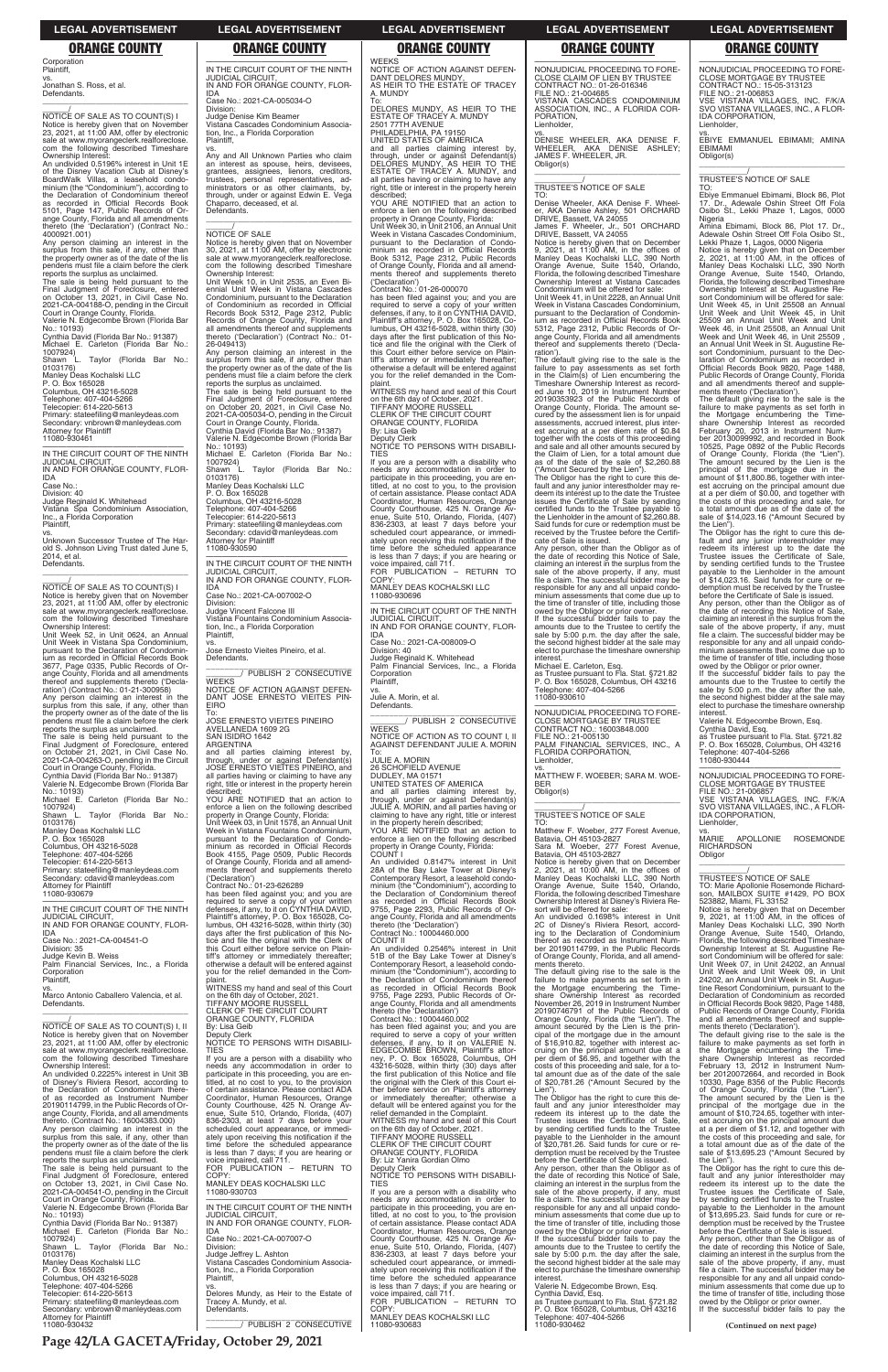**(Continued on next page)**

sale of the above property, if any, must file a claim. The successful bidder may be responsible for any and all unpaid condo-minium assessments that come due up to the time of transfer of title, including those owed by the Obligor or prior owner. If the successful bidder fails to pay the amounts due to the Trustee to certify the sale by 5:00 p.m. the day after the sale, the second highest bidder at the sale may elect to purchase the timeshare ownership interest.

micrest.<br>Michael E. Carleton, Esq. as Trustee pursuant to Fla. Stat. §721.82 P. O. Box 165028, Columbus, OH 43216 phone: 407-404-526 11080-930639

—————————————————— NONJUDICIAL PROCEEDING TO FORE-CLOSE CLAIM OF LIEN BY TRUSTEE FILE NO.: 21-007513 VACATIONS OWNERS ASSOCIA-TION, INC., A FLORIDA CORPORATION, Lienholder,

vs. JOHN LUKE DAVID KINNEAR; NASIR SA.IID **Obligor** \_\_\_\_\_\_\_\_\_\_\_\_\_\_\_\_\_\_\_\_\_\_\_\_\_\_\_\_\_\_\_\_\_

# \_\_\_\_\_\_\_\_\_\_\_/ TRUSTEE'S NOTICE OF SALE

TO: John Luke David Kinnear, 44 MCCALLUM COURT, Brampton, L6W 3M4 Canada Nasir Sajid, 44 MCCALLUM COURT, Brampton, L6W 3M4 Canada Notice is hereby given that on December 9, 2021, at 11:00 AM, in the offices of Manley Deas Kochalski LLC, 390 North Orange Avenue, Suite 1540, Orlando, Florida, the following described Timeshare

Ownership Interest at Flex Vacations Con-dominium will be offered for sale: VOI Number 253760-01, an Annual Type, Number of VOI Ownership Points 81000 in the Flex Vacations Ownership Plan, according and subject to the Flex Vacations Declaration of Vacation Ownership Plan ("Declaration"), as recorded in Official Records Book 10893, Page 1223, Public Records of Orange County, Florida and all amendments and supplements thereto the Declaration.

The default giving rise to the sale is the failure to pay assessments as set forth in the Claim(s) of Lien encumbering the Timeshare Ownership Interest as record-ed January 22, 2021 in Instrument Number 20210042105 of the Public Records of Orange County, Florida. The amount se-cured by the assessment lien is for unpaid assessments, accrued interest, plus interest accruing at a per diem rate of \$0.70 together with the costs of this proceeding and sale and all other amounts secured by the Claim of Lien, for a total amount due as of the date of the sale of \$2,408.62

TO:<br>Annemarie Annemarie Hodson, 9 MICHELLE COURT, Alice River, 4817 Australia Colin Joseph Hodson, 9 MICHELLE COURT, Alice River, 4817 Australia Notice is hereby given that on December 9, 2021, at 11:00 AM, in the offices of Manley Deas Kochalski LLC, 390 North Orange Avenue, Suite 1540, Orlando, Florida, the following described Timeshare

("Amount Secured by the Lien"). The Obligor has the right to cure this de-fault and any junior interestholder may redeem its interest up to the date the Trustee issues the Certificate of Sale by sending certified funds to the Trustee payable to the Lienholder in the amount of \$2,408.62. Said funds for cure or redemption must be received by the Trustee before the Certificate of Sale is issued.

amounts due to the Trustee to certify the sale by 5:00 p.m. the day after the sale. the second highest bidder at the sale may elect to purchase the timeshare ownership **interest** 

> Any person, other than the Obligor as of the date of recording this Notice of Sale, claiming an interest in the surplus from the sale of the above property, if any, must file a claim. The successful bidder may be responsible for any and all unpaid condo-minium assessments that come due up to the time of transfer of title, including those

> owed by the Obligor or prior owner. If the successful bidder fails to pay the amounts due to the Trustee to certify the sale by 5:00 p.m. the day after the sale the second highest bidder at the sale may elect to purchase the timeshare ownership

interest.

Michael E. Carleton, Esq. as Trustee pursuant to Fla. Stat. §721.82 P. O. Box 165028, Columbus, OH 43216 elephone: 407-404-5266 11080-930468

Notice is hereby given that on December<br>9, 2021, at 11:00 AM, in the offices of<br>Manley Deas Kochalski LLC, 390 North<br>Orange Avenue, Suite 1540, Orlando,<br>Florida, the following described Timeshare Ownership Interest at Flex Vacations Con-

> —————————————————— NONJUDICIAL PROCEEDING TO FORE-CLOSE CLAIM OF LIEN BY TRUSTEE FILE NO.: 21-007581 FLEX VACATIONS OWNERS ASSOCIA-TION, INC., A FLORIDA CORPORATION, Lienholder,

> vs. ANNEMARIE HODSON; COLIN JOSEPH HODSON Obligor \_\_\_\_\_\_\_\_\_\_\_\_\_\_\_\_\_\_\_\_\_\_\_\_\_\_\_\_\_\_\_\_\_

# \_\_\_\_\_\_\_\_\_\_\_/ TRUSTEE'S NOTICE OF SALE

Ownership Interest at Flex Vacations Condominium will be offered for sale:

If the successful bidder fails to pay the amounts due to the Trustee to certify the sale by 5:00 p.m. the day after the sale, the second highest bidder at the sale may elect to purchase the timeshare ownership interes

VOI Number 241781-01, an Annual Type, Number of VOI Ownership Points 30500 in the Flex Vacations Ownership Plan, ac-cording and subject to the Flex Vacations Declaration of Vacation Ownership Plan ("Declaration"), as recorded in Official Records Book 10893, Page 1223, Public Records of Orange County, Florida and all amendments and supplements thereto the Declaration.

ALEX BELEN MORALES; DIANA PANCORBO PACHECO Obligor(s) \_\_\_\_\_\_\_\_\_\_\_\_\_\_\_\_\_\_\_\_\_\_\_\_\_\_\_\_\_\_\_\_\_

> The default giving rise to the sale is the failure to pay assessments as set forth in the Claim(s) of Lien encumbering the Timeshare Ownership Interest as record-ed January 22, 2021 in Instrument Num-ber 20210041197 of the Public Records of Orange County, Florida. The amount secured by the assessment lien is for unpaid different by the accredition from the control of the assessments, accrued interest, plus est accruing at a per diem rate of \$0.26 together with the costs of this proceeding and sale and all other amounts secured by the Claim of Lien, for a total amount due as of the date of the sale of \$1,341.94 ("Amount Secured by the Lien").

The Obligor has the right to cure this default and any junior interestholder may re-deem its interest up to the date the Trustee issues the Certificate of Sale by sending certified funds to the Trustee payable to the Lienholder in the amount of \$1,341.94. Said funds for cure or redemption must be received by the Trustee before the Certifi-cate of Sale is issued.

responsible for any and all unpaid condo-minium assessments that come due up to the time of transfer of title, including those owed by the Obligor or prior owner. If the successful bidder fails to pay the amounts due to the Trustee to certify the sale by 5:00 p.m. the day after the sale, the second highest bidder at the sale may elect to purchase the timeshare ownership **interest** 

Any person, other than the Obligor as of the date of recording this Notice of Sale, claiming an interest in the surplus from the sale of the above property, if any, must file a claim. The successful bidder may be

Valerie N. Edgecombe Brown, Esq. Cynthia David, Esq.

vs. KAREN ELISABETH TUCKER **Obligor** 

as Trustee pursuant to Fla. Stat. §721.82 P. O. Box 165028, Columbus, OH 43216 Telephone: 407-404-5266

11080-930789

—————————————————— NONJUDICIAL PROCEEDING TO FORE-CLOSE MORTGAGE BY TRUSTEE CONTRACT NO.: 42-01-245199 FILE NO.: 21-006947 SHERATON FLEX VACATIONS, LLC, A FLORIDA LIMITED LIABILITY COM-PANY,

Lienholder,

vs. JAIME ALEJANDRO PARRA PENALO-ZA; ANA MARIA GUTIERREZ BUSTA-**MANTE** Obligor(s) \_\_\_\_\_\_\_\_\_\_\_\_\_\_\_\_\_\_\_\_\_\_\_\_\_\_\_\_\_\_\_\_\_

\_\_\_\_\_\_\_\_\_\_\_/ TRUSTEE'S NOTICE OF SALE

TO: Jaime Alejandro Parra Penaloza, 7510 BROMYARD TERRACE, Cumming, GA 30040

Ana Maria Gutierrez Bustamante, 7510 BROMYARD TERRACE, Cumming, GA 30040

dominium will be offered for sale: VOI Number 245199-01, an Odd Biennial Type, Number of VOI Ownership Points 51700 in the Flex Vacations Ownership Plan, according and subject to the Flex Vacations Declaration of Vacation Ownership Plan ("Declaration"), as recorded in Official Records Book 10893, Page 1223, Public Records of Orange County, Florida and all amendments and supplements thereto the Declaration.

The default giving rise to the sale is the failure to make payments as set forth in the Mortgage encumbering the Timeshare Ownership Interest as recorded May 7, 2018 in Instrument Number 20180270207 of the Public Records of Orange County, Florida (the "Lien"). The amount secured by the Lien is the principal of the mortgage due in the amount of \$9,421.03, together with interest accruing on the principal amount due at a per diem of \$3.72, and together with the costs of this proceeding and sale, for a total amount due as of the date of the sale of \$13,331.96 ("Amount Secured by the Lien").

The Obligor has the right to cure this de-fault and any junior interestholder may redeem its interest up to the date the Trustee issues the Certificate of Sale, by sending certified funds to the Trustee payable to the Lienholder in the amount of \$13,331.96. Said funds for cure or redemption must be received by the Trustee before the Certificate of Sale is issued. Any person, other than the Obligor as of

the date of recording this Notice of Sale, claiming an interest in the surplus from the sale of the above property, if any, must file a claim. The successful bidder may be responsible for any and all unpaid condominium assessments that come due up to the time of transfer of title, including those owed by the Obligor or prior owner. —————————————————— NONJUDICIAL PROCEEDING TO FORE-CLOSE MORTGAGE BY TRUSTEE FILE NO.: 21-011475 SHERATON FLEX VACATIONS, LLC, FLORIDA LIMITED LIABILITY COM-

A FL(<br>PANY Lienholder,

**Obligor** 

Michael E. Carleton, Esq. as Trustee pursuant to Fla. Stat. §721.82 P. O. Box 165028, Columbus, OH 43216 Telephone: 407-404-5266 11080-930641

Flex Vacations Owners Association, a Florida Corporation, 1200 Bartow Road,

—————————————————— NONJUDICIAL PROCEEDING TO FORE-CLOSE MORTGAGE BY TRUSTEE<br>CONTRACT NO.: 42-01-256352<br>FILE NO.: 21-007077<br>SHERATON FLEX VACATIONS, LLC,<br>A FLORIDA LIMITED LIABILITY COM-PANY, Lienholder,

\_\_\_\_\_\_\_\_\_\_\_/ TRUSTEE'S NOTICE OF SALE

TO: Alex Belen Morales, P.O. Box 1151, Guanica, Puerto Rico 00653 Diana Pancorbo Pacheco, P.O. Box 1151, Guanica, Puerto Rico 00653 Notice is hereby given that on December 9, 2021, at 11:00 AM, in the offices of Manley Deas Kochalski LLC, 390 North Orange Avenue, Suite 1540, Orlando,

Florida, the following described Timeshare Ownership Interest at Flex Vacations Con-dominium will be offered for sale: VOI Number 256352-01, an Annual Type, Number of VOI Ownership Points 25800 in the Flex Vacations Ownership Plan, according and subject to the Flex Vacations Declaration of Vacation Ownership Plan ("Declaration"), as recorded in Official Records Book 10893, Page 1223, Public Records of Orange County, Florida and all amendments and supplements thereto the Declaration.

CONTRACT NO.: 42-01-207661 FILE NO.: 21-011481 SHERATON FLEX VACATIONS, LLC, FLORIDA LIMITED LIABILITY COM-

The default giving rise to the sale is the failure to make payments as set forth in the Mortgage encumbering the Timeshare Ownership Interest as recorded January 28, 2019 in Instrument Number 20190055504 of the Public Records of Orange County, Florida (the "Lien"). The amount secured by the Lien is the principal of the mortgage due in the amount of \$9,351.40, together with interest ac-cruing on the principal amount due at a per diem of \$3.67, and together with the costs of this proceeding and sale, for a to-tal amount due as of the date of the sale of \$14,131.06 ("Amount Secured by the

Flex Vacations Owners Association a Florida Corporation not-for-profit, 1200 Bartow Boad, Lakeland, FL 33801 Notice is hereby given that on December 9, 2021, at 11:00 AM, in the offices of Manley Deas Kochalski LLC, 390 North Orange Avenue, Suite 1540, Orlando, Florida, the following described Timeshare Ownership Interest at Flex Vacations Condominium will be offered for sale: VOI Number 207661-01, an Even Biennial Type, Number of VOI Ownership Points 67100 in the Flex Vacations Ownership Plan, according and subject to the Flex Vacations Declaration of Vacation Ownership Plan ("Declaration"), as recorded in Official Records Book 10893, Page 1223,

failure to make payments as set forth in the Mortgage encumbering the Timeshare Ownership Interest as recorded February 23, 2016 in Instrument Number 20160090192 of the Public Records of Orange County, Florida (the "Lien"). The amount secured by the Lien is the principal of the mortgage due in the amount of \$9,578.99, together with interest accruing on the principal amount due at a per diem of \$3.48, and together with the costs of this proceeding and sale, for a total amount due as of the date of the sale of \$13,187.95 ("Amount Secured by the Lien")

Lien"). The Obligor has the right to cure this default and any junior interestholder may redeem its interest up to the date the Trustee issues the Certificate of Sale, by sending certified funds to the Trustee payable to the Lienholder in the amount of \$14,131.06. Said funds for cure or redemption must be received by the Trustee before the Certificate of Sale is issued. Any person, other than the Obligor as of the date of recording this Notice of Sale, claiming an interest in the surplus from the

owed by the Obligor or prior owner. If the successful bidder fails to pay the amounts due to the Trustee to certify the sale by 5:00 p.m. the day after the sale, the second highest bidder at the sale may elect to purchase the timeshare ownership **interest** 

Valerie N. Edgecombe Brown, Esq. Cynthia David, Esq. as Trustee pursuant to Fla. Stat. §721.82 P. O. Box 165028, Columbus, OH 43216 Telephone: 407-404-5266

11080-930752

—————————————————— NONJUDICIAL PROCEEDING TO FORE-CLOSE CLAIM OF LIEN BY TRUSTEE FILE NO.: 21-011391 VISTANA LAKES CONDOMINIUM AS-SOCIATION, INC., A FLORIDA CORPO-RATION, Lienholder,

\_\_\_\_\_\_\_\_\_\_\_\_\_\_\_\_\_\_\_\_\_\_\_\_\_\_\_\_\_\_\_\_\_

\_\_\_\_\_\_\_\_\_\_\_/ TRUSTEE'S NOTICE OF SALE TO: Karen Elisabeth Tucker, 705 PAINT-ERS CROSSING, Chadds Ford, PA 19317

Notice is hereby given that on December 9, 2021, at 11:00 AM, in the offices of Manley Deas Kochalski LLC, 390 North Orange Avenue, Suite 1540, Orlando, Florida, the following described Timeshare Ownership Interest at Vistana Lakes Con-

dominium will be offered for sale: Unit Week 28, in Unit 1933, an Annual Unit Week in Vistana Lakes Condominium, pursuant to the Declaration of Con-dominium as recorded in Official Records Book 4859, Page 3789, Public Records of Orange County, Florida and all amend-ments thereof and supplements thereto ('Declaration').

> The Obligor has the right to cure this de-<br>fault and any junior interestholder may<br>redeem its interest up to the date the<br>Trustee issues the Certificate of Sale,<br>by sending certified funds to the Trustee<br>payable to the Lie of \$14,710.95. Said funds for cure or re-demption must be received by the Trustee before the Certificate of Sale is issued.

The default giving rise to the sale is the failure to pay assessments as set forth in the Claim(s) of Lien encumbering the Timeshare Ownership Interest as record-ed May 22, 2020 in Instrument Number 20200293258 of the Public Records of Orange County, Florida. The amount se-cured by the assessment lien is for unpaid assessments, accrued interest, plus interest accruing at a per diem rate of \$0.43 together with the costs of this proceeding and sale and all other amounts secured by the Claim of Lien, for a total amount due as of the date of the sale of \$1,461.63 ("Amount Secured by the Lien").

> —————————————————— NONJUDICIAL PROCEEDING TO FORE-CLOSE MORTGAGE BY TRUSTEE FILE NO.: 21-011490 SHERATON FLEX VACATIONS, LLC, A FLORIDA LIMITED LIABILITY COM-PANY, Lienholder,

The Obligor has the right to cure this de-fault and any junior interestholder may re-deem its interest up to the date the Trustee issues the Certificate of Sale by sending certified funds to the Trustee payable to the Lienholder in the amount of \$1,461.63. Said funds for cure or redemption must be received by the Trustee before the Certifi-cate of Sale is issued.

Any person, other than the Obligor as of the date of recording this Notice of Sale, claiming an interest in the surplus from the sale of the above property, if any, must file a claim. The successful bidder may be responsible for any and all unpaid condominium assessments that come due up to the time of transfer of title, including those owed by the Obligor or prior owner.

If the successful bidder fails to pay the amounts due to the Trustee to certify the sale by 5:00 p.m. the day after the sale, the second highest bidder at the sale may elect to purchase the timeshare ownership interest.

Valerie N. Edgecombe Brown, Esq. Cynthia David, Esq. as Trustee pursuant to Fla. Stat. §721.82 P. O. Box 165028, Columbus, OH 43216 Telephone: 407-404-5266 11080-930584

—————————————————— NONJUDICIAL PROCEEDING TO FORE-CLOSE MORTGAGE BY TRUSTEE CONTRACT NO.: 42-01-267380 FILE NO.: 21-011429 SHERATON FLEX VACATIONS, LLC, A FLORIDA LIMITED LIABILITY COM-PANY, Lienholder,

vs. JOSE ALEJANDRO VALVERDE CORO-NADO; CARLOS JOSE HERRERA QUE-SADA Obligor(s)

\_\_\_\_\_\_\_\_\_\_\_\_\_\_\_\_\_\_\_\_\_\_\_\_\_\_\_\_\_\_\_\_\_

# \_\_\_\_\_\_\_\_\_\_\_/ TRUSTEE'S NOTICE OF SALE

TO: Jose Alejandro Valverde Coronado, 350 METROS SUR 100 OESTE Y 150 SUR DEL COLEGIO CANADIENSE, San Juan, Cartago 30303 Costa Rica Carlos Jose Herrera Quesada, CURRIDA-BAT, VILLAS DE AYARCO, COLEGIO LANADIENSE 100 MTS, San Jose De Costa Rica, Costa Rica Notice is hereby given that on December 2, 2021, at 11:00 AM, in the offices of Manley Deas Kochalski LLC, 390 North Orange Avenue, Suite 1540, Orlando,

Florida, the following described Timeshare Ownership Interest at Flex Vacations Con-dominium will be offered for sale: VOI Number 267380-01, an Annual Type, Number of VOI Ownership Points 20700 in the Flex Vacations Ownership Plan, according and subject to the Flex Vacations Declaration of Vacation Ownership Plan ("Declaration"), as recorded in Official Records Book 10893, Page 1223, Public Records of Orange County, Florida and all amendments and supplements thereto the Declaration.

The default giving rise to the sale is the failure to make payments as set forth in the Mortgage encumbering the Timeshare Ownership Interest as recorded Sep-tember 24, 2019 in Instrument Number 20190594928 of the Public Records of Orange County, Florida (the "Lien"). The amount secured by the Lien is the principal of the mortgage due in the amount of \$7,668.00, together with interest ac-cruing on the principal amount due at a per diem of \$2.94, and together with the costs of this proceeding and sale, for a to-tal amount due as of the date of the sale of \$10,626.46 ("Amount Secured by the

Lien"). The Obligor has the right to cure this default and any junior interestholder may redeem its interest up to the date the Trustee issues the Certificate of Sale, by sending certified funds to the Trustee payable to the Lienholder in the amount of \$10,626.46. Said funds for cure or redemption must be received by the Trustee before the Certificate of Sale is issued. Any person, other than the Obligor as of the date of recording this Notice of Sale, claiming an interest in the surplus from the sale of the above property, if any, must file a claim. The successful bidder may be responsible for any and all unpaid condominium assessments that come due up to the time of transfer of title, including those owed by the Obligor or prior owner. If the successful bidder fails to pay the amounts due to the Trustee to certify the sale by 5:00 p.m. the day after the sale, the second highest bidder at the sale may elect to purchase the timeshare ownership

interest.

Valerie N. Edgecombe Brown, Esq.

Cynthia David, Esq. as Trustee pursuant to Fla. Stat. §721.82 P. O. Box 165028, Columbus, OH 43216 Telephone: 407-404-5266

11080-930435

vs. CARMEN R. MARINO

\_\_\_\_\_\_\_\_\_\_\_\_\_\_\_\_\_\_\_\_\_\_\_\_\_\_\_\_\_\_\_\_\_ \_\_\_\_\_\_\_\_\_\_\_/ TRUSTEE'S NOTICE OF SALE

TO: Carmen R. Marino, 116 SUPERIOR STREET, Port Jefferson Station, NY

11776

Lakeland, FL 33801

Notice is hereby given that on December 9, 2021, at 11:00 AM, in the offices of Manley Deas Kochalski LLC, 390 North Orange Avenue, Suite 1540, Orlando, Florida, the following described Timeshare Ownership Interest at Flex Vacations Condominium will be offered for sale: VOI Number 207243-01, an Annual Type, Number of VOI Ownership Points 85000 in the Flex Vacations Ownership Plan, according and subject to the Flex Vacations Declaration of Vacation Ownership Plan ("Declaration"), as recorded in Official "Declaration"), as recorded in Official<br>Records Book 10893, Page 1223, Public Records of Orange County, Florida and all amendments and supplements thereto the

Declaration.

The default giving rise to the sale is the failure to make payments as set forth in the Mortgage encumbering the Timeshare Ownership Interest as recorded Sep-tember 29, 2015 in Instrument Number 20150505737 of the Public Records of Orange County, Florida (the "Lien"). The amount secured by the Lien is the principal of the mortgage due in the amount of \$19,027.74, together with interest accruing on the principal amount due at a per diem of \$6.91, and together with the costs of this proceeding and sale, for a to-tal amount due as of the date of the sale of \$25,367.14 ("Amount Secured by the Lien"). The Obligor has the right to cure this default and any junior interestholder may redeem its interest up to the date the Trustee issues the Certificate of Sale, by sending certified funds to the Trustee payable to the Lienholder in the amount of \$25,367.14. Said funds for cure or redemption must be received by the Trustee before the Certificate of Sale is issued. Any person, other than the Obligor as of the date of recording this Notice of Sale, claiming an interest in the surplus from the sale of the above property, if any, must file a claim. The successful bidder may be responsible for any and all unpaid condominium assessments that come due up to the time of transfer of title, including those owed by the Obligor or prior owner. If the successful bidder fails to pay the amounts due to the Trustee to certify the sale by 5:00 p.m. the day after the sale, the second highest bidder at the sale may elect to purchase the timeshare ownership

interest.

Michael E. Carleton, Esq. as Trustee pursuant to Fla. Stat. §721.82 P. O. Box 165028, Columbus, OH 43216 Telephone: 407-404-5266

11080-930465

—————————————————— NONJUDICIAL PROCEEDING TO FORE-CLOSE MORTGAGE BY TRUSTEE

PANY, Lienholder,

vs. ADRIANE D. CARNAN

Obligor(s)

\_\_\_\_\_\_\_\_\_\_\_\_\_\_\_\_\_\_\_\_\_\_\_\_\_\_\_\_\_\_\_\_\_

\_\_\_\_\_\_\_\_\_\_\_/ TRUSTEE'S NOTICE OF SALE TO: Adriane D. Carnan, 2 LAKEVIEW DRIVE,

# 54, Peekskill, NY 10566

Public Records of Orange County, Florida and all amendments and supplements thereto the Declaration. The default giving rise to the sale is the

The Obligor has the right to cure this de-fault and any junior interestholder may redeem its interest up to the date the Trustee issues the Certificate of Sale, by sending certified funds to the Trustee

payable to the Lienholder in the amount of \$13,187.95. Said funds for cure or redemption must be received by the Trustee before the Certificate of Sale is issued.

Any person, other than the Obligor as of the date of recording this Notice of Sale, claiming an interest in the surplus from the sale of the above property, if any, must file a claim. The successful bidder may be responsible for any and all unpaid condo-minium assessments that come due up to the time of transfer of title, including those

Michael E. Carleton, Esq. as Trustee pursuant to Fla. Stat. §721.82 P. O. Box 165028, Columbus, OH 43216 Telephone: 407-404-5266 11080-930628

—————————————————— NONJUDICIAL PROCEEDING TO FORE-CLOSE MORTGAGE BY TRUSTEE

FILE NO.: 21-011482 SHERATON FLEX VACATIONS, LLC, A FLORIDA LIMITED LIABILITY COM-PANY, Lienholder,

vs. WAYNE ELLIS; TERESA D. ELLIS **Obligor** \_\_\_\_\_\_\_\_\_\_\_\_\_\_\_\_\_\_\_\_\_\_\_\_\_\_\_\_\_\_\_\_\_

\_\_\_\_\_\_\_\_\_\_\_/ TRUSTEE'S NOTICE OF SALE

TO: Wayne Ellis, 874 MYSTIC LANE, Norristown, PA 19403 Teresa D. Ellis, 874 MYSTIC LANE, Nor-

ristown, PA 19403 Flex Vacations Owners Association, Inc.,

a Florida Corporation not-for-profit, 1200

Bartow Road, Lakeland, FL 33801 Notice is hereby given that on December 9, 2021, at 11:00 AM, in the offices of Manley Deas Kochalski LLC, 390 North Orange Avenue, Suite 1540, Orlando, Florida, the following described Timeshare Ownership Interest at Flex Vacations Con-dominium will be offered for sale: VOI Number 207843-01, an Annual Type,

Number of VOI Ownership Points 81000 in the Flex Vacations Ownership Plan, ac-cording and subject to the Flex Vacations Declaration of Vacation Ownership Plan ("Declaration"), as recorded in Official Records Book 10893, Page 1223, Public Records of Orange County, Florida and all amendments and supplements thereto the Declaration.

The default giving rise to the sale is the failure to make payments as set forth in the Mortgage encumbering the Timeshare Ownership Interest as recorded June 14, 2016 in Instrument Number 20160305273 of the Public Records of Orange County, Florida (the "Lien"). The amount secured by the Lien is the principal of the mortgage due in the amount of \$11,004.97, together with interest accruing on the principal amount due at a per diem of \$3.73, and together with the costs of this proceeding and sale, for a total amount due as of the date of the sale of \$14,710.95 ("Amount Secured by the Lien").

Any person, other than the Obligor as of the date of recording this Notice of Sale, claiming an interest in the surplus from the sale of the above property, if any, must file a claim. The successful bidder may be responsible for any and all unpaid condominium assessments that come due up to the time of transfer of title, including those owed by the Obligor or prior owner.

If the successful bidder fails to pay the amounts due to the Trustee to certify the sale by 5:00 p.m. the day after the sale, the second highest bidder at the sale may elect to purchase the timeshare ownership interest.

Valerie N. Edgecombe Brown, Esq. Cynthia David, Esq. as Trustee pursuant to Fla. Stat. §721.82 P. O. Box 165028, Columbus, OH 43216 Telephone: 407-404-5266 11080-930615

vs. BRANDON COREY MARKS Obligor

\_\_\_\_\_\_\_\_\_\_\_\_\_\_\_\_\_\_\_\_\_\_\_\_\_\_\_\_\_\_\_\_\_ \_\_\_\_\_\_\_\_\_\_\_/ TRUSTEE'S NOTICE OF SALE TO: Brandon Corey Marks, 3414 FRAM-INGHAM DRIVE, Lithonia, GA 30038 Notice is hereby given that on December 9, 2021, at 11:00 AM, in the offices of Manley Deas Kochalski LLC, 390 North Orange Avenue, Suite 1540, Orlando, Florida, the following described Timeshare Ownership Interest at Flex Vacations Condominium will be offered for sale: VOI Number 204607-01, an Odd Biennial Type, Number of VOI Ownership Points 51700 in the Flex Vacations Ownership Plan, according and subject to the Flex Vacations Declaration of Vacation Ownership Plan ("Declaration"), as recorded in Official Records Book 10893, Page 1223, Public Records of Orange County, Florida and all amendments and supplements thereto the Declaration. The default giving rise to the sale is the failure to make payments as set forth in the Mortgage encumbering the Timeshare Ownership Interest as recorded August 11, 2015 in Instrument Number 20150417747 of the Public Records of Orange County, Florida (the "Lien"). The amount secured by the Lien is the principal of the mortgage due in the amount of \$6,542.84, together with interest accruing on the principal amount due at a per diem of \$2.29, and together with the costs of this proceeding and sale, for a total amount due as of the date of the sale of \$9,179.13 ("Amount Se-cured by the Lien"). The Obligor has the right to cure this de-fault and any junior interestholder may re-deem its interest up to the date the Trustee

**LA GACETA/Friday, October 29, 2021/Page 43**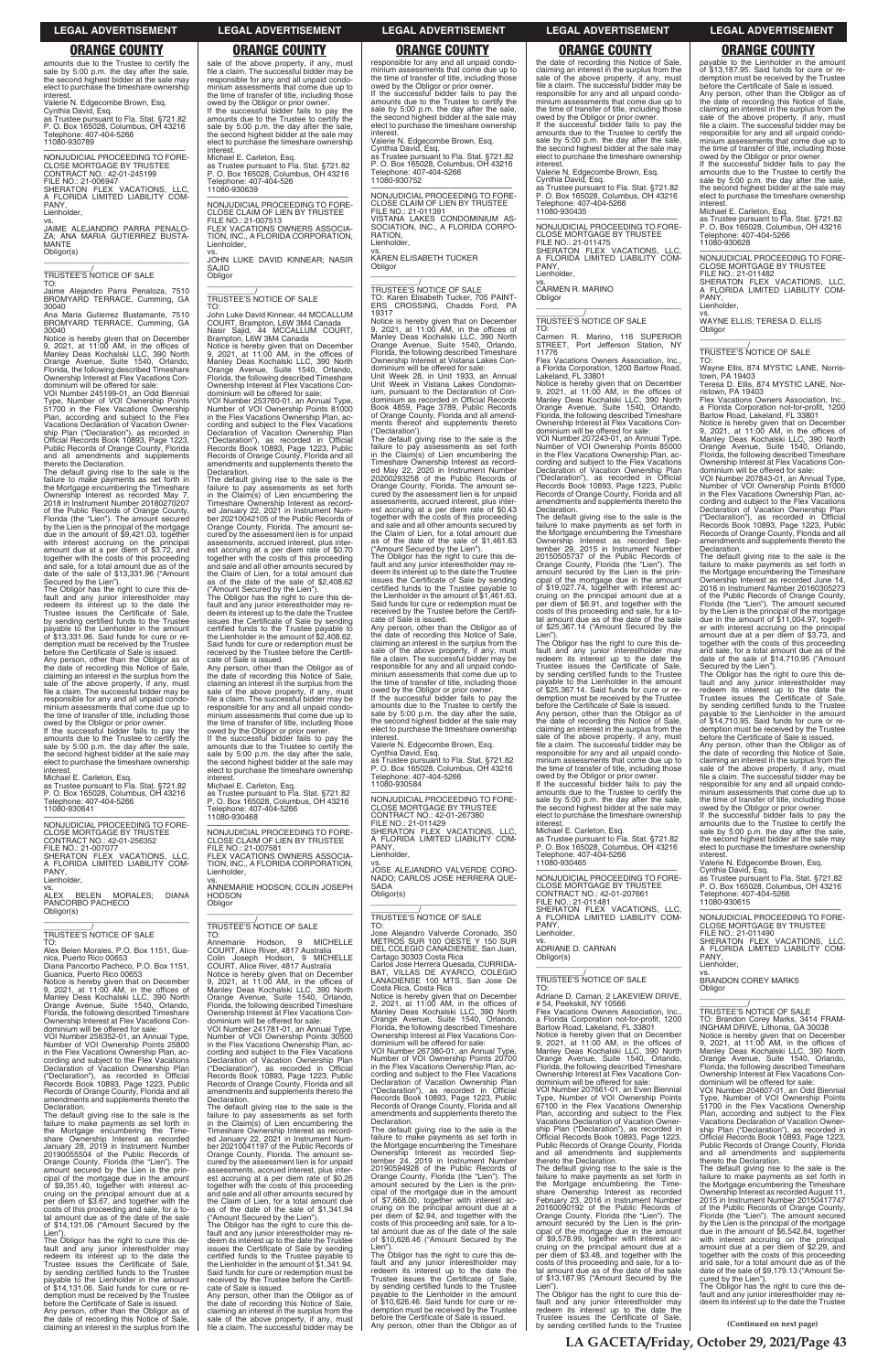issues the Certificate of Sale, by sending certified funds to the Trustee payable to the Lienholder in the amount of \$9,179.13. Said funds for cure or redemption must be received by the Trustee before the Certificate of Sale is issued.

Any person, other than the Obligor as of the date of recording this Notice of Sale, claiming an interest in the surplus from the sale of the above property, if any, must file a claim. The successful bidder may be responsible for any and all unpaid condominium assessments that come due up to the time of transfer of title, including those owed by the Obligor or prior owner. If the successful bidder fails to pay the

amounts due to the Trustee to certify the sale by 5:00 p.m. the day after the sale, the second highest bidder at the sale may elect to purchase the timeshare ownership interest.

Michael E. Carleton, Esq.

as Trustee pursuant to Fla. Stat. §721.82 P. O. Box 165028, Columbus, OH 43216 Telephone: 407-404-5266 11080-930470

—————————————————— NONJUDICIAL PROCEEDING TO FORE-CLOSE MORTGAGE BY TRUSTEE CONTRACT NO.: 42-01-200965 FILE NO.: 21-011503 SHERATON FLEX VACATIONS, LLC, A FLORIDA LIMITED LIABILITY COM-A FLC<br>PANY. Lienholder,

vs. ARACELY ALELY COTTON Obligor(s) \_\_\_\_\_\_\_\_\_\_\_\_\_\_\_\_\_\_\_\_\_\_\_\_\_\_\_\_\_\_\_\_\_

### \_\_\_\_\_\_\_\_\_\_\_/ TRUSTEE'S NOTICE OF SALE TO:

Aracely Alely Cotton, 1918 POINSETTIA DRIVE, Marietta, GA 30062 Flex Vacations Owners Association, Inc.,

a Florida Corporation not-for-profit, 1200 Bartow Road, Lakeland, FL 33801

Notice is hereby given that on December 9, 2021, at 11:00 AM, in the offices of Manley Deas Kochalski LLC, 390 North Orange Avenue, Suite 1540, Orlando, Florida, the following described Timeshare Ownership Interest at Flex Vacations Condominium will be offered for sale:

VOI Number 200965-01, an Annual Type, Number of VOI Ownership Points 67100 and VOI Number 200965-02, an Annual Type, Number of VOI Ownership Points 67100 in the Flex Vacations Ownership Plan, according and subject to the Flex Vacations Declaration of Vacation Ownership Plan ("Declaration"), as recorded in Official Records Book 10893, Page 1223, Public Records of Orange County, Florida and all amendments and supplements thereto the Declaration.

The default giving rise to the sale is the failure to make payments as set forth in the Mortgage encumbering the Timeshare Ownership Interest as recorded June 23, 2015 in Instrument Number 20150321631 of the Public Records of Orange County, Florida (the "Lien"). The amount secured by the Lien is the principal of the mortgage due in the amount of \$22,050.12, together with interest accruing on the principal amount due at a per diem of \$6.23, and together with the costs of this proceeding and sale, for a total amount due as of the date of the sale of \$27,835.47 ("Amount Secured by the Lien"). The Obligor has the right to cure this de-

fault and any junior interestholder may redeem its interest up to the date the Trustee issues the Certificate of Sale, by sending certified funds to the Trustee payable to the Lienholder in the amount of \$27,835.47. Said funds for cure or redemption must be received by the Trustee before the Certificate of Sale is issued.

Any person, other than the Obligor as of the date of recording this Notice of Sale, claiming an interest in the surplus from the sale of the above property, if any, must file a claim. The successful bidder may be responsible for any and all unpaid condominium assessments that come due up to the time of transfer of title, including those

owed by the Obligor or prior owner. If the successful bidder fails to pay the amounts due to the Trustee to certify the sale by 5:00 p.m. the day after the sale, the second highest bidder at the sale may elect to purchase the timeshare ownership interest.

### Michael E. Carleton, Esq.

The default giving rise to the sale is the failure to make payments as set forth in the Mortgage encumbering the Timeshare Ownership Interest as recorded Sep-tember 14, 2019 in Instrument Number 20190570797 of the Public Records of Orange County, Florida (the "Lien"). The amount secured by the Lien is the principal of the mortgage due in the amount of \$8,798.60, together with interest ac-cruing on the principal amount due at a per diem of \$3.63, and together with the costs of this proceeding and sale, for a total amount due as of the date of the sale of \$12,299.28 ("Amount Secured by the Lien")

as Trustee pursuant to Fla. Stat. §721.82 P. O. Box 165028, Columbus, OH 43216 Telephone: 407-404-5266 11080-930632

—————————————————— NONJUDICIAL PROCEEDING TO FORE-CLOSE MORTGAGE BY TRUSTEE CONTRACT NO.: 42-01-268445 FILE NO.: 21-011505 SHERATON FLEX VACATIONS, LLC, A FLORIDA LIMITED LIABILITY COM-A FLC<br>PANY. Lienholder,

vs. VICTOR VILANOVA DE ALMEIDA

FILE NO.: 21-011512 SHERATON FLEX VACATIONS, LLC, A FLORIDA LIMITED LIABILITY COM-PANY

If the successful bidder fails to pay the amounts due to the Trustee to certify the sale by 5:00 p.m. the day after the sale. the second highest bidder at the sale may elect to purchase the timeshare ownership **interest** 

redeem its interest up to the date the Trustee issues the Certificate of Sale, by sending certified funds to the Trustee<br>payable to the Lienholder in the amount payable to the Lienholder in the amount of \$29,306.30. Said funds for cure or redemption must be received by the Trustee before the Certificate of Sale is issued. Any person, other than the Obligor as of the date of recording this Notice of Sale, claiming an interest in the surplus from the sale of the above property, if any, must file a claim. The successful bidder may be responsible for any and all unpaid condominium assessments that come due up to the time of transfer of title, including those owed by the Obligor or prior owner. If the successful bidder fails to pay the amounts due to the Trustee to certify the

> TO:<br>William William Brazao Fadul, RUA CORONEL QUIRINO 320, APTO 134, Campinas, SP

sale by 5:00 p.m. the day after the sale, the second highest bidder at the sale may elect to purchase the timeshare ownership interest. Valerie N. Edgecombe Brown, Esq.

Cynthia David, Esq. as Trustee pursuant to Fla. Stat. §721.82 P. O. Box 165028, Columbus, OH 43216

Telephone: 407-404-5266 11080-930442

—————————————————— NONJUDICIAL PROCEEDING TO FORE-CLOSE MORTGAGE BY TRUSTEE FILE NO.: 21-011509 SHERATON FLEX VACATIONS, LLC, FLORIDA LIMITED LIABILITY COM-A FLC<br>PANY Lienholder,

vs. DOMINIQUE SEGUIN Obligor

\_\_\_\_\_\_\_\_\_\_\_\_\_\_\_\_\_\_\_\_\_\_\_\_\_\_\_\_\_\_\_\_\_

\_\_\_\_\_\_\_\_\_\_\_/ TRUSTEE'S NOTICE OF SALE TO: Dominique Seguin, BALBASTRO 845 DON TORCUATO, Buenos Aires, 1611 Argentina

Notice is hereby given that on December 9, 2021, at 11:00 AM, in the offices of Manley Deas Kochalski LLC, 390 North Orange Avenue, Suite 1540, Orlando, Florida, the following described Timeshare Ownership Interest at Flex Vacations Con-

dominium will be offered for sale: VOI Number 266331-01, an Annual Type, Number of VOI Ownership Points 25800 in the Flex Vacations Ownership Plan, ac-cording and subject to the Flex Vacations Declaration of Vacation Ownership Plan ("Declaration"), as recorded in Official Records Book 10893, Page 1223, Public Records of Orange County, Florida and all amendments and supplements thereto the Declaration.

The Obligor has the right to cure this default and any junior interestholder may redeem its interest up to the date the Trustee issues the Certificate of Sale, by sending certified funds to the Trustee payable to the Lienholder in the amount of \$12,299.28. Said funds for cure or redemption must be received by the Trustee before the Certificate of Sale is issued.

Any person, other than the Obligor as of the date of recording this Notice of Sale, claiming an interest in the surplus from the sale of the above property, if any, must file a claim. The successful bidder may be responsible for any and all unpaid condo-minium assessments that come due up to the time of transfer of title, including those

—————————————————— NONJUDICIAL PROCEEDING TO FORE-CLOSE MORTGAGE BY TRUSTEE CONTRACT NO.: 42-01-205581 FILE NO.: 21-011534 SHERATON FLEX VACATIONS, LLC, A FLORIDA LIMITED LIABILITY COM-PANY Lienholder,

owed by the Obligor or prior owner. If the successful bidder fails to pay the amounts due to the Trustee to certify the sale by 5:00 p.m. the day after the sale, the second highest bidder at the sale may elect to purchase the timeshare ownership interest.

Flex Vacations Owners Association, Inc. a Florida Corporation not-for-profit, 1200 Bartow Road, Lakeland, FL 33801

Valerie N. Edgecombe Brown, Esq. Cynthia David, Esq. as Trustee pursuant to Fla. Stat. §721.82

P. O. Box 165028, Columbus, OH 43216 Telephone: 407-404-5266 11080-930581

VOI Number 205581-01, an Annual Type, Number of VOI Ownership Points 81000 in the Flex Vacations Ownership Plan, according and subject to the Flex Vacations Declaration of Vacation Ownership Plan ("Declaration"), as recorded in Official Records Book 10893, Page 1223, Public Records of Orange County, Florida and all amendments and supplements thereto the **Declaration** 

# —————————————————— NONJUDICIAL PROCEEDING TO FORE-CLOSE MORTGAGE BY TRUSTEE

Lienholder, vs.

DIANE MICHELLE MAULTSBY, AKA DIANE M. MAULTSBY; CHRISTOPHER LEE MAULTSBY

("Declaration"), as recorded in Official Records Book 10893, Page 1223, Public Records of Orange County, Florida and all amendments and supplements thereto the **Declaration** 

Secured by the Lien"). The Obligor has the right to cure this de-fault and any junior interestholder may redeem its interest up to the date the Trustee issues the Certificate of Sale, by sending certified funds to the Trustee payable to the Lienholder in the amount of \$13,841.10. Said funds for cure or redemption must be received by the Trustee before the Certificate of Sale is issued. Any person, other than the Obligor as of the date of recording this Notice of Sale,<br>claiming an interest in the surplus from the<br>sale of the above property, if any, must<br>file a claim. The successful bidder may be responsible for any and all unpaid condominium assessments that come due up to the time of transfer of title, including those owed by the Obligor or prior owner.

> PANY Lienholder, vs.

Notice is hereby given that on December<br>9, 2021, at 11:00 AM, in the offices of<br>Manley Deas Kochalski LLC, 390 North<br>Orange Avenue, Suite 1540, Orlando,<br>Florida, the following described Timeshare<br>Ownership Interest at Flex dominium will be offered for sale:

Valerie N. Edgecombe Brown, Esq. Cynthia David, Esq. as Trustee pursuant to Fla. Stat. §721.82

P. O. Box 165028, Columbus, OH 43216 Telephone: 407-404-5266 11080-930573

—————————————————— NONJUDICIAL PROCEEDING TO FORE-CLOSE MORTGAGE BY TRUSTEE FILE NO.: 21-011514 SHERATON FLEX VACATIONS, LLC, A FLORIDA LIMITED LIABILITY COM-**PANY** Lienholder,

vs. WILLIAM BRAZAO FADUL; BARBARA TREVIZOL ROTOLI FADUL **Obligor** \_\_\_\_\_\_\_\_\_\_\_\_\_\_\_\_\_\_\_\_\_\_\_\_\_\_\_\_\_\_\_\_\_

# \_\_\_\_\_\_\_\_\_\_\_/ TRUSTEE'S NOTICE OF SALE

13.025-000 Brazil Barbara Trevizol Rotoli Fadul, RUA COR-ONEL QUIRINO 320, APTO 134, Campinas, SP 13.025-000 Brazil Notice is hereby given that on December 9, 2021, at 11:00 AM, in the offices of Manley Deas Kochalski LLC, 390 North<br>Orange Avenue, Suite 1540, Orlando,<br>Florida, the following described Timeshare<br>Ownership Interest at Flex Vacations Condominium will be offered for sale:

VOI Number 267136-01, an Annual Type, Number of VOI Ownership Points 25800 in the Flex Vacations Ownership Plan, according and subject to the Flex Vacations Declaration of Vacation Ownership Plan ("Declaration"), as recorded in Official ("Declaration"), as recorded in Official<br>Records Book 10893, Page 1223, Public Records of Orange County, Florida and all amendments and supplements thereto the Declaration.

| Obligor(s)                                                                                                                             | Obligor                                                                                                                  | A FLORIDA LIMITED LIABILITY COM-<br>PANY.                                                | 11080-930633                                                                                                                                              | NONJUDICIAL PROCEEDING TO FORE-<br><b>CLOSE MORTGAGE BY TRUSTEE</b>                                                             |
|----------------------------------------------------------------------------------------------------------------------------------------|--------------------------------------------------------------------------------------------------------------------------|------------------------------------------------------------------------------------------|-----------------------------------------------------------------------------------------------------------------------------------------------------------|---------------------------------------------------------------------------------------------------------------------------------|
| <b>TRUSTEE'S NOTICE OF SALE</b><br>TO: Victor Vilanova De Almeida, RUA<br>JORDAO DE OLIVEIRA 5TP, DM 805,<br>Aracaju, 49037-390 Brazil | <b>TRUSTEE'S NOTICE OF SALE</b><br>TO:<br>Diane Michelle Maultsby, AKA Diane M.<br>Maultsby, 3527 Melody Drive, Augusta, | Lienholder,<br>VS.<br>DEREK EDWARD GRAHAM<br>Obligor                                     | NONJUDICIAL PROCEEDING TO FORE-<br><b>CLOSE MORTGAGE BY TRUSTEE</b><br>CONTRACT NO.: 42-01-203655<br>FILE NO.: 21-011538<br>SHERATON FLEX VACATIONS. LLC. | CONTRACT NO.: 42-01-211205<br>FILE NO.: 21-011551<br>SHERATON FLEX VACATIONS, LLC,<br>A FLORIDA LIMITED LIABILITY COM-<br>PANY, |
| Notice is hereby given that on December                                                                                                | GA 30906-9025                                                                                                            |                                                                                          | A FLORIDA LIMITED LIABILITY COM-                                                                                                                          | Lienholder,                                                                                                                     |
| 2, 2021, at 11:00 AM, in the offices of                                                                                                | Christopher Lee Maultsby, 3527 Melody                                                                                    | TRUSTEE'S NOTICE OF SALE                                                                 | PANY,                                                                                                                                                     | vs.                                                                                                                             |
| Manley Deas Kochalski LLC, 390 North<br>Orange Avenue, Suite 1540, Orlando,                                                            | Drive, Augusta, GA 30906-9025<br>Notice is hereby given that on December                                                 | TO:<br>Derek Edward Graham, 9216 Plainview                                               | Lienholder.                                                                                                                                               | PATRICIA M. BIGOTTI: K. A. CITARELLA<br>Obligor(s)                                                                              |
| Florida, the following described Timeshare                                                                                             | 9. 2021, at 11:00 AM, in the offices of                                                                                  | Avenue. Detroit. MI 48228                                                                | VS.<br>MONICA BARDALEZ RAMIREZ: PEDRO                                                                                                                     |                                                                                                                                 |
| Ownership Interest at Flex Vacations Con-                                                                                              | Manley Deas Kochalski LLC, 390 North                                                                                     | Flex Vacations Owners Association. Inc                                                   | AARON ZUMARAN AMIEL                                                                                                                                       |                                                                                                                                 |
| dominium will be offered for sale:                                                                                                     | Orange Avenue, Suite 1540, Orlando,                                                                                      | a Florida Corporation not-for-profit, 1200                                               | Obligor(s)                                                                                                                                                | TRUSTEE'S NOTICE OF FORECLO-<br>SURE PROCEEDING                                                                                 |
| VOI Number 268445-01, an Annual Type.<br>Number of VOI Ownership Points 67100                                                          | Florida, the following described Timeshare<br>Ownership Interest at Flex Vacations Con-                                  | Bartow Road, Lakeland, FL 33801<br>Notice is hereby given that on December               |                                                                                                                                                           | TO:                                                                                                                             |
| in the Flex Vacations Ownership Plan, ac-                                                                                              | dominium will be offered for sale:                                                                                       | 9, 2021, at 11:00 AM, in the offices of                                                  | TRUSTEE'S NOTICE OF FORECLO-                                                                                                                              | Patricia M. Bigotti                                                                                                             |
| cording and subject to the Flex Vacations                                                                                              | VOI Number 202647-01, an Annual Type,<br>Number of VOI Ownership Points 67100                                            | Manley Deas Kochalski LLC, 390 North<br>Orange Avenue, Suite 1540, Orlando,              | <b>SURE PROCEEDING</b><br>TO:                                                                                                                             | <b>46 ZENITH ROAD</b><br>Rocky Point, NY 11778                                                                                  |
| Declaration of Vacation Ownership Plan<br>("Declaration"), as recorded in Official                                                     | in the Flex Vacations Ownership Plan, ac-                                                                                | Florida, the following described Timeshare                                               | Monica Bardalez Ramirez                                                                                                                                   | K. A. Citarella                                                                                                                 |
| Records Book 10893, Page 1223, Public                                                                                                  | cording and subject to the Flex Vacations                                                                                | Ownership Interest at Flex Vacations Con-                                                | SAN BORJA SUR 656 DPTO 301                                                                                                                                | <b>6 PONDVIEW DRIVE</b>                                                                                                         |
| Records of Orange County, Florida and all                                                                                              | Declaration of Vacation Ownership Plan                                                                                   | dominium will be offered for sale:                                                       | Lima 41<br>Peru                                                                                                                                           | <b>APARTMENT 10</b>                                                                                                             |
| amendments and supplements thereto the<br>Declaration.                                                                                 | ("Declaration"), as recorded in Official<br>Records Book 10893, Page 1223, Public                                        | VOI Number 205452-01, an Annual Type,<br>Number of VOI Ownership Points 44000            | Pedro Aaron Zumaran Amiel                                                                                                                                 | Patchoque, NY 11772<br>YOU ARE NOTIFIED that a TRUSTEE'S                                                                        |
| The default giving rise to the sale is the                                                                                             | Records of Orange County, Florida and all                                                                                | in the Flex Vacations Ownership Plan, ac-                                                | SAN BORJA SUR 656 DPTO 301                                                                                                                                | NON-JUDICIAL PROCEEDING to enforce                                                                                              |
| failure to make payments as set forth in                                                                                               | amendments and supplements thereto the                                                                                   | cording and subject to the Flex Vacations                                                | Lima 41                                                                                                                                                   | a Lien has been instituted on the following                                                                                     |
| the Mortgage encumbering the Time-<br>share Ownership Interest as recorded                                                             | Declaration.<br>The default giving rise to the sale is the                                                               | Declaration of Vacation Ownership Plan<br>("Declaration"), as recorded in Official       | Peru<br>Flex Vacations Owners Association. Inc                                                                                                            | Timeshare Ownership Interest at Flex Va-<br>cations Condominium described as:                                                   |
| October 28, 2019 in Instrument Number                                                                                                  | failure to make payments as set forth in                                                                                 | Records Book 10893, Page 1223, Public                                                    | a Florida Corporation not-for-profit                                                                                                                      | VOI Number 211205-01, an Odd Biennial                                                                                           |
| 20190675551 of the Public Records of                                                                                                   | the Mortgage encumbering the Timeshare                                                                                   | Records of Orange County, Florida and all                                                | 1200 Bartow Road                                                                                                                                          | Type, Number of VOI Ownership Points                                                                                            |
| Orange County, Florida (the "Lien"). The<br>amount secured by the Lien is the prin-                                                    | Ownership Interest as recorded July 10,<br>2015 in Instrument Number 20150352173                                         | amendments and supplements thereto the<br>Declaration.                                   | Lakeland, FL 33801<br>YOU ARE NOTIFIED that a TRUSTEE'S                                                                                                   | 44000 in the Flex Vacations Ownership<br>Plan, according and subject to the Flex                                                |
| cipal of the mortgage due in the amount                                                                                                | of the Public Records of Orange County,                                                                                  | The default giving rise to the sale is the                                               | NON-JUDICIAL PROCEEDING to enforce                                                                                                                        | Vacations Declaration of Vacation Owner-                                                                                        |
| of \$22,228.60, together with interest ac-                                                                                             | Florida (the "Lien"). The amount secured                                                                                 | failure to make payments as set forth in                                                 | a Lien has been instituted on the following                                                                                                               | ship Plan ("Declaration"), as recorded in                                                                                       |
| cruing on the principal amount due at a<br>per diem of \$8.58, and together with the                                                   | by the Lien is the principal of the mortgage<br>due in the amount of \$10,079.90, togeth-                                | the Mortgage encumbering the Timeshare<br>Ownership Interest as recorded August 11,      | Timeshare Ownership Interest at Flex Va-<br>cations Condominium described as:                                                                             | Official Records Book 10893, Page 1223,<br>Public Records of Orange County, Florida                                             |
| costs of this proceeding and sale, for a to-                                                                                           | er with interest accruing on the principal                                                                               | 2015 in Instrument Number 20150417835                                                    | VOI Number 203655-01, an Annual Type,                                                                                                                     | and all amendments and supplements                                                                                              |
| tal amount due as of the date of the sale                                                                                              | amount due at a per diem of \$3.38, and                                                                                  | of the Public Records of Orange County,                                                  | Number of VOI Ownership Points 81000                                                                                                                      | thereto the Declaration.                                                                                                        |
| of \$29,306.30 ("Amount Secured by the<br>Lien").                                                                                      | together with the costs of this proceeding<br>and sale, for a total amount due as of the                                 | Florida (the "Lien"). The amount secured<br>by the Lien is the principal of the mortgage | in the Flex Vacations Ownership Plan, ac-<br>cording and subject to the Flex Vacations                                                                    | The default giving rise to these proceed-                                                                                       |
| The Obligor has the right to cure this de-                                                                                             | date of the sale of \$13,841.10 ("Amount                                                                                 | due in the amount of \$10,666.19, togeth-                                                | Declaration of Vacation Ownership Plan                                                                                                                    | (Continued on next page)                                                                                                        |
|                                                                                                                                        |                                                                                                                          |                                                                                          |                                                                                                                                                           |                                                                                                                                 |

The default giving rise to the sale is the failure to make payments as set forth in the Mortgage encumbering the Timeshare Ownership Interest as recorded Sep-tember 24, 2019 in Instrument Number 20190594750 of the Public Records of Orange County, Florida (the "Lien"). The amount secured by the Lien is the principal of the mortgage due in the amount of \$9,171.90, together with interest ac-cruing on the principal amount due at a per diem of \$3.52, and together with the costs of this proceeding and sale, for a to-tal amount due as of the date of the sale of \$12,627.18 ("Amount Secured by the

Lien"). The Obligor has the right to cure this default and any junior interestholder may redeem its interest up to the date the Trustee issues the Certificate of Sale, by sending certified funds to the Trustee payable to the Lienholder in the amount of \$12,627.18. Said funds for cure or redemption must be received by the Trustee

before the Certificate of Sale is issued. Any person, other than the Obligor as of the date of recording this Notice of Sale, claiming an interest in the surplus from the sale of the above property, if any, must file a claim. The successful bidder may be responsible for any and all unpaid condominium assessments that come due up to the time of transfer of title, including those

owed by the Obligor or prior owner. If the successful bidder fails to pay the amounts due to the Trustee to certify the sale by 5:00 p.m. the day after the sale the second highest bidder at the sale may elect to purchase the timeshare ownership

interest. Valerie N. Edgecombe Brown, Esq.

Cynthia David, Esq. as Trustee pursuant to Fla. Stat. §721.82 P. O. Box 165028, Columbus, OH 43216 Telephone: 407-404-5266 11080-930564

—————————————————— NONJUDICIAL PROCEEDING TO FORE-CLOSE MORTGAGE BY TRUSTEE FILE NO.: 21-011532 SHERATON FLEX VACATIONS, LLC,

### fault and any junior interestholder may **ORANGE COUNTY ORANGE COUNTY ORANGE COUNTY ORANGE COUNTY ORANGE COUNTY**

er with interest accruing on the principal amount due at a per diem of \$3.77, and together with the costs of this proceeding and sale, for a total amount due as of the date of the sale of \$14,613.54 ("Amount Secured by the Lien").

The Obligor has the right to cure this default and any junior interestholder may redeem its interest up to the date the Trustee issues the Certificate of Sale, by sending certified funds to the Trustee payable to the Lienholder in the amount of \$14,613.54. Said funds for cure or redemption must be received by the Trustee before the Certificate of Sale is issued. Any person, other than the Obligor as of the date of recording this Notice of Sale, claiming an interest in the surplus from the sale of the above property, if any, must file a claim. The successful bidder may be

responsible for any and all unpaid condominium assessments that come due up to the time of transfer of title, including those owed by the Obligor or prior owner. If the successful bidder fails to pay the

amounts due to the Trustee to certify the sale by 5:00 p.m. the day after the sale, the second highest bidder at the sale may elect to purchase the timeshare ownership interest.

Valerie N. Edgecombe Brown, Esq. Cynthia David, Esq. as Trustee pursuant to Fla. Stat. §721.82 P. O. Box 165028, Columbus, OH 43216

Telephone: 407-404-5266 11080-930739

vs. JOSE A. MENDEZ, II; JENNIFER R. MENDEZ Obligor(s) \_\_\_\_\_\_\_\_\_\_\_\_\_\_\_\_\_\_\_\_\_\_\_\_\_\_\_\_\_\_\_\_\_

# \_\_\_\_\_\_\_\_\_\_\_/ TRUSTEE'S NOTICE OF SALE

TO: Jose A. Mendez, II, 93 CALL HOLLOW ROAD, Pomona, NY 10970 Jennifer R. Mendez, 93 CALL HOLLOW ROAD, Pomona, NY 10970

Notice is hereby given that on December 9, 2021, at 11:00 AM, in the offices of Manley Deas Kochalski LLC, 390 North Orange Avenue, Suite 1540, Orlando, Florida, the following described Timeshare Ownership Interest at Flex Vacations Condominium will be offered for sale:

The default giving rise to the sale is the failure to make payments as set forth in the Mortgage encumbering the Timeshare Ownership Interest as recorded Sep-tember 29, 2015 in Instrument Number 20150504862 of the Public Records of Orange County, Florida (the "Lien"). The amount secured by the Lien is the principal of the mortgage due in the amount of \$19,407.98, together with interest accruing on the principal amount due at a per diem of \$7.00, and together with the costs of this proceeding and sale, for a to-tal amount due as of the date of the sale of \$25,734.51 ("Amount Secured by the

Lien"). The Obligor has the right to cure this default and any junior interestholder may redeem its interest up to the date the Trustee issues the Certificate of Sale, by sending certified funds to the Trustee payable to the Lienholder in the amount of \$25,734.51. Said funds for cure or redemption must be received by the Trustee before the Certificate of Sale is issued.

Any person, other than the Obligor as of the date of recording this Notice of Sale, claiming an interest in the surplus from the sale of the above property, if any, must file a claim. The successful bidder may be responsible for any and all unpaid condominium assessments that come due up to the time of transfer of title, including those owed by the Obligor or prior owner. If the successful bidder fails to pay the

amounts due to the Trustee to certify the sale by 5:00 p.m. the day after the sale, the second highest bidder at the sale may elect to purchase the timeshare ownership interest.

Michael E. Carleton, Esq.

as Trustee pursuant to Fla. Stat. §721.82 P. O. Box 165028, Columbus, OH 43216 Telephone: 407-404-5266 11080-930633

The default giving rise to these proceedings is the failure to make payments as set forth in the Mortgage encumbering the Timeshare Ownership Interest as re-corded in the Official Records of Orange County, Florida. The Obligor has the right to object to this Trustee proceeding by serving written objection on the Trustee named below. The Obligor has the right to cure the default and any junior inter-estholder may redeem its interest, for a minimum period of forty-five (45) days until the Trustee issues the Certificate of Sale. The Lien may be cured by sending certified funds to the Trustee payable to the<br>Lienholder in the amount of \$21,080.84, plus interest (calculated by multiplying<br>\$4.73 times the number of days that have<br>elapsed since October 20, 2021), plus the<br>costs of this proceeding. Said funds for<br>cure or redemption must be received by<br>the Trustee before is issued.

Michael E. Carleton, Esq. Valerie N. Edgecombe Brown, Esq. Cynthia David, Esq. as Trustee pursuant to Fla. Stat. §721.82 P. O. Box 165028 Columbus, OH 43216-5028 Telephone: 407-404-5266 Telecopier: 614-220-5613 11080-930625

—————————————————— NONJUDICIAL PROCEEDING TO FORE-CLOSE MORTGAGE BY TRUSTEE FILE NO.: 21-011546 SHERATON FLEX VACATIONS, LLC, A FLORIDA LIMITED LIABILITY COM-

LESTER JAVIER POZO **Obligor** \_\_\_\_\_\_\_\_\_\_\_\_\_\_\_\_\_\_\_\_\_\_\_\_\_\_\_\_\_\_\_\_\_

### \_\_\_\_\_\_\_\_\_\_\_/ TRUSTEE'S NOTICE OF SALE TO:

Lester Javier Pozo, 20540 NW 8th Street, Pembroke Pines, FL 33029 Flex Vacations Owners Association, Inc.,

a Florida Corporation not-for-profit, 1200 Bartow Road, Lakeland, FL 33801

VOI Number 209675-01, an Odd Biennial Type, Number of VOI Ownership Points 67100 in the Flex Vacations Ownership Plan, according and subject to the Flex Vacations Declaration of Vacation Ownership Plan ("Declaration"), as recorded in Official Records Book 10893, Page 1223, Public Records of Orange County, Florida and all amendments and supplements

thereto the Declaration. The default giving rise to the sale is the failure to make payments as set forth in the Mortgage encumbering the Time-share Ownership Interest as recorded November 23, 2015 in Instrument Number 20150606417 of the Public Records of Orange County, Florida (the "Lien"). The amount secured by the Lien is the principal of the mortgage due in the amount of \$9,168.83, together with interest ac-cruing on the principal amount due at a per diem of \$3.09, and together with the costs of this proceeding and sale, for a to-tal amount due as of the date of the sale of \$12,544.97 ("Amount Secured by the

Lien"). The Obligor has the right to cure this default and any junior interestholder may redeem its interest up to the date the Trustee issues the Certificate of Sale, by sending certified funds to the Trustee payable to the Lienholder in the amount of \$12,544.97. Said funds for cure or redemption must be received by the Trustee before the Certificate of Sale is issued.

Any person, other than the Obligor as of the date of recording this Notice of Sale, claiming an interest in the surplus from the sale of the above property, if any, must file a claim. The successful bidder may be responsible for any and all unpaid condominium assessments that come due up to the time of transfer of title, including those

owed by the Obligor or prior owner. If the successful bidder fails to pay the amounts due to the Trustee to certify the sale by 5:00 p.m. the day after the sale, the second highest bidder at the sale may elect to purchase the timeshare ownership interest. Valerie N. Edgecombe Brown, Esq.

Cynthia David, Esq. as Trustee pursuant to Fla. Stat. §721.82 P. O. Box 165028, Columbus, OH 43216

Telephone: 407-404-5266 11080-930731

——————————————————

### **LEGAL ADVERTISEMENT LEGAL ADVERTISEMENT LEGAL ADVERTISEMENT LEGAL ADVERTISEMENT LEGAL ADVERTISEMENT**

**Page 44/LA GACETA/Friday, October 29, 2021**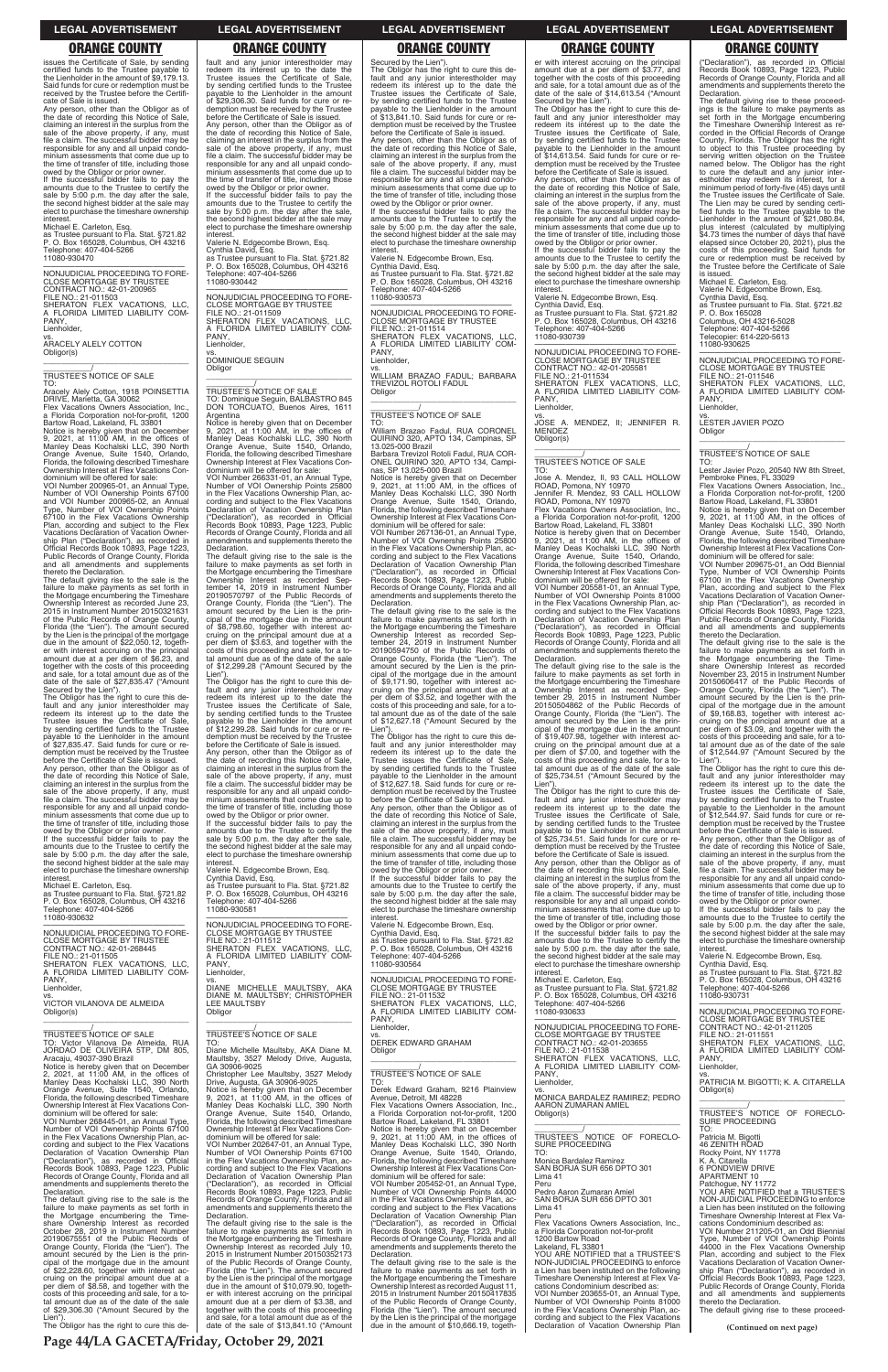ings is the failure to make payments as<br>set forth in the Mortgage encumbering set forth in the Mortgage encumbering the Timeshare Ownership Interest as re-corded in the Official Records of Orange County, Florida. The Obligor has the right to object to this Trustee proceeding by serving written objection on the Trustee named below. The Obligor has the right to cure the default and any junior inter-estholder may redeem its interest, for a minimum period of forty-five (45) days until the Trustee issues the Certificate of Sale. The Lien may be cured by sending certified funds to the Trustee payable to the Lienholder in the amount of \$6,141.97, plus interest (calculated by multiplying \$1.50 times the number of days that have elapsed since October 19, 2021), plus the costs of this proceeding. Said funds for cure or redemption must be received by the Trustee before the Certificate of Sale is issued.

Michael E. Carleton, Esq. Valerie N. Edgecombe Brown, Esq. Cynthia David, Esq. as Trustee pursuant to Fla. Stat. §721.82 P. O. Box 165028 Columbus, OH 43216-5028 Telephone: 407-404-5266 Telecopier: 614-220-5613 11080-930521

—————————————————— NONJUDICIAL PROCEEDING TO FORE-CLOSE MORTGAGE BY TRUSTEE FILE NO.: 21-011559 SHERATON FLEX VACATIONS, LLC, A FLORIDA LIMITED LIABILITY COM-PANY,

Lienholder.

vs. DONALD J. DOWD; MICHELLE ORTIZ **Obligor** \_\_\_\_\_\_\_\_\_\_\_\_\_\_\_\_\_\_\_\_\_\_\_\_\_\_\_\_\_\_\_\_\_

# \_\_\_\_\_\_\_\_\_\_\_/ TRUSTEE'S NOTICE OF SALE

TO: Donald J. Dowd, 86 Simonson Avenue, Staten Island, NY 10303 Michelle Ortiz, 86 Simonson Avenue, Stat-

Any person, other than the Obligor as of the date of recording this Notice of Sale, claiming an interest in the surplus from the sale of the above property, if any, must file a claim. The successful bidder may be responsible for any and all unpaid condominium assessments that come due up to the time of transfer of title, including those

en Island, NY 10303 Notice is hereby given that on December 9, 2021, at 11:00 AM, in the offices of Manley Deas Kochalski LLC, 390 North Orange Avenue, Suite 1540, Orlando, Florida, the following described Timeshare Ownership Interest at Flex Vacations Condominium will be offered for sale:

owed by the Obligor or prior owner. If the successful bidder fails to pay the amounts due to the Trustee to certify the sale by 5:00 p.m. the day after the sale the second highest bidder at the sale may elect to purchase the timeshare ownership **interest** 

VOI Number 219440-01, an Odd Biennial Type, Number of VOI Ownership Points 44000 in the Flex Vacations Ownership Plan, according and subject to the Flex Vacations Declaration of Vacation Owner-ship Plan ("Declaration"), as recorded in Official Records Book 10893, Page 1223, Public Records of Orange County, Florida and all amendments and supplements thereto the Declaration.

NONJUDICIAL PROCEEDING TO FORE-<br>CLOSE MORTGAGE BY TRUSTEE<br>CONTRACT NO.: 42-01-219865<br>FILE NO.: 21-011561<br>SHERATON FLEX VACATIONS, LLC,<br>A FLORIDA LIMITED LIABILITY COM-PANY, Lienholder,

The default giving rise to the sale is the failure to make payments as set forth in the Mortgage encumbering the Timeshare Ownership Interest as recorded August 9, 2016 in Instrument Number 20160409131 of the Public Records of Orange County, Florida (the "Lien"). The amount secured by the Lien is the principal of the mortgage due in the amount of \$7,130.22, together with interest accruing on the principal amount due at a per diem of \$2.65, and together with the costs of this proceeding and sale, for a total amount due as of the date of the sale of \$10,070.93 ("Amount

Secured by the Lien"). The Obligor has the right to cure this de-fault and any junior interestholder may redeem its interest up to the date the Trustee issues the Certificate of Sale, by sending certified funds to the Trustee payable to the Lienholder in the amount of \$10,070.93. Said funds for cure or redemption must be received by the Trustee before the Certificate of Sale is issued.

Michael E. Carleton, Esq. Valerie N. Edgecombe Brown, Esq. Cynthia David, Esq. as Trustee pursuant to Fla. Stat. §721.82 P. O. Box 165028 Columbus, OH 43216-5028 Telephone: 407-404-5266 Telecopier: 614-220-5613 11080-930626

Flex Vacations Owners Association, Inc., a Florida Corporation, 1200 Bartow Road, Lakeland, FL 33801

Valerie N. Edgecombe Brown, Esq.

Cynthia David, Esq. as Trustee pursuant to Fla. Stat. §721.82 P. O. Box 165028, Columbus, OH 43216 Telephone: 407-404-5266 11080-930737

The Obligor has the right to cure this default and any junior interestholder may redeem its interest up to the date the Trustee issues the Certificate of Sale, by sending certified funds to the Trustee payable to the Lienholder in the amount of \$7,931.73. Said funds for cure or redemption must be received by the Trustee before the Certificate of Sale is issued.

Michael E. Carleton, Esq.<br>as Trustee pursuant to Fla. Stat. §721.82<br>P. O. Box 165028, Columbus, OH 43216<br>Telephone: 407-404-5266 11080-930604

—————————————————— NONJUDICIAL PROCEEDING TO FORE-CLOSE MORTGAGE BY TRUSTEE<br>FILE NO.: 21-011566<br>SHERATON FLEX VACATIONS, LLC,<br>A FLORIDA LIMITED LIABILITY COM-<br>PANY,<br>Lienholder,

the Timeshare Ownership Interest as recorded in the Official Records of Orange County, Florida. The Obligor has the right to object to this Trustee proceeding by serving written objection on the Trustee named below. The Obligor has the right to cure the default and any junior inter-estholder may redeem its interest, for a minimum period of forty-five (45) days until the Trustee issues the Certificate of Sale. The Lien may be cured by sending certified funds to the Trustee payable to the Lienholder in the amount of \$20,689.52, plus interest (calculated by multiplying \$5.63 times the number of days that have elapsed since October 20, 2021), plus the costs of this proceeding. Said funds for cure or redemption must be received by the Trustee before the Certificate of Sale is issued.

> NONJUDICIAL PROCEEDING TO FORE-NONJUDICIAL PROCEEDING TO FORE-<br>CLOSE MORTGAGE BY TRUSTEE<br>FILE NO.: 21-011570<br>SHERATON FLEX VACATIONS, LLC,<br>A FLORIDA LIMITED LIABILITY COM-PANY, Lienholder,

> Flex Vacations Owners Association, Inc. a Florida Corporation not-for-profit, 1200 Bartow Road, Lakeland, FL 33801 Notice is hereby given that on December 9, 2021, at 11:00 AM, in the offices of Manley Deas Kochalski LLC, 390 North Orange Avenue, Suite 1540, Orlando, Florida, the following described Timeshare Ownership Interest at Flex Vacations Condominium will be offered for sale:

—————————————————— NONJUDICIAL PROCEEDING TO FORE-CLOSE MORTGAGE BY TRUSTEE CONTRACT NO.: 42-01-220166 FILE NO.: 21-011563 SHERATON FLEX VACATIONS, LLC,<br>A FLORIDA LIMITED LIABILITY COM-<br>PANY, Lienholder vs. ISRAA ALRASHEED, AKA ISRAA TH M

ALRASHEED Obligor(s) \_\_\_\_\_\_\_\_\_\_\_\_\_\_\_\_\_\_\_\_\_\_\_\_\_\_\_\_\_\_\_\_\_

### \_\_\_\_\_\_\_\_\_\_\_/ TRUSTEE'S NOTICE OF SALE TO:

Israa Alrasheed, AKA Israa Th M Alrasheed, 112 SOUTH UNIVERSITY BOU-LEVARD, Mobile, AL 36608

Notice is hereby given that on December 9, 2021, at 11:00 AM, in the offices of Manley Deas Kochalski LLC, 390 North Orange Avenue, Suite 1540, Orlando, Florida, the following described Timeshare Ownership Interest at Flex Vacations Con-

> amounts due to the Trustee to certify the sale by 5:00 p.m. the day after the sale, the second highest bidder at the sale may elect to purchase the timeshare ownership interest

dominium will be offered for sale: VOI Number 220166-01, an Odd Biennial Type, Number of VOI Ownership Points 51700 in the Flex Vacations Ownership Plan, according and subject to the Flex Vacations Declaration of Vacation Ownership Plan ("Declaration"), as recorded in Official Records Book 10893, Page 1223, Public Records of Orange County, Florida and all amendments and supplements thereto the Declaration.

The default giving rise to the sale is the failure to make payments as set forth in the Mortgage encumbering the Timeshare Ownership Interest as recorded September 6, 2016 in Instrument Number 20160465947 of the Public Records of Orange County, Florida (the "Lien"). The amount secured by the Lien is the principal of the mortgage due in the amount of \$5,936.92, together with interest accruing on the principal amount due at a per diem of \$1.25, and together with the costs of this proceeding and sale, for a total amount due as of the date of the sale of \$7,931.73 ("Amount Secured by the Lien").

Any person, other than the Obligor as of the date of recording this Notice of Sale, claiming an interest in the surplus from the sale of the above property, if any, must file a claim. The successful bidder may be responsible for any and all unpaid condominium assessments that come due up to the time of transfer of title, including those owed by the Obligor or prior owner. If the successful bidder fails to pay the

amounts due to the Trustee to certify the sale by 5:00 p.m. the day after the sale, the second highest bidder at the sale may elect to purchase the timeshare ownership interest.

Flex Vacations Owners Association, Inc., a Florida Corporation, 1200 Bartow Road,<br>Lakeland, FL 33801

Lakeland, FL 33801<br>Notice is hereby given that on December<br>9, 2021, at 11:00 AM, in the offices of<br>Manley Deas Kochalski LLC, 390 North<br>Orange Avenue, Suite 1540, Orlando,<br>Florida, the following described Timeshare<br>Ownersh dominium will be offered for sale: VOI Number 217118-01, an Odd Biennial

owed by the Obligor or prior owner. If the successful bidder fails to pay the amounts due to the Trustee to certify the sale by 5:00 p.m. the day after the sale. the second highest bidder at the sale may elect to purchase the timeshare ownership **interest** 

2016 in Instrument Number 20160440931 of the Public Records of Orange County, Florida (the "Lien"). The amount secured by the Lien is the principal of the mortgage due in the amount of \$11,114.44, together with interest accruing on the principal amount due at a per diem of \$3.29, and together with the costs of this proceeding and sale, for a total amount due as of the<br>date of the sale of \$14.764.84 ("Amount

due as of the date of the sale of \$9,241.41 ("Amount Secured by the Lien"). The Obligor has the right to cure this default and any junior interestholder may re-deem its interest up to the date the Trustee issues the Certificate of Sale, by sending certified funds to the Trustee payable to the Lienholder in the amount of \$9,241.41. Said funds for cure or redemption must be received by the Trustee before the Certifi-cate of Sale is issued.

date of the sale of \$14,764.84 ("Amount<br>Secured by the Lien").<br>The Obligor has the right to cure this de-<br>fault and any junior interestholder may<br>redeem its interest up to the date the<br>Trustee issues the Certificate of Sal demption must be received by the Trustee before the Certificate of Sale is issued.

Any person, other than the Obligor as of the date of recording this Notice of Sale, claiming an interest in the surplus from the sale of the above property, if any, must file a claim. The successful bidder may be responsible for any and all unpaid condominium assessments that come due up to the time of transfer of title, including those owed by the Obligor or prior owner. If the successful bidder fails to pay the amounts due to the Trustee to certify the

sale by 5:00 p.m. the day after the sale, the second highest bidder at the sale may elect to purchase the timeshare ownership interest. Valerie N. Edgecombe Brown, Esq.

Cynthia David, Esq. as Trustee pursuant to Fla. Stat. §721.82 P. O. Box 165028, Columbus, OH 43216 Telephone: 407-404-5266 11080-930562

> Daniela Andrea Oyarce Corvalan, AV VICUNA MACKENNA PONIENTE, 6501 DPTO 1506, Santiago, 8260057 Chile Camila Andrea Munoz Flores, AV VICU-NA MACKENNA PONIENTE, 6501 DPTO

vs. CHERYL ANN ROONEY Obligor

\_\_\_\_\_\_\_\_\_\_\_\_\_\_\_\_\_\_\_\_\_\_\_\_\_\_\_\_\_\_\_\_\_

### \_\_\_\_\_\_\_\_\_\_\_/ TRUSTEE'S NOTICE OF SALE TO:

Cheryl Ann Rooney, 84 Cherry Lane, Floral Park, NY 11001

> The default giving rise to the sale is the<br>failure to make payments as set forth in<br>the Mortgage encumbering the Time-<br>share Ownership Interest as recorded<br>September 6, 2016 in Instrument Number 20160465912 of the Public Records of Orange County, Florida (the "Lien"). The amount secured by the Lien is the principal of the mortgage due in the amount of \$7,107.52, together with interest accruing on the principal amount due at a per diem of \$2.15, and together with the costs of this proceeding and sale, for a total amount due as of the date of the sale of \$9,482.86 ("Amount Secured by the Lien").

VOI Number 221580-01, an Even Biennial Type, Number of VOI Ownership Points 67100 in the Flex Vacations Ownership Plan, according and subject to the Flex Vacations Declaration of Vacation Ownership Plan ("Declaration"), as recorded in Official Records Book 10893, Page 1223, Public Records of Orange County, Florida and all amendments and supplements thereto the Declaration.

The default giving rise to the sale is the failure to make payments as set forth in the Mortgage encumbering the Timeshare Ownership Interest as recorded Sep-tember 26, 2016 in Instrument Number 20160503512 of the Public Records of Orange County, Florida (the "Lien"). The amount secured by the Lien is the principal of the mortgage due in the amount of \$10,642.00, together with interest ac-cruing on the principal amount due at a per diem of \$3.76, and together with the costs of this proceeding and sale, for a to-tal amount due as of the date of the sale of \$14,427.85 ("Amount Secured by the Lien").

| Lienholder,<br>VS.<br>CAROLS ROBERTO GIBBS SALAZAR:<br>ARELIS V. DE GIBBS<br>Obligor(s)<br>TRUSTEE'S NOTICE OF FORECLO-<br><b>SURE PROCEEDING</b><br>TO:<br>Carols Roberto Gibbs Salazar<br>PROLONGACION SUR 4<br><b>QTA YOCARLIS</b><br>Caracas, Edo Miranda 1061<br>Venezuela<br>Arelis V. De Gibbs<br>PROLONGACION SUR 4<br><b>OTA YOCARLIS</b><br>Caracas, Edo Miranda 1061<br>Venezuela<br>Flex Vacations Owners Association, Inc.,<br>a Florida Corporation<br>1200 Bartow Road<br>Lakeland. FL 33801<br>YOU ARE NOTIFIED that a TRUSTEE'S<br>NON-JUDICIAL PROCEEDING to enforce<br>a Lien has been instituted on the following<br>Timeshare Ownership Interest at Flex Va-<br>cations Condominium described as:<br>VOI Number 219865-01, an Annual Type,<br>Number of VOI Ownership Points 112000<br>in the Flex Vacations Ownership Plan, ac-<br>cording and subject to the Flex Vacations<br>Declaration of Vacation Ownership Plan<br>("Declaration"), as recorded in Official<br>Records Book 10893, Page 1223, Public<br>Records of Orange County, Florida and all<br>amendments and supplements thereto the<br>Declaration.<br>The default giving rise to these proceed- | Lienholder.<br>VS.<br>ANGELA D. DAVIS: ELSIE MARIE MANN<br>Obligor<br><b>TRUSTEE'S NOTICE OF SALE</b><br>TO:<br>Angela D. Davis, 45 East Lindley Avenue,<br>Pleasantville, NJ 08232<br>Elsie Marie Mann, 1216 Boston Road,<br>Apartment 1C. Bronx, NY 10456<br>Notice is hereby given that on December<br>9, 2021, at 11:00 AM, in the offices of<br>Manley Deas Kochalski LLC, 390 North<br>Orange Avenue, Suite 1540, Orlando,<br>Florida, the following described Timeshare<br>Ownership Interest at Flex Vacations Con-<br>dominium will be offered for sale:<br>VOI Number 221352-01, an Odd Biennial<br>Type, Number of VOI Ownership Points<br>51700 in the Flex Vacations Ownership<br>Plan, according and subject to the Flex<br>Vacations Declaration of Vacation Owner-<br>ship Plan ("Declaration"), as recorded in<br>Official Records Book 10893, Page 1223,<br>Public Records of Orange County, Florida<br>and all amendments and supplements<br>thereto the Declaration.<br>The default giving rise to the sale is the<br>failure to make payments as set forth in<br>the Mortgage encumbering the Timeshare<br>Ownership Interest as recorded Sep-<br>tember 19, 2016 in Instrument Number<br>20160491193 of the Public Records of<br>Orange County, Florida (the "Lien"). The<br>amount secured by the Lien is the princi-<br>pal of the mortgage due in the amount of<br>\$6,594.44, together with interest accruing<br>on the principal amount due at a per diem | A FLORIDA LIMITED LIABILITY COM-<br>PANY.<br>Lienholder.<br>VS.<br><b>SEAN D. NELSON</b><br>Obligor<br>TRUSTEE'S NOTICE OF SALE<br>TO.<br>Sean D. Nelson, 65-23 Parsons Boule-<br>vard, Apartment 3K, Flushing, NY 11365<br>Flex Vacations Owners Association. Inc<br>a Florida Corporation not-for-profit, 1200<br>Bartow Road, Lakeland, FL 33801<br>Notice is hereby given that on December<br>9. 2021. at $11:00$ AM. in the offices of<br>Manley Deas Kochalski LLC, 390 North<br>Orange Avenue, Suite 1540, Orlando,<br>Florida, the following described Timeshare<br>Ownership Interest at Flex Vacations Con-<br>dominium will be offered for sale:<br>VOI Number 221588-01, an Annual Type,<br>Number of VOI Ownership Points 81000<br>in the Flex Vacations Ownership Plan, ac-<br>cording and subject to the Flex Vacations<br>Declaration of Vacation Ownership Plan<br>("Declaration"), as recorded in Official<br>Records Book 10893, Page 1223, Public<br>Records of Orange County, Florida and all<br>amendments and supplements thereto the<br>Declaration.<br>The default giving rise to the sale is the<br>failure to make payments as set forth in<br>the Mortgage encumbering the Timeshare<br>Ownership Interest as recorded Sep-<br>tember 28, 2016 in Instrument Number<br>20160508969 of the Public Records of<br>Orange County, Florida (the "Lien"). The<br>amount secured by the Lien is the prin- | NONJUDICIAL PROCEEDING TO FORE-<br><b>CLOSE MORTGAGE BY TRUSTEE</b><br>CONTRACT NO.: 42-01-219550<br>FILE NO.: 21-011580<br>SHERATON FLEX VACATIONS, LLC,<br>A FLORIDA LIMITED LIABILITY COM-<br>PANY.<br>Lienholder,<br>VS.<br>EMAD ABDULAZIZ A. ALRUWAISHED:<br>GHADA HAMMAD M. ALHAMMAD<br>Obligor(s)<br>TRUSTEE'S NOTICE OF SALE<br>TO:<br>Emad Abdulaziz A. Alruwaished, BOX<br>5190, Dammam, 31422 Saudi Arabia<br>Ghada Hammad M. Alhammad. BOX<br>5190, Dammam, 31422 Saudi Arabia<br>Notice is hereby given that on December<br>9, 2021, at 11:00 AM, in the offices of<br>Manley Deas Kochalski LLC, 390 North<br>Orange Avenue, Suite 1540, Orlando,<br>Florida, the following described Timeshare<br>Ownership Interest at Flex Vacations Con-<br>dominium will be offered for sale:<br>VOI Number 219550-01, an Odd Biennial<br>Type, Number of VOI Ownership Points<br>81000 in the Flex Vacations Ownership<br>Plan, according and subject to the Flex<br>Vacations Declaration of Vacation Owner-<br>ship Plan ("Declaration"), as recorded in<br>Official Records Book 10893, Page 1223,<br>Public Records of Orange County, Florida<br>and all amendments and supplements<br>thereto the Declaration.<br>The default giving rise to the sale is the<br>failure to make payments as set forth in | the second highest bidder at the sale may<br>elect to purchase the timeshare ownership<br>interest.<br>Valerie N. Edgecombe Brown, Esg.<br>Cynthia David, Esq.<br>as Trustee pursuant to Fla. Stat. §721.82<br>P. O. Box 165028, Columbus, OH 43216<br>Telephone: 407-404-5266<br>11080-930763<br>NONJUDICIAL PROCEEDING TO FORE-<br><b>CLOSE MORTGAGE BY TRUSTEE</b><br>CONTRACT NO.: 42-01-213116<br>FILE NO.: 21-011589<br>SHERATON FLEX VACATIONS. LLC.<br>A FLORIDA LIMITED LIABILITY COM-<br>PANY.<br>Lienholder.<br>VS.<br><b>GRETHEL MARIA MORALES ROBLETO</b><br>Obligor(s)<br>TRUSTEE'S NOTICE OF SALE<br>TO: Grethel Maria Morales Robleto, 11580<br>Northwest 4th Lane, Miami, FL 33172<br>Notice is hereby given that on December<br>9, 2021, at $11:00$ AM, in the offices of<br>Manley Deas Kochalski LLC, 390 North<br>Orange Avenue, Suite 1540, Orlando,<br>Florida, the following described Timeshare<br>Ownership Interest at Flex Vacations Con-<br>dominium will be offered for sale:<br>VOI Number 213116-01, an Odd Biennial<br>Type, Number of VOI Ownership Points<br>51700 in the Flex Vacations Ownership<br>Plan, according and subject to the Flex<br>Vacations Declaration of Vacation Owner-<br>ship Plan ("Declaration"), as recorded in<br>Official Records Book 10893, Page 1223, |
|---------------------------------------------------------------------------------------------------------------------------------------------------------------------------------------------------------------------------------------------------------------------------------------------------------------------------------------------------------------------------------------------------------------------------------------------------------------------------------------------------------------------------------------------------------------------------------------------------------------------------------------------------------------------------------------------------------------------------------------------------------------------------------------------------------------------------------------------------------------------------------------------------------------------------------------------------------------------------------------------------------------------------------------------------------------------------------------------------------------------------------------------------------------------------------------|--------------------------------------------------------------------------------------------------------------------------------------------------------------------------------------------------------------------------------------------------------------------------------------------------------------------------------------------------------------------------------------------------------------------------------------------------------------------------------------------------------------------------------------------------------------------------------------------------------------------------------------------------------------------------------------------------------------------------------------------------------------------------------------------------------------------------------------------------------------------------------------------------------------------------------------------------------------------------------------------------------------------------------------------------------------------------------------------------------------------------------------------------------------------------------------------------------------------------------------------------------------------------------------------------------------------------------------------------------------------------------------------------------------------------------------------------------------------------------------|--------------------------------------------------------------------------------------------------------------------------------------------------------------------------------------------------------------------------------------------------------------------------------------------------------------------------------------------------------------------------------------------------------------------------------------------------------------------------------------------------------------------------------------------------------------------------------------------------------------------------------------------------------------------------------------------------------------------------------------------------------------------------------------------------------------------------------------------------------------------------------------------------------------------------------------------------------------------------------------------------------------------------------------------------------------------------------------------------------------------------------------------------------------------------------------------------------------------------------------------------------------------------------------------------------------------------------------------------------------------------------------------------------------------------------|-------------------------------------------------------------------------------------------------------------------------------------------------------------------------------------------------------------------------------------------------------------------------------------------------------------------------------------------------------------------------------------------------------------------------------------------------------------------------------------------------------------------------------------------------------------------------------------------------------------------------------------------------------------------------------------------------------------------------------------------------------------------------------------------------------------------------------------------------------------------------------------------------------------------------------------------------------------------------------------------------------------------------------------------------------------------------------------------------------------------------------------------------------------------------------------------------------------------------------------------------------------------------------------------------------------------|----------------------------------------------------------------------------------------------------------------------------------------------------------------------------------------------------------------------------------------------------------------------------------------------------------------------------------------------------------------------------------------------------------------------------------------------------------------------------------------------------------------------------------------------------------------------------------------------------------------------------------------------------------------------------------------------------------------------------------------------------------------------------------------------------------------------------------------------------------------------------------------------------------------------------------------------------------------------------------------------------------------------------------------------------------------------------------------------------------------------------------------------------------------------------------------------------------------------------------------------------------------------------------------------------------------------|
| ings is the failure to make payments as                                                                                                                                                                                                                                                                                                                                                                                                                                                                                                                                                                                                                                                                                                                                                                                                                                                                                                                                                                                                                                                                                                                                               | of \$2.07, and together with the costs of this                                                                                                                                                                                                                                                                                                                                                                                                                                                                                                                                                                                                                                                                                                                                                                                                                                                                                                                                                                                                                                                                                                                                                                                                                                                                                                                                                                                                                                       | cipal of the mortgage due in the amount                                                                                                                                                                                                                                                                                                                                                                                                                                                                                                                                                                                                                                                                                                                                                                                                                                                                                                                                                                                                                                                                                                                                                                                                                                                                                                                                                                                        | the Mortgage encumbering the Timeshare                                                                                                                                                                                                                                                                                                                                                                                                                                                                                                                                                                                                                                                                                                                                                                                                                                                                                                                                                                                                                                                                                                                                                                                                                                                                            |                                                                                                                                                                                                                                                                                                                                                                                                                                                                                                                                                                                                                                                                                                                                                                                                                                                                                                                                                                                                                                                                                                                                                                                                                                                                                                                      |
| set forth in the Mortgage encumbering                                                                                                                                                                                                                                                                                                                                                                                                                                                                                                                                                                                                                                                                                                                                                                                                                                                                                                                                                                                                                                                                                                                                                 | proceeding and sale, for a total amount                                                                                                                                                                                                                                                                                                                                                                                                                                                                                                                                                                                                                                                                                                                                                                                                                                                                                                                                                                                                                                                                                                                                                                                                                                                                                                                                                                                                                                              | of \$18,958.08, together with interest ac-                                                                                                                                                                                                                                                                                                                                                                                                                                                                                                                                                                                                                                                                                                                                                                                                                                                                                                                                                                                                                                                                                                                                                                                                                                                                                                                                                                                     | Ownership Interest as recorded August 23,                                                                                                                                                                                                                                                                                                                                                                                                                                                                                                                                                                                                                                                                                                                                                                                                                                                                                                                                                                                                                                                                                                                                                                                                                                                                         | (Continued on next page)                                                                                                                                                                                                                                                                                                                                                                                                                                                                                                                                                                                                                                                                                                                                                                                                                                                                                                                                                                                                                                                                                                                                                                                                                                                                                             |
|                                                                                                                                                                                                                                                                                                                                                                                                                                                                                                                                                                                                                                                                                                                                                                                                                                                                                                                                                                                                                                                                                                                                                                                       |                                                                                                                                                                                                                                                                                                                                                                                                                                                                                                                                                                                                                                                                                                                                                                                                                                                                                                                                                                                                                                                                                                                                                                                                                                                                                                                                                                                                                                                                                      |                                                                                                                                                                                                                                                                                                                                                                                                                                                                                                                                                                                                                                                                                                                                                                                                                                                                                                                                                                                                                                                                                                                                                                                                                                                                                                                                                                                                                                |                                                                                                                                                                                                                                                                                                                                                                                                                                                                                                                                                                                                                                                                                                                                                                                                                                                                                                                                                                                                                                                                                                                                                                                                                                                                                                                   | LA GACETA/Friday, October 29, 2021/Page 45                                                                                                                                                                                                                                                                                                                                                                                                                                                                                                                                                                                                                                                                                                                                                                                                                                                                                                                                                                                                                                                                                                                                                                                                                                                                           |

The Obligor has the right to cure this default and any junior interestholder may redeem its interest up to the date the Trustee issues the Certificate of Sale, by sending certified funds to the Trustee payable to the Lienholder in the amount of \$14,427.85. Said funds for cure or redemption must be received by the Trustee before the Certificate of Sale is issued.

Any person, other than the Obligor as of the date of recording this Notice of Sale, claiming an interest in the surplus from the sale of the above property, if any, must file a claim. The successful bidder may be responsible for any and all unpaid condo-minium assessments that come due up to the time of transfer of title, including those owed by the Obligor or prior owner. If the successful bidder fails to pay the

Valerie N. Edgecombe Brown, Esq.

Cynthia David, Esq. as Trustee pursuant to Fla. Stat. §721.82 P. O. Box 165028, Columbus, OH 43216 Telephone: 407-404-5266 11080-930579

—————————————————— NONJUDICIAL PROCEEDING TO FORE-CLOSE MORTGAGE BY TRUSTEE<br>FILE NO.: 21-011571 FILE NO.: 21-011571 SHERATON FLEX VACATIONS, LLC, A FLORIDA LIMITED LIABILITY COM-

cruing on the principal amount due at a per diem of \$5.32, and together with the costs of this proceeding and sale, for a to-tal amount due as of the date of the sale of \$23,972.32 ("Amount Secured by the

Lien"). The Obligor has the right to cure this de-fault and any junior interestholder may redeem its interest up to the date the Trustee issues the Certificate of Sale, by sending certified funds to the Trustee payable to the Lienholder in the amount of \$23,972.32. Said funds for cure or redemption must be received by the Trustee before the Certificate of Sale is issued.

Any person, other than the Obligor as of the date of recording this Notice of Sale, claiming an interest in the surplus from the sale of the above property, if any, must file a claim. The successful bidder may be responsible for any and all unpaid condominium assessments that come due up to the time of transfer of title, including those

owed by the Obligor or prior owner. If the successful bidder fails to pay the amounts due to the Trustee to certify the sale by 5:00 p.m. the day after the sale, the second highest bidder at the sale may elect to purchase the timeshare ownership interest.

Valerie N. Edgecombe Brown, Esq.

Cynthia David, Esq. as Trustee pursuant to Fla. Stat. §721.82 P. O. Box 165028, Columbus, OH 43216 Telephone: 407-404-5266 11080-930729

—————————————————— NONJUDICIAL PROCEEDING TO FORE-CLOSE MORTGAGE BY TRUSTEE FILE NO.: 21-011573<br>SHERATON FLEX VACATIONS. LLC. SHERATON FLEX VACATIONS, LLC,<br>A FLORIDA LIMITED LIABILITY COM-<br>PANY, Lienholder,

vs. CHRISTOPHER DWANYE BOOKER; KA-TRINA ANN BOOKER **Obligor** \_\_\_\_\_\_\_\_\_\_\_\_\_\_\_\_\_\_\_\_\_\_\_\_\_\_\_\_\_\_\_\_\_

### \_\_\_\_\_\_\_\_\_\_\_/ TRUSTEE'S NOTICE OF SALE TO:

Christopher Dwanye Booker, 23805-1 Eagle Pass Road, Fort Riley, KS 66442 Katrina Ann Booker, 6417 Palmetto Pointe Drive, Ocean Springs, MS 39564

Type, Number of VOI Ownership Points 51700 in the Flex Vacations Ownership Plan, according and subject to the Flex Vacations Declaration of Vacation Ownership Plan ("Declaration"), as recorded in Official Records Book 10893, Page 1223, Public Records of Orange County, Florida and all amendments and supplements thereto the Declaration.

The default giving rise to the sale is the failure to make payments as set forth in the Mortgage encumbering the Timeshare Ownership Interest as recorded June 21, 2016 in Instrument Number 20160317545 of the Public Records of Orange County, Florida (the "Lien"). The amount secured by the Lien is the principal of the mortgage due in the amount of \$8,041.35, together with interest accruing on the principal amount due at a per diem of \$3.01, and together with the costs of this proceeding and sale, for a total amount due as of the date of the sale of \$11,058.47 ("Amount

Secured by the Lien"). The Obligor has the right to cure this default and any junior interestholder may redeem its interest up to the date the Trustee issues the Certificate of Sale, by sending certified funds to the Trustee payable to the Lienholder in the amount of \$11,058.47. Said funds for cure or redemption must be received by the Trustee before the Certificate of Sale is issued.

Any person, other than the Obligor as of the date of recording this Notice of Sale, claiming an interest in the surplus from the sale of the above property, if any, must file a claim. The successful bidder may be responsible for any and all unpaid condo-minium assessments that come due up to the time of transfer of title, including those

Michael E. Carleton, Esq. as Trustee pursuant to Fla. Stat. §721.82 P. O. Box 165028, Columbus, OH 43216 Telephone: 407-404-5266 11080-930464

Any person, other than the Obligor as of the date of recording this Notice of Sale, claiming an interest in the surplus from the sale of the above property, if any, must file a claim. The successful bidder may be responsible for any and all unpaid condominium assessments that come due up to the time of transfer of title, including those owed by the Obligor or prior owner. If the successful bidder fails to pay the

amounts due to the Trustee to certify the sale by 5:00 p.m. the day after the sale, the second highest bidder at the sale may elect to purchase the timeshare ownership interest.

Valerie N. Edgecombe Brown, Esq.

Cynthia David, Esq. as Trustee pursuant to Fla. Stat. §721.82 P. O. Box 165028, Columbus, OH 43216 Telephone: 407-404-5266 11080-930764

—————————————————— NONJUDICIAL PROCEEDING TO FORE-CLOSE MORTGAGE BY TRUSTEE CONTRACT NO.: 42-01-219572 FILE NO.: 21-011584 SHERATON FLEX VACATIONS, LLC, A FLORIDA LIMITED LIABILITY COM-PANY, Lienholder,

vs. DANIELA ANDREA OYARCE CORVA-LAN; CAMILA ANDREA MUNOZ FLORES Obligor(s) \_\_\_\_\_\_\_\_\_\_\_\_\_\_\_\_\_\_\_\_\_\_\_\_\_\_\_\_\_\_\_\_\_

\_\_\_\_\_\_\_\_\_\_\_/ TRUSTEE'S NOTICE OF SALE TO:

1506, Santiago, 8260057 Chile Flex Vacations Owners Association, Inc., a Florida Corporation not-for-profit, 1200 Bartow Road, Lakeland, FL 33801

Notice is hereby given that on December 9, 2021, at 11:00 AM, in the offices of Manley Deas Kochalski LLC, 390 North Orange Avenue, Suite 1540, Orlando, Florida, the following described Timeshare Ownership Interest at Flex Vacations Condominium will be offered for sale:

VOI Number 219572-01, an Odd Biennial Type, Number of VOI Ownership Points 51700 in the Flex Vacations Ownership Plan, according and subject to the Flex Vacations Declaration of Vacation Ownership Plan ("Declaration"), as recorded in Official Records Book 10893, Page 1223, Public Records of Orange County, Florida and all amendments and supplements thereto the Declaration.

The Obligor has the right to cure this de-fault and any junior interestholder may redeem its interest up to the date the Trustee issues the Certificate of Sale, by sending certified funds to the Trustee payable to the Lienholder in the amount of \$9,482.86. Said funds for cure or redemption must be received by the Trustee before the Certificate of Sale is issued.

Any person, other than the Obligor as of the date of recording this Notice of Sale, claiming an interest in the surplus from the sale of the above property, if any, must file a claim. The successful bidder may be responsible for any and all unpaid condominium assessments that come due up to the time of transfer of title, including those owed by the Obligor or prior owner.

If the successful bidder fails to pay the amounts due to the Trustee to certify the sale by 5:00 p.m. the day after the sale, the second highest bidder at the sale may

# **LEGAL ADVERTISEMENT LEGAL ADVERTISEMENT LEGAL ADVERTISEMENT LEGAL ADVERTISEMENT LEGAL ADVERTISEMENT**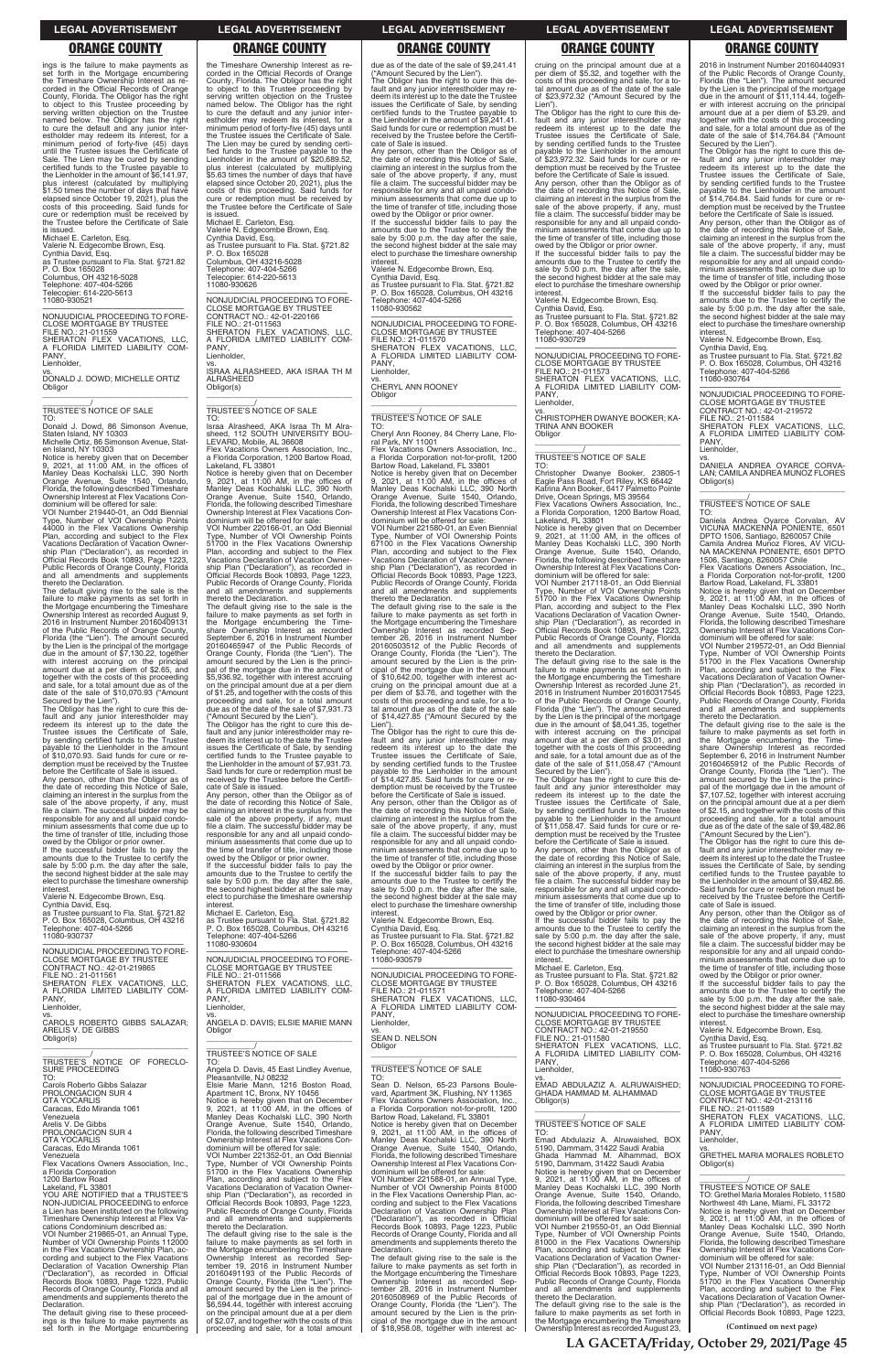**Page 46/LA GACETA/Friday, October 29, 2021**

Mexico Mariadna Loredo Ponce, JOSE MA FLORES #140, San Luis Potosi, 78269

Mexico Jose Miguel Loredo Ponce, JOSE MA FLORES #140, San Luis Potosi, 78269 Mexico

Notice is hereby given that on December 2, 2021, at 11:00 AM, in the offices of Manley Deas Kochalski LLC, 390 North Orange Avenue, Suite 1540, Orlando, Florida, the following described Timeshare Ownership Interest at Flex Vacations Con-

dominium will be offered for sale: VOI Number 268382-01, an Annual Type, Number of VOI Ownership Points 67100 and VOI Number 268382-02, an Annual Type, Number of VOI Ownership Points 67100 in the Flex Vacations Ownership Plan, according and subject to the Flex Vacations Declaration of Vacation Ownership Plan ("Declaration"), as recorded in Official Records Book 10893, Page 1223, Public Records of Orange County, Florida and all amendments and supplements

thereto the Declaration. The default giving rise to the sale is the failure to make payments as set forth in the Mortgage encumbering the Time-share Ownership Interest as recorded November 18, 2019 in Instrument Number 20190725818 of the Public Records of Orange County, Florida (the "Lien"). The amount secured by the Lien is the prin-cipal of the mortgage due in the amount of \$39,957.52, together with interest accruing on the principal amount due at a per diem of \$13.58, and together with the costs of this proceeding and sale, for a total amount due as of the date of the sale of \$50,976.98 ("Amount Secured by the Lien").

SARI REINHEIMER, FKA SARI KU-LIKOWSKI, AKA SARI K., AKA SARI NO-VACK Obligor  $\overline{\phantom{a}}$  , and the set of the set of the set of the set of the set of the set of the set of the set of the set of the set of the set of the set of the set of the set of the set of the set of the set of the set of the s

The Obligor has the right to cure this de-fault and any junior interestholder may redeem its interest up to the date the Trustee issues the Certificate of Sale, by sending certified funds to the Trustee payable to the Lienholder in the amount of \$50,976.98. Said funds for cure or redemption must be received by the Trustee before the Certificate of Sale is issued.

Any person, other than the Obligor as of the date of recording this Notice of Sale, claiming an interest in the surplus from the sale of the above property, if any, must file a claim. The successful bidder may be responsible for any and all unpaid condominium assessments that come due up to the time of transfer of title, including those owed by the Obligor or prior owner.

If the successful bidder fails to pay the amounts due to the Trustee to certify the sale by 5:00 p.m. the day after the sale, the second highest bidder at the sale may elect to purchase the timeshare ownership interest.

Valerie N. Edgecombe Brown, Esq. Cynthia David, Esq. as Trustee pursuant to Fla. Stat. §721.82 P. O. Box 165028, Columbus, OH 43216 Telephone: 407-404-5266 11080-930458

—————————————————— NONJUDICIAL PROCEEDING TO FORE-CLOSE CLAIM OF LIEN BY TRUSTEE

FILE NO.: 21-011716 VISTANA CASCADES CONDOMINIUM ASSOCIATION, INC., A FLORIDA COR-PORATION,

Lienholder,

vs.

# \_\_\_\_\_\_\_\_\_\_\_/ TRUSTEE'S NOTICE OF SALE

TO: Sari Reinheimer, FKA Sari Kulikows-ki, AKA Sari K., AKA Sari Novack, 108 ITHACA STREET, Bay Shore, NY 11706 Notice is hereby given that on December 9, 2021, at 11:00 AM, in the offices of Manley Deas Kochalski LLC, 390 North Orange Avenue, Suite 1540, Orlando, Florida, the following described Timeshare Ownership Interest at Vistana Cascades Condominium will be offered for sale: Unit Week 40, in Unit 2260, an Annual Unit Week in Vistana Cascades Condominium, pursuant to the Declaration of Condomin-ium as recorded in Official Records Book 5312, Page 2312, Public Records of Orange County, Florida and all amend thereof and supplements thereto ('Decla-

—————————————————— NONJUDICIAL PROCEEDING TO FORE-CLOSE MORTGAGE BY TRUSTEE FILE NO.: 21-011599 SHERATON FLEX VACATIONS, LLC, A FLORIDA LIMITED LIABILITY COM-PANY, Lienholder, vs. ELOISE BOYKIN **Obligor** 

> ration'). The default giving rise to the sale is the failure to pay assessments as set forth in the Claim(s) of Lien encumbering the Timeshare Ownership Interest as record-ed May 21, 2020 in Instrument Number 20200291970 of the Public Records of Orange County, Florida. The amount se-cured by the assessment lien is for unpaid assessments, accrued interest, plus interest accruing at a per diem rate of \$1.14 together with the costs of this proceeding and sale and all other amounts secured by the Claim of Lien, for a total amount due as of the date of the sale of \$2,424.70 ("Amount Secured by the Lien").

Public Records of Orange County, Florida and all amendments and supplements thereto the Declaration.

The default giving rise to the sale is the failure to make payments as set forth in the Mortgage encumbering the Timeshare Ownership Interest as recorded March 22, 2016 in Instrument Number 20160142153 of the Public Records of Orange County, Florida (the "Lien"). The amount secured by the Lien is the principal of the mortgage due in the amount of \$7,619.65, together with interest accruing on the principal amount due at a per diem of \$2.82, and together with the costs of this proceeding and sale, for a total amount due as of the date of the sale of \$10,530.57 ("Amount Secured by the Lien").

> amounts due to the Trustee to certify the sale by 5:00 p.m. the day after the sale, the second highest bidder at the sale may elect to purchase the timeshare ownership **interest**

The Obligor has the right to cure this de-fault and any junior interestholder may redeem its interest up to the date the Trustee issues the Certificate of Sale, by sending certified funds to the Trustee payable to the Lienholder in the amount of \$10,530.57. Said funds for cure or redemption must be received by the Trustee before the Certificate of Sale is issued.

Any person, other than the Obligor as of the date of recording this Notice of Sale, claiming an interest in the surplus from the sale of the above property, if any, must file a claim. The successful bidder may be responsible for any and all unpaid condominium assessments that come due up to the time of transfer of title, including those owed by the Obligor or prior owner.

> dominium will be offered for sale: VOI Number 219164-01, an Odd Biennial Type, Number of VOI Ownership Points 67100 in the Flex Vacations Ownership Plan, according and subject to the Flex Vacations Declaration of Vacation Ownership Plan ("Declaration"), as recorded in Official Records Book 10893, Page 1223, Public Records of Orange County, Florida and all amendments and supplements hereto the Declaration.

If the successful bidder fails to pay the amounts due to the Trustee to certify the sale by 5:00 p.m. the day after the sale, the second highest bidder at the sale may elect to purchase the timeshare ownership interest.

Valerie N. Edgecombe Brown, Esq. Cynthia David, Esq. as Trustee pursuant to Fla. Stat. §721.82 P. O. Box 165028, Columbus, OH 43216 Telephone: 407-404-5266 11080-930783

\_\_\_\_\_\_\_\_\_\_\_\_\_\_\_\_\_\_\_\_\_\_\_\_\_\_\_\_\_\_\_\_\_

\_\_\_\_\_\_\_\_\_\_\_/ TRUSTEE'S NOTICE OF SALE TO: Eloise Boykin, 190 NEBRASKA AV-ENUE, #13, Hamilton, NJ 08619 Notice is hereby given that on December 9, 2021, at 11:00 AM, in the offices of Manley Deas Kochalski LLC, 390 North Orange Avenue, Suite 1540, Orlando, Florida, the following described Timeshare

Ownership Interest at Flex Vacations Con-dominium will be offered for sale: VOI Number 217142-01, an Odd Biennial Type, Number of VOI Ownership Points 44000 in the Flex Vacations Ownership Plan, according and subject to the Flex Vacations Declaration of Vacation Owner-ship Plan ("Declaration"), as recorded in Official Records Book 10893, Page 1223, Public Records of Orange County, Florida and all amendments and supplements thereto the Declaration.

The default giving rise to the sale is the failure to make payments as set forth in the Mortgage encumbering the Timeshare Ownership Interest as recorded June 21, 2016 in Instrument Number 20160317391 of the Public Records of Orange County, Florida (the "Lien"). The amount secured by the Lien is the principal of the mortgage due in the amount of \$6,875.80, together with interest accruing on the principal amount due at a per diem of \$2.55, and together with the costs of this proceeding and sale, for a total amount due as of the date of the sale of \$9,682.77 ("Amount Secured by the Lien").

The Obligor has the right to cure this de-fault and any junior interestholder may re-deem its interest up to the date the Trustee issues the Certificate of Sale, by sending certified funds to the Trustee payable to the Lienholder in the amount of \$9,682.77. Said funds for cure or redemption must be received by the Trustee before the Certificate of Sale is issued.

—————————————————— NONJUDICIAL PROCEEDING TO FORE-CLOSE MORTGAGE BY TRUSTEE FILE NO.: 21-011635 SHERATON FLEX VACATIONS, LLC, A FLORIDA LIMITED LIABILITY COM-PANY, Lienholder

\_\_\_\_\_\_\_\_\_\_\_\_/<br>TRUSTEE'S NOTICE OF SALE<br>TO: Orlando Mateus Ferreira, RUA PER-CILIO NETO 131 APT 191, BAIRRO VILA GUMERCINDO, Sao Paulo, 04131-080 Brazil

Any person, other than the Obligor as of the date of recording this Notice of Sale, claiming an interest in the surplus from the sale of the above property, if any, must file a claim. The successful bidder may be responsible for any and all unpaid condominium assessments that come due up to the time of transfer of title, including those owed by the Obligor or prior owner.

failure to make payments as set forth in the Mortgage encumbering the Time-share Ownership Interest as recorded October 21, 2019 in Instrument Number 20190657569 of the Public Records of Orange County, Florida (the "Lien"). The amount secured by the Lien is the prin-cipal of the mortgage due in the amount of \$9,931.90, together with interest accruing on the principal amount due at a per diem of \$3.83, and together with the costs of this proceeding and sale, for a total amount due as of the date of the sale of \$13,522.86 ("Amount Secured by the Lien")

If the successful bidder fails to pay the amounts due to the Trustee to certify the sale by 5:00 p.m. the day after the sale, the second highest bidder at the sale may elect to purchase the timeshare ownership interest.

The Obligor has the right to cure this de-<br>fault and any junior interestholder may<br>redeem its interest up to the date the<br>Trustee issues the Certificate of Sale,<br>by sending certified funds to the Trustee<br>payable to the Lie of \$13,522.86. Said funds for cure or re-demption must be received by the Trustee before the Certificate of Sale is issued.

Plan, according and subject to the Flex Vacations Declaration of Vacation Owner-ship Plan ("Declaration"), as recorded in Official Records Book 10893, Page 1223, Public Records of Orange County, Florida and all amendments and supplements thereto the Declaration.

The default giving rise to the sale is the failure to make payments as set forth in the Mortgage encumbering the Timeshare Ownership Interest as recorded July 30, 2019 in Instrument Number 20190468520 of the Public Records of Orange County, Florida (the "Lien"). The amount secured by the Lien is the principal of the mortgage due in the amount of \$9,698.00, together with interest accruing on the principal amount due at a per diem of \$3.69, and together with the costs of this proceeding and sale, for a total amount due as of the date of the sale of \$13,489.99 ("Amount

> TO: Gloria J. B. Sangalang, AKA Gloria J. Sangalang, 929 Winwick Road, Halifax, B3H<br>4L5 Canada

Secured by the Lien"). The Obligor has the right to cure this de-fault and any junior interestholder may redeem its interest up to the date the Trustee issues the Certificate of Sale, by sending certified funds to the Trustee payable to the Lienholder in the amount of \$13,489.99. Said funds for cure or redemption must be received by the Trustee before the Certificate of Sale is issued. Any person, other than the Obligor as of the date of recording this Notice of Sale, claiming an interest in the surplus from the sale of the above property, if any, must file a claim. The successful bidder may be responsible for any and all unpaid condo-minium assessments that come due up to the time of transfer of title, including those owed by the Obligor or prior owner. If the successful bidder fails to pay the

Valerie N. Edgecombe Brown, Esq. Cynthia David, Esq.

as Trustee pursuant to Fla. Stat. §721.82 P. O. Box 165028, Columbus, OH 43216 Telephone: 407-404-5266 11080-930561

—————————————————— NONJUDICIAL PROCEEDING TO FORE-CLOSE MORTGAGE BY TRUSTEE CONTRACT NO.: 42-01-219164 FILE NO.: 21-011629 SHERATON FLEX VACATIONS, LLC, A FLORIDA LIMITED LIABILITY COM-A FLO<br>PANY, Lienholder,

vs. HITEN JAYANTILAL JIVRAJ NATHWANI; AVNI NATHWANI; SHAAMIL HITEN NA-THWANI Obligor(s) \_\_\_\_\_\_\_\_\_\_\_\_\_\_\_\_\_\_\_\_\_\_\_\_\_\_\_\_\_\_\_\_\_

\_\_\_\_\_\_\_\_\_\_\_/ TRUSTEE'S NOTICE OF SALE

TO: Hiten Jayantilal Jivraj Nathwani, 5 HO-BART COURT, ROXBOROUGH AVE., HARROW-MIDDX, London, HA1 3DW United Kingdom Avni Nathwani, 5 HOBART COURT, ROX-BOROUGH AVE., HARROW-MIDDX,<br>London,HA1 3DW United Kingdom<br>Shaamil Hiten Nathwani, 5 HOBART<br>COURT, ROXBOROUGH AVE., HAR-ROW-MIDDX, London, HA1 3DW United Kingdom

Notice is hereby given that on December 9, 2021, at 11:00 AM, in the offices of Manley Deas Kochalski LLC, 390 North Orange Avenue, Suite 1540, Orlando, Florida, the following described Timeshare Ownership Interest at Flex Vacations Con-

The default giving rise to the sale is the failure to make payments as set forth in the Mortgage encumbering the Timeshare Ownership Interest as recorded August 8, 2016 in Instrument Number 20160408600 of the Public Records of Orange County, Florida (the "Lien"). The amount secured by the Lien is the principal of the mortgage due in the amount of \$7,199.91, together with interest accruing on the principal amount due at a per diem of \$1.50, and together with the costs of this proceeding and sale, for a total amount due as of the date of the sale of \$9,319.36 ("Amount Se-cured by the Lien"). The Obligor has the right to cure this de-

fault and any junior interestholder may re-deem its interest up to the date the Trustee issues the Certificate of Sale, by sending certified funds to the Trustee payable to the Lienholder in the amount of \$9,319.36. Said funds for cure or redemption must be received by the Trustee before the Certifi-

CRA 90 # 6D-48 CASA 24 Bogota Colombia

Flex Vacations Owners Association, Inc., a Florida Corporation 1200 Bartow Road

Lakeland, FL 33801

YOU ARE NOTIFIED that a TRUSTEE'S NON-JUDICIAL PROCEEDING to enforce a Lien has been instituted on the following Timeshare Ownership Interest at Flex Va-

cations Condominium described as: VOI Number 223709-01, an Even Biennial Type, Number of VOI Ownership Points 51700 in the Flex Vacations Ownership Plan, according and subject to the Flex Vacations Declaration of Vacation Ownership Plan ("Declaration"), as recorded in Official Records Book 10893, Page 1223, Public Records of Orange County, Florida and all amendments and supplements

thereto the Declaration. The default giving rise to these proceed-ings is the failure to make payments as set forth in the Mortgage encumbering the Timeshare Ownership Interest as re-corded in the Official Records of Orange County, Florida. The Obligor has the right to object to this Trustee proceeding by serving written objection on the Trustee named below. The Obligor has the right to cure the default and any junior inter-estholder may redeem its interest, for a minimum period of forty-five (45) days until the Trustee issues the Certificate of Sale. The Lien may be cured by sending certified funds to the Trustee payable to the Lienholder in the amount of \$10,187.66, plus interest (calculated by multiplying \$2.35 times the number of days that have elapsed since October 20, 2021), plus the costs of this proceeding. Said funds for cure or redemption must be received by the Trustee before the Certificate of Sale is issued.

Michael E. Carleton, Esq. Valerie N. Edgecombe Brown, Esq. Cynthia David, Esq. as Trustee pursuant to Fla. Stat. §721.82 P. O. Box 165028 Columbus, OH 43216-5028 Telephone: 407-404-5266 Telecopier: 614-220-5613 11080-930627

vs. ORLANDO MATEUS FERREIRA Obligor

\_\_\_\_\_\_\_\_\_\_\_\_\_\_\_\_\_\_\_\_\_\_\_\_\_\_\_\_\_\_\_\_\_

Notice is hereby given that on December 9, 2021, at 11:00 AM, in the offices of Manley Deas Kochalski LLC, 390 North Orange Avenue, Suite 1540, Orlando, Florida, the following described Timeshare Ownership Interest at Flex Vacations Con-

dominium will be offered for sale: VOI Number 267910-01, an Annual Type, Number of VOI Ownership Points 25800 in the Flex Vacations Ownership Plan, ac-cording and subject to the Flex Vacations Declaration of Vacation Ownership Plan ("Declaration"), as recorded in Official Records Book 10893, Page 1223, Public Records of Orange County, Florida and all amendments and supplements thereto the Declaration. The default giving rise to the sale is the

Any person, other than the Obligor as of the date of recording this Notice of Sale, claiming an interest in the surplus from the sale of the above property, if any, must file a claim. The successful bidder may be responsible for any and all unpaid condo-

Type, Number of VOI Ownership Points 81000 in the Flex Vacations Ownership Plan, according and subject to the Flex Vacations Declaration of Vacation Owner-ship Plan ("Declaration"), as recorded in Official Records Book 10893, Page 1223, Public Records of Orange County, Florida and all amendments and supplements thereto the Declaration.

The default giving rise to the sale is the failure to make payments as set forth in the Mortgage encumbering the Timeshare Ownership Interest as recorded July 30, 2019 in Instrument Number 20190468320 of the Public Records of Orange County, Florida (the "Lien"). The amount secured by the Lien is the principal of the mortgage due in the amount of \$52,838.36, together with interest accruing on the principal amount due at a per diem of \$18.75, and together with the costs of this proceeding and sale, for a total amount due as of the date of the sale of \$69,027.71 ("Amount Secured by the Lien").

The Obligor has the right to cure this de-fault and any junior interestholder may redeem its interest up to the date the Trustee issues the Certificate of Sale, by sending certified funds to the Trustee payable to the Lienholder in the amount of \$69,027.71. Said funds for cure or redemption must be received by the Trustee before the Certificate of Sale is issued.

Any person, other than the Obligor as of the date of recording this Notice of Sale, claiming an interest in the surplus from the sale of the above property, if any, must file a claim. The successful bidder may be responsible for any and all unpaid condominium assessments that come due up to the time of transfer of title, including those owed by the Obligor or prior owner.

If the successful bidder fails to pay the amounts due to the Trustee to certify the sale by 5:00 p.m. the day after the sale, the second highest bidder at the sale may elect to purchase the timeshare ownership interest.

Valerie N. Edgecombe Brown, Esq. Cynthia David, Esq. as Trustee pursuant to Fla. Stat. §721.82 P. O. Box 165028, Columbus, OH 43216 Telephone: 407-404-5266 11080-930611

—————————————————— NONJUDICIAL PROCEEDING TO FORE-CLOSE CLAIM OF LIEN BY TRUSTEE FILE NO.: 21-011697 VISTANA CASCADES CONDOMINIUM ASSOCIATION, INC., A FLORIDA COR-PORATION, Lienholder,

vs. GLORIA J. B. SANGALANG, AKA GLO-RIA J. SANGALANG; VIRGILIO SAN-GALANG; ERLINDA B. HOPPE Obligor

 $\overline{\phantom{a}}$  , and the set of the set of the set of the set of the set of the set of the set of the set of the set of the set of the set of the set of the set of the set of the set of the set of the set of the set of the s

# \_\_\_\_\_\_\_\_\_\_\_/ TRUSTEE'S NOTICE OF SALE

Virgilio Sangalang, 929 Winwick Road, Halifax, B3H 4L5 Canada Erlinda B. Hoppe, 24 Ferns Court, Luther-ville Timonium, MD 21093

Notice is hereby given that on December 9, 2021, at 11:00 AM, in the offices of Manley Deas Kochalski LLC, 390 North Orange Avenue, Suite 1540, Orlando, Florida, the following described Timeshare Ownership Interest at Vistana Cascades Condominium will be offered for sale:

Unit Week 29, in Unit 2338, an Annual Unit Week in Vistana Cascades Condominium, pursuant to the Declaration of Condomin-ium as recorded in Official Records Book 5312, Page 2312, Public Records of Orange County, Florida and all amendments thereof and supplements thereto ('Declaration').

The default giving rise to the sale is the failure to pay assessments as set forth in the Claim(s) of Lien encumbering the Timeshare Ownership Interest as record-ed May 21, 2020 in Instrument Number 20200291300 of the Public Records of Orange County, Florida. The amount se-cured by the assessment lien is for unpaid assessments, accrued interest, plus interest accruing at a per diem rate of \$1.14 together with the costs of this proceeding and sale and all other amounts secured by the Claim of Lien, for a total amount due as of the date of the sale of \$2,563.82 ("Amount Secured by the Lien").

The Obligor has the right to cure this de-fault and any junior interestholder may re-deem its interest up to the date the Trustee issues the Certificate of Sale by sending certified funds to the Trustee payable to the Lienholder in the amount of \$2,563.82. Said funds for cure or redemption must be received by the Trustee before the Certifi-cate of Sale is issued.

Any person, other than the Obligor as of the date of recording this Notice of Sale, claiming an interest in the surplus from the sale of the above property, if any, must

### **LEGAL ADVERTISEMENT LEGAL ADVERTISEMENT LEGAL ADVERTISEMENT LEGAL ADVERTISEMENT LEGAL ADVERTISEMENT**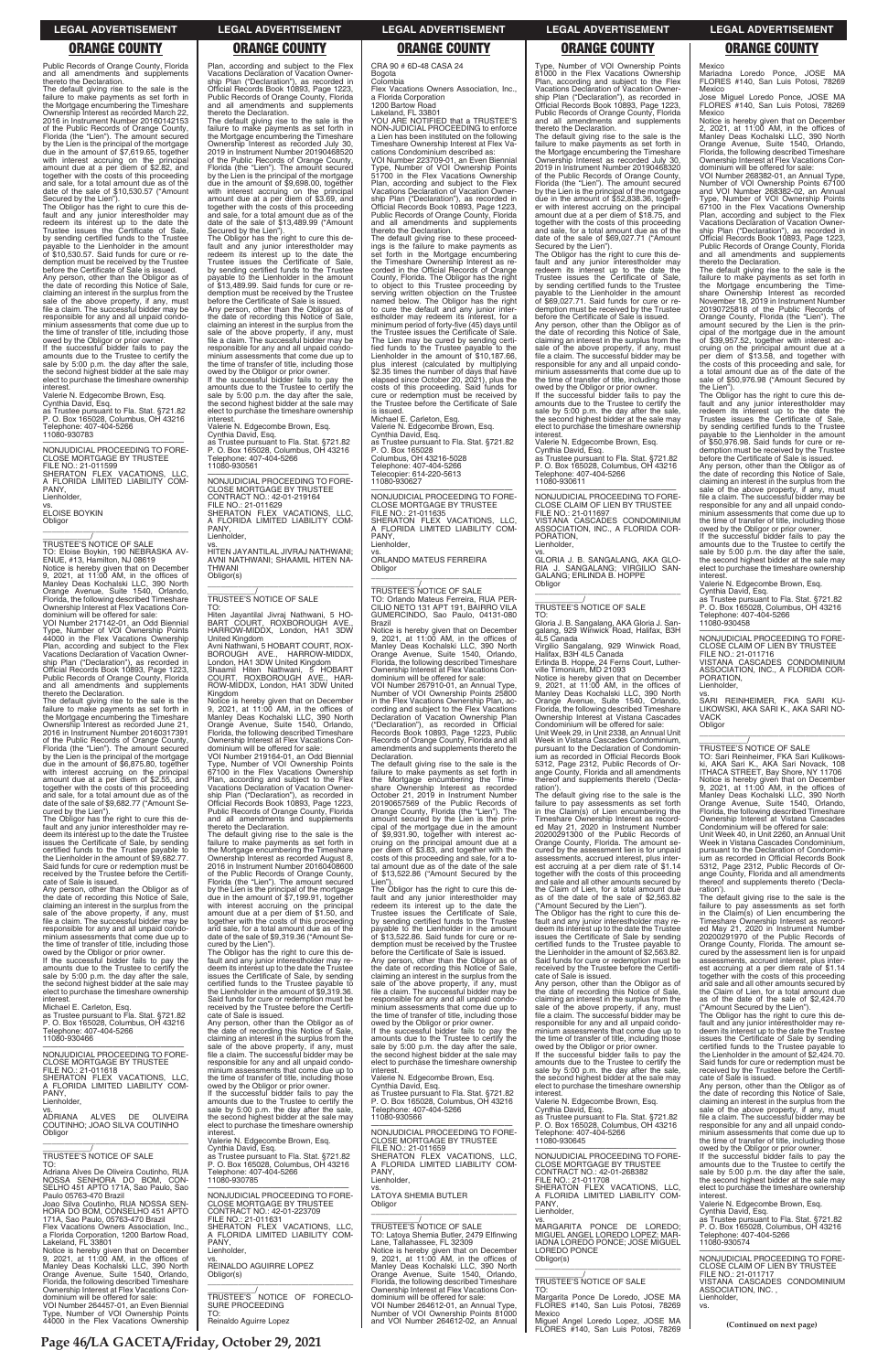# AARON AMEDE

**Obligor**  $\overline{\phantom{a}}$  , and the set of the set of the set of the set of the set of the set of the set of the set of the set of the set of the set of the set of the set of the set of the set of the set of the set of the set of the s

\_\_\_\_\_\_\_\_\_\_\_/ TRUSTEE'S NOTICE OF SALE TO: Aaron Amede, 174 STANFORD STREET, South Portland, ME 04106 Notice is hereby given that on December 9, 2021, at 11:00 AM, in the offices of Manley Deas Kochalski LLC, 390 North Orange Avenue, Suite 1540, Orlando, Florida, the following described Timeshare Ownership Interest at Vistana Cascades Condominium will be offered for sale: Unit Week 37, in Unit 2538, an Annual Unit Week in Vistana Cascades Condominium, pursuant to the Declaration of Condominium as recorded in Official Records Book 5312, Page 2312, Public Records of Orange County, Florida and all amendments reof and supplements thereto ('Declaration')

The default giving rise to the sale is the failure to pay assessments as set forth in the Claim(s) of Lien encumbering the Timeshare Ownership Interest as recorded May 21, 2020 in Instrument Number<br>20200291953 of the Public Records of<br>Orange County, Florida. The amount se-<br>cured by the assessment lien is for unpaid<br>assessments, accrued interest, plus interest accruing at a per diem rate of \$1.14 together with the costs of this proceeding and sale and all other amounts secured by the Claim of Lien, for a total amount due as of the date of the sale of \$2,404.17 ("Amount Secured by the Lien").

The Obligor has the right to cure this de-fault and any junior interestholder may re-deem its interest up to the date the Trustee issues the Certificate of Sale by sending certified funds to the Trustee payable to the Lienholder in the amount of \$2,404.17. Said funds for cure or redemption must be received by the Trustee before the Certificate of Sale is issued.

Any person, other than the Obligor as of the date of recording this Notice of Sale, claiming an interest in the surplus from the sale of the above property, if any, must file a claim. The successful bidder may be responsible for any and all unpaid condominium assessments that come due up to the time of transfer of title, including those owed by the Obligor or prior owner.

If the successful bidder fails to pay the amounts due to the Trustee to certify the sale by 5:00 p.m. the day after the sale, the second highest bidder at the sale may elect to purchase the timeshare ownership interest.

Valerie N. Edgecombe Brown, Esq. Cynthia David, Esq. as Trustee pursuant to Fla. Stat. §721.82 P. O. Box 165028, Columbus, OH 43216 phone: 407-404-5266 11080-930710

—————————————————— NONJUDICIAL PROCEEDING TO FORE-CLOSE MORTGAGE BY TRUSTEE FILE NO.: 21-011722 SHERATON FLEX VACATIONS, LLC, A FLORIDA LIMITED LIABILITY COM-PANY, Lienholder,

vs. CHARLES EDWARD DOUGLAS BLACK-WOOD; JACQUELIN ELAINE BLACK-WOOD STEVENS

Obligor

# \_\_\_\_\_\_\_\_\_\_\_/ TRUSTEE'S NOTICE OF SALE

TO: Charles Edward Douglas Blackwood, 5 Castle Heights, Kingston, Kingson 8 Jamaica

 $\overline{\phantom{a}}$  , and the set of the set of the set of the set of the set of the set of the set of the set of the set of the set of the set of the set of the set of the set of the set of the set of the set of the set of the s

Jacquelin Elaine Blackwood Stevens, 5 Castle Heights, Kingston, Kingston 8 Ja-

maica Notice is hereby given that on December 9, 2021, at 11:00 AM, in the offices of Manley Deas Kochalski LLC, 390 North Orange Avenue, Suite 1540, Orlando, Florida, the following described Timeshare Ownership Interest at Flex Vacations Con-dominium will be offered for sale:

VOI Number 265306-01, an Annual Type, Number of VOI Ownership Points 38000 in the Flex Vacations Ownership Plan, according and subject to the Flex Vacations Declaration of Vacation Ownership Plan ("Declaration"), as recorded in Official Records Book 10893, Page 1223, Public Records of Orange County, Florida and all amendments and supplements thereto the Declaration.

The default giving rise to the sale is the failure to make payments as set forth in the Mortgage encumbering the Timeshare Ownership Interest as recorded August 16, 2019 in Instrument Number 20190508667 of the Public Records of Orange County, Florida (the "Lien"). The amount secured by the Lien is the principal of the mortgage due in the amount of \$12,749.68, together with interest accruing on the principal amount due at a per diem of \$5.25, and together with the costs of this proceeding and sale, for a total amount due as of the date of the sale of \$17,465.79 ("Amount

JUAN FERNANDO MONTOREANO; JORGELINA IZAGUIRRE Obligor(s) \_\_\_\_\_\_\_\_\_\_\_\_\_\_\_\_\_\_\_\_\_\_\_\_\_\_\_\_\_\_\_\_\_

# \_\_\_\_\_\_\_\_\_\_\_/ TRUSTEE'S NOTICE OF SALE

TO: Fernando Montoreano, San Luis 1028, Concordia, Entre Rios 3200 Argentina

Jorgelina Izaguirre, San Luis 1028, Concordia, Entre Rios 3200 Argentina Notice is hereby given that on December 9, 2021, at 11:00 AM, in the offices of Manley Deas Kochalski LLC, 390 North Orange Avenue, Suite 1540, Orlando, Florida, the following described Timeshare Ownership Interest at Flex Vacations Con-dominium will be offered for sale:

VOI Number 226971-01, an Annual Type, Number of VOI Ownership Points 81000 in the Flex Vacations Ownership Plan, according and subject to the Flex Vacations Declaration of Vacation Ownership Plan ("Declaration"), as recorded in Official Records Book 10893, Page 1223, Public Records of Orange County, Florida and all amendments and supplements thereto the Declaration.

> amounts due to the Trustee to certify the sale by 5:00 p.m. the day after the sale, the second highest bidder at the sale may elect to purchase the timeshare ownership interes

The default giving rise to the sale is the failure to make payments as set forth in the Mortgage encumbering the Time-share Ownership Interest as recorded February 22, 2017 in Instrument Number 20170097606 of the Public Records of<br>Orange County, Florida (the "Lien") The Orange County, Florida (the "Lien"). The amount secured by the Lien is the principal of the mortgage due in the amount of \$16,334.97, together with interest ac-cruing on the principal amount due at a per diem of \$3.79, and together with the costs of this proceeding and sale, for a to-tal amount due as of the date of the sale of \$20,259.91 ("Amount Secured by the

Lien"). The Obligor has the right to cure this default and any junior interestholder may redeem its interest up to the date the Trustee issues the Certificate of Sale, by sending certified funds to the Trustee payable to the Lienholder in the amount of \$20,259.91. Said funds for cure or redemption must be received by the Trustee before the Certificate of Sale is issued. Any person, other than the Obligor as of the date of recording this Notice of Sale,<br>claiming an interest in the surplus from the<br>sale of the above property, if any, must<br>file a claim. The successful bidder may be responsible for any and all unpaid condo-minium assessments that come due up to the time of transfer of title, including those owed by the Obligor or prior owner. If the successful bidder fails to pay the amounts due to the Trustee to certify the sale by 5:00 p.m. the day after the sale, the second highest bidder at the sale may

elect to purchase the timeshare ownership interest. Valerie N. Edgecombe Brown, Esq.

Cynthia David, Esq. as Trustee pursuant to Fla. Stat. §721.82 P. O. Box 165028, Columbus, OH 43216 Telephone: 407-404-5266

11080-930768

—————————————————— NONJUDICIAL PROCEEDING TO FORE-CLOSE MORTGAGE BY TRUSTEE FILE NO.: 21-011813 SHERATON FLEX VACATIONS, LLC FLORIDA LIMITED LIABILITY COM-PANY Lienholder,

vs. JHAIR RUFINO ANTONIO PIETER; ROSELINE DIONISIA DE WIND Obligor \_\_\_\_\_\_\_\_\_\_\_\_\_\_\_\_\_\_\_\_\_\_\_\_\_\_\_\_\_\_\_\_\_

### \_\_\_\_\_\_\_\_\_\_\_/ TRUSTEE'S NOTICE OF SALE TO:

Jhair Rufino Antonio Pieter, KAYA HAR-MONIA 32H, Willemstad, Curaçao Roseline Dionisia De Wind, KAYA HAR-MONIA 32H, Willemstad, Curaçao

Flex Vacations Owners Association, Inc., a Florida Corporation not-for-profit, 1200 Bartow Road, Lakeland, FL 33801 Notice is hereby given that on December 9, 2021, at 11:00 AM, in the offices of Manley Deas Kochalski LLC, 390 North Orange Avenue, Suite 1540, Orlando, Florida, the following described Timeshare

Ownership Interest at Flex Vacations Condominium will be offered for sale VOI Number 261899-01, an Annual Type, Number of VOI Ownership Points 44000 in the Flex Vacations Ownership Plan, ac-cording and subject to the Flex Vacations Declaration of Vacation Ownership Plan<br>("Declaration") as recorded in Official ("Declaration"), as recorded in Official Records Book 10893, Page 1223, Public Records of Orange County, Florida and all amendments and supplements thereto the Declaration.

the date of recording this Notice of Sale,<br>claiming an interest in the surplus from the<br>sale of the above property, if any, must<br>file a claim. The successful bidder may be responsible for any and all unpaid condo-minium assessments that come due up to the time of transfer of title, including those

The default giving rise to the sale is the failure to make payments as set forth in the Mortgage encumbering the Timeshare Ownership Interest as recorded May 30, 2019 in Instrument Number 20190334090 of the Public Records of Orange County,

—————————————————— NONJUDICIAL PROCEEDING TO FORE-CLOSE CLAIM OF LIEN BY TRUSTEE CONTRACT NO.: 1662-40O-715045 FILE NO.: 21-012206 VISTANA FOUNTAINS II CONDOMIN-IUM ASSOCIATION, INC., A FLORIDA CORPORATION, Lienholder.

CLOSE CLAIM OF LIEN BY TRUSTEE CONTRACT NO.: 1942-26AO-822376 FILE NO.: 21-011853 VISTANA LAKES CONDOMINIUM AS-SOCIATION, INC., A FLORIDA CORPO-**RATION** Lienholder,

TO: James E. Rasmussen, 120 SHAWN<br>AVENUE, Arlington, WI 53911<br>Notice is hereby given that on December<br>9, 2021, at 11:00 AM, in the offices of<br>Manley Deas Kochalski LLC, 390 North<br>Orange Avenue, Suite 1540, Orlando, Florida, the following described Timeshare Ownership Interest at Vistana Lakes Con-dominium will be offered for sale:

vs. THOMAS G. SEGRICH Obligor(s) \_\_\_\_\_\_\_\_\_\_\_\_\_\_\_\_\_\_\_\_\_\_\_\_\_\_\_\_\_\_\_\_\_

\_\_\_\_\_\_\_\_\_\_\_/ TRUSTEE'S NOTICE OF SALE TO: Thomas G. Segrich, 816 HOME-STEAD AVENUE, Maybrook, NY 12543 Notice is hereby given that on December 9, 2021, at 11:00 AM, in the offices of Manley Deas Kochalski LLC, 390 North Orange Avenue, Suite 1540, Orlando, Florida, the following described Timeshare Ownership Interest at Vistana Lakes Condominium will be offered for sale:

Unit Week 26, in Unit 1942, an Annual Unit Week in Vistana Lakes Condomin-ium, pursuant to the Declaration of Condominium as recorded in Official Records Book 4859, Page 3789, Public Records of Orange County, Florida and all amendments thereof and supplements thereto ('Declaration'). The default giving rise to the sale is the

failure to pay assessments as set forth in the Claim(s) of Lien encumbering the Timeshare Ownership Interest as recorded May 22, 2020 in Instrument Number 20200293258 of the Public Records of Orange County, Florida. The amount secured by the assessment lien is for unpaid assessments, accrued interest, plus interest accruing at a per diem rate of \$0.43 together with the costs of this proceeding and sale and all other amounts secured by the Claim of Lien, for a total amount due as of the date of the sale of \$1,294.63 ("Amount Secured by the Lien"). The Obligor has the right to cure this de-

fault and any junior interestholder may redeem its interest up to the date the Trustee issues the Certificate of Sale by sending certified funds to the Trustee payable to the Lienholder in the amount of \$1,294.63. Said funds for cure or redemption must be received by the Trustee before the Certifi-cate of Sale is issued. Any person, other than the Obligor as of

the date of recording this Notice of Sale, claiming an interest in the surplus from the sale of the above property, if any, must file a claim. The successful bidder may be responsible for any and all unpaid condo-minium assessments that come due up to the time of transfer of title, including those owed by the Obligor or prior owner. If the successful bidder fails to pay the

Valerie N. Edgecombe Brown, Esq.

Cynthia David, Esq. as Trustee pursuant to Fla. Stat. §721.82 P. O. Box 165028, Columbus, OH 43216 Telephone: 407-404-5266 11080-930652

| date of the sale of $\frac{1}{2}$ is 17,465.79 ("Amount<br>Secured by the Lien").<br>The Obligor has the right to cure this de-<br>fault and any junior interestholder may<br>redeem its interest up to the date the<br>Trustee issues the Certificate of Sale.<br>by sending certified funds to the Trustee<br>payable to the Lienholder in the amount<br>of \$17.465.79. Said funds for cure or re-<br>demption must be received by the Trustee<br>before the Certificate of Sale is issued.<br>Any person, other than the Obligor as of<br>the date of recording this Notice of Sale,<br>claiming an interest in the surplus from the<br>sale of the above property, if any, must<br>file a claim. The successful bidder may be<br>responsible for any and all unpaid condo-<br>minium assessments that come due up to<br>the time of transfer of title, including those<br>owed by the Obligor or prior owner.<br>If the successful bidder fails to pay the<br>amounts due to the Trustee to certify the<br>sale by 5:00 p.m. the day after the sale,<br>the second highest bidder at the sale may<br>elect to purchase the timeshare ownership | or the Public Records of Orange County.<br>Florida (the "Lien"). The amount secured<br>by the Lien is the principal of the mortgage<br>due in the amount of \$14,546.11, togeth-<br>er with interest accruing on the principal<br>amount due at a per diem of \$5.98, and<br>together with the costs of this proceeding<br>and sale, for a total amount due as of the<br>date of the sale of \$19,877.74 ("Amount"<br>Secured by the Lien").<br>The Obligor has the right to cure this de-<br>fault and any junior interestholder may<br>redeem its interest up to the date the<br>Trustee issues the Certificate of Sale,<br>by sending certified funds to the Trustee<br>payable to the Lienholder in the amount<br>of \$19,877.74. Said funds for cure or re-<br>demption must be received by the Trustee<br>before the Certificate of Sale is issued.<br>Any person, other than the Obligor as of<br>the date of recording this Notice of Sale.<br>claiming an interest in the surplus from the<br>sale of the above property, if any, must<br>file a claim. The successful bidder may be<br>responsible for any and all unpaid condo- | est accruing at a per diem rate or \$0.22<br>together with the costs of this proceeding<br>and sale and all other amounts secured by<br>the Claim of Lien, for a total amount due<br>as of the date of the sale of \$1,006.12<br>("Amount Secured by the Lien").<br>The Obligor has the right to cure this de-<br>fault and any junior interestholder may re-<br>deem its interest up to the date the Trustee<br>issues the Certificate of Sale by sending<br>certified funds to the Trustee payable to<br>the Lienholder in the amount of \$1,006.12.<br>Said funds for cure or redemption must be<br>received by the Trustee before the Certifi-<br>cate of Sale is issued.<br>Any person, other than the Obligor as of<br>the date of recording this Notice of Sale,<br>claiming an interest in the surplus from the<br>sale of the above property, if any, must<br>file a claim. The successful bidder may be<br>responsible for any and all unpaid condo-<br>minium assessments that come due up to<br>the time of transfer of title, including those<br>owed by the Obligor or prior owner.<br>If the successful bidder fails to pay the | as or the date of the sale of $\sqrt{328.36}$<br>("Amount Secured by the Lien").<br>The Obligor has the right to cure this de-<br>fault and any junior interestholder may re-<br>deem its interest up to the date the Trustee<br>issues the Certificate of Sale by sending<br>certified funds to the Trustee payable to<br>the Lienholder in the amount of \$1,328.36.<br>Said funds for cure or redemption must be<br>received by the Trustee before the Certifi-<br>cate of Sale is issued.<br>Any person, other than the Obligor as of<br>the date of recording this Notice of Sale,<br>claiming an interest in the surplus from the<br>sale of the above property, if any, must<br>file a claim. The successful bidder may be<br>responsible for any and all unpaid condo-<br>minium assessments that come due up to<br>the time of transfer of title, including those<br>owed by the Obligor or prior owner.<br>If the successful bidder fails to pay the<br>amounts due to the Trustee to certify the<br>sale by 5:00 p.m. the day after the sale,<br>the second highest bidder at the sale may<br>elect to purchase the timeshare ownership | certified funds to the Trustee payable to<br>the Lienholder in the amount of \$1,305.78.<br>Said funds for cure or redemption must be<br>received by the Trustee before the Certifi-<br>cate of Sale is issued.<br>Any person, other than the Obligor as of<br>the date of recording this Notice of Sale,<br>claiming an interest in the surplus from the<br>sale of the above property, if any, must<br>file a claim. The successful bidder may be<br>responsible for any and all unpaid condo-<br>minium assessments that come due up to<br>the time of transfer of title, including those<br>owed by the Obligor or prior owner.<br>If the successful bidder fails to pay the<br>amounts due to the Trustee to certify the<br>sale by 5:00 p.m. the day after the sale,<br>the second highest bidder at the sale may<br>elect to purchase the timeshare ownership<br>interest.<br>Valerie N. Edgecombe Brown, Esg.<br>Cynthia David, Esq.<br>as Trustee pursuant to Fla. Stat. §721.82<br>P. O. Box 165028, Columbus, OH 43216<br>Telephone: 407-404-5266 |
|-----------------------------------------------------------------------------------------------------------------------------------------------------------------------------------------------------------------------------------------------------------------------------------------------------------------------------------------------------------------------------------------------------------------------------------------------------------------------------------------------------------------------------------------------------------------------------------------------------------------------------------------------------------------------------------------------------------------------------------------------------------------------------------------------------------------------------------------------------------------------------------------------------------------------------------------------------------------------------------------------------------------------------------------------------------------------------------------------------------------------------------------------------|--------------------------------------------------------------------------------------------------------------------------------------------------------------------------------------------------------------------------------------------------------------------------------------------------------------------------------------------------------------------------------------------------------------------------------------------------------------------------------------------------------------------------------------------------------------------------------------------------------------------------------------------------------------------------------------------------------------------------------------------------------------------------------------------------------------------------------------------------------------------------------------------------------------------------------------------------------------------------------------------------------------------------------------------------------------------------------------------------------------------------------------------|------------------------------------------------------------------------------------------------------------------------------------------------------------------------------------------------------------------------------------------------------------------------------------------------------------------------------------------------------------------------------------------------------------------------------------------------------------------------------------------------------------------------------------------------------------------------------------------------------------------------------------------------------------------------------------------------------------------------------------------------------------------------------------------------------------------------------------------------------------------------------------------------------------------------------------------------------------------------------------------------------------------------------------------------------------------------------------------------------------------------------------------------|----------------------------------------------------------------------------------------------------------------------------------------------------------------------------------------------------------------------------------------------------------------------------------------------------------------------------------------------------------------------------------------------------------------------------------------------------------------------------------------------------------------------------------------------------------------------------------------------------------------------------------------------------------------------------------------------------------------------------------------------------------------------------------------------------------------------------------------------------------------------------------------------------------------------------------------------------------------------------------------------------------------------------------------------------------------------------------------------------------------------------------------------------|--------------------------------------------------------------------------------------------------------------------------------------------------------------------------------------------------------------------------------------------------------------------------------------------------------------------------------------------------------------------------------------------------------------------------------------------------------------------------------------------------------------------------------------------------------------------------------------------------------------------------------------------------------------------------------------------------------------------------------------------------------------------------------------------------------------------------------------------------------------------------------------------------------------------------------------------------------------------------------------------------------------------------------------------------------------|
| interest.<br>Valerie N. Edgecombe Brown, Esg.<br>Cynthia David, Esg.<br>as Trustee pursuant to Fla. Stat. §721.82<br>P. O. Box 165028, Columbus, OH 43216<br>Telephone: 407-404-5266<br>11080-930557<br>NONJUDICIAL PROCEEDING TO FORE-<br><b>CLOSE MORTGAGE BY TRUSTEE</b><br>CONTRACT NO.: 42-01-226971<br>FILE NO.: 21-011806<br>SHERATON FLEX VACATIONS, LLC,<br>A FLORIDA LIMITED LIABILITY COM-<br>PANY.<br>Lienholder,                                                                                                                                                                                                                                                                                                                                                                                                                                                                                                                                                                                                                                                                                                                       | minium assessments that come due up to<br>the time of transfer of title, including those<br>owed by the Obligor or prior owner.<br>If the successful bidder fails to pay the<br>amounts due to the Trustee to certify the<br>sale by 5:00 p.m. the day after the sale,<br>the second highest bidder at the sale may<br>elect to purchase the timeshare ownership<br>interest.<br>Valerie N. Edgecombe Brown, Esq.<br>Cynthia David, Esq.<br>as Trustee pursuant to Fla. Stat. §721.82<br>P. O. Box 165028, Columbus, OH 43216<br>Telephone: 407-404-5266<br>11080-930576                                                                                                                                                                                                                                                                                                                                                                                                                                                                                                                                                                   | amounts due to the Trustee to certify the<br>sale by 5:00 p.m. the day after the sale,<br>the second highest bidder at the sale may<br>elect to purchase the timeshare ownership<br>interest.<br>Valerie N. Edgecombe Brown, Esg.<br>Cynthia David, Esq.<br>as Trustee pursuant to Fla. Stat. §721.82<br>P. O. Box 165028, Columbus, OH 43216<br>Telephone: 407-404-5266<br>11080-930792<br>NONJUDICIAL PROCEEDING TO FORE-<br>CLOSE CLAIM OF LIEN BY TRUSTEE<br>CONTRACT NO.: 1475-240-714080<br>FILE NO.: 21-012148                                                                                                                                                                                                                                                                                                                                                                                                                                                                                                                                                                                                                          | interest.<br>Michael E. Carleton, Esg.<br>as Trustee pursuant to Fla. Stat. §721.82<br>P. O. Box 165028, Columbus, OH 43216<br>Telephone: 407-404-5266<br>11080-930605<br>NONJUDICIAL PROCEEDING TO FORE-<br>CLOSE CLAIM OF LIEN BY TRUSTEE<br>CONTRACT NO.: 1831-19A-821248<br>FILE NO.: 21-012359<br>VISTANA LAKES CONDOMINIUM AS-<br>SOCIATION, INC., A FLORIDA CORPO-<br>RATION.<br>Lienholder,<br>VS.                                                                                                                                                                                                                                                                                                                                                                                                                                                                                                                                                                                                                                                                                                                                         | 11080-930646<br>NONJUDICIAL PROCEEDING TO FORE-<br>CLOSE CLAIM OF LIEN BY TRUSTEE<br>CONTRACT NO.: 2307-050-011359<br>FILE NO.: 21-012858<br>VISTANA CASCADES CONDOMINIUM<br>ASSOCIATION, INC., A FLORIDA COR-<br>PORATION.<br>Lienholder.<br>VS.<br>ANTONIO RODRIGUEZ, AKA ANTONIO<br>RODRIGUEZ VIZCAINO; CYNTHIA I.<br><b>GONZALEZ DE RODRIGUEZ</b><br>Obligor(s)                                                                                                                                                                                                                                                                                                                                                                                                                                                                                                                                                                                                                                                                                          |
| VS.                                                                                                                                                                                                                                                                                                                                                                                                                                                                                                                                                                                                                                                                                                                                                                                                                                                                                                                                                                                                                                                                                                                                                 | NONJUDICIAL PROCEEDING TO FORE-                                                                                                                                                                                                                                                                                                                                                                                                                                                                                                                                                                                                                                                                                                                                                                                                                                                                                                                                                                                                                                                                                                            | VISTANA FOUNTAINS II CONDOMIN-                                                                                                                                                                                                                                                                                                                                                                                                                                                                                                                                                                                                                                                                                                                                                                                                                                                                                                                                                                                                                                                                                                                 | <b>JAMES E. RASMUSSEN</b>                                                                                                                                                                                                                                                                                                                                                                                                                                                                                                                                                                                                                                                                                                                                                                                                                                                                                                                                                                                                                                                                                                                          | (Continued on next page)                                                                                                                                                                                                                                                                                                                                                                                                                                                                                                                                                                                                                                                                                                                                                                                                                                                                                                                                                                                                                                     |

—————————————————— NONJUDICIAL PROCEEDING TO FORE-CLOSE CLAIM OF LIEN BY TRUSTEE CONTRACT NO.: 2125-15EO-043094 FILE NO.: 21-012057 VISTANA CASCADES CONDOMINIUM ASSOCIATION, INC., A FLORIDA COR-PORATION, **Lienholder** vs. KORRI L. ROSS; LESTER E. ROSS, AKA LESTER ROSS

Obligor(s)

TO:<br>Korri L. Ross, 2609 SIERRA AVENUE, Korri L. Ross, 2609 SIERRA AVENUE,<br>Plainfield, IL 60586<br>Lester E. Ross, AKA Lester Ross, 2609<br>SIERRA AVENUE, Plainfield, IL 60586<br>Notice is hereby given that on December<br>9, 2021, at 11:00 AM, in the offices of<br>Manley Deas

\_\_\_\_\_\_\_\_\_\_\_\_\_\_\_\_\_\_\_\_\_\_\_\_\_\_\_\_\_\_\_\_\_

# \_\_\_\_\_\_\_\_\_\_\_/ TRUSTEE'S NOTICE OF SALE

Florida, the following described Timeshare Ownership Interest at Vistana Cascades Condominium will be offered for sale: Unit Week 15, in Unit 2125, an Even Biennial Unit Week in Vistana Cascades

Condominium, pursuant to the Declaration of Condominium as recorded in Official Records Book 5312, Page 2312, Public Records of Orange County, Florida and all amendments thereof and supplements thereto ('Declaration'). The default giving rise to the sale is the

failure to pay assessments as set forth in the Claim(s) of Lien encumbering the Timeshare Ownership Interest as recorded May 21, 2020 in Instrument Number 20200291962 of the Public Records of Orange County, Florida. The amount secured by the assessment lien is for unpaid assessments, accrued interest, plus inter-est accruing at a per diem rate of \$0.22

IUM ASSOCIATION, INC., A FLORIDA CORPORATION, Lienholder,

vs. JESUS M. RIVERA, AKA J. R.; REBECCA S. RIVERA Obligor(s) \_\_\_\_\_\_\_\_\_\_\_\_\_\_\_\_\_\_\_\_\_\_\_\_\_\_\_\_\_\_\_\_\_

# \_\_\_\_\_\_\_\_\_\_\_/ TRUSTEE'S NOTICE OF SALE

TO:

Jesus M. Rivera, AKA J. R., 961 Stuart Draft Highway, Staunton, VA 24401 Rebecca S. Rivera, 58 Provence Drive, Apartment L110, Stuarts Draft, VA 24477 Notice is hereby given that on December 9, 2021, at 11:00 AM, in the offices of Manley Deas Kochalski LLC, 390 North Orange Avenue, Suite 1540, Orlando, Florida, the following described Timeshare Ownership Interest at Vistana Fountains II Condominium will be offered for sale:

Unit Week 24, in Unit 1475, an Odd Biennial Unit Week in Vistana Fountains II Condominium, pursuant to the Declaration of Condominium as recorded in Official Records Book 4598, Page 3299, Public Records of Orange County, Florida and all amendments thereof and supplements thereto ('Declaration'). The default giving rise to the sale is the

failure to pay assessments as set forth in the Claim(s) of Lien encumbering the Timeshare Ownership Interest as recorded May 21, 2020 in Instrument Number 20200291273 of the Public Records of Orange County, Florida. The amount secured by the assessment lien is for unpaid assessments, accrued interest, plus inter-est accruing at a per diem rate of \$0.44 together with the costs of this proceeding and sale and all other amounts secured by the Claim of Lien, for a total amount due as of the date of the sale of \$1,495.12

("Amount Secured by the Lien"). The Obligor has the right to cure this default and any junior interestholder may re-deem its interest up to the date the Trustee issues the Certificate of Sale by sending certified funds to the Trustee payable to the Lienholder in the amount of \$1,495.12. Said funds for cure or redemption must be received by the Trustee before the Certifi-cate of Sale is issued. Any person, other than the Obligor as of

owed by the Obligor or prior owner. If the successful bidder fails to pay the amounts due to the Trustee to certify the sale by 5:00 p.m. the day after the sale, the second highest bidder at the sale may elect to purchase the timeshare ownership

interest. Valerie N. Edgecombe Brown, Esq.

Cynthia David, Esq. as Trustee pursuant to Fla. Stat. §721.82 P. O. Box 165028, Columbus, OH 43216 Telephone: 407-404-5266 11080-930790

vs. BRITNEY N. SHEFFEY Obligor(s)

\_\_\_\_\_\_\_\_\_\_\_\_\_\_\_\_\_\_\_\_\_\_\_\_\_\_\_\_\_\_\_\_\_ \_\_\_\_\_\_\_\_\_\_\_/ TRUSTEE'S NOTICE OF SALE TO: Britney N. Sheffey, 1108 Holland Street, Melbourne, FL 32935

Notice is hereby given that on December 9, 2021, at 11:00 AM, in the offices of Manley Deas Kochalski LLC, 390 North Orange Avenue, Suite 1540, Orlando, Florida, the following described Timeshare Ownership Interest at Vistana Fountains II Condominium will be offered for sale: Unit Week 40, in Unit 1662, an Odd Biennial Unit Week in Vistana Fountains II Condominium, pursuant to the Declaration of Condominium as recorded in Official Records Book 4598, Page 3299, Public Records of Orange County, Florida and all amendments thereof and supplements

thereto ('Declaration'). The default giving rise to the sale is the failure to pay assessments as set forth in the Claim(s) of Lien encumbering the Timeshare Ownership Interest as record-ed May 21, 2020 in Instrument Number 20200291261 of the Public Records of Orange County, Florida. The amount se-cured by the assessment lien is for unpaid assessments, accrued interest, plus interest accruing at a per diem rate of \$0.44 together with the costs of this proceeding and sale and all other amounts secured by the Claim of Lien, for a total amount due as of the date of the sale of \$1,328.36

Obligor(s)

### \_\_\_\_\_\_\_\_\_\_\_\_\_\_\_\_\_\_\_\_\_\_\_\_\_\_\_\_\_\_\_\_\_ \_\_\_\_\_\_\_\_\_\_\_/ TRUSTEE'S NOTICE OF SALE

Unit Week 19, in Unit 1831, an Annual Unit Week in Vistana Lakes Condomin-ium, pursuant to the Declaration of Condominium as recorded in Official Records Book 4859, Page 3789, Public Records of Orange County, Florida and all amendments thereof and supplements thereto ('Declaration'). The default giving rise to the sale is the

failure to pay assessments as set forth in the Claim(s) of Lien encumbering the Timeshare Ownership Interest as recorded May 22, 2020 in Instrument Number 20200293257 of the Public Records of Orange County, Florida. The amount secured by the assessment lien is for unpaid assessments, accrued interest, plus inter-est accruing at a per diem rate of \$0.92 together with the costs of this proceeding and sale and all other amounts secured by the Claim of Lien, for a total amount due as of the date of the sale of \$2,261.10

("Amount Secured by the Lien"). The Obligor has the right to cure this default and any junior interestholder may re-deem its interest up to the date the Trustee issues the Certificate of Sale by sending certified funds to the Trustee payable to the Lienholder in the amount of \$2,261.10. Said funds for cure or redemption must be received by the Trustee before the Certifi-

cate of Sale is issued. Any person, other than the Obligor as of the date of recording this Notice of Sale, claiming an interest in the surplus from the sale of the above property, if any, must file a claim. The successful bidder may be responsible for any and all unpaid condo-minium assessments that come due up to the time of transfer of title, including those

owed by the Obligor or prior owner. If the successful bidder fails to pay the amounts due to the Trustee to certify the sale by 5:00 p.m. the day after the sale, the second highest bidder at the sale may elect to purchase the timeshare ownership interest.

Valerie N. Edgecombe Brown, Esq.

Cynthia David, Esq. as Trustee pursuant to Fla. Stat. §721.82 P. O. Box 165028, Columbus, OH 43216 Telephone: 407-404-5266 11080-930649

—————————————————— NONJUDICIAL PROCEEDING TO FORE-CLOSE CLAIM OF LIEN BY TRUSTEE FILE NO.: 21-012570 VISTANA CASCADES CONDOMINIUM

ASSOCIATION, INC., A FLORIDA COR-PORATION, Lienholder,

vs. CARMEN CRUZ; WILFREDO SANTISTE-BAN Obligor \_\_\_\_\_\_\_\_\_\_\_\_\_\_\_\_\_\_\_\_\_\_\_\_\_\_\_\_\_\_\_\_\_

# \_\_\_\_\_\_\_\_\_\_\_/ TRUSTEE'S NOTICE OF SALE

TO: Wilfredo Santisteban, P.O. BOX 94, Bajadero, Puerto Rico 00616 Carmen Cruz, 81 CALLE PRINCIPAL, PO

BOX 94, Bajadero, Puerto Rico 00616 Notice is hereby given that on December 9, 2021, at 11:00 AM, in the offices of Manley Deas Kochalski LLC, 390 North Orange Avenue, Suite 1540, Orlando, Florida, the following described Timeshare Ownership Interest at Vistana Cascades

Condominium will be offered for sale: Unit Week 16, in Unit 2243, an Annual Unit Week in Vistana Cascades Condominium, pursuant to the Declaration of Condomin-ium as recorded in Official Records Book 5312, Page 2312, Public Records of Orange County, Florida and all amendments thereof and supplements thereto ('Declaration').

The default giving rise to the sale is the failure to pay assessments as set forth in the Claim(s) of Lien encumbering the Timeshare Ownership Interest as record-ed May 21, 2020 in Instrument Number 20200291962 of the Public Records of Orange County, Florida. The amount se-cured by the assessment lien is for unpaid assessments, accrued interest, plus interest accruing at a per diem rate of \$0.42 together with the costs of this proceeding and sale and all other amounts secured by the Claim of Lien, for a total amount due as of the date of the sale of \$1,305.78 ("Amount Secured by the Lien").

The Obligor has the right to cure this de-fault and any junior interestholder may redeem its interest up to the date the Trustee issues the Certificate of Sale by sending certified funds to the Trustee payable to

### **LEGAL ADVERTISEMENT LEGAL ADVERTISEMENT LEGAL ADVERTISEMENT LEGAL ADVERTISEMENT LEGAL ADVERTISEMENT**

# **ORANGE COUNTY ORANGE COUNTY ORANGE COUNTY ORANGE COUNTY ORANGE COUNTY**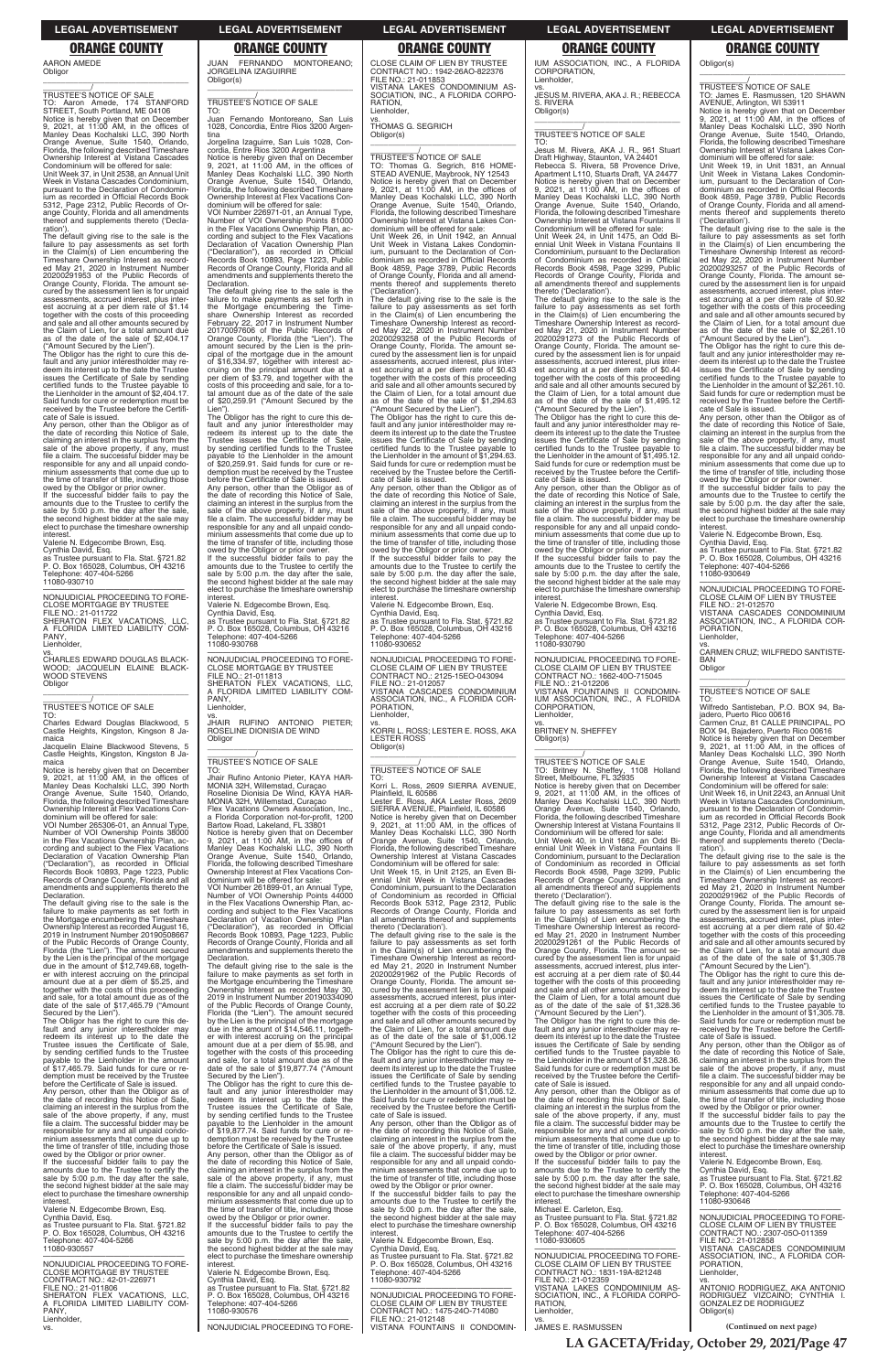\_\_\_\_\_\_\_\_\_\_\_/ TRUSTEE'S NOTICE OF SALE

TO: Antonio Rodriguez, AKA Antonio Rodriguez Vizcaino, Aristoteles 3162, Vallarta San Jorge De Rodriguez, Guadalajara, 44690 Mexico

Cynthia I. Gonzalez De Rodriguez, Aristo-teles 3162, Vallarta San Jorge De Rodri-guez, Guadalajara, 44690 Mexico Notice is hereby given that on December 9, 2021, at 11:00 AM, in the offices of

Manley Deas Kochalski LLC, 390 North Orange Avenue, Suite 1540, Orlando, Florida, the following described Timeshare Ownership Interest at Vistana Cascades Condominium will be offered for sale: Unit Week 05, in Unit 2307, an Odd Biennial Unit Week in Vistana Cascades Condominium, pursuant to the Declaration of Condominium as recorded in Official Records Book 5312, Page 2312, Public

Records of Orange County, Florida and all amendments thereof and supplements thereto ('Declaration').

owed by the Obligor or prior owner. If the successful bidder fails to pay the amounts due to the Trustee to certify the sale by 5:00 p.m. the day after the sale, the second highest bidder at the sale may elect to purchase the timeshare ownership **interest** 

The default giving rise to the sale is the failure to pay assessments as set forth in the Claim(s) of Lien encumbering the Timeshare Ownership Interest as record-ed May 21, 2020 in Instrument Number 20200291955 of the Public Records of Orange County, Florida. The amount se-cured by the assessment lien is for unpaid assessments, accrued interest, plus interest accruing at a per diem rate of \$0.44 together with the costs of this proceeding and sale and all other amounts secured by the Claim of Lien, for a total amount due as of the date of the sale of \$1,316.04 ("Amount Secured by the Lien").

### PANY Lienholder,

The Obligor has the right to cure this de-fault and any junior interestholder may redeem its interest up to the date the Trustee issues the Certificate of Sale by sending certified funds to the Trustee payable to the Lienholder in the amount of \$1,316.04. Said funds for cure or redemption must be received by the Trustee before the Certificate of Sale is issued.

VOI Number 231813-01, an Annual Type, Number of VOI Ownership Points 30500 in the Flex Vacations Ownership Plan, according and subject to the Flex Vacations Declaration of Vacation Ownership Plan ("Declaration"), as recorded in Official Records Book 10893, Page 1223, Public Records of Orange County, Florida and all amendments and supplements thereto the **Declaration** 

Any person, other than the Obligor as of the date of recording this Notice of Sale, claiming an interest in the surplus from the sale of the above property, if any, must file a claim. The successful bidder may be responsible for any and all unpaid condo-minium assessments that come due up to the time of transfer of title, including those

owed by the Obligor or prior owner. If the successful bidder fails to pay the amounts due to the Trustee to certify the sale by 5:00 p.m. the day after the sale, the second highest bidder at the sale may elect to purchase the timeshare ownership interes

Michael E. Carleton, Esq. as Trustee pursuant to Fla. Stat. §721.82 P. O. Box 165028, Columbus, OH 43216 Telephone: 407-404-5266 11080-930613

—————————————————— NONJUDICIAL PROCEEDING TO FORE-CLOSE MORTGAGE BY TRUSTEE CONTRACT NO.: 42-01-231813 FILE NO.: 21-013375 SHERATON FLEX VACATIONS, LLC, A FLORIDA LIMITED LIABILITY COM-

vs. CHRISTOPHER DREW STRICKLIN; JENNIFER LEES STRICKLIN Obligor(s) \_\_\_\_\_\_\_\_\_\_\_\_\_\_\_\_\_\_\_\_\_\_\_\_\_\_\_\_\_\_\_\_\_

# \_\_\_\_\_\_\_\_\_\_\_/ TRUSTEE'S NOTICE OF SALE

TO: Christopher Drew Stricklin, 16977 CA-MELLIA ROAD, Silverhill, AL 36576 Jennifer Lees Stricklin, 16977 CAMELLIA ROAD, Silverhill, AL 36576 dominium will be offered for sale: VOI Number 243497-01, an Annual Type, Number of VOI Ownership Points 37000 in the Flex Vacations Ownership Plan, according and subject to the Flex Vacations Declaration of Vacation Ownership Plan ("Declaration"), as recorded in Official Records Book 10893, Page 1223, Public Records of Orange County, Florida and all amendments and supplements thereto the **Declaration** 

Notice is hereby given that on December 9, 2021, at 11:00 AM, in the offices of Manley Deas Kochalski LLC, 390 North Orange Avenue, Suite 1540, Orlando, Florida, the following described Timeshare Ownership Interest at Flex Vacations Condominium will be offered for sale:

The default giving rise to the sale is the failure to make payments as set forth in the Mortgage encumbering the Timeshare Ownership Interest as recorded July 10, 2017 in Instrument Number 20170380757 of the Public Records of Orange County, Florida (the "Lien"). The amount secured by the Lien is the principal of the mortgage due in the amount of \$6,600.16, together with interest accruing on the principal amount due at a per diem of \$2.37, and together with the costs of this proceeding and sale, for a total amount due as of the

amounts due to the Trustee to certify the sale by 5:00 p.m. the day after the sale, the second highest bidder at the sale may elect to purchase the timeshare ownership

—————————————————— NONJUDICIAL PROCEEDING TO FORE-CLOSE MORTGAGE BY TRUSTEE CONTRACT NO.: 42-01-236853 FILE NO.: 21-013377 SHERATON FLEX VACATIONS, LLC, A FLORIDA LIMITED LIABILITY COM-PANY, **Lienholder** 

date of the sale of \$9,368.24 ("Amount Secured by the Lien"). The Obligor has the right to cure this de-

fault and any junior interestholder may redeem its interest up to the date the Trustee issues the Certificate of Sale, by sending certified funds to the Trustee payable to the Lienholder in the amount of \$9,368.24. Said funds for cure or redemption must be received by the Trustee before the Certifi-

Notice is hereby given that on December<br>9, 2021, at 11:00 AM, in the offices of<br>Manley Deas Kochalski LLC, 390 North<br>Orange Avenue, Suite 1540, Orlando,<br>Florida, the following described Timeshare Ownership Interest at Flex Vacations Condominium will be offered for sale: VOI Number 236853-01, an Even Biennial

cate of Sale is issued. Any person, other than the Obligor as of the date of recording this Notice of Sale, claiming an interest in the surplus from the sale of the above property, if any, must file a claim. The successful bidder may be responsible for any and all unpaid condo-minium assessments that come due up to the time of transfer of title, including those

share Ownership Interest as recorded October 11, 2017 in Instrument Number 20170554572 of the Public Records of Orange County, Florida (the "Lien"). The amount secured by the Lien is the prinof the mortgage due in the amount of \$7,861.11, together with interest ac-cruing on the principal amount due at a per diem of \$2.45, and together with the costs of this proceeding and sale, for a to-tal amount due as of the date of the sale of \$10,599.16 ("Amount Secured by the Lien")

Michael E. Carleton, Esq. as Trustee pursuant to Fla. Stat. §721.82 P. O. Box 165028, Columbus, OH 43216 Telephone: 407-404-5266 11080-930606

—————————————————— NONJUDICIAL PROCEEDING TO FORE-CLOSE MORTGAGE BY TRUSTEE FILE NO.: 21-013376 SHERATON FLEX VACATIONS, LLC, A FLORIDA LIMITED LIABILITY COM-PANY, Lienholder,

vs. LIDIA CASTILLO HUITZIL; IVAN PATRI-

CIO ILLISACA FAJARDO Obligor

### \_\_\_\_\_\_\_\_\_\_\_\_\_\_\_\_\_\_\_\_\_\_\_\_\_\_\_\_\_\_\_\_\_ \_\_\_\_\_\_\_\_\_\_\_/ TRUSTEE'S NOTICE OF SALE

PANY Lienholder,

TO: Lidia Castillo Huitzil, 3448 112 Street 1 PISO, Queens, NY 11368 Ivan Patricio Illisaca Fajardo, 3448 112 Street 1 PISO, Queens, NY 11368

Flex Vacations Owners Association, Inc. a Florida Corporation not-for-profit, 1200 Bartow Road, Lakeland, FL 33801 Notice is hereby given that on December<br>9, 2021, at 11:00 AM, in the offices of<br>Manley Deas Kochalski LLC, 390 North<br>Orange Avenue, Suite 1540, Orlando,<br>Florida, the following described Timeshare<br>Ownership Interest at Flex

The default giving rise to the sale is the failure to make payments as set forth in the Mortgage encumbering the Timeshare Ownership Interest as recorded April 23, 2018 in Instrument Number 20180240891 of the Public Records of Orange County, Florida (the "Lien"). The amount secured by the Lien is the principal of the mortgage due in the amount of \$7,653.96, together with interest accruing on the principal amount due at a per diem of \$2.16, and together with the costs of this proceeding and sale, for a total amount due as of the date of the sale of \$10,059.48 ("Amount

> PANY, Lienholder,

Secured by the Lien"). The Obligor has the right to cure this default and any junior interestholder may redeem its interest up to the date the Trustee issues the Certificate of Sale, by sending certified funds to the Trustee<br>navable to the Liepholder in the amount the Lienholder in the amount of \$10,059.48. Said funds for cure or redemption must be received by the Trustee

before the Certificate of Sale is issued. Any person, other than the Obligor as of the date of recording this Notice of Sale,<br>claiming an interest in the surplus from the<br>sale of the above property, if any, must<br>file a claim. The successful bidder may be responsible for any and all unpaid condo-minium assessments that come due up to the time of transfer of title, including those owed by the Obligor or prior owner. If the successful bidder fails to pay the

> The Obligor has the right to cure this default and any junior interestholder may redeem its interest up to the date the Trustee issues the Certificate of Sale, by sending certified funds to the Trustee payable to the Lienholder in the amount of \$22,319.83. Said funds for cure or redemption must be received by the Trustee before the Certificate of Sale is issued. Any person, other than the Obligor as of the date of recording this Notice of Sale, claiming an interest in the surplus from the sale of the above property, if any, must file a claim. The successful bidder may be responsible for any and all unpaid condominium assessments that come due up to the time of transfer of title, including those

interest. Valerie N. Edgecombe Brown, Esq.

Cynthia David, Esq. as Trustee pursuant to Fla. Stat. §721.82 P. O. Box 165028, Columbus, OH 43216 Telephone: 407-404-5266 11080-930711

vs. LUCIANO JESUS SANTORO; VERONI-CA VANESA MELO Obligor(s) \_\_\_\_\_\_\_\_\_\_\_\_\_\_\_\_\_\_\_\_\_\_\_\_\_\_\_\_\_\_\_\_\_

\_\_\_\_\_\_\_\_\_\_\_/ TRUSTEE'S NOTICE OF SALE

TO: Luciano Jesus Santoro, COLON NO 1838 1 B, Mar Del Plata, BUENOS AIRES 7600 Argentina

Veronica Vanesa Melo, COLON NO 1838 1 B, Mar Del Plata, BUENOS AIRES 7600

Flex Vacations Owners Association, Inc. a Florida corporation not-for-profit, 1200 Bartow Road, Lakeland, FL 33801

Argentina Flex Vacations Owners Association, Inc., a Florida Corporation not-for-profit, 1200 Bartow Road, Lakeland, FL 33801

VOI Number 249602-01, an Annual Type, Number of VOI Ownership Points 81000 in the Flex Vacations Ownership Plan, according and subject to the Flex Vacations Declaration of Vacation Ownership Plan ("Declaration"), as recorded in Official Records Book 10893, Page 1223, Public Records of Orange County, Florida and all amendments and supplements thereto the **Declaration** 

The default giving rise to the sale is the failure to make payments as set forth in the Mortgage encumbering the Timeshare Ownership Interest as recorded Sep-tember 26, 2018 in Instrument Number 20180567587 of the Public Records of Orange County, Florida (the "Lien"). The amount secured by the Lien is the principal of the mortgage due in the amount of \$13,871.54, together with interest accruing on the principal amount due at a per diem of \$5.53, and together with the costs of this proceeding and sale, for a total amount due as of the date of the sale of \$18,983.31 ("Amount Secured by the Lien").

Type, Number of VOI Ownership Points 51700 in the Flex Vacations Ownership Plan, according and subject to the Flex Vacations Declaration of Vacation Ownership Plan ("Declaration"), as recorded in Official Records Book 10893, Page 1223, Public Records of Orange County, Florida and all amendments and supplements thereto the Declaration.

The default giving rise to the sale is the failure to make payments as set forth in the Mortgage encumbering the Time-

vs. RASHEED DEBON LAWRENCE **Obligor** 

The Obligor has the right to cure this default and any junior interestholder may redeem its interest up to the date the Trustee issues the Certificate of Sale, by sending certified funds to the Trustee payable to the Lienholder in the amount of \$10,599.16. Said funds for cure or re-demption must be received by the Trustee before the Certificate of Sale is issued. Any person, other than the Obligor as of the date of recording this Notice of Sale, claiming an interest in the surplus from the sale of the above property, if any, must file a claim. The successful bidder may be responsible for any and all unpaid condominium assessments that come due up to the time of transfer of title, including those owed by the Obligor or prior owner. If the successful bidder fails to pay the amounts due to the Trustee to certify the sale by 5:00 p.m. the day after the sale, the second highest bidder at the sale may elect to purchase the timeshare ownership interest.

the time of transfer of title, including those owed by the Obligor or prior owner. If the successful bidder fails to pay the amounts due to the Trustee to certify the sale by 5:00 p.m. the day after the sale, the second highest bidder at the sale may elect to purchase the timeshare ownership interest

Valerie N. Edgecombe Brown, Esq. Cynthia David, Esq. as Trustee pursuant to Fla. Stat. §721.82 P. O. Box 165028, Columbus

11080-930650

—————————————————— NONJUDICIAL PROCEEDING TO FORE-CLOSE MORTGAGE BY TRUSTEE CONTRACT NO.: 42-01-248040 FILE NO.: 21-013379 SHERATON FLEX VACATIONS, LLC, A FLORIDA LIMITED LIABILITY COM-

vs. MARLENE BERCY, AKA MARLENE BERCY-MILLER

Obligor(s)

TO: Sandoval Rojas Y Cia. En C., a Columbian Corporation, CARRERA 14 #

\_\_\_\_\_\_\_\_\_\_\_\_\_\_\_\_\_\_\_\_\_\_\_\_\_\_\_\_\_\_\_\_\_ \_\_\_\_\_\_\_\_\_\_\_/ TRUSTEE'S NOTICE OF SALE

TO: Marlene Bercy, AKA Marlene Bercy-Miller, 951 Marina Drive, Apartment B, Slidell, LA

Flex Vacations Owners Association, Inc.

a Florida Corporation not-for-profit, 1200<br>Bartow Road, Lakeland, FL 33801<br>Notice is hereby given that on December<br>9, 2021, at 11:00 AM, in the offices of<br>Manley Deas Kochalski LLC, 390 North<br>Orange Avenue, Suite 1540, Orl

70458

Florida, the following described Timeshare Ownership Interest at Flex Vacations Con-dominium will be offered for sale: VOI Number 248040-01, an Annual Type, Number of VOI Ownership Points 95700 in the Flex Vacations Ownership Plan, according and subject to the Flex Vacations

Declaration of Vacation Ownership Plan ("Declaration"), as recorded in Official Records Book 10893, Page 1223, Public Records of Orange County, Florida and all amendments and supplements thereto the

Declaration.

owed by the Obligor or prior owner. If the successful bidder fails to pay the amounts due to the Trustee to certify the sale by 5:00 p.m. the day after the sale, the second highest bidder at the sale may elect to purchase the timeshare ownership interest

The default giving rise to the sale is the failure to make payments as set forth in the Mortgage encumbering the Timeshare Ownership Interest as recorded July 10, 2018 in Instrument Number 20180404366 of the Public Records of Orange County, Florida (the "Lien"). The amount secured by the Lien is the principal of the mortgage due in the amount of \$23,626.22, together with interest accruing on the principal amount due at a per diem of \$9.40, and together with the costs of this proceeding and sale, for a total amount due as of the date of the sale of \$32,364.29 ("Amount Secured by the Lien"). The Obligor has the right to cure this de-fault and any junior interestholder may

redeem its interest up to the date the Trustee issues the Certificate of Sale, by sending certified funds to the Trustee payable to the Lienholder in the amount of \$32,364.29. Said funds for cure or redemption must be received by the Trustee before the Certificate of Sale is issued. Any person, other than the Obligor as of the date of recording this Notice of Sale, claiming an interest in the surplus from the sale of the above property, if any, must file a claim. The successful bidder may be responsible for any and all unpaid condo-minium assessments that come due up to the time of transfer of title, including those owed by the Obligor or prior owner. If the successful bidder fails to pay the amounts due to the Trustee to certify the sale by 5:00 p.m. the day after the sale, the second highest bidder at the sale may elect to purchase the timeshare ownership

### \_\_\_\_\_\_\_\_\_\_\_\_\_\_\_\_\_\_\_\_\_\_\_\_\_\_\_\_\_\_\_\_\_ **ORANGE COUNTY ORANGE COUNTY ORANGE COUNTY ORANGE COUNTY ORANGE COUNTY**

interest.

Valerie N. Edgecombe Brown, Esq. Cynthia David, Esq. as Trustee pursuant to Fla. Stat. §721.82 P. O. Box 165028, Columbus, OH 43216 Telephone: 407-404-5266

11080-930599

—————————————————— NONJUDICIAL PROCEEDING TO FORE-CLOSE MORTGAGE BY TRUSTEE CONTRACT NO.: 42-01-232424 FILE NO.: 21-013381 SHERATON FLEX VACATIONS, LLC, A FLORIDA LIMITED LIABILITY COM-

vs. NOE MANUEL MENDOZA PINEDA; YOLANDA DEL SOCORRO FUENTE Y

GARCIA Obligor(s)

\_\_\_\_\_\_\_\_\_\_\_\_\_\_\_\_\_\_\_\_\_\_\_\_\_\_\_\_\_\_\_\_\_ \_\_\_\_\_\_\_\_\_\_\_/ TRUSTEE'S NOTICE OF SALE

TO:

Noe Manuel Mendoza Pineda, IZCALLI SAN MATEO #21 C-4, Naucalpan, EDO DE MEXICO 53250 Mexico Yolanda Del Socorro Fuente Y Garcia, IZ-CALLI SAN MATEO #21 C-4, Naucalpan,

53250 Mexico

Notice is hereby given that on December 9, 2021, at 11:00 AM, in the offices of Manley Deas Kochalski LLC, 390 North Orange Avenue, Suite 1540, Orlando, Florida, the following described Timeshare Ownership Interest at Flex Vacations Condominium will be offered for sale: VOI Number 232424-01, an Annual Type, Number of VOI Ownership Points 67100

in the Flex Vacations Ownership Plan, ac-cording and subject to the Flex Vacations Declaration of Vacation Ownership Plan ("Declaration"), as recorded in Official Records Book 10893, Page 1223, Public Records of Orange County, Florida and all amendments and supplements thereto the Declaration.

The default giving rise to the sale is the failure to make payments as set forth in the Mortgage encumbering the Timeshare Ownership Interest as recorded July 10, 2017 in Instrument Number 20170380179 of the Public Records of Orange County, Florida (the "Lien"). The amount secured by the Lien is the principal of the mortgage due in the amount of \$17,001.67, together with interest accruing on the principal amount due at a per diem of \$5.20, and together with the costs of this proceeding and sale, for a total amount due as of the date of the sale of \$22,319.83 ("Amount Secured by the Lien").

owed by the Obligor or prior owner. If the successful bidder fails to pay the amounts due to the Trustee to certify the sale by 5:00 p.m. the day after the sale, the second highest bidder at the sale may elect to purchase the timeshare ownership interest.

Valerie N. Edgecombe Brown, Esq. Cynthia David, Esq. as Trustee pursuant to Fla. Stat. §721.82 P. O. Box 165028, Columbus, OH 43216 Telephone: 407-404-5266 11080-930767

—————————————————— NONJUDICIAL PROCEEDING TO FORE-CLOSE MORTGAGE BY TRUSTEE CONTRACT NO.: 42-01-249602 FILE NO.: 21-013383 SHERATON FLEX VACATIONS, LLC, A FLORIDA LIMITED LIABILITY COM-PANY Lienholder,

vs. JOHNNY LYNN TYNDALL; KIMBERLY REGISTER TYNDALL Obligor(s) \_\_\_\_\_\_\_\_\_\_\_\_\_\_\_\_\_\_\_\_\_\_\_\_\_\_\_\_\_\_\_\_\_

# \_\_\_\_\_\_\_\_\_\_\_/ TRUSTEE'S NOTICE OF SALE

TO: Johnny Lynn Tyndall, 3376 HOWARD ROAD, Autryville, NC 28318 Kimberly Register Tyndall, 3376 HOW-ARD ROAD, Autryville, NC 28318

Notice is hereby given that on December 9, 2021, at 11:00 AM, in the offices of Manley Deas Kochalski LLC, 390 North Orange Avenue, Suite 1540, Orlando, Florida, the following described Timeshare Ownership Interest at Flex Vacations Condominium will be offered for sale:

The Obligor has the right to cure this de-fault and any junior interestholder may redeem its interest up to the date the Trustee issues the Certificate of Sale, by sending certified funds to the Trustee payable to the Lienholder in the amount of \$18,983.31. Said funds for cure or redemption must be received by the Trustee before the Certificate of Sale is issued.

Any person, other than the Obligor as of the date of recording this Notice of Sale, claiming an interest in the surplus from the sale of the above property, if any, must file a claim. The successful bidder may be responsible for any and all unpaid condominium assessments that come due up to the time of transfer of title, including those owed by the Obligor or prior owner.

If the successful bidder fails to pay the amounts due to the Trustee to certify the sale by 5:00 p.m. the day after the sale, the second highest bidder at the sale may elect to purchase the timeshare ownership

interest. Michael E. Carleton, Esq. as Trustee pursuant to Fla. Stat. §721.82 P. O. Box 165028, Columbus, OH 43216 Telephone: 407-404-5266 11080-930607

—————————————————— NONJUDICIAL PROCEEDING TO FORE-CLOSE MORTGAGE BY TRUSTEE FILE NO.: 21-013385 SHERATON FLEX VACATIONS, LLC,<br>A FLORIDA LIMITED LIABILITY COM-<br>PANY, Lienholder,

\_\_\_\_\_\_\_\_\_\_\_\_\_\_\_\_\_\_\_\_\_\_\_\_\_\_\_\_\_\_\_\_\_

# \_\_\_\_\_\_\_\_\_\_\_/ TRUSTEE'S NOTICE OF SALE

TO: Rasheed Debon Lawrence, 3750 Sil-ver Bluff Boulevard, Unit 1407, Jackson-

ville, FL 32065 Notice is hereby given that on December 9, 2021, at 11:00 AM, in the offices of Manley Deas Kochalski LLC, 390 North

Orange Avenue, Suite 1540, Orlando, Florida, the following described Timeshare Ownership Interest at Flex Vacations Condominium will be offered for sale: VOI Number 251786-01, an Even Biennial Type, Number of VOI Ownership Points 37000 in the Flex Vacations Ownership Plan, according and subject to the Flex Vacations Declaration of Vacation Ownership Plan ("Declaration"), as recorded in Official Records Book 10893, Page 1223, Public Records of Orange County, Florida and all amendments and supplements thereto the Declaration. The default giving rise to the sale is the failure to make payments as set forth in the Mortgage encumbering the Timeshare Ownership Interest as recorded Sep-tember 10, 2018 in Instrument Number 20180535744 of the Public Records of Orange County, Florida (the "Lien"). The amount secured by the Lien is the principal of the mortgage due in the amount of \$7,535.80, together with interest ac-cruing on the principal amount due at a per diem of \$3.02, and together with the costs of this proceeding and sale, for a to-tal amount due as of the date of the sale of \$10,605.07 ("Amount Secured by the Lien"). The Obligor has the right to cure this de-fault and any junior interestholder may redeem its interest up to the date the Trustee issues the Certificate of Sale, by sending certified funds to the Trustee payable to the Lienholder in the amount of \$10,605.07. Said funds for cure or redemption must be received by the Trustee before the Certificate of Sale is issued. Any person, other than the Obligor as of the date of recording this Notice of Sale, claiming an interest in the surplus from the sale of the above property, if any, must file a claim. The successful bidder may be responsible for any and all unpaid condo-minium assessments that come due up to

Valerie N. Edgecombe Brown, Esq. Cynthia David, Esq. as Trustee pursuant to Fla. Stat. §721.82 P. O. Box 165028, Columbus, OH 43216 Telephone: 407-404-5266

11080-930571 —————————————————— NONJUDICIAL PROCEEDING TO FORE-

CLOSE CLAIM OF LIEN BY TRUSTEE CONTRACT NO.: 2221-18A-004727 FILE NO.: 21-013387 VISTANA CASCADES CONDOMINIUM ASSOCIATION, INC., A FLORIDA COR-PORATION, Lienholder,

vs. SANDOVAL ROJAS Y CIA. EN C., A CO-LUMBIAN CORPORATION Obligor(s) \_\_\_\_\_\_\_\_\_\_\_\_\_\_\_\_\_\_\_\_\_\_\_\_\_\_\_\_\_\_\_\_\_

\_\_\_\_\_\_\_\_\_\_\_/ TRUSTEE'S NOTICE OF SALE

104-20, Bogota, Colombia Notice is hereby given that on December 9, 2021, at 11:00 AM, in the offices of Manley Deas Kochalski LLC, 390 North Orange Avenue, Suite 1540, Orlando, Florida, the following described Timeshare Ownership Interest at Vistana Cascades Condominium will be offered for sale:

Unit Week 18, in Unit 2221, an Annual Unit Week in Vistana Cascades Condominium, pursuant to the Declaration of Condominium as recorded in Official Records Book 5312, Page 2312, Public Records of Or-ange County, Florida and all amendments thereof and supplements thereto ('Declaration').

The default giving rise to the sale is the failure to pay assessments as set forth<br>in the Claim(s) of Lien encumbering the<br>Timeshare Ownership Interest as record-<br>ed May 21, 2020 in Instrument Number<br>20200291959 of the Public Records of<br>Orange County, Florida. The cured by the assessment lien is for unpaid assessments, accrued interest, plus inter-est accruing at a per diem rate of \$0.88 together with the costs of this proceeding and sale and all other amounts secured by the Claim of Lien, for a total amount due as of the date of the sale of \$2,006.73

("Amount Secured by the Lien"). The Obligor has the right to cure this default and any junior interestholder may re-deem its interest up to the date the Trustee issues the Certificate of Sale by sending certified funds to the Trustee payable to the Lienholder in the amount of \$2,006.73. Said funds for cure or redemption must be received by the Trustee before the Certifi-

cate of Sale is issued. Any person, other than the Obligor as of the date of recording this Notice of Sale,<br>claiming an interest in the surplus from the<br>sale of the above property, if any, must<br>file a claim. The successful bidder may be responsible for any and all unpaid condo-minium assessments that come due up to the time of transfer of title, including those

Valerie N. Edgecombe Brown, Esq.

Cynthia David, Esq. as Trustee pursuant to Fla. Stat. §721.82 P. O. Box 165028, Columbus, OH 43216 Telephone: 407-404-5266

11080-930601

—————————————————— NONJUDICIAL PROCEEDING TO FORE-CLOSE MORTGAGE BY TRUSTEE CONTRACT NO.: 42-01-246477

FILE NO.: 21-013401

SHERATON FLEX VACATIONS, LLC, A FLORIDA LIMITED LIABILITY COM-

PANY, Lienholder,

vs. JESSIE LUELLA FOLLETT; SCOTT MARTIN FOLLETT Obligor(s) \_\_\_\_\_\_\_\_\_\_\_\_\_\_\_\_\_\_\_\_\_\_\_\_\_\_\_\_\_\_\_\_\_

# \_\_\_\_\_\_\_\_\_\_\_/ TRUSTEE'S NOTICE OF SALE

TO: Jessie Luella Follett, 3623 Munger Shaw Road, Cloquet, MN 55720 Scott Martin Follett, 3623 Munger Shaw

Road, Cloquet, MN 55720 Notice is hereby given that on December 9, 2021, at 11:00 AM, in the offices of Manley Deas Kochalski LLC, 390 North Orange Avenue, Suite 1540, Orlando, Florida, the following described Timeshare Ownership Interest at Flex Vacations Con-dominium will be offered for sale: VOI Number 246477-01, an Odd Biennial

Type, Number of VOI Ownership Points 51700 in the Flex Vacations Ownership Plan, according and subject to the Flex Vacations Declaration of Vacation Owner-ship Plan ("Declaration"), as recorded in Official Records Book 10893, Page 1223, Public Records of Orange County, Florida and all amendments and supplements thereto the Declaration.

The default giving rise to the sale is the failure to make payments as set forth in the Mortgage encumbering the Timeshare Ownership Interest as recorded June 4, 2018 in Instrument Number 20180325707 of the Public Records of Orange County, Florida (the "Lien"). The amount secured by the Lien is the principal of the mortgage due in the amount of \$9,748.07, together with interest accruing on the principal amount due at a per diem of \$3.90, and together with the costs of this proceeding and sale, for a total amount due as of the date of the sale of \$13,429.05 ("Amount

Secured by the Lien"). The Obligor has the right to cure this de-fault and any junior interestholder may redeem its interest up to the date the Trustee issues the Certificate of Sale, by sending certified funds to the Trustee payable to the Lienholder in the amount of \$13,429.05. Said funds for cure or redemption must be received by the Trustee before the Certificate of Sale is issued. Any person, other than the Obligor as of the date of recording this Notice of Sale, claiming an interest in the surplus from the sale of the above property, if any, must file a claim. The successful bidder may be

**(Continued on next page)**

# **Page 48/LA GACETA/Friday, October 29, 2021**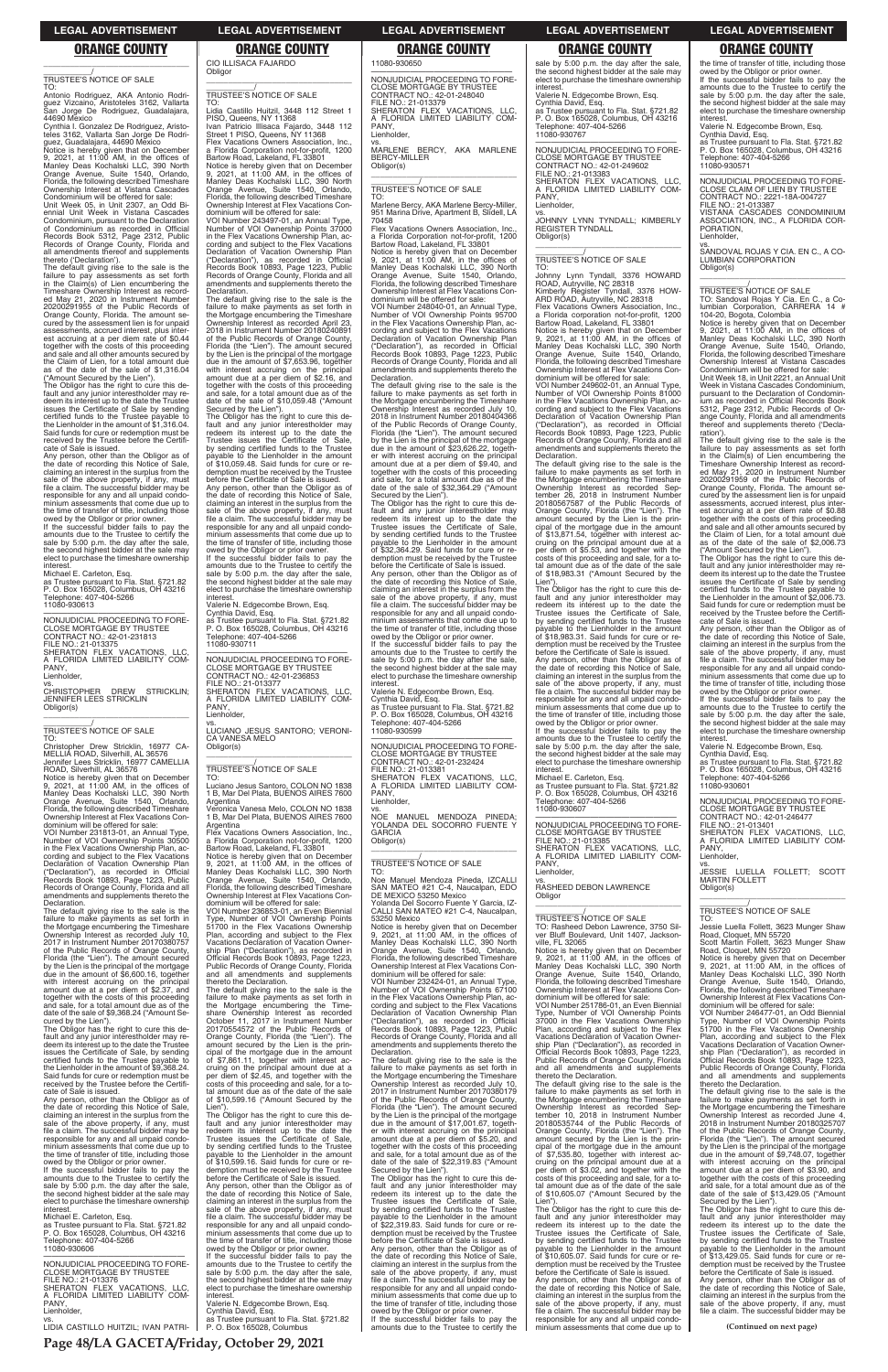responsible for any and all unpaid condo-minium assessments that come due up to the time of transfer of title, including those owed by the Obligor or prior owner. If the successful bidder fails to pay the amounts due to the Trustee to certify the sale by 5:00 p.m. the day after the sale, the second highest bidder at the sale may elect to purchase the timeshare ownership interest

—————————————————— NONJUDICIAL PROCEEDING TO FORE-CLOSE MORTGAGE BY TRUSTEE CONTRACT NO.: 42-01-228379 FILE NO.: 21-013404 SHERATON FLEX VACATIONS, LLC, A FLORIDA LIMITED LIABILITY COM-PANY, **Lienholder** 

Valerie N. Edgecombe Brown, Esq. Cynthia David, Esq. as Trustee pursuant to Fla. Stat. §721.82 P. O. Box 165028, Columbus, OH 43216

Telephone: 407-404-5266 11080-930712

VOI Number 228379-01, an Annual Type, Number of VOI Ownership Points 88000 in the Flex Vacations Ownership Plan, according and subject to the Flex Vacations Declaration of Vacation Ownership Plan ("Declaration"), as recorded in Official Records Book 10893, Page 1223, Public Records of Orange County, Florida and all amendments and supplements thereto the **Declaration** 

vs. EMMETT JOSEPH HENRY, AKA EM-METT J. HENRY; BRENDA S. HENRY Obligor(s)

\_\_\_\_\_\_\_\_\_\_\_\_\_\_\_\_\_\_\_\_\_\_\_\_\_\_\_\_\_\_\_\_\_ \_\_\_\_\_\_\_\_\_\_\_/ TRUSTEE'S NOTICE OF FORECLO-SURE PROCEEDING

TO: Emmett Joseph Henry, AKA Emmett J.

Henry 632 CANTERBURY DR Fredericton, NEW BRUNSWICK E3B 4M7

Canada Brenda S. Henry

632 CANTERBURY DR

Fredericton, NEW BRUNSWICK E3B 4M7 Canada

YOU ARE NOTIFIED that a TRUSTEE'S NON-JUDICIAL PROCEEDING to enforce a Lien has been instituted on the following Timeshare Ownership Interest at Flex Vacations Condominium described as:

MARQUES; CAROL E. MARQUES Obligor(s) \_\_\_\_\_\_\_\_\_\_\_\_\_\_\_\_\_\_\_\_\_\_\_\_\_\_\_\_\_\_\_\_\_

The default giving rise to these proceedings is the failure to make payments as set forth in the Mortgage encumbering the Timeshare Ownership Interest as recorded in the Official Records of Orange County, Florida. The Obligor has the right to object to this Trustee proceeding by serving written objection on the Trustee named below. The Obligor has the right to cure the default and any junior interestholder may redeem its interest, for a minimum period of forty-five (45) days until the Trustee issues the Certificate of Sale. The Lien may be cured by sending certi-fied funds to the Trustee payable to the Lienholder in the amount of \$16,792.37, plus interest (calculated by multiplying \$3.91 times the number of days that have elapsed since October 19, 2021), plus the costs of this proceeding. Said funds for cure or redemption must be received by the Trustee before the Certificate of Sale

responsible for any and all unpaid condo-minium assessments that come due up to the time of transfer of title, including those owed by the Obligor or prior owner. If the successful bidder fails to pay the amounts due to the Trustee to certify the sale by 5:00 p.m. the day after the sale, the second highest bidder at the sale may elect to purchase the timeshare owner-<br>shin interest  $\sinh$ inte

is issued. Michael E. Carleton, Esq. Valerie N. Edgecombe Brown, Esq. Cynthia David, Esq. as Trustee pursuant to Fla. Stat. §721.82 P. O. Box 165028 Columbus, OH 43216-5028 Telephone: 407-404-5266 Telecopier: 614-220-5613

11080-930522

—————————————————— NONJUDICIAL PROCEEDING TO FORE-CLOSE MORTGAGE BY TRUSTEE CONTRACT NO.: 42-01-246166 FILE NO.: 21-013433 SHERATON FLEX VACATIONS, LLC, A FLORIDA LIMITED LIABILITY COM-PANY, Lienholder, vs.

\_\_\_\_\_\_\_\_\_\_\_/ TRUSTEE'S NOTICE OF SALE

TO: Jose A. Marques, 5 PINE TREE SHIL-LING ROAD, Unionville, CT 06085 Carol E. Marques, 5 PINE TREE SHIL-LING ROAD, Unionville, CT 06085 Flex Vacations Owners Association, Inc., a Florida Corporation not-for-profit, 1200 Bartow Road, Lakeland, FL 33801 Notice is hereby given that on December 9, 2021, at 11:00 AM, in the offices of Manley Deas Kochalski LLC, 390 North Orange Avenue, Suite 1540, Orlando, Florida, the following described Timeshare Ownership Interest at Flex Vacations Con-

dominium will be offered for sale: VOI Number 246166-01, an Annual Type, Number of VOI Ownership Points 81000 and VOI Number 246166-02, an Annual Type, Number of VOI Ownership Points 81000 in the Flex Vacations Ownership Plan, according and subject to the Flex Vacations Declaration of Vacation Ownership Plan ("Declaration"), as recorded in Official Records Book 10893, Page 1223, Public Records of Orange County, Florida and all amendments and supplements thereto the Declaration.

The Obligor has the right to cure this default and any junior interestholder may redeem its interest up to the date the Trustee issues the Certificate of Sale, by sending certified funds to the Trustee payable to the Lienholder in the amount of \$14,448.12. Said funds for cure or redemption must be received by the Trustee before the Certificate of Sale is issued.

The default giving rise to the sale is the failure to make payments as set forth in the Mortgage encumbering the Timeshare Ownership Interest as recorded May 29, 2018 in Instrument Number 20180314881 of the Public Records of Orange County, Florida (the "Lien"). The amount secured by the Lien is the principal of the mortgage due in the amount of \$36,901.08, togeth-er with interest accruing on the principal amount due at a per diem of \$15.70, and together with the costs of this proceeding and sale, for a total amount due as of the date of the sale of \$50,066.66 ("Amount

Secured by the Lien"). The Obligor has the right to cure this default and any junior interestholder may redeem its interest up to the date the Trustee issues the Certificate of Sale, by sending certified funds to the Trustee payable to the Lienholder in the amount of \$50,066.66. Said funds for cure or redemption must be received by the Trustee before the Certificate of Sale is issued. Any person, other than the Obligor as of the date of recording this Notice of Sale, claiming an interest in the surplus from the sale of the above property, if any, must file a claim. The successful bidder may be If the successful bidder fails to pay the amounts due to the Trustee to certify the sale by 5:00 p.m. the day after the sale, the second highest bidder at the sale may elect to purchase the timeshare ownership interes<sup>®</sup>

Michael E. Carleton, Esq. as Trustee pursuant to Fla. Stat. §721.82 P. O. Box 165028, Columbus, OH 43216 Telephone: 407-404-5266 11080-930648

—————————————————— NONJUDICIAL PROCEEDING TO FORECLOSE MORTGAGE BY TRUST-EE CONTRACT NO.: 42-01-248910

FILE NO.: 21-013445 SHERATON FLEX VACATIONS, LLC, **FLORIDA LIMITED LIABILITY COM-PANY** Lienholder,

vs. LISA LINCICOME HARDWICK; DEBORA OLMSTEAD HURLEY Obligor(s) \_\_\_\_\_\_\_\_\_\_\_\_\_\_\_\_\_\_\_\_\_\_\_\_\_\_\_\_\_\_\_\_\_

\_\_\_\_\_\_\_\_\_\_\_/ TRUSTEE'S NOTICE OF SALE

TO: Lisa Lincicome Hardwick, C/O KELAHER, CONNELL & CONNOR, P.C., 1500 U.S. HIGHWAY 17 NORTH, Suite 209, Surfside Beach, SC 29587 Debora Olmstead Hurley, C/O KELAHER, CONNELL & CONNOR, P.C., 1500 U.S. HIGHWAY 17 NOTH, Suite 209, Surfside Beach, SC 29587

Notice is hereby given that on December 9, 2021, at 11:00 AM, in the offices of Manley Deas Kochalski LLC, 390 North Orange Avenue, Suite 1540, Orlando, Florida, the following described Time-share Ownership Interest at Flex Vacations Condominium will be offered for

sale: VOI Number 248910-01, an Odd Biennial Type, Number of VOI Ownership Points 67100 in the Flex Vacations Ownership Plan, according and subject to the Flex Vacations Declaration of Vacation Ownership Plan ("Declaration"), as recorded in Official Records Book 10893, Page 1223, Public Records of Orange County, Florida and all amendments and supplements thereto the Declaration.

The default giving rise to the sale is the failure to make payments as set forth in the Mortgage encumbering the Timeshare Ownership Interest as recorded July 23, 2018 in Instrument Number 20180434276 of the Public Records of Orange County, Florida (the "Lien"). The amount secured by the Lien is the principal of the mortgage due in the amount of \$10,759.35, together with interest accruing on the principal amount due at a per diem of \$3.40, and together with the costs of this proceeding and sale, for a total amount due as of the date of the sale of \$14,448.12 ("Amount Secured by the Lien").

Any person, other than the Obligor as of the date of recording this Notice of Sale, claiming an interest in the surplus from the sale of the above property, if any, must file a claim. The successful bidder may be responsible for any and all unpaid condominium assessments that come due up to the time of transfer of title, including those

owed by the Obligor or prior owner. If the successful bidder fails to pay the amounts due to the Trustee to certify the sale by 5:00 p.m. the day after the sale, the second highest bidder at the sale may elect to purchase the timeshare owner-ship interest.

Michael E. Carleton, Esq. as Trustee pursuant to Fla. Stat. §721.82 P. O. Box 165028, Columbus, OH 43216 Telephone: 407-404-5266 11080-930637

—————————————————— NONJUDICIAL PROCEEDING TO FORECLOSE MORTGAGE BY TRUST-

EE CONTRACT NO.: 42-01-250244 FILE NO.: 21-013447 SHERATON FLEX VACATIONS, LLC, A FLORIDA LIMITED LIABILITY COM-PANY, Lienholder,

vs. NICOLE CHARLES; LEMAR CHARLES Obligor(s) \_\_\_\_\_\_\_\_\_\_\_\_\_\_\_\_\_\_\_\_\_\_\_\_\_\_\_\_\_\_\_\_\_

\_\_\_\_\_\_\_\_\_\_\_/ TRUSTEE'S NOTICE OF SALE TO:

Nicole Charles, 8 WESTVIEW TER-RACE, Teaneck, NJ 07666 Lemar Charles, 8 WESTVIEW TER-RACE, Teaneck, NJ 07666 Notice is hereby given that on December 9, 2021, at 11:00 AM, in the offices of Manley Deas Kochalski LLC, 390 North Orange Avenue, Suite 1540, Orlando, Florida, the following described Time-share Ownership Interest at Flex Vaca-tions Condominium will be offered for

sale: VOI Number 250244-01, an Annual Type, Number of VOI Ownership Points 37000 in the Flex Vacations Ownership Plan, according and subject to the Flex Vacations Declaration of Vacation Ownership Plan ("Declaration"), as recorded in Official Records Book 10893, Page 1223, Public Records of Orange County, Florida and all amendments and supplements thereto

the Declaration. The default giving rise to the sale is the failure to make payments as set forth in the Mortgage encumbering the Time-share Ownership Interest as recorded August 13, 2018 in Instrument Number 20180478583 of the Public Records of Orange County, Florida (the "Lien"). The amount secured by the Lien is the principal of the mortgage due in the amount of \$11,975.47, together with interest accruing on the principal amount due at a per diem of \$4.77, and together with the costs of this proceeding and sale, for a total amount due as of the date of the sale of \$16,444.35 ("Amount Secured by the Lien"). The Obligor has the right to cure this de**Obligor** \_\_\_\_\_\_\_\_\_\_\_\_\_\_\_\_\_\_\_\_\_\_\_\_\_\_\_\_\_\_\_\_\_

fault and any junior interestholder may redeem its interest up to the date the Trustee issues the Certificate of Sale,

by sending certified funds to the Trustee payable to the Lienholder in the amount of \$16,444.35. Said funds for cure or redemption must be received by the Trustee before the Certificate of Sale is issued. Any person, other than the Obligor as of the date of recording this Notice of Sale, claiming an interest in the surplus from the sale of the above property, if any, must file a claim. The successful bidder may be responsible for any and all unpaid condominium assessments that come due up to the time of transfer of title, including those owed by the Obligor or prior owner.

> interest Valerie N. Edgecombe Brown, Esq.

Michael E. Carleton, Esq. as Trustee pursuant to Fla. Stat. §721.82 P. O. Box 165028, Columbus, OH 43216 Telephone: 407-404-5266 11080-930635

—————————————————— NONJUDICIAL PROCEEDING TO FORE-CLOSE MORTGAGE BY TRUSTEE FILE NO.: 21-013467 SHERATON FLEX VACATIONS, LLC, A FLORIDA LIMITED LIABILITY COM-PANY, Lienholder,

vs. ANAMARIE MORA GARCIA Obligor

> VOI Number 248402-01, an Annual Type, Number of VOI Ownership Points 100000 in the Flex Vacations Ownership Plan, according and subject to the Flex Vacations Declaration of Vacation Ownership Plan ("Declaration"), as recorded in Official Records Book 10893, Page 1223, Public Records of Orange County, Florida and all amendments and supplements thereto the **Declaration**

\_\_\_\_\_\_\_\_\_\_\_\_\_\_\_\_\_\_\_\_\_\_\_\_\_\_\_\_\_\_\_\_\_

\_\_\_\_\_\_\_\_\_\_\_/ TRUSTEE'S NOTICE OF SALE TO: Anamarie Mora Garcia, URB LOS COLOBOS PARK 512 CALLE ROBLE, Carolina, Puerto Rico 00987 Notice is hereby given that on December 9, 2021, at 11:00 AM, in the offices of Manley Deas Kochalski LLC, 390 North Orange Avenue, Suite 1540, Orlando, Florida, the following described Timeshare Ownership Interest at Flex Vacations Con-

dominium will be offered for sale: VOI Number 247463-01, an Odd Biennial Type, Number of VOI Ownership Points 81000 in the Flex Vacations Ownership Plan, according and subject to the Flex Vacations Declaration of Vacation Ownership Plan ("Declaration"), as recorded in Official Records Book 10893, Page 1223, Public Records of Orange County, Florida and all amendments and supplements thereto the Declaration.

> owed by the Obligor or prior owner. If the successful bidder fails to pay the amounts due to the Trustee to certify the sale by 5:00 p.m. the day after the sale, the second highest bidder at the sale may elect to purchase the timeshare ownership interest

The default giving rise to the sale is the failure to make payments as set forth in the Mortgage encumbering the Timeshare Ownership Interest as recorded July 17, 2018 in Instrument Number 20180420255 of the Public Records of Orange County, Florida (the "Lien"). The amount secured by the Lien is the principal of the mortgage due in the amount of \$14,582.73, together with interest accruing on the principal amount due at a per diem of \$5.67, and together with the costs of this proceeding and sale, for a total amount due as of the date of the sale of \$20,269.92 ("Amount Secured by the Lien").

The Obligor has the right to cure this de-fault and any junior interestholder may redeem its interest up to the date the Trustee issues the Certificate of Sale, by sending certified funds to the Trustee payable to the Lienholder in the amount of \$20,269.92. Said funds for cure or redemption must be received by the Trustee before the Certificate of Sale is issued.

Any person, other than the Obligor as of the date of recording this Notice of Sale, claiming an interest in the surplus from the sale of the above property, if any, must file a claim. The successful bidder may be responsible for any and all unpaid condominium assessments that come due up to the time of transfer of title, including those owed by the Obligor or prior owner.

If the successful bidder fails to pay the amounts due to the Trustee to certify the sale by 5:00 p.m. the day after the sale, the second highest bidder at the sale may elect to purchase the timeshare ownership interest.

Valerie N. Edgecombe Brown, Esq. Cynthia David, Esq. as Trustee pursuant to Fla. Stat. §721.82 P. O. Box 165028, Columbus, OH 43216 phone: 407-404-5266 11080-930638

—————————————————— NONJUDICIAL PROCEEDING TO FORE-CLOSE MORTGAGE BY TRUSTEE CONTRACT NO.: 42-01-250117 FILE NO.: 21-013472 SHERATON FLEX VACATIONS, LLC, A FLORIDA LIMITED LIABILITY COM-PANY Lienholder,

vs. RENEE APPIAH KUBI Obligor(s)

\_\_\_\_\_\_\_\_\_\_\_\_\_\_\_\_\_\_\_\_\_\_\_\_\_\_\_\_\_\_\_\_\_

\_\_\_\_\_\_\_\_\_\_\_/ TRUSTEE'S NOTICE OF SALE TO:

Renee Appiah Kubi, 251 South Reynolds Street, Apartment M311, Alexandria, VA 22304

Flex Vacations Owners Association, Inc, 1200 Bartow Road, Lakeland, FL 33801 Notice is hereby given that on December 9, 2021, at 11:00 AM, in the offices of Manley Deas Kochalski LLC, 390 North Orange Avenue, Suite 1540, Orlando, Florida, the following described Timeshare Ownership Interest at Flex Vacations Condominium will be offered for sale: VOI Number 250117-01, an Odd Biennial Type, Number of VOI Ownership Points 44000 in the Flex Vacations Ownership Plan, according and subject to the Flex Vacations Declaration of Vacation Ownership Plan ("Declaration"), as recorded in Official Records Book 10893, Page 1223, Public Records of Orange County, Florida and all amendments and supplements

thereto the Declaration. The default giving rise to the sale is the failure to make payments as set forth in the Mortgage encumbering the Timeshare Ownership Interest as recorded August 17, 2018 in Instrument Number 20180490167 of the Public Records of Orange County, Florida (the "Lien"). The amount secured by the Lien is the principal of the mortgage due in the amount of \$8,488.69, together with interest accruing on the principal amount due at a per diem of \$3.37, and together with the costs of this proceeding and sale, for a total amount due as of the date of the sale of \$11,943.49 ("Amount Secured by the Lien"). The Obligor has the right to cure this de-

fault and any junior interestholder may redeem its interest up to the date the Trustee issues the Certificate of Sale, by sending certified funds to the Trustee

payable to the Lienholder in the amount of \$11,943.49. Said funds for cure or redemption must be received by the Trustee before the Certificate of Sale is issued. Any person, other than the Obligor as of the date of recording this Notice of Sale, claiming an interest in the surplus from the sale of the above property, if any, must file a claim. The successful bidder may be responsible for any and all unpaid condo-minium assessments that come due up to the time of transfer of title, including those owed by the Obligor or prior owner. If the successful bidder fails to pay the

amounts due to the Trustee to certify the sale by 5:00 p.m. the day after the sale, the second highest bidder at the sale may elect to purchase the timeshare ownership interest.

Valerie N. Edgecombe Brown, Esq.

Cynthia David, Esq. as Trustee pursuant to Fla. Stat. §721.82 P. O. Box 165028, Columbus, OH 43216 Telephone: 407-404-5266 11080-930634

—————————————————— NONJUDICIAL PROCEEDING TO FORE-CLOSE MORTGAGE BY TRUSTEE CONTRACT NO.: 42-01-255072 FILE NO.: 21-013473 SHERATON FLEX VACATIONS, LLC, A FLORIDA LIMITED LIABILITY COM-PANY, Lienholder,

vs. JULIO TEMISTOCLES CRESPO ALMIL-LATEGUI; WILESKA MARITZA RODRI-GUEZ GASCA

Obligor(s)

\_\_\_\_\_\_\_\_\_\_\_\_\_\_\_\_\_\_\_\_\_\_\_\_\_\_\_\_\_\_\_\_\_

### \_\_\_\_\_\_\_\_\_\_\_/ TRUSTEE'S NOTICE OF SALE TO:

Julio Temistocles Crespo Almillategui, OBARRIO, AVE. ABEL BRAVO, EDIF MONACO 6A, Panama, Panama Wileska Maritza Rodriguez Gasca, OBAR-RIO, AVE. ABEL BRAVO, EDIF MONACO

6, Panama, Panama Flex Vacations Owners Association, Inc., a Florida Corporation not-for-profit, 1200

Bartow Road, Lakeland, FL 33801 Notice is hereby given that on December 2, 2021, at 11:00 AM, in the offices of Manley Deas Kochalski LLC, 390 North Orange Avenue, Suite 1540, Orlando, Florida, the following described Timeshare Ownership Interest at Flex Vacations Con-dominium will be offered for sale:

VOI Number 255072-01, an Annual Type, Number of VOI Ownership Points 68000 in the Flex Vacations Ownership Plan, according and subject to the Flex Vacations Declaration of Vacation Ownership Plan ("Declaration"), as recorded in Official Records Book 10893, Page 1223, Public Records of Orange County, Florida and all amendments and supplements thereto the Declaration.

The default giving rise to the sale is the failure to make payments as set forth in the Mortgage encumbering the Time-share Ownership Interest as recorded November 29, 2018 in Instrument Number 20180690395 of the Public Records of<br>Orange County, Florida (the "Lien"), The Orange County, Florida (the "Lien"). The amount secured by the Lien is the principal of the mortgage due in the amount of \$20,009.90, together with interest ac-cruing on the principal amount due at a per diem of \$6.46, and together with the costs of this proceeding and sale, for a to-tal amount due as of the date of the sale of \$25,925.46 ("Amount Secured by the Lien").

The Obligor has the right to cure this default and any junior interestholder may redeem its interest up to the date the Trustee issues the Certificate of Sale, by sending certified funds to the Trustee payable to the Lienholder in the amount of \$25,925.46. Said funds for cure or redemption must be received by the Trustee

before the Certificate of Sale is issued. Any person, other than the Obligor as of the date of recording this Notice of Sale, claiming an interest in the surplus from the sale of the above property, if any, must file a claim. The successful bidder may be responsible for any and all unpaid condo-minium assessments that come due up to the time of transfer of title, including those owed by the Obligor or prior owner. If the successful bidder fails to pay the

amounts due to the Trustee to certify the sale by 5:00 p.m. the day after the sale, the second highest bidder at the sale may elect to purchase the timeshare ownership interest.

Valerie N. Edgecombe Brown, Esq.

Cynthia David, Esq. as Trustee pursuant to Fla. Stat. §721.82 P. O. Box 165028, Columbus, OH 43216 Telephone: 407-404-5266 11080-930439

—————————————————— NONJUDICIAL PROCEEDING TO FORE-

CLOSE MORTGAGE BY TRUSTEE FILE NO.: 21-013484 SHERATON FLEX VACATIONS, LLC, A FLORIDA LIMITED LIABILITY COM-PANY,

Lienholder, vs. JAMES L. JACQUES

\_\_\_\_\_\_\_\_\_\_\_/ TRUSTEE'S NOTICE OF SALE TO: James L. Jacques, 13 Mallard Road, Worcester, MA 01607 Notice is hereby given that on December 9, 2021, at 11:00 AM, in the offices of Manley Deas Kochalski LLC, 390 North Orange Avenue, Suite 1540, Orlando, Florida, the following described Timeshare Ownership Interest at Flex Vacations Condominium will be offered for sale: VOI Number 234749-01, an Annual Type, Number of VOI Ownership Points 37000 in the Flex Vacations Ownership Plan, according and subject to the Flex Vacations Declaration of Vacation Ownership Plan ("Declaration"), as recorded in Official Records Book 10893, Page 1223, Public Records of Orange County, Florida and all amendments and supplements thereto the **Declaration** The default giving rise to the sale is the

failure to make payments as set forth in the Mortgage encumbering the Timeshare Ownership Interest as recorded August 30, 2017 in Instrument Number 20170483041 of the Public Records of Orange County, Florida (the "Lien"). The amount secured by the Lien is the principal of the mortgage due in the amount of \$9,482.23, together with interest accruing on the principal amount due at a per diem of \$2.91, and together with the costs of this proceeding and sale, for a total amount due as of the date of the sale of \$12,668.28 ("Amount

Secured by the Lien"). The Obligor has the right to cure this default and any junior interestholder may redeem its interest up to the date the Trustee issues the Certificate of Sale, by sending certified funds to the Trustee payable to the Lienholder in the amount of \$12,668.28. Said funds for cure or redemption must be received by the Trustee before the Certificate of Sale is issued. Any person, other than the Obligor as of the date of recording this Notice of Sale, claiming an interest in the surplus from the sale of the above property, if any, must file a claim. The successful bidder may be responsible for any and all unpaid condo-minium assessments that come due up to the time of transfer of title, including those

owed by the Obligor or prior owner. If the successful bidder fails to pay the amounts due to the Trustee to certify the sale by 5:00 p.m. the day after the sale, the second highest bidder at the sale may elect to purchase the timeshare ownership

Cynthia David, Esq. as Trustee pursuant to Fla. Stat. §721.82 P. O. Box 165028, Columbus, OH 43216 Telephone: 407-404-5266 11080-930735

—————————————————— NONJUDICIAL PROCEEDING TO FORE-CLOSE MORTGAGE BY TRUSTEE FILE NO.: 21-013495 SHERATON FLEX VACATIONS, LLC,

A FLORIDA LIMITED LIABILITY COM-PANY, Lienholder,

vs. GERALDINE PEDRAZA

Obligor \_\_\_\_\_\_\_\_\_\_\_\_\_\_\_\_\_\_\_\_\_\_\_\_\_\_\_\_\_\_\_\_\_

\_\_\_\_\_\_\_\_\_\_\_/ TRUSTEE'S NOTICE OF SALE TO: Geraldine Pedraza, 7634 NE 4th Court, Ocala, FL 34479

Notice is hereby given that on December 9, 2021, at 11:00 AM, in the offices of Manley Deas Kochalski LLC, 390 North Orange Avenue, Suite 1540, Orlando, Florida, the following described Timeshare Ownership Interest at Flex Vacations Condominium will be offered for sale:

The default giving rise to the sale is the failure to make payments as set forth in the Mortgage encumbering the Timeshare Ownership Interest as recorded July 27, 2018 in Instrument Number 20180445923 of the Public Records of Orange County, Florida (the "Lien"). The amount secured by the Lien is the principal of the mortgage due in the amount of \$27,155.97, togeth-er with interest accruing on the principal amount due at a per diem of \$7.89, and together with the costs of this proceeding and sale, for a total amount due as of the date of the sale of \$34,715.60 ("Amount

Secured by the Lien"). The Obligor has the right to cure this default and any junior interestholder may redeem its interest up to the date the Trustee issues the Certificate of Sale, by sending certified funds to the Trustee payable to the Lienholder in the amount of \$34,715.60. Said funds for cure or redemption must be received by the Trustee before the Certificate of Sale is issued.

Any person, other than the Obligor as of the date of recording this Notice of Sale, claiming an interest in the surplus from the sale of the above property, if any, must file a claim. The successful bidder may be responsible for any and all unpaid condo-minium assessments that come due up to the time of transfer of title, including those

Valerie N. Edgecombe Brown, Esq.

Cynthia David, Esq. as Trustee pursuant to Fla. Stat. §721.82 P. O. Box 165028, Columbus, OH 43216 Telephone: 407-404-5266 11080-930567

—————————————————— NONJUDICIAL PROCEEDING TO FORE-CLOSE MORTGAGE BY TRUSTEE CONTRACT NO.: 42-01-233724 FILE NO.: 21-013535 SHERATON FLEX VACATIONS, LLC, A FLORIDA LIMITED LIABILITY COM-PANY,

Lienholder,

vs. RICHARD KAMAL NADER ORDOSGOI-

TIA

Obligor(s) \_\_\_\_\_\_\_\_\_\_\_\_\_\_\_\_\_\_\_\_\_\_\_\_\_\_\_\_\_\_\_\_\_

\_\_\_\_\_\_\_\_\_\_\_/ TRUSTEE'S NOTICE OF SALE TO:

Richard Kamal Nader Ordosgoitia, CAR-RERA 52C #96-47, APTO. 2A, Barranquilla, Atlantico Colombia Flex Vacations Owners Association, Inc., a Florida Corporation not-for-profit, 1200 Bartow Road, Lakeland, FL 33801 Notice is hereby given that on December 9, 2021, at 11:00 AM, in the offices of Manley Deas Kochalski LLC, 390 North Orange Avenue, Suite 1540, Orlando, Florida, the following described Timeshare Ownership Interest at Flex Vacations Condominium will be offered for sale: VOI Number 233724-01, an Even Biennial Type, Number of VOI Ownership Points 51700 in the Flex Vacations Ownership Plan, according and subject to the Flex Vacations Declaration of Vacation Ownership Plan ("Declaration"), as recorded in Official Records Book 10893, Page 1223, Public Records of Orange County, Florida and all amendments and supplements thereto the Declaration. The default giving rise to the sale is the failure to make payments as set forth in the Mortgage encumbering the Timeshare Ownership Interest as recorded August 11,

2017 in Instrument Number 20170446499 of the Public Records of Orange County, Florida (the "Lien"). The amount secured by the Lien is the principal of the mortgage due in the amount of \$6,888.52, together with interest accruing on the principal amount due at a per diem of \$1.63, and

**LA GACETA/Friday, October 29, 2021/Page 49**

**(Continued on next page)**

**LEGAL ADVERTISEMENT LEGAL ADVERTISEMENT LEGAL ADVERTISEMENT LEGAL ADVERTISEMENT LEGAL ADVERTISEMENT**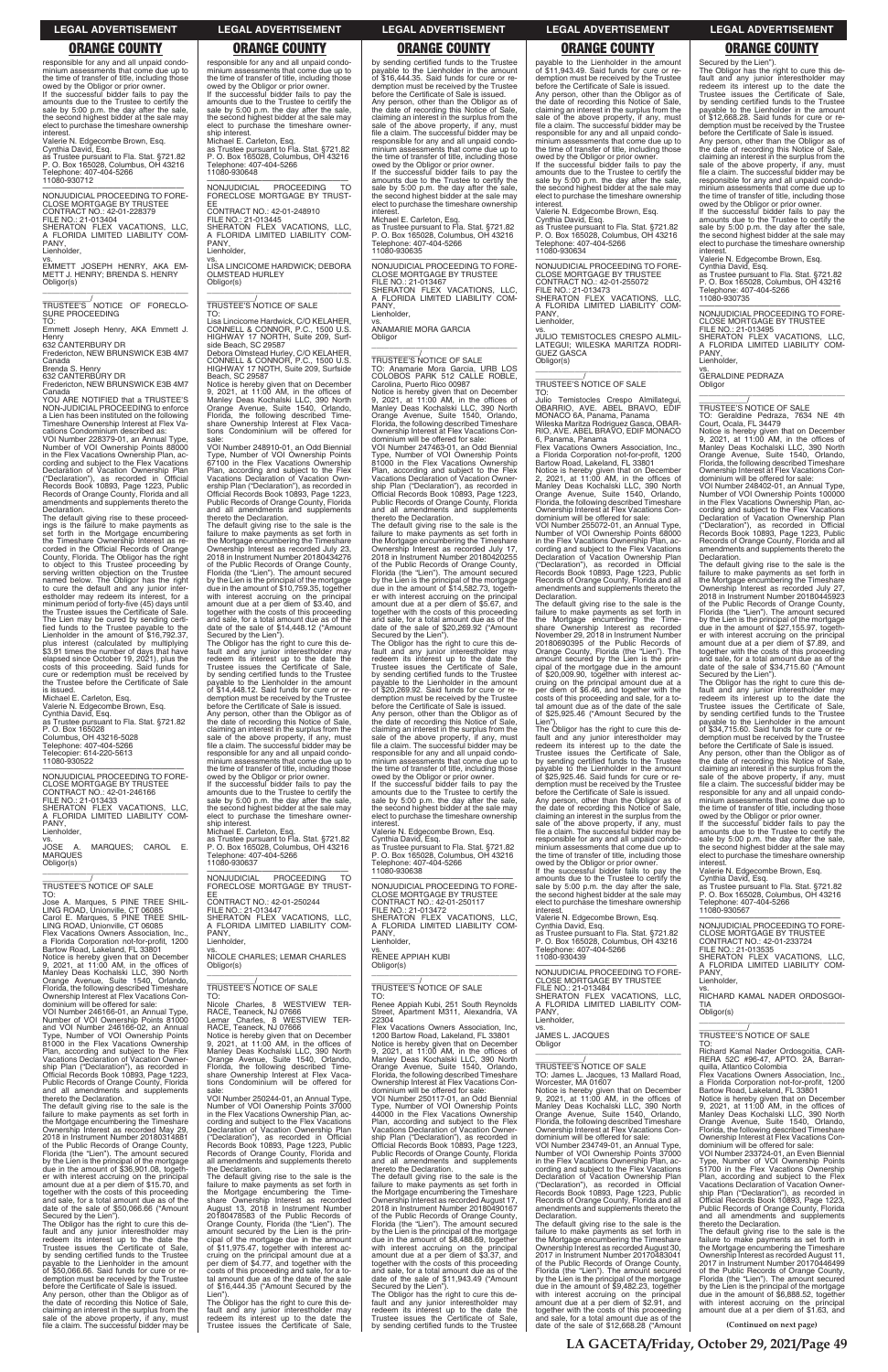together with the costs of this proceeding and sale, for a total amount due as of the date of the sale of \$9,059.69 ("Amount Secured by the Lien").

The Obligor has the right to cure this de-fault and any junior interestholder may re-deem its interest up to the date the Trustee issues the Certificate of Sale, by sending certified funds to the Trustee payable to the Lienholder in the amount of \$9,059.69. Said funds for cure or redemption must be received by the Trustee before the Certifi-cate of Sale is issued.

If the successful bidder fails to pay the amounts due to the Trustee to certify the sale by 5:00 p.m. the day after the sale, the second highest bidder at the sale may elect to purchase the timeshare ownership **interest** 

Any person, other than the Obligor as of the date of recording this Notice of Sale, claiming an interest in the surplus from the sale of the above property, if any, must file a claim. The successful bidder may be responsible for any and all unpaid condominium assessments that come due up to the time of transfer of title, including those owed by the Obligor or prior owner.

PANY, Lienholder

Valerie N. Edgecombe Brown, Esq. Cynthia David, Esq. as Trustee pursuant to Fla. Stat. §721.82 P. O. Box 165028, Columbus, OH 43216 Telephone: 407-404-5266 11080-930640

—————————————————— NONJUDICIAL PROCEEDING TO FORE-CLOSE MORTGAGE BY TRUSTEE FILE NO.: 21-013550 SHERATON FLEX VACATIONS, LLC, A FLORIDA LIMITED LIABILITY COM-

vs.

RONALDO LUCAS; DANIELA BEVIANI LUCAS **Obligor** \_\_\_\_\_\_\_\_\_\_\_\_\_\_\_\_\_\_\_\_\_\_\_\_\_\_\_\_\_\_\_\_\_

\_\_\_\_\_\_\_\_\_\_\_/ TRUSTEE'S NOTICE OF SALE

TO: Ronaldo Lucas, RUA PONTINS, 190 APTO 71, Sao Paulo, Sao Paulo 02404- 010 Brazil

Daniela Beviani Lucas, RUA PONTINS, 190 APTO 71, Sao Paulo, Sao Paulo

02404-010 Brazil Notice is hereby given that on December 9, 2021, at 11:00 AM, in the offices of Manley Deas Kochalski LLC, 390 North Orange Avenue, Suite 1540, Orlando, Florida, the following described Timeshare Ownership Interest at Flex Vacations Con-dominium will be offered for sale: VOI Number 256501-01, an Annual Type,

Number of VOI Ownership Points 67100 in the Flex Vacations Ownership Plan, ac-cording and subject to the Flex Vacations Declaration of Vacation Ownership Plan ("Declaration"), as recorded in Official Records Book 10893, Page 1223, Public Records of Orange County, Florida and all amendments and supplements thereto the Declaration.

The default giving rise to the sale is the failure to make payments as set forth in the Mortgage encumbering the Timeshare Ownership Interest as recorded January 28, 2019 in Instrument Number 20190054799 of the Public Records of Orange County, Florida (the "Lien"). The amount secured by the Lien is the principal of the mortgage due in the amount of \$19,834.20, together with interest ac-cruing on the principal amount due at a per diem of \$6.37, and together with the costs of this proceeding and sale, for a to-tal amount due as of the date of the sale of \$25,933.65 ("Amount Secured by the

Lien"). The Obligor has the right to cure this de-fault and any junior interestholder may redeem its interest up to the date the Trustee issues the Certificate of Sale, by sending certified funds to the Trustee payable to the Lienholder in the amount of \$25,933.65. Said funds for cure or redemption must be received by the Trustee before the Certificate of Sale is issued.

—————————————————— NONJUDICIAL PROCEEDING TO FORE-CLOSE MORTGAGE BY TRUSTEE CONTRACT NO.: 42-01-233650 FILE NO.: 21-013561 SHERATON FLEX VACATIONS, LLC, A FLORIDA LIMITED LIABILITY COM-PANY Lienholder

Any person, other than the Obligor as of the date of recording this Notice of Sale, claiming an interest in the surplus from the sale of the above property, if any, must file a claim. The successful bidder may be responsible for any and all unpaid condo-minium assessments that come due up to the time of transfer of title, including those

owed by the Obligor or prior owner. If the successful bidder fails to pay the amounts due to the Trustee to certify the sale by 5:00 p.m. the day after the sale, the second highest bidder at the sale may elect to purchase the timeshare ownership interest.

Valerie N. Edgecombe Brown, Esq. Cynthia David, Esq.

as Trustee pursuant to Fla. Stat. §721.82 P. O. Box 165028, Columbus, OH 43216 Telephone: 407-404-5266 11080-930572

—————————————————— NONJUDICIAL PROCEEDING TO FORE-

Florida (the "Lien"). The amount secured by the Lien is the principal of the mortgage due in the amount of \$20,470.34, together with interest accruing on the principal amount due at a per diem of \$6.42, and together with the costs of this proceeding and sale, for a total amount due as of the date of the sale of \$26,092.81 ("Amount

Secured by the Lien"). The Obligor has the right to cure this default and any junior interestholder may redeem its interest up to the date the Trustee issues the Certificate of Sale, by sending certified funds to the Trustee payable to the Lienholder in the amount of \$26,092.81. Said funds for cure or redemption must be received by the Trustee before the Certificate of Sale is issued. Any person, other than the Obligor as of

> owed by the Obligor or prior owner. If the successful bidder fails to pay the amounts due to the Trustee to certify the sale by 5:00 p.m. the day after the sale, the second highest bidder at the sale may elect to purchase the timeshare ownership **interest**

the date of recording this Notice of Sale, claiming an interest in the surplus from the sale of the above property, if any, must file a claim. The successful bidder may be responsible for any and all unpaid condominium assessments that come due up to the time of transfer of title, including those owed by the Obligor or prior owner. If the successful bidder fails to pay the

amounts due to the Trustee to certify the sale by 5:00 p.m. the day after the sale, the second highest bidder at the sale may elect to purchase the timeshare ownership

interest. Valerie N. Edgecombe Brown, Esq. Cynthia David, Esq. as Trustee pursuant to Fla. Stat. §721.82 P. O. Box 165028, Columbus, OH 43216

Telephone: 407-404-5266 11080-930568

vs. LEROY MOZONE, JR.; ANGELICA DI-**NOZONE** Obligor(s) \_\_\_\_\_\_\_\_\_\_\_\_\_\_\_\_\_\_\_\_\_\_\_\_\_\_\_\_\_\_\_\_\_

# \_\_\_\_\_\_\_\_\_\_\_/ TRUSTEE'S NOTICE OF SALE

TO: Leroy Mozone, Jr., 18021 Northwest 5th Avenue, Miami Gardens, FL 33169 Angelica Diane Mozone, 18021 Northwest 5th Avenue, Miami Gardens, FL 33169 Flex Vacations Owners Association, Inc.,

> The Obligor has the right to cure this de-<br>fault and any junior interestholder may<br>redeem its interest up to the date the<br>Trustee issues the Certificate of Sale,<br>by sending certified funds to the Trustee<br>payable to the Lie of \$10,469.41. Said funds for cure or re-demption must be received by the Trustee before the Certificate of Sale is issued.

a Florida Corporation not-for-profit, 1200 Bartow Road, Lakeland, FL 33801 Notice is hereby given that on December 9, 2021, at 11:00 AM, in the offices of Manley Deas Kochalski LLC, 390 North Orange Avenue, Suite 1540, Orlando, Florida, the following described Timeshare Ownership Interest at Flex Vacations Con-dominium will be offered for sale:

VOI Number 233650-01, an Annual Type, Number of VOI Ownership Points 81000 in the Flex Vacations Ownership Plan, according and subject to the Flex Vacations Declaration of Vacation Ownership Plan ("Declaration"), as recorded in Official Records Book 10893, Page 1223, Public Records of Orange County, Florida and all amendments and supplements thereto the Declaration.

The default giving rise to the sale is the failure to make payments as set forth in the Mortgage encumbering the Timeshare Ownership Interest as recorded July 27, 2017 in Instrument Number 20170417160 of the Public Records of Orange County, Florida (the "Lien"). The amount secured by the Lien is the principal of the mortgage due in the amount of \$20,159.73, togeth-er with interest accruing on the principal amount due at a per diem of \$6.32, and together with the costs of this proceeding and sale, for a total amount due as of the date of the sale of \$25,831.54 ("Amount

Secured by the Lien"). The Obligor has the right to cure this de-fault and any junior interestholder may redeem its interest up to the date the Trustee issues the Certificate of Sale, by sending certified funds to the Trustee payable to the Lienholder in the amount of \$25,831.54. Said funds for cure or re-demption must be received by the Trustee

before the Certificate of Sale is issued. Any person, other than the Obligor as of the date of recording this Notice of Sale, claiming an interest in the surplus from the sale of the above property, if any, must file a claim. The successful bidder may be responsible for any and all unpaid condo-minium assessments that come due up to the time of transfer of title, including those

owed by the Obligor or prior owner. If the successful bidder fails to pay the amounts due to the Trustee to certify the sale by 5:00 p.m. the day after the sale, the second highest bidder at the sale may elect to purchase the timeshare ownership interest.

Valerie N. Edgecombe Brown, Esq. Cynthia David, Esq.

failure to make payments as set forth in the Mortgage encumbering the Time-share Ownership Interest as recorded November 28, 2018 in Instrument Number 20180688552 of the Public Records of Orange County, Florida (the "Lien"). The amount secured by the Lien is the principal of the mortgage due in the amount of \$6,835.96, together with interest accruing on the principal amount due at a per diem of \$2.08, and together with the costs of this proceeding and sale, for a total amount due as of the date of the sale of \$9,415.95

("Amount Secured by the Lien"). The Obligor has the right to cure this de-fault and any junior interestholder may redeem its interest up to the date the Trustee issues the Certificate of Sale, by sending certified funds to the Trustee payable to the Lienholder in the amount of \$9,415.95. Said funds for cure or redemption must be received by the Trustee before the Certifi-

> The Obligor has the right to cure this de-<br>fault and any junior interestholder may<br>redeem its interest up to the date the<br>Trustee issues the Certificate of Sale,<br>by sending certified funds to the Trustee<br>payable to the Lie of \$17,297.46. Said funds for cure or re-demption must be received by the Trustee before the Certificate of Sale is issued.

cate of Sale is issued. Any person, other than the Obligor as of the date of recording this Notice of Sale, claiming an interest in the surplus from the sale of the above property, if any, must file a claim. The successful bidder may be responsible for any and all unpaid condo-minium assessments that come due up to the time of transfer of title, including those

> FILE NO.: 21-013607 SHERATON FLEX VACATIONS, LLC, A FLORIDA LIMITED LIABILITY COM-PANY, Lienholder

Valerie N. Edgecombe Brown, Esq. Cynthia David, Esq.

as Trustee pursuant to Fla. Stat. §721.82 P. O. Box 165028, Columbus, OH 43216 Telephone: 407-404-5266 11080-930795

—————————————————— NONJUDICIAL PROCEEDING TO FORE-CLOSE MORTGAGE BY TRUSTEE CONTRACT NO.: 42-01-232087 FILE NO.: 21-013581 SHERATON FLEX VACATIONS, LLC, A FLORIDA LIMITED LIABILITY COM-A<br>PANY, Lienholder,

vs. DANIEL CANO SOTO; YORENNI GA-MEZ FERNANDEZ Obligor(s) \_\_\_\_\_\_\_\_\_\_\_\_\_\_\_\_\_\_\_\_\_\_\_\_\_\_\_\_\_\_\_\_\_

# \_\_\_\_\_\_\_\_\_\_\_/ TRUSTEE'S NOTICE OF SALE

TO: Daniel Cano Soto, 3350 NW 212th Street, Miami Gardens, FL 33056-1016 Yorenni Gamez Fernandez, 610 SW 14th Avenue, Apartment 301, Miami, FL 33135 Flex Vacations Owners Association, Inc., a Florida Corporation not-for-profit, 1200 Bartow Road, Lakeland, FL 33801 Notice is hereby given that on December 9, 2021, at 11:00 AM, in the offices of Manley Deas Kochalski LLC, 390 North Orange Avenue, Suite 1540, Orlando, Florida, the following described Timeshare Ownership Interest at Flex Vacations Con-dominium will be offered for sale: VOI Number 232087-01, an Annual Type,

Number of VOI Ownership Points 25000 in the Flex Vacations Ownership Plan, ac-cording and subject to the Flex Vacations Declaration of Vacation Ownership Plan ("Declaration"), as recorded in Official Records Book 10893, Page 1223, Public Records of Orange County, Florida and all amendments and supplements thereto the Declaration.

The default giving rise to the sale is the failure to make payments as set forth in the Mortgage encumbering the Timeshare Ownership Interest as recorded July 5, 2017 in Instrument Number 20170369929 of the Public Records of Orange County, Florida (the "Lien"). The amount secured by the Lien is the principal of the mortgage due in the amount of \$7,507.70, together with interest accruing on the principal amount due at a per diem of \$2.93, and together with the costs of this proceeding and sale, for a total amount due as of the date of the sale of \$10,469.41 ("Amount Secured by the Lien").

Any person, other than the Obligor as of the date of recording this Notice of Sale, claiming an interest in the surplus from the sale of the above property, if any, must file a claim. The successful bidder may be responsible for any and all unpaid condominium assessments that come due up to the time of transfer of title, including those owed by the Obligor or prior owner.

If the successful bidder fails to pay the amounts due to the Trustee to certify the sale by 5:00 p.m. the day after the sale,

| <u>NUNUULIUMET HUULLUINU TUTTUILE</u><br>CLOSE MORTGAGE BY TRUSTEE<br>FILE NO.: 21-013560<br>SHERATON FLEX VACATIONS, LLC,<br>A FLORIDA LIMITED LIABILITY COM-<br>PANY.                                                                                         | Oynuna Daviu, Loy.<br>as Trustee pursuant to Fla. Stat. §721.82<br>P. O. Box 165028, Columbus, OH 43216<br>Telephone: 407-404-5266<br>11080-930784                                                                                     | sale by $3.00$ p.m. the day after the sale,<br>the second highest bidder at the sale may<br>elect to purchase the timeshare ownership<br>interest.<br>Valerie N. Edgecombe Brown, Esg.<br>Cynthia David, Esq.                                           | <u>ITIIIIIUIII assessifierits triat come due up to</u><br>the time of transfer of title, including those<br>owed by the Obligor or prior owner.<br>If the successful bidder fails to pay the<br>amounts due to the Trustee to certify the<br>sale by 5:00 p.m. the day after the sale, | DEIVIE IIIE OEIIIIIJAIE UI JAIE IS ISSUEU.<br>Any person, other than the Obligor as of<br>the date of recording this Notice of Sale,<br>claiming an interest in the surplus from the<br>sale of the above property, if any, must<br>file a claim. The successful bidder may be |
|-----------------------------------------------------------------------------------------------------------------------------------------------------------------------------------------------------------------------------------------------------------------|----------------------------------------------------------------------------------------------------------------------------------------------------------------------------------------------------------------------------------------|---------------------------------------------------------------------------------------------------------------------------------------------------------------------------------------------------------------------------------------------------------|----------------------------------------------------------------------------------------------------------------------------------------------------------------------------------------------------------------------------------------------------------------------------------------|--------------------------------------------------------------------------------------------------------------------------------------------------------------------------------------------------------------------------------------------------------------------------------|
| Lienholder.<br>VS.<br>MATTHEW JOSEPH GILMORE<br>Obligor                                                                                                                                                                                                         | NONJUDICIAL PROCEEDING TO FORE-<br><b>CLOSE MORTGAGE BY TRUSTEE</b><br>FILE NO.: 21-013567<br>SHERATON FLEX VACATIONS, LLC,<br>A FLORIDA LIMITED LIABILITY COM-                                                                        | as Trustee pursuant to Fla. Stat. §721.82<br>P. O. Box 165028. Columbus. OH 43216<br>Telephone: 407-404-5266<br>11080-930793                                                                                                                            | the second highest bidder at the sale may<br>elect to purchase the timeshare ownership<br>interest.<br>Valerie N. Edgecombe Brown, Esq.<br>Cynthia David, Esq.                                                                                                                         | responsible for any and all unpaid condo-<br>minium assessments that come due up to<br>the time of transfer of title, including those<br>owed by the Obligor or prior owner.<br>If the successful bidder fails to pay the                                                      |
| TRUSTEE'S NOTICE OF SALE<br>TO:<br>Matthew Joseph Gilmore, 193 Meander<br>Lane, Elyria, OH 44035                                                                                                                                                                | PANY.<br>Lienholder,<br>VS.<br>GEORGE L. SURDI; HELEN A. SURDI<br>Obligor                                                                                                                                                              | NONJUDICIAL PROCEEDING TO FORE-<br><b>CLOSE MORTGAGE BY TRUSTEE</b><br>CONTRACT NO.: 42-01-242850<br>FILE NO.: 21-013584<br>SHERATON FLEX VACATIONS. LLC.                                                                                               | as Trustee pursuant to Fla. Stat. §721.82<br>P. O. Box 165028, Columbus, OH 43216<br>Telephone: 407-404-5266<br>11080-930719                                                                                                                                                           | amounts due to the Trustee to certify the<br>sale by 5:00 p.m. the day after the sale,<br>the second highest bidder at the sale may<br>elect to purchase the timeshare ownership<br>interest.                                                                                  |
| Flex Vacations Owners Association, Inc.,<br>a Florida Corporation not-for-profit, 1200<br>Bartow Road, Lakeland, FL 33801<br>Notice is hereby given that on December<br>9, 2021, at $11:00$ AM, in the offices of                                               | TRUSTEE'S NOTICE OF SALE<br>TO:<br>George L. Surdi, 28 West 5th Street, Port                                                                                                                                                           | A FLORIDA LIMITED LIABILITY COM-<br>PANY.<br>Lienholder.<br>VS.<br>SAMUEL RIVERA; ROSAURA RIVERA                                                                                                                                                        | NONJUDICIAL PROCEEDING TO FORE-<br><b>CLOSE MORTGAGE BY TRUSTEE</b><br>FILE NO.: 21-013599<br>SHERATON FLEX VACATIONS, LLC,<br>A FLORIDA LIMITED LIABILITY COM-                                                                                                                        | Valerie N. Edgecombe Brown, Esq.<br>Cynthia David. Esg.<br>as Trustee pursuant to Fla. Stat. §721.82<br>P. O. Box 165028, Columbus, OH 43216<br>Telephone: 407-404-5266                                                                                                        |
| Manley Deas Kochalski LLC, 390 North<br>Orange Avenue, Suite 1540, Orlando,<br>Florida, the following described Timeshare<br>Ownership Interest at Flex Vacations Con-<br>dominium will be offered for sale:                                                    | Reading, NJ 07064<br>Helen A. Surdi, 28 West 5th Street, Port<br>Reading, NJ 07064<br>Notice is hereby given that on December<br>9, 2021, at 11:00 AM, in the offices of                                                               | Obligor(s)<br>TRUSTEE'S NOTICE OF SALE<br>TO:                                                                                                                                                                                                           | PANY.<br>Lienholder.<br>VS.<br>FRANCISLEY OLIVEIRA: JANAINA F. DE<br><b>OLIVEIRA</b>                                                                                                                                                                                                   | 11080-930582<br>NONJUDICIAL PROCEEDING TO FORE-<br><b>CLOSE MORTGAGE BY TRUSTEE</b><br>FILE NO.: 21-013613<br>SHERATON FLEX VACATIONS. LLC.                                                                                                                                    |
| VOI Number 232929-01, an Annual Type,<br>Number of VOI Ownership Points 81000<br>in the Flex Vacations Ownership Plan, ac-<br>cording and subject to the Flex Vacations<br>Declaration of Vacation Ownership Plan                                               | Manley Deas Kochalski LLC, 390 North<br>Orange Avenue, Suite 1540, Orlando,<br>Florida, the following described Timeshare<br>Ownership Interest at Flex Vacations Con-<br>dominium will be offered for sale:                           | Samuel Rivera, 350 BAGDAD AVENUE,<br>Opa Locka, FL 33054<br>Rosaura Rivera, 350 BAGDAD AVENUE,<br>Opa Locka, FL 33054<br>Notice is hereby given that on December                                                                                        | Obligor<br><b>TRUSTEE'S NOTICE OF SALE</b><br>TO:                                                                                                                                                                                                                                      | A FLORIDA LIMITED LIABILITY COM-<br>PANY.<br>Lienholder,<br>VS.                                                                                                                                                                                                                |
| ("Declaration"), as recorded in Official<br>Records Book 10893, Page 1223, Public<br>Records of Orange County, Florida and all<br>amendments and supplements thereto the<br>Declaration.                                                                        | VOI Number 246501-01, an Annual Type,<br>Number of VOI Ownership Points 20700<br>in the Flex Vacations Ownership Plan, ac-<br>cording and subject to the Flex Vacations<br>Declaration of Vacation Ownership Plan                      | 9. 2021. at $11:00$ AM. in the offices of<br>Manley Deas Kochalski LLC, 390 North<br>Orange Avenue, Suite 1540, Orlando,<br>Florida, the following described Timeshare<br>Ownership Interest at Flex Vacations Con-                                     | Francisley Oliveira, 71 Balsam Avenue,<br>East Bridgewater, MA 02333<br>Janaina F. De Oliveira. 1 Bulow Road.<br>Hingham, MA 02043<br>Flex Vacations Owners Association, Inc.,                                                                                                         | ANGELO JOSEPH COSTA<br>Obligor<br>TRUSTEE'S NOTICE OF SALE<br>TO:                                                                                                                                                                                                              |
| The default giving rise to the sale is the<br>failure to make payments as set forth in<br>the Mortgage encumbering the Timeshare<br>Ownership Interest as recorded July 24,<br>2017 in Instrument Number 20170408781<br>of the Public Records of Orange County, | ("Declaration"), as recorded in Official<br>Records Book 10893, Page 1223, Public<br>Records of Orange County, Florida and all<br>amendments and supplements thereto the<br>Declaration.<br>The default giving rise to the sale is the | dominium will be offered for sale:<br>VOI Number 242850-01, an Annual Type,<br>Number of VOI Ownership Points 37000<br>in the Flex Vacations Ownership Plan, ac-<br>cording and subject to the Flex Vacations<br>Declaration of Vacation Ownership Plan | a Florida Corporation not-for-profit, 1200<br>Bartow Road, Lakeland, FL 33801<br>Notice is hereby given that on December<br>9, 2021, at 11:00 AM, in the offices of<br>Manley Deas Kochalski LLC, 390 North<br>Orange Avenue, Suite 1540, Orlando,                                     | Angelo Joseph Costa, 347 Creighton<br>Drive, West Columbia, SC 29172<br>(Continued on next page)                                                                                                                                                                               |

("Declaration"), as recorded in Official Records Book 10893, Page 1223, Public Records of Orange County, Florida and all amendments and supplements thereto the Declaration.

The default giving rise to the sale is the failure to make payments as set forth in the Mortgage encumbering the Timeshare Ownership Interest as recorded March 12, 2018 in Instrument Number 20180144442 of the Public Records of Orange County, Florida (the "Lien"). The amount secured by the Lien is the principal of the mortgage due in the amount of \$10,239.76, togeth-er with interest accruing on the principal amount due at a per diem of \$2.94, and together with the costs of this proceeding and sale, for a total amount due as of the date of the sale of \$13,484.46 ("Amount

Secured by the Lien"). The Obligor has the right to cure this de-fault and any junior interestholder may redeem its interest up to the date the Trustee issues the Certificate of Sale, by sending certified funds to the Trustee payable to the Lienholder in the amount of \$13,484.46. Said funds for cure or re-demption must be received by the Trustee

before the Certificate of Sale is issued. Any person, other than the Obligor as of the date of recording this Notice of Sale, claiming an interest in the surplus from the sale of the above property, if any, must file a claim. The successful bidder may be responsible for any and all unpaid condo-minium assessments that come due up to the time of transfer of title, including those

owed by the Obligor or prior owner. If the successful bidder fails to pay the amounts due to the Trustee to certify the sale by 5:00 p.m. the day after the sale, the second highest bidder at the sale may elect to purchase the timeshare ownership interest.

Michael E. Carleton, Esq. as Trustee pursuant to Fla. Stat. §721.82

P. O. Box 165028, Columbus, OH 43216 Telephone: 407-404-5266 11080-930643

—————————————————— NONJUDICIAL PROCEEDING TO FORE-CLOSE MORTGAGE BY TRUSTEE CONTRACT NO.: 42-01-244836 FILE NO.: 21-013591 SHERATON FLEX VACATIONS, LLC, A FLORIDA LIMITED LIABILITY COM-PANY, Lienholder,

vs. TAMMY HARRIS ADAMS; FLEX VACA-TIONS OWNERS ASSOCIATION, INC., A FLORIDA CORPORATION NOT-FOR-PROFIT Obligor(s)

\_\_\_\_\_\_\_\_\_\_\_\_\_\_\_\_\_\_\_\_\_\_\_\_\_\_\_\_\_\_\_\_\_

# \_\_\_\_\_\_\_\_\_\_\_/ TRUSTEE'S NOTICE OF SALE

TO: Tammy Harris Adams, 20 3rd Avenue South, Birmingham, AL 35205

Flex Vacations Owners Association, Inc., a Florida Corporation not-for-profit, 1200 Bartow Road, Lakeland, FL 33801

Notice is hereby given that on December 9, 2021, at 11:00 AM, in the offices of Manley Deas Kochalski LLC, 390 North Orange Avenue, Suite 1540, Orlando, Florida, the following described Timeshare Ownership Interest at Flex Vacations Con-

dominium will be offered for sale: VOI Number 244836-01, an Even Biennial Type, Number of VOI Ownership Points 44000 in the Flex Vacations Ownership Plan, according and subject to the Flex Vacations Declaration of Vacation Ownership Plan ("Declaration"), as recorded in Official Records Book 10893, Page 1223, Public Records of Orange County, Florida and all amendments and supplements thereto the Declaration. The default giving rise to the sale is the

failure to make payments as set forth in the Mortgage encumbering the Timeshare Ownership Interest as recorded May 7, 2018 in Instrument Number 20180269593 of the Public Records of Orange County, Florida (the "Lien"). The amount secured by the Lien is the principal of the mortgage due in the amount of \$8,112.59, together with interest accruing on the principal amount due at a per diem of \$3.20, and together with the costs of this proceeding and sale, for a total amount due as of the date of the sale of \$11,489.32 ("Amount Secured by the Lien"). The Obligor has the right to cure this de-

fault and any junior interestholder may redeem its interest up to the date the Trustee issues the Certificate of Sale, by sending certified funds to the Trustee payable to the Lienholder in the amount of \$11,489.32. Said funds for cure or redemption must be received by the Trustee before the Certificate of Sale is issued. Any person, other than the Obligor as of

the date of recording this Notice of Sale, claiming an interest in the surplus from the sale of the above property, if any, must file a claim. The successful bidder may be responsible for any and all unpaid condo-minium assessments that come due up to

Florida, the following described Timeshare Ownership Interest at Flex Vacations Con-dominium will be offered for sale: VOI Number 250349-01, an Annual Type,

Number of VOI Ownership Points 44000 in the Flex Vacations Ownership Plan, ac-cording and subject to the Flex Vacations Declaration of Vacation Ownership Plan ("Declaration"), as recorded in Official Records Book 10893, Page 1223, Public Records of Orange County, Florida and all amendments and supplements thereto the Declaration.

The default giving rise to the sale is the failure to make payments as set forth in the Mortgage encumbering the Timeshare Ownership Interest as recorded August 17, 2018 in Instrument Number 20180489940 of the Public Records of Orange County, Florida (the "Lien"). The amount secured by the Lien is the principal of the mortgage due in the amount of \$13,279.97, together with interest accruing on the principal amount due at a per diem of \$4.15, and together with the costs of this proceeding and sale, for a total amount due as of the date of the sale of \$17,297.46 ("Amount Secured by the Lien").

Any person, other than the Obligor as of the date of recording this Notice of Sale, claiming an interest in the surplus from the sale of the above property, if any, must file a claim. The successful bidder may be responsible for any and all unpaid condominium assessments that come due up to the time of transfer of title, including those owed by the Obligor or prior owner.

If the successful bidder fails to pay the amounts due to the Trustee to certify the sale by 5:00 p.m. the day after the sale, the second highest bidder at the sale may elect to purchase the timeshare ownership interest.

Valerie N. Edgecombe Brown, Esq. Cynthia David, Esq. as Trustee pursuant to Fla. Stat. §721.82 P. O. Box 165028, Columbus, OH 43216 Telephone: 407-404-5266 11080-930732

—————————————————— NONJUDICIAL PROCEEDING TO FORE-CLOSE MORTGAGE BY TRUSTEE

vs. JANELLE LEE SMITH, AKA JANELLE L. SMITH Obligor \_\_\_\_\_\_\_\_\_\_\_\_\_\_\_\_\_\_\_\_\_\_\_\_\_\_\_\_\_\_\_\_\_

\_\_\_\_\_\_\_\_\_\_\_/ TRUSTEE'S NOTICE OF SALE

TO: Janelle Lee Smith, AKA Janelle L. Smith, 895 South Medallion Boulevard East, Columbia City, IN 46725 Flex Vacations Owners Association, Inc.,

a Florida Corporation not-for-profit, 1200

Bartow Road, Lakeland, FL 33801 Notice is hereby given that on December 9, 2021, at 11:00 AM, in the offices of Manley Deas Kochalski LLC, 390 North Orange Avenue, Suite 1540, Orlando, Florida, the following described Timeshare Ownership Interest at Flex Vacations Con-dominium will be offered for sale: VOI Number 229613-01, an Annual Type,

Number of VOI Ownership Points 81000 in the Flex Vacations Ownership Plan, ac-cording and subject to the Flex Vacations Declaration of Vacation Ownership Plan ("Declaration"), as recorded in Official Records Book 10893, Page 1223, Public Records of Orange County, Florida and all amendments and supplements thereto the Declaration.

The default giving rise to the sale is the failure to make payments as set forth in the Mortgage encumbering the Timeshare Ownership Interest as recorded May 1, 2017 in Instrument Number 20170240204 of the Public Records of Orange County, Florida (the "Lien"). The amount secured by the Lien is the principal of the mortgage due in the amount of \$15,089.09, together with interest accruing on the principal amount due at a per diem of \$5.86, and together with the costs of this proceeding and sale, for a total amount due as of the date of the sale of \$20,379.52 ("Amount Secured by the Lien").

The Obligor has the right to cure this de-fault and any junior interestholder may redeem its interest up to the date the Trustee issues the Certificate of Sale, by sending certified funds to the Trustee payable to the Lienholder in the amount of \$20,379.52. Said funds for cure or redemption must be received by the Trustee before the Certificate of Sale is issued.

**Page 50/LA GACETA/Friday, October 29, 2021**

### **LEGAL ADVERTISEMENT LEGAL ADVERTISEMENT LEGAL ADVERTISEMENT LEGAL ADVERTISEMENT LEGAL ADVERTISEMENT**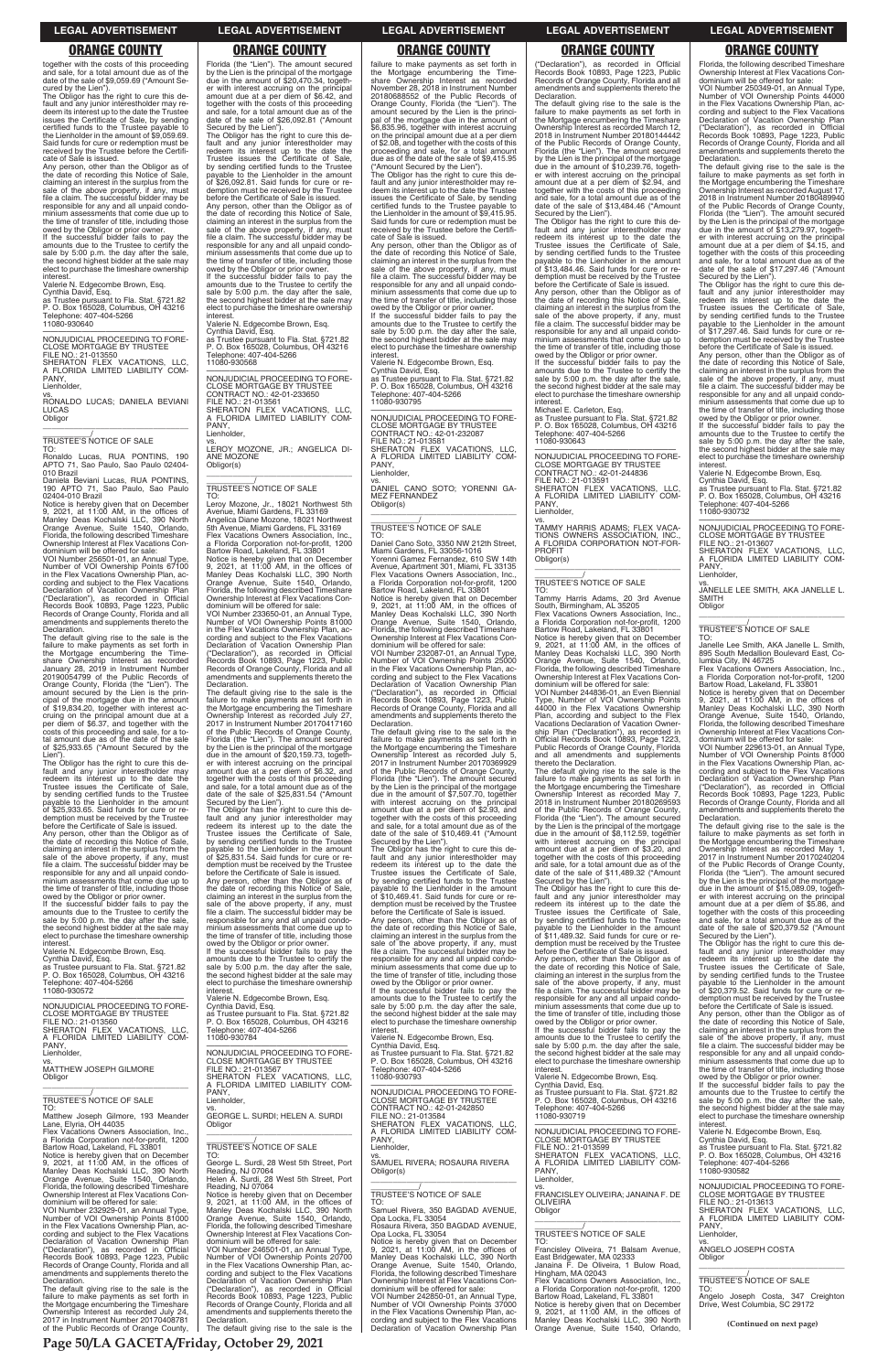Flex Vacations Owners Association, Inc. a Florida Corporation not-for-profit, 1200

Bartow Road, Lakeland, FL 33801 Notice is hereby given that on December 9, 2021, at 11:00 AM, in the offices of Manley Deas Kochalski LLC, 390 North Orange Avenue, Suite 1540, Orlando, Florida, the following described Timeshare Ownership Interest at Flex Vacations Con-dominium will be offered for sale:

VOI Number 248083-01, an Annual Type, Number of VOI Ownership Points 81000 in the Flex Vacations Ownership Plan, according and subject to the Flex Vacations<br>Declaration of Vacation Ownership Plan<br>("Declaration"), as recorded in Official<br>Records Book 10893, Page 1223, Public<br>Records of Orange County, Florida and all<br>amendments and suppl Declaration.

The default giving rise to the sale is the failure to make payments as set forth in the Mortgage encumbering the Timeshare Ownership Interest as recorded July 23, 2018 in Instrument Number 20180434356 of the Public Records of Orange County, Florida (the "Lien"). The amount secured by the Lien is the principal of the mortgage due in the amount of \$24,558.68, together with interest accruing on the principal amount due at a per diem of \$9.08, and together with the costs of this proceeding and sale, for a total amount due as of the date of the sale of \$32,366.68 ("Amount Secured by the Lien").

 $\overline{\phantom{a}}$  , and the set of the set of the set of the set of the set of the set of the set of the set of the set of the set of the set of the set of the set of the set of the set of the set of the set of the set of the s \_\_\_\_\_\_\_\_\_\_\_/ TRUSTEE'S NOTICE OF SALE TO: Richard P. Gaffney, 11 Oxford Street, Lowell, MA 01854

The Obligor has the right to cure this de-fault and any junior interestholder may redeem its interest up to the date the Trustee issues the Certificate of Sale, by sending certified funds to the Trustee payable to the Lienholder in the amount of \$32,366.68. Said funds for cure or re-demption must be received by the Trustee before the Certificate of Sale is issued.

VOI Number 237373-01, an Annual Type, Number of VOI Ownership Points 81000 in the Flex Vacations Ownership Plan, according and subject to the Flex Vacations Declaration of Vacation Ownership Plan ("Declaration"), as recorded in Official Records Book 10893, Page 1223, Public Records of Orange County, Florida and all amendments and supplements thereto the **Declaration** 

Any person, other than the Obligor as of the date of recording this Notice of Sale, claiming an interest in the surplus from the sale of the above property, if any, must file a claim. The successful bidder may be responsible for any and all unpaid condo-minium assessments that come due up to the time of transfer of title, including those

owed by the Obligor or prior owner. If the successful bidder fails to pay the amounts due to the Trustee to certify the sale by 5:00 p.m. the day after the sale, the second highest bidder at the sale may elect to purchase the timeshare ownership interest.

Valerie N. Edgecombe Brown, Esq. Cynthia David, Esq. as Trustee pursuant to Fla. Stat. §721.82 P. O. Box 165028, Columbus, OH 43216 Telephone: 407-404-5266 11080-930631

—————————————————— NONJUDICIAL PROCEEDING TO FORE-CLOSE MORTGAGE BY TRUSTEE CONTRACT NO.: 42-01-237373 FILE NO.: 21-013621 SHERATON FLEX VACATIONS, LLC, A FLORIDA LIMITED LIABILITY COM-PANY, Lienholder,

vs. RICHARD P. GAFFNEY Obligor(s)

Notice is hereby given that on December 9, 2021, at 11:00 AM, in the offices of Manley Deas Kochalski LLC, 390 North Orange Avenue, Suite 1540, Orlando, Florida, the following described Timeshare Ownership Interest at Flex Vacations Condominium will be offered for sale:

The default giving rise to the sale is the failure to make payments as set forth in the Mortgage encumbering the Time-share Ownership Interest as recorded October 30, 2017 in Instrument Number 20170593744 of the Public Records of Orange County, Florida (the "Lien"). The amount secured by the Lien is the principal of the mortgage due in the amount of \$20,496.14, together with interest accruing on the principal amount due at a per diem of \$6.36, and together with the costs of this proceeding and sale, for a total amount due as of the date of the sale of \$26,915.22 ("Amount Secured by the Lien"). Obligor(s)  $\overline{\phantom{a}}$  ,  $\overline{\phantom{a}}$  ,  $\overline{\phantom{a}}$  ,  $\overline{\phantom{a}}$  ,  $\overline{\phantom{a}}$  ,  $\overline{\phantom{a}}$  ,  $\overline{\phantom{a}}$  ,  $\overline{\phantom{a}}$  ,  $\overline{\phantom{a}}$  ,  $\overline{\phantom{a}}$  ,  $\overline{\phantom{a}}$  ,  $\overline{\phantom{a}}$  ,  $\overline{\phantom{a}}$  ,  $\overline{\phantom{a}}$  ,  $\overline{\phantom{a}}$  ,  $\overline{\phantom{a}}$ 

The Obligor has the right to cure this default and any junior interestholder may redeem its interest up to the date the Trustee issues the Certificate of Sale, by sending certified funds to the Trustee payable to the Lienholder in the amount

# Manley Deas Kochalski LLC, 390 North Orange Avenue, Suite 1540, Orlando, Florida, the following described Timeshare Ownership Interest at Flex Vacations Con-

dominium will be offered for sale: VOI Number 248929-01, an Annual Type, Number of VOI Ownership Points 81000 and VOI Number 248929-02, an Annual Type, Number of VOI Ownership Points 81000 in the Flex Vacations Ownership Plan, according and subject to the Flex Vacations Declaration of Vacation Ownership Plan ("Declaration"), as recorded in Official Records Book 10893, Page 1223, Public Records of Orange County, Florida and all amendments and supplements thereto the Declaration.

The default giving rise to the sale is the failure to make payments as set forth in the Mortgage encumbering the Timeshare Ownership Interest as recorded July 23, 2018 in Instrument Number 20180434280 of the Public Records of Orange County, Florida (the "Lien"). The amount secured by the Lien is the principal of the mortgage due in the amount of \$25,620.21, together with interest accruing on the principal amount due at a per diem of \$9.42, and together with the costs of this proceeding and sale, for a total amount due as of the date of the sale of \$34,593.48 ("Amount

> owed by the Obligor or prior owner. If the successful bidder fails to pay the amounts due to the Trustee to certify the sale by 5:00 p.m. the day after the sale. the second highest bidder at the sale may elect to purchase the timeshare ownership **interest**

Secured by the Lien"). The Obligor has the right to cure this de-fault and any junior interestholder may redeem its interest up to the date the Trustee issues the Certificate of Sale, by sending certified funds to the Trustee payable to the Lienholder in the amount of \$34,593.48. Said funds for cure or re-demption must be received by the Trustee

> FILE NO.: 21-013650 SHERATON FLEX VACATIONS, LLC, A FLORIDA LIMITED LIABILITY COM-PANY, **Lienholder**

before the Certificate of Sale is issued. Any person, other than the Obligor as of the date of recording this Notice of Sale, claiming an interest in the surplus from the sale of the above property, if any, must file a claim. The successful bidder may be responsible for any and all unpaid condo-minium assessments that come due up to the time of transfer of title, including those

> Crystal Diane Melton, 2928 Jenkins Road,<br>Lincolnton, NC 28092<br>Timothy Don Leon Melton, 2928 Jenkins<br>Road, Lincolnton, NC 28092<br>Notice is hereby given that on December<br>9, 2021, at 11:00 AM, in the offices of<br>Manley Deas Koc Florida, the following described Timeshare Ownership Interest at Flex Vacations Con-dominium will be offered for sale: VOI Number 251517-01, an Annual Type,

owed by the Obligor or prior owner. If the successful bidder fails to pay the amounts due to the Trustee to certify the sale by 5:00 p.m. the day after the sale, the second highest bidder at the sale may elect to purchase the timeshare ownership interest.

Michael E. Carleton, Esq. as Trustee pursuant to Fla. Stat. §721.82 P. O. Box 165028, Columbus, OH 43216 Telephone: 407-404-5266 11080-930472

—————————————————— NONJUDICIAL PROCEEDING TO FORE-CLOSE MORTGAGE BY TRUSTEE CONTRACT NO.: 42-01-248035 FILE NO.: 21-013636 SHERATON FLEX VACATIONS, LLC, A FLORIDA LIMITED LIABILITY COM-PANY, Lienholder, vs. EZEQUIEL ADRIAN CRESPO; ROMINA BEATRIZ ARRIOLA

# \_\_\_\_\_\_\_\_\_\_\_/ TRUSTEE'S NOTICE OF SALE

TO: Ezequiel Adrian Crespo, 1351 PRINGLES TEMPERLEY, Buenos Aires, Buenos Aires 1834 Argentina Romina Beatriz Arriola, 1351 PRINGLES TEMPERLEY, Buenos Aires, Buenos Ai-

res 1834 Argentina Flex Vacations Owners Association, Inc., a Florida Corporation, 1200 Bartow Road, Lakeland, FL 33801

Notice is hereby given that on December 2, 2021, at 11:00 AM, in the offices of Manley Deas Kochalski LLC, 390 North Orange Avenue, Suite 1540, Orlando, Florida, the following described Timeshare Ownership Interest at Flex Vacations Con-dominium will be offered for sale:

VOI Number 248035-01, an Odd Biennial Type, Number of VOI Ownership Points 51700 in the Flex Vacations Ownership Plan, according and subject to the Flex Vacations Declaration of Vacation Owner-ship Plan ("Declaration"), as recorded in Official Records Book 10893, Page 1223, Public Records of Orange County, Florida and all amendments and supplements thereto the Declaration.

The default giving rise to the sale is the failure to make payments as set forth in the Mortgage encumbering the Timeshare Ownership Interest as recorded December 21, 2018 in Instrument Number 20180741633 of the Public Records of Creater of County Florida (the "Lien"). The Orange County, Florida (the "Lien"). The amount secured by the Lien is the principal of the mortgage due in the amount of \$8,815.25, together with interest ac-cruing on the principal amount due at a per diem of \$2.85, and together with the costs of this proceeding and sale, for a to-tal amount due as of the date of the sale of \$11,702.08 ("Amount Secured by the

Notice is hereby given that on December<br>9, 2021, at 11:00 AM, in the offices of<br>Manley Deas Kochalski LLC, 390 North<br>Orange Avenue, Suite 1540, Orlando,<br>Florida, the following described Timeshare Ownership Interest at Flex Vacations Con-

Obligor(s)

\_\_\_\_\_\_\_\_\_\_\_\_\_\_\_\_\_\_\_\_\_\_\_\_\_\_\_\_\_\_\_\_\_

\_\_\_\_\_\_\_\_\_\_\_/ TRUSTEE'S NOTICE OF SALE

TO: Fergus Forbes, 4943 Elmhurst Drive NE, Hickory, NC 28601 Teresa Annette Forbes, AKA Teresa A. Forbes, 4943 Elmhurst Drive NE, Hickory,

NC 28601 Flex Vacations Owners Association, Inc., a Florida Corporation not-for-profit, 1200 Bartow Road, Lakeland, FL 33801

Notice is hereby given that on December 9, 2021, at 11:00 AM, in the offices of Manley Deas Kochalski LLC, 390 North Orange Avenue, Suite 1540, Orlando, Florida, the following described Timeshare Ownership Interest at Flex Vacations Condominium will be offered for sale:

> Notice is hereby given that on December<br>9, 2021, at 11:00 AM, in the offices of<br>Manley Deas Kochalski LLC, 390 North<br>Orange Avenue, Suite 1540, Orlando,<br>Florida, the following described Timeshare Ownership Interest at Flex Vacations Condominium will be offered for sale: VOI Number 229644-01, an Annual Type,

> Number of VOI Ownership Points 44000 in the Flex Vacations Ownership Plan, ac-cording and subject to the Flex Vacations Declaration of Vacation Ownership Plan<br>("Declaration"), as recorded in Official ("Declaration"), as recorded in Official Records Book 10893, Page 1223, Public Records of Orange County, Florida and all amendments and supplements thereto the **Declaration.**

VOI Number 249294-01, an Annual Type, Number of VOI Ownership Points 95700 and VOI Number 249294-02, an Annual Type, Number of VOI Ownership Points 95700 in the Flex Vacations Ownership Plan, according and subject to the Flex Vacations Declaration of Vacation Owner-ship Plan ("Declaration"), as recorded in Official Records Book 10893, Page 1223, Public Records of Orange County, Florida and all amendments and supplements thereto the Declaration.

The default giving rise to the sale is the failure to make payments as set forth in the Mortgage encumbering the Timeshare Ownership Interest as recorded July 27, 2018 in Instrument Number 20180445383 of the Public Records of Orange County, Florida (the "Lien"). The amount secured by the Lien is the principal of the mortgage due in the amount of \$53,585.89, together with interest accruing on the principal amount due at a per diem of \$19.77, and together with the costs of this proceeding and sale, for a total amount due as of the date of the sale of \$70,666.58 ("Amount

> $\overline{\phantom{a}}$  , and the set of the set of the set of the set of the set of the set of the set of the set of the set of the set of the set of the set of the set of the set of the set of the set of the set of the set of the s \_\_\_\_\_\_\_\_\_\_\_/ TRUSTEE'S NOTICE OF SALE

Secured by the Lien"). The Obligor has the right to cure this de-fault and any junior interestholder may redeem its interest up to the date the Trustee issues the Certificate of Sale, by sending certified funds to the Trustee payable to the Lienholder in the amount of \$70,666.58. Said funds for cure or re-demption must be received by the Trustee before the Certificate of Sale is issued.

Any person, other than the Obligor as of the date of recording this Notice of Sale, claiming an interest in the surplus from the sale of the above property, if any, must file a claim. The successful bidder may be responsible for any and all unpaid condominium assessments that come due up to the time of transfer of title, including those

Michael E. Carleton, Esq. as Trustee pursuant to Fla. Stat. §721.82

P. O. Box 165028, Columbus, OH 43216 Telephone: 407-404-5266 11080-930621

—————————————————— NONJUDICIAL PROCEEDING TO FORE-CLOSE MORTGAGE BY TRUSTEE

vs. CRYSTAL DIANE MELTON; TIMOTHY DON LEON MELTON Obligor \_\_\_\_\_\_\_\_\_\_\_\_\_\_\_\_\_\_\_\_\_\_\_\_\_\_\_\_\_\_\_\_\_

# \_\_\_\_\_\_\_\_\_\_\_/ TRUSTEE'S NOTICE OF SALE

TO:<br>Crystal Diane Melton, 2928 Jenkins Road,

Number of VOI Ownership Points 30500 in the Flex Vacations Ownership Plan, according and subject to the Flex Vacations Declaration of Vacation Ownership Plan ("Declaration"), as recorded in Official Records Book 10893, Page 1223, Public Records of Orange County, Florida and all amendments and supplements thereto the Declaration.

The default giving rise to the sale is the failure to make payments as set forth in the Mortgage encumbering the Timeshare Ownership Interest as recorded Sep-tember 10, 2018 in Instrument Number 20180533044 of the Public Records of Orange County, Florida (the "Lien"). The amount secured by the Lien is the prin-

| by sending certified funds to the Trustee      | Lien").                                        | Orange County, Florida (the "Lien"). The       | ("Declaration"), as recorded in Official       | and VOI Number 251251-02, an Annual          |
|------------------------------------------------|------------------------------------------------|------------------------------------------------|------------------------------------------------|----------------------------------------------|
| pavable to the Lienholder in the amount        | The Obligor has the right to cure this de-     | amount secured by the Lien is the prin-        | Records Book 10893, Page 1223, Public          | Type, Number of VOI Ownership Points         |
| of \$26.915.22. Said funds for cure or re-     | fault and any junior interestholder may        | cipal of the mortgage due in the amount        | Records of Orange County, Florida and all      | 50000 in the Flex Vacations Ownership        |
| demption must be received by the Trustee       | redeem its interest up to the date the         | of \$10,262.93, together with interest ac-     | amendments and supplements thereto the         | Plan, according and subject to the Flex      |
| before the Certificate of Sale is issued.      | Trustee issues the Certificate of Sale.        | cruing on the principal amount due at a        | Declaration.                                   | Vacations Declaration of Vacation Owner-     |
| Any person, other than the Obligor as of       | by sending certified funds to the Trustee      | per diem of \$3.84, and together with the      | The default giving rise to the sale is the     | ship Plan ("Declaration"), as recorded in    |
| the date of recording this Notice of Sale,     | payable to the Lienholder in the amount        | costs of this proceeding and sale, for a to-   | failure to make payments as set forth in       | Official Records Book 10893, Page 1223,      |
| claiming an interest in the surplus from the   | of \$11.702.08. Said funds for cure or re-     | tal amount due as of the date of the sale      | the Mortgage encumbering the Time-             | Public Records of Orange County, Florida     |
| sale of the above property, if any, must       | demption must be received by the Trustee       | of \$13,832.77 ("Amount Secured by the         | share Ownership Interest as recorded           | and all amendments and supplements           |
| file a claim. The successful bidder may be     | before the Certificate of Sale is issued.      | Lien").                                        | October 30, 2018 in Instrument Number          | thereto the Declaration.                     |
| responsible for any and all unpaid condo-      | Any person, other than the Obligor as of       | The Obligor has the right to cure this de-     | 20180636096 of the Public Records of           | The default giving rise to the sale is the   |
| minium assessments that come due up to         | the date of recording this Notice of Sale,     | fault and any junior interestholder may        | Orange County, Florida (the "Lien"). The       | failure to make payments as set forth in     |
| the time of transfer of title, including those | claiming an interest in the surplus from the   | redeem its interest up to the date the         | amount secured by the Lien is the prin-        | the Mortgage encumbering the Timeshare       |
| owed by the Obligor or prior owner.            | sale of the above property, if any, must       | Trustee issues the Certificate of Sale.        | cipal of the mortgage due in the amount        | Ownership Interest as recorded Sep-          |
| If the successful bidder fails to pay the      | file a claim. The successful bidder may be     | by sending certified funds to the Trustee      | of \$10,388.17, together with interest ac-     | tember 10, 2018 in Instrument Number         |
| amounts due to the Trustee to certify the      | responsible for any and all unpaid condo-      | payable to the Lienholder in the amount        | cruing on the principal amount due at a        | 20180533385 of the Public Records of         |
| sale by 5:00 p.m. the day after the sale,      | minium assessments that come due up to         | of \$13,832.77. Said funds for cure or re-     | per diem of \$4.14, and together with the      | Orange County, Florida (the "Lien"). The     |
| the second highest bidder at the sale may      | the time of transfer of title, including those | demption must be received by the Trustee       | costs of this proceeding and sale, for a to-   | amount secured by the Lien is the prin-      |
| elect to purchase the timeshare ownership      | owed by the Obligor or prior owner.            | before the Certificate of Sale is issued.      | tal amount due as of the date of the sale      | cipal of the mortgage due in the amount      |
| interest.                                      | If the successful bidder fails to pay the      | Any person, other than the Obligor as of       | of \$14,553.62 ("Amount Secured by the         | of \$29,801.14, together with interest ac-   |
| Michael E. Carleton, Esq.                      | amounts due to the Trustee to certify the      | the date of recording this Notice of Sale,     | Lien").                                        | cruing on the principal amount due at a      |
| as Trustee pursuant to Fla. Stat. §721.82      | sale by 5:00 p.m. the day after the sale,      | claiming an interest in the surplus from the   | The Obligor has the right to cure this de-     | per diem of \$9.52, and together with the    |
| P. O. Box 165028, Columbus, OH 43216           | the second highest bidder at the sale may      | sale of the above property, if any, must       | fault and any junior interestholder may        | costs of this proceeding and sale, for a to- |
| Telephone: 407-404-5266                        | elect to purchase the timeshare ownership      | file a claim. The successful bidder may be     | redeem its interest up to the date the         | tal amount due as of the date of the sale    |
| 11080-930636                                   | interest.                                      | responsible for any and all unpaid condo-      | Trustee issues the Certificate of Sale,        | of \$38,593.01 ("Amount Secured by the       |
|                                                | Valerie N. Edgecombe Brown, Esq.               | minium assessments that come due up to         | by sending certified funds to the Trustee      | Lien")                                       |
| NONJUDICIAL PROCEEDING TO FORE-                | Cynthia David, Esq.                            | the time of transfer of title, including those | payable to the Lienholder in the amount        | The Obligor has the right to cure this de-   |
| <b>CLOSE MORTGAGE BY TRUSTEE</b>               | as Trustee pursuant to Fla. Stat. §721.82      | owed by the Obligor or prior owner.            | of \$14.553.62. Said funds for cure or re-     | fault and any junior interestholder may      |
| FILE NO.: 21-013630                            | P. O. Box 165028, Columbus, OH 43216           | If the successful bidder fails to pay the      | demption must be received by the Trustee       | redeem its interest up to the date the       |
| SHERATON FLEX VACATIONS. LLC.                  | Telephone: 407-404-5266                        | amounts due to the Trustee to certify the      | before the Certificate of Sale is issued.      | Trustee issues the Certificate of Sale,      |
| A FLORIDA LIMITED LIABILITY COM-               | 11080-930440                                   | sale by 5:00 p.m. the day after the sale,      | Any person, other than the Obligor as of       | by sending certified funds to the Trustee    |
| PANY.                                          |                                                | the second highest bidder at the sale may      | the date of recording this Notice of Sale,     | pavable to the Lienholder in the amount      |
| Lienholder,                                    | NONJUDICIAL PROCEEDING TO FORE-                | elect to purchase the timeshare ownership      | claiming an interest in the surplus from the   | of \$38,593.01. Said funds for cure or re-   |
| VS.                                            | <b>CLOSE MORTGAGE BY TRUSTEE</b>               | interest.                                      | sale of the above property, if any, must       | demption must be received by the Trustee     |
| <b>ALMA COLEEN PU</b>                          | CONTRACT NO.: 42-01-249294                     | Michael E. Carleton, Esq.                      | file a claim. The successful bidder may be     | before the Certificate of Sale is issued.    |
| Obligor                                        | FILE NO.: 21-013648                            | as Trustee pursuant to Fla. Stat. §721.82      | responsible for any and all unpaid condo-      | Any person, other than the Obligor as of     |
|                                                | SHERATON FLEX VACATIONS. LLC.                  | P. O. Box 165028, Columbus, OH 43216           | minium assessments that come due up to         | the date of recording this Notice of Sale,   |
|                                                | A FLORIDA LIMITED LIABILITY COM-               | Telephone: 407-404-5266                        | the time of transfer of title, including those | claiming an interest in the surplus from the |
| <b>TRUSTEE'S NOTICE OF SALE</b>                | PANY.                                          | 11080-930471                                   | owed by the Obligor or prior owner.            | sale of the above property, if any, must     |
| TO: Alma Coleen Pu, 804 Sweetbriar             | Lienholder.                                    |                                                | If the successful bidder fails to pay the      | file a claim. The successful bidder may be   |
| Drive, Kennett, MO 63857                       | VS.                                            | NONJUDICIAL PROCEEDING TO FORE-                | amounts due to the Trustee to certify the      | responsible for any and all unpaid condo-    |
| Notice is hereby given that on December        | <b>FERGUS FORBES: TERESA ANNETTE</b>           | <b>CLOSE MORTGAGE BY TRUSTEE</b>               | sale by 5:00 p.m. the day after the sale,      |                                              |
| 9. 2021, at 11:00 AM, in the offices of        | FORBES, AKA TERESA A, FORBES                   | CONTRACT NO.: 42-01-243653                     | the second highest bidder at the sale may      | (Continued on next page)                     |
|                                                |                                                |                                                |                                                |                                              |

FILE NO.: 21-013651 SHERATON FLEX VACATIONS, LLC, A FLORIDA LIMITED LIABILITY COM-PANY, Lienholder,

vs. JOHN DARRYL ROSSI; MARY LEE ROSSI Obligor(s) \_\_\_\_\_\_\_\_\_\_\_\_\_\_\_\_\_\_\_\_\_\_\_\_\_\_\_\_\_\_\_\_\_

\_\_\_\_\_\_\_\_\_\_\_/ TRUSTEE'S NOTICE OF SALE

TO: John Darryl Rossi, 4000 Georgia Avenue, West Palm Beach, FL 33405 Mary Lee Rossi, 289 East Bay Cedar Circle, Jupiter, FL 33458

Flex Vacations Owners Association, Inc., a Florida Corporation not-for-profit, 1200 Bartow Road, Lakeland, FL 33801

Notice is hereby given that on December 9, 2021, at 11:00 AM, in the offices of Manley Deas Kochalski LLC, 390 North Orange Avenue, Suite 1540, Orlando, Florida, the following described Timeshare Ownership Interest at Flex Vacations Con-

dominium will be offered for sale: VOI Number 243653-01, an Annual Type, Number of VOI Ownership Points 100000 and VOI Number 243653-02, an Annual Type, Number of VOI Ownership Points 100000 and VOI Number 243653-03, an Annual Type, Number of VOI Ownership Points 100000 in the Flex Vacations Ownership Plan, according and subject to the Flex Vacations Declaration of Vacation Ownership Plan ("Declaration"), as recorded in Official Records Book 10893, Page 1223, Public Records of Orange County, Florida and all amendments and supplements thereto the Declaration.

The default giving rise to the sale is the failure to make payments as set forth in the Mortgage encumbering the Timeshare Ownership Interest as recorded April 24, 2018 in Instrument Number 20180241408 of the Public Records of Orange County, Florida (the "Lien"). The amount secured by the Lien is the principal of the mortgage due in the amount of \$13,574.77, together with interest accruing on the principal amount due at a per diem of \$5.01, and together with the costs of this proceeding and sale, for a total amount due as of the date of the sale of \$18,189.23 ("Amount

Secured by the Lien"). The Obligor has the right to cure this de-fault and any junior interestholder may redeem its interest up to the date the Trustee issues the Certificate of Sale, by sending certified funds to the Trustee payable to the Lienholder in the amount of  $$18.189.23$ . Said funds for cure demption must be received by the Trustee

before the Certificate of Sale is issued. Any person, other than the Obligor as of the date of recording this Notice of Sale, claiming an interest in the surplus from the sale of the above property, if any, must file a claim. The successful bidder may be responsible for any and all unpaid condo-minium assessments that come due up to the time of transfer of title, including those

owed by the Obligor or prior owner. If the successful bidder fails to pay the amounts due to the Trustee to certify the sale by 5:00 p.m. the day after the sale, the second highest bidder at the sale may elect to purchase the timeshare ownership interest.

Michael E. Carleton, Esq. as Trustee pursuant to Fla. Stat. §721.82 P. O. Box 165028, Columbus, OH 43216 Telephone: 407-404-5266

11080-930620 —————————————————— NONJUDICIAL PROCEEDING TO FORE-

CLOSE MORTGAGE BY TRUSTEE CONTRACT NO.: 42-01-251687 FILE NO.: 21-013652 SHERATON FLEX VACATIONS, LLC,

A FLORIDA LIMITED LIABILITY COM-PANY, Lienholder,

vs. CARLOS ALBERTO DE JESUS MARTI-N<sub>E7</sub> Obligor(s)

 $\overline{\phantom{a}}$  , and the set of the set of the set of the set of the set of the set of the set of the set of the set of the set of the set of the set of the set of the set of the set of the set of the set of the set of the s

### \_\_\_\_\_\_\_\_\_\_\_/ TRUSTEE'S NOTICE OF SALE TO:

Carlos Alberto De Jesus Martinez, 5529 Bridgeway Drive, Greensboro, NC 27406<br>Flex Vacations Owners Association, Inc. Flex Vacations Owners Association, Inc., a Florida Corporation not-for-profit, 1200 Bartow Road, Lakeland, FL 33801

dominium will be offered for sale: VOI Number 251687-01, an Annual Type, Number of VOI Ownership Points 30500 in the Flex Vacations Ownership Plan, ac-cording and subject to the Flex Vacations Declaration of Vacation Ownership Plan<br>
"Declaration"), as recorded in Official ("Declaration"), as recorded in Official Records Book 10893, Page 1223, Public

elect to purchase the timeshare ownership interest.

Valerie N. Edgecombe Brown, Esq. Cynthia David, Esq. as Trustee pursuant to Fla. Stat. §721.82 P. O. Box 165028, Columbus, OH 43216 Telephone: 407-404-5266 11080-930777

—————————————————— NONJUDICIAL PROCEEDING TO FORE-CLOSE MORTGAGE BY TRUSTEE CONTRACT NO.: 42-01-229644 FILE NO.: 21-013674 SHERATON FLEX VACATIONS, LLC, FLORIDA LIMITED LIABILITY COM-PANY, Lienholder,

vs. MARCIA GRIFFITHS DUDLEY Obligor(s)

# \_\_\_\_\_\_\_\_\_\_\_/ TRUSTEE'S NOTICE OF SALE

TO: Marcia Griffiths Dudley, 314 ERMINES WAY, McDonough, GA 30253 Flex Vacations Owners Association, Inc., a Florida Corporation not-for-profit, 1200

 $\overline{\phantom{a}}$  , and the set of the set of the set of the set of the set of the set of the set of the set of the set of the set of the set of the set of the set of the set of the set of the set of the set of the set of the s

Bartow Road, Lakeland, FL 33801

The default giving rise to the sale is the failure to make payments as set forth in the Mortgage encumbering the Timeshare Ownership Interest as recorded May 1, 2017 in Instrument Number 20170240351 of the Public Records of Orange County, Florida (the "Lien"). The amount secured by the Lien is the principal of the mortgage due in the amount of \$11,968.99, together with interest accruing on the principal amount due at a per diem of \$4.53, and together with the costs of this proceeding and sale, for a total amount due as of the date of the sale of \$16,230.91 ("Amount Secured by the Lien").

The Obligor has the right to cure this de-fault and any junior interestholder may redeem its interest up to the date the Trustee issues the Certificate of Sale, by sending certified funds to the Trustee payable to the Lienholder in the amount of \$16,230.91. Said funds for cure or redemption must be received by the Trustee before the Certificate of Sale is issued.

Any person, other than the Obligor as of the date of recording this Notice of Sale, claiming an interest in the surplus from the sale of the above property, if any, must file a claim. The successful bidder may be responsible for any and all unpaid condominium assessments that come due up to the time of transfer of title, including those owed by the Obligor or prior owner.

If the successful bidder fails to pay the amounts due to the Trustee to certify the sale by 5:00 p.m. the day after the sale, the second highest bidder at the sale may elect to purchase the timeshare ownership interest.

Michael E. Carleton, Esq. as Trustee pursuant to Fla. Stat. §721.82 P. O. Box 165028, Columbus, OH 43216 Telephone: 407-404-5266 11080-930619

—————————————————— NONJUDICIAL PROCEEDING TO FORE-CLOSE MORTGAGE BY TRUSTEE FILE NO.: 21-013684 SHERATON FLEX VACATIONS, LLC,

FLORIDA LIMITED LIABILITY COM-A FL

Lienholder, vs. SILAS PLUNKETT

Obligor

TO: Silas Plunkett, 354 Linden Boulevard, Apartment 2, Brooklyn, NY 11203 Flex Vacations Owners Association, Inc., a Florida Corporation not-for-profit, 1200 Bartow Road, Lakeland, FL 33801

Notice is hereby given that on December<br>9, 2021, at 11:00 AM, in the offices of<br>Manley Deas Kochalski LLC, 390 North<br>Orange Avenue, Suite 1540, Orlando,<br>Florida, the following described Timeshare

Ownership Interest at Flex Vacations Condominium will be offered for sale: VOI Number 251251-01, an Annual Type, Number of VOI Ownership Points 50000

**LA GACETA/Friday, October 29, 2021/Page 51**

### **LEGAL ADVERTISEMENT LEGAL ADVERTISEMENT LEGAL ADVERTISEMENT LEGAL ADVERTISEMENT LEGAL ADVERTISEMENT**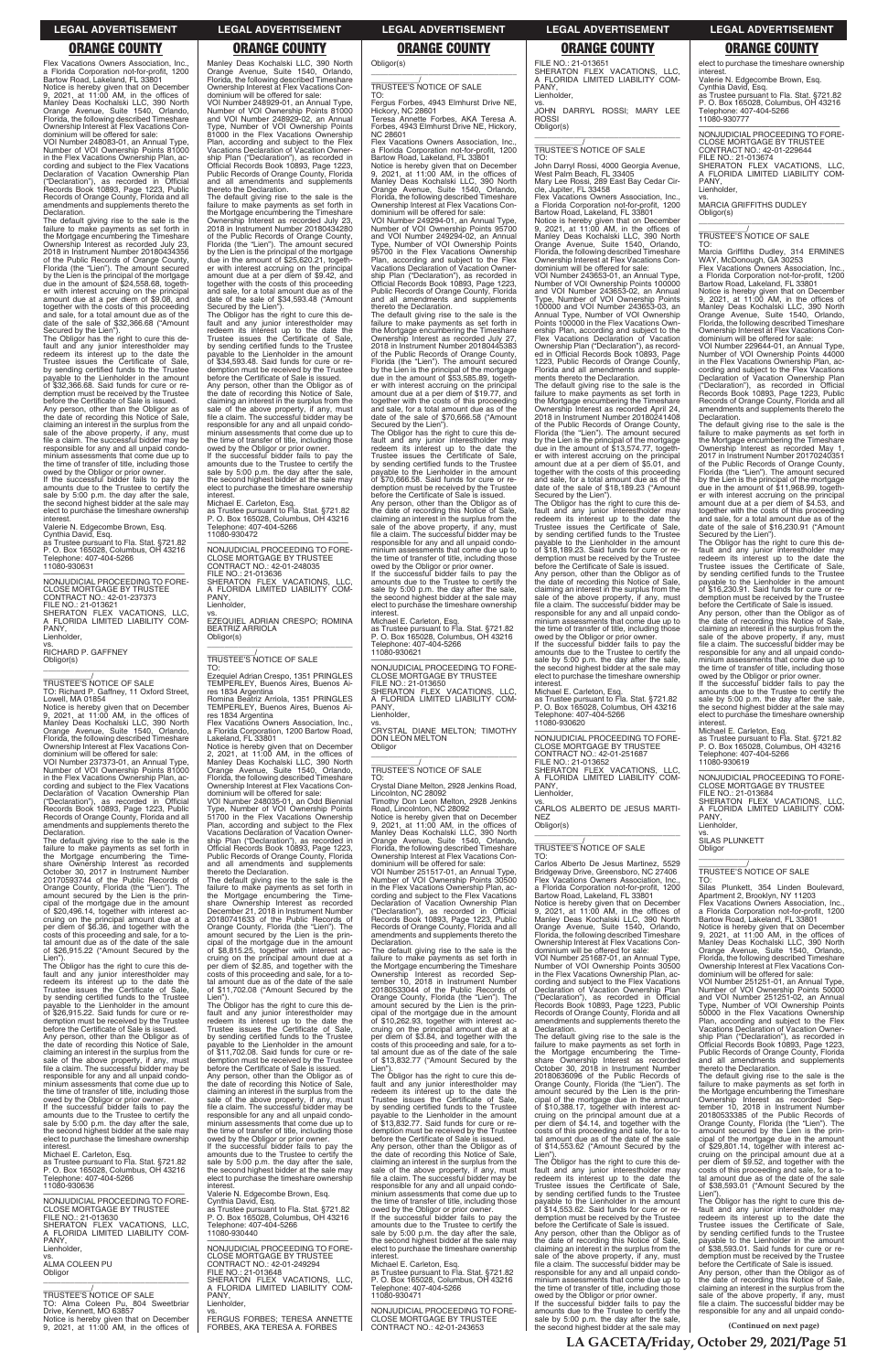**Page 52/LA GACETA/Friday, October 29, 2021**

minium assessments that come due up to the time of transfer of title, including those owed by the Obligor or prior owner. If the successful bidder fails to pay the amounts due to the Trustee to certify the sale by 5:00 p.m. the day after the sale, the second highest bidder at the sale may elect to purchase the timeshare ownership interest.

Valerie N. Edgecombe Brown, Esq.

 $\overline{\phantom{a}}$  , and the set of the set of the set of the set of the set of the set of the set of the set of the set of the set of the set of the set of the set of the set of the set of the set of the set of the set of the s \_\_\_\_\_\_\_\_\_\_\_/ TRUSTEE'S NOTICE OF SALE TO: Hector Perez, Jr., PO Box 1941, Rich-mond, TX 77466

Cynthia David, Esq. as Trustee pursuant to Fla. Stat. §721.82 P. O. Box 165028, Columbus, OH 43216 Telephone: 407-404-5266 11080-930734

—————————————————— NONJUDICIAL PROCEEDING TO FORE-CLOSE MORTGAGE BY TRUSTEE CONTRACT NO.: 42-01-235653 FILE NO.: 21-013689 SHERATON FLEX VACATIONS, LLC, A FLORIDA LIMITED LIABILITY COM-PANY, Lienholder,

vs. HECTOR PEREZ, JR. Obligor(s)

Notice is hereby given that on December 9, 2021, at 11:00 AM, in the offices of Manley Deas Kochalski LLC, 390 North Orange Avenue, Suite 1540, Orlando, Florida, the following described Timeshare Ownership Interest at Flex Vacations Con-dominium will be offered for sale:

VOI Number 235653-01, an Odd Biennial Type, Number of VOI Ownership Points 110000 in the Flex Vacations Ownership Plan, according and subject to the Flex Vacations Declaration of Vacation Ownership Plan ("Declaration"), as recorded in Official Records Book 10893, Page 1223, Public Records of Orange County, Florida and all amendments and supplements thereto the Declaration.

### **Lienholder** vs.

The default giving rise to the sale is the failure to make payments as set forth in the Mortgage encumbering the Time-share Ownership Interest as recorded November 22, 2017 in Instrument Number 20170637036 of the Public Records of Orange County, Florida (the "Lien"). The amount secured by the Lien is the principal of the mortgage due in the amount of \$16,276.17, together with interest accruing on the principal amount due at a per diem of \$5.04, and together with the costs of this proceeding and sale, for a total amount due as of the date of the sale of \$21,233.23 ("Amount Secured by the Lien").

Flex Vacations Owners Association, Inc. a Florida Corporation not-for-profit, 1200 Bartow Road, Lakeland, FL 33801

The Obligor has the right to cure this default and any junior interestholder may<br>redeem its interest up to the date the<br>Trustee issues the Certificate of Sale,<br>by sending certified funds to the Trustee<br>payable to the Lienholder in the amount<br>of \$21,233.23. Said f demption must be received by the Trustee before the Certificate of Sale is issued.

Any person, other than the Obligor as of the date of recording this Notice of Sale, claiming an interest in the surplus from the sale of the above property, if any, must file a claim. The successful bidder may be responsible for any and all unpaid condominium assessments that come due up to the time of transfer of title, including those

owed by the Obligor or prior owner. If the successful bidder fails to pay the amounts due to the Trustee to certify the sale by 5:00 p.m. the day after the sale, the second highest bidder at the sale may elect to purchase the timeshare ownership interest.

Valerie N. Edgecombe Brown, Esq.

Cynthia David, Esq. as Trustee pursuant to Fla. Stat. §721.82 P. O. Box 165028, Columbus, OH 43216 Telephone: 407-404-5266 11080-930575

—————————————————— NONJUDICIAL PROCEEDING TO FORE-CLOSE MORTGAGE BY TRUSTEE FILE NO.: 21-013690 SHERATON FLEX VACATIONS, LLC, A FLORIDA LIMITED LIABILITY COM-PANY,

DIANA J. PROULX; DONALD R. PROULX, JR. Obligor \_\_\_\_\_\_\_\_\_\_\_\_\_\_\_\_\_\_\_\_\_\_\_\_\_\_\_\_\_\_\_\_\_

# \_\_\_\_\_\_\_\_\_\_\_/ TRUSTEE'S NOTICE OF SALE

APTO 7B, Maracaibo, 4004 Venezuela<br>Notice is hereby given that on December<br>9, 2021, at 11:00 AM, in the offices of<br>Manley Deas Kochalski LLC, 390 North<br>Orange Avenue, Suite 1540, Orlando,<br>Florida, the following described T dominium will be offered for sale: VOI Number 257573-01, an Annual Type,

TO: Diana J. Proulx, 114 Turner Avenue, Cranston, RI 02920 Donald R. Proulx, Jr., 114 Turner Avenue, Cranston, RI 02920 failure to make payments as set forth in the Mortgage encumbering the Timeshare Ownership Interest as recorded March 18, 2019 in Instrument Number 20190156938 of the Public Records of Orange County, Florida (the "Lien"). The amount secured by the Lien is the principal of the mortgage due in the amount of \$11,229.78, together with interest accruing on the principal amount due at a per diem of \$3.65, and together with the costs of this proceeding and sale, for a total amount due as of the date of the sale of \$14,772.95 ("Amount<br>Secured by the Lien").

Notice is hereby given that on December 9, 2021, at 11:00 AM, in the offices of Manley Deas Kochalski LLC, 390 North

cate of Sale is issued.

Any person, other than the Obligor as of the date of recording this Notice of Sale, claiming an interest in the surplus from the

sale of the above property, if any, must file a claim. The successful bidder may be responsible for any and all unpaid condominium assessments that come due up to the time of transfer of title, including those owed by the Obligor or prior owner. If the successful bidder fails to pay the amounts due to the Trustee to certify the sale by 5:00 p.m. the day after the sale, the second highest bidder at the sale may elect to purchase the timeshare ownership

interest. Valerie N. Edgecombe Brown, Esq. Cynthia David, Esq. as Trustee pursuant to Fla. Stat. §721.82 P. O. Box 165028, Columbus, OH 43216

Telephone: 407-404-5266 11080-930577 —————————————————— NONJUDICIAL PROCEEDING TO FORE-

CLOSE MORTGAGE BY TRUSTEE FILE NO.: 21-013693 SHERATON FLEX VACATIONS, LLC,<br>A FLORIDA LIMITED LIABILITY COM-<br>PANY, Lienholder,

vs. ALEIDA BEATRIZ GUEVARA DE RABIN; JOAO CARLOS RABIN; GABRIEL AN-DRES RABIN GUEVARA Obligor \_\_\_\_\_\_\_\_\_\_\_\_\_\_\_\_\_\_\_\_\_\_\_\_\_\_\_\_\_\_\_\_\_

### \_\_\_\_\_\_\_\_\_\_\_/ TRUSTEE'S NOTICE OF SALE TO:

Aleida Beatriz Guevara de Rabin, CALLE 72 CON AVE 3E, EDF LOS CRISTALES APTO 7B, Maracaibo, 4004 Venezuela Joao Carlos Rabin, CALLE 72 CON AVE 3E EDF LOS CRISTALES APTO 7B, Maracaibo, 4004 Venezuela

> The default giving rise to the sale is the<br>failure to make payments as set forth in<br>the Mortgage encumbering the Time-<br>share Ownership Interest as recorded<br>February 12, 2019 in Instrument Number<br>20190088470 of the Public R Orange County, Florida (the "Lien"). The amount secured by the Lien is the principal of the mortgage due in the amount of \$7,969.85, together with interest ac-cruing on the principal amount due at a per diem of \$2.58, and together with the costs of this proceeding and sale, for a to-tal amount due as of the date of the sale of \$10,606.33 ("Amount Secured by the

Gabriel Andres Rabin Guevara, CALLE 72 CON AVE 3E EDF LOS CRISTALES

Number of VOI Ownership Points 37000 in the Flex Vacations Ownership Plan, according and subject to the Flex Vacations Declaration of Vacation Ownership Plan ("Declaration"), as recorded in Official Records Book 10893, Page 1223, Public Records of Orange County, Florida and all amendments and supplements thereto the Declaration. The default giving rise to the sale is the

fault and any junior interestholder may redeem its interest up to the date the Trustee of Sale, by sending certified funds to the Trustee payable to the Lienholder in the amount of \$31,814.92. Said funds for cure or redemption must be received by the Trustee before the Certificate of Sale is issued.

Secured by the Lien"). The Obligor has the right to cure this de-fault and any junior interestholder may redeem its interest up to the date the Trustee issues the Certificate of Sale, by sending certified funds to the Trustee payable to the Lienholder in the amount of \$14,772.95. Said funds for cure or redemption must be received by the Trustee before the Certificate of Sale is issued. Any person, other than the Obligor as of the date of recording this Notice of Sale, claiming an interest in the surplus from the sale of the above property, if any, must file a claim. The successful bidder may be responsible for any and all unpaid condo-minium assessments that come due up to the time of transfer of title, including those owed by the Obligor or prior owner. If the successful bidder fails to pay the

amounts due to the Trustee to certify the sale by 5:00 p.m. the day after the sale the second highest bidder at the sale may elect to purchase the timeshare ownership interest.

Notice is hereby given that on December<br>9, 2021, at 11:00 AM, in the offices of<br>Manley Deas Kochalski LLC, 390 North<br>Orange Avenue, Suite 1540, Orlando,<br>Florida, the following described Timeshare Ownership Interest at Flex Vacations Condominium will be offered for sale:

Valerie N. Edgecombe Brown, Esq. Cynthia David, Esq. as Trustee pursuant to Fla. Stat. §721.82 P. O. Box 165028, Columbus, OH 43216 Telephone: 407-404-5266 11080-930569

—————————————————— NONJUDICIAL PROCEEDING TO FORE-CLOSE MORTGAGE BY TRUSTEE CONTRACT NO.: 42-01-240204<br>FILE NO.: 21-013696<br>SHERATON FLEX VACATIONS, LLC,<br>A FLORIDA LIMITED LIABILITY COM-PANY,

vs.<br>JUAN RODRIGUEZ, AKA JUAN DAVID<br>RODRIGUEZ; PRISCILLA BARRAGAN,<br>AKA PRISCILLA CRISTAL BARRAGAN

Lienholder,

—————————————————— NONJUDICIAL PROCEEDING TO FORE-CLOSE MORTGAGE BY TRUSTEE FILE NO.: 21-013713 SHERATON FLEX VACATIONS, LLC, FLORIDA LIMITED LIABILITY COM-A FLC<br>PANY.

to object to this Trustee proceeding by serving written objection on the Trustee named below. The Obligor has the right to cure the default and any junior interestholder may redeem its interest, for a minimum period of forty-five (45) days until the Trustee issues the Certificate of Sale. The Lien may be cured by sending certi-fied funds to the Trustee payable to the Lienholder in the amount of \$19,539.99, plus interest (calculated by multiplying \$5.71 times the number of days that have elapsed since October 19, 2021), plus the costs of this proceeding. Said funds for cure or redemption must be received by the Trustee before the Certificate of Sale is issued. Michael E. Carleton, Esq.

Valerie N. Edgecombe Brown, Esq. Cynthia David, Esq. as Trustee pursuant to Fla. Stat. §721.82 P. O. Box 165028 Columbus, OH 43216-5028 Telephone: 407-404-5266 Telecopier: 614-220-5613 11080-930523

—————————————————— NONJUDICIAL PROCEEDING TO FORE-CLOSE MORTGAGE BY TRUSTEE CONTRACT NO.: 42-01-257963<br>FILE NO.: 21-013700<br>SHERATON FLEX VACATIONS, LLC,<br>A FLORIDA LIMITED LIABILITY COM-PANY, Lienholder,

> NON ILIDICIAL PROCEEDING TO FORE-NONJUDICIAL PROCEEDING TO FORE-<br>CLOSE MORTGAGE BY TRUSTEE<br>CONTRACT NO.: 42-01-241732<br>FILE NO.: 21-013714<br>SHERATON FLEX VACATIONS, LLC,<br>A FLORIDA LIMITED LIABILITY COM-PANY, Lienholder,

vs. LIBORIO ENRIQUE PINEDA RESTRE-PO; LUZ ERICA ROJO Obligor(s) \_\_\_\_\_\_\_\_\_\_\_\_\_\_\_\_\_\_\_\_\_\_\_\_\_\_\_\_\_\_\_\_\_

> $\overline{\phantom{a}}$  , and the set of the set of the set of the set of the set of the set of the set of the set of the set of the set of the set of the set of the set of the set of the set of the set of the set of the set of the s \_\_\_\_\_\_\_\_\_\_\_/ TRUSTEE'S NOTICE OF FORECLO-SURE PROCEEDING TO:

# \_\_\_\_\_\_\_\_\_\_\_/ TRUSTEE'S NOTICE OF SALE

TO: Liborio Enrique Pineda Restrepo, RUA 52 #49-26, Medellin, Colombia Luz Erica Rojo, RUA 52 #49-26, Medellin,

Colombia Notice is hereby given that on December 2, 2021, at 11:00 AM, in the offices of Manley Deas Kochalski LLC, 390 North Orange Avenue, Suite 1540, Orlando, Florida, the following described Timeshare Ownership Interest at Flex Vacations Condominium will be offered for sale:

> The default giving rise to these proceed-ings is the failure to make payments as set forth in the Mortgage encumbering the Timeshare Ownership Interest as recorded in the Official Records of Orange County, Florida. The Obligor has the right to object to this Trustee proceeding by serving written objection on the Trustee named below. The Obligor has the right to cure the default and any junior inter-estholder may redeem its interest, for a minimum period of forty-five (45) days until the Trustee issues the Certificate of Sale. The Lien may be cured by sending certi-fied funds to the Trustee payable to the Lienholder in the amount of \$15,073.03, plus interest (calculated by multiplying \$3.72 times the number of days that have elapsed since October 18, 2021), plus the costs of this proceeding. Said funds for cure or redemption must be received by the Trustee before the Certificate of Sale<br>is issued

VOI Number 257963-01, an Annual Type, Number of VOI Ownership Points 25800 in the Flex Vacations Ownership Plan, according and subject to the Flex Vacations Declaration of Vacation Ownership Plan ("Declaration"), as recorded in Official Records Book 10893, Page 1223, Public Records of Orange County, Florida and all amendments and supplements thereto the Declaration.

 $f$  set forth in Records of "Lien"). The the amount tal amount due as of the date of the sale of \$31,814.92 ("Amount Secured by the Obligor \_\_\_\_\_\_\_\_\_\_\_\_\_\_\_\_\_\_\_\_\_\_\_\_\_\_\_\_\_\_\_\_\_ \_\_\_\_\_\_\_\_\_\_\_/ TRUSTEE'S NOTICE OF SALE TO: Hiuching Yeung, 111 Atlantic Street,<br>Apartment 2, Quincy, MA 02171<br>Kenny Zhen, 111 Atlantic Street, Apart-<br>ment 2, Quincy, MA 02171<br>Flex Vacations Owners Association, Inc.,<br>a Florida Corporation not-for-profit, 1200<br>Bartow Notice is hereby given that on December<br>9, 2021, at 11:00 AM, in the offices of<br>Manley Deas Kochalski LLC, 390 North<br>Orange Avenue, Suite 1540, Orlando,<br>Florida, the following described Timeshare Ownership Interest at Flex Vacations Condominium will be offered for sale: VOI Number 251928-01, an Annual Type, Number of VOI Ownership Points 44000 and VOI Number 251928-02, an Annual Type, Number of VOI Ownership Points 81000 in the Flex Vacations Ownership Plan, according and subject to the Flex Vacations Declaration of Vacation Ownership Plan ("Declaration"), as recorded in Official Records Book 10893, Page 1223, Public Records of Orange County, Florida and all amendments and supplements thereto the Declaration. The default giving rise to the sale is the<br>failure to make payments as set forth in<br>the Mortgage encumbering the Timeshare<br>Ownership Interest as recorded Sep-<br>tember 10, 2018 in Instrument Number 20180535733 of the Public Records of Records of Orange County, Florida<br>
Orange County, Florida (the "Lien"). The amendments and supplements the<br>
amount secured by the Lien is the prin-<br>
cipal of the mortgage due in the amo CLOSE MORTGAGE BY TRUSTEE CONTRACT NO.: 42-01-237633 FILE NO.: 21-013715 SHERATON FLEX VACATIONS, LLC,<br>A FLORIDA LIMITED LIABILITY COM-<br>PANY, Lienholder, vs. CARLYNN QUANT; RAYON RONALD **HENRIQUEZ** Obligor(s)  $\overline{\phantom{a}}$  , and the set of the set of the set of the set of the set of the set of the set of the set of the set of the set of the set of the set of the set of the set of the set of the set of the set of the set of the s \_\_\_\_\_\_\_\_\_\_\_/ TRUSTEE'S NOTICE OF SALE TO: Carlynn Quant, MONTE VERDE #88. Oranjestad, Aruba Rayon Ronald Henriquez, POS CHIQUI-TO 269-A, Oranjestad, Aruba Flex Vacations Owners Association, Inc., a Florida Corporation not-for-profit, 1200 Bartow Road, Lakeland, FL 33801 Notice is hereby given that on December 9, 2021, at 11:00 AM, in the offices of Manley Deas Kochalski LLC, 390 North Orange Avenue, Suite 1540, Orlando, Florida, the following described Timeshare Ownership Interest at Flex Vacations Condominium will be offered for sale: VOI Number 237633-01, an Annual Type, Number of VOI Ownership Points 20700 in the Flex Vacations Ownership Plan, according and subject to the Flex Vacations<br>Declaration of Vacation Ownership Plan<br>("Declaration"), as recorded in Official<br>Records Book 10893, Page 1223, Public<br>Records of Orange County, Florida and all<br>amendments and suppl Declaration.

Lien"). The Obligor has the right to cure this de-fault and any junior interestholder may redeem its interest up to the date the Trustee issues the Certificate of Sale, by sending certified funds to the Trustee payable to the Lienholder in the amount of \$10,606.33. Said funds for cure or redemption must be received by the Trustee before the Certificate of Sale is issued. Any person, other than the Obligor as of the date of recording this Notice of Sale,<br>claiming an interest in the surplus from the<br>sale of the above property, if any, must<br>file a claim. The successful bidder may be responsible for any and all unpaid condo-minium assessments that come due up to the time of transfer of title, including those

owed by the Obligor or prior owner. If the successful bidder fails to pay the amounts due to the Trustee to certify the sale by 5:00 p.m. the day after the sale. the second highest bidder at the sale may elect to purchase the timeshare ownership interest.

Valerie N. Edgecombe Brown, Esq. Cynthia David, Esq. as Trustee pursuant to Fla. Stat. §721.82 P. O. Box 165028, Columbus, OH 43216

Telephone: 407-404-5266 11080-930457

—————————————————— NONJUDICIAL PROCEEDING TO FORE-CLOSE MORTGAGE BY TRUSTEE CONTRACT NO.: 42-01-258155<br>FILE NO.: 21-013701<br>SHERATON FLEX VACATIONS, LLC,<br>A FLORIDA LIMITED LIABILITY COM-PANY, Lienholder,

vs. KENDELL SUSAN JANE ZAJAC; STE-PHEN MICHAEL ZAJAC Obligor(s)

costs of this proceeding and sale, for a to-

Lien").

The Obligor has the right to cure this de-

Any person, other than the Obligor as of the date of recording this Notice of Sale, claiming an interest in the surplus from the sale of the above property, if any, must file a claim. The successful bidder may be responsible for any and all unpaid condominium assessments that come due up to the time of transfer of title, including those owed by the Obligor or prior owner. If the successful bidder fails to pay the amounts due to the Trustee to certify the

sale by 5:00 p.m. the day after the sale, the second highest bidder at the sale may elect to purchase the timeshare ownership interest. Valerie N. Edgecombe Brown, Esq.

Cynthia David, Esq. as Trustee pursuant to Fla. Stat. §721.82 P. O. Box 165028, Columbus, OH 43216 Telephone: 407-404-5266 11080-930616

—————————————————— NONJUDICIAL PROCEEDING TO FORE-CLOSE MORTGAGE BY TRUSTEE FILE NO.: 21-013709 SHERATON FLEX VACATIONS, LLC, A FLORIDA LIMITED LIABILITY COM-PANY, Lienholder,

vs. UNDREA CHARISE BOSWELL Obligor \_\_\_\_\_\_\_\_\_\_\_\_\_\_\_\_\_\_\_\_\_\_\_\_\_\_\_\_\_\_\_\_\_

# \_\_\_\_\_\_\_\_\_\_\_/ TRUSTEE'S NOTICE OF SALE

TO: Undrea Charise Boswell, 548 DOVE STREET, North Augusta, SC 29841 Flex Vacations Owners Association, Inc., a Florida Corporation not-for-profit, 1200 Bartow Road, Lakeland, FL 33801

VOI Number 250362-01, an Annual Type, Number of VOI Ownership Points 37000 in the Flex Vacations Ownership Plan, ac-cording and subject to the Flex Vacations Declaration of Vacation Ownership Plan ("Declaration"), as recorded in Official Records Book 10893, Page 1223, Public Records of Orange County, Florida and all amendments and supplements thereto the Declaration.

The default giving rise to the sale is the failure to make payments as set forth in the Mortgage encumbering the Timeshare Ownership Interest as recorded August 17, 2018 in Instrument Number 20180490144 of the Public Records of Orange County, Florida (the "Lien"). The amount secured by the Lien is the principal of the mortgage due in the amount of \$12,036.73, together with interest accruing on the principal amount due at a per diem of \$4.46, and together with the costs of this proceeding and sale, for a total amount due as of the date of the sale of \$16,399.62 ("Amount

Secured by the Lien"). The Obligor has the right to cure this de-fault and any junior interestholder may redeem its interest up to the date the Trustee issues the Certificate of Sale, by sending certified funds to the Trustee payable to the Lienholder in the amount of \$16,399.62. Said funds for cure or redemption must be received by the Trustee before the Certificate of Sale is issued.

Any person, other than the Obligor as of<br>the date of recording this Notice of Sale date of recording this Notice of Sale claiming an interest in the surplus from the sale of the above property, if any, must file a claim. The successful bidder may be responsible for any and all unpaid condominium assessments that come due up to the time of transfer of title, including those

owed by the Obligor or prior owner. If the successful bidder fails to pay the amounts due to the Trustee to certify the sale by 5:00 p.m. the day after the sale, the second highest bidder at the sale may elect to purchase the timeshare ownership

interest. Valerie N. Edgecombe Brown, Esq. Cynthia David, Esq. as Trustee pursuant to Fla. Stat. §721.82 P. O. Box 165028, Columbus, OH 43216 Telephone: 407-404-5266 11080-930559

Lienholder, vs. HIUCHING YEUNG; KENNY ZHEN

### **LEGAL ADVERTISEMENT LEGAL ADVERTISEMENT LEGAL ADVERTISEMENT LEGAL ADVERTISEMENT LEGAL ADVERTISEMENT**

# **ORANGE COUNTY ORANGE COUNTY ORANGE COUNTY ORANGE COUNTY ORANGE COUNTY**

cruing on the principal amount due at a per diem of \$8.13, and together with the costs of this proceeding and sale, for a to-tal amount due as of the date of the sale of \$32,382.84 ("Amount Secured by the

Lien"). The Obligor has the right to cure this de-fault and any junior interestholder may redeem its interest up to the date the Trustee issues the Certificate of Sale, by sending certified funds to the Trustee payable to the Lienholder in the amount of \$32,382.84. Said funds for cure or redemption must be received by the Trustee before the Certificate of Sale is issued.

Any person, other than the Obligor as of the date of recording this Notice of Sale, claiming an interest in the surplus from the sale of the above property, if any, must file a claim. The successful bidder may be responsible for any and all unpaid condominium assessments that come due up to the time of transfer of title, including those owed by the Obligor or prior owner. If the successful bidder fails to pay the

amounts due to the Trustee to certify the sale by 5:00 p.m. the day after the sale, the second highest bidder at the sale may elect to purchase the timeshare ownership interest.

Valerie N. Edgecombe Brown, Esq.

Cynthia David, Esq. as Trustee pursuant to Fla. Stat. §721.82 P. O. Box 165028, Columbus, OH 43216 Telephone: 407-404-5266 11080-930586

vs. EHSAN NABEIH AL IDRISSI, AKA EHSAN ADHAM NABEIH AL IDRISSI;<br>HALAH SHAFEE ALALI, AKA HALAH MAHMOUD SHAFEE ALALI Obligor(s)

Ehsan Nabeih Al Idrissi, AKA Ehsan Adham Nabeih Al Idrissi P.O. BOX 8148 ZONE 40 ST 995 BUILDING 18 UNIT 24

Doha Qatar

Halah Shafee Alali, AKA Halah Mahmoud Shafee Alali P.O. BOX 8148 ZONE 40 ST 995

BUILDING 18 UNIT 24

Doha

Qatar Flex Vacations Owners Association, Inc., a Florida Corporation not-for-profit 1200 Bartow Road Lakeland, FL 33801 YOU ARE NOTIFIED that a TRUSTEE'S

NON-JUDICIAL PROCEEDING to enforce a Lien has been instituted on the following Timeshare Ownership Interest at Flex Vacations Condominium described as:

VOI Number 241732-01, an Annual Type, Number of VOI Ownership Points 44000 in the Flex Vacations Ownership Plan, according and subject to the Flex Vacations Declaration of Vacation Ownership Plan ("Declaration"), as recorded in Official Records Book 10893, Page 1223, Public Records of Orange County, Florida and all amendments and supplements thereto the Declaration.

is issued. Michael E. Carleton, Esq. Valerie N. Edgecombe Brown, Esq. Cynthia David, Esq.

as Trustee pursuant to Fla. Stat. §721.82 P. O. Box 165028

| 9, 2021, at 11:00 AM, in the offices of      | Obligor(s)                                  |                                              |
|----------------------------------------------|---------------------------------------------|----------------------------------------------|
| Manley Deas Kochalski LLC, 390 North         |                                             |                                              |
| Orange Avenue, Suite 1540, Orlando,          |                                             | TRUSTEE'S NOTICE OF SALE                     |
| Florida, the following described Timeshare   | TRUSTEE'S NOTICE OF FORECLO-                | TO:                                          |
| Ownership Interest at Flex Vacations Con-    | <b>SURE PROCEEDING</b>                      | Kendell Susan Jane Zajac, 2 HASTINGS         |
| dominium will be offered for sale:           | TO.                                         | DR, Port Rowan, ONTARIO NOE 1M0              |
| VOI Number 230336-01, an Odd Biennial        | Juan Rodriguez, AKA Juan David Rodri-       | Canada                                       |
| Type, Number of VOI Ownership Points         | quez                                        | Stephen Michael Zajac, 2 HASTINGS DR,        |
| 51700 in the Flex Vacations Ownership        | 1223 WEST VESTA STREET                      | Port Rowan, ONTARIO N0E 1M0 Canada           |
| Plan, according and subject to the Flex      | Ontario, CA 91762                           | Notice is hereby given that on December      |
| Vacations Declaration of Vacation Owner-     | Priscilla Barragan, AKA Priscilla Cristal   | 9, 2021, at 11:00 AM, in the offices of      |
| ship Plan ("Declaration"), as recorded in    | Barragan                                    | Manley Deas Kochalski LLC, 390 North         |
| Official Records Book 10893, Page 1223,      | 1223 WEST VESTA STREET                      | Orange Avenue, Suite 1540, Orlando,          |
| Public Records of Orange County, Florida     | Ontario, CA 91762                           | Florida, the following described Timeshare   |
| and all amendments and supplements           | Flex Vacations Owners Association, Inc.,    | Ownership Interest at Flex Vacations Con-    |
| thereto the Declaration.                     | a Florida Corporation not-for-profit        | dominium will be offered for sale:           |
| The default giving rise to the sale is the   | 1200 Bartow Road                            | VOI Number 258155-01, an Annual Type,        |
| failure to make payments as set forth in     | Lakeland. FL 33801                          | Number of VOI Ownership Points 70000         |
| the Mortgage encumbering the Timeshare       | YOU ARE NOTIFIED that a TRUSTEE'S           | in the Flex Vacations Ownership Plan, ac-    |
| Ownership Interest as recorded May 22,       | NON-JUDICIAL PROCEEDING to enforce          | cording and subject to the Flex Vacations    |
| 2017 in Instrument Number 20170282559        | a Lien has been instituted on the following | Declaration of Vacation Ownership Plan       |
| of the Public Records of Orange County,      | Timeshare Ownership Interest at Flex Va-    | ("Declaration"), as recorded in Official     |
| Florida (the "Lien"). The amount secured     | cations Condominium described as:           | Records Book 10893, Page 1223, Public        |
| by the Lien is the principal of the mortgage | VOI Number 240204-01, an Annual Type,       | Records of Orange County, Florida and all    |
| due in the amount of \$6,957.81, together    | Number of VOI Ownership Points 51700        | amendments and supplements thereto the       |
| with interest accruing on the principal      | in the Flex Vacations Ownership Plan, ac-   | Declaration.                                 |
| amount due at a per diem of \$2.13, and      | cording and subject to the Flex Vacations   | The default giving rise to the sale is the   |
| together with the costs of this proceeding   | Declaration of Vacation Ownership Plan      | failure to make payments as set forth in     |
| and sale, for a total amount due as of the   | ("Declaration"), as recorded in Official    | the Mortgage encumbering the Time-           |
| date of the sale of \$9,406.57 ("Amount Se-  | Records Book 10893, Page 1223, Public       | share Ownership Interest as recorded         |
| cured by the Lien").                         | Records of Orange County, Florida and all   | February 21, 2019 in Instrument Number       |
| The Obligor has the right to cure this de-   | amendments and supplements thereto the      | 20190108461 of the Public Records of         |
| fault and any junior interestholder may re-  | Declaration.                                | Orange County, Florida (the "Lien"). The     |
| deem its interest up to the date the Trustee | The default giving rise to these proceed-   | amount secured by the Lien is the prin-      |
| issues the Certificate of Sale, by sending   | ings is the failure to make payments as     | cipal of the mortgage due in the amount      |
| certified funds to the Trustee payable to    | set forth in the Mortgage encumbering       | of \$23,554.59, together with interest ac-   |
| the Lienholder in the amount of \$9,406.57.  | the Timeshare Ownership Interest as re-     | cruing on the principal amount due at a      |
| Said funds for cure or redemption must be    | corded in the Official Records of Orange    | per diem of \$9.54, and together with the    |
| received by the Trustee before the Certifi-  | County, Florida. The Obligor has the right  | costs of this proceeding and sale, for a to- |

Columbus, OH 43216-5028 Telephone: 407-404-5266 Telecopier: 614-220-5613 11080-930424

—————————————————— NONJUDICIAL PROCEEDING TO FORE-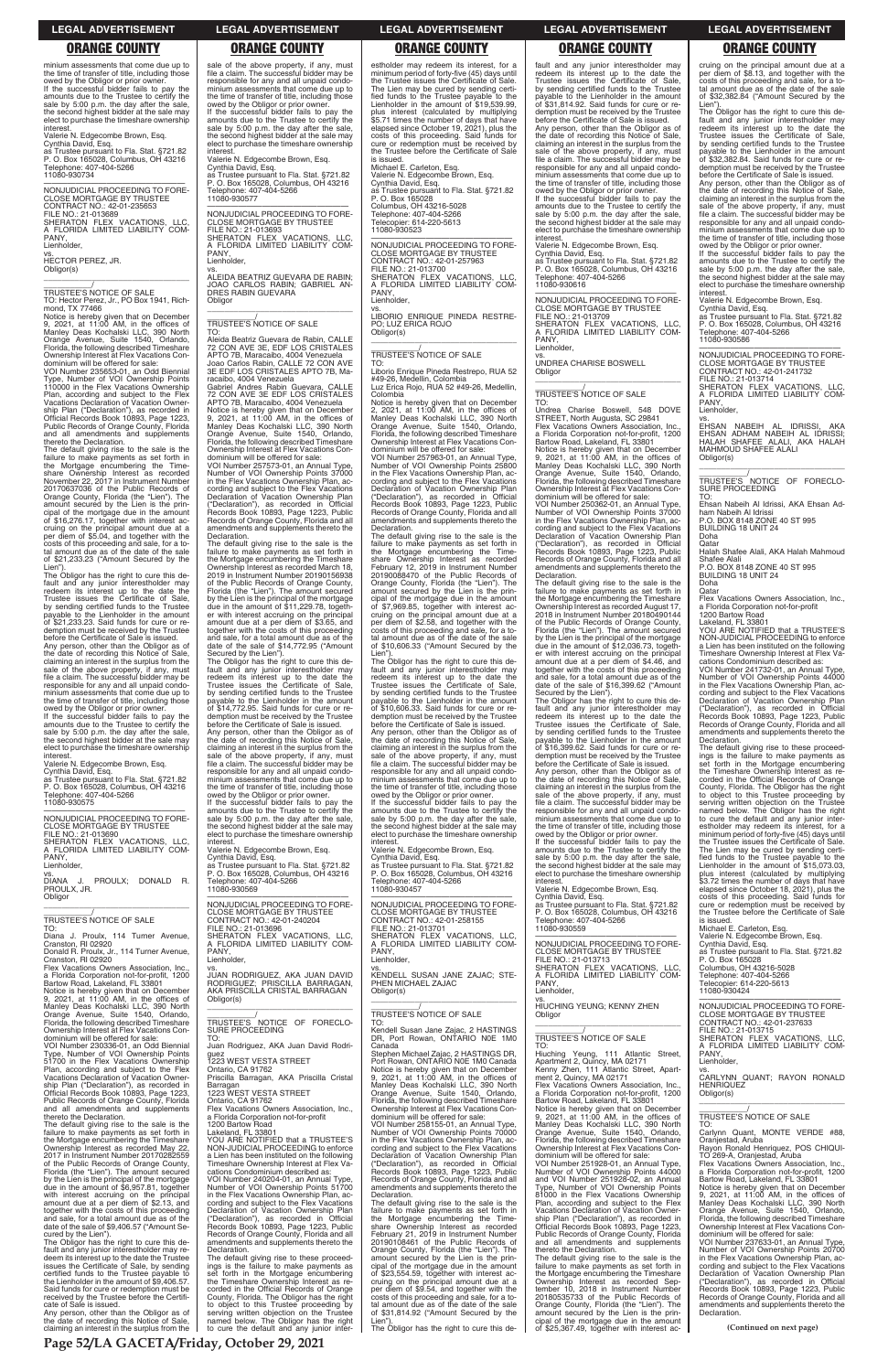The default giving rise to the sale is the failure to make payments as set forth in the Mortgage encumbering the Timeshare Ownership Interest as recorded January 4, 2018 in Instrument Number 20180009036 of the Public Records of Orange County, Florida (the "Lien"). The amount secured by the Lien is the principal of the mortgage due in the amount of \$5,161.53, together with interest accruing on the principal amount due at a per diem of \$1.30, and together with the costs of this proceeding and sale, for a total amount due as of the date of the sale of \$6,922.41 ("Amount Se-

cured by the Lien"). The Obligor has the right to cure this default and any junior interestholder may redeem its interest up to the date the Trustee issues the Certificate of Sale, by sending certified funds to the Trustee payable to the Lienholder in the amount of \$6,922.41. Said funds for cure or redemption must be received by the Trustee before the Certificate of Sale is issued.

Any person, other than the Obligor as of the date of recording this Notice of Sale, claiming an interest in the surplus from the sale of the above property, if any, must file a claim. The successful bidder may be responsible for any and all unpaid condominium assessments that come due up to the time of transfer of title, including those

VOI Number 239769-01, an Annual Type, Number of VOI Ownership Points 37000 in the Flex Vacations Ownership Plan, according and subject to the Flex Vacations Declaration of Vacation Ownership Plan ("Declaration"), as recorded in Official Records Book 10893, Page 1223, Public Records of Orange County, Florida and all amendments and supplements thereto the Declaration.

owed by the Obligor or prior owner. If the successful bidder fails to pay the amounts due to the Trustee to certify the sale by 5:00 p.m. the day after the sale, the second highest bidder at the sale may elect to purchase the timeshare ownership interest.

Valerie N. Edgecombe Brown, Esq. Cynthia David, Esq.

as Trustee pursuant to Fla. Stat. §721.82 P. O. Box 165028, Columbus, OH 43216 Telephone: 407-404-5266 11080-930770

—————————————————— NONJUDICIAL PROCEEDING TO FORE-CLOSE MORTGAGE BY TRUSTEE CONTRACT NO.: 42-01-239769 FILE NO.: 21-013723 SHERATON FLEX VACATIONS, LLC, A FLORIDA LIMITED LIABILITY COM-A FLU<br>PANY, Lienholder,

vs. ALEXANDRE RODOLFO LOBO DE BRI-TO Obligor(s)

\_\_\_\_\_\_\_\_\_\_\_\_\_\_\_\_\_\_\_\_\_\_\_\_\_\_\_\_\_\_\_\_\_

\_\_\_\_\_\_\_\_\_\_\_/ TRUSTEE'S NOTICE OF SALE TO:

Alexandre Rodolfo Lobo De Brito, 8070 King Palm Circle, Kissimmee, FL 34747 Flex Vacations Owners Association, Inc., a Florida Corporation not-for-profit, 1200 Bartow Road, Lakeland, FL 33801

Notice is hereby given that on December 9, 2021, at 11:00 AM, in the offices of Manley Deas Kochalski LLC, 390 North Orange Avenue, Suite 1540, Orlando, Florida, the following described Timeshare Ownership Interest at Flex Vacations Condominium will be offered for sale:

The default giving rise to the sale is the failure to make payments as set forth in the Mortgage encumbering the Time-share Ownership Interest as recorded January 16, 2018 in Instrument Number 20180031380 of the Public Records of<br>Orange County, Florida (the "Lien"). The amount secured by the Lien is the principal of the mortgage due in the amount<br>of \$9,871.84, together with interest accruing on the principal amo of \$13,042.85 ("Amount Secured by the Lien"). The Obligor has the right to cure this de-

fault and any junior interestholder may redeem its interest up to the date the Trustee issues the Certificate of Sale, by sending certified funds to the Trustee payable to the Lienholder in the amount of \$13,042.85. Said funds for cure or redemption must be received by the Trustee before the Certificate of Sale is issued.

CLOSE MORTGAGE BY TRUSTEE CONTRACT NO.: 42-01-243652 FILE NO.: 21-013731 SHERATON FLEX VACATIONS, LLC, A FLORIDA LIMITED LIABILITY COM-PANY

cle, Jupiter, FL 33458 Flex Vacations Owners Association, Inc. a Florida Corporation not-for-profit, 1200 Bartow Road, Lakeland, FL 33801 Notice is hereby given that on December<br>9, 2021, at 11:00 AM, in the offices of<br>Manley Deas Kochalski LLC, 390 North<br>Orange Avenue, Suite 1540, Orlando,<br>Florida, the following described Timeshare<br>Ownership Interest at Flex

Any person, other than the Obligor as of the date of recording this Notice of Sale, claiming an interest in the surplus from the sale of the above property, if any, must file a claim. The successful bidder may be responsible for any and all unpaid condominium assessments that come due up to the time of transfer of title, including those owed by the Obligor or prior owner.

dominium will be offered for sale: VOI Number 243652-01, an Annual Type, Number of VOI Ownership Points 145000 in the Flex Vacations Ownership Plan, according and subject to the Flex Vacations Declaration of Vacation Ownership Plan ("Declaration"), as recorded in Official Records Book 10893, Page 1223, Public Records of Orange County, Florida and all amendments and supplements thereto the **Declaration** 

If the successful bidder fails to pay the amounts due to the Trustee to certify the sale by 5:00 p.m. the day after the sale,

44000 in the Flex Vacations Ownership Plan, according and subject to the Flex Vacations Declaration of Vacation Ownership Plan ("Declaration"), as recorded in Official Records Book 10893, Page 1223, Public Records of Orange County, Florida and all amendments and supplements thereto the Declaration.

The default giving rise to the sale is the failure to make payments as set forth in the Mortgage encumbering the Timeshare Ownership Interest as recorded Sep-tember 26, 2018 in Instrument Number 20180568040 of the Public Records of Orange County, Florida (the "Lien"). The amount secured by the Lien is the principal of the mortgage due in the amount of \$14,838.82, together with interest accruing on the principal amount due at a per diem of \$4.71, and together with the costs of this proceeding and sale, for a to-tal amount due as of the date of the sale of \$19,640.01 ("Amount Secured by the

Lien"). The Obligor has the right to cure this default and any junior interestholder may redeem its interest up to the date the Trustee issues the Certificate of Sale, by sending certified funds to the Trustee payable to the Lienholder in the amount of \$19,640.01. Said funds for cure or redemption must be received by the Trustee before the Certificate of Sale is issued.

Any person, other than the Obligor as of the date of recording this Notice of Sale, claiming an interest in the surplus from the sale of the above property, if any, must sale of the above property, file a claim. The successful bidder may be responsible for any and all unpaid condominium assessments that come due up to the time of transfer of title, including those owed by the Obligor or prior owner. If the successful bidder fails to pay the

amounts due to the Trustee to certify the sale by 5:00 p.m. the day after the sale, the second highest bidder at the sale may elect to purchase the timeshare ownership interest.

Valerie N. Edgecombe Brown, Esq. Cynthia David, Esq. as Trustee pursuant to Fla. Stat. §721.82 P. O. Box 165028, Columbus, OH 43216

Telephone: 407-404-5266 11080-930776 —————————————————— NONJUDICIAL PROCEEDING TO FORE-

Lienholder,

vs. JOHN DARRYL ROSSI; MARY LEE **ROSSI** Obligor(s) \_\_\_\_\_\_\_\_\_\_\_\_\_\_\_\_\_\_\_\_\_\_\_\_\_\_\_\_\_\_\_\_\_

### \_\_\_\_\_\_\_\_\_\_\_/ TRUSTEE'S NOTICE OF SALE TO:

John Darryl Rossi, 4000 Georgia Avenue, West Palm Beach, FL 33405 Mary Lee Rossi, 289 East Bay Cedar Cir-

The default giving rise to the sale is the failure to make payments as set forth in the Mortgage encumbering the Timeshare Ownership Interest as recorded May 7, 2018 in Instrument Number 20180269154 of the Public Records of Orange County, Florida (the "Lien"). The amount secured by the Lien is the principal of the mortgage due in the amount of \$25,373.79, together with interest accruing on the principal amount due at a per diem of \$8.67, and together with the costs of this proceeding and sale, for a total amount due as of the date of the sale of \$32,827.61 ("Amount

A FLO<br>PANY, Lienholder,

### Obligor(s)  $\overline{\phantom{a}}$  , and the set of the set of the set of the set of the set of the set of the set of the set of the set of the set of the set of the set of the set of the set of the set of the set of the set of the set of the s

Secured by the Lien"). The Obligor has the right to cure this default and any junior interestholder may redeem its interest up to the date the Trustee issues the Certificate of Sale, by sending certified funds to the Trustee payable to the Lienholder in the amount of \$32,827.61. Said funds for cure or redemption must be received by the Trustee before the Certificate of Sale is issued.

Any person, other than the Obligor as of the date of recording this Notice of Sale,

9, 2021, at 11:00 AM, in the offices of Manley Deas Kochalski LLC, 390 North Orange Avenue, Suite 1540, Orlando, Florida, the following described Timeshare Ownership Interest at Flex Vacations Condominium will be offered for sale: VOI Number 254746-01, an Annual Type,

Number of VOI Ownership Points 20700 in the Flex Vacations Ownership Plan, according and subject to the Flex Vacations Declaration of Vacation Ownership Plan ("Declaration"), as recorded in Official Records Book 10893, Page 1223, Public Records of Orange County, Florida and all amendments and supplements thereto the Declaration.

> before the Certificate of Sale is issued.<br>Any person, other than the Obligor as of Any person, other than the Obligor as of the date of recording this Notice of Sale, claiming an interest in the surplus from the sale of the above property, if any, must file a claim. The successful bidder may be responsible for any and all unpaid condo-minium assessments that come due up to the time of transfer of title, including those

> owed by the Obligor or prior owner. If the successful bidder fails to pay the amounts due to the Trustee to certify the sale by 5:00 p.m. the day after the sale, the second highest bidder at the sale may elect to purchase the timeshare ownership **interest**

The default giving rise to the sale is the failure to make payments as set forth in the Mortgage encumbering the Time-share Ownership Interest as recorded November 29, 2018 in Instrument Number 20180688766 of the Public Records of Orange County, Florida (the "Lien"). The amount secured by the Lien is the principal of the mortgage due in the amount of \$6,539.61, together with interest accruing on the principal amount due at a per diem of \$2.09, and together with the costs of this proceeding and sale, for a total amount due as of the date of the sale of \$8,923.25

> FILE NO.: 21-013763 SHERATON FLEX VACATIONS, LLC, A FLORIDA LIMITED LIABILITY COM-PANY, Lienholder,

("Amount Secured by the Lien"). The Obligor has the right to cure this de-fault and any junior interestholder may redeem its interest up to the date the Trustee issues the Certificate of Sale, by sending certified funds to the Trustee payable to the Lienholder in the amount of \$8,923.25. Said funds for cure or redemption must be received by the Trustee before the Certificate of Sale is issued.

> VOI Number 254111-01, an Annual Type, Number of VOI Ownership Points 95700 in the Flex Vacations Ownership Plan, according and subject to the Flex Vacations<br>Declaration of Vacation Ownership Plan<br>("Declaration"), as recorded in Official<br>Records Book 10893, Page 1223, Public<br>Records of Orange County, Florida and all<br>amendments and suppl **Declaration**

Any person, other than the Obligor as of the date of recording this Notice of Sale, claiming an interest in the surplus from the sale of the above property, if any, must file a claim. The successful bidder may be responsible for any and all unpaid condo-minium assessments that come due up to the time of transfer of title, including those owed by the Obligor or prior owner. If the successful bidder fails to pay the amounts due to the Trustee to certify the sale by 5:00 p.m. the day after the sale, the second highest bidder at the sale may

elect to purchase the timeshare ownership interest Valerie N. Edgecombe Brown, Esq.

Cynthia David, Esq. as Trustee pursuant to Fla. Stat. §721.82 P. O. Box 165028, Columbus, OH 43216 Telephone: 407-404-5266 11080-930753

—————————————————— NONJUDICIAL PROCEEDING TO FORE-CLOSE MORTGAGE BY TRUSTEE<br>CONTRACT NO.: 42-01-228924<br>FILE NO.: 21-013733<br>SHERATON FLEX VACATIONS, LLC,<br>A FLORIDA LIMITED LIABILITY COM-PANY, Lienholder,

vs. JENNIFER JEAN PRIMROSE Obligor(s)

\_\_\_\_\_\_\_\_\_\_\_\_\_\_\_\_\_\_\_\_\_\_\_\_\_\_\_\_\_\_\_\_\_

\_\_\_\_\_\_\_\_\_\_\_/ TRUSTEE'S NOTICE OF SALE TO: Jennifer Jean Primrose, 343 Non Such Road, Livingston, TX 77351 Notice is hereby given that on December 9, 2021, at 11:00 AM, in the offices of Manley Deas Kochalski LLC, 390 North Orange Avenue, Suite 1540, Orlando, Florida, the following described Timeshare Ownership Interest at Flex Vacations Condominium will be offered for sale: VOI Number 228924-01, an Odd Biennial

Type, Number of VOI Ownership Points 81000 in the Flex Vacations Ownership Plan, according and subject to the Flex Vacations Declaration of Vacation Ownership Plan ("Declaration"), as recorded in Official Records Book 10893, Page 1223, Public Records of Orange County, Florida and all amendments and supplements thereto the Declaration.

The default giving rise to the sale is the failure to make payments as set forth in the Mortgage encumbering the Timeshare Ownership Interest as recorded July 17, 2018 in Instrument Number 20170396151 of the Public Records of Orange County, Florida (the "Lien"). The amount secured by the Lien is the principal of the mortgage due in the amount of \$13,526.91, together with interest accruing on the principal amount due at a per diem of \$5.21, and together with the costs of this proceeding and sale, for a total amount due as of the date of the sale of \$18,554.93 ("Amount Secured by the Lien").

The Obligor has the right to cure this default and any junior interestholder may redeem its interest up to the date the Trustee issues the Certificate of Sale, by sending certified funds to the Trustee vable to the Lienholder in the amount of \$18,554.93. Said funds for cure or redemption must be received by the Trustee before the Certificate of Sale is issued.

Any person, other than the Obligor as of the date of recording this Notice of Sale,

| $38.00$ by $3.00$ p.m. and day dries are $38.00$ ,<br>the second highest bidder at the sale may<br>elect to purchase the timeshare ownership<br>interest.<br>Valerie N. Edgecombe Brown, Esq.<br>Cynthia David, Esq.<br>as Trustee pursuant to Fla. Stat. §721.82<br>P. O. Box 165028. Columbus, OH 43216<br>Telephone: 407-404-5266<br>11080-930716                                                                                                                 | the date of recording this induce of Sale.<br>claiming an interest in the surplus from the<br>sale of the above property, if any, must<br>file a claim. The successful bidder may be<br>responsible for any and all unpaid condo-<br>minium assessments that come due up to<br>the time of transfer of title, including those<br>owed by the Obligor or prior owner.<br>If the successful bidder fails to pay the<br>amounts due to the Trustee to certify the | the date of recording this induce or gale,<br>claiming an interest in the surplus from the<br>sale of the above property, if any, must<br>file a claim. The successful bidder may be<br>responsible for any and all unpaid condo-<br>minium assessments that come due up to<br>the time of transfer of title, including those<br>owed by the Obligor or prior owner.<br>If the successful bidder fails to pay the<br>amounts due to the Trustee to certify the | the time of transfer of title. Including those<br>owed by the Obligor or prior owner.<br>If the successful bidder fails to pay the<br>amounts due to the Trustee to certify the<br>sale by 5:00 p.m. the day after the sale,<br>the second highest bidder at the sale may<br>elect to purchase the timeshare ownership<br>interest.<br>Valerie N. Edgecombe Brown, Esq.<br>Cynthia David, Esq.                                      | Ally person, other than the Obligor as or<br>the date of recording this Notice of Sale,<br>claiming an interest in the surplus from the<br>sale of the above property, if any, must<br>file a claim. The successful bidder may be<br>responsible for any and all unpaid condo-<br>minium assessments that come due up to<br>the time of transfer of title, including those<br>owed by the Obligor or prior owner.<br>If the successful bidder fails to pay the |
|----------------------------------------------------------------------------------------------------------------------------------------------------------------------------------------------------------------------------------------------------------------------------------------------------------------------------------------------------------------------------------------------------------------------------------------------------------------------|----------------------------------------------------------------------------------------------------------------------------------------------------------------------------------------------------------------------------------------------------------------------------------------------------------------------------------------------------------------------------------------------------------------------------------------------------------------|----------------------------------------------------------------------------------------------------------------------------------------------------------------------------------------------------------------------------------------------------------------------------------------------------------------------------------------------------------------------------------------------------------------------------------------------------------------|-------------------------------------------------------------------------------------------------------------------------------------------------------------------------------------------------------------------------------------------------------------------------------------------------------------------------------------------------------------------------------------------------------------------------------------|----------------------------------------------------------------------------------------------------------------------------------------------------------------------------------------------------------------------------------------------------------------------------------------------------------------------------------------------------------------------------------------------------------------------------------------------------------------|
| NONJUDICIAL PROCEEDING TO FORE-<br><b>CLOSE MORTGAGE BY TRUSTEE</b><br>CONTRACT NO.: 42-01-252030<br>FILE NO.: 21-013726<br>SHERATON FLEX VACATIONS. LLC.<br>A FLORIDA LIMITED LIABILITY COM-<br>PANY,<br>Lienholder,<br>DAVID D. MARONEY: VICKI LYNN ECK-                                                                                                                                                                                                           | sale by 5:00 p.m. the day after the sale,<br>the second highest bidder at the sale may<br>elect to purchase the timeshare ownership<br>interest.<br>Valerie N. Edgecombe Brown, Esq.<br>Cynthia David, Esg.<br>as Trustee pursuant to Fla. Stat. §721.82<br>P. O. Box 165028, Columbus, OH 43216<br>Telephone: 407-404-5266<br>11080-930644                                                                                                                    | sale by 5:00 p.m. the day after the sale,<br>the second highest bidder at the sale may<br>elect to purchase the timeshare ownership<br>interest.<br>Valerie N. Edgecombe Brown, Esq.<br>Cynthia David, Esg.<br>as Trustee pursuant to Fla. Stat. §721.82<br>P. O. Box 165028, Columbus, OH 43216<br>Telephone: 407-404-5266<br>11080-930642                                                                                                                    | as Trustee pursuant to Fla. Stat. §721.82<br>P. O. Box 165028. Columbus. OH 43216<br>Telephone: 407-404-5266<br>11080-930718<br>NONJUDICIAL PROCEEDING TO FORE-<br><b>CLOSE MORTGAGE BY TRUSTEE</b><br>FILE NO.: 21-013751<br>SHERATON FLEX VACATIONS. LLC.<br>A FLORIDA LIMITED LIABILITY COM-<br>PANY.                                                                                                                            | amounts due to the Trustee to certify the<br>sale by 5:00 p.m. the day after the sale,<br>the second highest bidder at the sale may<br>elect to purchase the timeshare ownership<br>interest.<br>Valerie N. Edgecombe Brown, Esq.<br>Cynthia David, Esq.<br>as Trustee pursuant to Fla. Stat. §721.82<br>P. O. Box 165028, Columbus, OH 43216<br>Telephone: 407-404-5266<br>11080-930736                                                                       |
| ELS, AKA VICKI ECKELS<br>Obligor(s)<br>TRUSTEE'S NOTICE OF SALE<br>TO:<br>David D. Maroney, 6428 Roots Drive.<br>Glen Burnie, MD 21061<br>Vicki Lynn Eckels, AKA Vicki Eckels, 6428<br>Roots Drive, Glen Burnie, MD 21061                                                                                                                                                                                                                                            | NONJUDICIAL PROCEEDING TO FORE-<br><b>CLOSE MORTGAGE BY TRUSTEE</b><br>FILE NO.: 21-013732<br>SHERATON FLEX VACATIONS, LLC,<br>A FLORIDA LIMITED LIABILITY COM-<br>PANY.<br>Lienholder.<br>VS.<br>DANIELE CRISTINE COTTONI STOREL<br>Obligor                                                                                                                                                                                                                   | NONJUDICIAL PROCEEDING TO FORE-<br>CLOSE MORTGAGE BY TRUSTEE<br>CONTRACT NO.: 42-01-236083<br>FILE NO.: 21-013741<br>SHERATON FLEX VACATIONS, LLC,<br>A FLORIDA LIMITED LIABILITY COM-<br>PANY.<br>Lienholder.<br>VS.<br>OTMAN CENTENO                                                                                                                                                                                                                         | Lienholder.<br>VS.<br>OSCAR ROBERT KEASLEY.<br>IV:<br><b>CHANELLE MONIKA KEASLEY</b><br>Obligor<br>TRUSTEE'S NOTICE OF SALE<br>TO:                                                                                                                                                                                                                                                                                                  | NONJUDICIAL PROCEEDING TO FORE-<br><b>CLOSE MORTGAGE BY TRUSTEE</b><br>CONTRACT NO.: 42-01-254183<br>FILE NO.: 21-013767<br>SHERATON FLEX VACATIONS. LLC.<br>A FLORIDA LIMITED LIABILITY COM-<br>PANY.<br>Lienholder,<br>VS.                                                                                                                                                                                                                                   |
| Notice is hereby given that on December<br>9, 2021, at $11:00$ AM, in the offices of<br>Manley Deas Kochalski LLC, 390 North<br>Orange Avenue, Suite 1540, Orlando,<br>Florida, the following described Timeshare<br>Ownership Interest at Flex Vacations Con-<br>dominium will be offered for sale:<br>VOI Number 252030-01, an Annual Type,<br>Number of VOI Ownership Points 44000<br>and VOI Number 252030-02, an Annual<br>Type, Number of VOI Ownership Points | <b>TRUSTEE'S NOTICE OF SALE</b><br>TO:<br>Daniele Cristine Cottoni Storel, RUA<br>HUMBERTO CARLOS STREY, 152. Pi-<br>racicaba. Sao Paulo 13423-332Brazil<br>Flex Vacations Owners Association. Inc<br>a Florida Corporation, 1200 Bartow Road,<br>Lakeland, FL 33801<br>Notice is hereby given that on December                                                                                                                                                | Obligor(s)<br>TRUSTEE'S NOTICE OF FORECLO-<br>SURE PROCEEDING<br>TO:<br>Otman Centeno<br>767 Avenue East<br>Bayonne, NJ 07002<br>Flex Vacations Owners Association, Inc.,<br>a Florida Corporation not-for-profit                                                                                                                                                                                                                                              | Oscar Robert Keasley, IV, 6046 Bolte<br>Drive. Verona, PA 15147<br>Chanelle Monika Keasley, 6046 Bolte<br>Drive. Verona. PA 15147<br>Flex Vacations Owners Association. Inc<br>a Florida Corporation not-for-profit, 1200<br>Bartow Road, Lakeland, FL 33801<br>Notice is hereby given that on December<br>9, 2021, at $11:00$ AM, in the offices of<br>Manley Deas Kochalski LLC, 390 North<br>Orange Avenue, Suite 1540, Orlando, | VENESIA CHANDRA CONSTANTINE:<br><b>ST. JOHN NURSE</b><br>Obligor(s)<br><b>TRUSTEE'S NOTICE OF SALE</b><br>TO:<br>Venesia Chandra Constantine.<br>#135<br>DIEGO MARTIN MAIN ROAD DIEGO<br>(Continued on next page)                                                                                                                                                                                                                                              |

1200 Bartow Road Lakeland, FL 33801

YOU ARE NOTIFIED that a TRUSTEE'S NON-JUDICIAL PROCEEDING to enforce a Lien has been instituted on the following

Timeshare Ownership Interest at Flex Va-cations Condominium described as: VOI Number 236083-01, an Even Biennial Type, Number of VOI Ownership Points 67100, and VOI Number 221250-01, an Odd Biennial Type, Number of VOI Ownership Points 67100, in the Flex Vacations Ownership Plan, according and subject to the Flex Vacations Declaration of Vacation Ownership Plan ("Declaration"), as record-ed in Official Records Book 10893, Page 1223, Public Records of Orange County, Florida and all amendments and supple ments thereto the Declaration.

The default giving rise to these proceedings is the failure to make payments as set forth in the Mortgage encumbering the Timeshare Ownership Interest as recorded in the Official Records of Orange County, Florida. The Obligor has the right to object to this Trustee proceeding by serving written objection on the Trustee named below. The Obligor has the right to cure the default and any junior interestholder may redeem its interest, for a minimum period of forty-five (45) days until the Trustee issues the Certificate of Sale. The Lien may be cured by sending certi-fied funds to the Trustee payable to the Lienholder in the amount of \$22,970.50, plus interest (calculated by multiplying \$6.35 times the number of days that have elapsed since October 19, 2021), plus the costs of this proceeding. Said funds for cure or redemption must be received by the Trustee before the Certificate of Sale is issued.

Cynthia David, Esq. Valerie N. Edgecombe Brown, Esq.

Michael E. Carleton, Esq. as Trustee pursuant to Fla. Stat. §721.82 P. O. Box 165028 Columbus, OH 43216-5028 Telephone: 407-404-5266 Telecopier: 614-220-5613

11080-930531 —————————————————— NONJUDICIAL PROCEEDING TO FORE-CLOSE MORTGAGE BY TRUSTEE CONTRACT NO.: 42-01-233798 FILE NO.: 21-013749 SHERATON FLEX VACATIONS, LLC, A FLORIDA LIMITED LIABILITY COM-

vs. ERIC DEWAYNE SHEPPARD

\_\_\_\_\_\_\_\_\_\_\_/ TRUSTEE'S NOTICE OF SALE

TO: Eric Dewayne Sheppard, 3122 Plains Lane, Albany, GA 31705 Flex Vacations Owners Association, Inc.,

a Florida Corporation not-for-profit, 1200 Bartow Road, Lakeland, FL 33801 Notice is hereby given that on December 9, 2021, at 11:00 AM, in the offices of Manley Deas Kochalski LLC, 390 North Orange Avenue, Suite 1540, Orlando, Florida, the following described Timeshare Ownership Interest at Flex Vacations Con-dominium will be offered for sale: VOI Number 233798-01, an Annual Type,

Number of VOI Ownership Points 25000 in the Flex Vacations Ownership Plan, ac-cording and subject to the Flex Vacations Declaration of Vacation Ownership Plan ("Declaration"), as recorded in Official Records Book 10893, Page 1223, Public Records of Orange County, Florida and all amendments and supplements thereto the Declaration.

The default giving rise to the sale is the failure to make payments as set forth in the Mortgage encumbering the Timeshare Ownership Interest as recorded August 11, 2017 in Instrument Number 20170446350 of the Public Records of Orange County, Florida (the "Lien"). The amount secured by the Lien is the principal of the mortgage due in the amount of \$7,592.36, together with interest accruing on the principal amount due at a per diem of \$2.94, and together with the costs of this proceeding and sale, for a total amount due as of the date of the sale of \$10,641.36 ("Amount Secured by the Lien").

The Obligor has the right to cure this de-fault and any junior interestholder may redeem its interest up to the date the Trustee issues the Certificate of Sale, by sending certified funds to the Trustee payable to the Lienholder in the amount of \$10,641.36. Said funds for cure or re-demption must be received by the Trustee before the Certificate of Sale is issued.

Any person, other than the Obligor as of the date of recording this Notice of Sale, claiming an interest in the surplus from the sale of the above property, if any, must file a claim. The successful bidder may be responsible for any and all unpaid condominium assessments that come due up to the time of transfer of title, including those

Florida, the following described Timeshare Ownership Interest at Flex Vacations Con-dominium will be offered for sale: VOI Number 251292-01, an Annual Type, Number of VOI Ownership Points 20700 in the Flex Vacations Ownership Plan, ac-cording and subject to the Flex Vacations

Declaration of Vacation Ownership Plan ("Declaration"), as recorded in Official Records Book 10893, Page 1223, Public Records of Orange County, Florida and all amendments and supplements thereto the Declaration.

The default giving rise to the sale is the failure to make payments as set forth in the Mortgage encumbering the Timeshare Ownership Interest as recorded Sep-tember 10, 2018 in Instrument Number 20180533469 of the Public Records of Orange County, Florida (the "Lien"). The amount secured by the Lien is the prin-cipal of the mortgage due in the amount of \$7,293.32, together with interest ac-cruing on the principal amount due at a per diem of \$2.92, and together with the costs of this proceeding and sale, for a to-tal amount due as of the date of the sale of \$10,272.86 ("Amount Secured by the

Lien"). The Obligor has the right to cure this de-fault and any junior interestholder may redeem its interest up to the date the Trustee issues the Certificate of Sale, by sending certified funds to the Trustee payable to the Lienholder in the amount of \$10,272.86. Said funds for cure or redemption must be received by the Trustee

Michael E. Carleton, Esq. as Trustee pursuant to Fla. Stat. §721.82 P. O. Box 165028, Columbus, OH 43216 Telephone: 407-404-5266 11080-930467

—————————————————— NONJUDICIAL PROCEEDING TO FORE-CLOSE MORTGAGE BY TRUSTEE

vs. NATHAN JOSEPH LAWE; NICOLE DANI-ELLE LAWE **Obligor** \_\_\_\_\_\_\_\_\_\_\_\_\_\_\_\_\_\_\_\_\_\_\_\_\_\_\_\_\_\_\_\_\_

### \_\_\_\_\_\_\_\_\_\_\_/ TRUSTEE'S NOTICE OF SALE TO:

Nathan Joseph Lawe, 30593 Linden Court, Flat Rock, MI 48134 Nicole Danielle Lawe, 30593 Linden Court, Flat Rock, MI 48134

Notice is hereby given that on December

9, 2021, at 11:00 AM, in the offices of Manley Deas Kochalski LLC, 390 North Orange Avenue, Suite 1540, Orlando, Florida, the following described Timeshare Ownership Interest at Flex Vacations Con-dominium will be offered for sale:

The default giving rise to the sale is the failure to make payments as set forth in the Mortgage encumbering the Time-share Ownership Interest as recorded November 16, 2018 in Instrument Number 20180647881 of the Public Records of Orange County, Florida (the "Lien"). The amount secured by the Lien is the principal of the mortgage due in the amount of \$26,240.10, together with interest ac-cruing on the principal amount due at a per diem of \$8.37, and together with the costs of this proceeding and sale, for a to-tal amount due as of the date of the sale of \$34,265.06 ("Amount Secured by the

Lien"). The Obligor has the right to cure this default and any junior interestholder may redeem its interest up to the date the Trustee issues the Certificate of Sale, by sending certified funds to the Trustee payable to the Lienholder in the amount of \$34,265.06. Said funds for cure or re-

demption must be received by the Trustee before the Certificate of Sale is issued. Any person, other than the Obligor as of the date of recording this Notice of Sale,

**LA GACETA/Friday, October 29, 2021/Page 53**

### **LEGAL ADVERTISEMENT LEGAL ADVERTISEMENT LEGAL ADVERTISEMENT LEGAL ADVERTISEMENT LEGAL ADVERTISEMENT**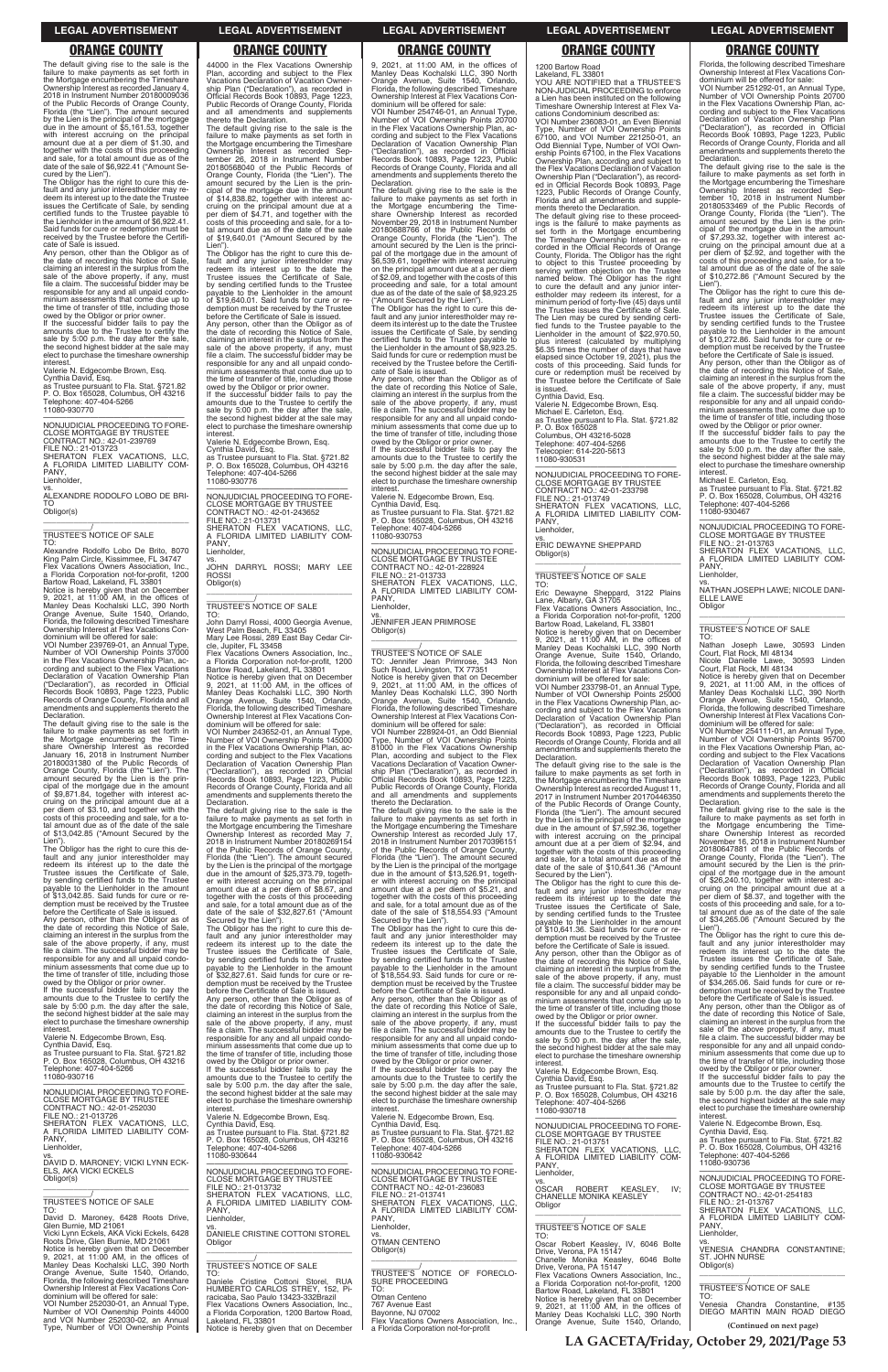**Page 54/LA GACETA/Friday, October 29, 2021**

MARTIN, Port Of Spain, 868 Trinidad and Tobago

St. John Nurse, #135 DIEGO MARTIN MAIN ROAD DIEGO MARTIN, Port Of Spain, 868 Trinidad and Tobago Notice is hereby given that on December 2, 2021, at 11:00 AM, in the offices of Manley Deas Kochalski LLC, 390 North Orange Avenue, Suite 1540, Orlando, Florida, the following described Timeshare Ownership Interest at Flex Vacations Con-

dominium will be offered for sale: VOI Number 254183-01, an Even Biennial Type, Number of VOI Ownership Points 37000 in the Flex Vacations Ownership Plan, according and subject to the Flex Vacations Declaration of Vacation Ownership Plan ("Declaration"), as recorded in Official Records Book 10893, Page 1223, Public Records of Orange County, Florida and all amendments and supplements thereto the Declaration.

The default giving rise to the sale is the failure to make payments as set forth in the Mortgage encumbering the Time-share Ownership Interest as recorded December 21, 2018 in Instrument Number 20180741189 of the Public Records of Orange County, Florida (the "Lien"). The amount secured by the Lien is the principal of the mortgage due in the amount of \$6,703.00, together with interest accruing on the principal amount due at a per diem of \$2.17, and together with the costs of this proceeding and sale, for a total amount due as of the date of the sale of \$9,031.88

amounts due to the Trustee to certify the sale by 5:00 p.m. the day after the sale, the second highest bidder at the sale may elect to purchase the timeshare ownership interest

Micheal Burton, AKA Michael Burton<br>739 WATERVIEW DRIVE, Meridian, MS WATERVIEW DRIVE, Meridian, MS 39307

Flex Vacations Owners Association, Inc. a Florida Corporation not-for-profit, 1200 Bartow Road, Lakeland, FL 33801

Notice is hereby given that on December 9, 2021, at 11:00 AM, in the offices of Manley Deas Kochalski LLC, 390 North Orange Avenue, Suite 1540, Orlando, Florida, the following described Timeshare Ownership Interest at Flex Vacations Condominium will be offered for sale

("Amount Secured by the Lien"). The Obligor has the right to cure this default and any junior interestholder may re-deem its interest up to the date the Trustee issues the Certificate of Sale, by sending certified funds to the Trustee payable to the Lienholder in the amount of \$9,031.88. Said funds for cure or redemption must be received by the Trustee before the Certifi-

cate of Sale is issued. Any person, other than the Obligor as of the date of recording this Notice of Sale, claiming an interest in the surplus from the sale of the above property, if any, must file a claim. The successful bidder may be responsible for any and all unpaid condo-minium assessments that come due up to the time of transfer of title, including those owed by the Obligor or prior owner. If the successful bidder fails to pay the

Valerie N. Edgecombe Brown, Esq.

Cynthia David, Esq. as Trustee pursuant to Fla. Stat. §721.82 P. O. Box 165028, Columbus, OH 43216 Telephone: 407-404-5266 11080-930433

—————————————————— NONJUDICIAL PROCEEDING TO FORE-CLOSE MORTGAGE BY TRUSTEE CONTRACT NO.: 42-01-233822 FILE NO.: 21-013777 SHERATON FLEX VACATIONS, LLC, A FLORIDA LIMITED LIABILITY COM-PANY,

Lienholder,

vs. MICHEAL BURTON, AKA MICHAEL BURTON Obligor(s) \_\_\_\_\_\_\_\_\_\_\_\_\_\_\_\_\_\_\_\_\_\_\_\_\_\_\_\_\_\_\_\_\_

### \_\_\_\_\_\_\_\_\_\_\_/ TRUSTEE'S NOTICE OF SALE TO:

VOI Number 233822-01, an Odd Biennial Type, Number of VOI Ownership Points 44000 in the Flex Vacations Ownership Plan, according and subject to the Flex Vacations Declaration of Vacation Ownership Plan ("Declaration"), as recorded in Official Records Book 10893, Page 1223, Public Records of Orange County, Florida and all amendments and supplements thereto the Declaration.

The default giving rise to the sale is the failure to make payments as set forth in the Mortgage encumbering the Timeshare Ownership Interest as recorded August 7, 2017 in Instrument Number 20170436338 of the Public Records of Orange County, Florida (the "Lien"). The amount secured by the Lien is the principal of the mortgage due in the amount of \$7,739.96, together with interest accruing on the principal amount due at a per diem of \$2.98, and together with the costs of this proceeding and sale, for a total amount due as of the

date of the sale of \$10,953.86 ("Amount Secured by the Lien").

PANY, Lienholder,

The Obligor has the right to cure this de-fault and any junior interestholder may redeem its interest up to the date the Trustee issues the Certificate of Sale, by sending certified funds to the Trustee payable to the Lienholder in the amount of \$10,953.86. Said funds for cure or redemption must be received by the Trustee before the Certificate of Sale is issued. Any person, other than the Obligor as of the date of recording this Notice of Sale, claiming an interest in the surplus from the sale of the above property, if any, must file a claim. The successful bidder may be responsible for any and all unpaid condominium assessments that come due up to the time of transfer of title, including those owed by the Obligor or prior owner.

If the successful bidder fails to pay the amounts due to the Trustee to certify the sale by 5:00 p.m. the day after the sale, the second highest bidder at the sale may elect to purchase the timeshare ownership interest.

Valerie N. Edgecombe Brown, Esq. Cynthia David, Esq. as Trustee pursuant to Fla. Stat. §721.82 P. O. Box 165028, Columbus, OH 43216 Telephone: 407-404-5266 11080-930600

—————————————————— NONJUDICIAL PROCEEDING TO FORE-CLOSE MORTGAGE BY TRUSTEE CONTRACT NO.: 42-01-238682 FILE NO.: 21-013780 SHERATON FLEX VACATIONS, LLC, A FLORIDA LIMITED LIABILITY COM-PANY Lienholder,

vs. CHERYL GORDON, AKA CHERYL LEE GORDON; THOMAS GORDON, AKA THOMAS C. GORDON

Obligor(s)

**Declaration** 

interest

\_\_\_\_\_\_\_\_\_\_\_\_\_\_\_\_\_\_\_\_\_\_\_\_\_\_\_\_\_\_\_\_\_ \_\_\_\_\_\_\_\_\_\_\_/ TRUSTEE'S NOTICE OF SALE

TO:

Cheryl Gordon, AKA Cheryl Lee Gordon, C/O KELAHER, CONNELL & CONNOR, P.C., 1500 U.S. HIGHWAY 17N, SUITE 209, Surfside Beach, SC 29587 Thomas Gordon, AKA Thomas C. Gordon, C/O KELAHER, CONNELL & CONNOR, P.C., 1500 U.S. HIGHWAY 17N, SUITE 209, Surfside Beach, SC 29587

> dominium will be offered for sale: VOI Number 229966-01, an Annual Type, Number of VOI Ownership Points 67100 in the Flex Vacations Ownership Plan, ac-cording and subject to the Flex Vacations Declaration of Vacation Ownership Plan<br>("Declaration") as recorded in Official ("Declaration"), as recorded in Official Records Book 10893, Page 1223, Public Records of Orange County, Florida and all amendments and supplements thereto the Declaration.

Notice is hereby given that on December 9, 2021, at 11:00 AM, in the offices of Manley Deas Kochalski LLC, 390 North

Orange Avenue, Suite 1540, Orlando, Florida, the following described Timeshare Ownership Interest at Flex Vacations Con-

dominium will be offered for sale: VOI Number 238682-01, an Annual Type, Number of VOI Ownership Points 125000 in the Flex Vacations Ownership Plan, according and subject to the Flex Vacations Declaration of Vacation Ownership Plan ("Declaration"), as recorded in Official Records Book 10893, Page 1223, Public Records of Orange County, Florida and all amendments and supplements thereto the

> —————————————————— NONJUDICIAL PROCEEDING TO FORE-CLOSE MORTGAGE BY TRUSTEE CONTRACT NO.: 42-01-230556 FILE NO.: 21-013793 SHERATON FLEX VACATIONS, LLC, A FLORIDA LIMITED LIABILITY COM-PANY

......,<br>Lienholder.

### vs. JUVASIA MOORE-SIMMONS; WEN-DELL SIMMONS Obligor(s)  $\overline{\phantom{a}}$  ,  $\overline{\phantom{a}}$  ,  $\overline{\phantom{a}}$  ,  $\overline{\phantom{a}}$  ,  $\overline{\phantom{a}}$  ,  $\overline{\phantom{a}}$  ,  $\overline{\phantom{a}}$  ,  $\overline{\phantom{a}}$  ,  $\overline{\phantom{a}}$  ,  $\overline{\phantom{a}}$  ,  $\overline{\phantom{a}}$  ,  $\overline{\phantom{a}}$  ,  $\overline{\phantom{a}}$  ,  $\overline{\phantom{a}}$  ,  $\overline{\phantom{a}}$  ,  $\overline{\phantom{a}}$

The default giving rise to the sale is the failure to make payments as set forth in the Mortgage encumbering the Timeshare Ownership Interest as recorded January 8, 2018 in Instrument Number 20180016136 of the Public Records of Orange County, Florida (the "Lien"). The amount secured by the Lien is the principal of the mortgage due in the amount of \$23,574.38, togeth-er with interest accruing on the principal amount due at a per diem of \$7.29, and together with the costs of this proceeding and sale, for a total amount due as of the date of the sale of \$30,787.05 ("Amount Secured by the Lien"). The Obligor has the right to cure this default and any junior interestholder may redeem its interest up to the date the Trustee issues the Certificate of Sale, by sending certified funds to the Trustee payable to the Lienholder in the amount of \$30,787.05. Said funds for cure or redemption must be received by the Trustee before the Certificate of Sale is issued. Any person, other than the Obligor as of

the date of recording this Notice of Sale,<br>claiming an interest in the surplus from the<br>sale of the above property, if any, must<br>file a claim. The successful bidder may be

responsible for any and all unpaid condo-minium assessments that come due up to the time of transfer of title, including those owed by the Obligor or prior owner. If the successful bidder fails to pay the amounts due to the Trustee to certify the sale by 5:00 p.m. the day after the sale, the second highest bidder at the sale may elect to purchase the timeshare ownership

Michael E. Carleton, Esq.

as Trustee pursuant to Fla. Stat. §721.82 P. O. Box 165028, Columbus, OH 43216 Telephone: 407-404-5266

amounts due to the Trustee to certify the sale by 5:00 p.m. the day after the sale, the second highest bidder at the sale may elect to purchase the timeshare ownership

11080-930714

—————————————————— NONJUDICIAL PROCEEDING TO FORE-

Cynthia David, Esq. as Trustee pursuant to Fla. Stat. §721.82 P. O. Box 165028, Columbus, OH 43216 Telephone: 407-404-5266 11080-930782

—————————————————— NONJUDICIAL PROCEEDING TO FORE-CLOSE MORTGAGE BY TRUSTEE CONTRACT NO.: 42-01-237089 FILE NO.: 21-013803 SHERATON FLEX VACATIONS, LLC, A FLORIDA LIMITED LIABILITY COM-PANY

PONTIN Obligor(s)

\_\_\_\_\_\_\_\_\_\_\_\_\_\_\_\_\_\_\_\_\_\_\_\_\_\_\_\_\_\_\_\_\_ \_\_\_\_\_\_\_\_\_\_\_/ TRUSTEE'S NOTICE OF SALE

TO:

Tomas Pontin, MAURICIO CARDOSO 1600, Erechim, 99700-600 Brazil Veridiana Becher Pontin, MAURICIO CARDOSO 1600, Erechim, 99700-600 Brazil Flex Vacations Owners Association, Inc., a Florida Corporation not-for-profit, 1200

VOI Number 237089-01, an Annual Type, Number of VOI Ownership Points 51700 in the Flex Vacations Ownership Plan, according and subject to the Flex Vacations Declaration of Vacation Ownership Plan ("Declaration"), as recorded in Official Records Book 10893, Page 1223, Public Records of Orange County, Florida and all amendments and supplements thereto the **Declaration** 

Bartow Road, Lakeland, FL 33801 Notice is hereby given that on December 9, 2021, at 11:00 AM, in the offices of Manley Deas Kochalski LLC, 390 North Orange Avenue, Suite 1540, Orlando,

Florida, the following described Timeshare Ownership Interest at Flex Vacations Con-dominium will be offered for sale: VOI Number 248156-01, an Odd Biennial Type, Number of VOI Ownership Points 37000 in the Flex Vacations Ownership Plan, according and subject to the Flex Vacations Declaration of Vacation Owner-ship Plan ("Declaration"), as recorded in Official Records Book 10893, Page 1223, Public Records of Orange County, Florida and all amendments and supplements

thereto the Declaration.

The default giving rise to the sale is the failure to make payments as set forth in the Mortgage encumbering the Timeshare Ownership Interest as recorded July 10, 2018 in Instrument Number 20180403971 of the Public Records of Orange County, Florida (the "Lien"). The amount secured by the Lien is the principal of the mortgage due in the amount of \$6,363.52, together with interest accruing on the principal amount due at a per diem of \$2.03, and together with the costs of this proceeding and sale, for a total amount due as of the date of the sale of \$8,675.64 ("Amount Se-

Notice is hereby given that on December<br>9, 2021, at 11:00 AM, in the offices of<br>Manley Deas Kochalski LLC, 390 North<br>Orange Avenue, Suite 1540, Orlando,<br>Florida, the following described Timeshare Ownership Interest at Flex Vacations Con-

cured by the Lien"). The Obligor has the right to cure this de-fault and any junior interestholder may redeem its interest up to the date the Trustee issues the Certificate of Sale, by sending certified funds to the Trustee payable to the Lienholder in the amount of \$8,675.64. Said funds for cure or redemption must be received by the Trustee before the Certificate of Sale is issued.

Any person, other than the Obligor as of the date of recording this Notice of Sale, claiming an interest in the surplus from the sale of the above property, if any, must file a claim. The successful bidder may be responsible for any and all unpaid condominium assessments that come due up to the time of transfer of title, including those owed by the Obligor or prior owner. If the successful bidder fails to pay the amounts due to the Trustee to certify the

sale by 5:00 p.m. the day after the sale, the second highest bidder at the sale may elect to purchase the timeshare ownership interest

sale by 5:00 p.m. the day after the sale, the second highest bidder at the sale may elect to purchase the timeshare ownership interest.

vs. CAMILLE TURKESSA TURNER **Obligor** 

Valerie N. Edgecombe Brown, Esq. Cynthia David, Esq.

as Trustee pursuant to Fla. Stat. §721.82 P. O. Box 165028, Columbus, OH 43216 Telephone: 407-404-5266 11080-930788

CLOSE MORTGAGE BY TRUSTEE CONTRACT NO.: 42-01-248156 FILE NO.: 21-013781 SHERATON FLEX VACATIONS, LLC, A FLORIDA LIMITED LIABILITY COMvs. TOMAS PONTIN; VERIDIANA BECHER Telephone: 407-404-5266 11080-930570

EULTURE<br>Flex Vacations Owners Association, In a Florida Corporation not-for-profit, 1200

—————————————————— NONJUDICIAL PROCEEDING TO FORE-CLOSE MORTGAGE BY TRUSTEE FILE NO.: 21-013790 SHERATON FLEX VACATIONS, LLC, A FLORIDA LIMITED LIABILITY COM-PANY, Lienholder,

vs. LOWELL E. LAMOREAU

Obligor

\_\_\_\_\_\_\_\_\_\_\_/ TRUSTEE'S NOTICE OF SALE

TO: Lowell E. Lamoreau, 308 EAST CRAPO STREET, Alpena, MI 49707-3737

 $\overline{\phantom{a}}$  ,  $\overline{\phantom{a}}$  ,  $\overline{\phantom{a}}$  ,  $\overline{\phantom{a}}$  ,  $\overline{\phantom{a}}$  ,  $\overline{\phantom{a}}$  ,  $\overline{\phantom{a}}$  ,  $\overline{\phantom{a}}$  ,  $\overline{\phantom{a}}$  ,  $\overline{\phantom{a}}$  ,  $\overline{\phantom{a}}$  ,  $\overline{\phantom{a}}$  ,  $\overline{\phantom{a}}$  ,  $\overline{\phantom{a}}$  ,  $\overline{\phantom{a}}$  ,  $\overline{\phantom{a}}$ 

Flex Vacations Owners Association, Inc., a Florida Corporation not-for-profit, 1200 Bartow Road, Lakeland, FL 33801 Notice is hereby given that on December 9, 2021, at 11:00 AM, in the offices of Manley Deas Kochalski LLC, 390 North Orange Avenue, Suite 1540, Orlando, Florida, the following described Timeshare Ownership Interest at Flex Vacations Con-

> vs. ANA A. TAVERAS Obligor(s)  $\overline{\phantom{a}}$  ,  $\overline{\phantom{a}}$  ,  $\overline{\phantom{a}}$  ,  $\overline{\phantom{a}}$  ,  $\overline{\phantom{a}}$  ,  $\overline{\phantom{a}}$  ,  $\overline{\phantom{a}}$  ,  $\overline{\phantom{a}}$  ,  $\overline{\phantom{a}}$  ,  $\overline{\phantom{a}}$  ,  $\overline{\phantom{a}}$  ,  $\overline{\phantom{a}}$  ,  $\overline{\phantom{a}}$  ,  $\overline{\phantom{a}}$  ,  $\overline{\phantom{a}}$  ,  $\overline{\phantom{a}}$

Flex Vacations Owners Association, Inc., a Florida Corporation, 1200 Bartow Road, Lakeland, FL 33801

The default giving rise to the sale is the failure to make payments as set forth in the Mortgage encumbering the Timeshare Ownership Interest as recorded May 9, 2017 in Instrument Number 20170255488 of the Public Records of Orange County, Florida (the "Lien"). The amount secured by the Lien is the principal of the mortgage due in the amount of \$16,138.56, together with interest accruing on the principal amount due at a per diem of \$4.43, and together with the costs of this proceeding and sale, for a total amount due as of the date of the sale of \$20,915.78 ("Amount Secured by the Lien").

The Obligor has the right to cure this de-fault and any junior interestholder may redeem its interest up to the date the Trustee issues the Certificate of Sale, by sending certified funds to the Trustee payable to the Lienholder in the amount of \$20,915.78. Said funds for cure or redemption must be received by the Trustee before the Certificate of Sale is issued.

Any person, other than the Obligor as of the date of recording this Notice of Sale, claiming an interest in the surplus from the sale of the above property, if any, must file a claim. The successful bidder may be responsible for any and all unpaid condominium assessments that come due up to the time of transfer of title, including those owed by the Obligor or prior owner.

If the successful bidder fails to pay the amounts due to the Trustee to certify the sale by 5:00 p.m. the day after the sale, the second highest bidder at the sale may elect to purchase the timeshare ownership

interest. Valerie N. Edgecombe Brown, Esq. Cynthia David, Esq. as Trustee pursuant to Fla. Stat. §721.82 P. O. Box 165028, Columbus, OH 43216

# \_\_\_\_\_\_\_\_\_\_\_/ TRUSTEE'S NOTICE OF SALE

TO: Juvasia Moore-Simmons, 258 Williamsburg Street NE, Aiken, SC 29801<br>Wendell Simmons. 258 Williamsburg Wendell Simmons, 258 Williamsburg Street NE, Aiken, SC 29801 Flex Vacations Owners Association, Inc. a Florida Corporation not-for-profit, 1200 Bartow Road, Lakeland, FL 33801 Notice is hereby given that on December 9, 2021, at 11:00 AM, in the offices of Manley Deas Kochalski LLC, 390 North Orange Avenue, Suite 1540, Orlando, Florida, the following described Timeshare Ownership Interest at Flex Vacations Con-

dominium will be offered for sale:

VOI Number 230556-01, an Annual Type, Number of VOI Ownership Points 37000 in the Flex Vacations Ownership Plan, according and subject to the Flex Vacations Declaration of Vacation Ownership Plan ("Declaration"), as recorded in Official Records Book 10893, Page 1223, Public Records of Orange County, Florida and all amendments and supplements thereto the **Declaration** The default giving rise to the sale is the failure to make payments as set forth in the Mortgage encumbering the Timeshare Ownership Interest as recorded May 25, 2017 in Instrument Number 20170294459 of the Public Records of Orange County, Florida (the "Lien"). The amount secured by the Lien is the principal of the mortgage due in the amount of \$8,959.45, together with interest accruing on the principal amount due at a per diem of \$2.82, and together with the costs of this proceeding and sale, for a total amount due as of the date of the sale of \$11,630.13 ("Amount Secured by the Lien"). The Obligor has the right to cure this default and any junior interestholder may redeem its interest up to the date the Trustee issues the Certificate of Sale, by sending certified funds to the Trustee payable to the Lienholder in the amount of \$11,630.13. Said funds for cure or redemption must be received by the Trustee before the Certificate of Sale is issued. Any person, other than the Obligor as of the date of recording this Notice of Sale, claiming an interest in the surplus from the sale of the above property, if any, must file a claim. The successful bidder may be responsible for any and all unpaid condo-minium assessments that come due up to the time of transfer of title, including those owed by the Obligor or prior owner. If the successful bidder fails to pay the

interest. Valerie N. Edgecombe Brown, Esq.

Lienholder,

vs. MAURICIO BARBOSA LEMOS; ANAI APARECIDA SANTI Obligor(s) \_\_\_\_\_\_\_\_\_\_\_\_\_\_\_\_\_\_\_\_\_\_\_\_\_\_\_\_\_\_\_\_\_

\_\_\_\_\_\_\_\_\_\_\_/ TRUSTEE'S NOTICE OF FORECLO-SURE PROCEEDING TO:

### Mauricio Barbosa Lemos R MOURATO COELHO 511 Sao Paulo, Sao Paulo 05417-011

Brazil Anai Aparecida Santi R MOURATO COELHO 511

Sao Paulo, Sao Paulo 05417-011 Brazil

YOU ARE NOTIFIED that a TRUSTEE'S NON-JUDICIAL PROCEEDING to enforce a Lien has been instituted on the following Timeshare Ownership Interest at Flex Vacations Condominium described as:

The default giving rise to these proceedings is the failure to make payments as set forth in the Mortgage encumbering the Timeshare Ownership Interest as recorded in the Official Records of Orange County, Florida. The Obligor has the right to object to this Trustee proceeding by serving written objection on the Trustee named below. The Obligor has the right to cure the default and any junior interestholder may redeem its interest, for a minimum period of forty-five (45) days until the Trustee issues the Certificate of Sale. The Lien may be cured by sending certi-fied funds to the Trustee payable to the Lienholder in the amount of \$15,080.48, plus interest (calculated by multiplying \$2.89 times the number of days that have elapsed since October 20, 2021), plus the costs of this proceeding. Said funds for cure or redemption must be received by the Trustee before the Certificate of Sale is issued.

Michael E. Carleton, Esq. Valerie N. Edgecombe Brown, Esq. Cynthia David, Esq. as Trustee pursuant to Fla. Stat. §721.82 P. O. Box 165028 Columbus, OH 43216-5028

Telephone: 407-404-5266 Telecopier: 614-220-5613 11080-930629

—————————————————— NONJUDICIAL PROCEEDING TO FORE-CLOSE MORTGAGE BY TRUSTEE CONTRACT NO.: 42-01-240803 FILE NO.: 21-013806 SHERATON FLEX VACATIONS, LLC, FLORIDA LIMITED LIABILITY COM-PANY Lienholder,

vs. SAMANTHA M. TESSIER; KAYLA M. BROWN

### Obligor(s) \_\_\_\_\_\_\_\_\_\_\_\_\_\_\_\_\_\_\_\_\_\_\_\_\_\_\_\_\_\_\_\_\_

### \_\_\_\_\_\_\_\_\_\_\_/ TRUSTEE'S NOTICE OF SALE TO:

Samantha M. Tessier, 654 GREAT ROAD, North Smithfield, RI 02896 Kayla M. Brown, 654 GREAT ROAD, North Smithfield, RI 02896

Flex Vacations Owners Association, Inc., a Florida Corporation not-for-profit, 1200 Bartow Road, Lakeland, FL 33801

dominium will be offered for sale: VOI Number 240803-01, an Annual Type, Number of VOI Ownership Points 37000 in the Flex Vacations Ownership Plan, ac-cording and subject to the Flex Vacations Declaration of Vacation Ownership Plan<br>("Declaration") as recorded in Official ("Declaration"), as recorded in Official Records Book 10893, Page 1223, Public Records of Orange County, Florida and all amendments and supplements thereto the Declaration. The default giving rise to the sale is the failure to make payments as set forth in the Mortgage encumbering the Timeshare Ownership Interest as recorded January 16, 2018 in Instrument Number 20180030598 of the Public Records of Orange County, Florida (the "Lien"). The amount secured by the Lien is the prin-cipal of the mortgage due in the amount of \$11,170.20, together with interest accruing on the principal amount due at a per diem of \$4.12, and together with the costs of this proceeding and sale, for a to-tal amount due as of the date of the sale of \$15,001.27 ("Amount Secured by the Lien"). The Obligor has the right to cure this de-fault and any junior interestholder may redeem its interest up to the date the Trustee issues the Certificate of Sale, by sending certified funds to the Trustee payable to the Lienholder in the amount of \$15,001.27. Said funds for cure or re-demption must be received by the Trustee before the Certificate of Sale is issued. Any person, other than the Obligor as of the date of recording this Notice of Sale, claiming an interest in the surplus from the sale of the above property, if any, must file a claim. The successful bidder may be responsible for any and all unpaid condominium assessments that come due up to the time of transfer of title, including those owed by the Obligor or prior owner. If the successful bidder fails to pay the amounts due to the Trustee to certify the

Valerie N. Edgecombe Brown, Esq.

Cynthia David, Esq. as Trustee pursuant to Fla. Stat. §721.82 P. O. Box 165028, Columbus, OH 43216 Telephone: 407-404-5266 11080-930612

—————————————————— NONJUDICIAL PROCEEDING TO FORE-CLOSE MORTGAGE BY TRUSTEE FILE NO.: 21-013809 SHERATON FLEX VACATIONS, LLC,

A FLORIDA LIMITED LIABILITY COM-PANY Lienholder,

# \_\_\_\_\_\_\_\_\_\_\_/ TRUSTEE'S NOTICE OF SALE

TO: Camille Turkessa Turner, 9708 Weikert Road, Apartment 204, Charlotte, NC 28215

 $\overline{\phantom{a}}$  ,  $\overline{\phantom{a}}$  ,  $\overline{\phantom{a}}$  ,  $\overline{\phantom{a}}$  ,  $\overline{\phantom{a}}$  ,  $\overline{\phantom{a}}$  ,  $\overline{\phantom{a}}$  ,  $\overline{\phantom{a}}$  ,  $\overline{\phantom{a}}$  ,  $\overline{\phantom{a}}$  ,  $\overline{\phantom{a}}$  ,  $\overline{\phantom{a}}$  ,  $\overline{\phantom{a}}$  ,  $\overline{\phantom{a}}$  ,  $\overline{\phantom{a}}$  ,  $\overline{\phantom{a}}$ 

Bartow Road, Lakeland, FL 33801 Notice is hereby given that on December 9, 2021, at 11:00 AM, in the offices of Manley Deas Kochalski LLC, 390 North Orange Avenue, Suite 1540, Orlando, Florida, the following described Timeshare Ownership Interest at Flex Vacations Con-dominium will be offered for sale:

VOI Number 244918-01, an Annual Type, Number of VOI Ownership Points 88000 in the Flex Vacations Ownership Plan, according and subject to the Flex Vacations Declaration of Vacation Ownership Plan ("Declaration"), as recorded in Official Records Book 10893, Page 1223, Public Records of Orange County, Florida and all amendments and supplements thereto the Declaration.

The default giving rise to the sale is the failure to make payments as set forth in the Mortgage encumbering the Timeshare Ownership Interest as recorded May 1, 2018 in Instrument Number 20180256286 of the Public Records of Orange County, Florida (the "Lien"). The amount secured by the Lien is the principal of the mortgage due in the amount of \$25,301.57, together with interest accruing on the principal amount due at a per diem of \$9.30, and together with the costs of this proceeding and sale, for a total amount due as of the date of the sale of \$33,533.09 ("Amount Secured by the Lien").

The Obligor has the right to cure this de-fault and any junior interestholder may redeem its interest up to the date the Trustee issues the Certificate of Sale, by sending certified funds to the Trustee payable to the Lienholder in the amount of \$33,533.09. Said funds for cure or re-demption must be received by the Trustee before the Certificate of Sale is issued.

Any person, other than the Obligor as of the date of recording this Notice of Sale, claiming an interest in the surplus from the sale of the above property, if any, must file a claim. The successful bidder may be responsible for any and all unpaid condominium assessments that come due up to the time of transfer of title, including those

owed by the Obligor or prior owner. If the successful bidder fails to pay the amounts due to the Trustee to certify the sale by 5:00 p.m. the day after the sale, the second highest bidder at the sale may elect to purchase the timeshare ownership interest.

Valerie N. Edgecombe Brown, Esq. Cynthia David, Esq.

as Trustee pursuant to Fla. Stat. §721.82 P. O. Box 165028, Columbus, OH 43216 Telephone: 407-404-5266

11080-930585 —————————————————— NONJUDICIAL PROCEEDING TO FORE-CLOSE MORTGAGE BY TRUSTEE

CONTRACT NO.: 42-01-247170 FILE NO.: 21-013813 SHERATON FLEX VACATIONS, LLC,

A FLORIDA LIMITED LIABILITY COM-PANY, Lienholder,

# \_\_\_\_\_\_\_\_\_\_\_/ TRUSTEE'S NOTICE OF SALE

TO: Ana A. Taveras, 204 Negansett Avenue, Warwick, RI 02888

Notice is hereby given that on December 9, 2021, at 11:00 AM, in the offices of Manley Deas Kochalski LLC, 390 North Orange Avenue, Suite 1540, Orlando, Florida, the following described Timeshare Ownership Interest at Flex Vacations Con-

dominium will be offered for sale: VOI Number 247170-01, an Annual Type, Number of VOI Ownership Points 44000 in the Flex Vacations Ownership Plan, ac-cording and subject to the Flex Vacations Declaration of Vacation Ownership Plan ("Declaration"), as recorded in Official Records Book 10893, Page 1223, Public Records of Orange County, Florida and all amendments and supplements thereto the Declaration.

The default giving rise to the sale is the failure to make payments as set forth in the Mortgage encumbering the Timeshare Ownership Interest as recorded June 26, 2018 in Instrument Number 20180376891 of the Public Records of Orange County, Florida (the "Lien"). The amount secured by the Lien is the principal of the mortgage due in the amount of \$13,777.82, together with interest accruing on the principal amount due at a per diem of \$5.56, and together with the costs of this proceeding and sale, for a total amount due as of the date of the sale of \$18,297.07 ("Amount Secured by the Lien").

The Obligor has the right to cure this default and any junior interestholder may redeem its interest up to the date the Trustee issues the Certificate of Sale, by sending certified funds to the Trustee payable to the Lienholder in the amount of \$18,297.07. Said funds for cure or redemption must be received by the Trustee before the Certificate of Sale is issued. Any person, other than the Obligor as of the date of recording this Notice of Sale, claiming an interest in the surplus from the sale of the above property, if any, must file a claim. The successful bidder may be

**(Continued on next page)**

### **LEGAL ADVERTISEMENT LEGAL ADVERTISEMENT LEGAL ADVERTISEMENT LEGAL ADVERTISEMENT LEGAL ADVERTISEMENT**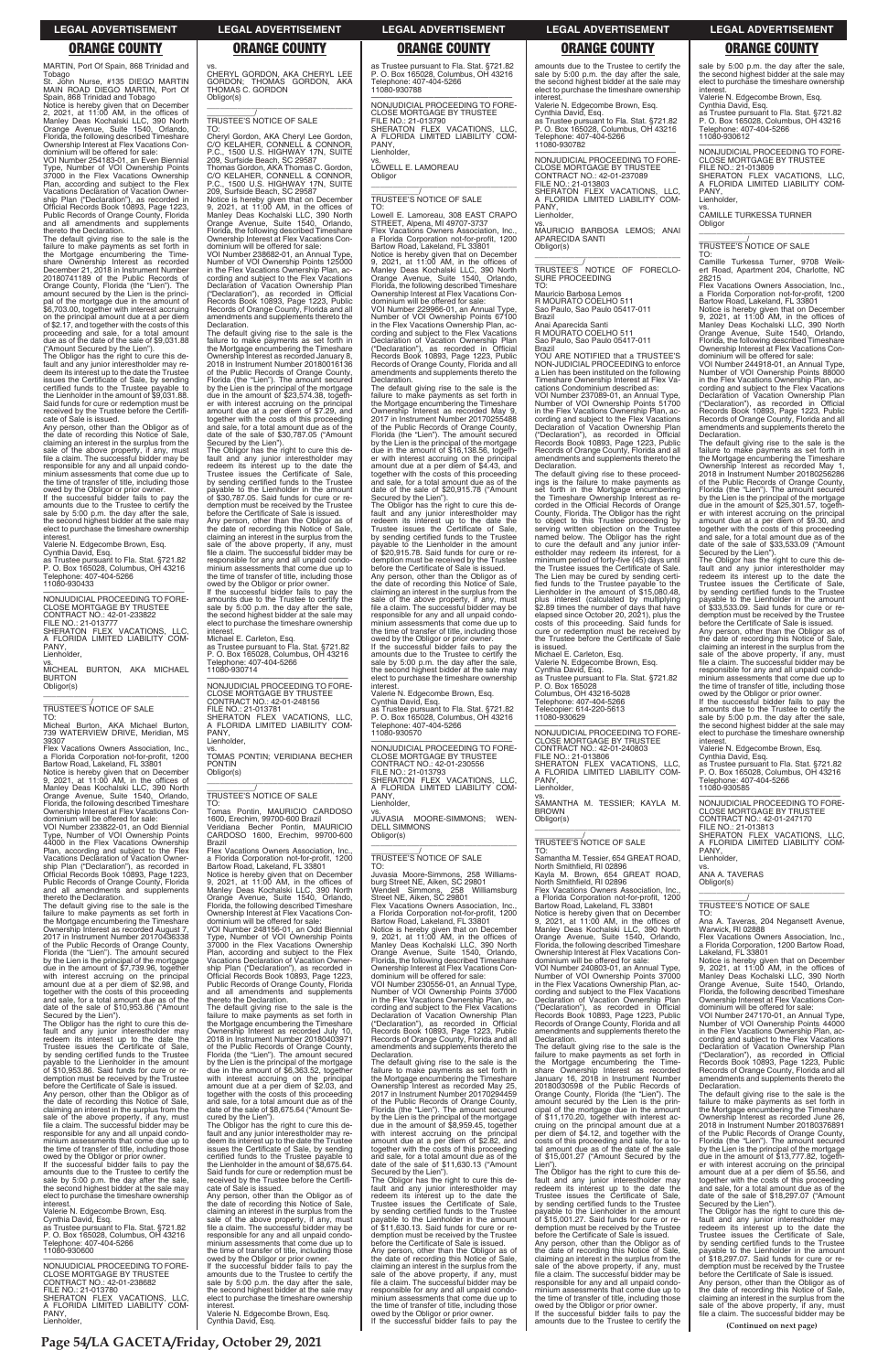**LA GACETA/Friday, October 29, 2021/Page 55**

responsible for any and all unpaid condominium assessments that come due up to the time of transfer of title, including those owed by the Obligor or prior owner. If the successful bidder fails to pay the amounts due to the Trustee to certify the sale by 5:00 p.m. the day after the sale. the second highest bidder at the sale may elect to purchase the timeshare ownership interest.

vs. CARINE SCHNEIDER; JERRY ADRIANI **SOUZA** Obligor(s)  $\overline{\phantom{a}}$  , and the set of the set of the set of the set of the set of the set of the set of the set of the set of the set of the set of the set of the set of the set of the set of the set of the set of the set of the s

Valerie N. Edgecombe Brown, Esq. Cynthia David, Esq. as Trustee pursuant to Fla. Stat. §721.82 P. O. Box 165028, Columbus, OH 43216 Telephone: 407-404-5266

11080-930720

VOI Number 248646-01, an Annual Type, Number of VOI Ownership Points 51700 in the Flex Vacations Ownership Plan, according and subject to the Flex Vacations Declaration of Vacation Ownership Plan ("Declaration"), as recorded in Official Records Book 10893, Page 1223, Public Records of Orange County, Florida and all amendments and supplements thereto the Declaration.

—————————————————— NONJUDICIAL PROCEEDING TO FORE-CLOSE MORTGAGE BY TRUSTEE CONTRACT NO.: 42-01-248646 FILE NO.: 21-013817 SHERATON FLEX VACATIONS, LLC, **FLORIDA LIMITED LIABILITY COM-**A FLC Lienholder,

\_\_\_\_\_\_\_\_\_\_\_/ TRUSTEE'S NOTICE OF SALE

TO: Carine Schneider, RUA FORTALEZA 2387, Pinhalzinho, Santa Catarina 89870 Brazil

Jerry Adriani Souza, RUA FORTALEZA 2387, Pinhalzinho, Santa Catarina 89870 Brazil

Notice is hereby given that on December 9, 2021, at 11:00 AM, in the offices of Manley Deas Kochalski LLC, 390 North Orange Avenue, Suite 1540, Orlando, Florida, the following described Timeshare Ownership Interest at Flex Vacations Condominium will be offered for sale:

owed by the Obligor or prior owner. If the successful bidder fails to pay the amounts due to the Trustee to certify the sale by 5:00 p.m. the day after the sale, the second highest bidder at the sale may elect to purchase the timeshare ownership interest

—————————————————— NONJUDICIAL PROCEEDING TO FORE-CLOSE MORTGAGE BY TRUSTEE FILE NO.: 21-013824 SHERATON FLEX VACATIONS, LLC, FLORIDA LIMITED LIABILITY COM-A FLC<br>PANY,

The default giving rise to the sale is the failure to make payments as set forth in the Mortgage encumbering the Timeshare Ownership Interest as recorded July 2018 in Instrument Number 20180433817 of the Public Records of Orange County, Florida (the "Lien"). The amount secured by the Lien is the principal of the mortgage due in the amount of \$13,914.49, together with interest accruing on the principal amount due at a per diem of \$3.55, and together with the costs of this procee and sale, for a total amount due as of the date of the sale of \$17,863.71 ("Amount

Secured by the Lien"). The Obligor has the right to cure this de-fault and any junior interestholder may redeem its interest up to the date the Trustee issues the Certificate of Sale, by sending certified funds to the Trustee payable to the Lienholder in the amount of \$17,863.71. Said funds for cure or redemption must be received by the Trustee before the Certificate of Sale is issued. Any person, other than the Obligor as of the date of recording this Notice of Sale, claiming an interest in the surplus from the sale of the above property, if any, must file a claim. The successful bidder may be responsible for any and all unpaid condominium assessments that come due up to the time of transfer of title, including those

Valerie N. Edgecombe Brown, Esq. Cynthia David, Esq. as Trustee pursuant to Fla. Stat. §721.82 P. O. Box 165028, Columbus, OH 43216 Telephone: 407-404-5266 11080-930651

Frama **Common** a Florida Corporation, 1200 Bartow Road, Lakeland, FL 33801

Lienholder,

vs.<br>JOSE JESUS APARECIDO DE FARIA;<br>LUCIANA PAULA SILVA DE FARIA Obligor  $\overline{\phantom{a}}$  , and the set of the set of the set of the set of the set of the set of the set of the set of the set of the set of the set of the set of the set of the set of the set of the set of the set of the set of the s

# \_\_\_\_\_\_\_\_\_\_\_/ TRUSTEE'S NOTICE OF SALE

TO: Jose Jesus Aparecido De Faria, ALAM-EDA ITALIA 441, Barretos, Sao Paulo 14784-023 Brazil Luciana Paula Silva De Faria, ALAMEDA

due in the amount of \$10,575.97, together with interest accruing on the principal amount due at a per diem of \$3.37, and together with the costs of this proceeding and sale, for a total amount due as of the date of the sale of \$13,936.68 ("Amount Secured by the Lien").

The Obligor has the right to cure this de-<br>fault and any junior interestholder may<br>redeem its interest up to the date the<br>Trustee issues the Certificate of Sale,<br>by sending certified funds to the Trustee<br>payable to the Lie of \$13,936.68. Said funds for cure or redemption must be received by the Trustee before the Certificate of Sale is issued.

Trustee issues the Certificate of Sale, by sending certified funds to the Trustee payable to the Lienholder in the amount of \$17,475.14. Said funds for cure or redemption must be received by the Trustee before the Certificate of Sale is issued. Any person, other than the Obligor as of the date of recording this Notice of Sale, claiming an interest in the surplus from the sale of the above property, if any, must file a claim. The successful bidder may be responsible for any and all unpaid condominium assessments that come due up to the time of transfer of title, including those owed by the Obligor or prior owner. If the successful bidder fails to pay the amounts due to the Trustee to certify the sale by 5:00 p.m. the day after the sale,

the second highest bidder at the sale may elect to purchase the timeshare ownership interest. Valerie N. Edgecombe Brown, Esq.

> 08723 Flex Vacations Owners Association,

Cynthia David, Esq. as Trustee pursuant to Fla. Stat. §721.82 P. O. Box 165028, Columbus, OH 43216 Telephone: 407-404-5266 11080-930740

—————————————————— NONJUDICIAL PROCEEDING TO FORE-CLOSE MORTGAGE BY TRUSTEE CONTRACT NO.: 42-01-247078 FILE NO.: 21-013826 SHERATON FLEX VACATIONS, LLC, A FLORIDA LIMITED LIABILITY COM-PANY Lienholder,

vs. ANIBAL JAVIER MARTIN; SILVIA BEAT-RIZ GUARAGNA Obligor(s) \_\_\_\_\_\_\_\_\_\_\_\_\_\_\_\_\_\_\_\_\_\_\_\_\_\_\_\_\_\_\_\_\_

> The default giving rise to the sale is the failure to make payments as set forth in the Mortgage encumbering the Timeshare Ownership Interest as recorded November 13, 2017 in Instrument Number 20170619849 of the Public Records of Orange County, Florida (the "Lien"). The amount secured by the Lien is the principal of the mortgage due in the amount of \$15,559.54, together with interest ac-cruing on the principal amount due at a per diem of \$3.92, and together with the costs of this proceeding and sale, for a to-tal amount due as of the date of the sale of \$19,467.85 ("Amount Secured by the  $\mathsf{Lipn}^n$

\_\_\_\_\_\_\_\_\_\_\_/ TRUSTEE'S NOTICE OF SALE

TO: Anibal Javier Martin, CTO BERNARDI 2755, Alte Brown, Buenos Aires 1846 Ar-

gentina www.s<br>Ivia Beatriz Guaragna, CTO BERNARDI 2755, Alte Brown, Buenos Aires 1846 Argentina

Notice is hereby given that on December 2, 2021, at 11:00 AM, in the offices of Manley Deas Kochalski LLC, 390 North Orange Avenue, Suite 1540, Orlando, Florida, the following described Timeshare Ownership Interest at Flex Vacations Condominium will be offered for sale: VOI Number 247078-01, an Odd Biennial

Type, Number of VOI Ownership Points 67100 in the Flex Vacations Ownership Plan, according and subject to the Flex Vacations Declaration of Vacation Ownership Plan ("Declaration"), as recorded in Official Records Book 10893, Page 1223, Public Records of Orange County, Florida and all amendments and supplements thereto the Declaration.

The default giving rise to the sale is the failure to make payments as set forth in the Mortgage encumbering the Timeshare Ownership Interest as recorded December 14, 2018 in Instrument Number 20180725262 of the Public Records of<br>Orange County, Florida (the "Lien"). The Orange County, Florida (the "Lien"). The amount secured by the Lien is the principal of the mortgage due in the amount of \$11,248.83, together with interest ac-cruing on the principal amount due at a per diem of \$3.61, and together with the costs of this proceeding and sale, for a to-tal amount due as of the date of the sale of \$14,794.91 ("Amount Secured by the in the Flex Vacations Ownership Plan, according and subject to the Flex Vacations Declaration of Vacation Ownership Plan ("Declaration"), as recorded in Official Records Book 10893, Page 1223, Public Records of Orange County, Florida and all amendments and supplements thereto the Declaration.

The default giving rise to the sale is the failure to make payments as set forth in the Mortgage encumbering the Time-share Ownership Interest as recorded December 21, 2018 in Instrument Number 20180741899 of the Public Records of Orange County, Florida (the "Lien"). The amount secured by the Lien is the prin-cipal of the mortgage due in the amount of \$13,107.08, together with interest accruing on the principal amount due at a per diem of \$4.22, and together with the costs of this proceeding and sale, for a to-tal amount due as of the date of the sale of \$17,194.18 ("Amount Secured by the Lien"

Lien"). The Obligor has the right to cure this default and any junior interestholder may redeem its interest up to the date the Trustee issues the Certificate of Sale, by sending certified funds to the Trustee payable to the Lienholder in the amount of \$14,794.91. Said funds for cure or redemption must be received by the Trustee before the Certificate of Sale is issued.

Any person, other than the Obligor as of the date of recording this Notice of Sale, claiming an interest in the surplus from the sale of the above property, if any, must file a claim. The successful bidder may be responsible for any and all unpaid condominium assessments that come due up to the time of transfer of title, including those

owed by the Obligor or prior owner. If the successful bidder fails to pay the amounts due to the Trustee to certify the sale by 5:00 p.m. the day after the sale, the second highest bidder at the sale may elect to purchase the timeshare ownership interest.

—————————————————— NONJUDICIAL PROCEEDING TO FORE-CLOSE MORTGAGE BY TRUSTEE CONTRACT NO.: 42-01-235116 FILE NO.: 21-013835 SHERATON FLEX VACATIONS, LLC, A FLORIDA LIMITED LIABILITY COM-PANY

Valerie N. Edgecombe Brown, Esq.

Cynthia David, Esq. as Trustee pursuant to Fla. Stat. §721.82 P. O. Box 165028, Columbus, OH 43216 Telephone: 407-404-5266 11080-930401

—————————————————— NONJUDICIAL PROCEEDING TO FORE-CLOSE MORTGAGE BY TRUSTEE CONTRACT NO.: 42-01-247073 FILE NO.: 21-013828

The default giving rise to the sale is the failure to make payments as set forth in the Mortgage encumbering the Timeshare Ownership Interest as recorded August 30, 2017 in Instrument Number 20170482714 of the Public Records of Orange County, Florida (the "Lien"). The amount secured by the Lien is the principal of the mortgage due in the amount of \$11,177.56, together with interest accruing on the principal amount due at a per diem of \$4.31, and together with the costs of this proceeding<br>and sale, for a total amount due as of the<br>date of the sale of \$15,685.07 ("Amount<br>Secured by the Lien").<br>The Obligor has the right to cure this de-

Any person, other than the Obligor as of the date of recording this Notice of Sale, claiming an interest in the surplus from the sale of the above property, if any, must file a claim. The successful bidder may be responsible for any and all unpaid condominium assessments that come due up to the time of transfer of title, including those owed by the Obligor or prior owner. If the successful bidder fails to pay the amounts due to the Trustee to certify the sale by 5:00 p.m. the day after the sale, the second highest bidder at the sale may

> owed by the Obligor or prior owner. If the successful bidder fails to pay the amounts due to the Trustee to certify the sale by 5:00 p.m. the day after the sale, the second highest bidder at the sale may elect to purchase the timeshare ownership nterest

elect to purchase the timeshare ownership interest. Valerie N. Edgecombe Brown, Esq. Cynthia David, Esq. as Trustee pursuant to Fla. Stat. §721.82

P. O. Box 165028, Columbus, OH 43216 Telephone: 407-404-5266 11080-930715 —————————————————— NONJUDICIAL PROCEEDING TO FORE-CLOSE MORTGAGE BY TRUSTEE CONTRACT NO.: 42-01-238206 FILE NO.: 21-013833 SHERATON FLEX VACATIONS, LLC,

> Flex Vacations Owners Association, In a Florida Corporation not-for-profit, 1200 Bartow Road, Lakeland, FL 33801

A FLORIDA LIMITED LIABILITY COM-PANY, Lienholder, vs.

CORDIANO; MARY A. CORDIANO Obligor(s)  $\overline{\phantom{a}}$  , and the set of the set of the set of the set of the set of the set of the set of the set of the set of the set of the set of the set of the set of the set of the set of the set of the set of the set of the s

\_\_\_\_\_\_\_\_\_\_\_/ TRUSTEE'S NOTICE OF SALE

TO: David M. Cordiano, 111 F Street, Brick, NJ 08723 Mary A. Cordiano, 111 F Street, Brick, NJ

a Florida Corporation not-for-profit, 1200 Bartow Road, Lakeland, FL 33801 Notice is hereby given that on December 9, 2021, at 11:00 AM, in the offices of Manley Deas Kochalski LLC, 390 North Orange Avenue, Suite 1540, Orlando, Florida, the following described Timeshare Ownership Interest at Flex Vacations Con-

dominium will be offered for sale: VOI Number 238206-01, an Annual Type, Number of VOI Ownership Points 67100 in the Flex Vacations Ownership Plan, according and subject to the Flex Vacations Declaration of Vacation Ownership Plan ("Declaration"), as recorded in Official Records Book 10893, Page 1223, Public Records of Orange County, Florida and all amendments and supplements thereto the Declaration.

The Obligor has the right to cure this default and any junior interestholder may redeem its interest up to the date the Trustee issues the Certificate of Sale, by sending certified funds to the Trustee payable to the Lienholder in the amount of \$19,467.85. Said funds for cure or re-demption must be received by the Trustee before the Certificate of Sale is issued.

Any person, other than the Obligor as of the date of recording this Notice of Sale, claiming an interest in the surplus from the sale of the above property, if any, must file a claim. The successful bidder may be responsible for any and all unpaid condo-minium assessments that come due up to the time of transfer of title, including those owed by the Obligor or prior owner.

If the successful bidder fails to pay the amounts due to the Trustee to certify the sale by 5:00 p.m. the day after the sale. the second highest bidder at the sale may elect to purchase the timeshare ownership interest.

Valerie N. Edgecombe Brown, Esq.

Cynthia David, Esq. as Trustee pursuant to Fla. Stat. §721.82

| Luciana Paula Silva De Faria. ALAMEDA<br>ITALIA 441, Barretos, Sao Paulo 14784-<br>023 Brazil<br>Flex Vacations Owners Association. Inc<br>a Florida Corporation not-for-profit, 1200<br>Bartow Road, Lakeland, FL 33801<br>Notice is hereby given that on December<br>9, 2021, at 11:00 AM, in the offices of<br>Manley Deas Kochalski LLC, 390 North<br>Orange Avenue, Suite 1540, Orlando,<br>Florida, the following described Timeshare<br>Ownership Interest at Flex Vacations Con-<br>dominium will be offered for sale:<br>VOI Number 252467-01, an Annual Type,<br>Number of VOI Ownership Points 110000<br>in the Flex Vacations Ownership Plan. ac-<br>cording and subject to the Flex Vacations<br>Declaration of Vacation Ownership Plan<br>("Declaration"), as recorded in Official<br>Records Book 10893, Page 1223, Public<br>Records of Orange County, Florida and all<br>amendments and supplements thereto the<br>Declaration.<br>The default giving rise to the sale is the<br>failure to make payments as set forth in<br>the Mortgage encumbering the Timeshare<br>Ownership Interest as recorded Sep-<br>tember 26, 2018 in Instrument Number<br>20180567266 of the Public Records of<br>Orange County, Florida (the "Lien"). The<br>amount secured by the Lien is the prin-<br>cipal of the mortgage due in the amount<br>of \$16,048.19, together with interest ac-<br>cruing on the principal amount due at a<br>per diem of \$0.00, and together with the<br>costs of this proceeding and sale, for a to-<br>tal amount due as of the date of the sale<br>of \$17,475.14 ("Amount Secured by the<br>Lien"). | FILE NO.: 21-013828<br>SHERATON FLEX VACATIONS. LLC.<br>A FLORIDA LIMITED LIABILITY COM-<br>PANY.<br>Lienholder.<br>VS.<br>JORGE ARTURO LEITON SOLANO:<br>ROSE MARY SANTAMARIA TREJOS<br>Obligor(s)<br>TRUSTEE'S NOTICE OF SALE<br>TO:<br>Jorge Arturo Leiton Solano, OCHOMO-<br>GO, Cartago, 30101 Costa Rica<br>Rose Mary Santamaria Trejos, OCHOMO-<br>GO, Cartago, 30101 Costa Rica<br>Notice is hereby given that on December<br>9, 2021, at 11:00 AM, in the offices of<br>Manley Deas Kochalski LLC, 390 North<br>Orange Avenue, Suite 1540, Orlando,<br>Florida, the following described Timeshare<br>Ownership Interest at Flex Vacations Con-<br>dominium will be offered for sale:<br>VOI Number 247073-01, an Annual Type,<br>Number of VOI Ownership Points 37000<br>in the Flex Vacations Ownership Plan, ac-<br>cording and subject to the Flex Vacations<br>Declaration of Vacation Ownership Plan<br>("Declaration"), as recorded in Official<br>Records Book 10893, Page 1223, Public<br>Records of Orange County, Florida and all<br>amendments and supplements thereto the<br>Declaration.<br>The default giving rise to the sale is the<br>failure to make payments as set forth in<br>the Mortgage encumbering the Timeshare<br>Ownership Interest as recorded June 26,<br>2018 in Instrument Number 20180376662 | as Trustee pursuant to Fla. Stat. §721.82<br>P. O. Box 165028, Columbus, OH 43216<br>Telephone: 407-404-5266<br>11080-930602<br>NONJUDICIAL PROCEEDING TO FORE-<br><b>CLOSE MORTGAGE BY TRUSTEE</b><br>CONTRACT NO.: 42-01-255241<br>FILE NO.: 21-013834<br>SHERATON FLEX VACATIONS. LLC.<br>A FLORIDA LIMITED LIABILITY COM-<br>PANY.<br>Lienholder,<br>VS.<br>FABIO PEREIRA DE SOUZA: SIMONE<br>ALMEIDA DE ALMEIDA DE SOUZA<br>Obligor(s)<br><b>TRUSTEE'S NOTICE OF SALE</b><br>TO:<br>Fabio Pereira De Souza, RUA CARTUNI-<br>STA MILLOR FERNANDES, 1001 CASA<br>34 A. RECREIO DOS. Rio De Janeiro. Rio<br>De Janeiro 22790-691 Brazil<br>Simone Almeida De Almeida De Souza,<br>RUA CARTUNISTA MILLOR FER-<br>NANDES, 1001 CASA 34 A. RECREIO<br>DOS, Rio De Janeiro, Rio De Janeiro<br>22790-691 Brazil<br>Flex Vacations Owners Association. Inc<br>a Florida Corporation not-for-profit, 1200<br>Bartow Road, Lakeland, FL 33801<br>Notice is hereby given that on December<br>2, 2021, at $11:00$ AM, in the offices of<br>Manley Deas Kochalski LLC, 390 North<br>Orange Avenue, Suite 1540, Orlando,<br>Florida, the following described Timeshare<br>Ownership Interest at Flex Vacations Con- | responsible for any and all unpaid condo-<br>minium assessments that come due up to<br>the time of transfer of title, including those<br>owed by the Obligor or prior owner.<br>If the successful bidder fails to pay the<br>amounts due to the Trustee to certify the<br>sale by 5:00 p.m. the day after the sale,<br>the second highest bidder at the sale may<br>elect to purchase the timeshare ownership<br>interest.<br>Michael E. Carleton, Esg.<br>as Trustee pursuant to Fla. Stat. §721.82<br>P. O. Box 165028, Columbus, OH 43216<br>Telephone: 407-404-5266<br>11080-930618<br>NONJUDICIAL PROCEEDING TO FORE-<br><b>CLOSE MORTGAGE BY TRUSTEE</b><br>FILE NO.: 21-013857<br>SHERATON FLEX VACATIONS. LLC.<br>A FLORIDA LIMITED LIABILITY COM-<br>PANY.<br>Lienholder,<br>VS.<br>SIBREDA HULL SMITH: JUAN DENO-<br><b>RISE SMITH</b><br>Obligor<br>TRUSTEE'S NOTICE OF SALE<br>TO:<br>Sibreda Hull Smith, 309 King Henry Lane,<br>Gastonia, NC 28056<br>Juan Denorise Smith, 309 King Henry<br>Lane, Gastonia, NC 28056<br>Flex Vacations Owners Association. Inc<br>a Florida Corporation not-for-profit, 1200<br>Bartow Road, Lakeland, FL 33801<br>Notice is hereby given that on December | Secured by the Lien").<br>The Obligor has the right to cure this de-<br>fault and any junior interestholder may<br>redeem its interest up to the date the<br>Trustee issues the Certificate of Sale,<br>by sending certified funds to the Trustee<br>payable to the Lienholder in the amount<br>of \$87,457.53. Said funds for cure or re-<br>demption must be received by the Trustee<br>before the Certificate of Sale is issued.<br>Any person, other than the Obligor as of<br>the date of recording this Notice of Sale,<br>claiming an interest in the surplus from the<br>sale of the above property, if any, must<br>file a claim. The successful bidder may be<br>responsible for any and all unpaid condo-<br>minium assessments that come due up to<br>the time of transfer of title, including those<br>owed by the Obligor or prior owner.<br>If the successful bidder fails to pay the<br>amounts due to the Trustee to certify the<br>sale by 5:00 p.m. the day after the sale,<br>the second highest bidder at the sale may<br>elect to purchase the timeshare ownership<br>interest.<br>Valerie N. Edgecombe Brown, Esg.<br>Cynthia David, Esq.<br>as Trustee pursuant to Fla. Stat. §721.82<br>P. O. Box 165028, Columbus, OH 43216<br>Telephone: 407-404-5266<br>11080-930730<br>NONJUDICIAL PROCEEDING TO FORE-<br><b>CLOSE MORTGAGE BY TRUSTEE</b><br>FILE NO.: 21-013860<br>SHERATON FLEX VACATIONS, LLC,<br>A FLORIDA LIMITED LIABILITY COM-<br>PANY.<br>Lienholder, |
|---------------------------------------------------------------------------------------------------------------------------------------------------------------------------------------------------------------------------------------------------------------------------------------------------------------------------------------------------------------------------------------------------------------------------------------------------------------------------------------------------------------------------------------------------------------------------------------------------------------------------------------------------------------------------------------------------------------------------------------------------------------------------------------------------------------------------------------------------------------------------------------------------------------------------------------------------------------------------------------------------------------------------------------------------------------------------------------------------------------------------------------------------------------------------------------------------------------------------------------------------------------------------------------------------------------------------------------------------------------------------------------------------------------------------------------------------------------------------------------------------------------------------------------------------------------------------------------------------------------------------------------|----------------------------------------------------------------------------------------------------------------------------------------------------------------------------------------------------------------------------------------------------------------------------------------------------------------------------------------------------------------------------------------------------------------------------------------------------------------------------------------------------------------------------------------------------------------------------------------------------------------------------------------------------------------------------------------------------------------------------------------------------------------------------------------------------------------------------------------------------------------------------------------------------------------------------------------------------------------------------------------------------------------------------------------------------------------------------------------------------------------------------------------------------------------------------------------------------------------------------------------------------------------------------------------------------------------------------------------|-----------------------------------------------------------------------------------------------------------------------------------------------------------------------------------------------------------------------------------------------------------------------------------------------------------------------------------------------------------------------------------------------------------------------------------------------------------------------------------------------------------------------------------------------------------------------------------------------------------------------------------------------------------------------------------------------------------------------------------------------------------------------------------------------------------------------------------------------------------------------------------------------------------------------------------------------------------------------------------------------------------------------------------------------------------------------------------------------------------------------------------------------------------------------------------------------------------|-----------------------------------------------------------------------------------------------------------------------------------------------------------------------------------------------------------------------------------------------------------------------------------------------------------------------------------------------------------------------------------------------------------------------------------------------------------------------------------------------------------------------------------------------------------------------------------------------------------------------------------------------------------------------------------------------------------------------------------------------------------------------------------------------------------------------------------------------------------------------------------------------------------------------------------------------------------------------------------------------------------------------------------------------------------------------------------------------------------------------------------------------------------------------------------------------------------|---------------------------------------------------------------------------------------------------------------------------------------------------------------------------------------------------------------------------------------------------------------------------------------------------------------------------------------------------------------------------------------------------------------------------------------------------------------------------------------------------------------------------------------------------------------------------------------------------------------------------------------------------------------------------------------------------------------------------------------------------------------------------------------------------------------------------------------------------------------------------------------------------------------------------------------------------------------------------------------------------------------------------------------------------------------------------------------------------------------------------------------------------------------------------------------------------------------------------------------------------------------------------------------------------------------------------------------------------------------------------------------------------------------------------------------------------------------------------------------------|
| The Obligor has the right to cure this de-<br>fault and any junior interestholder may<br>redeem its interest up to the date the                                                                                                                                                                                                                                                                                                                                                                                                                                                                                                                                                                                                                                                                                                                                                                                                                                                                                                                                                                                                                                                                                                                                                                                                                                                                                                                                                                                                                                                                                                       | of the Public Records of Orange County,<br>Florida (the "Lien"). The amount secured<br>by the Lien is the principal of the mortgage                                                                                                                                                                                                                                                                                                                                                                                                                                                                                                                                                                                                                                                                                                                                                                                                                                                                                                                                                                                                                                                                                                                                                                                                    | dominium will be offered for sale:<br>VOI Number 255241-01, an Annual Type,<br>Number of VOI Ownership Points 44000                                                                                                                                                                                                                                                                                                                                                                                                                                                                                                                                                                                                                                                                                                                                                                                                                                                                                                                                                                                                                                                                                       | 9. 2021. at 11:00 AM. in the offices of<br>Manley Deas Kochalski LLC, 390 North<br>Orange Avenue, Suite 1540, Orlando,                                                                                                                                                                                                                                                                                                                                                                                                                                                                                                                                                                                                                                                                                                                                                                                                                                                                                                                                                                                                                                                                                    | VS.<br>(Continued on next page)                                                                                                                                                                                                                                                                                                                                                                                                                                                                                                                                                                                                                                                                                                                                                                                                                                                                                                                                                                                                                                                                                                                                                                                                                                                                                                                                                                                                                                                             |
|                                                                                                                                                                                                                                                                                                                                                                                                                                                                                                                                                                                                                                                                                                                                                                                                                                                                                                                                                                                                                                                                                                                                                                                                                                                                                                                                                                                                                                                                                                                                                                                                                                       |                                                                                                                                                                                                                                                                                                                                                                                                                                                                                                                                                                                                                                                                                                                                                                                                                                                                                                                                                                                                                                                                                                                                                                                                                                                                                                                                        |                                                                                                                                                                                                                                                                                                                                                                                                                                                                                                                                                                                                                                                                                                                                                                                                                                                                                                                                                                                                                                                                                                                                                                                                           |                                                                                                                                                                                                                                                                                                                                                                                                                                                                                                                                                                                                                                                                                                                                                                                                                                                                                                                                                                                                                                                                                                                                                                                                           |                                                                                                                                                                                                                                                                                                                                                                                                                                                                                                                                                                                                                                                                                                                                                                                                                                                                                                                                                                                                                                                                                                                                                                                                                                                                                                                                                                                                                                                                                             |

The Obligor has the right to cure this default and any junior interestholder may redeem its interest up to the date the Trustee issues the Certificate of Sale, by sending certified funds to the Trustee payable to the Lienholder in the amount of \$17,194.18. Said funds for cure or redemption must be received by the Trustee before the Certificate of Sale is issued. Any person, other than the Obligor as of date of recording this Notice of Sale, claiming an interest in the surplus from the sale of the above property, if any, must file a claim. The successful bidder may be responsible for any and all unpaid condominium assessments that come due up to

the time of transfer of title, including those owed by the Obligor or prior owner. If the successful bidder fails to pay the amounts due to the Trustee to certify the sale by 5:00 p.m. the day after the sale, the second highest bidder at the sale may elect to purchase the timeshare ownership

interest. Valerie N. Edgecombe Brown, Esq.

Cynthia David, Esq. as Trustee pursuant to Fla. Stat. §721.82 P. O. Box 165028, Columbus, OH 43216 Telephone: 407-404-5266 11080-930447

Lienholder, vs.

MABEL SORIANO; AUDI E. GUERRERO Obligor(s) \_\_\_\_\_\_\_\_\_\_\_\_\_\_\_\_\_\_\_\_\_\_\_\_\_\_\_\_\_\_\_\_\_

# \_\_\_\_\_\_\_\_\_\_\_/ TRUSTEE'S NOTICE OF SALE

TO: Mabel Soriano, 24 KEEN COURT, Brooklyn, NY 11229 Audi E. Guerrero, 24 KEEN COURT,

Brooklyn, NY 11229 Notice is hereby given that on December 9, 2021, at 11:00 AM, in the offices of

Manley Deas Kochalski LLC, 390 North Orange Avenue, Suite 1540, Orlando, Florida, the following described Timeshare Ownership Interest at Flex Vacations Condominium will be offered for sale: VOI Number 235116-01, an Annual Type,

Number of VOI Ownership Points 37000 in the Flex Vacations Ownership Plan, according and subject to the Flex Vacations Declaration of Vacation Ownership Plan ("Declaration"), as recorded in Official ("Declaration"), as recorded in Official<br>Records Book 10893, Page 1223, Public Records of Orange County, Florida and all amendments and supplements thereto the Declaration.

fault and any junior interestholder may redeem its interest up to the date the Trustee issues the Certificate of Sale, by sending certified funds to the Trustee payable to the Lienholder in the amount of \$15,685.07. Said funds for cure or re-demption must be received by the Trustee before the Certificate of Sale is issued.

Any person, other than the Obligor as of the date of recording this Notice of Sale, claiming an interest in the surplus from the sale of the above property, if any, must file a claim. The successful bidder may be

Florida, the following described Timeshare Ownership Interest at Flex Vacations Con-dominium will be offered for sale:

VOI Number 244793-01, an Annual Type, Number of VOI Ownership Points 30500, and VOI Number 244793-02, an Annual Type, Number of VOI Ownership Points 30500, and VOI Number 244793-03, an Annual Type, Number of VOI Ownership Points 30500, in the Flex Vacations Ownership Plan, according and subject to the<br>Flex Vacations Declaration of Vacation Flex Vacations Declaration of Ownership Plan ("Declaration"), as recorded in Official Records Book 10893, Page 1223, Public Records of Orange County, Florida and all amendments and supplements thereto the Declaration.

The default giving rise to the sale is the failure to make payments as set forth in the Mortgage encumbering the Timeshare Ownership Interest as recorded May 1, 2018 in Instrument Number 20180255671 of the Public Records of Orange County, Florida (the "Lien"). The amount secured by the Lien is the principal of the mortgage due in the amount of \$25,149.78, together with interest accruing on the principal amount due at a per diem of \$7.24, and together with the costs of this proceeding and sale, for a total amount due as of the date of the sale of \$32,285.86 ("Amount

Secured by the Lien"). The Obligor has the right to cure this de-fault and any junior interestholder may redeem its interest up to the date the Trustee issues the Certificate of Sale, by sending certified funds to the Trustee payable to the Lienholder in the amount of \$32,285.86. Said funds for cure or re-

demption must be received by the Trustee before the Certificate of Sale is issued. Any person, other than the Obligor as of the date of recording this Notice of Sale, claiming an interest in the surplus from the sale of the above property, if any, must file a claim. The successful bidder may be responsible for any and all unpaid condominium assessments that come due up to the time of transfer of title, including those

Valerie N. Edgecombe Brown, Esq.

Cynthia David, Esq. as Trustee pursuant to Fla. Stat. §721.82 P. O. Box 165028, Columbus, OH 43216 Telephone: 407-404-5266 11080-930583

—————————————————— NONJUDICIAL PROCEEDING TO FORE-CLOSE MORTGAGE BY TRUSTEE FILE NO.: 21-013859 SHERATON FLEX VACATIONS, LLC,

A FLORIDA LIMITED LIABILITY COM-PANY, Lienholder,

vs. JOYCE L. MIZZELLE; JOHN V. MIZ-ZELLE **Obligor** \_\_\_\_\_\_\_\_\_\_\_\_\_\_\_\_\_\_\_\_\_\_\_\_\_\_\_\_\_\_\_\_\_

\_\_\_\_\_\_\_\_\_\_\_/ TRUSTEE'S NOTICE OF SALE

TO: Joyce L. Mizzelle, 14 Gardenia Boulevard,

Greenwood, DE 19950 John V. Mizzelle, 14 Gardenia Boulevard, Greenwood, DE 19950

Notice is hereby given that on December 9, 2021, at 11:00 AM, in the offices of Manley Deas Kochalski LLC, 390 North Orange Avenue, Suite 1540, Orlando, Florida, the following described Timeshare Ownership Interest at Flex Vacations Con-

dominium will be offered for sale: VOI Number 245137-01, an Annual Type, Number of VOI Ownership Points 81000 and VOI Number 245137-02, an Annual Type, Number of VOI Ownership Points 81000 and VOI Number 245137-03, an Annual Type, Number of VOI Ownership Points 81000 in the Flex Vacations Ownership Plan, according and subject to the Flex Vacations Declaration of Vacation Ownership Plan ("Declaration"), as record-ed in Official Records Book 10893, Page 1223, Public Records of Orange County, Florida and all amendments and supplements thereto the Declaration. The default giving rise to the sale is the

failure to make payments as set forth in the Mortgage encumbering the Timeshare Ownership Interest as recorded May 7, 2018 in Instrument Number 20180269706 of the Public Records of Orange County, Florida (the "Lien"). The amount secured by the Lien is the principal of the mortgage due in the amount of \$66,497.92, together with interest accruing on the principal amount due at a per diem of \$24.46, and together with the costs of this proceeding and sale, for a total amount due as of the date of the sale of \$87,457.53 ("Amount

### **LEGAL ADVERTISEMENT LEGAL ADVERTISEMENT LEGAL ADVERTISEMENT LEGAL ADVERTISEMENT LEGAL ADVERTISEMENT**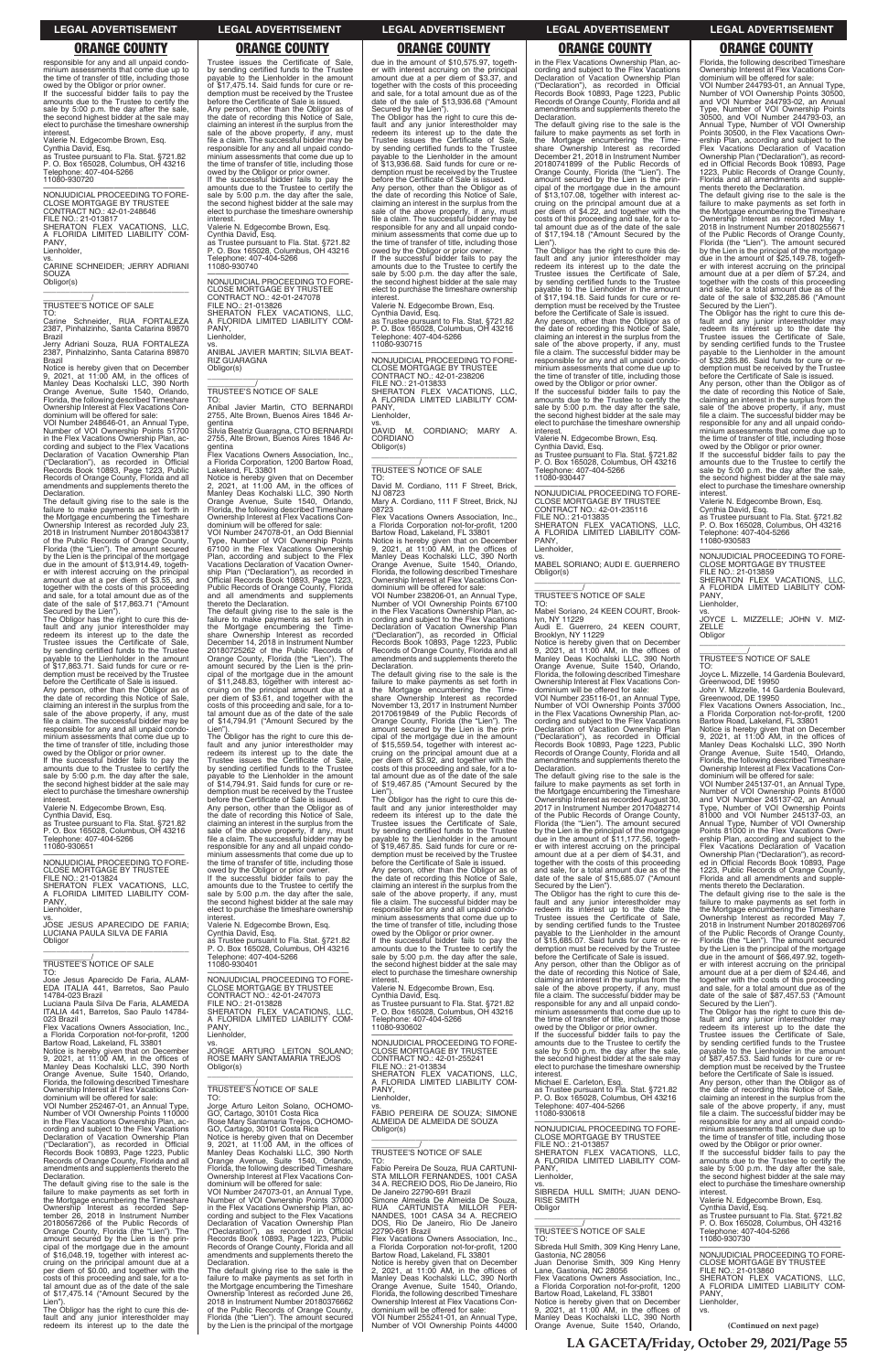**Page 56/LA GACETA/Friday, October 29, 2021**

CARLENE CARVALHO FREITAS MOREIRA; CARLOS ANTONIO MAR-REIROS MOREIRA **Obligor** \_\_\_\_\_\_\_\_\_\_\_\_\_\_\_\_\_\_\_\_\_\_\_\_\_\_\_\_\_\_\_\_\_

# \_\_\_\_\_\_\_\_\_\_\_/ TRUSTEE'S NOTICE OF SALE

TO: Carlene Carvalho Freitas Moreira, AV. MAL. CASTELO BRANCO, 670, ED. PAUL CEZANNE, AP. 1200, Teresina, Piaui 64.014-058 Brazil

Carlos Antonio Marreiros Moreira, AV. MAL. CASTELO BRANCO, 670, ED. PAUL CEZANNE, AP. 1200, Teresina, Piaui 64.014-058 Brazil

Vacations Owners Association, Inc.

a Florida Corporation not-for-profit, 1200<br>Bartow Road, Lakeland, FL 33801<br>Notice is hereby given that on December<br>9, 2021, at 11:00 AM, in the offices of<br>Manley Deas Kochalski LLC, 390 North<br>Orange Avenue, Suite 1540, Orl Florida, the following described Timeshare Ownership Interest at Flex Vacations Con-dominium will be offered for sale:

VOI Number 241007-01, an Annual Type, Number of VOI Ownership Points 81000 in the Flex Vacations Ownership Plan, according and subject to the Flex Vacations Declaration of Vacation Ownership Plan ("Declaration"), as recorded in Official Records Book 10893, Page 1223, Public Records of Orange County, Florida and all amendments and supplements thereto the Declaration.

The default giving rise to the sale is the failure to make payments as set forth in the Mortgage encumbering the Timeshare Ownership Interest as recorded March 20, 2018 in Instrument Number 20180158957 of the Public Records of Orange County,<br>Florida (the "Lien"). The amount secured<br>by the Lien is the principal of the mortgage<br>due in the amount of \$17,739.34, together with interest accruing on the principal amount due at a per diem of \$5.25, and together with the costs of this proceeding and sale, for a total amount due as of the date of the sale of \$22,595.84 ("Amount

Notice is hereby given that on December<br>9, 2021, at 11:00 AM, in the offices of<br>Manley Deas Kochalski LLC, 390 North<br>Orange Avenue, Suite 1540, Orlando,<br>Florida, the following described Timeshare<br>Ownership Interest at Flex dominium will be offered for sale:

Secured by the Lien"). The Obligor has the right to cure this de-fault and any junior interestholder may redeem its interest up to the date the Trustee issues the Certificate of Sale, by sending certified funds to the Trustee payable to the Lienholder in the amount of \$22,595.84. Said funds for cure or re-demption must be received by the Trustee before the Certificate of Sale is issued.

Any person, other than the Obligor as of the date of recording this Notice of Sale, claiming an interest in the surplus from the sale of the above property, if any, must file a claim. The successful bidder may be responsible for any and all unpaid condo-minium assessments that come due up to the time of transfer of title, including those

owed by the Obligor or prior owner. If the successful bidder fails to pay the amounts due to the Trustee to certify the sale by 5:00 p.m. the day after the sale, the second highest bidder at the sale may elect to purchase the timeshare ownership interest.

the date of recording this Notice of Sale,<br>claiming an interest in the surplus from the<br>sale of the above property, if any, must<br>file a claim. The successful bidder may be responsible for any and all unpaid condo-minium assessments that come due up to the time of transfer of title, including those owed by the Obligor or prior owner. If the successful bidder fails to pay the

amounts due to the Trustee to certify the sale by 5:00 p.m. the day after the sale, the second highest bidder at the sale may elect to purchase the timeshare ownership interest

Valerie N. Edgecombe Brown, Esq. Cynthia David, Esq.

as Trustee pursuant to Fla. Stat. §721.82 P. O. Box 165028, Columbus, OH 43216 Telephone: 407-404-5266 11080-930560

—————————————————— NONJUDICIAL PROCEEDING TO FORE-CLOSE MORTGAGE BY TRUSTEE

FILE NO.: 21-013910 SHERATON FLEX VACATIONS, LLC, A FLORIDA LIMITED LIABILITY COM-PANY Lienholder,

vs. VIVIANNE DE SOUZA GONCALVES ARAUJO; ALEXANDRE DINIZ ARAUJO **Obligor** \_\_\_\_\_\_\_\_\_\_\_\_\_\_\_\_\_\_\_\_\_\_\_\_\_\_\_\_\_\_\_\_\_

# \_\_\_\_\_\_\_\_\_\_\_/ TRUSTEE'S NOTICE OF SALE

TO: Vivianne De Souza Goncalves Araujo, R. ADOLPHO KLOTZ NO 715/303 SANTA ROSA, Barra Mansa, RIO DE JANEIRO Brazil

Alexandre Diniz Araujo, R. ADOLPHO KLOTZ NO 715/303 SANTA ROSA, Barra Mansa, RIO DE JANEIRO Brazil

VOI Number 246298-01, an Annual Type, Number of VOI Ownership Points 20700 in the Flex Vacations Ownership Plan, according and subject to the Flex Vacations Declaration of Vacation Ownership Plan ("Declaration"), as recorded in Official Records Book 10893, Page 1223, Public Records of Orange County, Florida and all amendments and supplements thereto the

PANY Lienholder,

Declaration. The default giving rise to the sale is the failure to make payments as set forth in the Mortgage encumbering the Timeshare Ownership Interest as recorded August 16, 2018 in Instrument Number 20180489614 of the Public Records of Orange County, Florida (the "Lien"). The amount secured by the Lien is the principal of the mortgage due in the amount of \$6,194.65, together with interest accruing on the principal amount due at a per diem of \$1.99, and together with the costs of this proceeding and sale, for a total amount due as of the date of the sale of \$8,413.05 ("Amount Secured by the Lien"). The Obligor has the right to cure this de-

TO: Jorge Antonio Raccuia, ARENALES 1445, Buenos Aires - Vicente Lopez, Buenos Aires 1638 Argentina Malena Perez Fernandez, ARENALES 1445, Buenos Aires - Vicente Lopez, Buenos Aires 1638 Argentina Flex Vacations Owners Association, Inc., 1200 Bartow Road, Lakeland, FL 33801 Notice is hereby given that on December 2, 2021, at 11:00 AM, in the offices of Manley Deas Kochalski LLC, 390 North Orange Avenue, Suite 1540, Orlando, Florida, the following described Timeshare Ownership Interest at Flex Vacations Condominium will be offered for sale: VOI Number 258623-01, an Annual Type, Number of VOI Ownership Points 25800 in the Flex Vacations Ownership Plan, ac-cording and subject to the Flex Vacations Declaration of Vacation Ownership Plan<br>("Declaration"), as recorded in Official

ohone: 407-404-5266

("Declaration"), as recorded in Official Records Book 10893, Page 1223, Public Records of Orange County, Florida and all amendments and supplements thereto the **Declaration.** 

fault and any junior interestholder may re-deem its interest up to the date the Trustee issues the Certificate of Sale, by sending certified funds to the Trustee payable to the Lienholder in the amount of \$8,413.05. Said funds for cure or redemption must be received by the Trustee before the Certifi-cate of Sale is issued. Any person, other than the Obligor as of

Valerie N. Edgecombe Brown, Esq. Cynthia David, Esq. as Trustee pursuant to Fla. Stat. §721.82 P. O. Box 165028, Columbus, OH 43216 Telephone: 407-404-5266 11080-930460

Valerie N. Edgecombe Brown, Esq. Cynthia David, Esq.

as Trustee pursuant to Fla. Stat. §721.82 P. O. Box 165028, Columbus, OH 43216

Telephone: 407-404-5266

11080-930563

—————————————————— NONJUDICIAL PROCEEDING TO FORE-CLOSE MORTGAGE BY TRUSTEE CONTRACT NO.: 42-01-250925 FILE NO.: 21-013922

SHERATON FLEX VACATIONS, LLC, A FLORIDA LIMITED LIABILITY COM-

PANY, Lienholder,

vs. LAQUEENA SHAWTE POWELL

Obligor(s)

YOU ARE NOTIFIED that a TRUSTEE'S NON-JUDICIAL PROCEEDING to enforce a Lien has been instituted on the following Timeshare Ownership Interest at Flex Va-

\_\_\_\_\_\_\_\_\_\_\_\_\_\_\_\_\_\_\_\_\_\_\_\_\_\_\_\_\_\_\_\_\_ \_\_\_\_\_\_\_\_\_\_\_/ TRUSTEE'S NOTICE OF SALE

TO: Laqueena Shawte Powell, 721 HAR-LAN LANE ROAD, VILLA RICA, GA

30180

Notice is hereby given that on December 9, 2021, at 11:00 AM, in the offices of Manley Deas Kochalski LLC, 390 North Orange Avenue, Suite 1540, Orlando,

Florida, the following described Timeshare Ownership Interest at Flex Vacations Con-dominium will be offered for sale: VOI Number 250925-01, an Annual Type, Number of VOI Ownership Points 37000 in the Flex Vacations Ownership Plan, ac-

cording and subject to the Flex Vacations<br>Declaration of Vacation Ownership Plan<br>("Declaration"), as recorded in Official<br>Records Book 10893, Page 1223, Public<br>Records of Orange County, Florida and all<br>amendments and suppl

Declaration.

The default giving rise to the sale is the failure to make payments as set forth in the Mortgage encumbering the Timeshare Ownership Interest as recorded August 24, 2018 in Instrument Number 20180506995 of the Public Records of Orange County, Florida (the "Lien"). The amount secured by the Lien is the principal of the mortgage due in the amount of \$12,466.26, together with interest accruing on the principal amount due at a per diem of \$4.61, and together with the costs of this proceeding and sale, for a total amount due as of the date of the sale of \$17,178.02 ("Amount

Secured by the Lien").

**interest** 

The Obligor has the right to cure this de-fault and any junior interestholder may redeem its interest up to the date the Trustee issues the Certificate of Sale, by sending certified funds to the Trustee payable to the Lienholder in the amount of \$17,178.02. Said funds for cure or re-demption must be received by the Trustee before the Certificate of Sale is issued. Any person, other than the Obligor as of the date of recording this Notice of Sale, claiming an interest in the surplus from the sale of the above property, if any, must file a claim. The successful bidder may be responsible for any and all unpaid condominium assessments that come due up to the time of transfer of title, including those owed by the Obligor or prior owner. If the successful bidder fails to pay the amounts due to the Trustee to certify the sale by 5:00 p.m. the day after the sale, the second highest bidder at the sale may elect to purchase the timeshare ownership Dearborn Heights, MI 48125 Flex Vacations Owners Association, Inc., a Florida Corporation not-for-profit 1200 Bartow Road

Michael E. Carleton, Esq. as Trustee pursuant to Fla. Stat. §721.82 P. O. Box 165028, Columbus, OH 43216

11080-930617

—————————————————— NONJUDICIAL PROCEEDING TO FORE-CLOSE MORTGAGE BY TRUSTEE CONTRACT NO.: 42-01-258623

FILE NO.: 21-013927 SHERATON FLEX VACATIONS, LLC, A FLORIDA LIMITED LIABILITY COM-

vs. JORGE ANTONIO RACCUIA; MALENA PEREZ FERNANDEZ

Obligor(s)

\_\_\_\_\_\_\_\_\_\_\_\_\_\_\_\_\_\_\_\_\_\_\_\_\_\_\_\_\_\_\_\_\_ \_\_\_\_\_\_\_\_\_\_\_/ TRUSTEE'S NOTICE OF SALE

FILE NO.: 21-015274 SHERATON FLEX VACATIONS, LLC, A FLORIDA LIMITED LIABILITY COM-PANY

The default giving rise to the sale is the failure to make payments as set forth in the Mortgage encumbering the Timeshare Ownership Interest as recorded March 18, 2019 in Instrument Number 20190157225 of the Public Records of Orange County, Florida (the "Lien"). The amount secured by the Lien is the principal of the mortgage due in the amount of \$8,631.19, together with interest accruing on the principal amount due at a per diem of \$2.78, and together with the costs of this proceeding and sale, for a total amount due as of the date of the sale of \$11,620.93 ("Amount Secured by the Lien").

The Obligor has the right to cure this default and any junior interestholder may redeem its interest up to the date the Trustee issues the Certificate of Sale, by sending certified funds to the Trustee payable to the Lienholder in the amount of \$11,620.93. Said funds for cure or redemption must be received by the Trustee before the Certificate of Sale is issued. Any person, other than the Obligor as of

the date of recording this Notice of Sale, claiming an interest in the surplus from the sale of the above property, if any, must file a claim. The successful bidder may be responsible for any and all unpaid condominium assessments that come due up to the time of transfer of title, including those owed by the Obligor or prior owner.

If the successful bidder fails to pay the amounts due to the Trustee to certify the sale by 5:00 p.m. the day after the sale, the second highest bidder at the sale may

elect to purchase the timeshare ownership interest.

VOI Number 268658-01, an Annual Type, Number of VOI Ownership Points 20700 in the Flex Vacations Ownership Plan, according and subject to the Flex Vacations Declaration of Vacation Ownership Plan ("Declaration"), as recorded in Official Records Book 10893, Page 1223, Public Records of Orange County, Florida and all amendments and supplements thereto the **Declaration** 

—————————————————— NONJUDICIAL PROCEEDING TO FORE-CLOSE MORTGAGE BY TRUSTEE CONTRACT NO.: 42-01-252179 FILE NO.: 21-015169 SHERATON FLEX VACATIONS, LLC, A FLORIDA LIMITED LIABILITY COM-PANY, Lienholder,

vs. CYNTHIA ANN PEZZOPANE Obligor(s) \_\_\_\_\_\_\_\_\_\_\_\_\_\_\_\_\_\_\_\_\_\_\_\_\_\_\_\_\_\_\_\_\_

\_\_\_\_\_\_\_\_\_\_\_/ TRUSTEE'S NOTICE OF FORECLO-SURE PROCEEDING TO:

Cynthia Ann Pezzopane 3915 PARKVIEW ST

Monroe, MI 48162 Flex Vacations Owners Association, Inc., a Florida Corporation not-for-profit 1200 Bartow Road Lakeland, FL 33801

> —————————————————— NONJUDICIAL PROCEEDING TO FORE-CLOSE MORTGAGE BY TRUSTEE CONTRACT NO.: 42-01-270464 FILE NO.: 21-015292 SHERATON FLEX VACATIONS, LLC, A FLORIDA LIMITED LIABILITY COM-**PANY**

\_\_\_\_\_\_\_\_\_\_\_/ TRUSTEE'S NOTICE OF FORECLO-SURE PROCEEDING

cations Condominium described as: VOI Number 252179-01, an Annual Type, Number of VOI Ownership Points 67100 in the Flex Vacations Ownership Plan, according and subject to the Flex Vacations Declaration of Vacation Ownership Plan ("Declaration"), as recorded in Official Records Book 10893, Page 1223, Public Records of Orange County, Florida and all amendments and supplements thereto the

Declaration. The default giving rise to these proceed-ings is the failure to make payments as set forth in the Mortgage encumbering the Timeshare Ownership Interest as recorded in the Official Records of Orange County, Florida. The Obligor has the right to object to this Trustee proceeding by serving written objection on the Trustee named below. The Obligor has the right to cure the default and any junior inter-estholder may redeem its interest, for a minimum period of forty-five (45) days until the Trustee issues the Certificate of Sale. The Lien may be cured by sending certi-fied funds to the Trustee payable to the Lienholder in the amount of \$28,231.98, plus interest (calculated by multiplying \$8.85 times the number of days that have elapsed since October 19, 2021), plus the costs of this proceeding. Said funds for cure or redemption must be received by the Trustee before the Certificate of Sale is issued.

Valerie N. Edgecombe Brown, Esq.

Cynthia David, Esq. Michael E. Carleton, Esq. as Trustee pursuant to Fla. Stat. §721.82

P. O. Box 165028

Columbus, OH 43216-5028 Telephone: 407-404-5266

Telecopier: 614-220-5613 11080-930690

—————————————————— NONJUDICIAL PROCEEDING TO FORE-CLOSE MORTGAGE BY TRUSTEE<br>CONTRACT NO.: 42-01-263370<br>FILE NO.: 21-015264<br>SHERATON FLEX VACATIONS, LLC,<br>A FLORIDA LIMITED LIABILITY COM-PANY, Lienholder,

vs. THOMAS PEZOWICZ Obligor(s)

\_\_\_\_\_\_\_\_\_\_\_\_\_\_\_\_\_\_\_\_\_\_\_\_\_\_\_\_\_\_\_\_\_

\_\_\_\_\_\_\_\_\_\_\_/ TRUSTEE'S NOTICE OF FORECLO-SURE PROCEEDING TO:

Thomas Pezowicz 642 HOLIDAY LANE

Hainesville, IL 60073 Flex Vacations Owners Association, Inc., a Florida corporation not-for-profit

1200 Bartow Road

Lakeland, FL 33801 YOU ARE NOTIFIED that a TRUSTEE'S NON-JUDICIAL PROCEEDING to enforce a Lien has been instituted on the following Timeshare Ownership Interest at Flex Vacations Condominium described as: VOI Number 263370-01, an Odd Biennial Type, Number of VOI Ownership Points 37000 in the Flex Vacations Ownership Plan, according and subject to the Flex Vacations Declaration of Vacation Ownership Plan ("Declaration"), as recorded in Official Records Book 10893, Page 1223, Public Records of Orange County, Florida

and all amendments and supplements

thereto the Declaration. The default giving rise to these proceedings is the failure to make payments as set forth in the Mortgage encumbering the Timeshare Ownership Interest as recorded in the Official Records of Orange County, Florida. The Obligor has the right to object to this Trustee proceeding by serving written objection on the Trustee named below. The Obligor has the right to cure the default and any junior interestholder may redeem its interest, for a minimum period of forty-five (45) days until the Trustee issues the Certificate of Sale. The Lien may be cured by sending certi-fied funds to the Trustee payable to the Lienholder in the amount of \$11,026.16, plus interest (calculated by multiplying \$3.33 times the number of days that have elapsed since October 19, 2021), plus the costs of this proceeding. Said funds for cure or redemption must be received by the Trustee before the Certificate of Sale is issued. Cynthia David, Esq. Valerie N. Edgecombe Brown, Esq. Michael E. Carleton, Esq. as Trustee pursuant to Fla. Stat. §721.82 P. O. Box 165028 Columbus, OH 43216-5028 Telephone: 407-404-5266 Telecopier: 614-220-5613 11080-930540

—————————————————— NONJUDICIAL PROCEEDING TO FORE-CLOSE MORTGAGE BY TRUSTEE CONTRACT NO.: 42-01-258356 FILE NO.: 21-015270 SHERATON FLEX VACATIONS, LLC, A FLORIDA LIMITED LIABILITY COM-PANY, Lienholder,

vs. DEBRA ANN SMITH Obligor(s)

\_\_\_\_\_\_\_\_\_\_\_\_\_\_\_\_\_\_\_\_\_\_\_\_\_\_\_\_\_\_\_\_\_

# \_\_\_\_\_\_\_\_\_\_\_/ TRUSTEE'S NOTICE OF FORECLO-SURE PROCEEDING TO:

Debra Ann Smith 3994 MONROE STREET

Lakeland, FL 33801

YOU ARE NOTIFIED that a TRUSTEE'S NON-JUDICIAL PROCEEDING to enforce a Lien has been instituted on the following Timeshare Ownership Interest at Flex Va-cations Condominium described as:

VOI Number 258356-01, an Annual Type, Number of VOI Ownership Points 44000 in the Flex Vacations Ownership Plan, according and subject to the Flex Vacations<br>Declaration of Vacation Ownership Plan<br>("Declaration"), as recorded in Official<br>Records Book 10893, Page 1223, Public<br>Records of Orange County, Florida and all<br>amendments and suppl Declaration.

The default giving rise to these proceed-ings is the failure to make payments as set forth in the Mortgage encumbering the Timeshare Ownership Interest as re-corded in the Official Records of Orange County, Florida. The Obligor has the right<br>to object to this Trustee proceeding by<br>serving written objection on the Trustee<br>named below. The Obligor has the right<br>to cure the default and any junior inter-<br>estholder may red minimum period of forty-five (45) days until the Trustee issues the Certificate of Sale. The Lien may be cured by sending certified funds to the Trustee payable to the Lienholder in the amount of \$16,788.13, plus interest (calculated by multiplying \$5.15 times the number of days that have elapsed since October 19, 2021), plus the costs of this proceeding. Said funds for cure or redemption must be received by the Trustee before the Certificate of Sale is issued.

Valerie N. Edgecombe Brown, Esq. Cynthia David, Esq. Michael E. Carleton, Esq. as Trustee pursuant to Fla. Stat. §721.82 P. O. Box 165028 Columbus, OH 43216-5028 Telephone: 407-404-5266 Telecopier: 614-220-5613

11080-930691 —————————————————— NONJUDICIAL PROCEEDING TO FORE-CLOSE MORTGAGE BY TRUSTEE CONTRACT NO.: 42-01-220913

Lienholder,

vs. RPM INDUSTRIES INTERNATIONAL, LLC., AN OHIO LIMITED LIABILITY COR-PORATION Obligor(s)

\_\_\_\_\_\_\_\_\_\_\_\_\_\_\_\_\_\_\_\_\_\_\_\_\_\_\_\_\_\_\_\_\_ \_\_\_\_\_\_\_\_\_\_\_/ TRUSTEE'S NOTICE OF FORECLO-SURE PROCEEDING TO:

RPM Industries International, LLC., an Ohio Limited Liability Corporation 2214 SUB STATION ROAD

Medina, OH 44256

YOU ARE NOTIFIED that a TRUSTEE'S NON-JUDICIAL PROCEEDING to enforce a Lien has been instituted on the following Timeshare Ownership Interest at Flex Vacations Condominium described as:

VOI Number 220913-01, an Odd Biennial Type, Number of VOI Ownership Points 51700 in the Flex Vacations Ownership Plan, according and subject to the Flex Vacations Declaration of Vacation Ownership Plan ("Declaration"), as recorded in Official Records Book 10893, Page 1223, Public Records of Orange County, Florida and all amendments and supplements

thereto the Declaration. The default giving rise to these proceedings is the failure to make payments as set forth in the Mortgage encumbering set forth in the Mortgage encumbering the Timeshare Ownership Interest as recorded in the Official Records of Orange County, Florida. The Obligor has the right to object to this Trustee proceeding by serving written objection on the Trustee named below. The Obligor has the right to cure the default and any junior interestholder may redeem its interest, for a minimum period of forty-five (45) days until the Trustee issues the Certificate of Sale. The Lien may be cured by sending certified funds to the Trustee payable to the<br>Lienholder in the amount of \$10,867.31, plus interest (calculated by multiplying \$3.12 times the number of days that have elapsed since October 19, 2021), plus the costs of this proceeding. Said funds for cure or redemption must be received by the Trustee before the Certificate of Sale is issued.

Declaration. The default giving rise to these proceedings is the failure to make payments as set forth in the Mortgage encumbering forth in the Mortgage encumbering<br>Timeshare Ownership Interest as recorded in the Official Records of Orange County, Florida. The Obligor has the right to object to this Trustee proceeding by serving written objection on the Trustee named below. The Obligor has the right to cure the default and any junior interestholder may redeem its interest, for a minimum period of forty-five (45) days until the Trustee issues the Certificate of Sale. The Lien may be cured by sending certified funds to the Trustee payable to the<br>Lienholder in the amount of \$19,855.69, plus interest (calculated by multiplying \$5.48 times the number of days that have elapsed since October 19, 2021), plus the costs of this proceeding. Said funds for cure or redemption must be received by the Trustee before the Certificate of Sale is issued.

Valerie N. Edgecombe Brown, Esq. Cynthia David, Esq. Michael E. Carleton, Esq. as Trustee pursuant to Fla. Stat. §721.82 P. O. Box 165028

Columbus, OH 43216-5028

Telephone: 407-404-5266 Telecopier: 614-220-5613 11080-930693

—————————————————— NONJUDICIAL PROCEEDING TO FORE-CLOSE MORTGAGE BY TRUSTEE CONTRACT NO.: 42-01-268658 FILE NO.: 21-015287 SHERATON FLEX VACATIONS, LLC, A FLORIDA LIMITED LIABILITY COM-PANY,

Lienholder,

vs. ANNA MARIE GONZALES Obligor(s)

\_\_\_\_\_\_\_\_\_\_\_\_\_\_\_\_\_\_\_\_\_\_\_\_\_\_\_\_\_\_\_\_\_ \_\_\_\_\_\_\_\_\_\_\_/ TRUSTEE'S NOTICE OF FORECLO-SURE PROCEEDING

TO: Anna Marie Gonzales

7523 Belle Grae Drive

Manassas, VA 20109 YOU ARE NOTIFIED that a TRUSTEE'S NON-JUDICIAL PROCEEDING to enforce a Lien has been instituted on the following Timeshare Ownership Interest at Flex Vacations Condominium described as:

| Michael E. Carleton, Esq.<br>Valerie N. Edgecombe Brown, Esg.<br>Cynthia David, Esq.<br>as Trustee pursuant to Fla. Stat. §721.82<br>P. O. Box 165028<br>Columbus, OH 43216-5028<br>Telephone: 407-404-5266<br>Telecopier: 614-220-5613<br>11080-930524                                                                                                                                                                                                                                                                                                                                                                                                                                            | Paul B. Camacho<br><b>1591 WEST VIVANTE WAY</b><br>Salt Lake City, UT 84119<br>YOU ARE NOTIFIED that a TRUSTEE'S<br>NON-JUDICIAL PROCEEDING to enforce<br>a Lien has been instituted on the following<br>Timeshare Ownership Interest at Flex Va-<br>cations Condominium described as:<br>VOI Number 270464-01, an Annual Type,                                                                                                                                                                                                                                                                                                                                                                                                                                                                                              |
|----------------------------------------------------------------------------------------------------------------------------------------------------------------------------------------------------------------------------------------------------------------------------------------------------------------------------------------------------------------------------------------------------------------------------------------------------------------------------------------------------------------------------------------------------------------------------------------------------------------------------------------------------------------------------------------------------|------------------------------------------------------------------------------------------------------------------------------------------------------------------------------------------------------------------------------------------------------------------------------------------------------------------------------------------------------------------------------------------------------------------------------------------------------------------------------------------------------------------------------------------------------------------------------------------------------------------------------------------------------------------------------------------------------------------------------------------------------------------------------------------------------------------------------|
| NONJUDICIAL PROCEEDING TO FORE-<br><b>CLOSE MORTGAGE BY TRUSTEE</b><br>CONTRACT NO.: 42-01-264958<br>FILE NO.: 21-015279<br>SHERATON FLEX VACATIONS, LLC,<br>A FLORIDA LIMITED LIABILITY COM-<br>PANY.<br>Lienholder,<br>VS.<br>PRESTON SHADELL WALKER<br>Obligor(s)                                                                                                                                                                                                                                                                                                                                                                                                                               | Number of VOI Ownership Points 25800<br>in the Flex Vacations Ownership Plan, ac-<br>cording and subject to the Flex Vacations<br>Declaration of Vacation Ownership Plan<br>("Declaration"), as recorded in Official<br>Records Book 10893, Page 1223, Public<br>Records of Orange County, Florida and all<br>amendments and supplements thereto the<br>Declaration.<br>The default giving rise to these proceed-<br>ings is the failure to make payments as<br>set forth in the Mortgage encumbering<br>the Timeshare Ownership Interest as re-                                                                                                                                                                                                                                                                             |
| TRUSTEE'S NOTICE OF FORECLO-<br><b>SURE PROCEEDING</b><br>TO: Preston Shadell Walker<br>511 PORTER AVENUE<br>Sylacauga, AL 35150<br>YOU ARE NOTIFIED that a TRUSTEE'S<br>NON-JUDICIAL PROCEEDING to enforce<br>a Lien has been instituted on the following<br>Timeshare Ownership Interest at Flex Va-<br>cations Condominium described as:<br>VOI Number 264958-01, an Annual Type,<br>Number of VOI Ownership Points 44000<br>in the Flex Vacations Ownership Plan, ac-<br>cording and subject to the Flex Vacations<br>Declaration of Vacation Ownership Plan<br>("Declaration"), as recorded in Official<br>Records Book 10893, Page 1223, Public<br>Records of Orange County, Florida and all | corded in the Official Records of Orange<br>County, Florida. The Obligor has the right<br>to object to this Trustee proceeding by<br>serving written objection on the Trustee<br>named below. The Obligor has the right<br>to cure the default and any junior inter-<br>estholder may redeem its interest, for a<br>minimum period of forty-five (45) days until<br>the Trustee issues the Certificate of Sale.<br>The Lien may be cured by sending certi-<br>fied funds to the Trustee payable to the<br>Lienholder in the amount of \$13,298.73,<br>plus interest (calculated by multiplying<br>\$3.63 times the number of days that have<br>elapsed since October 19, 2021), plus the<br>costs of this proceeding. Said funds for<br>cure or redemption must be received by<br>the Trustee before the Certificate of Sale |
| amendments and supplements thereto the                                                                                                                                                                                                                                                                                                                                                                                                                                                                                                                                                                                                                                                             | (Continued on next page)                                                                                                                                                                                                                                                                                                                                                                                                                                                                                                                                                                                                                                                                                                                                                                                                     |

The default giving rise to these proceedings is the failure to make payments as set forth in the Mortgage encumbering the Timeshare Ownership Interest as recorded in the Official Records of Orange County, Florida. The Obligor has the right to object to this Trustee proceeding by serving written objection on the Trustee named below. The Obligor has the right to cure the default and any junior interestholder may redeem its interest, for a minimum period of forty-five (45) days until the Trustee issues the Certificate of Sale. The Lien may be cured by sending certified funds to the Trustee payable to the<br>Lienholder in the amount of \$10,704.48, plus interest (calculated by multiplying \$2.89 times the number of days that have elapsed since October 19, 2021), plus the costs of this proceeding. Said funds for cure or redemption must be received by the Trustee before the Certificate of Sale

is issued.

Cynthia David, Esq. Valerie N. Edgecombe Brown, Esq.

Michael E. Carleton, Esq. as Trustee pursuant to Fla. Stat. §721.82 P. O. Box 165028

Columbus, OH 43216-5028

Telephone: 407-404-5266 Telecopier: 614-220-5613

11080-930530

Lienholder,

vs. INGRID ROSS LOPEZ RIVAS; PAUL B. CAMACHO Obligor(s) \_\_\_\_\_\_\_\_\_\_\_\_\_\_\_\_\_\_\_\_\_\_\_\_\_\_\_\_\_\_\_\_\_

TO:

Ingrid Ross Lopez Rivas 1591 WEST VIVANTE WAY Salt Lake City, UT 84119

**LEGAL ADVERTISEMENT LEGAL ADVERTISEMENT LEGAL ADVERTISEMENT LEGAL ADVERTISEMENT LEGAL ADVERTISEMENT**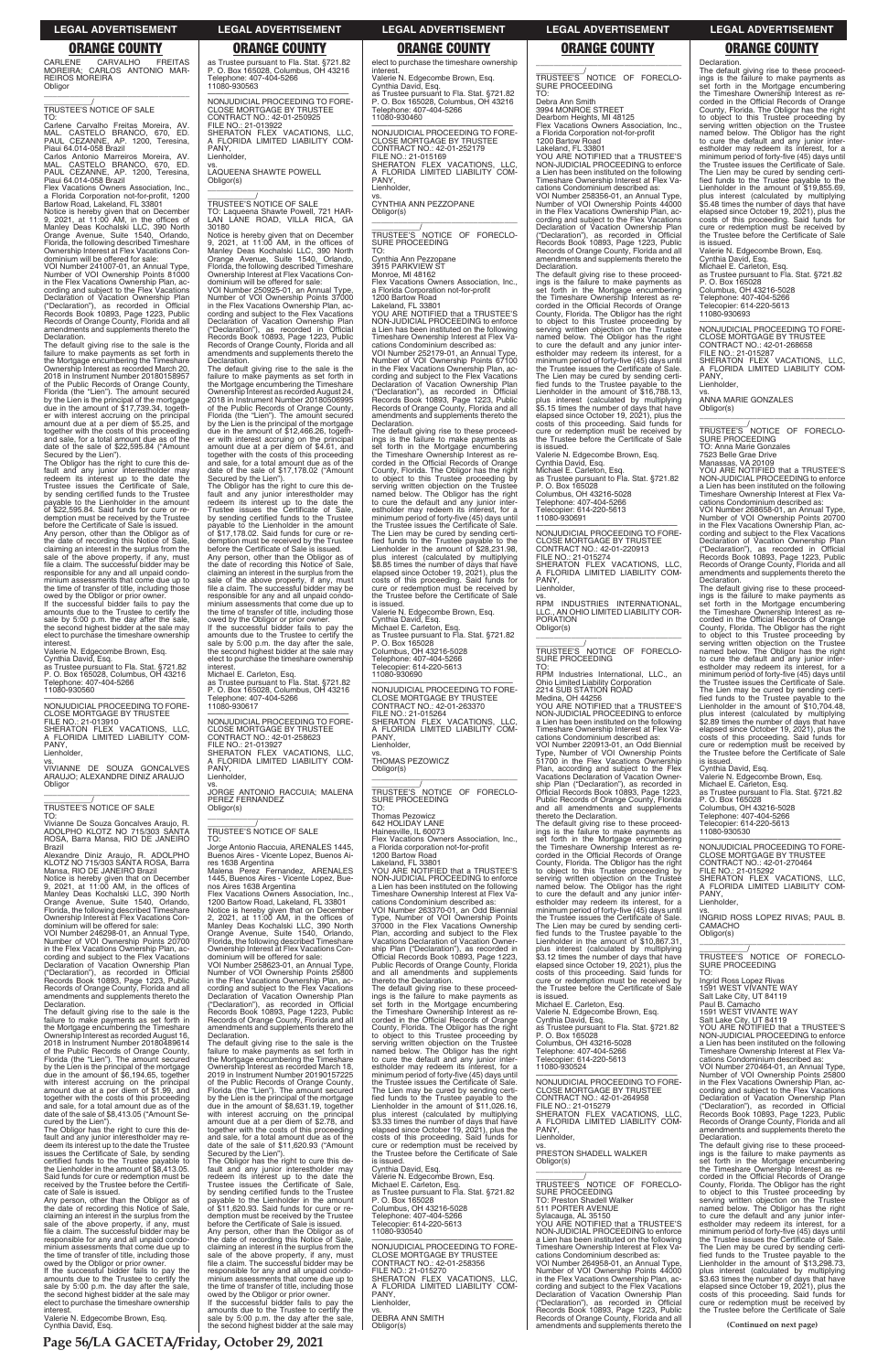**LA GACETA/Friday, October 29, 2021/Page 57**

is issued. Valerie N. Edgecombe Brown, Esq. Cynthia David, Esq. Michael E. Carleton, Esq. as Trustee pursuant to Fla. Stat. §721.82 P. O. Box 165028 Columbus, OH 43216-5028 Telephone: 407-404-5266 Telecopier: 614-220-5613 11080-930694

\_\_\_\_\_\_\_\_\_\_\_\_/<br>TRUSTEE'S NOTICE OF FORECLO-<br>SURE PROCEEDING TO:

—————————————————— NONJUDICIAL PROCEEDING TO FORE-CLOSE MORTGAGE BY TRUSTEE CONTRACT NO.: 42-01-267512 FILE NO.: 21-015293 SHERATON FLEX VACATIONS, LLC, A FLORIDA LIMITED LIABILITY COM-PANY, Lienholder,

vs. KIRK CHARLES WADE; TAMARA L. SMOOK Obligor(s) \_\_\_\_\_\_\_\_\_\_\_\_\_\_\_\_\_\_\_\_\_\_\_\_\_\_\_\_\_\_\_\_\_

Kirk Charles Wade 25226 N 63RD DR Phoenix, AZ 85083 Tamara L. Smook 25226 N 63RD DR

Phoenix, AZ 85083 YOU ARE NOTIFIED that a TRUSTEE'S NON-JUDICIAL PROCEEDING to enforce

a Lien has been instituted on the following Timeshare Ownership Interest at Flex Va-cations Condominium described as: VOI Number 267512-01, an Annual Type, Number of VOI Ownership Points 81000 in the Flex Vacations Ownership Plan, according and subject to the Flex Vacations<br>Declaration of Vacation Ownership Plan<br>("Declaration"), as recorded in Official<br>Records Book 10893, Page 1223, Public<br>Records of Orange County, Florida and all<br>amendments and suppl Declaration.

—————————————————— NONJUDICIAL PROCEEDING TO FORE-CLOSE MORTGAGE BY TRUSTEE CONTRACT NO.: 42-01-217162 FILE NO.: 21-015298 SHERATON FLEX VACATIONS, LLC, A FLORIDA LIMITED LIABILITY COM-PANY, Lienholder,

a Lien has been instituted on the following Timeshare Ownership Interest at Flex Va-cations Condominium described as: VOI Number 217162-01, an Annual Type, Number of VOI Ownership Points 25800 in the Flex Vacations Ownership Plan, according and subject to the Flex Vacations<br>Declaration of Vacation Ownership Plan<br>("Declaration"), as recorded in Official<br>Records Book 10893, Page 1223, Public<br>Records of Orange County, Florida and all<br>amendments and suppl

The default giving rise to these proceed-ings is the failure to make payments as set forth in the Mortgage encumbering the Timeshare Ownership Interest as re-corded in the Official Records of Orange County, Florida. The Obligor has the right to object to this Trustee proceeding by serving written objection on the Trustee named below. The Obligor has the right to cure the default and any junior inter-estholder may redeem its interest, for a minimum period of forty-five (45) days until the Trustee issues the Certificate of Sale. The Lien may be cured by sending certified funds to the Trustee payable to the Lienholder in the amount of \$20,526.98, plus interest (calculated by multiplying \$5.49 times the number of days that have elapsed since October 19, 2021), plus the costs of this proceeding. Said funds for cure or redemption must be received by the Trustee before the Certificate of Sale is issued.

Cynthia David, Esq. Valerie N. Edgecombe Brown, Esq. Michael E. Carleton, Esq. as Trustee pursuant to Fla. Stat. §721.82 P. O. Box 165028 Columbus, OH 43216-5028 Telephone: 407-404-5266 Telecopier: 614-220-5613 11080-930539

TO: Vanessa Nolley, 315 MOUNTAIN VIEW<br>CIR, Covington, GA 30016<br>Vanessa Nolley, 315 MOUNTAIN VIEW<br>CIRCLE, APARTMENT C, Covington, GA

vs. KENICIA LATISE BATTLE Obligor(s) \_\_\_\_\_\_\_\_\_\_\_\_\_\_\_\_\_\_\_\_\_\_\_\_\_\_\_\_\_\_\_\_\_

\_\_\_\_\_\_\_\_\_\_\_/ TRUSTEE'S NOTICE OF FORECLO-SURE PROCEEDING TO: Kenicia Latise Battle 1597 Finchley Court Asheboro, NC 27203 YOU ARE NOTIFIED that a TRUSTEE'S NON-JUDICIAL PROCEEDING to enforce If the successful bidder fails to pay the amounts due to the Trustee to certify the sale by 5:00 p.m. the day after the sale, the second highest bidder at the sale may elect to purchase the timeshare ownership interest

Declaration. The default giving rise to these proceed-ings is the failure to make payments as set forth in the Mortgage encumbering the Timeshare Ownership Interest as re-corded in the Official Records of Orange County, Florida. The Obligor has the right to object to this Trustee proceeding by \_\_\_\_\_\_\_\_\_\_\_/<br>TRUSTEE'S NOTICE OF FORECLO-<br>SURE PROCEEDING TO:

thereto the Declaration.<br>The default giving rise to these proceed-<br>ings is the failure to make payments as<br>set forth in the Mortgage encumbering<br>the Timeshare Ownership Interest as re-<br>corded in the Official Records of Ora County, Florida. The Obligor has the right to object to this Trustee proceeding by serving written objection on the Trustee named below. The Obligor has the right to cure the default and any junior inter-estholder may redeem its interest, for a minimum period of forty-five (45) days until the Trustee issues the Certificate of Sale.

30016 Notice is hereby given that on December 9, 2021, at 11:00 AM, in the offices of Manley Deas Kochalski LLC, 390 North Orange Avenue, Suite 1540, Orlando, Florida, the following described Timeshare Ownership Interest at Flex Vacations Condominium will be offered for sale:

VOI Number 267954-01, an Annual Type, Number of VOI Ownership Points 114000 in the Flex Vacations Ownership Plan, according and subject to the Flex Vacations Declaration of Vacation Ownership Plan ("Declaration"), as recorded in Official Records Book 10893, Page 1223, Public Records of Orange County, Florida and all amendments and supplements thereto the Declaration.

The default giving rise to the sale is the failure to make payments as set forth in the Mortgage encumbering the Time-share Ownership Interest as recorded October 22, 2019 in Instrument Number 20190661569 of the Public Records of Orange County, Florida (the "Lien"). The amount secured by the Lien is the principal of the mortgage due in the amount of \$36,268.54, together with interest accruing on the principal amount due at a per diem of \$12.89, and together with the costs of this proceeding and sale, for a total amount due as of the date of the sale of \$46,280.88 ("Amount Secured by

> —————————————————— NONJUDICIAL PROCEEDING TO FORE-CLOSE MORTGAGE BY TRUSTEE CONTRACT NO.: 42-01-260667 FILE NO.: 21-015521 SHERATON FLEX VACATIONS, LLC, A FLORIDA LIMITED LIABILITY COM-A FLU<br>PANY, Lienholder

the Lien"). The Obligor has the right to cure this de-fault and any junior interestholder may redeem its interest up to the date the Trustee issues the Certificate of Sale, by sending certified funds to the Trustee payable to the Lienholder in the amount of \$46,280.88. Said funds for cure or redemption must be received by the Trustee before the Certificate of Sale is issued.

Any person, other than the Obligor as of the date of recording this Notice of Sale, claiming an interest in the surplus from the sale of the above property, if any, must file a claim. The successful bidder may be responsible for any and all unpaid condominium assessments that come due up to the time of transfer of title, including those owed by the Obligor or prior owner.

Valerie N. Edgecombe Brown, Esq. Cynthia David, Esq. as Trustee pursuant to Fla. Stat. §721.82

P. O. Box 165028, Columbus, OH 43216 Telephone: 407-404-5266 11080-930769 —————————————————— NONJUDICIAL PROCEEDING TO FORE-

CLOSE MORTGAGE BY TRUSTEE CONTRACT NO.: 42-01-270325 FILE NO.: 21-015411 SHERATON FLEX VACATIONS, LLC, A FLORIDA LIMITED LIABILITY COM-PANY, Lienholder, vs. ROZELYN L. MURPHY; JOSE M. FIGUEROA, JR. Obligor(s) \_\_\_\_\_\_\_\_\_\_\_\_\_\_\_\_\_\_\_\_\_\_\_\_\_\_\_\_\_\_\_\_\_

Rozelyn L. Murphy 30 Berkeley Street Springfield, MA 01109 Jose M. Figueroa, Jr. 30 BERKELEY ST

Springfield, MA 01109 YOU ARE NOTIFIED that a TRUSTEE'S

NON-JUDICIAL PROCEEDING to enforce a Lien has been instituted on the following Timeshare Ownership Interest at Flex Vacations Condominium described as: VOI Number 270325-01, an Odd Biennial Type, Number of VOI Ownership Points 51700 in the Flex Vacations Ownership Plan, according and subject to the Flex Vacations Declaration of Vacation Ownership Plan ("Declaration"), as recorded in Official Records Book 10893, Page 1223, Public Records of Orange County, Florida and all amendments and supplements 157 MILLWOOD DR

Martinez, GA 30907 YOU ARE NOTIFIED that a TRUSTEE'S NON-JUDICIAL PROCEEDING to enforce a Lien has been instituted on the following Timeshare Ownership Interest at Flex Va-

cations Condominium described as: VOI Number 264054-01, an Annual Type, Number of VOI Ownership Points 51700 and VOI Number 264054-02, an Annual Type, Number of VOI Ownership Points 44000 and VOI Number 264054-03, an Annual Type, Number of VOI Ownership Points 44000 and VOI Number 264054- 04, an Annual Type, Number of VOI Ownership Points 37000 in the Flex Vacations<br>Ownership Plan, according and oubject to Ownership Plan, according and subject to the Flex Vacations Declaration of Vacation Ownership Plan ("Declaration"), as record-ed in Official Records Book 10893, Page 1223, Public Records of Orange County, Florida and all amendments and supplements thereto the Declaration. The default giving rise to these proceed-

> VOI Number 269923-01, an Annual Type, Number of VOI Ownership Points 51700 in the Flex Vacations Ownership Plan, according and subject to the Flex Vacations<br>Declaration of Vacation Ownership Plan<br>("Declaration"), as recorded in Official<br>Records Book 10893, Page 1223, Public<br>Records of Orange County, Florida and all<br>amendments and suppl

ings is the failure to make payments as set forth in the Mortgage encumbering the Timeshare Ownership Interest as recorded in the Official Records of Orange County, Florida. The Obligor has the right to object to this Trustee proceeding by serving written objection on the Trustee named below. The Obligor has the right to cure the default and any junior interestholder may redeem its interest, for a minimum period of forty-five (45) days until the Trustee issues the Certificate of Sale. The Lien may be cured by sending certi-fied funds to the Trustee payable to the Lienholder in the amount of \$52,387.86, plus interest (calculated by multiplying \$15.03 times the number of days that have elapsed since October 19, 2021), plus the costs of this proceeding. Said funds for cure or redemption must be received by the Trustee before the Certificate of Sale is issued.

Valerie N. Edgecombe Brown, Esq. Cynthia David, Esq. Michael E. Carleton, Esq. as Trustee pursuant to Fla. Stat. §721.82 P. O. Box 165028 Columbus, OH 43216-5028 Telephone: 407-404-5266 Telecopier: 614-220-5613 11080-930704

vs. RAMON ANTOINE WILLIAMS; TARNI-SHA MARIE BROWN Obligor(s)

\_\_\_\_\_\_\_\_\_\_\_\_\_\_\_\_\_\_\_\_\_\_\_\_\_\_\_\_\_\_\_\_\_ \_\_\_\_\_\_\_\_\_\_\_\_/<br>TRUSTEE'S NOTICE OF FORECLO-<br>SURE PROCEEDING TO:

Ramon Antoine Williams 2212 CLEARFIELD STREET Richmond, VA 23224 Tarnisha Marie Brown 2212 CLEARFIELD STREET Richmond, VA 23224 YOU ARE NOTIFIED that a TRUSTEE'S NON-JUDICIAL PROCEEDING to enforce a Lien has been instituted on the following Timeshare Ownership Interest at Flex Va-cations Condominium described as:

| County, Florida. The Obligor has the right<br>to object to this Trustee proceeding by<br>serving written objection on the Trustee<br>named below. The Obligor has the right<br>to cure the default and any junior inter-<br>estholder may redeem its interest, for a<br>minimum period of forty-five (45) days until<br>the Trustee issues the Certificate of Sale.<br>The Lien may be cured by sending certi-<br>fied funds to the Trustee payable to the<br>Lienholder in the amount of \$11,706.38,<br>plus interest (calculated by multiplying<br>\$2.62 times the number of days that have<br>elapsed since October 19, 2021), plus the<br>costs of this proceeding. Said funds for<br>cure or redemption must be received by<br>the Trustee before the Certificate of Sale<br>is issued.<br>Valerie N. Edgecombe Brown, Esq.<br>Cynthia David, Esq.<br>Michael E. Carleton, Esq.<br>as Trustee pursuant to Fla. Stat. §721.82<br>P. O. Box 165028<br>Columbus, OH 43216-5028<br>Telephone: 407-404-5266<br>Telecopier: 614-220-5613<br>11080-930702<br>NONJUDICIAL PROCEEDING TO FORE- | the Trustee issues the Certificate of Sale.<br>The Lien may be cured by sending certi-<br>fied funds to the Trustee payable to the<br>Lienholder in the amount of \$14,988.01.<br>plus interest (calculated by multiplying<br>\$4.18 times the number of days that have<br>elapsed since October 19, 2021), plus the<br>costs of this proceeding. Said funds for<br>cure or redemption must be received by<br>the Trustee before the Certificate of Sale<br>is issued.<br>Valerie N. Edgecombe Brown, Esg.<br>Cynthia David, Esg.<br>Michael E. Carleton, Esq.<br>as Trustee pursuant to Fla. Stat. §721.82<br>P. O. Box 165028<br>Columbus, OH 43216-5028<br>Telephone: 407-404-5266<br>Telecopier: 614-220-5613<br>11080-930695<br>NONJUDICIAL PROCEEDING TO FORE-<br><b>CLOSE MORTGAGE BY TRUSTEE</b><br>CONTRACT NO.: 42-01-264054<br>FILE NO.: 21-015496<br>SHERATON FLEX VACATIONS. LLC.<br>A FLORIDA LIMITED LIABILITY COM-<br>PANY.<br>Lienholder, | as Trustee pursuant to Fla. Stat. §721.82<br>P. O. Box 165028<br>Columbus, OH 43216-5028<br>Telephone: 407-404-5266<br>Telecopier: 614-220-5613<br>11080-930538<br>NONJUDICIAL PROCEEDING TO FORE-<br><b>CLOSE MORTGAGE BY TRUSTEE</b><br>CONTRACT NO.: 42-01-268378<br>FILE NO.: 21-015525<br>SHERATON FLEX VACATIONS, LLC,<br>A FLORIDA LIMITED LIABILITY COM-<br>PANY.<br>Lienholder.<br>VS.<br>CHERYL HITCHINGS MARKS; WOODY<br><b>GILLETTE MARKS</b><br>Obligor(s)<br>TRUSTEE'S NOTICE OF FORECLO-<br><b>SURE PROCEEDING</b><br>TO:<br><b>Cheryl Hitchings Marks</b><br>5205 SHOAL CREEK RD<br>Suffolk, VA 23435<br><b>Woody Gillette Marks</b><br>5205 SHOAL CREEK RD | <b>CAROL HANCOCK PENTLIN</b><br>Obligor(s)<br>TRUSTEE'S NOTICE OF FORECLO-<br><b>SURE PROCEEDING</b><br>TO: Carol Hancock Pentlin<br>727 W MOUNT GALLANT ROAD<br>York, SC 29745<br>YOU ARE NOTIFIED that a TRUSTEE'S<br>NON-JUDICIAL PROCEEDING to enforce<br>a Lien has been instituted on the following<br>Timeshare Ownership Interest at Flex Va-<br>cations Condominium described as:<br>VOI Number 243684-01, an Annual Type.<br>Number of VOI Ownership Points 30500<br>and VOI Number 243684-02, an Annual<br>Type, Number of VOI Ownership Points<br>30500 in the Flex Vacations Ownership<br>Plan, according and subject to the Flex<br>Vacations Declaration of Vacation Owner-<br>ship Plan ("Declaration"), as recorded in<br>Official Records Book 10893, Page 1223,<br>Public Records of Orange County, Florida<br>and all amendments and supplements<br>thereto the Declaration.<br>The default giving rise to these proceed-<br>ings is the failure to make payments as<br>set forth in the Mortgage encumbering | VOI Number 262024-01, an Annual Type,<br>Number of VOI Ownership Points 37000<br>in the Flex Vacations Ownership Plan, ac-<br>cording and subject to the Flex Vacations<br>Declaration of Vacation Ownership Plan<br>("Declaration"), as recorded in Official<br>Records Book 10893, Page 1223, Public<br>Records of Orange County, Florida and all<br>amendments and supplements thereto the<br>Declaration.<br>The default giving rise to these proceed-<br>ings is the failure to make payments as<br>set forth in the Mortgage encumbering<br>the Timeshare Ownership Interest as re-<br>corded in the Official Records of Orange<br>County, Florida. The Obligor has the right<br>to object to this Trustee proceeding by<br>serving written objection on the Trustee<br>named below. The Obligor has the right<br>to cure the default and any junior inter-<br>estholder may redeem its interest, for a<br>minimum period of forty-five (45) days until<br>the Trustee issues the Certificate of Sale.<br>The Lien may be cured by sending certi-<br>fied funds to the Trustee payable to the<br>Lienholder in the amount of \$16,449.02,<br>plus interest (calculated by multiplying<br>\$4.55 times the number of days that have<br>elapsed since October 19, 2021), plus the |
|----------------------------------------------------------------------------------------------------------------------------------------------------------------------------------------------------------------------------------------------------------------------------------------------------------------------------------------------------------------------------------------------------------------------------------------------------------------------------------------------------------------------------------------------------------------------------------------------------------------------------------------------------------------------------------------------------------------------------------------------------------------------------------------------------------------------------------------------------------------------------------------------------------------------------------------------------------------------------------------------------------------------------------------------------------------------------------------------|------------------------------------------------------------------------------------------------------------------------------------------------------------------------------------------------------------------------------------------------------------------------------------------------------------------------------------------------------------------------------------------------------------------------------------------------------------------------------------------------------------------------------------------------------------------------------------------------------------------------------------------------------------------------------------------------------------------------------------------------------------------------------------------------------------------------------------------------------------------------------------------------------------------------------------------------------------|-----------------------------------------------------------------------------------------------------------------------------------------------------------------------------------------------------------------------------------------------------------------------------------------------------------------------------------------------------------------------------------------------------------------------------------------------------------------------------------------------------------------------------------------------------------------------------------------------------------------------------------------------------------------------------|-----------------------------------------------------------------------------------------------------------------------------------------------------------------------------------------------------------------------------------------------------------------------------------------------------------------------------------------------------------------------------------------------------------------------------------------------------------------------------------------------------------------------------------------------------------------------------------------------------------------------------------------------------------------------------------------------------------------------------------------------------------------------------------------------------------------------------------------------------------------------------------------------------------------------------------------------------------------------------------------------------------------------------------|---------------------------------------------------------------------------------------------------------------------------------------------------------------------------------------------------------------------------------------------------------------------------------------------------------------------------------------------------------------------------------------------------------------------------------------------------------------------------------------------------------------------------------------------------------------------------------------------------------------------------------------------------------------------------------------------------------------------------------------------------------------------------------------------------------------------------------------------------------------------------------------------------------------------------------------------------------------------------------------------------------------------------------------------------------------------------------------------------------------------------------------------------------------------------------------------------------------------------------------------------------------------------------------|
| <b>CLOSE MORTGAGE BY TRUSTEE</b><br>CONTRACT NO.: 42-01-267954<br>FILE NO.: 21-015324<br>SHERATON FLEX VACATIONS. LLC.<br>A FLORIDA LIMITED LIABILITY COM-<br>PANY.<br>Lienholder,<br>VS.<br><b>VANESSA NOLLEY</b><br>Obligor(s)                                                                                                                                                                                                                                                                                                                                                                                                                                                                                                                                                                                                                                                                                                                                                                                                                                                             | VS.<br>ERIC EUGENE LARSON; HERMELINDA<br>O. LARSON<br>Obligor(s)<br>TRUSTEE'S NOTICE OF FORECLO-<br><b>SURE PROCEEDING</b><br>TO:<br>Eric Eugene Larson<br>157 MILLWOOD DRIVE<br>Martinez. GA 30907                                                                                                                                                                                                                                                                                                                                                                                                                                                                                                                                                                                                                                                                                                                                                        | Suffolk, VA 23435<br>YOU ARE NOTIFIED that a TRUSTEE'S<br>NON-JUDICIAL PROCEEDING to enforce<br>a Lien has been instituted on the following<br>Timeshare Ownership Interest at Flex Va-<br>cations Condominium described as:<br>VOI Number 268378-01, an Annual Type,<br>Number of VOI Ownership Points 102000<br>in the Flex Vacations Ownership Plan, ac-<br>cording and subject to the Flex Vacations<br>Declaration of Vacation Ownership Plan                                                                                                                                                                                                                          | the Timeshare Ownership Interest as re-<br>corded in the Official Records of Orange<br>County, Florida. The Obligor has the right<br>to object to this Trustee proceeding by<br>serving written objection on the Trustee<br>named below. The Obligor has the right<br>to cure the default and any junior inter-<br>estholder may redeem its interest, for a<br>minimum period of forty-five (45) days until<br>the Trustee issues the Certificate of Sale.<br>The Lien may be cured by sending certi-                                                                                                                                                                                                                                                                                                                                                                                                                                                                                                                             | costs of this proceeding. Said funds for<br>cure or redemption must be received by<br>the Trustee before the Certificate of Sale<br>is issued.<br>Valerie N. Edgecombe Brown, Esg.<br>Cynthia David, Esq.<br>Michael E. Carleton, Esq.<br>as Trustee pursuant to Fla. Stat. §721.82<br>P. O. Box 165028<br>Columbus, OH 43216-5028                                                                                                                                                                                                                                                                                                                                                                                                                                                                                                                                                                                                                                                                                                                                                                                                                                                                                                                                                    |
| <b>TRUSTEE'S NOTICE OF SALE</b>                                                                                                                                                                                                                                                                                                                                                                                                                                                                                                                                                                                                                                                                                                                                                                                                                                                                                                                                                                                                                                                              | Hermelinda O. Larson                                                                                                                                                                                                                                                                                                                                                                                                                                                                                                                                                                                                                                                                                                                                                                                                                                                                                                                                       | ("Declaration"), as recorded in Official<br>Records Book 10893, Page 1223, Public                                                                                                                                                                                                                                                                                                                                                                                                                                                                                                                                                                                           | fied funds to the Trustee payable to the<br>Lienholder in the amount of \$15,266.73,                                                                                                                                                                                                                                                                                                                                                                                                                                                                                                                                                                                                                                                                                                                                                                                                                                                                                                                                              | (Continued on next page)                                                                                                                                                                                                                                                                                                                                                                                                                                                                                                                                                                                                                                                                                                                                                                                                                                                                                                                                                                                                                                                                                                                                                                                                                                                              |

VOI Number 260667-01, an Annual Type, Number of VOI Ownership Points 25800 in the Flex Vacations Ownership Plan, according and subject to the Flex Vacations<br>Declaration of Vacation Ownership Plan<br>("Declaration"), as recorded in Official<br>Records Book 10893, Page 1223, Public<br>Records of Orange County, Florida and all<br>amendments and suppl Declaration.

The default giving rise to these proceedings is the failure to make payments as set forth in the Mortgage encumbering the Timeshare Ownership Interest as re-corded in the Official Records of Orange County, Florida. The Obligor has the right to object to this Trustee proceeding by serving written objection on the Trustee named below. The Obligor has the right to cure the default and any junior inter-estholder may redeem its interest, for a minimum period of forty-five (45) days until the Trustee issues the Certificate of Sale. The Lien may be cured by sending certified funds to the Trustee payable to the Lienholder in the amount of \$10,986.82, plus interest (calculated by multiplying \$3.30 times the number of days that have elapsed since October 19, 2021), plus the costs of this proceeding. Said funds for cure or redemption must be received by the Trustee before the Certificate of Sale is issued.

Cynthia David, Esq. Valerie N. Edgecombe Brown, Esq. Michael E. Carleton, Esq.

Records of Orange County, Florida and all amendments and supplements thereto the Declaration.

The default giving rise to these proceed-ings is the failure to make payments as set forth in the Mortgage encumbering the Timeshare Ownership Interest as re-corded in the Official Records of Orange County, Florida. The Obligor has the right to object to this Trustee proceeding by serving written objection on the Trustee named below. The Obligor has the right to cure the default and any junior inter-estholder may redeem its interest, for a minimum period of forty-five (45) days until the Trustee issues the Certificate of Sale. The Lien may be cured by sending certi-fied funds to the Trustee payable to the Lienholder in the amount of \$41,523.18, plus interest (calculated by multiplying \$11.88 times the number of days that have elapsed since October 19, 2021), plus the costs of this proceeding. Said funds for cure or redemption must be received by the Trustee before the Certificate of Sale is issued. Cynthia David, Esq.

Valerie N. Edgecombe Brown, Esq. Michael E. Carleton, Esq. as Trustee pursuant to Fla. Stat. §721.82

P. O. Box 165028 Columbus, OH 43216-5028 Telephone: 407-404-5266 Telecopier: 614-220-5613

11080-930537 —————————————————— NONJUDICIAL PROCEEDING TO FORE-

CLOSE MORTGAGE BY TRUSTEE CONTRACT NO.: 42-01-254678 FILE NO.: 21-015536 SHERATON FLEX VACATIONS, LLC, A FLORIDA LIMITED LIABILITY COM-PANY, Lienholder, vs.

TONY CLAY BANKS; BEVERLY LAYNE BANKS Obligor(s)

\_\_\_\_\_\_\_\_\_\_\_\_\_\_\_\_\_\_\_\_\_\_\_\_\_\_\_\_\_\_\_\_\_ \_\_\_\_\_\_\_\_\_\_\_/ TRUSTEE'S NOTICE OF FORECLO-SURE PROCEEDING

TO: Tony Clay Banks

310 NEW LIBERTY CONNECTOR Clarkesville, GA 30523 Beverly Layne Banks 310 NEW LIBERTY CONNECTOR Clarkesville, GA 30523 Flex Vacations Owners Association, Inc., a Florida Corporation not-for-profit 1200 Bartow Road Lakeland, FL 33801

YOU ARE NOTIFIED that a TRUSTEE'S NON-JUDICIAL PROCEEDING to enforce a Lien has been instituted on the following Timeshare Ownership Interest at Flex Va-cations Condominium described as: VOI Number 254678-01, an Annual Type, Number of VOI Ownership Points 88000 in the Flex Vacations Ownership Plan, ac-cording and subject to the Flex Vacations Declaration of Vacation Ownership Plan ("Declaration"), as recorded in Official Records Book 10893, Page 1223, Public Records of Orange County, Florida and all amendments and supplements thereto the

Declaration. The default giving rise to these proceed-ings is the failure to make payments as set forth in the Mortgage encumbering the Timeshare Ownership Interest as re-corded in the Official Records of Orange County, Florida. The Obligor has the right to object to this Trustee proceeding by serving written objection on the Trustee named below. The Obligor has the right to cure the default and any junior inter-estholder may redeem its interest, for a minimum period of forty-five (45) days until the Trustee issues the Certificate of Sale. The Lien may be cured by sending certified funds to the Trustee payable to the Lienholder in the amount of \$8,926.46, plus interest (calculated by multiplying \$2.20 times the number of days that have elapsed since October 19, 2021), plus the costs of this proceeding. Said funds for cure or redemption must be received by the Trustee before the Certificate of Sale is issued. Michael E. Carleton, Esq.

Valerie N. Edgecombe Brown, Esq. Cynthia David, Esq. as Trustee pursuant to Fla. Stat. §721.82 P. O. Box 165028 Columbus, OH 43216-5028 Telephone: 407-404-5266 Telecopier: 614-220-5613 11080-930525

—————————————————— NONJUDICIAL PROCEEDING TO FORE-CLOSE MORTGAGE BY TRUSTEE CONTRACT NO.: 42-01-243684 FILE NO.: 21-015553 SHERATON FLEX VACATIONS, LLC, A FLORIDA LIMITED LIABILITY COM-PANY, Lienholder, vs.

plus interest (calculated by multiplying \$3.56 times the number of days that have elapsed since October 19, 2021), plus the costs of this proceeding. Said funds for cure or redemption must be received by the Trustee before the Certificate of Sale

is issued. Michael E. Carleton, Esq. Valerie N. Edgecombe Brown, Esq. Cynthia David, Esq. as Trustee pursuant to Fla. Stat. §721.82 P. O. Box 165028 Columbus, OH 43216-5028 Telephone: 407-404-5266 Telecopier: 614-220-5613

11080-930526

—————————————————— NONJUDICIAL PROCEEDING TO FORE-CLOSE MORTGAGE BY TRUSTEE CONTRACT NO.: 42-01-269923 FILE NO.: 21-015601 SHERATON FLEX VACATIONS, LLC, **ELIMITED LIABILITY COM-**PANY,

Lienholder,

vs. NELSON SUCCES; WIDLINE JOSEPH Obligor(s) \_\_\_\_\_\_\_\_\_\_\_\_\_\_\_\_\_\_\_\_\_\_\_\_\_\_\_\_\_\_\_\_\_

TRUSTEE'S NOTICE OF FORECLO-<br>SURE PROCEEDING<br>TO:

Nelson Succes 424 EAST CENTRAL BOULEVARD SUITE 377

Orlando, FL 32801

Widline Joseph 424 E CENTRAL BLVD SUITE 377

Orlando, FL 32801 YOU ARE NOTIFIED that a TRUSTEE'S NON-JUDICIAL PROCEEDING to enforce a Lien has been instituted on the following Timeshare Ownership Interest at Flex Va-cations Condominium described as:

Declaration. The default giving rise to these proceed-ings is the failure to make payments as set forth in the Mortgage encumbering the Timeshare Ownership Interest as re-corded in the Official Records of Orange County, Florida. The Obligor has the right to object to this Trustee proceeding by serving written objection on the Trustee named below. The Obligor has the right to cure the default and any junior inter-estholder may redeem its interest, for a minimum period of forty-five (45) days until the Trustee issues the Certificate of Sale. The Lien may be cured by sending certified funds to the Trustee payable to the Lienholder in the amount of \$23,808.37, plus interest (calculated by multiplying \$6.72 times the number of days that have elapsed since October 19, 2021), plus the costs of this proceeding. Said funds for cure or redemption must be received by the Trustee before the Certificate of Sale is issued.

Valerie N. Edgecombe Brown, Esq. Cynthia David, Esq. Michael E. Carleton, Esq.

as Trustee pursuant to Fla. Stat. §721.82 P. O. Box 165028 Columbus, OH 43216-5028

Telephone: 407-404-5266 Telecopier: 614-220-5613 11080-930697

—————————————————— NONJUDICIAL PROCEEDING TO FORE-CLOSE MORTGAGE BY TRUSTEE CONTRACT NO.: 42-01-262024 FILE NO.: 21-015614 SHERATON FLEX VACATIONS, LLC, A FLORIDA LIMITED LIABILITY COM-PANY, Lienholder,

vs. SHAWN CHRISTOPHER BOND; EMILY PRINCE BOND Obligor(s) \_\_\_\_\_\_\_\_\_\_\_\_\_\_\_\_\_\_\_\_\_\_\_\_\_\_\_\_\_\_\_\_\_

\_\_\_\_\_\_\_\_\_\_\_/ TRUSTEE'S NOTICE OF FORECLO-SURE PROCEEDING TO:

Shawn Christopher Bond 565 MCCANNON MORRIS ROAD Hull, GA 30646 Emily Prince Bond 565 MCCANNON MORRIS RD Hull, GA 30646 Flex Vacations Owners Association, Inc., a Florida Corporation not-for-profit 1200 Bartow Road Lakeland, FL 33801 YOU ARE NOTIFIED that a TRUSTEE'S NON-JUDICIAL PROCEEDING to enforce a Lien has been instituted on the following Timeshare Ownership Interest at Flex Vacations Condominium described as: VOI Number 262024-01, an Annual Type,

### **LEGAL ADVERTISEMENT LEGAL ADVERTISEMENT LEGAL ADVERTISEMENT LEGAL ADVERTISEMENT LEGAL ADVERTISEMENT**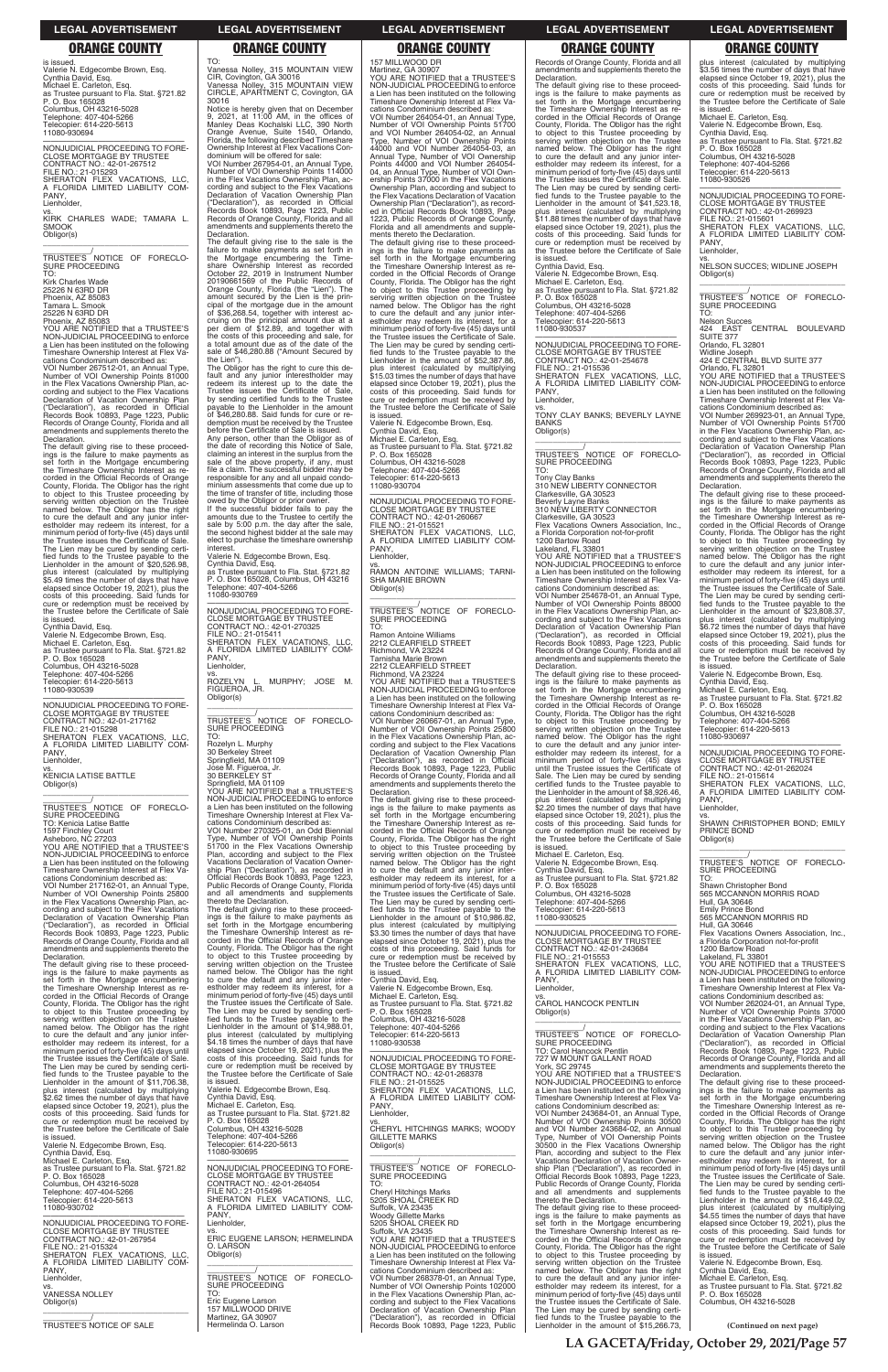**Page 58/LA GACETA/Friday, October 29, 2021**

Telephone: 407-404-5266 Telecopier: 614-220-5613 11080-930705

—————————————————— NONJUDICIAL PROCEEDING TO FORE-CLOSE MORTGAGE BY TRUSTEE CONTRACT NO.: 42-01-262266 FILE NO.: 21-015691 SHERATON FLEX VACATIONS, LLC, A FLORIDA LIMITED LIABILITY COM-PANY,

Lienholder,

vs. DANNY JOE NICHOLS, JR.; ANDREA D. NICHOLS Obligor(s) \_\_\_\_\_\_\_\_\_\_\_\_\_\_\_\_\_\_\_\_\_\_\_\_\_\_\_\_\_\_\_\_\_

\_\_\_\_\_\_\_\_\_\_\_/ TRUSTEE'S NOTICE OF FORECLO-SURE PROCEEDING

TO:<br>Danny Joe Nichols, Jr.

Danny Joe Nichols, Jr. 4 SARAH CT Greenbrier, AR 72058 Andrea D. Nichols

4 SARAH CT Greenbrier, AR 72058

Flex Vacations Owners Association, Inc., a Florida Corporation not-for-profit 1200 Bartow Road

Lakeland, FL 33801

YOU ARE NOTIFIED that a TRUSTEE'S NON-JUDICIAL PROCEEDING to enforce a Lien has been instituted on the following Timeshare Ownership Interest at Flex Vacations Condominium described as:

VOI Number 262266-01, an Odd Biennial Type, Number of VOI Ownership Points 81000 in the Flex Vacations Ownership Plan, according and subject to the Flex Vacations Declaration of Vacation Ownership Plan ("Declaration"), as recorded in Official Records Book 10893, Page 1223, Public Records of Orange County, Florida and all amendments and supplements thereto the Declaration.

The default giving rise to these proceed-ings is the failure to make payments as set forth in the Mortgage encumbering the Timeshare Ownership Interest as recorded in the Official Records of Orange County, Florida. The Obligor has the right to object to this Trustee proceeding by serving written objection on the Trustee named below. The Obligor has the right to cure the default and any junior inter-estholder may redeem its interest, for a minimum period of forty-five (45) days until the Trustee issues the Certificate of Sale. The Lien may be cured by sending certi-fied funds to the Trustee payable to the Lienholder in the amount of \$19,349.95, plus interest (calculated by multiplying \$5.32 times the number of days that have elapsed since October 19, 2021), plus the costs of this proceeding. Said funds for cure or redemption must be received by the Trustee before the Certificate of Sale is issued.

Valerie N. Edgecombe Brown, Esq. Cynthia David, Esq. Michael E. Carleton, Esq. as Trustee pursuant to Fla. Stat. §721.82 P. O. Box 165028 Columbus, OH 43216-5028 Telephone: 407-404-5266 Telecopier: 614-220-5613 11080-930706

—————————————————— NONJUDICIAL PROCEEDING TO FORE-CLOSE MORTGAGE BY TRUSTEE CONTRACT NO.: 42-01-239302 FILE NO.: 21-015697 SHERATON FLEX VACATIONS, LLC, A FLORIDA LIMITED LIABILITY COM-PANY, Lienholder,

vs. CHAD RYAN GODBOUT, AKA CHAD R. GODBOUT; JENNIFER ANNE GOD-BOUT, AKA JENNIFER A. GODBOUT Obligor(s)

### \_\_\_\_\_\_\_\_\_\_\_\_\_\_\_\_\_\_\_\_\_\_\_\_\_\_\_\_\_\_\_\_\_ \_\_\_\_\_\_\_\_\_\_\_/<br>TRUSTEE'S NOTICE OF FORECLO-<br>SURE PROCEEDING TO:

Chad Ryan Godbout, AKA Chad R. Godbout 14524 YORKSHIRE STREET

Southgate, MI 48195 Jennifer Anne Godbout, AKA Jennifer A.

Godbout 14524 YORKSHIRE STREET

Southgate, MI 48195 Flex Vacations Owners Association, Inc.,

a Florida Corporation not-for-profit 1200 Bartow Road

Lakeland, FL 33801

YOU ARE NOTIFIED that a TRUSTEE'S NON-JUDICIAL PROCEEDING to enforce a Lien has been instituted on the following Timeshare Ownership Interest at Flex Vacations Condominium described as:

Any person, other than the Obligor as of the date of recording this Notice of Sale, claiming an interest in the surplus from the sale of the above property, if any, must file a claim. The successful bidder may be responsible for any and all unpaid condominium assessments that come due up to the time of transfer of title, including those owed by the Obligor or prior owner. If the successful bidder fails to pay the amounts due to the Trustee to certify the sale by 5:00 p.m. the day after the sale, the second highest bidder at the sale may

VOI Number 239302-01, an Annual Type, Number of VOI Ownership Points 95700 in the Flex Vacations Ownership Plan, according and subject to the Flex Vacations Declaration of Vacation Ownership Plan ("Declaration"), as recorded in Official Records Book 10893, Page 1223, Public

of the Bay Lake Tower at Disney's Contemporary Resort , a leasehold condo-<br>temporary Resort , a leasehold condo-<br>minium (the "Condominium"), according to<br>as recorded in Official Records Book<br>9755, Page 2293, Public Records ange County, Florida and all amendments thereto (the 'Declaration'). The default giving rise to these proceed-ings is the failure to make payments as

FLORIDA CORPORATION,

Lienholder,

vs. MIGUEL RIVERA; MARISOL SANCHEZ

Obligor

\_\_\_\_\_\_\_\_\_\_\_\_\_\_\_\_\_\_\_\_\_\_\_\_\_\_\_\_\_\_\_\_\_ \_\_\_\_\_\_\_\_\_\_\_/ TRUSTEE'S NOTICE OF SALE

TO:

Miguel Rivera, 6641 MYRTLE AVENUE, APARTMENT 1, Glendale, NY 11385-

Marisol Sanchez, 6641 MYRTLE AV-APARTMENT 1, Glendale, NY

7055

ENUE, APA<br>11385-7055

The Obligor has the right to cure this de-fault and any junior interestholder may redeem its interest up to the date the Trustee issues the Certificate of Sale, by sending certified funds to the Trustee payable to the Lienholder in the amount of \$18,295.35. Said funds for cure or redemption must be received by the Trustee before the Certificate of Sale is issued. Any person, other than the Obligor as of the date of recording this Notice of Sale, claiming an interest in the surplus from the sale of the above property, if any, must file a claim. The successful bidder may be responsible for any and all unpaid condominium assessments that come due up to the time of transfer of title, including those

Notice is hereby given that on December 9, 2021, at 10:00 AM, in the offices of Manley Deas Kochalski LLC, 390 North Orange Avenue, Suite 1540, Orlando, Florida, the following described Timeshare Ownership Interest at Disney's Saratoga Springs Resort will be offered for sale: An undivided 0.6628% interest in Unit 144C of Disney's Saratoga Springs Re-sort, a leasehold condominium (the "Condominium"), according to the Declaration of Condominium thereof as recorded in Official Records Book 7419, Page 4659, Public Records of Orange County, Florida and all amendments thereto (the 'Declaration'). The default giving rise to the sale is the failure to make payments as set forth in the Mortgage encumbering the Timeshare Ownership Interest as recorded October 12, 2011 in Instrument Number

20110537360 of the Public Records of Orange County, Florida (the "Lien"). The amount secured by the Lien is the princi-<br>pal of the mortgage due in the amount of pal of the mortgage due in the amount of \$2,000.96, together

on the principal amount due at a per diem of \$0.84, and together with the costs of this proceeding and sale, for a total amount due as of the date of the sale of \$4,385.25

("Amount Secured by the Lien"). The Obligor has the right to cure this default and any junior interestholder may re-deem its interest up to the date the Trustee issues the Certificate of Sale, by sending certified funds to the Trustee payable to the Lienholder in the amount of \$4,385.25. Said funds for cure or redemption must be received by the Trustee before the Certifi-

cate of Sale is issued.

**interest** 

11080-930791

Lienholder,

NAN Obligor(s)

TO:

Benjamin Burrell

Canada

Canada

owed by the Obligor or prior owner. If the successful bidder fails to pay the amounts due to the Trustee to certify the sale by 5:00 p.m. the day after the sale, the second highest bidder at the sale may elect to purchase the timeshare ownership **interest** 

set forth in the Mortgage encumbering

\_\_\_\_\_\_\_\_\_\_\_/<br>TRUSTEE'S NOTICE OF FORECLO-<br>SURE PROCEEDING TO: Thomas A. Welch 207 WEBSTER STREET Needham, MA 02494 YOU ARE NOTIFIED that a TRUSTEE'S NON-JUDICIAL PROCEEDING to enforce a Lien has been instituted on the following Timeshare Ownership Interest at Disney's Beach Club Villas described as: An undivided 0.4398% interest in Unit 1A

vs. SHIRLEY A. STRATTON

TO: Michael C. Monaco, 50 Melrose Park-way, East Patchogue, NY 11772 Notice is hereby given that on December 9, 2021, at 10:00 AM, in the offices of Manley Deas Kochalski LLC, 390 North Orange Avenue, Suite 1540, Orlando, Florida, the following described Timeshare Ownership Interest at Copper Creek Villas & Cabins at Disney's Wilderness Lodge will be offered for sale:

elect to purchase the timeshare ownership Valerie N. Edgecombe Brown, Esq. Cynthia David, Esq. as Trustee pursuant to Fla. Stat. §721.82 P. O. Box 165028, Columbus, OH 43216 Telephone: 407-404-5266 —————————————————— NONJUDICIAL PROCEEDING TO FORE-CLOSE MORTGAGE BY TRUSTEE CONTRACT NO.: 10025080.000 FILE NO.: 21-017912 PALM FINANCIAL SERVICES, INC., A FLORIDA CORPORATION, vs. BENJAMIN BURRELL; KATHLEEN HAN-\_\_\_\_\_\_\_\_\_\_\_\_\_\_\_\_\_\_\_\_\_\_\_\_\_\_\_\_\_\_\_\_\_ \_\_\_\_\_\_\_\_\_\_\_/<br>TRUSTEE'S NOTICE OF FORECLO-<br>SURE PROCEEDING 6383 LARMOND AVE Ottawa, ON K1C 2J9 Kathleen Hannan 6383 LARMOND AVENUE Ottawa, ON K1C 2J9 YOU ARE NOTIFIED that a TRUSTEE'S NON-JUDICIAL PROCEEDING to enforce a Lien has been instituted on the following Timeshare Ownership Interest at Bay Lake Tower at Disney's Contemporary Resort described as: An undivided 0.5601% interest in Unit 5A Obligor(s) \_\_\_\_\_\_\_\_\_\_\_\_\_\_\_\_\_\_\_\_\_\_\_\_\_\_\_\_\_\_\_\_\_ ments thereto.

An undivided 0.3573% interest in Unit 7A of Copper Creek Villas & Cabins at Disney's Wilderness Lodge, according to the Declaration of Condominium thereas recorded as Instrument Number 20170096685, in the Public Records of Orange County, Florida, and all amendments thereto.

Any person, other than the Obligor as of the date of recording this Notice of Sale, claiming an interest in the surplus from the sale of the above property, if any, must file a claim. The successful bidder may be responsible for any and all unpaid condo-minium assessments that come due up to the time of transfer of title, including those

The default giving rise to the sale is the failure to make payments as set forth in the Mortgage encumbering the Timeshare Ownership Interest as recorded May 11, 2018 in Instrument Number 20180283108 of the Public Records of Orange County, Florida (the "Lien"). The amount secured by the Lien is the principal of the mortgage due in the amount of \$15,366.74, together with interest accruing on the principal amount due at a per diem of \$6.32, and together with the costs of this proceeding and sale, for a total amount due as of the date of the sale of \$18,295.35 ("Amount Secured by the Lien").

> Steve M. Onorato, 6 CRESTA CIRCLE,<br>APT 12, San Rasdal, CA 94903<br>Carol J. Onorato, 5301 WEST SPRING<br>CREEK PARKWAY, APT 226, Plano, TX 75024

An undivided 0.4911% interest in Unit 37 of the Disney's Animal Kingdom Villas, a leasehold condominium (the "Condomini-um"), according to the Declaration of Condominium thereof as recorded in Official<br>Records Book 9077, Page 4252, Public<br>Records of Orange County, Florida and all<br>amendments thereto (the 'Declaration').<br>The default giving rise to the sale is the<br>failure to pay asse

owed by the Obligor or prior owner. If the successful bidder fails to pay the amounts due to the Trustee to certify the sale by 5:00 p.m. the day after the sale, the second highest bidder at the sale may elect to purchase the timeshare ownership

interest.<br>Valerie N. Edgecombe Brown, Esq.<br>Cynthia David, Esq.<br>as Trustee pursuant to Fla. Stat. §721.82<br>P. O. Box 165028, Columbus, OH 43216<br>Telephone: 407-404-5266<br>11080-930781

NONJUDICIAL PROCEEDING TO FORE-CLOSE MORTGAGE BY TRUSTEE CONTRACT NO.: 15008848.000 FILE NO.: 21-017998 PALM FINANCIAL SERVICES, INC., A FLORIDA CORPORATION, Lienholder,

vs. PRADEEP KUMAR KISUN; PRANITA USHA KISUN

\_\_\_\_\_\_\_\_\_\_\_/ TRUSTEE'S NOTICE OF FORECLO-SURE PROCEEDING

TO: Pradeep Kumar Kisun 755 Teal Way Williams, CA 95987 Pranita Usha Kisun 755 Teal Way Williams, CA 95987-9005 YOU ARE NOTIFIED that a TRUSTEE'S NON-JUDICIAL PROCEEDING to enforce a Lien has been instituted on the following Timeshare Ownership Interest at Copper Creek Villas & Cabins at Disney's Wilder-

ness Lodge described as: An undivided 0.5003% interest in Unit 7E of Copper Creek Villas & Cabins at Disney's Wilderness Lodge, according to the Declaration of Condominium thereof as recorded as Instrument Number 20170096685, in the Public Records of Orange County, Florida, and all amend-

The default giving rise to these proceedings is the failure to make payments as set forth in the Mortgage encumbering the Timeshare Ownership Interest as re-corded in the Official Records of Orange County, Florida. The Obligor has the right to object to this Trustee proceeding by serving written objection on the Trustee named below. The Obligor has the right to cure the default and any junior inter-<br>estholder may redeem its interest, for a minimum period of forty-five (45) days until the Trustee issues the Certificate of Sale. The Lien may be cured by sending certi-<br>fied funds to the Trustee payable to the fied funds to the Trustee payable Lienholder in the amount of \$24,520.29, plus interest (calculated by multiplying \$8.46 times the number of days that have elapsed since October 19, 2021), plus the costs of this proceeding. Said funds for cure or redemption must be received by

| "Declaration"), as recorded in Official<br>Records Book 10893, Page 1223, Public     | the Timeshare Ownership Interest as re-<br>corded in the Official Records of Orange | costs of this proceeding. Said funds for<br>cure or redemption must be received by | SHIRLEY A. STRATTON<br>Obligor                                                     |                                                                                      |
|--------------------------------------------------------------------------------------|-------------------------------------------------------------------------------------|------------------------------------------------------------------------------------|------------------------------------------------------------------------------------|--------------------------------------------------------------------------------------|
| Records of Orange County, Florida and all                                            | County, Florida. The Obligor has the right                                          | the Trustee before the Certificate of Sale                                         |                                                                                    | TRUSTEE'S NOTICE OF FORECLO-                                                         |
| amendments and supplements thereto the                                               | to object to this Trustee proceeding by                                             | is issued.                                                                         |                                                                                    | <b>SURE PROCEEDING</b>                                                               |
| Declaration.                                                                         | serving written objection on the Trustee                                            | Valerie N. Edgecombe Brown, Esq.                                                   | TRUSTEE'S NOTICE OF SALE                                                           | TO:                                                                                  |
| The default giving rise to these proceed-                                            | named below. The Obligor has the right                                              | Cynthia David, Esg.                                                                | TO: Shirley A. Stratton, 14621 SOUTH                                               | <b>Ricky Jay Pierce</b>                                                              |
| ings is the failure to make payments as                                              | to cure the default and any junior inter-                                           | Michael E. Carleton, Esq.                                                          | BECKLEY SQUARE, Davie, FL 33325-                                                   | 347 Green Meadows Drive                                                              |
| set forth in the Mortgage encumbering                                                | estholder may redeem its interest, for a                                            | as Trustee pursuant to Fla. Stat. §721.82                                          | 3030                                                                               | Newport News, VA 23608                                                               |
| the Timeshare Ownership Interest as re-                                              | minimum period of forty-five (45) days                                              | P. O. Box 165028                                                                   | Notice is hereby given that on December                                            | <b>Helen Marie Pierce</b>                                                            |
| corded in the Official Records of Orange                                             | until the Trustee issues the Certificate of                                         | Columbus, OH 43216-5028                                                            | 9. 2021. at 10:00 AM, in the offices of                                            | 1406 Southwest 14th Street                                                           |
| County, Florida. The Obligor has the right                                           | Sale. The Lien may be cured by sending                                              | Telephone: 407-404-5266                                                            | Manley Deas Kochalski LLC, 390 North                                               | Cape Coral, FL 33991                                                                 |
| to object to this Trustee proceeding by                                              | certified funds to the Trustee payable to                                           | Telecopier: 614-220-5613                                                           | Orange Avenue, Suite 1540, Orlando,                                                | YOU ARE NOTIFIED that a TRUSTEE'S                                                    |
| serving written objection on the Trustee                                             | the Lienholder in the amount of \$5.438.52.                                         | 11080-930707                                                                       | Florida, the following described Timeshare                                         | NON-JUDICIAL PROCEEDING to enforce                                                   |
| named below. The Obligor has the right                                               | plus interest (calculated by multiplying                                            |                                                                                    | Ownership Interest at Disney's Saratoga                                            | a Lien has been instituted on the following                                          |
| to cure the default and any junior inter-                                            | \$0.98 times the number of days that have                                           | NONJUDICIAL PROCEEDING TO FORE-                                                    | Springs Resort will be offered for sale:                                           | Timeshare Ownership Interest at Disney's                                             |
| estholder may redeem its interest, for a                                             | elapsed since October 18, 2021), plus the                                           | <b>CLOSE MORTGAGE BY TRUSTEE</b>                                                   | An undivided 0.3314% interest in Unit                                              | Animal Kingdom Villas described as:                                                  |
| minimum period of forty-five (45) days until                                         | costs of this proceeding. Said funds for                                            | FILE NO.: 21-018297                                                                | 146B of the Disney's Saratoga Springs                                              | An undivided 0.3069% interest in Unit 57B                                            |
| the Trustee issues the Certificate of Sale.                                          | cure or redemption must be received by                                              | PALM FINANCIAL SERVICES, INC., A                                                   | Resort, a leasehold condominium (the                                               | of the Disney's Animal Kingdom Villas, a                                             |
| The Lien may be cured by sending certi-                                              | the Trustee before the Certificate of Sale                                          | FLORIDA CORPORATION.                                                               | "Condominium"), according to the Decla-                                            | leasehold condominium (the "Condomini-                                               |
| fied funds to the Trustee payable to the                                             | is issued.                                                                          | Lienholder,                                                                        | ration of Condominium thereof as record-                                           | um"), according to the Declaration of Con-                                           |
| Lienholder in the amount of \$21.722.34.                                             | Valerie N. Edgecombe Brown, Esg.                                                    | VS.                                                                                | ed in Official Records Book 7419, Page                                             | dominium thereof as recorded in Official                                             |
| plus interest (calculated by multiplying                                             | Cynthia David, Esg.                                                                 | JANET L. MERRIFIELD                                                                | 4659, Public Records of Orange County,                                             | Records Book 9077, Page 4252, Public                                                 |
| \$5.45 times the number of days that have                                            | Michael E. Carleton, Esq.                                                           | Obligor                                                                            | Florida and all amendments thereto (the                                            | Records of Orange County, Florida and all                                            |
| elapsed since October 19, 2021), plus the                                            | as Trustee pursuant to Fla. Stat. §721.82                                           |                                                                                    | 'Declaration').                                                                    | amendments thereto (the 'Declaration').                                              |
| costs of this proceeding. Said funds for                                             | P. O. Box 165028                                                                    | <b>TRUSTEE'S NOTICE OF SALE</b>                                                    | The default giving rise to the sale is the                                         | The default giving rise to these proceed-                                            |
| cure or redemption must be received by<br>the Trustee before the Certificate of Sale | Columbus, OH 43216-5028                                                             | TO: Janet L. Merrifield, 13 Yoho Circle,                                           | failure to pay assessments as set forth<br>in the Claim(s) of Lien encumbering the | ings is the failure to pay condominium<br>assessments and dues resulting in a        |
| is issued.                                                                           | Telephone: 407-404-5266<br>Telecopier: 614-220-5613                                 | Limerick, ME 04048-3490                                                            |                                                                                    |                                                                                      |
| Michael E. Carleton, Esq.                                                            | 11080-930544                                                                        | Notice is hereby given that on December                                            | Timeshare Ownership Interest as record-<br>ed May 25, 2021 in Instrument Number    | Claim of Lien encumbering the Timeshare<br>Ownership Interest as recorded in the Of- |
| Valerie N. Edgecombe Brown, Esg.                                                     |                                                                                     | 9, 2021, at 10:00 AM, in the offices of                                            | 20210313604 of the Public Records of                                               | ficial Records of Orange County, Florida.                                            |
| Cynthia David, Esq.                                                                  | NONJUDICIAL PROCEEDING TO FORE-                                                     | Manley Deas Kochalski LLC, 390 North                                               | Orange County, Florida. The amount se-                                             | The Obligor has the right to object to this                                          |
| as Trustee pursuant to Fla. Stat. §721.82                                            | <b>CLOSE MORTGAGE BY TRUSTEE</b>                                                    | Orange Avenue, Suite 1540, Orlando,                                                | cured by the assessment lien is for unpaid                                         | Trustee proceeding by serving written ob-                                            |
| P. O. Box 165028                                                                     | FILE NO.: 21-017946                                                                 | Florida, the following described Timeshare                                         | assessments, accrued interest, plus inter-                                         | jection on the Trustee named below. The                                              |
| Columbus, OH 43216-5028                                                              | PALM FINANCIAL SERVICES, INC., A                                                    | Ownership Interest at Disney Vacation                                              | est accruing at a per diem rate of \$0.30                                          | Obligor has the right to cure the default                                            |
| Telephone: 407-404-5266                                                              | FLORIDA CORPORATION,                                                                | Club at Walt Disney World Resort will be                                           | together with the costs of this proceeding                                         | and any junior interestholder may redeem                                             |
| Telecopier: 614-220-5613                                                             | Lienholder,                                                                         | offered for sale:                                                                  | and sale and all other amounts secured by                                          | its interest, for a minimum period of forty-                                         |
| 11080-930527                                                                         | VS.                                                                                 | An undivided 0.0412% interest in Unit                                              | the Claim of Lien, for a total amount due                                          | five (45) days until the Trustee issues the                                          |
|                                                                                      | MICHAEL C. MONACO                                                                   | 33 of the Disney Vacation Club at Walt                                             | as of the date of the sale of \$1,258.93                                           | Certificate of Sale. The Lien may be cured                                           |
| NONJUDICIAL PROCEEDING TO FORE-                                                      | Obligor                                                                             | Disney World Resort, a leasehold condo-                                            | ("Amount Secured by the Lien").                                                    | by sending certified funds to the Trustee                                            |
| <b>CLOSE MORTGAGE BY TRUSTEE</b>                                                     |                                                                                     | minium (the "Condominium"), according to                                           | The Obligor has the right to cure this de-                                         | payable to the Lienholder in the amount                                              |
| FILE NO.: 21-017896                                                                  |                                                                                     | the Declaration of Condominium thereof                                             | fault and any junior interestholder may re-                                        |                                                                                      |
| PALM FINANCIAL SERVICES, INC., A                                                     | TRUSTEE'S NOTICE OF SALE                                                            | as recorded in Official Records Book                                               | deem its interest up to the date the Trustee                                       | (Continued on next page)                                                             |
|                                                                                      |                                                                                     |                                                                                    |                                                                                    |                                                                                      |

4361, Page 2551, Public Records of Orange County, Florida and all amendments thereto (the 'Declaration').

The default giving rise to the sale is the failure to make payments as set forth in the Mortgage encumbering the Timeshare Ownership Interest as recorded May 17, 2018 in Instrument Number 20180294056 of the Public Records of Orange County, Florida (the "Lien"). The amount secured by the Lien is the principal of the mortgage due in the amount of \$9,414.08, together with interest accruing on the principal amount due at a per diem of \$4.64, and together with the costs of this proceeding and sale, for a total amount due as of the date of the sale of \$11,397.48 ("Amount Secured by the Lien"). The Obligor has the right to cure this de-

fault and any junior interestholder may redeem its interest up to the date the Trustee issues the Certificate of Sale, by sending certified funds to the Trustee payable to the Lienholder in the amount of \$11,397.48. Said funds for cure or redemption must be received by the Trustee before the Certificate of Sale is issued.

Any person, other than the Obligor as of the date of recording this Notice of Sale, claiming an interest in the surplus from the sale of the above property, if any, must file a claim. The successful bidder may be responsible for any and all unpaid condo-minium assessments that come due up to the time of transfer of title, including those

Valerie N. Edgecombe Brown, Esq.

Cynthia David, Esq. as Trustee pursuant to Fla. Stat. §721.82 P. O. Box 165028, Columbus, OH 43216 Telephone: 407-404-5266 11080-930717

—————————————————— NONJUDICIAL PROCEEDING TO FORE-CLOSE CLAIM OF LIEN BY TRUSTEE CONTRACT NO.: 21721.003 FILE NO.: 21-019256 PALM FINANCIAL SERVICES, INC., A FLORIDA CORPORATION, Lienholder,

vs. THOMAS A. WELCH Obligor(s) \_\_\_\_\_\_\_\_\_\_\_\_\_\_\_\_\_\_\_\_\_\_\_\_\_\_\_\_\_\_\_\_\_

of the Disney's Beach Club Villas, a leasehold condominium (the "Condominium") according to the Declaration of Condo-minium thereof as recorded in Official Records Book 6531, Page 3526, Public Records of Orange County, Florida and all amendments thereto (the 'Declaration').

The default giving rise to these proceed-ings is the failure to pay condominium assessments and dues resulting in a Claim of Lien encumbering the Timeshare Ownership Interest as recorded in the Official Records of Orange County, Florida. The Obligor has the right to object to this Trustee proceeding by serving written ob-jection on the Trustee named below. The Obligor has the right to cure the default and any junior interestholder may redeem its interest, for a minimum period of forty-five (45) days until the Trustee issues the Certificate of Sale. The Lien may be cured by sending certified funds to the Trustee payable to the Lienholder in the amount of \$1,743.55, plus interest (calculated by multiplying \$0.51 times the number of days that have elapsed since October 19, 2021), plus the costs of this proceeding. Said funds for cure or redemption must be received by the Trustee before the Certifi-

cate of Sale is issued. Valerie N. Edgecombe Brown, Esq. Cynthia David, Esq. Michael E. Carleton, Esq. as Trustee pursuant to Fla. Stat. §721.82 P. O. Box 165028 Columbus, OH 43216-5028 Telephone: 407-404-5266 Telecopier: 614-220-5613 11080-930698

—————————————————— NONJUDICIAL PROCEEDING TO FORE-CLOSE CLAIM OF LIEN BY TRUSTEE FILE NO.: 21-019310 PALM FINANCIAL SERVICES, INC., A FLORIDA CORPORATION, Lienholder,

issues the Certificate of Sale by sending certified funds to the Trustee payable to the Lienholder in the amount of \$1,258.93. Said funds for cure or redemption must be received by the Trustee before the Certificate of Sale is issued.

owed by the Obligor or prior owner. If the successful bidder fails to pay the amounts due to the Trustee to certify the sale by 5:00 p.m. the day after the sale. the second highest bidder at the sale may elect to purchase the timeshare ownership interest.

Valerie N. Edgecombe Brown, Esq.

Cynthia David, Esq. as Trustee pursuant to Fla. Stat. §721.82 P. O. Box 165028, Columbus, OH 43216

Telephone: 407-404-5266 11080-930794

—————————————————— NONJUDICIAL PROCEEDING TO FORE-CLOSE CLAIM OF LIEN BY TRUSTEE FILE NO.: 21-019428 PALM FINANCIAL SERVICES, INC., A FLORIDA CORPORATION,

Lienholder,

vs. STEVE M. ONORATO; CAROL J. ON-ORATO **Obligor** \_\_\_\_\_\_\_\_\_\_\_\_\_\_\_\_\_\_\_\_\_\_\_\_\_\_\_\_\_\_\_\_\_

\_\_\_\_\_\_\_\_\_\_\_/ TRUSTEE'S NOTICE OF SALE TO:

Notice is hereby given that on December 9, 2021, at 10:00 AM, in the offices of Manley Deas Kochalski LLC, 390 North Orange Avenue, Suite 1540, Orlando, Florida, the following described Timeshare Ownership Interest at Disney's Animal Kingdom Villas will be offered for sale:

Timeshare Ownership Interest as recorded May 25, 2021 in Instrument Number 20210313334 of the Public Records of Orange County, Florida. The amount se-cured by the assessment lien is for unpaid assessments, accrued interest, plus interest accruing at a per diem rate of \$0.58 together with the costs of this proceeding and sale and all other amounts secured by the Claim of Lien, for a total amount due as of the date of the sale of \$1,945.21 ("Amount Secured by the Lien").

The Obligor has the right to cure this de-fault and any junior interestholder may re-deem its interest up to the date the Trustee issues the Certificate of Sale by sending certified funds to the Trustee payable to the Lienholder in the amount of \$1,945.21. Said funds for cure or redemption must be received by the Trustee before the Certificate of Sale is issued.

Any person, other than the Obligor as of the date of recording this Notice of Sale, claiming an interest in the surplus from the sale of the above property, if any, must file a claim. The successful bidder may be responsible for any and all unpaid condominium assessments that come due up to the time of transfer of title, including those owed by the Obligor or prior owner.

If the successful bidder fails to pay the amounts due to the Trustee to certify the sale by 5:00 p.m. the day after the sale, the second highest bidder at the sale may elect to purchase the timeshare ownership interest.

Valerie N. Edgecombe Brown, Esq.

Cynthia David, Esq. as Trustee pursuant to Fla. Stat. §721.82 P. O. Box 165028, Columbus, OH 43216 Telephone: 407-404-5266 11080-930786

—————————————————— NONJUDICIAL PROCEEDING TO FORE-CLOSE CLAIM OF LIEN BY TRUSTEE CONTRACT NO.: 9018573.000 FILE NO.: 21-019452 PALM FINANCIAL SERVICES, INC., A FLORIDA CORPORATION, Lienholder,

vs. RICKY JAY PIERCE; HELEN MARIE **PIFRCE** Obligor(s)

\_\_\_\_\_\_\_\_\_\_\_\_\_\_\_\_\_\_\_\_\_\_\_\_\_\_\_\_\_\_\_\_\_

**LEGAL ADVERTISEMENT LEGAL ADVERTISEMENT LEGAL ADVERTISEMENT LEGAL ADVERTISEMENT LEGAL ADVERTISEMENT**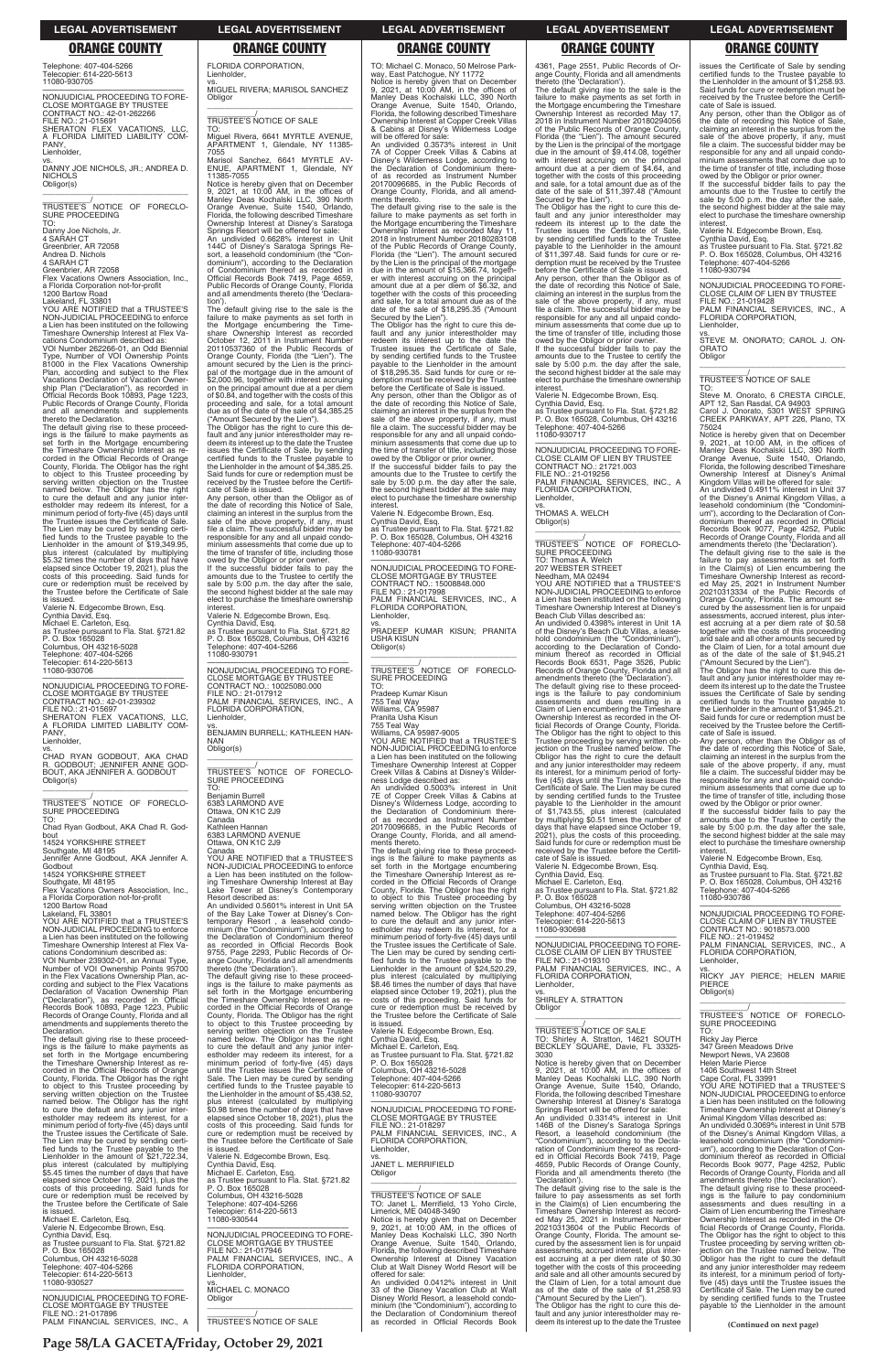of \$978.31, plus interest (calculated by multiplying \$0.20 times the number of days that have elapsed since October 19, 2021), plus the costs of this proceeding. Said funds for cure or redemption must be received by the Trustee before the Certifi-cate of Sale is issued. Valerie N. Edgecombe Brown, Esq. Cynthia David, Esq. Michael E. Carleton, Esq. as Trustee pursuant to Fla. Stat. §721.82 P. O. Box 165028 Columbus, OH 43216-5028 Telephone: 407-404-5266 Telecopier: 614-220-5613 11080-930699

TO: Sean M. Corr, 36 GOLF VIEW ROAD,<br>Doylestown, PA 18901-4925<br>Jennifer K. Corr, 36 GOLF VIEW ROAD,<br>Doylestown, PA 18901-4925

—————————————————— NONJUDICIAL PROCEEDING TO FORE-CLOSE CLAIM OF LIEN BY TRUSTEE CONTRACT NO.: 7069253.000 FILE NO.: 21-019524 PALM FINANCIAL SERVICES, INC., A FLORIDA CORPORATION, Lienholder,

vs. SEAN M. CORR; JENNIFER K. CORR Obligor(s) \_\_\_\_\_\_\_\_\_\_\_\_\_\_\_\_\_\_\_\_\_\_\_\_\_\_\_\_\_\_\_\_\_

# \_\_\_\_\_\_\_\_\_\_\_/ TRUSTEE'S NOTICE OF SALE

Notice is hereby given that on December 2, 2021, at 10:00 AM, in the offices of Manley Deas Kochalski LLC, 390 North Orange Avenue, Suite 1540, Orlando, Florida, the following described Timeshare Ownership Interest at Disney's Saratoga Springs Resort will be offered for sale: An undivided 0.8285% interest in Unit

140A of the Disney's Saratoga Springs Resort, a leasehold condominium (the "Condominium"), according to the Declaration of Condominium thereof as recorded in Official Records Book 7419, Page 4659, Public Records of Orange County, Florida and all amendments thereto (the

owed by the Obligor or prior owner. If the successful bidder fails to pay the amounts due to the Trustee to certify the sale by 5:00 p.m. the day after the sale, the second highest bidder at the sale may elect to purchase the timeshare ownership **interest** 

vs. BRIAN M. WURDEMANN **Obligor** 

'Declaration'). The default giving rise to the sale is the failure to pay assessments as set forth<br>in the Claim(s) of Lien encumbering the<br>Timeshare Ownership Interest as record-<br>ed May 25, 2021 in Instrument Number<br>20210313604 of the Public Records of<br>Orange County, Florida. The cured by the assessment lien is for unpaid assessments, accrued interest, plus inter-est accruing at a per diem rate of \$0.78 together with the costs of this proceeding and sale and all other amounts secured by the Claim of Lien, for a total amount due as of the date of the sale of \$2,411.32

("Amount Secured by the Lien"). The Obligor has the right to cure this default and any junior interestholder may redeem its interest up to the date the Trustee issues the Certificate of Sale by sending certified funds to the Trustee payable to the Lienholder in the amount of \$2,411.32. Said funds for cure or redemption must be received by the Trustee before the Certifi-cate of Sale is issued. Any person, other than the Obligor as of

The default giving rise to the sale is the failure to pay assessments as set forth in the Claim(s) of Lien encumbering the Timeshare Ownership Interest as recorded May 25, 2021 in Instrument Number 20210313604 of the Public Records of Orange County, Florida.The amount se-cured by the assessment lien is for unpaid assessments, accrued interest, plus interest accruing at a per diem rate of \$1.06 together with the costs of this proceeding and sale and all other amounts secured by the Claim of Lien, for a total amount due as of the date of the sale of \$3,247.64

the date of recording this Notice of Sale, claiming an interest in the surplus from the sale of the above property, if any, must file a claim. The successful bidder may be responsible for any and all unpaid condo-minium assessments that come due up to the time of transfer of title, including those

Valerie N. Edgecombe Brown, Esq.

Cynthia David, Esq. as Trustee pursuant to Fla. Stat. §721.82 P. O. Box 165028, Columbus, OH 43216 Telephone: 407-404-5266 11080-930436

—————————————————— NONJUDICIAL PROCEEDING TO FORE-CLOSE CLAIM OF LIEN BY TRUSTEE FILE NO.: 21-019529 PALM FINANCIAL SERVICES, INC., A FLORIDA CORPORATION, Lienholder,

\_\_\_\_\_\_\_\_\_\_\_\_\_\_\_\_\_\_\_\_\_\_\_\_\_\_\_\_\_\_\_\_\_

\_\_\_\_\_\_\_\_\_\_\_/ TRUSTEE'S NOTICE OF SALE TO: Brian M. Wurdemann, 805 FAIR-MOUNT AVENUE, Chatham, NJ 07928- 1166

Notice is hereby given that on December 9, 2021, at 10:00 AM, in the offices of Manley Deas Kochalski LLC, 390 North Orange Avenue, Suite 1540, Orlando, Florida, the following described Timeshare Ownership Interest at Disney's Saratoga Springs Resort will be offered for sale:

YOU ARE NOTIFIED that a TRUSTEE'S NON-JUDICIAL PROCEEDING to enforce a Lien has been instituted on the following Timeshare Ownership Interest at Disney's Beach Club Villas described as: An undivided 0.5865% interest in Unit 26 of the Disney's Beach Club Villas, a leasehold condominium (the "Condominium"), according to the Declaration of Condominium thereof as recorded in Official Records Book 6531, Page 3526, Public Records of Orange County, Florida and all amendments thereto (the 'Declaration'). The default giving rise to these proceed-ings is the failure to pay condominium assessments and dues resulting in a Claim of Lien encumbering the Timeshare Ownership Interest as recorded in the Official Records of Orange County, Florida. The Obligor has the right to object to this Trustee proceeding by serving written objection on the Trustee named below. The Obligor has the right to cure the default and any junior interestholder may redeem its interest, for a minimum period of fortyfive (45) days until the Trustee issues the Certificate of Sale. The Lien may be cured by sending certified funds to the Trustee payable to the Lienholder in the amount<br>of \$2,046.31, plus interest (calculated<br>by multiplying \$0.67 times the number of<br>days that have elapsed since October 19,<br>2021), plus the costs of this proceeding. Said funds for cure or redemption must be received by the Trustee before the Certifi-cate of Sale is issued.

An undivided 0.3503% interest in Unit 119A of the Disney's Saratoga Springs

Resort, a leasehold condominium (the "Condominium"), according to the Decla-ration of Condominium thereof as recorded in Official Records Book 7419, Page 4659, Public Records of Orange County, Florida and all amendments thereto (the 'Declaration').

Luis Alfonso Martinez-Briones LAS HUALTATAS #6172 VITACURA Santiago 00000

Chile Herriett Patricia Caceres-Acosta LAS HUALTATAS #6172 **VITACURA** 

("Amount Secured by the Lien"). The Obligor has the right to cure this de-fault and any junior interestholder may redeem its interest up to the date the Trustee issues the Certificate of Sale by sending certified funds to the Trustee payable to the Lienholder in the amount of \$3,247.64. Said funds for cure or redemption must be received by the Trustee before the Certificate of Sale is issued.

 $\overline{\phantom{a}}$  , and the set of the set of the set of the set of the set of the set of the set of the set of the set of the set of the set of the set of the set of the set of the set of the set of the set of the set of the s \_\_\_\_\_\_\_\_\_\_\_/ TRUSTEE'S NOTICE OF FORECLO-SURE PROCEEDING TO:

Any person, other than the Obligor as of the date of recording this Notice of Sale, claiming an interest in the surplus from the sale of the above property, if any, must file a claim. The successful bidder may be responsible for any and all unpaid condo-minium assessments that come due up to the time of transfer of title, including those owed by the Obligor or prior owner. If the successful bidder fails to pay the

# amounts due to the Trustee to certify the

sale by 5:00 p.m. the day after the sale, the second highest bidder at the sale may elect to purchase the timeshare ownership interest. Valerie N. Edgecombe Brown, Esq. Cynthia David, Esq. as Trustee pursuant to Fla. Stat. §721.82 P. O. Box 165028, Columbus, OH 43216 Telephone: 407-404-5266



FILE NO.: 21-019536 PALM FINANCIAL SERVICES, INC., A FLORIDA CORPORATION, Lienholder,

vs. EVA MARIE DULEY, AKA EVA M. SHIZAK Obligor(s) \_\_\_\_\_\_\_\_\_\_\_\_\_\_\_\_\_\_\_\_\_\_\_\_\_\_\_\_\_\_\_\_\_

\_\_\_\_\_\_\_\_\_\_\_/ TRUSTEE'S NOTICE OF FORECLO-SURE PROCEEDING TO: Eva Marie Duley, AKA Eva M. Shizak 1200 SOUTH WASHINGTON ST APT 206

eston, MD 21601

Valerie N. Edgecombe Brown, Esq. Cynthia David, Esq. Michael E. Carleton, Esq. as Trustee pursuant to Fla. Stat. §721.82

P. O. Box 165028 Columbus, OH 43216-5028 Telephone: 407-404-5266 Telecopier: 614-220-5613 11080-930708

—————————————————— NONJUDICIAL PROCEEDING TO FORE-CLOSE CLAIM OF LIEN BY TRUSTEE CONTRACT NO.: 10013811.000 FILE NO.: 21-019562 PALM FINANCIAL SERVICES, INC., A FLORIDA CORPORATION, Lienholder,

vs. LUIS ALFONSO MARTINEZ-BRIONES; HERRIETT PATRICIA CACERES-ACOS-TA

Obligor(s) \_\_\_\_\_\_\_\_\_\_\_\_\_\_\_\_\_\_\_\_\_\_\_\_\_\_\_\_\_\_\_\_\_

\_\_\_\_\_\_\_\_\_\_\_/ TRUSTEE'S NOTICE OF FORECLO-SURE PROCEEDING TO:

Santiago 00000 Chile

YOU ARE NOTIFIED that a TRUSTEE'S NON-JUDICIAL PROCEEDING to enforce a Lien has been instituted on the following Timeshare Ownership Interest at Bay Lake Tower at Disney's Contemporary Resort described as: An undivided 1.6295% interest in Unit

38A of the Bay Lake Tower at Disney's Contemporary Resort , a leasehold con-dominium (the "Condominium"), accord-ing to the Declaration of Condominium thereof as recorded in Official Records Book 9755, Page 2293, Public Records of Orange County, Florida and all amendments thereto (the 'Declaration').

received by the Trustee before the Certificate of Sale is issued. Valerie N. Edgecombe Brown, Esq. Cynthia David, Esq. Michael E. Carleton, Esq. as Trustee pursuant to Fla. Stat. §721.82 P. O. Box 165028 Columbus, OH 43216-5028 Telephone: 407-404-5266 Telecopier: 614-220-5613 11080-930542 FLORIDA CORPORATION, Lienholder, vs. ROLAND J. MCFARLAND **Obligor** 

The default giving rise to these proceed-ings is the failure to pay condominium assessments and dues resulting in a Claim of Lien encumbering the Timeshare Ownership Interest as recorded in the Official Records of Orange County, Florida. The Obligor has the right to object to this Trustee proceeding by serving written objection on the Trustee named below. The Obligor has the right to cure the default and any junior interestholder may redeem its interest, for a minimum period of fortyfive (45) days until the Trustee issues the Certificate of Sale. The Lien may be cured by sending certified funds to the Trustee payable to the Lienholder in the amount of \$2,765.42, plus interest (calculated by multiplying \$0.97 times the number of days that have elapsed since October 18, 2021), plus the costs of this proceeding. Said funds for cure or redemption must be received by the Trustee before the Certifi-cate of Sale is issued. Valerie N. Edgecombe Brown, Esq. Cynthia David, Esq. Michael E. Carleton, Esq. as Trustee pursuant to Fla. Stat. §721.82 P. O. Box 165028 Columbus, OH 43216-5028 Telephone: 407-404-5266 Telecopier: 614-220-5613 11080-930543 —————————————————— NONJUDICIAL PROCEEDING TO FORE-CLOSE CLAIM OF LIEN BY TRUSTEE CONTRACT NO.: 8004844.000 FILE NO.: 21-019573 PALM FINANCIAL SERVICES, INC., A FLORIDA CORPORATION, Lienholder,

vs. LISA C. JACKSON Obligor(s)

### Lisa C. Jackson

4234 West San Francisco Avenue Saint Louis, MO 63115 YOU ARE NOTIFIED that a TRUSTEE'S NON-JUDICIAL PROCEEDING to enforce a Lien has been instituted on the following Timeshare Ownership Interest at Disney's Animal Kingdom Villas described as: An undivided 0.3274% interest in Unit 55

> The default giving rise to these proceed-ings is the failure to pay condominium assessments and dues resulting in a Claim of Lien encumbering the Timeshare Ownership Interest as recorded in the Official Records of Orange County, Florida. The Obligor has the right to object to this Trustee proceeding by serving written objection on the Trustee named below. The Obligor has the right to cure the default and any junior interestholder may redeem its interest, for a minimum period of fortyfive (45) days until the Trustee issues the Certificate of Sale. The Lien may be cured by sending certified funds to the Trustee payable to the Lienholder in the amount<br>of \$2,905.36, plus interest (calculated<br>by multiplying \$1.02 times the number of<br>days that have elapsed since October 19,<br>2021), plus the costs of this proceeding. Said funds for cure or redemption must be received by the Trustee before the Certificate of Sale is issued.

of the Disney's Animal Kingdom Villas, a leasehold condominium (the "Condominium"), according to the Declaration of Condominium thereof as recorded in Official<br>Records 6 Orange County, Florida and all<br>Records of Orange County, Florida and all<br>amendments thereto (the 'Declaration').<br>The default giving rise to these proceedings is the failure to pay condominium assessments and dues resulting in a Claim of Lien encumbering the Timeshare Ownership Interest as recorded in the Official Records of Orange County, Florida. The Obligor has the right to object to this Trustee proceeding by serving written ob-jection on the Trustee named below. The Obligor has the right to cure the default and any junior interestholder may redeem its interest, for a minimum period of forty-five (45) days until the Trustee issues the Certificate of Sale. The Lien may be cured by sending certified funds to the Trustee payable to the Lienholder in the amount of \$1,846.91, plus interest (calculated by multiplying \$0.58 times the number of days that have elapsed since October 19, 2021), plus the costs of this proceeding. Said funds for cure or redemption must be received by the Trustee before the Certificate of Sale is issued. Cynthia David, Esq. Valerie N. Edgecombe Brown, Esq. Michael E. Carleton, Esq. as Trustee pursuant to Fla. Stat. §721.82 P. O. Box 165028 Columbus, OH 43216-5028 Telephone: 407-404-5266 Telecopier: 614-220-5613 11080-930529

> —————————————————— NONJUDICIAL PROCEEDING TO FORE-CLOSE CLAIM OF LIEN BY TRUSTEE CONTRACT NO.: 40021.000 FILE NO.: 21-019811 PALM FINANCIAL SERVICES, INC., A FLORIDA CORPORATION, Lienholder

> 62H of the Disney Vacation Club at Walt<br>Disney World Resort, a leasehold condo-<br>minium (the "Condominium"), according to<br>the Declaration of Condominium thereof as recorded in Official Records Book 4361, Page 2551, Public Records of Orange County, Florida and all amendments

—————————————————— NONJUDICIAL PROCEEDING TO FORE-CLOSE CLAIM OF LIEN BY TRUSTEE CONTRACT NO.: 7086742.001 FILE NO.: 21-019579 PALM FINANCIAL SERVICES, INC., A FLORIDA CORPORATION, Lienholder,

vs. JOSEPH Z. MARION; CHARLOTTE E. MARION Obligor(s)

\_\_\_\_\_\_\_\_\_\_\_\_\_\_\_\_\_\_\_\_\_\_\_\_\_\_\_\_\_\_\_\_\_ \_\_\_\_\_\_\_\_\_\_\_/ TRUSTEE'S NOTICE OF FORECLO-SURE PROCEEDING TO:

> 82A of the Bay Lake Tower at Disney's Contemporary Resort , a leasehold con-dominium (the "Condominium"), accord-ing to the Declaration of Condominium thereof as recorded in Official Records Book 9755, Page 2293, Public Records of Orange County, Florida and all amendments thereto (the 'Declaration'). The default giving rise to the sale is the failure to pay assessments as set forth in the Claim(s) of Lien encumbering the Timeshare Ownership Interest as record-ed May 25, 2021 in Instrument Number 20210313470 of the Public Records of Orange County, Florida. The amount se-cured by the assessment lien is for unpaid assessments, accrued interest, plus interest accruing at a per diem rate of \$0.64 together with the costs of this proceeding and sale and all other amounts secured by the Claim of Lien, for a total amount due as of the date of the sale of \$2,075.01 ("Amount Secured by the Lien"). The Obligor has the right to cure this de-fault and any junior interestholder may redeem its interest up to the date the Trustee issues the Certificate of Sale by sending certified funds to the Trustee payable to the Lienholder in the amount of \$2,075.01. Said funds for cure or redemption must be received by the Trustee before the Certificate of Sale is issued. Any person, other than the Obligor as of the date of recording this Notice of Sale, claiming an interest in the surplus from the sale of the above property, if any, must file a claim. The successful bidder may be responsible for any and all unpaid condo-minium assessments that come due up to the time of transfer of title, including those owed by the Obligor or prior owner. If the successful bidder fails to pay the amounts due to the Trustee to certify the sale by 5:00 p.m. the day after the sale, the second highest bidder at the sale may 1605

**(Continued on next page)** thereto (the 'Declaration'). The default giving rise to these proceedings is the failure to pay condominium assessments and dues resulting in a Claim of Lien encumbering the Timeshare Ownership Interest as recorded in the Official Records of Orange County, Florida. The Obligor has the right to object to this Trustee proceeding by serving written ob-jection on the Trustee named below. The Obligor has the right to cure the default and any junior interestholder may redeem its interest, for a minimum period of forty-five (45) days until the Trustee issues the Certificate of Sale. The Lien may be cured by sending certified funds to the Trustee payable to the Lienholder in the amount of \$1,072.40, plus interest (calculated by multiplying \$0.25 times the number of days that have elapsed since October 19, 2021), plus the costs of this proceeding. Said funds for cure or redemption must be received by the Trustee before the Certificate of Sale is issued. Cynthia David, Esq. Valerie N. Edgecombe Brown, Esq. Michael E. Carleton, Esq. as Trustee pursuant to Fla. Stat. §721.82 P. O. Box 165028 Columbus, OH 43216-5028 Telephone: 407-404-5266 Telecopier: 614-220-5613 11080-930528 —————————————————— NONJUDICIAL PROCEEDING TO FORE-CLOSE CLAIM OF LIEN BY TRUSTEE FILE NO.: 21-019818 PALM FINANCIAL SERVICES, INC., A FLORIDA CORPORATION, Lienholder, vs. LUCY M. MCDONOUGH **Obligor** \_\_\_\_\_\_\_\_\_\_\_\_\_\_\_\_\_\_\_\_\_\_\_\_\_\_\_\_\_\_\_\_\_ \_\_\_\_\_\_\_\_\_\_\_/ TRUSTEE'S NOTICE OF SALE TO: Lucy M. McDonough, 132 BEACH 128TH STREET, Belle Harbor, NY 11694- Notice is hereby given that on December

Joseph Z. Marion 514 Americas Way Box Elder, SD 57719-7600 Charlotte E. Marion 514 Americas Way Box Elder, SD 57719-7600 YOU ARE NOTIFIED that a TRUSTEE'S NON-JUDICIAL PROCEEDING to enforce a Lien has been instituted on the following Timeshare Ownership Interest at Disney's Animal Kingdom Villas described as: An undivided 0.6139% interest in Unit 84B of the Disney's Animal Kingdom Villas, a leasehold condominium (the "Condomini-um"), according to the Declaration of Condominium thereof as recorded in Official Records Book 9077, Page 4252, Public Records of Orange County, Florida and all amendments thereto (the 'Declaration'). The default giving rise to these proceed-ings is the failure to pay condominium assessments and dues resulting in a Claim of Lien encumbering the Timeshare Ownership Interest as recorded in the Official Records of Orange County, Florida. The Obligor has the right to object to this Trustee proceeding by serving written objection on the Trustee named below. The Obligor has the right to cure the default and any junior interestholder may redeem its interest, for a minimum period of fortyfive (45) days until the Trustee issues the Certificate of Sale. The Lien may be cured by sending certified funds to the Trustee payable to the Lienholder in the amount of \$1,365.53, plus interest (calculated by multiplying \$0.37 times the number of days that have elapsed since October 19, 2021), plus the costs of this proceeding. Said funds for cure or redemption must be received by the Trustee before the Certifi-cate of Sale is issued.

Cynthia David, Esq. Valerie N. Edgecombe Brown, Esq. Michael E. Carleton, Esq. as Trustee pursuant to Fla. Stat. §721.82 P. O. Box 165028

Columbus, OH 43216-5028 Telephone: 407-404-5266 Telecopier: 614-220-5613 11080-930536

| 11080-930536                                                                                                                                                                                                   |
|----------------------------------------------------------------------------------------------------------------------------------------------------------------------------------------------------------------|
| NONJUDICIAL PROCEEDING TO FORE-<br>CLOSE CLAIM OF LIEN BY TRUSTEE<br>CONTRACT NO.: 7014581.000<br>FILE NO.: 21-019590<br>PALM FINANCIAL SERVICES. INC., A<br><b>FLORIDA CORPORATION.</b><br>Lienholder.<br>VS. |
| JOSEPH F. TIROTTA; LANA M. TIROTTA<br>Obligor(s)                                                                                                                                                               |
|                                                                                                                                                                                                                |
| <b>TRUSTEE'S</b><br>NOTICE OF FORECLO-<br>SURE PROCEEDING<br>TO:                                                                                                                                               |
| Joseph F. Tirotta                                                                                                                                                                                              |
| <b>17 KENT PLACE</b><br><b>Mastic, NY 11950</b>                                                                                                                                                                |
| Lana M. Tirotta                                                                                                                                                                                                |
| <b>17 KENT PLACE</b>                                                                                                                                                                                           |
| Mastic, NY 11950<br>YOU ARE NOTIFIED that a TRUSTEE'S                                                                                                                                                          |
| NON-JUDICIAL PROCEEDING to enforce                                                                                                                                                                             |
| a Lien has been instituted on the following                                                                                                                                                                    |
| Timeshare Ownership Interest at Disney's<br>Saratoga Springs Resort described as:                                                                                                                              |
| An undivided 0.3284% interest in Unit 34A                                                                                                                                                                      |
| of the Disney's Saratoga Springs Resort, a                                                                                                                                                                     |
| leasehold condominium (the "Condomini-<br>um"), according to the Declaration of Con-                                                                                                                           |
| dominium thereof as recorded in Official                                                                                                                                                                       |
| Records Book 7419, Page 4659, Public<br>Records of Orange County, Florida and all                                                                                                                              |
| amendments thereto (the 'Declaration').                                                                                                                                                                        |
| The default giving rise to these proceed-                                                                                                                                                                      |
| ings is the failure to pay condominium<br>assessments and dues resulting in<br>a                                                                                                                               |
| Claim of Lien encumbering the Timeshare                                                                                                                                                                        |
| Ownership Interest as recorded in the Of-                                                                                                                                                                      |
| ficial Records of Orange County, Florida.                                                                                                                                                                      |

The Obligor has the right to object to this Trustee proceeding by serving written ob-jection on the Trustee named below. The Obligor has the right to cure the default and any junior interestholder may redeem its interest, for a minimum period of forty-five (45) days until the Trustee issues the Certificate of Sale. The Lien may be cured by sending certified funds to the Trustee payable to the Lienholder in the amount of \$1,719.31, plus interest (calculated by multiplying \$0.52 times the number of days that have elapsed since October 19,

2021), plus the costs of this proceeding. Said funds for cure or redemption must be received by the Trustee before the Certifi-

cate of Sale is issued.

Valerie N. Edgecombe Brown, Esq. Cynthia David, Esq.

Michael E. Carleton, Esq. as Trustee pursuant to Fla. Stat. §721.82 P. O. Box 165028 Columbus, OH 43216-5028

Telephone: 407-404-5266 Telecopier: 614-220-5613 11080-930700

—————————————————— NONJUDICIAL PROCEEDING TO FORE-CLOSE CLAIM OF LIEN BY TRUSTEE CONTRACT NO.: 11001568.002 FILE NO.: 21-019606 PALM FINANCIAL SERVICES, INC., A

FLORIDA CORPORATION,

Lienholder,

vs. CAM-MAY CHUNG-WRIGHT

Obligor(s)

\_\_\_\_\_\_\_\_\_\_\_\_\_\_\_\_\_\_\_\_\_\_\_\_\_\_\_\_\_\_\_\_\_ \_\_\_\_\_\_\_\_\_\_\_/ TRUSTEE'S NOTICE OF FORECLO-

at Bay Lake Tower at Disney's Contempo-<br>ary Resort described as:<br>An undivided 0.4073% interest in Unit<br>76A of the Bay Lake Tower at Disney's<br>Contemporary Resort , a leasehold con-

SURE PROCEEDING

TO:

Cam-May Chung-Wright P O BOX 66

Mosman, New South Wales 2088 Australia YOU ARE NOTIFIED that a TRUSTEE'S NON-JUDICIAL PROCEEDING to en-force a Lien has been instituted on the following Timeshare Ownership Interest

dominium (the "Condominium"), according to the Declaration of Condominium thereof as recorded in Official Records Book 9755, Page 2293, Public Records of Orange County, Florida and all amend-ments thereto (the 'Declaration').

The default giving rise to these proceed-ings is the failure to pay condominium assessments and dues resulting in a Claim of Lien encumbering the Timeshare Ownership Interest as recorded in the Of-ficial Records of Orange County, Florida. The Obligor has the right to object to this Trustee proceeding by serving written ob-jection on the Trustee named below. The Obligor has the right to cure the default and any junior interestholder may redeem its interest, for a minimum period of fortyfive (45) days until the Trustee issues the Certificate of Sale. The Lien may be cured by sending certified funds to the Trustee payable to the Lienholder in the amount of \$1,658.47, plus interest (calculated by multiplying \$0.50 times the number of days that have elapsed since October 18, 2021), plus the costs of this proceeding. Said funds for cure or redemption must be

—————————————————— NONJUDICIAL PROCEEDING TO FORE-CLOSE CLAIM OF LIEN BY TRUSTEE FILE NO.: 21-019716 PALM FINANCIAL SERVICES, INC., A \_\_\_\_\_\_\_\_\_\_\_\_\_\_\_\_\_\_\_\_\_\_\_\_\_\_\_\_\_\_\_\_\_ \_\_\_\_\_\_\_\_\_\_\_/ TRUSTEE'S NOTICE OF SALE TO: Roland J. McFarland, 245 Narragan-

sett Street, Gorham, ME 04038 Notice is hereby given that on December 9, 2021, at 10:00 AM, in the offices of Manley Deas Kochalski LLC, 390 North Orange Avenue, Suite 1540, Orlando, Florida, the following described Time-share Ownership Interest at Bay Lake Tower at Disney's Contemporary Resort will be offered for sale: An undivided 0.6004% interest in Unit

elect to purchase the timeshare ownership interest.

Valerie N. Edgecombe Brown, Esq. Cynthia David, Esq. as Trustee pursuant to Fla. Stat. §721.82 P. O. Box 165028, Columbus, OH 43216 Telephone: 407-404-5266 11080-930780

—————————————————— NONJUDICIAL PROCEEDING TO FORE-CLOSE CLAIM OF LIEN BY TRUSTEE<br>CONTRACT NO.: 21721.000<br>FILE NO.: 21-019805<br>PALM FINANCIAL SERVICES, INC., A FLORIDA CORPORATION, Lienholder,

vs. THOMAS A. WELCH Obligor(s)

\_\_\_\_\_\_\_\_\_\_\_\_\_\_\_\_\_\_\_\_\_\_\_\_\_\_\_\_\_\_\_\_\_

\_\_\_\_\_\_\_\_\_\_\_/ TRUSTEE'S NOTICE OF FORECLO-SURE PROCEEDING TO: Thomas A. Welch 207 WEBSTER STREET

Needham, MA 02494 YOU ARE NOTIFIED that a TRUSTEE'S NON-JUDICIAL PROCEEDING to enforce a Lien has been instituted on the following Timeshare Ownership Interest at Disney Vacation Club at Walt Disney World Resort described as:

An undivided 0.1484% interest in Unit 45 of the Disney Vacation Club at Walt Disney World Resort, a leasehold condominium (the "Condominium"), according to the Declaration of Condominium thereof as recorded in Official Records Book 4361, Page 2551, Public Records of Or-ange County, Florida and all amendments thereto (the 'Declaration').

cate of Sale is issued. Cynthia David, Esq. Valerie N. Edgecombe Brown, Esq. Michael E. Carleton, Esq. as Trustee pursuant to Fla. Stat. §721.82 P. O. Box 165028

Columbus, OH 43216-5028 Telephone: 407-404-5266

Telecopier: 614-220-5613 11080-930534

vs. STEPHEN C. BATTIATO; LISA L. BAT-TIATO Obligor(s)

\_\_\_\_\_\_\_\_\_\_\_\_\_\_\_\_\_\_\_\_\_\_\_\_\_\_\_\_\_\_\_\_\_ \_\_\_\_\_\_\_\_\_\_\_\_\_/<br>TRUSTEE'S NOTICE OF FORECLO-SURE PROCEEDING

TO: Stephen C. Battiato

8515 Spend A Buck Drive

Indianapolis, IN 46217 Lisa L. Battiato 8515 Spend A Buck Drive

Indianapolis, IN 46217 YOU ARE NOTIFIED that a TRUSTEE'S NON-JUDICIAL PROCEEDING to enforce a Lien has been instituted on the following Timeshare Ownership Interest at Disney Vacation Club at Walt Disney World Resort described as: An undivided 0.4289% interest in Unit

### **LEGAL ADVERTISEMENT LEGAL ADVERTISEMENT LEGAL ADVERTISEMENT LEGAL ADVERTISEMENT LEGAL ADVERTISEMENT**

# **ORANGE COUNTY ORANGE COUNTY ORANGE COUNTY ORANGE COUNTY ORANGE COUNTY**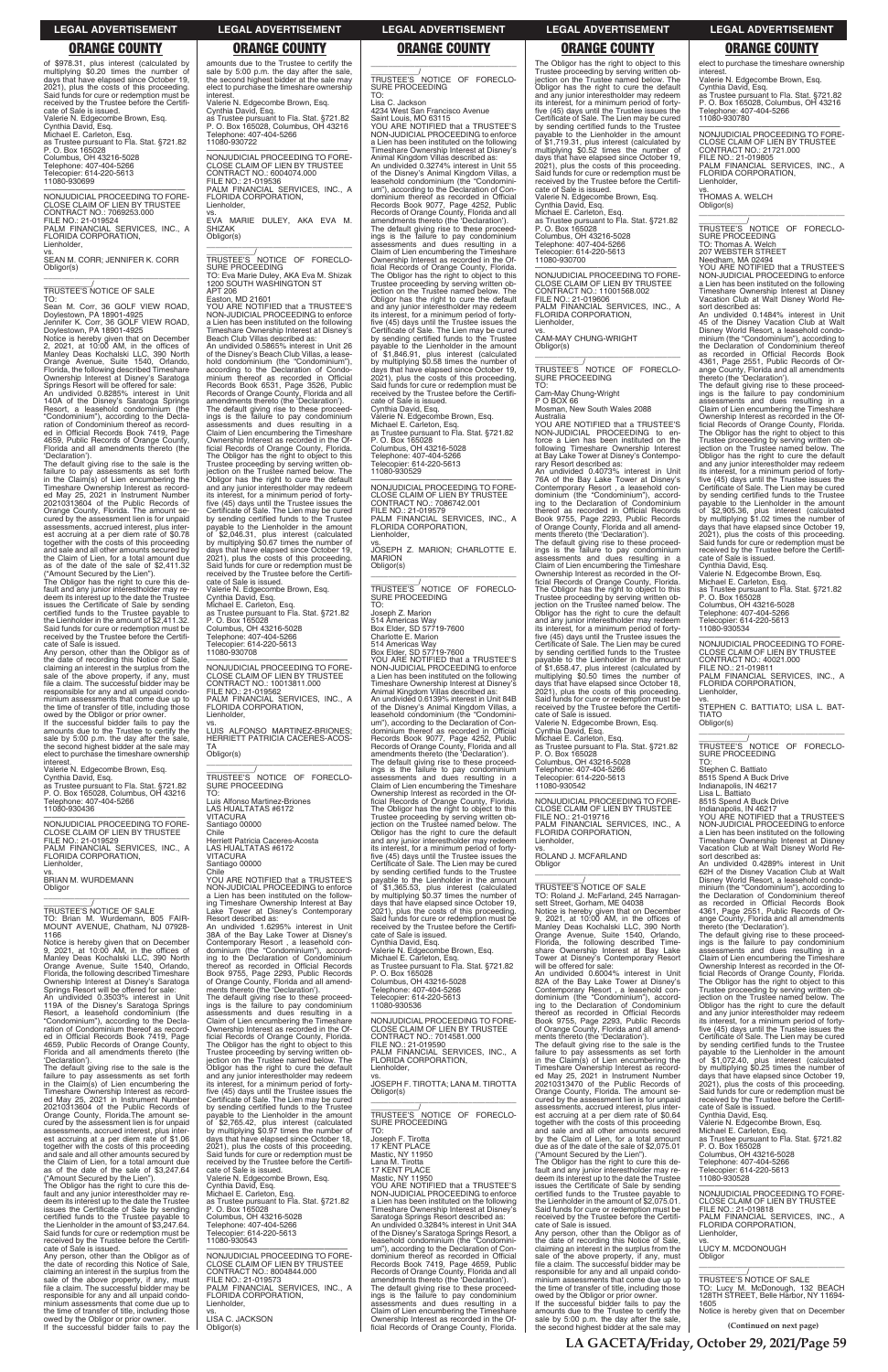**Page 60/LA GACETA/Friday, October 29, 2021**

9, 2021, at 10:00 AM, in the offices of Manley Deas Kochalski LLC, 390 North Orange Avenue, Suite 1540, Orlando, Florida, the following described Timeshare Ownership Interest at Disney's Saratoga Springs Resort will be offered for sale: An undivided 0.4381% interest in Unit 20B of the Disney's Saratoga Springs Resort, a leasehold condominium (the "Condominium"), according to the Declaration of Condominium thereof as recorded in Official Records Book 7419, Page 4659, Public Records of Orange County, Florida and all amendments thereto (the 'Declaration'). The default giving rise to the sale is the failure to pay assessments as set forth in the Claim(s) of Lien encumbering the Timeshare Ownership Interest as recorded May 25, 2021 in Instrument Number<br>20210313604 of the Public Records of<br>Orange County, Florida. The amount se-<br>cured by the assessment lien is for unpaid assessments, accrued interest, plus interest accruing at a per diem rate of \$0.42 together with the costs of this proceeding and sale and all other amounts secured by the Claim of Lien, for a total amount due as of the date of the sale of \$1,562.38 ("Amount Secured by the Lien").

\_\_\_\_\_\_\_\_\_\_\_/ TRUSTEE'S NOTICE OF FORECLO-SURE PROCEEDING

The Obligor has the right to cure this de-fault and any junior interestholder may redeem its interest up to the date the Trustee issues the Certificate of Sale by sending certified funds to the Trustee payable to the Lienholder in the amount of \$1,562.38. Said funds for cure or redemption must be received by the Trustee before the Certificate of Sale is issued.

Any person, other than the Obligor as of the date of recording this Notice of Sale, claiming an interest in the surplus from the sale of the above property, if any, must file a claim. The successful bidder may be responsible for any and all unpaid condominium assessments that come due up to the time of transfer of title, including those

owed by the Obligor or prior owner. If the successful bidder fails to pay the amounts due to the Trustee to certify the sale by 5:00 p.m. the day after the sale, the second highest bidder at the sale may elect to purchase the timeshare ownership interest.

Valerie N. Edgecombe Brown, Esq.

Cynthia David, Esq. as Trustee pursuant to Fla. Stat. §721.82 P. O. Box 165028, Columbus, OH 43216

Telephone: 407-404-5266 11080-930778

—————————————————— NONJUDICIAL PROCEEDING TO FORE-CLOSE CLAIM OF LIEN BY TRUSTEE CONTRACT NO.: 34982.000

FILE NO.: 21-019820 PALM FINANCIAL SERVICES, INC., A FLORIDA CORPORATION, Lienholder,

vs. THERESE GIOLAS; DALE GIOLAS Obligor(s) \_\_\_\_\_\_\_\_\_\_\_\_\_\_\_\_\_\_\_\_\_\_\_\_\_\_\_\_\_\_\_\_\_

TO: Therese Giolas L. Sidney Connor, IV, ESQ. Kelaher Connel & Connor, P.C. P.O. Box 14547 Surfside Beach, SC 29587

Dale Giolas Kelaher Connel & Connor, P.C.

L. Sidney Connor, IV, ESQ. P.O. Box 14547

Surfside Beach, SC 29587

YOU ARE NOTIFIED that a TRUSTEE'S NON-JUDICIAL PROCEEDING to enforce a Lien has been instituted on the following Timeshare Ownership Interest at Disney Vacation Club at Walt Disney World Resort described as:

An undivided 0.1689% interest in Unit 16 of the Disney Vacation Club at Walt Disney World Resort, a leasehold condominium (the "Condominium"), according to the Declaration of Condominium thereof as recorded in Official Records Book 4361, Page 2551, Public Records of Or-

vs. WILLIAM ZYSINSKI Obligor  $\overline{\phantom{a}}$  ,  $\overline{\phantom{a}}$  ,  $\overline{\phantom{a}}$  ,  $\overline{\phantom{a}}$  ,  $\overline{\phantom{a}}$  ,  $\overline{\phantom{a}}$  ,  $\overline{\phantom{a}}$  ,  $\overline{\phantom{a}}$  ,  $\overline{\phantom{a}}$  ,  $\overline{\phantom{a}}$  ,  $\overline{\phantom{a}}$  ,  $\overline{\phantom{a}}$  ,  $\overline{\phantom{a}}$  ,  $\overline{\phantom{a}}$  ,  $\overline{\phantom{a}}$  ,  $\overline{\phantom{a}}$ 

ange County, Florida and all amendments thereto (the 'Declaration'). The default giving rise to these proceed-ings is the failure to pay condominium assessments and dues resulting in a Claim of Lien encumbering the Timeshare Ownership Interest as recorded in the Official Records of Orange County, Florida. The Obligor has the right to object to this Trustee proceeding by serving written ob-jection on the Trustee named below. The Obligor has the right to cure the default and any junior interestholder may redeem its interest, for a minimum period of fortyfive (45) days until the Trustee issues the Certificate of Sale. The Lien may be cured by sending certified funds to the Trustee payable to the Lienholder in the amount of \$2,451.60, plus interest (calculated by multiplying \$0.83 times the number of days that have elapsed since October 19, 2021), plus the costs of this proceeding. Said funds for cure or redemption must be

An undivided 0.1479% interest in Unit 5B of Disney's Riviera Resort, accord-ing to the Declaration of Condominium thereof as recorded as Instrument Num-ber 20190114799, in the Public Records of Orange County, Florida, and all amendments thereto.

The default giving rise to the sale is the failure to pay assessments as set forth in the Claim(s) of Lien encumbering the Timeshare Ownership Interest as recorded May 25, 2021 in Instrument Number 20210313296 of the Public Records of Orange County, Florida. The amount se-cured by the assessment lien is for unpaid assessments, accrued interest, plus interest accruing at a per diem rate of \$0.34 together with the costs of this proceeding and sale and all other amounts secured by the Claim of Lien, for a total amount due as of the date of the sale of \$1,388.24 ("Amount Secured by the Lien").

The Obligor has the right to cure this default and any junior interestholder may re-deem its interest up to the date the Trustee issues the Certificate of Sale by sending certified funds to the Trustee payable to the Lienholder in the amount of \$1,388.24. Said funds for cure or redemption must be received by the Trustee before the Certificate of Sale is issued.

Any person, other than the Obligor as of the date of recording this Notice of Sale, claiming an interest in the surplus from the sale of the above property, if any, must file a claim. The successful bidder may be responsible for any and all unpaid condominium assessments that come due up to the time of transfer of title, including those

owed by the Obligor or prior owner. If the successful bidder fails to pay the amounts due to the Trustee to certify the sale by 5:00 p.m. the day after the sale, the second highest bidder at the sale may elect to purchase the timeshare ownership interest.

Valerie N. Edgecombe Brown, Esq.

Cynthia David, Esq. as Trustee pursuant to Fla. Stat. §721.82 P. O. Box 165028, Columbus, OH 43216 Telephone: 407-404-5266 11080-930446

—————————————————— NONJUDICIAL PROCEEDING TO FORE-CLOSE CLAIM OF LIEN BY TRUSTEE FILE NO.: 21-019913 PALM FINANCIAL SERVICES, INC., A FLORIDA CORPORATION, Lienholder,

\_\_\_\_\_\_\_\_\_\_\_/ TRUSTEE'S NOTICE OF SALE TO: William Zysinski, 206 Blythe Island Drive, Bluffton, SC 29910 Notice is hereby given that on December 9, 2021, at 10:00 AM, in the offices of Manley Deas Kochalski LLC, 390 North Orange Avenue, Suite 1540, Orlando, Florida, the following described Timeshare Ownership Interest at Disney Vacation Club at Walt Disney World Resort will be

offered for sale: An undivided 0.1027% interest in Unit 14 of the Disney Vacation Club at Walt Disney World Resort, a leasehold condominium (the "Condominium"), according to the Declaration of Condominium thereof as recorded in Official Records Book 4361, Page 2551, Public Records of Orange County, Florida and all amendments

serving written objection on the Trustee named below. The Obligor has the right to cure the default and any junior inter-estholder may redeem its interest, for a minimum period of forty-five (45) days until the Trustee issues the Certificate of Sale. The Lien may be cured by sending certified funds to the Trustee payable to the Lienholder in the amount of \$13,623.82, plus interest (calculated by multiplying \$5.90 times the number of days that have elapsed since October 19, 2021), plus the costs of this proceeding. Said funds for cure or redemption must be received by the Trustee before the Certificate of Sale<br>is issued

thereto (the 'Declaration'). The default giving rise to the sale is the failure to pay assessments as set forth in the Claim(s) of Lien encumbering the Timeshare Ownership Interest as record-ed May 25, 2021 in Instrument Number 20210313529 of the Public Records of Orange County, Florida. The amount secured by the assessment lien is for unpaid assessments, accrued interest, plus interest accruing at a per diem rate of \$0.87 together with the costs of this proceeding and sale and all other amounts secured by the Claim of Lien, for a total amount due as of the date of the sale of \$2,612.02

("Amount Secured by the Lien"). The Obligor has the right to cure this de-fault and any junior interestholder may redeem its interest up to the date the Trustee issues the Certificate of Sale by sending certified funds to the Trustee payable to the Lienholder in the amount of \$2,612.02. Said funds for cure or redemption must be received by the Trustee before the Certificate of Sale is issued.

Any person, other than the Obligor as of the date of recording this Notice of Sale, claiming an interest in the surplus from the sale of the above property, if any, must file a claim. The successful bidder may be responsible for any and all unpaid condominium assessments that come due up to the time of transfer of title, including those owed by the Obligor or prior owner. If the successful bidder fails to pay the

amounts due to the Trustee to certify the sale by 5:00 p.m. the day after the sale, the second highest bidder at the sale may

thereto (the 'Declaration').

The default giving rise to the sale is the failure to pay assessments as set forth in the Claim(s) of Lien encumbering the Timeshare Ownership Interest as recorded May 25, 2021 in Instrument Number 20210313470 of the Public Records of Orange County, Florida. The amount secured by the assessment lien is for unpaid assessments, accrued interest, plus interest accruing at a per diem rate of \$0.11 together with the costs of this proceeding and sale and all other amounts secured by the Claim of Lien, for a total amount due as of the date of the sale of \$829.91 ("Amount Secured by the Lien").

The Obligor has the right to cure this default and any junior interestholder may redeem its interest up to the date the Trustee issues the Certificate of Sale by sending certified funds to the Trustee payable to the Lienholder in the amount of \$829.91. Said funds for cure or redemption must be received by the Trustee before the Certificate of Sale is issued.

Any person, other than the Obligor as of the date of recording this Notice of Sale, claiming an interest in the surplus from the sale of the above property, if any, must file a claim. The successful bidder may be responsible for any and all unpaid condominium assessments that come due up to the time of transfer of title, including those owed by the Obligor or prior owner. If the successful bidder fails to pay the

amounts due to the Trustee to certify the sale by 5:00 p.m. the day after the sale, the second highest bidder at the sale may elect to purchase the timeshare ownership interest.

> To:<br>milton e shida MILTON I. SHIDA RUA PRIMEIRO DE JANEIRO 20 APT 142

SAO PAULO 04044

and all parties claiming interest by, through, under or against Defendant(s) MILTON I. SHIDA AND LYEDA A. SHIDA, and all parties having or claiming to have any right, title or interest in the property

Valerie N. Edgecombe Brown, Esq. Cynthia David, Esq. as Trustee pursuant to Fla. Stat. §721.82 P. O. Box 165028, Columbus, OH 43216 Telephone: 407-404-5266 11080-930455

—————————————————— NONJUDICIAL PROCEEDING TO FORE-CLOSE CLAIM OF LIEN BY TRUSTEE CONTRACT NO.: 7035763.000 FILE NO.: 21-019950 PALM FINANCIAL SERVICES, INC., A FLORIDA CORPORATION, Lienholder,

vs. MARY C. PICKLESIMER Obligor(s) \_\_\_\_\_\_\_\_\_\_\_\_\_\_\_\_\_\_\_\_\_\_\_\_\_\_\_\_\_\_\_\_\_

\_\_\_\_\_\_\_\_\_\_\_/ TRUSTEE'S NOTICE OF SALE TO: Mary C. Picklesimer, 3322 WATER-WOOD DRIVE, Sebring, FL 33872-8410 Notice is hereby given that on December 2, 2021, at 10:00 AM, in the offices of Manley Deas Kochalski LLC, 390 North Orange Avenue, Suite 1540, Orlando, Florida, the following described Timeshare Ownership Interest at Disney's Saratoga Springs Resort will be offered for sale: An undivided 0.3284% interest in Unit 71B of the Disney's Saratoga Springs Resort, a leasehold condominium (the "Condominium"), according to the Declaration of Condominium thereof as recorded in Official Records Book 7419, Page 4659, Public Records of Orange County, Florida and all amendments thereto (the 'Declaration'). The default giving rise to the sale is the failure to pay assessments as set forth in the Claim(s) of Lien encumbering the Timeshare Ownership Interest as record-ed May 25, 2021 in Instrument Number 20210313604 of the Public Records of Orange County, Florida. The amount se-cured by the assessment lien is for unpaid assessments, accrued interest, plus interest accruing at a per diem rate of \$0.58 together with the costs of this proceeding and sale and all other amounts secured by the Claim of Lien, for a total amount due as of the date of the sale of \$1,939.42 ("Amount Secured by the Lien").

The Obligor has the right to cure this de-fault and any junior interestholder may redeem its interest up to the date the Trustee issues the Certificate of Sale by sending certified funds to the Trustee payable to the Lienholder in the amount of \$1,939.42. Said funds for cure or redemption must be received by the Trustee before the Certifi-cate of Sale is issued.

Any person, other than the Obligor as of the date of recording this Notice of Sale, claiming an interest in the surplus from the sale of the above property, if any, must file a claim. The successful bidder may be responsible for any and all unpaid condominium assessments that come due up to the time of transfer of title, including those owed by the Obligor or prior owner.

If the successful bidder fails to pay the amounts due to the Trustee to certify the sale by 5:00 p.m. the day after the sale, the second highest bidder at the sale may elect to purchase the timeshare ownership

interest. Valerie N. Edgecombe Brown, Esq.

Cynthia David, Esq. as Trustee pursuant to Fla. Stat. §721.82 P. O. Box 165028, Columbus, OH 43216 Telephone: 407-404-5266

| Said funds for cure or redemption must be<br>received by the Trustee before the Certifi- | the second highest bidder at the sale may<br>elect to purchase the timeshare ownership | Telephone: 407-404-5266<br>11080-930456                                               | Creek Villas & Cabins at Disney's Wilder-<br>ness Lodge described as:                    | the enforcement of a lien on the following<br>described Timeshare Ownership Interest       |
|------------------------------------------------------------------------------------------|----------------------------------------------------------------------------------------|---------------------------------------------------------------------------------------|------------------------------------------------------------------------------------------|--------------------------------------------------------------------------------------------|
| cate of Sale is issued.<br>Valerie N. Edgecombe Brown, Esg.                              | interest.<br>Valerie N. Edgecombe Brown, Esg.                                          | NONJUDICIAL PROCEEDING TO FORE-                                                       | An undivided 0.2361% interest in Unit<br>6D of Copper Creek Villas & Cabins at           | in Orange County, Florida:<br>An undivided 1.5786% interest in Unit                        |
| Cynthia David, Esg.                                                                      | Cynthia David, Esg.                                                                    | <b>CLOSE MORTGAGE BY TRUSTEE</b>                                                      | Disney's Wilderness Lodge, according to                                                  | 48B of the Bay Lake Tower at Disney's                                                      |
| Michael E. Carleton, Esq.<br>as Trustee pursuant to Fla. Stat. §721.82                   | as Trustee pursuant to Fla. Stat. §721.82<br>P. O. Box 165028, Columbus, OH 43216      | CONTRACT NO.: 15013939.000<br>FILE NO.: 21-022445                                     | the Declaration of Condominium there-<br>of as recorded as Instrument Number             | Contemporary Resort, a leasehold con-<br>dominium (the "Condominium"), accord-             |
| P. O. Box 165028                                                                         | Telephone: 407-404-5266                                                                | PALM FINANCIAL SERVICES, INC., A                                                      | 20170096685, in the Public Records of                                                    | ing to the Declaration of Condominium                                                      |
| Columbus, OH 43216-5028                                                                  | 11080-930723                                                                           | FLORIDA CORPORATION,                                                                  | Orange County, Florida, and all amend-                                                   | thereof as recorded in Official Records                                                    |
| Telephone: 407-404-5266                                                                  | NONJUDICIAL PROCEEDING TO FORE-                                                        | Lienholder.                                                                           | ments thereto.                                                                           | Book 9755, Page 2293, Public Records                                                       |
| Telecopier: 614-220-5613<br>11080-930709                                                 | CLOSE CLAIM OF LIEN BY TRUSTEE                                                         | VS.<br>CORNELIUS JOHN ROZEMA                                                          | The default giving rise to these proceed-<br>ings is the failure to make payments as     | of Orange County, Florida and all amend-<br>ments thereto (the 'Declaration')              |
|                                                                                          | CONTRACT NO.: 7035763.001                                                              | Obligor(s)                                                                            | set forth in the Mortgage encumbering                                                    | Contract No.: 10012305.000                                                                 |
| NONJUDICIAL PROCEEDING TO FORE-                                                          | FILE NO.: 21-019944                                                                    |                                                                                       | the Timeshare Ownership Interest as re-                                                  | has been filed against you; and you are                                                    |
| CLOSE CLAIM OF LIEN BY TRUSTEE                                                           | PALM FINANCIAL SERVICES, INC., A                                                       | TRUSTEE'S NOTICE OF FORECLO-                                                          | corded in the Official Records of Orange                                                 | required to serve a copy of your written                                                   |
| CONTRACT NO.: 16006985.000<br>FILE NO.: 21-019878                                        | FLORIDA CORPORATION.<br>Lienholder,                                                    | <b>SURE PROCEEDING</b>                                                                | County, Florida. The Obligor has the right<br>to object to this Trustee proceeding by    | defenses, if any, to it on MICHAEL E.<br>CARLETON, Plaintiff's attorney, P.O. Box          |
| PALM FINANCIAL SERVICES, INC., A                                                         | VS.                                                                                    | TO: Cornelius John Rozema                                                             | serving written objection on the Trustee                                                 | 165028, Columbus, OH 43216-5028, with-                                                     |
| FLORIDA CORPORATION.                                                                     | <b>MARY C. PICKLESIMER</b>                                                             | 1908 Sunburst Drive                                                                   | named below. The Obligor has the right                                                   | in thirty (30) days after the first publication                                            |
| Lienholder,                                                                              | Obligor(s)                                                                             | Zeeland. MI 49464<br>YOU ARE NOTIFIED that a TRUSTEE'S                                | to cure the default and any junior inter-                                                | of this Notice and file the original with the                                              |
| VS.<br>VICTOR D. ERHART; BONNIE A ER-                                                    |                                                                                        | NON-JUDICIAL PROCEEDING to enforce                                                    | estholder may redeem its interest, for a<br>minimum period of forty-five (45) days until | Clerk of this Court either before service on<br>Plaintiff's attorney or immediately there- |
| <b>HART</b>                                                                              | TRUSTEE'S NOTICE OF SALE                                                               | a Lien has been instituted on the following                                           | the Trustee issues the Certificate of Sale.                                              | after; otherwise a default will be entered                                                 |
| Obligor(s)                                                                               | TO: Mary C. Picklesimer, 3322 Water-                                                   | Timeshare Ownership Interest at Copper                                                | The Lien may be cured by sending certi-                                                  | against you for the relief demanded in the                                                 |
|                                                                                          | wood Drive, Sebring, FL 33872                                                          | Creek Villas & Cabins at Disney's Wilder-<br>ness Lodge described as:                 | fied funds to the Trustee payable to the<br>Lienholder in the amount of \$15,509.16,     | Complaint.<br>WITNESS my hand and seal of this Court                                       |
| TRUSTEE'S NOTICE OF SALE                                                                 | Notice is hereby given that on December<br>2, 2021, at 10:00 AM, in the offices of     | An undivided 0.1544% interest in Unit 13                                              | plus interest (calculated by multiplying                                                 | on the 14th day of October, 2021.                                                          |
| TO:                                                                                      | Manley Deas Kochalski LLC, 390 North                                                   | of Copper Creek Villas & Cabins at Dis-                                               | \$6.65 times the number of days that have                                                | TIFFANY MOORE RUSSELL                                                                      |
| Victor D. Erhart, 470 ABBY LANE BUILD-                                                   | Orange Avenue, Suite 1540, Orlando,                                                    | ney's Wilderness Lodge, according to                                                  | elapsed since October 19, 2021), plus the                                                | CLERK OF THE CIRCUIT COURT                                                                 |
| ING 47, Apartment 1, Branson, MO<br>65616-3849                                           | Florida, the following described Timeshare                                             | the Declaration of Condominium thereof<br>as recorded as Instrument Number            | costs of this proceeding. Said funds for                                                 | ORANGE COUNTY, FLORIDA<br>By: /s/ April P. Henson                                          |
| Bonnie A Erhart, 470 ABBY LANE BUILD-                                                    | Ownership Interest at Bay Lake Tower at<br>Disney's Contemporary Resort will be of-    | 20170096685, in the Public Records of                                                 | cure or redemption must be received by<br>the Trustee before the Certificate of Sale     | Deputy Clerk                                                                               |
| ING 47, Apartment 1, Branson, MO                                                         | fered for sale:                                                                        | Orange County, Florida, and all amend-                                                | is issued.                                                                               | NOTICE TO PERSONS WITH DISABILI-                                                           |
| 65616-3849                                                                               | An undivided 0.0636% interest in Unit 6A                                               | ments thereto.                                                                        | Cynthia David, Esq.                                                                      | <b>TIFS</b>                                                                                |
| Notice is hereby given that on December<br>2, 2021, at 10:00 AM, in the offices of       | of the Bay Lake Tower at Disney's Con-<br>temporary Resort, a leasehold condo-         | The default giving rise to these proceed-<br>ings is the failure to make payments as  | Valerie N. Edgecombe Brown, Esg.<br>Michael E. Carleton, Esq.                            | If you are a person with a disability who<br>needs any accommodation in order to           |
| Manley Deas Kochalski LLC, 390 North                                                     | minium (the "Condominium"), according to                                               | set forth in the Mortgage encumbering                                                 | as Trustee pursuant to Fla. Stat. §721.82                                                | participate in this proceeding, you are en-                                                |
| Orange Avenue, Suite 1540, Orlando,                                                      | the Declaration of Condominium thereof                                                 | the Timeshare Ownership Interest as re-                                               | P. O. Box 165028                                                                         | titled, at no cost to you, to the provision                                                |
| Florida, the following described Timeshare                                               | as recorded in Official Records Book                                                   | corded in the Official Records of Orange                                              | Columbus, OH 43216-5028                                                                  | of certain assistance. Please contact ADA                                                  |
| Ownership Interest at Disney's Riviera Re-<br>sort will be offered for sale:             | 9755, Page 2293, Public Records of Or-<br>ange County, Florida and all amendments      | County, Florida. The Obligor has the right<br>to object to this Trustee proceeding by | Telephone: 407-404-5266<br>Telecopier: 614-220-5613                                      | Coordinator, Human Resources, Orange                                                       |
|                                                                                          |                                                                                        |                                                                                       |                                                                                          | (Continued on next page)                                                                   |

is issued. Valerie N. Edgecombe Brown, Esq. Cynthia David, Esq. Michael E. Carleton, Esq. as Trustee pursuant to Fla. Stat. §721.82 P. O. Box 165028 Columbus, OH 43216-5028

Telephone: 407-404-5266 Telecopier: 614-220-5613 11080-930701

—————————————————— NONJUDICIAL PROCEEDING TO FORE-CLOSE CLAIM OF LIEN BY TRUSTEE CONTRACT NO.: 7039527.001 FILE NO.: 21-022480 PALM FINANCIAL SERVICES, INC., A FLORIDA CORPORATION, Lienholder,

vs. BARTON KLEINFELDT; CECILIA J. KLEINFELDT Obligor(s) \_\_\_\_\_\_\_\_\_\_\_\_\_\_\_\_\_\_\_\_\_\_\_\_\_\_\_\_\_\_\_\_\_

\_\_\_\_\_\_\_\_\_\_\_/ TRUSTEE'S NOTICE OF FORECLO-SURE PROCEEDING TO:

Barton Kleinfeldt 28 WESTMINSTER COURT

Crossville, TN 38558 Cecilia J. Kleinfeldt P O BOX 1910

Crossville, TN 38558 YOU ARE NOTIFIED that a TRUSTEE'S

NON-JUDICIAL PROCEEDING to enforce a Lien has been instituted on the following Timeshare Ownership Interest at Disney's Saratoga Springs Resort described as: An undivided 0.1970% interest in Unit 83B

of the Disney's Saratoga Springs Resort, a leasehold condominium (the "Condominium"), according to the Declaration of Con-dominium thereof as recorded in Official Records Book 7419, Page 4659, Public Records of Orange County, Florida and all amendments thereto (the 'Declaration').

The default giving rise to these proceed-ings is the failure to pay condominium assessments and dues resulting in a Claim of Lien encumbering the Timeshare Ownership Interest as recorded in the Official Records of Orange County, Florida. The Obligor has the right to object to this Trustee proceeding by serving written ob-jection on the Trustee named below. The Obligor has the right to cure the default and any junior interestholder may redeem its interest, for a minimum period of fortyfive (45) days until the Trustee issues the Certificate of Sale. The Lien may be cured by sending certified funds to the Trustee payable to the Lienholder in the amount of \$1,148.13, plus interest (calculated by multiplying \$0.27 times the number of days that have elapsed since October 19, 2021), plus the costs of this proceeding. Said funds for cure or redemption must be received by the Trustee before the Certificate of Sale is issued. Valerie N. Edgecombe Brown, Esq.

Cynthia David, Esq. Michael E. Carleton, Esq. as Trustee pursuant to Fla. Stat. §721.82 P. O. Box 165028 Columbus, OH 43216-5028 Telephone: 407-404-5266 Telecopier: 614-220-5613 11080-930630

—————————————————— NONJUDICIAL PROCEEDING TO FORE-CLOSE MORTGAGE BY TRUSTEE CONTRACT NO.: 15010976.0 FILE NO.: 21-022508 PALM FINANCIAL SERVICES, INC., A FLORIDA CORPORATION, Lienholder,

vs. ANDREA M. GENUS; BENTON C. GE-NUS Obligor(s)

\_\_\_\_\_\_\_\_\_\_\_\_\_\_\_\_\_\_\_\_\_\_\_\_\_\_\_\_\_\_\_\_\_ \_\_\_\_\_\_\_\_\_\_\_/ TRUSTEE'S NOTICE OF FORECLO-SURE PROCEEDING TO:

Andrea M. Genus

10726 Sir Alex Drive Tomball, TX 77375-7098 Benton C. Genus

10726 Sir Alex Drive Tomball, TX 77375-7098 YOU ARE NOTIFIED that a TRUSTEE'S NON-JUDICIAL PROCEEDING to enforce a Lien has been instituted on the following Timeshare Ownership Interest at Copper

11080-930533

—————————————————— NONJUDICIAL PROCEEDING TO FORE-CLOSE MORTGAGE BY TRUSTEE CONTRACT NO.: 7077277.000 FILE NO.: 17-010720 PALM FINANCIAL SERVICES, INC., A FLORIDA CORPORATION, Lienholder,

vs. TONYA BARABIN Obligor(s)

\_\_\_\_\_\_\_\_\_\_\_\_\_\_\_\_\_\_\_\_\_\_\_\_\_\_\_\_\_\_\_\_\_

\_\_\_\_\_\_\_\_\_\_\_/ TRUSTEE'S NOTICE OF SALE

TO: Tonya Barabin, 2830 Louisiana Av-enue, Lot 064, Lafayette, LA 70501-1372 Notice is hereby given that on November<br>18, 2021, at 10:00 AM, in the offices of<br>Manley Deas Kochalski LLC, 390 North<br>Orange Avenue, Suite 1540, Orlando,<br>Florida, the following described Timeshare Ownership Interest at Disney's Saratoga Springs Resort will be offered for sale: An undivided 0.3977% interest in Unit 144C of the Disney's Saratoga Springs Resort, a leasehold condominium (the "Condominium"), according to the Declaration of Condominium thereof as recorded in Official Records Book 7419, Page 4659, Public Records of Orange County, Florida and all amendments thereto (the 'Declaration').

The default giving rise to the sale is the failure to make payments as set forth in<br>the Mortgage encumbering the Time-<br>share Ownership Interest as recorded<br>September 27, 2012 in Instrument Num-<br>ber 20120517917, and recorded in Book<br>10448, Page 3137 of the Public Re The amount secured by the Lien is the principal of the mortgage due in the amount of \$8,880.45, together with interest accruing on the principal amount due at a per diem of \$3.10, and together with the costs of this proceeding and sale, for a total amount due as of the date of the sale of \$15,718.59 ("Amount Secured by the Lien").

The Obligor has the right to cure this de-fault and any junior interestholder may redeem its interest up to the date the Trustee issues the Certificate of Sale, by sending certified funds to the Trustee payable to the Lienholder in the amount of \$15,718.59. Said funds for cure or redemption must be received by the Trustee before the Certificate of Sale is issued.

Any person, other than the Obligor as of the date of recording this Notice of Sale, claiming an interest in the surplus from the sale of the above property, if any, must file a claim. The successful bidder may be responsible for any and all unpaid condominium assessments that come due up to the time of transfer of title, including those owed by the Obligor or prior owner.

If the successful bidder fails to pay the amounts due to the Trustee to certify the sale by 5:00 p.m. the day after the sale, the second highest bidder at the sale may elect to purchase the timeshare ownership interest.

Valerie N. Edgecombe Brown, Esq.

Cynthia David, Esq. as Trustee pursuant to Fla. Stat. §721.82 P. O. Box 165028, Columbus, OH 43216 Telephone: 407-404-5266 11080-929958

—————————————————— IN THE COUNTY COURT OF THE NINTH JUDICIAL CIRCUIT, IN AND FOR ORANGE COUNTY, FLOR-

IDA Case No.: 2020-CC-005047-O

Division:

Judge Brian F. Duckworth Cynthia David, as Foreclosure Trustee for Palm Financial Services, Inc. Plaintiff,

vs. Milton I. Shida; Lyeda A. Shida; Cardinal Hoosier, LLC Defendants.

\_\_\_\_\_\_\_\_\_\_\_\_\_\_\_\_\_\_\_\_\_\_\_\_\_\_\_\_\_\_\_ \_\_\_\_\_\_\_\_/ PUBLISH 4 CONSECUTIVE

WEEKS NOTICE OF INTERPLEADER ACTION AGAINST DEFENDANT MILTON I. SHIDA AND LYEDA A. SHIDA

BRAZIL LYEDA A. SHIDA

RUA PRIMEIRO DE JANEIRO 20 APT 142 SAO PAULO 04044

BRAZIL

herein described;

YOU ARE NOTIFIED that an interpleader action involving funds available following the enforcement of a lien on the following

### **LEGAL ADVERTISEMENT LEGAL ADVERTISEMENT LEGAL ADVERTISEMENT LEGAL ADVERTISEMENT LEGAL ADVERTISEMENT**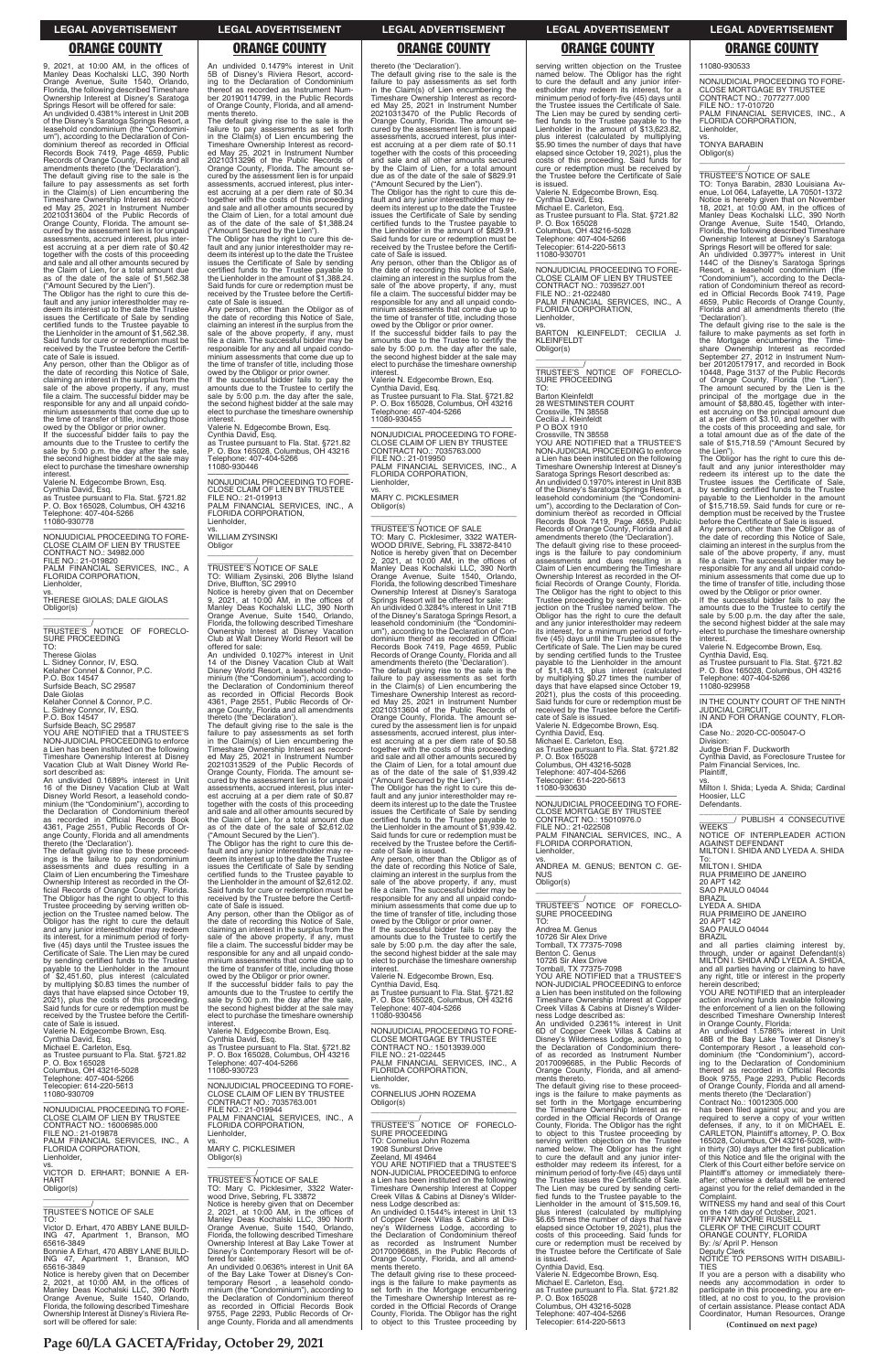County Courthouse, 425 N. Orange Avenue, Suite 510, Orlando, Florida, (407) 836-2303, at least 7 days before your scheduled court appearance, or immediately upon receiving this notification if the time before the scheduled appearance is less than 7 days; if you are hearing or

vs. Johanlemberg Ferreira De Almeida; Stella Maris Monteiro Sales; DJD Investments,  $\overline{11}$ C

voice impaired, call 711. FOR PUBLICATION – RETURN TO COPY MANLEY DEAS KOCHALSKI LLC

\_\_\_\_\_\_\_\_\_\_\_\_\_\_\_\_\_\_\_\_\_\_\_\_\_\_\_\_\_\_\_ \_\_\_\_\_\_\_\_/ PUBLISH 4 CONSECUTIVE **WEEKS** 

11080-930347

—————————————————— IN THE COUNTY COURT OF THE NINTH JUDICIAL CIRCUIT, IN AND FOR ORANGE COUNTY, FLOR-

IDA Case No.: 2020-CC-005198-O

Division:

Judge Tina L. Caraballo Cynthia David, as Foreclosure Trustee for Palm Financial Services, Inc. Plaintiff,

Defendants.

ments thereto (the 'Declaration') Contract No.: 10017640.000 has been filed against you; and you are required to serve a copy of your written defenses, if any, to it on MICHAEL E. CARLETON, Plaintiff's attorney, P. O. Box 165028, Columbus, OH 43216-5028, with-in thirty (30) days after the first publication of this Notice and file the original with the Clerk of this Court either before service on Plaintiff's attorney or immediately there-after; otherwise a default will be entered against you for the relief demanded in the<br>Completes

NOTICE OF INTERPLEADER ACTION AGAINST DEFENDANT JOHANLEMBERG FERREIRA DE AL-MEIDA

To: JOHANLEMBERG FERREIRA DE AL-

MEIDA AL JOSE ALVES S FILHO 12 AP 133A

SAO JOSE DOS CAMPOS 12245492

BRAZIL and all parties claiming interest by, through, under or against Defendant(s) JOHANLEMBERG FERREIRA DE AL-MEIDA, and all parties having or claiming to have any right, title or interest in the

property herein described; YOU ARE NOTIFIED that an interpleader action involving funds available following the enforcement of a lien on the following described Timeshare Ownership Interest

CO<sub>P</sub> MANLEY DEAS KOCHALSKI LLC

in Orange County, Florida: An undivided 0.5347% interest in Unit 51A of the Bay Lake Tower at Disney's Contemporary Resort , a leasehold con-dominium (the "Condominium"), accord-ing to the Declaration of Condominium thereof as recorded in Official Records Book 9755, Page 2293, Public Records of Orange County, Florida and all amend-

vs. Johanlemberg Ferreira De Almeida; Stella Maris Monteiro Sales; DJD Investments,  $\overline{1}$ 

Complaint. WITNESS my hand and seal of this Court on the 11th day of October, 2021. TIFFANY MOORE RUSSELL CLERK OF THE CIRCUIT COURT ORANGE COUNTY, FLORIDA

By: /s/ Sharon Bennelle Deputy Clerk

NOTICE TO PERSONS WITH DISABILI-TIES If you are a person with a disability who

needs any accommodation in order to participate in this proceeding, you are en-titled, at no cost to you, to the provision of certain assistance. Please contact ADA<br>Coordinator, Human Resources, Orange Coordinator, Human Resources, Orange County Courthouse, 425 N. Orange Avenue, Suite 510, Orlando, Florida, (407) 836-2303, at least 7 days before your scheduled court appearance, or immediately upon receiving this notification if the time before the scheduled appearance is less than 7 days; if you are hearing or voice impaired, call 711. FOR PUBLICATION – RETURN TO

COPY MANLEY DEAS KOCHALSKI LLC 11080-929919

11080-929921

—————————————————— IN THE COUNTY COURT OF THE NINTH JUDICIAL CIRCUIT, IN AND FOR ORANGE COUNTY, FLOR-

IDA Case No.: 2020-CC-005232-O

Division:

Judge Tina L. Caraballo Nicholas A. Woo, as Foreclosure Trustee for Palm Financial Services, Inc. Plaintiff,

Defendants.

required to serve a copy of your written defenses, if any, to it on MICHAEL E. CARLETON, Plaintiff's attorney, P. O. Box 165028, Columbus, OH 43216-5028, within thirty (30) days after the first publication of this Notice and file the original with the Clerk of this Court either before service on Plaintiff's attorney or immediately there-after; otherwise a default will be entered against you for the relief demanded in the

Complaint. WITNESS my hand and seal of this Court on the 30th day of September, 2021. TIFFANY MOORE RUSSELL

CLERK OF THE CIRCUIT COURT ORANGE COUNTY, FLORIDA By: /s/ Corine Herry Deputy Clerk NOTICE TO PERSONS WITH DISABILI-

TIES If you are a person with a disability who

needs any accommodation in order to participate in this proceeding, you are en-titled, at no cost to you, to the provision of certain assistance. Please contact ADA Coordinator, Human Resources, Orange County Courthouse, 425 N. Orange Av-enue, Suite 510, Orlando, Florida, (407) 836-2303, at least 7 days before your scheduled court appearance, or immedi-ately upon receiving this notification if the time before the scheduled appearance is less than 7 days; if you are hearing or voice impaired, call 711. FOR PUBLICATION – RETURN TO

 $\overline{\phantom{a}}$  , and the set of the set of the set of the set of the set of the set of the set of the set of the set of the set of the set of the set of the set of the set of the set of the set of the set of the set of the s \_\_\_\_\_\_/ NOTICE OF SALE AS TO COUNT(S) VI Notice is hereby given that on November 23, 2021, at 11:00 AM, offer by electronic sale at www.myorangeclerk.realforeclose. com the following described Timeshare Ownership Interest: An undivided 0.1264% interest in Unit 20 of the Disney Vacation Club at Walt Disney World Resort, a leasehold condo-minium (the "Condominium"), according to the Declaration of Condominium thereof as recorded in Official Records Book 4361, Page 2551, Public Records of Or-ange County, Florida and all amendments thereto (the 'Declaration') (Contract No.:  $5124.000$ ). Any person claiming an interest in the surplus from this sale, if any, other than the property owner as of the date of the lis pendens must file a claim before the clerk reports the surplus as unclaimed. The sale is being held pursuant to the Final Judgment of Foreclosure, entered on October 14, 2021, in Civil Case No. 2021-CA-002111-O, pending in the Circuit Court in Orange County, Florida. Cynthia David (Florida Bar No.: 91387) Valerie N. Edgecombe Brown (Florida Bar No.: 10193) Michael E. Carleton (Florida Bar No.: 1007924) Shawn L. Taylor (Florida Bar No.: 0103176) Manley Deas Kochalski LLC P. O. Box 165028 Columbus, OH 43216-5028 Telephone: 407-404-5266 Telecopier: 614-220-5613 Primary: stateefiling@manleydeas.com Secondary: cdavid@manleydeas.com Attorney for Plaintiff 11080-930241 —————————————————— IN THE CIRCUIT COURT OF THE NINTH JUDICIAL CIRCUIT, IN AND FOR ORANGE COUNTY, FLOR-IDA Case No.: 2021-CA-002299-O Division: 40 Judge Reginald K. Whitehead Palm Financial Services, Inc., a Florida corporation Plaintiff, vs. The Estate of Mary Jill Hugan, et al. Defendants. \_\_\_\_\_\_\_\_\_\_\_\_\_\_\_\_\_\_\_\_\_\_\_\_\_\_\_\_\_\_\_\_\_ \_\_\_\_\_\_/ NOTICE OF SALE AS TO COUNT(S) I Notice is hereby given that on November 23, 2021, at 11:00 AM, offer by electronic sale at www.myorangeclerk.realforeclose. com the following described Timeshare

—————————————————— IN THE CIRCUIT COURT OF THE NINTH JUDICIAL CIRCUIT, IN AND FOR ORANGE COUNTY, FLOR-

IDA Case No.: 2021-CA-000925-O

Division: Judge Paetra Brownlee Palm Financial Services, Inc., a Florida Corporation Plaintiff,

vs. TODD KOKOTAJLO, et al. Defendants.

\_\_\_\_\_\_\_\_\_\_\_\_\_\_\_\_\_\_\_\_\_\_\_\_\_\_\_\_\_\_\_\_\_

\_\_\_\_\_\_/ NOTICE OF SALE AS TO COUNT(S) II Notice is hereby given that on November 23, 2021, at 11:00 AM, offer by electronic sale at www.myorangeclerk.realforeclose. com/index.cfm the following described Timeshare Ownership Interest: An undivided 0.6139% interest in Unit 104C of the Disney's Animal Kingdom Vil-las, a leasehold condominium (the "Con-dominium"), according to the Declaration of Condominium thereof as recorded in Official Records Book 9077, Page 4252, Public Records of Orange County, Florida and all amendments thereto (the 'Declara-tion') (Contract No.: 9011105.000) Any person claiming an interest in the surplus from this sale, if any, other than the property owner as of the date of the lis pendens must file a claim before the clerk reports the surplus as unclaimed. The sale is being held pursuant to the Fi-nal Judgment of Foreclosure, entered on July 27, 2021, in Civil Case No. 2021-CA-000925-O, pending in the Circuit Court in Orange County, Florida. Cynthia David (Florida Bar No.: 91387) Valerie N. Edgecombe Brown (Florida Bar No.: 10193) Michael E. Carleton (Florida Bar No.: 1007924) Shawn L. Taylor (Florida Bar No.: 0103176) Manley Deas Kochalski LLC P. O. Box 165028

 $\frac{1}{\text{NOTICE}}$  OF SALE AS TO COUNT(S) III Notice is hereby given that on November 23, 2021, at 11:00 AM, offer by electronic sale at www.myorangeclerk.realforeclose. com/index.cfm the following described Timeshare Ownership Interest:

Columbus, OH 43216-5028 Telephone: 407-404-5266 Telecopier: 614-220-5613 Primary: stateefiling@manleydeas.com Secondary: cdavid@manleydeas.com Attorney for Plaintiff 11080-930131

—————————————————— IN THE CIRCUIT COURT OF THE NINTH JUDICIAL CIRCUIT, IN AND FOR ORANGE COUNTY, FLOR-IDA

Case No.: 2021-CA-001918-O Division: 40 Judge Reginald K. Whitehead

Vistana Development, Inc., a Florida Corporation Plaintiff,

vs. The Estate of Frances Bosco, et al. Defendants. \_\_\_\_\_\_\_\_\_\_\_\_\_\_\_\_\_\_\_\_\_\_\_\_\_\_\_\_\_\_\_\_\_

 $\frac{\gamma}{\text{NOTICE}}$  OF SALE

Judge Denise Kim Beamer Palm Financial Services, Inc., a Florida

 $\overline{\phantom{a}}$  , and the set of the set of the set of the set of the set of the set of the set of the set of the set of the set of the set of the set of the set of the set of the set of the set of the set of the set of the s

Notice is hereby given that on November 23, 2021, at 11:00 AM, offer by electronic sale at www.myorangeclerk.realforeclose. com the following described Timeshare Ownership Interest: Unit Week 39, in Unit 1658, an Odd Biennial Unit Week in Vistana Fountains II Condominium, pursuant to the Declaration of Condominium as recorded in Official

No.: 10193) Cynthia David (Florida Bar No.: 91387) Michael E. Carleton (Florida Bar No.:

Corporation

Plaintiff,

vs. AMINA SADIE ITANI, AKA AMINA ITANI, et al.

Defendants.

| PUBLISH 4 CONSECUTIVE<br><b>WEEKS</b><br>NOTICE OF INTERPLEADER ACTION<br><b>AGAINST DEFENDANT</b><br>JOHANLEMBERG FERREIRA DE AL-<br>MEIDA AND STELLA MARIS MONTEIRO<br><b>SALES</b><br>To:<br>JOHANLEMBERG FERREIRA DE AL-                                                                                                                                                                                                                                                                                                                   | ennial Unit Week in Vistana Fountains II<br>Condominium, pursuant to the Declaration<br>of Condominium as recorded in Official<br>Records Book 4598, Page 3299, Public<br>Records of Orange County, Florida and<br>all amendments thereof and supplements<br>thereto ('Declaration') (Contract No.: 01-<br>24-719837)<br>Any person claiming an interest in the<br>surplus from this sale, if any, other than            | THE ESTATE OF ARISTOTLE STAV-<br>ROS, et al.<br>Defendants.<br>NOTICE OF SALE AS TO COUNT(S) V<br>Notice is hereby given that on November<br>23, 2021, at 11:00 AM, offer by electronic<br>sale at www.myorangeclerk.realforeclose.                                                                                                                                                                                                                                                                                                                                                     | Primary: stateefiling@manleydeas.com<br>Secondary: vnbrown@manleydeas.com<br><b>Attorney for Plaintiff</b><br>11080-930040<br>IN THE CIRCUIT COURT OF THE NINTH<br><b>JUDICIAL CIRCUIT.</b><br>IN AND FOR ORANGE COUNTY, FLOR-<br><b>IDA</b><br>Case No.: 2021-CA-002364-O                                                                                                                                                                                                         | Cynthia David (Florida Bar No.: 91387)<br>Valerie N. Edgecombe Brown (Florida Bar<br>No.: 10193)<br>Michael E. Carleton (Florida Bar No.:<br>1007924)<br>Shawn L. Taylor (Florida Bar No.:<br>0103176)<br>Manley Deas Kochalski LLC<br>P. O. Box 165028<br>Columbus, OH 43216-5028                                                                                                        |
|------------------------------------------------------------------------------------------------------------------------------------------------------------------------------------------------------------------------------------------------------------------------------------------------------------------------------------------------------------------------------------------------------------------------------------------------------------------------------------------------------------------------------------------------|--------------------------------------------------------------------------------------------------------------------------------------------------------------------------------------------------------------------------------------------------------------------------------------------------------------------------------------------------------------------------------------------------------------------------|-----------------------------------------------------------------------------------------------------------------------------------------------------------------------------------------------------------------------------------------------------------------------------------------------------------------------------------------------------------------------------------------------------------------------------------------------------------------------------------------------------------------------------------------------------------------------------------------|------------------------------------------------------------------------------------------------------------------------------------------------------------------------------------------------------------------------------------------------------------------------------------------------------------------------------------------------------------------------------------------------------------------------------------------------------------------------------------|-------------------------------------------------------------------------------------------------------------------------------------------------------------------------------------------------------------------------------------------------------------------------------------------------------------------------------------------------------------------------------------------|
| <b>MEIDA</b><br>AL JOSE ALVES S FILHO 12<br>AP 133A<br>SAO JOSE DOS CAMPOS, Sp 12245492<br><b>BRAZIL</b><br><b>STELLA MARIS MONTEIRO SALES</b><br>AL JOSE ALVES S FILHO 12<br>AP 133A                                                                                                                                                                                                                                                                                                                                                          | the property owner as of the date of the lis<br>pendens must file a claim before the clerk<br>reports the surplus as unclaimed.<br>The sale is being held pursuant to the<br>Final Judgment of Foreclosure, entered<br>on October 14, 2021, in Civil Case No.<br>2021-CA-001918-O, pending in the Circuit<br>Court in Orange County, Florida.                                                                            | com/index.cfm the following described<br>Timeshare Ownership Interest:<br>An undivided 0.3246% interest in Unit 27A<br>of the Disney Vacation Club at Disney's<br>BoardWalk Villas, a leasehold condo-<br>minium (the "Condominium"), according to<br>the Declaration of Condominium thereof<br>as recorded in Official Records Book                                                                                                                                                                                                                                                    | Division:<br>Judge Denise Kim Beamer<br>Palm Financial Services, Inc., a Florida<br>Corporation<br>Plaintiff,<br>VS.<br>THE ESTATE OF ARISTOTLE STAV-<br>ROS, et al.                                                                                                                                                                                                                                                                                                               | Telephone: 407-404-5266<br>Telecopier: 614-220-5613<br>Primary: stateefiling@manleydeas.com<br>Secondary: cdavid@manleydeas.com<br>Attorney for Plaintiff<br>11080-930195<br>IN THE CIRCUIT COURT OF THE NINTH                                                                                                                                                                            |
| SAO JOSE DOS CAMPOS, Sp 12245492<br><b>BRAZIL</b><br>and all parties claiming interest by,<br>through, under or against Defendant(s)<br>JOHANLEMBERG FERREIRA DE AL-<br>MEIDA AND STELLA MARIS MONTEIRO<br>SALES, and all parties having or claiming<br>to have any right, title or interest in the<br>property herein described:<br>YOU ARE NOTIFIED that an interpleader<br>action involving funds available following<br>the enforcement of a lien on the following<br>described Timeshare Ownership Interest<br>in Orange County, Florida: | Cynthia David (Florida Bar No.: 91387)<br>Valerie N. Edgecombe Brown (Florida Bar<br>No.: 10193)<br>Michael E. Carleton (Florida Bar No.:<br>1007924)<br>Taylor (Florida Bar No.:<br>Shawn L.<br>0103176)<br>Manley Deas Kochalski LLC<br>P. O. Box 165028<br>Columbus, OH 43216-5028<br>Telephone: 407-404-5266<br>Telecopier: 614-220-5613<br>Primary: stateefiling@manleydeas.com<br>Secondary: cdavid@manleydeas.com | 5101, Page 147, Public Records of Or-<br>ange County, Florida and all amendments<br>thereto (the 'Declaration') (Contract No.:<br>4008057.000)<br>Any person claiming an interest in the<br>surplus from this sale, if any, other than<br>the property owner as of the date of the lis<br>pendens must file a claim before the clerk<br>reports the surplus as unclaimed.<br>The sale is being held pursuant to the<br>Final Judgment of Foreclosure, entered<br>on October 12, 2021, in Civil Case No.<br>2021-CA-002364-O, pending in the Circuit<br>Court in Orange County, Florida. | Defendants.<br>NOTICE OF SALE AS TO COUNT(S) I<br>Notice is hereby given that on November<br>23, 2021, at 11:00 AM, offer by electronic<br>sale at www.myorangeclerk.realforeclose.<br>com/index.cfm the following described<br>Timeshare Ownership Interest:<br>An undivided 0.2888% interest in Unit 3A<br>of the Disney Vacation Club at Disney's<br>BoardWalk Villas, a leasehold condo-<br>minium (the "Condominium"), according to<br>the Declaration of Condominium thereof | <b>JUDICIAL CIRCUIT.</b><br>IN AND FOR ORANGE COUNTY, FLOR-<br><b>IDA</b><br>Case No.: 2021-CA-004265-O<br>Division: 35<br>Judge Kevin B. Weiss<br>Vistana Spa Condominium Association.<br>Inc., a Florida Corporation<br>Plaintiff.<br>VS.<br>Unknown Successor Trustee of the Ben-<br>jamin S. Babasa Revocable Living Trust,<br>dated July 1, 1992, restated April 17,<br>2002, et al. |
| An undivided 0.3819% interest in Unit<br>51A of the Bay Lake Tower at Disney's<br>Contemporary Resort, a leasehold con-<br>dominium (the "Condominium"), accord-<br>ing to the Declaration of Condominium<br>thereof as recorded in Official Records<br>Book 9755, Page 2293, Public Records<br>of Orange County, Florida and all amend-<br>ments thereto (the 'Declaration')<br>Contract No.: 10017640.001<br>has been filed against you; and you are                                                                                         | <b>Attorney for Plaintiff</b><br>11080-930196<br>IN THE CIRCUIT COURT OF THE NINTH<br><b>JUDICIAL CIRCUIT.</b><br>IN AND FOR ORANGE COUNTY, FLOR-<br>IDA.<br>Case No.: 2021-CA-002111-O<br>Division: 40<br>Judge Reginald K. Whitehead<br>Palm Financial Services, Inc., a Florida                                                                                                                                       | Valerie N. Edgecombe Brown (Florida Bar<br>No.: 10193)<br>Cynthia David (Florida Bar No.: 91387)<br>Michael E. Carleton (Florida Bar No.:<br>1007924)<br>Shawn L.<br>Taylor (Florida Bar No.:<br>0103176)<br>Manley Deas Kochalski LLC<br>P. O. Box 165028<br>Columbus, OH 43216-5028<br>Telephone: 407-404-5266                                                                                                                                                                                                                                                                        | as recorded in Official Records Book<br>5101, Page 147, Public Records of Or-<br>ange County, Florida and all amendments<br>thereto (the 'Declaration') (Contract No.:<br>4001888.000)<br>Any person claiming an interest in the<br>surplus from this sale, if any, other than<br>the property owner as of the date of the lis<br>pendens must file a claim before the clerk<br>reports the surplus as unclaimed.<br>The sale is being held pursuant to the                        | Defendants.<br><b>NOTICE OF SALE</b><br>Notice is hereby given that on November<br>23, 2021, at 11:00 AM, offer by electronic<br>sale at www.myorangeclerk.realforeclose.<br>com the following described Timeshare<br>Ownership Interest:<br>(Continued on next page)                                                                                                                     |

Ownership Interest: An undivided 0.3939% interest in Unit 7 of the Disney's Polynesian Villas & Bunga-lows, a leasehold condominium (the "Condominium"), according to the Declaration of Condominium thereof as recorded in Official Records Book 10857, Page 4004, Public Records of Orange County, Florida and all amendments thereto (the 'Declara-tion') (Contract No.: 10026235.002) Any person claiming an interest in the surplus from this sale, if any, other than the property owner as of the date of the lis pendens must file a claim before the clerk reports the surplus as unclaimed. The sale is being held pursuant to the Final Judgment of Foreclosure, entered on October 14, 2021, in Civil Case No. 2021-CA-002299-O, pending in the Circuit Court in Orange County, Florida. Valerie N. Edgecombe Brown (Florida Bar No.: 10193) Cynthia David (Florida Bar No.: 91387) Michael E. Carleton (Florida Bar No.: 1007924) Shawn L. Taylor (Florida Bar No.: 0103176) Manley Deas Kochalski LLC P. O. Box 165028 Columbus, OH 43216-5028 Telephone: 407-404-5266 Telecopier: 614-220-5613 Primary: stateefiling@manleydeas.com Secondary: vnbrown@manleydeas.com Attorney for Plaintiff 11080-930244 —————————————————— IN THE CIRCUIT COURT OF THE NINTH JUDICIAL CIRCUIT, IN AND FOR ORANGE COUNTY, FLOR-IDA Case No.: 2021-CA-002364-O

Division: Judge Denise Kim Beamer Palm Financial Services, Inc., a Florida Corporation Plaintiff, vs.

Telecopier: 614-220-5613 Primary: stateefiling@manleydeas.com Secondary: vnbrown@manleydeas.com Attorney for Plaintiff 11080-930038

—————————————————— IN THE CIRCUIT COURT OF THE NINTH JUDICIAL CIRCUIT, IN AND FOR ORANGE COUNTY, FLOR-

IDA Case No.: 2021-CA-002364-O Division: Judge Denise Kim Beamer

Palm Financial Services, Inc., a Florida Corporation Plaintiff,

vs. THE ESTATE OF ARISTOTLE STAV-ROS, et al. Defendants.

 $\overline{\phantom{a}}$  , and the set of the set of the set of the set of the set of the set of the set of the set of the set of the set of the set of the set of the set of the set of the set of the set of the set of the set of the s

An undivided 0.1441% interest in Unit 20A of the Disney Vacation Club at Disney's BoardWalk Villas, a leasehold condominium (the "Condominium"), according to the Declaration of Condominium thereof as recorded in Official Records Book 5101, Page 147, Public Records of Or-ange County, Florida and all amendments thereto (the 'Declaration') (Contract No.:

4001888.001) Any person claiming an interest in the surplus from this sale, if any, other than the property owner as of the date of the lis pendens must file a claim before the clerk reports the surplus as unclaimed.

The sale is being held pursuant to the Final Judgment of Foreclosure, entered on October 12, 2021, in Civil Case No. 2021-CA-002364-O, pending in the Circuit Court in Orange County, Florida. Valerie N. Edgecombe Brown (Florida Bar No.: 10193) Cynthia David (Florida Bar No.: 91387) Michael E. Carleton (Florida Bar No.:

1007924) Shawn L. Taylor (Florida Bar No.: 0103176)

Manley Deas Kochalski LLC P. O. Box 165028 Columbus, OH 43216-5028 Telephone: 407-404-5266 Telecopier: 614-220-5613 Primary: stateefiling@manleydeas.com

Secondary: vnbrown@manleydeas.com Attorney for Plaintiff 11080-930039

—————————————————— IN THE CIRCUIT COURT OF THE NINTH JUDICIAL CIRCUIT, IN AND FOR ORANGE COUNTY, FLOR-IDA

Case No.: 2021-CA-002364-O Division:

Corporation Plaintiff, vs.

The Estate Of Aristotle Stavros, et al. Defendants.

\_\_\_\_\_\_/ NOTICE OF SALE AS TO COUNT(S) II Notice is hereby given that on November 23, 2021, at 11:00 AM, offer by electronic sale at www.myorangeclerk.realforeclose. com/index.cfm the following described Timeshare Ownership Interest: An undivided 0.2888% interest in Unit 3A of the Disney Vacation Club at Disney's BoardWalk Villas, a leasehold condo-minium (the "Condominium"), according to the Declaration of Condominium thereof as recorded in Official Records Book 5101, Page 147, Public Records of Or-ange County, Florida and all amendments thereto (the 'Declaration') (Contract No.: 4000706.000) Any person claiming an interest in the

surplus from this sale, if any, other than the property owner as of the date of the lis pendens must file a claim before the clerk

reports the surplus as unclaimed. The sale is being held pursuant to the Final Judgment of Foreclosure, entered on October 12, 2021, in Civil Case No. 2021-CA-002364-O, pending in the Circuit Court in Orange County, Florida. Valerie N. Edgecombe Brown (Florida Bar

1007924) Shawn L. Taylor (Florida Bar No.: 0103176) Manley Deas Kochalski LLC P. O. Box 165028

Columbus, OH 43216-5028 Telephone: 407-404-5266 Telecopier: 614-220-5613

Primary: stateefiling@manleydeas.com Secondary: vnbrown@manleydeas.com Attorney for Plaintiff

Final Judgment of Foreclosure, entered on October 12, 2021, in Civil Case No. 2021-CA-002364-O, pending in the Circuit Court in Orange County, Florida. Valerie N. Edgecombe Brown (Florida Bar No.: 10193) Cynthia David (Florida Bar No.: 91387) Michael E. Carleton (Florida Bar No.: 1007924) Shawn L. Taylor (Florida Bar No.: 0103176) Manley Deas Kochalski LLC P. O. Box 165028 Columbus, OH 43216-5028 Telephone: 407-404-5266 Telecopier: 614-220-5613 Primary: stateefiling@manleydeas.com Secondary: vnbrown@manleydeas.com Attorney for Plaintiff 11080-930041

—————————————————— IN THE CIRCUIT COURT OF THE NINTH JUDICIAL CIRCUIT,

IN AND FOR ORANGE COUNTY, FLOR-IDA

Case No.: 2021-CA-003254-O

Division: Judge Denise Kim Beamer Vistana Fountains II Condominium Asso-ciation, Inc., a Florida Corporation Plaintiff, vs.

Donna Bolino, Individually and as Poten-tial Heir to Annie Malone, et al.

 $\overline{\phantom{a}}$  , and the set of the set of the set of the set of the set of the set of the set of the set of the set of the set of the set of the set of the set of the set of the set of the set of the set of the set of the s

Defendants.

Michael E<br>1007924)

 $\frac{1}{\text{NOTICE}}$  OF SALE

Notice is hereby given that on November 23, 2021, at 11:00 AM, offer by electronic sale at www.myorangeclerk.realforeclose. com/index.cfm the following described Timeshare Ownership Interest:

Unit Week 49, in Unit 1659, an Annual Unit Week in Vistana Fountains II Con-dominium, pursuant to the Declaration

of Condominium as recorded in Official Records Book 4598, Page 3299, Public Records of Orange County, Florida and

all amendments thereof and supplements thereto ('Declaration') (Contract No.: 01- 24-702787)

Any person claiming an interest in the surplus from this sale, if any, other than the property owner as of the date of the lis pendens must file a claim before the clerk reports the surplus as unclaimed. The sale is being held pursuant to the Final Judgment of Foreclosure, entered on October 12, 2021, in Civil Case No. 2021-CA-003254-O, pending in the Circuit

Court in Orange County, Florida. Cynthia David (Florida Bar No.: 91387) Valerie N. Edgecombe Brown (Florida Bar No.: 10193) Michael E. Carleton (Florida Bar No.:

Shawn L. Taylor (Florida Bar No.: 0103176) Manley Deas Kochalski LLC

P. O. Box 165028 Columbus, OH 43216-5028 Telephone: 407-404-5266 Telecopier: 614-220-5613

Primary: stateefiling@manleydeas.com Secondary: cdavid@manleydeas.com

Attorney for Plaintiff 11080-929986

—————————————————— IN THE CIRCUIT COURT OF THE NINTH JUDICIAL CIRCUIT, IN AND FOR ORANGE COUNTY, FLOR-

IDA

Division: 40

Judge Reginald K. Whitehead Vistana Springs Condominium Associa-tion, Inc., a Florida Corporation

 $\overline{\phantom{a}}$  , and the set of the set of the set of the set of the set of the set of the set of the set of the set of the set of the set of the set of the set of the set of the set of the set of the set of the set of the s

Plaintiff,

vs. The Estate of Joan E. Belk, et al.

Defendants.

 $\frac{1}{\text{NOTICE}}$  OF SALE

Notice is hereby given that on November 23, 2021, at 11:00 AM, offer by electronic sale at www.myorangeclerk.realforeclose. com the following described Timeshare

Ownership Interest:

Unit Week 01, in Unit 0942, an Annual Unit Week in Vistana Springs Condominium, pursuant to the Declaration of Condomin-

ium as recorded in Official Records Book 4052, Page 3241, Public Records of Or-ange County, Florida and all amendments

thereof and supplements thereto ('Decla-ration') (Contract No.: 01-22-400091) Any person claiming an interest in the

surplus from this sale, if any, other than the property owner as of the date of the lis pendens must file a claim before the clerk

reports the surplus as unclaimed. The sale is being held pursuant to the Final Judgment of Foreclosure, entered

on October 14, 2021, in Civil Case No. 2021-CA-003534-O, pending in the Circuit Court in Orange County, Florida.

ase No.: 2021-CA-003534-O

### **LEGAL ADVERTISEMENT LEGAL ADVERTISEMENT LEGAL ADVERTISEMENT LEGAL ADVERTISEMENT LEGAL ADVERTISEMENT**

# **ORANGE COUNTY ORANGE COUNTY ORANGE COUNTY ORANGE COUNTY ORANGE COUNTY**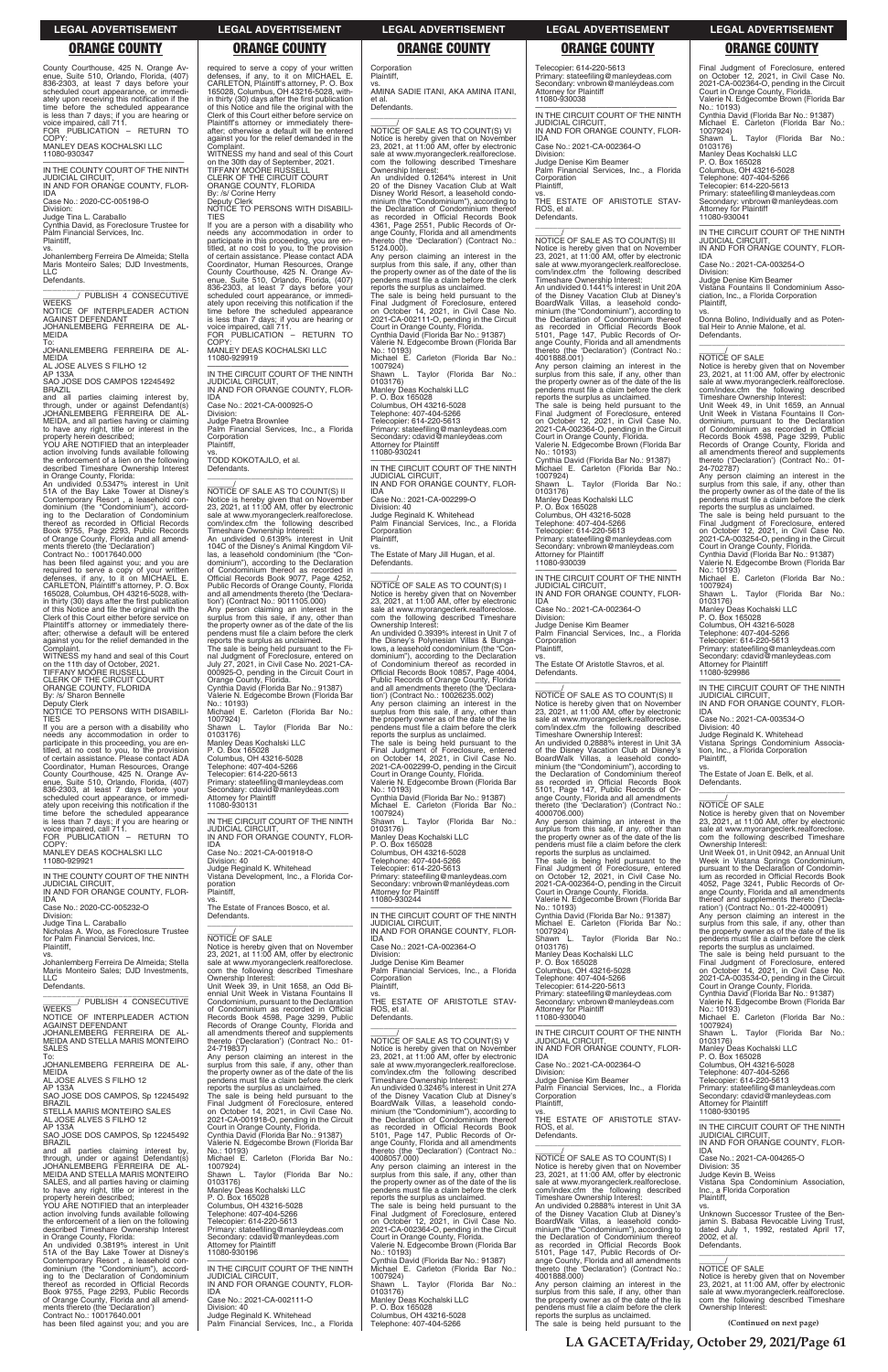**Page 62/LA GACETA/Friday, October 29, 2021**

### **LEGAL ADVERTISEMENT LEGAL ADVERTISEMENT LEGAL ADVERTISEMENT LEGAL ADVERTISEMENT LEGAL ADVERTISEMENT**

# **ORANGE COUNTY ORANGE COUNTY ORANGE COUNTY ORANGE COUNTY ORANGE COUNTY**

Unit Week 27, in Unit 0620, an Annual Unit Week in Vistana Spa Condominium, pursuant to the Declaration of Condomin-ium as recorded in Official Records Book 3677, Page 0335, Public Records of Orange County, Florida and all amendments thereof and supplements thereto ('Decla-ration') (Contract No.: 01-21-300448) Any person claiming an interest in the surplus from this sale, if any, other than the property owner as of the date of the lis pendens must file a claim before the clerk reports the surplus as unclaimed. The sale is being held pursuant to the Final Judgment of Foreclosure, entered on October 13, 2021, in Civil Case No. 2021-CA-004265-O, pending in the Circuit Court in Orange County, Florida. Michael E. Carleton (Florida Bar No.: 1007924) Valerie N. Edgecombe Brown (Florida Bar No.: 10193) Cynthia David (Florida Bar No.: 91387) Shawn L. Taylor (Florida Bar No.: 0103176) Manley Deas Kochalski LLC P. O. Box 165028 Columbus, OH 43216-5028 Telephone: 407-404-5266 Telecopier: 614-220-5613 Primary: stateefiling@manleydeas.com Secondary: mec@manleydeas.com Attorney for Plaintiff 11080-930194

—————————————————— NONJUDICIAL PROCEEDING TO FORE-CLOSE CLAIM OF LIEN BY TRUSTEE CONTRACT NO.: 01-26-002199 FILE NO.: 21-003188 VISTANA CASCADES CONDOMINIUM ASSOCIATION, INC., A FLORIDA COR-PORATION, Lienholder,

vs. BETH L. SHAPIRO; FARRELL S. SHAP-IRO Obligor(s)

\_\_\_\_\_\_\_\_\_\_\_\_\_\_\_\_\_\_\_\_\_\_\_\_\_\_\_\_\_\_\_\_\_ \_\_\_\_\_\_\_\_\_\_\_/ TRUSTEE'S NOTICE OF FORECLO-SURE PROCEEDING TO:

Beth L. Shapiro 17 LOUIS PLACE Nesconset, NY 11767 Farrell S. Shapiro 17 LOUIS PLACE

Nesconset, NY 11767 YOU ARE NOTIFIED that a TRUSTEE'S

TO: Jeffery Scott Weeks, 935 Wingfield Av-<br>enue Hampton VA 23323

NON-JUDICIAL PROCEEDING to enforce a Lien has been instituted on the following Timeshare Ownership Interest at Vistana Cascades Condominium described as: Unit Week 42, in Unit 2312, an Annual Unit Week in Vistana Cascades Condominium, pursuant to the Declaration of Condomin-ium as recorded in Official Records Book 5312, Page 2312, Public Records of Orange County, Florida and all amendments thereof and supplements thereto ('Declaration').

VOI Number 235848-01, an Even Biennial Type, Number of VOI Ownership Points 44000 in the Flex Vacations Ownership Plan, according and subject to the Flex Vacations Declaration of Vacation Owner-ship Plan ("Declaration"), as recorded in Official Records Book 10893, Page 1223, Public Records of Orange County, Florida Public Records of Orange County, Florida<br>and all amendments and supplements

The default giving rise to these proceed-ings is the failure to pay condominium assessments and dues resulting in a Claim of Lien encumbering the Timeshare Ownership Interest as recorded in the Of-ficial Records of Orange County, Florida. The Obligor has the right to object to this Trustee proceeding by serving written ob-jection on the Trustee named below. The Obligor has the right to cure the default and any junior interestholder may redeem its interest, for a minimum period of fortyfive (45) days until the Trustee issues the Certificate of Sale. The Lien may be cured by sending certified funds to the Trustee payable to the Lienholder in the amount<br>of \$2.125.56 plus interof \$2,125.56, plus interest (calculated by multiplying \$0.84 times the number of days that have elapsed since October 12, 2021), plus the costs of this proceeding. Said funds for cure or redemption must be received by the Trustee before the Certifi-cate of Sale is issued. Michael E. Carleton, Esq.

—————————————————— NONJUDICIAL PROCEEDING TO FORE-CLOSE MORTGAGE BY TRUSTEE CONTRACT NO.: 42-01-244832 FILE NO.: 21-006946 SHERATON FLEX VACATIONS, LLC, A FLORIDA LIMITED LIABILITY COM-A FLU<br>PANY, Lienholder

Valerie N. Edgecombe Brown, Esq. Cynthia David, Esq. as Trustee pursuant to Fla. Stat. §721.82 P. O. Box 165028

\_\_\_\_\_\_\_\_\_\_\_/<br>TRUSTEE'S NOTICE OF FORECLO-<br>SURE PROCEEDING TO:

Columbus, OH 43216-5028 Telephone: 407-404-5266 Telecopier: 614-220-5613 11080-929991

—————————————————— NONJUDICIAL PROCEEDING TO FORE-CLOSE MORTGAGE BY TRUSTEE CONTRACT NO.: 42-01-235848 FILE NO.: 21-006915 SHERATON FLEX VACATIONS, LLC, A FLORIDA LIMITED LIABILITY COM-PANY, Lienholder, vs.

JEFFERY SCOTT WEEKS Obligor(s) \_\_\_\_\_\_\_\_\_\_\_\_\_\_\_\_\_\_\_\_\_\_\_\_\_\_\_\_\_\_\_\_\_

\_\_\_\_\_\_\_\_\_\_\_/ TRUSTEE'S NOTICE OF SALE

enue, Hampton, VA 23323 Flex Vacations Owners Association, Inc., a Florida Corporation not-for-profit, 1200 Bartow Road, Lakeland, FL 33801 Notice is hereby given that on December 2, 2021, at 11:00 AM, in the offices of Manley Deas Kochalski LLC, 390 North Orange Avenue, Suite 1540, Orlando, Florida, the following described Timeshare Ownership Interest at Flex Vacations Con-dominium will be offered for sale:

\_\_\_\_\_\_\_\_\_\_\_/ TRUSTEE'S NOTICE OF SALE TO: Nigel A. Adams, 46 Clarendon Road, Hempstead, NY 11550 Notice is hereby given that on December 2, 2021, at 11:00 AM, in the offices of Manley Deas Kochalski LLC, 390 North Orange Avenue, Suite 1540, Orlando, Florida, the following described Timeshare Ownership Interest at Flex Vacations Con-dominium will be offered for sale: VOI Number 236239-01, an Even Biennial Type, Number of VOI Ownership Points 44000 in the Flex Vacations Ownership Plan, according and subject to the Flex Vacations Declaration of Vacation Ownership Plan ("Declaration"), as recorded in Official Records Book 10893, Page 1223, Public Records of Orange County, Florida and all amendments and supplements thereto the Declaration. The default giving rise to the sale is the failure to make payments as set forth in the Mortgage encumbering the Timeshare Ownership Interest as recorded Sep-tember 25, 2017 in Instrument Number 20170523569 of the Public Records of Orange County, Florida (the "Lien"). The amount secured by the Lien is the principal of the mortgage due in the amount of \$7,800.58, together with interest ac-cruing on the principal amount due at a per diem of \$2.83, and together with the costs of this proceeding and sale, for a to-tal amount due as of the date of the sale of \$10,963.28 ("Amount Secured by the Lien") Obligor has the right to cure this default and any junior interestholder may redeem its interest up to the date the Trustee issues the Certificate of Sale, by sending certified funds to the Trustee payable to the Lienholder in the amount of \$10,963.28. Said funds for cure or re-demption must be received by the Trustee before the Certificate of Sale is issued. Any person, other than the Obligor as of the date of recording this Notice of Sale, claiming an interest in the surplus from the<br>sale of the above property if any must sale of the above property, if any, must file a claim. The successful bidder may be responsible for any and all unpaid condo-

thereto the Declaration. The default giving rise to the sale is the failure to make payments as set forth in the Mortgage encumbering the Timeshare Ownership Interest as recorded Sep-tember 20, 2017 in Instrument Number 20170515285 of the Public Records of Orange County, Florida (the "Lien"). The amount secured by the Lien is the principal of the mortgage due in the amount of \$8,011.94, together with interest ac-cruing on the principal amount due at a per diem of \$3.00, and together with the costs of this proceeding and sale, for a to-tal amount due as of the date of the sale of \$12,298.76 ("Amount Secured by the

Lien"). The Obligor has the right to cure this default and any junior interestholder may redeem its interest up to the date the Trustee issues the Certificate of Sale, by sending certified funds to the Trustee

minium assessments that come due up to the time of transfer of title, including those owed by the Obligor or prior owner. If the successful bidder fails to pay the amounts due to the Trustee to certify the sale by 5:00 p.m. the day after the sale, the second highest bidder at the sale may elect to purchase the timeshare ownership interest

payable to the Lienholder in the amount of \$12,298.76. Said funds for cure or redemption must be received by the Trustee before the Certificate of Sale is issued. Any person, other than the Obligor as of the date of recording this Notice of Sale, claiming an interest in the surplus from the sale of the above property, if any, must file a claim. The successful bidder may be responsible for any and all unpaid condominium assessments that come due up to the time of transfer of title, including those owed by the Obligor or prior owner. If the successful bidder fails to pay the

> \_\_\_\_\_\_\_\_\_\_\_\_\_\_\_\_\_\_\_\_\_\_\_\_\_\_\_\_\_\_\_\_\_ \_\_\_\_\_\_\_\_\_\_\_\_\_/<br>TRUSTEE'S NOTICE OF FORECLO-

amounts due to the Trustee to certify the sale by 5:00 p.m. the day after the sale, the second highest bidder at the sale may elect to purchase the timeshare ownership interest. Michael E. Carleton, Esq.

as Trustee pursuant to Fla. Stat. §721.82 P. O. Box 165028, Columbus, OH 43216 Telephone: 407-404-5266 11080-930268

vs. NANDANA BAIDJNATH MISIER; JORGE ALBERTO RUA CORREA Obligor(s) \_\_\_\_\_\_\_\_\_\_\_\_\_\_\_\_\_\_\_\_\_\_\_\_\_\_\_\_\_\_\_\_\_

Nandana Baidjnath Misier PONTON 49 Oranjestad 00297 Aruba

Jorge Alberto Rua Correa PONTON 49 Oranjestad 00297

> vs. JAVIER AUGUSTO OZUNA LIMA; GLAD-YS ROCIO ROLON DE OZUNA Obligor(s)  $\overline{\phantom{a}}$  ,  $\overline{\phantom{a}}$  ,  $\overline{\phantom{a}}$  ,  $\overline{\phantom{a}}$  ,  $\overline{\phantom{a}}$  ,  $\overline{\phantom{a}}$  ,  $\overline{\phantom{a}}$  ,  $\overline{\phantom{a}}$  ,  $\overline{\phantom{a}}$  ,  $\overline{\phantom{a}}$  ,  $\overline{\phantom{a}}$  ,  $\overline{\phantom{a}}$  ,  $\overline{\phantom{a}}$  ,  $\overline{\phantom{a}}$  ,  $\overline{\phantom{a}}$  ,  $\overline{\phantom{a}}$

Aruba

YOU ARE NOTIFIED that a TRUSTEE'S NON-JUDICIAL PROCEEDING to enforce a Lien has been instituted on the following Timeshare Ownership Interest at Flex Va-cations Condominium described as: VOI Number 244832-01, an Annual Type, Number of VOI Ownership Points 95700 in the Flex Vacations Ownership Plan, ac-cording and subject to the Flex Vacations Declaration of Vacation Ownership Plan ("Declaration"), as recorded in Official Records Book 10893, Page 1223, Public Records of Orange County, Florida and all amendments and supplements thereto the Declaration.

> a Florida Corporation not-for-profit, 1200<br>Bartow Road, Lakeland, FL 33801<br>Notice is hereby given that on December<br>2, 2021, at 11:00 AM, in the offices of<br>Manley Deas Kochalski LLC, 390 North<br>Orange Avenue, Suite 1540, Orl Florida, the following described Timeshare Ownership Interest at Flex Vacations Con-dominium will be offered for sale:

The default giving rise to these proceed-ings is the failure to make payments as set forth in the Mortgage encumbering the Timeshare Ownership Interest as re-corded in the Official Records of Orange County, Florida. The Obligor has the right to object to this Trustee proceeding by serving written objection on the Trustee named below. The Obligor has the right to cure the default and any junior inter-estholder may redeem its interest, for a minimum period of forty-five (45) days until the Trustee issues the Certificate of Sale. The Lien may be cured by sending certi-fied funds to the Trustee payable to the Lienholder in the amount of \$39,689.57, plus interest (calculated by multiplying \$8.44 times the number of days that have elapsed since October 12, 2021), plus the costs of this proceeding. Said funds for cure or redemption must be received by the Trustee before the Certificate of Sale

Michael E. Carleton, Esq. as Trustee pursuant to Fla. Stat. §721.82 P. O. Box 165028, Columbus, OH 43216 Telephone: 407-404-5266 Telephone: 407<br>11080-930249

—————————————————— NONJUDICIAL PROCEEDING TO FORE-CLOSE MORTGAGE BY TRUSTEE CONTRACT NO.: 42-01-200123 FILE NO.: 21-011421 SHERATON FLEX VACATIONS, LLC, A FLORIDA LIMITED LIABILITY COM-PANY, Lienholder.

vs. FABIO COUTO ALMEIDA; NATALIA CORONEL DE LIMA LAGES Obligor(s)  $\overline{\phantom{a}}$  , and the set of the set of the set of the set of the set of the set of the set of the set of the set of the set of the set of the set of the set of the set of the set of the set of the set of the set of the s

is issued. Valerie N. Edgecombe Brown, Esq. Cynthia David, Esq. Michael E. Carleton, Esq. as Trustee pursuant to Fla. Stat. §721.82

P. O. Box 165028 Columbus, OH 43216-5028 Telephone: 407-404-5266 Telecopier: 614-220-5613 11080-929999

dominium will be offered for sale: VOI Number 200123-01, an Annual Type, Number of VOI Ownership Points 67100 in the Flex Vacations Ownership Plan, ac-cording and subject to the Flex Vacations Declaration of Vacation Ownership Plan ("Declaration"), as recorded in Official Records Book 10893, Page 1223, Public Records of Orange County, Florida and all amendments and supplements thereto the eclaration

—————————————————— NONJUDICIAL PROCEEDING TO FORE-CLOSE MORTGAGE BY TRUSTEE CONTRACT NO.: 42-01-236239 FILE NO.: 21-006958 SHERATON FLEX VACATIONS, LLC, A FLORIDA LIMITED LIABILITY COM-PANY, Lienholder,

vs. NIGEL A. ADAMS Obligor(s)

\_\_\_\_\_\_\_\_\_\_\_\_\_\_\_\_\_\_\_\_\_\_\_\_\_\_\_\_\_\_\_\_\_

PANY Lienholder,

Michael E. Carleton, Esq. as Trustee pursuant to Fla. Stat. §721.82 P. O. Box 165028, Columbus, OH 43216 Telephone: 407-404-5266 11080-930183

> TO: Jesus Marquez, AKA Jesus E. Mar-quez, 1281 Northwest 126 Avenue, Sunquez, 1281 Nor<br>rise, FL 33323

—————————————————— NONJUDICIAL PROCEEDING TO FORE-CLOSE MORTGAGE BY TRUSTEE CONTRACT NO.: 42-01-247300 FILE NO.: 21-007011 SHERATON FLEX VACATIONS, LLC, A FLORIDA LIMITED LIABILITY COM-PANY, Lienholder,

vs. STEPHANIE LEVETTE GREEN Obligor(s)

SURE PROCEEDING TO: Stephanie Levette Green 790 Haddon Stone Circle Apartment 102 Heathrow, FL 32746 YOU ARE NOTIFIED that a TRUSTEE'S NON-JUDICIAL PROCEEDING to enforce a Lien has been instituted on the following Timeshare Ownership Interest at Flex Vacations Condominium described as:

VOI Number 247300-01, an Annual Type, Number of VOI Ownership Points 25800 in the Flex Vacations Ownership Plan, according and subject to the Flex Vacations<br>Declaration of Vacation Ownership Plan<br>("Declaration"), as recorded in Official<br>Records Book 10893, Page 1223, Public<br>Records of Orange County, Florida and all<br>amendments and suppl Declaration.

> Valerie N. Edgecombe Brown, Esq. Cynthia David, Esq. as Trustee pursuant to Fla. Stat. §721.82 P. O. Box 165028, Columbus, OH 43216 Telephone: 407-404-5266 Telephone: 407<br>11080-930069

The default giving rise to these proceed-ings is the failure to make payments as set forth in the Mortgage encumbering the Timeshare Ownership Interest as re-corded in the Official Records of Orange County, Florida. The Obligor has the right to object to this Trustee proceeding by serving written objection on the Trustee named below. The Obligor has the right to cure the default and any junior inter-estholder may redeem its interest, for a minimum period of forty-five (45) days until the Trustee issues the Certificate of Sale. The Lien may be cured by sending certified funds to the Trustee payable to the Lienholder in the amount of \$14,127.87, plus interest (calculated by multiplying \$3.45 times the number of days that have elapsed since October 12, 2021), plus the costs of this proceeding. Said funds for cure or redemption must be received by the Trustee before the Certificate of Sale is issued.

Valerie N. Edgecombe Brown, Esq. Cynthia David, Esq. Michael E. Carleton, Esq. as Trustee pursuant to Fla. Stat. §721.82 P. O. Box 165028 Columbus, OH 43216-5028 Telephone: 407-404-5266 Telecopier: 614-220-5613 11080-930281

—————————————————— NONJUDICIAL PROCEEDING TO FORE-CLOSE MORTGAGE BY TRUSTEE CONTRACT NO.: 42-01-209048 FILE NO.: 21-007046 SHERATON FLEX VACATIONS, LLC, A FLORIDA LIMITED LIABILITY COM-PANY, Lienholder,

\_\_\_\_\_\_\_\_\_\_\_/ TRUSTEE'S NOTICE OF SALE

TO: Javier Augusto Ozuna Lima, JUAN DEL CASTILLO 617 C/ AZTECAS, Asuncion, Paraguay Gladys Rocio Rolon De Ozuna, JUAN DEL CASTILLO 617 C/ AZTECAS, Asuncion, Paraguay Flex Vacations Owners Association, Inc.,

VOI Number 209048-01, an Odd Biennial Type, Number of VOI Ownership Points 44000 in the Flex Vacations Ownership Plan, according and subject to the Flex Vacations Declaration of Vacation Ownership Plan ("Declaration"), as recorded in Official Records Book 10893, Page 1223, Public Records of Orange County, Florida and all amendments and supplements

thereto the Declaration. The default giving rise to the sale is the failure to make payments as set forth in the Mortgage encumbering the Time-share Ownership Interest as recorded February 8, 2016 in Instrument Number 20160065922 of the Public Records of Orange County, Florida (the "Lien"). The amount secured by the Lien is the principal of the mortgage due in the amount of \$5,765.23, together with interest accruing on the principal amount due at a per diem of \$1.66, and together with the costs of this proceeding and sale, for a total amount due as of the date of the sale of \$8,121.67

("Amount Secured by the Lien"). The Obligor has the right to cure this default and any junior interestholder may redeem its interest up to the date the Trustee issues the Certificate of Sale, by sending certified funds to the Trustee payable to the Lienholder in the amount of \$8,121.67. Said funds for cure or redemption must be received by the Trustee before the Certificate of Sale is issued.

Any person, other than the Obligor as of the date of recording this Notice of Sale, claiming an interest in the surplus from the sale of the above property, if any, must file a claim. The successful bidder may be responsible for any and all unpaid condominium assessments that come due up to the time of transfer of title, including those

owed by the Obligor or prior owner. If the successful bidder fails to pay the amounts due to the Trustee to certify the sale by 5:00 p.m. the day after the sale, the second highest bidder at the sale may elect to purchase the timeshare ownership interest.

\_\_\_\_\_\_\_\_\_\_\_/ TRUSTEE'S NOTICE OF SALE

TO: Fabio Couto Almeida, ESTRADA DO PAU FERRO, 654 CASA 16 LOFREGUESIA JACAREPAGUA, Rio De Janeiro, Brazil Natalia Coronel De Lima Lages, RUA EDGARD WERNECK, 318 FREGUESIA JACAREPAGUA, Rio De Janeiro, 22763- 010 Brazil

Notice is hereby given that on November 23, 2021, at 11:00 AM, in the offices of Manley Deas Kochalski LLC, 390 North Orange Avenue, Suite 1540, Orlando, Florida, the following described Timeshare Ownership Interest at Flex Vacations Con-

The default giving rise to the sale is the failure to make payments as set forth in the Mortgage encumbering the Timeshare Ownership Interest as recorded June 24, 2015 in Instrument Number 20150324544 of the Public Records of Orange County, Florida (the "Lien"). The amount secured by the Lien is the principal of the mortgage due in the amount of \$13,711.81, together with interest accruing on the principal amount due at a per diem of \$3.75, and together with the costs of this proceeding and sale, for a total amount due as of the date of the sale of \$17,886.33 ("Amount Secured by the Lien"). The Obligor has the right to cure this de-

fault and any junior interestholder may redeem its interest up to the date the Trustee issues the Certificate of Sale, by sending certified funds to the Trustee payable to the Lienholder in the amount of \$17,886.33. Said funds for cure or re-

demption must be received by the Trustee before the Certificate of Sale is issued. Any person, other than the Obligor as of the date of recording this Notice of Sale, claiming an interest in the surplus from the sale of the above property, if any, must file a claim. The successful bidder may be responsible for any and all unpaid condominium assessments that come due up to the time of transfer of title, including those owed by the Obligor or prior owner. If the successful bidder fails to pay the

amounts due to the Trustee to certify the sale by 5:00 p.m. the day after the sale, the second highest bidder at the sale may elect to purchase the timeshare ownership interest. Valerie N. Edgecombe Brown, Esq.

Cynthia David, Esq. as Trustee pursuant to Fla. Stat. §721.82 P. O. Box 165028, Columbus, OH 43216 Telephone: 407-404-5266 11080-930192

—————————————————— NONJUDICIAL PROCEEDING TO FORE-CLOSE MORTGAGE BY TRUSTEE CONTRACT NO.: 42-01-267353 FILE NO.: 21-011426 SHERATON FLEX VACATIONS, LLC, A FLORIDA LIMITED LIABILITY COM-

vs. EFRAIN ANTONIO GONZALEZ MARTIN Obligor(s) \_\_\_\_\_\_\_\_\_\_\_\_\_\_\_\_\_\_\_\_\_\_\_\_\_\_\_\_\_\_\_\_\_

# \_\_\_\_\_\_\_\_\_\_\_/ TRUSTEE'S NOTICE OF SALE

TO: Efrain Antonio Gonzalez Martin, 35-C #43, Merida Yucatan, Yucatan 97218 Mexico

Notice is hereby given that on November 23, 2021, at 11:00 AM, in the offices of Manley Deas Kochalski LLC, 390 North Orange Avenue, Suite 1540, Orlando, Florida, the following described Timeshare Ownership Interest at Flex Vacations Con-dominium will be offered for sale:

VOI Number 267353-01, an Annual Type, Number of VOI Ownership Points 38000 in the Flex Vacations Ownership Plan, according and subject to the Flex Vacations Declaration of Vacation Ownership Plan ("Declaration"), as recorded in Official

Records Book 10893, Page 1223, Public Records of Orange County, Florida and all amendments and supplements thereto the Declaration.

The default giving rise to the sale is the failure to make payments as set forth in the Mortgage encumbering the Timeshare Ownership Interest as recorded Sep-tember 24, 2019 in Instrument Number 20190594892 of the Public Records of Orange County, Florida (the "Lien"). The amount secured by the Lien is the principal of the mortgage due in the amount of \$12,120.00, together with interest ac-cruing on the principal amount due at a per diem of \$4.65, and together with the costs of this proceeding and sale, for a to-tal amount due as of the date of the sale of \$16,379.99 ("Amount Secured by the

Lien"). The Obligor has the right to cure this default and any junior interestholder may redeem its interest up to the date the Trustee issues the Certificate of Sale, by sending certified funds to the Trustee payable to the Lienholder in the amount of \$16,379.99. Said funds for cure or redemption must be received by the Trustee before the Certificate of Sale is issued. Any person, other than the Obligor as of the date of recording this Notice of Sale, claiming an interest in the surplus from the sale of the above property, if any, must file a claim. The successful bidder may be responsible for any and all unpaid condominium assessments that come due up to the time of transfer of title, including those owed by the Obligor or prior owner. If the successful bidder fails to pay the

amounts due to the Trustee to certify the

sale by 5:00 p.m. the day after the sale, the second highest bidder at the sale may elect to purchase the timeshare ownership

interest. Valerie N. Edgecombe Brown, Esq.

Cynthia David, Esq. as Trustee pursuant to Fla. Stat. §721.82 P. O. Box 165028, Columbus, OH 43216 Telephone: 407-404-5266 11080-930071

—————————————————— NONJUDICIAL PROCEEDING TO FORE-CLOSE MORTGAGE BY TRUSTEE CONTRACT NO.: 42-01-268394

FILE NO.: 21-011428 SHERATON FLEX VACATIONS, LLC, A FLORIDA LIMITED LIABILITY COM-PANY, Lienholder,

vs.

JESUS MARQUEZ, AKA JESUS E. MAR-QUEZ Obligor(s) \_\_\_\_\_\_\_\_\_\_\_\_\_\_\_\_\_\_\_\_\_\_\_\_\_\_\_\_\_\_\_\_\_

\_\_\_\_\_\_\_\_\_\_\_/ TRUSTEE'S NOTICE OF SALE

Notice is hereby given that on November 23, 2021, at 11:00 AM, in the offices of Manley Deas Kochalski LLC, 390 North Orange Avenue, Suite 1540, Orlando, Florida, the following described Timeshare Ownership Interest at Flex Vacations Con-

dominium will be offered for sale: VOI Number 268394-01, an Annual Type, Number of VOI Ownership Points 56000 in the Flex Vacations Ownership Plan, ac-cording and subject to the Flex Vacations Declaration of Vacation Ownership Plan ("Declaration"), as recorded in Official Records Book 10893, Page 1223, Public Records of Orange County, Florida and all amendments and supplements thereto the Declaration. The default giving rise to the sale is the

failure to make payments as set forth in the Mortgage encumbering the Time-share Ownership Interest as recorded November 18, 2019 in Instrument Number 20190725728 of the Public Records of Orange County, Florida (the "Lien"). The amount secured by the Lien is the prin-cipal of the mortgage due in the amount of \$19,637.84, together with interest accruing on the principal amount due at a<br>per diem of \$6.67, and together with the<br>posts of this proceeding and sale, for a total amount due as of the date of the sale of \$25,224.02 ("Amount Secured by the Lien").

The Obligor has the right to cure this de-fault and any junior interestholder may redeem its interest up to the date the Trustee issues the Certificate of Sale, by sending certified funds to the Trustee payable to the Lienholder in the amount of \$25,224.02. Said funds for cure or redemption must be received by the Trustee before the Certificate of Sale is issued.

Any person, other than the Obligor as of the date of recording this Notice of Sale, claiming an interest in the surplus from the sale of the above property, if any, must file a claim. The successful bidder may be responsible for any and all unpaid condominium assessments that come due up to the time of transfer of title, including those owed by the Obligor or prior owner.

If the successful bidder fails to pay the amounts due to the Trustee to certify the sale by 5:00 p.m. the day after the sale, the second highest bidder at the sale may elect to purchase the timeshare ownership interest.

—————————————————— NONJUDICIAL PROCEEDING TO FORE-CLOSE MORTGAGE BY TRUSTEE CONTRACT NO.: 42-01-206759 FILE NO.: 21-011460 SHERATON FLEX VACATIONS, LLC, A FLORIDA LIMITED LIABILITY COM-

PANY, Lienholder,

vs. MARK ANTHONY CLARKE Obligor(s) \_\_\_\_\_\_\_\_\_\_\_\_\_\_\_\_\_\_\_\_\_\_\_\_\_\_\_\_\_\_\_\_\_

\_\_\_\_\_\_\_\_\_\_\_/ TRUSTEE'S NOTICE OF SALE

TO: Mark Anthony Clarke, 61 PACIFIC DRIVE, Palm Coast, FL 32164 Notice is hereby given that on December 2, 2021, at 11:00 AM, in the offices of Manley Deas Kochalski LLC, 390 North Orange Avenue, Suite 1540, Orlando, Florida, the following described Timeshare Ownership Interest at Flex Vacations Con-dominium will be offered for sale:

VOI Number 206759-01, an Odd Biennial Type, Number of VOI Ownership Points 51700 in the Flex Vacations Ownership Plan, according and subject to the Flex Vacations Declaration of Vacation Owner-ship Plan ("Declaration"), as recorded in Official Records Book 10893, Page 1223, Public Records of Orange County, Florida and all amendments and supplements thereto the Declaration. The default giving rise to the sale is the failure to make payments as set forth in the Mortgage encumbering the Time-share Ownership Interest as recorded January 19, 2016 in Instrument Number 20160029743 of the Public Records of Orange County, Florida (the "Lien"). The amount secured by the Lien is the principal of the mortgage due in the amount of \$7,487.92, together with interest ac-cruing on the principal amount due at a per diem of \$2.75, and together with the costs of this proceeding and sale, for a to-tal amount due as of the date of the sale of \$10,391.57 ("Amount Secured by the Lien"). The Obligor has the right to cure this default and any junior interestholder may redeem its interest up to the date the Trustee issues the Certificate of Sale, by sending certified funds to the Trustee payable to the Lienholder in the amount of \$10,391.57. Said funds for cure or redemption must be received by the Trustee before the Certificate of Sale is issued. Any person, other than the Obligor as of the date of recording this Notice of Sale, claiming an interest in the surplus from the sale of the above property, if any, must file a claim. The successful bidder may be responsible for any and all unpaid minium assessments that come due up to the time of transfer of title, including those owed by the Obligor or prior owner.

**(Continued on next page)**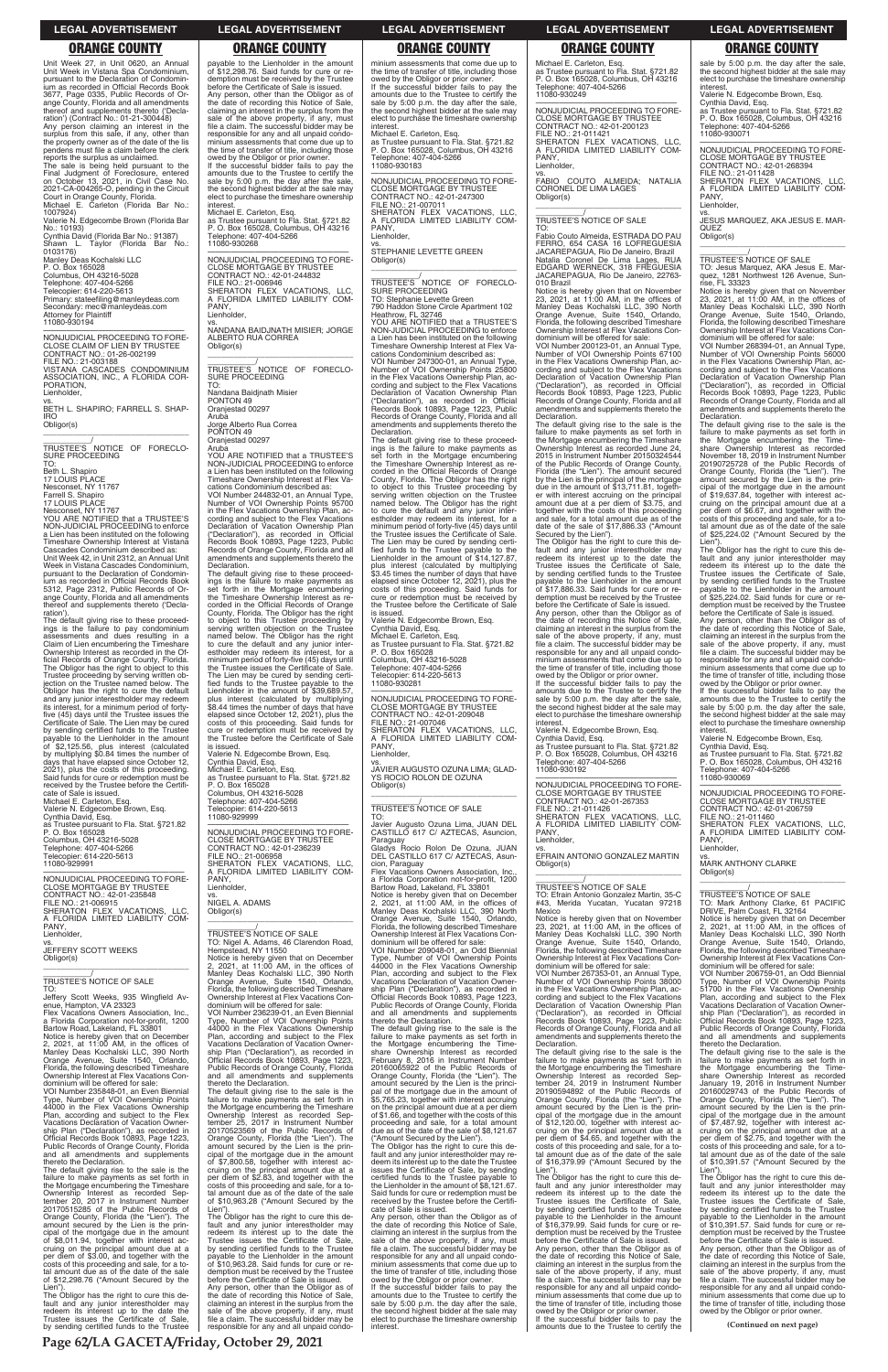**LA GACETA/Friday, October 29, 2021/Page 63**

### **LEGAL ADVERTISEMENT LEGAL ADVERTISEMENT LEGAL ADVERTISEMENT LEGAL ADVERTISEMENT LEGAL ADVERTISEMENT**

If the successful bidder fails to pay the amounts due to the Trustee to certify the sale by 5:00 p.m. the day after the sale, the second highest bidder at the sale may elect to purchase the timeshare ownership **interest** 

# **ORANGE COUNTY ORANGE COUNTY ORANGE COUNTY ORANGE COUNTY ORANGE COUNTY**

—————————————————— NONJUDICIAL PROCEEDING TO FORE-CLOSE MORTGAGE BY TRUSTEE CONTRACT NO.: 42-01-267408 FILE NO.: 21-011461 SHERATON FLEX VACATIONS, LLC, A FLORIDA LIMITED LIABILITY COM-A FLC<br>PANY, Lienholder

Valerie N. Edgecombe Brown, Esq. Cynthia David, Esq.

as Trustee pursuant to Fla. Stat. §721.82 P. O. Box 165028, Columbus, OH 43216 Telephone: 407-404-5266 11080-930251

dominium will be offered for sale: VOI Number 267408-01, an Annual Type, Number of VOI Ownership Points 25800 in the Flex Vacations Ownership Plan, ac-cording and subject to the Flex Vacations Declaration of Vacation Ownership Plan ("Declaration"), as recorded in Official Records Book 10893, Page 1223, Public Records of Orange County, Florida and all amendments and supplements thereto the Declaration.

vs. JOAO PAULO MORAIS DE ALBUQUER-QUE SILVA; SARAH NATACHA DE OLIVEIRA ALMEIDA MORAIS Obligor(s)

\_\_\_\_\_\_\_\_\_\_\_\_\_\_\_\_\_\_\_\_\_\_\_\_\_\_\_\_\_\_\_\_\_

\_\_\_\_\_\_\_\_\_\_\_/ TRUSTEE'S NOTICE OF SALE

TO: Joao Paulo Morais De Albuquerque Silva, RUA 19, NORTE AP #302 DUO RESI-DENCEMALL AGUAS CLARAS, Brasilia,

DF 71915-000 Brazil Sarah Natacha De Oliveira Almeida Morais, RUA 19, NORTE AP #302 DUO RESIDENCEMALL AGUAS CLARAS, Brasilia, 71915-000 Brazil

Notice is hereby given that on December 2, 2021, at 11:00 AM, in the offices of Manley Deas Kochalski LLC, 390 North Orange Avenue, Suite 1540, Orlando, Florida, the following described Timeshare Ownership Interest at Flex Vacations Con-

Lien") The Obligor has the right to cure this de-fault and any junior interestholder may redeem its interest up to the date the Trustee issues the Certificate of Sale, by sending certified funds to the Trustee payable to the Lienholder in the amount of \$13,573.00. Said funds for cure or re-demption must be received by the Trustee before the Certificate of Sale is issued.

vs. JUAN CARLOS TRIGO SALETA; VAN-ESSA SUAREZ CEBALLOS Obligor(s)  $\overline{\phantom{a}}$  , and the set of the set of the set of the set of the set of the set of the set of the set of the set of the set of the set of the set of the set of the set of the set of the set of the set of the set of the s

The default giving rise to the sale is the failure to make payments as set forth in the Mortgage encumbering the Timeshare Ownership Interest as recorded Sep-tember 30, 2019 in Instrument Number 20190608062 of the Public Records of Orange County, Florida (the "Lien"). The amount secured by the Lien is the prin-cipal of the mortgage due in the amount of \$9,931.00, together with interest accruing on the principal amount due at a per diem of \$3.81, and together with the costs of this proceeding and sale, for a total amount due as of the date of the sale of \$13,573.00 ("Amount Secured by the

Any person, other than the Obligor as of the date of recording this Notice of Sale, claiming an interest in the surplus from the sale of the above property, if any, must file a claim. The successful bidder may be responsible for any and all unpaid condominium assessments that come due up to the time of transfer of title, including those owed by the Obligor or prior owner.

If the successful bidder fails to pay the amounts due to the Trustee to certify the sale by 5:00 p.m. the day after the sale, the second highest bidder at the sale may elect to purchase the timeshare ownership interest.

PANY, Lienholder.

 $\overline{\phantom{a}}$  ,  $\overline{\phantom{a}}$  ,  $\overline{\phantom{a}}$  ,  $\overline{\phantom{a}}$  ,  $\overline{\phantom{a}}$  ,  $\overline{\phantom{a}}$  ,  $\overline{\phantom{a}}$  ,  $\overline{\phantom{a}}$  ,  $\overline{\phantom{a}}$  ,  $\overline{\phantom{a}}$  ,  $\overline{\phantom{a}}$  ,  $\overline{\phantom{a}}$  ,  $\overline{\phantom{a}}$  ,  $\overline{\phantom{a}}$  ,  $\overline{\phantom{a}}$  ,  $\overline{\phantom{a}}$ \_\_\_\_\_\_\_\_\_\_\_/ TRUSTEE'S NOTICE OF SALE

Valerie N. Edgecombe Brown, Esq. Cynthia David, Esq. as Trustee pursuant to Fla. Stat. §721.82

P. O. Box 165028, Columbus, OH 43216 Telephone: 407-404-5266 11080-930314

—————————————————— NONJUDICIAL PROCEEDING TO FORE-CLOSE MORTGAGE BY TRUSTEE CONTRACT NO.: 42-01-267413 FILE NO.: 21-011463 SHERATON FLEX VACATIONS, LLC, A FLORIDA LIMITED LIABILITY COM-PANY, Lienholder,

# \_\_\_\_\_\_\_\_\_\_\_/ TRUSTEE'S NOTICE OF SALE

cruing on the principal amount due at a per diem of \$8.81, and together with the costs of this proceeding and sale, for a total amount due as of the date of the sale \$33,993.92 ("Amount Secured by the

TO: Juan Carlos Trigo Saleta, CALLE PO-LIBIO DIAZ #71, COND. ANA MER-CEDES, Santo Domingo, D.N, 10147 Do-minican Republic

demption must be received by the Trustee before the Certificate of Sale is issued. Any person, other than the Obligor as of the date of recording this Notice of Sale, claiming an interest in the surplus from the sale of the above property, if any, must file a claim. The successful bidder may be responsible for any and all unpaid condominium assessments that come due up to the time of transfer of title, including those

Trustee issues the Certificate of Sale, by sending certified funds to the Trustee payable to the Lienholder in the amount of \$17,580.31. Said funds for cure or redemption must be received by the Trustee before the Certificate of Sale is issued. Any person, other than the Obligor as of the date of recording this Notice of Sale, claiming an interest in the surplus from the sale of the above property, if any, must file a claim. The successful bidder may be responsible for any and all unpaid condo-minium assessments that come due up to the time of transfer of title, including those owed by the Obligor or prior owner. If the successful bidder fails to pay the amounts due to the Trustee to certify the

sale by 5:00 p.m. the day after the sale, the second highest bidder at the sale may elect to purchase the timeshare ownership

interest.

Valerie N. Edgecombe Brown, Esq.

Cynthia David, Esq.

as Trustee pursuant to Fla. Stat. §721.82 P. O. Box 165028, Columbus, OH 43216 Telephone: 407-404-5266

11080-930102

—————————————————— NONJUDICIAL PROCEEDING TO FORE-CLOSE MORTGAGE BY TRUSTEE CONTRACT NO.: 42-01-267419 FILE NO.: 21-011467

SHERATON FLEX VACATIONS, LLC, A FLORIDA LIMITED LIABILITY COM-

vs. MARYE LOUISE LASCO

Obligor(s)

Lien")

TO: Marye Louise Lasco, 1238 CHESHIRE AVENUE, Charlotte, NC 28208 Notice is hereby given that on November 23, 2021, at 11:00 AM, in the offices of Manley Deas Kochalski LLC, 390 North

Orange Avenue, Suite 1540, Orlando, Florida, the following described Timeshare Ownership Interest at Flex Vacations Con-

dominium will be offered for sale: VOI Number 267419-01, an Annual Type, Number of VOI Ownership Points 77000

in the Flex Vacations Ownership Plan, ac-cording and subject to the Flex Vacations Declaration of Vacation Ownership Plan

("Declaration"), as recorded in Official Records Book 10893, Page 1223, Public Records of Orange County, Florida and all amendments and supplements thereto the Declaration. The default giving rise to the sale is the failure to make payments as set forth in the Mortgage encumbering the Time-share Ownership Interest as recorded

January 29, 2020 in Instrument Number 20200059456 of the Public Records of Orange County, Florida (the "Lien"). The

amount secured by the Lien is the prin-cipal of the mortgage due in the amount of \$26,219.73, together with interest ac-

The Obligor has the right to cure this de-fault and any junior interestholder may redeem its interest up to the date the

Trustee issues the Certificate of Sale, by sending certified funds to the Trustee payable to the Lienholder in the amount

of \$33,993.92. Said funds for cure or re-demption must be received by the Trustee before the Certificate of Sale is issued.

owed by the Obligor or prior owner. If the successful bidder fails to pay the amounts due to the Trustee to certify the sale by 5:00 p.m. the day after the sale, the second highest bidder at the sale may elect to purchase the timeshare ownership **interest** 

Any person, other than the Obligor as of the date of recording this Notice of Sale, claiming an interest in the surplus from the sale of the above property, if any, must file a claim. The successful bidder may be responsible for any and all unpaid condominium assessments that come due up to the time of transfer of title, including those owed by the Obligor or prior owner. If the successful bidder fails to pay the amounts due to the Trustee to certify the sale by 5:00 p.m. the day after the sale, the second highest bidder at the sale may elect to purchase the timeshare ownership

—————————————————— NONJUDICIAL PROCEEDING TO FORE-CLOSE MORTGAGE BY TRUSTEE CONTRACT NO.: 42-01-256876 FILE NO.: 21-011484 SHERATON FLEX VACATIONS, LLC, A FLORIDA LIMITED LIABILITY COM-A FLC<br>PANY, **Lienholder** 

interest.

Telephone: 407<br>11080-930130

Valerie N. Edgecombe Brown, Esq. Cynthia David, Esq. as Trustee pursuant to Fla. Stat. §721.82 P. O. Box 165028, Columbus, OH 43216 Telephone: 407-404-5266

—————————————————— NONJUDICIAL PROCEEDING TO FORE-CLOSE MORTGAGE BY TRUSTEE

CONTRACT NO.: 42-01-267448 FILE NO.: 21-011468 SHERATON FLEX VACATIONS, LLC, A FLORIDA LIMITED LIABILITY COM-PANY,

Lienholder,

vs. TIGIST WAYU WODESO; MILKESSO MUDA ASARO

Obligor(s)

Lien"). The Obligor has the right to cure this default and any junior interestholder may redeem its interest up to the date the Trustee issues the Certificate of Sale,

by sending certified funds to the Trustee payable to the Lienholder in the amount of \$13,126.28. Said funds for cure or re-

JOSEPH ADESOPE, AKA JOSEPH ADE-BAMIJI ADESOPE; MARY ADESOPE, AKA MARY OLUFUNMILAYO ADESOPE Obligor(s)  $\overline{\phantom{a}}$  , and the set of the set of the set of the set of the set of the set of the set of the set of the set of the set of the set of the set of the set of the set of the set of the set of the set of the set of the s

Ibadan, Nigeria Flex Vacations Owners Association, Inc., a Florida Corporation, 1200 Bartow Road, Lakeland, FL 33801

owed by the Obligor or prior owner. If the successful bidder fails to pay the amounts due to the Trustee to certify the sale by 5:00 p.m. the day after the sale, the second highest bidder at the sale may elect to purchase the timeshare ownership

interest. Valerie N. Edgecombe Brown, Esq.

Cynthia David, Esq. as Trustee pursuant to Fla. Stat. §721.82 P. O. Box 165028, Columbus, OH 43216 Telephone: 407-404-5266 11080-930318

> The default giving rise to the sale is the failure to make payments as set forth in the Mortgage encumbering the Timeshare Ownership Interest as recorded January 31, 2019 in Instrument Number 20190063750 of the Public Records of Orange County, Florida (the "Lien"). The amount secured by the Lien is the principal of the mortgage due in the amount of \$10,887.04, together with interest ac-cruing on the principal amount due at a per diem of \$2.97, and together with the costs of this proceeding and sale, for a to-tal amount due as of the date of the sale of \$13,936.29 ("Amount Secured by the Lien"

—————————————————— NONJUDICIAL PROCEEDING TO FORE-CLOSE MORTGAGE BY TRUSTEE CONTRACT NO.: 42-01-267649 FILE NO.: 21-011472 SHERATON FLEX VACATIONS, LLC, A FLORIDA LIMITED LIABILITY COM-PANY, Lienholder,

vs. MELISSA L. SAVARESE; STEPHEN C. SAVARESE Obligor(s) \_\_\_\_\_\_\_\_\_\_\_\_\_\_\_\_\_\_\_\_\_\_\_\_\_\_\_\_\_\_\_\_\_

\_\_\_\_\_\_\_\_\_\_\_/ TRUSTEE'S NOTICE OF SALE

TO:

Melissa L. Savarese, 9 TIMBER LANE, North Waterboro, ME 04061 Stephen C. Savarese, 9 TIMBER LANE, North Waterboro, ME 04061

> Obligor has the right to cure this default and any junior interestholder may redeem its interest up to the date the Trustee issues the Certificate of Sale, by sending certified funds to the Trustee payable to the Lienholder in the amount of \$13,936.29. Said funds for cure or re-demption must be received by the Trustee

Notice is hereby given that on November 23, 2021, at 11:00 AM, in the offices of Manley Deas Kochalski LLC, 390 North Orange Avenue, Suite 1540, Orlando, Florida, the following described Timeshare Ownership Interest at Flex Vacations Con-dominium will be offered for sale:

VOI Number 267649-01, an Annual Type, Number of VOI Ownership Points 51700 in the Flex Vacations Ownership Plan, according and subject to the Flex Vacations<br>Declaration of Vacation Ownership Plan<br>("Declaration"), as recorded in Official<br>Records Book 10893, Page 1223, Public<br>Records of Orange County, Florida and all<br>amendments and suppl Declaration.

The default giving rise to the sale is the failure to make payments as set forth in the Mortgage encumbering the Timeshare Ownership Interest as recorded Sep-tember 30, 2019 in Instrument Number 20190608213 of the Public Records of Orange County, Florida (the "Lien"). The amount secured by the Lien is the principal of the mortgage due in the amount of \$17,046.00, together with interest ac-cruing on the principal amount due at a per diem of \$6.05, and together with the costs of this proceeding and sale, for a to-tal amount due as of the date of the sale of \$22,724.12 ("Amount Secured by the Lien"). The Obligor has the right to cure this de-

fault and any junior interestholder may redeem its interest up to the date the Trustee issues the Certificate of Sale, by sending certified funds to the Trustee payable to the Lienholder in the amount of \$22,724.12. Said funds for cure or re-

demption must be received by the Trustee before the Certificate of Sale is issued. Any person, other than the Obligor as of the date of recording this Notice of Sale, claiming an interest in the surplus from the sale of the above property, if any, must file a claim. The successful bidder may be responsible for any and all unpaid condominium assessments that come due up to the time of transfer of title, including those owed by the Obligor or prior owner. If the successful bidder fails to pay the

amounts due to the Trustee to certify the sale by 5:00 p.m. the day after the sale, the second highest bidder at the sale may elect to purchase the timeshare ownership

interest. Valerie N. Edgecombe Brown, Esq.

Cynthia David, Esq. as Trustee pursuant to Fla. Stat. §721.82 P. O. Box 165028, Columbus, OH 43216 Telephone: 407-404-5266 11080-930312

—————————————————— NONJUDICIAL PROCEEDING TO FORE-CLOSE MORTGAGE BY TRUSTEE CONTRACT NO.: 42-01-209272 FILE NO.: 21-011474 SHERATON FLEX VACATIONS, LLC,

| CEDES, Santo Domingo, D.N, 10147 Do-<br>minican Republic                               |                                                                                     | SHERATON FLEX VACATIONS. LLC.<br>A FLORIDA LIMITED LIABILITY COM-              | Telephone: 407-404-5266<br>11080-930072                                 | the second highest bidder at the sale may<br>elect to purchase the timeshare ownership |
|----------------------------------------------------------------------------------------|-------------------------------------------------------------------------------------|--------------------------------------------------------------------------------|-------------------------------------------------------------------------|----------------------------------------------------------------------------------------|
| Vanessa Suarez Ceballos, CALLE PO-                                                     | <b>TRUSTEE'S NOTICE OF SALE</b>                                                     | PANY.                                                                          |                                                                         | interest.                                                                              |
| LIBIO DIAZ #71, COND. ANA MER-                                                         | TO:                                                                                 | Lienholder,                                                                    | NONJUDICIAL PROCEEDING TO FORE-<br><b>CLOSE MORTGAGE BY TRUSTEE</b>     | Valerie N. Edgecombe Brown, Esg.<br>Cynthia David, Esg.                                |
| CEDES, Santo Domingo, D.N., 10147<br>Dominican Republic                                | Tigist Wayu Wodeso, 139 TARINGTON<br>CLOSE NE, Calgary, Alberta T3J 3V8             | VS.<br>KELLEE L.<br>GROOMS; MARQUS L.                                          | CONTRACT NO.: 42-01-203837                                              | as Trustee pursuant to Fla. Stat. §721.82                                              |
| Notice is hereby given that on November                                                | Canada                                                                              | <b>GROOMS</b>                                                                  | FILE NO.: 21-011487                                                     | P. O. Box 165028, Columbus, OH 43216                                                   |
| 23, 2021, at 11:00 AM, in the offices of                                               | Milkesso Muda Asaro, 139 TARINGTON                                                  | Obligor(s)                                                                     | SHERATON FLEX VACATIONS, LLC,                                           | Telephone: 407-404-5266                                                                |
| Manley Deas Kochalski LLC, 390 North                                                   | CLOSE NE, Calgary, Alberta T3J 3V8                                                  |                                                                                | A FLORIDA LIMITED LIABILITY COM-                                        | 11080-930060                                                                           |
| Orange Avenue, Suite 1540, Orlando,                                                    | Canada                                                                              |                                                                                | PANY.                                                                   |                                                                                        |
| Florida, the following described Timeshare                                             | Notice is hereby given that on November                                             | TRUSTEE'S NOTICE OF SALE                                                       | Lienholder.                                                             | NONJUDICIAL PROCEEDING TO FORE-                                                        |
| Ownership Interest at Flex Vacations Con-                                              | 23, 2021, at $11:00$ AM, in the offices of                                          | TO:                                                                            | VS.                                                                     | <b>CLOSE MORTGAGE BY TRUSTEE</b>                                                       |
| dominium will be offered for sale:                                                     | Manley Deas Kochalski LLC, 390 North                                                | Kellee L. Grooms, 1273 Oakfield Drive N.                                       | RAFAEL CELIS BARRANCA: ALEJAN-                                          | CONTRACT NO.: 42-01-266849                                                             |
| VOI Number 267413-01, an Annual Type,<br>Number of VOI Ownership Points 38000          | Orange Avenue, Suite 1540, Orlando,<br>Florida, the following described Timeshare   | Columbus, OH 43229<br>Margus L. Grooms, 1273 Oakfield Drive N,                 | DRA ESPINOSA PALACIOS MACEDO<br>Obligor(s)                              | FILE NO.: 21-011497<br>SHERATON FLEX VACATIONS. LLC.                                   |
| in the Flex Vacations Ownership Plan, ac-                                              | Ownership Interest at Flex Vacations Con-                                           | Columbus, OH 43229                                                             |                                                                         | A FLORIDA LIMITED LIABILITY COM-                                                       |
| cording and subject to the Flex Vacations                                              | dominium will be offered for sale:                                                  | Notice is hereby given that on November                                        |                                                                         | PANY.                                                                                  |
| Declaration of Vacation Ownership Plan                                                 | VOI Number 267448-01, an Odd Biennial                                               | 23, 2021, at $11:00$ AM, in the offices of                                     | TRUSTEE'S NOTICE OF FORECLO-                                            | Lienholder.                                                                            |
| ("Declaration"), as recorded in Official                                               | Type, Number of VOI Ownership Points                                                | Manley Deas Kochalski LLC, 390 North                                           | <b>SURE PROCEEDING</b>                                                  | VS.                                                                                    |
| Records Book 10893, Page 1223, Public                                                  | 44000 in the Flex Vacations Ownership                                               | Orange Avenue, Suite 1540, Orlando,                                            | TO:                                                                     | RAFAEL DINOA MANN MEDEIROS;                                                            |
| Records of Orange County, Florida and all                                              | Plan, according and subject to the Flex                                             | Florida, the following described Timeshare                                     | Rafael Celis Barranca                                                   | <b>HELENA CROSSICH COELHO</b>                                                          |
| amendments and supplements thereto the                                                 | Vacations Declaration of Vacation Owner-                                            | Ownership Interest at Flex Vacations Con-                                      | CAMINO DEL ALAZAN #323                                                  | Obligor(s)                                                                             |
| Declaration.                                                                           | ship Plan ("Declaration"), as recorded in                                           | dominium will be offered for sale:                                             | Tlajomulco, JALISCO 45643<br>Mexico                                     |                                                                                        |
| The default giving rise to the sale is the<br>failure to make payments as set forth in | Official Records Book 10893, Page 1223,<br>Public Records of Orange County, Florida | VOI Number 209272-01, an Even Biennial<br>Type, Number of VOI Ownership Points | Alejandra Espinosa Palacios Macedo                                      | TRUSTEE'S NOTICE OF SALE                                                               |
| the Mortgage encumbering the Timeshare                                                 | and all amendments and supplements                                                  | 51700 in the Flex Vacations Ownership                                          | CAMINO DEL ALAZAN #323                                                  | TO:                                                                                    |
| Ownership Interest as recorded Sep-                                                    | thereto the Declaration.                                                            | Plan, according and subject to the Flex                                        | Tlajomulco De Zuniga 45643                                              | Rafael Dinoa Mann Medeiros, RUA AL-                                                    |
| tember 30, 2019 in Instrument Number                                                   | The default giving rise to the sale is the                                          | Vacations Declaration of Vacation Owner-                                       | Mexico                                                                  | BERTO DE CAMPOS, 155/201 IPANE-                                                        |
| 20190608071 of the Public Records of                                                   | failure to make payments as set forth in                                            | ship Plan ("Declaration"), as recorded in                                      | Flex Vacations Owners Association. Inc                                  | MA, Rio De Janeiro, Brazil                                                             |
| Orange County, Florida (the "Lien"). The                                               | the Mortgage encumbering the Timeshare                                              | Official Records Book 10893, Page 1223,                                        | a Florida Corporation not-for-profit                                    | Helena Crossich Coelho, RUA ALBERTO                                                    |
| amount secured by the Lien is the prin-                                                | Ownership Interest as recorded Sep-                                                 | Public Records of Orange County, Florida                                       | 1200 Bartow Road                                                        | DE CAMPOS, 155/201 IPANEMA, Rio De                                                     |
| cipal of the mortgage due in the amount                                                | tember 30, 2019 in Instrument Number                                                | and all amendments and supplements                                             | Lakeland. FL 33801                                                      | Janeiro, Brazil                                                                        |
| of \$12,838.40, together with interest ac-<br>cruing on the principal amount due at a  | 20190608224 of the Public Records of<br>Orange County, Florida (the "Lien"). The    | thereto the Declaration.<br>The default giving rise to the sale is the         | YOU ARE NOTIFIED that a TRUSTEE'S<br>NON-JUDICIAL PROCEEDING to enforce | Notice is hereby given that on November<br>23, 2021, at 11:00 AM, in the offices of    |
| per diem of \$5.28, and together with the                                              | amount secured by the Lien is the prin-                                             | failure to make payments as set forth in                                       | a Lien has been instituted on the following                             | Manley Deas Kochalski LLC, 390 North                                                   |
| costs of this proceeding and sale, for a to-                                           | cipal of the mortgage due in the amount                                             | the Mortgage encumbering the Time-                                             | Timeshare Ownership Interest at Flex Va-                                | Orange Avenue, Suite 1540, Orlando,                                                    |
| tal amount due as of the date of the sale                                              | of \$9,769.00, together with interest ac-                                           | share Ownership Interest as recorded                                           | cations Condominium described as:                                       | Florida, the following described Timeshare                                             |
| of \$17,580.31 ("Amount Secured by the                                                 | cruing on the principal amount due at a                                             | November 19, 2015 in Instrument Number                                         | VOI Number 203837-01, an Even Biennial                                  | Ownership Interest at Flex Vacations Con-                                              |
| Lien").                                                                                | per diem of \$3.48, and together with the                                           | 20150600993 of the Public Records of                                           | Type, Number of VOI Ownership Points                                    | dominium will be offered for sale:                                                     |
| The Obligor has the right to cure this de-                                             | costs of this proceeding and sale, for a to-                                        | Orange County, Florida (the "Lien"). The                                       | 81000 in the Flex Vacations Ownership                                   | VOI Number 266849-01, an Annual Type,                                                  |
| fault and any junior interestholder may                                                | tal amount due as of the date of the sale                                           | amount secured by the Lien is the princi-                                      | Plan, according and subject to the Flex                                 |                                                                                        |
| redeem its interest up to the date the                                                 | of \$13,126.28 ("Amount Secured by the                                              | pal of the mortgage due in the amount of                                       | Vacations Declaration of Vacation Owner-                                | (Continued on next page)                                                               |

\$6,509.11, together with interest accruing on the principal amount due at a per diem of \$1.86, and together with the costs of this proceeding and sale, for a total amount due as of the date of the sale of \$8,755.52 ("Amount Secured by the Lien"). The Obligor has the right to cure this de-

fault and any junior interestholder may redeem its interest up to the date the Trustee issues the Certificate of Sale, by sending certified funds to the Trustee payable to the Lienholder in the amount of \$8,755.52. Said funds for cure or redemption must be received by the Trustee before the Certifi-

cate of Sale is issued. Any person, other than the Obligor as of the date of recording this Notice of Sale, claiming an interest in the surplus from the sale of the above property, if any, must file a claim. The successful bidder may be responsible for any and all unpaid condo-minium assessments that come due up to the time of transfer of title, including those

Valerie N. Edgecombe Brown, Esq. Cynthia David, Esq.

as Trustee pursuant to Fla. Stat. §721.82 P. O. Box 165028, Columbus, OH 43216 Telephone: 407-404-5266 11080-930126

vs. MARYSOL PENA ARTEAGA; RONNIE ADOLFO MANZO BARRIGA Obligor(s) \_\_\_\_\_\_\_\_\_\_\_\_\_\_\_\_\_\_\_\_\_\_\_\_\_\_\_\_\_\_\_\_\_

\_\_\_\_\_\_\_\_\_\_\_/ TRUSTEE'S NOTICE OF SALE

TO: Marysol Pena Arteaga, CARRETERA A COTOCA KM 8 1/2, CONDOMINIO VILLA BORGHESE, Santa Cruz, Bolivia Ronnie Adolfo Manzo Barriga, CARRET-ERA A COTOCA KM 8 1/2, CONDO-MINIO VILLA BORGHESE, Santa Cruz, Bolivia

Notice is hereby given that on November 23, 2021, at 11:00 AM, in the offices of Manley Deas Kochalski LLC, 390 North Orange Avenue, Suite 1540, Orlando, Florida, the following described Timeshare Ownership Interest at Flex Vacations Con-dominium will be offered for sale: VOI Number 256876-01, an Annual Type,

Number of VOI Ownership Points 37000 in the Flex Vacations Ownership Plan, ac-cording and subject to the Flex Vacations Declaration of Vacation Ownership Plan ("Declaration"), as recorded in Official Records Book 10893, Page 1223, Public Records of Orange County, Florida and all amendments and supplements thereto the Declaration.

The default giving rise to the sale is the failure to make payments as set forth in the Mortgage encumbering the Timeshare Ownership Interest as recorded May 20, 2019 in Instrument Number 20190311547 of the Public Records of Orange County, Florida (the "Lien"). The amount secured by the Lien is the principal of the mortgage due in the amount of \$11,433.15, together with interest accruing on the principal amount due at a per diem of \$3.69, and together with the costs of this proceeding and sale, for a total amount due as of the date of the sale of \$15,117.43 ("Amount Secured by the Lien").

The Obligor has the right to cure this de-fault and any junior interestholder may redeem its interest up to the date the Trustee issues the Certificate of Sale, by sending certified funds to the Trustee payable to the Lienholder in the amount of \$15,117.43. Said funds for cure or redemption must be received by the Trustee before the Certificate of Sale is issued.

Any person, other than the Obligor as of the date of recording this Notice of Sale, claiming an interest in the surplus from the sale of the above property, if any, must file a claim. The successful bidder may be responsible for any and all unpaid condominium assessments that come due up to the time of transfer of title, including those owed by the Obligor or prior owner.

If the successful bidder fails to pay the amounts due to the Trustee to certify the sale by 5:00 p.m. the day after the sale, the second highest bidder at the sale may elect to purchase the timeshare ownership interest.

Valerie N. Edgecombe Brown, Esq. Cynthia David, Esq. as Trustee pursuant to Fla. Stat. §721.82 P. O. Box 165028, Columbus, OH 43216 Telephone: 407-404-5266 11080-930072

ship Plan ("Declaration"), as recorded in Official Records Book 10893, Page 1223, Public Records of Orange County, Florida and all amendments and supplements thereto the Declaration.

The default giving rise to these proceed-ings is the failure to make payments as set forth in the Mortgage encumbering the Timeshare Ownership Interest as re-corded in the Official Records of Orange County, Florida. The Obligor has the right to object to this Trustee proceeding by serving written objection on the Trustee named below. The Obligor has the right to cure the default and any junior inter-estholder may redeem its interest, for a minimum period of forty-five (45) days until the Trustee issues the Certificate of Sale. The Lien may be cured by sending certi-fied funds to the Trustee payable to the Lienholder in the amount of \$12,289.92, plus interest (calculated by multiplying \$2.64 times the number of days that have elapsed since October 12, 2021), plus the costs of this proceeding. Said funds for cure or redemption must be received by the Trustee before the Certificate of Sale is issued. Michael E. Carleton, Esq.

Valerie N. Edgecombe Brown, Esq. Cynthia David, Esq. as Trustee pursuant to Fla. Stat. §721.82 P. O. Box 165028 Columbus, OH 43216-5028 Telephone: 407-404-5266 Telecopier: 614-220-5613 11080-930031

—————————————————— NONJUDICIAL PROCEEDING TO FORE-CLOSE MORTGAGE BY TRUSTEE CONTRACT NO.: 42-01-257314

FILE NO.: 21-011494 SHERATON FLEX VACATIONS, LLC, A FLORIDA LIMITED LIABILITY COM-PANY, Lienholder,

vs.

\_\_\_\_\_\_\_\_\_\_\_/ TRUSTEE'S NOTICE OF SALE

TO: Joseph Adesope, AKA Joseph Adebamiji Adesope, PLOT 20 OLUFEMI QUADIRI STREET LAGELU ESTATE FELELE, Ibadan, Nigeria

Mary Adesope, AKA Mary Olufunmilayo Adesope, PLOT 20 OLUFEMI QUADIRI STREET LAGELU ESTATE FELELE,

Notice is hereby given that on November 23, 2021, at 11:00 AM, in the offices of Manley Deas Kochalski LLC, 390 North Orange Avenue, Suite 1540, Orlando, Florida, the following described Timeshare Ownership Interest at Flex Vacations Con-dominium will be offered for sale: VOI Number 257314-01, an Annual Type,

Number of VOI Ownership Points 37000 in the Flex Vacations Ownership Plan, ac-cording and subject to the Flex Vacations Declaration of Vacation Ownership Plan ("Declaration"), as recorded in Official Records Book 10893, Page 1223, Public Records of Orange County, Florida and all amendments and supplements thereto the Declaration.

before the Certificate of Sale is issued. Any person, other than the Obligor as of the date of recording this Notice of Sale, claiming an interest in the surplus from the sale of the above property, if any, must file a claim. The successful bidder may be responsible for any and all unpaid condo-minium assessments that come due up to the time of transfer of title, including those

owed by the Obligor or prior owner. If the successful bidder fails to pay the amounts due to the Trustee to certify the sale by 5:00 p.m. the day after the sale, the second highest bidder at the sale may elect to purchase the timeshare ownership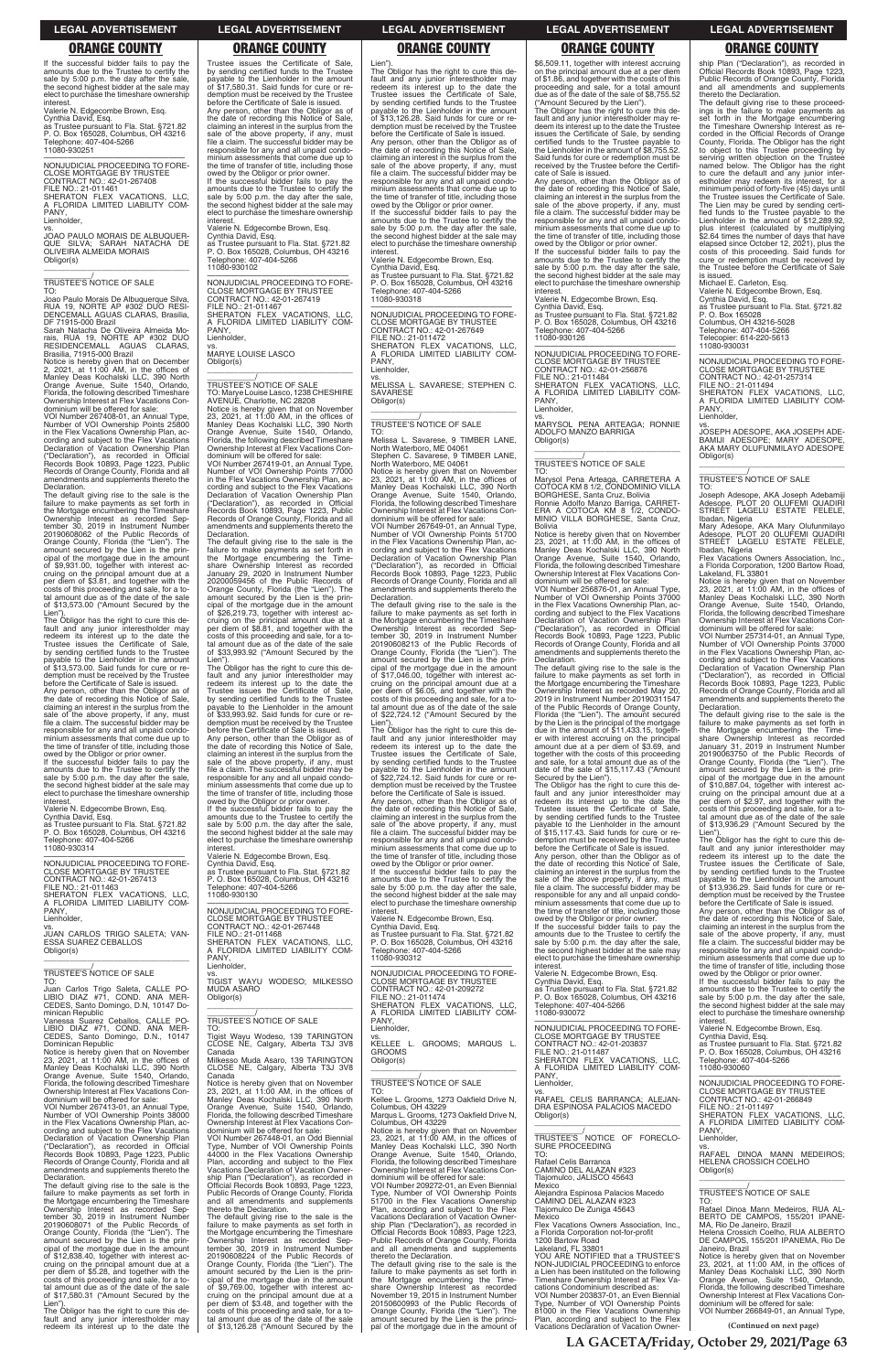**Page 64/LA GACETA/Friday, October 29, 2021**

### **LEGAL ADVERTISEMENT LEGAL ADVERTISEMENT LEGAL ADVERTISEMENT LEGAL ADVERTISEMENT LEGAL ADVERTISEMENT**

### **ORANGE COUNTY ORANGE COUNTY ORANGE COUNTY ORANGE COUNTY ORANGE COUNTY**

Number of VOI Ownership Points 38000 in the Flex Vacations Ownership Plan, according and subject to the Flex Vacations Declaration of Vacation Ownership Plan ("Declaration"), as recorded in Official Records Book 10893, Page 1223, Public Records of Orange County, Florida and all amendments and supplements thereto the Declaration.

The default giving rise to the sale is the failure to make payments as set forth in the Mortgage encumbering the Timeshare Ownership Interest as recorded October 8, 2019 in Instrument Number 20190627914 of the Public Records of Orange County, Florida (the "Lien"). The amount secured by the Lien is the principal of the mortgage due in the amount of \$13,593.00, together with interest accruing on the principal amount due at a per diem of \$5.22, and together with the costs of this proceeding and sale, for a total amount due as of the date of the sale of \$18,377.76 ("Amount

owed by the Obligor or prior owner. If the successful bidder fails to pay the amounts due to the Trustee to certify the sale by 5:00 p.m. the day after the sale, the second highest bidder at the sale may elect to purchase the timeshare ownership interest

—————————————————— NONJUDICIAL PROCEEDING TO FORE-CLOSE MORTGAGE BY TRUSTEE CONTRACT NO.: 42-01-204755 FILE NO.: 21-011499 SHERATON FLEX VACATIONS, LLC,<br>A FLORIDA LIMITED LIABILITY COM-<br>PANY,

Lienholder,

Secured by the Lien"). The Obligor has the right to cure this default and any junior interestholder may redeem its interest up to the date the Trustee issues the Certificate of Sale, by sending certified funds to the Trustee payable to the Lienholder in the amount of \$18,377.76. Said funds for cure or re-

demption must be received by the Trustee before the Certificate of Sale is issued. Any person, other than the Obligor as of the date of recording this Notice of Sale, claiming an interest in the surplus from the sale of the above property, if any, must file a claim. The successful bidder may be responsible for any and all unpaid condominium assessments that come due up to the time of transfer of title, including those

Valerie N. Edgecombe Brown, Esq. Cynthia David, Esq. as Trustee pursuant to Fla. Stat. §721.82 P. O. Box 165028, Columbus, OH 43216 Telephone: 407-404-5266 11080-930256

vs. YURDAKUL BIRGEN; GUNES BIRGEN Obligor(s) \_\_\_\_\_\_\_\_\_\_\_\_\_\_\_\_\_\_\_\_\_\_\_\_\_\_\_\_\_\_\_\_\_

\_\_\_\_\_\_\_\_\_\_\_/<br>TRUSTEE'S NOTICE OF FORECLO-<br>SURE PROCEEDING

TO: Yurdakul Birgen MESA MASLAK EVLERI 5/2 DERBENT - SARIYER

Istanbul 34457

Turkey Gunes Birgen

MESA MASLAK EVLERI 5/2 DERBENT - SARIYER Istanbul 34457

Turkey Flex Vacations Owners Association, Inc., a Florida Corporation not-for-profit 1200 Bartow Road Lakeland, FL 33801 YOU ARE NOTIFIED that a TRUSTEE'S

NON-JUDICIAL PROCEEDING to enforce a Lien has been instituted on the following Timeshare Ownership Interest at Flex Va-

cations Condominium described as: VOI Number 204755-01, an Annual Type, Number of VOI Ownership Points 72000 in the Flex Vacations Ownership Plan, according and subject to the Flex Vacations Declaration of Vacation Ownership Plan ("Declaration"), as recorded in Official Records Book 10893, Page 1223, Public Records of Orange County, Florida and all amendments and supplements thereto the Declaration.

the time of transfer of title, including those owed by the Obligor or prior owner. If the successful bidder fails to pay the amounts due to the Trustee to certify the sale by 5:00 p.m. the day after the sale, the second highest bidder at the sale may elect to purchase the timeshare ownership interest

—————————————————— NONJUDICIAL PROCEEDING TO FORE-CLOSE MORTGAGE BY TRUSTEE CONTRACT NO.: 42-01-201343 FILE NO.: 21-011504 SHERATON FLEX VACATIONS, LLC, A FLORIDA LIMITED LIABILITY COM-PANY Lienholder.

The default giving rise to these proceedings is the failure to make payments as set forth in the Mortgage encumbering the Timeshare Ownership Interest as recorded in the Official Records of Orange County, Florida. The Obligor has the right to object to this Trustee proceeding by serving written objection on the Trustee named below. The Obligor has the right to cure the default and any junior inter-estholder may redeem its interest, for a minimum period of forty-five (45) days until the Trustee issues the Certificate of Sale. The Lien may be cured by sending certi-fied funds to the Trustee payable to the Lienholder in the amount of \$14,054.49, plus interest (calculated by multiplying \$3.02 times the number of days that have elapsed since October 12, 2021), plus the costs of this proceeding. Said funds for cure or redemption must be received by

VOI Number 266856-01, an Annual Type, Number of VOI Ownership Points 25800 in the Flex Vacations Ownership Plan, according and subject to the Flex Vacations Declaration of Vacation Ownership Plan ("Declaration"), as recorded in Official Records Book 10893, Page 1223, Public Records of Orange County, Florida and all amendments and supplements thereto the Declaration.

> The default giving rise to the sale is the failure to make payments as set forth in the Mortgage encumbering the Timeshare Ownership Interest as recorded Sep-tember 16, 2019 in Instrument Number 20190573034 of the Public Records of Orange County, Florida (the "Lien"). The amount secured by the Lien is the principal of the mortgage due in the amount of \$12,704.90, together with interest accruing on the principal amount due at a per diem of \$5.23, and together with the costs of this proceeding and sale, for a to-tal amount due as of the date of the sale of \$17,323.14 ("Amount Secured by the Lien"

> Lien ).<br>The Obligor has the right to cure this default and any junior interestholder may redeem its interest up to the date the Trustee issues the Certificate of Sale, by sending certified funds to the Trustee payable to the Lienholder in the amount of \$17,323.14. Said funds for cure or redemption must be received by the Trustee before the Certificate of Sale is issued. Any person, other than the Obligor as of the date of recording this Notice of Sale, claiming an interest in the surplus from the sale of the above property, if any, must file a claim. The successful bidder may be responsible for any and all unpaid condo-

The default giving rise to the sale is the failure to make payments as set forth in the Mortgage encumbering the Timeshare Ownership Interest as recorded October 8, 2019 in Instrument Number 20190628066 of the Public Records of Orange County, Florida (the "Lien"). The amount secured by the Lien is the principal of the mortgage due in the amount of \$9,171.90, together with interest accruing on the principal amount due at a per diem of \$3.52, and together with the costs of this proceeding and sale, for a total amount due as of the date of the sale of \$12,611.06 ("Amount

Secured by the Lien"). The Obligor has the right to cure this default and any junior interestholder may redeem its interest up to the date the Trustee issues the Certificate of Sale, by sending certified funds to the Trustee payable to the Lienholder in the amount of \$12,611.06. Said funds for cure or redemption must be received by the Trustee before the Certificate of Sale is issued. Any person, other than the Obligor as of the date of recording this Notice of Sale, claiming an interest in the surplus from the sale of the above property, if any, must file a claim. The successful bidder may be responsible for any and all unpaid condominium assessments that come due up to

> —————————————————— NONJUDICIAL PROCEEDING TO FORE-CLOSE MORTGAGE BY TRUSTEE CONTRACT NO.: 42-01-202322 FILE NO.: 21-011508 SHERATON FLEX VACATIONS, LLC, A FLORIDA LIMITED LIABILITY COM-A FLC<br>PANY

Valerie N. Edgecombe Brown, Esq.

Cynthia David, Esq. as Trustee pursuant to Fla. Stat. §721.82 P. O. Box 165028, Columbus, OH 43216 Telephone: 407-404-5266 11080-929978

vs. ELIZABETH WHICKER, AKA ELIZABETH LORRAINE WHICKER; JACOB WHICK-ER, AKA JACOB ALAN WHICKER Obligor(s)

\_\_\_\_\_\_\_\_\_\_\_\_\_\_\_\_\_\_\_\_\_\_\_\_\_\_\_\_\_\_\_\_\_

# \_\_\_\_\_\_\_\_\_\_\_/ TRUSTEE'S NOTICE OF SALE

TO: Elizabeth Whicker, AKA Elizabeth Lorraine Whicker, 109 STAFFORD ROAD, Columbia, SC 29223 Jacob Whicker, AKA Jacob Alan Whicker,

137 ROSEBERRY LANE, APARTMENT 1263, Columbia, SC 29223 Flex Vacations Owners Association, Inc. a Florida Corporation not-for-profit, 1200 Bartow Road, Lakeland, FL 33801 A FLORIDA LIMITED LIABILITY COM-PANY, Lienholder,

Notice is hereby given that on November 18, 2021, at 11:00 AM, in the offices of Manley Deas Kochalski LLC, 390 North Orange Avenue, Suite 1540, Orlando, Florida, the following described Timeshare Ownership Interest at Flex Vacations Con-

dominium will be offered for sale: VOI Number 201343-01, an Even Biennial Type, Number of VOI Ownership Points 67100 in the Flex Vacations Ownership Plan, according and subject to the Flex Vacations Declaration of Vacation Ownership Plan ("Declaration"), as recorded in Official Records Book 10893, Page 1223, Public Records of Orange County, Florida and all amendments and supplements thereto the Declaration.

The default giving rise to the sale is the failure to make payments as set forth in the Mortgage encumbering the Timeshare Ownership Interest as recorded July 27, 2015 in Instrument Number 20150387472 of the Public Records of Orange County, Florida (the "Lien"). The amount secured by the Lien is the principal of the mortgage due in the amount of \$909.04, together with interest accruing on the principal amount due at a per diem of \$0.00, and together with the costs of this proceeding and sale, for a total amount due as of the date of the sale of \$1,565.40 ("Amount Sevs.<br>BRANAVAN BRANAVAN SELVANANTHARAJAH; PRIYATHARSHINI SOORIYAKUMAR Obligor(s) \_\_\_\_\_\_\_\_\_\_\_\_\_\_\_\_\_\_\_\_\_\_\_\_\_\_\_\_\_\_\_\_\_

cured by the Lien"). The Obligor has the right to cure this default and any junior interestholder may redeem its interest up to the date the Trustee issues the Certificate of Sale, by sending certified funds to the Trustee payable to the Lienholder in the amount of \$1,565.40. Said funds for cure or redemption must be

DIE GARCIA Obligor(s)

\_\_\_\_\_\_\_\_\_\_\_/ TRUSTEE'S NOTICE OF SALE

TO: Viviana Tapia Bruna, AKA Viviana Del Rosario Tapia Bruna, FREDDY ALVA-REZ MARAMBIO 860, PARQUE INGLES, Ovalle, Chile

Luis Mendez Contreras, AKA Luis Alfredo Mendez Contreras, FREDDY ALVAREZ MARAMBIO 860, PARQUE INGLES, Ovalle, Chile

Mariana Tapia Bruna, AKA Mariana An-gelica Tapia Bruna, FREDDY ALVAREZ MARAMBIO 860, PARQUE INGLES, Ovalle, Chile

Notice is hereby given that on November 23, 2021, at 11:00 AM, in the offices of Manley Deas Kochalski LLC, 390 North Orange Avenue, Suite 1540, Orlando, Florida, the following described Timeshare Ownership Interest at Flex Vacations Con-dominium will be offered for sale:

VOI Number 266950-01, an Annual Type, Number of VOI Ownership Points 38000 in the Flex Vacations Ownership Plan, according and subject to the Flex Vacations<br>Declaration of Vacation Ownership Plan<br>("Declaration"), as recorded in Official<br>Records Book 10893, Page 1223, Public<br>Records of Orange County, Florida and all<br>amendments and suppl Declaration.

> vs. BARTHOLOMEW BENNETT, AKA BAR-THOLOMEW ALOSIUS BENNETT;<br>TANGE BENNETT, AKA TANGE DARBY

**BENNETT** Obligor(s)

Bartholomew Bennett, AKA Bartholo Alosius Bennett, 442 TYNDALLWOOD DRIVE, Stedman, NC 28391 Tange Bennett, AKA Tange Darby Ben-nett, 442 TYNDALLWOOD DRIVE, Sted-

minium assessments that come due up to the time of transfer of title, including those owed by the Obligor or prior owner. If the successful bidder fails to pay the amounts due to the Trustee to certify the

sale by 5:00 p.m. the day after the sale, the second highest bidder at the sale may elect to purchase the timeshare ownership interest.

Valerie N. Edgecombe Brown, Esq.

Cynthia David, Esq. as Trustee pursuant to Fla. Stat. §721.82 P. O. Box 165028, Columbus, OH 43216 Telephone: 407-404-5266

11080-930081

Lienholder,

vs. AHMED SALEH M. ALGHAMDI; ZINEB **BOUSSOUGA** Obligor(s)

\_\_\_\_\_\_\_\_\_\_\_\_\_\_\_\_\_\_\_\_\_\_\_\_\_\_\_\_\_\_\_\_\_

\_\_\_\_\_\_\_\_\_\_\_/<br>TRUSTEE'S NOTICE OF FORECLO-<br>SURE PROCEEDING

TO: Ahmed Saleh M. Alghamdi P.O. BOX 365388

Riyadh 11393

Saudi Arabia Zineb Boussouga

ALNAHDA ROĀD<br>HAY JAREER, AL MALAZ

Riyadh 11312

Saudi Arabia

Flex Vacations Owners Association, Inc., a Florida Corporation not-for-profit

1200 Bartow Road Lakeland, FL 33801 YOU ARE NOTIFIED that a TRUSTEE'S NON-JUDICIAL PROCEEDING to enforce a Lien has been instituted on the following Timeshare Ownership Interest at Flex Va-

cations Condominium described as: VOI Number 202322-01, an Annual Type, Number of VOI Ownership Points 95700 in the Flex Vacations Ownership Plan, ac-cording and subject to the Flex Vacations Declaration of Vacation Ownership Plan<br>
("Declaration"), as recorded in Official<br>
Declaration"), as recorded in Official ("Declaration"), as recorded in Official Records Book 10893, Page 1223, Public

| elapsed since October 12, 2021), plus the                 | certified funds to the Trustee payable to                         | Declaration of Vacation Ownership Plan                           | amount secured by the Lien is the prin-                          | Public Records of Orange County, Florida                                               |
|-----------------------------------------------------------|-------------------------------------------------------------------|------------------------------------------------------------------|------------------------------------------------------------------|----------------------------------------------------------------------------------------|
| costs of this proceeding. Said funds for                  | the Lienholder in the amount of \$1,565.40.                       | ("Declaration"), as recorded in Official                         | cipal of the mortgage due in the amount                          | and all amendments and supplements                                                     |
| cure or redemption must be received by                    | Said funds for cure or redemption must be                         | Records Book 10893, Page 1223, Public                            | of \$9,931.90, together with interest ac-                        | thereto the Declaration.                                                               |
| the Trustee before the Certificate of Sale                | received by the Trustee before the Certifi-                       | Records of Orange County, Florida and all                        | cruing on the principal amount due at a                          | The default giving rise to the sale is the                                             |
| is issued.                                                | cate of Sale is issued.                                           | amendments and supplements thereto the                           | per diem of \$3.54, and together with the                        | failure to make payments as set forth in                                               |
| Michael E. Carleton, Esg.                                 | Any person, other than the Obligor as of                          | Declaration.                                                     | costs of this proceeding and sale, for a to-                     | the Mortgage encumbering the Timeshare                                                 |
| Valerie N. Edgecombe Brown, Esg.                          | the date of recording this Notice of Sale,                        | The default giving rise to these proceed-                        | tal amount due as of the date of the sale                        | Ownership Interest as recorded Sep-                                                    |
| Cynthia David, Esq.                                       | claiming an interest in the surplus from the                      | ings is the failure to make payments as                          | of \$13,334.78 ("Amount Secured by the                           | tember 19, 2019 in Instrument Number                                                   |
| as Trustee pursuant to Fla. Stat. §721.82                 | sale of the above property, if any, must                          | set forth in the Mortgage encumbering                            | Lien").                                                          | 20190584284 of the Public Records of                                                   |
| P. O. Box 165028                                          | file a claim. The successful bidder may be                        | the Timeshare Ownership Interest as re-                          | The Obligor has the right to cure this de-                       | Orange County, Florida (the "Lien"). The                                               |
| Columbus, OH 43216-5028                                   | responsible for any and all unpaid condo-                         | corded in the Official Records of Orange                         | fault and any junior interestholder may                          | amount secured by the Lien is the prin-                                                |
| Telephone: 407-404-5266                                   | minium assessments that come due up to                            | County, Florida. The Obligor has the right                       | redeem its interest up to the date the                           | cipal of the mortgage due in the amount                                                |
| Telecopier: 614-220-5613                                  | the time of transfer of title, including those                    | to object to this Trustee proceeding by                          | Trustee issues the Certificate of Sale,                          | of \$16,396.11, together with interest ac-                                             |
| 11080-930030                                              | owed by the Obligor or prior owner.                               | serving written objection on the Trustee                         | by sending certified funds to the Trustee                        | cruing on the principal amount due at a                                                |
|                                                           | If the successful bidder fails to pay the                         | named below. The Obligor has the right                           | payable to the Lienholder in the amount                          | per diem of \$5.56, and together with the                                              |
| NONJUDICIAL PROCEEDING TO FORE-                           | amounts due to the Trustee to certify the                         | to cure the default and any junior inter-                        | of \$13.334.78. Said funds for cure or re-                       | costs of this proceeding and sale, for a to-                                           |
| <b>CLOSE MORTGAGE BY TRUSTEE</b>                          | sale by 5:00 p.m. the day after the sale,                         | estholder may redeem its interest, for a                         | demption must be received by the Trustee                         | tal amount due as of the date of the sale                                              |
| CONTRACT NO.: 42-01-266856                                | the second highest bidder at the sale may                         | minimum period of forty-five (45) days until                     | before the Certificate of Sale is issued.                        | of \$21,247.21 ("Amount Secured by the                                                 |
| FILE NO.: 21-011501                                       | elect to purchase the timeshare ownership                         | the Trustee issues the Certificate of Sale.                      | Any person, other than the Obligor as of                         | Lien")                                                                                 |
| SHERATON FLEX VACATIONS, LLC,                             | interest.                                                         | The Lien may be cured by sending certi-                          | the date of recording this Notice of Sale,                       | The Obligor has the right to cure this de-                                             |
| A FLORIDA LIMITED LIABILITY COM-                          | Valerie N. Edgecombe Brown, Esg.                                  | fied funds to the Trustee payable to the                         | claiming an interest in the surplus from the                     | fault and any junior interestholder may                                                |
| PANY.                                                     | Cynthia David, Esq.                                               | Lienholder in the amount of \$23,240.93,                         | sale of the above property, if any, must                         | redeem its interest up to the date the                                                 |
| Lienholder.                                               | as Trustee pursuant to Fla. Stat. §721.82                         | plus interest (calculated by multiplying                         | file a claim. The successful bidder may be                       | Trustee issues the Certificate of Sale.                                                |
| VS.                                                       | P. O. Box 165028, Columbus, OH 43216                              | \$5.11 times the number of days that have                        | responsible for any and all unpaid condo-                        | by sending certified funds to the Trustee                                              |
| ROOSEWELT FEITOSA E.<br>SILVA:                            | Telephone: 407-404-5266                                           | elapsed since October 12, 2021), plus the                        | minium assessments that come due up to                           | payable to the Lienholder in the amount                                                |
| RAQUEL FEITOSA DA SILVA                                   | 11080-930052                                                      | costs of this proceeding. Said funds for                         | the time of transfer of title, including those                   | of \$21.247.21. Said funds for cure or re-                                             |
| Obligor(s)                                                |                                                                   | cure or redemption must be received by                           | owed by the Obligor or prior owner.                              | demption must be received by the Trustee                                               |
|                                                           | NONJUDICIAL PROCEEDING TO FORE-                                   | the Trustee before the Certificate of Sale                       | If the successful bidder fails to pay the                        | before the Certificate of Sale is issued.                                              |
| <b>TRUSTEE'S NOTICE OF SALE</b>                           | <b>CLOSE MORTGAGE BY TRUSTEE</b>                                  | is issued.                                                       | amounts due to the Trustee to certify the                        | Any person, other than the Obligor as of                                               |
|                                                           | CONTRACT NO.: 42-01-266950                                        | Michael E. Carleton, Esq.                                        | sale by 5:00 p.m. the day after the sale,                        | the date of recording this Notice of Sale,                                             |
| TO:                                                       | FILE NO.: 21-011506                                               | Valerie N. Edgecombe Brown, Esg.                                 | the second highest bidder at the sale may                        | claiming an interest in the surplus from the                                           |
| Roosewelt Feitosa E. Silva, RUA 14                        | SHERATON FLEX VACATIONS. LLC.<br>A FLORIDA LIMITED LIABILITY COM- | Cynthia David, Esg.<br>as Trustee pursuant to Fla. Stat. §721.82 | elect to purchase the timeshare ownership<br>interest.           | sale of the above property, if any, must<br>file a claim. The successful bidder may be |
| NORTE LT 1 APTO 902, Aguas Claras,<br>DF 71910-000 Brazil | PANY.                                                             | P. O. Box 165028                                                 | Valerie N. Edgecombe Brown, Esg.                                 | responsible for any and all unpaid condo-                                              |
| Raquel Feitosa Da Silva, RUA 14 NORTE                     | Lienholder.                                                       | Columbus, OH 43216-5028                                          |                                                                  | minium assessments that come due up to                                                 |
| LT 1 APTO 902, Aguas Claras, DF 71910-                    | VS.                                                               | Telephone: 407-404-5266                                          | Cynthia David, Esq.<br>as Trustee pursuant to Fla. Stat. §721.82 | the time of transfer of title, including those                                         |
| 000 Brazil                                                | VIVIANA TAPIA BRUNA. AKA VIVIANA                                  | Telecopier: 614-220-5613                                         | P. O. Box 165028, Columbus, OH 43216                             | owed by the Obligor or prior owner.                                                    |
| Notice is hereby given that on November                   | DEL ROSARIO TAPIA BRUNA: LUIS                                     | 11080-930028                                                     | Telephone: 407-404-5266                                          | If the successful bidder fails to pay the                                              |
| 23, 2021, at $11:00$ AM, in the offices of                | MENDEZ CONTRERAS, AKA LUIS AL-                                    |                                                                  | 11080-930106                                                     | amounts due to the Trustee to certify the                                              |
| Manley Deas Kochalski LLC, 390 North                      | FREDO MENDEZ CONTRERAS: MARI-                                     | NONJUDICIAL PROCEEDING TO FORE-                                  |                                                                  | sale by 5:00 p.m. the day after the sale,                                              |
| Orange Avenue, Suite 1540, Orlando,                       | ANA TAPIA BRUNA, AKA MARIANA AN-                                  | <b>CLOSE MORTGAGE BY TRUSTEE</b>                                 | NONJUDICIAL PROCEEDING TO FORE-                                  | the second highest bidder at the sale may                                              |
| Florida, the following described Timeshare                | <b>GELICA TAPIA BRUNA</b>                                         | CONTRACT NO.: 42-01-202927                                       | <b>CLOSE MORTGAGE BY TRUSTEE</b>                                 | elect to purchase the timeshare ownership                                              |
| Ownership Interest at Flex Vacations Con-                 | Obligor(s)                                                        | FILE NO.: 21-011515                                              | CONTRACT NO.: 42-01-267217                                       |                                                                                        |
| dominium will be offered for sale:                        |                                                                   | SHERATON FLEX VACATIONS. LLC.                                    | FILE NO.: 21-011520                                              | (Continued on next page)                                                               |
|                                                           |                                                                   |                                                                  |                                                                  |                                                                                        |

vs. JOSE RAMON DURO GARCIA; DOLO-RES COUTO MARTINEZ Obligor(s) \_\_\_\_\_\_\_\_\_\_\_\_\_\_\_\_\_\_\_\_\_\_\_\_\_\_\_\_\_\_\_\_\_

\_\_\_\_\_\_\_\_\_\_\_/<br>TRUSTEE'S NOTICE OF FORECLO-<br>SURE PROCEEDING

TO: Jose Ramon Duro Garcia

CHACO 2013 Valentin Alsina 1822

Argentina

Dolores Couto Martinez

CHACO 2013 Valentin Alsina 1822

**Argentina** 

Flex Vacations Owners Association, Inc., a Florida Corporation not-for-profit 1200 Bartow Road

Lakeland, FL 33801 YOU ARE NOTIFIED that a TRUSTEE'S NON-JUDICIAL PROCEEDING to enforce a Lien has been instituted on the following Timeshare Ownership Interest at Flex Va-

cations Condominium described as: VOI Number 202927-01, an Annual Type, Number of VOI Ownership Points 67100 in the Flex Vacations Ownership Plan, according and subject to the Flex Vacations Declaration of Vacation Ownership Plan ("Declaration"), as recorded in Official Records Book 10893, Page 1223, Public Records of Orange County, Florida and all amendments and supplements thereto the Declaration.

The default giving rise to these proceedings is the failure to make payments as set forth in the Mortgage encumbering the Timeshare Ownership Interest as re-corded in the Official Records of Orange County, Florida. The Obligor has the right to object to this Trustee proceeding by serving written objection on the Trustee named below. The Obligor has the right to cure the default and any junior inter-estholder may redeem its interest, for a minimum period of forty-five (45) days until the Trustee issues the Certificate of Sale. The Lien may be cured by sending certified funds to the Trustee payable to the Lienholder in the amount of \$13,173.61, plus interest (calculated by multiplying \$3.47 times the number of days that have elapsed since October 14, 2021), plus the costs of this proceeding. Said funds for cure or redemption must be received by the Trustee before the Certificate of Sale is issued.

Valerie N. Edgecombe Brown, Esq. Cynthia David, Esq. Michael E. Carleton, Esq. as Trustee pursuant to Fla. Stat. §721.82 P. O. Box 165028 Columbus, OH 43216-5028

Telephone: 407-404-5266 Telecopier: 614-220-5613 11080-930283

—————————————————— NONJUDICIAL PROCEEDING TO FORE-CLOSE MORTGAGE BY TRUSTEE CONTRACT NO.: 42-01-267146 FILE NO.: 21-011516 SHERATON FLEX VACATIONS, LLC, A FLORIDA LIMITED LIABILITY COM-PANY, Lienholder,

# \_\_\_\_\_\_\_\_\_\_\_/ TRUSTEE'S NOTICE OF SALE

TO: Branavan Selvanantharajah, 14 SUM-MERSIDE STREET, MARKHAM, ON-TARIO L6B 0J3 Canada Priyatharshini Sooriyakumar, 14 SUM-MERSIDE STREET, Markham, L6R 0J3

Canada Notice is hereby given that on November 18, 2021, at 11:00 AM, in the offices of Manley Deas Kochalski LLC, 390 North Orange Avenue, Suite 1540, Orlando, Florida, the following described Timeshare Ownership Interest at Flex Vacations Condominium will be offered for sale:

VOI Number 267146-01, an Annual Type, Number of VOI Ownership Points 25800 in the Flex Vacations Ownership Plan, according and subject to the Flex Vacations Declaration of Vacation Ownership Plan ("Declaration"), as recorded in Official Records Book 10893, Page 1223, Public Records of Orange County, Florida and all amendments and supplements thereto the Declaration.

The default giving rise to the sale is the failure to make payments as set forth in the Mortgage encumbering the Timeshare Ownership Interest as recorded Sep-tember 24, 2019 in Instrument Number 20190594745 of the Public Records of Orange County, Florida (the "Lien"). The amount secured by the Lien is the principal of the mortgage due in the amount of \$9,931.90, together with interest ac-

# SHERATON FLEX VACATIONS, LLC, A FLORIDA LIMITED LIABILITY COM-

PANY, Lienholder, vs.

THIA MARIKELA GARCIA; ISIDRO ED-

\_\_\_\_\_\_\_\_\_\_\_\_\_\_\_\_\_\_\_\_\_\_\_\_\_\_\_\_\_\_\_\_\_ \_\_\_\_\_\_\_\_\_\_\_/ TRUSTEE'S NOTICE OF SALE

TO: Thia Marikela Garcia, 246 CALLE BUE-NA, Alamosa, CO 81101 Isidro Eddie Garcia, 212 BONNEY DRIVE, Alamosa, CO 81101

Notice is hereby given that on November 23, 2021, at 11:00 AM, in the offices of Manley Deas Kochalski LLC, 390 North Orange Avenue, Suite 1540, Orlando,

Florida, the following described Timeshare Ownership Interest at Flex Vacations Condominium will be offered for sale:

VOI Number 267217-01, an Odd Biennial Type, Number of VOI Ownership Points 44000 in the Flex Vacations Ownership Plan, according and subject to the Flex Vacations Declaration of Vacation Ownership Plan ("Declaration"), as recorded in Official Records Book 10893, Page 1223, Public Records of Orange County, Florida and all amendments and supplements

thereto the Declaration.

The default giving rise to the sale is the failure to make payments as set forth in the Mortgage encumbering the Timeshare Ownership Interest as recorded Sep-tember 24, 2019 in Instrument Number 20190594804 of the Public Records of Orange County, Florida (the "Lien"). The amount secured by the Lien is the prin-

cipal of the mortgage due in the amount of \$9,769.00, together with interest ac-cruing on the principal amount due at a per diem of \$3.48, and together with the

costs of this proceeding and sale, for a to-tal amount due as of the date of the sale of \$13,146.44 ("Amount Secured by the Lien"). The Obligor has the right to cure this default and any junior interestholder may redeem its interest up to the date the Trustee issues the Certificate of Sale,

by sending certified funds to the Trustee payable to the Lienholder in the amount of \$13,146.44. Said funds for cure or redemption must be received by the Trustee before the Certificate of Sale is issued. Any person, other than the Obligor as of the date of recording this Notice of Sale, claiming an interest in the surplus from the sale of the above property, if any, must file a claim. The successful bidder may be responsible for any and all unpaid condominium assessments that come due up to the time of transfer of title, including those owed by the Obligor or prior owner. If the successful bidder fails to pay the

amounts due to the Trustee to certify the sale by 5:00 p.m. the day after the sale, the second highest bidder at the sale may elect to purchase the timeshare ownership

interest.

PANY Lienholder,

Valerie N. Edgecombe Brown, Esq. Cynthia David, Esq. as Trustee pursuant to Fla. Stat. §721.82 P. O. Box 165028, Columbus, OH 43216

Telephone: 407-404-5266 11080-930205

—————————————————— NONJUDICIAL PROCEEDING TO FORE-CLOSE MORTGAGE BY TRUSTEE CONTRACT NO.: 42-01-266559

FILE NO.: 21-011521 SHERATON FLEX VACATIONS, LLC, A FLORIDA LIMITED LIABILITY COM-

\_\_\_\_\_\_\_\_\_\_\_\_\_\_\_\_\_\_\_\_\_\_\_\_\_\_\_\_\_\_\_\_\_ \_\_\_\_\_\_\_\_\_\_\_/ TRUSTEE'S NOTICE OF SALE

TO:

man, NC 28391

Notice is hereby given that on November 18, 2021, at 11:00 AM, in the offices of Manley Deas Kochalski LLC, 390 North Orange Avenue, Suite 1540, Orlando, Florida, the following described Timeshare Ownership Interest at Flex Vacations Condominium will be offered for sale: VOI Number 266559-01, an Odd Biennial Type, Number of VOI Ownership Points

95700 in the Flex Vacations Ownership Plan, according and subject to the Flex Vacations Declaration of Vacation Ownership Plan ("Declaration"), as recorded in Official Records Book 10893, Page 1223,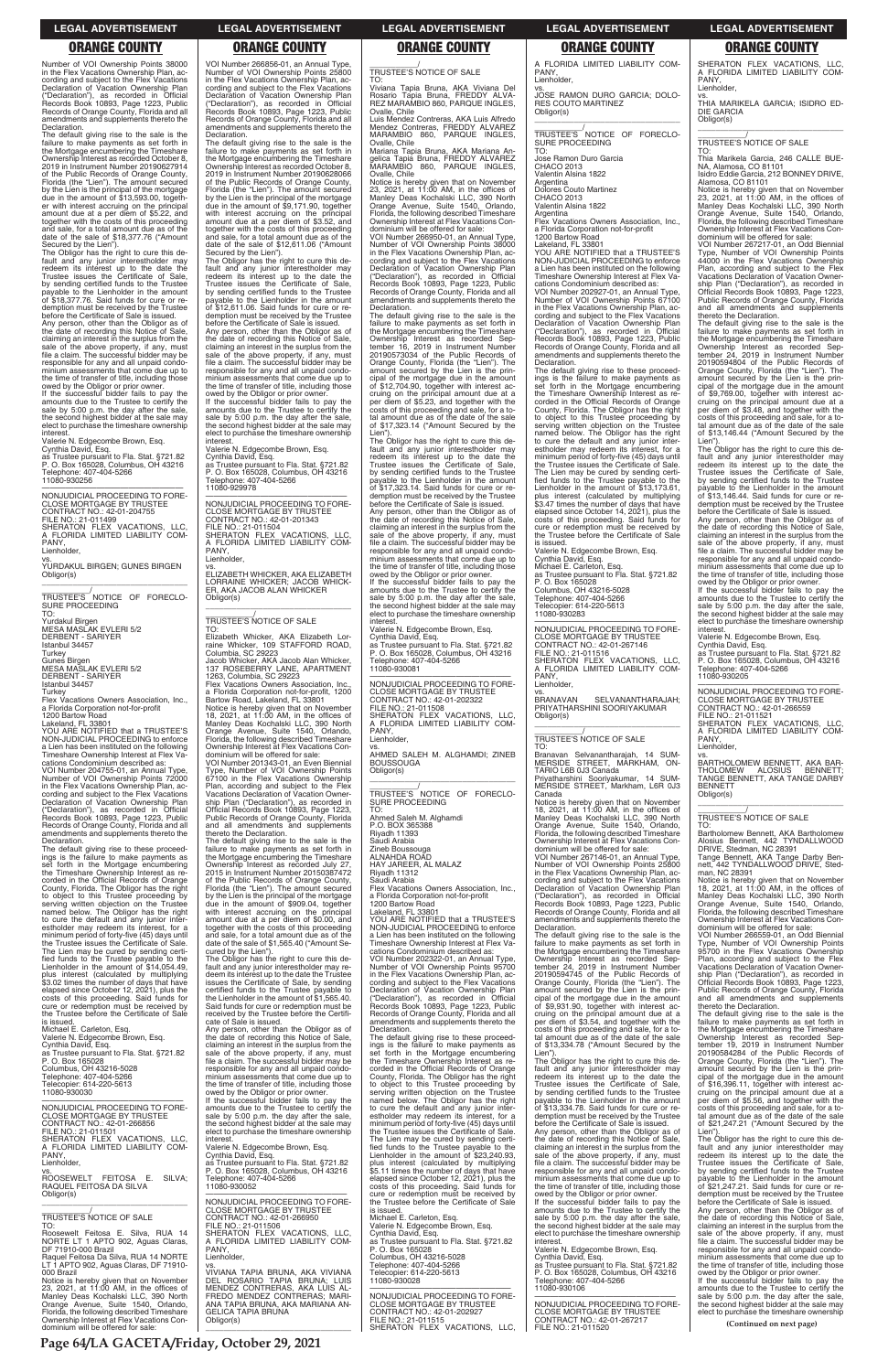interest. Valerie N. Edgecombe Brown, Esq.

Cynthia David, Esq. as Trustee pursuant to Fla. Stat. §721.82 P. O. Box 165028, Columbus, OH 43216 Telephone: 407-404-5266 11080-930070

—————————————————— NONJUDICIAL PROCEEDING TO FORE-CLOSE MORTGAGE BY TRUSTEE CONTRACT NO.: 42-01-267279 FILE NO.: 21-011522 SHERATON FLEX VACATIONS, LLC,

A FLORIDA LIMITED LIABILITY COM-PANY, Lienholder,

vs.

JULIANO SAVOY; LIGIA BALLISTROM **SAVOY** Obligor(s) \_\_\_\_\_\_\_\_\_\_\_\_\_\_\_\_\_\_\_\_\_\_\_\_\_\_\_\_\_\_\_\_\_

Notice is hereby given that on November<br>23, 2021, at 11:00 AM, in the offices of<br>Manley Deas Kochalski LLC, 390 North<br>Orange Avenue, Suite 1540, Orlando,<br>Florida, the following described Timeshare<br>Ownership Interest at Fle dominium will be offered for sale:

VOI Number 267279-01, an Annual Type, Number of VOI Ownership Points 44000 in the Flex Vacations Ownership Plan, according and subject to the Flex Vacations Declaration of Vacation Ownership Plan ("Declaration"), as recorded in Official Records Book 10893, Page 1223, Public Records of Orange County, Florida and all amendments and supplements thereto the **Declaration** 

# \_\_\_\_\_\_\_\_\_\_\_/ TRUSTEE'S NOTICE OF SALE

TO: Juliano Savoy, AV. NOVE DE JULHO,<br>2989, BLOCO SAFIRA AP.53, Jundiai, Brazil

Ligia Ballistrom Savoy, AV. NOVE DE JULHO, 2989, BLOCO SAFIRA AP.53, Jundiai, Brazil

The default giving rise to the sale is the failure to make payments as set forth in the Mortgage encumbering the Timeshare Ownership Interest as recorded Sep-tember 24, 2019 in Instrument Number 20190594808 of the Public Records of Orange County, Florida (the "Lien"). The amount secured by the Lien is the principal of the mortgage due in the amount of \$15,619.90, together with interest accruing on the principal amount due at a per diem of \$6.00, and together with the costs of this proceeding and sale, for a to-tal amount due as of the date of the sale of \$20,956.70 ("Amount Secured by the

Lien"). The Obligor has the right to cure this default and any junior interestholder may redeem its interest up to the date the Trustee issues the Certificate of Sale, by sending certified funds to the Trustee payable to the Lienholder in the amount of \$20,956.70. Said funds for cure or redemption must be received by the Trustee before the Certificate of Sale is issued.

Any person, other than the Obligor as of the date of recording this Notice of Sale, claiming an interest in the surplus from the sale of the above property, if any, must file a claim. The successful bidder may be responsible for any and all unpaid condominium assessments that come due up to the time of transfer of title, including those owed by the Obligor or prior owner.

Notice is hereby given that on November<br>23, 2021, at 11:00 AM, in the offices of<br>Manley Deas Kochalski LLC, 390 North<br>Orange Avenue, Suite 1540, Orlando,<br>Florida, the following described Timeshare Ownership Interest at Flex Vacations Condominium will be offered for sale: VOI Number 266294-01, an Annual Type, Number of VOI Ownership Points 140,000 in the Flex Vacations Ownership Plan, according and subject to the Flex Vacations<br>Declaration of Vacation Ownership Plan<br>("Declaration"), as recorded in Official<br>Records Book 10893, Page 1223, Public<br>Records of Orange County, Florida and all<br>amendments and suppl Declaration. The default giving rise to the sale is the failure to make payments as set forth in the Mortgage encumbering the Time-<br>share Ownership Interest as recorded<br>October 10, 2019 in Instrument Number<br>20190633367 of the Public Records of<br>Orange County, Florida (the "Lien"). The<br>amount secured by the Lien is the cipal of the mortgage due in the amount of \$38,941.11, together with interest accruing on the principal amount due at a per diem of \$13.22, and together with the costs of this proceeding and sale, for a total amount due as of the date of the sale of \$49,724.52 ("Amount Secured by the Lien"). The Obligor has the right to cure this default and any junior interestholder may redeem its interest up to the date the Trustee issues the Certificate of Sale, by sending certified funds to the Trustee payable to the Lienholder in the amount of \$49,724.52. Said funds for cure or redemption must be received by the Trustee before the Certificate of Sale is issued. Any person, other than the Obligor as of the date of recording this Notice of Sale, claiming an interest in the surplus from the sale of the above property, if any, must

If the successful bidder fails to pay the amounts due to the Trustee to certify the sale by 5:00 p.m. the day after the sale, the second highest bidder at the sale may elect to purchase the timeshare ownership

—————————————————— NONJUDICIAL PROCEEDING TO FORE-CLOSE MORTGAGE BY TRUSTEE CONTRACT NO.: 42-01-205059 FILE NO.: 21-011529 SHERATON FLEX VACATIONS, LLC, A FLORIDA LIMITED LIABILITY COM-PANY, Lienholder.

interest. Valerie N. Edgecombe Brown, Esq. Cynthia David, Esq. as Trustee pursuant to Fla. Stat. §721.82 P. O. Box 165028, Columbus, OH 43216 Telephone: 407-404-5266 11080-930313

\_\_\_\_\_\_\_\_\_\_\_/<br>TRUSTEE'S NOTICE OF FORECLO-<br>SURE PROCEEDING TO:

—————————————————— NONJUDICIAL PROCEEDING TO FORE-CLOSE MORTGAGE BY TRUSTEE CONTRACT NO.: 42-01-266294 FILE NO.: 21-011523 SHERATON FLEX VACATIONS, LLC, A FLORIDA LIMITED LIABILITY COM-PANY,

### Lienholder,

vs. BARBARA CONSTANZA AVILA MARIO; LUIS MATIAS AVILA MARIO Obligor(s) \_\_\_\_\_\_\_\_\_\_\_\_\_\_\_\_\_\_\_\_\_\_\_\_\_\_\_\_\_\_\_\_\_

### \_\_\_\_\_\_\_\_\_\_\_/ TRUSTEE'S NOTICE OF SALE TO:

Barbara Constanza Avila Mario, AVENI-DA PRESIDENTE IBANEZ 370#, Puerto Montt, X Region Chile Luis Matias Avila Mario, AVENIDA PRES-

IDENTE IBANEZ 890A, Puerto Montt, 5480000 Chile

amounts due to the Trustee to certify the sale by 5:00 p.m. the day after the sale, the second highest bidder at the sale may elect to purchase the timeshare ownership<br>interest.

file a claim. The successful bidder may be responsible for any and all unpaid condominium assessments that come due up to the time of transfer of title, including those owed by the Obligor or prior owner. If the successful bidder fails to pay the amounts due to the Trustee to certify the sale by 5:00 p.m. the day after the sale, the second highest bidder at the sale may elect to purchase the timeshare ownership interest.

Valerie N. Edgecombe Brown, Esq. Cynthia David, Esq. as Trustee pursuant to Fla. Stat. §721.82 P. O. Box 165028, Columbus, OH 43216 Telephone: 407-404-5266 11080-930067

vs. PRESTON ALBERT FERGUSON; NA-JANA SAMANTHA FERGUSON Obligor(s)

\_\_\_\_\_\_\_\_\_\_\_\_\_\_\_\_\_\_\_\_\_\_\_\_\_\_\_\_\_\_\_\_\_

Preston Albert Ferguson 16 YAMACRAW BEACH DRIVE P.O. BOX EE15505

Nassau, New Providence Bahamas

Najana Samantha Ferguson 16 YAMACRAW BEACH DRIVE P.O. BOX EE15505 Nassau, New Providence

Bahamas Flex Vacations Owners Association, Inc., a Florida Corporation not-for-profit 1200 Bartow Road

Lakeland, FL 33801

YOU ARE NOTIFIED that a TRUSTEE'S NON-JUDICIAL PROCEEDING to enforce a Lien has been instituted on the following Timeshare Ownership Interest at Flex Vacations Condominium described as: VOI Number 205059-01, an Annual Type, Number of VOI Ownership Points 100000 and VOI Number 205059-02, an Annual Type, Number of VOI Ownership Points 100000 in the Flex Vacations Ownership Plan, according and subject to the Flex Vacations Declaration of Vacation Ownership Plan ("Declaration"), as recorded in Official Records Book 10893, Page 1223, Public Records of Orange County, Florida and all amendments and supplements thereto the Declaration.

The default giving rise to these proceed-ings is the failure to make payments as set forth in the Mortgage encumbering the Timeshare Ownership Interest as re-corded in the Official Records of Orange County, Florida. The Obligor has the right to object to this Trustee proceeding by serving written objection on the Trustee named below. The Obligor has the right to cure the default and any junior inter-estholder may redeem its interest, for a minimum period of forty-five (45) days until the Trustee issues the Certificate of Sale. The Lien may be cured by sending certified funds to the Trustee payable to the Lienholder in the amount of \$28,240.29, plus interest (calculated by multiplying \$6.52 times the number of days that have elapsed since October 17, 2021), plus the costs of this proceeding. Said funds for cure or redemption must be received by the Trustee before the Certificate of Sale

is issued. Michael E. Carleton, Esq. Valerie N. Edgecombe Brown, Esq. Cynthia David, Esq. as Trustee pursuant to Fla. Stat. §721.82 P. O. Box 165028

Columbus, OH 43216-5028 Telephone: 407-404-5266 Telecopier: 614-220-5613 11080-930340

VOI Number 216094-01, an Annual Type, Number of VOI Ownership Points 81000 in the Flex Vacations Ownership Plan, according and subject to the Flex Vacations Declaration of Vacation Ownership Plan ("Declaration"), as recorded in Official Records Book 10893, Page 1223, Public Records of Orange County, Florida and all amendments and supplements thereto the **Declaration** 

—————————————————— NONJUDICIAL PROCEEDING TO FORE-CLOSE MORTGAGE BY TRUSTEE CONTRACT NO.: 42-01-220777 FILE NO.: 21-011565 SHERATON FLEX VACATIONS, LLC, FLORIDA LIMITED LIABILITY COM-A FL Lienholder,

vs. SHAWN KAY GRESHAM, AKA SHAWN K. GRESHAM Obligor(s) \_\_\_\_\_\_\_\_\_\_\_\_\_\_\_\_\_\_\_\_\_\_\_\_\_\_\_\_\_\_\_\_\_

# \_\_\_\_\_\_\_\_\_\_\_/ TRUSTEE'S NOTICE OF SALE

TO:

Secured by the Lien").<br>The Obligor has the right to cure this de-<br>fault and any junior interestholder may<br>redeem its interest up to the date the<br>Trustee issues the Certificate of Sale, by sending certified funds to the Trustee payable to the Lienholder in the amount of \$20,578.20. Said funds for cure or redemption must be received by the Trustee before the Certificate of Sale is issued.

Shawn Kay Gresham, AKA Shawn K. Gresham, 4232 East Fairview Road Southwest, Stockbridge, GA 30281 Flex Vacations Owners Association, Inc., a Florida Corporation not-for-profit, 1200 Bartow Road, Lakeland, FL 33801 Notice is hereby given that on November 23, 2021, at 11:00 AM, in the offices of Manley Deas Kochalski LLC, 390 North Orange Avenue, Suite 1540, Orlando, Florida, the following described Timeshare Ownership Interest at Flex Vacations Condominium will be offered for sale: VOI Number 220777-01, an Odd Biennial Type, Number of VOI Ownership Points 44000 in the Flex Vacations Ownership Plan, according and subject to the Flex Vacations Declaration of Vacation Ownership Plan ("Declaration"), as recorded in Official Records Book 10893, Page 1223, Public Records of Orange County, Florida and all amendments and supplements thereto the Declaration. The default giving rise to the sale is the failure to make payments as set forth in the Mortgage encumbering the Timeshare Ownership Interest as recorded September 6, 2016 in Instrument Number 20160466037 of the Public Records of Orange County, Florida (the "Lien"). The amount secured by the Lien is the principal of the mortgage due in the amount of \$7,171.16, together with interest ac-cruing on the principal amount due at a per diem of \$2.68, and together with the costs of this proceeding and sale, for a to-tal amount due as of the date of the sale of \$10,102.34 ("Amount Secured by the Lien"). The Obligor has the right to cure this default and any junior interestholder may redeem its interest up to the date the Trustee issues the Certificate of Sale, by sending certified funds to the Trustee payable to the Lienholder in the amount of \$10,102.34. Said funds for cure or redemption must be received by the Trustee

—————————————————— NONJUDICIAL PROCEEDING TO FORE-CLOSE MORTGAGE BY TRUSTEE CONTRACT NO.: 42-01-266651 FILE NO.: 21-011594 SHERATON FLEX VACATIONS, LLC, A FLORIDA LIMITED LIABILITY COM-A FLU<br>PANY,

before the Certificate of Sale is issued. Any person, other than the Obligor as of the date of recording this Notice of Sale, claiming an interest in the surplus from the sale of the above property, if any, must file a claim. The successful bidder may be responsible for any and all unpaid condominium assessments that come due up to the time of transfer of title, including those owed by the Obligor or prior owner. If the successful bidder fails to pay the

> Notice is hereby given that on December<br>2, 2021, at 11:00 AM, in the offices of<br>Manley Deas Kochalski LLC, 390 North<br>Orange Avenue, Suite 1540, Orlando,<br>Florida, the following described Timeshare Ownership Interest at Flex Vacations Condominium will be offered for sale:

interest. Valerie N. Edgecombe Brown, Esq. Cynthia David, Esq. as Trustee pursuant to Fla. Stat. §721.82 P. O. Box 165028, Columbus, OH 43216

Telephone: 407-404-5266 11080-930239

—————————————————— NONJUDICIAL PROCEEDING TO FORE-CLOSE MORTGAGE BY TRUSTEE CONTRACT NO.: 42-01-221483<br>FILE NO.: 21-011568<br>SHERATON FLEX VACATIONS, LLC,<br>A FLORIDA LIMITED LIABILITY COM-PANY,

Lienholder,

vs. JUAN PABLO RAMIREZ SORUCO; FA-BIOLA FALLMAN SOSA Obligor(s) \_\_\_\_\_\_\_\_\_\_\_\_\_\_\_\_\_\_\_\_\_\_\_\_\_\_\_\_\_\_\_\_\_

\_\_\_\_\_\_\_\_\_\_\_/ TRUSTEE'S NOTICE OF FORECLO-SURE PROCEEDING TO:

Juan Pablo Ramirez Soruco AV. BANZER 7 MO. ANILLO CONDOMINIO CLUB PRIVADO CASA

#22 Santa Cruz Bolivia

> by sending certified funds to the Trustee payable to the Lienholder in the amount of \$16,708.17. Said funds for cure or redemption must be received by the Trustee before the Certificate of Sale is issued. Any person, other than the Obligor as of the date of recording this Notice of Sale, claiming an interest in the surplus from the sale of the above property, if any, must file a claim. The successful bidder may be

Fabiola Fallman Sosa AV. BANZER 7 MO. ANILLO CONDOMINIO CLUB PRIVADO CASA #22

Santa Cruz

Bolivia Flex Vacations Owners Association, Inc., a Florida Corporation not-for-profit 1200 Bartow Road

Lakeland, FL 33801 YOU ARE NOTIFIED that a TRUSTEE'S NON-JUDICIAL PROCEEDING to enforce a Lien has been instituted on the following Timeshare Ownership Interest at Flex Vacations Condominium described as: VOI Number 221483-01, an Odd Biennial

Type, Number of VOI Ownership Points 51700 in the Flex Vacations Ownership Plan, according and subject to the Flex Vacations Declaration of Vacation Ownership Plan ("Declaration"), as recorded in Official Records Book 10893, Page 1223, Public Records of Orange County, Florida and all amendments and supplements thereto the Declaration.

> **LA GACETA/Friday, October 29, 2021/Page 65 (Continued on next page)** vs. MARCO ANTONIO COSTA CANIZARES; MARIA FERNANDA ECHEVERRIA VACA Obligor(s) \_\_\_\_\_\_\_\_\_\_\_\_\_\_\_\_\_\_\_\_\_\_\_\_\_\_\_\_\_\_\_\_\_ \_\_\_\_\_\_\_\_\_\_\_/<br>TRUSTEE'S NOTICE OF FORECLO-<br>SURE PROCEEDING TO: Marco Antonio Costa Canizares CIUDAD CELESTE URB LA BRISA MZ 5, SOLAR 18 Guayaquil, Guayas, Samborondon **Ecuador** Maria Fernanda Echeverria Vaca CIUDAD CELESTE URB LA BRISA MZ 5, SOLAR 18 Guayaquil, Guayas, Samborondon Ecuador YOU ARE NOTIFIED that a TRUSTEE'S NON-JUDICIAL PROCEEDING to enforce a Lien has been instituted on the following Timeshare Ownership Interest at Flex Vacations Condominium described as: VOI Number 214561-01, an Annual Type, Number of VOI Ownership Points 75000 in the Flex Vacations Ownership Plan, ac-cording and subject to the Flex Vacations Declaration of Vacation Ownership Plan ("Declaration"), as recorded in Official Records Book 10893, Page 1223, Public Records of Orange County, Florida and all amendments and supplements thereto the Declaration. The default giving rise to these proceed-ings is the failure to make payments as set forth in the Mortgage encumbering the Timeshare Ownership Interest as re-corded in the Official Records of Orange County, Florida. The Obligor has the right to object to this Trustee proceeding by serving written objection on the Trustee named below. The Obligor has the right to cure the default and any junior inter-estholder may redeem its interest, for a minimum period of forty-five (45) days until LON; ANABELL LUZ DOBRONSKY ES-PINOZA Obligor(s) \_\_\_\_\_\_\_\_\_\_\_\_\_\_\_\_\_\_\_\_\_\_\_\_\_\_\_\_\_\_\_\_\_ \_\_\_\_\_\_\_\_\_\_\_/ TRUSTEE'S NOTICE OF SALE TO: Jorge Washington Zuniga Dillon, URB. EL CONDADO CALLE N #7372, Quito, Pichincha Ecuador Anabell Luz Dobronsky Espinoza, URB. EL CONDADO CALLE N #7372, Quito, Ecuador Notice is hereby given that on November 23, 2021, at 11:00 AM, in the offices of Manley Deas Kochalski LLC, 390 North Orange Avenue, Suite 1540, Orlando, Florida, the following described Timeshare Ownership Interest at Flex Vacations Condominium will be offered for sale: VOI Number 266608-01, an Annual Type, Number of VOI Ownership Points 38000 in the Flex Vacations Ownership Plan, according and subject to the Flex Vacations Cording and Subject to the new cordination of Vacation Ownership Plan ("Declaration"), as recorded in Official Records Book 10893, Page 1223, Public Records of Orange County, Florida and all amendments and supplements thereto the Declaration. The default giving rise to the sale is the failure to make payments as set forth in the Mortgage encumbering the Timeshare Ownership Interest as recorded October 4, 2019 in Instrument Number 20190621260 of the Public Records of Orange County, Florida (the "Lien"). The amount secured by the Lien is the principal of the mortgage due in the amount of \$12,794.49, together with interest accruing on the principal amount due at a per diem of \$5.25, and together with the costs of this proceeding and sale, for a total amount due as of the

The default giving rise to these proceed-ings is the failure to make payments as set forth in the Mortgage encumbering the Timeshare Ownership Interest as re-corded in the Official Records of Orange County, Florida. The Obligor has the right to object to this Trustee proceeding by serving written objection on the Trustee<br>named below. The Obligor has the right<br>to cure the default and any junior inter-<br>estholder may redeem its interest, for a<br>minimum period of forty-five (45) days<br>until the Trustee is Sale. The Lien may be cured by sending certified funds to the Trustee payable to the Lienholder in the amount of \$9,688.25, plus interest (calculated by multiplying \$2.20 times the number of days that have elapsed since October 14, 2021), plus the costs of this proceeding. Said funds for cure or redemption must be received by the Trustee before the Certificate of Sale is issued.

Valerie N. Edgecombe Brown, Esq. Cynthia David, Esq. Michael E. Carleton, Esq.

as Trustee pursuant to Fla. Stat. §721.82 P. O. Box 165028 Columbus, OH 43216-5028 Telephone: 407-404-5266

Telecopier: 614-220-5613 11080-930284

—————————————————— NONJUDICIAL PROCEEDING TO FORE-CLOSE MORTGAGE BY TRUSTEE CONTRACT NO.: 42-01-221710 FILE NO.: 21-011572 SHERATON FLEX VACATIONS, LLC, A FLORIDA LIMITED LIABILITY COM-PANY, Lienholder,

vs. FELIPE RODOLFO ARRATIA MARTI-NEZ; PAOLA ANDREA ROSAS QUINTA-NILLA Obligor(s) \_\_\_\_\_\_\_\_\_\_\_\_\_\_\_\_\_\_\_\_\_\_\_\_\_\_\_\_\_\_\_\_\_

\_\_\_\_\_\_\_\_\_\_\_/ TRUSTEE'S NOTICE OF FORECLO-SURE PROC TO: Felipe Rodolfo Arratia Martinez TOCOPILLA 209 SAN BERNARDO Santiago Chile Paola Andrea Rosas Quintanilla TOCOPILLA 209 SAN BERNARDO Santiago Chile Flex Vacations Owners Association, Inc., a Florida Corporation not-for-profit 1200 Bartow Road Lakeland, FL 33801 YOU ARE NOTIFIED that a TRUSTEE'S NON-JUDICIAL PROCEEDING to enforce a Lien has been instituted on the following Timeshare Ownership Interest at Flex Vacations Condominium described as: VOI Number 221710-01, an Odd Biennial Type, Number of VOI Ownership Points 51700 in the Flex Vacations Ownership Plan, according and subject to the Flex Vacations Declaration of Vacation Ownership Plan ("Declaration"), as recorded in Official Records Book 10893, Page 1223, Public Records of Orange County, Florida and all amendments and supplements thereto the Declaration. The default giving rise to these proceed-ings is the failure to make payments as set forth in the Mortgage encumbering the Timeshare Ownership Interest as re-corded in the Official Records of Orange County, Florida. The Obligor has the right to object to this Trustee proceeding by serving written objection on the Trustee named below. The Obligor has the right to cure the default and any junior inter-estholder may redeem its interest, for a minimum period of forty-five (45) days until the Trustee issues the Certificate of

Sale. The Lien may be cured by sending certified funds to the Trustee payable to the Lienholder in the amount of \$9,393.21, plus interest (calculated by multiplying \$2.13 times the number of days that have elapsed since October 14, 2021), plus the costs of this proceeding. Said funds for cure or redemption must be received by the Trustee before the Certificate of Sale is issued. is issueu.<br>Cynthia David, Esq. Valerie N. Edgecombe Brown, Esq. Michael E. Carleton, Esq. as Trustee pursuant to Fla. Stat. §721.82 P. O. Box 165028 Columbus, OH 43216-5028 Telephone: 407-404-5266 Telecopier: 614-220-5613 11080-930278 —————————————————— NONJUDICIAL PROCEEDING TO FORE-

CLOSE MORTGAGE BY TRUSTEE CONTRACT NO.: 42-01-216094 FILE NO.: 21-011577 SHERATON FLEX VACATIONS, LLC, A FLORIDA LIMITED LIABILITY COM-PANY, Lienholder,

vs.

ENRIQUE XAVIER HUERTA EGUEZ; GERARDA MARIA PLAZA YCAZA Obligor(s) \_\_\_\_\_\_\_\_\_\_\_\_\_\_\_\_\_\_\_\_\_\_\_\_\_\_\_\_\_\_\_\_\_

\_\_\_\_\_\_\_\_\_\_\_/ TRUSTEE'S NOTICE OF SALE TO:

Enrique Xavier Huerta Eguez, ISLA MO-COLI, URBANIZACION LA ENSENA-DA, VILLA B-4, Guayaquil, Guayas EC 091650 Ecuador Gerarda Maria Plaza Ycaza, ISLA MOCO-

LI, URBANIZACION LA ENSENADA, VIL-LA B-4, Guayaquil, EC 091650 Ecuador Flex Vacations Owners Association, Inc, 1200 Bartow Road, Lakeland, FL 33801 Notice is hereby given that on November 23, 2021, at 11:00 AM, in the offices of Manley Deas Kochalski LLC, 390 North Orange Avenue, Suite 1540, Orlando, Florida, the following described Timeshare Ownership Interest at Flex Vacations Condominium will be offered for sale:

The default giving rise to the sale is the failure to make payments as set forth in the Mortgage encumbering the Timeshare Ownership Interest as recorded August 1, 2016 in Instrument Number 20160393861 of the Public Records of Orange County, Florida (the "Lien"). The amount secured by the Lien is the principal of the mortgage due in the amount of \$15,181.10, togeth-er with interest accruing on the principal amount due at a per diem of \$5.55, and together with the costs of this proceeding and sale, for a total amount due as of the date of the sale of \$20,578.20 ("Amount

Any person, other than the Obligor as of the date of recording this Notice of Sale, claiming an interest in the surplus from the sale of the above property, if any, must file a claim. The successful bidder may be responsible for any and all unpaid condominium assessments that come due up to the time of transfer of title, including those owed by the Obligor or prior owner. If the successful bidder fails to pay the

amounts due to the Trustee to certify the sale by 5:00 p.m. the day after the sale, the second highest bidder at the sale may elect to purchase the timeshare ownership interest.

Valerie N. Edgecombe Brown, Esq.

Cynthia David, Esq. as Trustee pursuant to Fla. Stat. §721.82 P. O. Box 165028, Columbus, OH 43216 Telephone: 407-404-5266 11080-930185

—————————————————— NONJUDICIAL PROCEEDING TO FORE-CLOSE MORTGAGE BY TRUSTEE CONTRACT NO.: 42-01-214561 FILE NO.: 21-011579 SHERATON FLEX VACATIONS, LLC, A FLORIDA LIMITED LIABILITY COM-PANY,

Lienholder,

the Trustee issues the Certificate of Sale. The Lien may be cured by sending certi-fied funds to the Trustee payable to the Lienholder in the amount of \$22,487.50, plus interest (calculated by multiplying \$6.20 times the number of days that have elapsed since October 17, 2021), plus the costs of this proceeding. Said funds for cure or redemption must be received by the Trustee before the Certificate of Sale is issued.

Michael E. Carleton, Esq.

Valerie N. Edgecombe Brown, Esq. Cynthia David, Esq.

as Trustee pursuant to Fla. Stat. §721.82 P. O. Box 165028 Columbus, OH 43216-5028 Telephone: 407-404-5266 Telecopier: 614-220-5613

11080-930341

Lienholder,

vs. ALEJANDRO MORO; BARBARA GISELA MORALES Obligor(s) \_\_\_\_\_\_\_\_\_\_\_\_\_\_\_\_\_\_\_\_\_\_\_\_\_\_\_\_\_\_\_\_\_

\_\_\_\_\_\_\_\_\_\_\_/ TRUSTEE'S NOTICE OF SALE TO:

Alejandro Moro, ESQUIU 550 SAN BER-NARDO, San Bernardo, Buenos Aires

7111 Argentina

**Argentina** 

Barbara Gisela Morales, ESQUIU 550 SAN BERNARDO, San Bernardo, 7111

VOI Number 266651-01, an Annual Type, Number of VOI Ownership Points 38000 in the Flex Vacations Ownership Plan, ac-cording and subject to the Flex Vacations Declaration of Vacation Ownership Plan<br>
"Declaration") as recorded in Official ("Declaration"), as recorded in Official Records Book 10893, Page 1223, Public Records of Orange County, Florida and all amendments and supplements thereto the

Declaration.

The default giving rise to the sale is the failure to make payments as set forth in the Mortgage encumbering the Timeshare Ownership Interest as recorded Sep-tember 19, 2019 in Instrument Number 20190584173 of the Public Records of Orange County, Florida (the "Lien"). The amount secured by the Lien is the prin-cipal of the mortgage due in the amount

of \$12,083.00, together with interest ac-cruing on the principal amount due at a per diem of \$4.97, and together with the

costs of this proceeding and sale, for a to-tal amount due as of the date of the sale of \$16,708.17 ("Amount Secured by the

Lien"). The Obligor has the right to cure this de-fault and any junior interestholder may redeem its interest up to the date the Trustee issues the Certificate of Sale,

responsible for any and all unpaid condo-minium assessments that come due up to the time of transfer of title, including those

owed by the Obligor or prior owner. If the successful bidder fails to pay the amounts due to the Trustee to certify the sale by 5:00 p.m. the day after the sale, the second highest bidder at the sale may elect to purchase the timeshare ownership

interest.

Valerie N. Edgecombe Brown, Esq. Cynthia David, Esq. as Trustee pursuant to Fla. Stat. §721.82 P. O. Box 165028, Columbus, OH 43216

Telephone: 407-404-5266 11080-930172

—————————————————— NONJUDICIAL PROCEEDING TO FORE-CLOSE MORTGAGE BY TRUSTEE

CONTRACT NO.: 42-01-266608<br>FILE NO.: 21-011595<br>SHERATON FLEX VACATIONS, LLC,<br>A FLORIDA LIMITED LIABILITY COM-

PANY, Lienholder,

vs. JORGE WASHINGTON ZUNIGA DIL-

### **LEGAL ADVERTISEMENT LEGAL ADVERTISEMENT LEGAL ADVERTISEMENT LEGAL ADVERTISEMENT LEGAL ADVERTISEMENT**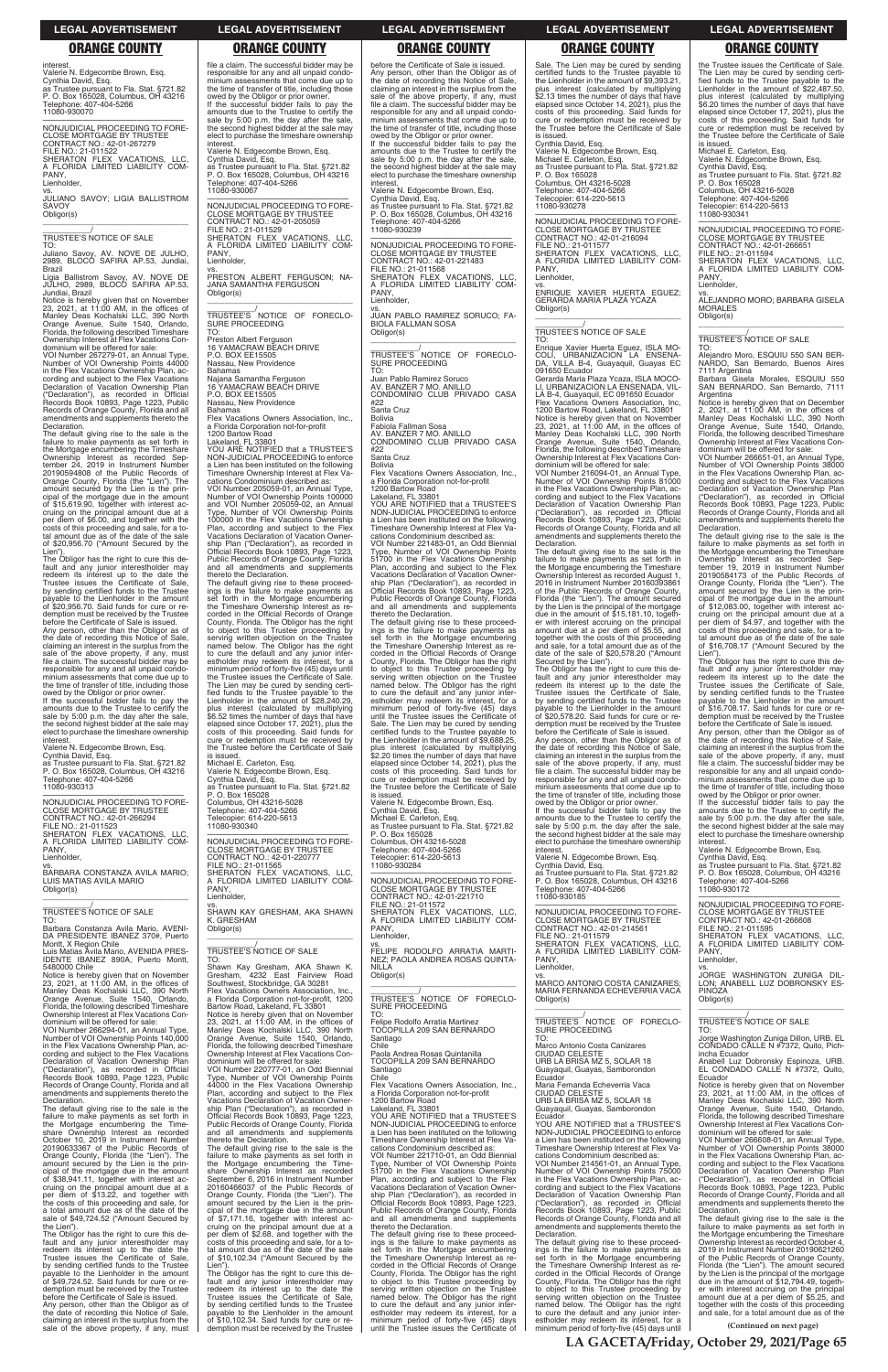### **LEGAL ADVERTISEMENT LEGAL ADVERTISEMENT LEGAL ADVERTISEMENT LEGAL ADVERTISEMENT LEGAL ADVERTISEMENT**

ereto the Declaration.

# **ORANGE COUNTY ORANGE COUNTY ORANGE COUNTY ORANGE COUNTY ORANGE COUNTY**

owed by the Obligor or prior owner. If the successful bidder fails to pay the amounts due to the Trustee to certify the sale by 5:00 p.m. the day after the sale, the second highest bidder at the sale may elect to purchase the timeshare ownership **interest** 

micresi.<br>Valerie N. Edgecombe Brown, Esg.

date of the sale of \$17,602.16 ("Amount Secured by the Lien"). The Obligor has the right to cure this default and any junior interestholder may redeem its interest up to the date the Trustee issues the Certificate of Sale, by sending certified funds to the Trustee payable to the Lienholder in the amount of \$17,602.16. Said funds for cure or redemption must be received by the Trustee before the Certificate of Sale is issued. Any person, other than the Obligor as of date of recording this Notice of Sale, claiming an interest in the surplus from the sale of the above property, if any, must file a claim. The successful bidder may be responsible for any and all unpaid condominium assessments that come due up to the time of transfer of title, including those

—————————————————— NONJUDICIAL PROCEEDING TO FORE-CLOSE MORTGAGE BY TRUSTEE CONTRACT NO.: 42-01-266598 FILE NO.: 21-011596 SHERATON FLEX VACATIONS, LLC, A FLORIDA LIMITED LIABILITY COM-PANY Lienholder.

Cynthia David, Esq. as Trustee pursuant to Fla. Stat. §721.82 P. O. Box 165028, Columbus, OH 43216 Telephone: 407-404-5266 11080-930048

vs. GIOVANI DA SILVA SOUSA; CELESTE MARIA DE OLIVEIRA Obligor(s)

\_\_\_\_\_\_\_\_\_\_\_\_\_\_\_\_\_\_\_\_\_\_\_\_\_\_\_\_\_\_\_\_\_

\_\_\_\_\_\_\_\_\_\_\_/ TRUSTEE'S NOTICE OF SALE

TO: Giovani Da Silva Sousa, RUA AZEVEDO SODRE NO 93 #83, Santos, Sao Paolo

11055-050 Brazil Celeste Maria De Oliveira, RUA AZE-VEDO SODRE NO 93 #83, Santos, Sao Paulo 11055-050Brazil

owed by the Obligor or prior owner. If the successful bidder fails to pay the amounts due to the Trustee to certify the sale by 5:00 p.m. the day after the sale, the second highest bidder at the sale may elect to purchase the timeshare ownership interest

Notice is hereby given that on November 23, 2021, at 11:00 AM, in the offices of Manley Deas Kochalski LLC, 390 North Orange Avenue, Suite 1540, Orlando, Florida, the following described Timeshare Ownership Interest at Flex Vacations Condominium will be offered for sale:

VOI Number 266598-01, an Annual Type, Number of VOI Ownership Points 25800 in the Flex Vacations Ownership Plan, according and subject to the Flex Vacations Declaration of Vacation Ownership Plan ("Declaration"), as recorded in Official Records Book 10893, Page 1223, Public Records of Orange County, Florida and all amendments and supplements thereto the Declaration.

The default giving rise to the sale is the failure to make payments as set forth in the Mortgage encumbering the Timeshare Ownership Interest as recorded Sep-tember 19, 2019 in Instrument Number 20190584246 of the Public Records of Orange County, Florida (the "Lien"). The amount secured by the Lien is the principal of the mortgage due in the amount of \$9,931.90, together with interest ac-cruing on the principal amount due at a per diem of \$3.81, and together with the costs of this proceeding and sale, for a to-tal amount due as of the date of the sale of \$13,620.98 ("Amount Secured by the

The Obligor has the right to cure this default and any junior interestholder may redeem its interest up to the date the Trustee issues the Certificate of Sale, by sending certified funds to the Trustee payable to the Lienholder in the amount of \$9,816.77. Said funds for cure or redemption must be received by the Trustee before the Certificate of Sale is issued. Any person, other than the Obligor as

Lien"). The Obligor has the right to cure this de-fault and any junior interestholder may redeem its interest up to the date the Trustee issues the Certificate of Sale, by sending certified funds to the Trustee payable to the Lienholder in the amount of \$13,620.98. Said funds for cure or redemption must be received by the Trustee before the Certificate of Sale is issued.

Any person, other than the Obligor as of the date of recording this Notice of Sale, claiming an interest in the surplus from the sale of the above property, if any, must file a claim. The successful bidder may be responsible for any and all unpaid condo minium assessments that come due up to the time of transfer of title, including those

Valerie N. Edgecombe Brown, Esq. Cynthia David, Esq. as Trustee pursuant to Fla. Stat. §721.82 P. O. Box 165028, Columbus, OH 43216 Telephone: 407-404-5266 11080-930090

—————————————————— NONJUDICIAL PROCEEDING TO FORE-

\$7,217.00, together with interest accruing on the principal amount due at a per diem of \$2.58, and together with the costs of this proceeding and sale, for a total amount due as of the date of the sale of \$9,816.77 ("Amount Secured by the Lien").

> amounts due to the Trustee to certify the sale by 5:00 p.m. the day after the sale, the second highest bidder at the sale may elect to purchase the timeshare ownership interest

**PANY** Lienholder,

the date of recording this Notice of Sale, claiming an interest in the surplus from the sale of the above property, if any, must file a claim. The successful bidder may be responsible for any and all unpaid condo-minium assessments that come due up to the time of transfer of title, including those owed by the Obligor or prior owner. If the successful bidder fails to pay the

amounts due to the Trustee to certify the sale by 5:00 p.m. the day after the sale the second highest bidder at the sale may elect to purchase the timeshare ownership interest.

Valerie N. Edgecombe Brown, Esq. Cynthia David, Esq. as Trustee pursuant to Fla. Stat. §721.82 P. O. Box 165028, Columbus, OH 43216 Telephone: 407-404-5266 11080-930088

—————————————————— NONJUDICIAL PROCEEDING TO FORE-CLOSE MORTGAGE BY TRUSTEE CONTRACT NO.: 42-01-212966 FILE NO.: 21-011601 SHERATON FLEX VACATIONS, LLC, A FLORIDA LIMITED LIABILITY COM-A FLC Lienholder,

> The Obligor has the right to cure this default and any junior interestholder may redeem its interest up to the date the Trustee issues the Certificate of Sale, payable to the Lienholder in the amount of \$19,753.32. Said funds for cure or redemption must be received by the Trustee Any person, other than the Obligor as of the date of recording this Notice of Sale, claiming an interest in the surplus from the

vs. LUCIANO GOULART PAZ; LIDIANA CA-MARGO GUIMARAES PAZ Obligor(s)

\_\_\_\_\_\_\_\_\_\_\_\_\_\_\_\_\_\_\_\_\_\_\_\_\_\_\_\_\_\_\_\_\_ \_\_\_\_\_\_\_\_\_\_\_/ TRUSTEE'S NOTICE OF FORECLO-SURE PROCEEDING TO:

elect to purchase the timeshare ownership interest

Luciano Goulart Paz RUA JOSE MINDLIN, 100 CASA 25 Rio De Janeiro 22.790-686 Brazil

Lidiana Camargo Guimaraes Paz RUA JOSE MINDLIN, 100 CASA 25 Rio De Janeiro 22.790-686

Brazil YOU ARE NOTIFIED that a TRUSTEE'S NON-JUDICIAL PROCEEDING to enforce a Lien has been instituted on the following Timeshare Ownership Interest at Flex Vamissimate Christophy Interest at The VOI Number 212966-01, an Annual Type, Number of VOI Ownership Points 95700 in the Flex Vacations Ownership Plan, ac-cording and subject to the Flex Vacations Declaration of Vacation Ownership Plan

("Declaration"), as recorded in Official Records Book 10893, Page 1223, Public Records of Orange County, Florida and all amendments and supplements thereto the Declaration. The default giving rise to these proceed-

ings is the failure to make payments as set forth in the Mortgage encumbering the Timeshare Ownership Interest as re-corded in the Official Records of Orange County, Florida. The Obligor has the right to object to this Trustee proceeding by serving written objection on the Trustee named below. The Obligor has the right to cure the default and any junior inter-estholder may redeem its interest, for a minimum period of forty-five (45) days until the Trustee issues the Certificate of Sale. The Lien may be cured by sending certified funds to the Trustee payable to the<br>Lienholder in the amount of \$26,334.32, plus interest (calculated by multiplying \$6.15 times the number of days that have elapsed since October 17, 2021), plus the costs of this proceeding. Said funds for cure or redemption must be received by the Trustee before the Certificate of Sale

is issued. Michael E. Carleton, Esq. Valerie N. Edgecombe Brown, Esq.

Cynthia David, Esq. as Trustee pursuant to Fla. Stat. §721.82 P. O. Box 165028 Columbus, OH 43216-5028 Telephone: 407-404-5266 Telecopier: 614-220-5613

11080-930344 —————————————————— NONJUDICIAL PROCEEDING TO FORE-

CLOSE MORTGAGE BY TRUSTEE CONTRACT NO.: 42-01-212623 FILE NO.: 21-011604 SHERATON FLEX VACATIONS, LLC, A FLORIDA LIMITED LIABILITY COM-A FLC<br>PANY, Lienholder,

vs. GIUSEPPE ROTUNNO

Any person, other than the Obligor as of the date of recording this Notice of Sale, claiming an interest in the surplus from the sale of the above property, if any, must file a claim. The successful bidder may be responsible for any and all unpaid condominium assessments that come due up to the time of transfer of title, including those

owed by the Obligor or prior owner. If the successful bidder fails to pay the amounts due to the Trustee to certify the sale by 5:00 p.m. the day after the sale, the second highest bidder at the sale may elect to purchase the timeshare ownership interest

redeem its interest up to the date the Trustee issues the Certificate of Sale, by sending certified funds to the Trustee payable to the Lienholder in the amount of \$11,026.03. Said funds for cure or redemption must be received by the Trustee before the Certificate of Sale is issued. Any person, other than the Obligor as of the date of recording this Notice of Sale, claiming an interest in the surplus from the sale of the above property, if any, must file a claim. The successful bidder may be responsible for any and all unpaid condominium assessments that come due up to the time of transfer of title, including those owed by the Obligor or prior owner. If the successful bidder fails to pay the

> \_\_\_\_\_\_\_\_\_\_\_\_/<br>TRUSTEE'S NOTICE OF FORECLO-<br>SURE PROCEEDING TO:

Valerie N. Edgecombe Brown, Esq. Cynthia David, Esq.

as Trustee pursuant to Fla. Stat. §721.82 P. O. Box 165028, Columbus, OH 43216 Telephone: 407-404-5266 11080-930098

—————————————————— NONJUDICIAL PROCEEDING TO FORE-CLOSE MORTGAGE BY TRUSTEE CONTRACT NO.: 42-01-265800 FILE NO.: 21-011610 SHERATON FLEX VACATIONS, LLC, A FLORIDA LIMITED LIABILITY COM-

vs. SANDRA MILENA AGUIRRE PINEDA; HENRY GUSTAVO BOLIVAR ZAPATA Obligor(s)

\_\_\_\_\_\_\_\_\_\_\_\_\_\_\_\_\_\_\_\_\_\_\_\_\_\_\_\_\_\_\_\_\_

\_\_\_\_\_\_\_\_\_\_\_/ TRUSTEE'S NOTICE OF SALE

Sandra Milena Aguirre Pineda, HATO PINTADO FORESTA TOWER, APT 10C,

TO: Ciudad De Panama, Panama

Henry Gustavo Bolivar Zapata, HATO PINTADO FORESTA TOWER, APT 10C, Ciudad De Panama, Panama Ownership Interest at Flex Vacations Con-

Notice is hereby given that on November 23, 2021, at 11:00 AM, in the offices of Manley Deas Kochalski LLC, 390 North Orange Avenue, Suite 1540, Orlando, Florida, the following described Timeshare

dominium will be offered for sale: VOI Number 265800-01, an Annual Type, Number of VOI Ownership Points 44000 in the Flex Vacations Ownership Plan, ac-

cording and subject to the Flex Vacations Declaration of Vacation Ownership Plan ("Declaration"), as recorded in Official Records Book 10893, Page 1223, Public Records of Orange County, Florida and all amendments and supplements thereto the Declaration.

The default giving rise to the sale is the

| <b>CLOSE MORTGAGE BY TRUSTEE</b><br>CONTRACT NO.: 42-01-267717                     | Obligor(s)                                                                             | PANY.<br>Lienholder,                                                                 | CONTRACT NO.: 42-01-266039<br>FILE NO.: 21-011622                                      | <b>JOAN M. HUGGETT</b>                                                                  |  |  |
|------------------------------------------------------------------------------------|----------------------------------------------------------------------------------------|--------------------------------------------------------------------------------------|----------------------------------------------------------------------------------------|-----------------------------------------------------------------------------------------|--|--|
| FILE NO.: 21-011598                                                                |                                                                                        | VS.                                                                                  | SHERATON FLEX VACATIONS. LLC.                                                          | Obligor(s)                                                                              |  |  |
| SHERATON FLEX VACATIONS, LLC,                                                      | TRUSTEE'S NOTICE OF SALE                                                               | GONZALO MATIAS LUNA BOUYS-                                                           | A FLORIDA LIMITED LIABILITY COM-                                                       |                                                                                         |  |  |
| A FLORIDA LIMITED LIABILITY COM-                                                   | TO: Giuseppe Rotunno, URBANIZACION                                                     | SIERES: MARIA ALICIA HERNANDEZ                                                       | PANY.                                                                                  |                                                                                         |  |  |
| PANY.                                                                              | MIRADOR DE LOS CAMPITOS CALLE                                                          | <b>GABOR</b>                                                                         | Lienholder,                                                                            | TRUSTEE'S NOTICE OF SALE                                                                |  |  |
| Lienholder,                                                                        | B EDIFICIO REMANSO, Caracas, 1061                                                      | Obligor(s)                                                                           | VS.                                                                                    | TO:                                                                                     |  |  |
| VS.<br>ALFREDO LATORRE COLLANTES                                                   | Venezuela                                                                              |                                                                                      | BIANCHI;<br>JUAN<br><b>PABLO</b><br>PAOLA<br><b>ENSENAT</b>                            | Joan M. Huggett, 11 SAUNDERS                                                            |  |  |
|                                                                                    | Notice is hereby given that on November<br>23, 2021, at 11:00 AM, in the offices of    | TRUSTEE'S NOTICE OF FORECLO-                                                         |                                                                                        | STREET, Medford, MA 02155<br>Flex Vacations Owners Association. Inc                     |  |  |
| Obligor(s)                                                                         | Manley Deas Kochalski LLC, 390 North                                                   | SURE PROCEEDING                                                                      | Obligor(s)                                                                             | a Florida Corporation not-for-profit, 1200                                              |  |  |
|                                                                                    | Orange Avenue, Suite 1540, Orlando,                                                    | TO:                                                                                  |                                                                                        | Bartow Road, Lakeland, FL 33801                                                         |  |  |
| TRUSTEE'S NOTICE OF SALE                                                           | Florida, the following described Timeshare                                             | Gonzalo Matias Luna Bouyssieres                                                      | TRUSTEE'S NOTICE OF SALE                                                               | Notice is hereby given that on December                                                 |  |  |
| TO: Alfredo Latorre Collantes, AV. GUAR-                                           | Ownership Interest at Flex Vacations Con-                                              | VICTOR RAE 5500 DEP 53                                                               | TO.                                                                                    | 2, 2021, at $11:00$ AM, in the offices of                                               |  |  |
| DIA CIVIL 1203, SAN ISIDRO, Lima, L 27                                             | dominium will be offered for sale:                                                     | <b>LAS CONDES</b>                                                                    | Paola Bianchi, AV RAFAEL NUNEZ 4077,                                                   | Manley Deas Kochalski LLC, 390 North                                                    |  |  |
| Peru                                                                               | VOI Number 212623-01, an Annual Type,                                                  | Santiago, REGION METROPOLITANA                                                       | Cordoba, 5009 Argentina                                                                | Orange Avenue, Suite 1540, Orlando,                                                     |  |  |
| Notice is hereby given that on November                                            | Number of VOI Ownership Points 37000                                                   | 7580533                                                                              | Juan Pablo Ensenat, AV RAFAEL NUNEZ                                                    | Florida, the following described Timeshare                                              |  |  |
| 23, 2021, at 11:00 AM, in the offices of                                           | in the Flex Vacations Ownership Plan, ac-                                              | Chile<br>Maria Alicia Hernandez Gabor                                                | 4077, Cordoba, 5009 Argentina                                                          | Ownership Interest at Flex Vacations Con-<br>dominium will be offered for sale:         |  |  |
| Manley Deas Kochalski LLC, 390 North<br>Orange Avenue, Suite 1540, Orlando,        | cording and subject to the Flex Vacations<br>Declaration of Vacation Ownership Plan    | <b>LAGO LLANQUIHUE 255</b>                                                           | Notice is hereby given that on November<br>23, 2021, at $11:00$ AM, in the offices of  | VOI Number 219200-01, an Annual Type,                                                   |  |  |
| Florida, the following described Timeshare                                         | ("Declaration"), as recorded in Official                                               | <b>LAS CONDES</b>                                                                    | Manley Deas Kochalski LLC, 390 North                                                   | Number of VOI Ownership Points 148100                                                   |  |  |
| Ownership Interest at Flex Vacations Con-                                          | Records Book 10893, Page 1223, Public                                                  | Santiago 75716-77                                                                    | Orange Avenue, Suite 1540, Orlando,                                                    | in the Flex Vacations Ownership Plan, ac-                                               |  |  |
| dominium will be offered for sale:                                                 | Records of Orange County, Florida and all                                              | Chile                                                                                | Florida, the following described Timeshare                                             | cording and subject to the Flex Vacations                                               |  |  |
| VOI Number 267717-01, an Annual Type,                                              | amendments and supplements thereto the                                                 | Flex Vacations Owners Association, Inc.,                                             | Ownership Interest at Flex Vacations Con-                                              | Declaration of Vacation Ownership Plan                                                  |  |  |
| Number of VOI Ownership Points 20700                                               | Declaration.                                                                           | a Florida Corporation not-for-profit                                                 | dominium will be offered for sale:                                                     | ("Declaration"), as recorded in Official                                                |  |  |
| in the Flex Vacations Ownership Plan, ac-                                          | The default giving rise to the sale is the                                             | 1200 Bartow Road                                                                     | VOI Number 266039-01, an Annual Type,                                                  | Records Book 10893, Page 1223, Public                                                   |  |  |
| cording and subject to the Flex Vacations                                          | failure to make payments as set forth in                                               | Lakeland. FL 33801                                                                   | Number of VOI Ownership Points 81000                                                   | Records of Orange County, Florida and all                                               |  |  |
| Declaration of Vacation Ownership Plan<br>("Declaration"), as recorded in Official | the Mortgage encumbering the Timeshare<br>Ownership Interest as recorded April 25,     | YOU ARE NOTIFIED that a TRUSTEE'S<br>NON-JUDICIAL PROCEEDING to enforce              | in the Flex Vacations Ownership Plan, ac-<br>cording and subject to the Flex Vacations | amendments and supplements thereto the<br>Declaration.                                  |  |  |
| Records Book 10893, Page 1223, Public                                              | 2016 in Instrument Number 20160205775                                                  | a Lien has been instituted on the following                                          | Declaration of Vacation Ownership Plan                                                 | The default giving rise to the sale is the                                              |  |  |
| Records of Orange County, Florida and all                                          | of the Public Records of Orange County,                                                | Timeshare Ownership Interest at Flex Va-                                             | ("Declaration"), as recorded in Official                                               | failure to make payments as set forth in                                                |  |  |
| amendments and supplements thereto the                                             | Florida (the "Lien"). The amount secured                                               | cations Condominium described as:                                                    | Records Book 10893, Page 1223, Public                                                  | the Mortgage encumbering the Timeshare                                                  |  |  |
| Declaration.                                                                       | by the Lien is the principal of the mortgage                                           | VOI Number 217164-01, an Odd Biennial                                                | Records of Orange County, Florida and all                                              | Ownership Interest as recorded August 8,                                                |  |  |
| The default giving rise to the sale is the                                         | due in the amount of \$8,410.96, together                                              | Type, Number of VOI Ownership Points                                                 | amendments and supplements thereto the                                                 | 2016 in Instrument Number 20160408588                                                   |  |  |
| failure to make payments as set forth in                                           | with interest accruing on the principal                                                | 67100 in the Flex Vacations Ownership                                                | Declaration.                                                                           | of the Public Records of Orange County,                                                 |  |  |
| the Mortgage encumbering the Timeshare                                             | amount due at a per diem of \$2.51, and                                                | Plan, according and subject to the Flex                                              | The default giving rise to the sale is the                                             | Florida (the "Lien"). The amount secured                                                |  |  |
| Ownership Interest as recorded Sep-<br>tember 30, 2019 in Instrument Number        | together with the costs of this proceeding                                             | Vacations Declaration of Vacation Owner-                                             | failure to make payments as set forth in                                               | by the Lien is the principal of the mortgage                                            |  |  |
| 20190608197 of the Public Records of                                               | and sale, for a total amount due as of the<br>date of the sale of \$11,026.03 ("Amount | ship Plan ("Declaration"), as recorded in<br>Official Records Book 10893, Page 1223, | the Mortgage encumbering the Time-<br>share Ownership Interest as recorded             | due in the amount of \$44,340.84, togeth-<br>er with interest accruing on the principal |  |  |
| Orange County, Florida (the "Lien"). The                                           | Secured by the Lien").                                                                 | Public Records of Orange County, Florida                                             | September 6, 2019 in Instrument Number                                                 | amount due at a per diem of \$18.52, and                                                |  |  |
| amount secured by the Lien is the princi-                                          | The Obligor has the right to cure this de-                                             | and all amendments and supplements                                                   | 20190552386 of the Public Records of                                                   |                                                                                         |  |  |
| pal of the mortgage due in the amount of                                           | fault and any junior interestholder may                                                |                                                                                      |                                                                                        | (Continued on next page)                                                                |  |  |
|                                                                                    |                                                                                        |                                                                                      |                                                                                        |                                                                                         |  |  |
|                                                                                    | Page 66/LA GACETA/Friday, October 29, 2021                                             |                                                                                      |                                                                                        |                                                                                         |  |  |

failure to make payments as set forth in the Mortgage encumbering the Timeshare Ownership Interest as recorded August 21, 2019 in Instrument Number 20190519551 of the Public Records of Orange County, Florida (the "Lien"). The amount secured by the Lien is the principal of the mortgage due in the amount of \$14,698.36, together with interest accruing on the principal amount due at a per diem of \$5.63, and together with the costs of this proceeding and sale, for a total amount due as of the date of the sale of \$19,753.32 ("Amount Secured by the Lien").

by sending certified funds to the Trustee before the Certificate of Sale is issued.

sale of the above property, if any, must file a claim. The successful bidder may be responsible for any and all unpaid condominium assessments that come due up to the time of transfer of title, including those owed by the Obligor or prior owner. If the successful bidder fails to pay the

amounts due to the Trustee to certify the sale by 5:00 p.m. the day after the sale, the second highest bidder at the sale may

Valerie N. Edgecombe Brown, Esq.

Cynthia David, Esq. as Trustee pursuant to Fla. Stat. §721.82 P. O. Box 165028, Columbus, OH 43216

Telephone: 407-404-5266 11080-930308

—————————————————— NONJUDICIAL PROCEEDING TO FORE-

CLOSE MORTGAGE BY TRUSTEE CONTRACT NO.: 42-01-217164

FILE NO.: 21-011612 SHERATON FLEX VACATIONS, LLC, A FLORIDA LIMITED LIABILITY COM-

The default giving rise to these proceed-ings is the failure to make payments as set forth in the Mortgage encumbering the Timeshare Ownership Interest as re-corded in the Official Records of Orange County, Florida. The Obligor has the right to object to this Trustee proceeding by serving written objection on the Trustee named below. The Obligor has the right to cure the default and any junior inter-estholder may redeem its interest, for a minimum period of forty-five (45) days until the Trustee issues the Certificate of Sale. The Lien may be cured by sending certified funds to the Trustee payable to the Lienholder in the amount of \$11,509.09, plus interest (calculated by multiplying \$2.69 times the number of days that have elapsed since October 14, 2021), plus the costs of this proceeding. Said funds for cure or redemption must be received by the Trustee before the Certificate of Sale

is issued.

Valerie N. Edgecombe Brown, Esq. Cynthia David, Esq. Michael E. Carleton, Esq.

as Trustee pursuant to Fla. Stat. §721.82 P. O. Box 165028 Columbus, OH 43216-5028

Telephone: 407-404-5266 Telecopier: 614-220-5613 11080-930332

—————————————————— NONJUDICIAL PROCEEDING TO FORE-CLOSE MORTGAGE BY TRUSTEE

CONTRACT NO.: 42-01-218476 FILE NO.: 21-011620 SHERATON FLEX VACATIONS, LLC, A FLORIDA LIMITED LIABILITY COM-PANY,

Lienholder,

vs. DAVID G. BENNING; LESLEY GAYLE BENNING, AKA LESLEY G. BENNING

Obligor(s)

\_\_\_\_\_\_\_\_\_\_\_\_\_\_\_\_\_\_\_\_\_\_\_\_\_\_\_\_\_\_\_\_\_ \_\_\_\_\_\_\_\_\_\_\_/ TRUSTEE'S NOTICE OF SALE

TO:

David G. Benning, 7110 BEDUM LANE, Louisville, KY 40258 Lesley Gayle Benning, AKA Lesley G. Benning, 7110 BEDUM LANE, Louisville,

KY 40258

Notice is hereby given that on November 23, 2021, at 11:00 AM, in the offices of Manley Deas Kochalski LLC, 390 North Orange Avenue, Suite 1540, Orlando,

Florida, the following described Timeshare Ownership Interest at Flex Vacations Condominium will be offered for sale: VOI Number 218476-01, an Annual Type, Number of VOI Ownership Points 67100 in the Flex Vacations Ownership Plan, ac-cording and subject to the Flex Vacations ording and subject to the mexical vacation.<br>Declaration of Vacation Ownership Plan<br>"Declaration"), as recorded in Official ("Declaration"), as recorded in Official Records Book 10893, Page 1223, Public Records of Orange County, Florida and all amendments and supplements thereto the

Declaration.

The default giving rise to the sale is the failure to make payments as set forth in the Mortgage encumbering the Timeshare Ownership Interest as recorded July 25, 2016 in Instrument Number 20160382038 of the Public Records of Orange County, Florida (the "Lien"). The amount secured by the Lien is the principal of the mortgage due in the amount of \$10,349.19, together with interest accruing on the principal amount due at a per diem of \$3.06, and together with the costs of this proceeding and sale, for a total amount due as of the date of the sale of \$13,631.93 ("Amount

The Obligor has the right to cure this de-<br>fault and any junior interestholder may<br>redeem its interest up to the date the<br>Trustee issues the Certificate of Sale,<br>by sending certified funds to the Trustee<br>payable to the Lie

Secured by the Lien").

of \$13,631.93. Said funds for cure or redemption must be received by the Trustee before the Certificate of Sale is issued. Any person, other than the Obligor as of the date of recording this Notice of Sale, claiming an interest in the surplus from the sale of the above property, if any, must file a claim. The successful bidder may be responsible for any and all unpaid condo-minium assessments that come due up to the time of transfer of title, including those owed by the Obligor or prior owner. If the successful bidder fails to pay the amounts due to the Trustee to certify the sale by 5:00 p.m. the day after the sale. the second highest bidder at the sale may elect to purchase the timeshare ownership

interest.

Valerie N. Edgecombe Brown, Esq. Cynthia David, Esq. as Trustee pursuant to Fla. Stat. §721.82 P. O. Box 165028, Columbus, OH 43216 Telephone: 407-404-5266

11080-930160 —————————————————— NONJUDICIAL PROCEEDING TO FORE-CLOSE MORTGAGE BY TRUSTEE CONTRACT NO.: 42-01-266039

Orange County, Florida (the "Lien"). The amount secured by the Lien is the principal of the mortgage due in the amount of \$26,136.47, together with interest accruing on the principal amount due at a per diem of \$8.86, and together with the costs of this proceeding and sale, for a to-tal amount due as of the date of the sale of \$33,398.07 ("Amount Secured by the

Lien"). The Obligor has the right to cure this default and any junior interestholder may redeem its interest up to the date the Trustee issues the Certificate of Sale, by sending certified funds to the Trustee payable to the Lienholder in the amount of \$33,398.07. Said funds for cure or redemption must be received by the Trustee before the Certificate of Sale is issued.

Valerie N. Edgecombe Brown, Esq.

Cynthia David, Esq. as Trustee pursuant to Fla. Stat. §721.82 P. O. Box 165028, Columbus, OH 43216 Telephone: 407-404-5266 11080-930300

—————————————————— NONJUDICIAL PROCEEDING TO FORE-CLOSE MORTGAGE BY TRUSTEE CONTRACT NO.: 42-01-222786 FILE NO.: 21-011627 SHERATON FLEX VACATIONS, LLC,<br>A FLORIDA LIMITED LIABILITY COM-<br>PANY, Lienholder,

vs. BOBBY PAUL MURPHY

Obligor(s) \_\_\_\_\_\_\_\_\_\_\_\_\_\_\_\_\_\_\_\_\_\_\_\_\_\_\_\_\_\_\_\_\_

Bobby Paul Murphy 323 CAVALIER LANE

Lexington, SC 29073 Flex Vacations Owners Association, Inc., a Florida Corporation 1200 Bartow Road

Lakeland, FL 33801 YOU ARE NOTIFIED that a TRUSTEE'S NON-JUDICIAL PROCEEDING to enforce a Lien has been instituted on the following Timeshare Ownership Interest at Flex Vacations Condominium described as:

VOI Number 222786-01, an Annual Type, Number of VOI Ownership Points 25800 in the Flex Vacations Ownership Plan, according and subject to the Flex Vacations Declaration of Vacation Ownership Plan ("Declaration"), as recorded in Official Records Book 10893, Page 1223, Public Records of Orange County, Florida and all amendments and supplements thereto the Declaration.

The default giving rise to these proceedings is the failure to make payments as set forth in the Mortgage encumbering the Timeshare Ownership Interest as recorded in the Official Records of Orange County, Florida. The Obligor has the right to object to this Trustee proceeding by serving written objection on the Trustee named below. The Obligor has the right<br>to cure the default and any junior inter-<br>estholder may redeem its interest, for a<br>minimum period of forty-five (45) days<br>until the Trustee issues the Certificate of Sale. The Lien may be cured by sending certified funds to the Trustee payable to the Lienholder in the amount of \$7,509.64, plus interest (calculated by multiplying \$1.89 times the number of days that have elapsed since October 13, 2021), plus the costs of this proceeding. Said funds for cure or redemption must be received by the Trustee before the Certificate of Sale

is issued. Michael E. Carleton, Esq. Valerie N. Edgecombe Brown, Esq. Cynthia David, Esq. as Trustee pursuant to Fla. Stat. §721.82 P. O. Box 165028 Columbus, OH 43216-5028

Telephone: 407-404-5266 Telecopier: 614-220-5613 11080-930022

—————————————————— NONJUDICIAL PROCEEDING TO FORE-CLOSE MORTGAGE BY TRUSTEE CONTRACT NO.: 42-01-219200 FILE NO.: 21-011633 SHERATON FLEX VACATIONS, LLC, FLORIDA LIMITED LIABILITY COM-A FLC<br>PANY Lienholder,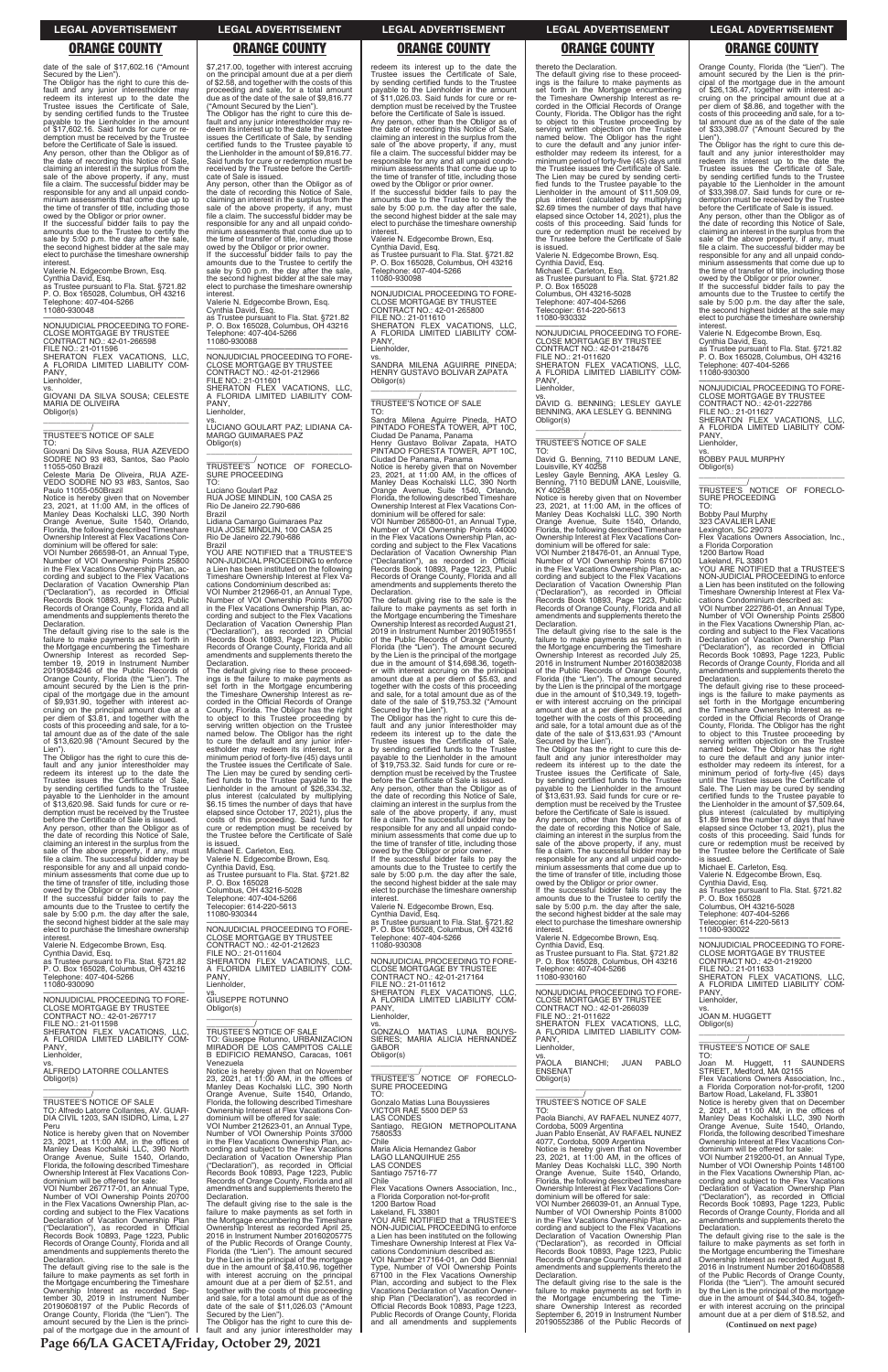**LA GACETA/Friday, October 29, 2021/Page 67**

### **LEGAL ADVERTISEMENT LEGAL ADVERTISEMENT LEGAL ADVERTISEMENT LEGAL ADVERTISEMENT LEGAL ADVERTISEMENT**

# **ORANGE COUNTY ORANGE COUNTY ORANGE COUNTY ORANGE COUNTY ORANGE COUNTY**

together with the costs of this proceeding and sale, for a total amount due as of the date of the sale of \$60,234.99 ("Amount

owed by the Obligor or prior owner. If the successful bidder fails to pay the amounts due to the Trustee to certify the sale by 5:00 p.m. the day after the sale, the second highest bidder at the sale may elect to purchase the timeshare ownership **interest** 

Secured by the Lien"). The Obligor has the right to cure this de-fault and any junior interestholder may redeem its interest up to the date the Trustee issues the Certificate of Sale, by sending certified funds to the Trustee payable to the Lienholder in the amount of \$60,234.99. Said funds for cure or redemption must be received by the Trustee before the Certificate of Sale is issued. Any person, other than the Obligor as of the date of recording this Notice of Sale, claiming an interest in the surplus from the sale of the above property, if any, must file a claim. The successful bidder may be responsible for any and all unpaid condo-minium assessments that come due up to the time of transfer of title, including those

—————————————————— NONJUDICIAL PROCEEDING TO FORE-CLOSE MORTGAGE BY TRUSTEE CONTRACT NO.: 42-01-268102 FILE NO.: 21-011638 SHERATON FLEX VACATIONS, LLC,<br>A FLORIDA LIMITED LIABILITY COM-<br>PANY,

Lienholder

Valerie N. Edgecombe Brown, Esq. Cynthia David, Esq.

as Trustee pursuant to Fla. Stat. §721.82 P. O. Box 165028, Columbus, OH 43216 Telephone: 407-404-5266 11080-930246

vs. JORGE LUIS CACERES DIAZ; ANA PA-TRICIA MUNOZ CAMPOS Obligor(s) \_\_\_\_\_\_\_\_\_\_\_\_\_\_\_\_\_\_\_\_\_\_\_\_\_\_\_\_\_\_\_\_\_

\_\_\_\_\_\_\_\_\_\_\_/ TRUSTEE'S NOTICE OF SALE TO:

Jorge Luis Caceres Diaz, AV. LOMAS DE MONTEMAR PTE, #1620, Concon, Chile Ana Patricia Munoz Campos, AV. LOMAS DE MONTEMAR PTE, #1620, Concon,

Chile Notice is hereby given that on November 18, 2021, at 11:00 AM, in the offices of Manley Deas Kochalski LLC, 390 North Orange Avenue, Suite 1540, Orlando, Florida, the following described Timeshare Ownership Interest at Flex Vacations Con-dominium will be offered for sale:

VOI Number 268102-01, an Annual Type, Number of VOI Ownership Points 44000 in the Flex Vacations Ownership Plan, according and subject to the Flex Vacations<br>Declaration of Vacation Ownership Plan<br>("Declaration"), as recorded in Official<br>Records Book 10893, Page 1223, Public<br>Records of Orange County, Florida and all<br>amendments and suppl Declaration.

share Ownership Interest as recorded October 22, 2019 in Instrument Number 20190661272 of the Public Records of Orange County, Florida (the "Lien"). The amount secured by the Lien is the principal of the mortgage due in the amount of \$9,226.75, together with interest ac-cruing on the principal amount due at a per diem of \$3.81, and together with the costs of this proceeding and sale, for a to-tal amount due as of the date of the sale of \$12,742.26 ("Amount Secured by the Lien")

The default giving rise to the sale is the failure to make payments as set forth in the Mortgage encumbering the Time-share Ownership Interest as recorded October 22, 2019 in Instrument Number 20190661230 of the Public Records of Orange County, Florida (the "Lien"). The amount secured by the Lien is the principal of the mortgage due in the amount of \$14,752.00, together with interest ac-cruing on the principal amount due at a per diem of \$6.09, and together with the costs of this proceeding and sale, for a to-tal amount due as of the date of the sale of \$19,956.34 ("Amount Secured by the

Obligor has the right to cure this default and any junior interestholder may redeem its interest up to the date the Trustee issues the Certificate of Sale, by sending certified funds to the Trustee payable to the Lienholder in the amount of \$12,742.26. Said funds for cure or re-demption must be received by the Trustee

Lien"). The Obligor has the right to cure this default and any junior interestholder may redeem its interest up to the date the Trustee issues the Certificate of Sale, by sending certified funds to the Trustee payable to the Lienholder in the amount of \$19,956.34. Said funds for cure or redemption must be received by the Trustee before the Certificate of Sale is issued. Any person, other than the Obligor as of 11080-930129 —————————————————— NONJUDICIAL PROCEEDING TO FORE-CLOSE MORTGAGE BY TRUSTEE CONTRACT NO.: 42-01-268208 FILE NO.: 21-011646 SHERATON FLEX VACATIONS, LLC, A FLORIDA LIMITED LIABILITY COM-A FLC<br>PANY,

the date of recording this Notice of Sale, claiming an interest in the surplus from the sale of the above property, if any, must file a claim. The successful bidder may be responsible for any and all unpaid condo-minium assessments that come due up to the time of transfer of title, including those owed by the Obligor or prior owner. If the successful bidder fails to pay the

amounts due to the Trustee to certify the sale by 5:00 p.m. the day after the sale, the second highest bidder at the sale may elect to purchase the timeshare ownership

interest. Valerie N. Edgecombe Brown, Esq.

Cynthia David, Esq. as Trustee pursuant to Fla. Stat. §721.82 P. O. Box 165028, Columbus, OH 43216 Telephone: 407-404-5266 11080-930050

——————————————————

The default giving rise to the sale is the failure to make payments as set forth in the Mortgage encumbering the Timeshare Ownership Interest as recorded January 17, 2017 in Instrument Number 20170030214 of the Public Records of Orange County, Florida (the "Lien"). The amount secured by the Lien is the prin-cipal of the mortgage due in the amount of \$10,493.01, together with interest ac-cruing on the principal amount due at a per diem of \$3.16, and together with the costs of this proceeding and sale, for a to-tal amount due as of the date of the sale of \$13,619.28 ("Amount Secured by the Lien"

Obligor has the right to cure this default and any junior interestholder may redeem its interest up to the date the Trustee issues the Certificate of Sale, by sending certified funds to the Trustee payable to the Lienholder in the amount of \$13,619.28. Said funds for cure or redemption must be received by the Trustee before the Certificate of Sale is issued. Any person, other than the Obligor as of the date of recording this Notice of Sale, claiming an interest in the surplus from the sale of the above property, if any, must file a claim. The successful bidder may be responsible for any and all unpaid condo-minium assessments that come due up to the time of transfer of title, including those owed by the Obligor or prior owner. If the successful bidder fails to pay the

before the Certificate of Sale is issued. Any person, other than the Obligor as of the date of recording this Notice of Sale, claiming an interest in the surplus from the sale of the above property, if any, must file a claim. The successful bidder may be responsible for any and all unpaid condo-minium assessments that come due up to the time of transfer of title, including those

> vs.<br>MONICA WILLIAMS, AKA MONICA<br>WOODS WILLIAM; TRACEY MURCHI-<br>SON, AKA-TRACEY-LAVERN-MURCHI-**SON** Obligor(s)

> Flex Vacations Owners Association, Inc., a Florida Corporation, 1200 Bartow Road, Lakeland, FL 33801

owed by the Obligor or prior owner. If the successful bidder fails to pay the amounts due to the Trustee to certify the sale by 5:00 p.m. the day after the sale, the second highest bidder at the sale may elect to purchase the timeshare ownership interest.

Valerie N. Edgecombe Brown, Esq. Cynthia David, Esq.

as Trustee pursuant to Fla. Stat. §721.82 P. O. Box 165028, Columbus, OH 43216 Telephone: 407-404-5266

Lienholder,

vs. PABLO ANDRES MARQUEZ MER-CHANT; CAROLINA ALEJANDRA VEN-EGAS ARQUES Obligor(s)

\_\_\_\_\_\_\_\_\_\_\_\_\_\_\_\_\_\_\_\_\_\_\_\_\_\_\_\_\_\_\_\_\_

# \_\_\_\_\_\_\_\_\_\_\_/ TRUSTEE'S NOTICE OF SALE

TO: Pablo Andres Marquez Merchant, AVE-NIDA EL REMANSO NO 11.110, CASA 61 -LOS CONDES, Santiago, Chile Carolina Alejandra Venegas Arques, AVE-NIDA EL REMANSO NO 11.110, CASA 61 -LOS CONDES, Santiago, Chile Notice is hereby given that on December 2, 2021, at 11:00 AM ,in the offices of Manley Deas Kochalski LLC, 390 North Orange Avenue, Suite 1540, Orlando, Florida, the following described Timeshare Ownership Interest at Flex Vacations Con-dominium will be offered for sale: VOI Number 268208-01, an Annual Type,

Indira Arteaga De Gutierrez, Iglesia Esqui-pulas 5 1/2, C. Al Oeste, El Viejo, Chinanpulas 5-1/2, O. Al<br>dega Nicaragua

Number of VOI Ownership Points 38000 in the Flex Vacations Ownership Plan, ac-cording and subject to the Flex Vacations Declaration of Vacation Ownership Plan ("Declaration"), as recorded in Official Records Book 10893, Page 1223, Public Records of Orange County, Florida and all amendments and supplements thereto the Declaration.

The default giving rise to the sale is the failure to make payments as set forth in the Mortgage encumbering the Timeshare Ownership Interest as recorded October 22, 2019 in Instrument Number 20190661456 of the Public Records of Orange County, Florida (the "Lien"). The amount secured by the Lien is the prin-cipal of the mortgage due in the amount of \$12,838.40, together with interest ac-cruing on the principal amount due at a per diem of \$5.30, and together with the costs of this proceeding and sale, for a to-tal amount due as of the date of the sale of \$17,493.88 ("Amount Secured by the

Lien"). The Obligor has the right to cure this de-fault and any junior interestholder may redeem its interest up to the date the Trustee issues the Certificate of Sale, by sending certified funds to the Trustee payable to the Lienholder in the amount of \$17,493.88. Said funds for cure or redemption must be received by the Trustee

amounts due to the Trustee to certify the sale by 5:00 p.m. the day after the sale, the second highest bidder at the sale may elect to purchase the timeshare ownership

before the Certificate of Sale is issued. Any person, other than the Obligor as of the date of recording this Notice of Sale, claiming an interest in the surplus from the sale of the above property, if any, must file a claim. The successful bidder may be responsible for any and all unpaid condominium assessments that come due up to the time of transfer of title, including those owed by the Obligor or prior owner. If the successful bidder fails to pay the

amounts due to the Trustee to certify the sale by 5:00 p.m. the day after the sale,

Declaration of Vacation Ownership Plan ("Declaration"), as recorded in Official Records Book 10893, Page 1223, Public Records of Orange County, Florida and all amendments and supplements thereto the Declaration.

> owed by the Obligor or prior owner. If the successful bidder fails to pay the amounts due to the Trustee to certify the sale by 5:00 p.m. the day after the sale, the second highest bidder at the sale may elect to purchase the timeshare ownership **interest**

vs. LI HUA HUYNH; REBECCA ANN HO; YU CHE J. HO; JESSICA MEICHI EDWARDS Obligor(s)  $\overline{\phantom{a}}$  ,  $\overline{\phantom{a}}$  ,  $\overline{\phantom{a}}$  ,  $\overline{\phantom{a}}$  ,  $\overline{\phantom{a}}$  ,  $\overline{\phantom{a}}$  ,  $\overline{\phantom{a}}$  ,  $\overline{\phantom{a}}$  ,  $\overline{\phantom{a}}$  ,  $\overline{\phantom{a}}$  ,  $\overline{\phantom{a}}$  ,  $\overline{\phantom{a}}$  ,  $\overline{\phantom{a}}$  ,  $\overline{\phantom{a}}$  ,  $\overline{\phantom{a}}$  ,  $\overline{\phantom{a}}$ 

amounts due to the Trustee to certify the sale by 5:00 p.m. the day after the sale, the second highest bidder at the sale may elect to purchase the timeshare ownership interest.

Michael E. Carleton, Esq. as Trustee pursuant to Fla. Stat. §721.82 P. O. Box 165028, Columbus, OH 43216 Telephone: 407-404-5266 11080-929960

—————————————————— NONJUDICIAL PROCEEDING TO FORE-CLOSE MORTGAGE BY TRUSTEE CONTRACT NO.: 42-01-264665 FILE NO.: 21-011661 SHERATON FLEX VACATIONS, LLC, A FLORIDA LIMITED LIABILITY COM-PANY, Lienholder,

\_\_\_\_\_\_\_\_\_\_\_\_\_\_\_\_\_\_\_\_\_\_\_\_\_\_\_\_\_\_\_\_\_

\_\_\_\_\_\_\_\_\_\_\_/ TRUSTEE'S NOTICE OF SALE

TO: Monica Williams, AKA Monica Woods Wil-liam, 212 Register Street, Sanford, NC 27330

Tracey Murchison, AKA Tracey Lavern Murchison, 212 Register Street, Sanford, NC 27330

Notice is hereby given that on November 18, 2021, at 11:00 AM, in the offices of Manley Deas Kochalski LLC, 390 North Orange Avenue, Suite 1540, Orlando, Florida, the following described Timeshare Ownership Interest at Flex Vacations Con-

| NONJUDICIAL PROCEEDING TO FORE-<br><b>CLOSE MORTGAGE BY TRUSTEE</b><br>CONTRACT NO.: 42-01-268173<br>FILE NO.: 21-011645<br>SHERATON FLEX VACATIONS. LLC.<br>A FLORIDA LIMITED LIABILITY COM-<br>PANY.<br>Lienholder,<br>VS.<br>LUIS MANUEL VALLEJOS LARA: CON-<br>STANZA NADESKA VALLEJOS DONO-<br>SO.<br>Obligor(s)<br><b>TRUSTEE'S NOTICE OF SALE</b><br>TO:<br>Luis Manuel Vallejos Lara, CALLE DOCE<br>#11215 LA FLORIDA, Santiago, Chile<br>Constanza Nadeska Vallejos Donoso,<br>CALLE DOCE #11215 LA FLORIDA, San-<br>tiago, Chile<br>Notice is hereby given that on November<br>23, 2021, at 11:00 AM, in the offices of<br>Manley Deas Kochalski LLC, 390 North<br>Orange Avenue, Suite 1540, Orlando,<br>Florida, the following described Timeshare<br>Ownership Interest at Flex Vacations Con-<br>dominium will be offered for sale:<br>VOI Number 268173-01, an Odd Biennial<br>Type, Number of VOI Ownership Points<br>44000 in the Flex Vacations Ownership<br>Plan, according and subject to the Flex<br>Vacations Declaration of Vacation Owner- | sale by 5:00 p.m. the day after the sale.<br>the second highest bidder at the sale may<br>elect to purchase the timeshare ownership<br>interest.<br>Valerie N. Edgecombe Brown, Esg.<br>Cynthia David, Esg.<br>as Trustee pursuant to Fla. Stat. §721.82<br>P. O. Box 165028, Columbus, OH 43216<br>Telephone: 407-404-5266<br>11080-930306<br>NONJUDICIAL PROCEEDING TO FORE-<br><b>CLOSE MORTGAGE BY TRUSTEE</b><br>CONTRACT NO.: 42-01-225636<br>FILE NO.: 21-011658<br>SHERATON FLEX VACATIONS, LLC,<br>A FLORIDA LIMITED LIABILITY COM-<br>PANY.<br>Lienholder.<br>VS.<br>ASHLEY ELIZABETH FARRELL<br>Obligor(s)<br><b>TRUSTEE'S NOTICE OF SALE</b><br>TO.<br>Ashley Elizabeth Farrell, 3430 Parkwood<br>Drive, Dewitt, MI 48820<br>Flex Vacations Owners Association. Inc<br>a Florida Corporation not-for-profit, 1200<br>Bartow Road, Lakeland, FL 33801<br>Notice is hereby given that on November<br>18, 2021, at 10:00 AM, in the offices of<br>Manley Deas Kochalski LLC, 390 North | Any person, other than the Obligor as of<br>the date of recording this Notice of Sale,<br>claiming an interest in the surplus from the<br>sale of the above property, if any, must<br>file a claim. The successful bidder may be<br>responsible for any and all unpaid condo-<br>minium assessments that come due up to<br>the time of transfer of title, including those<br>owed by the Obligor or prior owner.<br>If the successful bidder fails to pay the<br>amounts due to the Trustee to certify the<br>sale by 5:00 p.m. the day after the sale,<br>the second highest bidder at the sale may<br>elect to purchase the timeshare ownership<br>interest.<br>Valerie N. Edgecombe Brown, Esg.<br>Cynthia David, Esg.<br>as Trustee pursuant to Fla. Stat. §721.82<br>P. O. Box 165028, Columbus, OH 43216<br>Telephone: 407-404-5266<br>11080-930120<br>NONJUDICIAL PROCEEDING TO FORE-<br><b>CLOSE MORTGAGE BY TRUSTEE</b><br>CONTRACT NO.: 42-01-264897<br>FILE NO.: 21-011668<br>SHERATON FLEX VACATIONS. LLC.<br>A FLORIDA LIMITED LIABILITY COM-<br>PANY.<br>Lienholder.<br>VS.<br>TEODORO ALEXANDER GUTIERREZ<br>PLAZAOLA:<br>INDIRA ARTEAGA DE<br><b>GUTIERREZ</b> | due as of the date of the sale of \$8,507.74<br>("Amount Secured by the Lien").<br>The Obligor has the right to cure this de-<br>fault and any junior interestholder may re-<br>deem its interest up to the date the Trustee<br>issues the Certificate of Sale, by sending<br>certified funds to the Trustee payable to<br>the Lienholder in the amount of \$8,507.74.<br>Said funds for cure or redemption must be<br>received by the Trustee before the Certifi-<br>cate of Sale is issued.<br>Any person, other than the Obligor as of<br>the date of recording this Notice of Sale,<br>claiming an interest in the surplus from the<br>sale of the above property, if any, must<br>file a claim. The successful bidder may be<br>responsible for any and all unpaid condo-<br>minium assessments that come due up to<br>the time of transfer of title, including those<br>owed by the Obligor or prior owner.<br>If the successful bidder fails to pay the<br>amounts due to the Trustee to certify the<br>sale by 5:00 p.m. the day after the sale,<br>the second highest bidder at the sale may<br>elect to purchase the timeshare ownership<br>interest.<br>Michael E. Carleton, Esq.<br>as Trustee pursuant to Fla. Stat. §721.82<br>P. O. Box 165028, Columbus, OH 43216<br>Telephone: 407-404-5266<br>11080-929961<br>NONJUDICIAL PROCEEDING TO FORE-<br><b>CLOSE MORTGAGE BY TRUSTEE</b> | failure to make payments as set forth in<br>the Mortgage encumbering the Timeshare<br>Ownership Interest as recorded August 12,<br>2019 in Instrument Number 20190498247<br>of the Public Records of Orange County,<br>Florida (the "Lien"). The amount secured<br>by the Lien is the principal of the mortgage<br>due in the amount of \$73,037.51, togeth-<br>er with interest accruing on the principal<br>amount due at a per diem of \$26.01, and<br>together with the costs of this proceeding<br>and sale, for a total amount due as of the<br>date of the sale of \$93,500.69 ("Amount<br>Secured by the Lien").<br>The Obligor has the right to cure this de-<br>fault and any junior interestholder may<br>redeem its interest up to the date the<br>Trustee issues the Certificate of Sale,<br>by sending certified funds to the Trustee<br>payable to the Lienholder in the amount<br>of \$93,500,69. Said funds for cure or re-<br>demption must be received by the Trustee<br>before the Certificate of Sale is issued.<br>Any person, other than the Obligor as of<br>the date of recording this Notice of Sale,<br>claiming an interest in the surplus from the<br>sale of the above property, if any, must<br>file a claim. The successful bidder may be<br>responsible for any and all unpaid condo-<br>minium assessments that come due up to<br>the time of transfer of title, including those<br>owed by the Obligor or prior owner.<br>If the successful bidder fails to pay the<br>amounts due to the Trustee to certify the |
|--------------------------------------------------------------------------------------------------------------------------------------------------------------------------------------------------------------------------------------------------------------------------------------------------------------------------------------------------------------------------------------------------------------------------------------------------------------------------------------------------------------------------------------------------------------------------------------------------------------------------------------------------------------------------------------------------------------------------------------------------------------------------------------------------------------------------------------------------------------------------------------------------------------------------------------------------------------------------------------------------------------------------------------------------------------------|-------------------------------------------------------------------------------------------------------------------------------------------------------------------------------------------------------------------------------------------------------------------------------------------------------------------------------------------------------------------------------------------------------------------------------------------------------------------------------------------------------------------------------------------------------------------------------------------------------------------------------------------------------------------------------------------------------------------------------------------------------------------------------------------------------------------------------------------------------------------------------------------------------------------------------------------------------------------------------------------------|--------------------------------------------------------------------------------------------------------------------------------------------------------------------------------------------------------------------------------------------------------------------------------------------------------------------------------------------------------------------------------------------------------------------------------------------------------------------------------------------------------------------------------------------------------------------------------------------------------------------------------------------------------------------------------------------------------------------------------------------------------------------------------------------------------------------------------------------------------------------------------------------------------------------------------------------------------------------------------------------------------------------------------------------------------------------------------------------------------------------------------------------------------------------------------|-----------------------------------------------------------------------------------------------------------------------------------------------------------------------------------------------------------------------------------------------------------------------------------------------------------------------------------------------------------------------------------------------------------------------------------------------------------------------------------------------------------------------------------------------------------------------------------------------------------------------------------------------------------------------------------------------------------------------------------------------------------------------------------------------------------------------------------------------------------------------------------------------------------------------------------------------------------------------------------------------------------------------------------------------------------------------------------------------------------------------------------------------------------------------------------------------------------------------------------------------------------------------------------------------------------------------------------------------------------------------------------------------------|-----------------------------------------------------------------------------------------------------------------------------------------------------------------------------------------------------------------------------------------------------------------------------------------------------------------------------------------------------------------------------------------------------------------------------------------------------------------------------------------------------------------------------------------------------------------------------------------------------------------------------------------------------------------------------------------------------------------------------------------------------------------------------------------------------------------------------------------------------------------------------------------------------------------------------------------------------------------------------------------------------------------------------------------------------------------------------------------------------------------------------------------------------------------------------------------------------------------------------------------------------------------------------------------------------------------------------------------------------------------------------------------------------------------------------------------------------------------------------------------------------------------------------------------------------|
| ship Plan ("Declaration"), as recorded in<br>Official Records Book 10893, Page 1223,<br>Public Records of Orange County, Florida<br>and all amendments and supplements<br>thereto the Declaration.<br>The default giving rise to the sale is the<br>failure to make payments as set forth in<br>the Mortgage encumbering the Time-                                                                                                                                                                                                                                                                                                                                                                                                                                                                                                                                                                                                                                                                                                                                 | Orange Avenue, Suite 1540, Orlando,<br>Florida, the following described Timeshare<br>Ownership Interest at Flex Vacations Con-<br>dominium will be offered for sale:<br>VOI Number 225636-01, an Annual Type,<br>Number of VOI Ownership Points 44000<br>in the Flex Vacations Ownership Plan, ac-<br>cording and subject to the Flex Vacations                                                                                                                                                                                                                                                                                                                                                                                                                                                                                                                                                                                                                                                 | Obligor(s)<br>TRUSTEE'S NOTICE OF SALE<br>TO:<br>Teodoro Alexander Gutierrez Plazaola.<br>Iglesia Esquipulas 5 1/2, C. Al Oeste, El<br>Viejo, Chinandega Nicaragua                                                                                                                                                                                                                                                                                                                                                                                                                                                                                                                                                                                                                                                                                                                                                                                                                                                                                                                                                                                                             | CONTRACT NO.: 42-01-226262<br>FILE NO.: 21-011691<br>SHERATON FLEX VACATIONS, LLC,<br>A FLORIDA LIMITED LIABILITY COM-<br>PANY.<br>Lienholder.<br>VS.<br>FRANCIS WIYSONGE TUME: VICTO-                                                                                                                                                                                                                                                                                                                                                                                                                                                                                                                                                                                                                                                                                                                                                                                                                                                                                                                                                                                                                                                                                                                                                                                                              | sale by 5:00 p.m. the day after the sale,<br>the second highest bidder at the sale may<br>elect to purchase the timeshare ownership<br>interest.<br>Valerie N. Edgecombe Brown, Esg.<br>(Continued on next page)                                                                                                                                                                                                                                                                                                                                                                                                                                                                                                                                                                                                                                                                                                                                                                                                                                                                                                                                                                                                                                                                                                                                                                                                                                                                                                                                    |
|                                                                                                                                                                                                                                                                                                                                                                                                                                                                                                                                                                                                                                                                                                                                                                                                                                                                                                                                                                                                                                                                    |                                                                                                                                                                                                                                                                                                                                                                                                                                                                                                                                                                                                                                                                                                                                                                                                                                                                                                                                                                                                 |                                                                                                                                                                                                                                                                                                                                                                                                                                                                                                                                                                                                                                                                                                                                                                                                                                                                                                                                                                                                                                                                                                                                                                                |                                                                                                                                                                                                                                                                                                                                                                                                                                                                                                                                                                                                                                                                                                                                                                                                                                                                                                                                                                                                                                                                                                                                                                                                                                                                                                                                                                                                     |                                                                                                                                                                                                                                                                                                                                                                                                                                                                                                                                                                                                                                                                                                                                                                                                                                                                                                                                                                                                                                                                                                                                                                                                                                                                                                                                                                                                                                                                                                                                                     |

dominium will be offered for sale: VOI Number 264665-01, an Odd Biennial Type, Number of VOI Ownership Points 44000 in the Flex Vacations Ownership Plan, according and subject to the Flex Vacations Declaration of Vacation Owner-ship Plan ("Declaration"), as recorded in Official Records Book 10893, Page 1223, Public Records of Orange County, Florida and all amendments and supplements thereto the Declaration.

The default giving rise to the sale is the failure to make payments as set forth in the Mortgage encumbering the Timeshare Ownership Interest as recorded July 30, 2019 in Instrument Number 20190468160 of the Public Records of Orange County, Florida (the "Lien"). The amount secured by the Lien is the principal of the mortgage due in the amount of \$9,615.41, together with interest accruing on the principal amount due at a per diem of \$3.43, and together with the costs of this proceeding and sale, for a total amount due as of the date of the sale of \$12,890.98 ("Amount Secured by the Lien").

The Obligor has the right to cure this de-fault and any junior interestholder may redeem its interest up to the date the Trustee issues the Certificate of Sale, by sending certified funds to the Trustee payable to the Lienholder in the amount of \$12,890.98. Said funds for cure or re-demption must be received by the Trustee before the Certificate of Sale is issued. Any person, other than the Obligor as of

Notice is hereby given that on November 23, 2021, at 11:00 AM, in the offices of Manley Deas Kochalski LLC, 390 North Orange Avenue, Suite 1540, Orlando, Florida, the following described Timeshare Ownership Interest at Flex Vacations Con-

dominium will be offered for sale: VOI Number 264897-01, an Annual Type, Number of VOI Ownership Points 38000 in the Flex Vacations Ownership Plan, ac-cording and subject to the Flex Vacations Declaration of Vacation Ownership Plan ("Declaration"), as recorded in Official Records Book 10893, Page 1223, Public Records of Orange County, Florida and all amendments and supplements thereto the Declaration. The default giving rise to the sale is the

failure to make payments as set forth in the Mortgage encumbering the Timeshare Ownership Interest as recorded August 12, 2019 in Instrument Number 20190498307 of the Public Records of Orange County, Florida (the "Lien"). The amount secured by the Lien is the principal of the mortgage due in the amount of \$11,957.55, togeth-er with interest accruing on the principal amount due at a per diem of \$4.94, and together with the costs of this proceeding and sale, for a total amount due as of the date of the sale of \$16,219.07 ("Amount Secured by the Lien"). The Obligor has the right to cure this de-

fault and any junior interestholder may redeem its interest up to the date the Trustee issues the Certificate of Sale, by sending certified funds to the Trustee payable to the Lienholder in the amount of \$16,219.07. Said funds for cure or redemption must be received by the Trustee before the Certificate of Sale is issued. Any person, other than the Obligor as of

the date of recording this Notice of Sale, claiming an interest in the surplus from the sale of the above property, if any, must file a claim. The successful bidder may be responsible for any and all unpaid condo-minium assessments that come due up to the time of transfer of title, including those owed by the Obligor or prior owner. If the successful bidder fails to pay the

interest. Valerie N. Edgecombe Brown, Esq.

Cynthia David, Esq. as Trustee pursuant to Fla. Stat. §721.82 P. O. Box 165028, Columbus, OH 43216 Telephone: 407-404-5266 11080-930374

—————————————————— NONJUDICIAL PROCEEDING TO FORE-CLOSE MORTGAGE BY TRUSTEE CONTRACT NO.: 42-01-206740

FILE NO.: 21-011683 SHERATON FLEX VACATIONS, LLC, A FLORIDA LIMITED LIABILITY COM-PANY, Lienholder,

vs.

GENER ALEJANDRO FAJARDO RUIZ; ANA MILENA CARVAJAL VARGAS Obligor(s) \_\_\_\_\_\_\_\_\_\_\_\_\_\_\_\_\_\_\_\_\_\_\_\_\_\_\_\_\_\_\_\_\_

# \_\_\_\_\_\_\_\_\_\_\_/ TRUSTEE'S NOTICE OF SALE

TO: Gener Alejandro Fajardo Ruiz, CARRERA 16A #80-06 OFICINA 206, Bogota, Co-

lombia Ana Milena Carvajal Vargas, CALLE 85A #28-C-28, Bogota, Colombia

Flex Vacations Owners Association, Inc., a Florida Corporation not-for-profit, 1200 Bartow Road, Lakeland, FL 33801

Notice is hereby given that on November 23, 2021, at 11:00 AM, in the offices of Manley Deas Kochalski LLC, 390 North Orange Avenue, Suite 1540, Orlando, Florida, the following described Timeshare Ownership Interest at Flex Vacations Con-

dominium will be offered for sale: VOI Number 206740-01, an Even Biennial Type, Number of VOI Ownership Points 51700 in the Flex Vacations Ownership Plan, according and subject to the Flex Vacations Declaration of Vacation Ownership Plan ("Declaration"), as recorded in Official Records Book 10893, Page 1223, Public Records of Orange County, Florida and all amendments and supplements

thereto the Declaration. The default giving rise to the sale is the failure to make payments as set forth in the Mortgage encumbering the Time-share Ownership Interest as recorded November 23, 2015 in Instrument Number 20150607706 of the Public Records of Orange County, Florida (the "Lien"). The amount secured by the Lien is the princi-<br>pal of the mortgage due in the amount of pal of the mortgage due in the amount of \$6,301.77, together with interest accruing on the principal amount due at a per diem of \$1.86, and together with the costs of this proceeding and sale, for a total amount due as of the date of the sale of \$8,507.74

RINE MABI TUME Obligor(s)

\_\_\_\_\_\_\_\_\_\_\_\_\_\_\_\_\_\_\_\_\_\_\_\_\_\_\_\_\_\_\_\_\_

\_\_\_\_\_\_\_\_\_\_\_/ TRUSTEE'S NOTICE OF SALE

TO: Francis Wiysonge Tume, 9438 South 183rd Avenue, Goodyear, AZ 85338-9641 Victorine Mabi Tume, 4140 East Yellow-

stone Place, Chandler, AZ 85249 Flex Vacations Owners Association, Inc., a Florida Corporation not-for-profit, 1200

Bartow Road, Lakeland, FL 33801 Notice is hereby given that on November 23, 2021, at 11:00 AM, in the offices of Manley Deas Kochalski LLC, 390 North Orange Avenue, Suite 1540, Orlando, Florida, the following described Timeshare Ownership Interest at Flex Vacations Con-dominium will be offered for sale: VOI Number 226262-01, an Annual Type,

Number of VOI Ownership Points 67100 in the Flex Vacations Ownership Plan, ac-cording and subject to the Flex Vacations Declaration of Vacation Ownership Plan ("Declaration"), as recorded in Official Records Book 10893, Page 1223, Public Records of Orange County, Florida and all amendments and supplements thereto the Declaration.

The default giving rise to the sale is the failure to make payments as set forth in the Mortgage encumbering the Timeshare Ownership Interest as recorded February 22, 2017 in Instrument Number 20170097944 of the Public Records of Orange County, Florida (the "Lien"). The amount secured by the Lien is the prin-cipal of the mortgage due in the amount of \$16,349.15, together with interest ac-cruing on the principal amount due at a per diem of \$4.99, and together with the costs of this proceeding and sale, for a to-tal amount due as of the date of the sale of \$21,100.92 ("Amount Secured by the

Lien"). The Obligor has the right to cure this de-fault and any junior interestholder may redeem its interest up to the date the Trustee issues the Certificate of Sale, by sending certified funds to the Trustee payable to the Lienholder in the amount of \$21,100.92. Said funds for cure or redemption must be received by the Trustee

before the Certificate of Sale is issued. Any person, other than the Obligor as of the date of recording this Notice of Sale, claiming an interest in the surplus from the sale of the above property, if any, must file a claim. The successful bidder may be responsible for any and all unpaid condo-minium assessments that come due up to the time of transfer of title, including those

Michael E. Carleton, Esq. as Trustee pursuant to Fla. Stat. §721.82 P. O. Box 165028, Columbus, OH 43216 Telephone: 407-404-5266 11080-930046

—————————————————— NONJUDICIAL PROCEEDING TO FORE-CLOSE MORTGAGE BY TRUSTEE

CONTRACT NO.: 42-01-264934 FILE NO.: 21-011692 SHERATON FLEX VACATIONS, LLC, A FLORIDA LIMITED LIABILITY COM-

PANY, Lienholder,

\_\_\_\_\_\_\_\_\_\_\_/ TRUSTEE'S NOTICE OF SALE

TO: Li Hua Huynh, 31 Ridgeline Drive West,

Russellville, AR 72802 Rebecca Ann Ho, 1405 South Salem Road, Conway, AR 72034

Yu Che J. Ho, 1405 South Salem Road, Conway, AR 72034 Jessica Meichi Edwards, 112 Grandeur Road, Brandon, MS 39042 Notice is hereby given that on December 2, 2021, at 11:00 AM, in the offices of

Manley Deas Kochalski LLC, 390 North Orange Avenue, Suite 1540, Orlando, Florida, the following described Timeshare

Ownership Interest at Flex Vacations Con-dominium will be offered for sale: VOI Number 264934-01, an Annual Type,

Number of VOI Ownership Points 150000 and VOI Number 264934-02, an Annual Type, Number of VOI Ownership Points

150000 in the Flex Vacations Ownership Plan, according and subject to the Flex Vacations Declaration of Vacation Owner-

ship Plan ("Declaration"), as recorded in Official Records Book 10893, Page 1223, Public Records of Orange County, Florida and all amendments and supplements thereto the Declaration. The default giving rise to the sale is the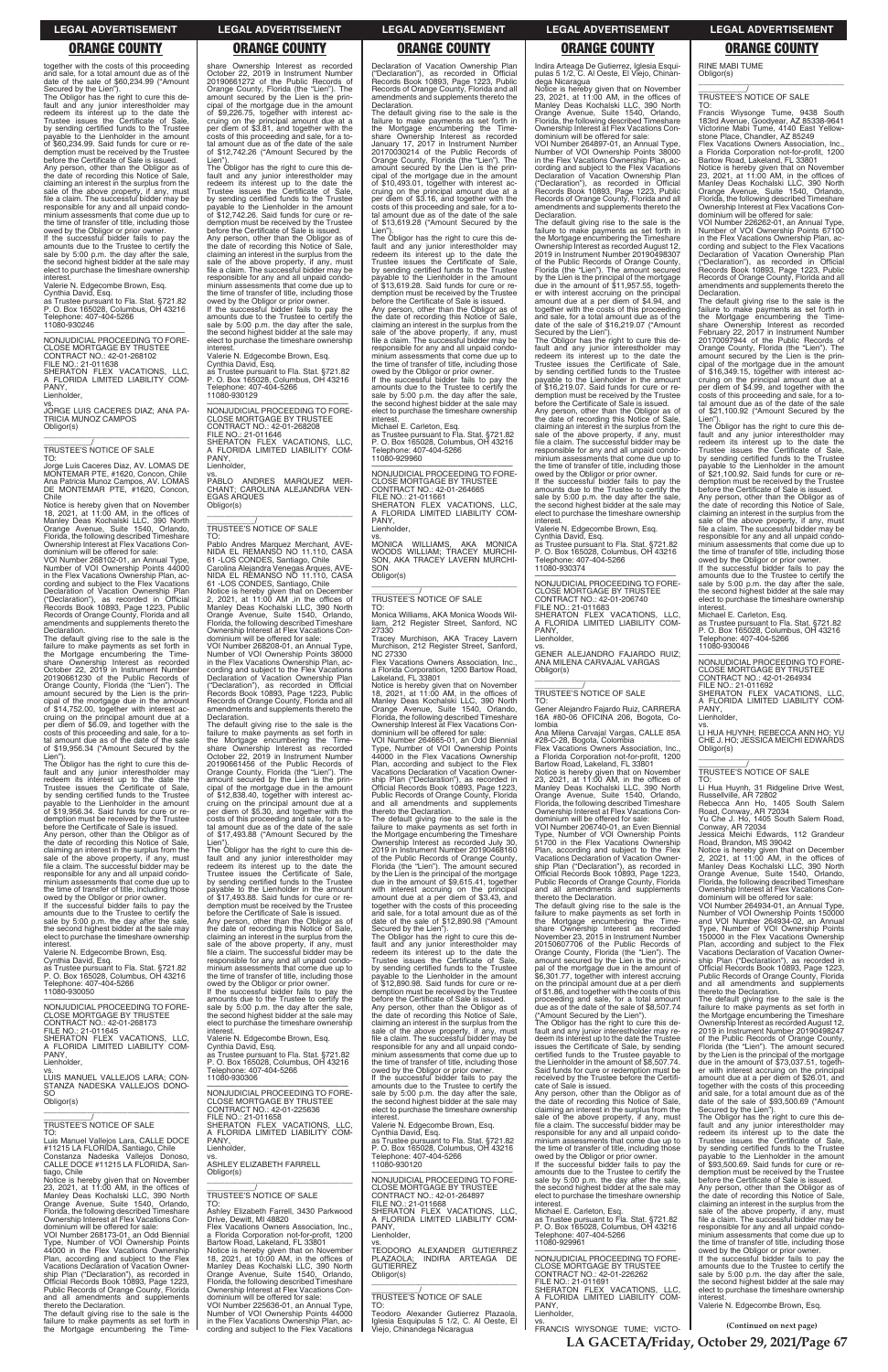**Page 68/ Section B/LA GACETA/Friday, October 29, 2021**

### **LEGAL ADVERTISEMENT LEGAL ADVERTISEMENT LEGAL ADVERTISEMENT LEGAL ADVERTISEMENT LEGAL ADVERTISEMENT**

# **ORANGE COUNTY ORANGE COUNTY ORANGE COUNTY ORANGE COUNTY ORANGE COUNTY**

Cynthia David, Esq.

as Trustee pursuant to Fla. Stat. §721.82 P. O. Box 165028, Columbus, OH 43216 Telephone: 407-404-5266

11080-930166 —————————————————— NONJUDICIAL PROCEEDING TO FORE-

CLOSE MORTGAGE BY TRUSTEE CONTRACT NO.: 42-01-268234 FILE NO.: 21-011695 SHERATON FLEX VACATIONS, LLC, A FLORIDA LIMITED LIABILITY COM-

PANY, Lienholder,

vs. ANGELO RAMOS DE OLIVEIRA; MARIA ROGERIA ALVES FORTI Obligor(s) \_\_\_\_\_\_\_\_\_\_\_\_\_\_\_\_\_\_\_\_\_\_\_\_\_\_\_\_\_\_\_\_\_

\_\_\_\_\_\_\_\_\_\_\_/ TRUSTEE'S NOTICE OF SALE TO:

The default giving rise to the sale is the failure to make payments as set forth in the Mortgage encumbering the Timeshare Ownership Interest as recorded October 22, 2019 in Instrument Number 20190661476 of the Public Records of<br>Orange County Florida (the "Lien") The Orange County, Florida (the "Lien"). The amount secured by the Lien is the principal of the mortgage due in the amount of \$9,931.90, together with interest ac-cruing on the principal amount due at a per diem of \$3.83, and together with the costs of this proceeding and sale, for a to-tal amount due as of the date of the sale of \$13,442.53 ("Amount Secured by the Lien"

Angelo Ramos De Oliveira, RUA PAS-SEIO DA TARDE, 155, Ibiuna, SAO PAU-LO 18150-000 Brazil

Maria Rogeria Alves Forti, RUA PASSEIO DA TARDE, 155, Ibiuna, 18150-000 Brazil Notice is hereby given that on November 23, 2021, at 11:00 AM, in the offices of Manley Deas Kochalski LLC, 390 North Orange Avenue, Suite 1540, Orlando, Florida, the following described Timeshare Ownership Interest at Flex Vacations Condominium will be offered for sale:

The Obligor has the right to cure this default and any junior interestholder may redeem its interest up to the date the Trustee issues the Certificate of Sale, by sending certified funds to the Trustee payable to the Lienholder in the amount of \$13,442.53. Said funds for cure or redemption must be received by the Trustee before the Certificate of Sale is issued. Any person, other than the Obligor as of the date of recording this Notice of Sale, claiming an interest in the surplus from the sale of the above property, if any, must file a claim. The successful bidder may be responsible for any and all unpaid condo-minium assessments that come due up to the time of transfer of title, including those owed by the Obligor or prior owner

VOI Number 268234-01, an Annual Type, Number of VOI Ownership Points 25800 in the Flex Vacations Ownership Plan, according and subject to the Flex Vacations Declaration of Vacation Ownership Plan ("Declaration"), as recorded in Official Records Book 10893, Page 1223, Public Records of Orange County, Florida and all amendments and supplements thereto the Declaration.

If the successful bidder fails to pay the amounts due to the Trustee to certify the sale by 5:00 p.m. the day after the sale, the second highest bidder at the sale may elect to purchase the timeshare ownership **interest** 

PANY, Lienholder.

Flex Vacations Owners Association, Inc., a Florida corporation not-for-profit, 1200 Bartow Road, Lakeland, FL 33801 Notice is hereby given that on November 23, 2021, at 11:00 AM, in the offices of Manley Deas Kochalski LLC, 390 North Orange Avenue, Suite 1540, Orlando, Florida, the following described Timeshare Ownership Interest at Flex Vacations Con-<br>dominium will be offered for sale:

Valerie N. Edgecombe Brown, Esq.

Cynthia David, Esq. as Trustee pursuant to Fla. Stat. §721.82 P. O. Box 165028, Columbus, OH 43216 Telephone: 407-404-5266 11080-930376

**PANY** Lienholder,

—————————————————— NONJUDICIAL PROCEEDING TO FORE-CLOSE MORTGAGE BY TRUSTEE CONTRACT NO.: 42-01-265135 FILE NO.: 21-011703 SHERATON FLEX VACATIONS, LLC, A FLORIDA LIMITED LIABILITY COM-

Flex Vacations Owners Association, Inc. a Florida Corporation not-for-profit, 1200 Bartow Road, Lakeland, FL 33801

vs. SHANE MAURICE POTTER; DIANA OL-IVIA SANDERSON Obligor(s) \_\_\_\_\_\_\_\_\_\_\_\_\_\_\_\_\_\_\_\_\_\_\_\_\_\_\_\_\_\_\_\_\_

\_\_\_\_\_\_\_\_\_\_\_/ TRUSTEE'S NOTICE OF SALE

TO: Shane Maurice Potter, Gambles, Saint John, Antigua and Barbuda Diana Olivia Sanderson, Gambles, Saint

John, Antigua and Barbuda

—————————————————— NONJUDICIAL PROCEEDING TO FORE-CLOSE MORTGAGE BY TRUSTEE CONTRACT NO.: 42-01-265354 FILE NO.: 21-011729 SHERATON FLEX VACATIONS, LLC, FLORIDA LIMITED LIABILITY COM-A FLO<br>PANY Lienholder

If the successful bidder fails to pay the amounts due to the Trustee to certify the sale by 5:00 p.m. the day after the sale, the second highest bidder at the sale may elect to purchase the timeshare ownership interest

minium assessments that come due up to the time of transfer of title, including those owed by the Obligor or prior owner. If the successful bidder fails to pay the amounts due to the Trustee to certify the sale by 5:00 p.m. the day after the sale the second highest bidder at the sale may elect to purchase the timeshare ownership

interest.

Valerie N. Edgecombe Brown, Esq. Cynthia David, Esq. as Trustee pursuant to Fla. Stat. §721.82 P. O. Box 165028, Columbus, OH 43216

Telephone: 407-404-5266 11080-930375

> TO: Jerry Lee Grant, Jr., 4641 Centerville Church Road, Fairmont, NC 28340 Joann Chavis Grant, 4641 Centerville Church Road, Fairmont, NC 28340 Flex Vacations Owners Association,

—————————————————— NONJUDICIAL PROCEEDING TO FORE-CLOSE MORTGAGE BY TRUSTEE

CONTRACT NO.: 42-01-265186<br>FILE NO.: 21-011711<br>SHERATON FLEX VACATIONS, LLC,<br>A FLORIDA LIMITED LIABILITY COM-

vs. JAIRO ALBERTO FORERO LOZANO; ANGELA MARIA RODRIGUEZ ABELLO

Obligor(s)

\_\_\_\_\_\_\_\_\_\_\_\_\_\_\_\_\_\_\_\_\_\_\_\_\_\_\_\_\_\_\_\_\_ \_\_\_\_\_\_\_\_\_\_\_/ TRUSTEE'S NOTICE OF SALE

TO:

Jairo Alberto Forero Lozano, Calle 147 #7F-12, Apto 1111, Bogota, 110111 Co-

lombia

Angela Maria Rodriguez Abello, Calle 147 #7F-12, Apto 1111, Bogota, 110111 Co-

Notice is hereby given that on November<br>23, 2021, at 11:00 AM, in the offices of<br>Manley Deas Kochalski LLC, 390 North<br>Orange Avenue, Suite 1540, Orlando,<br>Florida, the following described Timeshare

lombia

owed by the Obligor or prior owner. If the successful bidder fails to pay the amounts due to the Trustee to certify the sale by 5:00 p.m. the day after the sale, the second highest bidder at the sale may elect to purchase the timeshare ownership<br>interest.

Ownership Interest at Flex Vacations Condominium will be offered for sale: VOI Number 265186-01, an Annual Type, Number of VOI Ownership Points 25800 in the Flex Vacations Ownership Plan, according and subject to the Flex Vacations Declaration of Vacation Ownership Plan ("Declaration"), as recorded in Official Records Book 10893, Page 1223, Public Records of Orange County, Florida and all amendments and supplements thereto the Declaration. The default giving rise to the sale is the failure to make payments as set forth in the Mortgage encumbering the Timeshare Ownership Interest as recorded August 16,

2019 in Instrument Number 20190508426 of the Public Records of Orange County, Florida (the "Lien"). The amount secured by the Lien is the principal of the mortgage due in the amount of \$9,380.60, together with interest accruing on the principal amount due at a per diem of \$3.84, and together with the costs of this proceeding and sale, for a total amount due as of the date of the sale of \$13,206.72 ("Amount

The Obligor has the right to cure this default and any junior interestholder may redeem its interest up to the date the Trustee issues the Certificate of Sale, by sending certified funds to the Trustee wable to the Lienholder in the amount of \$13,206.72. Said funds for cure or redemption must be received by the Trustee before the Certificate of Sale is issued. Any person, other than the Obligor as of

Secured by the Lien").

Lien") The Obligor has the right to cure this default and any junior interestholder may redeem its interest up to the date the Trustee issues the Certificate of Sale, by sending certified funds to the Trustee payable to the Lienholder in the amount of \$12,681.23. Said funds for cure or redemption must be received by the Trustee before the Certificate of Sale is issued.

the date of recording this Notice of Sale, claiming an interest in the surplus from the sale of the above property, if any, must file a claim. The successful bidder may be responsible for any and all unpaid condo-

minium assessments that come due up to

the time of transfer of title, including those owed by the Obligor or prior owner. If the successful bidder fails to pay the amounts due to the Trustee to certify the sale by 5:00 p.m. the day after the sale, the second highest bidder at the sale may elect to purchase the timeshare ownership

**DAVID** LEWIS SEYMOUR, JR.; GRETCHEN OTTILIE SEYMOUR Obligor(s) \_\_\_\_\_\_\_\_\_\_\_\_\_\_\_\_\_\_\_\_\_\_\_\_\_\_\_\_\_\_\_\_\_

interest. Valerie N. Edgecombe Brown, Esq. Cynthia David, Esq. as Trustee pursuant to Fla. Stat. §721.82 P. O. Box 165028, Columbus, OH 43216 Telephone: 407-404-5266 11080-930132

NC 28025 Flex Vacations Owners Association, Inc.

Notice is hereby given that on November<br>18, 2021, at 11:00 AM, in the offices of<br>Manley Deas Kochalski LLC, 390 North<br>Orange Avenue, Suite 1540, Orlando,<br>Florida, the following described Timeshare Ownership Interest at Flex Vacations Condominium will be offered for sale:

vs. NELSON MACUJA DE JESUS; JEAN M. **CARRASCAL** Obligor(s)

\_\_\_\_\_\_\_\_\_\_\_\_\_\_\_\_\_\_\_\_\_\_\_\_\_\_\_\_\_\_\_\_\_

\_\_\_\_\_\_\_\_\_\_\_/ TRUSTEE'S NOTICE OF SALE

TO:

payable to the Lienholder in the amount of \$28,205.13. Said funds for cure or redemption must be received by the Trustee before the Certificate of Sale is issued. Any person, other than the Obligor as of the date of recording this Notice of Sale, claiming an interest in the surplus from the sale of the above property, if any, must file a claim. The successful bidder may be responsible for any and all unpaid condominium assessments that come due up to the time of transfer of title, including those owed by the Obligor or prior owner.

Valerie N. Edgecombe Brown, Esq. Cynthia David, Esq. as Trustee pursuant to Fla. Stat. §721.82 P. O. Box 165028, Columbus, OH 43216 Telephone: 407-404-5266 11080-930165

> Notice is hereby given that on November<br>23, 2021, at 11:00 AM, in the offices of<br>Manley Deas Kochalski LLC, 390 North<br>Orange Avenue, Suite 1540, Orlando,<br>Florida, the following described Timeshare Ownership Interest at Flex Vacations Condominium will be offered for sale:

—————————————————— NONJUDICIAL PROCEEDING TO FORE-CLOSE MORTGAGE BY TRUSTEE CONTRACT NO.: 42-01-265394 FILE NO.: 21-011736 SHERATON FLEX VACATIONS, LLC. FLORIDA LIMITED LIABILITY COM-A FL Lienholder,

vs. JERRY LEE GRANT, JR.; JOANN CHA-VIS GRANT Obligor(s) \_\_\_\_\_\_\_\_\_\_\_\_\_\_\_\_\_\_\_\_\_\_\_\_\_\_\_\_\_\_\_\_\_

\_\_\_\_\_\_\_\_\_\_\_/ TRUSTEE'S NOTICE OF SALE

a Florida Corporation, 1200 Bartow Road, Lakeland, FL 33801 Notice is hereby given that on December 2, 2021, at 11:00 AM, in the offices of Manley Deas Kochalski LLC, 390 North

Orange Avenue, Suite 1540, Orlando, Florida, the following described Timeshare Ownership Interest at Flex Vacations Condominium will be offered for sale: VOI Number 265394-01, an Annual Type,

Number of VOI Ownership Points 51700 in the Flex Vacations Ownership Plan, according and subject to the Flex Vacations Declaration of Vacation Ownership Plan ("Declaration"), as recorded in Official Records Book 10893, Page 1223, Public Records of Orange County, Florida and all amendments and supplements thereto the Declaration.

The default giving rise to the sale is the failure to make payments as set forth in the Mortgage encumbering the Timeshare Ownership Interest as recorded August 16, 2019 in Instrument Number 20190508575 of the Public Records of Orange County, Florida (the "Lien"). The amount secured by the Lien is the principal of the mortgage due in the amount of \$18,922.90, together with interest accruing on the principal amount due at a per diem of \$6.34, and together with the costs of this proceeding and sale, for a total amount due as of the date of the sale of \$24,860.45 ("Amount Secured by the Lien").

**(Continued on next page)** dominium will be offered for sale: VOI Number 265135-01, an Annual Type, Number of VOI Ownership Points 38000 in the Flex Vacations Ownership Plan, according and subject to the Flex Vacations Declaration of Vacation Ownership Plan ("Declaration"), as recorded in Official Records Book 10893, Page 1223, Public Records of Orange County, Florida and all amendments and supplements thereto the Declaration. The default giving rise to the sale is the failure to make payments as set forth in the Mortgage encumbering the Timeshare Ownership Interest as recorded August 21, 2019 in Instrument Number 20190519507 of the Public Records of Orange County, Florida (the "Lien"). The amount secured by the Lien is the principal of the mortgage due in the amount of \$12,794.49, together with interest accruing on the principal amount due at a per diem of \$5.23, and together with the costs of this proceeding and sale, for a total amount due as of the date of the sale of \$17,768.76 ("Amount Secured by the Lien"). The Obligor has the right to cure this de-fault and any junior interestholder may redeem its interest up to the date the Trustee issues the Certificate of Sale, by sending certified funds to the Trustee payable to the Lienholder in the amount of \$17,768.76. Said funds for cure or redemption must be received by the Trustee before the Certificate of Sale is issued. Any person, other than the Obligor as of the date of recording this Notice of Sale, claiming an interest in the surplus from the sale of the above property, if any, must file a claim. The successful bidder may be responsible for any and all unpaid condon Macuja De Jesus, 7 Fountainble Drive, Toronto, Ontario M2M 1P1 Canada Jean M. Carrascal, 7 Fountainbleau Drive, Toronto, Ontario M2M 1P1 Canada Notice is hereby given that on November 23, 2021, at 11:00 AM, in the offices of Manley Deas Kochalski LLC, 390 North Orange Avenue, Suite 1540, Orlando, Florida, the following described Timeshare Ownership Interest at Flex Vacations Condominium will be offered for sale: VOI Number 265354-01, an Annual Type, Number of VOI Ownership Points 67100 in the Flex Vacations Ownership Plan, according and subject to the Flex Vacations Declaration of Vacation Ownership Plan ("Declaration"), as recorded in Official Records Book 10893, Page 1223, Public Records of Orange County, Florida and all amendments and supplements thereto the Declaration. The default giving rise to the sale is the failure to make payments as set forth in the Mortgage encumbering the Timeshare Ownership Interest as recorded August 15, 2019 in Instrument Number 20190508377 of the Public Records of Orange County, Florida (the "Lien"). The amount secured by the Lien is the principal of the mortgage due in the amount of \$21,955.62, together with interest accruing on the principal amount due at a per diem of \$7.39, and together with the costs of this proceeding and sale, for a total amount due as of the date of the sale of \$28,205.13 ("Amount Secured by the Lien"). The Obligor has the right to cure this default and any junior interestholder may<br>redeem its interest up to the date the<br>Trustee issues the Certificate of Sale,<br>by sending certified funds to the Trustee vs. DONTAY NAPIER TILLMAN Obligor(s) \_\_\_\_\_\_\_\_\_\_\_\_\_\_\_\_\_\_\_\_\_\_\_\_\_\_\_\_\_\_\_\_\_ \_\_\_\_\_\_\_\_\_\_\_/ TRUSTEE'S NOTICE OF SALE TO: Dontay Napier Tillman, 3013 HUNT-ING RIDGE DRIVE, Owings Mills, MD 21117 Notice is hereby given that on December 2, 2021, at 11:00 AM, in the offices of Manley Deas Kochalski LLC, 390 North Orange Avenue, Suite 1540, Orlando, Florida, the following described Timeshare Ownership Interest at Flex Vacations Condominium will be offered for sale: VOI Number 263850-01, an Annual Type, Number of VOI Ownership Points 25800 in the Flex Vacations Ownership Plan, according and subject to the Flex Vacations Declaration of Vacation Ownership Plan ("Declaration"), as recorded in Official Records Book 10893, Page 1223, Public Records of Orange County, Florida and all amendments and supplements thereto the Declaration. The default giving rise to the sale is the failure to make payments as set forth in the Mortgage encumbering the Timeshare Ownership Interest as recorded November 4, 2019 in Instrument Number 20190689836 of the Public Records of Orange County, Florida (the "Lien"). The amount secured by the Lien is the principal of the mortgage due in the amount of \$9,380.35, together with interest ac-cruing on the principal amount due at a per diem of \$3.34, and together with the costs of this proceeding and sale, for a to-tal amount due as of the date of the sale of \$12,681.23 ("Amount Secured by the MON ILIDICIAL RROCEEDING TO EORE NONJUDICIAL PROCEEDING TO FORE-CLOSE CLAIM OF LIEN BY TRUSTEE CONTRACT NO.: 217374-49AP-022345 FILE NO.: 21-011740 VISTANA CASCADES CONDOMINIUM ASSOCIATION, INC., A FLORIDA COR-PORATION, Lienholder, vs. D. MICHAEL M. JONES Obligor(s) \_\_\_\_\_\_\_\_\_\_\_\_\_\_\_\_\_\_\_\_\_\_\_\_\_\_\_\_\_\_\_\_\_ \_\_\_\_\_\_\_\_\_\_\_/ TRUSTEE'S NOTICE OF SALE TO: D. Michael M. Jones, 1 BRIG Y NANT, Llangefni, LL777QD United Kingdom Notice is hereby given that on November 18, 2021, at 11:00 AM, in the offices of Manley Deas Kochalski LLC, 390 North Orange Avenue, Suite 1540, Orlando, Florida, the following described Timeshare Ownership Interest at Vistana Cascades Condominium will be offered for sale: Unit Week 49, in Unit 2173, an Annual Unit Week in Vistana Cascades Condominium, pursuant to the Declaration of Condominium as recorded in Official Records Book 5312, Page 2312, Public Records of Orange County, Florida and all amendments thereof and supplements thereto ('Declaration'). The default giving rise to the sale is the failure to pay assessments as set forth in the Claim(s) of Lien encumbering the Timeshare Ownership Interest as recorded May 21, 2020 in Instrument Number 20200291985 of the Public Records of Orange County, Florida. The amount secured by the assessment lien is for unpaid assessments, accrued interest, plus inter-est accruing at a per diem rate of \$1.14 11080-930134 —————————————————— NONJUDICIAL PROCEEDING TO FORE-CLOSE MORTGAGE BY TRUSTEE CONTRACT NO.: 42-01-264056 FILE NO.: 21-011743 SHERATON FLEX VACATIONS, LLC, A FLORIDA LIMITED LIABILITY COM-PANY, Lienholder vs. GENEVIEVE MENDES Obligor(s) \_\_\_\_\_\_\_\_\_\_\_\_\_\_\_\_\_\_\_\_\_\_\_\_\_\_\_\_\_\_\_\_\_ \_\_\_\_\_\_\_\_\_\_\_/ TRUSTEE'S NOTICE OF SALE TO: Genevieve Mendes, 438 ALLIED PLACE, #1148, Gaithersburg, MD 20877 Flex Vacations Owners Association, Inc., a Florida Corporation not-for-profit, 1200 Bartow Road, Lakeland, FL 33801 Notice is hereby given that on December<br>2, 2021, at 11:00 AM, in the offices of<br>Manley Deas Kochalski LLC, 390 North<br>Orange Avenue, Suite 1540, Orlando,<br>Florida, the following described Timeshare<br>Ownership Interest at Flex dominium will be offered for sale: VOI Number 264056-01, an Annual Type, Number of VOI Ownership Points 110000 in the Flex Vacations Ownership Plan, according and subject to the Flex Vacations<br>Declaration of Vacation Ownership Plan<br>("Declaration"), as recorded in Official<br>Records Book 10893, Page 1223, Public<br>Records of Orange County, Florida and all<br>amendments and suppl Declaration.

The Obligor has the right to cure this de-fault and any junior interestholder may redeem its interest up to the date the Trustee issues the Certificate of Sale, by sending certified funds to the Trustee payable to the Lienholder in the amount of \$24,860.45. Said funds for cure or redemption must be received by the Trustee before the Certificate of Sale is issued. Any person, other than the Obligor as of the date of recording this Notice of Sale, claiming an interest in the surplus from the sale of the above property, if any, must file a claim. The successful bidder may be responsible for any and all unpaid condominium assessments that come due up to the time of transfer of title, including those

interest. Valerie N. Edgecombe Brown, Esq. Cynthia David, Esq. as Trustee pursuant to Fla. Stat. §721.82 P. O. Box 165028, Columbus, OH 43216 Telephone: 407-404-5266 11080-930207

—————————————————— NONJUDICIAL PROCEEDING TO FORE-CLOSE MORTGAGE BY TRUSTEE CONTRACT NO.: 42-01-263850 FILE NO.: 21-011737 SHERATON FLEX VACATIONS, LLC, A FLORIDA LIMITED LIABILITY COM-

PANY, Lienholder, Any person, other than the Obligor as of the date of recording this Notice of Sale, claiming an interest in the surplus from the sale of the above property, if any, must file a claim. The successful bidder may be responsible for any and all unpaid condominium assessments that come due up to the time of transfer of title, including those

owed by the Obligor or prior owner. If the successful bidder fails to pay the amounts due to the Trustee to certify the sale by 5:00 p.m. the day after the sale, the second highest bidder at the sale may elect to purchase the timeshare ownership interest.

Valerie N. Edgecombe Brown, Esq.

Cynthia David, Esq. as Trustee pursuant to Fla. Stat. §721.82 P. O. Box 165028, Columbus, OH 43216 Telephone: 407-404-5266 11080-930381

—————————————————— NONJUDICIAL PROCEEDING TO FORE-CLOSE MORTGAGE BY TRUSTEE CONTRACT NO.: 42-01-263878 FILE NO.: 21-011739 SHERATON FLEX VACATIONS, LLC, FLORIDA LIMITED LIABILITY COM-A FLC<br>PANY, Lienholder,

\_\_\_\_\_\_\_\_\_\_\_/ TRUSTEE'S NOTICE OF SALE

TO: David Lewis Seymour, Jr., 1043 MAN-STON PLACE SOUTHWEST, Concord, NC 28025 Gretchen Ottilie Seymour, 1043 MAN-STON PLACE SOUTHWEST, Concord,

a Florida Corporation not-for-profit, 1200 Bartow Road, Lakeland, FL 33801

VOI Number 263878-01, an Annual Type, Number of VOI Ownership Points 37000 in the Flex Vacations Ownership Plan, according and subject to the Flex Vacations Declaration of Vacation Ownership Plan ("Declaration"), as recorded in Official Records Book 10893, Page 1223, Public Records of Orange County, Florida and all amendments and supplements thereto the Declaration.

The default giving rise to the sale is the failure to make payments as set forth in the Mortgage encumbering the Timeshare Ownership Interest as recorded July 18, 2019 in Instrument Number 20190439934 of the Public Records of Orange County, Florida (the "Lien"). The amount secured by the Lien is the principal of the mortgage due in the amount of \$13,100.18, together with interest accruing on the principal amount due at a per diem of \$4.68, and together with the costs of this proceeding and sale, for a total amount due as of the date of the sale of \$17,259.11 ("Amount Secured by the Lien"). The Obligor has the right to cure this de-

fault and any junior interestholder may redeem its interest up to the date the Trustee issues the Certificate of Sale, by sending certified funds to the Trustee payable to the Lienholder in the amount of \$17,259.11. Said funds for cure or redemption must be received by the Trustee before the Certificate of Sale is issued.

Any person, other than the Obligor as of the date of recording this Notice of Sale, claiming an interest in the surplus from the sale of the above property, if any, must file a claim. The successful bidder may be responsible for any and all unpaid condominium assessments that come due up to the time of transfer of title, including those

owed by the Obligor or prior owner. If the successful bidder fails to pay the amounts due to the Trustee to certify the sale by 5:00 p.m. the day after the sale, the second highest bidder at the sale may elect to purchase the timeshare ownership

interest. Valerie N. Edgecombe Brown, Esq.

Cynthia David, Esq. as Trustee pursuant to Fla. Stat. §721.82 P. O. Box 165028, Columbus, OH 43216 Telephone: 407-404-5266 11080-930108

together with the costs of this proceeding and sale and all other amounts secured by the Claim of Lien, for a total amount due as of the date of the sale of \$2,391.43 ("Amount Secured by the Lien").

The Obligor has the right to cure this de-fault and any junior interestholder may redeem its interest up to the date the Trustee issues the Certificate of Sale by sending certified funds to the Trustee payable to the Lienholder in the amount of \$2,391.43. Said funds for cure or redemption must be received by the Trustee before the Certificate of Sale is issued.

Any person, other than the Obligor as of the date of recording this Notice of Sale, claiming an interest in the surplus from the sale of the above property, if any, must file a claim. The successful bidder may be responsible for any and all unpaid condominium assessments that come due up to the time of transfer of title, including those owed by the Obligor or prior owner.

If the successful bidder fails to pay the amounts due to the Trustee to certify the sale by 5:00 p.m. the day after the sale, the second highest bidder at the sale may elect to purchase the timeshare ownership interest.

Valerie N. Edgecombe Brown, Esq.

Cynthia David, Esq. as Trustee pursuant to Fla. Stat. §721.82 P. O. Box 165028, Columbus, OH 43216 Telephone: 407-404-5266 11080-930124

—————————————————— NONJUDICIAL PROCEEDING TO FORE-CLOSE MORTGAGE BY TRUSTEE CONTRACT NO.: 42-01-265482 FILE NO.: 21-011742

SHERATON FLEX VACATIONS, LLC, A FLORIDA LIMITED LIABILITY COM-PANY,

Lienholder,

vs. ALDRIN MAURICE RICHARDS; EVA-LINA BRIGITTE VAN PUTTEN Obligor(s) \_\_\_\_\_\_\_\_\_\_\_\_\_\_\_\_\_\_\_\_\_\_\_\_\_\_\_\_\_\_\_\_\_

\_\_\_\_\_\_\_\_\_\_\_/ TRUSTEE'S NOTICE OF SALE TO:

Aldrin Maurice Richards, Zadelboomstraat 8, Willemstad, Curaçao Evalina Brigitte Van Putten, Zadelboom-straat 8, Willemstad, Curaçao

Flex Vacations Owners Association, Inc., a Florida Corporation, 1200 Bartow Road, Lakeland, FL 33801

VOI Number 265482-01, an Annual Type, Number of VOI Ownership Points 81000 in the Flex Vacations Ownership Plan, according and subject to the Flex Vacations Declaration of Vacation Ownership Plan ("Declaration"), as recorded in Official Records Book 10893, Page 1223, Public Records of Orange County, Florida and all amendments and supplements thereto the Declaration.

The default giving rise to the sale is the failure to make payments as set forth in the Mortgage encumbering the Timeshare Ownership Interest as recorded August 21, 2019 in Instrument Number 20190519636 of the Public Records of Orange County, Florida (the "Lien"). The amount secured by the Lien is the principal of the mortgage due in the amount of \$25,105.84, together with interest accruing on the principal amount due at a per diem of \$10.31, and together with the costs of this proceeding and sale, for a total amount due as of the date of the sale of \$33,873.08 ("Amount

Secured by the Lien"). The Obligor has the right to cure this default and any junior interestholder may redeem its interest up to the date the Trustee issues the Certificate of Sale, by sending certified funds to the Trustee wable to the Lienholder in the amount of \$33,873.08. Said funds for cure or redemption must be received by the Trustee before the Certificate of Sale is issued.

Any person, other than the Obligor as of the date of recording this Notice of Sale, claiming an interest in the surplus from the sale of the above property, if any, must file a claim. The successful bidder may be responsible for any and all unpaid condominium assessments that come due up to the time of transfer of title, including those owed by the Obligor or prior owner. If the successful bidder fails to pay the

amounts due to the Trustee to certify the sale by 5:00 p.m. the day after the sale, the second highest bidder at the sale may elect to purchase the timeshare ownership interest.

Valerie N. Edgecombe Brown, Esq.

Cynthia David, Esq. as Trustee pursuant to Fla. Stat. §721.82 P. O. Box 165028, Columbus, OH 43216

Telephone: 407-404-5266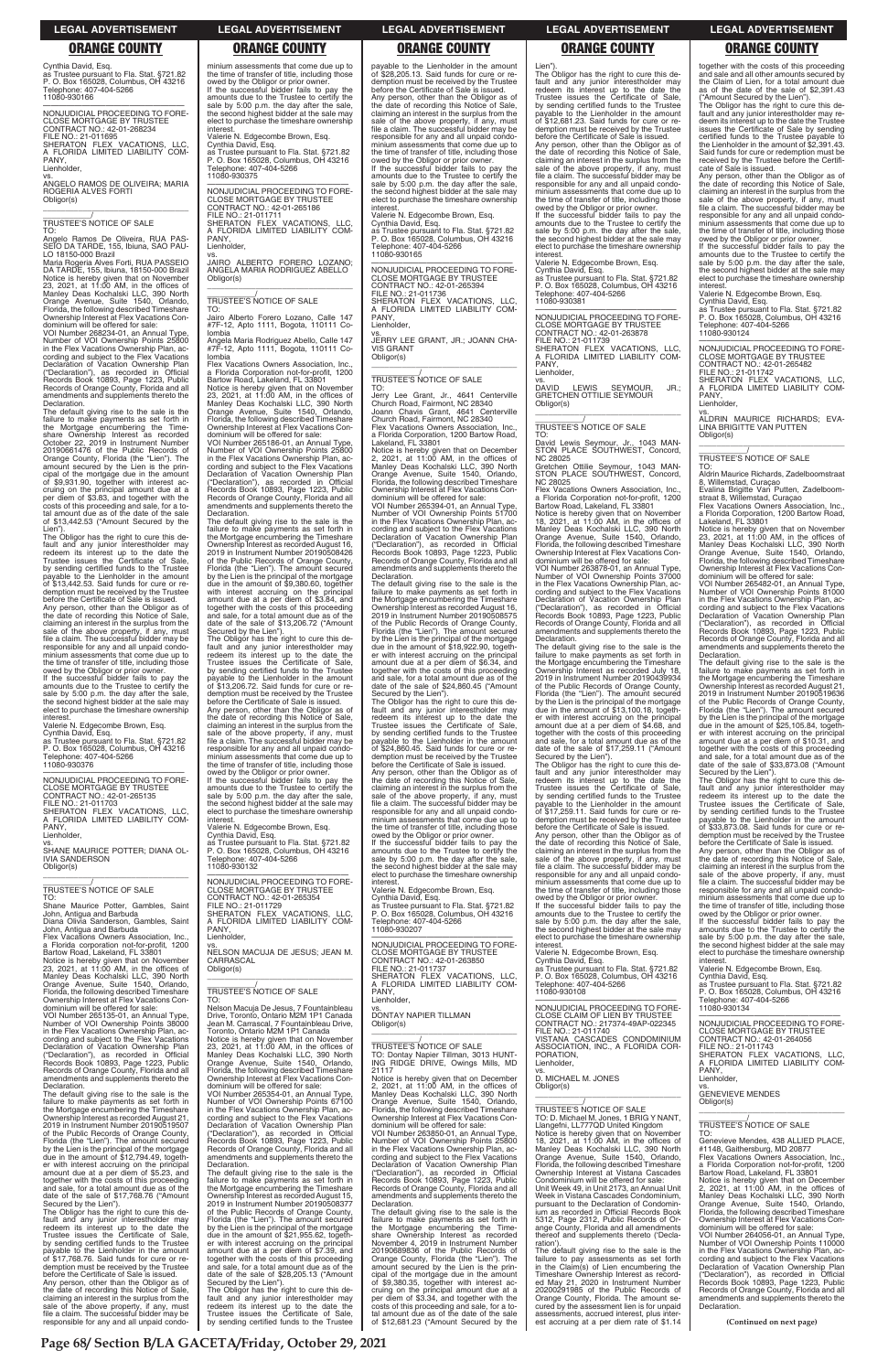**LA GACETA/Friday, October 29, 2021/Page 69**

### **LEGAL ADVERTISEMENT LEGAL ADVERTISEMENT LEGAL ADVERTISEMENT LEGAL ADVERTISEMENT LEGAL ADVERTISEMENT**

# **ORANGE COUNTY ORANGE COUNTY ORANGE COUNTY ORANGE COUNTY ORANGE COUNTY**

The default giving rise to the sale is the failure to make payments as set forth in the Mortgage encumbering the Timeshare<br>Ownership Interest as recorded July 18, Interest as recorded July 18 2019 in Instrument Number 20190439829 of the Public Records of Orange County, Florida (the "Lien"). The amount secured by the Lien is the principal of the mortgage due in the amount of \$24,481.80, together with interest accruing on the principal amount due at a per diem of \$8.20, and together with the costs of this proceeding and sale, for a total amount due as of the date of the sale of \$32,025.71 ("Amount Secured by the Lien"). The Obligor has the right to cure this de-

amounts due to the Trustee to certify the sale by 5:00 p.m. the day after the sale, the second highest bidder at the sale may elect to purchase the timeshare ownership **interest** 

fault and any junior interestholder may redeem its interest up to the date the Trustee issues the Certificate of Sale, by sending certified funds to the Trustee payable to the Lienholder in the amount of \$32,025.71. Said funds for cure or redemption must be received by the Trustee before the Certificate of Sale is issued.

TO:<br>Gilbert Gamez, AKA Gilbert Garza Ga-Gilbert Gamez, AKA Gilbert Garza Ga-mez, 723 Deep Well Drive, Allen, TX 75002

Any person, other than the Obligor as of the date of recording this Notice of Sale, claiming an interest in the surplus from the sale of the above property, if any, must file a claim. The successful bidder may be responsible for any and all unpaid condo-minium assessments that come due up to the time of transfer of title, including those owed by the Obligor or prior owner. If the successful bidder fails to pay the

Valerie N. Edgecombe Brown, Esq.

Cynthia David, Esq. as Trustee pursuant to Fla. Stat. §721.82 P. O. Box 165028, Columbus, OH 43216 Telephone: 407-404-5266 11080-930373

—————————————————— NONJUDICIAL PROCEEDING TO FORE-

CLOSE MORTGAGE BY TRUSTEE CONTRACT NO.: 42-01-264099 FILE NO.: 21-011756 SHERATON FLEX VACATIONS, LLC, A FLORIDA LIMITED LIABILITY COM-PANY, Lienholder,

vs. GILBERT GAMEZ, AKA GILBERT GAR-ZA GAMEZ; MAMRELA GAMEZ, AKA MAMRELA GONZALES GAMEZ Obligor(s) \_\_\_\_\_\_\_\_\_\_\_\_\_\_\_\_\_\_\_\_\_\_\_\_\_\_\_\_\_\_\_\_\_

Any person, other than the Obligor as of<br>the date of recording this Notice of Sale date of recording this Notice of Sale claiming an interest in the surplus from the sale of the above property, if any, must file a claim. The successful bidder may be responsible for any and all unpaid condominium assessments that come due up to the time of transfer of title, including those owed by the Obligor or prior owner.

# \_\_\_\_\_\_\_\_\_\_\_/ TRUSTEE'S NOTICE OF SALE

Mamrela Gamez, AKA Mamrela Gonzales Gamez, 723 Deep Well Drive, Allen, TX 75002

Notice is hereby given that on November 23, 2021, at 11:00 AM, in the offices of Manley Deas Kochalski LLC, 390 North Orange Avenue, Suite 1540, Orlando, Florida, the following described Timeshare Ownership Interest at Flex Vacations Condominium will be offered for sale:

VOI Number 264099-01, an Even Biennial Type, Number of VOI Ownership Points 44000 in the Flex Vacations Ownership Plan, according and subject to the Flex Vacations Declaration of Vacation Ownership Plan ("Declaration"), as recorded in Official Records Book 10893, Page 1223, Public Records of Orange County, Florida and all amendments and supplements thereto the Declaration.

**Declaration** The default giving rise to the sale is the failure to make payments as set forth in the Mortgage encumbering the Timeshare Ownership Interest as recorded August 16, 2019 in Instrument Number 20190508846 of the Public Records of Orange County, Florida (the "Lien"). The amount secured by the Lien is the principal of the mortgage due in the amount of \$31,470.34, together with interest accruing on the principal amount due at a per diem of \$10.64, and together with the costs of this proceeding and sale, for a total amount due as of the date of the sale of \$40,042.43 ("Amount

The default giving rise to the sale is the failure to make payments as set forth in the Mortgage encumbering the Timeshare Ownership Interest as recorded July 18, 2019 in Instrument Number 20190439785 of the Public Records of Orange County, Florida (the "Lien"). The amount secured by the Lien is the principal of the mortgage due in the amount of \$9,615.41, together with interest accruing on the principal amount due at a per diem of \$3.41, and together with the costs of this proceeding and sale, for a total amount due as of the date of the sale of \$12,911.25 ("Amount

Secured by the Lien"). The Obligor has the right to cure this de-fault and any junior interestholder may redeem its interest up to the date the Trustee issues the Certificate of Sale, by sending certified funds to the Trustee payable to the Lienholder in the amount of \$12,911.25. Said funds for cure or redemption must be received by the Trustee before the Certificate of Sale is issued.

If the successful bidder fails to pay the

dominium will be offered for sale: VOI Number 264126-01, an Annual Type, Number of VOI Ownership Points 108000 in the Flex Vacations Ownership Plan, according and subject to the Flex Vacations Declaration of Vacation Ownership Plan ("Declaration"), as recorded in Official Records Book 10893, Page 1223, Public Records of Orange County, Florida and all amendments and supplements thereto the

Secured by the Lien"). The Obligor has the right to cure this default and any junior interestholder may redeem its interest up to the date the Trustee issues the Certificate of Sale, by sending certified funds to the Trustee payable to the Lienholder in the amount of \$40,042.43. Said funds for cure or redemption must be received by the Trustee before the Certificate of Sale is issued.

> —————————————————— NONJUDICIAL PROCEEDING TO FORE-CLOSE MORTGAGE BY TRUSTEE CONTRACT NO.: 42-01-264460 FILE NO.: 21-011782 SHERATON FLEX VACATIONS, LLC, FLORIDA LIMITED LIABILITY COM-PANY, Lienholder,

\_\_\_\_\_\_\_\_\_\_\_/<br>TRUSTEE'S NOTICE OF SALE<br>TO: Humphrey Junior Paulino Juan Tomas Wout, Kaya Rita #1, Kralendijk, Bonaire Netherlands

Any person, other than the Obligor as of the date of recording this Notice of Sale, claiming an interest in the surplus from the sale of the above property, if any, must file a claim. The successful bidder may be responsible for any and all unpaid condominium assessments that come due up to the time of transfer of title, including those

owed by the Obligor or prior owner. If the successful bidder fails to pay the amounts due to the Trustee to certify the sale by 5:00 p.m. the day after the sale, the second highest bidder at the sale may elect to purchase the timeshare ownership

interest. Valerie N. Edgecombe Brown, Esq.

Cynthia David, Esq. as Trustee pursuant to Fla. Stat. §721.82 P. O. Box 165028, Columbus, OH 43216 Telephone: 407-404-5266 11080-930047

—————————————————— NONJUDICIAL PROCEEDING TO FORE-CLOSE MORTGAGE BY TRUSTEE CONTRACT NO.: 42-01-265536 FILE NO.: 21-011759 SHERATON FLEX VACATIONS, LLC, A FLORIDA LIMITED LIABILITY COM-A FLC<br>PANY Lienholder,

vs. RODRIGO ANTONIO MONTECINOS ZA-BALAGA; ELIANA MARIA RENEE ZUNA VISCARRA Obligor(s)

\_\_\_\_\_\_\_\_\_\_\_\_\_\_\_\_\_\_\_\_\_\_\_\_\_\_\_\_\_\_\_\_\_

# \_\_\_\_\_\_\_\_\_\_\_/ TRUSTEE'S NOTICE OF SALE

TO: Rodrigo Antonio Montecinos Zabalaga, Ave Villazon KM5, Condominio El Valle Casa 05, Cochabamba, Bolivia

Eliana Maria Renee Zuna Viscarra, Ave Villazon KM5, Condominio El Valle Casa 05, Cochabamba, Bolivia

\_\_\_\_\_\_\_\_\_\_\_/ TRUSTEE'S NOTICE OF SALE TO: Wilguiman Rangel Da Silva, Rua Con-selheiro Correa de Menezes, No. 182 Apt 102, Salvador-ba, Bahia 40295-030 Brazil Notice is hereby given that on November<br>23, 2021, at 11:00 AM, in the offices of<br>Manley Deas Kochalski LLC, 390 North<br>Orange Avenue, Suite 1540, Orlando,<br>Florida, the following described Timeshare<br>Ownership Interest at Fle

Notice is hereby given that on November 23, 2021, at 11:00 AM, in the offices of Manley Deas Kochalski LLC, 390 North Orange Avenue, Suite 1540, Orlando, Florida, the following described Timeshare Ownership Interest at Flex Vacations Condominium will be offered for sale: VOI Number 265536-01, an Annual Type,

Number of VOI Ownership Points 110000 in the Flex Vacations Ownership Plan, according and subject to the Flex Vacations Declaration of Vacation Ownership Plan ("Declaration"), as recorded in Official Records Book 10893, Page 1223, Public Records of Orange County, Florida and all amendments and supplements thereto the Declaration.

The default giving rise to the sale is the failure to make payments as set forth in the Mortgage encumbering the Timeshare Ownership Interest as recorded August 21, 2019 in Instrument Number 20190519316 of the Public Records of Orange County, Florida (the "Lien"). The amount secured by the Lien is the principal of the mortgage due in the amount of \$34,270.06, together with interest accruing on the principal amount due at a per diem of \$11.52, and together with the costs of this proceeding and sale, for a total amount due as of the date of the sale of \$44,410.04 ("Amount Secured by the Lien").

The Obligor has the right to cure this default and any junior interestholder may redeem its interest up to the date the Trustee issues the Certificate of Sale, by sending certified funds to the Trustee payable to the Lienholder in the amount \$44,410.04. Said funds for cure or redemption must be received by the Trustee before the Certificate of Sale is issued.

A FLU<br>PANY, Lienholder,

# Mexico

Maria Teresa Cuamatzi Pena, Jose Maria Arteaga Edificio R, Interior 6 Col. Ejercito De Oriente, Ciudad De Mexico, 09230 Mexico

Flex Vacations Owners Association, Inc., a Florida Corporation not-for-profit, 1200 Bartow Road, Lakeland, FL 33801

Notice is hereby given that on December 2, 2021, at 11:00 AM, in the offices of Manley Deas Kochalski LLC, 390 North Orange Avenue, Suite 1540, Orlando, Florida, the following described Timeshare Ownership Interest at Flex Vacations Con-dominium will be offered for sale: VOI Number 265697-01, an Annual Type,

Number of VOI Ownership Points 120000 in the Flex Vacations Ownership Plan, according and subject to the Flex Vacations Declaration of Vacation Ownership Plan ("Declaration"), as recorded in Official ("Declaration"), as recorded in Official<br>Records Book 10893, Page 1223, Public Records of Orange County, Florida and all amendments and supplements thereto the Declaration.

The default giving rise to the sale is the failure to make payments as set forth in the Mortgage encumbering the Timeshare Ownership Interest as recorded August 21, 2019 in Instrument Number 20190519515 of the Public Records of Orange County, Florida (the "Lien"). The amount secured by the Lien is the principal of the mortgage due in the amount of \$39,303.75, together with interest accruing on the principal amount due at a per diem of \$13.27, and together with the costs of this proceeding and sale, for a total amount due as of the date of the sale of \$50,495.40 ("Amount Secured by the Lien"). The Obligor has the right to cure this de-

fault and any junior interestholder may redeem its interest up to the date the Trustee issues the Certificate of Sale, by sending certified funds to the Trustee payable to the Lienholder in the amount of \$50,495.40. Said funds for cure or redemption must be received by the Trustee before the Certificate of Sale is issued.

Any person, other than the Obligor as of the date of recording this Notice of Sale, claiming an interest in the surplus from the sale of the above property, if any, must file a claim. The successful bidder may be responsible for any and all unpaid condominium assessments that come due up to the time of transfer of title, including those

owed by the Obligor or prior owner. If the successful bidder fails to pay the amounts due to the Trustee to certify the sale by 5:00 p.m. the day after the sale, the second highest bidder at the sale may elect to purchase the timeshare ownership interest.

Valerie N. Edgecombe Brown, Esq. Cynthia David, Esq. as Trustee pursuant to Fla. Stat. §721.82 P. O. Box 165028, Columbus, OH 43216 Telephone: 407-404-5266 11080-930377

vs. HUMPHREY JUNIOR PAULINO JUAN TOMAS WOUT Obligor(s)

# \_\_\_\_\_\_\_\_\_\_\_\_\_\_\_\_\_\_\_\_\_\_\_\_\_\_\_\_\_\_\_\_\_

Notice is hereby given that on November 23, 2021, at 11:00 AM, in the offices of Manley Deas Kochalski LLC, 390 North Orange Avenue, Suite 1540, Orlando, Florida, the following described Timeshare Ownership Interest at Flex Vacations Con-dominium will be offered for sale: VOI Number 264460-01, an Annual Type,

Number of VOI Ownership Points 30500 in the Flex Vacations Ownership Plan, according and subject to the Flex Vacations Declaration of Vacation Ownership Plan ("Declaration"), as recorded in Official ("Declaration"), as recorded in Official<br>Records Book 10893, Page 1223, Public Records of Orange County, Florida and all amendments and supplements thereto the Declaration.

The default giving rise to the sale is the failure to make payments as set forth in the Mortgage encumbering the Timeshare Ownership Interest as recorded July 30, 2019 in Instrument Number 20190468525 of the Public Records of Orange County, Florida (the "Lien"). The amount secured by the Lien is the principal of the mortgage due in the amount of \$10,959.05, together with interest accruing on the principal amount due at a per diem of \$4.48, and together with the costs of this proceeding and sale, for a total amount due as of the date of the sale of \$15,306.84 ("Amount

| If the successful bidder fails to pay the<br>amounts due to the Trustee to certify the<br>sale by 5:00 p.m. the day after the sale,<br>the second highest bidder at the sale may<br>elect to purchase the timeshare ownership<br>interest.<br>Valerie N. Edgecombe Brown, Esg.<br>Cynthia David, Esq.<br>as Trustee pursuant to Fla. Stat. §721.82<br>P. O. Box 165028, Columbus, OH 43216<br>Telephone: 407-404-5266<br>11080-930110<br>NONJUDICIAL PROCEEDING TO FORE-<br><b>CLOSE MORTGAGE BY TRUSTEE</b><br>CONTRACT NO.: 42-01-264126<br>FILE NO.: 21-011757<br>SHERATON FLEX VACATIONS. LLC.<br>A FLORIDA LIMITED LIABILITY COM-<br>PANY.<br>Lienholder,<br>VS.<br>DLH GLOBAL ENTERPRISES LLC, A<br>NORTH CAROLINA LIMITED LIABILITY<br><b>COMPAY</b> | demption must be received by the Trustee<br>before the Certificate of Sale is issued.<br>Any person, other than the Obligor as of<br>the date of recording this Notice of Sale.<br>claiming an interest in the surplus from the<br>sale of the above property, if any, must<br>file a claim. The successful bidder may be<br>responsible for any and all unpaid condo-<br>minium assessments that come due up to<br>the time of transfer of title, including those<br>owed by the Obligor or prior owner.<br>If the successful bidder fails to pay the<br>amounts due to the Trustee to certify the<br>sale by 5:00 p.m. the day after the sale,<br>the second highest bidder at the sale may<br>elect to purchase the timeshare ownership<br>interest.<br>Valerie N. Edgecombe Brown, Esg.<br>Cynthia David, Esg.<br>as Trustee pursuant to Fla. Stat. §721.82<br>P. O. Box 165028, Columbus, OH 43216<br>Telephone: 407-404-5266<br>11080-930384<br>NONJUDICIAL PROCEEDING TO FORE- | date of the sale of \$15,306.84 ("Amount"<br>Secured by the Lien").<br>The Obligor has the right to cure this de-<br>fault and any junior interestholder may<br>redeem its interest up to the date the<br>Trustee issues the Certificate of Sale,<br>by sending certified funds to the Trustee<br>payable to the Lienholder in the amount<br>of \$15,306,84. Said funds for cure or re-<br>demption must be received by the Trustee<br>before the Certificate of Sale is issued.<br>Any person, other than the Obligor as of<br>the date of recording this Notice of Sale,<br>claiming an interest in the surplus from the<br>sale of the above property, if any, must<br>file a claim. The successful bidder may be<br>responsible for any and all unpaid condo-<br>minium assessments that come due up to<br>the time of transfer of title, including those<br>owed by the Obligor or prior owner.<br>If the successful bidder fails to pay the<br>amounts due to the Trustee to certify the<br>sale by 5:00 p.m. the day after the sale,<br>the second highest bidder at the sale may<br>elect to purchase the timeshare ownership | due in the amount of \$15,268.30, togeth-<br>er with interest accruing on the principal<br>amount due at a per diem of \$5.81, and<br>together with the costs of this proceeding<br>and sale, for a total amount due as of the<br>date of the sale of \$20,570.34 ("Amount<br>Secured by the Lien").<br>The Obligor has the right to cure this de-<br>fault and any junior interestholder may<br>redeem its interest up to the date the<br>Trustee issues the Certificate of Sale,<br>by sending certified funds to the Trustee<br>payable to the Lienholder in the amount<br>of \$20,570,34. Said funds for cure or re-<br>demption must be received by the Trustee<br>before the Certificate of Sale is issued.<br>Any person, other than the Obligor as of<br>the date of recording this Notice of Sale,<br>claiming an interest in the surplus from the<br>sale of the above property, if any, must<br>file a claim. The successful bidder may be<br>responsible for any and all unpaid condo-<br>minium assessments that come due up to<br>the time of transfer of title, including those<br>owed by the Obligor or prior owner. | amendments and supplements thereto the<br>Declaration.<br>The default giving rise to the sale is the<br>failure to make payments as set forth in<br>the Mortgage encumbering the Timeshare<br>Ownership Interest as recorded August 15.<br>2019 in Instrument Number 20190508362<br>of the Public Records of Orange County,<br>Florida (the "Lien"). The amount secured<br>by the Lien is the principal of the mortgage<br>due in the amount of \$10,314.20, togeth-<br>er with interest accruing on the principal<br>amount due at a per diem of \$4.22, and<br>together with the costs of this proceeding<br>and sale, for a total amount due as of the<br>date of the sale of \$14,454.84 ("Amount<br>Secured by the Lien").<br>The Obligor has the right to cure this de-<br>fault and any junior interestholder may<br>redeem its interest up to the date the<br>Trustee issues the Certificate of Sale,<br>by sending certified funds to the Trustee<br>payable to the Lienholder in the amount<br>of \$14,454,84. Said funds for cure or re-<br>demption must be received by the Trustee |
|-------------------------------------------------------------------------------------------------------------------------------------------------------------------------------------------------------------------------------------------------------------------------------------------------------------------------------------------------------------------------------------------------------------------------------------------------------------------------------------------------------------------------------------------------------------------------------------------------------------------------------------------------------------------------------------------------------------------------------------------------------------|---------------------------------------------------------------------------------------------------------------------------------------------------------------------------------------------------------------------------------------------------------------------------------------------------------------------------------------------------------------------------------------------------------------------------------------------------------------------------------------------------------------------------------------------------------------------------------------------------------------------------------------------------------------------------------------------------------------------------------------------------------------------------------------------------------------------------------------------------------------------------------------------------------------------------------------------------------------------------------------|---------------------------------------------------------------------------------------------------------------------------------------------------------------------------------------------------------------------------------------------------------------------------------------------------------------------------------------------------------------------------------------------------------------------------------------------------------------------------------------------------------------------------------------------------------------------------------------------------------------------------------------------------------------------------------------------------------------------------------------------------------------------------------------------------------------------------------------------------------------------------------------------------------------------------------------------------------------------------------------------------------------------------------------------------------------------------------------------------------------------------------------|---------------------------------------------------------------------------------------------------------------------------------------------------------------------------------------------------------------------------------------------------------------------------------------------------------------------------------------------------------------------------------------------------------------------------------------------------------------------------------------------------------------------------------------------------------------------------------------------------------------------------------------------------------------------------------------------------------------------------------------------------------------------------------------------------------------------------------------------------------------------------------------------------------------------------------------------------------------------------------------------------------------------------------------------------------------------------------------------------------------------------------------|-------------------------------------------------------------------------------------------------------------------------------------------------------------------------------------------------------------------------------------------------------------------------------------------------------------------------------------------------------------------------------------------------------------------------------------------------------------------------------------------------------------------------------------------------------------------------------------------------------------------------------------------------------------------------------------------------------------------------------------------------------------------------------------------------------------------------------------------------------------------------------------------------------------------------------------------------------------------------------------------------------------------------------------------------------------------------------------------------|
| Obligor(s)<br>TRUSTEE'S NOTICE OF SALE<br>TO:<br>DLH Global Enterprises LLC, A North Car-<br>olina Limited Liability Compay, 132 Eagles<br>Nest Drive, P.O. Box 2200, Marion, NC                                                                                                                                                                                                                                                                                                                                                                                                                                                                                                                                                                            | <b>CLOSE MORTGAGE BY TRUSTEE</b><br>CONTRACT NO.: 42-01-265697<br>FILE NO.: 21-011764<br>SHERATON FLEX VACATIONS. LLC.<br>A FLORIDA LIMITED LIABILITY COM-<br>PANY.<br>Lienholder,<br>VS.                                                                                                                                                                                                                                                                                                                                                                                                                                                                                                                                                                                                                                                                                                                                                                                             | interest.<br>Valerie N. Edgecombe Brown, Esg.<br>Cynthia David, Esg.<br>as Trustee pursuant to Fla. Stat. §721.82<br>P. O. Box 165028, Columbus, OH 43216<br>Telephone: 407-404-5266<br>11080-930137                                                                                                                                                                                                                                                                                                                                                                                                                                                                                                                                                                                                                                                                                                                                                                                                                                                                                                                                  | If the successful bidder fails to pay the<br>amounts due to the Trustee to certify the<br>sale by 5:00 p.m. the day after the sale,<br>the second highest bidder at the sale may<br>elect to purchase the timeshare ownership<br>interest.<br>Valerie N. Edgecombe Brown, Esg.                                                                                                                                                                                                                                                                                                                                                                                                                                                                                                                                                                                                                                                                                                                                                                                                                                                        | before the Certificate of Sale is issued.<br>Any person, other than the Obligor as of<br>the date of recording this Notice of Sale,<br>claiming an interest in the surplus from the<br>sale of the above property, if any, must<br>file a claim. The successful bidder may be<br>responsible for any and all unpaid condo-<br>minium assessments that come due up to                                                                                                                                                                                                                                                                                                                                                                                                                                                                                                                                                                                                                                                                                                                            |
| 28752<br>Flex Vacations Owners Association, Inc.,<br>a Florida Corporation not-for-profit, 1200<br>Bartow Road, Lakeland, FL 33801<br>Notice is hereby given that on November<br>18, 2021, at $11:00$ AM, in the offices of<br>Manley Deas Kochalski LLC, 390 North<br>Orange Avenue, Suite 1540, Orlando,<br>Florida, the following described Timeshare<br>Ownership Interest at Flex Vacations Con-                                                                                                                                                                                                                                                                                                                                                       | FROYLAN HERNANDEZ RECENDIS:<br><b>MARIA TERESA CUAMATZI PENA</b><br>Obligor(s)<br>TRUSTEE'S NOTICE OF SALE<br>TO:<br>Froylan Hernandez Recendis, Jose Maria<br>Arteaga Edificio R, Interior 6 Col. Ejercito<br>De Oriente, Ciudad De Mexico, 09230                                                                                                                                                                                                                                                                                                                                                                                                                                                                                                                                                                                                                                                                                                                                    | NONJUDICIAL PROCEEDING TO FORE-<br><b>CLOSE MORTGAGE BY TRUSTEE</b><br>CONTRACT NO.: 42-01-264522<br>FILE NO.: 21-011785<br>SHERATON FLEX VACATIONS. LLC.<br>A FLORIDA LIMITED LIABILITY COM-<br>PANY.<br>Lienholder,<br>VS.<br>WILGUIMAN RANGEL DA SILVA                                                                                                                                                                                                                                                                                                                                                                                                                                                                                                                                                                                                                                                                                                                                                                                                                                                                             | Cynthia David. Esg.<br>as Trustee pursuant to Fla. Stat. §721.82<br>P. O. Box 165028, Columbus, OH 43216<br>Telephone: 407-404-5266<br>11080-930208<br>NONJUDICIAL PROCEEDING TO FORE-<br><b>CLOSE MORTGAGE BY TRUSTEE</b><br>CONTRACT NO.: 42-01-265199<br>FILE NO.: 21-011789<br>SHERATON FLEX VACATIONS. LLC.                                                                                                                                                                                                                                                                                                                                                                                                                                                                                                                                                                                                                                                                                                                                                                                                                      | the time of transfer of title, including those<br>owed by the Obligor or prior owner.<br>If the successful bidder fails to pay the<br>amounts due to the Trustee to certify the<br>sale by 5:00 p.m. the day after the sale,<br>the second highest bidder at the sale may<br>elect to purchase the timeshare ownership<br>interest.<br>(Continued on next page)                                                                                                                                                                                                                                                                                                                                                                                                                                                                                                                                                                                                                                                                                                                                 |

Obligor(s) \_\_\_\_\_\_\_\_\_\_\_\_\_\_\_\_\_\_\_\_\_\_\_\_\_\_\_\_\_\_\_\_\_

dominium will be offered for sale: VOI Number 264522-01, an Annual Type, Number of VOI Ownership Points 44000 in the Flex Vacations Ownership Plan, according and subject to the Flex Vacations Declaration of Vacation Ownership Plan ("Declaration"), as recorded in Official Records Book 10893, Page 1223, Public Records of Orange County, Florida and all amendments and supplements thereto the Declaration.

The default giving rise to the sale is the failure to make payments as set forth in the Mortgage encumbering the Timeshare Ownership Interest as recorded July 30, 2019 in Instrument Number 20190468466 of the Public Records of Orange County, Florida (the "Lien"). The amount secured by the Lien is the principal of the mortgage due in the amount of \$15,505.59, together with interest accruing on the principal amount due at a per diem of \$5.97, and together with the costs of this proceeding and sale, for a total amount due as of the date of the sale of \$20,692.61 ("Amount

Secured by the Lien"). The Obligor has the right to cure this default and any junior interestholder may redeem its interest up to the date the Trustee issues the Certificate of Sale, by sending certified funds to the Trustee payable to the Lienholder in the amount of \$20,692.61. Said funds for cure or redemption must be received by the Trustee before the Certificate of Sale is issued.

Any person, other than the Obligor as of the date of recording this Notice of Sale, claiming an interest in the surplus from the sale of the above property, if any, must file a claim. The successful bidder may be responsible for any and all unpaid condominium assessments that come due up to the time of transfer of title, including those

owed by the Obligor or prior owner. If the successful bidder fails to pay the amounts due to the Trustee to certify the amounto due to the Trustee to being the<br>sale by 5:00 p.m. the day after the sale, the second highest bidder at the sale may elect to purchase the timeshare ownership interest.

Valerie N. Edgecombe Brown, Esq. Cynthia David, Esq.

as Trustee pursuant to Fla. Stat. §721.82 P. O. Box 165028, Columbus, OH 43216 Telephone: 407-404-5266 11080-930053

—————————————————— NONJUDICIAL PROCEEDING TO FORE-CLOSE MORTGAGE BY TRUSTEE CONTRACT NO.: 42-01-261181 FILE NO.: 21-011787 SHERATON FLEX VACATIONS, LLC, A FLORIDA LIMITED LIABILITY COM-

vs. HUMBERTO DJALMA NUNES SABOIA; RENATA CRISTINA COSTA MARINHO Obligor(s) \_\_\_\_\_\_\_\_\_\_\_\_\_\_\_\_\_\_\_\_\_\_\_\_\_\_\_\_\_\_\_\_\_

# \_\_\_\_\_\_\_\_\_\_\_/ TRUSTEE'S NOTICE OF SALE

TO: Humberto Djalma Nunes Saboia, RUA ANTONIO MARQUES VALE, NO 74 CENTRO, Ubatuba, 11-680-000 Brazil Renata Cristina Costa Marinho, RUA AN-TONIO MARQUES VALE, NO 74 CEN-TRO, Ubatuba, 11-680-000 Brazil

Flex Vacations Owners Association, Inc., 1200 Bartow Road, Lakeland, FL 33801 Notice is hereby given that on December 2, 2021, at 11:00 AM, in the offices of Manley Deas Kochalski LLC, 390 North Orange Avenue, Suite 1540, Orlando, Florida, the following described Timeshare Ownership Interest at Flex Vacations Condominium will be offered for sale:

VOI Number 261181-01, an Annual Type, Number of VOI Ownership Points 44000 in the Flex Vacations Ownership Plan, according and subject to the Flex Vacations Declaration of Vacation Ownership Plan ("Declaration"), as recorded in Official Records Book 10893, Page 1223, Public Records of Orange County, Florida and all amendments and supplements thereto the Declaration.

The default giving rise to the sale is the failure to make payments as set forth in the Mortgage encumbering the Timeshare Ownership Interest as recorded May 13, 2019 in Instrument Number 20190295524 of the Public Records of Orange County, Florida (the "Lien"). The amount secured by the Lien is the principal of the mortgage due in the amount of \$15,268.30, togeth-er with interest accruing on the principal

A FLORIDA LIMITED LIABILITY COM-PANY, Lienholder,

vs. JUAN MANUEL NUNO LEAL; MARIA DEL ROCIO MELGOZA RAVELO Obligor(s) \_\_\_\_\_\_\_\_\_\_\_\_\_\_\_\_\_\_\_\_\_\_\_\_\_\_\_\_\_\_\_\_\_

\_\_\_\_\_\_\_\_\_\_\_/ TRUSTEE'S NOTICE OF SALE

TO: Juan Manuel Nuno Leal, Calle 27 N. 457X46 Y 48, Linda Vista, Merida, Yu-catan 97219 Mexico

Maria Del Rocio Melgoza Ravelo, Calle 27 N. 457X46 Y 48, Linda Vista, Merida, Yucatan 97219 Mexico

Notice is hereby given that on November 23, 2021, at 11:00 AM, in the offices of Manley Deas Kochalski LLC, 390 North Orange Avenue, Suite 1540, Orlando, Florida, the following described Timeshare Ownership Interest at Flex Vacations Con-

dominium will be offered for sale: VOI Number 265199-01, an Annual Type, Number of VOI Ownership Points 44000 in the Flex Vacations Ownership Plan, ac-cording and subject to the Flex Vacations Declaration of Vacation Ownership Plan ("Declaration"), as recorded in Official Records Book 10893, Page 1223, Public Records of Orange County, Florida and all amendments and supplements thereto the

Declaration. The default giving rise to the sale is the failure to make payments as set forth in the Mortgage encumbering the Timeshare Ownership Interest as recorded August 15, 2019 in Instrument Number 20190508246 of the Public Records of Orange County, Florida (the "Lien"). The amount secured by the Lien is the principal of the mortgage due in the amount of \$14,752.60, togeth-er with interest accruing on the principal amount due at a per diem of \$5.63, and together with the costs of this proceeding and sale, for a total amount due as of the date of the sale of \$20,058.28 ("Amount Secured by the Lien"). The Obligor has the right to cure this de-

fault and any junior interestholder may redeem its interest up to the date the Trustee issues the Certificate of Sale, by sending certified funds to the Trustee payable to the Lienholder in the amount of \$20,058.28. Said funds for cure or redemption must be received by the Trustee before the Certificate of Sale is issued. Any person, other than the Obligor as of

the date of recording this Notice of Sale, claiming an interest in the surplus from the sale of the above property, if any, must file a claim. The successful bidder may be responsible for any and all unpaid condo-minium assessments that come due up to the time of transfer of title, including those owed by the Obligor or prior owner. If the successful bidder fails to pay the

amounts due to the Trustee to certify the sale by 5:00 p.m. the day after the sale, the second highest bidder at the sale may elect to purchase the timeshare ownership interest. Valerie N. Edgecombe Brown, Esq.

Cynthia David, Esq. as Trustee pursuant to Fla. Stat. §721.82 P. O. Box 165028, Columbus, OH 43216

Telephone: 407-404-5266 11080-930168

—————————————————— NONJUDICIAL PROCEEDING TO FORE-CLOSE MORTGAGE BY TRUSTEE CONTRACT NO.: 42-01-265283 FILE NO.: 21-011791 SHERATON FLEX VACATIONS, LLC, A FLORIDA LIMITED LIABILITY COM-PANY, Lienholder,

vs. DANIEL ROBERTO GERMAN RIDELLA; MARIA LORENA FERNANDEZ Obligor(s) \_\_\_\_\_\_\_\_\_\_\_\_\_\_\_\_\_\_\_\_\_\_\_\_\_\_\_\_\_\_\_\_\_

\_\_\_\_\_\_\_\_\_\_\_/ TRUSTEE'S NOTICE OF SALE TO:

Daniel Roberto German Ridella, 39 No 1243, La Plata, Buenos Aires 1900 Ar-

gentina Maria Lorena Fernandez, 39 No. 1243, La Plata, Buenos Aires 1900 Argentina

Flex Vacations Owners Association, Inc., a Florida Corporation not-for-profit, 1200 Bartow Road, Lakeland, FL 33801

Notice is hereby given that on November 23, 2021, at 11:00 AM, in the offices of Manley Deas Kochalski LLC, 390 North Orange Avenue, Suite 1540, Orlando, Florida, the following described Timeshare Ownership Interest at Flex Vacations Condominium will be offered for sale: VOI Number 265283-01, an Annual Type, Number of VOI Ownership Points 30500

in the Flex Vacations Ownership Plan, ac-cording and subject to the Flex Vacations Declaration of Vacation Ownership Plan

("Declaration"), as recorded in Official Records Book 10893, Page 1223, Public Records of Orange County, Florida and all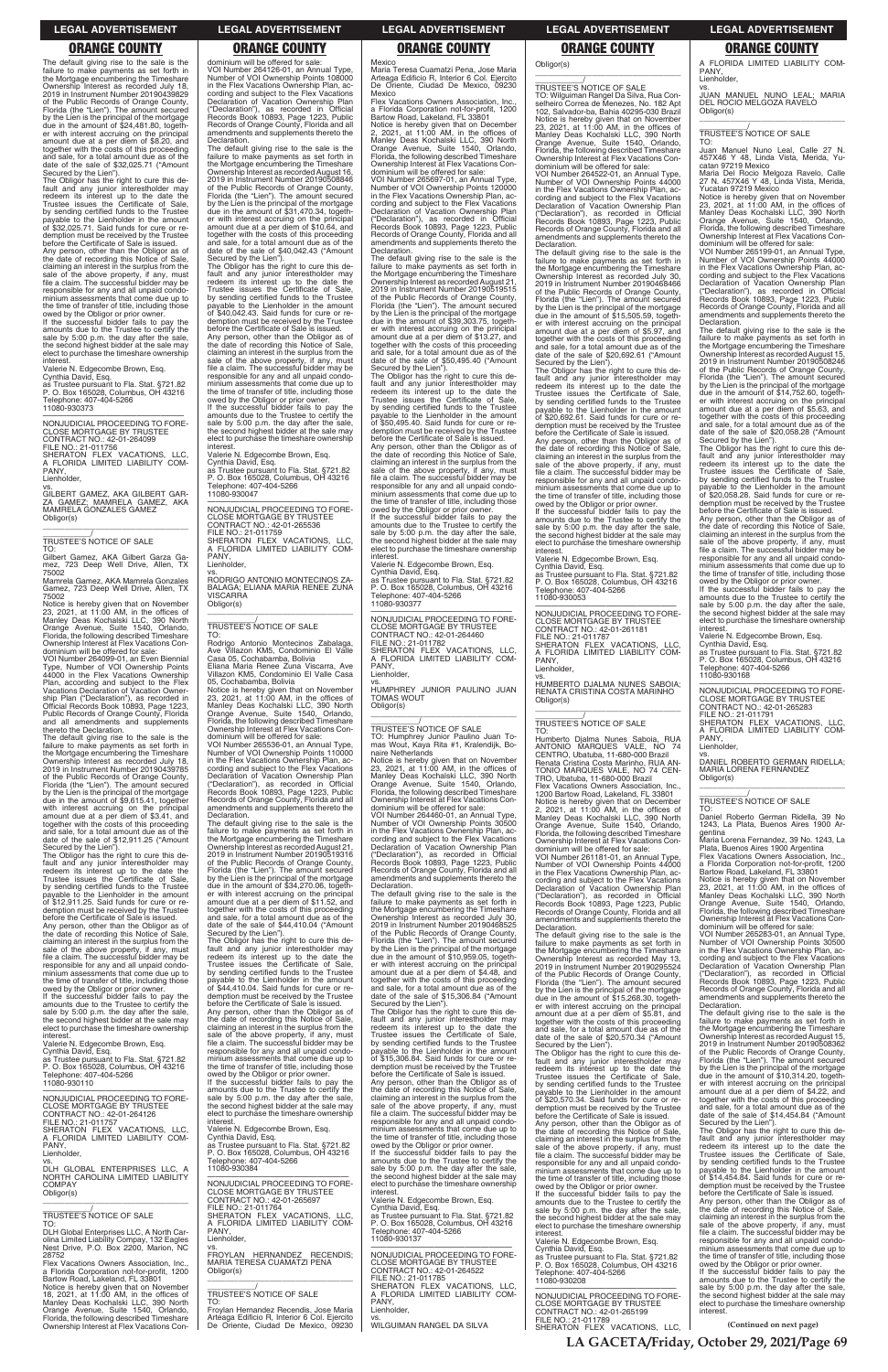Valerie N. Edgecombe Brown, Esq. Cynthia David, Esq. as Trustee pursuant to Fla. Stat. §721.82 P. O. Box 165028, Columbus, OH 43216 Telephone: 407-404-5266

11080-930310

—————————————————— NONJUDICIAL PROCEEDING TO FORE-CLOSE MORTGAGE BY TRUSTEE CONTRACT NO.: 42-01-265292 FILE NO.: 21-011793 SHERATON FLEX VACATIONS, LLC, A FLORIDA LIMITED LIABILITY COM-PANY,

### Lienholder,

vs. ABIGAIL THEOLGA LAITHE CHIRINO; EVE-MARY ELLEN CHRISTINE CECILIA Obligor(s) \_\_\_\_\_\_\_\_\_\_\_\_\_\_\_\_\_\_\_\_\_\_\_\_\_\_\_\_\_\_\_\_\_

# \_\_\_\_\_\_\_\_\_\_\_/ TRUSTEE'S NOTICE OF SALE

TO: Abigail Theolga Laithe Chirino, Berlin # 4, Bonaire, Netherlands Eve-Mary Ellen Christine Cecilia, Berlin #

Declaration. The default giving rise to the sale is the failure to make payments as set forth in the Mortgage encumbering the Timeshare Ownership Interest as recorded Sep-tember 19, 2019 in Instrument Number 20190584490 of the Public Records of Orange County, Florida (the "Lien"). The amount secured by the Lien is the prin-cipal of the mortgage due in the amount of \$9,347.91, together with interest ac-cruing on the principal amount due at a per diem of \$3.84, and together with the costs of this proceeding and sale, for a to-tal amount due as of the date of the sale of \$13,036.12 ("Amount Secured by the Lien")

4, Bonaire, Netherlands Notice is hereby given that on November 23, 2021, at 11:00 AM, in the offices of Manley Deas Kochalski LLC, 390 North Orange Avenue, Suite 1540, Orlando, Florida, the following described Timeshare Ownership Interest at Flex Vacations Con-

dominium will be offered for sale: VOI Number 265292-01, an Annual Type, Number of VOI Ownership Points 25800 in the Flex Vacations Ownership Plan, ac-cording and subject to the Flex Vacations Declaration of Vacation Ownership Plan ("Declaration"), as recorded in Official Records Book 10893, Page 1223, Public Records of Orange County, Florida and all amendments and supplements thereto the

The Obligor has the right to cure this de-fault and any junior interestholder may redeem its interest up to the date the Trustee issues the Certificate of Sale, by sending certified funds to the Trustee payable to the Lienholder in the amount of \$13,036.12. Said funds for cure or re-demption must be received by the Trustee before the Certificate of Sale is issued.

Any person, other than the Obligor as of the date of recording this Notice of Sale, claiming an interest in the surplus from the sale of the above property, if any, must file a claim. The successful bidder may be responsible for any and all unpaid condominium assessments that come due up to the time of transfer of title, including those

owed by the Obligor or prior owner. If the successful bidder fails to pay the amounts due to the Trustee to certify the sale by 5:00 p.m. the day after the sale, the second highest bidder at the sale may elect to purchase the timeshare ownership interest.

Valerie N. Edgecombe Brown, Esq. Cynthia David, Esq.

as Trustee pursuant to Fla. Stat. §721.82 P. O. Box 165028, Columbus, OH 43216 Telephone: 407-404-5266 11080-930163

micrest.<br>Michael E. Carleton, Esq. as Trustee pursuant to Fla. Stat. §721.82 P. O. Box 165028, Columbus, OH 43216 Telephone: 407-404-5266 11080-930260

—————————————————— NONJUDICIAL PROCEEDING TO FORE-CLOSE MORTGAGE BY TRUSTEE CONTRACT NO.: 42-01-260870 FILE NO.: 21-011794 SHERATON FLEX VACATIONS, LLC, A FLORIDA LIMITED LIABILITY COM-PANY, TO:<br>Gabriel Sousa Silva, RUA JOAO PEREIRA 1745, Floriano, Piaui 64800- 740 Brazil

Lienholder, vs. PHILIP J. MILLER; MEGAN EILEEN

MILLER Obligor(s)

\_\_\_\_\_\_\_\_\_\_\_\_\_\_\_\_\_\_\_\_\_\_\_\_\_\_\_\_\_\_\_\_\_

\_\_\_\_\_\_\_\_\_\_\_/ TRUSTEE'S NOTICE OF SALE

TO: Philip J. Miller, 600 EAST WATERFORD STREET, Wakarusa, IN 46573 Megan Eileen Miller, 600 EAST WATER-FORD STREET, Wakarusa, IN 46573 Flex Vacations Owners Association, Inc., 1200 Bartow Road, Lakeland, FL 33801 Notice is hereby given that on December 2, 2021, at 11:00 AM, in the offices of Manley Deas Kochalski LLC, 390 North Orange Avenue, Suite 1540, Orlando, Florida, the following described Timeshare Ownership Interest at Flex Vacations Condominium will be offered for sale:

| VOI Number 260870-01, an Annual Type,     |
|-------------------------------------------|
| Number of VOI Ownership Points 55000      |
| and VOI Number 260870-02, an Annual       |
| Type, Number of VOI Ownership Points      |
| 55000 in the Flex Vacations Ownership     |
| Plan, according and subject to the Flex   |
| Vacations Declaration of Vacation Owner-  |
| ship Plan ("Declaration"), as recorded in |
| Official Records Book 10893, Page 1223,   |
| Public Records of Orange County, Florida  |
| and all amendments and supplements        |
| thereto the Declaration.                  |
|                                           |

**interest** Valerie N. Edgecombe Brown, Esq. Cynthia David, Esq. as Trustee pursuant to Fla. Stat. §721.82 P. O. Box 165028, Columbus, OH 43216

elephone: 407-404-5266 11080-930112 —————————————————— NONJUDICIAL PROCEEDING TO FORE-

thereto the Declaration. The default giving rise to the sale is the failure to make payments as set forth in the Mortgage encumbering the Timeshare Ownership Interest as recorded April 29, 2019 in Instrument Number 20190261826 of the Public Records of Orange County, Florida (the "Lien"). The amount secured by the Lien is the principal of the mortgage due in the amount of \$37,037.66, together with interest accruing on the principal amount due at a per diem of \$12.45, and together with the costs of this proceeding and sale, for a total amount due as of the date of the sale of \$47,788.62 ("Amount

**GUILLERMO** GUILLERMO ALEJANDRO MAUNA OVALLE; MAITE CATALINA RIVAS OVALLE;<br>QUIROZ Obligor(s)

Guillermo Alejandro Mauna Ovalle, CAL-LE LAS ROJAS 392, CURACAVI, Santiago, Melipilla Chile<br>Maite Catalina Rivas Quiroz, CALLE LAS

Maite Catalina Rivas Quiroz, CALLE LAS<br>ROJAS 392, CURACAVI, Santiago, Chile<br>Notice is hereby given that on November<br>23, 2021, at 11:00 AM, in the offices of<br>Manley Deas Kochalski LLC, 390 North Orange Avenue, Suite 1540, Orlando, Florida, the following described Timeshare Ownership Interest at Flex Vacations Condominium will be offered for sale:

VOI Number 260742-01, an Annual Type, Number of VOI Ownership Points 20700 in the Flex Vacations Ownership Plan, according and subject to the Flex Vacations Declaration of Vacation Ownership Plan ("Declaration"), as recorded in Official Records Book 10893, Page 1223, Public Records of Orange County, Florida and all amendments and supplements thereto the **Declaration** 

Secured by the Lien"). The Obligor has the right to cure this de-fault and any junior interestholder may redeem its interest up to the date the Trustee issues the Certificate of Sale, by sending certified funds to the Trustee payable to the Lienholder in the amount of \$47,788.62. Said funds for cure or redemption must be received by the Trustee before the Certificate of Sale is issued. Any person, other than the Obligor as of the date of recording this Notice of Sale, claiming an interest in the surplus from the sale of the above property, if any, must file a claim. The successful bidder may be

responsible for any and all unpaid condo-minium assessments that come due up to the time of transfer of title, including those owed by the Obligor or prior owner. If the successful bidder fails to pay the amounts due to the Trustee to certify the sale by 5:00 p.m. the day after the sale, the second highest bidder at the sale may elect to purchase the timeshare ownership interest.

> If the successful bidder fails to pay the amounts due to the Trustee to certify the sale by 5:00 p.m. the day after the sale, the second highest bidder at the sale may elect to purchase the timeshare ownership

vs. JARED VAUGHN DAVIS; ASHELY GA-BRIELL DAVIS

 $\overline{\phantom{a}}$  , and the set of the set of the set of the set of the set of the set of the set of the set of the set of the set of the set of the set of the set of the set of the set of the set of the set of the set of the s \_\_\_\_\_\_\_\_\_\_\_/ TRUSTEE'S NOTICE OF SALE

—————————————————— NONJUDICIAL PROCEEDING TO FORE-CLOSE MORTGAGE BY TRUSTEE CONTRACT NO.: 42-01-260759 FILE NO.: 21-011798 SHERATON FLEX VACATIONS, LLC, FLORIDA LIMITED LIABILITY COM-PANY, Lienholder,

vs. GABRIEL SOUSA SILVA; FERNANDA MOREIRA KALUME SILVA Obligor(s)

\_\_\_\_\_\_\_\_\_\_\_\_\_\_\_\_\_\_\_\_\_\_\_\_\_\_\_\_\_\_\_\_\_

# \_\_\_\_\_\_\_\_\_\_\_/ TRUSTEE'S NOTICE OF SALE

Fernanda Moreira Kalume Silva, RUA FE-LIX PACHECO, 1075 CENTRO, Floriano, 64800-000 Brazil Flex Vacations Owners Association, Inc.,

1200 Bartow Road, Lakeland, FL 33801 Notice is hereby given that on November 23, 2021, at 11:00 AM, in the offices of Manley Deas Kochalski LLC, 390 North Orange Avenue, Suite 1540, Orlando, Florida, the following described Timeshare Ownership Interest at Flex Vacations Con-dominium will be offered for sale:

VOI Number 260759-01, an Annual Type, Number of VOI Ownership Points 44000 in the Flex Vacations Ownership Plan, according and subject to the Flex Vacations Declaration of Vacation Ownership Plan ("Declaration"), as recorded in Official Records Book 10893, Page 1223, Public Records of Orange County, Florida and all amendments and supplements thereto the Declaration.

> owed by the Obligor or prior owner. If the successful bidder fails to pay the amounts due to the Trustee to certify the sale by 5:00 p.m. the day after the sale, the second highest bidder at the sale may elect to purchase the timeshare ownership interest

—————————————————— NONJUDICIAL PROCEEDING TO FORE-CLOSE MORTGAGE BY TRUSTEE CONTRACT NO.: 42-01-261745 FILE NO.: 21-011807 SHERATON FLEX VACATIONS, LLC, **FLORIDA LIMITED LIABILITY COM-**A FLO<br>PANY,

The default giving rise to the sale is the failure to make payments as set forth in the Mortgage encumbering the Timeshare Ownership Interest as recorded July 17, 2019 in Instrument Number 20190439491 of the Public Records of Orange County, Florida (the "Lien"). The amount secured by the Lien is the principal of the mortgage due in the amount of \$15,447.86, together with interest accruing on the principal amount due at a per diem of \$5.90, and together with the costs of this proceeding and sale, for a total amount due as of the date of the sale of \$20,821.53 ("Amount Secured by the Lien").

The Obligor has the right to cure this de-fault and any junior interestholder may redeem its interest up to the date the Trustee issues the Certificate of Sale, by sending certified funds to the Trustee payable to the Lienholder in the amount of \$20,821.53. Said funds for cure or re-demption must be received by the Trustee before the Certificate of Sale is issued. Any person, other than the Obligor as of the date of recording this Notice of Sale, claiming an interest in the surplus from the sale of the above property, if any, must file a claim. The successful bidder may be responsible for any and all unpaid condominium assessments that come due up to the time of transfer of title, including those owed by the Obligor or prior owner. If the successful bidder fails to pay the amounts due to the Trustee to certify the sale by 5:00 p.m. the day after the sale, the second highest bidder at the sale may elect to purchase the timeshare ownership

CLOSE MORTGAGE BY TRUSTEE CONTRACT NO.: 42-01-260742 FILE NO.: 21-011800 SHERATON FLEX VACATIONS, LLC, A FLORIDA LIMITED LIABILITY COM-PANY, Lienholder,

Orange Avenue, Suite 1540, Orlando, Florida, the following described Timeshare Ownership Interest at Vistana Fountains Condominium will be offered for sale: Unit Week 28, in Unit 1440, an Annual Unit Week in Vistana Fountains Condominium, pursuant to the Declaration of Condominium as recorded in Official Records Book 4155, Page 0509, Public Records of Orange County, Florida and all amendments reof and supplements thereto ('Decla-

\_\_\_\_\_\_\_\_\_\_\_\_\_\_\_\_\_\_\_\_\_\_\_\_\_\_\_\_\_\_\_\_\_

\_\_\_\_\_\_\_\_\_\_\_/ TRUSTEE'S NOTICE OF SALE TO:

The default giving rise to the sale is the failure to make payments as set forth in the Mortgage encumbering the Timeshare Ownership Interest as recorded April 29, 2019 in Instrument Number 20190261714 of the Public Records of Orange County, Florida (the "Lien"). The amount secured by the Lien is the principal of the mortgage due in the amount of \$7,561.67, together with interest accruing on the principal amount due at a per diem of \$3.09, and together with the costs of this proceeding and sale, for a total amount due as of the date of the sale of \$10,678.03 ("Amount

Secured by the Lien"). The Obligor has the right to cure this default and any junior interestholder may redeem its interest up to the date the Trustee issues the Certificate of Sale,

by sending certified funds to the Trustee payable to the Lienholder in the amount of \$10,678.03. Said funds for cure or redemption must be received by the Trustee before the Certificate of Sale is issued. Any person, other than the Obligor as of the date of recording this Notice of Sale, claiming an interest in the surplus from the sale of the above property, if any, must file a claim. The successful bidder may be responsible for any and all unpaid condominium assessments that come due up to the time of transfer of title, including those owed by the Obligor or prior owner.

interest. Valerie N. Edgecombe Brown, Esq. Cynthia David, Esq. as Trustee pursuant to Fla. Stat. §721.82 P. O. Box 165028, Columbus, OH 43216 Telephone: 407-404-5266 11080-930073

—————————————————— NONJUDICIAL PROCEEDING TO FORE-CLOSE MORTGAGE BY TRUSTEE CONTRACT NO.: 42-01-261589 FILE NO.: 21-011804 SHERATON FLEX VACATIONS, LLC, A FLORIDA LIMITED LIABILITY COM-PANY, Lienholder,

Obligor(s)

TO: Jared Vaughn Davis, 2156 LAURENS DRIVE, Concord, NC 28027 Ashely Gabriell Davis, 2156 LAURENS DRIVE, Concord, NC 28027

Flex Vacations Owners Association, Inc., 1200 Bartow Road, Lakeland, FL 33801 Notice is hereby given that on November 23, 2021, at 11:00 AM, in the offices of Manley Deas Kochalski LLC, 390 North Orange Avenue, Suite 1540, Orlando, Orange Avenue, Suite 1540, Orlando,<br>Florida, the following described Timeshare Ownership Interest at Flex Vacations Con-dominium will be offered for sale:

VOI Number 261589-01, an Even Biennial Type, Number of VOI Ownership Points 37000 in the Flex Vacations Ownership Plan, according and subject to the Flex Vacations Declaration of Vacation Owner-ship Plan ("Declaration"), as recorded in Official Records Book 10893, Page 1223, Public Records of Orange County, Florida and all amendments and supplements thereto the Declaration.

The default giving rise to the sale is the failure to make payments as set forth in the Mortgage encumbering the Timeshare Ownership Interest as recorded May 20, 2019 in Instrument Number 20190311474 of the Public Records of Orange County, Florida (the "Lien"). The amount secured by the Lien is the principal of the mortgage due in the amount of \$8,171.19, together with interest accruing on the principal amount due at a per diem of \$2.89, and together with the costs of this proceeding and sale, for a total amount due as of the date of the sale of \$11,142.84 ("Amount

Secured by the Lien"). The Obligor has the right to cure this de-fault and any junior interestholder may redeem its interest up to the date the Trustee issues the Certificate of Sale, by sending certified funds to the Trustee payable to the Lienholder in the amount of \$11,142.84. Said funds for cure or redemption must be received by the Trustee before the Certificate of Sale is issued. Any person, other than the Obligor as of the date of recording this Notice of Sale, claiming an interest in the surplus from the sale of the above property, if any, must file a claim. The successful bidder may be responsible for any and all unpaid condominium assessments that come due up to the time of transfer of title, including those

Valerie N. Edgecombe Brown, Esq. Cynthia David, Esq.

as Trustee pursuant to Fla. Stat. §721.82 P. O. Box 165028, Columbus, OH 43216 Telephone: 407-404-5266 11080-930092

Lienholder, vs. CARLOS ARMANDO WEBER GAYTON Obligor(s)  $\overline{\phantom{a}}$  , and the set of the set of the set of the set of the set of the set of the set of the set of the set of the set of the set of the set of the set of the set of the set of the set of the set of the set of the s \_\_\_\_\_\_\_\_\_\_\_/ TRUSTEE'S NOTICE OF SALE TO: Carlos Armando Weber Gayton, 1010 SEMINOLE DRIVE, Apartment 903, Fort Lauderdale, FL 33304 Vacations Owners Association, Inc. a Florida Corporation not-for-profit, 1200<br>Bartow Road, Lakeland, FL 33801<br>Notice is hereby given that on November<br>23, 2021, at 11:00 AM, in the offices of<br>Manley Deas Kochalski LLC, 390 North<br>Orange Avenue, Suite 1540, Or Florida, the following described Timeshare Ownership Interest at Flex Vacations Con-dominium will be offered for sale: VOI Number 261745-01, an Annual Type, Number of VOI Ownership Points 44000 in the Flex Vacations Ownership Plan, according and subject to the Flex Vacations Declaration of Vacation Ownership Plan ("Declaration"), as recorded in Official Records Book 10893, Page 1223, Public Records of Orange County, Florida and all amendments and supplements thereto the Declaration. The default giving rise to the sale is the failure to make payments as set forth in the Mortgage encumbering the Timeshare Ownership Interest as recorded May 20, 2019 in Instrument Number 20190312190 of the Public Records of Orange County, Florida (the "Lien"). The amount secured by the Lien is the principal of the mortgage due in the amount of \$15,247.18, together with interest accruing on the principal amount due at a per diem of \$5.42, and

demption must be received by the Trustee before the Certificate of Sale is issued. Any person, other than the Obligor as of

the date of recording this Notice of Sale,<br>claiming an interest in the surplus from the<br>sale of the above property, if any, must<br>file a claim. The successful bidder may be

responsible for any and all unpaid condo-minium assessments that come due up to the time of transfer of title, including those owed by the Obligor or prior owner. If the successful bidder fails to pay the amounts due to the Trustee to certify the sale by 5:00 p.m. the day after the sale, the second highest bidder at the sale may elect to purchase the timeshare ownership

interest.

Valerie N. Edgecombe Brown, Esq. Cynthia David, Esq. as Trustee pursuant to Fla. Stat. §721.82 P. O. Box 165028, Columbus, OH 43216

Telephone: 407-404-5266 11080-930317

—————————————————— NONJUDICIAL PROCEEDING TO FORE-CLOSE CLAIM OF LIEN BY TRUSTEE CONTRACT NO.: 1440-28A-626226

FILE NO.: 21-011858

VISTANA FOUNTAINS CONDOMINIUM ASSOCIATION, INC., A FLORIDA COR-

PORATION, Lienholder,

vs. SAMUEL ONYIBO NWANKWO; MAU-REEN EBELECHUKWU NWANKWO

Obligor(s)

\_\_\_\_\_\_\_\_\_\_\_\_\_\_\_\_\_\_\_\_\_\_\_\_\_\_\_\_\_\_\_\_\_ \_\_\_\_\_\_\_\_\_\_\_/ TRUSTEE'S NOTICE OF SALE

TO:

ration')

Samuel Onyibo Nwankwo, TOTAL E & P NIG LTD, PLOT 25 TRANS AMADI IND, LATOUT, Port Harcourt, Rivers State. PMB 5160 Nigeria Maureen Ebelechukwu Nwankwo, TOTAL E & P NIG LTD, PLOT 25 TRANS AMA-DI IND, LATOUT, Port Harcourt, Rivers State, PMB 5160 Nigeria Notice is hereby given that on November 18, 2021, at 11:00 AM, in the offices of Manley Deas Kochalski LLC, 390 North

together with the costs of this proceeding and sale, for a total amount due as of the date of the sale of \$19,915.15 ("Amount Secured by the Lien"). The Obligor has the right to cure this default and any junior interestholder may redeem its interest up to the date the Trustee issues the Certificate of Sale, by sending certified funds to the Trustee payable to the Lienholder in the amount of \$19,915.15. Said funds for cure or re-Timeshare Ownership Interest as record-ed May 26, 2020 in Instrument Number 20200296073 of the Public Records of Orange County, Florida. The amount se-cured by the assessment lien is for unpaid assessments, accrued interest, plus interest accruing at a per diem rate of \$0.87 together with the costs of this proceeding and sale and all other amounts secured by

The default giving rise to the sale is the failure to pay assessments as set forth in the Claim(s) of Lien encumbering the Timeshare Ownership Interest as recorded May 26, 2020 in Instrument Number 20200296073 of the Public Records of Orange County, Florida. The amount secured by the assessment lien is for unpaid assessments, accrued interest, plus interest accruing at a per diem rate of \$0.87 together with the costs of this proceeding and sale and all other amounts secured by the Claim of Lien, for a total amount due as of the date of the sale of \$2,015.55 ("Amount Secured by the Lien"). The Obligor has the right to cure this de-fault and any junior interestholder may re-deem its interest up to the date the Trustee issues the Certificate of Sale by sending certified funds to the Trustee payable to the Lienholder in the amount of \$2,015.55. Said funds for cure or redemption must be received by the Trustee before the Certifi-cate of Sale is issued. Any person, other than the Obligor as of the date of recording this Notice of Sale, claiming an interest in the surplus from the sale of the above property, if any, must file a claim. The successful bidder may be responsible for any and all unpaid condominium assessments that come due up to the time of transfer of title, including those are time of transier or time, including<br>owed by the Obligor or prior owner. If the successful bidder fails to pay the amounts due to the Trustee to certify the sale by 5:00 p.m. the day after the sale, the second highest bidder at the sale may elect to purchase the timeshare ownership

interest.

Valerie N. Edgecombe Brown, Esq. Cynthia David, Esq. as Trustee pursuant to Fla. Stat. §721.82

the Claim of Lien, for a total amount due as of the date of the sale of \$2,016.55 ("Amount Secured by the Lien"). The Obligor has the right to cure this de-fault and any junior interestholder may re-

deem its interest up to the date the Trustee issues the Certificate of Sale by sending certified funds to the Trustee payable to the Lienholder in the amount of \$2,016.55. Said funds for cure or redemption must be received by the Trustee before the Certificate of Sale is issued.

Any person, other than the Obligor as of the date of recording this Notice of Sale, claiming an interest in the surplus from the sale of the above property, if any, must file a claim. The successful bidder may be responsible for any and all unpaid condominium assessments that come due up to the time of transfer of title, including those

owed by the Obligor or prior owner. If the successful bidder fails to pay the amounts due to the Trustee to certify the sale by 5:00 p.m. the day after the sale, the second highest bidder at the sale may elect to purchase the timeshare ownership interest.

Valerie N. Edgecombe Brown, Esq. Cynthia David, Esq. as Trustee pursuant to Fla. Stat. §721.82 P. O. Box 165028, Columbus, OH 43216 Professor 1999<br>Telephone: 407-404-5266 11080-930093

—————————————————— NONJUDICIAL PROCEEDING TO FORE-CLOSE CLAIM OF LIEN BY TRUSTEE CONTRACT NO.: 1612-34A-626797 FILE NO.: 21-011870 VISTANA FOUNTAINS CONDOMINIUM ASSOCIATION, INC., A FLORIDA COR-PORATION, Lienholder,

vs. MICHAEL M. HUYBERS; M-LILLIS HUY-BERS

Obligor(s) \_\_\_\_\_\_\_\_\_\_\_\_\_\_\_\_\_\_\_\_\_\_\_\_\_\_\_\_\_\_\_\_\_

\_\_\_\_\_\_\_\_\_\_\_/ TRUSTEE'S NOTICE OF SALE

TO: Michael M. Huybers, 5626 CONFEDERA-TION LINE, Wyoming, N0N 1T0 Canada M-Lillis Huybers, 5626 CONFEDERA-TION LINE, Wyoming, N0N 1T0 Canada Notice is hereby given that on November 18, 2021, at 11:00 AM, in the offices of Manley Deas Kochalski LLC, 390 North Orange Avenue, Suite 1540, Orlando, Florida, the following described Timeshare Ownership Interest at Vistana Fountains

P. O. Box 165028, Columbus, OH 43216 Telephone: 407-404-5266 11080-930080 —————————————————— NONJUDICIAL PROCEEDING TO FORE-CLOSE CLAIM OF LIEN BY TRUSTEE CONTRACT NO.: 1354-33A-623656 FILE NO.: 21-011864 VISTANA FOUNTAINS CONDOMINIUM ASSOCIATION, INC., A FLORIDA COR-PORATION, Lienholder vs. JORGE GELDRES REYES; PATRICIA BACIGALUPO BOZZO, AKA P. BACIGA-LUPO Obligor(s) \_\_\_\_\_\_\_\_\_\_\_\_\_\_\_\_\_\_\_\_\_\_\_\_\_\_\_\_\_\_\_\_\_ \_\_\_\_\_\_\_\_\_\_\_/ TRUSTEE'S NOTICE OF SALE TO: Jorge Geldres Reyes, CALLE ARQUI-TECTO ICTINOS 363, LAS CONDES, Santiago, 1111111111 Chile Patricia Bacigalupo Bozzo, AKA P. Bacigalupo, CASILLA 27149 LAS CONDES, antiago, Chile Notice is hereby given that on November 18, 2021, at 11:00 AM, in the offices of Manley Deas Kochalski LLC, 390 North Orange Avenue, Suite 1540, Orlando, Florida, the following described Timeshare Ownership Interest at Vistana Fountains Condominium will be offered for sale: Unit Week 33, in Unit 1354, an Annual Unit Week in Vistana Fountains Condominium, pursuant to the Declaration of Condominum as recorded in Official Records Book 4155, Page 0509, Public Records of Orange County, Florida and all amendments reof and supplements thereto ('Declaration'). The default giving rise to the sale is the failure to pay assessments as set forth in the Claim(s) of Lien encumbering the Valerie N. Edgecombe Brown, Esq. Cynthia David, Esq. en Den Tessas, Senaring<br>Iephone: 407-404-5266 11080-930122 CONTRACT NO.: 1346-52A-626693 FILE NO.: 21-011874 PORATION, Lienholder, FARIAS DE PAULA Obligor(s) \_\_\_\_\_\_\_\_\_\_\_/ TRUSTEE'S NOTICE OF SALE TO: 090 Brazil PRETA, Macae, 27937-090 Brazil **(Continued on next page)**

Condominium will be offered for sale: Unit Week 34, in Unit 1612, an Annual Unit Week in Vistana Fountains Condominium, pursuant to the Declaration of Condomin-ium as recorded in Official Records Book 4155, Page 0509, Public Records of Orange County, Florida and all amendments thereof and supplements thereto ('Declaration').

The default giving rise to the sale is the failure to pay assessments as set forth in the Claim(s) of Lien encumbering the Timeshare Ownership Interest as record-ed May 26, 2020 in Instrument Number 20200296073 of the Public Records of Orange County, Florida. The amount se-cured by the assessment lien is for unpaid assessments, accrued interest, plus interest accruing at a per diem rate of \$0.87 together with the costs of this proceeding and sale and all other amounts secured by the Claim of Lien, for a total amount due as of the date of the sale of \$2,015.55

("Amount Secured by the Lien"). The Obligor has the right to cure this de-fault and any junior interestholder may redeem its interest up to the date the Trustee issues the Certificate of Sale by sending certified funds to the Trustee payable to the Lienholder in the amount of \$2,015.55. Said funds for cure or redemption must be received by the Trustee before the Certificate of Sale is issued.

Any person, other than the Obligor as of the date of recording this Notice of Sale, claiming an interest in the surplus from the sale of the above property, if any, must file a claim. The successful bidder may be responsible for any and all unpaid condo-minium assessments that come due up to the time of transfer of title, including those

owed by the Obligor or prior owner. If the successful bidder fails to pay the amounts due to the Trustee to certify the sale by 5:00 p.m. the day after the sale, the second highest bidder at the sale may elect to purchase the timeshare ownership interest.

as Trustee pursuant to Fla. Stat. §721.82 P. O. Box 165028, Columbus, OH 43216 —————————————————— NONJUDICIAL PROCEEDING TO FORE-CLOSE CLAIM OF LIEN BY TRUSTEE VISTANA FOUNTAINS CONDOMINIUM ASSOCIATION, INC., A FLORIDA CORvs. ALASDAIR THIRD KELMAN; ANDREIA \_\_\_\_\_\_\_\_\_\_\_\_\_\_\_\_\_\_\_\_\_\_\_\_\_\_\_\_\_\_\_\_\_ Alasdair Third Kelman, ALAMEDA PRE-FEITO CLAUDIO MOACIR,, NO 394, RIVIERA FLUMINENSA, Macae, 27937- Andreia Farias De Paula, RUA SENADOR TEOTONIO VILELA NO 147, CANCELA Notice is hereby given that on November 18, 2021, at 11:00 AM, in the offices of Manley Deas Kochalski LLC, 390 North Orange Avenue, Suite 1540, Orlando, Florida, the following described Timeshare Ownership Interest at Vistana Fountains Condominium will be offered for sale: Unit Week 52, in Unit 1346, an Annual Unit Week in Vistana Fountains Condominium, pursuant to the Declaration of Condomin-ium as recorded in Official Records Book 4155, Page 0509, Public Records of Or-

**LEGAL ADVERTISEMENT LEGAL ADVERTISEMENT LEGAL ADVERTISEMENT LEGAL ADVERTISEMENT LEGAL ADVERTISEMENT**

# **ORANGE COUNTY ORANGE COUNTY ORANGE COUNTY ORANGE COUNTY ORANGE COUNTY**

**Page 70/LA GACETA/Friday, October 29, 2021**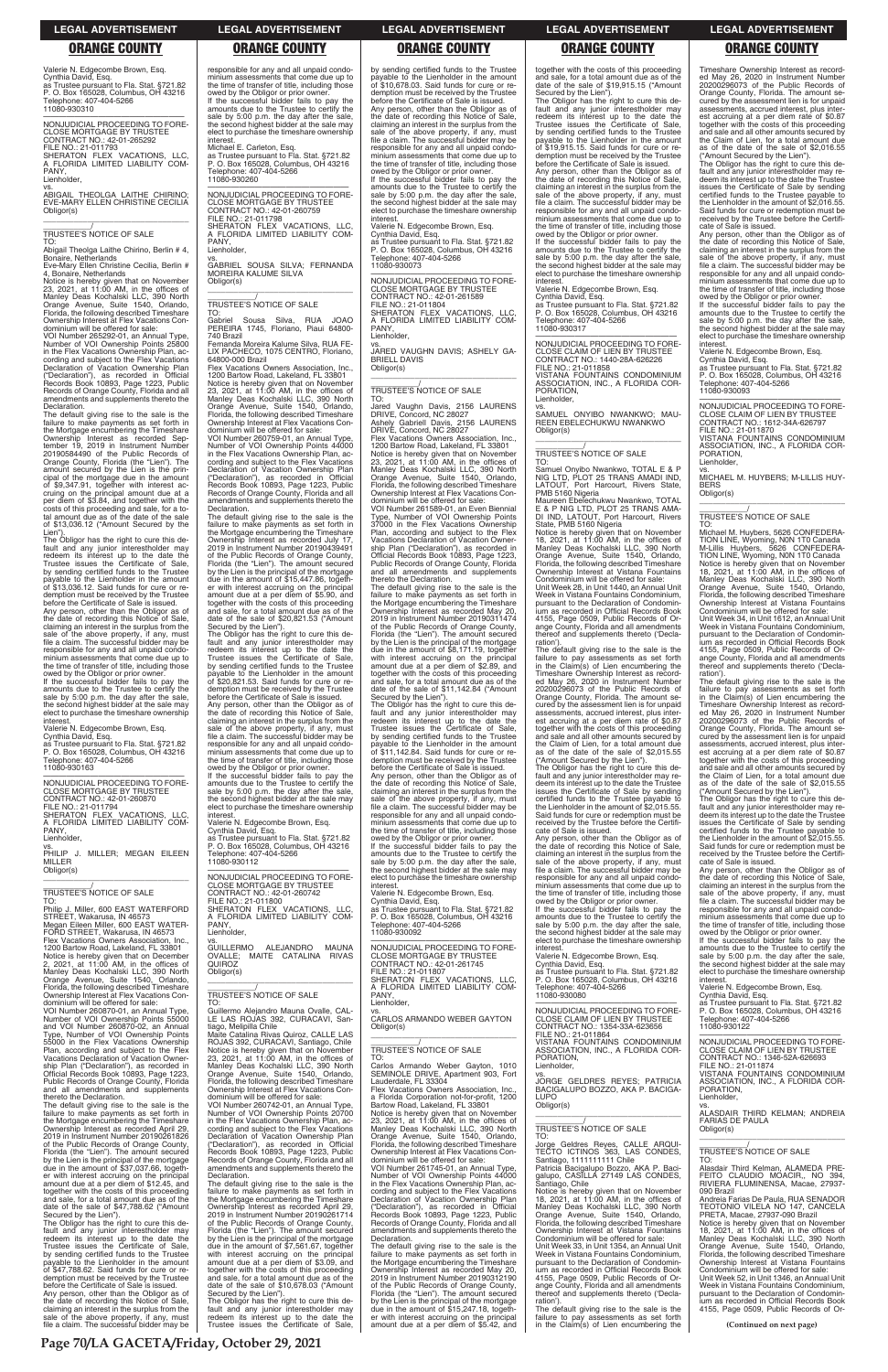ange County, Florida and all amendments thereof and supplements thereto ('Declaration')

The default giving rise to the sale is the failure to pay assessments as set forth in the Claim(s) of Lien encumbering the Timeshare Ownership Interest as record-ed May 26, 2020 in Instrument Number 20200296073 of the Public Records of Orange County, Florida. The amount secured by the assessment lien is for unpaid assessments, accrued interest, plus interest accruing at a per diem rate of \$0.87 together with the costs of this proceeding and sale and all other amounts secured by the Claim of Lien, for a total amount due as of the date of the sale of \$2,015.55

("Amount Secured by the Lien"). The Obligor has the right to cure this default and any junior interestholder may re-deem its interest up to the date the Trustee issues the Certificate of Sale by sending certified funds to the Trustee payable to the Lienholder in the amount of \$2,015.55. Said funds for cure or redemption must be received by the Trustee before the Certifi-

—————————————————— NONJUDICIAL PROCEEDING TO FORE-CLOSE CLAIM OF LIEN BY TRUSTEE CONTRACT NO.: 1808-02O-803540 FILE NO.: 21-011885 VISTANA LAKES CONDOMINIUM AS-SOCIATION, INC., A FLORIDA CORPO-RATION, **Lienholder** 

cate of Sale is issued. Any person, other than the Obligor as of the date of recording this Notice of Sale, claiming an interest in the surplus from the sale of the above property, if any, must file a claim. The successful bidder may be responsible for any and all unpaid condominium assessments that come due up to the time of transfer of title, including those owed by the Obligor or prior owner. If the successful bidder fails to pay the

Notice is hereby given that on November<br>18, 2021, at 11:00 AM, in the offices of<br>Manley Deas Kochalski LLC, 390 North<br>Orange Avenue, Suite 1540, Orlando,<br>Florida, the following described Timeshare<br>Ownership Interest at Vis dominium will be offered for sale:

amounts due to the Trustee to certify the sale by 5:00 p.m. the day after the sale, the second highest bidder at the sale may elect to purchase the timeshare ownership interest.

Valerie N. Edgecombe Brown, Esq.

Cynthia David, Esq. as Trustee pursuant to Fla. Stat. §721.82 P. O. Box 165028, Columbus, OH 43216 Telephone: 407-404-5266 11080-930127

vs. JUAN-CARLOS DELGADO, AKA J. DEL-GADO Obligor(s) \_\_\_\_\_\_\_\_\_\_\_\_\_\_\_\_\_\_\_\_\_\_\_\_\_\_\_\_\_\_\_\_\_

amounts due to the Trustee to certify the sale by 5:00 p.m. the day after the sale, the second highest bidder at the sale may elect to purchase the timeshare ownership interes

\_\_\_\_\_\_\_\_\_\_\_/ TRUSTEE'S NOTICE OF SALE

TO: Juan-Carlos Delgado, AKA J. Del-gado, LA PAMPA 63, BARRIO BOMBAL, Mendoza, 5500 Argentina

Unit Week 02, in Unit 1808, an Odd Bi-ennial Unit Week in Vistana Lakes Condominium, pursuant to the Declaration of Condominium as recorded in Official Records Book 4859, Page 3789, Public Records of Orange County, Florida and all amendments thereof and supplements thereto ('Declaration').

failure to pay assessments as set forth in the Claim(s) of Lien encumbering the Timeshare Ownership Interest as recorded June 2, 2020 in Instrument Number 20200307965 of the Public Records of Orange County, Florida. The amount secured by the assessment lien is for unpaid assessments, accrued interest, plus interest accruing at a per diem rate of \$0.81 together with the costs of this proceeding and sale and all other amounts secured by the Claim of Lien, for a total amount due as of the date of the sale of \$1,903.77 ("Amount Secured by the Lien").

The default giving rise to the sale is the failure to pay assessments as set forth in the Claim(s) of Lien encumbering the Timeshare Ownership Interest as recorded May 21, 2020 in Instrument Number 20200292894 of the Public Records of Orange County, Florida. The amount se-cured by the assessment lien is for unpaid assessments, accrued interest, plus interest accruing at a per diem rate of \$0.46 together with the costs of this proceeding and sale and all other amounts secured by the Claim of Lien, for a total amount due as of the date of the sale of \$1,322.87 ("Amount Secured by the Lien").

owed by the Obligor or prior owner. If the successful bidder fails to pay the amounts due to the Trustee to certify the sale by 5:00 p.m. the day after the sale, the second highest bidder at the sale may elect to purchase the timeshare ownership nterest

The Obligor has the right to cure this de-fault and any junior interestholder may redeem its interest up to the date the Trustee issues the Certificate of Sale by sending certified funds to the Trustee payable to the Lienholder in the amount of \$1,322.87. Said funds for cure or redemption must be received by the Trustee before the Certifi-cate of Sale is issued.

vs. LUIS A. AGUIRRE Obligor(s)  $\overline{\phantom{a}}$  ,  $\overline{\phantom{a}}$  ,  $\overline{\phantom{a}}$  ,  $\overline{\phantom{a}}$  ,  $\overline{\phantom{a}}$  ,  $\overline{\phantom{a}}$  ,  $\overline{\phantom{a}}$  ,  $\overline{\phantom{a}}$  ,  $\overline{\phantom{a}}$  ,  $\overline{\phantom{a}}$  ,  $\overline{\phantom{a}}$  ,  $\overline{\phantom{a}}$  ,  $\overline{\phantom{a}}$  ,  $\overline{\phantom{a}}$  ,  $\overline{\phantom{a}}$  ,  $\overline{\phantom{a}}$ 

Any person, other than the Obligor as of the date of recording this Notice of Sale, claiming an interest in the surplus from the sale of the above property, if any, must file a claim. The successful bidder may be responsible for any and all unpaid condominium assessments that come due up to the time of transfer of title, including those owed by the Obligor or prior owner. If the successful bidder fails to pay the

If the successful bidder fails to pay the amounts due to the Trustee to certify the sale by 5:00 p.m. the day after the sale. the second highest bidder at the sale may elect to purchase the timeshare ownership interest.

The Obligor has the right to cure this default and any junior interestholder may redeem its interest up to the date the Trustee issues the Certificate of Sale by sending certified funds to the Trustee payable to the Lienholder in the amount of \$1,903.77. Said funds for cure or redemption must be received by the Trustee before the Certificate of Sale is issued.

> \_\_\_\_\_\_\_\_\_\_\_/ TRUSTEE'S NOTICE OF SALE TO: John Woschenko, 37 Ledgecrest Ter-race, Manchester, CT 06040 Notice is hereby given that on November 18, 2021, at 11:00 AM, in the offices of Manley Deas Kochalski LLC, 390 North Orange Avenue, Suite 1540, Orlando, Florida, the following described Timeshare Ownership Interest at Vistana Fountains Condominium will be offered for sale: Unit Week 52, in Unit 1421, an Annual Unit Week in Vistana Fountains Condominium, pursuant to the Declaration of Condominium as recorded in Official Records Book 4155, Page 0509, Public Records of Orange County, Florida and all amendments thereof and supplements thereto ('Declaration')

Any person, other than the Obligor as of the date of recording this Notice of Sale, claiming an interest in the surplus from the sale of the above property, if any, must file a claim. The successful bidder may be responsible for any and all unpaid condominium assessments that come due up to the time of transfer of title, including those

Valerie N. Edgecombe Brown, Esq. Cynthia David, Esq.

as Trustee pursuant to Fla. Stat. §721.82 P. O. Box 165028, Columbus, OH 43216 Telephone: 407-404-5266 11080-930068

—————————————————— NONJUDICIAL PROCEEDING TO FORE-CLOSE CLAIM OF LIEN BY TRUSTEE CONTRACT NO.: 1772-38A-801242 FILE NO.: 21-011929 VISTANA LAKES CONDOMINIUM AS-SOCIATION, INC., A FLORIDA CORPO-RATION,

Lienholder,

\_\_\_\_\_\_\_\_\_\_\_/ TRUSTEE'S NOTICE OF SALE TO: Luis A. Aguirre, Pirovano 554, Ramos Mejia 1704, Argentina Notice is hereby given that on November 18, 2021, at 11:00 AM, in the offices of Manley Deas Kochalski LLC, 390 North Orange Avenue, Suite 1540, Orlando, Florida, the following described Timeshare Ownership Interest at Vistana Lakes Con-

dominium will be offered for sale: Unit Week 38, in Unit 1772, an Annual Unit Week in Vistana Lakes Condominium, pursuant to the Declaration of Con-dominium as recorded in Official Records Book 4859, Page 3789, Public Records of Orange County, Florida and all amendments thereof and supplements thereto ('Declaration').

The default giving rise to the sale is the failure to pay assessments as set forth in the Claim(s) of Lien encumbering the Timeshare Ownership Interest as record-ed May 22, 2020 in Instrument Number 20200293260 of the Public Records of Orange County, Florida. The amount se-cured by the assessment lien is for unpaid assessments, accrued interest, plus interest accruing at a per diem rate of \$0.88 together with the costs of this proceeding and sale and all other amounts secured by the Claim of Lien, for a total amount due as of the date of the sale of \$1,853.74 ("Amount Secured by the Lien").

The Obligor has the right to cure this default and any junior interestholder may redeem its interest up to the date the Trustee issues the Certificate of Sale by sending certified funds to the Trustee payable to the Lienholder in the amount of \$1,853.74. Said funds for cure or redemption must be received by the Trustee before the Certificate of Sale is issued.

Any person, other than the Obligor as the date of recording this Notice of Sale, claiming an interest in the surplus from the sale of the above property, if any, must file a claim. The successful bidder may be responsible for any and all unpaid condo-minium assessments that come due up to the time of transfer of title, including those owed by the Obligor or prior owner

—————————————————— NONJUDICIAL PROCEEDING TO FORE-CLOSE CLAIM OF LIEN BY TRUSTEE CONTRACT NO.: 1903-04O-820039 FILE NO.: 21-011959 VISTANA LAKES CONDOMINIUM AS-SOCIATION, INC., A FLORIDA CORPO-**RATION** Lienholder

If the successful bidder fails to pay the amounts due to the Trustee to certify the sale by 5:00 p.m. the day after the sale, the second highest bidder at the sale may elect to purchase the timeshare ownership interest.

Valerie N. Edgecombe Brown, Esq.

Cynthia David, Esq. as Trustee pursuant to Fla. Stat. §721.82 P. O. Box 165028, Columbus, OH 43216 Telephone: 407-404-5266

The Obligor has the right to cure this default and any junior interestholder may re-deem its interest up to the date the Trustee issues the Certificate of Sale by sending certified funds to the Trustee payable to the Lienholder in the amount of \$1,313.54. Said funds for cure or redemption must be received by the Trustee before the Certificate of Sale is issued.

amounts due to the Trustee to certify the sale by 5:00 p.m. the day after the sale, the second highest bidder at the sale may elect to purchase the timeshare ownership interest

ed May 21, 2020 in Instrument Number 20200292894 of the Public Records of Orange County, Florida. The amount se-cured by the assessment lien is for unpaid assessments, accrued interest, plus interest accruing at a per diem rate of \$0.92 together with the costs of this proceeding and sale and all other amounts secured by the Claim of Lien, for a total amount due as of the date of the sale of \$2,095.23

> owed by the Obligor or prior owner. If the successful bidder fails to pay the amounts due to the Trustee to certify the sale by 5:00 p.m. the day after the sale, the second highest bidder at the sale may elect to purchase the timeshare ownership **interest**

("Amount Secured by the Lien"). The Obligor has the right to cure this de-fault and any junior interestholder may redeem its interest up to the date the Trustee issues the Certificate of Sale by sending certified funds to the Trustee payable to the Lienholder in the amount of \$2,095.23. Said funds for cure or redemption must be received by the Trustee before the Certificate of Sale is issued.

> FILE NO.: 21-012003 SHERATON FLEX VACATIONS, LLC, A FLORIDA LIMITED LIABILITY COM-PANY

Lienholder,

JENNY VIVIANA RODRIGUEZ SUAREZ; MARIA FERNANDA RODRIGUEZ SU-AREZ Obligor(s)  $\overline{\phantom{a}}$  ,  $\overline{\phantom{a}}$  ,  $\overline{\phantom{a}}$  ,  $\overline{\phantom{a}}$  ,  $\overline{\phantom{a}}$  ,  $\overline{\phantom{a}}$  ,  $\overline{\phantom{a}}$  ,  $\overline{\phantom{a}}$  ,  $\overline{\phantom{a}}$  ,  $\overline{\phantom{a}}$  ,  $\overline{\phantom{a}}$  ,  $\overline{\phantom{a}}$  ,  $\overline{\phantom{a}}$  ,  $\overline{\phantom{a}}$  ,  $\overline{\phantom{a}}$  ,  $\overline{\phantom{a}}$ 

Flex Vacations Owners Association, a Florida Corporation not-for-profit, 1200 Bartow Road, Lakeland, FL 33801

Any person, other than the Obligor as of the date of recording this Notice of Sale, claiming an interest in the surplus from the sale of the above property, if any, must file a claim. The successful bidder may be responsible for any and all unpaid condo-minium assessments that come due up to the time of transfer of title, including those owed by the Obligor or prior owner.

Valerie N. Edgecombe Brown, Esq. Cynthia David, Esq. as Trustee pursuant to Fla. Stat. §721.82

P. O. Box 165028, Columbus, OH 43216 Telephone: 407-404-5266 11080-930084

—————————————————— NONJUDICIAL PROCEEDING TO FORE-CLOSE CLAIM OF LIEN BY TRUSTEE CONTRACT NO.: 1421-52A-623391 FILE NO.: 21-011946 VISTANA FOUNTAINS CONDOMINIUM ASSOCIATION, INC., A FLORIDA COR-PORATION, Lienholder,

vs. JOHN WOSCHENKO Obligor(s)

\_\_\_\_\_\_\_\_\_\_\_\_\_\_\_\_\_\_\_\_\_\_\_\_\_\_\_\_\_\_\_\_\_

The default giving rise to the sale is the failure to pay assessments as set forth in the Claim(s) of Lien encumbering the Timeshare Ownership Interest as recorded May 26, 2020 in Instrument Number 20200296073 of the Public Records of Orange County, Florida. The amount se-cured by the assessment lien is for unpaid assessments, accrued interest, plus interest accruing at a per diem rate of \$0.87 together with the costs of this proceeding and sale and all other amounts secured by the Claim of Lien, for a total amount due as of the date of the sale of \$1,973.81 ("Amount Secured by the Lien").

The Obligor has the right to cure this default and any junior interestholder may redeem its interest up to the date the Trustee issues the Certificate of Sale by sending certified funds to the Trustee payable to the Lienholder in the amount of \$1,973.81. Said funds for cure or redemption must be received by the Trustee before the Certifi-cate of Sale is issued.

Any person, other than the Obligor as of the date of recording this Notice of Sale, claiming an interest in the surplus from the sale of the above property, if any, must file a claim. The successful bidder may be responsible for any and all unpaid condominium assessments that come due up to the time of transfer of title, including those

owed by the Obligor or prior owner. If the successful bidder fails to pay the amounts due to the Trustee to certify the sale by 5:00 p.m. the day after the sale, the second highest bidder at the sale may elect to purchase the timeshare ownership

interest. Valerie N. Edgecombe Brown, Esq.

Cynthia David, Esq. as Trustee pursuant to Fla. Stat. §721.82 P. O. Box 165028, Columbus, OH 43216 Telephone: 407-404-5266 11080-930136

—————————————————— NONJUDICIAL PROCEEDING TO FORE-CLOSE CLAIM OF LIEN BY TRUSTEE

| Valerie N. Edgecombe Brown, Esq.                     | 11080-930061                                         | CONTRACT NO.: 1914-370-811391                                                         | RATION.                                                                        | CONTRACT NO.: 42-01-262281                        |
|------------------------------------------------------|------------------------------------------------------|---------------------------------------------------------------------------------------|--------------------------------------------------------------------------------|---------------------------------------------------|
| Cynthia David, Esq.                                  | NONJUDICIAL PROCEEDING TO FORE-                      | FILE NO.: 21-011948                                                                   | Lienholder.                                                                    | FILE NO.: 21-012004                               |
| as Trustee pursuant to Fla. Stat. §721.82            |                                                      | VISTANA LAKES CONDOMINIUM AS-                                                         | VS.                                                                            | SHERATON FLEX VACATIONS. LLC.                     |
| P. O. Box 165028, Columbus, OH 43216                 | CLOSE CLAIM OF LIEN BY TRUSTEE                       | SOCIATION, INC., A FLORIDA CORPO-                                                     | DOLORES DI PEGO, AKA DOLORES B                                                 | A FLORIDA LIMITED LIABILITY COM-                  |
| Telephone: 407-404-52                                | CONTRACT NO.: 1771-02A-801671                        | RATION.                                                                               | DI PEGO                                                                        | PANY.                                             |
| 11080-930101                                         | FILE NO.: 21-011934<br>VISTANA LAKES CONDOMINIUM AS- | Lienholder.<br>VS.                                                                    | Obligor(s)                                                                     | Lienholder.<br>VS.                                |
| NONJUDICIAL PROCEEDING TO FORE-                      | SOCIATION, INC., A FLORIDA CORPO-                    | KEITH GASKINS; ANGELA H. GASKINS                                                      |                                                                                | VICTOR HUGO FLORES SMITH: JES-                    |
| CLOSE CLAIM OF LIEN BY TRUSTEE                       | RATION.                                              | Obligor(s)                                                                            | TRUSTEE'S NOTICE OF SALE                                                       | SICA ALCANTARA OCHOA                              |
| CONTRACT NO.: 0729-14A-311857                        | Lienholder.                                          |                                                                                       | TO: Dolores Di Pego, AKA Dolores B Di                                          | Obligor(s)                                        |
| FILE NO.: 21-011907<br>VISTANA SPA CONDOMINIUM ASSO- | VS.<br>JULIO C. CARRILLO; JULIANA DE CAR-            | TRUSTEE'S NOTICE OF SALE                                                              | Pego, 1525 THACKER STREET, Des<br>Plaines. IL 60016                            |                                                   |
| CIATION, INC., A FLORIDA CORPORA-                    | <b>RILLO</b>                                         | TO.                                                                                   | Notice is hereby given that on November                                        | TRUSTEE'S NOTICE OF SALE                          |
| TION.                                                | Obligor(s)                                           | Keith Gaskins, 6133 Borderline Drive, Tal-                                            | 23, 2021, at $11:00$ AM, in the offices of                                     | TO:                                               |
| Lienholder,                                          |                                                      | lahassee. FL 32312                                                                    | Manley Deas Kochalski LLC, 390 North                                           | Victor Hugo Flores Smith, AV CEYLAN               |
| VS.                                                  | TRUSTEE'S NOTICE OF SALE                             | Angela H. Gaskins, 6133 Borderline Drive,                                             | Orange Avenue, Suite 1540, Orlando,                                            | 850 EDIF 4 501, Ciudad De Mexico,                 |
| TIM J. BALAZS; IRMA BALAZS                           |                                                      | Tallahassee, FL 32312                                                                 | Florida, the following described Timeshare                                     | 02300 Mexico                                      |
| Obligor(s)                                           | TO:<br>Julio C. Carrillo. Ave Carrera 19 #131-04     | Notice is hereby given that on November<br>18, 2021, at $11:00$ AM, in the offices of | Ownership Interest at Vistana Lakes Con-<br>dominium will be offered for sale: | Jessica Alcantara Ochoa, AV CEYLAN                |
|                                                      | Torre B Apt 1004, Bogota, Colombia                   | Manley Deas Kochalski LLC, 390 North                                                  | Unit Week 13, in Unit 1931, an Even Bi-                                        | 850 EDIF 4 501, Ciudad De Mexico,<br>02300 Mexico |
| TRUSTEE'S NOTICE OF SALE                             | Juliana De Carrillo, Ave Carrera 17 #93A-            | Orange Avenue, Suite 1540, Orlando,                                                   | ennial Unit Week in Vistana Lakes Con-                                         | Flex Vacations Owners Association, Inc.,          |
| TO:                                                  | 38, Bogota, Colombia                                 | Florida, the following described Timeshare                                            | dominium, pursuant to the Declaration                                          | 1200 Bartow Road, Lakeland, FL 33801              |
| Tim J. Balazs, 50 FATIMA CRESENTS,                   | Notice is hereby given that on November              | Ownership Interest at Vistana Lakes Con-                                              | of Condominium as recorded in Official                                         | Notice is hereby given that on November           |
| Cambridge, N1R7Z7 Canada                             | 18, 2021, at 11:00 AM, in the offices of             | dominium will be offered for sale:                                                    | Records Book 4859, Page 3789, Public                                           | 18, 2021, at 11:00 AM, in the offices of          |
| Irma Balazs, 50 FATIMA CRESENTS,                     | Manley Deas Kochalski LLC, 390 North                 | Unit Week 37, in Unit 1914, an Odd Bi-                                                | Records of Orange County, Florida and                                          | Manley Deas Kochalski LLC, 390 North              |
| Cambridge, N1R7Z7 Canada                             | Orange Avenue, Suite 1540, Orlando,                  | ennial Unit Week in Vistana Lakes Con-                                                | all amendments thereof and supplements                                         | Orange Avenue, Suite 1540, Orlando,               |
| Notice is hereby given that on November              | Florida, the following described Timeshare           | dominium, pursuant to the Declaration                                                 | thereto ('Declaration').                                                       | Florida, the following described Timeshare        |
| 18, 2021, at 11:00 AM, in the offices of             | Ownership Interest at Vistana Lakes Con-             | of Condominium as recorded in Official                                                | The default giving rise to the sale is the                                     | Ownership Interest at Flex Vacations Con-         |
| Manley Deas Kochalski LLC, 390 North                 | dominium will be offered for sale:                   | Records Book 4859, Page 3789, Public                                                  | failure to pay assessments as set forth                                        | dominium will be offered for sale:                |
| Orange Avenue, Suite 1540, Orlando,                  | Unit Week 02, in Unit 1771, an Annual                | Records of Orange County, Florida and                                                 | in the Claim(s) of Lien encumbering the                                        | VOI Number 262281-01, an Annual Type,             |
| Florida, the following described Timeshare           | Unit Week in Vistana Lakes Condomin-                 | all amendments thereof and supplements                                                | Timeshare Ownership Interest as record-                                        | Number of VOI Ownership Points 25800              |
| Ownership Interest at Vistana Spa Condo-             | ium, pursuant to the Declaration of Con-             | thereto ('Declaration').                                                              | ed May 22, 2020 in Instrument Number                                           | in the Flex Vacations Ownership Plan, ac-         |
| minium will be offered for sale:                     | dominium as recorded in Official Records             | The default giving rise to the sale is the                                            | 20200293256 of the Public Records of                                           | cording and subject to the Flex Vacations         |
| Unit Week 14, in Unit 0729, an Annual                | Book 4859, Page 3789, Public Records                 | failure to pay assessments as set forth                                               | Orange County, Florida. The amount se-                                         | Declaration of Vacation Ownership Plan            |
| Unit Week in Vistana Spa Condominium,                | of Orange County, Florida and all amend-             | in the Claim(s) of Lien encumbering the                                               | cured by the assessment lien is for unpaid                                     | ("Declaration"), as recorded in Official          |
| pursuant to the Declaration of Condo-                | ments thereof and supplements thereto                | Timeshare Ownership Interest as record-                                               | assessments, accrued interest, plus inter-                                     | Records Book 10893, Page 1223, Public             |
| minium as recorded in Official Records               | ('Declaration').                                     | ed May 22, 2020 in Instrument Number                                                  | est accruing at a per diem rate of \$0.46                                      | Records of Orange County, Florida and all         |
| Book 3677, Page 0335, Public Records                 | The default giving rise to the sale is the           | 20200293260 of the Public Records of                                                  | together with the costs of this proceeding                                     |                                                   |
| of Orange County, Florida and all amend-             | failure to pay assessments as set forth              | Orange County, Florida. The amount se-                                                | and sale and all other amounts secured by                                      |                                                   |
| ments thereof and supplements thereto                | in the Claim(s) of Lien encumbering the              | cured by the assessment lien is for unpaid                                            | the Claim of Lien, for a total amount due                                      | (Continued on next page)                          |
| ('Declaration').                                     | Timeshare Ownership Interest as record-              | assessments, accrued interest, plus inter-                                            | as of the date of the sale of \$1,323.43                                       |                                                   |
|                                                      |                                                      |                                                                                       | . <del>.</del>                                                                 |                                                   |

### The default giving rise to the sale is the **ORANGE COUNTY ORANGE COUNTY ORANGE COUNTY ORANGE COUNTY ORANGE COUNTY**

est accruing at a per diem rate of \$0.46 together with the costs of this proceeding and sale and all other amounts secured by the Claim of Lien, for a total amount due as of the date of the sale of \$1,312.14 ("Amount Secured by the Lien").

The Obligor has the right to cure this default and any junior interestholder may redeem its interest up to the date the Trustee issues the Certificate of Sale by sending certified funds to the Trustee payable to the Lienholder in the amount of \$1,312.14. Said funds for cure or redemption must be received by the Trustee before the Certifi-

cate of Sale is issued. Any person, other than the Obligor as of the date of recording this Notice of Sale, claiming an interest in the surplus from the sale of the above property, if any, must file a claim. The successful bidder may be responsible for any and all unpaid condominium assessments that come due up to the time of transfer of title, including those

owed by the Obligor or prior owner. If the successful bidder fails to pay the amounts due to the Trustee to certify the sale by 5:00 p.m. the day after the sale, the second highest bidder at the sale may elect to purchase the timeshare ownership interest.

nnerest.<br>Valerie N. Edgecombe Brown, Esq.

Cynthia David, Esq. as Trustee pursuant to Fla. Stat. §721.82 P. O. Box 165028, Columbus, OH 43216 Telephone: 407-404-5266 11080-930113

vs. ETHEL M. MCTAW Obligor(s)

 $\overline{\phantom{a}}$  , and the set of the set of the set of the set of the set of the set of the set of the set of the set of the set of the set of the set of the set of the set of the set of the set of the set of the set of the s

\_\_\_\_\_\_\_\_\_\_\_/ TRUSTEE'S NOTICE OF SALE TO: Ethel M. Mctaw, c/o Law Offices of Tom Norris, 633 South Campbell Avenue,

Springfield, MO 65806 Notice is hereby given that on November 23, 2021,at 11:00 AM, in the offices of Manley Deas Kochalski LLC, 390 North Orange Avenue, Suite 1540, Orlando, Florida, the following described Timeshare Ownership Interest at Vistana Lakes Con-dominium will be offered for sale:

Unit Week 04, in Unit 1903, an Odd Biennial Unit Week in Vistana Lakes Con-dominium, pursuant to the Declaration of Condominium as recorded in Official Records Book 4859, Page 3789, Public Records of Orange County, Florida and all amendments thereof and supplements thereto ('Declaration').

The default giving rise to the sale is the failure to pay assessments as set forth in the Claim(s) of Lien encumbering the Timeshare Ownership Interest as recorded May 21, 2020 in Instrument Number 20200292894 of the Public Records of Orange County, Florida. The amount se-cured by the assessment lien is for unpaid assessments, accrued interest, plus inter-est accruing at a per diem rate of \$0.46 together with the costs of this proceeding and sale and all other amounts secured by the Claim of Lien, for a total amount due as of the date of the sale of \$1,313.54 ("Amount Secured by the Lien").

Any person, other than the Obligor as of the date of recording this Notice of Sale, claiming an interest in the surplus from the sale of the above property, if any, must file a claim. The successful bidder may be responsible for any and all unpaid condominium assessments that come due up to the time of transfer of title, including those owed by the Obligor or prior owner. If the successful bidder fails to pay the

Valerie N. Edgecombe Brown, Esq.

Cynthia David, Esq. as Trustee pursuant to Fla. Stat. §721.82 P. O. Box 165028, Columbus, OH 43216 Telephone: 407-404-5266 11080-930076

—————————————————— NONJUDICIAL PROCEEDING TO FORE-CLOSE CLAIM OF LIEN BY TRUSTEE CONTRACT NO.: 1931-13E-813385 FILE NO.: 21-011985

("Amount Secured by the Lien"). The Obligor has the right to cure this de-fault and any junior interestholder may redeem its interest up to the date the Trustee issues the Certificate of Sale by sending certified funds to the Trustee payable to the Lienholder in the amount of \$1,323.43. Said funds for cure or redemption must be received by the Trustee before the Certificate of Sale is issued.

Any person, other than the Obligor as of the date of recording this Notice of Sale, claiming an interest in the surplus from the sale of the above property, if any, must file a claim. The successful bidder may be responsible for any and all unpaid condominium assessments that come due up to the time of transfer of title, including those

Valerie N. Edgecombe Brown, Esq.

Cynthia David, Esq. as Trustee pursuant to Fla. Stat. §721.82 P. O. Box 165028, Columbus, OH 43216 Telephone: 407-404-5266 11080-930089

—————————————————— NONJUDICIAL PROCEEDING TO FORE-CLOSE MORTGAGE BY TRUSTEE CONTRACT NO.: 42-01-262261

vs.

VISTANA LAKES CONDOMINIUM AS-SOCIATION, INC., A FLORIDA CORPO-—————————————————— NONJUDICIAL PROCEEDING TO FORE-CLOSE MORTGAGE BY TRUSTEE

\_\_\_\_\_\_\_\_\_\_\_/ TRUSTEE'S NOTICE OF SALE

TO: Jenny Viviana Rodriguez Suarez, CALLE 9C #15-225, Medellin, Colombia Maria Fernanda Rodriguez Suarez, AV 9 #162A-24, Bogota, Colombia

Notice is hereby given that on November 23, 2021, at 11:00 AM, in the offices of Manley Deas Kochalski LLC, 390 North Orange Avenue, Suite 1540, Orlando, Florida, the following described Timeshare Ownership Interest at Flex Vacations Con-

dominium will be offered for sale: VOI Number 262261-01, an Even Biennial Type, Number of VOI Ownership Points 44000 in the Flex Vacations Ownership Plan, according and subject to the Flex Vacations Declaration of Vacation Ownership Plan ("Declaration"), as recorded in Official Records Book 10893, Page 1223, Public Records of Orange County, Florida and all amendments and supplements thereto the Declaration.

The default giving rise to the sale is the failure to make payments as set forth in the Mortgage encumbering the Timeshare Ownership Interest as recorded May 30, 2019 in Instrument Number 20190334482 of the Public Records of Orange County, Florida (the "Lien"). The amount secured by the Lien is the principal of the mortgage due in the amount of \$9,130.80, together with interest accruing on the principal amount due at a per diem of \$3.72, and together with the costs of this proceeding and sale, for a total amount due as of the date of the sale of \$12,883.38 ("Amount Secured by the Lien"). The Obligor has the right to cure this de-

fault and any junior interestholder may redeem its interest up to the date the Trustee issues the Certificate of Sale, by sending certified funds to the Trustee payable to the Lienholder in the amount of \$12,883.38. Said funds for cure or redemption must be received by the Trustee before the Certificate of Sale is issued.

Any person, other than the Obligor as of the date of recording this Notice of Sale, claiming an interest in the surplus from the sale of the above property, if any, must file a claim. The successful bidder may be responsible for any and all unpaid condominium assessments that come due up to the time of transfer of title, including those owed by the Obligor or prior owner. If the successful bidder fails to pay the

amounts due to the Trustee to certify the sale by 5:00 p.m. the day after the sale, the second highest bidder at the sale may elect to purchase the timeshare ownership interest.

Valerie N. Edgecombe Brown, Esq. Cynthia David, Esq. as Trustee pursuant to Fla. Stat. §721.82 P. O. Box 165028, Columbus, OH 43216

Telephone: 407-404-5266 11080-930096

### **LEGAL ADVERTISEMENT LEGAL ADVERTISEMENT LEGAL ADVERTISEMENT LEGAL ADVERTISEMENT LEGAL ADVERTISEMENT**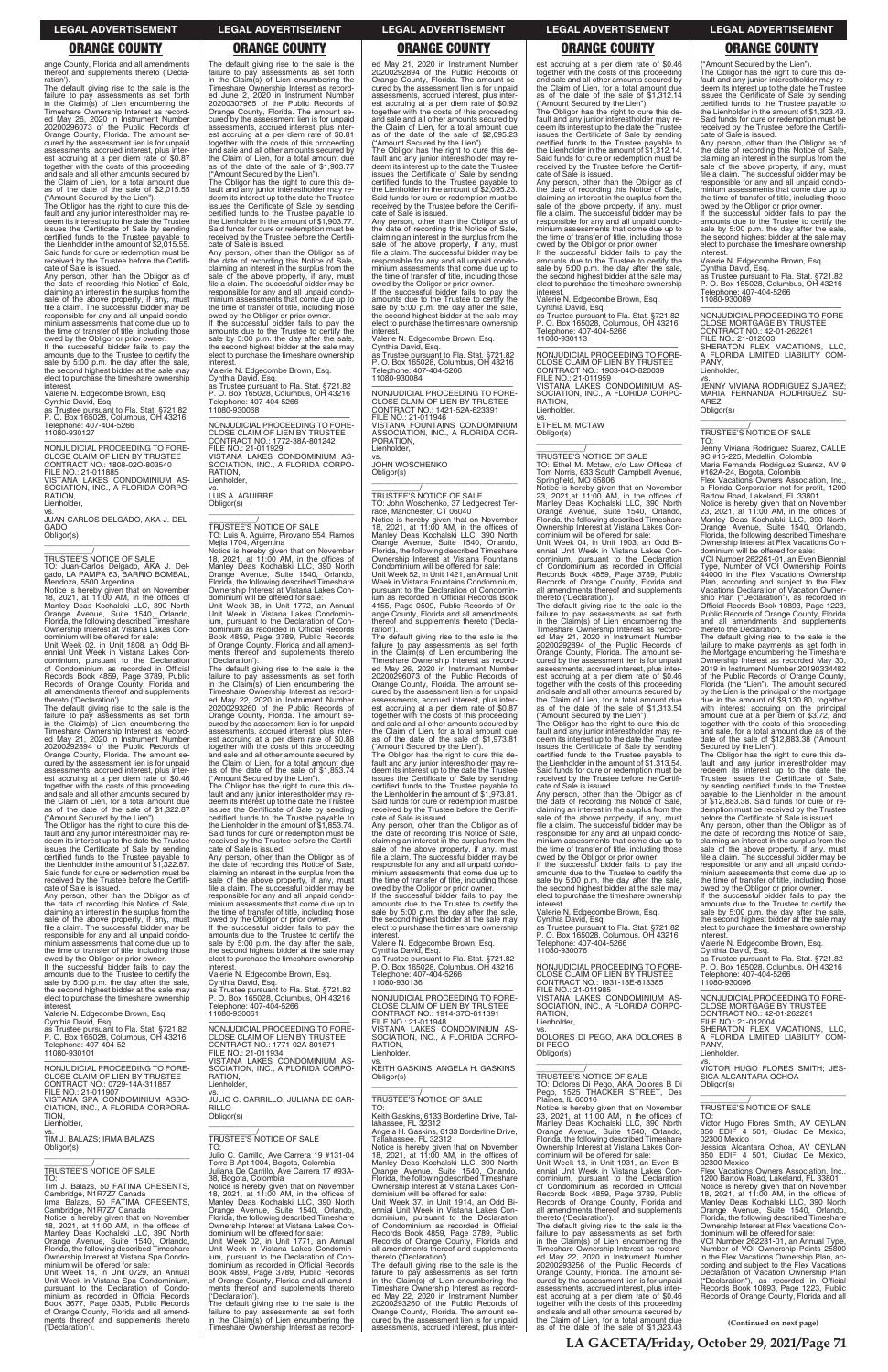amendments and supplements thereto the Declaration.

The default giving rise to the sale is the failure to make payments as set forth in the Mortgage encumbering the Timeshare Ownership Interest as recorded May 30, 2019 in Instrument Number 20190334521 of the Public Records of Orange County, Florida (the "Lien"). The amount secured by the Lien is the principal of the mortgage due in the amount of \$9,311.37, together with interest accruing on the principal amount due at a per diem of \$3.54, and together with the costs of this proceeding and sale, for a total amount due as of the date of the sale of \$12,903.63 ("Amount Secured by the Lien").

The Obligor has the right to cure this de-fault and any junior interestholder may redeem its interest up to the date the Trustee issues the Certificate of Sale, by sending certified funds to the Trustee payable to the Lienholder in the amount of \$12,903.63. Said funds for cure or redemption must be received by the Trustee before the Certificate of Sale is issued.

vs. PABLO JORGE POZZO; MIRIAN DIONI ELISABET CARETA Obligor(s)  $\overline{\phantom{a}}$  , and the set of the set of the set of the set of the set of the set of the set of the set of the set of the set of the set of the set of the set of the set of the set of the set of the set of the set of the s

Any person, other than the Obligor as of the date of recording this Notice of Sale, claiming an interest in the surplus from the sale of the above property, if any, must file a claim. The successful bidder may be responsible for any and all unpaid condominium assessments that come due up to the time of transfer of title, including those owed by the Obligor or prior owner.

If the successful bidder fails to pay the amounts due to the Trustee to certify the sale by 5:00 p.m. the day after the sale, the second highest bidder at the sale may elect to purchase the timeshare ownership interest.

Valerie N. Edgecombe Brown, Esq. Cynthia David, Esq. as Trustee pursuant to Fla. Stat. §721.82 P. O. Box 165028, Columbus, OH 43216 Telephone: 407-404-5266 11080-929982

—————————————————— NONJUDICIAL PROCEEDING TO FORE-CLOSE MORTGAGE BY TRUSTEE CONTRACT NO.: 42-01-262498 FILE NO.: 21-012018 SHERATON FLEX VACATIONS, LLC, A FLORIDA LIMITED LIABILITY COM-PANY Lienholder,

minium assessments that come due up to the time of transfer of title, including those owed by the Obligor or prior owner

# \_\_\_\_\_\_\_\_\_\_\_/ TRUSTEE'S NOTICE OF SALE

TO: Pablo Jorge Pozzo, MARTIN ARIN 1551 RAFAEL CALZADA, Buenos Aires, 1847

Argentina Mirian Dioni Elisabet Careta, MARTIN ARIN 1551 RAFAEL CALZADA, Buenos

Aires, 1847 Argentina Notice is hereby given that on November 23, 2021, at 11:00 AM, in the offices of Manley Deas Kochalski LLC, 390 North Orange Avenue, Suite 1540, Orlando, Florida, the following described Timeshare Ownership Interest at Flex Vacations Con-dominium will be offered for sale:

VOI Number 262498-01, an Annual Type, Number of VOI Ownership Points 38000 in the Flex Vacations Ownership Plan, according and subject to the Flex Vacations Declaration of Vacation Ownership Plan ("Declaration"), as recorded in Official Records Book 10893, Page 1223, Public Records of Orange County, Florida and all amendments and supplements thereto the Declaration.

The default giving rise to the sale is the failure to make payments as set forth in the Mortgage encumbering the Timeshare Ownership Interest as recorded July 30, 2019 in Instrument Number 20190468557 of the Public Records of Orange County, Florida (the "Lien"). The amount secured by the Lien is the principal of the mortgage due in the amount of \$11,957.55, together with interest accruing on the principal amount due at a per diem of \$4.90, and together with the costs of this proceeding and sale, for a total amount due as of the date of the sale of \$16,463.94 ("Amount Secured by the Lien").

If the successful bidder fails to pay the amounts due to the Trustee to certify the sale by 5:00 p.m. the day after the sale the second highest bidder at the sale may elect to purchase the timeshare ownership **interest** 

vs. BONITA J. MONSON Obligor(s)  $\overline{\phantom{a}}$  , and the set of the set of the set of the set of the set of the set of the set of the set of the set of the set of the set of the set of the set of the set of the set of the set of the set of the set of the s

The Obligor has the right to cure this de-fault and any junior interestholder may redeem its interest up to the date the Trustee issues the Certificate of Sale, by sending certified funds to the Trustee payable to the Lienholder in the amount of \$16,463.94. Said funds for cure or re-demption must be received by the Trustee before the Certificate of Sale is issued. Any person, other than the Obligor as of the date of recording this Notice of Sale, claiming an interest in the surplus from the sale of the above property, if any, must file a claim. The successful bidder may be responsible for any and all unpaid condoof Orange County, Florida and all amend-ments thereof and supplements thereto

('Declaration'). The default giving rise to the sale is the failure to pay assessments as set forth in the Claim(s) of Lien encumbering the Timeshare Ownership Interest as record-ed May 22, 2020 in Instrument Number 20200293259 of the Public Records of Orange County, Florida. The amount se-cured by the assessment lien is for unpaid assessments, accrued interest, plus interest accruing at a per diem rate of \$0.92 together with the costs of this proceeding and sale and all other amounts secured by the Claim of Lien, for a total amount due as of the date of the sale of \$2,097.02

> the date of recording this Notice of Sale,<br>claiming an interest in the surplus from the<br>sale of the above property, if any, must<br>file a claim. The successful bidder may be responsible for any and all unpaid condo-minium assessments that come due up to the time of transfer of title, including those

("Amount Secured by the Lien"). The Obligor has the right to cure this de-fault and any junior interestholder may redeem its interest up to the date the Trustee issues the Certificate of Sale by sending certified funds to the Trustee payable to the Lienholder in the amount of \$2,097.02. Said funds for cure or redemption must be received by the Trustee before the Certificate of Sale is issued.

> —————————————————— NONJUDICIAL PROCEEDING TO FORE-CLOSE CLAIM OF LIEN BY TRUSTEE CONTRACT NO.: 241516-12AP-039234 FILE NO.: 21-012332 VISTANA CASCADES CONDOMINIUM ASSOCIATION, INC., A FLORIDA COR-PORATION, **Lienholder**

> Gabriela Huerta, AKA Gabirela H. Bon,<br>CANTERA 187 CASA 1, COLONIA JAR-<br>DINES DEL PEDREGAL, Ciudad De Mexico, 01900 Mexico Diana Huerta, IGLESIA 2 TORRE C #804, COLONIA TIZAPAN SAN ANGEL, Ciudad

Any person, other than the Obligor as of the date of recording this Notice of Sale, claiming an interest in the surplus from the sale of the above property, if any, must file a claim. The successful bidder may be responsible for any and all unpaid condominium assessments that come due up to the time of transfer of title, including those owed by the Obligor or prior owner.

Valerie N. Edgecombe Brown, Esq. Cynthia David, Esq. as Trustee pursuant to Fla. Stat. §721.82 P. O. Box 165028, Columbus, OH 43216 Telephone: 407-404-5266

11080-930257 —————————————————— NONJUDICIAL PROCEEDING TO FORE-

CLOSE CLAIM OF LIEN BY TRUSTEE CONTRACT NO.: 1470-37E-716630 FILE NO.: 21-012156 VISTANA FOUNTAINS II CONDOMIN-IUM ASSOCIATION, INC., A FLORIDA CORPORATION, Lienholder,

> the date of recording this Notice of Sale,<br>claiming an interest in the surplus from the<br>sale of the above property, if any, must<br>file a claim. The successful bidder may be responsible for any and all unpaid condo-minium assessments that come due up to the time of transfer of title, including those

\_\_\_\_\_\_\_\_\_\_\_/ TRUSTEE'S NOTICE OF SALE TO: Bonita J. Monson, 34 West Road, Circle Pines, MN 55014-1622

Notice is hereby given that on December 2, 2021, at 11:00 AM, in the offices of Manley Deas Kochalski LLC, 390 North Orange Avenue, Suite 1540, Orlando, Florida, the following described Timeshare Ownership Interest at Vistana Fountains II

Condominium will be offered for sale: Unit Week 37, in Unit 1470, an Even Bi-ennial Unit Week in Vistana Fountains II Condominium, pursuant to the Declaration of Condominium as recorded in Official Records Book 4598, Page 3299, Public Records of Orange County, Florida and all amendments thereof and supplements thereto ('Declaration').

The default giving rise to the sale is the failure to pay assessments as set forth in the Claim(s) of Lien encumbering the Timeshare Ownership Interest as recorded May 21, 2020 in Instrument Number 20200291191 of the Public Records of Orange County, Florida. The amount secured by the assessment lien is for unpaid assessments, accrued interest, plus interest accruing at a per diem rate of \$0.44 together with the costs of this proceeding and sale and all other amounts secured by the Claim of Lien, for a total amount due as of the date of the sale of \$1,284.45 ("Amount Secured by the Lien").

The Obligor has the right to cure this de-fault and any junior interestholder may re-deem its interest up to the date the Trustee issues the Certificate of Sale by sending certified funds to the Trustee payable to the Lienholder in the amount of \$1,284.45. Said funds for cure or redemption must be received by the Trustee before the Certifi-cate of Sale is issued.

PORATION, **Lienholder** 

vs. JOSE RAFAE ORAA, AKA JOSE RAFA-ORAA; ROSAURIS PEREZ DE ORAA

 $\overline{\phantom{a}}$  ,  $\overline{\phantom{a}}$  ,  $\overline{\phantom{a}}$  ,  $\overline{\phantom{a}}$  ,  $\overline{\phantom{a}}$  ,  $\overline{\phantom{a}}$  ,  $\overline{\phantom{a}}$  ,  $\overline{\phantom{a}}$  ,  $\overline{\phantom{a}}$  ,  $\overline{\phantom{a}}$  ,  $\overline{\phantom{a}}$  ,  $\overline{\phantom{a}}$  ,  $\overline{\phantom{a}}$  ,  $\overline{\phantom{a}}$  ,  $\overline{\phantom{a}}$  ,  $\overline{\phantom{a}}$ \_\_\_\_\_\_\_\_\_\_\_/ TRUSTEE'S NOTICE OF SALE

Any person, other than the Obligor as of the date of recording this Notice of Sale, claiming an interest in the surplus from the sale of the above property, if any, must file a claim. The successful bidder may be responsible for any and all unpaid condominium assessments that come due up to the time of transfer of title, including those owed by the Obligor or prior owner.

If the successful bidder fails to pay the amounts due to the Trustee to certify the sale by 5:00 p.m. the day after the sale, the second highest bidder at the sale may elect to purchase the timeshare ownership interest.

Valerie N. Edgecombe Brown, Esq.

('Declaration').

The default giving rise to the sale is the failure to pay assessments as set forth in the Claim(s) of Lien encumbering the Timeshare Ownership Interest as recorded May 22, 2020 in Instrument Number 20200293259 of the Public Records of Orange County, Florida. The amount secured by the assessment lien is for unpaid assessments, accrued interest, plus inter-est accruing at a per diem rate of \$1.09 together with the costs of this proceeding and sale and all other amounts secured by the Claim of Lien, for a total amount due as of the date of the sale of \$2,402.14 ("Amount Secured by the Lien"). The Obligor has the right to cure this de-

The default giving rise to the sale is the failure to pay assessments as set forth in the Claim(s) of Lien encumbering the Timeshare Ownership Interest as recorded May 22, 2020 in Instrument Number 20200293261 of the Public Records of Orange County, Florida. The amount se-cured by the assessment lien is for unpaid assessments, accrued interest, plus interest accruing at a per diem rate of \$0.92 together with the costs of this proceeding and sale and all other amounts secured by the Claim of Lien, for a total amount due as of the date of the sale of \$2,114.16 ("Amount Secured by the Lien").

fault and any junior interestholder may redeem its interest up to the date the Trustee issues the Certificate of Sale by sending certified funds to the Trustee payable to the Lienholder in the amount of \$2,402.14. Said funds for cure or redemption must be received by the Trustee before the Certifi-cate of Sale is issued. Any person, other than the Obligor as of

> Notice is hereby given that on November<br>18, 2021, at 11:00 AM, in the offices of<br>Manley Deas Kochalski LLC, 390 North<br>Orange Avenue, Suite 1540, Orlando,<br>Florida, the following described Timeshare<br>Ownership Interest at Vis Condominium will be offered for sale:

owed by the Obligor or prior owner. If the successful bidder fails to pay the amounts due to the Trustee to certify the sale by 5:00 p.m. the day after the sale, the second highest bidder at the sale may elect to purchase the timeshare ownership interest. Valerie N. Edgecombe Brown, Esq.

Cynthia David, Esq. as Trustee pursuant to Fla. Stat. §721.82 P. O. Box 165028, Columbus, OH 43216 Telephone: 407-404-5266 11080-930078

vs. GABRIELA HUERTA, AKA GABIRELA H. BON; DIANA HUERTA Obligor(s) \_\_\_\_\_\_\_\_\_\_\_\_\_\_\_\_\_\_\_\_\_\_\_\_\_\_\_\_\_\_\_\_\_

### \_\_\_\_\_\_\_\_\_\_\_/ TRUSTEE'S NOTICE OF SALE TO:

De Mexico, 01090 Mexico Notice is hereby given that on November 18, 2021, at 11:00 AM, in the offices of Manley Deas Kochalski LLC, 390 North Orange Avenue, Suite 1540, Orlando, Florida, the following described Timeshare Ownership Interest at Vistana Cascades Condominium will be offered for sale:

Unit Week 12, in Unit 2415, an Annual Unit Week in Vistana Cascades Condominium, pursuant to the Declaration of Condominium as recorded in Official Records Book 5312, Page 2312, Public Records of Or-ange County, Florida and all amendments thereof and supplements thereto ('Decla-

ration'). The default giving rise to the sale is the failure to pay assessments as set forth in the Claim(s) of Lien encumbering the Timeshare Ownership Interest as recorded May 21, 2020 in Instrument Number 20200291320 of the Public Records of Orange County, Florida. The amount secured by the assessment lien is for unpaid assessments, accrued interest, plus inter-est accruing at a per diem rate of \$1.09 together with the costs of this proceeding and sale and all other amounts secured by the Claim of Lien, for a total amount due as of the date of the sale of \$2,162.96

("Amount Secured by the Lien"). The Obligor has the right to cure this default and any junior interestholder may redeem its interest up to the date the Trustee issues the Certificate of Sale by sending certified funds to the Trustee payable to the Lienholder in the amount of \$2,162.96. Said funds for cure or redemption must be received by the Trustee before the Certifi-cate of Sale is issued. Any person, other than the Obligor as of

owed by the Obligor or prior owner. If the successful bidder fails to pay the amounts due to the Trustee to certify the

| If the successful bidder fails to pay the<br>amounts due to the Trustee to certify the<br>sale by 5:00 p.m. the day after the sale,<br>the second highest bidder at the sale may<br>elect to purchase the timeshare ownership<br>interest.<br>Valerie N. Edgecombe Brown, Esq.<br>Cynthia David, Esq.<br>as Trustee pursuant to Fla. Stat. §721.82<br>P. O. Box 165028, Columbus, OH 43216 | Cynthia David, Esq.<br>as Trustee pursuant to Fla. Stat. §721.82<br>P. O. Box 165028, Columbus, OH 43216<br>Telephone: 407-404-5266<br>11080-930261<br>NONJUDICIAL PROCEEDING TO FORE-<br>CLOSE CLAIM OF LIEN BY TRUSTEE<br>CONTRACT NO.: 193736-31AP-823843<br>FILE NO.: 21-012229 | sale by 5:00 p.m. the day after the sale,<br>the second highest bidder at the sale may<br>elect to purchase the timeshare ownership<br>interest.<br>Valerie N. Edgecombe Brown, Esq.<br>Cynthia David, Esq.<br>as Trustee pursuant to Fla. Stat. §721.82<br>P. O. Box 165028, Columbus, OH 43216<br>Telephone: 407-404-5266<br>11080-930119 | sale by 5:00 p.m. the day after the sale,<br>the second highest bidder at the sale may<br>elect to purchase the timeshare ownership<br>interest.<br>Valerie N. Edgecombe Brown, Esq.<br>Cynthia David, Esg.<br>as Trustee pursuant to Fla. Stat. §721.82<br>P. O. Box 165028, Columbus, OH 43216<br>Telephone: 407-404-5266<br>11080-930085 | the time of transfer of title, including those<br>owed by the Obligor or prior owner.<br>If the successful bidder fails to pay the<br>amounts due to the Trustee to certify the<br>sale by 5:00 p.m. the day after the sale,<br>the second highest bidder at the sale may<br>elect to purchase the timeshare ownership<br>interest.<br>Valerie N. Edgecombe Brown, Esg.<br>Cynthia David, Esg. |
|--------------------------------------------------------------------------------------------------------------------------------------------------------------------------------------------------------------------------------------------------------------------------------------------------------------------------------------------------------------------------------------------|-------------------------------------------------------------------------------------------------------------------------------------------------------------------------------------------------------------------------------------------------------------------------------------|---------------------------------------------------------------------------------------------------------------------------------------------------------------------------------------------------------------------------------------------------------------------------------------------------------------------------------------------|---------------------------------------------------------------------------------------------------------------------------------------------------------------------------------------------------------------------------------------------------------------------------------------------------------------------------------------------|------------------------------------------------------------------------------------------------------------------------------------------------------------------------------------------------------------------------------------------------------------------------------------------------------------------------------------------------------------------------------------------------|
| Telephone: 407-404-5266<br>11080-930309<br>NONJUDICIAL PROCEEDING TO FORE-<br>CLOSE CLAIM OF LIEN BY TRUSTEE                                                                                                                                                                                                                                                                               | VISTANA LAKES CONDOMINIUM AS-<br>SOCIATION, INC., A FLORIDA CORPO-<br>RATION,<br>Lienholder.<br>VS.                                                                                                                                                                                 | NONJUDICIAL PROCEEDING TO FORE-<br>CLOSE CLAIM OF LIEN BY TRUSTEE<br>CONTRACT NO.: 1832-31A-808623<br>FILE NO.: 21-012347                                                                                                                                                                                                                   | NONJUDICIAL PROCEEDING TO FORE-<br>CLOSE CLAIM OF LIEN BY TRUSTEE<br>CONTRACT NO.: 1985-42A-821221<br>FILE NO.: 21-012510                                                                                                                                                                                                                   | as Trustee pursuant to Fla. Stat. §721.82<br>P. O. Box 165028, Columbus, OH 43216<br>Telephone: 407-404-5266<br>11080-930051                                                                                                                                                                                                                                                                   |
| CONTRACT NO.: 1979-34A-820244<br>FILE NO.: 21-012082<br>VISTANA LAKES CONDOMINIUM AS-<br>SOCIATION, INC., A FLORIDA CORPO-                                                                                                                                                                                                                                                                 | LEE JOHN BOYS: EMMA LOUISE BOYS<br>Obligor(s)                                                                                                                                                                                                                                       | VISTANA LAKES CONDOMINIUM AS-<br>SOCIATION, INC., A FLORIDA CORPO-<br>RATION.<br>Lienholder.                                                                                                                                                                                                                                                | VISTANA LAKES CONDOMINIUM AS-<br>SOCIATION, INC., A FLORIDA CORPO-<br>RATION.<br>Lienholder.                                                                                                                                                                                                                                                | NONJUDICIAL PROCEEDING TO FORE-<br>CLOSE CLAIM OF LIEN BY TRUSTEE<br>CONTRACT NO.: 2759-180-030327<br>FILE NO.: 21-012860                                                                                                                                                                                                                                                                      |
| RATION.<br>Lienholder,<br>VS.<br><b>HORTENSIA LIDIA MEDINA</b>                                                                                                                                                                                                                                                                                                                             | TRUSTEE'S NOTICE OF SALE<br>TO:<br>Lee John Boys, 36 EASTERN AVE EAST,<br>ROMFORD, Essex, RM1 4DR United                                                                                                                                                                            | VS.<br>PABLO A. TOME<br>Obligor(s)                                                                                                                                                                                                                                                                                                          | VS.<br>JONES: SHERLYN E.<br>DONALD L.<br><b>JONES</b><br>Obligor(s)                                                                                                                                                                                                                                                                         | VISTANA CASCADES CONDOMINIUM<br>ASSOCIATION, INC., A FLORIDA COR-<br>PORATION.<br>Lienholder.                                                                                                                                                                                                                                                                                                  |
| Obligor(s)<br>TRUSTEE'S NOTICE OF SALE                                                                                                                                                                                                                                                                                                                                                     | Kingdom<br>Emma Louise Boys, 19 DAVID HEWITT<br>HOUSE, WATTS, Grove, Bow, E3 3RF<br>United Kingdom                                                                                                                                                                                  | TRUSTEE'S NOTICE OF SALE<br>TO: Pablo A. Tome. ARTIGAS 119 C-<br>ESPANA, AV DEL YACHT 12 PISO 12 A,                                                                                                                                                                                                                                         | TRUSTEE'S NOTICE OF SALE<br>TO:                                                                                                                                                                                                                                                                                                             | VS.<br>ORANGEL NUNEZ, AKA O. NUNEZ<br><b>GRATEROL: ORAIDA DE NUNEZ</b><br>Obligor(s)                                                                                                                                                                                                                                                                                                           |
| TO: Hortensia Lidia Medina. 11005<br>Grapevine Lane, Austin, TX 78759<br>Notice is hereby given that on December<br>2. 2021. at 11:00 AM, in the offices of                                                                                                                                                                                                                                | Notice is hereby given that on November<br>18, 2021, at 11:00 AM, in the offices of<br>Manley Deas Kochalski LLC, 390 North<br>Orange Avenue, Suite 1540, Orlando,                                                                                                                  | Lambare, na Paraguay<br>Notice is hereby given that on November<br>18, 2021, at $11:00$ AM, in the offices of<br>Manley Deas Kochalski LLC, 390 North                                                                                                                                                                                       | Donald L. Jones, P.O. BOX HM 2169.<br>Hamilton, HMJX Bermuda<br>Sherlyn E. Jones, P.O. BOX HM 2169,<br>Hamilton, HMJX Bermuda                                                                                                                                                                                                               | TRUSTEE'S NOTICE OF SALE<br>TO:                                                                                                                                                                                                                                                                                                                                                                |
| Manley Deas Kochalski LLC, 390 North<br>Orange Avenue, Suite 1540, Orlando,<br>Florida, the following described Timeshare<br>Ownership Interest at Vistana Lakes Con-<br>dominium will be offered for sale:                                                                                                                                                                                | Florida, the following described Timeshare<br>Ownership Interest at Vistana Lakes Con-<br>dominium will be offered for sale:<br>Unit Week 31. in Unit 1937, an Annual<br>Unit Week in Vistana Lakes Condomin-                                                                       | Orange Avenue, Suite 1540, Orlando,<br>Florida, the following described Timeshare<br>Ownership Interest at Vistana Lakes Con-<br>dominium will be offered for sale:<br>Unit Week 31. in Unit 1832, an Annual                                                                                                                                | Notice is hereby given that on November<br>18, 2021, at $11:00$ AM, in the offices of<br>Manley Deas Kochalski LLC, 390 North<br>Orange Avenue, Suite 1540, Orlando,<br>Florida, the following described Timeshare                                                                                                                          | Orangel Nunez, AKA O. Nunez Graterol,<br>Urb San Bosco, Calle Esther De Anez,<br>#02, Coro Falcon, Venezuela<br>Oraida De Nunez. Urb San Bosco. Calle<br>Esther De Anez, #02, Coro Falcon, Ven-                                                                                                                                                                                                |
| Unit Week 34, in Unit 1979, an Annual<br>Unit Week in Vistana Lakes Condomin-<br>ium, pursuant to the Declaration of Con-<br>dominium as recorded in Official Records                                                                                                                                                                                                                      | ium, pursuant to the Declaration of Con-<br>dominium as recorded in Official Records<br>Book 4859, Page 3789, Public Records<br>of Orange County, Florida and all amend-                                                                                                            | Unit Week in Vistana Lakes Condomin-<br>ium, pursuant to the Declaration of Con-<br>dominium as recorded in Official Records<br>Book 4859, Page 3789, Public Records                                                                                                                                                                        | Ownership Interest at Vistana Lakes Con-<br>dominium will be offered for sale:<br>Unit Week 42, in Unit 1985, an Annual<br>Unit Week in Vistana Lakes Condomin-                                                                                                                                                                             | ezuela<br>Notice is hereby given that on November<br>23, 2021, at $11:00$ AM, in the offices of                                                                                                                                                                                                                                                                                                |
| Book 4859, Page 3789, Public Records                                                                                                                                                                                                                                                                                                                                                       | ments thereof and supplements thereto                                                                                                                                                                                                                                               | of Orange County, Florida and all amend-                                                                                                                                                                                                                                                                                                    | ium, pursuant to the Declaration of Con-                                                                                                                                                                                                                                                                                                    | (Continued on next page)                                                                                                                                                                                                                                                                                                                                                                       |

ments thereof and supplements thereto

('Declaration').

The default giving rise to the sale is the failure to pay assessments as set forth in the Claim(s) of Lien encumbering the Timeshare Ownership Interest as recorded May 22, 2020 in Instrument Number 20200293259 of the Public Records of Orange County, Florida. The amount secured by the assessment lien is for unpaid assessments, accrued interest, plus interest accruing at a per diem rate of \$0.92 together with the costs of this proceeding and sale and all other amounts secured by the Claim of Lien, for a total amount due as of the date of the sale of \$2,089.91 ("Amount Secured by the Lien"). The Obligor has the right to cure this de-fault and any junior interestholder may re-deem its interest up to the date the Trustee issues the Certificate of Sale by sending certified funds to the Trustee payable to the Lienholder in the amount of \$2,089.91. Said funds for cure or redemption must be received by the Trustee before the Certifi-cate of Sale is issued. Any person, other than the Obligor as of the date of recording this Notice of Sale, claiming an interest in the surplus from the sale of the above property, if any, must file a claim. The successful bidder may be responsible for any and all unpaid condominium assessments that come due up to the time of transfer of title, including those owed by the Obligor or prior owner. If the successful bidder fails to pay the amounts due to the Trustee to certify the sale by 5:00 p.m. the day after the sale, the second highest bidder at the sale may elect to purchase the timeshare ownership

interest.

Valerie N. Edgecombe Brown, Esq. Cynthia David, Esq. as Trustee pursuant to Fla. Stat. §721.82 P. O. Box 165028, Columbus, OH 43216

Telephone: 407-404-5266 11080-930049

—————————————————— NONJUDICIAL PROCEEDING TO FORE-CLOSE CLAIM OF LIEN BY TRUSTEE CONTRACT NO.: 2334-52AO-003588 FILE NO.: 21-012481 VISTANA CASCADES CONDOMINIUM ASSOCIATION, INC., A FLORIDA COR-

Obligor(s)

TO: Jose Rafae Oraa, AKA Jose Rafael Oraa, Ave. Sur # 2, Qta. Ksazul,, Urb. Los Nara-njos Del Cafetal, Caracas, Venezuela Rosauris Perez De Oraa, Ave. Sur # 2, Qta. Ksazul,, Urb. Los Naranjos Del Cafe-

tal, Caracas, Venezuela Notice is hereby given that on November 18, 2021, at 11:00 AM, in the offices of Manley Deas Kochalski LLC, 390 North Orange Avenue, Suite 1540, Orlando,

Florida, the following described Timeshare Ownership Interest at Vistana Cascades Condominium will be offered for sale: Unit Week 52, in Unit 2334, an Annual Unit Week in Vistana Cascades Condominium, pursuant to the Declaration of Condominium as recorded in Official Records Book 5312, Page 2312, Public Records of Or-ange County, Florida and all amendments thereof and supplements thereto ('Declaration'). The default giving rise to the sale is the

failure to pay assessments as set forth<br>in the Claim(s) of Lien encumbering the<br>Timeshare Ownership Interest as record-<br>ed May 21, 2020 in Instrument Number<br>20200291483 of the Public Records of<br>Orange County, Florida. The

cured by the assessment lien is for unpaid assessments, accrued interest, plus inter-est accruing at a per diem rate of \$0.42 together with the costs of this proceeding and sale and all other amounts secured by the Claim of Lien, for a total amount due as of the date of the sale of \$1,320.36 ("Amount Secured by the Lien"). The Obligor has the right to cure this default and any junior interestholder may redeem its interest up to the date the Trustee issues the Certificate of Sale by sending certified funds to the Trustee payable to the Lienholder in the amount of \$1,320.36. Said funds for cure or redemption must be received by the Trustee before the Certificate of Sale is issued. Any person, other than the Obligor as of

the date of recording this Notice of Sale,<br>claiming an interest in the surplus from the<br>sale of the above property, if any, must<br>file a claim. The successful bidder may be

responsible for any and all unpaid condo-minium assessments that come due up to the time of transfer of title, including those owed by the Obligor or prior owner. If the successful bidder fails to pay the amounts due to the Trustee to certify the

dominium as recorded in Official Records Book 4859, Page 3789, Public Records of Orange County, Florida and all amendthereof and supplements thereto ('Declaration').

The Obligor has the right to cure this de-fault and any junior interestholder may re-deem its interest up to the date the Trustee issues the Certificate of Sale by sending certified funds to the Trustee payable to the Lienholder in the amount of \$2,114.16. Said funds for cure or redemption must be received by the Trustee before the Certifi-cate of Sale is issued.

Any person, other than the Obligor as of the date of recording this Notice of Sale, claiming an interest in the surplus from the sale of the above property, if any, must file a claim. The successful bidder may be responsible for any and all unpaid condominium assessments that come due up to the time of transfer of title, including those owed by the Obligor or prior owner.

If the successful bidder fails to pay the amounts due to the Trustee to certify the sale by 5:00 p.m. the day after the sale, the second highest bidder at the sale may elect to purchase the timeshare ownership

interest. Valerie N. Edgecombe Brown, Esq.

Cynthia David, Esq. as Trustee pursuant to Fla. Stat. §721.82 P. O. Box 165028, Columbus, OH 43216 Telephone: 407-404-5266 11080-930123

—————————————————— NONJUDICIAL PROCEEDING TO FORE-CLOSE CLAIM OF LIEN BY TRUSTEE CONTRACT NO.: 2513-26E-055673 FILE NO.: 21-012532 VISTANA CASCADES CONDOMINIUM ASSOCIATION, INC., A FLORIDA COR-

PORATION, Lienholder,

vs. CESAR ARNALDO CALDERON DE VIL-LENA; GABRIELA YOICY ECHANDIA SILES Obligor(s) \_\_\_\_\_\_\_\_\_\_\_\_\_\_\_\_\_\_\_\_\_\_\_\_\_\_\_\_\_\_\_\_\_

\_\_\_\_\_\_\_\_\_\_\_/ TRUSTEE'S NOTICE OF SALE

TO: Cesar Arnaldo Calderon De Villena, UR-BANIZACION GARIBALDI CALLE, NICA-

RAGUA G-82, Moquegua, Peru Gabriela Yoicy Echandia Siles, URBAN-IZACION GARIBALDI CALLE, NICARA-GUA G-82, Moquegua, Peru

Unit Week 26, in Unit 2513, an Even Bi-ennial Unit Week in Vistana Cascades Condominium, pursuant to the Declaration of Condominium as recorded in Official Records Book 5312, Page 2312, Public Records of Orange County, Florida and all amendments thereof and supplements thereto ('Declaration').

The default giving rise to the sale is the failure to pay assessments as set forth in the Claim(s) of Lien encumbering the Timeshare Ownership Interest as recorded May 21, 2020 in Instrument Number 20200291341 of the Public Records of Orange County, Florida. The amount se-cured by the assessment lien is for unpaid assessments, accrued interest, plus interest accruing at a per diem rate of \$0.44 together with the costs of this proceeding and sale and all other amounts secured by the Claim of Lien, for a total amount due as of the date of the sale of \$1,313.80 ("Amount Secured by the Lien").

The Obligor has the right to cure this de-fault and any junior interestholder may re-deem its interest up to the date the Trustee issues the Certificate of Sale by sending certified funds to the Trustee payable to the Lienholder in the amount of \$1,313.80. Said funds for cure or redemption must be received by the Trustee before the Certifi-cate of Sale is issued.

Any person, other than the Obligor as of the date of recording this Notice of Sale, claiming an interest in the surplus from the sale of the above property, if any, must file a claim. The successful bidder may be responsible for any and all unpaid condominium assessments that come due up to

### **LEGAL ADVERTISEMENT LEGAL ADVERTISEMENT LEGAL ADVERTISEMENT LEGAL ADVERTISEMENT LEGAL ADVERTISEMENT**

### **ORANGE COUNTY ORANGE COUNTY ORANGE COUNTY ORANGE COUNTY ORANGE COUNTY**

**Page 72/LA GACETA/Friday, October 29, 2021**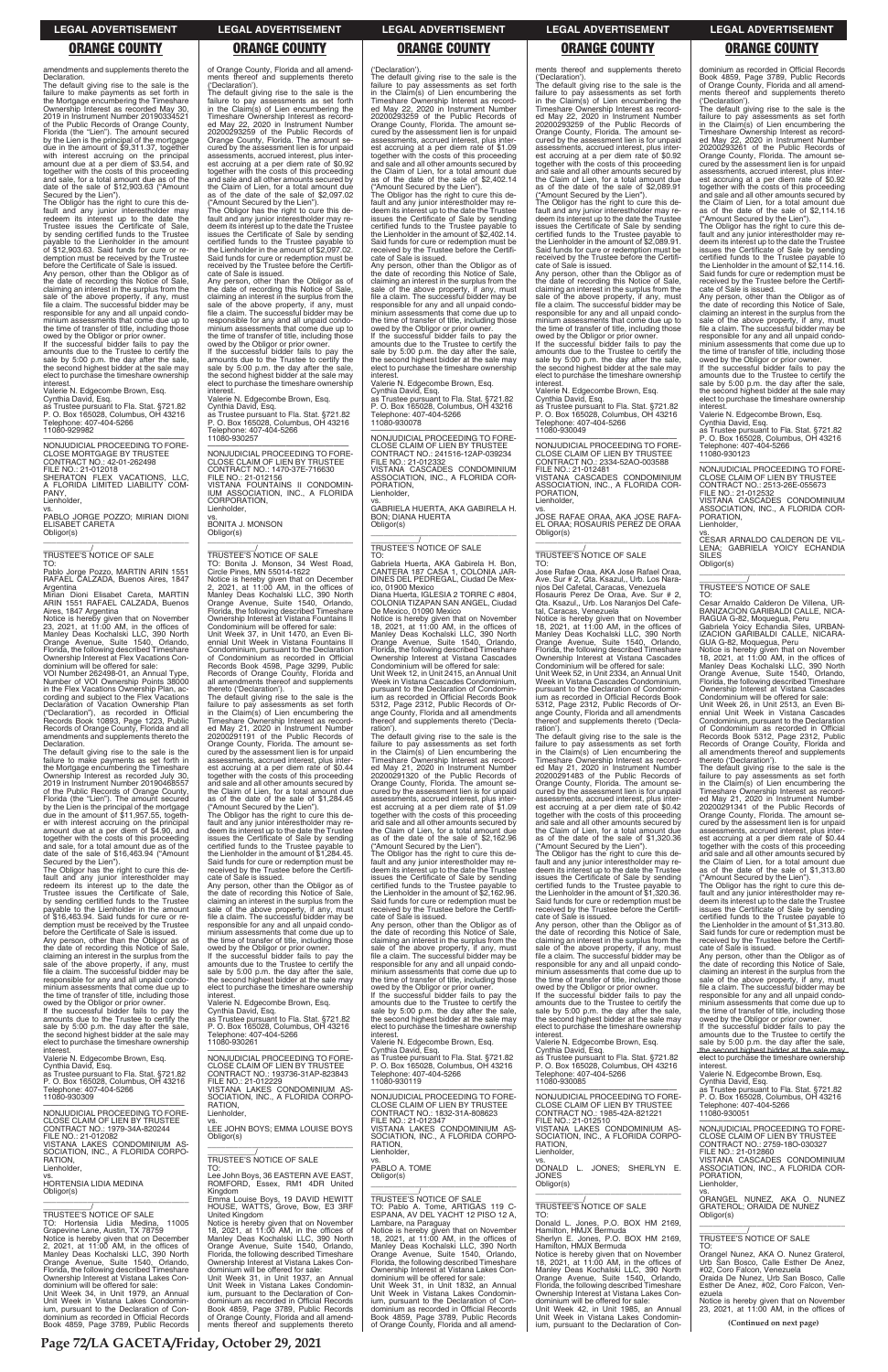Manley Deas Kochalski LLC, 390 North Orange Avenue, Suite 1540, Orlando, Florida, the following described Timeshare Ownership Interest at Vistana Cascades Condominium will be offered for sale: Unit Week 18, in Unit 2759, an Odd Bi-ennial Unit Week in Vistana Cascades Condominium, pursuant to the Declaration of Condominium as recorded in Official Records Book 5312, Page 2312, Public Records of Orange County, Florida and all amendments thereof and supplements thereto ('Declaration').

The default giving rise to the sale is the failure to pay assessments as set forth in the Claim(s) of Lien encumbering the Timeshare Ownership Interest as recorded May 21, 2020 in Instrument Number 20200291959 of the Public Records of Orange County, Florida. The amount secured by the assessment lien is for unpaid assessments, accrued interest, plus interest accruing at a per diem rate of \$0.44 together with the costs of this proceeding and sale and all other amounts secured by the Claim of Lien, for a total amount due as of the date of the sale of \$1,309.00 ("Amount Secured by the Lien").

The Obligor has the right to cure this de-fault and any junior interestholder may redeem its interest up to the date the Trustee issues the Certificate of Sale by sending certified funds to the Trustee payable to the Lienholder in the amount of \$1,309.00. Said funds for cure or redemption must be received by the Trustee before the Certificate of Sale is issued.

Any person, other than the Obligor as of the date of recording this Notice of Sale, claiming an interest in the surplus from the sale of the above property, if any, must file a claim. The successful bidder may be responsible for any and all unpaid condominium assessments that come due up to the time of transfer of title, including those owed by the Obligor or prior owner. If the successful bidder fails to pay the

amounts due to the Trustee to certify the sale by 5:00 p.m. the day after the sale, the second highest bidder at the sale may elect to purchase the timeshare ownership interest.

Valerie N. Edgecombe Brown, Esq.

Cynthia David, Esq. as Trustee pursuant to Fla. Stat. §721.82 P. O. Box 165028, Columbus, OH 43216 Telephone: 407-404-5266 11080-930174

—————————————————— NONJUDICIAL PROCEEDING TO FORE-CLOSE CLAIM OF LIEN BY TRUSTEE CONTRACT NO.: 1802-45E-804088 FILE NO.: 21-012876 VISTANA LAKES CONDOMINIUM AS-SOCIATION, INC., A FLORIDA CORPO-RATION, Lienholder,

vs. JAIME TRIDAY Obligor(s)

\_\_\_\_\_\_\_\_\_\_\_\_\_\_\_\_\_\_\_\_\_\_\_\_\_\_\_\_\_\_\_\_\_ \_\_\_\_\_\_\_\_\_\_\_/ TRUSTEE'S NOTICE OF SALE

TO: Jaime Triday, AVENIDA GASTON HAMEL 515 APT 501, RENACA, Vina Del Mar, V REGION Chile

Notice is hereby given that on November 18, 2021, at 11:00 AM, in the offices of Manley Deas Kochalski LLC, 390 North Orange Avenue, Suite 1540, Orlando, Florida, the following described Timeshare Ownership Interest at Vistana Lakes Condominium will be offered for sale:

Unit Week 45, in Unit 1802, an Even Bi-ennial Unit Week in Vistana Lakes Condominium, pursuant to the Declaration of Condominium as recorded in Official Records Book 4859, Page 3789, Public Records of Orange County, Florida and all amendments thereof and supplements thereto ('Declaration').

The default giving rise to the sale is the failure to pay assessments as set forth in the Claim(s) of Lien encumbering the Timeshare Ownership Interest as recorded May 22, 2020 in Instrument Number 20200293261 of the Public Records of Orange County, Florida. The amount se-cured by the assessment lien is for unpaid assessments, accrued interest, plus interest accruing at a per diem rate of \$0.46 together with the costs of this proceeding and sale and all other amounts secured by the Claim of Lien, for a total amount due as of the date of the sale of \$1,332.33 ("Amount Secured by the Lien"). If the successful bidder fails to pay the amounts due to the Trustee to certify the sale by 5:00 p.m. the day after the sale. the second highest bidder at the sale may elect to purchase the timeshare ownership **interest** 

The Obligor has the right to cure this de-fault and any junior interestholder may redeem its interest up to the date the Trustee issues the Certificate of Sale by sending certified funds to the Trustee payable to the Lienholder in the amount of \$1,332.33. Said funds for cure or redemption must be received by the Trustee before the Certificate of Sale is issued.

Any person, other than the Obligor as of the date of recording this Notice of Sale, claiming an interest in the surplus from the sale of the above property, if any, must file a claim. The successful bidder may be responsible for any and all unpaid condo-

The default giving rise to the sale is the failure to pay assessments as set forth in the Claim(s) of Lien encumbering the Timeshare Ownership Interest as recorded May 21, 2020 in Instrument Number 20200291320 of the Public Records of Orange County, Florida. The amount se-cured by the assessment lien is for unpaid assessments, accrued interest, plus inter-est accruing at a per diem rate of \$0.44 together with the costs of this proceeding and sale and all other amounts secured by the Claim of Lien, for a total amount due as of the date of the sale of \$1,327.25

### Florida, the following described Timeshare Ownership Interest at Vistana Cascades Condominium will be offered for sale: Unit Week 14, in Unit 2522, an Annual Unit Week in Vistana Cascades Condominium, pursuant to the Declaration of Condomin-ium as recorded in Official Records Book 5312, Page 2312, Public Records of Or-

ange County, Florida and all amendments thereof and supplements thereto ('Declaration'). The default giving rise to the sale is the failure to pay assessments as set forth in the Claim(s) of Lien encumbering the Timeshare Ownership Interest as record-ed May 21, 2020 in Instrument Number 20200291962 of the Public Records of Orange County, Florida. The amount se-cured by the assessment lien is for unpaid assessments, accrued interest, plus interest accruing at a per diem rate of \$0.88 together with the costs of this proceeding and sale and all other amounts secured by the Claim of Lien, for a total amount due as of the date of the sale of \$2,028.50

> If the successful bidder fails to pay the amounts due to the Trustee to certify the sale by 5:00 p.m. the day after the sale. the second highest bidder at the sale may elect to purchase the timeshare ownership interest.

("Amount Secured by the Lien"). The Obligor has the right to cure this de-fault and any junior interestholder may redeem its interest up to the date the Trustee issues the Certificate of Sale by sending certified funds to the Trustee payable to the Lienholder in the amount of \$2,028.50. Said funds for cure or redemption must be received by the Trustee before the Certificate of Sale is issued.

Any person, other than the Obligor as of the date of recording this Notice of Sale, claiming an interest in the surplus from the sale of the above property, if any, must file a claim. The successful bidder may be responsible for any and all unpaid condo-minium assessments that come due up to the time of transfer of title, including those owed by the Obligor or prior owner.

> The default giving rise to the sale is the<br>failure to make payments as set forth in<br>the Mortgage encumbering the Time-<br>share Ownership Interest as recorded<br>September 6, 2019 in Instrument Number<br>20190552110 of the Public R Orange County, Florida (the "Lien"). The amount secured by the Lien is the principal of the mortgage due in the amount \$12,041.77, together with interest accruing on the principal amount due at a per diem of \$4.94, and together with the costs of this proceeding and sale, for a to-tal amount due as of the date of the sale of \$16,501.20 ("Amount Secured by the

Valerie N. Edgecombe Brown, Esq. Cynthia David, Esq. as Trustee pursuant to Fla. Stat. §721.82 P. O. Box 165028, Columbus, OH 43216 Telephone: 407-404-5266 11080-930054

—————————————————— NONJUDICIAL PROCEEDING TO FORE-CLOSE CLAIM OF LIEN BY TRUSTEE CONTRACT NO.: 2124-12E-040353 FILE NO.: 21-013267 VISTANA CASCADES CONDOMINIUM ASSOCIATION, INC., A FLORIDA COR-PORATION, Lienholder,

vs.<br>ALEJANDRO ACON; LAURA CARDE-<br>NAS, AKA L. M. CARDENAS A. Obligor(s)  $\overline{\phantom{a}}$  , and the set of the set of the set of the set of the set of the set of the set of the set of the set of the set of the set of the set of the set of the set of the set of the set of the set of the set of the s

# \_\_\_\_\_\_\_\_\_\_\_/ TRUSTEE'S NOTICE OF SALE

TO: Alejandro Acon, PINARES DE CURRI-DAVAD DE LA FARMACI, FISCHEL 200 NORTE & 225 ESTE, San Jose, Costa Rica

Laura Cardenas, AKA L. M. Cardenas A., PINARES DE CURRIDAVAD DE LA FARMACI, FISCHEL 200 NORTE & 225 ESTE, San Jose, Costa Rica

Notice is hereby given that on December 2, 2021, at 11:00 AM, in the offices of Manley Deas Kochalski LLC, 390 North Orange Avenue, Suite 1540, Orlando, Florida, the following described Timeshare Ownership Interest at Vistana Cascades Condominium will be offered for sale:

Unit Week 12, in Unit 2124, an Even Biennial Unit Week in Vistana Cascades Condominium, pursuant to the Declaration of Condominium as recorded in Official Records Book 5312, Page 2312, Public Records of Orange County, Florida and all amendments thereof and supplements thereto ('Declaration').

vs. JESSE A. BURKE, III; KIMBERLY M. DANNA Obligor(s)  $\overline{\phantom{a}}$  , and the set of the set of the set of the set of the set of the set of the set of the set of the set of the set of the set of the set of the set of the set of the set of the set of the set of the set of the s

("Amount Secured by the Lien"). The Obligor has the right to cure this default and any junior interestholder may re-deem its interest up to the date the Trustee issues the Certificate of Sale by sending certified funds to the Trustee payable to the Lienholder in the amount of \$1,327.25. Said funds for cure or redemption must be received by the Trustee before the Certifi-

cate of Sale is issued.

Flex Vacations Owners Association, a Florida Corporation not-for-profit, 1200 Bartow Road, Lakeland, FL 33801

Florida, the following described Timeshare Ownership Interest at Vistana Cascades Condominium will be offered for sale: Unit Week 08, in Unit 2540, an Annual Unit Week in Vistana Cascades Condominium, pursuant to the Declaration of Condomin-ium as recorded in Official Records Book 5312, Page 2312, Public Records of Orange County, Florida and all amendments thereof and supplements thereto ('Declaration').

The default giving rise to the sale is the failure to pay assessments as set forth in the Claim(s) of Lien encumbering the Timeshare Ownership Interest as record-ed May 21, 2020 in Instrument Number 2020291388 of the Public Records of Orange County, Florida. The amount se-cured by the assessment lien is for unpaid assessments, accrued interest, plus interest accruing at a per diem rate of \$0.88 together with the costs of this proceeding and sale and all other amounts secured by the Claim of Lien, for a total amount due as of the date of the sale of \$2,004.25

("Amount Secured by the Lien"). The Obligor has the right to cure this de-fault and any junior interestholder may redeem its interest up to the date the Trustee issues the Certificate of Sale by sending certified funds to the Trustee payable to the Lienholder in the amount of \$2,004.25. Said funds for cure or redemption must be received by the Trustee before the Certifi-cate of Sale is issued.

> Flex Vacations Owners Association, a Florida Corporation not-for-profit, 1200 Bartow Road, Lakeland, FL 33801

Any person, other than the Obligor as of the date of recording this Notice of Sale, claiming an interest in the surplus from the sale of the above property, if any, must file a claim. The successful bidder may be responsible for any and all unpaid condominium assessments that come due up to the time of transfer of title, including those owed by the Obligor or prior owner.

Valerie N. Edgecombe Brown, Esq. Cynthia David, Esq. as Trustee pursuant to Fla. Stat. §721.82 P. O. Box 165028, Columbus, OH 43216 Telephone: 407-404-5266 11080-930091

—————————————————— NONJUDICIAL PROCEEDING TO FORE-CLOSE MORTGAGE BY TRUSTEE CONTRACT NO.: 42-01-266055 FILE NO.: 21-013322 SHERATON FLEX VACATIONS, LLC, FLORIDA LIMITED LIABILITY COM-PANY, Lienholder,

vs. DIEGO SEBASTIAN FERNANDEZ Obligor(s) \_\_\_\_\_\_\_\_\_\_\_\_\_\_\_\_\_\_\_\_\_\_\_\_\_\_\_\_\_\_\_\_\_

# \_\_\_\_\_\_\_\_\_\_\_/ TRUSTEE'S NOTICE OF SALE

TO: Diego Sebastian Fernandez, Ruta 2 Km46 Club De Campo, La Candida Lote 15n, Arturo Segui, BUENOS AIRES 1895 Argentina

Notice is hereby given that on November 23, 2021, at 11:00 AM, in the offices of Manley Deas Kochalski LLC, 390 North Orange Avenue, Suite 1540, Orlando, Florida, the following described Timeshare Ownership Interest at Flex Vacations Con-dominium will be offered for sale: VOI Number 266055-01, an Annual Type,

Number of VOI Ownership Points 38000 in the Flex Vacations Ownership Plan, according and subject to the Flex Vacations Declaration of Vacation Ownership Plan ("Declaration"), as recorded in Official ("Declaration"), as recorded in Official<br>Records Book 10893, Page 1223, Public Records of Orange County, Florida and all amendments and supplements thereto the Declaration.

Lien"). The Obligor has the right to cure this default and any junior interestholder may redeem its interest up to the date the Trustee issues the Certificate of Sale, by sending certified funds to the Trustee payable to the Lienholder in the amount of \$16,501.20. Said funds for cure or redemption must be received by the Trustee before the Certificate of Sale is issued. Any person, other than the Obligor as of

the date of recording this Notice of Sale, claiming an interest in the surplus from the sale of the above property, if any, must

| responsible for any and all unpaid condo-<br>minium assessments that come due up to<br>the time of transfer of title, including those<br>owed by the Obligor or prior owner.<br>If the successful bidder fails to pay the<br>amounts due to the Trustee to certify the<br>sale by 5:00 p.m. the day after the sale,<br>the second highest bidder at the sale may<br>elect to purchase the timeshare ownership<br>interest.<br>Valerie N. Edgecombe Brown, Esg.<br>Cynthia David, Esq.<br>as Trustee pursuant to Fla. Stat. §721.82<br>P. O. Box 165028, Columbus, OH 43216<br>Telephone: 407-404-5266<br>11080-930118<br>NONJUDICIAL PROCEEDING TO FORE-<br>CLOSE CLAIM OF LIEN BY TRUSTEE<br>CONTRACT NO.: 2522-14A-015627<br>FILE NO.: 21-012940<br>VISTANA CASCADES CONDOMINIUM<br>ASSOCIATION, INC., A FLORIDA COR-<br>PORATION.<br>Lienholder, | Any person, other than the Obligor as of<br>the date of recording this Notice of Sale,<br>claiming an interest in the surplus from the<br>sale of the above property, if any, must<br>file a claim. The successful bidder may be<br>responsible for any and all unpaid condo-<br>minium assessments that come due up to<br>the time of transfer of title, including those<br>owed by the Obligor or prior owner.<br>If the successful bidder fails to pay the<br>amounts due to the Trustee to certify the<br>sale by 5:00 p.m. the day after the sale,<br>the second highest bidder at the sale may<br>elect to purchase the timeshare ownership<br>interest.<br>Michael E. Carleton, Esg.<br>as Trustee pursuant to Fla. Stat. §721.82<br>P. O. Box 165028, Columbus, OH 43216<br>Telephone: 407-404-5266<br>11080-930191<br>NONJUDICIAL PROCEEDING TO FORE-<br>CLOSE CLAIM OF LIEN BY TRUSTEE<br>CONTRACT NO.: 2540-08A-014417<br>FILE NO.: 21-013293 | sale of the above property, if any, must<br>file a claim. The successful bidder may be<br>responsible for any and all unpaid condo-<br>minium assessments that come due up to<br>the time of transfer of title, including those<br>owed by the Obligor or prior owner.<br>If the successful bidder fails to pay the<br>amounts due to the Trustee to certify the<br>sale by 5:00 p.m. the day after the sale,<br>the second highest bidder at the sale may<br>elect to purchase the timeshare ownership<br>interest.<br>Valerie N. Edgecombe Brown, Esq.<br>Cynthia David, Esg.<br>as Trustee pursuant to Fla. Stat. §721.82<br>P. O. Box 165028, Columbus, OH 43216<br>Telephone: 407-404-5266<br>11080-930104<br>NONJUDICIAL PROCEEDING TO FORE-<br>CLOSE CLAIM OF LIEN BY TRUSTEE<br>CONTRACT NO.: 2280-34A-037094<br>FILE NO.: 21-013324<br>VISTANA CASCADES CONDOMINIUM<br>ASSOCIATION, INC., A FLORIDA COR- | the date of recording this Notice of Sale.<br>claiming an interest in the surplus from the<br>sale of the above property, if any, must<br>file a claim. The successful bidder may be<br>responsible for any and all unpaid condo-<br>minium assessments that come due up to<br>the time of transfer of title, including those<br>owed by the Obligor or prior owner.<br>If the successful bidder fails to pay the<br>amounts due to the Trustee to certify the<br>sale by 5:00 p.m. the day after the sale,<br>the second highest bidder at the sale may<br>elect to purchase the timeshare ownership<br>interest.<br>Valerie N. Edgecombe Brown, Esg.<br>Cynthia David, Esg.<br>as Trustee pursuant to Fla. Stat. §721.82<br>P. O. Box 165028, Columbus, OH 43216<br>Telephone: 407-404-5266<br>11080-930304<br>NONJUDICIAL PROCEEDING TO FORE-<br><b>CLOSE MORTGAGE BY TRUSTEE</b><br>CONTRACT NO.: 42-01-251973<br>FILE NO.: 21-013351 | of \$12,308.42 ("Amount Secured by the<br>Lien").<br>The Obligor has the right to cure this de-<br>fault and any junior interestholder may<br>redeem its interest up to the date the<br>Trustee issues the Certificate of Sale,<br>by sending certified funds to the Trustee<br>pavable to the Lienholder in the amount<br>of \$12,308.42. Said funds for cure or re-<br>demption must be received by the Trustee<br>before the Certificate of Sale is issued.<br>Any person, other than the Obligor as of<br>the date of recording this Notice of Sale,<br>claiming an interest in the surplus from the<br>sale of the above property, if any, must<br>file a claim. The successful bidder may be<br>responsible for any and all unpaid condo-<br>minium assessments that come due up to<br>the time of transfer of title, including those<br>owed by the Obligor or prior owner.<br>If the successful bidder fails to pay the<br>amounts due to the Trustee to certify the<br>sale by 5:00 p.m. the day after the sale,<br>the second highest bidder at the sale may<br>elect to purchase the timeshare ownership |
|-----------------------------------------------------------------------------------------------------------------------------------------------------------------------------------------------------------------------------------------------------------------------------------------------------------------------------------------------------------------------------------------------------------------------------------------------------------------------------------------------------------------------------------------------------------------------------------------------------------------------------------------------------------------------------------------------------------------------------------------------------------------------------------------------------------------------------------------------------|----------------------------------------------------------------------------------------------------------------------------------------------------------------------------------------------------------------------------------------------------------------------------------------------------------------------------------------------------------------------------------------------------------------------------------------------------------------------------------------------------------------------------------------------------------------------------------------------------------------------------------------------------------------------------------------------------------------------------------------------------------------------------------------------------------------------------------------------------------------------------------------------------------------------------------------------------------|-------------------------------------------------------------------------------------------------------------------------------------------------------------------------------------------------------------------------------------------------------------------------------------------------------------------------------------------------------------------------------------------------------------------------------------------------------------------------------------------------------------------------------------------------------------------------------------------------------------------------------------------------------------------------------------------------------------------------------------------------------------------------------------------------------------------------------------------------------------------------------------------------------------------|-------------------------------------------------------------------------------------------------------------------------------------------------------------------------------------------------------------------------------------------------------------------------------------------------------------------------------------------------------------------------------------------------------------------------------------------------------------------------------------------------------------------------------------------------------------------------------------------------------------------------------------------------------------------------------------------------------------------------------------------------------------------------------------------------------------------------------------------------------------------------------------------------------------------------------------------|---------------------------------------------------------------------------------------------------------------------------------------------------------------------------------------------------------------------------------------------------------------------------------------------------------------------------------------------------------------------------------------------------------------------------------------------------------------------------------------------------------------------------------------------------------------------------------------------------------------------------------------------------------------------------------------------------------------------------------------------------------------------------------------------------------------------------------------------------------------------------------------------------------------------------------------------------------------------------------------------------------------------------------------------------------------------------------------------------------------------|
|                                                                                                                                                                                                                                                                                                                                                                                                                                                                                                                                                                                                                                                                                                                                                                                                                                                     |                                                                                                                                                                                                                                                                                                                                                                                                                                                                                                                                                                                                                                                                                                                                                                                                                                                                                                                                                          |                                                                                                                                                                                                                                                                                                                                                                                                                                                                                                                                                                                                                                                                                                                                                                                                                                                                                                                   |                                                                                                                                                                                                                                                                                                                                                                                                                                                                                                                                                                                                                                                                                                                                                                                                                                                                                                                                           |                                                                                                                                                                                                                                                                                                                                                                                                                                                                                                                                                                                                                                                                                                                                                                                                                                                                                                                                                                                                                                                                                                                     |
|                                                                                                                                                                                                                                                                                                                                                                                                                                                                                                                                                                                                                                                                                                                                                                                                                                                     |                                                                                                                                                                                                                                                                                                                                                                                                                                                                                                                                                                                                                                                                                                                                                                                                                                                                                                                                                          |                                                                                                                                                                                                                                                                                                                                                                                                                                                                                                                                                                                                                                                                                                                                                                                                                                                                                                                   |                                                                                                                                                                                                                                                                                                                                                                                                                                                                                                                                                                                                                                                                                                                                                                                                                                                                                                                                           |                                                                                                                                                                                                                                                                                                                                                                                                                                                                                                                                                                                                                                                                                                                                                                                                                                                                                                                                                                                                                                                                                                                     |
|                                                                                                                                                                                                                                                                                                                                                                                                                                                                                                                                                                                                                                                                                                                                                                                                                                                     |                                                                                                                                                                                                                                                                                                                                                                                                                                                                                                                                                                                                                                                                                                                                                                                                                                                                                                                                                          |                                                                                                                                                                                                                                                                                                                                                                                                                                                                                                                                                                                                                                                                                                                                                                                                                                                                                                                   |                                                                                                                                                                                                                                                                                                                                                                                                                                                                                                                                                                                                                                                                                                                                                                                                                                                                                                                                           |                                                                                                                                                                                                                                                                                                                                                                                                                                                                                                                                                                                                                                                                                                                                                                                                                                                                                                                                                                                                                                                                                                                     |
| VS.<br>CARLOS L. VALVERDE; JOSE A. VAL-<br><b>VERDE</b><br>Obligor(s)                                                                                                                                                                                                                                                                                                                                                                                                                                                                                                                                                                                                                                                                                                                                                                               | VISTANA CASCADES CONDOMINIUM<br>ASSOCIATION, INC., A FLORIDA COR-<br>PORATION.<br>Lienholder.                                                                                                                                                                                                                                                                                                                                                                                                                                                                                                                                                                                                                                                                                                                                                                                                                                                            | PORATION.<br>Lienholder,<br>VS.<br>CHRISTOPHER IGWE: PAMELA IGWE.                                                                                                                                                                                                                                                                                                                                                                                                                                                                                                                                                                                                                                                                                                                                                                                                                                                 | SHERATON FLEX VACATIONS, LLC,<br>A FLORIDA LIMITED LIABILITY COM-<br>PANY.<br>Lienholder.                                                                                                                                                                                                                                                                                                                                                                                                                                                                                                                                                                                                                                                                                                                                                                                                                                                 | interest.<br>Valerie N. Edgecombe Brown, Esg.<br>Cynthia David, Esg.<br>as Trustee pursuant to Fla. Stat. §721.82                                                                                                                                                                                                                                                                                                                                                                                                                                                                                                                                                                                                                                                                                                                                                                                                                                                                                                                                                                                                   |
| TRUSTEE'S NOTICE OF SALE<br>TO:                                                                                                                                                                                                                                                                                                                                                                                                                                                                                                                                                                                                                                                                                                                                                                                                                     | VS.<br><b>LIDIA BEATRIZ PRETI</b><br>Obligor(s)                                                                                                                                                                                                                                                                                                                                                                                                                                                                                                                                                                                                                                                                                                                                                                                                                                                                                                          | AKA P. PA H. IGWE<br>Obligor(s)                                                                                                                                                                                                                                                                                                                                                                                                                                                                                                                                                                                                                                                                                                                                                                                                                                                                                   | VS.<br>AUGUSTO DAMIAN VIZZIA: CHANTAL<br><b>CYNTHIA KITROSER</b><br>Obligor(s)                                                                                                                                                                                                                                                                                                                                                                                                                                                                                                                                                                                                                                                                                                                                                                                                                                                            | P. O. Box 165028, Columbus, OH 43216<br>Telephone: 407-404-5266<br>11080-930161                                                                                                                                                                                                                                                                                                                                                                                                                                                                                                                                                                                                                                                                                                                                                                                                                                                                                                                                                                                                                                     |
| Carlos L. Valverde, P.O. BOX 156-1000.<br>San Jose, 1000 Costa Rica<br>Jose A. Valverde, PO BOX 356-1150 LA<br>URUCA, San Jose, Costa Rica<br>Notice is hereby given that on November                                                                                                                                                                                                                                                                                                                                                                                                                                                                                                                                                                                                                                                               | TRUSTEE'S NOTICE OF SALE<br>TO: Lidia Beatriz Preti. CALLE RONDEAU<br>1871, Barrio Adolfo Sordeaux, Argentina<br>Notice is hereby given that on November                                                                                                                                                                                                                                                                                                                                                                                                                                                                                                                                                                                                                                                                                                                                                                                                 | TRUSTEE'S NOTICE OF SALE<br>TO:<br>Christopher Igwe, 4 AVENUE LEON MO-<br>RANE, Montesson, 78360 France<br>Pamela Igwe, AKA P. Pa H. Igwe, 4 AVE-                                                                                                                                                                                                                                                                                                                                                                                                                                                                                                                                                                                                                                                                                                                                                                 | <b>TRUSTEE'S NOTICE OF SALE</b><br>TO:<br>Augusto Damian Vizzia, JURAMENTO                                                                                                                                                                                                                                                                                                                                                                                                                                                                                                                                                                                                                                                                                                                                                                                                                                                                | NONJUDICIAL PROCEEDING TO FORE-<br><b>CLOSE MORTGAGE BY TRUSTEE</b><br>CONTRACT NO.: 42-01-251547<br>FILE NO.: 21-013374<br>SHERATON FLEX VACATIONS. LLC.                                                                                                                                                                                                                                                                                                                                                                                                                                                                                                                                                                                                                                                                                                                                                                                                                                                                                                                                                           |
| 18, 2021, at $11:00$ AM, in the offices of<br>Manley Deas Kochalski LLC, 390 North<br>Orange Avenue, Suite 1540, Orlando,                                                                                                                                                                                                                                                                                                                                                                                                                                                                                                                                                                                                                                                                                                                           | 18, 2021, at $11:00$ AM, in the offices of<br>Manley Deas Kochalski LLC, 390 North<br>Orange Avenue, Suite 1540, Orlando,                                                                                                                                                                                                                                                                                                                                                                                                                                                                                                                                                                                                                                                                                                                                                                                                                                | NUE LEON MORANE, Montesson, 78360<br>France<br>Notice is hereby given that on November                                                                                                                                                                                                                                                                                                                                                                                                                                                                                                                                                                                                                                                                                                                                                                                                                            | 1865 5 PISO A, Buenos Aires, Buenos<br>Aires 1428 Argentina<br>Chantal Cynthia Kitroser, JURAMENTO                                                                                                                                                                                                                                                                                                                                                                                                                                                                                                                                                                                                                                                                                                                                                                                                                                        | A FLORIDA LIMITED LIABILITY COM-<br>(Continued on next page)                                                                                                                                                                                                                                                                                                                                                                                                                                                                                                                                                                                                                                                                                                                                                                                                                                                                                                                                                                                                                                                        |

18, 2021, at 11:00 AM, in the offices of Manley Deas Kochalski LLC, 390 North Orange Avenue, Suite 1540, Orlando, Florida, the following described Timeshare Ownership Interest at Vistana Cascades

Condominium will be offered for sale: Unit Week 34, in Unit 2280, an Annual Unit Week in Vistana Cascades Condominium, pursuant to the Declaration of Condomin-ium as recorded in Official Records Book 5312, Page 2312, Public Records of Orange County, Florida and all amendments thereof and supplements thereto ('Declaration').

The default giving rise to the sale is the failure to pay assessments as set forth in the Claim(s) of Lien encumbering the Timeshare Ownership Interest as record-ed May 21, 2020 in Instrument Number 20200291965 of the Public Records of Orange County, Florida. The amount se-cured by the assessment lien is for unpaid assessments, accrued interest, plus interest accruing at a per diem rate of \$0.88 together with the costs of this proceeding and sale and all other amounts secured by the Claim of Lien, for a total amount due as of the date of the sale of \$2,029.50

("Amount Secured by the Lien"). The Obligor has the right to cure this de-fault and any junior interestholder may redeem its interest up to the date the Trustee issues the Certificate of Sale by sending certified funds to the Trustee payable to the Lienholder in the amount of \$2,029.50. Said funds for cure or redemption must be received by the Trustee before the Certificate of Sale is issued.

Any person, other than the Obligor as of the date of recording this Notice of Sale, claiming an interest in the surplus from the sale of the above property, if any, must file a claim. The successful bidder may be responsible for any and all unpaid condo-minium assessments that come due up to the time of transfer of title, including those owed by the Obligor or prior owner.

If the successful bidder fails to pay the amounts due to the Trustee to certify the sale by 5:00 p.m. the day after the sale. the second highest bidder at the sale may elect to purchase the timeshare ownership interest.

Valerie N. Edgecombe Brown, Esq. Cynthia David, Esq. as Trustee pursuant to Fla. Stat. §721.82

P. O. Box 165028, Columbus, OH 43216 Telephone: 407-404-5266 11080-930117

—————————————————— NONJUDICIAL PROCEEDING TO FORE-CLOSE CLAIM OF LIEN BY TRUSTEE CONTRACT NO.: 2129-16O-002472 FILE NO.: 21-013347 VISTANA CASCADES CONDOMINIUM ASSOCIATION, INC., A FLORIDA COR-PORATION, Lienholder,

# \_\_\_\_\_\_\_\_\_\_\_/ TRUSTEE'S NOTICE OF SALE

TO: Jesse A. Burke, III, P.O. Box 70162, Balti-

more, MD 21237 Kimberly M. Danna, P.O. Box 70162, Bal-timore, MD 21237

Notice is hereby given that on November 23, 2021, at 11:00 AM, in the offices of Manley Deas Kochalski LLC, 390 North Orange Avenue, Suite 1540, Orlando, Florida, the following described Timeshare Ownership Interest at Vistana Cascades

Condominium will be offered for sale: Unit Week 16, in Unit 2129, an Odd Biennial Unit Week in Vistana Cascades Condominium, pursuant to the Declaration of Condominium as recorded in Official Records Book 5312, Page 2312, Public Records of Orange County, Florida and all amendments thereof and supplements thereto ('Declaration').

The default giving rise to the sale is the failure to pay assessments as set forth in the Claim(s) of Lien encumbering the Timeshare Ownership Interest as record-ed May 21, 2020 in Instrument Number 20200291962 of the Public Records of Orange County, Florida. The amount se-cured by the assessment lien is for unpaid assessments, accrued interest, plus interest accruing at a per diem rate of \$0.44 together with the costs of this proceeding and sale and all other amounts secured by the Claim of Lien, for a total amount due as of the date of the sale of \$1,269.70

("Amount Secured by the Lien"). The Obligor has the right to cure this de-fault and any junior interestholder may redeem its interest up to the date the Trustee issues the Certificate of Sale by sending certified funds to the Trustee payable to the Lienholder in the amount of \$1,269.70. Said funds for cure or redemption must be received by the Trustee before the Certificate of Sale is issued.

Any person, other than the Obligor as of the date of recording this Notice of Sale,

1865 5 PISO A, Buenos Aires, Buenos Aires 1428 Argentina

Notice is hereby given that on December 2, 2021, at 11:00 AM, in the offices of Manley Deas Kochalski LLC, 390 North Orange Avenue, Suite 1540, Orlando, Florida, the following described Timeshare Ownership Interest at Flex Vacations Con-

dominium will be offered for sale: VOI Number 251973-01, an Annual Type, Number of VOI Ownership Points 51700 in the Flex Vacations Ownership Plan, ac-cording and subject to the Flex Vacations Declaration of Vacation Ownership Plan ("Declaration"), as recorded in Official Records Book 10893, Page 1223, Public Records of Orange County, Florida and all amendments and supplements thereto the Declaration.

The default giving rise to the sale is the failure to make payments as set forth in the Mortgage encumbering the Timeshare Ownership Interest as recorded Sep-tember 10, 2018 in Instrument Number 20180535620 of the Public Records of Orange County, Florida (the "Lien"). The amount secured by the Lien is the principal of the mortgage due in the amount of \$15,065.22, together with interest accruing on the principal amount due at a per diem of \$4.82, and together with the costs of this proceeding and sale, for a to-tal amount due as of the date of the sale of \$19,614.96 ("Amount Secured by the

Lien"). The Obligor has the right to cure this de-fault and any junior interestholder may redeem its interest up to the date the Trustee issues the Certificate of Sale, by sending certified funds to the Trustee payable to the Lienholder in the amount of \$19,614.96. Said funds for cure or redemption must be received by the Trustee before the Certificate of Sale is issued.

Any person, other than the Obligor as of the date of recording this Notice of Sale, claiming an interest in the surplus from the sale of the above property, if any, must file a claim. The successful bidder may be responsible for any and all unpaid condominium assessments that come due up to the time of transfer of title, including those owed by the Obligor or prior owner.

If the successful bidder fails to pay the amounts due to the Trustee to certify the sale by 5:00 p.m. the day after the sale. the second highest bidder at the sale may elect to purchase the timeshare ownership interest.

Valerie N. Edgecombe Brown, Esq. Cynthia David, Esq. as Trustee pursuant to Fla. Stat. §721.82 P. O. Box 165028, Columbus, OH 43216 Telephone: 407-404-5266 11080-930316

—————————————————— NONJUDICIAL PROCEEDING TO FORE-CLOSE MORTGAGE BY TRUSTEE CONTRACT NO.: 42-01-254736 FILE NO.: 21-013372 SHERATON FLEX VACATIONS, LLC,

A FLORIDA LIMITED LIABILITY COM-PANY, Lienholder,

vs. SHANNON BRIAR BURNS Obligor(s) \_\_\_\_\_\_\_\_\_\_\_\_\_\_\_\_\_\_\_\_\_\_\_\_\_\_\_\_\_\_\_\_\_

# \_\_\_\_\_\_\_\_\_\_\_/ TRUSTEE'S NOTICE OF SALE

TO: Shannon Briar Burns, 609 BELGIAN DRIVE, Bear, DE 19701

Notice is hereby given that on November 23, 2021, at 11:00 AM, in the offices of Manley Deas Kochalski LLC, 390 North Orange Avenue, Suite 1540, Orlando, Florida, the following described Timeshare Ownership Interest at Flex Vacations Condominium will be offered for sale:

VOI Number 254736-01, an Even Biennial Type, Number of VOI Ownership Points 44000 in the Flex Vacations Ownership Plan, according and subject to the Flex Vacations Declaration of Vacation Ownership Plan ("Declaration"), as recorded in Official Records Book 10893, Page 1223, Public Records of Orange County, Florida and all amendments and supplements thereto the Declaration.

The default giving rise to the sale is the failure to make payments as set forth in the Mortgage encumbering the Time-<br>Share Ownership Interest as recorded<br>November 29, 2018 in Instrument Number<br>20180688777 of the Public Records of<br>Orange County, Florida (the "Lien"). The amount secured by the Lien is the principal of the mortgage due in the amount of \$8,915.39, together with interest accruing on the principal amount due at a per diem of \$3.33, and together with the costs of this proceeding and sale, for a total amount due as of the date of the sale of \$12,308.42 ("Amount Secured by the

### **LEGAL ADVERTISEMENT LEGAL ADVERTISEMENT LEGAL ADVERTISEMENT LEGAL ADVERTISEMENT LEGAL ADVERTISEMENT**

### **ORANGE COUNTY ORANGE COUNTY ORANGE COUNTY ORANGE COUNTY ORANGE COUNTY**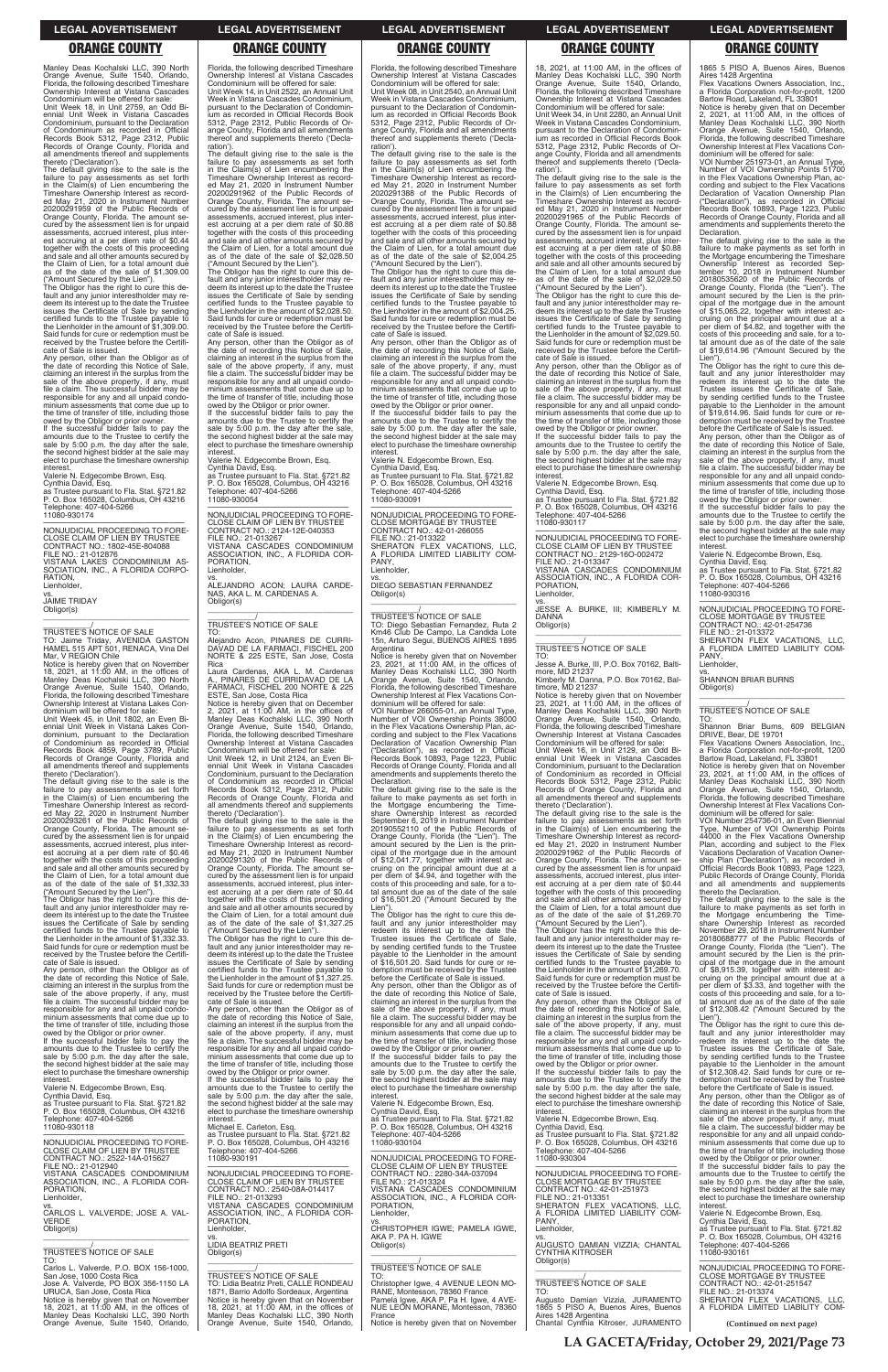PANY, Lienholder,

vs. JOSE FELIX DURAN, JR. Obligor(s)

\_\_\_\_\_\_\_\_\_\_\_\_\_\_\_\_\_\_\_\_\_\_\_\_\_\_\_\_\_\_\_\_\_

# \_\_\_\_\_\_\_\_\_\_\_/ TRUSTEE'S NOTICE OF SALE

TO: Jose Felix Duran, Jr., 11666 Gulf Pointe Drive, Apartment 3308, Houston, TX 77089

Flex Vacations Owners Association, In a Florida Corporation not-for-profit, 1200 Bartow Road, Lakeland, FL 33801 Notice is hereby given that on November 23, 2021, at 11:00 AM, in the offices of Manley Deas Kochalski LLC, 390 North

in the Flex Vacations Ownership Plan, ac-<br>cording and subject to the Flex Vacations cording and subject to the Flex Vacations Declaration of Vacation Ownership Plan ("Declaration"), as recorded in Official Records Book 10893, Page 1223, Public Records of Orange County, Florida and all amendments and supplements thereto the Declaration.

The default giving rise to the sale is the failure to make payments as set forth in the Mortgage encumbering the Timeshare Ownership Interest as recorded Sep-tember 10, 2018 in Instrument Number 20180533116 of the Public Records of Orange County, Florida (the "Lien"). The amount secured by the Lien is the prin-cipal of the mortgage due in the amount of \$12,521.04, together with interest ac-cruing on the principal amount due at a per diem of \$5.00, and together with the costs of this proceeding and sale, for a to-tal amount due as of the date of the sale of \$17,372.57 ("Amount Secured by the Lien")

Orange Avenue, Suite 1540, Orlando, Florida, the following described Timeshare Ownership Interest at Flex Vacations Condominium will be offered for sale: VOI Number 251547-01, an Annual Type, Number of VOI Ownership Points 37000

owed by the Obligor or prior owner. If the successful bidder fails to pay the amounts due to the Trustee to certify the sale by 5:00 p.m. the day after the sale the second highest bidder at the sale may elect to purchase the timeshare ownership interest

TO:<br>Fverson Everson Teixeira De Oliveira, RUA MARLIO FERNANDES, 166 APTO. 1701 - GUARARAPES, Fortaleza, Ceara

Flex Vacations Owners Association, Inc. a Florida Corporation not-for-profit, 1200 Bartow Road, Lakeland, FL 33801

The Obligor has the right to cure this de-fault and any junior interestholder may redeem its interest up to the date the Trustee issues the Certificate of Sale, by sending certified funds to the Trustee payable to the Lienholder in the amount of \$17,372.57. Said funds for cure or re-demption must be received by the Trustee before the Certificate of Sale is issued. Any person, other than the Obligor as of the date of recording this Notice of Sale, claiming an interest in the surplus from the sale of the above property, if any, must file a claim. The successful bidder may be responsible for any and all unpaid condo-minium assessments that come due up to the time of transfer of title, including those

failure to make payments as set forth in the Mortgage encumbering the Time-share Ownership Interest as recorded January 31, 2019 in Instrument Number 20190064553 of the Public Records of Orange County, Florida (the "Lien"). The amount secured by the Lien is the principal of the mortgage due in the amount of \$8,028.09, together with interest accruing on the principal amount due at a per diem of \$2.59, and together with the costs of this proceeding and sale, for a total amount due as of the date of the sale of \$10,772.11 ("Amount Secured by the Lien").

Valerie N. Edgecombe Brown, Esq. Cynthia David, Esq. as Trustee pursuant to Fla. Stat. §721.82 P. O. Box 165028, Columbus, OH 43216 Telephone: 407-404-5266 11080-930044

—————————————————— NONJUDICIAL PROCEEDING TO FORE-CLOSE MORTGAGE BY TRUSTEE CONTRACT NO.: 42-01-257622 FILE NO.: 21-013378 SHERATON FLEX VACATIONS, LLC, A FLORIDA LIMITED LIABILITY COM-PANY,

Lienholder,

vs. EVERSON TEIXEIRA DE OLIVEIRA; WALESKA RABELO CAVALCANTE DE OLIVEIRA Obligor(s) \_\_\_\_\_\_\_\_\_\_\_\_\_\_\_\_\_\_\_\_\_\_\_\_\_\_\_\_\_\_\_\_\_

# \_\_\_\_\_\_\_\_\_\_\_/ TRUSTEE'S NOTICE OF SALE

60810.025 Brazil Waleska Rabelo Cavalcante De Oliveira, RUA MARLIO FERNANDES, 166 APTO. 1701 - GURARAPES, Fortaleza, 60810.025 Brazil

Notice is hereby given that on November 23, 2021, at 11:00 AM, in the offices of Manley Deas Kochalski LLC, 390 North Orange Avenue, Suite 1540, Orlando, Florida, the following described Timeshare Ownership Interest at Flex Vacations Condominium will be offered for sale:

VOI Number 257622-01, an Annual Type, Number of VOI Ownership Points 25800 in the Flex Vacations Ownership Plan, according and subject to the Flex Vacations Declaration of Vacation Ownership Plan ("Declaration"), as recorded in Official Records Book 10893, Page 1223, Public

| Records Book 10893, Page 1223, Public      |  |  |  |  |
|--------------------------------------------|--|--|--|--|
| Records of Orange County, Florida and all  |  |  |  |  |
| amendments and supplements thereto the     |  |  |  |  |
| Declaration.                               |  |  |  |  |
| The default giving rise to the sale is the |  |  |  |  |

**KIRNBIR** TAKHAR-SHARMA; RAVI SHAILESH DINDAYAL Obligor(s) \_\_\_\_\_\_\_\_\_\_\_\_\_\_\_\_\_\_\_\_\_\_\_\_\_\_\_\_\_\_\_\_\_

Ravi Shailesh Dindayal, 6 CHAPEL GUL-LY TRAIL, Nobleton, L7B 0A1 Canada Flex Vacations Owners Association, Inc.

VOI Number 254091-01, an Annual Type, Number of VOI Ownership Points 120000 in the Flex Vacations Ownership Plan, according and subject to the Flex Vacations Declaration of Vacation Ownership Plan ("Declaration"), as recorded in Official Records Book 10893, Page 1223, Public Records of Orange County, Florida and all amendments and supplements thereto the **Declaration** 

The Obligor has the right to cure this default and any junior interestholder may redeem its interest up to the date the Trustee issues the Certificate of Sale, by sending certified funds to the Trustee payable to the Lienholder in the amount of \$10,772.11. Said funds for cure or redemption must be received by the Trustee before the Certificate of Sale is issued. Any person, other than the Obligor as of the date of recording this Notice of Sale, claiming an interest in the surplus from the sale of the above property, if any, must file a claim. The successful bidder may be responsible for any and all unpaid condominium assessments that come due up to the time of transfer of title, including those owed by the Obligor or prior owner.

If the successful bidder fails to pay the amounts due to the Trustee to certify the sale by 5:00 p.m. the day after the sale,

the second highest bidder at the sale may elect to purchase the timeshare ownership interest. Valerie N. Edgecombe Brown, Esq. Cynthia David, Esq.

as Trustee pursuant to Fla. Stat. §721.82 P. O. Box 165028, Columbus, OH 43216 Telephone: 407-404-5266 11080-930315

—————————————————— NONJUDICIAL PROCEEDING TO FORE-CLOSE MORTGAGE BY TRUSTEE CONTRACT NO.: 42-01-258820 FILE NO.: 21-013380 SHERATON FLEX VACATIONS, LLC, A FLORIDA LIMITED LIABILITY COM-PANY, Lienholder,

vs. MIGUEL ANGEL MARQUEZ COLASSO; GLADYS ROSARIO BUELMO QUIN-**TFRO** Obligor(s) \_\_\_\_\_\_\_\_\_\_\_\_\_\_\_\_\_\_\_\_\_\_\_\_\_\_\_\_\_\_\_\_\_

> SHERATON FLEX VACATIONS, LLC,<br>A FLORIDA LIMITED LIABILITY COM-<br>PANY, Lienholder, vs. MARIA AUGUSTA BASTOS TORRES Obligor(s)  $\overline{\phantom{a}}$  , and the set of the set of the set of the set of the set of the set of the set of the set of the set of the set of the set of the set of the set of the set of the set of the set of the set of the set of the s \_\_\_\_\_\_\_\_\_\_\_/ TRUSTEE'S NOTICE OF SALE

TO: Maria Augusta Bastos Torres, RUA JOR-NALISTA<sup>-</sup> WILSON, BARROS XAVIER<br>NO 35 CASA 2, Rio De Janeiro, 22790-833 Brazil Flex Vacations Owners Association, Inc.

# \_\_\_\_\_\_\_\_\_\_\_/ TRUSTEE'S NOTICE OF SALE

TO: Miguel Angel Marquez Colasso, LUIS CORRECH 966, Pando, 91000 Uruguay Gladys Rosario Buelmo Quintero, LUIS CORRECH 966, Pando, 91000 Uruguay Flex Vacations Owners Association, Inc., a Florida Corporation not-for-profit, 1200

Bartow Road, Lakeland, FL 33801 Notice is hereby given that on November 23, 2021, at 11:00 AM, in the offices of Manley Deas Kochalski LLC, 390 North Orange Avenue, Suite 1540, Orlando, Florida, the following described Timeshare Ownership Interest at Flex Vacations Con-dominium will be offered for sale:

VOI Number 258820-01, an Annual Type, Number of VOI Ownership Points 81000 and VOI Number 258820-02, an Annual Type, Number of VOI Ownership Points 48000 in the Flex Vacations Ownership Plan, according and subject to the Flex Vacations Declaration of Vacation Ownership Plan ("Declaration"), as recorded in Official Records Book 10893, Page 1223, Public Records of Orange County, Florida and all amendments and supplements thereto the Declaration.

> amounts due to the Trustee to certify the sale by 5:00 p.m. the day after the sale, the second highest bidder at the sale may elect to purchase the timeshare ownership **interest**

The default giving rise to the sale is the failure to make payments as set forth in the Mortgage encumbering the Timeshare Ownership Interest as recorded March 18, 2019 in Instrument Number 20190157155 of the Public Records of Orange County, Florida (the "Lien"). The amount secured by the Lien is the principal of the mortgage due in the amount of \$29,536.94, together with interest accruing on the principal amount due at a per diem of \$11.17, and together with the costs of this proceeding and sale, for a total amount due as of the date of the sale of \$38,963.19 ("Amount Secured by the Lien").

The Obligor has the right to cure this de-fault and any junior interestholder may redeem its interest up to the date the Trustee issues the Certificate of Sale, by sending certified funds to the Trustee payable to the Lienholder in the amount of \$38,963.19. Said funds for cure or redemption must be received by the Trustee before the Certificate of Sale is issued.

Any person, other than the Obligor as of the date of recording this Notice of Sale, claiming an interest in the surplus from the sale of the above property, if any, must file a claim. The successful bidder may be responsible for any and all unpaid condominium assessments that come due up to the time of transfer of title, including those owed by the Obligor or prior owner.

If the successful bidder fails to pay the amounts due to the Trustee to certify the sale by 5:00 p.m. the day after the sale, the second highest bidder at the sale may elect to purchase the timeshare ownership

interest. Michael E. Carleton, Esq. as Trustee pursuant to Fla. Stat. §721.82 P. O. Box 165028, Columbus, OH 43216 Telephone: 407-404-5266 11080-930043

—————————————————— NONJUDICIAL PROCEEDING TO FORE-CLOSE MORTGAGE BY TRUSTEE CONTRACT NO.: 42-01-254091

FILE NO.: 21-013384 SHERATON FLEX VACATIONS, LLC, A FLORIDA LIMITED LIABILITY COM-**PANY** Lienholder,

### $\overline{\phantom{a}}$  , and the set of the set of the set of the set of the set of the set of the set of the set of the set of the set of the set of the set of the set of the set of the set of the set of the set of the set of the s \_\_\_\_\_\_\_\_\_\_\_/ TRUSTEE'S NOTICE OF SALE

# \_\_\_\_\_\_\_\_\_\_\_/ TRUSTEE'S NOTICE OF SALE

TO: Kirnbir Takhar-Sharma, 6 CHAPEL GUL-LY TRAIL, Nobleton, ONTARIO L7B 0A1 Canada

a Florida Corporation not-for-profit, 1200 Bartow Road, Lakeland, FL 33801

Notice is hereby given that on November 18, 2021, at 11:00 AM, in the offices of Manley Deas Kochalski LLC, 390 North Orange Avenue, Suite 1540, Orlando, Florida, the following described Timeshare Ownership Interest at Flex Vacations Condominium will be offered for sale:

The default giving rise to the sale is the failure to make payments as set forth in the Mortgage encumbering the Time-share Ownership Interest as recorded November 6, 2018 in Instrument Number 20180648045 of the Public Records of Orange County, Florida (the "Lien"). The amount secured by the Lien is the principal of the mortgage due in the amount of \$37,136.73, together with interest accruing on the principal amount due at a per diem of \$13.96, and together with the costs of this proceeding and sale, for a total amount due as of the date of the sale of \$48,886.00 ("Amount Secured by the Lien").

The Obligor has the right to cure this default and any junior interestholder may redeem its interest up to the date the Trustee issues the Certificate of Sale, by sending certified funds to the Trustee payable to the Lienholder in the amount

cording and subject to the Flex Vacations Declaration of Vacation Ownership Plan ("Declaration"), as recorded in Official Records Book 10893, Page 1223, Public Records of Orange County, Florida and all amendments and supplements thereto the **Declaration** 

of \$48,886.00. Said funds for cure or re-demption must be received by the Trustee before the Certificate of Sale is issued. Any person, other than the Obligor as of the date of recording this Notice of Sale, claiming an interest in the surplus from the sale of the above property, if any, must file a claim. The successful bidder may be responsible for any and all unpaid condominium assessments that come due up to the time of transfer of title, including those owed by the Obligor or prior owner. If the successful bidder fails to pay the amounts due to the Trustee to certify the sale by 5:00 p.m. the day after the sale the second highest bidder at the sale may elect to purchase the timeshare ownership

interest.

the date of recording this Notice of Sale,<br>claiming an interest in the surplus from the<br>sale of the above property, if any, must<br>file a claim. The successful bidder may be responsible for any and all unpaid condo-minium assessments that come due up to the time of transfer of title, including those

owed by the Obligor or prior owner. If the successful bidder fails to pay the amounts due to the Trustee to certify the sale by 5:00 p.m. the day after the sale, the second highest bidder at the sale may elect to purchase the timeshare ownership interest

Valerie N. Edgecombe Brown, Esq. Cynthia David, Esq. as Trustee pursuant to Fla. Stat. §721.82 P. O. Box 165028, Columbus, OH 43216 Telephone: 407-404-5266

11080-930114

—————————————————— NONJUDICIAL PROCEEDING TO FORE-CLOSE MORTGAGE BY TRUSTEE CONTRACT NO.: 42-01-231027 FILE NO.: 21-013398

a Florida Corporation not-for-profit, 1200 Bartow Road, Lakeland, FL 33801

Notice is hereby given that on November 23, 2021, at 11:00 AM, in the offices of Manley Deas Kochalski LLC, 390 North Orange Avenue, Suite 1540, Orlando, Florida, the following described Timeshare Ownership Interest at Flex Vacations Condominium will be offered for sale:

VOI Number 231027-01, an Annual Type, Number of VOI Ownership Points 37000 in the Flex Vacations Ownership Plan, according and subject to the Flex Vacations Declaration of Vacation Ownership Plan ("Declaration"), as recorded in Official Records Book 10893, Page 1223, Public Records of Orange County, Florida and all amendments and supplements thereto the Declaration.

The default giving rise to the sale is the failure to make payments as set forth in the Mortgage encumbering the Timeshare Ownership Interest as recorded June 6, 2017 in Instrument Number 20170313131 of the Public Records of Orange County, Florida (the "Lien"). The amount secured by the Lien is the principal of the mortgage due in the amount of \$9,428.52, together with interest accruing on the principal amount due at a per diem of \$2.94, and together with the costs of this proceeding and sale, for a total amount due as of the

date of the sale of \$12,343.24 ("Amount Secured by the Lien"). The Obligor has the right to cure this default and any junior interestholder may redeem its interest up to the date the Trustee issues the Certificate of Sale, by sending certified funds to the Trustee payable to the Lienholder in the amount of \$12,343.24. Said funds for cure or redemption must be received by the Trustee

before the Certificate of Sale is issued. Any person, other than the Obligor as of the date of recording this Notice of Sale,<br>claiming an interest in the surplus from the<br>sale of the above property, if any, must<br>file a claim. The successful bidder may be responsible for any and all unpaid condo-minium assessments that come due up to the time of transfer of title, including those owed by the Obligor or prior owner. If the successful bidder fails to pay the

Valerie N. Edgecombe Brown, Esq. Cynthia David, Esq. as Trustee pursuant to Fla. Stat. §721.82 P. O. Box 165028, Columbus, OH 43216 Telephone: 407-404-5266

11080-930159

—————————————————— NONJUDICIAL PROCEEDING TO FORE-CLOSE MORTGAGE BY TRUSTEE CONTRACT NO.: 42-01-243921

# amount due at a per diem of \$1.92, and together with the costs of this proceeding and sale, for a total amount due as of the

date of the sale of \$8,199.32 ("Amount Secured by the Lien"). The Obligor has the right to cure this default and any junior interestholder may re-deem its interest up to the date the Trustee issues the Certificate of Sale, by sending

certified funds to the Trustee payable to the Lienholder in the amount of \$8,199.32. Said funds for cure or redemption must be received by the Trustee before the Certifi-cate of Sale is issued. Any person, other than the Obligor as of

the date of recording this Notice of Sale, claiming an interest in the surplus from the sale of the above property, if any, must file a claim. The successful bidder may be responsible for any and all unpaid condominium assessments that come due up to the time of transfer of title, including those owed by the Obligor or prior owner.

If the successful bidder fails to pay the amounts due to the Trustee to certify the sale by 5:00 p.m. the day after the sale, the second highest bidder at the sale may elect to purchase the timeshare ownership interest.

Valerie N. Edgecombe Brown, Esq. Cynthia David, Esq. as Trustee pursuant to Fla. Stat. §721.82

P. O. Box 165028, Columbus, OH 43216 Telephone: 407-404-5266 11080-930255

—————————————————— NONJUDICIAL PROCEEDING TO FORE-CLOSE MORTGAGE BY TRUSTEE CONTRACT NO.: 42-01-255961 FILE NO.: 21-013402 SHERATON FLEX VACATIONS, LLC, TILL NO.: 21-013402<br>SHERATON FLEX VACATIONS, LLC, A FLORIDA LIMITED LIABILITY COM-PANY Lienholder,

vs. OSVALDO IOSHIMI YOSHINO; HIDEKO **MINEOKA** Obligor(s)

TO:

Osvaldo Ioshimi Yoshino, RUA DR. AMANDO FRANCO SOARES, CAIU-BY500 APTO 51, VILA SUZANA, Sao Paulo, SP 05640-020 Brazil Hideko Mineoka, RUA DR. AMANDO FRANCO SOARES, CAIUBY, 500 APTO

51, Sao Paulo, SP 05640-020 Brazil Flex Vacations Owners Association, Inc.,

1200 Bartow Road, Lakeland, FL 33801 Notice is hereby given that on November 23, 2021, at 11:00 AM, in the offices of Manley Deas Kochalski LLC, 390 North Orange Avenue, Suite 1540, Orlando, Florida, the following described Timeshare Ownership Interest at Flex Vacations Con-dominium will be offered for sale:

VOI Number 255961-01, an Annual Type, Number of VOI Ownership Points 81000 and VOI Number 255961-02, an Annual Type, Number of VOI Ownership Points 81000 and VOI Number 255961-03, an Annual Type, Number of VOI Ownership Points 81000 in the Flex Vacations Ownership Plan, according and subject to the Flex Vacations Declaration of Vacation Ownership Plan ("Declaration"), as recorded in Official Records Book 10893, Page 1223, Public Records of Orange County,

Florida and all amendments and supplements thereto the Declaration. The default giving rise to the sale is the

failure to make payments as set forth in the Mortgage encumbering the Time-share Ownership Interest as recorded December 21, 2018 in Instrument Number 20180741546 of the Public Records of Orange County, Florida (the "Lien"). The amount secured by the Lien is the principal of the mortgage due in the amount of \$70,924.81, together with interest accruing on the principal amount due at a per diem of \$22.79, and together with the costs of this proceeding and sale, for a total amount due as of the date of the sale of \$90,241.27 ("Amount Secured by the Lien").

The Obligor has the right to cure this de-fault and any junior interestholder may redeem its interest up to the date the Trustee issues the Certificate of Sale, by sending certified funds to the Trustee payable to the Lienholder in the amount of \$90,241.27. Said funds for cure or redemption must be received by the Trustee before the Certificate of Sale is issued.

Any person, other than the Obligor as of the date of recording this Notice of Sale, claiming an interest in the surplus from the sale of the above property, if any, must file a claim. The successful bidder may be responsible for any and all unpaid condominium assessments that come due up to

PANY, Lienholder, vs. WILLIAM DUANE MCLEOD; AMBER YNN MCLEOD Obligor(s) \_\_\_\_\_\_\_\_\_\_\_\_\_\_\_\_\_\_\_\_\_\_\_\_\_\_\_\_\_\_\_\_\_ \_\_\_\_\_\_\_\_\_\_\_/ TRUSTEE'S NOTICE OF SALE TO: William Duane McLeod, 206 NORTH BOULER AVENUE, Bay Minette, AL 36507-2663 Amber Lynn McLeod, 19 MERCHANT DRIVE, Angier, NC 27501 Flex Vacations Owners Association, Inc., a Florida Corporation not-for-profit, 1200 Bartow Road, Lakeland, FL 33801 Notice is hereby given that on December<br>2, 2021, at 11:00 AM, in the offices of<br>Manley Deas Kochalski LLC, 390 North<br>Orange Avenue, Suite 1540, Orlando,<br>Florida, the following described Timeshare<br>Ownership Interest at Flex dominium will be offered for sale: VOI Number 243921-01, an Even Biennial Type, Number of VOI Ownership Points 44000 in the Flex Vacations Ownership Plan, according and subject to the Flex Vacations Declaration of Vacation Ownership Plan ("Declaration"), as recorded in Official Records Book 10893, Page 1223, Public Records of Orange County, Florida and all amendments and supplements thereto the Declaration. The default giving rise to the sale is the failure to make payments as set forth in the Mortgage encumbering the Timeshare Ownership Interest as recorded April 9, 2018 in Instrument Number 20180210708 of the Public Records of Orange County, Florida (the "Lien"). The amount secured by the Lien is the principal of the mortgage due in the amount of \$6,037.23, together with interest accruing on the principal If the successful bidder fails to pay the amounts due to the Trustee to certify the sale by 5:00 p.m. the day after the sale, the second highest bidder at the sale may elect to purchase the timeshare ownership interest. Valerie N. Edgecombe Brown, Esq. Cynthia David, Esq. as Trustee pursuant to Fla. Stat. §721.82 P. O. Box 165028, Columbus, OH 43216 Telephone: 407-404-5266 11080-930319 —————————————————— NONJUDICIAL PROCEEDING TO FORE-CLOSE MORTGAGE BY TRUSTEE CONTRACT NO.: 42-01-258597 FILE NO.: 21-013403 SHERATON FLEX VACATIONS, LLC, A FLORIDA LIMITED LIABILITY COM-PANY Lienholder, vs. ANDRE MATOS DE CARVALHO; WAN-ESSA GODOY ABREU CARVALHO Obligor(s)  $\overline{\phantom{a}}$  , and the set of the set of the set of the set of the set of the set of the set of the set of the set of the set of the set of the set of the set of the set of the set of the set of the set of the set of the s \_\_\_\_\_\_\_\_\_\_\_/ TRUSTEE'S NOTICE OF SALE TO: Andre Matos De Carvalho, SQSW 305 BL M, APTO 603, Brasilia, DF 70673-464 Brazil Wanessa Godoy Abreu Carvalho, SQSW 305 BL M, APTO 603, Brasilia, DF 70673- 464 Brazil Notice is hereby given that on November 23, 2021, at 11:00 AM, in the offices of Manley Deas Kochalski LLC, 390 North Orange Avenue, Suite 1540, Orlando, Florida, the following described Timeshare Ownership Interest at Flex Vacations Con-dominium will be offered for sale: VOI Number 258597-01, an Annual Type, Number of VOI Ownership Points 44000 in the Flex Vacations Ownership Plan, acinterest. Lienholder, Obligor(s) TO:

FILE NO.: 21-013399 SHERATON FLEX VACATIONS, LLC, A FLORIDA LIMITED LIABILITY COMthe time of transfer of title, including those owed by the Obligor or prior owner. Any person, other than the Obligor as of the date of recording this Notice of Sale, claiming an interest in the surplus from the sale of the above property, if any, must file a claim. The successful bidder may be responsible for any and all unpaid condominium assessments that come due up to the time of transfer of title, including those and the orientation of the prior owner. If the successful bidder fails to pay the amounts due to the Trustee to certify the sale by 5:00 p.m. the day after the sale, the second highest bidder at the sale may elect to purchase the timeshare ownership Valerie N. Edgecombe Brown, Esq. Cynthia David, Esq. as Trustee pursuant to Fla. Stat. §721.82 P. O. Box 165028, Columbus, OH 43216 Telephone: 407-404-5266 11080-930062 —————————————————— NONJUDICIAL PROCEEDING TO FORE-CLOSE MORTGAGE BY TRUSTEE CONTRACT NO.: 42-01-251975 FILE NO.: 21-013450 SHERATON FLEX VACATIONS, LLC, A FLORIDA LIMITED LIABILITY COM-PANY, vs.<br>EVER LEE MCKOY, AKA EVERLEE<br>MCKOY, AKA EVERLEE J. MCKOY;<br>JENNIFER MCKOY, AKA JENNIFER L.<br>MCKOY, AKA JENNIFER LYNN MCKOY \_\_\_\_\_\_\_\_\_\_\_\_\_\_\_\_\_\_\_\_\_\_\_\_\_\_\_\_\_\_\_\_\_ \_\_\_\_\_\_\_\_\_\_\_/ TRUSTEE'S NOTICE OF SALE Ever Lee McKoy, AKA Everlee McKoy, AKA Everlee J. McKoy, 1012 Bengel Drive, Durham, NC 27703 Jennifer McKoy, AKA Jennifer L. McKoy, AKA Jennifer Lynn McKoy, 1012 Bengel **(Continued on next page)**

The default giving rise to the sale is the failure to make payments as set forth in the Mortgage encumbering the Timeshare Ownership Interest as recorded March 14, 2019 in Instrument Number 20190152939 of the Public Records of Orange County, Florida (the "Lien"). The amount secured by the Lien is the principal of the mortgage due in the amount of \$13,531.98, togeth-er with interest accruing on the principal amount due at a per diem of \$4.39, and together with the costs of this proceeding and sale, for a total amount due as of the date of the sale of \$17,663.96 ("Amount Secured by the Lien"). The Obligor has the right to cure this de-

fault and any junior interestholder may redeem its interest up to the date the Trustee issues the Certificate of Sale, by sending certified funds to the Trustee<br>pavable to the Lienholder in the amount payable to the Lienholder in the amount of \$17,663.96. Said funds for cure or redemption must be received by the Trustee before the Certificate of Sale is issued. Any person, other than the Obligor as of

Valerie N. Edgecombe Brown, Esq.

Cynthia David, Esq. as Trustee pursuant to Fla. Stat. §721.82 P. O. Box 165028, Columbus, OH 43216 Telephone: 407-404-5266 11080-930099

—————————————————— NONJUDICIAL PROCEEDING TO FORE-CLOSE MORTGAGE BY TRUSTEE CONTRACT NO.: 42-01-230384

FILE NO.: 21-013405 SHERATON FLEX VACATIONS, LLC, A FLORIDA LIMITED LIABILITY COM-PANY, Lienholder,

vs. ALEX D. ALMONTE; AIMEE SERRANO Obligor(s) \_\_\_\_\_\_\_\_\_\_\_\_\_\_\_\_\_\_\_\_\_\_\_\_\_\_\_\_\_\_\_\_\_

# \_\_\_\_\_\_\_\_\_\_\_/ TRUSTEE'S NOTICE OF SALE

TO: Alex D. Almonte, 450 INGRAM AVENUE, Staten Island, NY 10314 Aimee Serrano, 450 INGRAM AVENUE, Staten Island, NY 10314

Notice is hereby given that on November 23, 2021, at 11:00 AM, in the offices of Manley Deas Kochalski LLC, 390 North Orange Avenue, Suite 1540, Orlando, Florida, the following described Timeshare Ownership Interest at Flex Vacations Con-

dominium will be offered for sale: VOI Number 230384-01, an Even Biennial Type, Number of VOI Ownership Points 37000 in the Flex Vacations Ownership Plan, according and subject to the Flex Vacations Declaration of Vacation Ownership Plan ("Declaration"), as recorded in Official Records Book 10893, Page 1223, Public Records of Orange County, Florida and all amendments and supplements thereto the Declaration.

The default giving rise to the sale is the failure to make payments as set forth in the Mortgage encumbering the Timeshare Ownership Interest as recorded January 5, 2018 in Instrument Number 20180012496 of the Public Records of Orange County, Florida (the "Lien"). The amount secured by the Lien is the principal of the mortgage due in the amount of \$4,810.27, together with interest accruing on the principal amount due at a per diem of \$1.77, and together with the costs of this proceeding and sale, for a total amount due as of the date of the sale of \$6,886.16 ("Amount Se-cured by the Lien").

The Obligor has the right to cure this default and any junior interestholder may re-deem its interest up to the date the Trustee issues the Certificate of Sale, by sending certified funds to the Trustee payable to the Lienholder in the amount of \$6,886.16. Said funds for cure or redemption must be received by the Trustee before the Certifi-cate of Sale is issued.

### **LEGAL ADVERTISEMENT LEGAL ADVERTISEMENT LEGAL ADVERTISEMENT LEGAL ADVERTISEMENT LEGAL ADVERTISEMENT**

# **ORANGE COUNTY ORANGE COUNTY ORANGE COUNTY ORANGE COUNTY ORANGE COUNTY**

**Page 74/LA GACETA/Friday, October 29, 2021**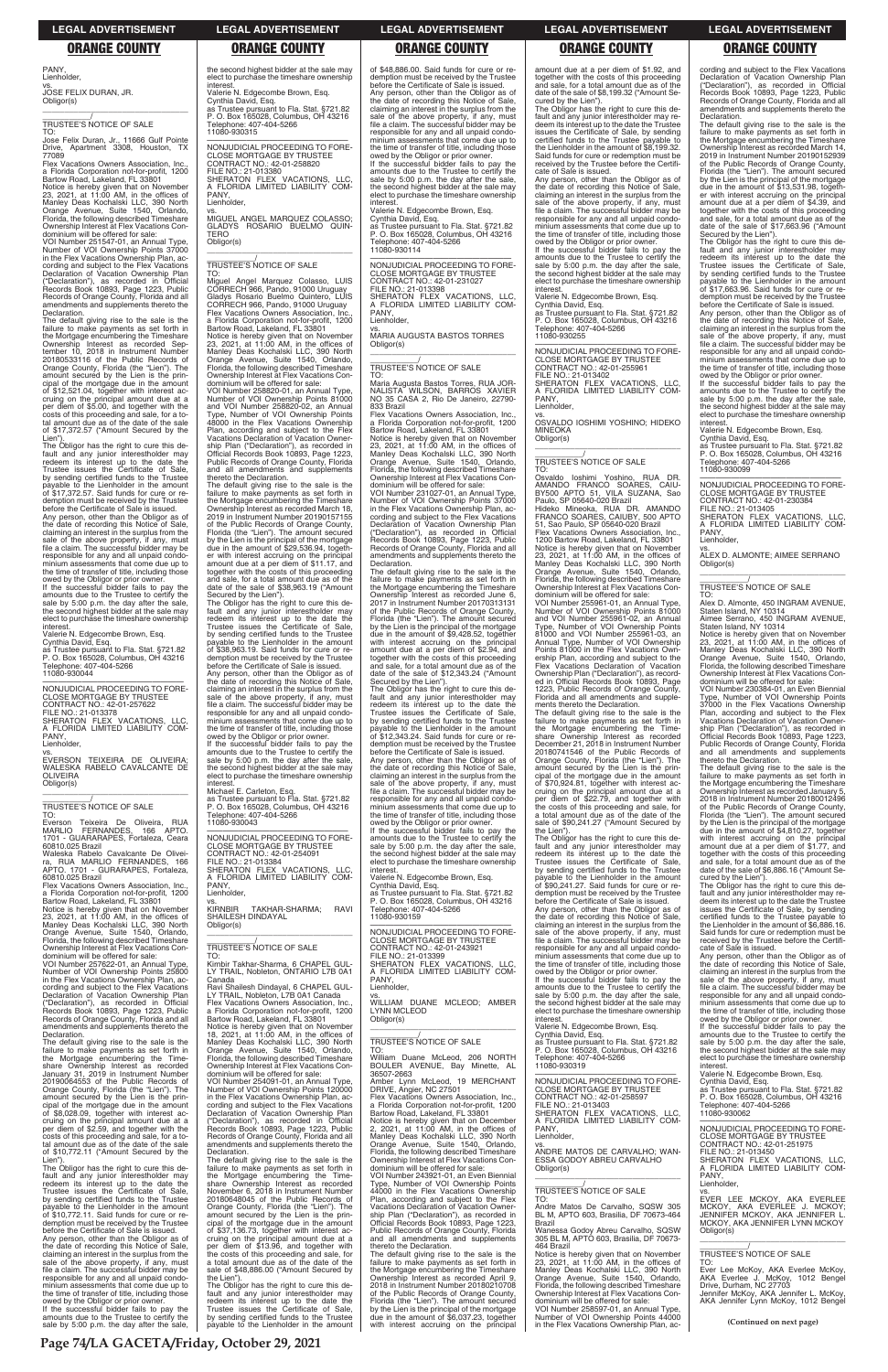Drive, Durham, NC 27703 Flex Vacations Owners Association, Inc. a Florida Corporation not-for-profit, 1200 Bartow Road, Lakeland, FL 33801

VOI Number 251975-01, an Annual Type, Number of VOI Ownership Points 51700 in the Flex Vacations Ownership Plan, according and subject to the Flex Vacations Declaration of Vacation Ownership Plan ("Declaration"), as recorded in Official Records Book 10893, Page 1223, Public Records of Orange County, Florida and all amendments and supplements thereto the Declaration.

Notice is hereby given that on November 23, 2021, at 11:00 AM, in the offices of Manley Deas Kochalski LLC, 390 North Orange Avenue, Suite 1540, Orlando, Florida, the following described Timeshare Ownership Interest at Flex Vacations Condominium will be offered for sale:

date of recording this Notice of Sale, claiming an interest in the surplus from the sale of the above property, if any, must file a claim. The successful bidder may be responsible for any and all unpaid condominium assessments that come due up to the time of transfer of title, including those

The default giving rise to the sale is the failure to make payments as set forth in the Mortgage encumbering the Timeshare Ownership Interest as recorded Sep-tember 10, 2018 in Instrument Number 20180535622 of the Public Records of Orange County, Florida (the "Lien"). The amount secured by the Lien is the principal of the mortgage due in the amount of \$17,131.18, together with interest accruing on the principal amount due at a per diem of \$6.87, and together with the costs of this proceeding and sale, for a to-tal amount due as of the date of the sale of \$23,215.86 ("Amount Secured by the

—————————————————— NONJUDICIAL PROCEEDING TO FORE-CLOSE MORTGAGE BY TRUSTEE CONTRACT NO.: 42-01-244166 FILE NO.: 21-013465 SHERATON FLEX VACATIONS, LLC, A FLORIDA LIMITED LIABILITY COM-**PANY** 

Lien"). The Obligor has the right to cure this default and any junior interestholder may redeem its interest up to the date the Trustee issues the Certificate of Sale, by sending certified funds to the Trustee payable to the Lienholder in the amount of \$23,215.86. Said funds for cure or redemption must be received by the Trustee before the Certificate of Sale is issued. Any person, other than the Obligor as of

owed by the Obligor or prior owner. If the successful bidder fails to pay the amounts due to the Trustee to certify the sale by 5:00 p.m. the day after the sale, the second highest bidder at the sale may elect to purchase the timeshare ownership interest.

mieresi.<br>Valerie N. Edgecombe Brown, Esg.

Cynthia David, Esq. as Trustee pursuant to Fla. Stat. §721.82 P. O. Box 165028, Columbus, OH 43216 Telephone: 407-404-5266 11080-930074

Lienholder, vs.

KANDICE K. RIVERA Obligor(s)

VOI Number 257984-01, an Annual Type, Number of VOI Ownership Points 44000 in the Flex Vacations Ownership Plan, according and subject to the Flex Vacations Declaration of Vacation Ownership Plan ("Declaration"), as recorded in Official ("Declaration"), as recorded in Official<br>Records Book 10893, Page 1223, Public Records of Orange County, Florida and all amendments and supplements thereto the **Declaration** 

\_\_\_\_\_\_\_\_\_\_\_\_\_\_\_\_\_\_\_\_\_\_\_\_\_\_\_\_\_\_\_\_\_ \_\_\_\_\_\_\_\_\_\_\_/<br>TRUSTEE'S NOTICE OF FORECLO-<br>SURE PROCEEDING TO:

Kandice K. Rivera 230 WEST 129TH STREET

13H New York, NY 10027 YOU ARE NOTIFIED that a TRUSTEE'S

NON-JUDICIAL PROCEEDING to enforce a Lien has been instituted on the following Timeshare Ownership Interest at Flex Va-

cations Condominium described as: VOI Number 244166-01, an Annual Type, Number of VOI Ownership Points 37000 in the Flex Vacations Ownership Plan, according and subject to the Flex Vacations Declaration of Vacation Ownership Plan ("Declaration"), as recorded in Official Records Book 10893, Page 1223, Public Records of Orange County, Florida and all amendments and supplements thereto the Declaration.

owed by the Obligor or prior owner. If the successful bidder fails to pay the amounts due to the Trustee to certify the sale by 5:00 p.m. the day after the sale, the second highest bidder at the sale may elect to purchase the timeshare ownership

—————————————————— NONJUDICIAL PROCEEDING TO FORE-CLOSE MORTGAGE BY TRUSTEE CONTRACT NO.: 42-01-236290 FILE NO.: 21-013487 SHERATON FLEX VACATIONS, LLC, A FLORIDA LIMITED LIABILITY COM-A FLC<br>PANY,

**Lienholder** 

The default giving rise to these proceedings is the failure to make payments as set forth in the Mortgage encumbering the Timeshare Ownership Interest as re-corded in the Official Records of Orange County, Florida. The Obligor has the right to object to this Trustee proceeding by serving written objection on the Trustee named below. The Obligor has the right to cure the default and any junior inter-estholder may redeem its interest, for a minimum period of forty-five (45) days until the Trustee issues the Certificate of Sale. The Lien may be cured by sending certified funds to the Trustee payable to the Lienholder in the amount of \$15,717.93, plus interest (calculated by multiplying \$4.67 times the number of days that have

Notice is hereby given that on November 23, 2021, at 11:00 AM, in the offices of Manley Deas Kochalski LLC, 390 North Orange Avenue, Suite 1540, Orlando, Florida, the following described Timeshare Ownership Interest at Flex Vacations Condominium will be offered for sale:

The default giving rise to the sale is the failure to make payments as set forth in the Mortgage encumbering the Timeshare Ownership Interest as recorded February 12, 2019 in Instrument Number 20190088770 of the Public Records of Orange County, Florida (the "Lien"). The amount secured by the Lien is the principal of the mortgage due in the amount of \$13,230.79, together with interest ac-cruing on the principal amount due at a per diem of \$4.30, and together with the costs of this proceeding and sale, for a to-tal amount due as of the date of the sale of \$17,156.68 ("Amount Secured by the

> PANY Lienholder, vs.

\_\_\_\_\_\_\_\_\_\_\_\_\_\_\_\_\_\_\_\_\_\_\_\_\_\_\_\_\_\_\_\_\_ \_\_\_\_\_\_\_\_\_\_\_/<br>TRUSTEE'S NOTICE OF SALE<br>TO: Tomas Wolf, MARTIN PESCADOR 1068 DEPTO 2, Pinamar, Buenos Aires 7167 Argentina<br>Notice is hereby given that on December

Notice is hereby given that on December<br>2, 2021, at 11:00 AM, in the offices of<br>Manley Deas Kochalski LLC, 390 North<br>Orange Avenue, Suite 1540, Orlando,<br>Florida, the following described Timeshare<br>Ownership Interest at Flex

Lien"). The Obligor has the right to cure this default and any junior interestholder may redeem its interest up to the date the Trustee issues the Certificate of Sale, by sending certified funds to the Trustee payable to the Lienholder in the amount of \$17,156.68. Said funds for cure or redemption must be received by the Trustee before the Certificate of Sale is issued. Any person, other than the Obligor as of

the date of recording this Notice of Sale, claiming an interest in the surplus from the sale of the above property, if any, must file a claim. The successful bidder may be responsible for any and all unpaid condominium assessments that come due up to the time of transfer of title, including those

interest. Valerie N. Edgecombe Brown, Esq.

Cynthia David, Esq. as Trustee pursuant to Fla. Stat. §721.82 P. O. Box 165028, Columbus, OH 43216 Telephone: 407-404-5266 11080-930086

vs. CLYDE ROY GREEN; AMANDA JANE GREEN Obligor(s) \_\_\_\_\_\_\_\_\_\_\_\_\_\_\_\_\_\_\_\_\_\_\_\_\_\_\_\_\_\_\_\_\_

\_\_\_\_\_\_\_\_\_\_\_/<br>TRUSTEE'S NOTICE OF FORECLO-<br>SURE PROCEEDING

TO: Clyde Roy Green 8 APLINS CLOSE

Harpenden Hertfordshire AL5 2QB United Kingdom

Amanda Jane Green

33 MYRTLESIDE CLOSE Northwood HA6 2XQ United Kingdom

Flex Vacations Owners Association, Inc., a Florida Corporation not-for-profit 1200 Bartow Road

Lakeland, FL 33801 YOU ARE NOTIFIED that a TRUSTEE'S NON-JUDICIAL PROCEEDING to enforce a Lien has been instituted on the following Timeshare Ownership Interest at Flex Vacations Condominium described as:

VOI Number 236290-01, an Even Biennial Type, Number of VOI Ownership Points 67100 in the Flex Vacations Ownership Plan, according and subject to the Flex Vacations Declaration of Vacation Ownership Plan ("Declaration"), as recorded in Official Records Book 10893, Page 1223, Public Records of Orange County, Florida and all amendments and supplements thereto the Declaration.

The default giving rise to these proceed-ings is the failure to make payments as set forth in the Mortgage encumbering the Timeshare Ownership Interest as recorded in the Official Records of Orange County, Florida. The Obligor has the right to object to this Trustee proceeding by serving written objection on the Trustee named below. The Obligor has the right to cure the default and any junior inter-estholder may redeem its interest, for a minimum period of forty-five (45) days until the Trustee issues the Certificate of Sale.

Michael Kent Shaw

130 Eagles Nest Lane Statesville, NC 28625 YOU ARE NOTIFIED that a TRUSTEE'S NON-JUDICIAL PROCEEDING to enforce a Lien has been instituted on the following Timeshare Ownership Interest at Flex Vacations Condominium described as: VOI Number 246694-01, an Annual Type, Number of VOI Ownership Points 44000 and VOI Number 246694-02, an Annual Type, Number of VOI Ownership Points 44000 in the Flex Vacations Ownership Plan, according and subject to the Flex Vacations Declaration of Vacation Ownership Plan ("Declaration"), as recorded in Official Records Book 10893, Page 1223, Public Records of Orange County, Florida and all amendments and supplements

in the Flex Vacations Ownership Plan, according and subject to the Flex Vacations Declaration of Vacation Ownership Plan ("Declaration"), as recorded in Official Records Book 10893, Page 1223, Public Records of Orange County, Florida and all amendments and supplements thereto the **Declaration** 

thereto the Declaration.

The default giving rise to these proceed-ings is the failure to make payments as set forth in the Mortgage encumbering the Timeshare Ownership Interest as re-corded in the Official Records of Orange County, Florida. The Obligor has the right to object to this Trustee proceeding by serving written objection on the Trustee named below. The Obligor has the right to cure the default and any junior inter-estholder may redeem its interest, for a minimum period of forty-five (45) days until the Trustee issues the Certificate of Sale. The Lien may be cured by sending certi-fied funds to the Trustee payable to the Lienholder in the amount of \$19,500.68, plus interest (calculated by multiplying \$4.73 times the number of days that have elapsed since October 17, 2021), plus the costs of this proceeding. Said funds for cure or redemption must be received by the Trustee before the Certificate of Sale

> amounts due to the Trustee to certify the sale by 5:00 p.m. the day after the sale, the second highest bidder at the sale may elect to purchase the timeshare ownership interest

FILE NO.: 21-013515 SHERATON FLEX VACATIONS, LLC, A FLORIDA LIMITED LIABILITY COM-PANY

is issued. Michael E. Carleton, Esq.

Flex Vacations Owners Association, Inc. a Florida Corporation not-for-profit, 1200 Bartow Road, Lakeland, FL 33801

Valerie N. Edgecombe Brown, Esq. Cynthia David, Esq. as Trustee pursuant to Fla. Stat. §721.82

P. O. Box 165028 Columbus, OH 43216-5028 Telephone: 407-404-5266 Telecopier: 614-220-5613 11080-930360

> Notice is hereby given that on December<br>2, 2021, at 11:00 AM, in the offices of<br>Manley Deas Kochalski LLC, 390 North<br>Orange Avenue, Suite 1540, Orlando,<br>Florida, the following described Timeshare<br>Ownership Interest at Flex dominium will be offered for sale:

—————————————————— NONJUDICIAL PROCEEDING TO FORE-CLOSE MORTGAGE BY TRUSTEE CONTRACT NO.: 42-01-249808

FILE NO.: 21-013497 SHERATON FLEX VACATIONS, LLC, A FLORIDA LIMITED LIABILITY COM-

TOMAS WOLF Obligor(s)

dominium will be offered for sale: VOI Number 249808-01, an Annual Type, Number of VOI Ownership Points 25800 in the Flex Vacations Ownership Plan, according and subject to the Flex Vacations Declaration of Vacation Ownership Plan ("Declaration"), as recorded in Official

Records Book 10893, Page 1223, Public Records of Orange County, Florida and all amendments and supplements thereto the

Declaration.

The default giving rise to the sale is the failure to make payments as set forth in the Mortgage encumbering the Timeshare Ownership Interest as recorded October 8, 2018 in Instrument Number 20180593113

of the Public Records of Orange County, Florida (the "Lien"). The amount secured by the Lien is the principal of the mortgage due in the amount of \$7,679.88, together with interest accruing on the principal amount due at a per diem of \$2.45, and together with the costs of this procee and sale, for a total amount due as of the date of the sale of \$10,380.14 ("Amount Secured by the Lien"). The Obligor has the right to cure this default and any junior interestholder may redeem its interest up to the date the Trustee issues the Certificate of Sale, by sending certified funds to the Trustee payable to the Lienholder in the amount of \$10,380.14. Said funds for cure or redemption must be received by the Trustee before the Certificate of Sale is issued. Any person, other than the Obligor as of the date of recording this Notice of Sale, claiming an interest in the surplus from the sale of the above property, if any, must file a claim. The successful bidder may be responsible for any and all unpaid condominium assessments that come due up to the time of transfer of title, including those owed by the Obligor or prior owner.

| \$4.67 times the number of days that have  | the Trustee issues the Certificate of Sale. | If the successful bidder fails to pay the  | minium assessments that come due up to         | of \$12,675,39. Said funds for cure or re-     |
|--------------------------------------------|---------------------------------------------|--------------------------------------------|------------------------------------------------|------------------------------------------------|
| elapsed since October 13, 2021), plus the  | The Lien may be cured by sending certi-     | amounts due to the Trustee to certify the  | the time of transfer of title, including those | demption must be received by the Trustee       |
| costs of this proceeding. Said funds for   | fied funds to the Trustee payable to the    | sale by 5:00 p.m. the day after the sale.  | owed by the Obligor or prior owner.            | before the Certificate of Sale is issued.      |
| cure or redemption must be received by     | Lienholder in the amount of \$13.355.27.    | the second highest bidder at the sale may  | If the successful bidder fails to pay the      | Any person, other than the Obligor as of       |
| the Trustee before the Certificate of Sale | plus interest (calculated by multiplying    | elect to purchase the timeshare ownership  | amounts due to the Trustee to certify the      | the date of recording this Notice of Sale.     |
| is issued.                                 | \$3.18 times the number of days that have   | interest.                                  | sale by 5:00 p.m. the day after the sale,      | claiming an interest in the surplus from the   |
| Michael E. Carleton, Esq.                  | elapsed since October 17, 2021), plus the   | Valerie N. Edgecombe Brown, Esg.           | the second highest bidder at the sale may      | sale of the above property, if any, must       |
| Valerie N. Edgecombe Brown, Esg.           | costs of this proceeding. Said funds for    | Cynthia David, Esg.                        | elect to purchase the timeshare ownership      | file a claim. The successful bidder may be     |
| Cynthia David, Esq.                        | cure or redemption must be received by      | as Trustee pursuant to Fla. Stat. §721.82  | interest.                                      | responsible for any and all unpaid condo-      |
| as Trustee pursuant to Fla. Stat. §721.82  | the Trustee before the Certificate of Sale  | P. O. Box 165028, Columbus, OH 43216       | Valerie N. Edgecombe Brown, Esq.               | minium assessments that come due up to         |
| P. O. Box 165028                           | is issued.                                  | Telephone: 407-404-5266                    | Cynthia David, Esg.                            | the time of transfer of title, including those |
| Columbus, OH 43216-5028                    | Cynthia David, Esq.                         | 11080-930209                               | as Trustee pursuant to Fla. Stat. §721.82      | owed by the Obligor or prior owner.            |
| Telephone: 407-404-5266                    | Valerie N. Edgecombe Brown, Esq.            |                                            | P. O. Box 165028, Columbus, OH 43216           | If the successful bidder fails to pay the      |
| Telecopier: 614-220-5613                   | Michael E. Carleton, Esq.                   | NONJUDICIAL PROCEEDING TO FORE-            | Telephone: 407-404-5266                        | amounts due to the Trustee to certify the      |
| 11080-930021                               | as Trustee pursuant to Fla. Stat. §721.82   | <b>CLOSE MORTGAGE BY TRUSTEE</b>           | 11080-930170                                   | sale by 5:00 p.m. the day after the sale,      |
|                                            | P. O. Box 165028                            | CONTRACT NO.: 42-01-263151                 |                                                | the second highest bidder at the sale may      |
| NONJUDICIAL PROCEEDING TO FORE-            | Columbus, OH 43216-5028                     | FILE NO.: 21-013510                        | NONJUDICIAL PROCEEDING TO FORE-                | elect to purchase the timeshare ownership      |
| <b>CLOSE MORTGAGE BY TRUSTEE</b>           | Telephone: 407-404-5266                     | SHERATON FLEX VACATIONS. LLC.              | <b>CLOSE MORTGAGE BY TRUSTEE</b>               | interest.                                      |
| CONTRACT NO.: 42-01-257984                 | Telecopier: 614-220-5613                    | A FLORIDA LIMITED LIABILITY COM-           | CONTRACT NO.: 42-01-251294                     | Valerie N. Edgecombe Brown, Esq.               |
| FILE NO.: 21-013474                        | 11080-930334                                | PANY.                                      | FILE NO.: 21-013513                            | Cynthia David, Esg.                            |
| SHERATON FLEX VACATIONS, LLC,              |                                             | Lienholder.                                | SHERATON FLEX VACATIONS, LLC,                  | as Trustee pursuant to Fla. Stat. §721.82      |
| A FLORIDA LIMITED LIABILITY COM-           | NONJUDICIAL PROCEEDING TO FORE-             | VS.                                        | A FLORIDA LIMITED LIABILITY COM-               | P. O. Box 165028, Columbus, OH 43216           |
| PANY.                                      | <b>CLOSE MORTGAGE BY TRUSTEE</b>            | JASEN ANTHONY WILLIAMS: DIAMOND            | PANY.                                          | Telephone: 407-404-5266                        |
| Lienholder,                                | CONTRACT NO.: 42-01-246694                  | ANN USE WILLIAMS                           | Lienholder,                                    | 11080-930372                                   |
| VS.                                        | FILE NO.: 21-013489                         | Obligor(s)                                 | VS.                                            |                                                |
| VITOR CARVALHO LARA: ANE RO-               | SHERATON FLEX VACATIONS, LLC,               |                                            | ANNA JACKSON                                   | NONJUDICIAL PROCEEDING TO FORE-                |
| DRIGUES OLIVEIRA LARA                      | A FLORIDA LIMITED LIABILITY COM-            |                                            | Obligor(s)                                     | CLOSE CLAIM OF LIEN BY TRUSTEE                 |
| Obligor(s)                                 | PANY.                                       | TRUSTEE'S NOTICE OF SALE                   |                                                | CONTRACT NO.: 2434-21A-010005                  |
|                                            | Lienholder,                                 | TO:                                        |                                                | FILE NO.: 21-013539                            |
|                                            | VS.                                         | Jasen Anthony Williams, 137 L BERNARD      | <b>TRUSTEE'S NOTICE OF SALE</b>                | VISTANA CASCADES CONDOMINIUM                   |
| TRUSTEE'S NOTICE OF SALE                   | SCARLETT JOY SHAW; MICHAEL KENT             | COURT, Gray, LA 70359                      | TO:                                            | ASSOCIATION, INC., A FLORIDA COR-              |
| TO:                                        | <b>SHAW</b>                                 | Diamond Ann Use Williams, 137 L BER-       | Anna Jackson, PO BOX 285, Clarkdale,           | PORATION.                                      |
| Vitor Carvalho Lara, AV. CLARICINDA        | Obligor(s)                                  | NARD COURT, Gray, LA 70359                 | GA 30111                                       | Lienholder.                                    |
| ALVES REZENDE 1650 FLAMBOYANT              |                                             | Notice is hereby given that on November    | Flex Vacations Owners Association, Inc.,       | VS.                                            |
| 2, Uberaba, 38081-793 Brazil               |                                             | 18, 2021, at $11:00$ AM, in the offices of | a Florida Corporation not-for-profit, 1200     | WINTON E. SCOTT; VERDELLE L.                   |
| Ane Rodrigues Oliveira Lara, AV. CLAR-     | TRUSTEE'S NOTICE OF<br>FORECLO-             | Manley Deas Kochalski LLC, 390 North       | Bartow Road, Lakeland, FL 33801                | <b>SCOTT</b>                                   |
| ICINDA ALVES REZENDE 1650 FLAM-            | <b>SURE PROCEEDING</b>                      | Orange Avenue, Suite 1540, Orlando,        | Notice is hereby given that on November        | Obligor(s)                                     |
| BOYANT 2, Uberaba, 38081-793 Brazil        | TO:                                         | Florida, the following described Timeshare | 23, 2021, at $11:00$ AM, in the offices of     |                                                |
| Flex Vacations Owners Association, Inc.,   | Scarlett Joy Shaw                           | Ownership Interest at Flex Vacations Con-  | Manley Deas Kochalski LLC, 390 North           |                                                |
| a Florida Corporation, 1200 Bartow Road,   | 130 Eagles Nest Lane                        | dominium will be offered for sale:         | Orange Avenue, Suite 1540, Orlando,            |                                                |
| Lakeland, FL 33801                         | Statesville, NC 28625                       | VOI Number 263151-01, an Even Biennial     | Florida, the following described Timeshare     | (Continued on next page)                       |
|                                            |                                             |                                            |                                                |                                                |

Type, Number of VOI Ownership Points 37000 in the Flex Vacations Ownership Plan, according and subject to the Flex Vacations Declaration of Vacation Ownership Plan ("Declaration"), as recorded in Official Records Book 10893, Page 1223, Public Records of Orange County, Florida

and all amendments and supplements thereto the Declaration. The default giving rise to the sale is the failure to make payments as set forth in the Mortgage encumbering the Timeshare Ownership Interest as recorded June 25, 2019 in Instrument Number 20190389846 of the Public Records of Orange County, Florida (the "Lien"). The amount secured by the Lien is the principal of the mortgage due in the amount of \$8,238.26, together with interest accruing on the principal amount due at a per diem of \$2.91, and together with the costs of this procee and sale, for a total amount due as of the date of the sale of \$11,281.74 ("Amount Secured by the Lien"). The Obligor has the right to cure this de-

fault and any junior interestholder may redeem its interest up to the date the Trustee issues the Certificate of Sale, by sending certified funds to the Trustee payable to the Lienholder in the amount of \$11,281.74. Said funds for cure or redemption must be received by the Trustee before the Certificate of Sale is issued. Any person, other than the Obligor as of

the date of recording this Notice of Sale, claiming an interest in the surplus from the sale of the above property, if any, must file a claim. The successful bidder may be responsible for any and all unpaid condominium assessments that come due up to the time of transfer of title, including those owed by the Obligor or prior owner. If the successful bidder fails to pay the

amounts due to the Trustee to certify the sale by 5:00 p.m. the day after the sale, the second highest bidder at the sale may elect to purchase the timeshare ownership interest.

Valerie N. Edgecombe Brown, Esq.

Cynthia David, Esq. as Trustee pursuant to Fla. Stat. §721.82 P. O. Box 165028, Columbus, OH 43216 Telephone: 407-404-5266 11080-930042

—————————————————— NONJUDICIAL PROCEEDING TO FORE-CLOSE MORTGAGE BY TRUSTEE CONTRACT NO.: 42-01-256597 FILE NO.: 21-013511

SHERATON FLEX VACATIONS, LLC, A FLORIDA LIMITED LIABILITY COM-A FLU<br>PANY, Lienholder,

vs. DAWOOD DUMAKUDE MNDEBELE Obligor(s)

\_\_\_\_\_\_\_\_\_\_\_/ TRUSTEE'S NOTICE OF SALE

TO: Dawood Dumakude Mndebele, 9 JEANINE AVENUE, BASSONIA, Johan-

 $\overline{\phantom{a}}$  , and the set of the set of the set of the set of the set of the set of the set of the set of the set of the set of the set of the set of the set of the set of the set of the set of the set of the set of the s

nesburg, Gauteng 2091 South Africa Notice is hereby given that on November 23, 2021, at 11:00 AM, in the offices of Manley Deas Kochalski LLC, 390 North Orange Avenue, Suite 1540, Orlando, Florida, the following described Timeshare Ownership Interest at Flex Vacations Con-dominium will be offered for sale: VOI Number 256597-01, an Even Biennial

Type, Number of VOI Ownership Points 81000 in the Flex Vacations Ownership Plan, according and subject to the Flex Vacations Declaration of Vacation Ownership Plan ("Declaration"), as recorded in Official Records Book 10893, Page 1223, Public Records of Orange County, Florida and all amendments and supplements thereto the Declaration.

The default giving rise to the sale is the failure to make payments as set forth in the Mortgage encumbering the Timeshare Ownership Interest as recorded January 28, 2019 in Instrument Number 20190054575 of the Public Records of Orange County, Florida (the "Lien"). The amount secured by the Lien is the principal of the mortgage due in the amount of \$13,677.43, together with interest ac-cruing on the principal amount due at a per diem of \$3.63, and together with the costs of this proceeding and sale, for a to-tal amount due as of the date of the sale of \$17,488.23 ("Amount Secured by the

Lien"). The Obligor has the right to cure this de-fault and any junior interestholder may redeem its interest up to the date the Trustee issues the Certificate of Sale, by sending certified funds to the Trustee payable to the Lienholder in the amount of \$17,488.23. Said funds for cure or redemption must be received by the Trustee

before the Certificate of Sale is issued. Any person, other than the Obligor as of the date of recording this Notice of Sale, claiming an interest in the surplus from the sale of the above property, if any, must file a claim. The successful bidder may be responsible for any and all unpaid condo-minium assessments that come due up to

Ownership Interest at Flex Vacations Condominium will be offered for sale: VOI Number 251294-01, an Annual Type, Number of VOI Ownership Points 37000

The default giving rise to the sale is the failure to make payments as set forth in the Mortgage encumbering the Timeshare Ownership Interest as recorded Sep-tember 10, 2018 in Instrument Number 20180533474 of the Public Records of Orange County, Florida (the "Lien"). The amount secured by the Lien is the principal of the mortgage due in the amount of \$12,354.66, together with interest accruing on the principal amount due at a per diem of \$4.64, and together with the costs of this proceeding and sale, for a to-tal amount due as of the date of the sale of \$16,584.58 ("Amount Secured by the Lien"). The Obligor has the right to cure this de-

fault and any junior interestholder may redeem its interest up to the date the Trustee issues the Certificate of Sale, by sending certified funds to the Trustee payable to the Lienholder in the amount of \$16,584.58. Said funds for cure or redemption must be received by the Trustee before the Certificate of Sale is issued.

Any person, other than the Obligor as of the date of recording this Notice of Sale, claiming an interest in the surplus from the sale of the above property, if any, must file a claim. The successful bidder may be responsible for any and all unpaid condominium assessments that come due up to the time of transfer of title, including those owed by the Obligor or prior owner. If the successful bidder fails to pay the

Valerie N. Edgecombe Brown, Esq.

Cynthia David, Esq. as Trustee pursuant to Fla. Stat. §721.82 P. O. Box 165028, Columbus, OH 43216

Telephone: 407-404-5266 11080-930167

—————————————————— NONJUDICIAL PROCEEDING TO FORE-CLOSE MORTGAGE BY TRUSTEE CONTRACT NO.: 42-01-251096

Lienholder, vs.

LILIANA ABIGAIL ABOYTES SANCHEZ; JOSE LUIS ZETINA CORDOBA Obligor(s) \_\_\_\_\_\_\_\_\_\_\_\_\_\_\_\_\_\_\_\_\_\_\_\_\_\_\_\_\_\_\_\_\_

\_\_\_\_\_\_\_\_\_\_\_/ TRUSTEE'S NOTICE OF SALE

TO: Liliana Abigail Aboytes Sanchez, 1908 Peartree Street, Chesapeake, VA 23324 Jose Luis Zetina Cordoba, 1908 Peartree Street, Chesapeake, VA 23324

VOI Number 251096-01, an Annual Type, Number of VOI Ownership Points 30500 in the Flex Vacations Ownership Plan, according and subject to the Flex Vacations<br>Declaration of Vacation Ownership Plan<br>("Declaration"), as recorded in Official<br>Records Book 10893, Page 1223, Public<br>Records of Orange Coun Declaration.

The default giving rise to the sale is the failure to make payments as set forth in the Mortgage encumbering the Timeshare Ownership Interest as recorded April 2019 in Instrument Number 20190196323 of the Public Records of Orange County, Florida (the "Lien"). The amount secured by the Lien is the principal of the mortgage due in the amount of \$9,457.41, together with interest accruing on the principal amount due at a per diem of \$3.04, and together with the costs of this procee and sale, for a total amount due as of the date of the sale of \$12,675.39 ("Amount

Secured by the Lien"). The Obligor has the right to cure this default and any junior interestholder may redeem its interest up to the date the Trustee issues the Certificate of Sale, by sending certified funds to the Trustee payable to the Lienholder in the amount of \$12,675.39. Said funds for cure or re-

### **LEGAL ADVERTISEMENT LEGAL ADVERTISEMENT LEGAL ADVERTISEMENT LEGAL ADVERTISEMENT LEGAL ADVERTISEMENT**

# **ORANGE COUNTY ORANGE COUNTY ORANGE COUNTY ORANGE COUNTY ORANGE COUNTY**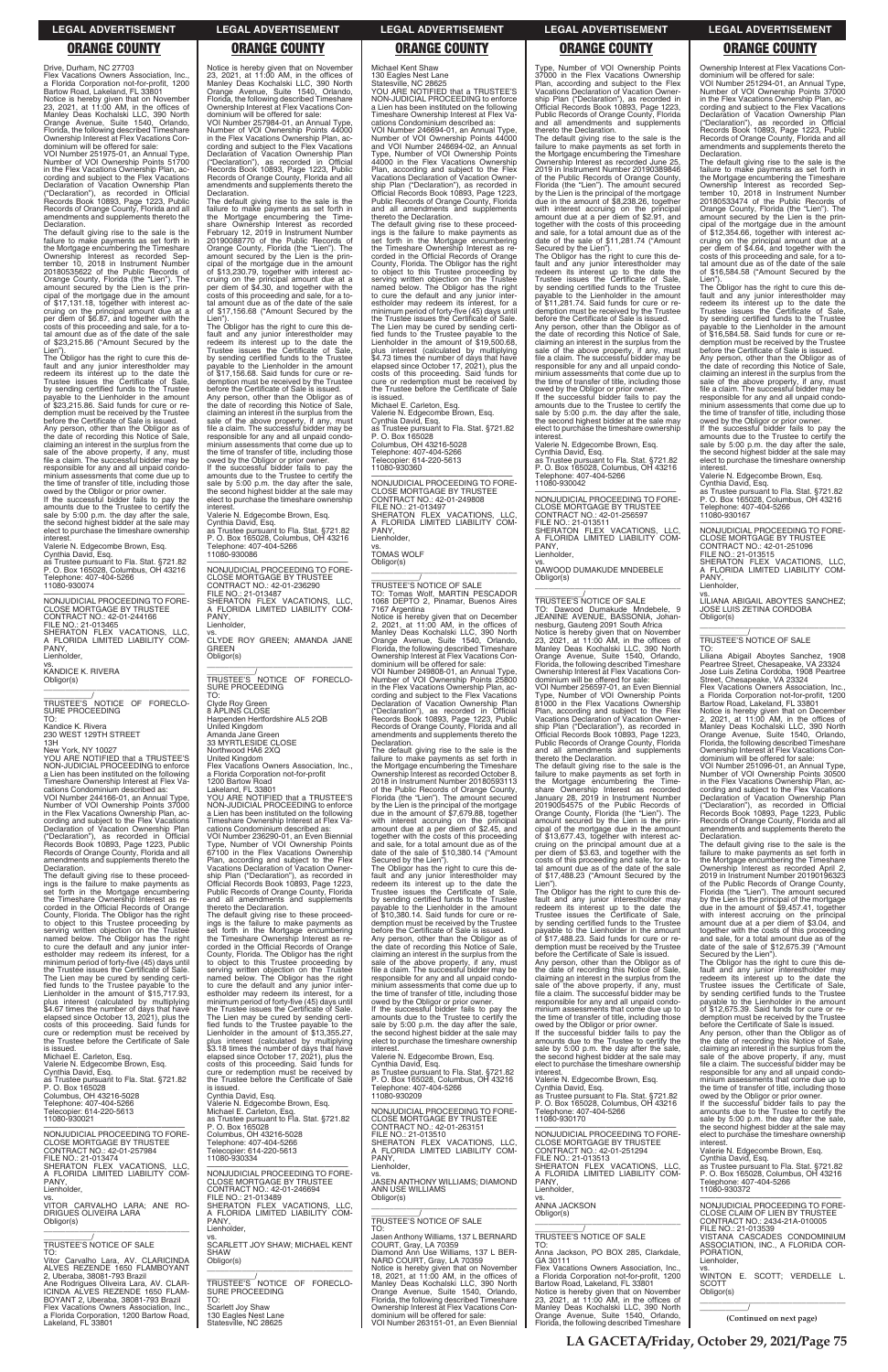TRUSTEE'S NOTICE OF SALE

TO: Winton E. Scott, 10 CEDAR PARK ROAD, APT 78, Devonshire, DV02 Bermuda Verdelle L. Scott, 10 CEDAR PARK ROAD, APT 78, Devonshire, DV02 Ber-

Unit Week 21, in Unit 2434, an Annual Unit Week in Vistana Cascades Condominium, pursuant to the Declaration of Condominium as recorded in Official Records Book 5312, Page 2312, Public Records of Or-ange County, Florida and all amendments thereof and supplements thereto ('Declaration')

muda Notice is hereby given that on November 18, 2021, at 11:00 AM, in the offices of Manley Deas Kochalski LLC, 390 North Orange Avenue, Suite 1540, Orlando, Florida, the following described Timeshare Ownership Interest at Vistana Cascades Condominium will be offered for sale:

owed by the Obligor or prior owner. If the successful bidder fails to pay the amounts due to the Trustee to certify the sale by 5:00 p.m. the day after the sale, the second highest bidder at the sale may elect to purchase the timeshare ownership interest

The default giving rise to the sale is the failure to pay assessments as set forth in the Claim(s) of Lien encumbering the Timeshare Ownership Interest as recorded May 21, 2020 in Instrument Number 20200291952 of the Public Records of Orange County, Florida. The amount secured by the assessment lien is for unpaid assessments, accrued interest, plus inter-est accruing at a per diem rate of \$0.88 together with the costs of this proceeding and sale and all other amounts secured by the Claim of Lien, for a total amount as of the date of the sale of \$2,012.50

("Amount Secured by the Lien"). The Obligor has the right to cure this default and any junior interestholder may re-deem its interest up to the date the Trustee issues the Certificate of Sale by sending certified funds to the Trustee payable to the Lienholder in the amount of \$2,012.50. Said funds for cure or redemption must be received by the Trustee before the Certificate of Sale is issued. Any person, other than the Obligor as of

Number of VOI Ownership Points 37000 in the Flex Vacations Ownership Plan, ac-cording and subject to the Flex Vacations Declaration of Vacation Ownership Plan ("Declaration"), as recorded in Official Records Book 10893, Page 1223, Public Records of Orange County, Florida and all amendments and supplements thereto the Declaration.

the date of recording this Notice of Sale, claiming an interest in the surplus from the sale of the above property, if any, must file a claim. The successful bidder may be responsible for any and all unpaid condo-minium assessments that come due up to the time of transfer of title, including those

date of the sale of \$17,807.90 ("Amount Secured by the Lien").

Valerie N. Edgecombe Brown, Esq.

Cynthia David, Esq. as Trustee pursuant to Fla. Stat. §721.82 P. O. Box 165028, Columbus, OH 43216 Telephone: 407-404-5266 11080-930103

The Obligor has the right to cure this default and any junior interestholder may redeem its interest up to the date the Trustee issues the Certificate of Sale, by sending certified funds to the Trustee payable to the Lienholder in the amount of \$17,807.90. Said funds for cure or redemption must be received by the Trustee before the Certificate of Sale is issued. Any person, other than the Obligor as of the date of recording this Notice of Sale, claiming an interest in the surplus from the sale of the above property, if any, must file a claim. The successful bidder may be responsible for any and all unpaid condominium assessments that come due up to the time of transfer of title, including those owed by the Obligor or prior owner.

If the successful bidder fails to pay the amounts due to the Trustee to certify the sale by 5:00 p.m. the day after the sale, the second highest bidder at the sale may elect to purchase the timeshare ownership

—————————————————— NONJUDICIAL PROCEEDING TO FORE-CLOSE MORTGAGE BY TRUSTEE CONTRACT NO.: 42-01-263206 FILE NO.: 21-013542 SHERATON FLEX VACATIONS, LLC, A FLORIDA LIMITED LIABILITY COM-PANY,

Lienholder,

vs. DUANE RAY DILL; NANCY NOEL DILL Obligor(s) \_\_\_\_\_\_\_\_\_\_\_\_\_\_\_\_\_\_\_\_\_\_\_\_\_\_\_\_\_\_\_\_\_

\_\_\_\_\_\_\_\_\_\_\_/ TRUSTEE'S NOTICE OF SALE

TO: Duane Ray Dill, 18426 Redriver Dawn, San Antonio, TX 78259 Nancy Noel Dill, 1323 View Top, San An-

tonio, TX 78258 Flex Vacations Owners Association, Inc., a Florida Corporation not-for-profit, 1200 Bartow Road, Lakeland, FL 33801

Sonia Zulmira Da Silveira Leone, RUA<br>CORONEL QUIRINO 1114 AP. 171. CORONEL QUIRINO 1114 AP. 171, Campinas, S.P. 13025-002 Brazil

Notice is hereby given that on November<br>18, 2021, at 11:00 AM, in the offices of<br>Manley Deas Kochalski LLC, 390 North<br>Orange Avenue, Suite 1540, Orlando,<br>Florida, the following described Timeshare<br>Ownership Interest at Fle

Notice is hereby given that on December 2, 2021, at 11:00 AM, in the offices of Manley Deas Kochalski LLC, 390 North Orange Avenue, Suite 1540, Orlando, Florida, the following described Timeshare Ownership Interest at Flex Vacations Condominium will be offered for sale: VOI Number 263206-01, an Annual Type,

The default giving rise to the sale is the failure to make payments as set forth in the Mortgage encumbering the Timeshare Ownership Interest as recorded July 1, 2019 in Instrument Number 20190404099 of the Public Records of Orange County, Florida (the "Lien"). The amount secured by the Lien is the principal of the mortgage due in the amount of \$13,204.90, together with interest accruing on the principal amount due at a per diem of \$4.68, and together with the costs of this proceeding and sale, for a total amount due as of the

PANY, Lienholder

interest. Valerie N. Edgecombe Brown, Esq. Cynthia David, Esq. as Trustee pursuant to Fla. Stat. §721.82 P. O. Box 165028, Columbus, OH 43216 Telephone: 407-404-5266 11080-930203

the date of recording this Notice of Sale,<br>claiming an interest in the surplus from the<br>sale of the above property, if any, must<br>file a claim. The successful bidder may be responsible for any and all unpaid condo-minium assessments that come due up to the time of transfer of title, including those

—————————————————— NONJUDICIAL PROCEEDING TO FORE-CLOSE MORTGAGE BY CONTRACT NO.: 42-01-258696 FILE NO.: 21-013548 SHERATON FLEX VACATIONS, LLC, A FLORIDA LIMITED LIABILITY COM-PANY, Lienholder,

vs. ALDO LEONE FILHO; SONIA ZULMIRA

DA SILVEIRA LEONE Obligor(s)

\_\_\_\_\_\_\_\_\_\_\_\_\_\_\_\_\_\_\_\_\_\_\_\_\_\_\_\_\_\_\_\_\_ \_\_\_\_\_\_\_\_\_\_\_/ TRUSTEE'S NOTICE OF SALE

TO: Aldo Leone Filho, RUA CORONEL QUIRI-NO 1114 AP. 171, Campinas, S.P. 13025-

002 Brazil

**Declaration** 

dominium will be offered for sale: VOI Number 258696-01, an Annual Type, Number of VOI Ownership Points 81000 in the Flex Vacations Ownership Plan, according and subject to the Flex Vacations Declaration of Vacation Ownership Plan ("Declaration"), as recorded in Official Records Book 10893, Page 1223, Public Records of Orange County, Florida and all amendments and supplements thereto the

The default giving rise to the sale is the failure to make payments as set forth in the Mortgage encumbering the Timeshare Ownership Interest as recorded March 14, 2019 in Instrument Number 20190152919 of the Public Records of Orange County, Florida (the "Lien"). The amount secured by the Lien is the principal of the mortgage due in the amount of \$22,590.52, togeth-er with interest accruing on the principal amount due at a per diem of \$6.13, and together with the costs of this proceeding and sale, for a total amount due as of the date of the sale of \$28,289.11 ("Amount Secured by the Lien"). The Obligor has the right to cure this default and any junior interestholder may redeem its interest up to the date the Trustee issues the Certificate of Sale, by sending certified funds to the Trustee payable to the Lienholder in the amount of \$28,289.11. Said funds for cure or redemption must be received by the Trustee before the Certificate of Sale is issued. Any person, other than the Obligor as of

the date of recording this Notice of Sale,<br>claiming an interest in the surplus from the<br>sale of the above property, if any, must<br>file a claim. The successful bidder may be

responsible for any and all unpaid condo-minium assessments that come due up to the time of transfer of title, including those owed by the Obligor or prior owner. If the successful bidder fails to pay the amounts due to the Trustee to certify the sale by 5:00 p.m. the day after the sale, the second highest bidder at the sale may elect to purchase the timeshare ownership interest. Valerie N. Edgecombe Brown, Esq. Cynthia David, Esq. as Trustee pursuant to Fla. Stat. §721.82 P. O. Box 165028, Columbus, OH 43216

Telephone: 407-404-5266 11080-929979

—————————————————— NONJUDICIAL PROCEEDING TO FORE-CLOSE MORTGAGE BY TRUSTEE CONTRACT NO.: 42-01-254640

FILE NO.: 21-013552

PANY Lienholder,

SHERATON FLEX VACATIONS, LLC, A FLORIDA LIMITED LIABILITY COM-

vs. KELLY CRISTINE CLEARY

Obligor(s)

\_\_\_\_\_\_\_\_\_\_\_\_\_\_\_\_\_\_\_\_\_\_\_\_\_\_\_\_\_\_\_\_\_ \_\_\_\_\_\_\_\_\_\_\_/ TRUSTEE'S NOTICE OF SALE

TO:

Kelly Cristine Cleary, 63 Freemans Loop, Ridgeland, SC 29936 Flex Vacations Owners Association, Inc.,

a Florida Corporation not-for-profit, 1200<br>Bartow Road, Lakeland, FL 33801<br>Notice is hereby given that on November<br>23, 2021, at 11:00 AM, in the offices of<br>Manley Deas Kochalski LLC, 390 North<br>Orange Avenue, Suite 1540, Or

Florida, the following described Timeshare Ownership Interest at Flex Vacations Con-dominium will be offered for sale: VOI Number 254640-01, an Even Biennial Type, Number of VOI Ownership Points 51700 in the Flex Vacations Ownership

Plan, according and subject to the Flex Vacations Declaration of Vacation Owner-ship Plan ("Declaration"), as recorded in Official Records Book 10893, Page 1223,

Public Records of Orange County, Florida and all amendments and supplements

thereto the Declaration.

The default giving rise to the sale is the failure to make payments as set forth in the Mortgage encumbering the Time-<br>share Ownership Interest as recorded share Ownership Interest as recorded November 16, 2018 in Instrument Number PANY Lienholder,

 $\overline{\phantom{a}}$  , and the set of the set of the set of the set of the set of the set of the set of the set of the set of the set of the set of the set of the set of the set of the set of the set of the set of the set of the s \_\_\_\_\_\_\_\_\_\_\_/ TRUSTEE'S NOTICE OF FORECLO-

20180671086 of the Public Records of Orange County, Florida (the "Lien"). The amount secured by the Lien is the principal of the mortgage due in the amount of \$10,391.71, together with interest ac-cruing on the principal amount due at a per diem of \$3.89, and together with the costs of this proceeding and sale, for a to-tal amount due as of the date of the sale of \$14,188.45 ("Amount Secured by the Lien"). The Obligor has the right to cure this de-

fault and any junior interestholder may redeem its interest up to the date the Trustee issues the Certificate of Sale, by sending certified funds to the Trustee<br>pavable to the Lienholder in the amount payable to the Lienholder in the amount of \$14,188.45. Said funds for cure or redemption must be received by the Trustee before the Certificate of Sale is issued. Any person, other than the Obligor as of

owed by the Obligor or prior owner. If the successful bidder fails to pay the amounts due to the Trustee to certify the sale by 5:00 p.m. the day after the sale, the second highest bidder at the sale may elect to purchase the timeshare ownership

interest. Valerie N. Edgecombe Brown, Esq. Cynthia David, Esq. as Trustee pursuant to Fla. Stat. §721.82 P. O. Box 165028, Columbus, OH 43216 Telephone: 407-404-5266 11080-930197 ——————————————————

NONJUDICIAL PROCEEDING TO FORE-CLOSE MORTGAGE BY TRUSTEE CONTRACT NO.: 42-01-249000 FILE NO.: 21-013556 SHERATON FLEX VACATIONS, LLC, A FLORIDA LIMITED LIABILITY COM-PANY, Lienholder,

vs. HAROON NATHIE Obligor(s)

\_\_\_\_\_\_\_\_\_\_\_\_\_\_\_\_\_\_\_\_\_\_\_\_\_\_\_\_\_\_\_\_\_

\_\_\_\_\_\_\_\_\_\_\_/ TRUSTEE'S NOTICE OF SALE TO: Haroon Nathie, 16 Waterval Crescent, Johannes, Gauteng 2144 South Africa Notice is hereby given that on December 2, 2021, at 11:00 AM, in the offices of Manley Deas Kochalski LLC, 390 North Orange Avenue, Suite 1540, Orlando, Florida, the following described Timeshare Ownership Interest at Flex Vacations Con-dominium will be offered for sale:

> owed by the Obligor or prior owner. If the successful bidder fails to pay the amounts due to the Trustee to certify the sale by 5:00 p.m. the day after the sale, the second highest bidder at the sale may elect to purchase the timeshare ownership **interest**

VOI Number 249000-01, an Annual Type, Number of VOI Ownership Points 81000 in the Flex Vacations Ownership Plan, according and subject to the Flex Vacations Declaration of Vacation Ownership Plan ("Declaration"), as recorded in Official Records Book 10893, Page 1223, Public Records of Orange County, Florida and all amendments and supplements thereto the Declaration.

> FILE NO.: 21-013575 SHERATON FLEX VACATIONS, LLC, A FLORIDA LIMITED LIABILITY COM-PANY, Lienholder

The default giving rise to the sale is the failure to make payments as set forth in the Mortgage encumbering the Timeshare Ownership Interest as recorded July 23, 2018 in Instrument Number 20180434305 of the Public Records of Orange County, Florida (the "Lien"). The amount secured by the Lien is the principal of the mortgage due in the amount of \$2,082.59, together with interest accruing on the principal amount due at a per diem of \$0.00, and together with the costs of this proceeding and sale, for a total amount due as of the date of the sale of \$2,632.78 ("Amount Secured by the Lien").

The Obligor has the right to cure this de-fault and any junior interestholder may redeem its interest up to the date the Trustee issues the Certificate of Sale, by sending certified funds to the Trustee payable to the Lienholder in the amount of \$2,632.78. Said funds for cure or redemption must be received by the Trustee before the Certificate of Sale is issued.

Any person, other than the Obligor as of the date of recording this Notice of Sale, claiming an interest in the surplus from the sale of the above property, if any, must file a claim. The successful bidder may be responsible for any and all unpaid condo-minium assessments that come due up to the time of transfer of title, including those

owed by the Obligor or prior owner. If the successful bidder fails to pay the amounts due to the Trustee to certify the sale by 5:00 p.m. the day after the sale, the second highest bidder at the sale may elect to purchase the timeshare ownership interest.

Valerie N. Edgecombe Brown, Esq. Cynthia David, Esq.

as Trustee pursuant to Fla. Stat. §721.82 P. O. Box 165028, Columbus, OH 43216 Let 1999-001<br>hone: 407-404-5266 11080-930264

—————————————————— NONJUDICIAL PROCEEDING TO FORE-CLOSE MORTGAGE BY TRUSTEE CONTRACT NO.: 42-01-235153 FILE NO.: 21-013562 SHERATON FLEX VACATIONS, LLC, FLORIDA LIMITED LIABILITY COM-A FLO<br>PANY Lienholder,

vs. OMAR SHARIF YOUNG Obligor(s)

\_\_\_\_\_\_\_\_\_\_\_/ TRUSTEE'S NOTICE OF SALE

TO: Omar Sharif Young, 107 West 4th Street, Granton, WI 54436 Notice is hereby given that on November 23, 2021, at 11:00 AM, in the offices of Manley Deas Kochalski LLC, 390 North Orange Avenue, Suite 1540, Orlando, Florida, the following described Timeshare Ownership Interest at Flex Vacations Condominium will be offered for sale:

 $\overline{\phantom{a}}$  , and the set of the set of the set of the set of the set of the set of the set of the set of the set of the set of the set of the set of the set of the set of the set of the set of the set of the set of the s

VOI Number 235153-01, an Even Biennial Type, Number of VOI Ownership Points 67100 in the Flex Vacations Ownership Plan, according and subject to the Flex Vacations Declaration of Vacation Ownership Plan ("Declaration"), as recorded in Official Records Book 10893, Page 1223, Public Records of Orange County, Florida and all amendments and supplements thereto the Declaration.

FILE NO.: 21-013564 SHERATON FLEX VACATIONS, LLC, A FLORIDA LIMITED LIABILITY COM-

vs. RICHARD MAURICE SANFORD

Obligor(s)

\_\_\_\_\_\_\_\_\_\_\_\_\_\_\_\_\_\_\_\_\_\_\_\_\_\_\_\_\_\_\_\_\_ \_\_\_\_\_\_\_\_\_\_\_/ TRUSTEE'S NOTICE OF FORECLO-

SURE PROCEEDING

TO:

Richard Maurice Sanford 30536 Tanglewood Avenue PO Box 893 Warsaw, MO 65355

Flex Vacations Owners Association, Inc.,

a Florida Corporation 1200 Bartow Road Lakeland, FL 33801

YOU ARE NOTIFIED that a TRUSTEE'S NON-JUDICIAL PROCEEDING to enforce a Lien has been instituted on the following Timeshare Ownership Interest at Flex Va-cations Condominium described as: VOI Number 243765-01, an Annual Type, Number of VOI Ownership Points 25800 in the Flex Vacations Ownership Plan, according and subject to the Flex Vacations Declaration of Vacation Ownership Plan ("Declaration"), as recorded in Official Records Book 10893, Page 1223, Public Records of Orange County, Florida and all amendments and supplements thereto the

The default giving rise to the sale is the failure to make payments as set forth in the Mortgage encumbering the Timeshare Ownership Interest as recorded August 30, 2017 in Instrument Number 20170482422 of the Public Records of Orange County, Florida (the "Lien"). The amount secured by the Lien is the principal of the mortgage  $\frac{d}{d}$  in the amount of \$10,495.03, together with interest accruing on the principal amount due at a per diem of \$3.84, and together with the costs of this proceeding and sale, for a total amount due as of the date of the sale of \$14,578.66 ("Amount Secured by the Lien"). The Obligor has the right to cure this default and any junior interestholder may redeem its interest up to the date the Trustee issues the Certificate of Sale, by sending certified funds to the Trustee payable to the Lienholder in the amount of \$14,578.66. Said funds for cure or redemption must be received by the Trustee before the Certificate of Sale is issued. Any person, other than the Obligor as of the date of recording this Notice of Sale, claiming an interest in the surplus from the sale of the above property, if any, must file a claim. The successful bidder may be responsible for any and all unpaid condo-minium assessments that come due up to the time of transfer of title, including those owed by the Obligor or prior owner. If the successful bidder fails to pay the amounts due to the Trustee to certify the sale by 5:00 p.m. the day after the sale, the second highest bidder at the sale may elect to purchase the timeshare ownership **interest** Valerie N. Edgecombe Brown, Esq. Cynthia David, Esq. as Trustee pursuant to Fla. Stat. §721.82 P. O. Box 165028, Columbus, OH 43216 Telephone: 407-404-5266 11080-930138 —————————————————— NONJUDICIAL PROCEEDING TO FORE-CLOSE MORTGAGE BY TRUSTEE CONTRACT NO.: 42-01-243765 ("Declaration"), as recorded in Official Records Book 10893, Page 1223, Public Records of Orange County, Florida and all amendments and supplements thereto the **Declaration** The default giving rise to these proceedings is the failure to make payments as set forth in the Mortgage encumbering the Timeshare Ownership Interest as recorded in the Official Records of Orange

Declaration.

The default giving rise to these proceed-ings is the failure to make payments as set forth in the Mortgage encumbering the Timeshare Ownership Interest as re-corded in the Official Records of Orange County, Florida. The Obligor has the right to object to this Trustee proceeding by serving written objection on the Trustee named below. The Obligor has the right to cure the default and any junior inter-estholder may redeem its interest, for a minimum period of forty-five (45) days until the Trustee issues the Certificate of Sale. The Lien may be cured by sending certified funds to the Trustee payable to the Lienholder in the amount of \$9,701.19, plus in the amount of  $\varphi$ , on the interest (calculated by multiplying \$2.27 times the number of days that have elapsed since October 12, 2021), plus the costs of this proceeding. Said funds for cure or redemption must be received by the Trustee before the Certificate of Sale

is issued. Michael E. Carleton, Esq.

Valerie N. Edgecombe Brown, Esq. Cynthia David, Esq. as Trustee pursuant to Fla. Stat. §721.82

P. O. Box 165028 Columbus, OH 43216-5028 Telephone: 407-404-5266 Telecopier: 614-220-5613 11080-930027

—————————————————— NONJUDICIAL PROCEEDING TO FORE-CLOSE MORTGAGE BY TRUS CONTRACT NO.: 42-01-227710 FILE NO.: 21-013566 SHERATON FLEX VACATIONS, LLC, A FLORIDA LIMITED LIABILITY COM-

vs. PAULO SERGIO SIMOES MENEZES; WALQUIRIA AMORIM PIMENTA

Obligor(s)

SURE PROCEEDING

Belo Horizonte 30640-000

TO:

Paulo Sergio Simoes Menezes AVENIDA SINFRONIO BROCHADO 1247 APTO 402

Brazil

Walquiria Amorim Pimenta

RUA CORONEL DULCIDIO 625 APTO

601

Curitiba 80420-170

Brazil

Flex Vacations Owners Association, Inc., a Florida Corporation not-for-profit

1200 Bartow Road Lakeland, FL 33801

YOU ARE NOTIFIED that a TRUSTEE'S NON-JUDICIAL PROCEEDING to enforce a Lien has been instituted on the following Timeshare Ownership Interest at Flex Vacations Condominium described as: VOI Number 227710-01, an Annual Type, Number of VOI Ownership Points 30500 in the Flex Vacations Ownership Plan, according and subject to the Flex Vacations Declaration of Vacation Ownership Plan

County, Florida. The Obligor has the right to object to this Trustee proceeding by serving written objection on the Trustee named below. The Obligor has the right to cure the default and any junior interestholder may redeem its interest, for a minimum period of forty-five (45) days until the Trustee issues the Certificate of Sale. The Lien may be cured by sending certified funds to the Trustee payable to the Lienholder in the amount of \$8,678.45, plus interest (calculated by multiplying \$1.52 times the number of days that have elapsed since October 12, 2021), plus the costs of this proceeding. Said funds for cure or redemption must be received by the Trustee before the Certificate of Sale is issued. Michael E. Carleton, Esq. Valerie N. Edgecombe Brown, Esq. Cynthia David, Esq. as Trustee pursuant to Fla. Stat. §721.82 P. O. Box 165028 Columbus, OH 43216-5028 Telephone: 407-404-5266 Telecopier: 614-220-5613 11080-930025 —————————————————— NONJUDICIAL PROCEEDING TO FORE-CLOSE MORTGAGE BY TRUSTEE CONTRACT NO.: 42-01-258584 FILE NO.: 21-013570 SHERATON FLEX VACATIONS, LLC, A FLORIDA LIMITED LIABILITY COM-PANY, Lienholder, vs. WALDO ARNOLDO RIVEROS SAA-VEDRA; WALDO MATIAS RIVEROS VALDERRAMA Obligor(s)

\_\_\_\_\_\_\_\_\_\_\_/ TRUSTEE'S NOTICE OF SALE

TO: Waldo Arnoldo Riveros Saavedra, Coquimbo 888 Piso 5TO, Antofagasta, Chile Waldo Matias Riveros Valderrama, Aurora Oriente 6145, Santiago, Chile

 $\overline{\phantom{a}}$  ,  $\overline{\phantom{a}}$  ,  $\overline{\phantom{a}}$  ,  $\overline{\phantom{a}}$  ,  $\overline{\phantom{a}}$  ,  $\overline{\phantom{a}}$  ,  $\overline{\phantom{a}}$  ,  $\overline{\phantom{a}}$  ,  $\overline{\phantom{a}}$  ,  $\overline{\phantom{a}}$  ,  $\overline{\phantom{a}}$  ,  $\overline{\phantom{a}}$  ,  $\overline{\phantom{a}}$  ,  $\overline{\phantom{a}}$  ,  $\overline{\phantom{a}}$  ,  $\overline{\phantom{a}}$ 

Flex Vacations Owners Association, Inc, 1200 Bartow Road, Lakeland, FL 33801 Notice is hereby given that on November 23, 2021, at 11:00 AM, in the offices of Manley Deas Kochalski LLC, 390 North Orange Avenue, Suite 1540, Orlando, Florida, the following described Timeshare Ownership Interest at Flex Vacations Con-dominium will be offered for sale:

VOI Number 258584-01, an Annual Type, Number of VOI Ownership Points 51700 in the Flex Vacations Ownership Plan, according and subject to the Flex Vacations Declaration of Vacation Ownership Plan ("Declaration"), as recorded in Official Records Book 10893, Page 1223, Public Records of Orange County, Florida and all amendments and supplements thereto the Declaration.

The default giving rise to the sale is the failure to make payments as set forth in the Mortgage encumbering the Time-share Ownership Interest as recorded March 14, 2019 in Our Client's Mortgage 20190152994 of the Public Records of Orange County, Florida (the "Lien"). The amount secured by the Lien is the principal of the mortgage due in the amount of \$15,713.28, together with interest ac-cruing on the principal amount due at a per diem of \$5.05, and together with the costs of this proceeding and sale, for a to-tal amount due as of the date of the sale of \$20,560.94 ("Amount Secured by the

Lien"). The Obligor has the right to cure this default and any junior interestholder may redeem its interest up to the date the Trustee issues the Certificate of Sale, by sending certified funds to the Trustee payable to the Lienholder in the amount of \$20,560.94. Said funds for cure or redemption must be received by the Trustee before the Certificate of Sale is issued.

Any person, other than the Obligor as of the date of recording this Notice of Sale,<br>claiming an interest in the surplus from the<br>sale of the above property, if any, must<br>file a claim. The successful bidder may be responsible for any and all unpaid condo-minium assessments that come due up to the time of transfer of title, including those

Valerie N. Edgecombe Brown, Esq.

Cynthia David, Esq. as Trustee pursuant to Fla. Stat. §721.82 P. O. Box 165028, Columbus, OH 43216 Telephone: 407-404-5266 11080-930379

—————————————————— NONJUDICIAL PROCEEDING TO FORE-CLOSE MORTGAGE BY TRUSTEE CONTRACT NO.: 42-01-260635

vs. DANA ROSE WALLACE; LADARIS QUINTEL JONES Obligor(s) \_\_\_\_\_\_\_\_\_\_\_\_\_\_\_\_\_\_\_\_\_\_\_\_\_\_\_\_\_\_\_\_\_

\_\_\_\_\_\_\_\_\_\_\_/ TRUSTEE'S NOTICE OF SALE

TO: Dana Rose Wallace, P.O. Box 453, Hartsville, SC 29551

Ladaris Quintel Jones, 1101 East Home Avenue, Apt 12F, Hartsville, SC 29550 Notice is hereby given that on November 23, 2021, at 11:00 AM, in the offices of Manley Deas Kochalski LLC, 390 North Orange Avenue, Suite 1540, Orlando, Florida, the following described Timeshare Ownership Interest at Flex Vacations Con-dominium will be offered for sale:

VOI Number 260635-01, an Annual Type, Number of VOI Ownership Points 67100 in the Flex Vacations Ownership Plan, according and subject to the Flex Vacations Declaration of Vacation Ownership Plan ("Declaration"), as recorded in Official Records Book 10893, Page 1223, Public Records of Orange County, Florida and all amendments and supplements thereto the Declaration.

The default giving rise to the sale is the failure to make payments as set forth in the Mortgage encumbering the Timeshare Ownership Interest as recorded Sep-tember 27, 2019 in Instrument Number 20190604857 of the Public Records of Orange County, Florida (the "Lien"). The amount secured by the Lien is the principal of the mortgage due in the amount of \$22,225.00, together with interest ac-cruing on the principal amount due at a per diem of \$7.89, and together with the costs of this proceeding and sale, for a to-tal amount due as of the date of the sale of \$29,439.24 ("Amount Secured by the Lien"). The Obligor has the right to cure this default and any junior interestholder may redeem its interest up to the date the Trustee issues the Certificate of Sale, by sending certified funds to the Trustee payable to the Lienholder in the amount of \$29,439.24. Said funds for cure or redemption must be received by the Trustee before the Certificate of Sale is issued. Any person, other than the Obligor as of the date of recording this Notice of Sale,<br>claiming an interest in the surplus from the<br>sale of the above property, if any, must<br>file a claim. The successful bidder may be responsible for any and all unpaid condo-minium assessments that come due up to the time of transfer of title, including those owed by the Obligor or prior owner. If the successful bidder fails to pay the amounts due to the Trustee to certify the sale by 5:00 p.m. the day after the sale, the second highest bidder at the sale may elect to purchase the timeshare ownership **interest** Valerie N. Edgecombe Brown, Esq. Cynthia David, Esq. as Trustee pursuant to Fla. Stat. §721.82 P. O. Box 165028, Columbus, OH 43216 Telephone: 407-404-5266 11080-930202 —————————————————— NONJUDICIAL PROCEEDING TO FORE-

**LEGAL ADVERTISEMENT LEGAL ADVERTISEMENT LEGAL ADVERTISEMENT LEGAL ADVERTISEMENT LEGAL ADVERTISEMENT**

### **ORANGE COUNTY ORANGE COUNTY ORANGE COUNTY ORANGE COUNTY ORANGE COUNTY**

**Page 76/LA GACETA/Friday, October 29, 2021**

**(Continued on next page)**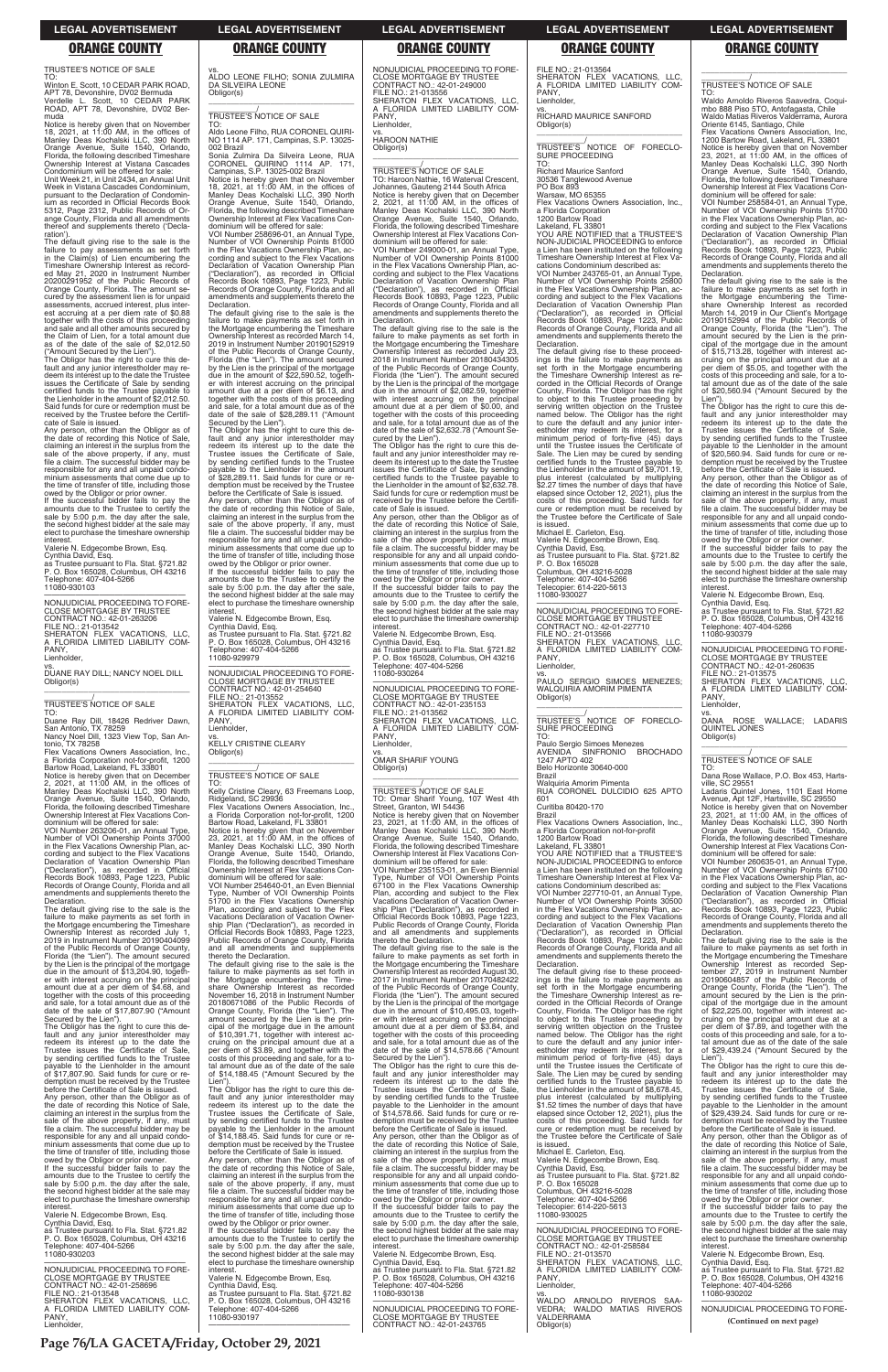CLOSE MORTGAGE BY TRUSTEE CONTRACT NO.: 42-01-249846 FILE NO.: 21-013579 SHERATON FLEX VACATIONS, LLC, A FLORIDA LIMITED LIABILITY COM-PANY,

**Lienholder** 

TO: David Myles Willis, 32 Randolph Drive,<br>Palm Coast, FL 32164<br>Alicha Marie Willis, 32 Randolph Drive,

vs. DAVID MYLES WILLIS; ALICHA MARIE **WILLIS** Obligor(s) \_\_\_\_\_\_\_\_\_\_\_\_\_\_\_\_\_\_\_\_\_\_\_\_\_\_\_\_\_\_\_\_\_

\_\_\_\_\_\_\_\_\_\_\_/ TRUSTEE'S NOTICE OF SALE

dominium will be offered for sale: VOI Number 249846-01, an Annual Type, Number of VOI Ownership Points 67100 in the Flex Vacations Ownership Plan, ac-cording and subject to the Flex Vacations Declaration of Vacation Ownership Plan ("Declaration"), as recorded in Official Records Book 10893, Page 1223, Public Records of Orange County, Florida and all amendments and supplements thereto the **Declaration.** 

Palm Coast, FL 32164 Flex Vacations Owners Association, Inc, 1200 Bartow Road, Lakeland, FL 33801 Notice is hereby given that on November<br>18, 2021, at 11:00 AM, in the offices of<br>Manley Deas Kochalski LLC, 390 North<br>Orange Avenue, Suite 1540, Orlando,<br>Florida, the following described Timeshare Ownership Interest at Flex Vacations Con-

The default giving rise to the sale is the failure to make payments as set forth in the Mortgage encumbering the Timeshare Ownership Interest as recorded August 6, 2018 in Instrument Number 20180464134 of the Public Records of Orange County, Florida (the "Lien"). The amount secured by the Lien is the principal of the mortgage due in the amount of \$21,420.95, together with interest accruing on the principal amount due at a per diem of \$8.58, and together with the costs of this proceeding and sale, for a total amount due as of the date of the sale of \$28,846.80 ("Amount Secured by the Lien").

AMANDA BENTLEY, AKA AMANDA GERALDINE BENTLEY Obligor(s)  $\overline{\phantom{a}}$  ,  $\overline{\phantom{a}}$  ,  $\overline{\phantom{a}}$  ,  $\overline{\phantom{a}}$  ,  $\overline{\phantom{a}}$  ,  $\overline{\phantom{a}}$  ,  $\overline{\phantom{a}}$  ,  $\overline{\phantom{a}}$  ,  $\overline{\phantom{a}}$  ,  $\overline{\phantom{a}}$  ,  $\overline{\phantom{a}}$  ,  $\overline{\phantom{a}}$  ,  $\overline{\phantom{a}}$  ,  $\overline{\phantom{a}}$  ,  $\overline{\phantom{a}}$  ,  $\overline{\phantom{a}}$ 

The Obligor has the right to cure this de-fault and any junior interestholder may redeem its interest up to the date the Trustee issues the Certificate of Sale, by sending certified funds to the Trustee payable to the Lienholder in the amount of \$28,846.80. Said funds for cure or redemption must be received by the Trustee before the Certificate of Sale is issued.

Any person, other than the Obligor as of the date of recording this Notice of Sale, claiming an interest in the surplus from the sale of the above property, if any, must file a claim. The successful bidder may be responsible for any and all unpaid condominium assessments that come due up to the time of transfer of title, including those owed by the Obligor or prior owner.

If the successful bidder fails to pay the amounts due to the Trustee to certify the sale by 5:00 p.m. the day after the sale, the second highest bidder at the sale may elect to purchase the timeshare ownership interest.

Valerie N. Edgecombe Brown, Esq. Cynthia David, Esq. as Trustee pursuant to Fla. Stat. §721.82 P. O. Box 165028, Columbus, OH 43216 Telephone: 407-404-5266 11080-930135

—————————————————— NONJUDICIAL PROCEEDING TO FORE-CLOSE MORTGAGE BY TRUSTEE CONTRACT NO.: 42-01-246946 FILE NO.: 21-013596 SHERATON FLEX VACATIONS, LLC, A FLORIDA LIMITED LIABILITY COM-PANY Lienholder,

vs.

\_\_\_\_\_\_\_\_\_\_\_/ TRUSTEE'S NOTICE OF SALE

TO: Amanda Bentley, AKA Amanda Geraldine Bentley, 729 Arrowhead Circle, Cedar Bluff, VA 24609

Flex Vacations Owners Association, Inc.

a Florida Corporation, 1200 Bartow Road, Lakeland, FL 33801 Notice is hereby given that on November 23, 2021, at 11:00 AM, in the offices of Manley Deas Kochalski LLC, 390 North Orange Avenue, Suite 1540, Orlando, Florida, the following described Timeshare Ownership Interest at Flex Vacations Con-dominium will be offered for sale:

VOI Number 246946-01, an Annual Type, Number of VOI Ownership Points 25800 in the Flex Vacations Ownership Plan, according and subject to the Flex Vacations Declaration of Vacation Ownership Plan ("Declaration"), as recorded in Official Records Book 10893, Page 1223, Public Records of Orange County, Florida and all

amendments and supplements thereto the Declaration.

The default giving rise to the sale is the failure to make payments as set forth in the Mortgage encumbering the Timeshare Ownership Interest as recorded June 20, 2018 in Instrument Number 20180362349 of the Public Records of Orange County, Florida (the "Lien"). The amount secured by the Lien is the principal of the mortgage due in the amount of \$7,949.05, together with interest accruing on the principal amount due at a per diem of \$2.41, and together with the costs of this proceeding and sale, for a total amount due as of the date of the sale of \$10,689.40 ("Amount

SHERATON FLEX VACATIONS, LLC,<br>A FLORIDA LIMITED LIABILITY COM-<br>PANY, Lienholder,

Flex Vacations Owners Association, Inc. a Florida Corporation, 1200 Bartow Road, Lakeland, FL 33801

VOI Number 248739-01, an Annual Type, Number of VOI Ownership Points 53000 in the Flex Vacations Ownership Plan, according and subject to the Flex Vacations Declaration of Vacation Ownership Plan ("Declaration"), as recorded in Official Records Book 10893, Page 1223, Public Records of Orange County, Florida and all amendments and supplements thereto the **Declaration** 

Secured by the Lien"). The Obligor has the right to cure this de-fault and any junior interestholder may redeem its interest up to the date the Trustee issues the Certificate of Sale, by sending certified funds to the Trustee payable to the Lienholder in the amount of \$10,689.40. Said funds for cure or re-demption must be received by the Trustee before the Certificate of Sale is issued. Any person, other than the Obligor as of the date of recording this Notice of Sale, claiming an interest in the surplus from the

sale of the above property, if any, must file a claim. The successful bidder may be responsible for any and all unpaid condominium assessments that come due up to the time of transfer of title, including those

owed by the Obligor or prior owner. If the successful bidder fails to pay the amounts due to the Trustee to certify the sale by 5:00 p.m. the day after the sale, the second highest bidder at the sale may elect to purchase the timeshare ownership interest. Valerie N. Edgecombe Brown, Esq. Cynthia David, Esq. as Trustee pursuant to Fla. Stat. §721.82 P. O. Box 165028, Columbus, OH 43216 Telephone: 407-404-5266 11080-930075

> —————————————————— NONJUDICIAL PROCEEDING TO FORE-CLOSE MORTGAGE BY TRUSTEE CONTRACT NO.: 42-01-251037 FILE NO.: 21-013623 SHERATON FLEX VACATIONS, LLC, **FLORIDA LIMITED LIABILITY COM-**PANY

—————————————————— NONJUDICIAL PROCEEDING TO FORE-CLOSE MORTGAGE BY TRUSTEE CONTRACT NO.: 42-01-258870 FILE NO.: 21-013608 SHERATON FLEX VACATIONS, LLC, A FLORIDA LIMITED LIABILITY COM-PANY,

### vs. ALEXANDRE VAZ MUSSATTO Obligor(s)  $\overline{\phantom{a}}$  , and the set of the set of the set of the set of the set of the set of the set of the set of the set of the set of the set of the set of the set of the set of the set of the set of the set of the set of the s

Lienholder, vs. JANEILSON ROBERTO MATTOS; BAR-BARA MARIA CECILIA PASSOS BRAN-DAO Obligor(s)

\_\_\_\_\_\_\_\_\_\_\_\_\_\_\_\_\_\_\_\_\_\_\_\_\_\_\_\_\_\_\_\_\_

\_\_\_\_\_\_\_\_\_\_\_/ TRUSTEE'S NOTICE OF SALE

TO: Janeilson Roberto Mattos, RUA DOM PE-DRO II #107 PRAIA DO CANTO, Vitoria, ES 29055-600 Brazil Barbara Maria Cecilia Passos Brandao, RUA DOM PEDRO II #107 PRAIA DO

> Number of VOI Ownership Points 44000 in the Flex Vacations Ownership Plan, ac-cording and subject to the Flex Vacations Declaration of Vacation Ownership Plan<br>
> "Declaration") as recorded in Official ("Declaration"), as recorded in Official Records Book 10893, Page 1223, Public Records of Orange County, Florida and all amendments and supplements thereto the Declaration.

CANTO, Vitoria, ES 29055-600 Brazil Flex Vacations Owners Association, Inc., a Florida Corporation not-for-profit, 1200

Bartow Road, Lakeland, FL 33801 Notice is hereby given that on November 18, 2021, at 11:00 AM, in the offices of Manley Deas Kochalski LLC, 390 North Orange Avenue, Suite 1540, Orlando, Florida, the following described Timeshare Ownership Interest at Flex Vacations Con-dominium will be offered for sale:

VOI Number 258870-01, an Annual Type, Number of VOI Ownership Points 25800 in the Flex Vacations Ownership Plan, according and subject to the Flex Vacations Declaration of Vacation Ownership Plan ("Declaration"), as recorded in Official Records Book 10893, Page 1223, Public Records of Orange County, Florida and all amendments and supplements thereto the Declaration.

The default giving rise to the sale is the failure to make payments as set forth in the Mortgage encumbering the Timeshare Ownership Interest as recorded August 21, 2019 in Instrument Number 20190519141 of the Public Records of Orange County, Florida (the "Lien"). The amount secured by the Lien is the principal of the mortgage due in the amount of \$8,717.64, together with interest accruing on the principal amount due at a per diem of \$2.85, and together with the costs of this proceeding<br>and sale for a total amount due as of the and sale, for a total amount due as of the date of the sale of \$11,501.53 ("Amount

> $\overline{\phantom{a}}$  , and the set of the set of the set of the set of the set of the set of the set of the set of the set of the set of the set of the set of the set of the set of the set of the set of the set of the set of the s \_\_\_\_\_\_\_\_\_\_\_/ TRUSTEE'S NOTICE OF SALE

TO: Dante Alfredo Palmero, L. MARTEL DE LOS RIOS 4141, Cordoba, ARG Arger

cruing on the principal amount due at a per diem of \$3.71, and together with the costs of this proceeding and sale, for a total amount due as of the date of the sale of \$18,191.53 ("Amount Secured by th

Secured by the Lien"). The Obligor has the right to cure this de-fault and any junior interestholder may redeem its interest up to the date the Trustee issues the Certificate of Sale, by sending certified funds to the Trustee payable to the Lienholder in the amount of \$11,501.53. Said funds for cure or re-demption must be received by the Trustee before the Certificate of Sale is issued. Any person, other than the Obligor as of the date of recording this Notice of Sale, claiming an interest in the surplus from the sale of the above property, if any, must file a claim. The successful bidder may be responsible for any and all unpaid condominium assessments that come due up to the time of transfer of title, including those owed by the Obligor or prior owner. If the successful bidder fails to pay the amounts due to the Trustee to certify the

sale by 5:00 p.m. the day after the sale, the second highest bidder at the sale may elect to purchase the timeshare ownership interest.

Valerie N. Edgecombe Brown, Esq. Cynthia David, Esq. as Trustee pursuant to Fla. Stat. §721.82 P. O. Box 165028, Columbus, OH 43216 Telephone: 407-404-5266 11080-930128

SHERATON FLEX VACATIONS, LLC, FLORIDA LIMITED LIABILITY COM-A FLC<br>PANY, Lienholder,

vs. ANDREA EVELICE MUNOZ MEZA Obligor(s)  $\overline{\phantom{a}}$  , and the set of the set of the set of the set of the set of the set of the set of the set of the set of the set of the set of the set of the set of the set of the set of the set of the set of the set of the s

—————————————————— NONJUDICIAL PROCEEDING TO FORE-CLOSE MORTGAGE BY TRUSTEE CONTRACT NO.: 42-01-248739 FILE NO.: 21-013615

Notice is hereby given that on November<br>23, 2021, at 11:00 AM, in the offices of<br>Manley Deas Kochalski LLC, 390 North<br>Orange Avenue, Suite 1540, Orlando,<br>Florida, the following described Timeshare Ownership Interest at Flex Vacations Con-

vs. SYLVESTER S. SAVAGE, AKA SYLVES-TER SAVAGE, JR. Obligor(s) \_\_\_\_\_\_\_\_\_\_\_\_\_\_\_\_\_\_\_\_\_\_\_\_\_\_\_\_\_\_\_\_\_

\_\_\_\_\_\_\_\_\_\_\_/ TRUSTEE'S NOTICE OF SALE

TO: Sylvester S. Savage, AKA Sylvester Sav-age, Jr., 24 PINE VALLEY ROAD, Pied-mont, SC 29673

Notice is hereby given that on December 2, 2021, at 11:00 AM, in the offices of Manley Deas Kochalski LLC, 390 North Orange Avenue, Suite 1540, Orlando, Florida, the following described Timeshare Ownership Interest at Flex Vacations Condominium will be offered for sale:

The default giving rise to the sale is the failure to make payments as set forth in the Mortgage encumbering the Timeshare Ownership Interest as recorded Sep-tember 26, 2018 in Instrument Number 20180567928 of the Public Records of Orange County, Florida (the "Lien"). The amount secured by the Lien is the principal of the mortgage due in the amount of \$15,705.93, together with interest accruing on the principal amount due at a per diem of \$6.31, and together with the costs of this proceeding and sale, for a total amount due as of the date of the sale of \$21,116.26 ("Amount Secured by the

Lien"). The Obligor has the right to cure this default and any junior interestholder may redeem its interest up to the date the Trustee issues the Certificate of Sale, by sending certified funds to the Trustee payable to the Lienholder in the amount of \$21,116.26. Said funds for cure or redemption must be received by the Trustee before the Certificate of Sale is issued.

Any person, other than the Obligor as of the date of recording this Notice of Sale, claiming an interest in the surplus from the sale of the above property, if any, must file a claim. The successful bidder may be responsible for any and all unpaid condo-minium assessments that come due up to the time of transfer of title, including those owed by the Obligor or prior owner. If the successful bidder fails to pay the amounts due to the Trustee to certify the sale by 5:00 p.m. the day after the sale. the second highest bidder at the sale may elect to purchase the timeshare ownership

interest. Valerie N. Edgecombe Brown, Esq. Cynthia David, Esq.

> CONTRACT NO.: 42-01-259971 FILE NO.: 21-013635 SHERATON FLEX VACATIONS, LLC, A FLORIDA LIMITED LIABILITY COM-PANY

as Trustee pursuant to Fla. Stat. §721.82 P. O. Box 165028, Columbus, OH 43216 Telephone: 407-404-5266 11080-930210

Lienholder,

Notice is hereby given that on November<br>23, 2021, at 11:00 AM, in the offices of<br>Manley Deas Kochalski LLC, 390 North<br>Orange Avenue, Suite 1540, Orlando,<br>Florida, the following described Timeshare Ownership Interest at Flex Vacations Condominium will be offered for sale: VOI Number 259971-01, an Annual Type,

\_\_\_\_\_\_\_\_\_\_\_/ TRUSTEE'S NOTICE OF SALE TO: Alexandre Vaz Mussatto, RUA PAUL A HARRY 226/401 BAIRRO CINQUENT-ENARIO, Caxias Do Sul, 95012430 Brazil Notice is hereby given that on November 23, 2021, at 11:00 AM, in the offices of Manley Deas Kochalski LLC, 390 North Orange Avenue, Suite 1540, Orlando, Florida, the following described Timeshare Ownership Interest at Flex Vacations Condominium will be offered for sale: VOI Number 251037-01, an Annual Type,

The default giving rise to the sale is the failure to make payments as set forth in the Mortgage encumbering the Timeshare Ownership Interest as recorded August 24, 2018 in Instrument Number 20180505929 of the Public Records of Orange County, Florida (the "Lien"). The amount secured by the Lien is the principal of the mortgage due in the amount of \$12,979.82, together with interest accruing on the principal amount due at a per diem of \$4.11, and together with the costs of this proceeding and sale, for a total amount due as of the date of the sale of \$17,215.46 ("Amount Secured by the Lien").

The Obligor has the right to cure this de-fault and any junior interestholder may redeem its interest up to the date the Trustee issues the Certificate of Sale, by sending certified funds to the Trustee payable to the Lienholder in the amount of \$17,215.46. Said funds for cure or redemption must be received by the Trustee before the Certificate of Sale is issued.

Any person, other than the Obligor as of the date of recording this Notice of Sale, claiming an interest in the surplus from the sale of the above property, if any, must file a claim. The successful bidder may be responsible for any and all unpaid condominium assessments that come due up to the time of transfer of title, including those owed by the Obligor or prior owner. If the successful bidder fails to pay the

amounts due to the Trustee to certify the sale by 5:00 p.m. the day after the sale, the second highest bidder at the sale may elect to purchase the timeshare ownership interest.

Valerie N. Edgecombe Brown, Esq. Cynthia David, Esq. as Trustee pursuant to Fla. Stat. §721.82 P. O. Box 165028, Columbus, OH 43216 phone: 407-404-5266 11080-930383

—————————————————— NONJUDICIAL PROCEEDING TO FORE-CLOSE MORTGAGE BY TRUSTEE CONTRACT NO.: 42-01-249434 FILE NO.: 21-013629 SHERATON FLEX VACATIONS, LLC, A FLORIDA LIMITED LIABILITY COM-PANY, Lienholder,

vs. DANTE ALFREDO PALMERO; JORGE OBERTO FARAH Obligor(s)

tina Jorge Roberto Farah, MELCHOR ESCO LA 5351, Cordoba, ARG Argentina Flex Vacations Owners Association, Inc., 1200 Bartow Road, Lakeland, FL 33801 Notice is hereby given that on November 23, 2021, at 11:00 AM, in the offices of Manley Deas Kochalski LLC, 390 North Orange Avenue, Suite 1540, Orlando, Florida, the following described Timeshare Ownership Interest at Flex Vacations Condominium will be offered for sale: VOI Number 249434-01, an Annual Type, Number of VOI Ownership Points 51700 in the Flex Vacations Ownership Plan, and cording and subject to the Flex Vacation cording and subject to the Flex Vacations Declaration of Vacation Ownership Plan ("Declaration"), as recorded in Official Records Book 10893, Page 1223, Public Records of Orange County, Florida and all amendments and supplements thereto the **Declaration** The default giving rise to the sale is the failure to make payments as set forth in the Mortgage encumbering the Time-share Ownership Interest as recorded November 6, 2018 in Instrument Number 20180647687 of the Public Records of Orange County, Florida (the "Lien"). The amount secured by the Lien is the principal of the mortgage due in the amount of \$14,182.95, together with interest ac-

Lien"). The Obligor has the right to cure this de-fault and any junior interestholder may redeem its interest up to the date the

Trustee issues the Certificate of Sale, by sending certified funds to the Trustee payable to the Lienholder in the amount of \$18,191.53. Said funds for cure or redemption must be received by the Trustee before the Certificate of Sale is issued.

Any person, other than the Obligor as of the date of recording this Notice of Sale, claiming an interest in the surplus from the sale of the above property, if any, must file a claim. The successful bidder may be responsible for any and all unpaid condo-minium assessments that come due up to the time of transfer of title, including those

owed by the Obligor or prior owner. If the successful bidder fails to pay the amounts due to the Trustee to certify the sale by 5:00 p.m. the day after the sale, the second highest bidder at the sale may elect to purchase the timeshare ownership interest.

Valerie N. Edgecombe Brown, Esq. Cynthia David, Esq. as Trustee pursuant to Fla. Stat. §721.82 P. O. Box 165028, Columbus, OH 43216 Telephone: 407-404-5266 11080-930176

—————————————————— NONJUDICIAL PROCEEDING TO FORE-CLOSE MORTGAGE BY TRUSTEE CONTRACT NO.: 42-01-259377 FILE NO.: 21-013633

\_\_\_\_\_\_\_\_\_\_\_/ TRUSTEE'S NOTICE OF SALE

TO: Andrea Evelice Munoz Meza, KEN-NEDY NORTE MZ 206 U.21, Guayaquil, Ecuador

dominium will be offered for sale: VOI Number 259377-01, an Even Biennial Type, Number of VOI Ownership Points 44000 in the Flex Vacations Ownership Plan, according and subject to the Flex Vacations Declaration of Vacation Ownership Plan ("Declaration"), as recorded in Official Records Book 10893, Page 1223, Public Records of Orange County, Florida and all amendments and supplements thereto the Declaration.

The default giving rise to the sale is the failure to make payments as set forth in the Mortgage encumbering the Timeshare Ownership Interest as recorded July 23, 2019 in Instrument Number 20190452554 of the Public Records of Orange County, Florida (the "Lien"). The amount secured by the Lien is the principal of the mortgage due in the amount of \$8,538.46, together with interest accruing on the principal amount due at a per diem of \$2.79, and together with the costs of this proceeding and sale, for a total amount due as of the date of the sale of \$11,305.98 ("Amount Secured by the Lien").

The Obligor has the right to cure this de-fault and any junior interestholder may redeem its interest up to the date the Trustee issues the Certificate of Sale, by sending certified funds to the Trustee payable to the Lienholder in the amount of \$11,305.98. Said funds for cure or redemption must be received by the Trustee before the Certificate of Sale is issued.

Any person, other than the Obligor as of the date of recording this Notice of Sale, claiming an interest in the surplus from the sale of the above property, if any, must file a claim. The successful bidder may be responsible for any and all unpaid condominium assessments that come due up to the time of transfer of title, including those owed by the Obligor or prior owner.

If the successful bidder fails to pay the amounts due to the Trustee to certify the sale by 5:00 p.m. the day after the sale, the second highest bidder at the sale may elect to purchase the timeshare ownership interest.

Valerie N. Edgecombe Brown, Esq. Cynthia David, Esq. as Trustee pursuant to Fla. Stat. §721.82

P. O. Box 165028, Columbus, OH 43216 Telephone: 407-404-5266 11080-930079

—————————————————— NONJUDICIAL PROCEEDING TO FORE-CLOSE MORTGAGE BY TRUSTEE CONTRACT NO.: 42-01-252883

FILE NO.: 21-013634 SHERATON FLEX VACATIONS, LLC, A FLORIDA LIMITED LIABILITY COM-PANY Lienholder,

The Obligor has the right to cure this de-fault and any junior interestholder may redeem its interest up to the date the Trustee issues the Certificate of Sale, by sending certified funds to the Trustee payable to the Lienholder in the amount of \$12,941.09. Said funds for cure or re-demption must be received by the Trustee before the Certificate of Sale is issued.

Any person, other than the Obligor as of the date of recording this Notice of Sale, claiming an interest in the surplus from the sale of the above property, if any, must file a claim. The successful bidder may be responsible for any and all unpaid condominium assessments that come due up to the time of transfer of title, including those

owed by the Obligor or prior owner. If the successful bidder fails to pay the amounts due to the Trustee to certify the sale by 5:00 p.m. the day after the sale the second highest bidder at the sale may elect to purchase the timeshare ownership interest.

Valerie N. Edgecombe Brown, Esq. Cynthia David, Esq. as Trustee pursuant to Fla. Stat. §721.82 P. O. Box 165028, Columbus, OH 43216 Telephone: 407-404-5266 11080-930382

—————————————————— NONJUDICIAL PROCEEDING TO FORE-CLOSE MORTGAGE BY TRUSTEE

Lienholder,

**Declaration.** 

vs. ROBERTO ARTURO ANTONIZ; LAURA ALEJANDRA MAC Obligor(s) \_\_\_\_\_\_\_\_\_\_\_\_\_\_\_\_\_\_\_\_\_\_\_\_\_\_\_\_\_\_\_\_\_

\_\_\_\_\_\_\_\_\_\_\_/ TRUSTEE'S NOTICE OF SALE

TO: Roberto Arturo Antoniz, AV. REAL 9191, Rosario, SANTA FE 2000 Argentina Laura Alejandra Mac, AV. REAL 9191, Rosario, SANTA FE 2000 Argentina

Flex Vacations Owners Association, Inc., a Florida corporation not-for-profit, 1200 Bartow Road, Lakeland, FL 33801

| E<br>ì-  | VS.<br>DWIGHT LEE VARNUM; JULIET ELIAN<br><b>STREATY VARNUM</b><br>Obligor(s)        | NONJUDICIAL PROCEEDING TO FORE-<br><b>CLOSE MORTGAGE BY TRUSTEE</b><br>CONTRACT NO.: 42-01-242557<br>FILE NO.: 21-013637 |
|----------|--------------------------------------------------------------------------------------|--------------------------------------------------------------------------------------------------------------------------|
| )-       | <b>TRUSTEE'S NOTICE OF SALE</b><br>TO:                                               | SHERATON FLEX VACATIONS. LLC.<br>A FLORIDA LIMITED LIABILITY COM-<br>PANY.                                               |
| ٠,       | Dwight Lee Varnum, 1451 King Rail Lane,                                              | Lienholder.                                                                                                              |
| ۶r<br>эf | Middleburg, FL 32068-8772<br>Juliet Elian Streaty Varnum, 1451 King                  | VS.<br>FERNANDO BERNABE ROCCA: NOR-                                                                                      |
| h        | Rail Lane, Middleburg, FL 32068-8772                                                 | <b>MA BEATRIZ LIMA</b>                                                                                                   |
| ),<br>e  | Notice is hereby given that on December<br>2, 2021, at 11:00 AM, in the offices of   | Obligor(s)                                                                                                               |
| ì-       | Manley Deas Kochalski LLC, 390 North                                                 |                                                                                                                          |
|          | Orange Avenue, Suite 1540, Orlando,<br>Florida, the following described Timeshare    | TRUSTEE'S NOTICE OF FORECLO-<br><b>SURE PROCEEDING</b>                                                                   |
| €,<br>0  | Ownership Interest at Flex Vacations Con-                                            | TO:                                                                                                                      |
| þ.       | dominium will be offered for sale:                                                   | Fernando Bernabe Rocca                                                                                                   |
| S        | VOI Number 252883-01, an Annual Type,                                                | Damian Hudson 637                                                                                                        |
| n<br>al  | Number of VOI Ownership Points 25800<br>in the Flex Vacations Ownership Plan, ac-    | Mendoza 5500<br>Argentina                                                                                                |
| C        | cording and subject to the Flex Vacations                                            | Norma Beatriz Lima                                                                                                       |
| Ш        | Declaration of Vacation Ownership Plan                                               | Damian Hudson 637                                                                                                        |
| e        | ("Declaration"), as recorded in Official                                             | Mendoza 5500                                                                                                             |
| e        | Records Book 10893, Page 1223, Public<br>Records of Orange County, Florida and all   | Argentina<br>Flex Vacations Owners Association, Inc.,                                                                    |
| n        | amendments and supplements thereto the                                               | a Florida Corporation not-for-profit                                                                                     |
| ŗ-       | Declaration.                                                                         | 1200 Bartow Road                                                                                                         |
| d        | The default giving rise to the sale is the                                           | Lakeland. FL 33801                                                                                                       |
| ۶r<br>эf | failure to make payments as set forth in<br>the Mortgage encumbering the Time-       | YOU ARE NOTIFIED that a TRUSTEE'S<br>NON-JUDICIAL PROCEEDING to enforce                                                  |
| е        | share Ownership Interest as recorded                                                 | a Lien has been instituted on the following                                                                              |
| ì-       | February 21, 2019 in Instrument Number                                               | Timeshare Ownership Interest at Flex Va-                                                                                 |
| ١t       | 20190108854 of the Public Records of                                                 | cations Condominium described as:                                                                                        |
| y.       | Orange County, Florida (the "Lien"). The                                             | VOI Number 242557-01, an Annual Type,                                                                                    |
| а        | amount secured by the Lien is the prin-                                              | Number of VOI Ownership Points 81000<br>in the Flex Vacations Ownership Plan, ac-                                        |
| e<br>)-  | cipal of the mortgage due in the amount<br>of \$9,139.40, together with interest ac- | cording and subject to the Flex Vacations                                                                                |
| е        | cruing on the principal amount due at a                                              | Declaration of Vacation Ownership Plan                                                                                   |
| e        | per diem of \$3.66, and together with the                                            | ("Declaration"), as recorded in Official                                                                                 |
|          | costs of this proceeding and sale, for a to-                                         | Records Book 10893, Page 1223, Public                                                                                    |
| ÷        | tal amount due as of the date of the sale                                            |                                                                                                                          |
| у        | of \$12,941.09 ("Amount Secured by the                                               | (Continued on next page)                                                                                                 |
| e        | Lien").                                                                              |                                                                                                                          |

Number of VOI Ownership Points 81000 in the Flex Vacations Ownership Plan, ac-cording and subject to the Flex Vacations Declaration of Vacation Ownership Plan ("Declaration"), as recorded in Official Records Book 10893, Page 1223, Public Records of Orange County, Florida and all amendments and supplements thereto the

The default giving rise to the sale is the failure to make payments as set forth in the Mortgage encumbering the Timeshare Ownership Interest as recorded July 17, 2019 in Instrument Number 20190439478 of the Public Records of Orange County, Florida (the "Lien"). The amount secured by the Lien is the principal of the mortgage due in the amount of \$23,275.84, togeth-

er with interest accruing on the principal amount due at a per diem of \$7.58, and together with the costs of this proceeding and sale, for a total amount due as of the date of the sale of \$29,712.18 ("Amount Secured by the Lien"). The Obligor has the right to cure this de-fault and any junior interestholder may redeem its interest up to the date the Trustee issues the Certificate of Sale, by sending certified funds to the Trustee payable to the Lienholder in the amount of \$29,712.18. Said funds for cure or redemption must be received by the Trustee before the Certificate of Sale is issued. Any person, other than the Obligor as of the date of recording this Notice of Sale, claiming an interest in the surplus from the

sale of the above property, if any, must file a claim. The successful bidder may be responsible for any and all unpaid condominium assessments that come due up to the time of transfer of title, including those owed by the Obligor or prior owner. If the successful bidder fails to pay the amounts due to the Trustee to certify the sale by 5:00 p.m. the day after the sale, the second highest bidder at the sale may elect to purchase the timeshare ownership interest. Valerie N. Edgecombe Brown, Esq. Cynthia David, Esq. as Trustee pursuant to Fla. Stat. §721.82 P. O. Box 165028, Columbus, OH 43216

Telephone: 407-404-5266 11080-930064

# **LEGAL ADVERTISEMENT LEGAL ADVERTISEMENT LEGAL ADVERTISEMENT LEGAL ADVERTISEMENT LEGAL ADVERTISEMENT**

**ORANGE COUNTY ORANGE COUNTY ORANGE COUNTY ORANGE COUNTY ORANGE COUNTY**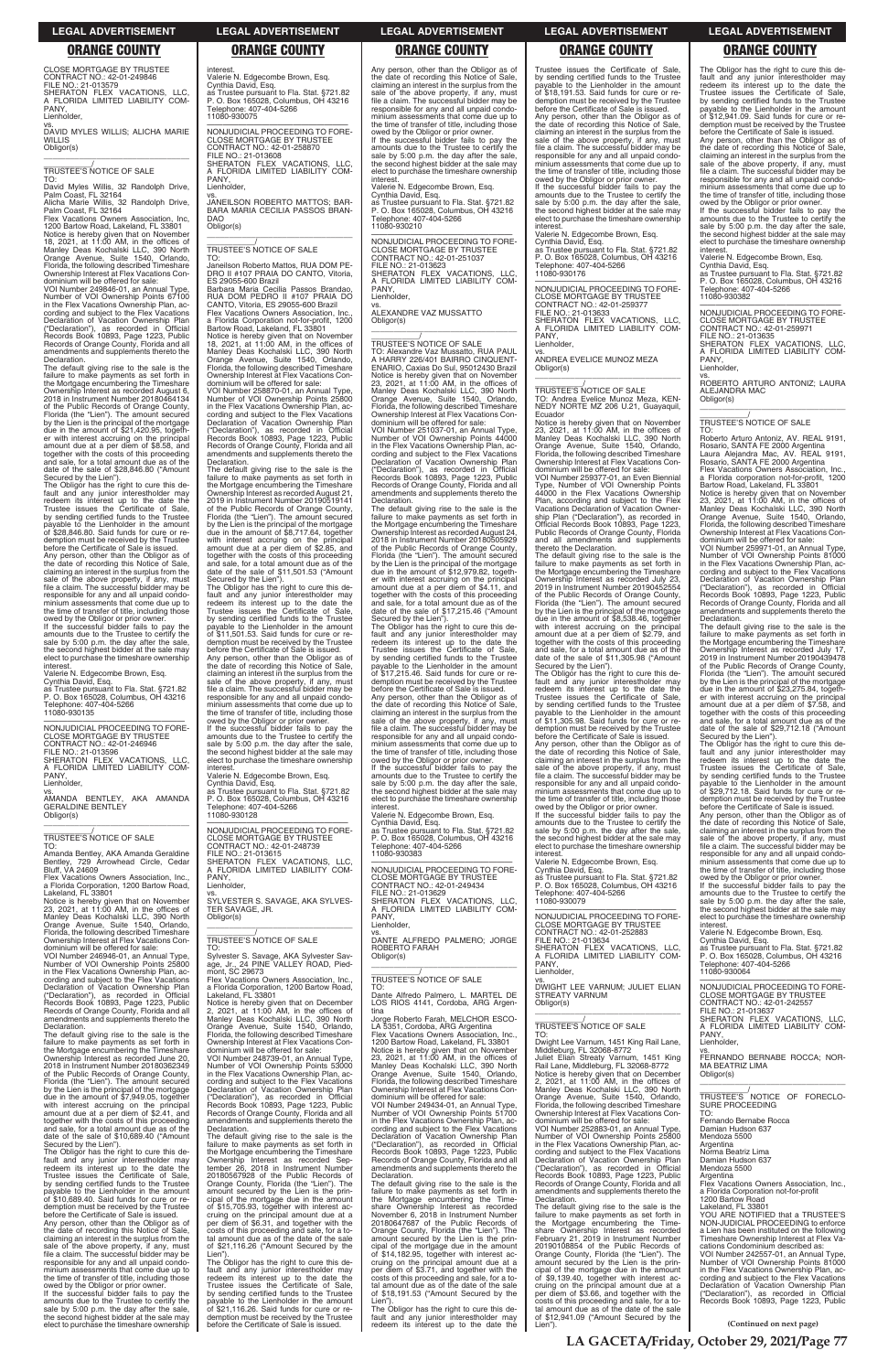Records of Orange County, Florida and all amendments and supplements thereto the Declaration.

The default giving rise to these proceed-ings is the failure to make payments as set forth in the Mortgage encumbering the Timeshare Ownership Interest as re-corded in the Official Records of Orange County, Florida. The Obligor has the right to object to this Trustee proceeding by serving written objection on the Trustee named below. The Obligor has the right to cure the default and any junior inter-estholder may redeem its interest, for a minimum period of forty-five (45) days until the Trustee issues the Certificate of Sale. The Lien may be cured by sending certified funds to the Trustee payable to the Lienholder in the amount of \$25,112.45, plus interest (calculated by multiplying \$4.99 times the number of days that have elapsed since October 12, 2021), plus the costs of this proceeding. Said funds for cure or redemption must be received by the Trustee before the Certificate of Sale is issued.

vs. MARCUS DAVID JOHNSON; KAREN M. JOHNSON Obligor(s)  $\overline{\phantom{a}}$  , and the set of the set of the set of the set of the set of the set of the set of the set of the set of the set of the set of the set of the set of the set of the set of the set of the set of the set of the s

VOI Number 254969-01, an Annual Type, Number of VOI Ownership Points 44000 in the Flex Vacations Ownership Plan, according and subject to the Flex Vacations Declaration of Vacation Ownership Plan ("Declaration"), as recorded in Official Records Book 10893, Page 1223, Public Records of Orange County, Florida and all amendments and supplements thereto the **Declaration** 

Michael E. Carleton, Esq. Valerie N. Edgecombe Brown, Esq. Cynthia David, Esq. as Trustee pursuant to Fla. Stat. §721.82 P. O. Box 165028 Columbus, OH 43216-5028 Telephone: 407-404-5266 Telecopier: 614-220-5613 11080-930024

—————————————————— NONJUDICIAL PROCEEDING TO FORE-CLOSE MORTGAGE BY TRUSTEE CONTRACT NO.: 42-01-254969 FILE NO.: 21-013640 SHERATON FLEX VACATIONS, LLC, A FLORIDA LIMITED LIABILITY COM-PANY Lienholder,

# \_\_\_\_\_\_\_\_\_\_\_/ TRUSTEE'S NOTICE OF SALE

TO: Marcus David Johnson, 5210 Bagby Avenue, Apartment 423, Waco, TX 76711 Karen M. Johnson, 5210 Bagby Avenue, Apartment 423, Waco, TX 76711 Notice is hereby given that on November 23, 2021, at 11:00 AM, in the offices of Manley Deas Kochalski LLC, 390 North Orange Avenue, Suite 1540, Orlando, Florida, the following described Timeshare Ownership Interest at Flex Vacations Condominium will be offered for sale:

The default giving rise to the sale is the failure to make payments as set forth in the Mortgage encumbering the Time-share Ownership Interest as recorded November 29, 2018 in Instrument Number 20180688820 of the Public Records of Orange County, Florida (the "Lien"). The amount secured by the Lien is the principal of the mortgage due in the amount of \$14,941.12, together with interest accruing on the principal amount due at a per diem of \$5.97, and together with the costs of this proceeding and sale, for a total amount due as of the date of the sale of \$20,755.41 ("Amount Secured by the

Lien"). The Obligor has the right to cure this de-fault and any junior interestholder may redeem its interest up to the date the Trustee issues the Certificate of Sale, by sending certified funds to the Trustee payable to the Lienholder in the amount of \$20,755.41. Said funds for cure or redemption must be received by the Trustee before the Certificate of Sale is issued.

owed by the Obligor or prior owner. If the successful bidder fails to pay the amounts due to the Trustee to certify the sale by 5:00 p.m. the day after the sale, the second highest bidder at the sale may elect to purchase the timeshare ownership **interest** 

Any person, other than the Obligor as of the date of recording this Notice of Sale, claiming an interest in the surplus from the sale of the above property, if any, must file a claim. The successful bidder may be responsible for any and all unpaid condominium assessments that come due up to the time of transfer of title, including those owed by the Obligor or prior owner.

—————————————————— NONJUDICIAL PROCEEDING TO FORE-CLOSE MORTGAGE BY TRUSTEE CONTRACT NO.: 42-01-262920 FILE NO.: 21-013659 SHERATON FLEX VACATIONS, LLC, A FLORIDA LIMITED LIABILITY COM-PANY, **Lienholder** 

If the successful bidder fails to pay the amounts due to the Trustee to certify the sale by 5:00 p.m. the day after the sale, the second highest bidder at the sale may elect to purchase the timeshare ownership interest.

Flex Vacations Owners Association, Inc., a Florida Corporation not-for-profit, 1200 Bartow Road, Lakeland, FL 33801 Notice is hereby given that on November<br>23, 2021, at 11:00 AM, in the offices of<br>Manley Deas Kochalski LLC, 390 North<br>Orange Avenue, Suite 1540, Orlando,<br>Florida, the following described Timeshare

Valerie N. Edgecombe Brown, Esq. Cynthia David, Esq. as Trustee pursuant to Fla. Stat. §721.82 P. O. Box 165028, Columbus, OH 43216 Telephone: 407-404-5266 11080-930305

The Obligor has the right to cure this default and any junior interestholder may redeem its interest up to the date the Trustee issues the Certificate of Sale, by sending certified funds to the Trustee payable to the Lienholder in the amount of \$23,599.00. Said funds for cure or redemption must be received by the Trustee before the Certificate of Sale is issued. Any person, other than the Obligor as of

dominium will be offered for sale: VOI Number 253345-01, an Annual Type, Number of VOI Ownership Points 30500 in the Flex Vacations Ownership Plan, according and subject to the Flex Vacations Declaration of Vacation Ownership Plan<br>
"Declaration") as recorded in Official ("Declaration"), as recorded in Official Records Book 10893, Page 1223, Public Records of Orange County, Florida and all amendments and supplements thereto the **Declaration** 

### The default giving rise to the sale is the failure to make payments as set forth in the Mortgage encumbering the Timeshare Ownership Interest as recorded Sep-tember 26, 2018 in Instrument Number 20180568063 of the Public Records of Orange County, Florida (the "Lien"). The amount secured by the Lien is the principal of the mortgage due in the amount of \$7,705.86, together with interest ac-cruing on the principal amount due at a per diem of \$3.06, and together with the costs of this proceeding and sale, for a to-tal amount due as of the date of the sale of \$11,118.10 ("Amount Secured by the

The default giving rise to the sale is the failure to make payments as set forth in failure to make payments as set forth in the Mortgage encumbering the Timeshare Ownership Interest as recorded October 17, 2018 in Instrument Number 20180610026 of the Public Records of Orange County, Florida (the "Lien"). The amount secured by the Lien is the princi-pal of the mortgage due in the amount of \$7,065.18, together with interest accruing on the principal amount due at a per diem of \$2.61, and together with the costs of this proceeding and sale, for a total amount due as of the date of the sale of \$9,664.69 ("Amount Secured by the Lien").

Lien"). The Obligor has the right to cure this default and any junior interestholder may redeem its interest up to the date the Trustee issues the Certificate of Sale, by sending certified funds to the Trustee payable to the Lienholder in the amount of \$11,118.10. Said funds for cure or redemption must be received by the Trustee before the Certificate of Sale is issued. Any person, other than the Obligor as of the date of recording this Notice of Sale,<br>claiming an interest in the surplus from the<br>sale of the above property, if any, must<br>file a claim. The successful bidder may be responsible for any and all unpaid condo-minium assessments that come due up to the time of transfer of title, including those

> VOI Number 251981-01, an Annual Type, Number of VOI Ownership Points 100000 in the Flex Vacations Ownership Plan, according and subject to the Flex Vacations Declaration of Vacation Ownership Plan ("Declaration"), as recorded in Official Records Book 10893, Page 1223, Public Records of Orange County, Florida and all amendments and supplements thereto the **Declaration**

Valerie N. Edgecombe Brown, Esq. Cynthia David, Esq. as Trustee pursuant to Fla. Stat. §721.82 P. O. Box 165028, Columbus, OH 43216 Telephone: 407-404-5266 11080-930065

### vs. DIANA LUCIA OROZCO RESTREPO; CESAR ALBERTO RUIZ KROHNE Obligor(s) \_\_\_\_\_\_\_\_\_\_\_\_\_\_\_\_\_\_\_\_\_\_\_\_\_\_\_\_\_\_\_\_\_

# \_\_\_\_\_\_\_\_\_\_\_/ TRUSTEE'S NOTICE OF SALE

TO: Diana Lucia Orozco Restrepo, CRA. 54 NO 58-41, BLOQUE C20 AP 412, Bogota, 111311 Colombia

Cesar Alberto Ruiz Krohne, CRA. 54 NO 58-41, BLOQUE C20 AP 412, Bogota, 111321 Colombia

Ownership Interest at Flex Vacations Condominium will be offered for sale: VOI Number 262920-01, an Annual Type, Number of VOI Ownership Points 90000 in the Flex Vacations Ownership Plan, ac-cording and subject to the Flex Vacations

Declaration of Vacation Ownership Plan<br>("Declaration"), as recorded in Official ("Declaration"), as recorded in Official Records Book 10893, Page 1223, Public Records of Orange County, Florida and all amendments and supplements thereto the **Declaration** 

PERON Y COSTANERA, (BARRIO EL SOLAR DE VICTORIA), Victoria, Entre PANY, Lienholder.

The default giving rise to the sale is the failure to make payments as set forth in the Mortgage encumbering the Timeshare Ownership Interest as recorded July 1, 2019 in Instrument Number 20190404202 of the Public Records of Orange County, Florida (the "Lien"). The amount secured by the Lien is the principal of the mortgage due in the amount of \$18,025.69, together with interest accruing on the principal amount due at a per diem of \$6.02, and together with the costs of this proceeding and sale, for a total amount due as of the date of the sale of \$23,599.00 ("Amount Secured by the Lien").

the date of recording this Notice of Sale, claiming an interest in the surplus from the sale of the above property, if any, must file a claim. The successful bidder may be responsible for any and all unpaid condominium assessments that come due up to

Lienholder, **GEORGE** 

 $\overline{\phantom{a}}$  ,  $\overline{\phantom{a}}$  ,  $\overline{\phantom{a}}$  ,  $\overline{\phantom{a}}$  ,  $\overline{\phantom{a}}$  ,  $\overline{\phantom{a}}$  ,  $\overline{\phantom{a}}$  ,  $\overline{\phantom{a}}$  ,  $\overline{\phantom{a}}$  ,  $\overline{\phantom{a}}$  ,  $\overline{\phantom{a}}$  ,  $\overline{\phantom{a}}$  ,  $\overline{\phantom{a}}$  ,  $\overline{\phantom{a}}$  ,  $\overline{\phantom{a}}$  ,  $\overline{\phantom{a}}$ \_\_\_\_\_\_\_\_\_\_\_/ TRUSTEE'S NOTICE OF SALE

vs. MARCELO RAMON TAPIA; CLAUDIA MABEL BLANC; JOEL FACUNDO TAPIA Obligor(s)  $\overline{\phantom{a}}$  ,  $\overline{\phantom{a}}$  ,  $\overline{\phantom{a}}$  ,  $\overline{\phantom{a}}$  ,  $\overline{\phantom{a}}$  ,  $\overline{\phantom{a}}$  ,  $\overline{\phantom{a}}$  ,  $\overline{\phantom{a}}$  ,  $\overline{\phantom{a}}$  ,  $\overline{\phantom{a}}$  ,  $\overline{\phantom{a}}$  ,  $\overline{\phantom{a}}$  ,  $\overline{\phantom{a}}$  ,  $\overline{\phantom{a}}$  ,  $\overline{\phantom{a}}$  ,  $\overline{\phantom{a}}$ 

Argentina Flex Vacations Owners Association, Inc.,

The Obligor has the right to cure this de-fault and any junior interestholder may re-deem its interest up to the date the Trustee issues the Certificate of Sale, by sending certified funds to the Trustee payable to the Lienholder in the amount of \$9,664.69. Said funds for cure or redemption must be received by the Trustee before the Certifi-cate of Sale is issued.

Any person, other than the Obligor as of the date of recording this Notice of Sale, claiming an interest in the surplus from the sale of the above property, if any, must file a claim. The successful bidder may be responsible for any and all unpaid condominium assessments that come due up to the time of transfer of title, including those owed by the Obligor or prior owner.

> TO: Rochelle Lorraine Glenn, P.O. Box<br>1433, Stockbridge, GA 30281<br>Notice is hereby given that on November<br>23, 2021, at 11:00 AM, in the offices of<br>Manley Deas Kochalski LLC, 390 North<br>Orange Avenue, Suite 1540, Orlando,<br>Fl Ownership Interest at Flex Vacations Con-dominium will be offered for sale:

If the successful bidder fails to pay the amounts due to the Trustee to certify the sale by 5:00 p.m. the day after the sale, the second highest bidder at the sale may elect to purchase the timeshare ownership interest. Valerie N. Edgecombe Brown, Esq. Cynthia David, Esq. as Trustee pursuant to Fla. Stat. §721.82

P. O. Box 165028, Columbus, OH 43216 Telephone: 407-404-5266 11080-930063

—————————————————— NONJUDICIAL PROCEEDING TO FORE-CLOSE MORTGAGE BY TRUS CONTRACT NO.: 42-01-251981 FILE NO.: 21-013665 SHERATON FLEX VACATIONS, LLC, A FLORIDA LIMITED LIABILITY COM-PANY Lienholder,

vs. MANUEL ANTONIO DA SILVA NETO; CREMILDA JOSEFINA GONGO DA SIL-VA NETO Obligor(s)

\_\_\_\_\_\_\_\_\_\_\_\_\_\_\_\_\_\_\_\_\_\_\_\_\_\_\_\_\_\_\_\_\_

# \_\_\_\_\_\_\_\_\_\_\_/ TRUSTEE'S NOTICE OF SALE

TO: Manuel Antonio Da Silva Neto, RUA EDU-ARDO MONDLANE CASA #5 VIANA, Luanda, 244 Angola

Cremilda Josefina Gongo Da Silva Neto,<br>RUA EDUARDO MONDLANE CASA #5<br>VIANA, Luanda, 244 Angola

Notice is hereby given that on November 23, 2021, at 11:00 AM, in the offices of Manley Deas Kochalski LLC, 390 North Orange Avenue, Suite 1540, Orlando, Florida, the following described Timeshare Ownership Interest at Flex Vacations Condominium will be offered for sale:

The default giving rise to the sale is the failure to make payments as set forth in the Mortgage encumbering the Time-share Ownership Interest as recorded December 14, 2018 in Instrument Number 20180724882 of the Public Records of Orange County, Florida (the "Lien"). The amount secured by the Lien is the principal of the mortgage due in the amount of \$29,103.19, together with interest accruing on the principal amount due at a per diem of \$9.27, and together with the costs of this proceeding and sale, for a total amount due as of the date of the sale of \$37,770.28 ("Amount Secured by the

Lien"). The Obligor has the right to cure this de-fault and any junior interestholder may redeem its interest up to the date the Trustee issues the Certificate of Sale, by sending certified funds to the Trustee payable to the Lienholder in the amount of \$37,770.28. Said funds for cure or re-

| NONJUDICIAL PROCEEDING TO FORE-<br><b>CLOSE MORTGAGE BY TRUSTEE</b><br>CONTRACT NO.: 42-01-252074<br>FILE NO.: 21-013653<br>SHERATON FLEX VACATIONS. LLC.<br>A FLORIDA LIMITED LIABILITY COM-<br>PANY.<br>Lienholder,<br>VS.<br>SHATONIA APPLING: ZAPATHA D.<br>PRITCHETT, JR.<br>Obligor(s)                                                                                                                                                                             | minium assessments that come due up to<br>the time of transfer of title, including those<br>owed by the Obligor or prior owner.<br>If the successful bidder fails to pay the<br>amounts due to the Trustee to certify the<br>sale by 5:00 p.m. the day after the sale,<br>the second highest bidder at the sale may<br>elect to purchase the timeshare ownership<br>interest.<br>Valerie N. Edgecombe Brown, Esg.<br>Cynthia David, Esq.<br>as Trustee pursuant to Fla. Stat. §721.82<br>P. O. Box 165028, Columbus, OH 43216<br>Telephone: 407-404-5266 | of \$37,770.28. Said funds for cure or re-<br>demption must be received by the Trustee<br>before the Certificate of Sale is issued.<br>Any person, other than the Obligor as of<br>the date of recording this Notice of Sale,<br>claiming an interest in the surplus from the<br>sale of the above property, if any, must<br>file a claim. The successful bidder may be<br>responsible for any and all unpaid condo-<br>minium assessments that come due up to<br>the time of transfer of title, including those<br>owed by the Obligor or prior owner.<br>If the successful bidder fails to pay the<br>amounts due to the Trustee to certify the | amount due at a per diem of \$3.49, and<br>together with the costs of this proceeding<br>and sale, for a total amount due as of the<br>date of the sale of \$14,468.96 ("Amount<br>Secured by the Lien").<br>The Obligor has the right to cure this de-<br>fault and any junior interestholder may<br>redeem its interest up to the date the<br>Trustee issues the Certificate of Sale,<br>by sending certified funds to the Trustee<br>payable to the Lienholder in the amount<br>of \$14,468,96. Said funds for cure or re-<br>demption must be received by the Trustee<br>before the Certificate of Sale is issued. | per diem of \$14.74, and together with<br>the costs of this proceeding and sale, for<br>a total amount due as of the date of the<br>sale of \$51,803.43 ("Amount Secured by<br>the Lien").<br>The Obligor has the right to cure this de-<br>fault and any junior interestholder may<br>redeem its interest up to the date the<br>Trustee issues the Certificate of Sale,<br>by sending certified funds to the Trustee<br>payable to the Lienholder in the amount<br>of \$51,803,43. Said funds for cure or re-<br>demption must be received by the Trustee<br>before the Certificate of Sale is issued. |
|--------------------------------------------------------------------------------------------------------------------------------------------------------------------------------------------------------------------------------------------------------------------------------------------------------------------------------------------------------------------------------------------------------------------------------------------------------------------------|----------------------------------------------------------------------------------------------------------------------------------------------------------------------------------------------------------------------------------------------------------------------------------------------------------------------------------------------------------------------------------------------------------------------------------------------------------------------------------------------------------------------------------------------------------|---------------------------------------------------------------------------------------------------------------------------------------------------------------------------------------------------------------------------------------------------------------------------------------------------------------------------------------------------------------------------------------------------------------------------------------------------------------------------------------------------------------------------------------------------------------------------------------------------------------------------------------------------|------------------------------------------------------------------------------------------------------------------------------------------------------------------------------------------------------------------------------------------------------------------------------------------------------------------------------------------------------------------------------------------------------------------------------------------------------------------------------------------------------------------------------------------------------------------------------------------------------------------------|---------------------------------------------------------------------------------------------------------------------------------------------------------------------------------------------------------------------------------------------------------------------------------------------------------------------------------------------------------------------------------------------------------------------------------------------------------------------------------------------------------------------------------------------------------------------------------------------------------|
| <b>TRUSTEE'S NOTICE OF SALE</b><br>TO:<br>Shatonia Appling, 9922 West Montgom-<br>ery Road, Apartment # 168, Houston, TX<br>77088<br>Zapatha D. Pritchett, Jr., 707 West 116th<br>Street, Chicago, IL 60628<br>Flex Vacations Owners Association. Inc<br>a Florida Corporation not-for-profit, 1200<br>Bartow Road, Lakeland, FL 33801                                                                                                                                   | 11080-930378<br>NONJUDICIAL PROCEEDING TO FORE-<br><b>CLOSE MORTGAGE BY TRUSTEE</b><br>CONTRACT NO.: 42-01-253345<br>FILE NO.: 21-013662<br>SHERATON FLEX VACATIONS. LLC.<br>A FLORIDA LIMITED LIABILITY COM-<br>PANY.<br>Lienholder.<br>VS.                                                                                                                                                                                                                                                                                                             | sale by 5:00 p.m. the day after the sale,<br>the second highest bidder at the sale may<br>elect to purchase the timeshare ownership<br>interest.<br>Valerie N. Edgecombe Brown, Esg.<br>Cynthia David, Esq.<br>as Trustee pursuant to Fla. Stat. §721.82<br>P. O. Box 165028, Columbus, OH 43216<br>Telephone: 407-404-5266<br>11080-930198                                                                                                                                                                                                                                                                                                       | Any person, other than the Obligor as of<br>the date of recording this Notice of Sale,<br>claiming an interest in the surplus from the<br>sale of the above property, if any, must<br>file a claim. The successful bidder may be<br>responsible for any and all unpaid condo-<br>minium assessments that come due up to<br>the time of transfer of title, including those<br>owed by the Obligor or prior owner.<br>If the successful bidder fails to pay the<br>amounts due to the Trustee to certify the                                                                                                             | Any person, other than the Obligor as of<br>the date of recording this Notice of Sale.<br>claiming an interest in the surplus from the<br>sale of the above property, if any, must<br>file a claim. The successful bidder may be<br>responsible for any and all unpaid condo-<br>minium assessments that come due up to<br>the time of transfer of title, including those<br>owed by the Obligor or prior owner.<br>If the successful bidder fails to pay the<br>amounts due to the Trustee to certify the                                                                                              |
| Notice is hereby given that on November<br>18, 2021, at 11:00 AM, in the offices of<br>Manley Deas Kochalski LLC, 390 North<br>Orange Avenue, Suite 1540, Orlando,<br>Florida, the following described Timeshare<br>Ownership Interest at Flex Vacations Con-<br>dominium will be offered for sale:<br>VOI Number 252074-01, an Odd Biennial<br>Type, Number of VOI Ownership Points<br>37000 in the Flex Vacations Ownership<br>Plan, according and subject to the Flex | <b>LATONYA SHAVETTE AMOS</b><br>Obligor(s)<br>TRUSTEE'S NOTICE OF SALE<br>TO:<br>Latonya Shavette Amos, 903 East New<br>Orleans Avenue, Tampa, FL 33603<br>Flex Vacations Owners Association. Inc<br>a Florida Corporation, 1200 Bartow Road,<br>Lakeland. FL 33801                                                                                                                                                                                                                                                                                      | NONJUDICIAL PROCEEDING TO FORE-<br><b>CLOSE MORTGAGE BY TRUSTEE</b><br>CONTRACT NO.: 42-01-253237<br>FILE NO.: 21-013667<br>SHERATON FLEX VACATIONS. LLC.<br>A FLORIDA LIMITED LIABILITY COM-<br>PANY.<br>Lienholder,<br>VS.<br>HERNAN EZEQUIEL OCHONGA: CE-<br><b>LESTE CINTIA TORRENTE</b>                                                                                                                                                                                                                                                                                                                                                      | sale by 5:00 p.m. the day after the sale,<br>the second highest bidder at the sale may<br>elect to purchase the timeshare ownership<br>interest.<br>Valerie N. Edgecombe Brown, Esg.<br>Cynthia David. Esg.<br>as Trustee pursuant to Fla. Stat. §721.82<br>P. O. Box 165028, Columbus, OH 43216<br>Telephone: 407-404-5266<br>11080-930247                                                                                                                                                                                                                                                                            | sale by 5:00 p.m. the day after the sale,<br>the second highest bidder at the sale may<br>elect to purchase the timeshare ownership<br>interest.<br>Valerie N. Edgecombe Brown, Esq.<br>Cynthia David, Esq.<br>as Trustee pursuant to Fla. Stat. §721.82<br>P. O. Box 165028, Columbus, OH 43216<br>Telephone: 407-404-5266<br>11080-930206                                                                                                                                                                                                                                                             |
| Vacations Declaration of Vacation Owner-<br>ship Plan ("Declaration"), as recorded in<br>Official Records Book 10893, Page 1223,<br>Public Records of Orange County, Florida<br>and all amendments and supplements                                                                                                                                                                                                                                                       | Notice is hereby given that on November<br>23, 2021, at 11:00 AM, in the offices of<br>Manley Deas Kochalski LLC, 390 North<br>Orange Avenue, Suite 1540, Orlando,<br>Florida, the following described Timeshare                                                                                                                                                                                                                                                                                                                                         | Obligor(s)<br><b>TRUSTEE'S NOTICE OF SALE</b><br>TO:                                                                                                                                                                                                                                                                                                                                                                                                                                                                                                                                                                                              | NONJUDICIAL PROCEEDING TO FORE-<br><b>CLOSE MORTGAGE BY TRUSTEE</b><br>CONTRACT NO.: 42-01-246283<br>FILE NO.: 21-013678<br>SHERATON FLEX VACATIONS, LLC,                                                                                                                                                                                                                                                                                                                                                                                                                                                              | NONJUDICIAL PROCEEDING TO FORE-<br><b>CLOSE MORTGAGE BY TRUSTEE</b><br>CONTRACT NO.: 42-01-256565                                                                                                                                                                                                                                                                                                                                                                                                                                                                                                       |
| thereto the Declaration.                                                                                                                                                                                                                                                                                                                                                                                                                                                 | Ownership Interest at Flex Vacations Con-                                                                                                                                                                                                                                                                                                                                                                                                                                                                                                                | Hernan Ezequiel Ochonga, BVRD. EVA                                                                                                                                                                                                                                                                                                                                                                                                                                                                                                                                                                                                                | A FLORIDA LIMITED LIABILITY COM-                                                                                                                                                                                                                                                                                                                                                                                                                                                                                                                                                                                       | (Continued on next page)                                                                                                                                                                                                                                                                                                                                                                                                                                                                                                                                                                                |

Rios 3153 Argentina Celeste Cintia Torrente, BVRD. EVA PER-COSTANERA, (BARRIO EL SOLAR DE VICTORIA), Victoria, 3153 Argentina

Notice is hereby given that on November<br>23, 2021, at 11:00 AM, in the offices of<br>Manley Deas Kochalski LLC, 390 North<br>Orange Avenue, Suite 1540, Orlando,<br>Florida, the following described Timeshare

Ownership Interest at Flex Vacations Condominium will be offered for sale: VOI Number 253237-01, an Annual Type, Number of VOI Ownership Points 44000 in the Flex Vacations Ownership Plan, ac-cording and subject to the Flex Vacations Declaration of Vacation Ownership Plan ("Declaration"), as recorded in Official Records Book 10893, Page 1223, Public Records of Orange County, Florida and all amendments and supplements thereto the

Declaration.

**interest** 

The default giving rise to the sale is the failure to make payments as set forth in the Mortgage encumbering the Timeshare Ownership Interest as recorded October 8, 2018 in Instrument Number 20180593169 of the Public Records of Orange County, Florida (the "Lien"). The amount secured by the Lien is the principal of the mortgage due in the amount of \$13,169.27, together with interest accruing on the principal amount due at a per diem of \$4.19, and together with the costs of this proceeding and sale, for a total amount due as of the date of the sale of \$17,451.00 ("Amount Secured by the Lien").

The Obligor has the right to cure this de-fault and any junior interestholder may redeem its interest up to the date the Trustee issues the Certificate of Sale,

by sending certified funds to the Trustee payable to the Lienholder in the amount of \$17,451.00. Said funds for cure or redemption must be received by the Trustee before the Certificate of Sale is issued. Any person, other than the Obligor as of the date of recording this Notice of Sale, claiming an interest in the surplus from the

sale of the above property, if any, must file a claim. The successful bidder may be responsible for any and all unpaid condominium assessments that come due up to the time of transfer of title, including those owed by the Obligor or prior owner. If the successful bidder fails to pay the amounts due to the Trustee to certify the sale by 5:00 p.m. the day after the sale, the second highest bidder at the sale may elect to purchase the timeshare ownership

Valerie N. Edgecombe Brown, Esq. Cynthia David, Esq. as Trustee pursuant to Fla. Stat. §721.82 P. O. Box 165028, Columbus, OH 43216

Telephone: 407-404-5266 11080-930082

—————————————————— NONJUDICIAL PROCEEDING TO FORE-CLOSE MORTGAGE BY TRUSTEE CONTRACT NO.: 42-01-246510 FILE NO.: 21-013670 SHERATON FLEX VACATIONS, LLC, A FLORIDA LIMITED LIABILITY COM-PANY,

GEORGE EDWARD HUTCHINSON; TONIE ROSALYN GREGG HUTCHISON

Obligor(s)

TO:

George Edward Hutchinson, 3720 ALA-BAMA AVENUE, Charlotte, NC 28216 Tonie Rosalyn Gregg Hutchison, 3720 Alabama Avenue, Charlotte, NC 28216 Flex Vacations Owners Association, Inc. a Florida Corporation, 1200 Bartow Road, Lakeland, FL 33801 Notice is hereby given that on December 2, 2021, at 11:00 AM, in the offices of Manley Deas Kochalski LLC, 390 North

Orange Avenue, Suite 1540, Orlando, Florida, the following described Timeshare Ownership Interest at Flex Vacations Con-

dominium will be offered for sale: VOI Number 246510-01, an Odd Biennial Type, Number of VOI Ownership Points 67100 in the Flex Vacations Ownership Plan, according and subject to the Flex Vacations Declaration of Vacation Ownership Plan ("Declaration"), as recorded in Official Records Book 10893, Page 1223, Public Records of Orange County, Florida and all amendments and supplements

thereto the Declaration.

The default giving rise to the sale is the failure to make payments as set forth in the Mortgage encumbering the Timeshare Ownership Interest as recorded June 13, 2018 in Instrument Number 20180348242 of the Public Records of Orange County, Florida (the "Lien"). The amount secured by the Lien is the principal of the mortgage due in the amount of \$10,988.42, togeth-er with interest accruing on the principal amount due at a per diem of \$3.49, and

\_\_\_\_\_\_\_\_\_\_\_/ TRUSTEE'S NOTICE OF FORECLO-SURE PROCEEDING TO:

Marcelo Ramon Tapia

PADRE CARDIEL 5885 Mar Del Plata, BUENOS AIRES 7600 Argentina

audia Mabel Blanc

PADRE CARDIEL 5885 Mar Del Plata, BUENOS AIRES 7600

Argentina Joel Facundo Tapia PADRE CARDIEL 5885

Mar Del Plata, BUENOS AIRES 7600

a Florida Corporation not-for-profit 1200 Bartow Road Lakeland, FL 33801 YOU ARE NOTIFIED that a TRUSTEE'S NON-JUDICIAL PROCEEDING to enforce a Lien has been instituted on the following Timeshare Ownership Interest at Flex Va-cations Condominium described as:

VOI Number 246283-01, an Odd Biennial Type, Number of VOI Ownership Points 81000 in the Flex Vacations Ownership Plan, according and subject to the Flex Vacations Declaration of Vacation Owner-ship Plan ("Declaration"), as recorded in Official Records Book 10893, Page 1223, Public Records of Orange County, Florida and all amendments and supplements thereto the Declaration.

The default giving rise to these proceed-ings is the failure to make payments as set forth in the Mortgage encumbering the Timeshare Ownership Interest as re-corded in the Official Records of Orange County, Florida. The Obligor has the right to object to this Trustee proceeding by serving written objection on the Trustee named below. The Obligor has the right to cure the default and any junior inter-estholder may redeem its interest, for a minimum period of forty-five (45) days until the Trustee issues the Certificate of Sale. The Lien may be cured by sending certified funds to the Trustee payable to the Lienholder in the amount of \$17,500.23, plus interest (calculated by multiplying \$4.20 times the number of days that have elapsed since October 12, 2021), plus the costs of this proceeding. Said funds for cure or redemption must be received by the Trustee before the Certificate of Sale

is issued. Michael E. Carleton, Esq. Valerie N. Edgecombe Brown, Esq. Cynthia David, Esq. as Trustee pursuant to Fla. Stat. §721.82 P. O. Box 165028

Columbus, OH 43216-5028 Telephone: 407-404-5266 Telecopier: 614-220-5613 11080-930019

—————————————————— NONJUDICIAL PROCEEDING TO FORE-CLOSE MORTGAGE BY TRUSTEE CONTRACT NO.: 42-01-255881 FILE NO.: 21-013686 SHERATON FLEX VACATIONS, LLC, A FLORIDA LIMITED LIABILITY COM-PANY,

Lienholder,

vs. ROCHELLE LORRAINE GLENN Obligor(s) \_\_\_\_\_\_\_\_\_\_\_\_\_\_\_\_\_\_\_\_\_\_\_\_\_\_\_\_\_\_\_\_\_

\_\_\_\_\_\_\_\_\_\_\_/ TRUSTEE'S NOTICE OF SALE

VOI Number 255881-01, an Annual Type, Number of VOI Ownership Points 136000 in the Flex Vacations Ownership Plan, according and subject to the Flex Vacations Declaration of Vacation Ownership Plan ("Declaration"), as recorded in Official Records Book 10893, Page 1223, Public Records of Orange County, Florida and all amendments and supplements thereto the Declaration.

The default giving rise to the sale is the failure to make payments as set forth in the Mortgage encumbering the Time-share Ownership Interest as recorded December 21, 2018 in Instrument Number 20180741727 of the Public Records of Orange County, Florida (the "Lien"). The amount secured by the Lien is the principal of the mortgage due in the amount of \$39,916.34, together with interest ac-cruing on the principal amount due at a

### **ORANGE COUNTY ORANGE COUNTY ORANGE COUNTY ORANGE COUNTY ORANGE COUNTY**

**Page 78/LA GACETA/Friday, October 29, 2021**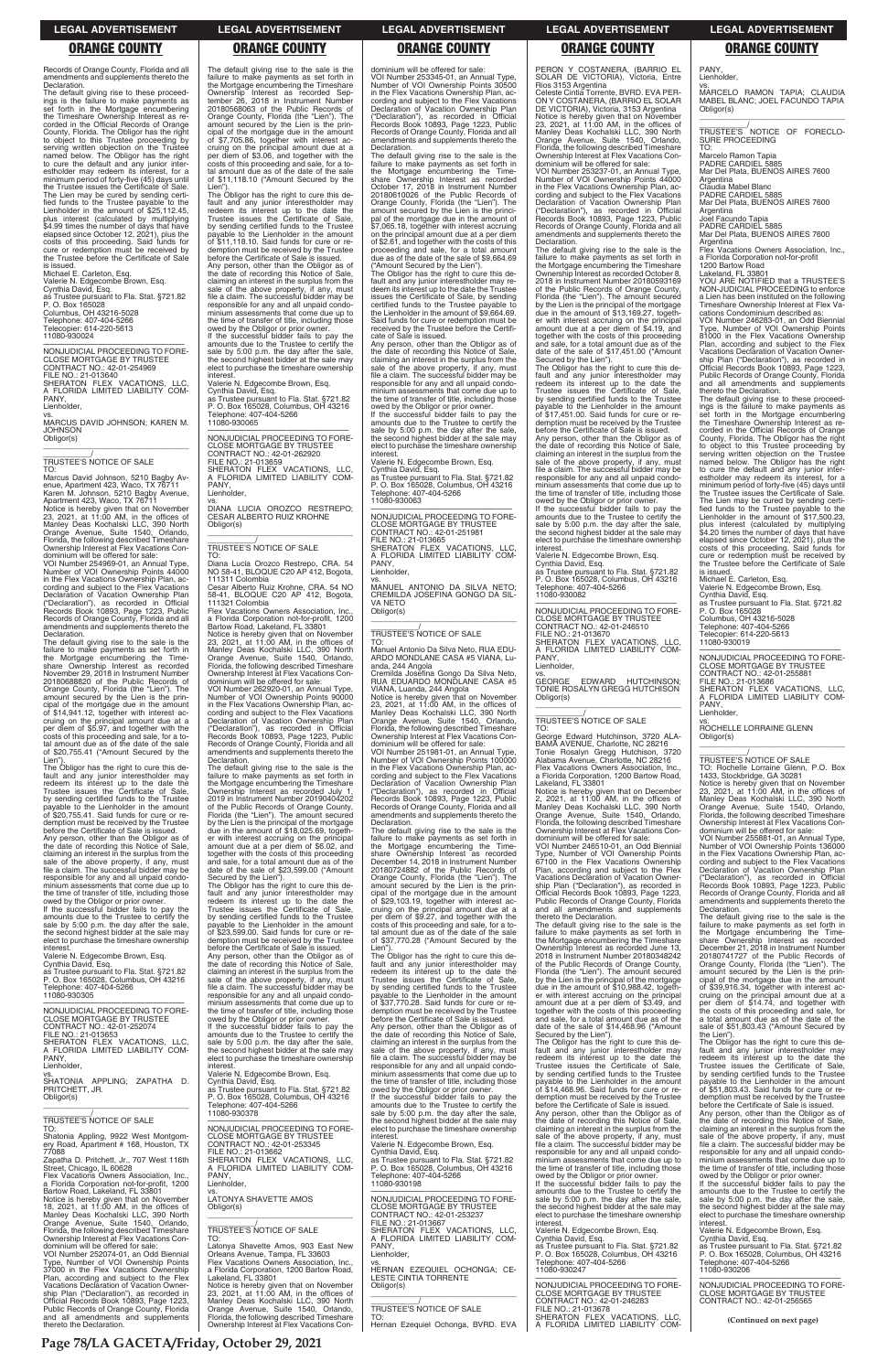FILE NO.: 21-013691 SHERATON FLEX VACATIONS, LLC, A FLORIDA LIMITED LIABILITY COM-PANY, Lienholder,

vs. KAYON HODGE; DANNICA LYNETTE THOMAS Obligor(s)  $\overline{\phantom{a}}$  , and the set of the set of the set of the set of the set of the set of the set of the set of the set of the set of the set of the set of the set of the set of the set of the set of the set of the set of the s

TO: Kayon Hodge, 2C-10 MANDAHL, St. Thomas, 00802 Virgin Islands, U.S. Dannica Lynette Thomas, 2C-10 MAN-DAHL, St. Thomas, 00802 Virgin Islands, U.S

# \_\_\_\_\_\_\_\_\_\_\_/ TRUSTEE'S NOTICE OF SALE

Notice is hereby given that on November 18, 2021, at 11:00 AM, in the offices of Manley Deas Kochalski LLC, 390 North Orange Avenue, Suite 1540, Orlando, Florida, the following described Timeshare Ownership Interest at Flex Vacations Condominium will be offered for sale:

VOI Number 256565-01, an Annual Type, Number of VOI Ownership Points 81000 in the Flex Vacations Ownership Plan, according and subject to the Flex Vacations Declaration of Vacation Ownership Plan ("Declaration"), as recorded in Official Records Book 10893, Page 1223, Public Records of Orange County, Florida and all amendments and supplements thereto the Declaration.

owed by the Obligor or prior owner. If the successful bidder fails to pay the amounts due to the Trustee to certify the sale by 5:00 p.m. the day after the sale, the second highest bidder at the sale may elect to purchase the timeshare ownership interest

The default giving rise to the sale is the failure to make payments as set forth in the Mortgage encumbering the Time-<br>share Ownership Interest as recorded<br>January 28, 2019 in Instrument Number<br>20190054668 of the Public Records of<br>Orange County, Florida (the "Lien"). The<br>amount secured by the Lien is the cipal of the mortgage due in the amount of \$26,835.70, together with interest ac-cruing on the principal amount due at a per diem of \$9.34, and together with the costs of this proceeding and sale, for a total amount due as of the date of the sale of \$35,270.05 ("Amount Secured by the

Monroe Street, Snowflake, AZ 85937 Flex Vacations Owners Association, Inc., a Florida Corporation not-for-profit, 1200

Lien"). The Obligor has the right to cure this default and any junior interestholder may redeem its interest up to the date the Trustee issues the Certificate of Sale, by sending certified funds to the Trustee payable to the Lienholder in the amount of \$35,270.05. Said funds for cure or redemption must be received by the Trustee before the Certificate of Sale is issued.

Any person, other than the Obligor as of the date of recording this Notice of Sale, claiming an interest in the surplus from the sale of the above property, if any, must file a claim. The successful bidder may be responsible for any and all unpaid condominium assessments that come due up to the time of transfer of title, including those

Valerie N. Edgecombe Brown, Esq. Cynthia David, Esq. as Trustee pursuant to Fla. Stat. §721.82 P. O. Box 165028, Columbus, OH 43216 Telephone: 407-404-5266 11080-929985

—————————————————— NONJUDICIAL PROCEEDING TO FORE-CLOSE MORTGAGE BY TRUSTEE CONTRACT NO.: 42-01-242147 FILE NO.: 21-013697 SHERATON FLEX VACATIONS, LLC, A FLORIDA LIMITED LIABILITY COM-PANY, Lienholder,

—————————————————— NONJUDICIAL PROCEEDING TO FORE-CLOSE MORTGAGE BY TRUSTEE CONTRACT NO.: 42-01-257803 FILE NO.: 21-013699 SHERATON FLEX VACATIONS, LLC, A FLORIDA LIMITED LIABILITY COM-A FLU<br>PANY, **Lienholder** 

vs. MARLENE JOE BURKHART; CHRISTO-PHER JOSEPH BURKHART Obligor(s) \_\_\_\_\_\_\_\_\_\_\_\_\_\_\_\_\_\_\_\_\_\_\_\_\_\_\_\_\_\_\_\_\_

# \_\_\_\_\_\_\_\_\_\_\_/ TRUSTEE'S NOTICE OF SALE

TO: Marlene Joe Burkhart, 2100 Andelyn Court, Lakeside, AZ 85929 Christopher Joseph Burkhart, 1027 East

Bartow Road, Lakeland, FL 33801 Notice is hereby given that on November 23, 2021, at 11:00 AM, in the offices of Manley Deas Kochalski LLC, 390 North Orange Avenue, Suite 1540, Orlando, Florida, the following described Timeshare Ownership Interest at Flex Vacations Con-dominium will be offered for sale: VOI Number 242147-01, an Annual Type,

Number of VOI Ownership Points 20700 in the Flex Vacations Ownership Plan, according and subject to the Flex Vacations Declaration of Vacation Ownership Plan ("Declaration"), as recorded in Official Records Book 10893, Page 1223, Public Records of Orange County, Florida and all

vs. PEDRO MARTIN SIERRA ALVARADO; IRMA HAYDEE ZAMBRANO MAYORGA Obligor(s)  $\overline{\phantom{a}}$  , and the set of the set of the set of the set of the set of the set of the set of the set of the set of the set of the set of the set of the set of the set of the set of the set of the set of the set of the s

Valerie N. Edgecombe Brown, Esq. Cynthia David, Esq. as Trustee pursuant to Fla. Stat. §721.82 P. O. Box 165028, Columbus, OH 43216 Telephone: 407-404-5266 11080-930083

> **interest** Valerie N. Edgecombe Brown, Esq. Cynthia David, Esq. as Trustee pursuant to Fla. Stat. §721.82 P. O. Box 165028, Columbus, OH 43216

vs. ARTURO ELIECER TOLEDO JOYA; GINA PATRICIA MUNOZ GUZMAN Obligor(s) \_\_\_\_\_\_\_\_\_\_\_\_\_\_\_\_\_\_\_\_\_\_\_\_\_\_\_\_\_\_\_\_\_

\_\_\_\_\_\_\_\_\_\_\_/ TRUSTEE'S NOTICE OF SALE

TO: Arturo Eliecer Toledo Joya, CRA 42G #90- 96 APTO 101, Barranquilla, ATLANTICO Colombia

Gina Patricia Munoz Guzman, CRA 42G #90-96 APTO 101, Barranquilla, ATLAN-TICO Colombia

Flex Vacations Owners Association, a Florida Corporation not-for-profit, 1200 Bartow Road, Lakeland, FL 33801 Notice is hereby given that on November<br>23, 2021, at 11:00 AM, in the offices of<br>Manley Deas Kochalski LLC, 390 North<br>Orange Avenue, Suite 1540, Orlando,<br>Florida, the following described Timeshare

Ownership Interest at Flex Vacations Condominium will be offered for sale: VOI Number 257803-01, an Odd Biennial Type, Number of VOI Ownership Points

44000 in the Flex Vacations Ownership Plan, according and subject to the Flex Vacations Declaration of Vacation Ownership Plan ("Declaration"), as recorded in Official Records Book 10893, Page 1223, Public Records of Orange County, Florida and all amendments and supplements thereto the Declaration.

> The default giving rise to the sale is the<br>failure to make payments as set forth in<br>the Mortgage encumbering the Timeshare<br>Ownership Interest as recorded March 26,<br>2018 in Instrument Number 20180175305 of the Public Records of Orange County, Florida (the "Lien"). The amount secured by the Lien is the principal of the mortgage due in the amount of \$22,575.63, together with interest accruing on the principal amount due at a per diem of \$7.10, and together with the costs of this proceeding and sale, for a total amount due as of the date of the sale of \$29,505.15 ("Amount Secured by the Lien"). The Obligor has the right to cure this de-

> fault and any junior interestholder may<br>redeem its interest up to the date the<br>Trustee issues the Certificate of Sale,<br>by sending certified funds to the Trustee payable to the Lienholder in the amount \$29,505.15. Said funds for cure or redemption must be received by the Trustee before the Certificate of Sale is issued.

> If the successful bidder fails to pay the amounts due to the Trustee to certify the sale by 5:00 p.m. the day after the sale. the second highest bidder at the sale may elect to purchase the timeshare ownership **interest**

The default giving rise to the sale is the failure to make payments as set forth in the Mortgage encumbering the Timeshare Ownership Interest as recorded February 6, 2019 in Instrument Number 20190075114 of the Public Records of Orange County, Florida (the "Lien"). The secured by the Lien is the principal of the mortgage due in the amount of \$7,961.61, together with interest accruing on the principal amount due at a per diem of \$2.57, and together with the costs of this proceeding and sale, for a to-tal amount due as of the date of the sale of \$10,692.63 ("Amount Secured by the Lien").

The Obligor has the right to cure this default and any junior interestholder may<br>redeem its interest up to the date the<br>Trustee issues the Certificate of Sale,<br>by sending certified funds to the Trustee payable to the Lienholder in the amount of \$10,692.63. Said funds for cure or redemption must be received by the Trustee before the Certificate of Sale is issued.

Any person, other than the Obligor as of the date of recording this Notice of Sale, claiming an interest in the surplus from the sale of the above property, if any, must file a claim. The successful bidder may be responsible for any and all unpaid condo-minium assessments that come due up to the time of transfer of title, including those owed by the Obligor or prior owner.

If the successful bidder fails to pay the amounts due to the Trustee to certify the sale by 5:00 p.m. the day after the sale, the second highest bidder at the sale may elect to purchase the timeshare ownership interest.

Valerie N. Edgecombe Brown, Esq. Cynthia David, Esq. as Trustee pursuant to Fla. Stat. §721.82 P. O. Box 165028, Columbus, OH 43216 Telephone: 407-404-5266 11080-930125

—————————————————— NONJUDICIAL PROCEEDING TO FORE-CLOSE MORTGAGE BY TRUSTEE CONTRACT NO.: 42-01-251983 FILE NO.: 21-013720 SHERATON FLEX VACATIONS, LLC, A FLORIDA LIMITED LIABILITY COM-PANY, Lienholder,

\_\_\_\_\_\_\_\_\_\_\_/ TRUSTEE'S NOTICE OF SALE

 $\overline{\phantom{a}}$  , and the set of the set of the set of the set of the set of the set of the set of the set of the set of the set of the set of the set of the set of the set of the set of the set of the set of the set of the s \_\_\_\_\_\_\_\_\_\_\_/ TRUSTEE'S NOTICE OF SALE

TO: Pedro Martin Sierra Alvarado, URB MI-LAN ETAPA TURIN MZ 3 V 8, Guayaquil, Ecuador Irma Haydee Zambrano Mayorga, URB

MILAN ETAPA TURIN MZ 3 V 8, Guayaquil, Ecuador Flex Vacations Owners Association, Inc., a Florida Corporation not-for-profit, 1200

The default giving rise to the sale is the failure to make payments as set forth in the Mortgage encumbering the Timeshare Ownership Interest as recorded July 1, 2019 in Instrument Number 20190404059 of the Public Records of Orange County, Florida (the "Lien"). The amount secured by the Lien is the principal of the mortgage due in the amount of \$16,330.12, together with interest accruing on the principal amount due at a per diem of \$5.46, and together with the costs of this proceeding<br>and sale, for a total amount due as of the<br>date of the sale of \$21,396.61 ("Amount<br>Secured by the Lien").<br>The Obligor has the right to cure this de-

before the Certificate of Sale is issued. Any person, other than the Obligor as of the date of recording this Notice of Sale, claiming an interest in the surplus from the sale of the above property, if any, must file a claim. The successful bidder may be responsible for any and all unpaid condominium assessments that come due up to the time of transfer of title, including those owed by the Obligor or prior owner. If the successful bidder fails to pay the amounts due to the Trustee to certify the sale by 5:00 p.m. the day after the sale, the second highest bidder at the sale may elect to purchase the timeshare ownership

> fault and any junior interestholder may<br>redeem its interest up to the date the<br>Trustee issues the Certificate of Sale,<br>by sending certified funds to the Trustee payable to the Lienholder in the amount of \$21,396.61. Said funds for cure or redemption must be received by the Trustee before the Certificate of Sale is issued.

Telephone: 407-404-5266 11080-930380

—————————————————— NONJUDICIAL PROCEEDING TO FORE-CLOSE MORTGAGE BY TRUSTEE CONTRACT NO.: 42-01-243421 FILE NO.: 21-013721 SHERATON FLEX VACATIONS, LLC, A FLORIDA LIMITED LIABILITY COM-PANY Lienholder,

vs.<br>VANIA GOVEA PEREIRA; BRUNA<br>PEREIRA DE CASTRO RAMOS; JULIA<br>PEREIRA DE CASTRO RAMOS

vs. HELIO SILVA DOS SANTOS; WALDIN-EIA MENDONCA DOS SANTOS Obligor(s)  $\overline{\phantom{a}}$  ,  $\overline{\phantom{a}}$  ,  $\overline{\phantom{a}}$  ,  $\overline{\phantom{a}}$  ,  $\overline{\phantom{a}}$  ,  $\overline{\phantom{a}}$  ,  $\overline{\phantom{a}}$  ,  $\overline{\phantom{a}}$  ,  $\overline{\phantom{a}}$  ,  $\overline{\phantom{a}}$  ,  $\overline{\phantom{a}}$  ,  $\overline{\phantom{a}}$  ,  $\overline{\phantom{a}}$  ,  $\overline{\phantom{a}}$  ,  $\overline{\phantom{a}}$  ,  $\overline{\phantom{a}}$ 

Obligor(s)

\_\_\_\_\_\_\_\_\_\_\_/ TRUSTEE'S NOTICE OF SALE

TO: Vania Govea Pereira, 830 LAWRENCE AVE WEST APT 1806, Toronto, Ontario M6A 0B6 Canada Bruna Pereira De Castro Ramos, 830 LAWRENCE AVE WEST APT 1806, To-ronto, M6A 0B6 Canada Julia Pereira De Castro Ramos, 220 WOOLNER AVENUE APARTMENT 814,

 $\overline{\phantom{a}}$  , and the set of the set of the set of the set of the set of the set of the set of the set of the set of the set of the set of the set of the set of the set of the set of the set of the set of the set of the s

Toronto, Canada Notice is hereby given that on November 23, 2021, at 11:00 AM, in the offices of Manley Deas Kochalski LLC, 390 North Orange Avenue, Suite 1540, Orlando, Florida, the following described Timeshare Ownership Interest at Flex Vacations Condominium will be offered for sale:

VOI Number 243421-01, an Annual Type, Number of VOI Ownership Points 44000 and VOI Number 243421-02, an Annual Type, Number of VOI Ownership Points 37000 in the Flex Vacations Ownership Plan, according and subject to the Flex Vacations Declaration of Vacation Ownership Plan ("Declaration"), as recorded in Official Records Book 10893, Page 1223, Public Records of Orange County, Florida and all amendments and supplements thereto the Declaration.

Any person, other than the Obligor as of the date of recording this Notice of Sale, claiming an interest in the surplus from the sale of the above property, if any, must file a claim. The successful bidder may be responsible for any and all unpaid condo-minium assessments that come due up to the time of transfer of title, including those owed by the Obligor or prior owner.

Valerie N. Edgecombe Brown, Esq. Cynthia David, Esq. as Trustee pursuant to Fla. Stat. §721.82

P. O. Box 165028, Columbus, OH 43216 Telephone: 407-404-5266 11080-930115

—————————————————— NONJUDICIAL PROCEEDING TO FORE-CLOSE MORTGAGE BY TRUSTEE CONTRACT NO.: 42-01-252398 FILE NO.: 21-013729 SHERATON FLEX VACATIONS, LLC,

|  | Records of Orange County, Florida and all<br>amendments and supplements thereto the<br>Declaration.<br>The default giving rise to the sale is the<br>failure to make payments as set forth in<br>the Mortgage encumbering the Time-<br>share Ownership Interest as recorded<br>February 20, 2018 in Instrument Number<br>20180100761 of the Public Records of<br>Orange County, Florida (the "Lien"). The<br>amount secured by the Lien is the princi-<br>pal of the mortgage due in the amount of<br>\$6,570.97, together with interest accruing<br>on the principal amount due at a per diem<br>of \$2.60, and together with the costs of this<br>proceeding and sale, for a total amount<br>due as of the date of the sale of \$9,208.21<br>("Amount Secured by the Lien").<br>The Obligor has the right to cure this de-<br>fault and any junior interestholder may re-<br>deem its interest up to the date the Trustee<br>issues the Certificate of Sale, by sending<br>certified funds to the Trustee payable to<br>the Lienholder in the amount of \$9.208.21.<br>Said funds for cure or redemption must be<br>received by the Trustee before the Certifi-<br>cate of Sale is issued.<br>Any person, other than the Obligor as of<br>the date of recording this Notice of Sale,<br>claiming an interest in the surplus from the<br>sale of the above property, if any, must<br>file a claim. The successful bidder may be<br>responsible for any and all unpaid condo-<br>minium assessments that come due up to<br>the time of transfer of title, including those<br>owed by the Obligor or prior owner.<br>If the successful bidder fails to pay the<br>amounts due to the Trustee to certify the<br>sale by 5:00 p.m. the day after the sale,<br>the second highest bidder at the sale may<br>elect to purchase the timeshare ownership<br>interest. | a Florida Corporation not-for-profit, 1200<br>Bartow Road, Lakeland, FL 33801<br>Notice is hereby given that on November<br>23, 2021, at $11:00$ AM, in the offices of<br>Manley Deas Kochalski LLC, 390 North<br>Orange Avenue, Suite 1540, Orlando,<br>Florida, the following described Timeshare<br>Ownership Interest at Flex Vacations Con-<br>dominium will be offered for sale:<br>VOI Number 251983-01, an Annual Type,<br>Number of VOI Ownership Points 51700<br>in the Flex Vacations Ownership Plan, ac-<br>cording and subject to the Flex Vacations<br>Declaration of Vacation Ownership Plan<br>("Declaration"), as recorded in Official<br>Records Book 10893, Page 1223, Public<br>Records of Orange County, Florida and all<br>amendments and supplements thereto the<br>Declaration.<br>The default giving rise to the sale is the<br>failure to make payments as set forth in<br>the Mortgage encumbering the Timeshare<br>Ownership Interest as recorded April 2,<br>2019 in Instrument Number 20190196325<br>of the Public Records of Orange County,<br>Florida (the "Lien"). The amount secured<br>by the Lien is the principal of the mortgage<br>due in the amount of \$14,266.55, togeth-<br>er with interest accruing on the principal<br>amount due at a per diem of \$4.57, and<br>together with the costs of this proceeding<br>and sale, for a total amount due as of the<br>date of the sale of \$18,559.86 ("Amount<br>Secured by the Lien").<br>The Obligor has the right to cure this de-<br>fault and any junior interestholder may<br>redeem its interest up to the date the<br>Trustee issues the Certificate of Sale,<br>by sending certified funds to the Trustee<br>payable to the Lienholder in the amount<br>of \$18,559.86. Said funds for cure or re-<br>demption must be received by the Trustee | A FLORIDA LIMITED LIABILITY COM-<br>PANY.<br>Lienholder.<br>VS.<br>MILTON CARVALHO DE OLIVEIRA, JR.;<br>DENISE DE OLIVEIRA ANDRADE<br>Obligor(s)<br><b>TRUSTEE'S NOTICE OF SALE</b><br>TO:<br>Milton Carvalho De Oliveira, Jr., RUA<br>FLORA BULCAO L. VERTEMATE NO<br>70BLOCO 1 AP 81 BAIRRO FERRAZOP-<br>OLIS, Sao Bernardo Do Campo, 09771-<br>280 Brazil<br>Denise De Oliveira Andrade, RUA FLORA<br>BULCAO L. VERTEMATE NO 70BLOCO<br>1 AP 81 BAIRRO FERRAZOPOLIS, Sao<br>Bernardo Do Campo, 09771-280 Brazil<br>Flex Vacations Owners Association, Inc.,<br>a Florida Corporation not-for-profit, 1200<br>Bartow Road, Lakeland, FL 33801<br>Notice is hereby given that on November<br>23, 2021, at $11:00$ AM, in the offices of<br>Manley Deas Kochalski LLC, 390 North<br>Orange Avenue, Suite 1540, Orlando,<br>Florida, the following described Timeshare<br>Ownership Interest at Flex Vacations Con-<br>dominium will be offered for sale:<br>VOI Number 252398-01, an Annual Type,<br>Number of VOI Ownership Points 20700<br>in the Flex Vacations Ownership Plan, ac-<br>cording and subject to the Flex Vacations<br>Declaration of Vacation Ownership Plan<br>("Declaration"), as recorded in Official<br>Records Book 10893, Page 1223, Public<br>Records of Orange County, Florida and all<br>amendments and supplements thereto the<br>Declaration.<br>The default giving rise to the sale is the | amounts due to the Trustee to certify the<br>sale by 5:00 p.m. the day after the sale,<br>the second highest bidder at the sale may<br>elect to purchase the timeshare ownership<br>interest.<br>Valerie N. Edgecombe Brown, Esg.<br>Cynthia David, Esg.<br>as Trustee pursuant to Fla. Stat. §721.82<br>P. O. Box 165028, Columbus, OH 43216<br>Telephone: 407-404-5266<br>11080-930200<br>NONJUDICIAL PROCEEDING TO FORE-<br>CLOSE MORTGAGE BY TRUSTEE<br>CONTRACT NO.: 42-01-263057<br>FILE NO.: 21-013738<br>SHERATON FLEX VACATIONS. LLC.<br>A FLORIDA LIMITED LIABILITY COM-<br>PANY.<br>Lienholder.<br>VS.<br><b>JARELLI MARTINE HATNEY</b><br>Obligor(s)<br>TRUSTEE'S NOTICE OF SALE<br>TO:<br>Jarelli Martine Hatney, 280 BRIDGE<br>STONE LANE, Douglasville, GA 30134<br>Flex Vacations Owners Association. Inc<br>a Florida Corporation not-for-profit, 1200<br>Bartow Road, Lakeland, FL 33801<br>Notice is hereby given that on November<br>23, 2021, at $11:00$ AM, in the offices of<br>Manley Deas Kochalski LLC, 390 North<br>Orange Avenue, Suite 1540, Orlando,<br>Florida, the following described Timeshare<br>Ownership Interest at Flex Vacations Con-<br>dominium will be offered for sale:<br>VOI Number 263057-01, an Odd Biennial<br>Type, Number of VOI Ownership Points | Any person, other than the Obligor as of<br>the date of recording this Notice of Sale,<br>claiming an interest in the surplus from the<br>sale of the above property, if any, must<br>file a claim. The successful bidder may be<br>responsible for any and all unpaid condo-<br>minium assessments that come due up to<br>the time of transfer of title, including those<br>owed by the Obligor or prior owner.<br>If the successful bidder fails to pay the<br>amounts due to the Trustee to certify the<br>sale by 5:00 p.m. the day after the sale,<br>the second highest bidder at the sale may<br>elect to purchase the timeshare ownership<br>interest.<br>Valerie N. Edgecombe Brown, Esq.<br>Cynthia David, Esg.<br>as Trustee pursuant to Fla. Stat. §721.82<br>P. O. Box 165028, Columbus, OH 43216<br>Telephone: 407-404-5266<br>11080-930045<br>NONJUDICIAL PROCEEDING TO FORE-<br><b>CLOSE MORTGAGE BY TRUSTEE</b><br>CONTRACT NO.: 42-01-246679<br>FILE NO.: 21-013746<br>SHERATON FLEX VACATIONS. LLC.<br>A FLORIDA LIMITED LIABILITY COM-<br>PANY.<br>Lienholder.<br>VS.<br>JACQUELINE RODRIGUES DE ME-<br>DEIROS: EDUARDO RODRIGUES DE<br><b>MEDEIROS FILHO</b><br>Obligor(s)<br>TRUSTEE'S NOTICE OF FORECLO-<br>SURE PROCEEDING<br>(Continued on next page) |
|--|----------------------------------------------------------------------------------------------------------------------------------------------------------------------------------------------------------------------------------------------------------------------------------------------------------------------------------------------------------------------------------------------------------------------------------------------------------------------------------------------------------------------------------------------------------------------------------------------------------------------------------------------------------------------------------------------------------------------------------------------------------------------------------------------------------------------------------------------------------------------------------------------------------------------------------------------------------------------------------------------------------------------------------------------------------------------------------------------------------------------------------------------------------------------------------------------------------------------------------------------------------------------------------------------------------------------------------------------------------------------------------------------------------------------------------------------------------------------------------------------------------------------------------------------------------------------------------------------------------------------------------------------------------------------------------------------------------------------------------------------------------------------------------------------------------------------------------------------------------------|------------------------------------------------------------------------------------------------------------------------------------------------------------------------------------------------------------------------------------------------------------------------------------------------------------------------------------------------------------------------------------------------------------------------------------------------------------------------------------------------------------------------------------------------------------------------------------------------------------------------------------------------------------------------------------------------------------------------------------------------------------------------------------------------------------------------------------------------------------------------------------------------------------------------------------------------------------------------------------------------------------------------------------------------------------------------------------------------------------------------------------------------------------------------------------------------------------------------------------------------------------------------------------------------------------------------------------------------------------------------------------------------------------------------------------------------------------------------------------------------------------------------------------------------------------------------------------------------------------------------------------------------------------------------------------------------------------------------------------------------------------------------------------------------------------------------------------------------|-------------------------------------------------------------------------------------------------------------------------------------------------------------------------------------------------------------------------------------------------------------------------------------------------------------------------------------------------------------------------------------------------------------------------------------------------------------------------------------------------------------------------------------------------------------------------------------------------------------------------------------------------------------------------------------------------------------------------------------------------------------------------------------------------------------------------------------------------------------------------------------------------------------------------------------------------------------------------------------------------------------------------------------------------------------------------------------------------------------------------------------------------------------------------------------------------------------------------------------------------------------------------------------------------------------------------------------------------------------------------------------------------------------------------|------------------------------------------------------------------------------------------------------------------------------------------------------------------------------------------------------------------------------------------------------------------------------------------------------------------------------------------------------------------------------------------------------------------------------------------------------------------------------------------------------------------------------------------------------------------------------------------------------------------------------------------------------------------------------------------------------------------------------------------------------------------------------------------------------------------------------------------------------------------------------------------------------------------------------------------------------------------------------------------------------------------------------------------------------------------------------------------------------------------------------------------------------------------------------------------------------------------------------------------------------------------------------------------------------|--------------------------------------------------------------------------------------------------------------------------------------------------------------------------------------------------------------------------------------------------------------------------------------------------------------------------------------------------------------------------------------------------------------------------------------------------------------------------------------------------------------------------------------------------------------------------------------------------------------------------------------------------------------------------------------------------------------------------------------------------------------------------------------------------------------------------------------------------------------------------------------------------------------------------------------------------------------------------------------------------------------------------------------------------------------------------------------------------------------------------------------------------------------------------------------------------------------------------------------------------------------------------------|
|--|----------------------------------------------------------------------------------------------------------------------------------------------------------------------------------------------------------------------------------------------------------------------------------------------------------------------------------------------------------------------------------------------------------------------------------------------------------------------------------------------------------------------------------------------------------------------------------------------------------------------------------------------------------------------------------------------------------------------------------------------------------------------------------------------------------------------------------------------------------------------------------------------------------------------------------------------------------------------------------------------------------------------------------------------------------------------------------------------------------------------------------------------------------------------------------------------------------------------------------------------------------------------------------------------------------------------------------------------------------------------------------------------------------------------------------------------------------------------------------------------------------------------------------------------------------------------------------------------------------------------------------------------------------------------------------------------------------------------------------------------------------------------------------------------------------------------------------------------------------------|------------------------------------------------------------------------------------------------------------------------------------------------------------------------------------------------------------------------------------------------------------------------------------------------------------------------------------------------------------------------------------------------------------------------------------------------------------------------------------------------------------------------------------------------------------------------------------------------------------------------------------------------------------------------------------------------------------------------------------------------------------------------------------------------------------------------------------------------------------------------------------------------------------------------------------------------------------------------------------------------------------------------------------------------------------------------------------------------------------------------------------------------------------------------------------------------------------------------------------------------------------------------------------------------------------------------------------------------------------------------------------------------------------------------------------------------------------------------------------------------------------------------------------------------------------------------------------------------------------------------------------------------------------------------------------------------------------------------------------------------------------------------------------------------------------------------------------------------|-------------------------------------------------------------------------------------------------------------------------------------------------------------------------------------------------------------------------------------------------------------------------------------------------------------------------------------------------------------------------------------------------------------------------------------------------------------------------------------------------------------------------------------------------------------------------------------------------------------------------------------------------------------------------------------------------------------------------------------------------------------------------------------------------------------------------------------------------------------------------------------------------------------------------------------------------------------------------------------------------------------------------------------------------------------------------------------------------------------------------------------------------------------------------------------------------------------------------------------------------------------------------------------------------------------------------------------------------------------------------------------------------------------------------|------------------------------------------------------------------------------------------------------------------------------------------------------------------------------------------------------------------------------------------------------------------------------------------------------------------------------------------------------------------------------------------------------------------------------------------------------------------------------------------------------------------------------------------------------------------------------------------------------------------------------------------------------------------------------------------------------------------------------------------------------------------------------------------------------------------------------------------------------------------------------------------------------------------------------------------------------------------------------------------------------------------------------------------------------------------------------------------------------------------------------------------------------------------------------------------------------------------------------------------------------------------------------------------------------|--------------------------------------------------------------------------------------------------------------------------------------------------------------------------------------------------------------------------------------------------------------------------------------------------------------------------------------------------------------------------------------------------------------------------------------------------------------------------------------------------------------------------------------------------------------------------------------------------------------------------------------------------------------------------------------------------------------------------------------------------------------------------------------------------------------------------------------------------------------------------------------------------------------------------------------------------------------------------------------------------------------------------------------------------------------------------------------------------------------------------------------------------------------------------------------------------------------------------------------------------------------------------------|

failure to make payments as set forth in the Mortgage encumbering the Time-share Ownership Interest as recorded November 12, 2018 in Instrument Number 20180659961 of the Public Records of<br>Orange County. Florida (the "Lien"). The Orange County, Florida (the "Lien"). The amount secured by the Lien is the principal of the mortgage due in the amount of \$6,445.96, together with interest accruing on the principal amount due at a per diem of \$2.07, and together with the costs of this proceeding and sale, for a total amount due as of the date of the sale of \$8,726.54 ("Amount Secured by the Lien"). The Obligor has the right to cure this de-fault and any junior interestholder may redeem its interest up to the date the Trustee issues the Certificate of Sale, by sending certified funds to the Trustee payable to the Lienholder in the amount of \$8,726.54. Said funds for cure or redemption must be received by the Trustee before the Certifi-cate of Sale is issued.

Any person, other than the Obligor as of the date of recording this Notice of Sale, claiming an interest in the surplus from the sale of the above property, if any, must file a claim. The successful bidder may be

responsible for any and all unpaid condo-minium assessments that come due up to the time of transfer of title, including those owed by the Obligor or prior owner. If the successful bidder fails to pay the amounts due to the Trustee to certify the sale by 5:00 p.m. the day after the sale, the second highest bidder at the sale may elect to purchase the timeshare ownership

Valerie N. Edgecombe Brown, Esq. Cynthia David, Esq. as Trustee pursuant to Fla. Stat. §721.82

P. O. Box 165028, Columbus, OH 43216 Telephone: 407-404-5266 11080-930100

—————————————————— NONJUDICIAL PROCEEDING TO FORE-CLOSE MORTGAGE BY TRUSTEE

CONTRACT NO.: 42-01-263033 FILE NO.: 21-013737 SHERATON FLEX VACATIONS, LLC, A FLORIDA LIMITED LIABILITY COM-PANY,

Lienholder,

vs. WEDSON DA SILVA; CLAUDEMIR ROG-

ERIO FERREIRA Obligor(s)

TO: Wedson Da Silva, RUA DOS TOROROS 2392 APT 703 COND BELAGIO, Natal,

Brazil

eclaration

Claudemir Rogerio Ferreira, RUA DOS TOROROS 2392 APT 703 COND BELA-GIO, Natal, Brazil

Notice is hereby given that on December 2, 2021, at 11:00 AM, in the offices of Manley Deas Kochalski LLC, 390 North Orange Avenue, Suite 1540, Orlando,

Florida, the following described Timeshare Ownership Interest at Flex Vacations Condominium will be offered for sale: VOI Number 263033-01, an Annual Type, Number of VOI Ownership Points 28000 in the Flex Vacations Ownership Plan, ac-

cording and subject to the Flex Vacations Declaration of Vacation Ownership Plan ("Declaration"), as recorded in Official Records Book 10893, Page 1223, Public Records of Orange County, Florida and all

amendments and supplements thereto the

The default giving rise to the sale is the failure to make payments as set forth in the Mortgage encumbering the Time-share Ownership Interest as recorded September 9, 2019 in Instrument Number

20190552803 of the Public Records of Orange County, Florida (the "Lien"). The amount secured by the Lien is the prin-

cipal of the mortgage due in the amount of \$9,844.06, together with interest ac-cruing on the principal amount due at a per diem of \$3.78, and together with the

costs of this proceeding and sale, for a to-tal amount due as of the date of the sale of \$13,337.78 ("Amount Secured by the Lien"). The Obligor has the right to cure this default and any junior interestholder may redeem its interest up to the date the Trustee issues the Certificate of Sale, by sending certified funds to the Trustee payable to the Lienholder in the amount of \$13,337.78. Said funds for cure or re-

**interest** 

demption must be received by the Trustee before the Certificate of Sale is issued. Any person, other than the Obligor as of the date of recording this Notice of Sale, claiming an interest in the surplus from the sale of the above property, if any, must file a claim. The successful bidder may be responsible for any and all unpaid condo-

minium assessments that come due up to

the time of transfer of title, including those owed by the Obligor or prior owner. If the successful bidder fails to pay the amounts due to the Trustee to certify the sale by 5:00 p.m. the day after the sale, 81000 in the Flex Vacations Ownership Plan, according and subject to the Flex Vacations Declaration of Vacation Ownership Plan ("Declaration"), as recorded in Official Records Book 10893, Page 1223, Public Records of Orange County, Florida and all amendments and supplements thereto the Declaration.

Any person, other than the Obligor as of the date of recording this Notice of Sale, claiming an interest in the surplus from the sale of the above property, if any, must file a claim. The successful bidder may be responsible for any and all unpaid condo-minium assessments that come due up to the time of transfer of title, including those owed by the Obligor or prior owner.

If the successful bidder fails to pay the amounts due to the Trustee to certify the sale by 5:00 p.m. the day after the sale. the second highest bidder at the sale may elect to purchase the timeshare ownership interest.

Valerie N. Edgecombe Brown, Esq. Cynthia David, Esq. as Trustee pursuant to Fla. Stat. §721.82 P. O. Box 165028, Columbus, OH 43216 Telephone: 407-404-5266 11080-930240

—————————————————— NONJUDICIAL PROCEEDING TO FORE-CLOSE MORTGAGE BY TRUSTEE

CONTRACT NO.: 42-01-258238 FILE NO.: 21-013742 SHERATON FLEX VACATIONS, LLC, A FLORIDA LIMITED LIABILITY COM-PANY,

Lienholder,

\_\_\_\_\_\_\_\_\_\_\_/ TRUSTEE'S NOTICE OF SALE

TO: Helio Silva Dos Santos, AV. COSME FERREIRA, 2214 BLOCO I APTO 502 - CONDOMINIO ARBORETTO, Manaus, AMAZONAS 69082-230 Brazil

Waldineia Mendonca Dos Santos, AV. COSME FERREIRA, 2214 BLOCO I APTO 502 - CONDOMINIO ARBORET-TO, Manaus, 69082 -230 Brazil

Notice is hereby given that on November 23, 2021, at 11:00 AM, in the offices of Manley Deas Kochalski LLC, 390 North Orange Avenue, Suite 1540, Orlando, Florida, the following described Timeshare Ownership Interest at Flex Vacations Con-

dominium will be offered for sale: VOI Number 258238-01, an Annual Type, Number of VOI Ownership Points 20700 in the Flex Vacations Ownership Plan, according and subject to the Flex Vacations<br>Declaration of Vacation Ownership Plan Declaration of Vacation Ownership ("Declaration"), as recorded in Official Records Book 10893, Page 1223, Public Records of Orange County, Florida and all amendments and supplements thereto the Declaration.

The default giving rise to the sale is the failure to make payments as set forth in the Mortgage encumbering the Timeshare Ownership Interest as recorded Sep-tember 14, 2019 in Instrument Number 20190570865 of the Public Records of Orange County, Florida (the "Lien"). The amount secured by the Lien is the principal of the mortgage due in the amount of \$6,745.82, together with interest accruing on the principal amount due at a per diem of \$2.20, and together with the costs of this proceeding and sale, for a total amount due as of the date of the sale of \$9,114.74

("Amount Secured by the Lien"). The Obligor has the right to cure this default and any junior interestholder may redeem its interest up to the date the Trustee issues the Certificate of Sale, by sending certified funds to the Trustee payable to the Lienholder in the amount of \$9,114.74. Said funds for cure or redemption must be received by the Trustee before the Certificate of Sale is issued.

Any person, other than the Obligor as of the date of recording this Notice of Sale,

### **LEGAL ADVERTISEMENT LEGAL ADVERTISEMENT LEGAL ADVERTISEMENT LEGAL ADVERTISEMENT LEGAL ADVERTISEMENT**

### **ORANGE COUNTY ORANGE COUNTY ORANGE COUNTY ORANGE COUNTY ORANGE COUNTY**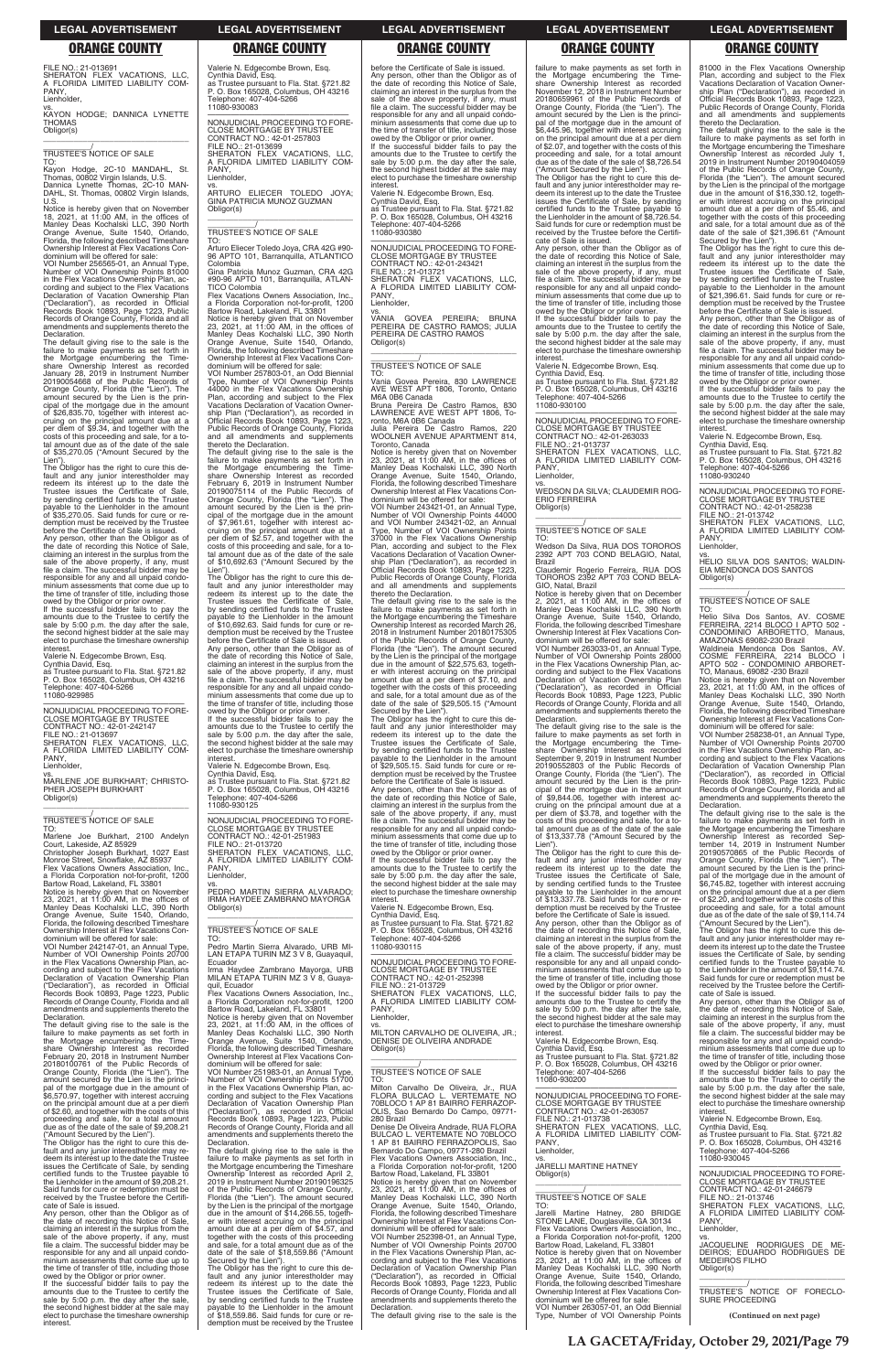TO:

Jacqueline Rodrigues De Medeiros RUA MARIO MEDEIROS 41 Parnamirim, Rio Grande Do Norte

59140800 Brazil

Eduardo Rodrigues De Medeiros Filho RUA MARIO MEDEIROS 41 Parnamirim, Rio Grande Do Norte 59140800

Brazil YOU ARE NOTIFIED that a TRUSTEE'S NON-JUDICIAL PROCEEDING to enforce a Lien has been instituted on the following Timeshare Ownership Interest at Flex Vacations Condominium described as:

VOI Number 246679-01, an Odd Biennial Type, Number of VOI Ownership Points 44000 in the Flex Vacations Ownership Plan, according and subject to the Flex Vacations Declaration of Vacation Ownership Plan ("Declaration"), as recorded in Official Records Book 10893, Page 1223, Public Records of Orange County, Florida and all amendments and supplements thereto the Declaration.

The default giving rise to these proceed-ings is the failure to make payments as set forth in the Mortgage encumbering the Timeshare Ownership Interest as recorded in the Official Records of Orange County, Florida. The Obligor has the right to object to this Trustee proceeding by serving written objection on the Trustee named below. The Obligor has the right to cure the default and any junior inter-estholder may redeem its interest, for a minimum period of forty-five (45) days until the Trustee issues the Certificate of Sale. The Lien may be cured by sending certified funds to the Trustee payable to the Lienholder in the amount of \$9,797.18, plus interest (calculated by multiplying \$2.36 times the number of days that have elapsed since October 17, 2021), plus the costs of this proceeding. Said funds for cure or redemption must be received by the Trustee before the Certificate of Sale is issued.

Michael E. Carleton, Esq. Valerie N. Edgecombe Brown, Esq. Cynthia David, Esq. as Trustee pursuant to Fla. Stat. §721.82 P. O. Box 165028 Columbus, OH 43216-5028 Telephone: 407-404-5266 Telecopier: 614-220-5613 11080-930362

The Obligor has the right to cure this default and any junior interestholder may redeem its interest up to the date the Trustee issues the Certificate of Sale,

—————————————————— NONJUDICIAL PROCEEDING TO FORE-CLOSE MORTGAGE BY TRUSTEE CONTRACT NO.: 42-01-258422 FILE NO.: 21-013748 SHERATON FLEX VACATIONS, LLC, A FLORIDA LIMITED LIABILITY COM-PANY, Lienholder,

vs. FABIANA BARROS DOS SANTOS; HELBERT DOS SANTOS Obligor(s) \_\_\_\_\_\_\_\_\_\_\_\_\_\_\_\_\_\_\_\_\_\_\_\_\_\_\_\_\_\_\_\_\_

\_\_\_\_\_\_\_\_\_\_\_/ TRUSTEE'S NOTICE OF SALE

TO: Fabiana Barros Dos Santos, RODOVIA RAPOSO TAVARES 7389, Sao Paulo, 05577-902 Brazil

Helbert Dos Santos, RODOVIA RAPOSO TAVARES 7389, Sao Paulo, 05577-902 Brazil

Flex Vacations Owners Association, Inc., a Florida Corporation not-for-profit, 1200 Bartow Road, Lakeland, FL 33801

Notice is hereby given that on December 2, 2021, at 11:00 AM, in the offices of Manley Deas Kochalski LLC, 390 North Orange Avenue, Suite 1540, Orlando, Florida, the following described Timeshare Ownership Interest at Flex Vacations Con-

dominium will be offered for sale: VOI Number 258422-01, an Annual Type, Number of VOI Ownership Points 100000 in the Flex Vacations Ownership Plan, ac-cording and subject to the Flex Vacations Declaration of Vacation Ownership Plan ("Declaration"), as recorded in Official Records Book 10893, Page 1223, Public Records of Orange County, Florida and all amendments and supplements thereto the Declaration.

The default giving rise to the sale is the failure to make payments as set forth in the Mortgage encumbering the Timeshare Ownership Interest as recorded March 14, 2019 in Instrument Number 20190152804 of the Public Records of Orange County, Florida (the "Lien"). The amount secured by the Lien is the principal of the mortgage due in the amount of \$26,469.34, together with interest accruing on the principal amount due at a per diem of \$8.60, and together with the costs of this proceeding and sale, for a total amount due as of the date of the sale of \$33,831.02 ("Amount Secured by the Lien").  $\overline{\phantom{a}}$  , and the set of the set of the set of the set of the set of the set of the set of the set of the set of the set of the set of the set of the set of the set of the set of the set of the set of the set of the s \_\_\_\_\_\_\_\_\_\_\_/ TRUSTEE'S NOTICE OF SALE

share Ownership Interest as recorded<br>January 16, 2018 in Instrument Number<br>20180030973 of the Public Records of<br>Orange County, Florida (the "Lien"). The int secured by the Lien is the principain because by the mortgage due in the amount of \$5,665.30, together with interest accruing on the principal amount due at a per diem of \$2.11, and together with the costs of this proceeding and sale, for a total amount due as of the date of the sale of \$7,936.89 ("Amount Secured by the Lien"). The Obligor has the right to cure this default and any junior interestholder may re-deem its interest up to the date the Trustee issues the Certificate of Sale, by sending certified funds to the Trustee payable to the Lienholder in the amount of \$7,936.89. Said funds for cure or redemption must be received by the Trustee before the Certifi-cate of Sale is issued. Any person, other than the Obligor as of the date of recording this Notice of Sale, claiming an interest in the surplus from the

SURE PROCEEDING TO:

Camila Aparecida Marchesani Brandao RUA JAMANARI, 125 APT 52 Sao Paulo CEP:05716-

VOI Number 249862-01, an Annual Type, Number of VOI Ownership Points 44000 in the Flex Vacations Ownership Plan, according and subject to the Flex Vacations Declaration of Vacation Ownership Plan ("Declaration"), as recorded in Official Records Book 10893, Page 1223, Public Records of Orange County, Florida and all amendments and supplements thereto the **Declaration** 

Brazil

Flex Vacations Owners Association, Inc., a Florida Corporation not-for-profit

1200 Bartow Road

**Declaration** 

Lakeland, FL 33801 YOU ARE NOTIFIED that a TRUSTEE'S NON-JUDICIAL PROCEEDING to enforce a Lien has been instituted on the following Timeshare Ownership Interest at Flex Vacations Condominium described as: VOI Number 263483-01, an Annual Type, Number of VOI Ownership Points 25800 in the Flex Vacations Ownership Plan, according and subject to the Flex Vacations Declaration of Vacation Ownership Plan ("Declaration"), as recorded in Official Records Book 10893, Page 1223, Public Records of Orange County, Florida and all amendments and supplements thereto the

> amounts due to the Trustee to certify the sale by 5:00 p.m. the day after the sale, the second highest bidder at the sale may elect to purchase the timeshare ownership

The default giving rise to these proceedings is the failure to make payments as set forth in the Mortgage encumbering set forth in the Mortgage encumbering the Timeshare Ownership Interest as recorded in the Official Records of Orange County, Florida. The Obligor has the right to object to this Trustee proceeding by serving written objection on the Trustee named below. The Obligor has the right to cure the default and any junior interestholder may redeem its interest, for a minimum period of forty-five (45) days until the Trustee issues the Certificate of Sale. The Lien may be cured by sending certified funds to the Trustee payable to the Lienholder in the amount of \$12,812.58, plus interest (calculated by multiplying \$3.63 times the number of days that have elapsed since September 9, 2021), plus the costs of this proceeding. Said funds for cure or redemption must be received by the Trustee before the Certificate of

Flex Vacations Owners Association, Inc. a Florida Corporation not-for-profit, 1200 Bartow Road, Lakeland, FL 33801

VOI Number 258465-01, an Annual Type, Number of VOI Ownership Points 20700 in the Flex Vacations Ownership Plan, according and subject to the Flex Vacations Declaration of Vacation Ownership Plan ("Declaration"), as recorded in Official Records Book 10893, Page 1223, Public Records of Orange County, Florida and all amendments and supplements thereto the **Declaration** 

Sale is issued.

PANY Lienholder.

Valerie N. Edgecombe Brown, Esq. Cynthia David, Esq.

Michael E. Carleton, Esq. as Trustee pursuant to Fla. Stat. §721.82 P. O. Box 165028 Columbus, OH 43216-5028

Telephone: 407-404-5266 Telecopier: 614-220-5613 11080-930232

—————————————————— NONJUDICIAL PROCEEDING TO FORE-CLOSE MORTGAGE BY TRUSTEE CONTRACT NO.: 42-01-233464

FILE NO.: 21-013752 SHERATON FLEX VACATIONS, LLC, A FLORIDA LIMITED LIABILITY COM-

vs. ANNMARIE HARRISON

Obligor(s)

TO: Annmarie Harrison, 305 Linden Bou-levard, Apartment E14, Brooklyn, NY

Notice is hereby given that on December<br>2, 2021, at 11:00 AM, in the offices of<br>Manley Deas Kochalski LLC, 390 North<br>Orange Avenue, Suite 1540, Orlando,<br>Florida, the following described Timeshare

11226

Ownership Interest at Flex Vacations Condominium will be offered for sale: VOI Number 233464-01, an Even Biennial Type, Number of VOI Ownership Points 44000 in the Flex Vacations Ownership Plan, according and subject to the Flex Vacations Declaration of Vacation Ownership Plan ("Declaration"), as recorded in Official Records Book 10893, Page 1223, Public Records of Orange County, Florida and all amendments and supplements thereto the Declaration.

The default giving rise to the sale is the failure to make payments as set forth in the Mortgage encumbering the Time-

Valerie N. Edgecombe Brown, Esq. Cynthia David, Esq. as Trustee pursuant to Fla. Stat. §721.82 P. O. Box 165028, Columbus, OH 43216 ephone: 407-404-5266

Florida, the following described Timeshare Ownership Interest at Flex Vacations Condominium will be offered for sale:

TONY ROBERTO PORTO; MARIA IZA-BEL VICENTE PORTO Obligor(s)  $\overline{\phantom{a}}$  ,  $\overline{\phantom{a}}$  ,  $\overline{\phantom{a}}$  ,  $\overline{\phantom{a}}$  ,  $\overline{\phantom{a}}$  ,  $\overline{\phantom{a}}$  ,  $\overline{\phantom{a}}$  ,  $\overline{\phantom{a}}$  ,  $\overline{\phantom{a}}$  ,  $\overline{\phantom{a}}$  ,  $\overline{\phantom{a}}$  ,  $\overline{\phantom{a}}$  ,  $\overline{\phantom{a}}$  ,  $\overline{\phantom{a}}$  ,  $\overline{\phantom{a}}$  ,  $\overline{\phantom{a}}$ 

TO: Tony Roberto Porto, RUA OTACILIO DA SILVA COSTA 177, APTO 105, Itajar,<br>SANTA CATARINA 88306845 Brazil<br>Maria Izabel Vicente Porto, RUA OT-<br>ACILIO DA SILVA COSTA 177, APTO

105, Itajar, 88306845 Brazil<br>Notice is hereby given that on November<br>23, 2021, at 11:00 AM, in the offices of<br>Manley Deas Kochalski LLC, 390 North<br>Orange Avenue, Suite 1540, Orlando,<br>Florida, the following described Timesh Ownership Interest at Flex Vacations Con-dominium will be offered for sale:

The default giving rise to the sale is the failure to make payments as set forth in the Mortgage encumbering the Timeshare Ownership Interest as recorded October 1, 2018 in Instrument Number 20180578125 of the Public Records of Orange County, Florida (the "Lien"). The amount secured by the Lien is the principal of the mortgage due in the amount of \$14,349.06, togeth-er with interest accruing on the principal amount due at a per diem of \$5.69, and together with the costs of this proceeding and sale, for a total amount due as of the date of the sale of \$19,910.11 ("Amount Secured by the Lien"). The Obligor has the right to cure this de-

fault and any junior interestholder may redeem its interest up to the date the Trustee issues the Certificate of Sale, by sending certified funds to the Trustee payable to the Lienholder in the amount of \$19,910.11. Said funds for cure or redemption must be received by the Trustee

> the date of recording this Notice of Sale,<br>claiming an interest in the surplus from the<br>sale of the above property, if any, must<br>file a claim. The successful bidder may be responsible for any and all unpaid condo-minium assessments that come due up to the time of transfer of title, including those

> owed by the Obligor or prior owner. If the successful bidder fails to pay the amounts due to the Trustee to certify the sale by 5:00 p.m. the day after the sale, the second highest bidder at the sale may elect to purchase the timeshare ownership interes

before the Certificate of Sale is issued. Any person, other than the Obligor as of the date of recording this Notice of Sale,<br>claiming an interest in the surplus from the<br>sale of the above property, if any, must<br>file a claim. The successful bidder may be responsible for any and all unpaid condo-minium assessments that come due up to the time of transfer of title, including those owed by the Obligor or prior owner. If the successful bidder fails to pay the

> \_\_\_\_\_\_\_\_\_\_\_\_\_\_\_\_\_\_\_\_\_\_\_\_\_\_\_\_\_\_\_\_\_ \_\_\_\_\_\_\_\_\_\_\_/ TRUSTEE'S NOTICE OF FORECLO-SURE PROCEEDING

> **MORENO** Quito, PICHINCHA Ecuador

interest. Valerie N. Edgecombe Brown, Esq. Cynthia David, Esq. as Trustee pursuant to Fla. Stat. §721.82 P. O. Box 165028, Columbus, OH 43216 Telephone: 407-404-5266 11080-930097

—————————————————— NONJUDICIAL PROCEEDING TO FORE-CLOSE MORTGAGE BY TRUSTEE CONTRACT NO.: 42-01-258465 FILE NO.: 21-013758 SHERATON FLEX VACATIONS, LLC, A FLORIDA LIMITED LIABILITY COM-PANY, Lienholder,

vs. ROSETTA FLEMING Obligor(s)

### \_\_\_\_\_\_\_\_\_\_\_\_\_\_\_\_\_\_\_\_\_\_\_\_\_\_\_\_\_\_\_\_\_ \_\_\_\_\_\_\_\_\_\_\_/ TRUSTEE'S NOTICE OF SALE

TO: Rosetta Fleming, FRENCHMANS BAY 14-121, Saint Thomas, 00803 Virgin Islands, U.S.

Notice is hereby given that on November 23, 2021, at 11:00 AM, in the offices of Manley Deas Kochalski LLC, 390 North Orange Avenue, Suite 1540, Orlando, Florida, the following described Timeshare Ownership Interest at Flex Vacations Condominium will be offered for sale:

The default giving rise to the sale is the failure to make payments as set forth in the Mortgage encumbering the Timeshare Ownership Interest as recorded March 5, 2019 in Instrument Number 20190131732 of the Public Records of Orange County, Florida (the "Lien"). The amount secured by the Lien is the principal of the mortgage due in the amount of \$7,903.31, together with interest accruing on the principal amount due at a per diem of \$3.00, and together with the costs of this proceeding and sale, for a total amount due as of the date of the sale of \$10,869.28 ("Amount

Secured by the Lien"). The Obligor has the right to cure this default and any junior interestholder may redeem its interest up to the date the Trustee issues the Certificate of Sale, by sending certified funds to the Trustee payable to the Lienholder in the amount of \$10,869.28. Said funds for cure or redemption must be received by the Trustee

| Trustee issues the Certificate of Sale.<br>by sending certified funds to the Trustee<br>payable to the Lienholder in the amount<br>of \$33,831.02. Said funds for cure or re-<br>demption must be received by the Trustee<br>before the Certificate of Sale is issued.<br>Any person, other than the Obligor as of<br>the date of recording this Notice of Sale,<br>claiming an interest in the surplus from the<br>sale of the above property, if any, must<br>file a claim. The successful bidder may be<br>responsible for any and all unpaid condo-<br>minium assessments that come due up to<br>the time of transfer of title, including those<br>owed by the Obligor or prior owner.<br>If the successful bidder fails to pay the<br>amounts due to the Trustee to certify the<br>sale by 5:00 p.m. the day after the sale.<br>the second highest bidder at the sale may<br>elect to purchase the timeshare ownership<br>interest.<br>Michael E. Carleton, Esq.<br>as Trustee pursuant to Fla. Stat. §721.82<br>P. O. Box 165028, Columbus, OH 43216<br>Telephone: 407-404-5266 | sale of the above property, if any, must<br>file a claim. The successful bidder may be<br>responsible for any and all unpaid condo-<br>minium assessments that come due up to<br>the time of transfer of title, including those<br>owed by the Obligor or prior owner.<br>If the successful bidder fails to pay the<br>amounts due to the Trustee to certify the<br>sale by 5:00 p.m. the day after the sale,<br>the second highest bidder at the sale may<br>elect to purchase the timeshare ownership<br>interest.<br>Valerie N. Edgecombe Brown, Esg.<br>Cynthia David, Esg.<br>as Trustee pursuant to Fla. Stat. §721.82<br>P. O. Box 165028, Columbus, OH 43216<br>Telephone: 407-404-5266<br>11080-930303<br>NONJUDICIAL PROCEEDING TO FORE-<br><b>CLOSE MORTGAGE BY TRUSTEE</b><br>CONTRACT NO.: 42-01-249862<br>FILE NO.: 21-013756<br>SHERATON FLEX VACATIONS. LLC.<br>A FLORIDA LIMITED LIABILITY COM- | demption must be received by the Trustee<br>before the Certificate of Sale is issued.<br>Any person, other than the Obligor as of<br>the date of recording this Notice of Sale,<br>claiming an interest in the surplus from the<br>sale of the above property, if any, must<br>file a claim. The successful bidder may be<br>responsible for any and all unpaid condo-<br>minium assessments that come due up to<br>the time of transfer of title, including those<br>owed by the Obligor or prior owner.<br>If the successful bidder fails to pay the<br>amounts due to the Trustee to certify the<br>sale by 5:00 p.m. the day after the sale,<br>the second highest bidder at the sale may<br>elect to purchase the timeshare ownership<br>interest.<br>Valerie N. Edgecombe Brown, Esg.<br>Cynthia David, Esq.<br>as Trustee pursuant to Fla. Stat. §721.82<br>P. O. Box 165028, Columbus, OH 43216<br>Telephone: 407-404-5266<br>11080-930107<br>NONJUDICIAL PROCEEDING TO FORE- | date of the sale of \$32,626.12 ("Amount<br>Secured by the Lien").<br>The Obligor has the right to cure this de-<br>fault and any junior interestholder may<br>redeem its interest up to the date the<br>Trustee issues the Certificate of Sale.<br>by sending certified funds to the Trustee<br>payable to the Lienholder in the amount<br>of \$32,626.12. Said funds for cure or re-<br>demption must be received by the Trustee<br>before the Certificate of Sale is issued.<br>Any person, other than the Obligor as of<br>the date of recording this Notice of Sale,<br>claiming an interest in the surplus from the<br>sale of the above property, if any, must<br>file a claim. The successful bidder may be<br>responsible for any and all unpaid condo-<br>minium assessments that come due up to<br>the time of transfer of title, including those<br>owed by the Obligor or prior owner.<br>If the successful bidder fails to pay the<br>amounts due to the Trustee to certify the<br>sale by 5:00 p.m. the day after the sale,<br>the second highest bidder at the sale may<br>elect to purchase the timeshare ownership | serving written objection on the Trustee<br>named below. The Obligor has the right<br>to cure the default and any junior inter-<br>estholder may redeem its interest, for a<br>minimum period of forty-five (45) days<br>until the Trustee issues the Certificate of<br>Sale. The Lien may be cured by sending<br>certified funds to the Trustee payable to<br>the Lienholder in the amount of \$9,828.81,<br>plus interest (calculated by multiplying<br>\$2.29 times the number of days that have<br>elapsed since October 14, 2021), plus the<br>costs of this proceeding. Said funds for<br>cure or redemption must be received by<br>the Trustee before the Certificate of Sale<br>is issued.<br>Cynthia David, Esq.<br>Valerie N. Edgecombe Brown, Esq.<br>Michael E. Carleton, Esg.<br>as Trustee pursuant to Fla. Stat. §721.82<br>P. O. Box 165028<br>Columbus, OH 43216-5028<br>Telephone: 407-404-5266<br>Telecopier: 614-220-5613<br>11080-930276 |
|---------------------------------------------------------------------------------------------------------------------------------------------------------------------------------------------------------------------------------------------------------------------------------------------------------------------------------------------------------------------------------------------------------------------------------------------------------------------------------------------------------------------------------------------------------------------------------------------------------------------------------------------------------------------------------------------------------------------------------------------------------------------------------------------------------------------------------------------------------------------------------------------------------------------------------------------------------------------------------------------------------------------------------------------------------------------------------------|------------------------------------------------------------------------------------------------------------------------------------------------------------------------------------------------------------------------------------------------------------------------------------------------------------------------------------------------------------------------------------------------------------------------------------------------------------------------------------------------------------------------------------------------------------------------------------------------------------------------------------------------------------------------------------------------------------------------------------------------------------------------------------------------------------------------------------------------------------------------------------------------------------------|---------------------------------------------------------------------------------------------------------------------------------------------------------------------------------------------------------------------------------------------------------------------------------------------------------------------------------------------------------------------------------------------------------------------------------------------------------------------------------------------------------------------------------------------------------------------------------------------------------------------------------------------------------------------------------------------------------------------------------------------------------------------------------------------------------------------------------------------------------------------------------------------------------------------------------------------------------------------------------------|--------------------------------------------------------------------------------------------------------------------------------------------------------------------------------------------------------------------------------------------------------------------------------------------------------------------------------------------------------------------------------------------------------------------------------------------------------------------------------------------------------------------------------------------------------------------------------------------------------------------------------------------------------------------------------------------------------------------------------------------------------------------------------------------------------------------------------------------------------------------------------------------------------------------------------------------------------------------------------------------------------------------------------------------------------------------------------------------------------------------------------------|---------------------------------------------------------------------------------------------------------------------------------------------------------------------------------------------------------------------------------------------------------------------------------------------------------------------------------------------------------------------------------------------------------------------------------------------------------------------------------------------------------------------------------------------------------------------------------------------------------------------------------------------------------------------------------------------------------------------------------------------------------------------------------------------------------------------------------------------------------------------------------------------------------------------------------------------------------------|
| 11080-930184<br>NONJUDICIAL PROCEEDING TO FORE-<br><b>CLOSE MORTGAGE BY TRUSTEE</b><br>CONTRACT NO.: 42-01-263483<br>FILE NO.: 21-013750<br>SHERATON FLEX VACATIONS. LLC.<br>A FLORIDA LIMITED LIABILITY COM-<br>PANY,<br>Lienholder,<br>VS.<br>CAMILA APARECIDA MARCHESANI<br><b>BRANDAO</b><br>Obligor(s)<br>TRUSTEE'S NOTICE OF FORECLO-                                                                                                                                                                                                                                                                                                                                                                                                                                                                                                                                                                                                                                                                                                                                           | PANY.<br>Lienholder.<br>VS.<br><b>BARBARA ROMULUS; DAPHNE MOISE</b><br>Obligor(s)<br>TRUSTEE'S NOTICE OF SALE<br>TO:<br>Barbara Romulus, 19 North Jefferson<br>Street, Orange, NJ 07050<br>Daphne Moise, 19 North Jefferson Street,<br>Orange, NJ 07050<br>Notice is hereby given that on November<br>23. 2021. at $11:00$ AM. in the offices of<br>Manley Deas Kochalski LLC, 390 North<br>Orange Avenue, Suite 1540, Orlando,                                                                                                                                                                                                                                                                                                                                                                                                                                                                                  | <b>CLOSE MORTGAGE BY TRUSTEE</b><br>CONTRACT NO.: 42-01-253942<br>FILE NO.: 21-013759<br>SHERATON FLEX VACATIONS, LLC,<br>A FLORIDA LIMITED LIABILITY COM-<br>PANY.<br>Lienholder.<br>RITA DEL CARMEN MARTINEZ CHAMB-<br>LAS: MOISES ADAN REBOLLEDO MAR-<br><b>TINEZ</b><br>Obligor(s)<br><b>TRUSTEE'S NOTICE OF SALE</b><br>TO:<br>Rita Del Carmen Martinez Chamblas,                                                                                                                                                                                                                                                                                                                                                                                                                                                                                                                                                                                                                | interest.<br>Valerie N. Edgecombe Brown, Esg.<br>Cynthia David, Esg.<br>as Trustee pursuant to Fla. Stat. §721.82<br>P. O. Box 165028, Columbus, OH 43216<br>Telephone: 407-404-5266<br>11080-930121<br>NONJUDICIAL PROCEEDING TO FORE-<br><b>CLOSE MORTGAGE BY TRUSTEE</b><br>CONTRACT NO.: 42-01-254269<br>FILE NO.: 21-013768<br>SHERATON FLEX VACATIONS, LLC,<br>A FLORIDA LIMITED LIABILITY COM-<br>PANY.<br>Lienholder,<br>VS.                                                                                                                                                                                                                                                                                                                                                                                                                                                                                                                                                                                                                                                                                                 | NONJUDICIAL PROCEEDING TO FORE-<br><b>CLOSE MORTGAGE BY TRUSTEE</b><br>CONTRACT NO.: 42-01-250758<br>FILE NO.: 21-013785<br>SHERATON FLEX VACATIONS. LLC.<br>A FLORIDA LIMITED LIABILITY COM-<br>PANY.<br>Lienholder,<br>VS.<br>BLAKE TERENCE LONG; MELANIE<br><b>SHARRON FLOYD</b><br>Obligor(s)<br>(Continued on next page)                                                                                                                                                                                                                                                                                                                                                                                                                                                                                                                                                                                                                                 |

PASAJE 3 #9525, SAN RAMON, San-

tiago, Chile

**Declaration** 

Lien").

**interest** 

Moises Adan Rebolledo Martinez, PAS-AJE 3 #9525, SAN RAMON, Santiago, Chile Notice is hereby given that on November 23, 2021, at 11:00 AM, in the offices of Manley Deas Kochalski LLC, 390 North Orange Avenue, Suite 1540, Orlando, Florida, the following described Timeshare Ownership Interest at Flex Vacations Condominium will be offered for sale: VOI Number 253942-01, an Annual Type, Number of VOI Ownership Points 67100 in the Flex Vacations Ownership Plan, according and subject to the Flex Vacations Declaration of Vacation Ownership Plan ("Declaration"), as recorded in Official Records Book 10893, Page 1223, Public Records of Orange County, Florida and all amendments and supplements thereto the

The default giving rise to the sale is the failure to make payments as set forth in the Mortgage encumbering the Time-share Ownership Interest as recorded November 16, 2018 in Instrument Number 20180670464 of the Public Records of Orange County, Florida (the "Lien"). The amount secured by the Lien is the principal of the mortgage due in the amount of \$18,332.41, together with interest accruing on the principal amount due at a per diem of \$5.80, and together with the costs of this proceeding and sale, for a total amount due as of the date of the sale of \$23,389.60 ("Amount Secured by the

The Obligor has the right to cure this de-fault and any junior interestholder may redeem its interest up to the date the Trustee issues the Certificate of Sale,

by sending certified funds to the Trustee payable to the Lienholder in the amount of \$23,389.60. Said funds for cure or redemption must be received by the Trustee before the Certificate of Sale is issued. Any person, other than the Obligor as of the date of recording this Notice of Sale, claiming an interest in the surplus from the

sale of the above property, if any, must file a claim. The successful bidder may be responsible for any and all unpaid condominium assessments that come due up to the time of transfer of title, including those owed by the Obligor or prior owner. If the successful bidder fails to pay the amounts due to the Trustee to certify the sale by 5:00 p.m. the day after the sale, the second highest bidder at the sale may elect to purchase the timeshare ownership

11080-930253

—————————————————— NONJUDICIAL PROCEEDING TO FORE-CLOSE MORTGAGE BY TRUSTEE CONTRACT NO.: 42-01-253089 FILE NO.: 21-013764 SHERATON FLEX VACATIONS, LLC, A FLORIDA LIMITED LIABILITY COM-PANY,

Lienholder,

vs. MARGARET L. WILTSHIRE

Obligor(s)

**Declaration** 

\_\_\_\_\_\_\_\_\_\_\_\_\_\_\_\_\_\_\_\_\_\_\_\_\_\_\_\_\_\_\_\_\_ \_\_\_\_\_\_\_\_\_\_\_/ TRUSTEE'S NOTICE OF SALE

TO:

Margaret L. Wiltshire, 176 West 87th Street 2F, New York, NY 10024 Flex Vacations Owners Association, Inc. a Florida Corporation not-for-profit, 1200 Bartow Road, Lakeland, FL 33801 Notice is hereby given that on November 23, 2021, at 11:00 AM, in the offices of Manley Deas Kochalski LLC, 390 North

Orange Avenue, Suite 1540, Orlando, Florida, the following described Timeshare Ownership Interest at Flex Vacations Con-

dominium will be offered for sale: VOI Number 253089-01, an Annual Type, Number of VOI Ownership Points 81000 in the Flex Vacations Ownership Plan, according and subject to the Flex Vacations Declaration of Vacation Ownership Plan ("Declaration"), as recorded in Official Records Book 10893, Page 1223, Public Records of Orange County, Florida and all amendments and supplements thereto the

The default giving rise to the sale is the failure to make payments as set forth in the Mortgage encumbering the Timeshare Ownership Interest as recorded October 8, 2019 in Instrument Number 20180592816 of the Public Records of Orange County, Florida (the "Lien"). The amount secured by the Lien is the principal of the mortgage due in the amount of \$24,490.06, togeth-er with interest accruing on the principal amount due at a per diem of \$9.19, and together with the costs of this proceeding and sale, for a total amount due as of the date of the sale of \$32,626.12 ("Amount

# \_\_\_\_\_\_\_\_\_\_\_/ TRUSTEE'S NOTICE OF SALE

VOI Number 254269-01, an Annual Type, Number of VOI Ownership Points 30500 in the Flex Vacations Ownership Plan, according and subject to the Flex Vacations Declaration of Vacation Ownership Plan ("Declaration"), as recorded in Official Records Book 10893, Page 1223, Public Records of Orange County, Florida and all amendments and supplements thereto the Declaration.

The default giving rise to the sale is the failure to make payments as set forth in the Mortgage encumbering the Time-share Ownership Interest as recorded November 12, 2018 in Instrument Number 20180659986 of the Public Records of Crange County Florida (the "Lien"). The Orange County, Florida (the "Lien"). The amount secured by the Lien is the principal of the mortgage due in the amount of \$9,371.63, together with interest ac-cruing on the principal amount due at a per diem of \$2.99, and together with the costs of this proceeding and sale, for a to-tal amount due as of the date of the sale of \$12,611.84 ("Amount Secured by the Lien"). The Obligor has the right to cure this de-

fault and any junior interestholder may redeem its interest up to the date the Trustee issues the Certificate of Sale, by sending certified funds to the Trustee payable to the Lienholder in the amount of \$12,611.84. Said funds for cure or redemption must be received by the Trustee before the Certificate of Sale is issued. Any person, other than the Obligor as of

Valerie N. Edgecombe Brown, Esq.

Cynthia David, Esq. as Trustee pursuant to Fla. Stat. §721.82 P. O. Box 165028, Columbus, OH 43216 Telephone: 407-404-5266

11080-930133

—————————————————— NONJUDICIAL PROCEEDING TO FORE-CLOSE MORTGAGE BY TRUSTEE CONTRACT NO.: 42-01-227238 FILE NO.: 21-013773 SHERATON FLEX VACATIONS, LLC FLORIDA LIMITED LIABILITY COM-PANY,

Lienholder

vs. FERNANDO PENA ANDRADE Obligor(s)

TO: Fernando Pena Andrade AV. 6 DE DICIEMBRE N35-102 Y JULIO

YOU ARE NOTIFIED that a TRUSTEE'S NON-JUDICIAL PROCEEDING to enforce a Lien has been instituted on the following Timeshare Ownership Interest at Flex Vacations Condominium described as:

VOI Number 227238-01, an Even Biennial Type, Number of VOI Ownership Points 51700 in the Flex Vacations Ownership Plan, according and subject to the Flex Vacations Declaration of Vacation Owner-

ship Plan ("Declaration"), as recorded in Official Records Book 10893, Page 1223, Public Records of Orange County, Florida and all amendments and supplements thereto the Declaration.

The default giving rise to these proceedings is the failure to make payments as set forth in the Mortgage encumbering the Timeshare Ownership Interest as recorded in the Official Records of Orange County, Florida. The Obligor has the right to object to this Trustee proceeding by serving written objection on the Trustee named below. The Obligor has the right

### **LEGAL ADVERTISEMENT LEGAL ADVERTISEMENT LEGAL ADVERTISEMENT LEGAL ADVERTISEMENT LEGAL ADVERTISEMENT**

### **ORANGE COUNTY ORANGE COUNTY ORANGE COUNTY ORANGE COUNTY ORANGE COUNTY**

**Page 80/LA GACETA/Friday, October 29, 2021**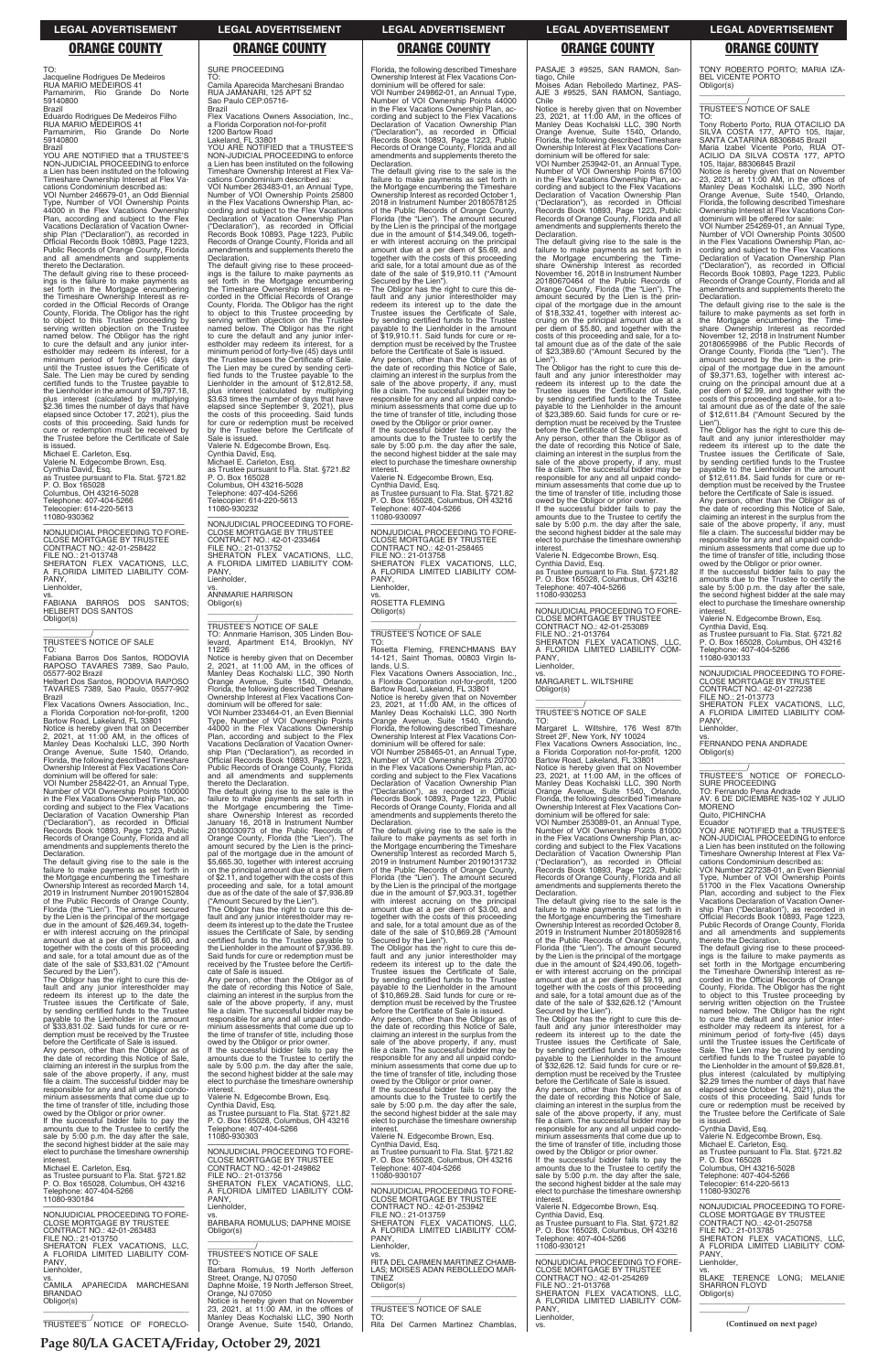TRUSTEE'S NOTICE OF SALE

TO: Blake Terence Long, 2403 Bytham Court, Unit 203, Windsor Mill, MD 21244 Melanie Sharron Floyd, 7403 Brixworth Court, Apartment 102, Windsor Mill, MD 21244

Notice is hereby given that on December 2, 2021, at 11:00 AM, in the offices of Manley Deas Kochalski LLC, 390 North Orange Avenue, Suite 1540, Orlando, Florida, the following described Timeshare Ownership Interest at Flex Vacations Con-dominium will be offered for sale:

VOI Number 250758-01, an Even Biennial Type, Number of VOI Ownership Points 37000 in the Flex Vacations Ownership Plan, according and subject to the Flex Vacations Declaration of Vacation Ownership Plan ("Declaration"), as recorded in Official Records Book 10893, Page 1223, Public Records of Orange County, Florida and all amendments and supplements thereto the Declaration.

The default giving rise to the sale is the failure to make payments as set forth in the Mortgage encumbering the Timeshare Ownership Interest as recorded August 17, 2018 in Instrument Number 20180489741 of the Public Records of Orange County, Florida (the "Lien"). The amount secured by the Lien is the principal of the mortgage due in the amount of \$7,122.75, together with interest accruing on the principal amount due at a per diem of \$2.85, and together with the costs of this proceeding and sale, for a total amount due as of the date of the sale of \$9,921.05 ("Amount Se-

sale by 5:00 p.m. the day after the sale, the second highest bidder at the sale may elect to purchase the timeshare ownership **interest** Valerie N. Edgecombe Brown, Esq.

vs.<br>YAEL CONCEICAO MENEZES DA<br>CRUZ; AUREO COUTINHO DA CRUZ;<br>GABRIEL.MENEZES.DA.CRUZ Obligor(s)

cured by the Lien"). The Obligor has the right to cure this default and any junior interestholder may redeem its interest up to the date the Trustee issues the Certificate of Sale, by sending certified funds to the Trustee payable to the Lienholder in the amount of \$9,921.05. Said funds for cure or redemption must be received by the Trustee before the Certificate of Sale is issued.

Notice is hereby given that on November<br>23, 2021, at 11:00 AM, in the offices of<br>Manley Deas Kochalski LLC, 390 North<br>Orange Avenue, Suite 1540, Orlando,<br>Florida, the following described Timeshare Ownership Interest at Flex Vacations Condominium will be offered for sale:

Any person, other than the Obligor as of the date of recording this Notice of Sale, claiming an interest in the surplus from the sale of the above property, if any, must file a claim. The successful bidder may be responsible for any and all unpaid condominium assessments that come due up to the time of transfer of title, including those owed by the Obligor or prior owner. If the successful bidder fails to pay the amounts due to the Trustee to certify the

20180688744 of the Public Records of<br>20180688744 of the Public Records of Orange County, Florida (the "Lien"). The amount secured by the Lien is the principal of the mortgage due in the amount of \$6,256.56, together with interest accruing on the principal amount due at a per diem of \$1.67, and together with the costs of this proceeding and sale, for a total amount due as of the date of the sale of \$8,303.28 ("Amount Secured by the Lien").

Cynthia David, Esq. as Trustee pursuant to Fla. Stat. §721.82 P. O. Box 165028, Columbus, OH 43216 Telephone: 407-404-5266 11080-930213

—————————————————— NONJUDICIAL PROCEEDING TO FORE-CLOSE MORTGAGE BY TRUSTEE CONTRACT NO.: 42-01-254780 FILE NO.: 21-013791 SHERATON FLEX VACATIONS, LLC, A FLORIDA LIMITED LIABILITY COM-PANY, Lienholder,

\_\_\_\_\_\_\_\_\_\_\_\_\_\_\_\_\_\_\_\_\_\_\_\_\_\_\_\_\_\_\_\_\_

\_\_\_\_\_\_\_\_\_\_\_/ TRUSTEE'S NOTICE OF SALE TO:

PANY Lienholder,

Yael Conceicao Menezes Da Cruz, PRACA PERDIZ QUADRA 102 LOTE 03 CONDOMINIO ATLANTICO NORTE APT 203, Brasilia, 71907-000 Brazil

Aureo Coutinho Da Cruz, PRACA PERDIZ QUADRA 102 LOTE 03 CONDOMINIO ATLANTICO NORTE APT 203, Brasilia, 71907-000 Brazil

Gabriel Menezes Da Cruz, PRACA PERDIZ QUADRA 102 LOTE 03 CON-DOMINIO ATLANTICO NORTE APT 203, Brasilia, 71907-000 Brazil

VOI Number 254780-01, an Annual Type, Number of VOI Ownership Points 20700 in the Flex Vacations Ownership Plan, according and subject to the Flex Vacations Declaration of Vacation Ownership Plan ("Declaration"), as recorded in Official Records Book 10893, Page 1223, Public Records of Orange County, Florida and all amendments and supplements thereto the Declaration.

The default giving rise to the sale is the failure to make payments as set forth in the Mortgage encumbering the Timeshare Ownership Interest as recorded November 29, 2018 in Instrument Number

gentina<br>Notice is hereby given that on December<br>2, 2021, at 11:00 AM, in the offices of<br>Manley Deas Kochalski LLC, 390 North<br>Orange Avenue, Suite 1540, Orlando,<br>Florida, the following described Timeshare<br>Ownership Interest dominium will be offered for sale:

The Obligor has the right to cure this de-fault and any junior interestholder may re-deem its interest up to the date the Trustee issues the Certificate of Sale, by sending certified funds to the Trustee payable to the Lienholder in the amount of \$8,303.28. Said funds for cure or redemption must be received by the Trustee before the Certifi-

cate of Sale is issued. Any person, other than the Obligor as of the date of recording this Notice of Sale, claiming an interest in the surplus from the sale of the above property, if any, must file a claim. The successful bidder may be responsible for any and all unpaid condominium assessments that come due up to the time of transfer of title, including those

amounts due to the Trustee to certify the sale by 5:00 p.m. the day after the sale, the second highest bidder at the sale may elect to purchase the timeshare ownership<br>interest

owed by the Obligor or prior owner. If the successful bidder fails to pay the amounts due to the Trustee to certify the sale by 5:00 p.m. the day after the sale, the second highest bidder at the sale may elect to purchase the timeshare ownership interest.

James Roscoe Smith, III, 134 JEFFER-SON PARKWAY, UNIT 309, Newnan, GA 30263<br>Flex Vacations Owners Association, Inc.

Valerie N. Edgecombe Brown, Esq. Cynthia David, Esq. as Trustee pursuant to Fla. Stat. §721.82 P. O. Box 165028, Columbus, OH 43216 Telephone: 407-404-5266 11080-930259

—————————————————— NONJUDICIAL PROCEEDING TO FORE-CLOSE MORTGAGE BY TRUSTEE CONTRACT NO.: 42-01-250954

FILE NO.: 21-013810 SHERATON FLEX VACATIONS, LLC, A FLORIDA LIMITED LIABILITY COM-

vs. ANDREA DENISE MCQUEEN

Obligor(s)

\_\_\_\_\_\_\_\_\_\_\_\_\_\_\_\_\_\_\_\_\_\_\_\_\_\_\_\_\_\_\_\_\_ \_\_\_\_\_\_\_\_\_\_\_/ TRUSTEE'S NOTICE OF FORECLO-

SURE PROCEEDING TO: Andrea Denise McQueen 35 Dry Pond Road

Evergreen, AL 36401 YOU ARE NOTIFIED that a TRUSTEE'S NON-JUDICIAL PROCEEDING to enforce a Lien has been instituted on the following Timeshare Ownership Interest at Flex Vacations Condominium described as: VOI Number 250954-01, an Even Biennial Type, Number of VOI Ownership Points 37000 in the Flex Vacations Ownership Plan, according and subject to the Flex Vacations Declaration of Vacation Ownership Plan ("Declaration"), as recorded in Official Records Book 10893, Page 1223, Public Records of Orange County, Florida and all amendments and supplements

> Secured by the Lien").<br>The Obligor has the right to cure this de-<br>fault and any junior interestholder may<br>redeem its interest up to the date the<br>Trustee issues the Certificate of Sale, by sending certified funds to the Trustee payable to the Lienholder in the amount of \$30,394.22. Said funds for cure or redemption must be received by the Trustee before the Certificate of Sale is issued.

> Any person, other than the Obligor as of the date of recording this Notice of Sale, claiming an interest in the surplus from the sale of the above property, if any, must file a claim. The successful bidder may be responsible for any and all unpaid condominium assessments that come due up to the time of transfer of title, including those

thereto the Declaration.

The default giving rise to these proceed-ings is the failure to make payments as set forth in the Mortgage encumbering the Timeshare Ownership Interest as recorded in the Official Records of Orange County, Florida. The Obligor has the right to object to this Trustee proceeding by serving written objection on the Trustee named below. The Obligor has the right to cure the default and any junior inter-estholder may redeem its interest, for a minimum period of forty-five (45) days until the Trustee issues the Certificate of Sale. The Lien may be cured by sending certi-fied funds to the Trustee payable to the Lienholder in the amount of \$10,662.38, plus interest (calculated by multiplying \$3.02 times the number of days that have elapsed since October 14, 2021), plus the costs of this proceeding. Said funds for cure or redemption must be received by the Trustee before the Certificate of Sale

> VOI Number 247605-01, an Annual Type, Number of VOI Ownership Points 44000 in the Flex Vacations Ownership Plan, according and subject to the Flex Vacations Declaration of Vacation Ownership Plan ("Declaration"), as recorded in Official Records Book 10893, Page 1223, Public Records of Orange County, Florida and all amendments and supplements thereto the **Declaration**

is issued.

Michael E. Carleton, Esq.

—————————————————— NONJUDICIAL PROCEEDING TO FORE-CLOSE MORTGAGE BY TRUSTEE CONTRACT NO.: 42-01-250607 FILE NO.: 21-013812 SHERATON FLEX VACATIONS, LLC, A FLORIDA LIMITED LIABILITY COM-Lienholder, vs. JORGE ESTEBAN CALVO; NANCY NO-EMI MULTARE Obligor(s)

PANY,

\_\_\_\_\_\_\_\_\_\_\_/ TRUSTEE'S NOTICE OF SALE TO:

Jorge Esteban Calvo, HORTIGUERA 172 9B, Buenos Aires, Buenos Aires 1406 Argentina Nancy Noemi Multare, HORTIGUERA 172

PANY, Lienholder.

\_\_\_\_\_\_\_\_\_\_\_\_\_\_\_\_\_\_\_\_\_\_\_\_\_\_\_\_\_\_\_\_\_ \_\_\_\_\_\_\_\_\_\_\_/<br>TRUSTEE'S NOTICE OF FORECLO-<br>SURE PROCEEDING

VOI Number 250607-01, an Annual Type, Number of VOI Ownership Points 30500 in the Flex Vacations Ownership Plan, ac-

cording and subject to the Flex Vacations Declaration of Vacation Ownership Plan ("Declaration"), as recorded in Official Records Book 10893, Page 1223, Public Records of Orange County, Florida and all amendments and supplements thereto the Declaration.

County, Florida. The Obligor has the right to object to this Trustee proceeding by serving written objection on the Trustee named below. The Obligor has the right to cure the default and any junior inter-estholder may redeem its interest, for a minimum period of forty-five (45) days until the Trustee issues the Certificate of Sale. The Lien may be cured by sending certified funds to the Trustee payable to the Lienholder in the amount of \$7,852.88, plus interest (calculated by multiplying \$1.51 times the number of days that have elapsed since October 17, 2021), plus the costs of this proceeding. Said funds for cure or redemption must be received by the Trustee before the Certificate of Sale

The default giving rise to the sale is the

failure to make payments as set forth in the Mortgage encumbering the Timeshare Ownership Interest as recorded August 17, 2018 in Instrument Number 20180490057 of the Public Records of Orange County, Florida (the "Lien"). The amount secured by the Lien is the principal of the mortgage due in the amount of \$8,963.33, together with interest accruing on the principal amount due at a per diem of \$2.83, and together with the costs of this proceeding and sale, for a total amount due as of the date of the sale of \$12,086.14 ("Amount Secured by the Lien").

The Obligor has the right to cure this default and any junior interestholder may redeem its interest up to the date the Trustee issues the Certificate of Sale, by sending certified funds to the Trustee payable to the Lienholder in the amount of \$12,086.14. Said funds for cure or redemption must be received by the Trustee before the Certificate of Sale is issued.

Any person, other than the Obligor as of the date of recording this Notice of Sale, claiming an interest in the surplus from the sale of the above property, if any, must file a claim. The successful bidder may be responsible for any and all unpaid condo-minium assessments that come due up to the time of transfer of title, including those owed by the Obligor or prior owner. If the successful bidder fails to pay the

interest. Valerie N. Edgecombe Brown, Esq. Cynthia David, Esq. as Trustee pursuant to Fla. Stat. §721.82 P. O. Box 165028, Columbus, OH 43216 Telephone: 407-404-5266

11080-930302

Valerie N. Edgecombe Brown, Esq. Cynthia David, Esq. as Trustee pursuant to Fla. Stat. §721.82 P. O. Box 165028 Columbus, OH 43216-5028 Telephone: 407-404-5266 Telecopier: 614-220-5613 11080-930233 \_\_\_\_\_\_\_\_\_\_\_\_\_\_\_\_\_\_\_\_\_\_\_\_\_\_\_\_\_\_\_\_\_ 9B, Buenos Aires, Buenos Aires 1406 Ar-11080-930109 PANY, Lienholder, Obligor(s) \_\_\_\_\_\_\_\_\_\_\_\_\_\_\_\_\_\_\_\_\_\_\_\_\_\_\_\_\_\_\_\_\_ TO:

—————————————————— NONJUDICIAL PROCEEDING TO FORE-CLOSE MORTGAGE BY TRUSTEE CONTRACT NO.: 42-01-252717 FILE NO.: 21-013825 SHERATON FLEX VACATIONS, LLC, A FLORIDA LIMITED LIABILITY COM-A FLC<br>PANY, Lienholder, vs.

JAMES ROSCOE SMITH, III Obligor(s) \_\_\_\_\_\_\_\_\_\_\_\_\_\_\_\_\_\_\_\_\_\_\_\_\_\_\_\_\_\_\_\_\_

### \_\_\_\_\_\_\_\_\_\_\_/ TRUSTEE'S NOTICE OF SALE TO:

Flex Vacations Owners Association, Inc., a Florida Corporation not-for-profit, 1200 Bartow Road, Lakeland, FL 33801 Notice is hereby given that on November 23, 2021, at 11:00 AM, in the offices of Manley Deas Kochalski LLC, 390 North Orange Avenue, Suite 1540, Orlando, Florida, the following described Timeshare Ownership Interest at Flex Vacations Condominium will be offered for sale:

VOI Number 252717-01, an Annual Type, Number of VOI Ownership Points 81000 in the Flex Vacations Ownership Plan, according and subject to the Flex Vacations Declaration of Vacation Ownership Plan ("Declaration"), as recorded in Official Records Book 10893, Page 1223, Public Records of Orange County, Florida and all amendments and supplements thereto the Declaration.

The default giving rise to the sale is the failure to make payments as set forth in the Mortgage encumbering the Timeshare Ownership Interest as recorded October 1, 2018 in Instrument Number 20180577805 of the Public Records of Orange County, Florida (the "Lien"). The amount secured by the Lien is the principal of the mortgage due in the amount of \$23,637.25, together with interest accruing on the principal amount due at a per diem of \$7.60, and together with the costs of this proceeding and sale, for a total amount due as of the date of the sale of \$30,394.22 ("Amount

owed by the Obligor or prior owner. If the successful bidder fails to pay the amounts due to the Trustee to certify the sale by 5:00 p.m. the day after the sale, the second highest bidder at the sale may elect to purchase the timeshare ownership

interest. Valerie N. Edgecombe Brown, Esq. Cynthia David, Esq. as Trustee pursuant to Fla. Stat. §721.82 P. O. Box 165028, Columbus, OH 43216 Telephone: 407-404-5266

—————————————————— NONJUDICIAL PROCEEDING TO FORE-CLOSE MORTGAGE BY TRUSTEE CONTRACT NO.: 42-01-247605 FILE NO.: 21-013852 SHERATON FLEX VACATIONS, LLC, A FLORIDA LIMITED LIABILITY COM-

vs. MARCOS ALEJANDRO RIVIGLIO; MARI-ANA CAROLA ACOSTA

# \_\_\_\_\_\_\_\_\_\_\_/ TRUSTEE'S NOTICE OF SALE

Marcos Alejandro Riviglio, NEUQUEN 2040, Santafe, Santafe 3000 Argentina Mariana Carola Acosta, NEUQUEN 2040,

Santafe, 3000 Argentina Flex Vacations Owners Association, Inc., a Florida Corporation not-for-profit, 1200 Bartow Road, Lakeland, FL 33801 Notice is hereby given that on November 23, 2021, at 11:00 AM, in the offices of Manley Deas Kochalski LLC, 390 North Orange Avenue, Suite 1540, Orlando, Florida, the following described Timeshare Ownership Interest at Flex Vacations Condominium will be offered for sale:

The default giving rise to the sale is the failure to make payments as set forth in the Mortgage encumbering the Timeshare Ownership Interest as recorded November 16, 2018 in Instrument Number 20180671005 of the Public Records of Orange County, Florida (the "Lien"). The amount secured by the Lien is the principal of the mortgage due in the amount of \$12,770.36, together with interest accruing on the principal amount due at a per diem of \$4.08, and together with the costs of this proceeding and sale, for a to-tal amount due as of the date of the sale of \$16,864.20 ("Amount Secured by the Lien"). The Obligor has the right to cure this de-fault and any junior interestholder may redeem its interest up to the date the Trustee issues the Certificate of Sale, by sending certified funds to the Trustee payable to the Lienholder in the amount of \$16,864.20. Said funds for cure or redemption must be received by the Trustee before the Certificate of Sale is issued. Any person, other than the Obligor as of the date of recording this Notice of Sale, claiming an interest in the surplus from the sale of the above property, if any, must file a claim. The successful bidder may be responsible for any and all unpaid condominium assessments that come due up to the time of transfer of title, including those owed by the Obligor or prior owner. If the successful bidder fails to pay the amounts due to the Trustee to certify the sale by 5:00 p.m. the day after the sale, the second highest bidder at the sale may elect to purchase the timeshare ownership interest. Valerie N. Edgecombe Brown, Esq. Cynthia David, Esq. as Trustee pursuant to Fla. Stat. §721.82 P. O. Box 165028, Columbus, OH 43216 Telephone: 407-404-5266 11080-930094

—————————————————— NONJUDICIAL PROCEEDING TO FORE-CLOSE MORTGAGE BY TRUSTEE CONTRACT NO.: 42-01-248676 FILE NO.: 21-013913 SHERATON FLEX VACATIONS, LLC, A FLORIDA LIMITED LIABILITY COM-

vs. LATIFAH ABDULRAHMAN M. ALHU-MAID; YOUSEF ABDULLAH A. ALTH-WAINI

Obligor(s)

TO:

Latifah Abdulrahman M. Alhumaid 18 JREER ST MALAZE Riyadh S. 11417 Saudi Arabia

Yousef Abdullah A. Althwaini 18 JREER ST MALAZE

Riyadh S. 11417 Saudi Arabia

YOU ARE NOTIFIED that a TRUSTEE'S NON-JUDICIAL PROCEEDING to enforce a Lien has been instituted on the following Timeshare Ownership Interest at Flex Va-cations Condominium described as: VOI Number 248676-01, an Annual Type, Number of VOI Ownership Points 20700 in the Flex Vacations Ownership Plan, according and subject to the Flex Vacations Declaration of Vacation Ownership Plan ("Declaration"), as recorded in Official Records Book 10893, Page 1223, Public Records of Orange County, Florida and all amendments and supplements thereto the

Declaration.

The default giving rise to these proceedings is the failure to make payments as set forth in the Mortgage encumbering the Timeshare Ownership Interest as re-corded in the Official Records of Orange

is issued. Cynthia David, Esq.

Valerie N. Edgecombe Brown, Esq. Michael E. Carleton, Esq. as Trustee pursuant to Fla. Stat. §721.82 P. O. Box 165028

Columbus, OH 43216-5028 Telephone: 407-404-5266 Telecopier: 614-220-5613 11080-930335

—————————————————— NONJUDICIAL PROCEEDING TO FORE-CLOSE MORTGAGE BY TRUSTEE CONTRACT NO.: 42-01-254572

FILE NO.: 21-013926 SHERATON FLEX VACATIONS, LLC, A FLORIDA LIMITED LIABILITY COM-PANY,

Lienholder,

vs. ROSA PATRICIA ARIAS; ABI TAMARA

MARTI ARIAS Obligor(s)

\_\_\_\_\_\_\_\_\_\_\_\_\_\_\_\_\_\_\_\_\_\_\_\_\_\_\_\_\_\_\_\_\_ \_\_\_\_\_\_\_\_\_\_\_/ TRUSTEE'S NOTICE OF SALE

TO:

Rosa Patricia Arias, PJE BALBINO ZA-PORTA 1471, Salta, 4400 Argentina Abi Tamara Marti Arias, PJE BALBINO ZAPORTA 1471, Salta, 4400 Argentina

Notice is hereby given that on November<br>23, 2021, at 11:00 AM, in the offices of<br>Manley Deas Kochalski LLC, 390 North<br>Orange Avenue, Suite 1540, Orlando,<br>Florida, the following described Timeshare<br>Ownership Interest at Fle

dominium will be offered for sale: VOI Number 254572-01, an Annual Type, Number 204072-01, an Annual Type,<br>Number of VOI Ownership Points 25800 in the Flex Vacations Ownership Plan, acCONTRACT NO.: 42-01-258685 FILE NO.: 21-015175 SHERATON FLEX VACATIONS, LLC, A FLORIDA LIMITED LIABILITY COM-PANY, Lienholder,

vs. RAYMOND RICHARD COTE

Obligor(s)

\_\_\_\_\_\_\_\_\_\_\_\_\_\_\_\_\_\_\_\_\_\_\_\_\_\_\_\_\_\_\_\_\_ \_\_\_\_\_\_\_\_\_\_\_/ TRUSTEE'S NOTICE OF FORECLO-SURE PROCEEDING TO:

Raymond Richard Cote 6767 SAN CASA DRIVE

LOT 65

Englewood, FL 34224 Flex Vacations Owners Association, Inc., a Florida Corporation not-for-profit

1200 Bartow Road Lakeland, FL 33801

YOU ARE NOTIFIED that a TRUSTEE'S NON-JUDICIAL PROCEEDING to enforce a Lien has been instituted on the following Timeshare Ownership Interest at Flex Vacations Condominium described as:

VOI Number 258685-01, an Annual Type, Number of VOI Ownership Points 44000 in the Flex Vacations Ownership Plan, according and subject to the Flex Vacations Declaration of Vacation Ownership Plan ("Declaration"), as recorded in Official Records Book 10893, Page 1223, Public Records of Orange County, Florida and all amendments and supplements thereto the Declaration.

The default giving rise to these proceedings is the failure to make payments as set forth in the Mortgage encumbering the Timeshare Ownership Interest as recorded in the Official Records of Orange County, Florida. The Obligor has the right to object to this Trustee proceeding by serving written objection on the Trustee named below. The Obligor has the right to cure the default and any junior inter-estholder may redeem its interest, for a minimum period of forty-five (45) days until the Trustee issues the Certificate of Sale. The Lien may be cured by sending certi-fied funds to the Trustee payable to the Lienholder in the amount of \$19,092.87, plus interest (calculated by multiplying \$5.32 times the number of days that have elapsed since October 14, 2021), plus the costs of this proceeding. Said funds for cure or redemption must be received by the Trustee before the Certificate of Sale is issued.

cording and subject to the Flex Vacations Declaration of Vacation Ownership Plan ("Declaration"), as recorded in Official Records Book 10893, Page 1223, Public Records of Orange County, Florida and all amendments and supplements thereto the **Declaration** The default giving rise to the sale is the<br>failure to make payments as set forth in<br>the Mortgage encumbering the Time-<br>share Ownership Interest as recorded<br>November 16, 2018 in Instrument Number 20180670788 of the Public Records of Orange County, Florida (the "Lien"). The amount secured by the Lien is the prin-cipal of the mortgage due in the amount of \$7,953.03, together with interest accruing on the principal amount due at a per diem of \$2.56, and together with the costs of this proceeding and sale, for a to-tal amount due as of the date of the sale of \$10,622.95 ("Amount Secured by the Lien"). The Obligor has the right to cure this default and any junior interestholder may redeem its interest up to the date the Trustee issues the Certificate of Sale, by sending certified funds to the Trustee payable to the Lienholder in the amount of \$10,622.95. Said funds for cure or redemption must be received by the Trustee before the Certificate of Sale is issued. Any person, other than the Obligor as of the date of recording this Notice of Sale, claiming an interest in the surplus from the sale of the above property, if any, must file a claim. The successful bidder may be responsible for any and all unpaid condominium assessments that come due up to the time of transfer of title, including those owed by the Obligor or prior owner. If the successful bidder fails to pay the amounts due to the Trustee to certify the sale by 5:00 p.m. the day after the sale, the second highest bidder at the sale may elect to purchase the timeshare ownership interest. Valerie N. Edgecombe Brown, Esq. Cynthia David, Esq. as Trustee pursuant to Fla. Stat. §721.82 P. O. Box 165028, Columbus, OH 43216 Telephone: 407-404-5266 11080-930066 —————————————————— NONJUDICIAL PROCEEDING TO FORE-CLOSE MORTGAGE BY TRUSTEE The default giving rise to these proceedings is the failure to make payments as set forth in the Mortgage encumbering the Timeshare Ownership Interest as re-corded in the Official Records of Orange County, Florida. The Obligor has the right to object to this Trustee proceeding by serving written objection on the Trustee named below. The Obligor has the right to cure the default and any junior inter-estholder may redeem its interest, for a minimum period of forty-five (45) days until the Trustee issues the Certificate of Sale. The Lien may be cured by sending certified funds to the Trustee payable to the<br>Lienholder in the amount of \$57,350.53, plus interest (calculated by multiplying \$16.27 times the number of days that have elapsed since October 13, 2021), plus the costs of this proceeding. Said funds for cure or redemption must be received by the Trustee before the Certificate of Sale is issued. Valerie N. Edgecombe Brown, Esq. Cynthia David, Esq. Michael E. Carleton, Esq. as Trustee pursuant to Fla. Stat. §721.82 P. O. Box 165028 Columbus, OH 43216-5028 Telephone: 407-404-5266 Telecopier: 614-220-5613 11080-930293 —————————————————— NONJUDICIAL PROCEEDING TO FORE-CLOSE MORTGAGE BY TRUSTEE CONTRACT NO.: 42-01-261736 FILE NO.: 21-015257 SHERATON FLEX VACATIONS, LLC, A FLORIDA LIMITED LIABILITY COM-PANY, Lienholder, vs. NATHAN DANIEL PERRY Obligor(s) \_\_\_\_\_\_\_\_\_\_\_\_\_\_\_\_\_\_\_\_\_\_\_\_\_\_\_\_\_\_\_\_\_ \_\_\_\_\_\_\_\_\_\_\_/<br>TRUSTEE'S NOTICE OF FORECLO-<br>SURE PROCEEDING TO: Nathan Daniel Perry 909 CLINTONVILLE ROAD Wallingford, CT 06492 Flex Vacations Owners Association, Inc., a Florida Corporation not-for-profit **(Continued on next page)**

Cynthia David, Esq. Valerie N. Edgecombe Brown, Esq. Michael E. Carleton, Esq. as Trustee pursuant to Fla. Stat. §721.82 P. O. Box 165028 Columbus, OH 43216-5028 Telephone: 407-404-5266 Telecopier: 614-220-5613 11080-930275

—————————————————— NONJUDICIAL PROCEEDING TO FORE-CLOSE MORTGAGE BY TRUSTEE CONTRACT NO.: 42-01-266688<br>FILE NO.: 21-015256<br>SHERATON FLEX VACATIONS, LLC,<br>A FLORIDA LIMITED LIABILITY COM-PANY, Lienholder,

vs. MARIA L. DIAZ MERCADO Obligor(s)

\_\_\_\_\_\_\_\_\_\_\_\_\_\_\_\_\_\_\_\_\_\_\_\_\_\_\_\_\_\_\_\_\_ \_\_\_\_\_\_\_\_\_\_\_/ TRUSTEE'S NOTICE OF FORECLO-SURE PROCEEDING TO: Maria L. Diaz Mercado

12 Spruce Street

Willimantic, CT 06226 YOU ARE NOTIFIED that a TRUSTEE'S NON-JUDICIAL PROCEEDING to enforce a Lien has been instituted on the following Timeshare Ownership Interest at Flex Vacations Condominium described as:

VOI Number 266688-01, an Annual Type, Number of VOI Ownership Points 81000 and VOI Number 266688-02, an Annual Type, Number of VOI Ownership Points 81000 in the Flex Vacations Ownership Plan, according and subject to the Flex Vacations Declaration of Vacation Owner-ship Plan ("Declaration"), as recorded in Official Records Book 10893, Page 1223, Public Records of Orange County, Florida and all amendments and supplements thereto the Declaration.

### **LEGAL ADVERTISEMENT LEGAL ADVERTISEMENT LEGAL ADVERTISEMENT LEGAL ADVERTISEMENT LEGAL ADVERTISEMENT**

### **ORANGE COUNTY ORANGE COUNTY ORANGE COUNTY ORANGE COUNTY ORANGE COUNTY**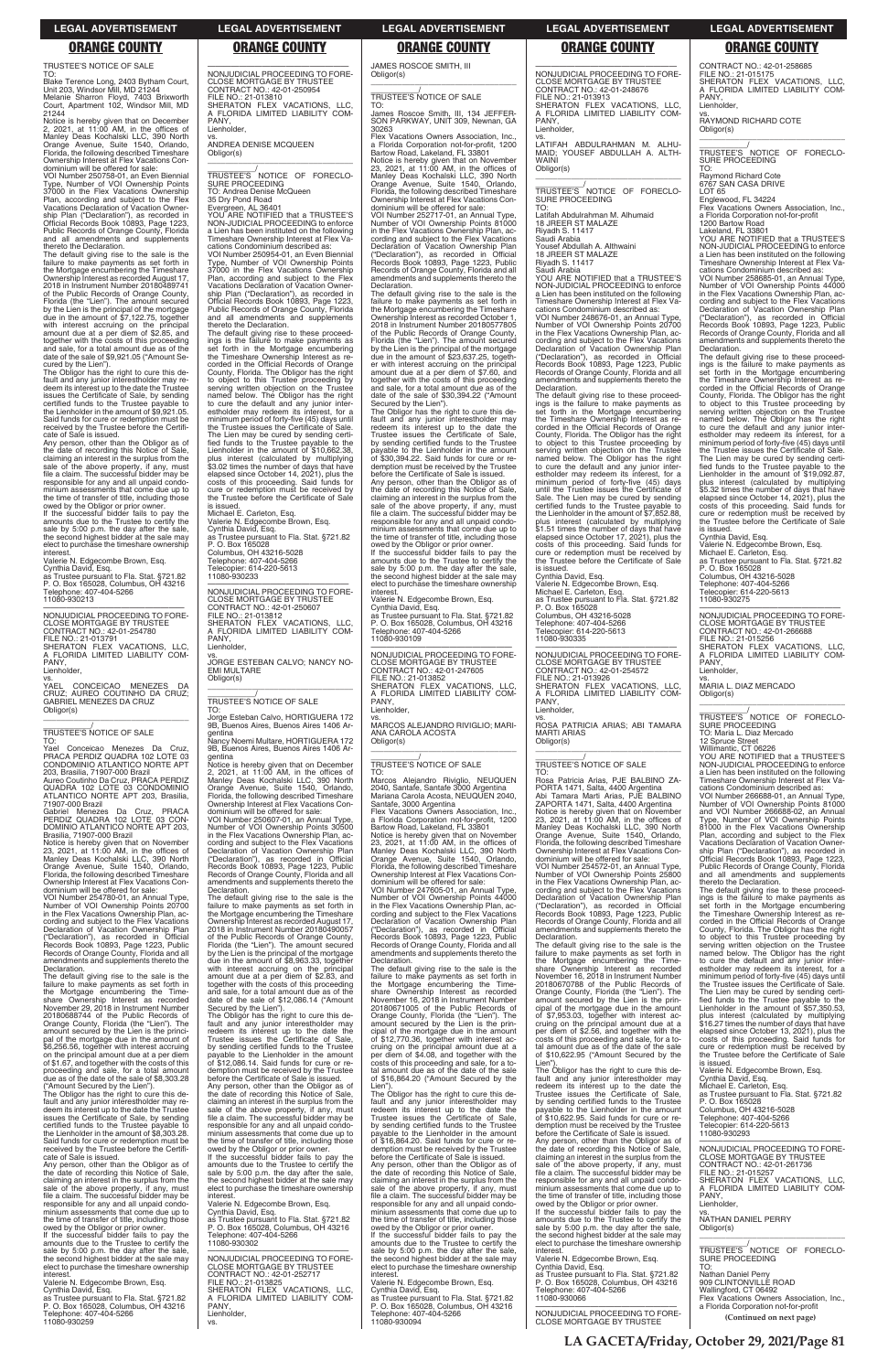1200 Bartow Road Lakeland, FL 33801

YOU ARE NOTIFIED that a TRUSTEE'S NON-JUDICIAL PROCEEDING to enforce a Lien has been instituted on the following Timeshare Ownership Interest at Flex Va-

cations Condominium described as: VOI Number 261736-01, an Annual Type, Number of VOI Ownership Points 44000 in the Flex Vacations Ownership Plan, according and subject to the Flex Vacations Declaration of Vacation Ownership Plan ("Declaration"), as recorded in Official Records Book 10893, Page 1223, Public Records of Orange County, Florida and all amendments and supplements thereto the Declaration.

The default giving rise to these proceed-ings is the failure to make payments as set forth in the Mortgage encumbering the Timeshare Ownership Interest as re-corded in the Official Records of Orange County, Florida. The Obligor has the right to object to this Trustee proceeding by serving written objection on the Trustee named below. The Obligor has the right to cure the default and any junior inter-estholder may redeem its interest, for a minimum period of forty-five (45) days until the Trustee issues the Certificate of Sale. The Lien may be cured by sending certi-fied funds to the Trustee payable to the Lienholder in the amount of \$19,459.38, plus interest (calculated by multiplying plus interest (calculated by multiplying<br>\$5.42 times the number of days that have elapsed since October 12, 2021), plus the costs of this proceeding. Said funds for cure or redemption must be received by the Trustee before the Certificate of Sale

is issued. Cynthia David, Esq.

Valerie N. Edgecombe Brown, Esq. Michael E. Carleton, Esq. as Trustee pursuant to Fla. Stat. §721.82 P. O. Box 165028 Columbus, OH 43216-5028 Telephone: 407-404-5266 Telecopier: 614-220-5613 11080-930015

—————————————————— NONJUDICIAL PROCEEDING TO FORE-CLOSE MORTGAGE BY TRUSTEE CONTRACT NO.: 42-01-249595 FILE NO.: 21-015268 SHERATON FLEX VACATIONS, LLC, A FLORIDA LIMITED LIABILITY COM-PANY Lienholder, vs. FAYE MARIE PORTIS

Obligor(s) \_\_\_\_\_\_\_\_\_\_\_\_\_\_\_\_\_\_\_\_\_\_\_\_\_\_\_\_\_\_\_\_\_ \_\_\_\_\_\_\_\_\_\_\_\_/<br>TRUSTEE'S NOTICE OF FORECLO-<br>SURE PROCEEDING TO:

Faye Marie Portis 7395 BELFONT COURT Ypsilanti, MI 48197

Flex Vacations Owners Association, Inc. 1200 Bartow Road

Lakeland, FL 33801 YOU ARE NOTIFIED that a TRUSTEE'S NON-JUDICIAL PROCEEDING to enforce a Lien has been instituted on the following Timeshare Ownership Interest at Flex Vacations Condominium described as:

VOI Number 249595-01, an Annual Type, Number of VOI Ownership Points 44000 in the Flex Vacations Ownership Plan, according and subject to the Flex Vacations Declaration of Vacation Ownership Plan ("Declaration"), as recorded in Official Records Book 10893, Page 1223, Public Records of Orange County, Florida and all amendments and supplements thereto the Declaration.

\_\_\_\_\_\_\_\_\_\_\_/<br>TRUSTEE'S NOTICE OF FORECLO-<br>SURE PROCEEDING TO:

The default giving rise to these proceed-ings is the failure to make payments as set forth in the Mortgage encumbering the Timeshare Ownership Interest as recorded in the Official Records of Orange County, Florida. The Obligor has the right to object to this Trustee proceeding by serving written objection on the Trustee named below. The Obligor has the right to cure the default and any junior inter-estholder may redeem its interest, for a minimum period of forty-five (45) days until the Trustee issues the Certificate of Sale. The Lien may be cured by sending certi-fied funds to the Trustee payable to the Lienholder in the amount of \$18,280.93, plus interest (calculated by multiplying<br>\$5.58 times the number of days that have<br>elapsed since October 12, 2021), plus the<br>costs of this proceeding. Said funds for<br>cure or redemption must be received by<br>the Trustee before is issued.

Cynthia David, Esq. Valerie N. Edgecombe Brown, Esq. Michael E. Carleton, Esq. as Trustee pursuant to Fla. Stat. §721.82 P. O. Box 165028 Columbus, OH 43216-5028 Telephone: 407-404-5266 Telecopier: 614-220-5613 11080-929969

Paola Yaneth Alfaro-Martinez 302 RAMBLING RIDGE COURT Pasadena, MD 21122 Flex Vacations Owners Association, Inc. 1200 Bartow Road Lakeland, FL 33801 YOU ARE NOTIFIED that a TRUSTEE'S NON-JUDICIAL PROCEEDING to

named below. The Obligor has the right to cure the default and any junior inter-estholder may redeem its interest, for a minimum period of forty-five (45) days until the Trustee issues the Certificate of Sale. The Lien may be cured by sending certi-fied funds to the Trustee payable to the Lienholder in the amount of \$11,832.94, plus interest (calculated by multiplying \$3.60 times the number of days that have elapsed since October 12, 2021), plus the costs of this proceeding. Said funds for cure or redemption must be received by the Trustee before the Certificate of Sale

> \_\_\_\_\_\_\_\_\_\_\_\_/<br>TRUSTEE'S NOTICE OF FORECLO-<br>SURE PROCEEDING TO: Telisa Mereia Claiborne 1309 EAST 36TH STREET Baltimore, MD 21218 YOU ARE NOTIFIED that a TRUSTEE'S NON-JUDICIAL PROCEEDING to enforce a Lien has been instituted on the following Timeshare Ownership Interest at Flex Va-

is issued. Valerie N. Edgecombe Brown, Esq. Cynthia David, Esq. Michael E. Carleton, Esq. as Trustee pursuant to Fla. Stat. §721.82 P. O. Box 165028 Columbus, OH 43216-5028 Telephone: 407-404-5266 Telecopier: 614-220-5613

11080-930007 —————————————————— NONJUDICIAL PROCEEDING TO FORE-CLOSE MORTGAGE BY TRUSTEE CONTRACT NO.: 42-01-272503 FILE NO.: 21-015280 SHERATON FLEX VACATIONS, LLC, A FLORIDA LIMITED LIABILITY COM-PANY, Lienholder,

The default giving rise to these proceed-<br>ings is the failure to make payments as<br>set forth in the Mortgage encumbering<br>the Timeshare Ownership Interest as re-<br>corded in the Official Records of Orange<br>County, Florida. The estholder may redeem its interest, for a minimum period of forty-five (45) days until the Trustee issues the Certificate of Sale. The Lien may be cured by sending certi-fied funds to the Trustee payable to the Lienholder in the amount of \$64,299.63, plus interest (calculated by multiplying \$18.23 times the number of days that have elapsed since October 14, 2021), plus the costs of this proceeding. Said funds for cure or redemption must be received by the Trustee before the Certificate of Sale is issued. Cynthia David, Esq.

vs. CHARLES PETER ENGLISH, JR. Obligor(s) \_\_\_\_\_\_\_\_\_\_\_\_\_\_\_\_\_\_\_\_\_\_\_\_\_\_\_\_\_\_\_\_\_

> —————————————————— NONJUDICIAL PROCEEDING TO FORE-CLOSE MORTGAGE BY TRUSTEE CONTRACT NO.: 42-01-264439 FILE NO.: 21-015296 SHERATON FLEX VACATIONS, LLC,<br>A FLORIDA LIMITED LIABILITY COM-<br>PANY,

Charles Peter English, Jr. 25814 Southwest 122 Court Miami, FL 33032

YOU ARE NOTIFIED that a TRUSTEE'S NON-JUDICIAL PROCEEDING to enforce a Lien has been instituted on the following Timeshare Ownership Interest at Flex Vacations Condominium described as: VOI Number 272503-01, an Annual Type,

Number of VOI Ownership Points 95700 and VOI Number 272503-02, an Annual Type, Number of VOI Ownership Points 50000 and VOI Number 272503-03, an Annual Type, Number of VOI Ownership Points 50000 in the Flex Vacations Ownership Plan, according and subject to the Flex Vacations Declaration of Vacation Ownership Plan ("Declaration"), as recorded in Official Records Book 10893, Page 1223, Public Records of Orange County, Florida and all amendments and supplements thereto the Declaration.

The default giving rise to these proceed-ings is the failure to make payments as set forth in the Mortgage encumbering the Timeshare Ownership Interest as recorded in the Official Records of Orange County, Florida. The Obligor has the right to object to this Trustee proceeding by serving written objection on the Trustee named below. The Obligor has the right to cure the default and any junior inter-estholder may redeem its interest, for a minimum period of forty-five (45) days until the Trustee issues the Certificate of Sale. The Lien may be cured by sending certi-fied funds to the Trustee payable to the Lienholder in the amount of \$56,120.67, plus interest (calculated by multiplying<br>\$15.79 times the number of days that have<br>elapsed since October 13, 2021), plus the<br>costs of this proceeding. Said funds for<br>cure or redemption must be received by<br>the Trustee befor is issued.

Cynthia David, Esq. Valerie N. Edgecombe Brown, Esq. Michael E. Carleton, Esq. as Trustee pursuant to Fla. Stat. §721.82 P. O. Box 165028 Columbus, OH 43216-5028 Telephone: 407-404-5266 Telecopier: 614-220-5613 11080-930036

—————————————————— NONJUDICIAL PROCEEDING TO FORE-CLOSE MORTGAGE BY TRUSTEE CONTRACT NO.: 42-01-250005 FILE NO.: 21-015290 SHERATON FLEX VACATIONS, LLC, A FLORIDA LIMITED LIABILITY COM-PANY, Lienholder,

thereto the Declaration.<br>The default giving rise to these proceed-<br>ings is the failure to make payments as<br>set forth in the Mortgage encumbering<br>the Timeshare Ownership Interest as re-<br>corded in the Official Records of Ora County, Florida. The Obligor has the right to object to this Trustee proceeding by serving written objection on the Trustee named below. The Obligor has the right to cure the default and any junior inter-estholder may redeem its interest, for a minimum period of forty-five (45) days until the Trustee issues the Certificate of Sale. The Lien may be cured by sending certified funds to the Trustee payable to the<br>Lienholder in the amount of \$12,285.03, plus interest (calculated by multiplying<br>\$3.35 times the number of days that have<br>elapsed since October 12, 2021), plus the<br>costs of this proceeding. Said funds for<br>cure or redemption must be received by<br>the Trustee before is issued.

vs. PAOLA YANETH ALFARO-MARTINEZ Obligor(s) \_\_\_\_\_\_\_\_\_\_\_\_\_\_\_\_\_\_\_\_\_\_\_\_\_\_\_\_\_\_\_\_\_

\_\_\_\_\_\_\_\_\_\_\_/ TRUSTEE'S NOTICE OF FORECLO-SURE PROCEEDING TO:

Columbus, OH 43216-5028 Telephone: 407-404-5266 copier: 614-220-5613 11080-930325

—————————————————— NONJUDICIAL PROCEEDING TO FORE-CLOSE MORTGAGE BY TRUSTEE CONTRACT NO.: 42-01-266542 FILE NO.: 21-015291 SHERATON FLEX VACATIONS, LLC, A FLORIDA LIMITED LIABILITY COM-PANY, Lienholder,

vs. TELISA MEREIA CLAIBORNE Obligor(s) \_\_\_\_\_\_\_\_\_\_\_\_\_\_\_\_\_\_\_\_\_\_\_\_\_\_\_\_\_\_\_\_\_

cations Condominium described as: VOI Number 266542-01, an Annual Type, Number of VOI Ownership Points 81000 and VOI Number 266542-02, an Annual Type, Number of VOI Ownership Points 81000 in the Flex Vacations Ownership Plan, according and subject to the Flex Vacations Declaration of Vacation Ownership Plan ("Declaration"), as recorded in Official Records Book 10893, Page 1223, Public Records of Orange County, Florida and all amendments and supplements thereto the Declaration.

> copier: 614-220-5613 11080-930013

\_\_\_\_\_\_\_\_\_\_\_\_\_\_\_\_\_\_\_\_\_\_\_\_\_\_\_\_\_\_\_\_\_  $\overline{\phantom{a}}$ 

Valerie N. Edgecombe Brown, Esq. Michael E. Carleton, Esq. as Trustee pursuant to Fla. Stat. §721.82 P. O. Box 165028 Columbus, OH 43216-5028 Telephone: 407-404-5266 Telecopier: 614-220-5613 11080-930274

Lienholder,

vs. STACEY RENEE CUTLIP Obligor(s) \_\_\_\_\_\_\_\_\_\_\_\_\_\_\_\_\_\_\_\_\_\_\_\_\_\_\_\_\_\_\_\_\_

\_\_\_\_\_\_\_\_\_\_\_/<br>TRUSTEE'S NOTICE OF FORECLO-<br>SURE PROCEEDING

TO: Stacey Renee Cutlip 4636 Erbacon Road Erbacon, WV 26203

Flex Vacations Owners Association, Inc., a Florida Corporation not-for-profit 1200 Bartow Road

Lakeland, FL 33801 YOU ARE NOTIFIED that a TRUSTEE'S NON-JUDICIAL PROCEEDING to enforce a Lien has been instituted on the following Timeshare Ownership Interest at Flex Vacations Condominium described as:

VOI Number 264439-01, an Annual Type, Number of VOI Ownership Points 81000 in the Flex Vacations Ownership Plan, ac-<br>cording and subject to the Flex Vacations<br>Declaration of Vacation Ownership Plan<br>("Declaration"), as recorded in Official<br>Records Book 10893, Page 1223, Public<br>Records of Orange Co Declaration.

The default giving rise to these proceedings is the failure to make payments as set forth in the Mortgage encumbering the Timeshare Ownership Interest as re-corded in the Official Records of Orange County, Florida. The Obligor has the right to object to this Trustee proceeding by serving written objection on the Trustee named below. The Obligor has the right

|                                             | NON-JUDICIAL PROCEEDING to enforce          | named below. The Obligor has the right       | as Trustee pursuant to Fla. Stat. §721.82   |                                              |
|---------------------------------------------|---------------------------------------------|----------------------------------------------|---------------------------------------------|----------------------------------------------|
| NONJUDICIAL PROCEEDING TO FORE-             | a Lien has been instituted on the following | to cure the default and any junior inter-    | P. O. Box 165028                            | TRUSTEE'S NOTICE OF FORECLO-                 |
| <b>CLOSE MORTGAGE BY TRUSTEE</b>            | Timeshare Ownership Interest at Flex Va-    | estholder may redeem its interest, for a     | Columbus, OH 43216-5028                     | SURE PROCEEDING                              |
| CONTRACT NO.: 42-01-257629                  | cations Condominium described as:           | minimum period of forty-five (45) days until | Telephone: 407-404-5266                     | TO: Melanie Ann Wooten                       |
| FILE NO.: 21-015277                         | VOI Number 250005-01, an Annual Type.       | the Trustee issues the Certificate of Sale.  | Telecopier: 614-220-5613                    | 384 GOLDIE GARRETT RD                        |
| SHERATON FLEX VACATIONS, LLC,               | Number of VOI Ownership Points 20700        | The Lien may be cured by sending certi-      | 11080-930323                                | Marble, NC 28905                             |
|                                             |                                             |                                              |                                             |                                              |
| A FLORIDA LIMITED LIABILITY COM-            | in the Flex Vacations Ownership Plan, ac-   | fied funds to the Trustee payable to the     |                                             | YOU ARE NOTIFIED that a TRUSTEE'S            |
| PANY.                                       | cording and subject to the Flex Vacations   | Lienholder in the amount of \$32,628.73,     | NONJUDICIAL PROCEEDING TO FORE-             | NON-JUDICIAL PROCEEDING to enforce           |
| Lienholder,                                 | Declaration of Vacation Ownership Plan      | plus interest (calculated by multiplying     | <b>CLOSE MORTGAGE BY TRUSTEE</b>            | a Lien has been instituted on the following  |
| VS.                                         | ("Declaration"), as recorded in Official    | \$8.80 times the number of days that have    | CONTRACT NO.: 42-01-266218                  | Timeshare Ownership Interest at Flex Va-     |
| REBECCA LEONA HARROVER                      | Records Book 10893, Page 1223, Public       | elapsed since October 13, 2021), plus the    | FILE NO.: 21-015310                         | cations Condominium described as:            |
| Obligor(s)                                  | Records of Orange County, Florida and all   | costs of this proceeding. Said funds for     | SHERATON FLEX VACATIONS, LLC,               | VOI Number 267115-01, an Annual Type,        |
|                                             | amendments and supplements thereto the      | cure or redemption must be received by       | A FLORIDA LIMITED LIABILITY COM-            | Number of VOI Ownership Points 110000        |
|                                             | Declaration.                                | the Trustee before the Certificate of Sale   | PANY.                                       | in the Flex Vacations Ownership Plan, ac-    |
| TRUSTEE'S NOTICE OF FORECLO-                | The default giving rise to these proceed-   | is issued.                                   | Lienholder,                                 | cording and subject to the Flex Vacations    |
| <b>SURE PROCEEDING</b>                      | ings is the failure to make payments as     | Valerie N. Edgecombe Brown, Esq.             | VS.                                         | Declaration of Vacation Ownership Plan       |
| TO: Rebecca Leona Harrover                  | set forth in the Mortgage encumbering       | Cynthia David, Esq.                          | <b>JEANNE LOUISE TUCKER</b>                 | ("Declaration"), as recorded in Official     |
| 300 S. WILLOW ST                            | the Timeshare Ownership Interest as re-     | Michael E. Carleton, Esg.                    | Obligor(s)                                  | Records Book 10893, Page 1223, Public        |
| Providence, KY 42450                        | corded in the Official Records of Orange    | as Trustee pursuant to Fla. Stat. §721.82    |                                             |                                              |
|                                             |                                             |                                              |                                             | Records of Orange County, Florida and all    |
| YOU ARE NOTIFIED that a TRUSTEE'S           | County, Florida. The Obligor has the right  | P. O. Box 165028                             |                                             | amendments and supplements thereto the       |
| NON-JUDICIAL PROCEEDING to enforce          | to object to this Trustee proceeding by     | Columbus, OH 43216-5028                      | TRUSTEE'S NOTICE OF FORECLO-                | Declaration.                                 |
| a Lien has been instituted on the following | serving written objection on the Trustee    | Telephone: 407-404-5266                      | <b>SURE PROCEEDING</b>                      | The default giving rise to these proceed-    |
| Timeshare Ownership Interest at Flex Va-    | named below. The Obligor has the right      | Telecopier: 614-220-5613                     | TO:                                         | ings is the failure to make payments as      |
| cations Condominium described as:           | to cure the default and any junior inter-   | 11080-930333                                 | Jeanne Louise Tucker                        | set forth in the Mortgage encumbering        |
| VOI Number 257629-01, an Even Biennial      | estholder may redeem its interest, for a    |                                              | 2115 SE HOLLAND ST                          | the Timeshare Ownership Interest as re-      |
| Type, Number of VOI Ownership Points        | minimum period of forty-five (45) days      | NONJUDICIAL PROCEEDING TO FORE-              | Port St. Lucie, FL 34952                    | corded in the Official Records of Orange     |
| 44000 in the Flex Vacations Ownership       | until the Trustee issues the Certificate of | <b>CLOSE MORTGAGE BY TRUSTEE</b>             | Flex Vacations Owners Association, Inc.,    | County, Florida. The Obligor has the right   |
| Plan, according and subject to the Flex     | Sale. The Lien may be cured by sending      | CONTRACT NO.: 42-01-261860                   | a Florida corporation not-for-profit        | to object to this Trustee proceeding by      |
| Vacations Declaration of Vacation Owner-    | certified funds to the Trustee payable to   | FILE NO.: 21-015299                          | 1200 Bartow Road                            | serving written objection on the Trustee     |
| ship Plan ("Declaration"), as recorded in   | the Lienholder in the amount of \$9,473.83, | SHERATON FLEX VACATIONS. LLC.                | Lakeland. FL 33801                          | named below. The Obligor has the right       |
| Official Records Book 10893, Page 1223,     | plus interest (calculated by multiplying    | A FLORIDA LIMITED LIABILITY COM-             | YOU ARE NOTIFIED that a TRUSTEE'S           | to cure the default and any junior inter-    |
| Public Records of Orange County, Florida    | \$2.80 times the number of days that have   | PANY.                                        | NON-JUDICIAL PROCEEDING to enforce          | estholder may redeem its interest, for a     |
| and all amendments and supplements          | elapsed since October 13, 2021), plus the   | Lienholder,                                  | a Lien has been instituted on the following | minimum period of forty-five (45) days until |
| thereto the Declaration.                    | costs of this proceeding. Said funds for    | VS.                                          | Timeshare Ownership Interest at Flex Va-    | the Trustee issues the Certificate of Sale.  |
| The default giving rise to these proceed-   | cure or redemption must be received by      | <b>LAKEISHA MONIQUE ROBERTS</b>              | cations Condominium described as:           | The Lien may be cured by sending certi-      |
| ings is the failure to make payments as     | the Trustee before the Certificate of Sale  |                                              | VOI Number 266218-01, an Even Biennial      | fied funds to the Trustee payable to the     |
|                                             | is issued.                                  | Obligor(s)                                   |                                             |                                              |
| set forth in the Mortgage encumbering       |                                             |                                              | Type, Number of VOI Ownership Points        | Lienholder in the amount of \$44,292.36,     |
| the Timeshare Ownership Interest as re-     | Valerie N. Edgecombe Brown, Esq.            |                                              | 51700 in the Flex Vacations Ownership       | plus interest (calculated by multiplying     |
| corded in the Official Records of Orange    | Cynthia David, Esg.                         | TRUSTEE'S NOTICE OF<br>FORECLO-              | Plan, according and subject to the Flex     | \$12.21 times the number of days that have   |
| County, Florida. The Obligor has the right  | Michael E. Carleton, Esq.                   | SURE PROCEEDING                              | Vacations Declaration of Vacation Owner-    |                                              |
| to object to this Trustee proceeding by     | as Trustee pursuant to Fla. Stat. §721.82   | TO:                                          | ship Plan ("Declaration"), as recorded in   |                                              |
| serving written objection on the Trustee    | P. O. Box 165028                            | Lakeisha Monique Roberts                     | Official Records Book 10893, Page 1223,     | (Continued on next page)                     |

2117 JOE LOUIS AVENUE Greensboro, NC 27401

Flex Vacations Owners Association, Inc., a Florida Corporation not-for-profit 1200 Bartow Road

Lakeland, FL 33801 YOU ARE NOTIFIED that a TRUSTEE'S NON-JUDICIAL PROCEEDING to enforce a Lien has been instituted on the following Timeshare Ownership Interest at Flex Vacations Condominium described as:

VOI Number 261860-01, an Even Biennial Type, Number of VOI Ownership Points 44000 in the Flex Vacations Ownership Plan, according and subject to the Flex Vacations Declaration of Vacation Ownership Plan ("Declaration"), as recorded in Official Records Book 10893, Page 1223, Public Records of Orange County, Florida and all amendments and supplements

Cynthia David, Esq. Valerie N. Edgecombe Brown, Esq. Michael E. Carleton, Esq. as Trustee pursuant to Fla. Stat. §721.82 P. O. Box 165028 Columbus, OH 43216-5028 Telephone: 407-404-5266 Telecopier: 614-220-5613 11080-929972

—————————————————— NONJUDICIAL PROCEEDING TO FORE-CLOSE MORTGAGE BY TRUSTEE CONTRACT NO.: 42-01-258688 FILE NO.: 21-015302 SHERATON FLEX VACATIONS, LLC, A FLORIDA LIMITED LIABILITY COM-PANY, Lienholder,

vs. RAYMOND RICHARD COTE Obligor(s)

\_\_\_\_\_\_\_\_\_\_\_\_\_\_\_\_\_\_\_\_\_\_\_\_\_\_\_\_\_\_\_\_\_ \_\_\_\_\_\_\_\_\_\_\_/ TRUSTEE'S NOTICE OF FORECLO-SURE PROCEEDING TO:

Raymond Richard Cote 6767 San Casa Drive

Lot 65

Englewood, FL 34224 Flex Vacations Owners Association, Inc., a Florida Corporation not-for-profit 1200 Bartow Road

Lakeland, FL 33801 YOU ARE NOTIFIED that a TRUSTEE'S NON-JUDICIAL PROCEEDING to enforce a Lien has been instituted on the following Timeshare Ownership Interest at Flex Vacations Condominium described as:

VOI Number 258688-01, an Annual Type, Number of VOI Ownership Points 44000 in the Flex Vacations Ownership Plan, according and subject to the Flex Vacations Declaration of Vacation Ownership Plan ("Declaration"), as recorded in Official Records Book 10893, Page 1223, Public Records of Orange County, Florida and all amendments and supplements thereto the Declaration.

The default giving rise to these proceedings is the failure to make payments as set forth in the Mortgage encumbering the Timeshare Ownership Interest as re-corded in the Official Records of Orange County, Florida. The Obligor has the right to object to this Trustee proceeding by serving written objection on the Trustee named below. The Obligor has the right to cure the default and any junior inter-estholder may redeem its interest, for a minimum period of forty-five (45) days until the Trustee issues the Certificate of Sale. The Lien may be cured by sending certified funds to the Trustee payable to the<br>Lienholder in the amount of \$19,087.55, plus interest (calculated by multiplying<br>\$5.32 times the number of days that have<br>elapsed since October 13, 2021), plus the<br>costs of this proceeding. Said funds for<br>cure or redemption must be received by<br>the Trustee before is issued.

Valerie N. Edgecombe Brown, Esq. Cynthia David, Esq. Michael E. Carleton, Esq.

as Trustee pursuant to Fla. Stat. §721.82

Public Records of Orange County, Florida and all amendments and supplements thereto the Declaration.

The default giving rise to these proceed-ings is the failure to make payments as set forth in the Mortgage encumbering the Timeshare Ownership Interest as recorded in the Official Records of Orange County, Florida. The Obligor has the right<br>to object to this Trustee proceeding by<br>serving written objection on the Trustee<br>named below. The Obligor has the right<br>to cure the default and any junior inter-<br>estholder may red minimum period of forty-five (45) days until the Trustee issues the Certificate of Sale. The Lien may be cured by sending certi-fied funds to the Trustee payable to the Lienholder in the amount of \$11,581.17, plus interest (calculated by multiplying \$3.18 times the number of days that have elapsed since October 12, 2021), plus the costs of this proceeding. Said funds for cure or redemption must be received by the Trustee before the Certificate of Sale

is issued. Valerie N. Edgecombe Brown, Esq. Cynthia David, Esq. Michael E. Carleton, Esq. as Trustee pursuant to Fla. Stat. §721.82 P. O. Box 165028 Columbus, OH 43216-5028 Telephone: 407-404-5266 Telecopier: 614-220-5613 11080-930009

—————————————————— NONJUDICIAL PROCEEDING TO FORE-CLOSE MORTGAGE BY TRUSTEE CONTRACT NO.: 42-01-260700 FILE NO.: 21-015314 SHERATON FLEX VACATIONS, LLC, A FLORIDA LIMITED LIABILITY COM-PANY, Lienholder. vs. JAMES WRIGHT

Obligor(s) \_\_\_\_\_\_\_\_\_\_\_\_\_\_\_\_\_\_\_\_\_\_\_\_\_\_\_\_\_\_\_\_\_

\_\_\_\_\_\_\_\_\_\_\_/ TRUSTEE'S NOTICE OF FORECLO-SURE PROCEEDING TO:

James Wright

832 BOBBY JONES DR Fayetteville, NC 28312 Flex Vacations Owners Association, Inc.,

a Florida Corporation not-for-profit 1200 Bartow Road Lakeland, FL 33801

YOU ARE NOTIFIED that a TRUSTEE'S NON-JUDICIAL PROCEEDING to enforce a Lien has been instituted on the following Timeshare Ownership Interest at Flex Va-

cations Condominium described as: VOI Number 260700-01, an Annual Type, Number of VOI Ownership Points 25800 in the Flex Vacations Ownership Plan, ac-cording and subject to the Flex Vacations cording and subject to the riex vacations.<br>Declaration of Vacation Ownership Plan<br>"Declaration") as recorded in Official ("Declaration"), as recorded in Official Records Book 10893, Page 1223, Public Records of Orange County, Florida and all amendments and supplements thereto the Declaration.

The default giving rise to these proceed-ings is the failure to make payments as set forth in the Mortgage encumbering the Timeshare Ownership Interest as re-corded in the Official Records of Orange County, Florida. The Obligor has the right to object to this Trustee proceeding by serving written objection on the Trustee named below. The Obligor has the right to cure the default and any junior inter-estholder may redeem its interest, for a minimum period of forty-five (45) days until the Trustee issues the Certificate of Sale. The Lien may be cured by sending certi-fied funds to the Trustee payable to the Lienholder in the amount of \$12,656.60, plus interest (calculated by multiplying \$3.42 times the number of days that have elapsed since October 12, 2021), plus the costs of this proceeding. Said funds for cure or redemption must be received by the Trustee before the Certificate of Sale is issued. Valerie N. Edgecombe Brown, Esq.

Cynthia David, Esq. Michael E. Carleton, Esq. as Trustee pursuant to Fla. Stat. §721.82 P. O. Box 165028 Columbus, OH 43216-5028 Telephone: 407-404-5266

—————————————————— NONJUDICIAL PROCEEDING TO FORE-CLOSE MORTGAGE BY TRUSTEE CONTRACT NO.: 42-01-267115

FILE NO.: 21-015315 SHERATON FLEX VACATIONS, LLC, A FLORIDA LIMITED LIABILITY COM-PANY Lienholder,

vs. MELANIE ANN WOOTEN Obligor(s)

### **LEGAL ADVERTISEMENT LEGAL ADVERTISEMENT LEGAL ADVERTISEMENT LEGAL ADVERTISEMENT LEGAL ADVERTISEMENT**

### **ORANGE COUNTY ORANGE COUNTY ORANGE COUNTY ORANGE COUNTY ORANGE COUNTY**

**Page 82/LA GACETA/Friday, October 29, 2021**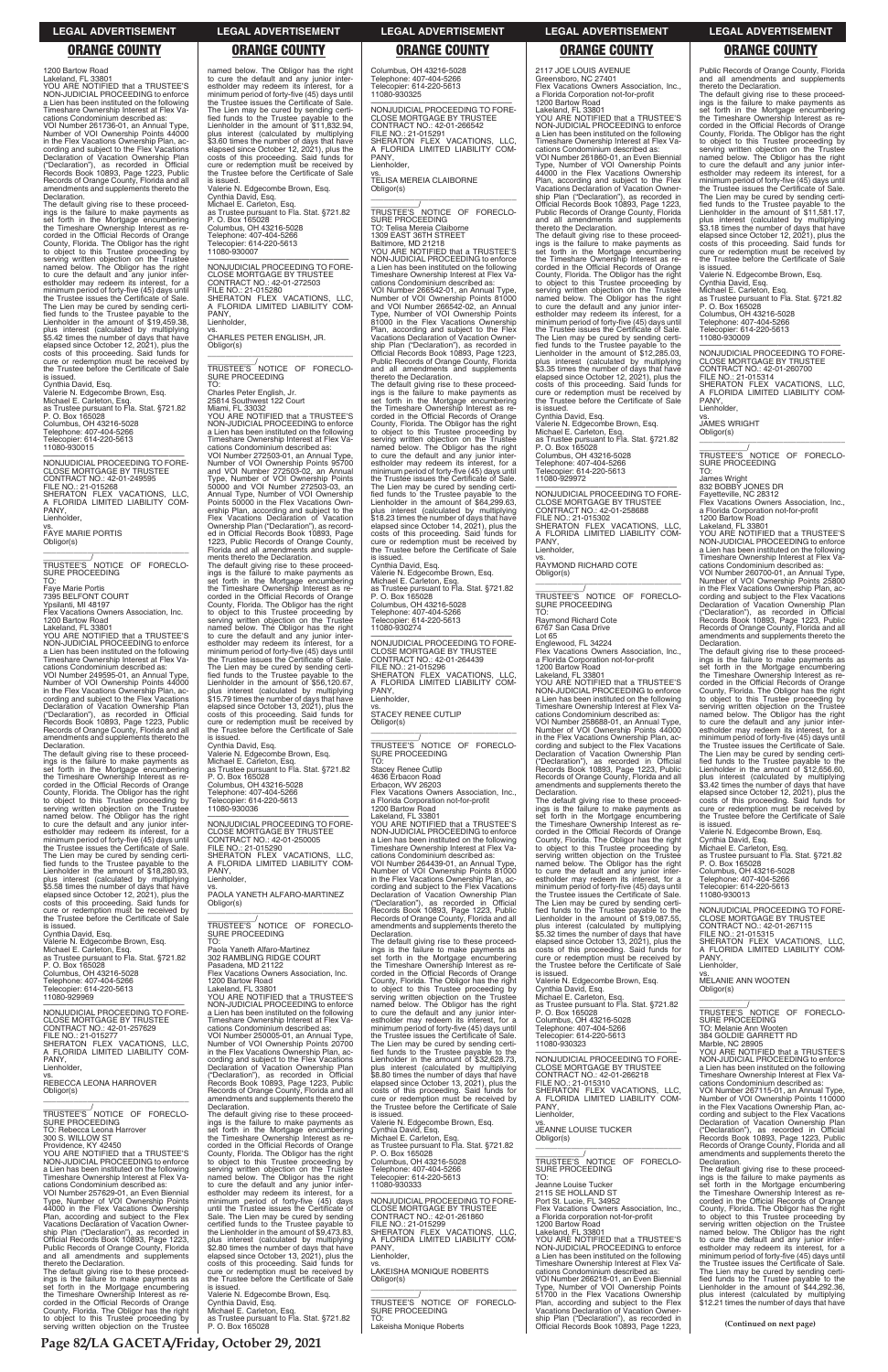elapsed since October 12, 2021), plus the costs of this proceeding. Said funds for cure or redemption must be received by the Trustee before the Certificate of Sale is issued.

Cynthia David, Esq. Valerie N. Edgecombe Brown, Esq. Michael E. Carleton, Esq. as Trustee pursuant to Fla. Stat. §721.82 P. O. Box 165028 Columbus, OH 43216-5028 Telephone: 407-404-5266 Telecopier: 614-220-5613 11080-929964

Charles Nathan Ame 5106 CORTEZ COURT

—————————————————— NONJUDICIAL PROCEEDING TO FORE-CLOSE MORTGAGE BY TRUSTEE CONTRACT NO.: 42-01-262621 FILE NO.: 21-015319 SHERATON FLEX VACATIONS, LLC, A FLORIDA LIMITED LIABILITY COM-PANY, Lienholder,

YOU ARE NOTIFIED that a TRUSTEE'S NON-JUDICIAL PROCEEDING to enforce a Lien has been instituted on the following Timeshare Ownership Interest at Flex Vacations Condominium described as: VOI Number 262621-01, an Annual Type,

vs. CHARLES NATHAN AMES Obligor(s) \_\_\_\_\_\_\_\_\_\_\_\_\_\_\_\_\_\_\_\_\_\_\_\_\_\_\_\_\_\_\_\_\_

\_\_\_\_\_\_\_\_\_\_\_/ TRUSTEE'S NOTICE OF FORECLO-SURE PROCEEDING TO:

Fort Worth, TX 76119 Flex Vacations Owners Association, Inc., a Florida corporation not-for-profit

1200 Bartow Road Lakeland, FL 33801

Number of VOI Ownership Points 44000 in the Flex Vacations Ownership Plan, ac-cording and subject to the Flex Vacations Declaration of Vacation Ownership Plan<br>
"Declaration") as recorded in Official ("Declaration"), as recorded in Official Records Book 10893, Page 1223, Public Records of Orange County, Florida and all amendments and supplements thereto the Declaration.

The default giving rise to these proceed-ings is the failure to make payments as set forth in the Mortgage encumbering the Timeshare Ownership Interest as re-corded in the Official Records of Orange County, Florida. The Obligor has the right to object to this Trustee proceeding by serving written objection on the Trustee named below. The Obligor has the right to cure the default and any junior inter-estholder may redeem its interest, for a minimum period of forty-five (45) days until the Trustee issues the Certificate of Sale. The Lien may be cured by sending certi-fied funds to the Trustee payable to the Lienholder in the amount of \$19,774.33, plus interest (calculated by multiplying \$5.51 times the number of days that have elapsed since October 14, 2021), plus the costs of this proceeding. Said funds for cure or redemption must be received by the Trustee before the Certificate of Sale is issued.

Valerie N. Edgecombe Brown, Esq. Cynthia David, Esq. Michael E. Carleton, Esq. as Trustee pursuant to Fla. Stat. §721.82 P. O. Box 165028 Columbus, OH 43216-5028 Telephone: 407-404-5266 Telecopier: 614-220-5613 11080-930331

\_\_\_\_\_\_\_\_\_\_\_\_\_/<br>TRUSTEE'S NOTICE OF FORECLO-SURE PROCEEDING TO: Jamie Lee Young 2360 EVERGREEN DR Edgewater, FL 32141 YOU ARE NOTIFIED that a TRUSTEE'S

NON-JUDICIAL PROCEEDING to enforce a Lien has been instituted on the following Timeshare Ownership Interest at Flex Vacations Condominium described as: VOI Number 256582-01, an Annual Type, Number of VOI Ownership Points 20700 in the Flex Vacations Ownership Plan, ac-cording and subject to the Flex Vacations Declaration of Vacation Ownership Plan ("Declaration"), as recorded in Official Records Book 10893, Page 1223, Public Records of Orange County, Florida and all amendments and supplements thereto the **Declaration.** 

—————————————————— NONJUDICIAL PROCEEDING TO FORE-CLOSE MORTGAGE BY TRUSTEE CONTRACT NO.: 42-01-262987 FILE NO.: 21-015323 SHERATON FLEX VACATIONS, LLC, A FLORIDA LIMITED LIABILITY COM-PANY, Lienholder,

vs. PAMELA DAWN HAHN Obligor(s) \_\_\_\_\_\_\_\_\_\_\_\_\_\_\_\_\_\_\_\_\_\_\_\_\_\_\_\_\_\_\_\_\_

\_\_\_\_\_\_\_\_\_\_\_/ TRUSTEE'S NOTICE OF FORECLO-SURE PROCEEDING TO:

Pamela Dawn Hahn

3089 CALLI CROSSING DR Graniteville, SC 29829

Flex Vacations Owners Association, Inc., a Florida corporation not-for-profit

1200 Bartow Road Lakeland, FL 33801 YOU ARE NOTIFIED that a TRUSTEE'S NON-JUDICIAL PROCEEDING to enforce a Lien has been instituted on the following Timeshare Ownership Interest at Flex Vacations Condominium described as:

VOI Number 262987-01, an Annual Type, Number of VOI Ownership Points 67100 in the Flex Vacations Ownership Plan, according and subject to the Flex Vacations Declaration of Vacation Ownership Plan ("Declaration"), as recorded in Official Records Book 10893, Page 1223, Public

SHERATON FLEX VACATIONS, LLC,<br>A FLORIDA LIMITED LIABILITY COM-<br>PANY,

NONJUDICIAL PROCEEDING TO FORE-<br>CLOSE MORTGAGE BY TRUSTEE<br>CONTRACT NO.: 42-01-270098<br>FILE NO.: 21-015333<br>SHERATON FLEX VACATIONS, LLC,<br>A FLORIDA LIMITED LIABILITY COM-PANY, Lienholder,

\_\_\_\_\_\_\_\_\_\_\_\_\_/<br>TRUSTEE'S NOTICE OF FORECLO-SURE PROCEEDING TO: Yolonda Monet Dubose 186 OVERLOOK DRIVE Pensacola, FL 32503 YOU ARE NOTIFIED that a TRUSTEE'S NON-JUDICIAL PROCEEDING to enforce a Lien has been instituted on the following Timeshare Ownership Interest at Flex Vacations Condominium described as: VOI Number 270098-01, an Annual Type, Number of VOI Ownership Points 44000 and VOI Number 270098-02, an Annual Type, Number of VOI Ownership Points 37000 and VOI Number 270098-03, an Annual Type, Number of VOI Ownership Points 67100 in the Flex Vacations Ownership Plan, according and subject to the Flex Vacations Declaration of Vacation Ownership Plan ("Declaration"), as recorded in Official Records Book 10893, Page 1223, Public Records of Orange County, Florida and all amendments and supplements thereto the Declaration. The default giving rise to these proceed-ings is the failure to make payments as set forth in the Mortgage encumbering the Timeshare Ownership Interest as re-corded in the Official Records of Orange County, Florida. The Obligor has the right to object to this Trustee proceeding by serving written objection on the Trustee named below. The Obligor has the right

Records Book 10893, Page 1223, Public Records of Orange County, Florida and all amendments and supplements thereto the **Declaration** 

Lienholder,

vs. JAMIE LEE YOUNG Obligor(s)

\_\_\_\_\_\_\_\_\_\_\_\_\_\_\_\_\_\_\_\_\_\_\_\_\_\_\_\_\_\_\_\_\_

—————————————————— NONJUDICIAL PROCEEDING TO FORE-CLOSE MORTGAGE BY TRUSTEE<br>CONTRACT NO.: 42-01-270436<br>FILE NO.: 21-015344<br>SHERATON FLEX VACATIONS, LLC,<br>A FLORIDA LIMITED LIABILITY COM-PANY

The default giving rise to these proceed-ings is the failure to make payments as set forth in the Mortgage encumbering the Timeshare Ownership Interest as re-corded in the Official Records of Orange County, Florida. The Obligor has the right to object to this Trustee proceeding by serving written objection on the Trustee named below. The Obligor has the right to cure the default and any junior inter-estholder may redeem its interest, for a minimum period of forty-five (45) days until the Trustee issues the Certificate of Sale. The Lien may be cured by sending certified funds to the Trustee payable to the Lienholder in the amount of \$9,807.97, plus interest (calculated by multiplying \$2.95 times the number of days that have elapsed since October 12, 2021), plus the costs of this proceeding. Said funds for cure or redemption must be received by the Trustee before the Certificate of Sale

is issued. .........<br>Cynthia David, Esq. Valerie N. Edgecombe Brown, Esq. Michael E. Carleton, Esq. as Trustee pursuant to Fla. Stat. §721.82 P. O. Box 165028 Columbus, OH 43216-5028 Telephone: 407-404-5266 Telecopier: 614-220-5613 11080-929963

vs. YOLONDA MONET DUBOSE Obligor(s)

\_\_\_\_\_\_\_\_\_\_\_\_\_\_\_\_\_\_\_\_\_\_\_\_\_\_\_\_\_\_\_\_\_

TRUSTEE'S NOTICE OF FORECLO-<br>SURE PROCEEDING<br>TO: Alan D. Vogel<br>256 WEST MAIN ST<br>Amsterdam, NY 12010<br>YOU ARE NOTIFIED that a TRUSTEE'S<br>NON-JUDICIAL PROCEEDING to enforce<br>a Lien has been instituted on the following<br>Timeshare cations Condominium described as: VOI Number 270458-01, an Odd Biennial

to cure the default and any junior inter-estholder may redeem its interest, for a minimum period of forty-five (45) days until the Trustee issues the Certificate of Sale. The Lien may be cured by sending certified funds to the Trustee payable to the Lienholder in the amount of \$58,043.73, plus interest (calculated by multiplying \$16.65 times the number of days that have<br>elapsed since October 12, 2021), plus the elapsed since October 12, 2021) costs of this proceeding. Said funds for cure or redemption must be received by

VOI Number 254019-01, an Annual Type, Number of VOI Ownership Points 69000 in the Flex Vacations Ownership Plan, according and subject to the Flex Vacations Declaration of Vacation Ownership Plan ("Declaration"), as recorded in Official Records Book 10893, Page 1223, Public Records of Orange County, Florida and all amendments and supplements thereto the **Declaration** 

The default giving rise to these proceedings is the failure to make payments as set forth in the Mortgage encumbering the Timeshare Ownership Interest as recorded in the Official Records of Orange County, Florida. The Obligor has the right to object to this Trustee proceeding by serving written objection on the Trustee named below. The Obligor has the right to cure the default and any junior interestholder may redeem its interest, for a minimum period of forty-five (45) days until the Trustee issues the Certificate of Sale. The Lien may be cured by sending certi-fied funds to the Trustee payable to the Lienholder in the amount of \$13,202.07, plus interest (calculated by multiplying \$3.64 times the number of days that have elapsed since October 12, 2021), plus the costs of this proceeding. Said funds for cure or redemption must be received by the Trustee before the Certificate of Sale is issued.

Cynthia David, Esq. Valerie N. Edgecombe Brown, Esq. Michael E. Carleton, Esq. as Trustee pursuant to Fla. Stat. §721.82 P. O. Box 165028 Columbus, OH 43216-5028 Telephone: 407-404-5266 Telecopier: 614-220-5613

11080-929968

Lienholder,

vs. LACIE ELIZABETH BENTON Obligor(s) \_\_\_\_\_\_\_\_\_\_\_\_\_\_\_\_\_\_\_\_\_\_\_\_\_\_\_\_\_\_\_\_\_

\_\_\_\_\_\_\_\_\_\_\_/ TRUSTEE'S NOTICE OF FORECLO-SURE PROCEEDING TO: Lacie Elizabeth Benton 205 Almeria Place Winters, CA 95694 YOU ARE NOTIFIED that a TRUSTEE'S NON-JUDICIAL PROCEEDING to enforce a Lien has been instituted on the following Timeshare Ownership Interest at Flex Vacations Condominium described as: VOI Number 270436-01, an Annual Type, Number of VOI Ownership Points 88000 in the Flex Vacations Ownership Plan, according and subject to the Flex Vacations Declaration of Vacation Ownership Plan ("Declaration"), as recorded in Official Records Book 10893, Page 1223, Public Records of Orange County, Florida and all amendments and supplements thereto the Declaration. The default giving rise to these proceedings is the failure to make payments as set forth in the Mortgage encumbering the Timeshare Ownership Interest as recorded in the Official Records of Orange County, Florida. The Obligor has the right to object to this Trustee proceeding by serving written objection on the Trustee named below. The Obligor has the right to cure the default and any junior interestholder may redeem its interest, for a minimum period of forty-five (45) days until the Trustee issues the Certificate of Sale. The Lien may be cured by sending certi-fied funds to the Trustee payable to the Lienholder in the amount of \$34,416.76, plus interest (calculated by multiplying \$9.40 times the number of days that have elapsed since October 13, 2021), plus the costs of this proceeding. Said funds for cure or redemption must be received by the Trustee before the Certificate of Sale is issued. Valerie N. Edgecombe Brown, Esq. Cynthia David, Esq.

Michael E. Carleton, Esq. as Trustee pursuant to Fla. Stat. §721.82 P. O. Box 165028 Columbus, OH 43216-5028

Telephone: 407-404-5266 Telecopier: 614-220-5613 11080-930324

—————————————————— NONJUDICIAL PROCEEDING TO FORE-CLOSE MORTGAGE BY TRUSTEE CONTRACT NO.: 42-01-268574 FILE NO.: 21-015346 SHERATON FLEX VACATIONS, LLC, A FLORIDA LIMITED LIABILITY COM-PANY Lienholder,

vs. LENORE KNUDSEN Obligor(s)

\_\_\_\_\_\_\_\_\_\_\_\_\_\_\_\_\_\_\_\_\_\_\_\_\_\_\_\_\_\_\_\_\_ \_\_\_\_\_\_\_\_\_\_\_/ TRUSTEE'S NOTICE OF FORECLO-SURE PROCEEDING TO: Lenore Knudsen 51 MAPLE ROAD

| Records Book 10893, Page 1223, Public<br>Records of Orange County, Florida and all<br>amendments and supplements thereto the<br>Declaration.<br>The default giving rise to these proceed-<br>ings is the failure to make payments as<br>set forth in the Mortgage encumbering<br>the Timeshare Ownership Interest as re-<br>corded in the Official Records of Orange<br>County, Florida. The Obligor has the right<br>to object to this Trustee proceeding by<br>serving written objection on the Trustee<br>named below. The Obligor has the right<br>to cure the default and any junior inter-<br>estholder may redeem its interest, for a<br>minimum period of forty-five (45) days until<br>the Trustee issues the Certificate of Sale.<br>The Lien may be cured by sending certi-<br>fied funds to the Trustee payable to the<br>Lienholder in the amount of \$25,687.98,<br>plus interest (calculated by multiplying<br>\$6.90 times the number of days that have<br>elapsed since October 13, 2021), plus the<br>costs of this proceeding. Said funds for<br>cure or redemption must be received by<br>the Trustee before the Certificate of Sale<br>is issued.<br>Valerie N. Edgecombe Brown, Esg.<br>Cynthia David, Esg.<br>Michael E. Carleton, Esg.<br>as Trustee pursuant to Fla. Stat. §721.82<br>P. O. Box 165028 | the Trustee before the Certificate of Sale<br>is issued.<br>Valerie N. Edgecombe Brown, Esq.<br>Cynthia David, Esg.<br>Michael E. Carleton, Esq.<br>as Trustee pursuant to Fla. Stat. §721.82<br>P. O. Box 165028<br>Columbus, OH 43216-5028<br>Telephone: 407-404-5266<br>Telecopier: 614-220-5613<br>11080-930006<br>NONJUDICIAL PROCEEDING TO FORE-<br><b>CLOSE MORTGAGE BY TRUSTEE</b><br>CONTRACT NO.: 42-01-269294<br>FILE NO.: 21-015339<br>SHERATON FLEX VACATIONS. LLC.<br>A FLORIDA LIMITED LIABILITY COM-<br>PANY.<br>Lienholder,<br>VS.<br>JUANA M. SALAS-FABIAN<br>Obligor(s)<br>TRUSTEE'S NOTICE OF FORECLO-<br>SURE PROCEEDING<br>TO: Juana M. Salas-Fabian<br>530 EAST 169 STREET<br>Bronx, NY 10456<br>YOU ARE NOTIFIED that a TRUSTEE'S<br>NON-JUDICIAL PROCEEDING to enforce | Lake Peekskill, NY 10537<br>YOU ARE NOTIFIED that a TRUSTEE'S<br>NON-JUDICIAL PROCEEDING to enforce<br>a Lien has been instituted on the following<br>Timeshare Ownership Interest at Flex Va-<br>cations Condominium described as:<br>VOI Number 268574-01, an Annual Type,<br>Number of VOI Ownership Points 81000<br>in the Flex Vacations Ownership Plan, ac-<br>cording and subject to the Flex Vacations<br>Declaration of Vacation Ownership Plan<br>("Declaration"), as recorded in Official<br>Records Book 10893, Page 1223, Public<br>Records of Orange County, Florida and all<br>amendments and supplements thereto the<br>Declaration.<br>The default giving rise to these proceed-<br>ings is the failure to make payments as<br>set forth in the Mortgage encumbering<br>the Timeshare Ownership Interest as re-<br>corded in the Official Records of Orange<br>County, Florida. The Obligor has the right<br>to object to this Trustee proceeding by<br>serving written objection on the Trustee<br>named below. The Obligor has the right<br>to cure the default and any junior inter-<br>estholder may redeem its interest, for a<br>minimum period of forty-five (45) days until<br>the Trustee issues the Certificate of Sale.<br>The Lien may be cured by sending certi-<br>fied funds to the Trustee payable to the<br>Lienholder in the amount of \$33,001.01, | named below. The Obligor has the right<br>to cure the default and any junior inter-<br>estholder may redeem its interest, for a<br>minimum period of forty-five (45) days<br>until the Trustee issues the Certificate of<br>Sale. The Lien may be cured by sending<br>certified funds to the Trustee payable to<br>the Lienholder in the amount of \$9,804.49.<br>plus interest (calculated by multiplying<br>\$2.97 times the number of days that have<br>elapsed since October 13, 2021), plus the<br>costs of this proceeding. Said funds for<br>cure or redemption must be received by<br>the Trustee before the Certificate of Sale<br>is issued.<br>Valerie N. Edgecombe Brown, Esg.<br>Cynthia David, Esq.<br>Michael E. Carleton, Esq.<br>as Trustee pursuant to Fla. Stat. §721.82<br>P. O. Box 165028<br>Columbus, OH 43216-5028<br>Telephone: 407-404-5266<br>Telecopier: 614-220-5613<br>11080-930294<br>NONJUDICIAL PROCEEDING TO FORE-<br><b>CLOSE MORTGAGE BY TRUSTEE</b><br>CONTRACT NO.: 42-01-254019<br>FILE NO.: 21-015381<br>SHERATON FLEX VACATIONS. LLC.<br>A FLORIDA LIMITED LIABILITY COM-<br>PANY. | Columbus, OH 43216-5028<br>Telephone: 407-404-5266<br>Telecopier: 614-220-5613<br>11080-929970<br>NONJUDICIAL PROCEEDING TO FORE-<br><b>CLOSE MORTGAGE BY TRUSTEE</b><br>CONTRACT NO.: 01-26-054462<br>FILE NO.: 21-015404<br>VISTANA DEVELOPMENT, INC., A<br>FLORIDA CORPORATION,<br>Lienholder.<br>VS.<br>DAVID ALFORD RAOUL LEJUEZ: CO-<br>RINE ADELAIDE LEJUEZ VAN PUTTEN<br>Obligor(s)<br>TRUSTEE'S NOTICE OF FORECLO-<br><b>SURE PROCEEDING</b><br>TO:<br>David Alford Raoul Lejuez<br>PUMPKIN ROAD #65,<br><b>SOUTH REWARD</b><br>St. Maarten<br>Sint Maarten (Dutch part)<br>Corine Adelaide Lejuez Van Putten<br>PUMPKIN ROAD #65.<br>SOUTH REWARD<br>St. Maarten<br>Sint Maarten (Dutch part)<br>Vistana Cascades Condominium Associa- |
|---------------------------------------------------------------------------------------------------------------------------------------------------------------------------------------------------------------------------------------------------------------------------------------------------------------------------------------------------------------------------------------------------------------------------------------------------------------------------------------------------------------------------------------------------------------------------------------------------------------------------------------------------------------------------------------------------------------------------------------------------------------------------------------------------------------------------------------------------------------------------------------------------------------------------------------------------------------------------------------------------------------------------------------------------------------------------------------------------------------------------------------------------------------------------------------------------------------------------------------------------------------------------------------------------------------------------------|-------------------------------------------------------------------------------------------------------------------------------------------------------------------------------------------------------------------------------------------------------------------------------------------------------------------------------------------------------------------------------------------------------------------------------------------------------------------------------------------------------------------------------------------------------------------------------------------------------------------------------------------------------------------------------------------------------------------------------------------------------------------------------------------------|----------------------------------------------------------------------------------------------------------------------------------------------------------------------------------------------------------------------------------------------------------------------------------------------------------------------------------------------------------------------------------------------------------------------------------------------------------------------------------------------------------------------------------------------------------------------------------------------------------------------------------------------------------------------------------------------------------------------------------------------------------------------------------------------------------------------------------------------------------------------------------------------------------------------------------------------------------------------------------------------------------------------------------------------------------------------------------------------------------------------------------------------------------------------------------------------------------------------------------------------------------------------------------------------------------------------------------------------------------------------------------------|-----------------------------------------------------------------------------------------------------------------------------------------------------------------------------------------------------------------------------------------------------------------------------------------------------------------------------------------------------------------------------------------------------------------------------------------------------------------------------------------------------------------------------------------------------------------------------------------------------------------------------------------------------------------------------------------------------------------------------------------------------------------------------------------------------------------------------------------------------------------------------------------------------------------------------------------------------------------------------------------------------------------------------------------------------------------------------------------------------------------------------|--------------------------------------------------------------------------------------------------------------------------------------------------------------------------------------------------------------------------------------------------------------------------------------------------------------------------------------------------------------------------------------------------------------------------------------------------------------------------------------------------------------------------------------------------------------------------------------------------------------------------------------------------------------------------------------------------------------------------------------------------|
| Columbus, OH 43216-5028                                                                                                                                                                                                                                                                                                                                                                                                                                                                                                                                                                                                                                                                                                                                                                                                                                                                                                                                                                                                                                                                                                                                                                                                                                                                                                         | a Lien has been instituted on the following                                                                                                                                                                                                                                                                                                                                                                                                                                                                                                                                                                                                                                                                                                                                                     | plus interest (calculated by multiplying                                                                                                                                                                                                                                                                                                                                                                                                                                                                                                                                                                                                                                                                                                                                                                                                                                                                                                                                                                                                                                                                                                                                                                                                                                                                                                                                               | Lienholder,                                                                                                                                                                                                                                                                                                                                                                                                                                                                                                                                                                                                                                                                                                                                                                                                                                                                                                                                                                                                                                                                                                                 | tion, Inc., a Florida not-for-profit corpora-                                                                                                                                                                                                                                                                                                                                                                                                                                                                                                                                                                                                                                                                                                    |
| Telephone: 407-404-5266<br>Telecopier: 614-220-5613<br>11080-930295                                                                                                                                                                                                                                                                                                                                                                                                                                                                                                                                                                                                                                                                                                                                                                                                                                                                                                                                                                                                                                                                                                                                                                                                                                                             | Timeshare Ownership Interest at Flex Va-<br>cations Condominium described as:<br>VOI Number 269294-01, an Annual Type,<br>Number of VOI Ownership Points 25800                                                                                                                                                                                                                                                                                                                                                                                                                                                                                                                                                                                                                                  | \$8.92 times the number of days that have<br>elapsed since October 12, 2021), plus the<br>costs of this proceeding. Said funds for<br>cure or redemption must be received by                                                                                                                                                                                                                                                                                                                                                                                                                                                                                                                                                                                                                                                                                                                                                                                                                                                                                                                                                                                                                                                                                                                                                                                                           | VS.<br>YOLANDA L. SMITH<br>Obligor(s)                                                                                                                                                                                                                                                                                                                                                                                                                                                                                                                                                                                                                                                                                                                                                                                                                                                                                                                                                                                                                                                                                       | tion<br>1200 Bartow Road<br>Lakeland, FL 33801<br>YOU ARE NOTIFIED that a TRUSTEE'S                                                                                                                                                                                                                                                                                                                                                                                                                                                                                                                                                                                                                                                              |
| NONJUDICIAL PROCEEDING TO FORE-<br>CLOSE MORTGAGE BY TRUSTEE<br>CONTRACT NO.: 42-01-256582                                                                                                                                                                                                                                                                                                                                                                                                                                                                                                                                                                                                                                                                                                                                                                                                                                                                                                                                                                                                                                                                                                                                                                                                                                      | in the Flex Vacations Ownership Plan, ac-<br>cording and subject to the Flex Vacations<br>Declaration of Vacation Ownership Plan                                                                                                                                                                                                                                                                                                                                                                                                                                                                                                                                                                                                                                                                | the Trustee before the Certificate of Sale<br>is issued.<br>Valerie N. Edgecombe Brown, Esg.                                                                                                                                                                                                                                                                                                                                                                                                                                                                                                                                                                                                                                                                                                                                                                                                                                                                                                                                                                                                                                                                                                                                                                                                                                                                                           | TRUSTEE'S NOTICE OF FORECLO-<br>SURE PROCEEDING                                                                                                                                                                                                                                                                                                                                                                                                                                                                                                                                                                                                                                                                                                                                                                                                                                                                                                                                                                                                                                                                             | NON-JUDICIAL PROCEEDING to enforce<br>a Lien has been instituted on the following                                                                                                                                                                                                                                                                                                                                                                                                                                                                                                                                                                                                                                                                |
| FILE NO.: 21-015332                                                                                                                                                                                                                                                                                                                                                                                                                                                                                                                                                                                                                                                                                                                                                                                                                                                                                                                                                                                                                                                                                                                                                                                                                                                                                                             | ("Declaration"), as recorded in Official                                                                                                                                                                                                                                                                                                                                                                                                                                                                                                                                                                                                                                                                                                                                                        | Cynthia David, Esg.                                                                                                                                                                                                                                                                                                                                                                                                                                                                                                                                                                                                                                                                                                                                                                                                                                                                                                                                                                                                                                                                                                                                                                                                                                                                                                                                                                    | TO:                                                                                                                                                                                                                                                                                                                                                                                                                                                                                                                                                                                                                                                                                                                                                                                                                                                                                                                                                                                                                                                                                                                         | (Continued on next page)                                                                                                                                                                                                                                                                                                                                                                                                                                                                                                                                                                                                                                                                                                                         |

Michael E. Carleton, Esq. as Trustee pursuant to Fla. Stat. §721.82 P. O. Box 165028 Columbus, OH 43216-5028 Telephone: 407-404-5266 Telecopier: 614-220-5613 11080-929992

—————————————————— NONJUDICIAL PROCEEDING TO FORE-CLOSE MORTGAGE BY TRUSTEE CONTRACT NO.: 42-01-270458 FILE NO.: 21-015376 SHERATON FLEX VACATIONS, LLC, A FLORIDA LIMITED LIABILITY COM-PANY, Lienholder,

vs. ALAN D. VOGEL Obligor(s)

Type, Number of VOI Ownership Points 51700 in the Flex Vacations Ownership Plan, according and subject to the Flex Vacations Declaration of Vacation Ownership Plan ("Declaration"), as recorded in Official Records Book 10893, Page 1223, Public Records of Orange County, Florida and all amendments and supplements thereto the Declaration.

The default giving rise to these proceed-ings is the failure to make payments as set forth in the Mortgage encumbering the Timeshare Ownership Interest as recorded in the Official Records of Orange County, Florida. The Obligor has the right to object to this Trustee proceeding by serving written objection on the Trustee named below. The Obligor has the right to cure the default and any junior inter-estholder may redeem its interest, for a minimum period of forty-five (45) days until the Trustee issues the Certificate of Sale. The Lien may be cured by sending certi-fied funds to the Trustee payable to the Lienholder in the amount of \$14,958.75, plus interest (calculated by multiplying \$4.18 times the number of days that have elapsed since October 12, 2021), plus the costs of this proceeding. Said funds for cure or redemption must be received by the Trustee before the Certificate of Sale is issued.

Cynthia David, Esq.

Valerie N. Edgecombe Brown, Esq. Michael E. Carleton, Esq. as Trustee pursuant to Fla. Stat. §721.82 P. O. Box 165028 Columbus, OH 43216-5028 Telephone: 407-404-5266 Telecopier: 614-220-5613 11080-929966

—————————————————— NONJUDICIAL PROCEEDING TO FORE-CLOSE MORTGAGE BY TRUSTEE<br>CONTRACT NO.: 42-01-255481<br>FILE NO.: 21-015377<br>SHERATON FLEX VACATIONS, LLC,<br>A FLORIDA LIMITED LIABILITY COM-PANY,

Lienholder,

vs. SHANE A. MCCABE Obligor(s) \_\_\_\_\_\_\_\_\_\_\_\_\_\_\_\_\_\_\_\_\_\_\_\_\_\_\_\_\_\_\_\_\_

\_\_\_\_\_\_\_\_\_\_\_/ TRUSTEE'S NOTICE OF FORECLO-SURE PROCEEDING TO:

Shane A. McCabe 1873 HIGHLAND AVE

Troy, NY 12180 Flex Vacations Owners Association, Inc., a Florida Corporation not-for-profit

1200 Bartow Road Lakeland, FL 33801 YOU ARE NOTIFIED that a TRUSTEE'S NON-JUDICIAL PROCEEDING to enforce a Lien has been instituted on the following Timeshare Ownership Interest at Flex Vacations Condominium described as:

VOI Number 255481-01, an Annual Type, Number of VOI Ownership Points 20700 in the Flex Vacations Ownership Plan, according and subject to the Flex Vacations Declaration of Vacation Ownership Plan ("Declaration"), as recorded in Official Records Book 10893, Page 1223, Public Records of Orange County, Florida and all amendments and supplements thereto the Declaration.

The default giving rise to these proceedings is the failure to make payments as set forth in the Mortgage encumbering the Timeshare Ownership Interest as recorded in the Official Records of Orange County, Florida. The Obligor has the right to object to this Trustee proceeding by serving written objection on the Trustee

Yolanda L. Smith 102 NORTH SEWARD STREET

York, PA 17404 Flex Vacations Owners Association, Inc., a Florida Corporation not-for-profit

1200 Bartow Road Lakeland, FL 33801 YOU ARE NOTIFIED that a TRUSTEE'S NON-JUDICIAL PROCEEDING to enforce a Lien has been instituted on the following Timeshare Ownership Interest at Flex Vacations Condominium described as:

The default giving rise to these proceedings is the failure to make payments as<br>set forth in the Mortgage encumbering<br>the Timeshare Ownership Interest as re-<br>corded in the Official Records of Orange<br>County, Florida. The Obligor has the right<br>to object to this Tr serving written objection on the Trustee named below. The Obligor has the right to cure the default and any junior inter-estholder may redeem its interest, for a minimum period of forty-five (45) days until the Trustee issues the Certificate of Sale. The Lien may be cured by sending certi-fied funds to the Trustee payable to the Lienholder in the amount of \$29,271.36, plus interest (calculated by multiplying \$9.13 times the number of days that have elapsed since October 12, 2021), plus the costs of this proceeding. Said funds for cure or redemption must be received by the Trustee before the Certificate of Sale is issued.

Valerie N. Edgecombe Brown, Esq. Cynthia David, Esq.

Michael E. Carleton, Esq. as Trustee pursuant to Fla. Stat. §721.82 P. O. Box 165028

Columbus, OH 43216-5028 Telephone: 407-404-5266 Telecopier: 614-220-5613 11080-930008

—————————————————— NONJUDICIAL PROCEEDING TO FORE-CLOSE MORTGAGE BY TRUSTEE CONTRACT NO.: 42-01-262029 FILE NO.: 21-015382 SHERATON FLEX VACATIONS, LLC, A FLORIDA LIMITED LIABILITY COM-PANY,

Lienholder,

vs. ZITTA M. CONNER

Obligor(s)

\_\_\_\_\_\_\_\_\_\_\_\_\_\_\_\_\_\_\_\_\_\_\_\_\_\_\_\_\_\_\_\_\_ \_\_\_\_\_\_\_\_\_\_\_/ TRUSTEE'S NOTICE OF FORECLO-SURE PROCEEDING TO: Zitta M. Conner

1231 Butler Street

Reading, PA 19601 YOU ARE NOTIFIED that a TRUSTEE'S NON-JUDICIAL PROCEEDING to enforce a Lien has been instituted on the following Timeshare Ownership Interest at Flex Vacations Condominium described as:

VOI Number 262029-01, an Annual Type, Number of VOI Ownership Points 110000 and VOI Number 262029-02, an Annual<br>Type, Number of VOI Ownership Points<br>81000 and VOI Number 262029-03, an<br>Annual Type, Number of VOI Ownership<br>Points 124000 in the Flex Vacations Own-<br>ership Plan, according and subject t Flex Vacations Declaration of Vacation Ownership Plan ("Declaration"), as record-ed in Official Records Book 10893, Page 1223, Public Records of Orange County, Florida and all amendments and supple-ments thereto the Declaration.

The default giving rise to these proceed-ings is the failure to make payments as set forth in the Mortgage encumbering the Timeshare Ownership Interest as re-corded in the Official Records of Orange County, Florida. The Obligor has the right to object to this Trustee proceeding by serving written objection on the Trustee named below. The Obligor has the right to cure the default and any junior inter-estholder may redeem its interest, for a minimum period of forty-five (45) days until the Trustee issues the Certificate of Sale. The Lien may be cured by sending certi-fied funds to the Trustee payable to the Lienholder in the amount of \$87,611.03, plus interest (calculated by multiplying \$24.88 times the number of days that have elapsed since October 12, 2021), plus the costs of this proceeding. Said funds for cure or redemption must be received by the Trustee before the Certificate of Sale is issued. Cynthia David, Esq.

Valerie N. Edgecombe Brown, Esq. Michael E. Carleton, Esq. as Trustee pursuant to Fla. Stat. §721.82 P. O. Box 165028

### **LEGAL ADVERTISEMENT LEGAL ADVERTISEMENT LEGAL ADVERTISEMENT LEGAL ADVERTISEMENT LEGAL ADVERTISEMENT**

### **ORANGE COUNTY ORANGE COUNTY ORANGE COUNTY ORANGE COUNTY ORANGE COUNTY**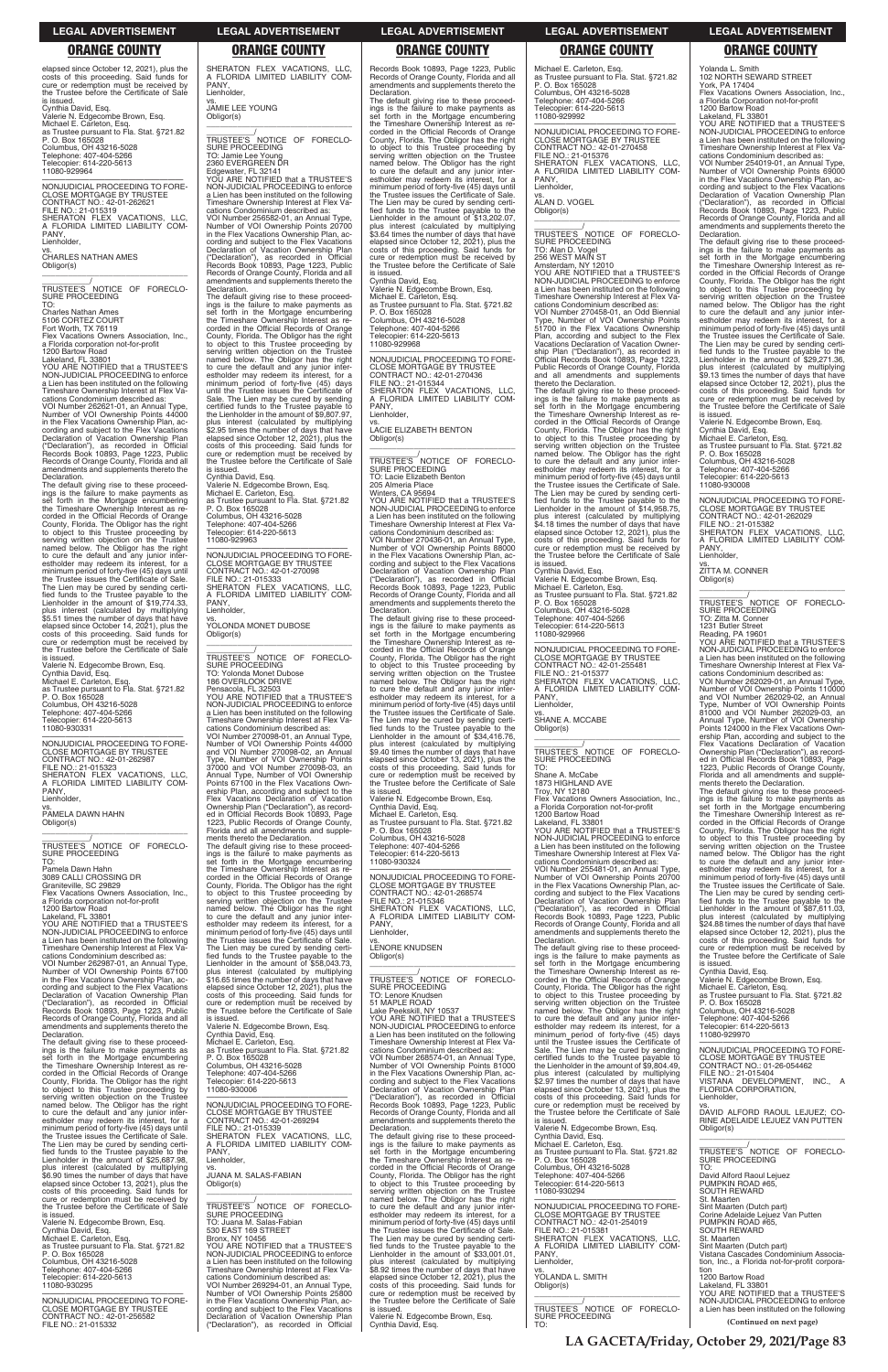Timeshare Ownership Interest at Vistana Cascades Condominium described as: Unit Week 19, in Unit 2269, an Annual Unit Week and Unit Week 19, in Unit 2420, an Annual Unit Week in Vistana Cascades Condominium, pursuant to the Declaration of Condominium as recorded in Official Records Book 5312, Page 2312, Public Records of Orange County, Florida and all amendments thereof and supplements thereto ('Declaration').

—————————————————— NONJUDICIAL PROCEEDING TO FORE-CLOSE MORTGAGE BY TRUSTEE CONTRACT NO.: 42-01-263759 FILE NO.: 21-015413 SHERATON FLEX VACATIONS, LLC, A FLORIDA LIMITED LIABILITY COM-PANY, **Lienholder** 

The default giving rise to these proceed-ings is the failure to make payments as set forth in the Mortgage encumbering the Timeshare Ownership Interest as re-corded in the Official Records of Orange County, Florida. The Obligor has the right to object to this Trustee proceeding by serving written objection on the Trustee named below. The Obligor has the right to cure the default and any junior inter-estholder may redeem its interest, for a minimum period of forty-five (45) days until the Trustee issues the Certificate of Sale. The Lien may be cured by sending certi-fied funds to the Trustee payable to the Lienholder in the amount of \$19,332.30, plus interest (calculated by multiplying \$4.37 times the number of days that have elapsed since October 17, 2021), plus the costs of this proceeding. Said funds for cure or redemption must be received by the Trustee before the Certificate of Sale

is issued. Michael E. Carleton, Esq. Valerie N. Edgecombe Brown, Esq. Cynthia David, Esq. as Trustee pursuant to Fla. Stat. §721.82 P. O. Box 165028 Columbus, OH 43216-5028 Telephone: 407-404-5266 Telecopier: 614-220-5613 11080-930363

vs. JOSEPH LEE MATTHEWS; MARIANNE MATTHEWS Obligor(s)

\_\_\_\_\_\_\_\_\_\_\_\_\_\_\_\_\_\_\_\_\_\_\_\_\_\_\_\_\_\_\_\_\_ \_\_\_\_\_\_\_\_\_\_\_/<br>TRUSTEE'S NOTICE OF FORECLO-<br>SURE PROCEEDING TO:

Joseph Lee Matthews 4310 PLYMOUTH ST Harrisburg, PA 17109 Marianne Matthews 4310 PLYMOUTH ST

Harrisburg, PA 17109 YOU ARE NOTIFIED that a TRUSTEE'S NON-JUDICIAL PROCEEDING to enforce a Lien has been instituted on the following Timeshare Ownership Interest at Flex Vacations Condominium described as:

VOI Number 263759-01, an Annual Type, Number of VOI Ownership Points 81000 and VOI Number 263759-02, an Annual<br>Type, Number of VOI Ownership Points<br>81000 and VOI Number 263759-03, an<br>Annual Type, Number of VOI Own-<br>Points 81000 and VOI Number 263759-<br>04, an Annual Type, Number of VOI Ownership Points 90000 in the Flex Vacations Ownership Plan, according and subject to the Flex Vacations Declaration of Vacation Ownership Plan ("Declaration"), as record-ed in Official Records Book 10893, Page 1223, Public Records of Orange County, Florida and all amendments and supplements thereto the Declaration.

The default giving rise to these proceedings is the failure to make payments as set forth in the Mortgage encumbering the Timeshare Ownership Interest as recorded in the Official Records of Orange County, Florida. The Obligor has the right to object to this Trustee proceeding by serving written objection on the Trustee named below. The Obligor has the right to cure the default and any junior interestholder may redeem its interest, for a minimum period of forty-five (45) days until the Trustee issues the Certificate of Sale. The Lien may be cured by sending certi-fied funds to the Trustee payable to the Lienholder in the amount of \$142,901.23, plus interest (calculated by multiplying \$41.17 times the number of days that have elapsed since October 12, 2021), plus the costs of this proceeding. Said funds for cure or redemption must be received by the Trustee before the Certificate of Sale is issued.

Valerie N. Edgecombe Brown, Esq. Cynthia David, Esq. Michael E. Carleton, Esq. as Trustee pursuant to Fla. Stat. §721.82 P. O. Box 165028 Columbus, OH 43216-5028 Telephone: 407-404-5266 Telecopier: 614-220-5613 11080-929994

\_\_\_\_\_\_\_\_\_\_\_\_\_/<br>TRUSTEE'S NOTICE OF FORECLO-SURE PROCEEDING TO:

set forth in the Mortgage encumbering the Timeshare Ownership Interest as re-corded in the Official Records of Orange County, Florida. The Obligor has the right to object to this Trustee proceeding by serving written objection on the Trustee named below. The Obligor has the right to cure the default and any junior interestholder may redeem its interest, for a minimum period of forty-five (45) days until the Trustee issues the Certificate of Sale. The Lien may be cured by sending certi-fied funds to the Trustee payable to the Lienholder in the amount of \$17,646.88, plus interest (calculated by multiplying \$4.90 times the number of days that have elapsed since October 12, 2021), plus the costs of this proceeding. Said funds for cure or redemption must be received by the Trustee before the Certificate of Sale is issued.

Amy Motil<br>7011 CHA CHADBOURNE DRIVE North Olmsted, OH 44070-5045 Matthew Motil 7011 CHADBOURNE DRIVE North Olmsted, OH 44070 YOU ARE NOTIFIED that a TRUSTEE'S NON-JUDICIAL PROCEEDING to enforce a Lien has been instituted on the following Timeshare Ownership Interest at Disney's Polynesian Villas & Bungalows described

Valerie N. Edgecombe Brown, Esq. Cynthia David, Esq. Michael E. Carleton, Esq. as Trustee pursuant to Fla. Stat. §721.82 P. O. Box 165028 Columbus, OH 43216-5028 Telephone: 407-404-5266 Telecopier: 614-220-5613 11080-930005

—————————————————— NONJUDICIAL PROCEEDING TO FORE-CLOSE MORTGAGE BY TRUSTEE CONTRACT NO.: 42-01-270581 FILE NO.: 21-015489 SHERATON FLEX VACATIONS, LLC, A FLORIDA LIMITED LIABILITY COM-PANY, Lienholder,

> —————————————————— NONJUDICIAL PROCEEDING TO FORE-CLOSE CLAIM OF LIEN BY TRUSTEE CONTRACT NO.: 14020159.000 FILE NO.: 21-017853 PALM FINANCIAL SERVICES, INC., A FLORIDA CORPORATION, **Lienholder**

vs. JOSEPH SALVATORE GALANTE; LY-UDMILA GALANTE Obligor(s)

\_\_\_\_\_\_\_\_\_\_\_\_\_\_\_\_\_\_\_\_\_\_\_\_\_\_\_\_\_\_\_\_\_ \_\_\_\_\_\_\_\_\_\_\_/ TRUSTEE'S NOTICE OF FORECLO-SURE PROCEEDING TO:

Joseph Salvatore Galante 30 Canterbury Court Staten Island, NY 10309

Lyudmila Galante 30 CANTERBURY COURT

Staten Island, NY 10309 YOU ARE NOTIFIED that a TRUSTEE'S NON-JUDICIAL PROCEEDING to enforce a Lien has been instituted on the following Timeshare Ownership Interest at Flex Va-cations Condominium described as:

VOI Number 270581-01, an Annual Type, Number of VOI Ownership Points 81000 in the Flex Vacations Ownership Plan, according and subject to the Flex Vacations Declaration of Vacation Ownership Plan ("Declaration"), as recorded in Official Records Book 10893, Page 1223, Public Records of Orange County, Florida and all amendments and supplements thereto the Declaration.

The default giving rise to these proceed-ings is the failure to make payments as set forth in the Mortgage encumbering the Timeshare Ownership Interest as re-corded in the Official Records of Orange County, Florida. The Obligor has the right to object to this Trustee proceeding by serving written objection on the Trustee named below. The Obligor has the right to cure the default and any junior inter-estholder may redeem its interest, for a minimum period of forty-five (45) days until the Trustee issues the Certificate of Sale. The Lien may be cured by sending certified funds to the Trustee payable to the Lienholder in the amount of \$33,245.45, plus interest (calculated by multiplying \$9.10 times the number of days that have elapsed since October 14, 2021), plus the costs of this proceeding. Said funds for cure or redemption must be received by the Trustee before the Certificate of Sale is issued.

Cynthia David, Esq.

Valerie N. Edgecombe Brown, Esq. Michael E. Carleton, Esq. as Trustee pursuant to Fla. Stat. §721.82

P. O. Box 165028 Columbus, OH 43216-5028 Telephone: 407-404-5266 copier: 614-220-5613 11080-930273

—————————————————— NONJUDICIAL PROCEEDING TO FORE-CLOSE CLAIM OF LIEN BY TRUSTEE CONTRACT NO.: 14001244.000 FILE NO.: 21-017840 PALM FINANCIAL SERVICES, INC., A FLORIDA CORPORATION, Lienholder,

vs. JENNIFER LEGNINI Obligor(s) \_\_\_\_\_\_\_\_\_\_\_\_\_\_\_\_\_\_\_\_\_\_\_\_\_\_\_\_\_\_\_\_\_

owed by the Obligor or prior owner.<br>If the successful bidder fails to pay the<br>amounts due to the Trustee to certify the<br>sale by 5:00 p.m. the day after the sale,<br>the second highest bidder at the sale may<br>elect to purchase interest.

\_\_\_\_\_\_\_\_\_\_\_/ TRUSTEE'S NOTICE OF FORECLO-SURE PROCEEDING TO: Jennifer Legnini 296 MAINE STREET Brunswick, ME 04011-3314 YOU ARE NOTIFIED that a TRUSTEE'S

P. O. Box 165028 Columbus, OH 43216-5028 Telephone: 407-404-5266 Telecopier: 614-220-5613 11080-930018

—————————————————— NONJUDICIAL PROCEEDING TO FORE-CLOSE CLAIM OF LIEN BY TRUSTEE CONTRACT NO.: 14019990.000 FILE NO.: 21-017852 PALM FINANCIAL SERVICES, INC., A FLORIDA CORPORATION, Lienholder,

vs. AMY MOTIL; MATTHEW MOTIL Obligor(s) \_\_\_\_\_\_\_\_\_\_\_\_\_\_\_\_\_\_\_\_\_\_\_\_\_\_\_\_\_\_\_\_\_

> —————————————————— NONJUDICIAL PROCEEDING TO FORE-CLOSE CLAIM OF LIEN BY TRUSTEE<br>CONTRACT NO.: 15008420.000<br>FILE NO.: 21-017871<br>PALM FINANCIAL SERVICES, INC., A<br>FLORIDA CORPORATION,

as: An undivided 0.5070% interest in Unit 56 of the Disney's Polynesian Villas & Bungalows, a leasehold condominium (the "Condominium"), according to the Declaration of Condominium thereof as recorded in Official Records Book 10857, Page 4004, Public Records of Orange County, Florida and all amendments thereto (the 'Declaration').

> vs. VICTOR TAMBATJONG TJONG; YULI-ANA TAN Obligor(s)  $\overline{\phantom{a}}$  ,  $\overline{\phantom{a}}$  ,  $\overline{\phantom{a}}$  ,  $\overline{\phantom{a}}$  ,  $\overline{\phantom{a}}$  ,  $\overline{\phantom{a}}$  ,  $\overline{\phantom{a}}$  ,  $\overline{\phantom{a}}$  ,  $\overline{\phantom{a}}$  ,  $\overline{\phantom{a}}$  ,  $\overline{\phantom{a}}$  ,  $\overline{\phantom{a}}$  ,  $\overline{\phantom{a}}$  ,  $\overline{\phantom{a}}$  ,  $\overline{\phantom{a}}$  ,  $\overline{\phantom{a}}$

> TRUSTEE'S NOTICE OF FORECLO-SURE PROCEEDING TO:

The default giving rise to these proceed-ings is the failure to pay condominium assessments and dues resulting in a Claim of Lien encumbering the Timeshare Ownership Interest as recorded in the Official Records of Orange County, Florida. The Obligor has the right to object to this Trustee proceeding by serving written objection on the Trustee named below. The Obligor has the right to cure the default and any junior interestholder may redeem its interest, for a minimum period of fortyfive (45) days until the Trustee issues the Certificate of Sale. The Lien may be cured by sending certified funds to the Trustee payable to the Lienholder in the amount of \$1,977.22, plus interest (calculated by multiplying \$0.64 times the number of days that have elapsed since October 12, 2021), plus the costs of this proceeding. Said funds for cure or redemption must be received by the Trustee before the Certifi-cate of Sale is issued.

Cynthia David, Esq. Valerie N. Edgecombe Brown, Esq. Michael E. Carleton, Esq. as Trustee pursuant to Fla. Stat. §721.82

P. O. Box 165028

Columbus, OH 43216-5028 Telephone: 407-404-5266 Telecopier: 614-220-5613 11080-930016

vs. REBECCA L. ALEXANDER Obligor(s) \_\_\_\_\_\_\_\_\_\_\_\_\_\_\_\_\_\_\_\_\_\_\_\_\_\_\_\_\_\_\_\_\_

\_\_\_\_\_\_\_\_\_\_\_/<br>TRUSTEE'S NOTICE OF FORECLO-<br>SURE PROCEEDING

TO: Rebecca L. Alexander 1264 SLEEPY HOLLOW LANE P.O. BOX 643

Linden, TN 37096-1401 YOU ARE NOTIFIED that a TRUSTEE'S NON-JUDICIAL PROCEEDING to enforce a Lien has been instituted on the following Timeshare Ownership Interest at Disney's Polynesian Villas & Bungalows described as:

An undivided 0.1267% interest in Unit 73 of the Disney's Polynesian Villas & Bungalows, a leasehold condominium (the "Condominium"), according to the Declaration of Condominium thereof as recorded in Official Records Book 10857, Page 4004, Public Records of Orange County, Florida and all amendments thereto (the 'Declaration').

The default giving rise to these proceed-ings is the failure to pay condominium assessments and dues resulting in a Claim of Lien encumbering the Timeshare Ownership Interest as recorded in the Official Records of Orange County, Florida. The Obligor has the right to object to this Trustee proceeding by serving written objection on the Trustee named below. The Obligor has the right to cure the default and any junior interestholder may redeem its interest, for a minimum period of forty-

|                                                        | NON-JUDICIAL PROCEEDING to enforce           | five (45) days until the Trustee issues the | the date of recording this Notice of Sale,     | NONJUDICIAL PROCEEDING TO FORE-                             |
|--------------------------------------------------------|----------------------------------------------|---------------------------------------------|------------------------------------------------|-------------------------------------------------------------|
| NONJUDICIAL PROCEEDING TO FORE-                        | a Lien has been instituted on the following  | Certificate of Sale. The Lien may be cured  | claiming an interest in the surplus from the   | <b>CLOSE MORTGAGE BY TRUSTEE</b>                            |
| <b>CLOSE MORTGAGE BY TRUSTEE</b>                       | Timeshare Ownership Interest at Disney's     | by sending certified funds to the Trustee   | sale of the above property, if any, must       | CONTRACT NO.: 2004434.001                                   |
| CONTRACT NO.: 42-01-269156                             | Polynesian Villas & Bungalows described      | payable to the Lienholder in the amount     | file a claim. The successful bidder may be     | FILE NO.: 21-017879                                         |
| FILE NO.: 21-015480                                    | as:                                          | of \$921.00, plus interest (calculated by   | responsible for any and all unpaid condo-      | PALM FINANCIAL SERVICES, INC., A                            |
| SHERATON FLEX VACATIONS. LLC.                          | An undivided 0.2535% interest in Unit 12     | multiplying \$0.18 times the number of      | minium assessments that come due up to         | FLORIDA CORPORATION.                                        |
| A FLORIDA LIMITED LIABILITY COM-                       | of the Disney's Polynesian Villas & Bunga-   | days that have elapsed since October 14,    | the time of transfer of title, including those | Lienholder,                                                 |
| PANY.                                                  | lows, a leasehold condominium (the "Con-     | 2021), plus the costs of this proceeding.   | owed by the Obligor or prior owner.            | VS.                                                         |
| Lienholder,                                            | dominium"), according to the Declaration     | Said funds for cure or redemption must be   | If the successful bidder fails to pay the      | <b>CESAR CUADROS: SUSANA CUADROS</b>                        |
| VS.                                                    | of Condominium thereof as recorded in        | received by the Trustee before the Certifi- | amounts due to the Trustee to certify the      | Obligor(s)                                                  |
| NOREEN NEBOR IANNUCCI: RICHARD                         | Official Records Book 10857, Page 4004,      | cate of Sale is issued.                     | sale by 5:00 p.m. the day after the sale,      |                                                             |
| <b>BENJAMIN IANNUCCI</b>                               | Public Records of Orange County, Florida     | Valerie N. Edgecombe Brown, Esg.            | the second highest bidder at the sale may      |                                                             |
| Obligor(s)                                             | and all amendments thereto (the 'Declara-    | Cynthia David, Esq.                         | elect to purchase the timeshare ownership      | TRUSTEE'S NOTICE OF FORECLO-                                |
|                                                        | tion').                                      | Michael E. Carleton, Esq.                   | interest.                                      | <b>SURE PROCEEDING</b>                                      |
|                                                        | The default giving rise to these proceed-    | as Trustee pursuant to Fla. Stat. §721.82   | Valerie N. Edgecombe Brown, Esq.               | TO:                                                         |
| TRUSTEE'S NOTICE OF FORECLO-                           | ings is the failure to pay condominium       | P. O. Box 165028                            | Cynthia David, Esq.                            | <b>Cesar Cuadros</b>                                        |
| <b>SURE PROCEEDING</b>                                 | assessments and dues resulting in a          | Columbus, OH 43216-5028                     | as Trustee pursuant to Fla. Stat. §721.82      | URBANIZACION BOSQUE NORTE                                   |
| TO:                                                    | Claim of Lien encumbering the Timeshare      | Telephone: 407-404-5266                     | P. O. Box 165028, Columbus, OH 43216           | #247                                                        |
| Noreen Nebor Jannucci                                  | Ownership Interest as recorded in the Of-    | Telecopier: 614-220-5613                    | Telephone: 407-404-5266                        | Cochabamba 99999                                            |
| 21 CECELIA DRIVE                                       | ficial Records of Orange County, Florida.    | 11080-930330                                | 11080-930211                                   | Bolivia                                                     |
| East Haven, CT 06512                                   | The Obligor has the right to object to this  |                                             |                                                | Susana Cuadros                                              |
| Richard Benjamin Iannucci                              | Trustee proceeding by serving written ob-    | NONJUDICIAL PROCEEDING TO FORE-             | NONJUDICIAL PROCEEDING TO FORE-                | URBANIZACION BOSQUE NORTE                                   |
| 21 CECELIA DRIVE                                       | jection on the Trustee named below. The      | CLOSE CLAIM OF LIEN BY TRUSTEE              | CLOSE CLAIM OF LIEN BY TRUSTEE                 | #247                                                        |
| East Haven, CT 06512                                   | Obligor has the right to cure the default    | CONTRACT NO.: 15000620.000                  | CONTRACT NO.: 15013471.000                     | Cochabamba 99999                                            |
| YOU ARE NOTIFIED that a TRUSTEE'S                      | and any junior interestholder may redeem     | FILE NO.: 21-017861                         | FILE NO.: 21-017870                            | Bolivia                                                     |
| NON-JUDICIAL PROCEEDING to enforce                     | its interest, for a minimum period of forty- | PALM FINANCIAL SERVICES, INC., A            | PALM FINANCIAL SERVICES, INC., A               | YOU ARE NOTIFIED that a TRUSTEE'S                           |
| a Lien has been instituted on the following            | five (45) days until the Trustee issues the  | FLORIDA CORPORATION,                        | FLORIDA CORPORATION.                           | NON-JUDICIAL PROCEEDING to enforce                          |
| Timeshare Ownership Interest at Flex Va-               | Certificate of Sale. The Lien may be cured   | Lienholder.                                 | Lienholder.                                    | a Lien has been instituted on the following                 |
| cations Condominium described as:                      | by sending certified funds to the Trustee    |                                             | VS.                                            | Timeshare Ownership Interest at Disney's                    |
| VOI Number 269156-01, an Annual Type,                  | payable to the Lienholder in the amount      | VS.<br>ELIZABETH FRASER BIGELOW; BRYAN      | TINA LADELLE MARQUETTE: RANDALL                | Riviera Resort described as:                                |
| Number of VOI Ownership Points 67100                   | of \$1,263.55, plus interest (calculated     | <b>PATRICK BABB</b>                         | LEE MARQUETTE                                  | An undivided 0.7658% interest in Unit                       |
| in the Flex Vacations Ownership Plan, ac-              | by multiplying \$0.33 times the number of    | Obligor(s)                                  | Obligor(s)                                     | 2A of Disney's Riviera Resort, accord-                      |
| cording and subject to the Flex Vacations              | days that have elapsed since October 12,     |                                             |                                                | ing to the Declaration of Condominium                       |
| Declaration of Vacation Ownership Plan                 |                                              |                                             |                                                | thereof as recorded as Instrument Num-                      |
|                                                        | 2021), plus the costs of this proceeding.    | TRUSTEE'S NOTICE OF SALE                    | TRUSTEE'S NOTICE<br>OF FORECLO-                | ber 20190114799. in the Public Records                      |
| ("Declaration"), as recorded in Official               | Said funds for cure or redemption must be    | TO:                                         | SURE PROCEEDING                                |                                                             |
| Records Book 10893, Page 1223, Public                  | received by the Trustee before the Certifi-  |                                             | TO:                                            | of Orange County, Florida, and all amend-<br>ments thereto. |
| Records of Orange County, Florida and all              | cate of Sale is issued.                      | Elizabeth Fraser Bigelow, 450 COOPERS       |                                                |                                                             |
| amendments and supplements thereto the<br>Declaration. | Cynthia David, Esq.                          | HAWK DRIVE, Asheville, NC 28803-6102        | Tina Ladelle Marquette                         | The default giving rise to these proceed-                   |
|                                                        | Valerie N. Edgecombe Brown, Esq.             | Bryan Patrick Babb, 450 COOPERS             | 623 Edgewood Dr                                | ings is the failure to make payments as                     |
| The default giving rise to these proceed-              | Michael E. Carleton, Esq.                    | HAWK DRIVE, Asheville, NC 28803-6102        | Montgomery, TX 77356-8430                      |                                                             |
| ings is the failure to make payments as                | as Trustee pursuant to Fla. Stat. §721.82    | Notice is hereby given that on December     | Randall Lee Marquette                          | (Continued on next page)                                    |

2, 2021, at 10:00 AM, in the offices of Manley Deas Kochalski LLC, 390 North Orange Avenue, Suite 1540, Orlando, Florida, the following described Timeshare Ownership Interest at Copper Creek Villas & Cabins at Disney's Wilderness Lodge

will be offered for sale: An undivided 0.5314% interest in Unit 2D of Copper Creek Villas & Cabins at Disney's Wilderness Lodge, according to the Declaration of Condominium thereof as recorded as Instrument Number 20170096685, in the Public Records of Orange County, Florida, and all amendments thereto.

The default giving rise to the sale is the failure to pay assessments as set forth in the Claim(s) of Lien encumbering the Timeshare Ownership Interest as record-ed May 25, 2021 in Instrument Number 20210313512 of the Public Records of Orange County, Florida. The amount se-cured by the assessment lien is for unpaid assessments, accrued interest, plus interest accruing at a per diem rate of \$0.72 together with the costs of this proceeding and sale and all other amounts secured by the Claim of Lien, for a total amount due as of the date of the sale of \$2,307.57

("Amount Secured by the Lien"). The Obligor has the right to cure this de-fault and any junior interestholder may redeem its interest up to the date the Trustee issues the Certificate of Sale by sending certified funds to the Trustee payable to the Lienholder in the amount of \$2,307.57. Said funds for cure or redemption must be received by the Trustee before the Certificate of Sale is issued.

Any person, other than the Obligor as of the date of recording this Notice of Sale, claiming an interest in the surplus from the sale of the above property, if any, must file a claim. The successful bidder may be responsible for any and all unpaid condominium assessments that come due up to the time of transfer of title, including those

Valerie N. Edgecombe Brown, Esq. Cynthia David, Esq.

as Trustee pursuant to Fla. Stat. §721.82 P. O. Box 165028, Columbus, OH 43216 Telephone: 407-404-5266 11080-930301

—————————————————— NONJUDICIAL PROCEEDING TO FORE-CLOSE CLAIM OF LIEN BY TRUSTEE CONTRACT NO.: 15000722.000 FILE NO.: 21-017862 PALM FINANCIAL SERVICES, INC., A FLORIDA CORPORATION, Lienholder,

vs. LUZ M. SANMIGUEL; PETER L. MOLINA

Obligor(s) \_\_\_\_\_\_\_\_\_\_\_\_\_\_\_\_\_\_\_\_\_\_\_\_\_\_\_\_\_\_\_\_\_

# \_\_\_\_\_\_\_\_\_\_\_/ TRUSTEE'S NOTICE OF SALE

TO: Luz M. Sanmiguel, 309 W 43RD ST APT 5D, New York, NY 10036-6400 Peter L. Molina, 309 W 43RD ST APT 5D,

New York, NY 10036-6400 Notice is hereby given that on December 2, 2021, at 10:00 AM, in the offices of Manley Deas Kochalski LLC, 390 North Orange Avenue, Suite 1540, Orlando, Florida, the following described Timeshare

Ownership Interest at Copper Creek Villas & Cabins at Disney's Wilderness Lodge will be offered for sale:

An undivided 1.0296% interest in Unit 1A of Copper Creek Villas & Cabins at Disney's Wilderness Lodge, according to the Declaration of Condominium there-of as recorded as Instrument Number 20170096685, in the Public Records of Orange County, Florida, and all amend-ments thereto.

The default giving rise to the sale is the failure to pay assessments as set forth in the Claim(s) of Lien encumbering the Timeshare Ownership Interest as recorded May 25, 2021 in Instrument Number 20210313512 of the Public Records of Orange County, Florida. The amount se-cured by the assessment lien is for unpaid assessments, accrued interest, plus interest accruing at a per diem rate of \$1.58 together with the costs of this proceeding and sale and all other amounts secured by the Claim of Lien, for a total amount due as of the date of the sale of \$4,277.79 ("Amount Secured by the Lien").

The Obligor has the right to cure this de-fault and any junior interestholder may re-deem its interest up to the date the Trustee issues the Certificate of Sale by sending certified funds to the Trustee payable to the Lienholder in the amount of \$4,277.79. Said funds for cure or redemption must be received by the Trustee before the Certifi-cate of Sale is issued.

Any person, other than the Obligor as of

623 EDGEWOOD DR Montgomery, TX 77356-8430 YOU ARE NOTIFIED that a TRUSTEE'S NON-JUDICIAL PROCEEDING to enforce a Lien has been instituted on the following Timeshare Ownership Interest at Copper Creek Villas & Cabins at Disney's Wilder-ness Lodge described as:

An undivided 0.2059% interest in Unit 13 of Copper Creek Villas & Cabins at Dis-ney's Wilderness Lodge, according to the Declaration of Condominium thereof as recorded as Instrument Number 20170096685, in the Public Records of Orange County, Florida, and all amend-

ments thereto. The default giving rise to these proceedings is the failure to pay condominium assessments and dues resulting in a Claim of Lien encumbering the Timeshare Ownership Interest as recorded in the Official Records of Orange County, Florida. The Obligor has the right to object to this Trustee proceeding by serving written ob-jection on the Trustee named below. The Obligor has the right to cure the default and any junior interestholder may redeem its interest, for a minimum period of forty-five (45) days until the Trustee issues the Certificate of Sale. The Lien may be cured by sending certified funds to the Trustee payable to the Lienholder in the amount of \$1,288.02, plus interest (calculated by multiplying \$0.34 times the number of days that have elapsed since October 12, 2021), plus the costs of this proceeding. Said funds for cure or redemption must be received by the Trustee before the Certifi-

cate of Sale is issued.

Cynthia David, Esq. Valerie N. Edgecombe Brown, Esq. Michael E. Carleton, Esq. as Trustee pursuant to Fla. Stat. §721.82 P. O. Box 165028

Columbus, OH 43216-5028

Telephone: 407-404-5266 Telecopier: 614-220-5613 11080-929988

Lienholder,

Victor Tambatjong Tjong JLN SW PRANOTO 67 Jakarta, Dki Jakarta 10160

Indonesia

Yuliana Tan JLN SW PRANOTO 67

Jakarta, Dki Jakarta 10160

Indonesia YOU ARE NOTIFIED that a TRUSTEE'S NON-JUDICIAL PROCEEDING to enforce a Lien has been instituted on the following Timeshare Ownership Interest at Copper Creek Villas & Cabins at Disney's Wilder-

ness Lodge described as: An undivided 0.7085% interest in Unit 8B of Copper Creek Villas & Cabins at Disney's Wilderness Lodge, according to the Declaration of Condominium thereof as recorded as Instrument Number 20170096685, in the Public Records of Orange County, Florida, and all amendments thereto.

The default giving rise to these proceed-ings is the failure to pay condominium assessments and dues resulting in a Claim of Lien encumbering the Timeshare Ownership Interest as recorded in the Official Records of Orange County, Florida. The Obligor has the right to object to this Trustee proceeding by serving written objection on the Trustee named below. The Obligor has the right to cure the default and any junior interestholder may redeem its interest, for a minimum period of fortyfive (45) days until the Trustee issues the Certificate of Sale. The Lien may be cured by sending certified funds to the Trustee payable to the Lienholder in the amount of \$2,733.75, plus interest (calculated by multiplying \$0.96 times the number of days that have elapsed since October 14, 2021), plus the costs of this proceeding. Said funds for cure or redemption must be received by the Trustee before the Certifi-cate of Sale is issued.

Valerie N. Edgecombe Brown, Esq.

Cynthia David, Esq. Michael E. Carleton, Esq.

as Trustee pursuant to Fla. Stat. §721.82 P. O. Box 165028 Columbus, OH 43216-5028 Telephone: 407-404-5266 Telecopier: 614-220-5613

11080-930329

——————————————————

### **LEGAL ADVERTISEMENT LEGAL ADVERTISEMENT LEGAL ADVERTISEMENT LEGAL ADVERTISEMENT LEGAL ADVERTISEMENT**

# **ORANGE COUNTY ORANGE COUNTY ORANGE COUNTY ORANGE COUNTY ORANGE COUNTY**

**Page 84/LA GACETA/Friday, October 29, 2021**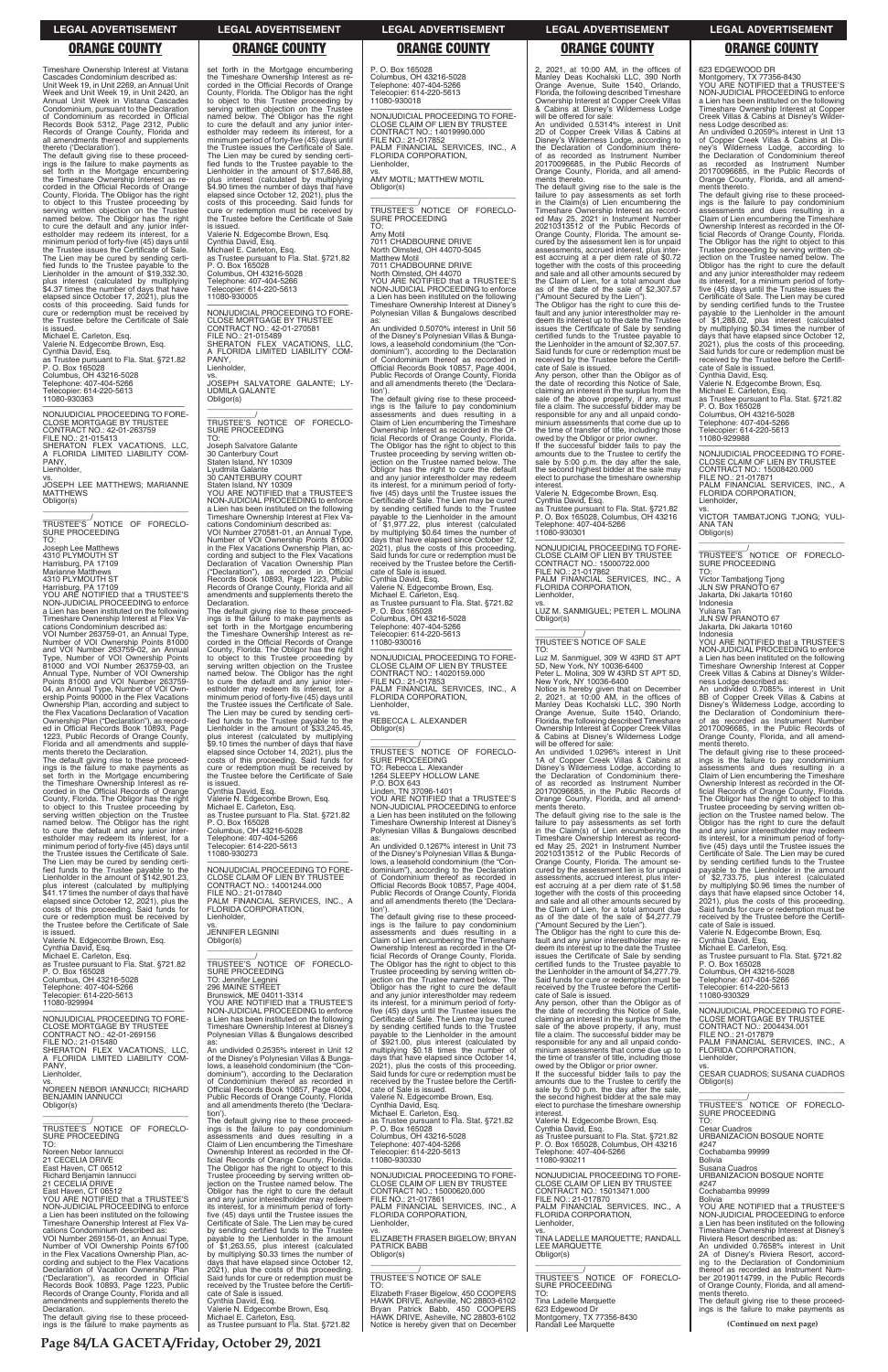set forth in the Mortgage encumbering the Timeshare Ownership Interest as re-corded in the Official Records of Orange County, Florida. The Obligor has the right to object to this Trustee proceeding by serving written objection on the Trustee named below. The Obligor has the right to cure the default and any junior inter-estholder may redeem its interest, for a minimum period of forty-five (45) days until the Trustee issues the Certificate of Sale. The Lien may be cured by sending certified funds to the Trustee payable to the Lienholder in the amount of \$45,565.35, plus interest (calculated by multiplying \$10.64 times the number of days that have elapsed since October 17, 2021), plus the costs of this proceeding. Said funds for cure or redemption must be received by the Trustee before the Certificate of Sale

—————————————————— NONJUDICIAL PROCEEDING TO FORE-CLOSE MORTGAGE BY TRUSTEE CONTRACT NO.: 9003176.002 FILE NO.: 21-017883 PALM FINANCIAL SERVICES, INC., A FLORIDA CORPORATION, Lienholder, vs. MICHAEL R.S. GOODMAN; RUTH E. GOODMAN

\_\_\_\_\_\_\_\_\_\_\_\_\_\_\_\_\_\_\_\_\_\_\_\_\_\_\_\_\_\_\_\_\_ \_\_\_\_\_\_\_\_\_\_\_/<br>TRUSTEE'S NOTICE OF FORECLO-<br>SURE PROCEEDING

is issued. Cynthia David, Esq. Valerie N. Edgecombe Brown, Esq. Michael E. Carleton, Esq. as Trustee pursuant to Fla. Stat. §721.82 P. O. Box 165028 Columbus, OH 43216-5028 Telephone: 407-404-5266 Telecopier: 614-220-5613 11080-930336

Obligor(s)

TO: Michael R.S. Goodman 16 FORSTER ST St Catharines, ON L2N 2A2 Canada Ruth E. Goodman 16 FORSTER ST St Catharines, ON L2N 2A2

Canada

—————————————————— NONJUDICIAL PROCEEDING TO FORE-CLOSE MORTGAGE BY TRUSTEE CONTRACT NO.: 14017741.000 FILE NO.: 21-017941 PALM FINANCIAL SERVICES, INC., A FLORIDA CORPORATION, **Lienholder** 

YOU ARE NOTIFIED that a TRUSTEE'S NON-JUDICIAL PROCEEDING to enforce a Lien has been instituted on the following Timeshare Ownership Interest at Copper Creek Villas & Cabins at Disney's Wilderness Lodge described as:

An undivided 0.3573% interest in Unit 16B of Copper Creek Villas & Cabins at Disney's Wilderness Lodge, according to the Declaration of Condominium there-of as recorded as Instrument Number 20170096685, in the Public Records of Orange County, Florida, and all amendments thereto.

The default giving rise to these proceed-ings is the failure to make payments as set forth in the Mortgage encumbering the Timeshare Ownership Interest as recorded in the Official Records of Orange County, Florida. The Obligor has the right to object to this Trustee proceeding by<br>serving written objection on the Trustee<br>named below. The Obligor has the right<br>to cure the default and any junior inter-<br>estholder may redeem its interest, for a<br>minimum period of f Sale. The Lien may be cured by sending certified funds to the Trustee payable to the Lienholder in the amount of \$6,523.89, plus interest (calculated by multiplying \$1.21 times the number of days that have elapsed since October 17, 2021), plus the costs of this proceeding. Said funds for cure or redemption must be received by the Trustee before the Certificate of Sale

is issued. Cynthia David, Esq.

Valerie N. Edgecombe Brown, Esq. Michael E. Carleton, Esq. as Trustee pursuant to Fla. Stat. §721.82 P. O. Box 165028

Columbus, OH 43216-5028 Telephone: 407-404-5266 Telecopier: 614-220-5613 11080-930337

vs. JEFFRY SCOTT DAVIS, JR. Obligor(s) \_\_\_\_\_\_\_\_\_\_\_\_\_\_\_\_\_\_\_\_\_\_\_\_\_\_\_\_\_\_\_\_\_

\_\_\_\_\_\_\_\_\_\_\_/ TRUSTEE'S NOTICE OF FORECLO-SURE PROCEEDING TO: Jeffry Scott Davis, Jr. 4843 HAWKINS DRIVE Ladson, SC 29456-6742 YOU ARE NOTIFIED that a TRUSTEE'S

NON-JUDICIAL PROCEEDING to enforce a Lien has been instituted on the following Timeshare Ownership Interest at Disney's Polynesian Villas & Bungalows described

as: An undivided 0.1690% interest in Unit 38 of the Disney's Polynesian Villas & Bunga-lows, a leasehold condominium (the "Condominium"), according to the Declaration of Condominium thereof as recorded in Official Records Book 10857, Page 4004, Public Records of Orange County, Florida and all amendments thereto (the 'Declara-

Notice is hereby given that on December<br>2, 2021, at 10:00 AM, in the offices of<br>Manley Deas Kochalski LLC, 390 North<br>Orange Avenue, Suite 1540, Orlando,<br>Florida, the following described Timeshare Ownership Interest at Copper Creek Villas

tion'). The default giving rise to these proceed-ings is the failure to make payments as set forth in the Mortgage encumbering the Timeshare Ownership Interest as re-corded in the Official Records of Orange County, Florida. The Obligor has the right to object to this Trustee proceeding by serving written objection on the Trustee named below. The Obligor has the right to cure the default and any junior inter-estholder may redeem its interest, for a minimum period of forty-five (45) days until the Trustee issues the Certificate of Sale. The Lien may be cured by sending certified funds to the Trustee payable to the<br>Lienholder in the amount of \$15,503.50, plus interest (calculated by multiplying \$6.48 times the number of days that have elapsed since October 12, 2021), plus the costs of this proceeding. Said funds for cure or redemption must be received by the Trustee before the Certificate of Sale is issued.

Cynthia David, Esq. Valerie N. Edgecombe Brown, Esq. Michael E. Carleton, Esq. as Trustee pursuant to Fla. Stat. §721.82

before the Certificate of Sale is issued.<br>Any person, other than the Obligor as of<br>the date of recording this Notice of Sale,<br>claiming an interest in the surplus from the sale of the above property, if any, must file a claim. The successful bidder may be responsible for any and all unpaid condominium assessments that come due up to the time of transfer of title, including those

P. O. Box 165028 Columbus, OH 43216-5028 Telephone: 407-404-5266 Telecopier: 614-220-5613

11080-930023

—————————————————— NONJUDICIAL PROCEEDING TO FORE-CLOSE MORTGAGE BY TRUSTEE CONTRACT NO.: 15006547.001 FILE NO.: 21-017955 PALM FINANCIAL SERVICES, INC., A FLORIDA CORPORATION, Lienholder,

vs. MICHAEL C. MONACO Obligor(s)

\_\_\_\_\_\_\_\_\_\_\_\_\_\_\_\_\_\_\_\_\_\_\_\_\_\_\_\_\_\_\_\_\_

\_\_\_\_\_\_\_\_\_\_\_/ TRUSTEE'S NOTICE OF SALE TO: Michael C. Monaco, 50 Melrose Park-way, East Patchogue, NY 11772 Notice is hereby given that on December 2, 2021, at 10:00 AM, in the offices of Manley Deas Kochalski LLC, 390 North Orange Avenue, Suite 1540, Orlando, Florida, the following described Timeshare Ownership Interest at Disney Vacation Club at Disney's BoardWalk Villas will be

offered for sale: An undivided 0.2018% interest in Unit 6B of the Disney Vacation Club at Disney's BoardWalk Villas, a leasehold condo-minium (the "Condominium"), according to the Declaration of Condominium thereof as recorded in Official Records Book 5101, Page 147, Public Records of Orange County, Florida and all amendments

thereto (the 'Declaration'). The default giving rise to the sale is the failure to make payments as set forth in the Mortgage encumbering the Timeshare Ownership Interest as recorded January 8, 2019 in Instrument Number 20190015820 of the Public Records of Orange County, Florida (the "Lien"). The amount secured by the Lien is the principal of the mortgage due in the amount of \$7,646.73, together with interest accruing on the principal amount due at a per diem of \$2.20, and together with the costs of this proceeding and sale, for a total amount due as of the date of the sale of \$9,295.42 ("Amount Se-

> \_\_\_\_\_\_\_\_\_\_\_\_\_\_\_\_\_\_\_\_\_\_\_\_\_\_\_\_\_\_\_\_\_ TRUSTEE'S<br>SURE PROCEEDING<br>TO: Michael C. Monaco<br>TO: Michael C. Monaco

cured by the Lien"). The Obligor has the right to cure this default and any junior interestholder may re-deem its interest up to the date the Trustee issues the Certificate of Sale, by sending certified funds to the Trustee payable to the Lienholder in the amount of \$9,295.42. Said funds for cure or redemption must be received by the Trustee before the Certifi-

cate of Sale is issued. Any person, other than the Obligor as of the date of recording this Notice of Sale, claiming an interest in the surplus from the sale of the above property, if any, must file a claim. The successful bidder may be responsible for any and all unpaid condominium assessments that come due up to the time of transfer of title, including those owed by the Obligor or prior owner. If the successful bidder fails to pay the

amounts due to the Trustee to certify the sale by 5:00 p.m. the day after the sale, the second highest bidder at the sale may elect to purchase the timeshare ownership interest.

Valerie N. Edgecombe Brown, Esq. Cynthia David, Esq. as Trustee pursuant to Fla. Stat. §721.82 P. O. Box 165028, Columbus, OH 43216 Telephone: 407-404-5266 11080-930171

—————————————————— NONJUDICIAL PROCEEDING TO FORE-CLOSE MORTGAGE BY TRUSTEE CONTRACT NO.: 15000750.000 FILE NO.: 21-017957

PALM FINANCIAL SERVICES, INC., A FLORIDA CORPORATION, Lienholder,

vs. LLOYD MARION SMITH; MICHELLE LYN **SMITH** Obligor(s) \_\_\_\_\_\_\_\_\_\_\_\_\_\_\_\_\_\_\_\_\_\_\_\_\_\_\_\_\_\_\_\_\_

# \_\_\_\_\_\_\_\_\_\_\_/ TRUSTEE'S NOTICE OF SALE

TO: Lloyd Marion Smith, 1068 North Newton Drive, Dinuba, CA 93618 Michelle Lyn Smith, 1068 North Newton Drive, Dinuba, CA 93618

& Cabins at Disney's Wilderness Lodge will be offered for sale: An undivided 0.2361% interest in Unit 2D of Copper Creek Villas & Cabins at Disney's Wilderness Lodge, according to the Declaration of Condominium thereof as recorded as Instrument Number 20170096685, in the Public Records of Orange County, Florida, and all amend-

ments thereto. The default giving rise to the sale is the

failure to make payments as set forth in the Mortgage encumbering the Timeshare Ownership Interest as recorded July 27, 2017 in Instrument Number 20170419218 of the Public Records of Orange County, Florida (the "Lien"). The amount secured by the Lien is the principal of the mortgage due in the amount of \$13,625.97, together with interest accruing on the principal amount due at a per diem of \$6.72, and together with the costs of this proceeding and sale, for a total amount due as of the date of the sale of \$17,272.35 ("Amount Secured by the Lien"). The Obligor has the right to cure this de-fault and any junior interestholder may redeem its interest up to the date the Trustee issues the Certificate of Sale, by sending certified funds to the Trustee payable to the Lienholder in the amount of \$17,272.35. Said funds for cure or redemption must be received by the Trustee

The default giving rise to the sale is failure to pay assessments as set forth in the Claim(s) of Lien encumbering the Timeshare Ownership Interest as record-ed May 20, 2021 in Instrument Number 20210302585 of the Public Records of Orange County, Florida. The amount se-cured by the assessment lien is for unpaid assessments, accrued interest, plus interest accruing at a per diem rate of \$5.07 together with the costs of this proceeding and sale and all other amounts secured by the Claim of Lien, for a total amount due as of the date of the sale of \$19,755.12 ("Amount Secured by the Lien").

If the successful bidder fails to pay the amounts due to the Trustee to certify the sale by 5:00 p.m. the day after the sale, the second highest bidder at the sale may elect to purchase the timeshare ownership

—————————————————— NONJUDICIAL PROCEEDING TO FORE-CLOSE MORTGAGE BY TRUSTEE FILE NO.: 21-018075 PALM FINANCIAL SERVICES, INC., A FLORIDA CORPORATION, Lienholder,

owed by the Obligor or prior owner. If the successful bidder fails to pay the amounts due to the Trustee to certify the sale by 5:00 p.m. the day after the sale, the second highest bidder at the sale may elect to purchase the timeshare ownership interest.

Valerie N. Edgecombe Brown, Esq. Cynthia David, Esq. as Trustee pursuant to Fla. Stat. §721.82

P. O. Box 165028, Columbus, OH 43216 Telephone: 407-404-5266 11080-930178

—————————————————— NONJUDICIAL PROCEEDING TO FORE-CLOSE MORTGAGE BY TRUSTEE CONTRACT NO.: 15007965.000 FILE NO.: 21-018001 PALM FINANCIAL SERVICES, INC., A FLORIDA CORPORATION, Lienholder,

vs. ASHLEY NICOLE PHILLIPS; BENJAMIN JOSEPH PHILLIPS Obligor(s)

\_\_\_\_\_\_\_\_\_\_\_\_\_\_\_\_\_\_\_\_\_\_\_\_\_\_\_\_\_\_\_\_\_ \_\_\_\_\_\_\_\_\_\_\_/ TRUSTEE'S NOTICE OF SALE

TO: Ashley Nicole Phillips, 714 Southwest 4th<br>Street, Checotah, OK 74426<br>Benjamin Joseph Phillips, 714 Southwest<br>4th Street, Checotah, OK 74426<br>Notice is hereby given that on December<br>2, 2021, at 10:00 AM, in the offices of Manley Deas Kochalski LLC, 390 North Orange Avenue, Suite 1540, Orlando, Florida, the following described Timeshare Ownership Interest at Copper Creek Villas & Cabins at Disney's Wilderness Lodge

> —————————————————— NONJUDICIAL PROCEEDING TO FORE-CLOSE MORTGAGE BY TRUSTEE CONTRACT NO.: 14006418.000 FILE NO.: 21-018293 PALM FINANCIAL SERVICES, INC., A FLORIDA CORPORATION, Lienholder,

\_\_\_\_\_\_\_\_\_\_\_\_\_\_\_\_\_\_\_\_\_\_\_\_\_\_\_\_\_\_\_\_\_ TRUSTEE'S<br>SURE PROCEEDING<br>TO: Jake Edward Fitzgerald

will be offered for sale: An undivided 0.2858% interest in Unit 3A of Copper Creek Villas & Cabins at Disney's Wilderness Lodge, according to the Declaration of Condominium there-of as recorded as Instrument Number 20170096685, in the Public Records of Orange County, Florida, and all amendments thereto.

The default giving rise to the sale is the failure to make payments as set forth in the Mortgage encumbering the Timeshare Ownership Interest as recorded June 28, 2018 in Instrument Number 20180385722 of the Public Records of Orange County, Florida (the "Lien"). The amount secured by the Lien is the principal of the mortgage due in the amount of \$14,315.42, together with interest accruing on the principal amount due at a per diem of \$4.90, and together with the costs of this proceeding and sale, for a total amount due as of the date of the sale of \$17,052.45 ("Amount Secured by the Lien").

> thereto (the 'Declaration').<br>The default giving rise to these proceed-<br>ings is the failure to make payments as<br>set forth in the Mortgage encumbering<br>the Timeshare Ownership Interest as re-<br>corded in the Official Records of County, Florida. The Obligor has the right to object to this Trustee proceeding by serving written objection on the Trustee<br>named below. The Obligor has the right<br>to cure the default and any junior inter-<br>estholder may redeem its interest, for a<br>minimum period of forty-five (45) days until<br>the Trustee is The Lien may be cured by sending certified funds to the Trustee payable to the<br>Lienholder in the amount of \$10,853.20, plus interest (calculated by multiplying \$3.82 times the number of days that have elapsed since October 12, 2021), plus the costs of this proceeding. Said funds for cure or redemption must be received by the Trustee before the Certificate of Sale is issued.

The Obligor has the right to cure this default and any junior interestholder may redeem its interest up to the date the Trustee issues the Certificate of Sale, by sending certified funds to the Trustee payable to the Lienholder in the amount of \$17,052.45. Said funds for cure or redemption must be received by the Trustee before the Certificate of Sale is issued. Any person, other than the Obligor as of the date of recording this Notice of Sale, claiming an interest in the surplus from the sale of the above property, if any, must file a claim. The successful bidder may be responsible for any and all unpaid condominium assessments that come due up to the time of transfer of title, including those

owed by the Obligor or prior owner. If the successful bidder fails to pay the amounts due to the Trustee to certify the sale by 5:00 p.m. the day after the sale, the second highest bidder at the sale may elect to purchase the timeshare ownership interest. Valerie N. Edgecombe Brown, Esq.

Cynthia David, Esq. as Trustee pursuant to Fla. Stat. §721.82 P. O. Box 165028, Columbus, OH 43216

Telephone: 407-404-5266 11080-930177

—————————————————— NONJUDICIAL PROCEEDING TO FORE-CLOSE MORTGAGE BY TRUSTEE CONTRACT NO.: 15006547.003 FILE NO.: 21-018004 PALM FINANCIAL SERVICES, INC., A FLORIDA CORPORATION, Lienholder,

vs. MICHAEL C. MONACO Obligor(s)

50 MELROSE PARKWAY East Patchogue, NY 11772-6232 YOU ARE NOTIFIED that a TRUSTEE'S NON-JUDICIAL PROCEEDING to enforce a Lien has been instituted on the following Timeshare Ownership Interest at Disney's

Riviera Resort described as: An undivided 0.2845% interest in Unit 1M of Disney's Riviera Resort, according to the Declaration of Condominium thereof as recorded as Instrument Num-ber 20190114799, in the Public Records of Orange County, Florida, and all amendments thereto.

The default giving rise to these proceedings is the failure to make payments as set forth in the Mortgage encumbering the Timeshare Ownership Interest as re-corded in the Official Records of Orange County, Florida. The Obligor has the right to object to this Trustee proceeding by serving written objection on the Trustee named below. The Obligor has the right to cure the default and any junior interestholder may redeem its interest, for a minimum period of forty-five (45) days until the Trustee issues the Certificate of Sale. The Lien may be cured by sending certified funds to the Trustee payable to the<br>Lienholder in the amount of \$25,423.43, plus interest (calculated by multiplying \$7.15 times the number of days that have elapsed since October 13, 2021), plus the costs of this proceeding. Said funds for cure or redemption must be received by the Trustee before the Certificate of Sale is issued. Valerie N. Edgecombe Brown, Esq. Cynthia David, Esq. Michael E. Carleton, Esq. as Trustee pursuant to Fla. Stat. §721.82 P. O. Box 165028 Columbus, OH 43216-5028 Telephone: 407-404-5266 Telecopier: 614-220-5613 11080-930291 —————————————————— NONJUDICIAL PROCEEDING TO FORE-CLOSE MORTGAGE BY TRUSTEE CONTRACT NO.: 16001520.000 FILE NO.: 21-018014 PALM FINANCIAL SERVICES, INC., A FLORIDA CORPORATION, Lienholder, vs. SUZANNE HENNESSEY Obligor(s)

\_\_\_\_\_\_\_\_\_\_\_\_\_\_\_\_\_\_\_\_\_\_\_\_\_\_\_\_\_\_\_\_\_ \_\_\_\_\_\_\_\_\_\_\_/ TRUSTEE'S NOTICE OF FORECLO-SURE PROCEEDING

### TO: Suzanne Hennessey

3033 PETALUMA AVENUE Long Beach, CA 90808-4237 YOU ARE NOTIFIED that a TRUSTEE'S NON-JUDICIAL PROCEEDING to enforce a Lien has been instituted on the following Timeshare Ownership Interest at Disney's

Riviera Resort described as: An undivided 0.1479% interest in Unit 1F of Disney's Riviera Resort, according to the Declaration of Condominium thereof as recorded as Instrument Num-ber 20190114799, in the Public Records of Orange County, Florida, and all amendments thereto.

The default giving rise to these proceedings is the failure to make payments as set forth in the Mortgage encumbering the Timeshare Ownership Interest as recorded in the Official Records of Orange County, Florida. The Obligor has the right to object to this Trustee proceeding by<br>serving written objection on the Trustee<br>named below. The Obligor has the right<br>to cure the default and any junior inter-<br>estholder may redeem its interest, for a<br>minimum period of f The Lien may be cured by sending certi-fied funds to the Trustee payable to the Lienholder in the amount of \$15,654.31, plus interest (calculated by multiplying \$4.48 times the number of days that have elapsed since October 13, 2021), plus the costs of this proceeding. Said funds for cure or redemption must be received by the Trustee before the Certificate of Sale

is issued. Cynthia David, Esq.

Valerie N. Edgecombe Brown, Esq. Michael E. Carleton, Esq. as Trustee pursuant to Fla. Stat. §721.82 P. O. Box 165028

Columbus, OH 43216-5028 Telephone: 407-404-5266 Telecopier: 614-220-5613 11080-930033

—————————————————— NONJUDICIAL PROCEEDING TO FORE-CLOSE CLAIM OF LIEN BY TRUSTEE CONTRACT NO.: 7017067.000 FILE NO.: 21-018058 PALM FINANCIAL SERVICES, INC., A FLORIDA CORPORATION, Lienholder,

vs. BRADLEY J. STARNER; JULIE A. STARNER Obligor(s) \_\_\_\_\_\_\_\_\_\_\_\_\_\_\_\_\_\_\_\_\_\_\_\_\_\_\_\_\_\_\_\_\_

# \_\_\_\_\_\_\_\_\_\_\_/ TRUSTEE'S NOTICE OF SALE

TO: Bradley J. Starner, 4640 ASH DRIVE, Nazareth, PA 18064 Julie A. Starner, 4640 ASH DRIVE, Naza-reth, PA 18064-9616

Notice is hereby given that on December 2, 2021, at 10:00 AM, in the offices of Manley Deas Kochalski LLC, 390 North Orange Avenue, Suite 1540, Orlando, Florida, the following described Timeshare Ownership Interest at Disney's Saratoga

Springs Resort will be offered for sale: An undivided 0.4379% interest in Unit 31B of the Disney's Saratoga Springs Resort, a leasehold condominium (the "Condomini-um"), according to the Declaration of Condominium thereof as recorded in Official Records Book 7419, Page 4659, Public Records of Orange County, Florida and all amendments thereto (the 'Declaration').

The Obligor has the right to cure this de-fault and any junior interestholder may redeem its interest up to the date the Trustee issues the Certificate of Sale by sending certified funds to the Trustee payable to the Lienholder in the amount of \$19,755.12. Said funds for cure or redemption must be received by the Trustee before the Certificate of Sale is issued.

Any person, other than the Obligor as of the date of recording this Notice of Sale, claiming an interest in the surplus from the sale of the above property, if any, must file a claim. The successful bidder may be responsible for any and all unpaid condominium assessments that come due up to the time of transfer of title, including those owed by the Obligor or prior owner.

interest.

Valerie N. Edgecombe Brown, Esq. Cynthia David, Esq. as Trustee pursuant to Fla. Stat. §721.82 P. O. Box 165028, Columbus, OH 43216 Telephone: 407-404-5266 11080-930212

vs. JULIANNA P. GREEN **Obligor** \_\_\_\_\_\_\_\_\_\_\_\_\_\_\_\_\_\_\_\_\_\_\_\_\_\_\_\_\_\_\_\_\_

\_\_\_\_\_\_\_\_\_\_\_/ TRUSTEE'S NOTICE OF SALE TO: Julianna P. Green, 36 Laudaten Way, Warwick, NY 10990-3835 Notice is hereby given that on December 2, 2021, at 10:00 AM, in the offices of Manley Deas Kochalski LLC, 390 North Orange Avenue, Suite 1540, Orlando, Florida, the following described Timeshare Ownership Interest at Copper Creek Villas & Cabins at Disney's Wilderness Lodge will be offered for sale: An undivided 0.4723% interest in Unit

17D of Copper Creek Villas & Cabins at Disney's Wilderness Lodge, according to the Declaration of Condominium thereof as recorded as Instrument Number 20170096685, in the Public Records of Orange County, Florida, and all amend-

ments thereto. The default giving rise to the sale is the failure to make payments as set forth in the Mortgage encumbering the Timeshare Ownership Interest as recorded August 9, 2019 in Instrument Number 20190495800 of the Public Records of Orange County, Florida (the "Lien"). The amount secured by the Lien is the principal of the mortgage due in the amount of \$29,006.59, together with interest accruing on the principal amount due at a per diem of \$11.92, and together with the costs of this proceeding and sale, for a total amount due as of the date of the sale of \$33,149.05 ("Amount Secured by the Lien"). The Obligor has the right to cure this de-

fault and any junior interestholder may redeem its interest up to the date the Trustee issues the Certificate of Sale, by sending certified funds to the Trustee payable to the Lienholder in the amount of \$33,149.05. Said funds for cure or redemption must be received by the Trustee before the Certificate of Sale is issued.

Any person, other than the Obligor as of the date of recording this Notice of Sale, claiming an interest in the surplus from the sale of the above property, if any, must file a claim. The successful bidder may be responsible for any and all unpaid condominium assessments that come due up to the time of transfer of title, including those

owed by the Obligor or prior owner. If the successful bidder fails to pay the amounts due to the Trustee to certify the sale by 5:00 p.m. the day after the sale, the second highest bidder at the sale may elect to purchase the timeshare ownership interest.

Valerie N. Edgecombe Brown, Esq.

Cynthia David, Esq. as Trustee pursuant to Fla. Stat. §721.82 P. O. Box 165028, Columbus, OH 43216 Telephone: 407-404-5266 11080-930393

vs. JAKE EDWARD FITZGERALD Obligor(s)

P.o. Box 144 Clear Lake, WA 98235 YOU ARE NOTIFIED that a TRUSTEE'S NON-JUDICIAL PROCEEDING to enforce a Lien has been instituted on the following Timeshare Ownership Interest at Disney's Polynesian Villas & Bungalows described

as: An undivided 0.1690% interest in Unit 28 of the Disney's Polynesian Villas & Bun-galows (the "Condominium"), according to the Declaration of Condominium thereof as recorded in Official Records Book 10857, Page 4004, Public Records of Orange County, Florida and all amendments

Cynthia David, Esq. Valerie N. Edgecombe Brown, Esq. Michael E. Carleton, Esq. as Trustee pursuant to Fla. Stat. §721.82 P. O. Box 165028 Columbus, OH 43216-5028 Telephone: 407-404-5266 Telecopier: 614-220-5613 11080-929971

—————————————————— NONJUDICIAL PROCEEDING TO FORE-CLOSE CLAIM OF LIEN BY TRUSTEE CONTRACT NO.: 9000483.000 FILE NO.: 21-019203 PALM FINANCIAL SERVICES, INC., A FLORIDA CORPORATION, Lienholder,

vs. JANE C. DOYLE Obligor(s)

\_\_\_\_\_\_\_\_\_\_\_\_\_\_\_\_\_\_\_\_\_\_\_\_\_\_\_\_\_\_\_\_\_

\_\_\_\_\_\_\_\_\_\_\_/ TRUSTEE'S NOTICE OF SALE TO: Jane C. Doyle, 43W925 EMPIRE ROAD, Saint Charles, IL 60175-8256 Notice is hereby given that on December 2, 2021, at 10:00 AM, in the offices of Manley Deas Kochalski LLC, 390 North Orange Avenue, Suite 1540, Orlando, Florida, the following described Timeshare Ownership Interest at Disney's Animal Kingdom Villas will be offered for sale: An undivided 1.2278% interest in Unit 66B of the Disney's Animal Kingdom Villas, a leasehold condominium (the "Condominium"), according to the Declaration of Condominium thereof as recorded in Official<br>Records 6 Orange County, Florida and all<br>amendments thereto (the 'Declaration').<br>amendments thereto (the 'Declaration').<br>The default giving rise to the sale is the failure to pay assessments as set forth in the Claim(s) of Lien encumbering the Timeshare Ownership Interest as recorded May 25, 2021 in Instrument Number 20210313334 of the Public Records of Orange County, Florida. The amount secured by the assessment lien is for unpaid assessments, accrued interest, plus inter-est accruing at a per diem rate of \$0.72 together with the costs of this proceeding and sale and all other amounts secured by the Claim of Lien, for a total amount due as of the date of the sale of \$2,256.53 ("Amount Secured by the Lien"). The Obligor has the right to cure this default and any junior interestholder may re-deem its interest up to the date the Trustee issues the Certificate of Sale by sending certified funds to the Trustee payable to the Lienholder in the amount of \$2,256.53.

### **ORANGE COUNTY ORANGE COUNTY ORANGE COUNTY ORANGE COUNTY ORANGE COUNTY**

**LA GACETA/Friday, October 29, 2021/Page 85**

**(Continued on next page)**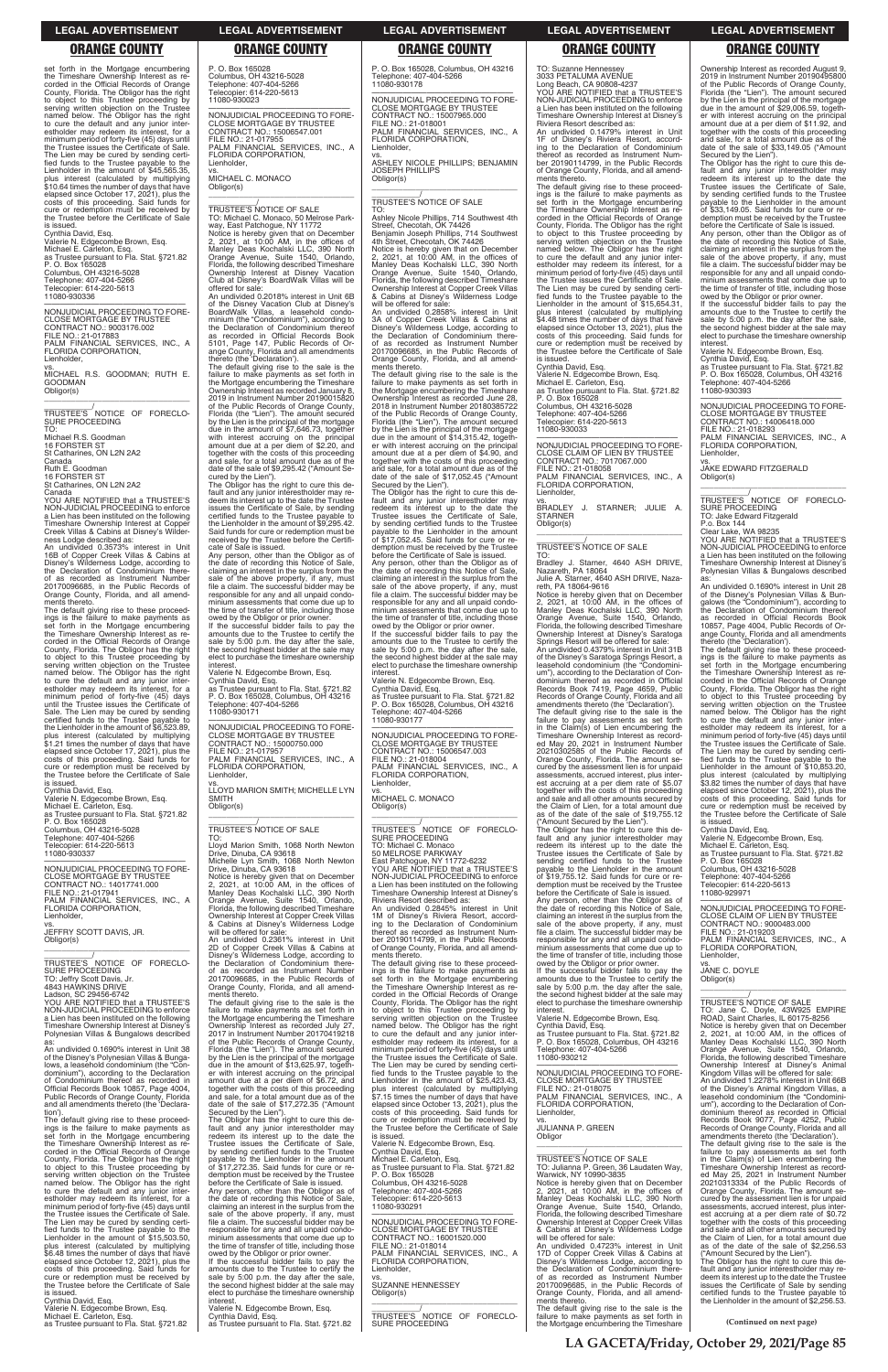### **LEGAL ADVERTISEMENT LEGAL ADVERTISEMENT LEGAL ADVERTISEMENT LEGAL ADVERTISEMENT LEGAL ADVERTISEMENT**

### **ORANGE COUNTY ORANGE COUNTY ORANGE COUNTY ORANGE COUNTY ORANGE COUNTY**

Said funds for cure or redemption must be received by the Trustee before the Certificate of Sale is issued.

owed by the Obligor or prior owner. If the successful bidder fails to pay the amounts due to the Trustee to certify the sale by 5:00 p.m. the day after the sale, the second highest bidder at the sale may elect to purchase the timeshare ownership interest

Any person, other than the Obligor as of the date of recording this Notice of Sale, claiming an interest in the surplus from the sale of the above property, if any, must file a claim. The successful bidder may be responsible for any and all unpaid condo-minium assessments that come due up to the time of transfer of title, including those

Valerie N. Edgecombe Brown, Esq. Cynthia David, Esq.

as Trustee pursuant to Fla. Stat. §721.82 P. O. Box 165028, Columbus, OH 43216 Telephone: 407-404-5266 11080-930204

—————————————————— NONJUDICIAL PROCEEDING TO FORE-CLOSE CLAIM OF LIEN BY TRUSTEE CONTRACT NO.: 7018055.001 FILE NO.: 21-019208 PALM FINANCIAL SERVICES, INC., A FLORIDA CORPORATION, Lienholder,

vs. JANIS BUCKNOR; PHILIP BUCKNOR Obligor(s) \_\_\_\_\_\_\_\_\_\_\_\_\_\_\_\_\_\_\_\_\_\_\_\_\_\_\_\_\_\_\_\_\_

\_\_\_\_\_\_\_\_\_\_\_/ TRUSTEE'S NOTICE OF FORECLO-SURE PROCEEDING TO:

Janis Bucknor 3770 VIRGINIA ROAD Los Angeles, CA 90016-5857 Philip Bucknor 3770 VIRGINIA ROAD

Los Angeles, CA 90016-5857 YOU ARE NOTIFIED that a TRUSTEE'S NON-JUDICIAL PROCEEDING to enforce a Lien has been instituted on the following Timeshare Ownership Interest at Disney's Saratoga Springs Resort described as: An undivided 0.6569% interest in Unit 32B of the Disney's Saratoga Springs Resort, a leasehold condominium (the "Condominium"), according to the Declaration of Con-dominium thereof as recorded in Official Records Book 7419, Page 4659, Public Records of Orange County, Florida and all amendments thereto (the 'Declaration'). The default giving rise to these proceed-ings is the failure to pay condominium assessments and dues resulting in a Claim of Lien encumbering the Timeshare Ownership Interest as recorded in the Of-ficial Records of Orange County, Florida. The Obligor has the right to object to this Trustee proceeding by serving written ob-jection on the Trustee named below. The Obligor has the right to cure the default and any junior interestholder may redeem its interest, for a minimum period of fortyfive (45) days until the Trustee issues the Certificate of Sale. The Lien may be cured by sending certified funds to the Trustee payable to the Lienholder in the amount<br>of \$2.732.41 plus interest in the amount of \$2,732.41, plus interest (calculated by multiplying \$0.94 times the number of days that have elapsed since October 12, 2021), plus the costs of this proceeding. Said funds for cure or redemption must be received by the Trustee before the Certificate of Sale is issued. Valerie N. Edgecombe Brown, Esq. Cynthia David, Esq.

CLOSE CLAIM OF LIEN BY TRUSTEE CONTRACT NO.: 7012088.000 FILE NO.: 21-019215 PALM FINANCIAL SERVICES, INC., A FLORIDA CORPORATION, Lienholder, vs. RICHARD G. JANSEN; TARA M. JAN-SEN Obligor(s)

\_\_\_\_\_\_\_\_\_\_\_\_\_\_\_\_\_\_\_\_\_\_\_\_\_\_\_\_\_\_\_\_\_ \_\_\_\_\_\_\_\_\_\_\_/ TRUSTEE'S NOTICE OF FORECLO-SURE PROCEEDING

Michael E. Carleton, Esq. as Trustee pursuant to Fla. Stat. §721.82 P. O. Box 165028 Columbus, OH 43216-5028 Telephone: 407-404-5266 Telecopier: 614-220-5613

11080-929997

—————————————————— NONJUDICIAL PROCEEDING TO FORE-CLOSE CLAIM OF LIEN BY TRUSTEE<br>CONTRACT NO.: 7018055.000<br>FILE NO.: 21-019210<br>PALM FINANCIAL SERVICES, INC., A<br>FLORIDA CORPORATION, Lienholder, vs. JANIS BUCKNOR; PHILIP BUCKNOR Obligor(s)

\_\_\_\_\_\_\_\_\_\_\_\_\_\_\_\_\_\_\_\_\_\_\_\_\_\_\_\_\_\_\_\_\_ \_\_\_\_\_\_\_\_\_\_\_/<br>TRUSTEE'S NOTICE OF FORECLO-<br>SURE PROCEEDING TO:

Janis Bucknor

3770 VIRGINIA ROAD Los Angeles, CA 90016-5857 Philip Bucknor

3770 VIRGINIA ROAD

Los Angeles, CA 90016-5857 YOU ARE NOTIFIED that a TRUSTEE'S NON-JUDICIAL PROCEEDING to enforce a Lien has been instituted on the following Timeshare Ownership Interest at Disney's Saratoga Springs Resort described as: An undivided 0.6569% interest in Unit 32B of the Disney's Saratoga Springs Resort, a

The Obligor has the right to cure this default and any junior interestholder may re-deem its interest up to the date the Trustee issues the Certificate of Sale by sending

TO: Richard G. Jansen 89 CORNELL STREET New Bedford, MA 02740 Tara M. Jansen 89 CORNELL STREET New Bedford, MA 02740-1748 YOU ARE NOTIFIED that a TRUSTEE'S NON-JUDICIAL PROCEEDING to enforce

a Lien has been instituted on the following Timeshare Ownership Interest at Disney's Saratoga Springs Resort described as: An undivided 0.3284% interest in Unit 19A of the Disney's Saratoga Springs Resort, a leasehold condominium (the "Condominium"), according to the Declaration of Condominium thereof as recorded in Official<br>Records 6 Orange County, Florida and all<br>Records of Orange County, Florida and all<br>amendments thereto (the 'Declaration').<br>The default giving rise to these proceedings is the failure to pay condominium assessments and dues resulting in a Claim of Lien encumbering the Timeshare Ownership Interest as recorded in the Official Records of Orange County, Florida. The Obligor has the right to object to this Trustee proceeding by serving written ob-jection on the Trustee named below. The Obligor has the right to cure the default and any junior interestholder may redeem its interest, for a minimum period of forty-five (45) days until the Trustee issues the Certificate of Sale. The Lien may be cured by sending certified funds to the Trustee payable to the Lienholder in the amount of \$1,533.42, plus interest (calculated by multiplying \$0.44 times the number of days that have elapsed since October 12, 2021), plus the costs of this proceeding. Said funds for cure or redemption must be received by the Trustee before the Certificate of Sale is issued.

Cynthia David, Esq. Valerie N. Edgecombe Brown, Esq. Michael E. Carleton, Esq. as Trustee pursuant to Fla. Stat. §721.82 P. O. Box 165028 Columbus, OH 43216-5028 Telephone: 407-404-5266 Telecopier: 614-220-5613 11080-930029

—————————————————— NONJUDICIAL PROCEEDING TO FORE-CLOSE CLAIM OF LIEN BY TRUSTEE CONTRACT NO.: 7010712.000 FILE NO.: 21-019217 PALM FINANCIAL SERVICES, INC., A FLORIDA CORPORATION, Lienholder,

vs. KIMBERLY E. LINDEMUTH; ERIC W. LINDEMUTH Obligor(s) \_\_\_\_\_\_\_\_\_\_\_\_\_\_\_\_\_\_\_\_\_\_\_\_\_\_\_\_\_\_\_\_\_

\_\_\_\_\_\_\_\_\_\_\_/ TRUSTEE'S NOTICE OF SALE TO:

Kimberly E. Lindemuth, 51 East Center Street, Lititz, PA 17543-1930 Eric W. Lindemuth, 51 East Center Street, Lititz, PA 17543-1930

Notice is hereby given that on December 2, 2021, at 10:00 AM, in the offices of Manley Deas Kochalski LLC, 390 North Orange Avenue, Suite 1540, Orlando, Florida, the following described Timeshare Ownership Interest at Disney's Saratoga Springs Resort will be offered for sale: An undivided 0.5392% interest in Unit 20B of the Disney's Saratoga Springs Resort, a leasehold condominium (the "Condominium"), according to the Declaration of Con-dominium thereof as recorded in Official Records Book 7419, Page 4659, Public Records of Orange County, Florida and all amendments thereto (the 'Declaration'). The default giving rise to the sale is the failure to pay assessments as set forth in the Claim(s) of Lien encumbering the Timeshare Ownership Interest as recorded May 25, 2021 in Instrument Number 20210313604 of the Public Records of Orange County, Florida. The amount secured by the assessment lien is for unpaid assessments, accrued interest, plus inter-

est accruing at a per diem rate of \$0.61 together with the costs of this proceeding and sale and all other amounts secured by the Claim of Lien, for a total amount due as of the date of the sale of \$2,021.13 ("Amount Secured by the Lien"). \_\_\_\_\_\_\_\_\_\_\_\_\_\_\_\_\_\_\_\_\_\_\_\_\_\_\_\_\_\_\_\_\_ \_\_\_\_\_\_\_\_\_\_\_/<br>TRUSTEE'S NOTICE OF FORECLO-<br>SURE PROCEEDING

SURE PROCEEDING TO: Kimberly E. Lindemuth 51 EAST CENTER STREET Lititz, PA 17543-1930 Eric W. Lindemuth 51 EAST CENTER STREET Lititz, PA 17543-1930 YOU ARE NOTIFIED that a TRUSTEE'S NON-JUDICIAL PROCEEDING to enforce a Lien has been instituted on the following Timeshare Ownership Interest at Disney's Saratoga Springs Resort described as: An undivided 0.1094% interest in Unit 53C of the Disney's Saratoga Springs Resort, a leasehold condominium (the "Condomini-um"), according to the Declaration of Condominium thereof as recorded in Official Records Book 7419, Page 4659, Public Records of Orange County, Florida and all amendments thereto (the 'Declaration'). The default giving rise to these proceed-ings is the failure to pay condominium assessments and dues resulting in a Claim of Lien encumbering the Timeshare Ownership Interest as recorded in the Official Records of Orange County, Florida. The Obligor has the right to object to this Trustee proceeding by serving written objection on the Trustee named below. The Obligor has the right to cure the default and any junior interestholder may redeem its interest, for a minimum period of fortyfive (45) days until the Trustee issues the Certificate of Sale. The Lien may be cured by sending certified funds to the Trustee payable to the Lienholder in the amount of \$998.41, plus interest (calculated by multiplying \$0.21 times the number of days that have elapsed since October 13, 2021), plus the costs of this proceeding. Said funds for cure or redemption must be received by the Trustee before the Certifi-cate of Sale is issued. Valerie N. Edgecombe Brown, Esq. Cynthia David, Esq. Michael E. Carleton, Esq. as Trustee pursuant to Fla. Stat. §721.82 P. O. Box 165028 Columbus, OH 43216-5028 Telephone: 407-404-5266 Telecopier: 614-220-5613 11080-930288 —————————————————— NONJUDICIAL PROCEEDING TO FORE-CLOSE CLAIM OF LIEN BY CONTRACT NO.: 6007548.000 FILE NO.: 21-019300 PALM FINANCIAL SERVICES, INC., A FLORIDA CORPORATION, **Lienholder** vs. CYNTHIA GARCIA-SAGARIA Obligor(s) \_\_\_\_\_\_\_\_\_\_\_\_\_\_\_\_\_\_\_\_\_\_\_\_\_\_\_\_\_\_\_\_\_ \_\_\_\_\_\_\_\_\_\_\_/<br>TRUSTEE'S NOTICE OF FORECLO-<br>SURE PROCEEDING TO: Cynthia Garcia-Sagaria 693 LAKES RD Monroe, NY 10950 YOU ARE NOTIFIED that a TRUSTEE'S NON-JUDICIAL PROCEEDING to enforce a Lien has been instituted on the following Timeshare Ownership Interest at Disney's Beach Club Villas described as: An undivided 0.6273% interest in Unit 48 of the Disney's Beach Club Villas, a leasehold condominium (the "Condominium"), according to the Declaration of Condominium thereof as recorded in Official Records Book 6531, Page 3526, Public Records of Orange County, Florida and all amendments thereto (the 'Declaration'). The default giving rise to these proceed-ings is the failure to pay condominium assessments and dues resulting in a Claim of Lien encumbering the Timeshare Ownership Interest as recorded in the Official Records of Orange County, Florida. The Obligor has the right to object to this Trustee proceeding by serving written objection on the Trustee named below. The Obligor has the right to cure the default and any junior interestholder may redeem its interest, for a minimum period of forty-

five (45) days until the Trustee issues the Certificate of Sale. The Lien may be cured by sending certified funds to the Trustee payable to the Lienholder in the amount of \$2,425.75, plus interest (calculated by multiplying \$0.83 times the number of days that have elapsed since October 12, 2021), plus the costs of this proceeding. Said funds for cure or redemption must be received by the Trustee before the Certifi-cate of Sale is issued. Cynthia David, Esq. Valerie N. Edgecombe Brown, Esq. Michael E. Carleton, Esq. as Trustee pursuant to Fla. Stat. §721.82 P. O. Box 165028

Columbus, OH 43216-5028 Telephone: 407-404-5266 elecopier: 614-220-5613 11080-930014

—————————————————— NONJUDICIAL PROCEEDING TO FORE-CLOSE CLAIM OF LIEN BY TRUSTEE CONTRACT NO.: 7061337.000

| leasehold condominium (the "Condomini-       | certified funds to the Trustee payable to      | FILE NO.: 21-019319                         | An undivided 1.6576% interest in Unit        | and any junior interestholder may redeem     |
|----------------------------------------------|------------------------------------------------|---------------------------------------------|----------------------------------------------|----------------------------------------------|
| um"), according to the Declaration of Con-   | the Lienholder in the amount of \$2,021.13.    | PALM FINANCIAL SERVICES, INC., A            | 105A of the Disney's Animal Kingdom Vil-     | its interest, for a minimum period of forty- |
| dominium thereof as recorded in Official     | Said funds for cure or redemption must be      | FLORIDA CORPORATION,                        | las, a leasehold condominium (the "Con-      | five (45) days until the Trustee issues the  |
| Records Book 7419, Page 4659, Public         | received by the Trustee before the Certifi-    | Lienholder.                                 | dominium"), according to the Declaration     | Certificate of Sale. The Lien may be cured   |
| Records of Orange County, Florida and all    | cate of Sale is issued.                        | VS.                                         | of Condominium thereof as recorded in        | by sending certified funds to the Trustee    |
| amendments thereto (the 'Declaration').      | Any person, other than the Obligor as of       | ALDONZA RAMIREZ MAYANS                      | Official Records Book 9077, Page 4252,       | payable to the Lienholder in the amount      |
| The default giving rise to these proceed-    | the date of recording this Notice of Sale,     | Obligor(s)                                  | Public Records of Orange County, Florida     | of \$1,389.71, plus interest (calculated     |
| ings is the failure to pay condominium       | claiming an interest in the surplus from the   |                                             | and all amendments thereto (the 'Declara-    | by multiplying \$0.37 times the number of    |
| assessments and dues resulting in a          | sale of the above property, if any, must       |                                             | tion').                                      | days that have elapsed since October 13,     |
| Claim of Lien encumbering the Timeshare      | file a claim. The successful bidder may be     | TRUSTEE'S NOTICE OF FORECLO-                | The default giving rise to these proceed-    | 2021), plus the costs of this proceeding.    |
| Ownership Interest as recorded in the Of-    | responsible for any and all unpaid condo-      | SURE PROCEEDING                             | ings is the failure to pay condominium       | Said funds for cure or redemption must be    |
| ficial Records of Orange County, Florida.    | minium assessments that come due up to         | TO: Aldonza Ramirez Mayans                  | assessments and dues resulting in a          | received by the Trustee before the Certifi-  |
| The Obligor has the right to object to this  | the time of transfer of title, including those | NOCHE DE PAZ 14 CASA D3                     | Claim of Lien encumbering the Timeshare      | cate of Sale is issued.                      |
| Trustee proceeding by serving written ob-    | owed by the Obligor or prior owner.            | COLONIA GRANJAS NAVIDAD                     | Ownership Interest as recorded in the Of-    | Cynthia David, Esq.                          |
| jection on the Trustee named below. The      | If the successful bidder fails to pay the      | <b>CUAJIMALPA</b>                           | ficial Records of Orange County, Florida.    | Valerie N. Edgecombe Brown, Esq.             |
| Obligor has the right to cure the default    | amounts due to the Trustee to certify the      | Mexico City, Distrito Federal 052190000     | The Obligor has the right to object to this  | Michael E. Carleton, Esq.                    |
| and any junior interestholder may redeem     | sale by 5:00 p.m. the day after the sale,      | Mexico                                      | Trustee proceeding by serving written ob-    | as Trustee pursuant to Fla. Stat. §721.82    |
| its interest, for a minimum period of forty- | the second highest bidder at the sale may      | YOU ARE NOTIFIED that a TRUSTEE'S           | jection on the Trustee named below. The      | P. O. Box 165028                             |
| five (45) days until the Trustee issues the  | elect to purchase the timeshare ownership      | NON-JUDICIAL PROCEEDING to enforce          | Obligor has the right to cure the default    | Columbus, OH 43216-5028                      |
| Certificate of Sale. The Lien may be cured   | interest.                                      | a Lien has been instituted on the following | and any junior interestholder may redeem     | Telephone: 407-404-5266                      |
| by sending certified funds to the Trustee    | Valerie N. Edgecombe Brown, Esg.               | Timeshare Ownership Interest at Disney's    | its interest, for a minimum period of forty- | Telecopier: 614-220-5613                     |
| payable to the Lienholder in the amount      | Cynthia David, Esq.                            | Saratoga Springs Resort described as:       | five (45) days until the Trustee issues the  | 11080-930032                                 |
| of \$2,730.86, plus interest (calculated     | as Trustee pursuant to Fla. Stat. §721.82      | An undivided 0.4379% interest in Unit       | Certificate of Sale. The Lien may be cured   |                                              |
| by multiplying \$0.94 times the number of    | P. O. Box 165028, Columbus, OH 43216           | 124A of the Disney's Saratoga Springs       | by sending certified funds to the Trustee    | NONJUDICIAL PROCEEDING TO FORE-              |
| days that have elapsed since October 12,     | Telephone: 407-404-5266                        | Resort, a leasehold condominium (the        | payable to the Lienholder in the amount      | CLOSE CLAIM OF LIEN BY TRUSTEE               |
| 2021), plus the costs of this proceeding.    | 11080-930169                                   | "Condominium"), according to the Decla-     | of \$1,909.90, plus interest (calculated     | CONTRACT NO.: 14008694.000                   |
| Said funds for cure or redemption must be    |                                                | ration of Condominium thereof as record-    | by multiplying \$0.61 times the number of    | FILE NO.: 21-019371                          |
| received by the Trustee before the Certifi-  | NONJUDICIAL PROCEEDING TO FORE-                | ed in Official Records Book 7419, Page      | days that have elapsed since October 17,     | PALM FINANCIAL SERVICES, INC., A             |
| cate of Sale is issued.                      | CLOSE CLAIM OF LIEN BY TRUSTEE                 | 4659, Public Records of Orange County,      | 2021), plus the costs of this proceeding.    | FLORIDA CORPORATION.                         |
| Cynthia David, Esg.                          | CONTRACT NO.: 7010712.002                      | Florida and all amendments thereto (the     | Said funds for cure or redemption must be    | Lienholder,                                  |
| Valerie N. Edgecombe Brown, Esg.             | FILE NO.: 21-019287                            | 'Declaration').                             | received by the Trustee before the Certifi-  | VS.                                          |
| Michael E. Carleton, Esg.                    | PALM FINANCIAL SERVICES, INC., A               | The default giving rise to these proceed-   | cate of Sale is issued.                      | <b>IRIS BROCK</b>                            |
| as Trustee pursuant to Fla. Stat. §721.82    | FLORIDA CORPORATION,                           | ings is the failure to pay condominium      | Cynthia David, Esq.                          | Obligor(s)                                   |
| P. O. Box 165028                             | Lienholder.                                    | assessments and dues resulting in a         | Valerie N. Edgecombe Brown, Esg.             |                                              |
| Columbus, OH 43216-5028                      |                                                | Claim of Lien encumbering the Timeshare     | Michael E. Carleton, Esg.                    |                                              |
| Telephone: 407-404-5266                      | KIMBERLY E. LINDEMUTH; ERIC W.                 | Ownership Interest as recorded in the Of-   | as Trustee pursuant to Fla. Stat. §721.82    | TRUSTEE'S NOTICE OF FORECLO-                 |
| Telecopier: 614-220-5613                     | <b>LINDEMUTH</b>                               | ficial Records of Orange County, Florida.   | P. O. Box 165028                             | SURE PROCEEDING                              |
| 11080-929990                                 | Obligor(s)                                     | The Obligor has the right to object to this | Columbus, OH 43216-5028                      | TO: Iris Brock                               |
|                                              |                                                | Trustee proceeding by serving written ob-   | Telephone: 407-404-5266                      |                                              |
| NONJUDICIAL PROCEEDING TO FORE-              |                                                | jection on the Trustee named below. The     | Telecopier: 614-220-5613                     | (Continued on next page)                     |
|                                              | TRUSTEE'S NOTICE OF FORECLO-                   |                                             | 11080-930338                                 |                                              |

Obligor has the right to cure the default and any junior interestholder may redeem its interest, for a minimum period of fortyfive (45) days until the Trustee issues the Certificate of Sale. The Lien may be cured by sending certified funds to the Trustee payable to the Lienholder in the amount of \$1,966.15, plus interest (calculated by multiplying \$0.63 times the number of days that have elapsed since October 14, 2021), plus the costs of this proceeding. Said funds for cure or redemption must be received by the Trustee before the Certifi-cate of Sale is issued. Cynthia David, Esq. Valerie N. Edgecombe Brown, Esq. Michael E. Carleton, Esq. as Trustee pursuant to Fla. Stat. §721.82 P. O. Box 165028 Columbus, OH 43216-5028 Telephone: 407-404-5266 Telecopier: 614-220-5613 11080-930272

—————————————————— NONJUDICIAL PROCEEDING TO FORE-CLOSE CLAIM OF LIEN BY TRUSTEE CONTRACT NO.: 9010860.001 FILE NO.: 21-019331 PALM FINANCIAL SERVICES, INC., A FLORIDA CORPORATION, Lienholder,

vs. THOMAS J. MORRIS; KIMBERLY D. **MORRIS** Obligor(s) \_\_\_\_\_\_\_\_\_\_\_\_\_\_\_\_\_\_\_\_\_\_\_\_\_\_\_\_\_\_\_\_\_

\_\_\_\_\_\_\_\_\_\_\_/ TRUSTEE'S NOTICE OF FORECLO-SURE PROCEEDING TO:

Thomas J. Morris 29 Lister Lane Ridgely, MD 21660 Kimberly D. Morris

23315 Cody Court Denton, MD 21629 YOU ARE NOTIFIED that a TRUSTEE'S NON-JUDICIAL PROCEEDING to enforce

a Lien has been instituted on the following Timeshare Ownership Interest at Disney's

Animal Kingdom Villas described as: An undivided 0.1841% interest in Unit 105A of the Disney's Animal Kingdom Villas, a leasehold condominium (the "Condominium"), according to the Declaration of Condominium thereof as recorded in Official Records Book 9077, Page 4252,<br>Public Becords of Orange County, Florida Public Records of Orange County, Florida and all amendments thereto (the 'Declaration').

The default giving rise to these proceed-ings is the failure to pay condominium assessments and dues resulting in a Claim of Lien encumbering the Timeshare Ownership Interest as recorded in the Official Records of Orange County, Florida. The Obligor has the right to object to this Trustee proceeding by serving written objection on the Trustee named below. The Obligor has the right to cure the default and any junior interestholder may redeem its interest, for a minimum period of fortyfive (45) days until the Trustee issues the Certificate of Sale. The Lien may be cured by sending certified funds to the Trustee<br>payable to the Lienholder in the amount<br>of \$830.81, plus interest (calculated by<br>multiplying \$0.13 times the number of<br>days that have elapsed since October 17,<br>2021), plus the cost Said funds for cure or redemption must be received by the Trustee before the Certifi-cate of Sale is issued. Cynthia David, Esq.

Valerie N. Edgecombe Brown, Esq. Michael E. Carleton, Esq. as Trustee pursuant to Fla. Stat. §721.82 P. O. Box 165028 Columbus, OH 43216-5028

Telephone: 407-404-5266 Telecopier: 614-220-5613 11080-930342

—————————————————— NONJUDICIAL PROCEEDING TO FORE-CLOSE CLAIM OF LIEN BY TRUSTEE CONTRACT NO.: 9010860.000 FILE NO.: 21-019335<br>PALM\_FINANCIAL\_S SERVICES, INC., A FLORIDA CORPORATION, Lienholder,

vs. THOMAS J. MORRIS; KIMBERLY D. **MORRIS** Obligor(s) \_\_\_\_\_\_\_\_\_\_\_\_\_\_\_\_\_\_\_\_\_\_\_\_\_\_\_\_\_\_\_\_\_

\_\_\_\_\_\_\_\_\_\_\_/ TRUSTEE'S NOTICE OF FORECLO-SURE PROCEEDING TO:

Thomas J. Morris

29 Lister Lane Ridgely, MD 21660 Kimberly D. Morris

23315 Cody Court Denton, MD 21629 YOU ARE NOTIFIED that a TRUSTEE'S NON-JUDICIAL PROCEEDING to enforce a Lien has been instituted on the following Timeshare Ownership Interest at Disney's

Animal Kingdom Villas described as:

—————————————————— NONJUDICIAL PROCEEDING TO FORE-CLOSE CLAIM OF LIEN BY TRUSTEE CONTRACT NO.: 4008608.003 FILE NO.: 21-019337 PALM FINANCIAL SERVICES, INC., A FLORIDA CORPORATION, Lienholder,

vs. ALEJANDRO GOITIA; ALEJANDRO GOI-TIA PARIENTE Obligor(s)

\_\_\_\_\_\_\_\_\_\_\_\_\_\_\_\_\_\_\_\_\_\_\_\_\_\_\_\_\_\_\_\_\_ \_\_\_\_\_\_\_\_\_\_\_/ TRUSTEE'S NOTICE OF FORECLO-SURE PROCEEDING TO:

Alejandro Goitia AVENIDA MARGARITAS 29 COLONIA CLUB CAMPESTRE Tuxtla Gutierrez, Chiapas 29057

Mexico Alejandro Goitia Pariente AV MARGARITAS 29 CLUB CAMPESTRE Tuxtla Gutierrez, Chiapas 29057

Mexico

YOU ARE NOTIFIED that a TRUSTEE'S NON-JUDICIAL PROCEEDING to enforce a Lien has been instituted on the following Timeshare Ownership Interest at Villas at Disney's Wilderness Lodge described as: An undivided 0.7004% interest in Unit 17A of the Villas at Disney's Wilderness Lodge, a leasehold condominium (the "Condominium"), according to the Declaration of Condominium thereof as recorded in Official Records Book 6170, Page 1425, Public Records of Orange County, Florida and all amendments thereto (the 'Declaration').

The default giving rise to these proceed-ings is the failure to pay condominium assessments and dues resulting in a Claim of Lien encumbering the Timeshare Ownership Interest as recorded in the Of-ficial Records of Orange County, Florida. The Obligor has the right to object to this Trustee proceeding by serving written ob-jection on the Trustee named below. The Obligor has the right to cure the default and any junior interestholder may redeem its interest, for a minimum period of fortyfive (45) days until the Trustee issues the Certificate of Sale. The Lien may be cured by sending certified funds to the Trustee payable to the Lienholder in the amount<br>of \$1.109.01 philosophers in the amount of \$1,109.01, plus interest (calculated by multiplying \$0.25 times the number of days that have elapsed since October 12, 2021), plus the costs of this proceeding. Said funds for cure or redemption must be received by the Trustee before the Certifi-cate of Sale is issued. Cynthia David, Esq.

Valerie N. Edgecombe Brown, Esq. Michael E. Carleton, Esq. as Trustee pursuant to Fla. Stat. §721.82 P. O. Box 165028 Columbus, OH 43216-5028 Telephone: 407-404-5266

Telecopier: 614-220-5613 11080-929987

—————————————————— NONJUDICIAL PROCEEDING TO FORE-CLOSE CLAIM OF LIEN BY TRUSTEE CONTRACT NO.: 9010100.000 FILE NO.: 21-019343 PALM FINANCIAL SERVICES, INC., A FLORIDA CORPORATION, Lienholder,

vs. JAMES A. PAULICK; KRISTIN R. PAU-LICK Obligor(s)

TO: James A. Paulick

2535 Watermill Drive

Orange Park, FL 32073 Kristin R. Paulick

1780 Woodland Way

Slinger, WI 53086 YOU ARE NOTIFIED that a TRUSTEE'S NON-JUDICIAL PROCEEDING to enforce a Lien has been instituted on the following Timeshare Ownership Interest at Disney's Animal Kingdom Villas described as:

An undivided 0.2768% interest in Unit 100E of the Disney's Animal Kingdom Vil-las, a leasehold condominium (the "Condominium"), according to the Declaration of Condominium thereof as recorded in Official Records Book 9077, Page 4252, Public Records of Orange County, Florida and all amendments thereto (the 'Declaration').

The default giving rise to these proceed-ings is the failure to pay condominium assessments and dues resulting in a Claim of Lien encumbering the Timeshare Ownership Interest as recorded in the Of-ficial Records of Orange County, Florida. The Obligor has the right to object to this<br>Trustee proceeding by serving written ob-Trustee proceeding by serving written ob-jection on the Trustee named below. The Obligor has the right to cure the default

**Page 86/LA GACETA/Friday, October 29, 2021**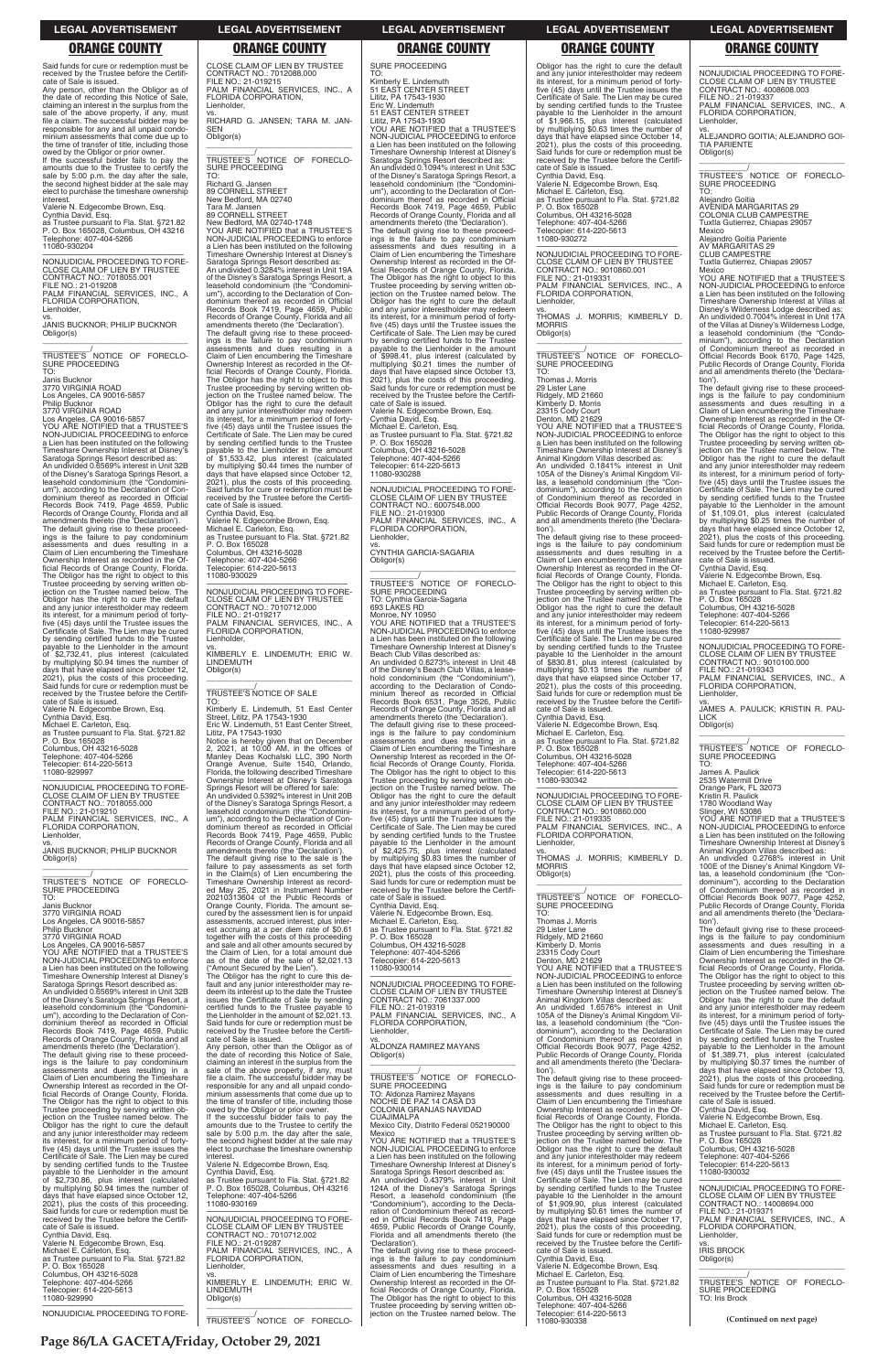### **LEGAL ADVERTISEMENT LEGAL ADVERTISEMENT LEGAL ADVERTISEMENT LEGAL ADVERTISEMENT LEGAL ADVERTISEMENT**

# **ORANGE COUNTY ORANGE COUNTY ORANGE COUNTY ORANGE COUNTY ORANGE COUNTY**

4857 POND PINE WAY<br>Greenacres, FL 33463-3504<br>YOU ARE NOTIFIED that a TRUSTEE'S<br>NON-JUDICIAL PROCEEDING to enforce<br>a Lien has been instituted on the following Timeshare Ownership Interest at Disney's Polynesian Villas & Bungalows described as:

An undivided 0.2535% interest in Unit 36 of the Disney's Polynesian Villas & Bun-galows (the "Condominium"), according to the Declaration of Condominium thereof as recorded in Official Records Book 10857, Page 4004, Public Records of Orange County, Florida and all amendments thereto (the 'Declaration'). The default giving rise to these proceed-

ings is the failure to pay condominium assessments and dues resulting in a Claim of Lien encumbering the Timeshare Ownership Interest as recorded in the Official Records of Orange County, Florida. The Obligor has the right to object to this Trustee proceeding by serving written ob-jection on the Trustee named below. The Obligor has the right to cure the default and any junior interestholder may redeem its interest, for a minimum period of forty-five (45) days until the Trustee issues the Certificate of Sale. The Lien may be cured by sending certified funds to the Trustee payable to the Lienholder in the amount of \$1,287.39, plus interest (calculated by multiplying \$0.33 times the number of days that have elapsed since October 12, 2021), plus the costs of this proceeding. Said funds for cure or redemption must be received by the Trustee before the Certifi-

cate of Sale is issued. Cynthia David, Esq. Valerie N. Edgecombe Brown, Esq. Michael E. Carleton, Esq. as Trustee pursuant to Fla. Stat. §721.82 P. O. Box 165028 Columbus, OH 43216-5028 Telephone: 407-404-5266 Telecopier: 614-220-5613 11080-930026

—————————————————— NONJUDICIAL PROCEEDING TO FORE-CLOSE CLAIM OF LIEN BY TRUSTEE CONTRACT NO.: 14018296.000 FILE NO.: 21-019386 PALM FINANCIAL SERVICES, INC., A FLORIDA CORPORATION, Lienholder, vs. MELINDA A. COLEMAN; SCOTT A. COLEMAN Obligor(s) \_\_\_\_\_\_\_\_\_\_\_\_\_\_\_\_\_\_\_\_\_\_\_\_\_\_\_\_\_\_\_\_\_

\_\_\_\_\_\_\_\_\_\_\_/ TRUSTEE'S NOTICE OF FORECLO-SURE PROCEEDING TO:

Melinda A. Coleman 103 TURNBERRY DRIVE Thorndale, PA 19372-1145 Scott A. Coleman 615 Downington Pike Apartment A107

West Chester, PA 19380-2229 YOU ARE NOTIFIED that a TRUSTEE'S NON-JUDICIAL PROCEEDING to enforce a Lien has been instituted on the following Timeshare Ownership Interest at Disney's Polynesian Villas & Bungalows described

as:<br>An undivided 0.0845% interest in Unit 43 An undivided 0.0845% interest in Unit 43<br>of the Disney's Polynesian Villas & Bun-<br>galows (the "Condominium"), according to<br>the Declaration of Condominium thereof<br>as recorded in Official Records Book<br>10857, Page 4004, Publi

The default giving rise to these proceed-ings is the failure to pay condominium assessments and dues resulting in a Claim of Lien encumbering the Timeshare Ownership Interest as recorded in the Of-ficial Records of Orange County, Florida. The Obligor has the right to object to this Trustee proceeding by serving written ob-jection on the Trustee named below. The Obligor has the right to cure the default and any junior interestholder may redeem its interest, for a minimum period of fortyfive (45) days until the Trustee issues the Certificate of Sale. The Lien may be cured by sending certified funds to the Trustee payable to the Lienholder in the amount of \$928.14, plus interest (calculated by multiplying \$0.18 times the number of days that have elapsed since October 17, 2021), plus the costs of this proceeding. Said funds for cure or redemption must be received by the Trustee before the Certifi-cate of Sale is issued. Valerie N. Edgecombe Brown, Esq.

Kash Patel<br>8032 | ANGDAI E STREET 8032 LANGDALE STREET<br>New Hyde Park, NY 11040<br>YOU ARE NOTIFIED that a TRUSTEE'S<br>NON-JUDICIAL PROCEEDING to enforce<br>a Lien has been instituted on the following Timeshare Ownership Interest at Disney's Saratoga Springs Resort described as:<br>An undivided 0.1094% interest in Unit<br>109A of the Disney's Saratoga Springs<br>Resort, a leasehold condominium (the<br>"Condominium"), according to the Declaration of Condominium thereof as record-Official Records Book 7419, Page 4659, Public Records of Orange County, Florida and all amendments thereto (the 'Declaration'). The default giving rise to these proceed-

Cynthia David, Esq. Michael E. Carleton, Esq. as Trustee pursuant to Fla. Stat. §721.82 P. O. Box 165028 Columbus, OH 43216-5028 Telephone: 407-404-5266 Telecopier: 614-220-5613

11080-930364

—————————————————— NONJUDICIAL PROCEEDING TO FORE-

Ownership Interest as recorded in the Of-ficial Records of Orange County, Florida. The Obligor has the right to object to this Trustee proceeding by serving written ob-jection on the Trustee named below. The Obligor has the right to cure the default and any junior interestholder may redeem its interest, for a minimum period of fortyfive (45) days until the Trustee issues the Certificate of Sale. The Lien may be cured by sending certified funds to the Trustee payable to the Lienholder in the amount<br>of \$2.239.35. plus interests of \$2,239.35, plus interest (calculated by multiplying \$0.76 times the number of days that have elapsed since October 12, 2021), plus the costs of this proceeding. Said funds for cure or redemption must be received by the Trustee before the Certificate of Sale is issued. Valerie N. Edgecombe Brown, Esq. Cynthia David, Esq. Michael E. Carleton, Esq. as Trustee pursuant to Fla. Stat. §721.82 P. O. Box 165028 Columbus, OH 43216-5028 Telephone: 407-404-5266 Telecopier: 614-220-5613

11080-930010

—————————————————— NONJUDICIAL PROCEEDING TO FORE-CLOSE CLAIM OF LIEN BY TRUSTEE CONTRACT NO.: 7080038.000 FILE NO.: 21-019448 PALM FINANCIAL SERVICES, INC., A FLORIDA CORPORATION, Lienholder,

> CLOSE CLAIM OF LIEN BY TRUSTEE<br>CONTRACT NO.: 4031031.000<br>FILE NO.: 21-019461<br>PALM FINANCIAL SERVICES, INC., A<br>FLORIDA CORPORATION, Lienholder, vs. ANTHONY J. WILDMAN; LYNNE D.

vs. CHRISTINE PATEL; KASH PATEL Obligor(s) \_\_\_\_\_\_\_\_\_\_\_\_\_\_\_\_\_\_\_\_\_\_\_\_\_\_\_\_\_\_\_\_\_

> TO:<br>Anthony J. Wildman Anthony J. Wildman 907 SUNSET RD W Brentwood, TN 37027-3526 Lynne D. Wildman 907 SUNSET RD W

\_\_\_\_\_\_\_\_\_\_\_/ TRUSTEE'S NOTICE OF FORECLO-SURE PROCEEDING TO:

Christine Patel 570 EAST STREET Wrentham, MA 02093-1134

ings is the failure to pay condominium assessments and dues resulting in a Claim of Lien encumbering the Timeshare Ownership Interest as recorded in the Official Records of Orange County, Florida. The Obligor has the right to object to this Trustee proceeding by serving written ob-jection on the Trustee named below. The Obligor has the right to cure the default and any junior interestholder may redeem its interest, for a minimum period of forty-five (45) days until the Trustee issues the Certificate of Sale. The Lien may be cured by sending certified funds to the Trustee payable to the Lienholder in the amount of \$949.29, plus interest (calculated by multiplying \$0.18 times the number of days that have elapsed since October 12, 2021), plus the costs of this proceeding. Said funds for cure or redemption must be received by the Trustee before the Certificate of Sale is issued. Valerie N. Edgecombe Brown, Esq. Cynthia David, Esq. Michael E. Carleton, Esq. as Trustee pursuant to Fla. Stat. §721.82 P. O. Box 165028 Columbus, OH 43216-5028 Telephone: 407-404-5266 Telecopier: 614-220-5613 11080-929998 —————————————————— NONJUDICIAL PROCEEDING TO FORE-CLOSE CLAIM OF LIEN BY TRUSTEE CONTRACT NO.: 9015321.000 FILE NO.: 21-019454 PALM FINANCIAL SERVICES, INC., A FLORIDA CORPORATION, Lienholder, vs. GEORGE HEARD; TERESA HEARD Obligor(s)

\_\_\_\_\_\_\_\_\_\_\_\_\_\_\_\_\_\_\_\_\_\_\_\_\_\_\_\_\_\_\_\_\_ \_\_\_\_\_\_\_\_\_\_\_/ TRUSTEE'S NOTICE OF FORECLO-SURE PROCEEDING TO:

George Heard

1063 VIA CIELITO Ventura, CA 93003-1219 Teresa Heard 42638 BELLAGIO DRIVE Bermuda Dunes, CA 92203-8036 YOU ARE NOTIFIED that a TRUSTEE'S NON-JUDICIAL PROCEEDING to enforce a Lien has been instituted on the following

failure to pay assessments as set forth<br>Timeshare Ownership Interest as record-<br>ed December 3, 2018 in Instrument Num-<br>ber 20180695174 of the Public Records of Orange County, Florida. The amount secured by the assessment lien is for unpaid assessments, accrued interest, plus inter-est accruing at a per diem rate of \$1.96 together with the costs of this proceeding and sale and all other amounts secured by the Claim of Lien, for a total amount due as of the date of the sale of \$6,126.46 ("Amount Secured by the Lien"). The Obligor has the right to cure this de-

fault and any junior interestholder may re-<br>deem its interest up to the date the Trustee<br>issues the Certificate of Sale by sending<br>certified funds to the Trustee payable to<br>the Lienholder in the amount of \$6,126.46.<br>Said f received by the Trustee before the Certifi-

owed by the Obligor or prior owner. If the successful bidder fails to pay the amounts due to the Trustee to certify the sale by 5:00 p.m. the day after the sale, the second highest bidder at the sale may elect to purchase the timeshare ownership interest

Telephone: 407-404-5266 Telecopier: 614-220-5613 11080-929993

—————————————————— NONJUDICIAL PROCEEDING TO FORE-CLOSE CLAIM OF LIEN BY TRUSTEE CONTRACT NO.: 9014025.000 FILE NO.: 21-019456 PALM FINANCIAL SERVICES, INC., A FLORIDA CORPORATION, Lienholder,

vs. KATHI E. DEAKYNE Obligor(s)

\_\_\_\_\_\_\_\_\_\_\_\_\_\_\_\_\_\_\_\_\_\_\_\_\_\_\_\_\_\_\_\_\_ \_\_\_\_\_\_\_\_\_\_\_/ TRUSTEE'S NOTICE OF FORECLO-SURE PROCEEDING TO: Kathi E. Deakyne<br>5466 STRATFORD ROAD<br>Haverhill, FL 33415-1255<br>YOU ARE NOTIFIED that a TRUSTEE'S<br>NON-JUDICIAL PROCEEDING to enforce a Lien has been instituted on the following Timeshare Ownership Interest at Disney's Animal Kingdom Villas described as: An undivided 1.4734% interest in Unit 117B of the Disney's Animal Kingdom Vil-las, a leasehold condominium (the "Condominium"), according to the Declaration of Condominium thereof as recorded in Official Records Book 9077, Page 4252, Public Records of Orange County, Florida and all amendments thereto (the 'Declara-tion').

The default giving rise to these proceed-ings is the failure to pay condominium assessments and dues resulting in a Claim of Lien encumbering the Timeshare Ownership Interest as recorded in the Of-ficial Records of Orange County, Florida. The Obligor has the right to object to this Trustee proceeding by serving written ob-jection on the Trustee named below. The Obligor has the right to cure the default and any junior interestholder may redeem its interest, for a minimum period of fortyfive (45) days until the Trustee issues the Certificate of Sale. The Lien may be cured by sending certified funds to the Trustee payable to the Lienholder in the amount<br>of \$2,487.73 plus interest of \$2,487.73, plus interest (calculated by multiplying \$0.86 times the number of days that have elapsed since October 12, 2021), plus the costs of this proceeding. Said funds for cure or redemption must be received by the Trustee before the Certificate of Sale is issued. Valerie N. Edgecombe Brown, Esq. Cynthia David, Esq. Michael E. Carleton, Esq. as Trustee pursuant to Fla. Stat. §721.82 P. O. Box 165028 Columbus, OH 43216-5028 Telephone: 407-404-5266 Telecopier: 614-220-5613 11080-929996 —————————————————— NONJUDICIAL PROCEEDING TO FORE-

WILDMAN Obligor(s) \_\_\_\_\_\_\_\_\_\_\_\_\_\_\_\_\_\_\_\_\_\_\_\_\_\_\_\_\_\_\_\_\_

\_\_\_\_\_\_\_\_\_\_\_/<br>TRUSTEE'S NOTICE OF FORECLO-<br>SURE PROCEEDING

Brentwood, TN 37027-3526 YOU ARE NOTIFIED that a TRUSTEE'S NON-JUDICIAL PROCEEDING to enforce a Lien has been instituted on the following Timeshare Ownership Interest at Disney Vacation Club at Disney's BoardWalk Vil-

las described as: An undivided 0.4613% interest in Unit 33A of the Disney Vacation Club at Disney's BoardWalk Villas, a leasehold condo-minium (the "Condominium"), according to the Declaration of Condominium thereof as recorded in Official Records Book 5101, Page 147, Public Records of Or-ange County, Florida and all amendments

thereto (the 'Declaration'). The default giving rise to these proceed-ings is the failure to pay condominium assessments and dues resulting in a Claim of Lien encumbering the Timeshare Ownership Interest as recorded in the Official Records of Orange County, Florida. The Obligor has the right to object to this Trustee proceeding by serving written objection on the Trustee named below. The Obligor has the right to cure the default and any junior interestholder may redeem its interest, for a minimum period of fortyfive (45) days until the Trustee issues the Certificate of Sale. The Lien may be cured by sending certified funds to the Trustee payable to the Lienholder in the amount

| CLOSE CLAIM OF LIEN BY TRUSTEE                                                    | a Lien has been instituted on the following                                           | pavable to the Lienholder in the amount     | as Trustee pursuant to Fla. Stat. §721.82                                            | Adachi-KU, Tokyo 1210814                                                                 |
|-----------------------------------------------------------------------------------|---------------------------------------------------------------------------------------|---------------------------------------------|--------------------------------------------------------------------------------------|------------------------------------------------------------------------------------------|
| CONTRACT NO.: 13012874.000                                                        | Timeshare Ownership Interest at Disney's                                              | of \$1,840.67, plus interest (calculated    | P. O. Box 165028, Columbus, OH 43216                                                 | Japan                                                                                    |
| FILE NO.: 21-019416                                                               | Animal Kingdom Villas described as:                                                   | by multiplying \$0.58 times the number of   | Telephone: 407-404-5266<br>11080-930164                                              | Yuko Shinohara<br>3-5-1 KAMIUMA                                                          |
| PALM FINANCIAL SERVICES, INC., A                                                  | An undivided 1.5348% interest in Unit                                                 | days that have elapsed since October 12,    |                                                                                      |                                                                                          |
| FLORIDA CORPORATION,                                                              | 107B of the Disney's Animal Kingdom Vil-                                              | 2021), plus the costs of this proceeding.   |                                                                                      | Setagaya-KU, Tokyo 1540011                                                               |
| Lienholder,                                                                       | las, a leasehold condominium (the "Con-                                               | Said funds for cure or redemption must be   | NONJUDICIAL PROCEEDING TO FORE-                                                      | Japan                                                                                    |
| VS.                                                                               | dominium"), according to the Declaration                                              | received by the Trustee before the Certifi- | CLOSE CLAIM OF LIEN BY TRUSTEE                                                       | YOU ARE NOTIFIED that a TRUSTEE'S                                                        |
| BROOKE W. VALET; FREDERICK M.                                                     | of Condominium thereof as recorded in                                                 | cate of Sale is issued.                     | CONTRACT NO.: 7078969.000                                                            | NON-JUDICIAL PROCEEDING to enforce                                                       |
| VALET                                                                             | Official Records Book 9077, Page 4252,                                                | Cynthia David, Esg.                         | FILE NO.: 21-019513                                                                  | a Lien has been instituted on the following                                              |
| Obligor(s)                                                                        | Public Records of Orange County, Florida                                              | Valerie N. Edgecombe Brown, Esg.            | PALM FINANCIAL SERVICES, INC., A                                                     | Timeshare Ownership Interest at Disney's                                                 |
|                                                                                   | and all amendments thereto (the 'Declara-                                             | Michael E. Carleton, Esq.                   | FLORIDA CORPORATION.                                                                 | Saratoga Springs Resort described as:                                                    |
|                                                                                   | tion').                                                                               | as Trustee pursuant to Fla. Stat. §721.82   | Lienholder,                                                                          | An undivided 0.1751% interest in Unit 56A                                                |
| TRUSTEE'S NOTICE OF FORECLO-                                                      | The default giving rise to these proceed-                                             | P. O. Box 165028                            | VS.                                                                                  | of the Disney's Saratoga Springs Resort, a                                               |
| <b>SURE PROCEEDING</b>                                                            | ings is the failure to pay condominium                                                | Columbus, OH 43216-5028                     | <b>HONG JI</b>                                                                       | leasehold condominium (the "Condomini-                                                   |
| TO:                                                                               | assessments and dues resulting in a                                                   | Telephone: 407-404-5266                     | Obligor(s)                                                                           | um"), according to the Declaration of Con-                                               |
| Brooke W. Valet                                                                   | Claim of Lien encumbering the Timeshare                                               | Telecopier: 614-220-5613                    |                                                                                      | dominium thereof as recorded in Official                                                 |
| 6715 RIVEREDGE DRIVE                                                              | Ownership Interest as recorded in the Of-                                             | 11080-929965                                | TRUSTEE'S NOTICE OF FORECLO-                                                         | Records Book 7419, Page 4659, Public                                                     |
| Titusville, FL 32780-8018                                                         | ficial Records of Orange County, Florida.                                             |                                             |                                                                                      | Records of Orange County, Florida and all                                                |
| Frederick M. Valet                                                                | The Obligor has the right to object to this                                           | NONJUDICIAL PROCEEDING TO FORE-             | SURE PROCEEDING                                                                      | amendments thereto (the 'Declaration').                                                  |
| 6715 RIVEREDGE DRIVE                                                              | Trustee proceeding by serving written ob-                                             | CLOSE CLAIM OF LIEN BY TRUSTEE              | TO:                                                                                  | The default giving rise to these proceed-                                                |
| Titusville, FL 32780-8018                                                         | jection on the Trustee named below. The                                               | CONTRACT NO.: 10005075.002                  | Hona Ji                                                                              | ings is the failure to pay condominium                                                   |
| YOU ARE NOTIFIED that a TRUSTEE'S                                                 | Obligor has the right to cure the default                                             | FILE NO.: 21-019475                         | 1555 KAIXUAN NORTH ROAD                                                              | assessments and dues resulting in a                                                      |
| NON-JUDICIAL PROCEEDING to enforce                                                | and any junior interestholder may redeem                                              | PALM FINANCIAL SERVICES, INC., A            | 43-301                                                                               | Claim of Lien encumbering the Timeshare                                                  |
| a Lien has been instituted on the following                                       | its interest, for a minimum period of forty-                                          | FLORIDA CORPORATION,                        | Shanghai 200063                                                                      | Ownership Interest as recorded in the Of-                                                |
| Timeshare Ownership Interest at Villas at                                         | five (45) days until the Trustee issues the                                           | Lienholder,                                 | China<br>YOU ARE NOTIFIED that a TRUSTEE'S                                           | ficial Records of Orange County, Florida.                                                |
| Disney's Grand Floridian Resort described                                         | Certificate of Sale. The Lien may be cured                                            | VS.<br>JEREMY B. BYRNES; LINDA K. BYRNES    | NON-JUDICIAL PROCEEDING to enforce                                                   | The Obligor has the right to object to this                                              |
| An undivided 0.5338% interest in Unit 10B                                         | by sending certified funds to the Trustee<br>payable to the Lienholder in the amount  |                                             |                                                                                      | Trustee proceeding by serving written ob-<br>jection on the Trustee named below. The     |
|                                                                                   |                                                                                       | Obligor(s)                                  | a Lien has been instituted on the following                                          |                                                                                          |
| of the Villas at Disney's Grand Floridian<br>Resort, a leasehold condominium (the | of \$2,683.11, plus interest (calculated<br>by multiplying \$0.94 times the number of |                                             | Timeshare Ownership Interest at Disney's<br>Saratoga Springs Resort described as:    | Obligor has the right to cure the default                                                |
| "Condominium"), according to the Decla-                                           | days that have elapsed since October 12,                                              | TRUSTEE'S NOTICE OF FORECLO-                | An undivided 0.2189% interest in Unit 67A                                            | and any junior interestholder may redeem<br>its interest, for a minimum period of forty- |
| ration of Condominium thereof as record-                                          | 2021), plus the costs of this proceeding.                                             | <b>SURE PROCEEDING</b>                      |                                                                                      | five (45) days until the Trustee issues the                                              |
| ed in Official Records Book 10545, Page                                           | Said funds for cure or redemption must be                                             | TO:                                         | of the Disney's Saratoga Springs Resort, a<br>leasehold condominium (the "Condomini- | Certificate of Sale. The Lien may be cured                                               |
| 3964, Public Records of Orange County,                                            | received by the Trustee before the Certifi-                                           | Jeremy B. Byrnes                            | um"), according to the Declaration of Con-                                           | by sending certified funds to the Trustee                                                |
| Florida and all amendments thereto (the                                           | cate of Sale is issued.                                                               | 20 Canal Road                               | dominium thereof as recorded in Official                                             | pavable to the Lienholder in the amount                                                  |
| 'Declaration').                                                                   | Valerie N. Edgecombe Brown, Esg.                                                      | Dallas, GA 30132                            | Records Book 7419, Page 4659, Public                                                 | of \$1,154.01, plus interest (calculated                                                 |
| The default giving rise to these proceed-                                         | Cynthia David, Esg.                                                                   | Linda K. Byrnes                             | Records of Orange County, Florida and all                                            | by multiplying \$0.27 times the number of                                                |
| ings is the failure to pay condominium                                            | Michael E. Carleton, Esq.                                                             | 20 Canal Road                               | amendments thereto (the 'Declaration').                                              | days that have elapsed since October 14,                                                 |
| assessments and dues resulting in a                                               | as Trustee pursuant to Fla. Stat. §721.82                                             | Dallas, GA 30132                            | The default giving rise to these proceed-                                            | 2021), plus the costs of this proceeding.                                                |
| Claim of Lien encumbering the Timeshare                                           | P. O. Box 165028                                                                      | YOU ARE NOTIFIED that a TRUSTEE'S           | ings is the failure to pay condominium                                               |                                                                                          |
|                                                                                   | Columbus, OH 43216-5028                                                               |                                             |                                                                                      | (Continued on next page)                                                                 |
|                                                                                   |                                                                                       |                                             |                                                                                      |                                                                                          |

NON-JUDICIAL PROCEEDING to enforce a Lien has been instituted on the follo ing Timeshare Ownership Interest at Bay Lake Tower at Disney's Contemporary Resort described as:

An undivided 0.1273% interest in Unit 50A of the Bay Lake Tower at Disney's Contemporary Resort , a leasehold condominium (the "Condominium"), according to the Declaration of Condominium thereof as recorded in Official Records Book 9755, Page 2293, Public Records of Orange County, Florida and all amend-ments thereto (the 'Declaration').

The default giving rise to these proceed-ings is the failure to pay condominium assessments and dues resulting in a Claim of Lien encumbering the Timeshare Ownership Interest as recorded in the Of-ficial Records of Orange County, Florida. The Obligor has the right to object to this Trustee proceeding by serving written ob-jection on the Trustee named below. The Obligor has the right to cure the default and any junior interestholder may redeem its interest, for a minimum period of fortyfive (45) days until the Trustee issues the Certificate of Sale. The Lien may be cured by sending certified funds to the Trustee payable to the Lienholder in the amount<br>of \$914.11 plus interest. of \$914.11, plus interest (calculated by multiplying \$0.17 times the number of days that have elapsed since October 12, 2021), plus the costs of this proceeding. Said funds for cure or redemption must be received by the Trustee before the Certificate of Sale is issued. Cynthia David, Esq.

Valerie N. Edgecombe Brown, Esq. Michael E. Carleton, Esq. as Trustee pursuant to Fla. Stat. §721.82 P. O. Box 165028 Columbus, OH 43216-5028 Telephone: 407-404-5266 Telecopier: 614-220-5613

11080-930035

—————————————————— NONJUDICIAL PROCEEDING TO FORE-CLOSE CLAIM OF LIEN BY TRUSTEE CONTRACT NO.: 4029484.000<br>FILE NO.: 21-019481<br>PALM FINANCIAL SERVICES, INC., A<br>FLORIDA CORPORATION, Lienholder,

vs. SANDRA CLAYTON Obligor(s)

\_\_\_\_\_\_\_\_\_\_\_\_\_\_\_\_\_\_\_\_\_\_\_\_\_\_\_\_\_\_\_\_\_

\_\_\_\_\_\_\_\_\_\_\_/ TRUSTEE'S NOTICE OF SALE TO: Sandra Clayton, 324 Gill Lane, Apart-ment 1E, Iselin, NJ 08830 Notice is hereby given that on December 2, 2021, at 10:00 AM, in the offices of Manley Deas Kochalski LLC, 390 North Orange Avenue, Suite 1540, Orlando, Florida, the following described Timeshare Ownership Interest at Disney Vacation Club at Disney's BoardWalk Villas will be offered for sale:

An undivided 0.4902% interest in Unit 53B of the Disney Vacation Club at Disney's BoardWalk Villas, a leasehold condo-minium (the "Condominium"), according to the Declaration of Condominium thereof as recorded in Official Records Book 5101, Page 147, Public Records of Orange County, Florida and all amendments thereto (the 'Declaration'). The default giving rise to the sale is the

cate of Sale is issued. Any person, other than the Obligor as of the date of recording this Notice of Sale, claiming an interest in the surplus from the sale of the above property, if any, must file a claim. The successful bidder may be responsible for any and all unpaid condo-minium assessments that come due up to the time of transfer of title, including those

Valerie N. Edgecombe Brown, Esq.

Cynthia David, Esq. as Trustee pursuant to Fla. Stat. §721.82

assessments and dues resulting in a Claim of Lien encumbering the Timeshare Ownership Interest as recorded in the Official Records of Orange County, Florida. The Obligor has the right to object to this Trustee proceeding by serving written ob-jection on the Trustee named below. The Obligor has the right to cure the default and any junior interestholder may redeem its interest, for a minimum period of forty-five (45) days until the Trustee issues the Certificate of Sale. The Lien may be cured by sending certified funds to the Trustee payable to the Lienholder in the amount of \$1,270.26, plus interest (calculated by multiplying \$0.33 times the number of days that have elapsed since October 14,

2021), plus the costs of this proceeding. Said funds for cure or redemption must be received by the Trustee before the Certificate of Sale is issued.

Cynthia David, Esq. Valerie N. Edgecombe Brown, Esq.

Michael E. Carleton, Esq. as Trustee pursuant to Fla. Stat. §721.82 P. O. Box 165028 Columbus, OH 43216-5028

Telephone: 407-404-5266 Telecopier: 614-220-5613 11080-930271

—————————————————— NONJUDICIAL PROCEEDING TO FORE-CLOSE CLAIM OF LIEN BY TRUSTEE CONTRACT NO.: 7073822.000 FILE NO.: 21-019516 PALM FINANCIAL SERVICES, INC., A FLORIDA CORPORATION, Lienholder,

vs. YASUNORI WATANABE; JUNKO WATA-NABE

Obligor(s) \_\_\_\_\_\_\_\_\_\_\_\_\_\_\_\_\_\_\_\_\_\_\_\_\_\_\_\_\_\_\_\_\_

\_\_\_\_\_\_\_\_\_\_\_/ TRUSTEE'S NOTICE OF FORECLO-SURE PROCEEDING TO:

Yasunori Watanabe B-19-5

JALAN KIARA 2 Mont Kiara Aman, Kuala Lumpur 50480

Malaysia Junko Watanabe B301 THE CREST, PHASE-V SECTOR 54

Gurgaon, Haryana 122001 India

YOU ARE NOTIFIED that a TRUSTEE'S NON-JUDICIAL PROCEEDING to enforce a Lien has been instituted on the following Timeshare Ownership Interest at Disney's Saratoga Springs Resort described as: An undivided 0.3722% interest in Unit 68A of the Disney's Saratoga Springs Resort, a leasehold condominium (the "Condominium"), according to the Declaration of Con-<br>dominium thereof as recorded in Official<br>Records Book 7419, Page 4659, Public<br>Records of Orange County, Florida and all<br>amendments thereo (the 'Declaration').<br>The default giving r ings is the failure to pay condominium assessments and dues resulting in a Claim of Lien encumbering the Timeshare Ownership Interest as recorded in the Official Records of Orange County, Florida. The Obligor has the right to object to this Trustee proceeding by serving written ob-jection on the Trustee named below. The Obligor has the right to cure the default and any junior interestholder may redeem its interest, for a minimum period of forty-five (45) days until the Trustee issues the Certificate of Sale. The Lien may be cured by sending certified funds to the Trustee payable to the Lienholder in the amount of \$1,780.36, plus interest (calculated by multiplying \$0.54 times the number of days that have elapsed since October 14, 2021), plus the costs of this proceeding. Said funds for cure or redemption must be received by the Trustee before the Certificate of Sale is issued.

Valerie N. Edgecombe Brown, Esq. Cynthia David, Esq. Michael E. Carleton, Esq. as Trustee pursuant to Fla. Stat. §721.82 P. O. Box 165028 Columbus, OH 43216-5028

Telephone: 407-404-5266 Telecopier: 614-220-5613 11080-930328

—————————————————— NONJUDICIAL PROCEEDING TO FORE-CLOSE CLAIM OF LIEN BY TRUSTEE CONTRACT NO.: 7068667.000 FILE NO.: 21-019525 PALM FINANCIAL SERVICES, INC., A

FLORIDA CORPORATION, Lienholder,

vs. YOSHIKO AWANO; YUKO SHINOHARA Obligor(s) \_\_\_\_\_\_\_\_\_\_\_\_\_\_\_\_\_\_\_\_\_\_\_\_\_\_\_\_\_\_\_\_\_

\_\_\_\_\_\_\_\_\_\_\_/ TRUSTEE'S NOTICE OF FORECLO-SURE PROCEEDING

TO: Yoshiko Awano 1-24-14-1303 ROKUGATSU Adachi-KU, Tokyo 1210814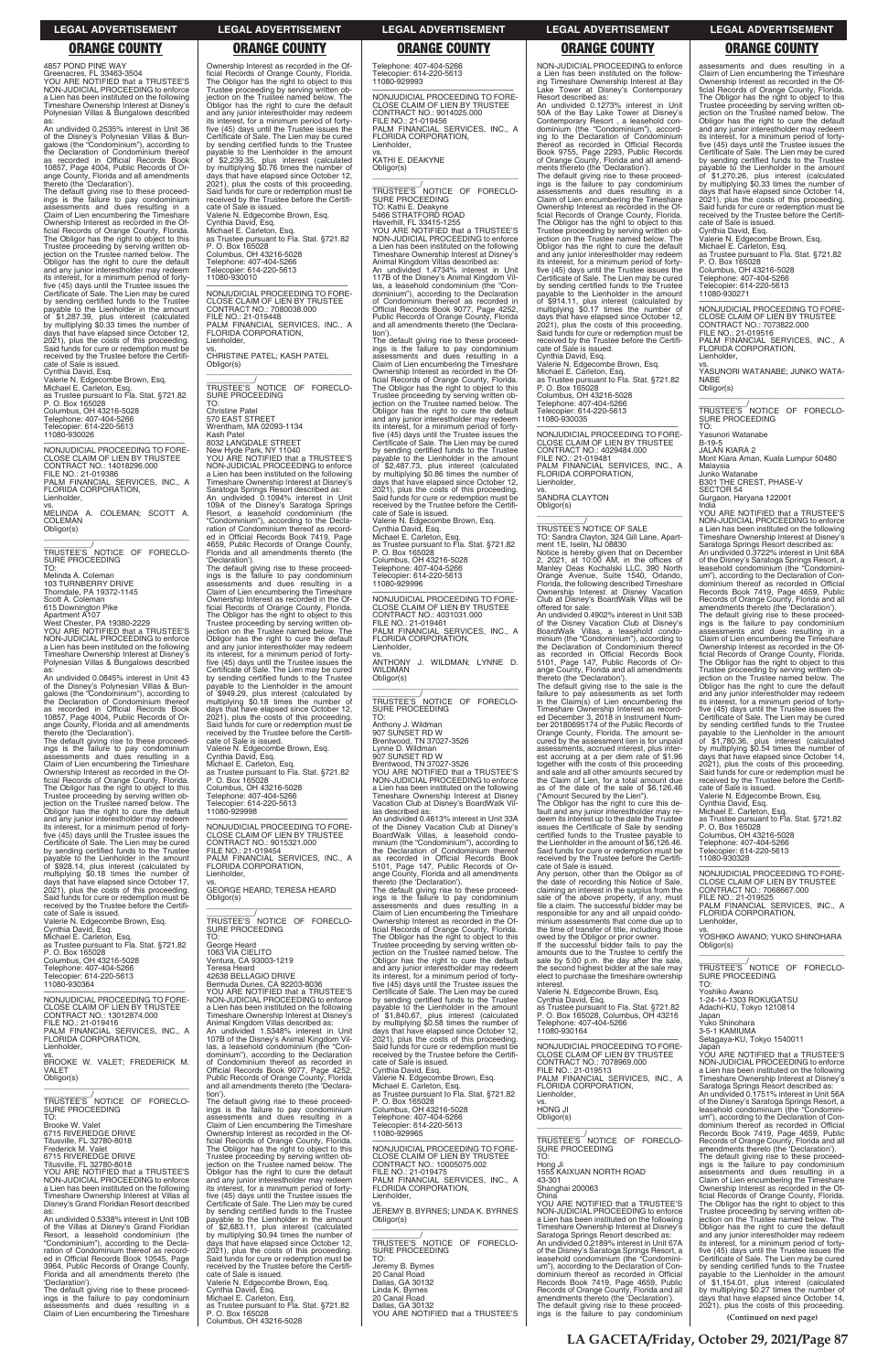Said funds for cure or redemption must be received by the Trustee before the Certifi-cate of Sale is issued. Cynthia David, Esq. Valerie N. Edgecombe Brown, Esq. Michael E. Carleton, Esq. as Trustee pursuant to Fla. Stat. §721.82 P. O. Box 165028 Columbus, OH 43216-5028 Telephone: 407-404-5266 Telecopier: 614-220-5613 11080-930269

\_\_\_\_\_\_\_\_\_\_\_/<br>TRUSTEE'S NOTICE OF FORECLO-<br>SURE PROCEEDING TO: Shantelle S. Clarke GLAYDENS PINEWOOD ROAD High Wycombe, Gb HP12 4DA

—————————————————— NONJUDICIAL PROCEEDING TO FORE-CLOSE CLAIM OF LIEN BY TRUSTEE CONTRACT NO.: 5012860.001 FILE NO.: 21-019539 PALM FINANCIAL SERVICES, INC., A FLORIDA CORPORATION, Lienholder, vs. SHANTELLE S. CLARKE Obligor(s)

\_\_\_\_\_\_\_\_\_\_\_\_\_\_\_\_\_\_\_\_\_\_\_\_\_\_\_\_\_\_\_\_\_

United Kingdom YOU ARE NOTIFIED that a TRUSTEE'S NON-JUDICIAL PROCEEDING to enforce a Lien has been instituted on the following Timeshare Ownership Interest at Copper Creek Villas & Cabins at Disney's Wilder-

ness Lodge described as: An undivided 0.0590% interest in Unit 2K of Copper Creek Villas & Cabins at Disney's Wilderness Lodge, according to the Declaration of Condominium there-of as recorded as Instrument Number 20170096685, in the Public Records of Orange County, Florida, and all amend-ments thereto.

The default giving rise to these proceed-ings is the failure to pay condominium assessments and dues resulting in a Claim of Lien encumbering the Timeshare Ownership Interest as recorded in the Of-ficial Records of Orange County, Florida. The Obligor has the right to object to this Trustee proceeding by serving written ob-jection on the Trustee named below. The Obligor has the right to cure the default and any junior interestholder may redeem its interest, for a minimum period of fortyfive (45) days until the Trustee issues the Certificate of Sale. The Lien may be cured by sending certified funds to the Trustee payable to the Lienholder in the amount of \$751.27, plus interest (calculated by multiplying \$0.10 times the number of days that have elapsed since October 14, 2021), plus the costs of this proceeding. Said funds for cure or redemption must be received by the Trustee before the Certifi-cate of Sale is issued. Cynthia David, Esq.

Valerie N. Edgecombe Brown, Esq. Michael E. Carleton, Esq. as Trustee pursuant to Fla. Stat. §721.82 P. O. Box 165028 Columbus, OH 43216-5028 Telephone: 407-404-5266

Telecopier: 614-220-5613 11080-930267

—————————————————— NONJUDICIAL PROCEEDING TO FORE-CLOSE CLAIM OF LIEN BY TRUSTEE CONTRACT NO.: 5007615.001 FILE NO.: 21-019542 PALM FINANCIAL SERVICES, INC., A FLORIDA CORPORATION, Lienholder,

vs. CHARLES R. HOLBROOK, JR.; KAREN J. HOLBROOK Obligor(s) \_\_\_\_\_\_\_\_\_\_\_\_\_\_\_\_\_\_\_\_\_\_\_\_\_\_\_\_\_\_\_\_\_

# \_\_\_\_\_\_\_\_\_\_\_/ TRUSTEE'S NOTICE OF SALE

TO: Charles R. Holbrook, Jr., 11 Meade Lane, Bridgton, ME 04009 Karen J. Holbrook, 61 NEAL LANE, Mon-

mouth, ME 04259-6502 Notice is hereby given that on November 18, 2021, at 10:00 AM, in the offices of Manley Deas Kochalski LLC, 390 North Orange Avenue, Suite 1540, Orlando, Florida, the following described Timeshare Ownership Interest at Villas at Disney's Wilderness Lodge will be offered for sale: An undivided 0.2481% interest in Unit 27A of the Villas at Disney's Wilderness Lodge, a leasehold condominium (the "Condo-minium"), according to the Declaration of Condominium thereof as recorded in Official Records Book 6170, Page 1425, Public Records of Orange County, Florida and all amendments thereto (the 'Declaration').

The default giving rise to the sale is the failure to pay assessments as set forth in the Claim(s) of Lien encumbering the Timeshare Ownership Interest as recorded May 25, 2021 in Instrument Number 20210313408 of the Public Records of Orange County, Florida. The amount se-cured by the assessment lien is for unpaid

Argentina Maria Celia Serrano

FILE NO.: 21-019544

SURE PROCEEDING

PALM FINANCIAL SERVICES, INC., A

FLORIDA CORPORATION,

Lienholder, vs.

ALDONZA GUTIERREZ; ALDONZA

RAMIREZ Obligor(s)

\_\_\_\_\_\_\_\_\_\_\_\_\_\_\_\_\_\_\_\_\_\_\_\_\_\_\_\_\_\_\_\_\_ \_\_\_\_\_\_\_\_\_\_\_/ TRUSTEE'S NOTICE OF FORECLO-

TO:

Aldonza Gutierrez NOCHE DE PAZ # 14 CASA D3 VISTA HERMOSA Cuajimalpa, Mexico City 05219 Mexico

Aldonza Ramirez

Mexico City 05219

NOCHE DE PAZ # 14 CASA D3 GRANJAS NAVIDAD CUAJIMALPA

Mexico YOU ARE NOTIFIED that a TRUSTEE'S NON-JUDICIAL PROCEEDING to enforce a Lien has been instituted on the following Timeshare Ownership Interest at Villas at

Disney's Wilderness Lodge described as: An undivided 0.7987% interest in Unit 18B of The Villas at Disney's Wilderness

If the successful bidder fails to pay the amounts due to the Trustee to certify the sale by 5:00 p.m. the day after the sale, the second highest bidder at the sale may elect to purchase the timeshare ownership **interest** 

Lodge, a leasehold condominium (the "Condominium"), according to the Decla-ration of Condominium thereof as record-

ed in Official Records Book 6170, Page 1425, Public Records of Orange County, Florida and all amendments thereto (the

—————————————————— NONJUDICIAL PROCEEDING TO FORE-CLOSE CLAIM OF LIEN BY TRUSTEE CONTRACT NO.: 7008394.001 FILE NO.: 21-019596 PALM FINANCIAL SERVICES, INC., A FLORIDA CORPORATION, enholder,

'Declaration'). The default giving rise to these proceed-ings is the failure to pay condominium assessments and dues resulting in a Claim of Lien encumbering the Timeshare Ownership Interest as recorded in the Official Records of Orange County, Florida. The Obligor has the right to object to this Trustee proceeding by serving written objection on the Trustee named below. The Obligor has the right to cure the default and any junior interestholder may redeem

its interest, for a minimum period of forty-five (45) days until the Trustee issues the Certificate of Sale. The Lien may be cured

by sending certified funds to the Trustee payable to the Lienholder in the amount of \$2,455.17, plus interest (calculated

by multiplying \$0.84 times the number of days that have elapsed since October 12, 2021), plus the costs of this proceeding.

Said funds for cure or redemption must be received by the Trustee before the Certifi-cate of Sale is issued.

Valerie N. Edgecombe Brown, Esq. Cynthia David, Esq. Michael E. Carleton, Esq.

as Trustee pursuant to Fla. Stat. §721.82 P. O. Box 165028 Columbus, OH 43216-5028

Telephone: 407-404-5266 Telecopier: 614-220-5613 11080-930002

FLORIDA CORPORATION,

Lienholder,

LIA SERRANO Obligor(s)

SURE PROCEEDING

TO:

Luis Antonio Cividanes SUIPACHA 1651

Public Records of Orange County, Florida and all amendments thereto (the 'Declara-

tion').

The default giving rise to these proceed-ings is the failure to pay condominium assessments and dues resulting in a

Claim of Lien encumbering the Timeshare Ownership Interest as recorded in the Of-ficial Records of Orange County, Florida.

The Obligor has the right to object to this Trustee proceeding by serving written ob-jection on the Trustee named below. The

—————————————————— NONJUDICIAL PROCEEDING TO FORE-CLOSE CLAIM OF LIEN BY TRUSTEE CONTRACT NO.: 5002145.000 FILE NO.: 21-019546 PALM FINANCIAL SERVICES, INC., A vs. LUIS ANTONIO CIVIDANES; MARIA CE-\_\_\_\_\_\_\_\_\_\_\_\_\_\_\_\_\_\_\_\_\_\_\_\_\_\_\_\_\_\_\_\_\_ \_\_\_\_\_\_\_\_\_\_\_/ TRUSTEE'S NOTICE OF FORECLO-Maquinista Savio, Buenos Aires 01620 SUIPACHA 1651 Maquinista Savio, Buenos Aires 01620 Argentina YOU ARE NOTIFIED that a TRUSTEE'S NON-JUDICIAL PROCEEDING to enforce a Lien has been instituted on the following Timeshare Ownership Interest at Villas at Disney's Wilderness Lodge described as: An undivided 0.5253% interest in Unit 9A of the Villas at Disney's Wilderness Lodge, a leasehold condominium (the "Condominium"), according to the Declaration of Condominium thereof as recorded in Official Records Book 6170, Page 1425, \_\_\_\_\_\_\_\_\_\_\_\_/<br>TRUSTEE'S NOTICE OF FORECLO-<br>SURE PROCEEDING TO: Jaime Galvan CALLE 9 AVENIDA 3 SUR 202 **DELICIAS** Chihuahua 33000 Mexico YOU ARE NOTIFIED that a TRUSTEE'S NON-JUDICIAL PROCEEDING to enforce a Lien has been instituted on the following Timeshare Ownership Interest at Disney's Saratoga Springs Resort described as: An undivided 0.4379% interest in Unit 13A of the Disney's Saratoga Springs Resort, a leasehold condominium (the "Condomini-um"), according to the Declaration of Con-dominium thereof as recorded in Official Records Book 7419, Page 4659, Public Records of Orange County, Florida and all amendments thereto (the 'Declaration'). The default giving rise to these proceed-ings is the failure to pay condominium assessments and dues resulting in a Claim of Lien encumbering the Timeshare Ownership Interest as recorded in the Of-ficial Records of Orange County, Florida. The Obligor has the right to object to this Trustee proceeding by serving written ob-jection on the Trustee named below. The Obligor has the right to cure the default and any junior interestholder may redeem its interest, for a minimum period of forty-

Notice is hereby given that on December 2, 2021, at 10:00 AM, in the offices of Manley Deas Kochalski LLC, 390 North Orange Avenue, Suite 1540, Orlando, Florida, the following described Timeshare Ownership Interest at Disney's Animal Kingdom Villas will be offered for sale: An undivided 0.4911% interest in Unit 37 of the Disney's Animal Kingdom Villas, a leasehold condominium (the "Condomini-um"), according to the Declaration of Con-dominium thereof as recorded in Official Records Book 9077, Page 4252, Public Records of Orange County, Florida and all amendments thereto (the 'Declaration'). The default giving rise to the sale is the failure to pay assessments as set forth in the Claim(s) of Lien encumbering the Timeshare Ownership Interest as record-ed May 25, 2021 in Instrument Number 20210313334 of the Public Records of Orange County, Florida. The amount se-cured by the assessment lien is for unpaid assessments, accrued interest, plus interest accruing at a per diem rate of \$0.58 together with the costs of this proceeding and sale and all other amounts secured by the Claim of Lien, for a total amount due as of the date of the sale of \$1,941.15 ("Amount Secured by the Lien").

The Obligor has the right to cure this de-fault and any junior interestholder may re-deem its interest up to the date the Trustee issues the Certificate of Sale by sending certified funds to the Trustee payable to the Lienholder in the amount of \$1,941.15. Said funds for cure or redemption must be received by the Trustee before the Certifi-cate of Sale is issued.

> owed by the Obligor or prior owner. If the successful bidder fails to pay the amounts due to the Trustee to certify the sale by 5:00 p.m. the day after the sale, the second highest bidder at the sale may elect to purchase the timeshare ownership **interest**

Any person, other than the Obligor as of the date of recording this Notice of Sale, claiming an interest in the surplus from the sale of the above property, if any, must file a claim. The successful bidder may be responsible for any and all unpaid condominium assessments that come due up to the time of transfer of title, including those owed by the Obligor or prior owner.

> PALM FINANCIAL SERVICES, INC., A FLORIDA CORPORATION, Lienholder,

Valerie N. Edgecombe Brown, Esq. Cynthia David, Esq. as Trustee pursuant to Fla. Stat. §721.82 P. O. Box 165028, Columbus, OH 43216 Telephone: 407-404-5266 11080-930175

vs. JAIME GALVAN Obligor(s)

\_\_\_\_\_\_\_\_\_\_\_\_\_\_\_\_\_\_\_\_\_\_\_\_\_\_\_\_\_\_\_\_\_

five (45) days until the Trustee issues the Certificate of Sale. The Lien may be cured by sending certified funds to the Trustee payable to the Lienholder in the amount of \$1,966.15, plus interest (calculated by multiplying \$0.63 times the number of days that have elapsed since October 14, 2021), plus the costs of this proceeding. Said funds for cure or redemption must be received by the Trustee before the Certifi-cate of Sale is issued. Valerie N. Edgecombe Brown, Esq.

Cynthia David, Esq. Michael E. Carleton, Esq. as Trustee pursuant to Fla. Stat. §721.82 P. O. Box 165028

| 20210313408 of the Public Records of                                             | Obligor has the right to cure the default                     | Michael E. Carleton, Esg.                    | Tlalpan Mexico City 14080                                                                | ed in Official Records Book 7419. Page                                 |
|----------------------------------------------------------------------------------|---------------------------------------------------------------|----------------------------------------------|------------------------------------------------------------------------------------------|------------------------------------------------------------------------|
| Orange County, Florida. The amount se-                                           | and any junior interestholder may redeem                      | as Trustee pursuant to Fla. Stat. §721.82    | Mexico                                                                                   | 4659, Public Records of Orange County,                                 |
| cured by the assessment lien is for unpaid                                       | its interest, for a minimum period of forty-                  | P. O. Box 165028                             | YOU ARE NOTIFIED that a TRUSTEE'S                                                        | Florida and all amendments thereto (the                                |
| assessments, accrued interest, plus inter-                                       | five (45) days until the Trustee issues the                   | Columbus, OH 43216-5028                      | NON-JUDICIAL PROCEEDING to enforce                                                       | 'Declaration').                                                        |
| est accruing at a per diem rate of \$0.38                                        | Certificate of Sale. The Lien may be cured                    | Telephone: 407-404-5266                      | a Lien has been instituted on the following                                              | The default giving rise to the sale is the                             |
| together with the costs of this proceeding                                       | by sending certified funds to the Trustee                     | Telecopier: 614-220-5613                     | Timeshare Ownership Interest at Disney                                                   | failure to pay assessments as set forth                                |
| and sale and all other amounts secured by                                        | payable to the Lienholder in the amount                       | 11080-930327                                 | Vacation Club at Disney's BoardWalk Vil-                                                 | in the Claim(s) of Lien encumbering the                                |
| the Claim of Lien, for a total amount due                                        | of \$1,807.75, plus interest (calculated                      |                                              | las described as:                                                                        | Timeshare Ownership Interest as record-                                |
| as of the date of the sale of \$1,467.38                                         | by multiplying \$0.55 times the number of                     | NONJUDICIAL PROCEEDING TO FORE-              | An undivided 0.3246% interest in Unit 26A                                                | ed May 25, 2021 in Instrument Number                                   |
| ("Amount Secured by the Lien").                                                  | days that have elapsed since October 12.                      | CLOSE CLAIM OF LIEN BY TRUSTEE               | of the Disney Vacation Club at Disney's                                                  | 20210313604 of the Public Records of                                   |
| The Obligor has the right to cure this de-                                       | 2021), plus the costs of this proceeding.                     | CONTRACT NO.: 7008394.000                    | BoardWalk Villas, a leasehold condo-                                                     | Orange County, Florida. The amount se-                                 |
| fault and any junior interestholder may re-                                      | Said funds for cure or redemption must be                     | FILE NO.: 21-019597                          | minium (the "Condominium"), according to                                                 | cured by the assessment lien is for unpaid                             |
| deem its interest up to the date the Trustee                                     | received by the Trustee before the Certifi-                   | PALM FINANCIAL SERVICES, INC., A             | the Declaration of Condominium thereof                                                   | assessments, accrued interest, plus inter-                             |
| issues the Certificate of Sale by sending                                        | cate of Sale is issued.                                       | FLORIDA CORPORATION,                         | as recorded in Official Records Book                                                     | est accruing at a per diem rate of \$0.63                              |
| certified funds to the Trustee payable to                                        | Valerie N. Edgecombe Brown, Esg.                              | Lienholder.                                  | 5101, Page 147, Public Records of Or-                                                    | together with the costs of this proceeding                             |
| the Lienholder in the amount of \$1,467.38.                                      | Cynthia David, Esg.                                           | VS.                                          | ange County, Florida and all amendments                                                  | and sale and all other amounts secured by                              |
| Said funds for cure or redemption must be                                        | Michael E. Carleton, Esq.                                     | <b>JAIME GALVAN</b>                          | thereto (the 'Declaration').                                                             | the Claim of Lien, for a total amount due                              |
| received by the Trustee before the Certifi-                                      | as Trustee pursuant to Fla. Stat. §721.82<br>P. O. Box 165028 | Obligor(s)                                   | The default giving rise to these proceed-                                                | as of the date of the sale of \$2.134.09                               |
| cate of Sale is issued.                                                          | Columbus, OH 43216-5028                                       |                                              | ings is the failure to pay condominium                                                   | ("Amount Secured by the Lien").                                        |
| Any person, other than the Obligor as of                                         | Telephone: 407-404-5266                                       |                                              | assessments and dues resulting in a                                                      | The Obligor has the right to cure this de-                             |
| the date of recording this Notice of Sale.                                       |                                                               | TRUSTEE'S NOTICE OF FORECLO-                 | Claim of Lien encumbering the Timeshare                                                  | fault and any junior interestholder may re-                            |
| claiming an interest in the surplus from the                                     | Telecopier: 614-220-5613<br>11080-930001                      | SURE PROCEEDING                              | Ownership Interest as recorded in the Of-                                                | deem its interest up to the date the Trustee                           |
| sale of the above property, if any, must                                         |                                                               | TO:                                          | ficial Records of Orange County, Florida.                                                | issues the Certificate of Sale by sending                              |
| file a claim. The successful bidder may be                                       | NONJUDICIAL PROCEEDING TO FORE-                               | Jaime Galvan                                 | The Obligor has the right to object to this                                              | certified funds to the Trustee payable to                              |
| responsible for any and all unpaid condo-                                        | CLOSE CLAIM OF LIEN BY TRUSTEE                                | CALLE 9 AVENIDA 3 SUR 202<br><b>DELICIAS</b> | Trustee proceeding by serving written ob-                                                | the Lienholder in the amount of \$2,134.09.                            |
| minium assessments that come due up to                                           | CONTRACT NO.: 8001720.002                                     | Chihuahua 33000                              | jection on the Trustee named below. The                                                  | Said funds for cure or redemption must be                              |
| the time of transfer of title, including those                                   | FILE NO.: 21-019577                                           | Mexico                                       | Obligor has the right to cure the default                                                | received by the Trustee before the Certifi-<br>cate of Sale is issued. |
| owed by the Obligor or prior owner.<br>If the successful bidder fails to pay the | PALM FINANCIAL SERVICES. INC., A                              | YOU ARE NOTIFIED that a TRUSTEE'S            | and any junior interestholder may redeem<br>its interest, for a minimum period of forty- | Any person, other than the Obligor as of                               |
| amounts due to the Trustee to certify the                                        | FLORIDA CORPORATION,                                          | NON-JUDICIAL PROCEEDING to enforce           | five (45) days until the Trustee issues the                                              | the date of recording this Notice of Sale,                             |
| sale by 5:00 p.m. the day after the sale,                                        | Lienholder,                                                   | a Lien has been instituted on the following  | Certificate of Sale. The Lien may be cured                                               | claiming an interest in the surplus from the                           |
| the second highest bidder at the sale may                                        | VS.                                                           | Timeshare Ownership Interest at Disney's     | by sending certified funds to the Trustee                                                | sale of the above property, if any, must                               |
| elect to purchase the timeshare ownership                                        | STEVE M. ONORATO; CAROL J. ON-                                | Saratoga Springs Resort described as:        | payable to the Lienholder in the amount                                                  | file a claim. The successful bidder may be                             |
| interest.                                                                        | <b>ORATO</b>                                                  | An undivided 0.4379% interest in Unit 13C    | of \$1,782.65, plus interest (calculated                                                 | responsible for any and all unpaid condo-                              |
| Valerie N. Edgecombe Brown, Esg.                                                 | Obligor(s)                                                    | of the Disney's Saratoga Springs Resort, a   | by multiplying \$0.54 times the number of                                                | minium assessments that come due up to                                 |
| Cynthia David, Esq.                                                              |                                                               | leasehold condominium (the "Condomini-       | days that have elapsed since October 14,                                                 | the time of transfer of title, including those                         |
| as Trustee pursuant to Fla. Stat. §721.82                                        |                                                               | um"), according to the Declaration of Con-   | 2021), plus the costs of this proceeding.                                                | owed by the Obligor or prior owner.                                    |
| P. O. Box 165028, Columbus, OH 43216                                             | TRUSTEE'S NOTICE OF SALE                                      | dominium thereof as recorded in Official     | Said funds for cure or redemption must be                                                | If the successful bidder fails to pay the                              |
| Telephone: 407-404-5266                                                          | TO:                                                           | Records Book 7419, Page 4659, Public         | received by the Trustee before the Certifi-                                              | amounts due to the Trustee to certify the                              |
| 11080-929962                                                                     | Steve M. Onorato, 6 CRESTA CIRCLE.                            | Records of Orange County, Florida and all    | cate of Sale is issued.                                                                  | sale by 5:00 p.m. the day after the sale,                              |
|                                                                                  | APT 12, San Rasdal, CA 94903                                  | amendments thereto (the 'Declaration').      | Cynthia David, Esg.                                                                      | the second highest bidder at the sale may                              |
| NONJUDICIAL PROCEEDING TO FORE-                                                  | Carol J. Onorato, 5301 WEST SPRING                            | The default giving rise to these proceed-    | Valerie N. Edgecombe Brown, Esg.                                                         | elect to purchase the timeshare ownership                              |
| CLOSE CLAIM OF LIEN BY TRUSTEE                                                   | CREEK PARKWAY, APT 226, Plano, TX                             | ings is the failure to pay condominium       | Michael E. Carleton, Esg.                                                                |                                                                        |
| CONTRACT NO.: 5006550.000                                                        | 75024                                                         | assessments and dues resulting in a          | as Trustee pursuant to Fla. Stat. §721.82                                                | (Continued on next page)                                               |
|                                                                                  |                                                               |                                              |                                                                                          |                                                                        |

Claim of Lien encumbering the Timeshare Ownership Interest as recorded in the Of-ficial Records of Orange County, Florida. The Obligor has the right to object to this Trustee proceeding by serving written ob-jection on the Trustee named below. The Obligor has the right to cure the default and any junior interestholder may redeem its interest, for a minimum period of fortyfive (45) days until the Trustee issues the Certificate of Sale. The Lien may be cured by sending certified funds to the Trustee payable to the Lienholder in the amount of \$1,966.15, plus interest (calculated by multiplying \$0.63 times the number of days that have elapsed since October 14, 2021), plus the costs of this proceeding. Said funds for cure or redemption must be received by the Trustee before the Certifi-cate of Sale is issued. Cynthia David, Esq.

Valerie N. Edgecombe Brown, Esq. Michael E. Carleton, Esq. as Trustee pursuant to Fla. Stat. §721.82 P. O. Box 165028 Columbus, OH 43216-5028 Telephone: 407-404-5266 Telecopier: 614-220-5613 11080-930263

—————————————————— NONJUDICIAL PROCEEDING TO FORE-CLOSE CLAIM OF LIEN BY TRUSTEE CONTRACT NO.: 7027209.000 FILE NO.: 21-019620 PALM FINANCIAL SERVICES, INC., A FLORIDA CORPORATION, Lienholder,

vs. RASHA AL KHALIFA Obligor(s) \_\_\_\_\_\_\_\_\_\_\_\_\_\_\_\_\_\_\_\_\_\_\_\_\_\_\_\_\_\_\_\_\_

\_\_\_\_\_\_\_\_\_\_\_/ TRUSTEE'S NOTICE OF FORECLO-SURE PROCEEDING TO: Rasha Al Khalifa PO BOX 15434 Manama 99999

Bahrain

YOU ARE NOTIFIED that a TRUSTEE'S NON-JUDICIAL PROCEEDING to enforce a Lien has been instituted on the following Timeshare Ownership Interest at Disney's Saratoga Springs Resort described as: An undivided 0.7664% interest in Unit 21C of the Disney's Saratoga Springs Resort, a leasehold condominium (the "Condomini-um"), according to the Declaration of Condominium thereof as recorded in Official Records Book 7419, Page 4659, Public Records of Orange County, Florida and all amendments thereto (the 'Declaration'). The default giving rise to these proceed-ings is the failure to pay condominium assessments and dues resulting in a Claim of Lien encumbering the Timeshare Ownership Interest as recorded in the Official Records of Orange County, Florida. The Obligor has the right to object to this Trustee proceeding by serving written objection on the Trustee named below. The Obligor has the right to cure the default and any junior interestholder may redeem its interest, for a minimum period of forty-five (45) days until the Trustee issues the Certificate of Sale. The Lien may be cured by sending certified funds to the Trustee payable to the Lienholder in the amount of \$3,014.79, plus interest (calculated by multiplying \$1.09 times the number of days that have elapsed since October 17, 2021), plus the costs of this proceeding. Said funds for cure or redemption must be received by the Trustee before the Certifi-cate of Sale is issued.

Valerie N. Edgecombe Brown, Esq. Cynthia David, Esq. Michael E. Carleton, Esq.

as Trustee pursuant to Fla. Stat. §721.82 P. O. Box 165028 Columbus, OH 43216-5028 Telephone: 407-404-5266 Telecopier: 614-220-5613 11080-930365

—————————————————— NONJUDICIAL PROCEEDING TO FORE-CLOSE CLAIM OF LIEN BY TRUSTEE CONTRACT NO.: 4005727.000 FILE NO.: 21-019627 PALM FINANCIAL SERVICES, INC., A FLORIDA CORPORATION, Lienholder,

vs. RICARDO ORTIZ-LIRA; LOURDES GIL LAMADRID DE ORTIZ Obligor(s) \_\_\_\_\_\_\_\_\_\_\_\_\_\_\_\_\_\_\_\_\_\_\_\_\_\_\_\_\_\_\_\_\_

\_\_\_\_\_\_\_\_\_\_\_/ TRUSTEE'S NOTICE OF FORECLO-SURE PROCEEDING

TO: Ricardo Ortiz-Lira

PRIV NINO DE JESUS #6 BARRIO NINO DE JESUS CP DELG Tlalpan Mexico City 14080 Mexico

Lourdes Gil Lamadrid De Ortiz PRIV NINO DE JESUS #6 BARRIO NINO DE JESUS CP DELG Tlalpan Mexico City 14080 Mexico

P. O. Box 165028 Columbus, OH 43216-5028 Telephone: 407-404-5266 Telecopier: 614-220-5613 11080-930280

—————————————————— NONJUDICIAL PROCEEDING TO FORE-CLOSE CLAIM OF LIEN BY TRUSTEE FILE NO.: 21-019677 PALM FINANCIAL SERVICES, INC., A FLORIDA CORPORATION, Lienholder,

vs. JOHN F. RUSSO; KIMBERLEE C. RUS-SO Obligor

\_\_\_\_\_\_\_\_\_\_\_\_\_\_\_\_\_\_\_\_\_\_\_\_\_\_\_\_\_\_\_\_\_ \_\_\_\_\_\_\_\_\_\_\_/ TRUSTEE'S NOTICE OF SALE

TO: John F. Russo, 30 JACKSON AVENUE, Wallingford, CT 06492-5112 Kimberlee C. Russo, 30 JACKSON AV-ENUE, Wallingford, CT 06492-5112 Notice is hereby given that on December 2, 2021, at 10:00 AM, in the offices of Manley Deas Kochalski LLC, 390 North Orange Avenue, Suite 1540, Orlando, Florida, the following described Timeshare Ownership Interest at Disney's Saratoga

Springs Resort will be offered for sale: An undivided 0.7077% interest in Unit 124B of the Disney's Saratoga Springs Resort, a leasehold condominium (the "Condominium"), according to the Decla-ration of Condominium thereof as recorded in Official Records Book 7419, Page 4659, Public Records of Orange County, Florida and all amendments thereto (the

'Declaration'). The default giving rise to the sale is the failure to pay assessments as set forth in the Claim(s) of Lien encumbering the Timeshare Ownership Interest as record-ed May 25, 2021 in Instrument Number 20210313604 of the Public Records of Orange County, Florida. The amount se-cured by the assessment lien is for unpaid assessments, accrued interest, plus inter-est accruing at a per diem rate of \$0.66 together with the costs of this proceeding and sale and all other amounts secured by the Claim of Lien, for a total amount due as of the date of the sale of \$2,127.07

("Amount Secured by the Lien"). The Obligor has the right to cure this de-fault and any junior interestholder may redeem its interest up to the date the Trustee issues the Certificate of Sale by sending certified funds to the Trustee payable to the Lienholder in the amount of \$2,127.07. Said funds for cure or redemption must be received by the Trustee before the Certifi-

cate of Sale is issued. Any person, other than the Obligor as of the date of recording this Notice of Sale, claiming an interest in the surplus from the sale of the above property, if any, must file a claim. The successful bidder may be responsible for any and all unpaid condo-minium assessments that come due up to the time of transfer of title, including those

Valerie N. Edgecombe Brown, Esq. Cynthia David, Esq.

as Trustee pursuant to Fla. Stat. §721.82 P. O. Box 165028, Columbus, OH 43216 Telephone: 407-404-5266 11080-930311

—————————————————— NONJUDICIAL PROCEEDING TO FORE-CLOSE CLAIM OF LIEN BY TRUSTEE CONTRACT NO.: 7054370.000 FILE NO.: 21-019680

vs. JAVIER BELTRAN; VERONICA H. BEL-TRAN Obligor(s) \_\_\_\_\_\_\_\_\_\_\_\_\_\_\_\_\_\_\_\_\_\_\_\_\_\_\_\_\_\_\_\_\_

\_\_\_\_\_\_\_\_\_\_\_/ TRUSTEE'S NOTICE OF SALE

TO: Javier Beltran, 2715 PHELPS AVENUE, Apartment #3, Los Angeles, CA 90032 Veronica H. Beltran, 2714 PHELPS AV-ENUE, Apartment #3, Los Angeles, CA 90032

Notice is hereby given that on December 2, 2021, at 10:00 AM, in the offices of Manley Deas Kochalski LLC, 390 North Orange Avenue, Suite 1540, Orlando, Florida, the following described Timeshare Ownership Interest at Disney's Saratoga Springs Resort will be offered for sale: An undivided 0.4379% interest in Unit

116A of the Disney's Saratoga Springs Resort, a leasehold condominium (the "Condominium"), according to the Declaration of Condominium thereof as record-ed in Official Records Book 7419, Page 4659, Public Records of Orange County, Florida and all amendments thereto (the

**LEGAL ADVERTISEMENT LEGAL ADVERTISEMENT LEGAL ADVERTISEMENT LEGAL ADVERTISEMENT LEGAL ADVERTISEMENT**

# **ORANGE COUNTY ORANGE COUNTY ORANGE COUNTY ORANGE COUNTY ORANGE COUNTY**

**Page 88/LA GACETA/Friday, October 29, 2021**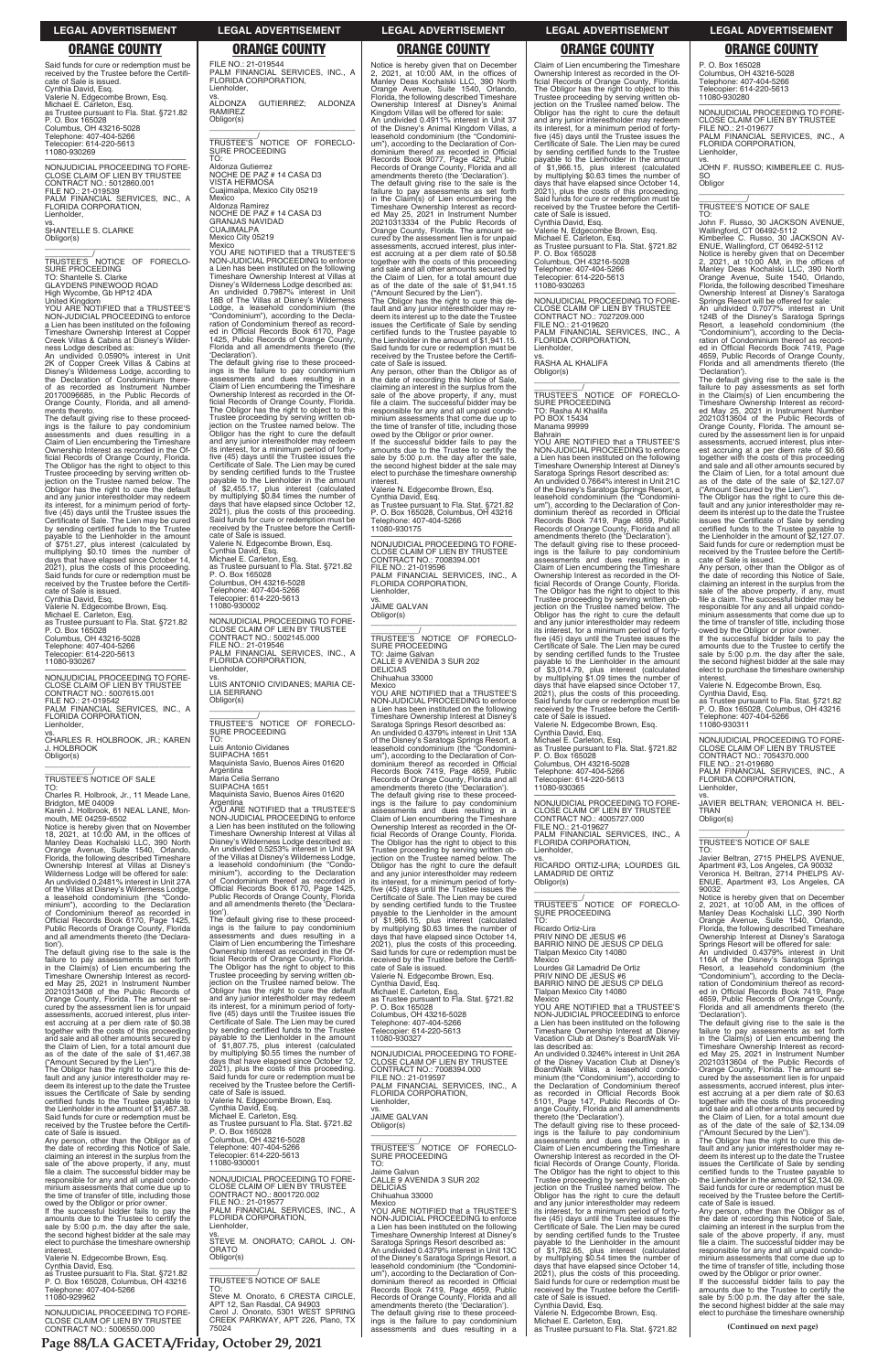interest. Valerie N. Edgecombe Brown, Esq. Cynthia David, Esq. as Trustee pursuant to Fla. Stat. §721.82 P. O. Box 165028, Columbus, OH 43216 Telephone: 407-404-5266 11080-930299

—————————————————— NONJUDICIAL PROCEEDING TO FORE-CLOSE CLAIM OF LIEN BY TRUSTEE CONTRACT NO.: 7049920.000 FILE NO.: 21-019687 PALM FINANCIAL SERVICES, INC., A FLORIDA CORPORATION, Lienholder, vs. LEONA RIDEL Obligor(s)

\_\_\_\_\_\_\_\_\_\_\_\_\_\_\_\_\_\_\_\_\_\_\_\_\_\_\_\_\_\_\_\_\_ \_\_\_\_\_\_\_\_\_\_\_/ TRUSTEE'S NOTICE OF FORECLO-SURE PROCEEDING TO:

Leona Ridel 3 NORMAN CRESCENT

Milton Keynes, Middleton MK109JN United Kingdom YOU ARE NOTIFIED that a TRUSTEE'S NON-JUDICIAL PROCEEDING to enforce a Lien has been instituted on the following Timeshare Ownership Interest at Disney's Saratoga Springs Resort described as: An undivided 0.3284% interest in Unit 103A of the Disney's Saratoga Springs Resort, a leasehold condominium (the "Condominium"), according to the Declaration of Condominium thereof as recorded in Official Records Book 7419, Page 4659, Public Records of Orange Count Florida and all amendments thereto (the

'Declaration'). The default giving rise to these proceed-ings is the failure to pay condominium assessments and dues resulting in a Claim of Lien encumbering the Timeshare Ownership Interest as recorded in the Of-ficial Records of Orange County, Florida. The Obligor has the right to object to this Trustee proceeding by serving written ob-jection on the Trustee named below. The Obligor has the right to cure the default and any junior interestholder may redeem its interest, for a minimum period of forty-five (45) days until the Trustee issues the Certificate of Sale. The Lien may be cured by sending certified funds to the Trustee<br>payable to the Lienholder in the amount<br>of \$1,618.21, plus interest (calculated<br>by multiplying \$0.48 times the number of<br>days that have elapsed since October 14,<br>2021), plus the co Said funds for cure or redemption must be received by the Trustee before the Certificate of Sale is issued.

Cynthia David, Esq. Valerie N. Edgecombe Brown, Esq. Michael E. Carleton, Esq. as Trustee pursuant to Fla. Stat. §721.82 P. O. Box 165028 Columbus, OH 43216-5028 Telephone: 407-404-5266 Telecopier: 614-220-5613 11080-930258

—————————————————— NONJUDICIAL PROCEEDING TO FORE-CLOSE CLAIM OF LIEN BY TRUSTEE CONTRACT NO.: 7049702.000 FILE NO.: 21-019688 PALM FINANCIAL SERVICES, INC., A FLORIDA CORPORATION, Lienholder,

vs. DAVID LECLAIRE; INGRID LECLAIRE Obligor(s) \_\_\_\_\_\_\_\_\_\_\_\_\_\_\_\_\_\_\_\_\_\_\_\_\_\_\_\_\_\_\_\_\_

\_\_\_\_\_\_\_\_\_\_\_/ TRUSTEE'S NOTICE OF FORECLO-SURE PROCEEDING TO: David Leclaire

68 WILLIS DR Aurora, Ontario L4G 7L9 Canada Ingrid Leclaire 23 GLENVIEW DR

Aurora, Ontario L4G2G7 Canada YOU ARE NOTIFIED that a TRUSTEE'S

NON-JUDICIAL PROCEEDING to enforce a Lien has been instituted on the following Timeshare Ownership Interest at Disney's Saratoga Springs Resort described as: An undivided 0.3284% interest in Unit 107A of the Disney's Saratoga Springs Resort, a leasehold condominium (the "Condominium"), according to the Decla-ration of Condominium thereof as recorded in Official Records Book 7419, Page 4659, Public Records of Orange County, Florida and all amendments thereto (the

'Declaration'). The default giving rise to these proceed-ings is the failure to pay condominium assessments and dues resulting in a Claim of Lien encumbering the Timeshare Ownership Interest as recorded in the Official Records of Orange County, Florida. The Obligor has the right to object to this Trustee proceeding by serving written ob-jection on the Trustee named below. The Obligor has the right to cure the default and any junior interestholder may redeem

LOS LAURELES Tuxtla Gutierrez, Chiapas 29020 Mexico

Valerie N. Edgecombe Brown, Esq. Michael E. Carleton, Esq. as Trustee pursuant to Fla. Stat. §721.82 P. O. Box 165028 , OH 43216-5028

Mexico

Tuxtla Gutierrez, Chiapas 29020 Ana L. Alonso LAURELES 311 LOS LAURELES Tuxtla Gutierrez, Chiapas 29020

Mexico YOU ARE NOTIFIED that a TRUSTEE'S NON-JUDICIAL PROCEEDING to enforce a Lien has been instituted on the following Timeshare Ownership Interest at Disney's Saratoga Springs Resort described as: An undivided 0.3284% interest in Unit 99A of the Disney's Saratoga Springs Resort, a leasehold condominium (the "Condominium"), according to the Declaration of Condominium thereof as recorded in Official Records Book 7419, Page 4659, Public Records of Orange County, Florida and all amendments thereto (the 'Declaration'). The default giving rise to these proceed-ings is the failure to pay condominium assessments and dues resulting in a Claim of Lien encumbering the Timeshare Ownership Interest as recorded in the Official Records of Orange County, Florida. The Obligor has the right to object to this Trustee proceeding by serving written ob-jection on the Trustee named below. The Obligor has the right to cure the default and any junior interestholder may redeem its interest, for a minimum period of fortyfive (45) days until the Trustee issues the Certificate of Sale. The Lien may be cured by sending certified funds to the Trustee payable to the Lienholder in the amount of \$1,641.16, plus interest (calculated by multiplying \$0.48 times the number of days that have elapsed since October 14, 2021), plus the costs of this proceeding. Said funds for cure or redemption must be received by the Trustee before the Certificate of Sale is issued. Valerie N. Edgecombe Brown, Esq. Cynthia David, Esq. Michael E. Carleton, Esq. as Trustee pursuant to Fla. Stat. §721.82

> —————————————————— NONJUDICIAL PROCEEDING TO FORE-CLOSE CLAIM OF LIEN BY TRUSTEE CONTRACT NO.: 7062464.000 FILE NO.: 21-019737 PALM FINANCIAL SERVICES, INC., A FLORIDA CORPORATION, **Lienholder**

P. O. Box 165028 Columbus, OH 43216-5028 Telephone: 407-404-5266 Telecopier: 614-220-5613 11080-930287

—————————————————— NONJUDICIAL PROCEEDING TO FORE-CLOSE CLAIM OF LIEN BY TRUSTEE CONTRACT NO.: 7048090.000 FILE NO.: 21-019691 PALM FINANCIAL SERVICES, INC., A FLORIDA CORPORATION, Lienholder,

vs. JOSE M. COELLO; ANA L. ALONSO Obligor(s) \_\_\_\_\_\_\_\_\_\_\_\_\_\_\_\_\_\_\_\_\_\_\_\_\_\_\_\_\_\_\_\_\_

\_\_\_\_\_\_\_\_\_\_\_/ TRUSTEE'S NOTICE OF FORECLO-SURE PROCEEDING TO: Jose M. Coello

LAURELES 311 LOS LAURELES Tuxtla Gutierrez, Chiapas 29020 Mexico

Ana L. Alonso LAURELES 311

YOU ARE NOTIFIED that a TRUSTEE'S NON-JUDICIAL PROCEEDING to enforce a Lien has been instituted on the following Timeshare Ownership Interest at Disney's Saratoga Springs Resort described as: An undivided 0.4927% interest in Unit 102B of the Disney's Saratoga Springs Resort, a leasehold condominium (the "Condominium"), according to the Decla-ration of Condominium thereof as recorded in Official Records Book 7419, Page 4659, Public Records of Orange County, Florida and all amendments thereto (the 'Declaration').

Fernando Recio<br>1209 SAN DARIO AVENUE<br>PMB 9AN DARIO<br>YOU ARE NOTIFIED that a TRUSTEE'S<br>YOU ARE NOTIFIED that a TRUSTEE'S<br>NON-JUDICIAL PROCEEDING to enforce a Lien has been instituted on the following Timeshare Ownership Interest at Villas at Disney's Grand Floridian Resort described

The default giving rise to these proceed-ings is the failure to pay condominium assessments and dues resulting in a Claim of Lien encumbering the Timeshare Ownership Interest as recorded in the Official Records of Orange County, Florida. The Obligor has the right to object to this Trustee proceeding by serving written ob-jection on the Trustee named below. The Obligor has the right to cure the default and any junior interestholder may redeem its interest, for a minimum period of fortyfive (45) days until the Trustee issues the Certificate of Sale. The Lien may be cured by sending certified funds to the Trustee payable to the Lienholder in the amount of \$1,641.16, plus interest (calculated by multiplying \$0.48 times the number of days that have elapsed since October 14, 2021), plus the costs of this proceeding. Said funds for cure or redemption must be received by the Trustee before the Certificate of Sale is issued. Cynthia David, Esq.

The default giving rise to these proceed-<br>ings is the failure to pay condominium<br>assessments and dues resulting in a<br>Claim of Lien encumbering the Timeshare Ownership Interest as recorded in the Official Records of Orange County, Florida. The Obligor has the right to object to this Trustee proceeding by serving written ob-jection on the Trustee named below. The Obligor has the right to cure the default and any junior interestholder may redeem its interest, for a minimum period of forty-five (45) days until the Trustee issues the Certificate of Sale. The Lien may be cured by sending certified funds to the Trustee payable to the Lienholder in the amount of \$1,247.37, plus interest (calculated by multiplying \$0.32 times the number of days that have elapsed since October 12, 2021), plus the costs of this proceeding. Said funds for cure or redemption must be received by the Trustee before the Certificate of Sale is issued. Valerie N. Edgecombe Brown, Esq.

Notice is hereby given that on November<br>18, 2021, at 10:00 AM, in the offices of<br>Manley Deas Kochalski LLC, 390 North<br>Orange Avenue, Suite 1540, Orlando,<br>Florida, the following described Timeshare Ownership Interest at Disney Vacation Club at Walt Disney World Resort will be offered for sale:

ficial Records of Orange County, Florida. The Obligor has the right to object to this Trustee proceeding by serving written ob-

jection on the Trustee named below. The Obligor has the right to cure the default and any junior interestholder may redeem its interest, for a minimum period of fortyfive (45) days until the Trustee issues the Certificate of Sale. The Lien may be cured<br>by sending certified funds to the Trustee by sending certified funds to the Trustee payable to the Lienholder in the amount of \$1,618.21, plus interest (calculated by multiplying \$0.48 times the number of days that have elapsed since October 14, 2021), plus the costs of this proceeding. Said funds for cure or redemption must be received by the Trustee before the Certifi-cate of Sale is issued. Valerie N. Edgecombe Brown, Esq. Cynthia David, Esq.

> the Declaration of Condominium thereof as recorded in Official Records Book 4361, Page 2551, Public Records of Orange County, Florida and all amendments thereto (the 'Declaration'). The default giving rise to these proceed-ings is the failure to pay condominium

Michael E. Carleton, Esq. as Trustee pursuant to Fla. Stat. §721.82 P. O. Box 165028 Columbus, OH 43216-5028 Telephone: 407-404-5266 Telecopier: 614-220-5613

11080-930286 —————————————————— NONJUDICIAL PROCEEDING TO FORE-CLOSE CLAIM OF LIEN BY TRUSTEE CONTRACT NO.: 7049702.001 FILE NO.: 21-019705

PALM FINANCIAL SERVICES, INC., A FLORIDA CORPORATION, Lienholder,

vs. DAVID LECLAIRE; INGRID LECLAIRE Obligor(s) \_\_\_\_\_\_\_\_\_\_\_\_\_\_\_\_\_\_\_\_\_\_\_\_\_\_\_\_\_\_\_\_\_

\_\_\_\_\_\_\_\_\_\_\_/ TRUSTEE'S NOTICE OF FORECLO-SURE PROCEEDING TO: David Leclaire 68 WILLIS DR Aurora, Ontario L4G 7L9 Canada Ingrid Leclaire 23 GLENVIEW DR Aurora, Ontario L4G2G7 Canada YOU ARE NOTIFIED that a TRUSTEE'S NON-JUDICIAL PROCEEDING to enforce a Lien has been instituted on the following Timeshare Ownership Interest at Disney's

Saratoga Springs Resort described as: An undivided 0.3284% interest in Unit 107A of Disney's Saratoga Springs Re-sort, a leasehold condominium (the "Condominium"), according to the Declaration of Condominium thereof as recorded in Official Records Book 7419, Page 4659, Public Records of Orange County, Florida and all amendments thereto (the 'Declaration').

> The default giving rise to these proceed-ings is the failure to pay condominium assessments and dues resulting in a Claim of Lien encumbering the Timeshare Ownership Interest as recorded in the Of-<br>ficial Records of Orange County, Florida.<br>Trustee proceeding by serving written ob-<br>Trustee proceeding by serving written ob-<br>jection on the Trustee named below. The<br>Obligor has th

The default giving rise to these proceedings is the failure to pay condominium assessments and dues resulting in a Claim of Lien encumbering the Timeshare Ownership Interest as recorded in the Official Records of Orange County, Florida. The Obligor has the right to object to this Trustee proceeding by serving written ob-jection on the Trustee named below. The Obligor has the right to cure the default and any junior interestholder may redeem its interest, for a minimum period of forty-five (45) days until the Trustee issues the Certificate of Sale. The Lien may be cured by sending certified funds to the Trustee<br>payable to the Lienholder in the amount<br>of \$1,641.16, plus interest (calculated<br>by multiplying \$0.48 times the number of<br>days that have elapsed since October 14,<br>2021), plus the co Said funds for cure or redemption must be received by the Trustee before the Certificate of Sale is issued.

Cynthia David, Esq. Valerie N. Edgecombe Brown, Esq. Michael E. Carleton, Esq. as Trustee pursuant to Fla. Stat. §721.82

P. O. Box 165028 Columbus, OH 43216-5028 Telephone: 407-404-5266 Telecopier: 614-220-5613 11080-930248

vs. PETAR SCOTT; MICHELLE A. SCOTT Obligor(s) \_\_\_\_\_\_\_\_\_\_\_\_\_\_\_\_\_\_\_\_\_\_\_\_\_\_\_\_\_\_\_\_\_

\_\_\_\_\_\_\_\_\_\_\_/ TRUSTEE'S NOTICE OF FORECLO-SURE PROCEEDING TO:

Petar Scott 3/181 MARINE PARADE Mount Maunganui, Bay Of Plenty 3010 New Zealand Michelle A. Scott 19 HAWDON ST Moruya, NSW 2537 Australia

| Congor nas are right to care are acradit     | OUIUITIDUS, OIT TULTU UULU                  | nuotrana                                     | Crange Obamy, Florida. The amount se           | no interest, for a minimum penoa or forty   |
|----------------------------------------------|---------------------------------------------|----------------------------------------------|------------------------------------------------|---------------------------------------------|
| and any junior interestholder may redeem     | Telephone: 407-404-5266                     | YOU ARE NOTIFIED that a TRUSTEE'S            | cured by the assessment lien is for unpaid     | five (45) days until the Trustee issues the |
| its interest, for a minimum period of forty- | Telecopier: 614-220-5613                    | NON-JUDICIAL PROCEEDING to enforce           | assessments, accrued interest, plus inter-     | Certificate of Sale. The Lien may be cured  |
| five (45) days until the Trustee issues the  | 11080-930252                                | a Lien has been instituted on the following  | est accruing at a per diem rate of \$0.39      | by sending certified funds to the Trustee   |
| Certificate of Sale. The Lien may be cured   |                                             | Timeshare Ownership Interest at Disney's     | together with the costs of this proceeding     | payable to the Lienholder in the amount     |
| by sending certified funds to the Trustee    | NONJUDICIAL PROCEEDING TO FORE-             | Saratoga Springs Resort described as:        | and sale and all other amounts secured by      | of \$2,014.55, plus interest (calculated    |
| payable to the Lienholder in the amount      | CLOSE CLAIM OF LIEN BY TRUSTEE              | An undivided 0.2627% interest in Unit        | the Claim of Lien, for a total amount due      | by multiplying \$0.64 times the number of   |
|                                              | CONTRACT NO.: 7047858.000                   |                                              |                                                |                                             |
| of \$1,641.16, plus interest (calculated     |                                             | 123B of the Disney's Saratoga Springs        | as of the date of the sale of \$1,440.89       | days that have elapsed since October 14,    |
| by multiplying \$0.48 times the number of    | FILE NO.: 21-019692                         | Resort, a leasehold condominium (the         | ("Amount Secured by the Lien").                | 2021), plus the costs of this proceeding.   |
| days that have elapsed since October 14,     | PALM FINANCIAL SERVICES, INC., A            | "Condominium"), according to the Decla-      | The Obligor has the right to cure this de-     | Said funds for cure or redemption must be   |
| 2021), plus the costs of this proceeding.    | FLORIDA CORPORATION,                        | ration of Condominium thereof as record-     | fault and any junior interestholder may re-    | received by the Trustee before the Certifi- |
| Said funds for cure or redemption must be    | Lienholder,                                 | ed in Official Records Book 7419, Page       | deem its interest up to the date the Trustee   | cate of Sale is issued.                     |
| received by the Trustee before the Certifi-  | VS.                                         | 4659, Public Records of Orange County,       | issues the Certificate of Sale by sending      | Cynthia David, Esq.                         |
| cate of Sale is issued.                      | JAIME O. GAETE CALDERON                     | Florida and all amendments thereto (the      | certified funds to the Trustee payable to      | Valerie N. Edgecombe Brown, Esq.            |
| Valerie N. Edgecombe Brown, Esg.             | Obligor(s)                                  | 'Declaration').                              | the Lienholder in the amount of \$1,440.89.    | Michael E. Carleton, Esq.                   |
| Cynthia David, Esq.                          |                                             | The default giving rise to these proceed-    | Said funds for cure or redemption must be      | as Trustee pursuant to Fla. Stat. §721.82   |
| Michael E. Carleton, Esq.                    |                                             | ings is the failure to pay condominium       | received by the Trustee before the Certifi-    | P. O. Box 165028                            |
| as Trustee pursuant to Fla. Stat. §721.82    | TRUSTEE'S NOTICE OF FORECLO-                | assessments and dues resulting in a          | cate of Sale is issued.                        | Columbus, OH 43216-5028                     |
| P. O. Box 165028                             | SURE PROCEEDING                             | Claim of Lien encumbering the Timeshare      | Any person, other than the Obligor as of       | Telephone: 407-404-5266                     |
| Columbus, OH 43216-5028                      | TO: Jaime O. Gaete Calderon                 | Ownership Interest as recorded in the Of-    | the date of recording this Notice of Sale,     | Telecopier: 614-220-5613                    |
| Telephone: 407-404-5266                      | CASILLA DE CORREO #16723                    | ficial Records of Orange County, Florida.    | claiming an interest in the surplus from the   | 11080-930245                                |
| Telecopier: 614-220-5613                     | <b>CORREO 9 PROVIDENCIA</b>                 | The Obligor has the right to object to this  | sale of the above property, if any, must       |                                             |
| 11080-930326                                 | Santiago 00000                              | Trustee proceeding by serving written ob-    | file a claim. The successful bidder may be     | NONJUDICIAL PROCEEDING TO FORE-             |
|                                              | Chile                                       | jection on the Trustee named below. The      | responsible for any and all unpaid condo-      | CLOSE CLAIM OF LIEN BY TRUSTEE              |
| NONJUDICIAL PROCEEDING TO FORE-              | YOU ARE NOTIFIED that a TRUSTEE'S           |                                              |                                                | CONTRACT NO.: 10008095.001                  |
|                                              |                                             | Obligor has the right to cure the default    | minium assessments that come due up to         |                                             |
| CLOSE CLAIM OF LIEN BY TRUSTEE               | NON-JUDICIAL PROCEEDING to enforce          | and any junior interestholder may redeem     | the time of transfer of title, including those | FILE NO.: 21-019806                         |
| CONTRACT NO.: 7048090.001                    | a Lien has been instituted on the following | its interest, for a minimum period of forty- | owed by the Obligor or prior owner.            | PALM FINANCIAL SERVICES, INC., A            |
| FILE NO.: 21-019690                          | Timeshare Ownership Interest at Disney's    | five (45) days until the Trustee issues the  | If the successful bidder fails to pay the      | FLORIDA CORPORATION.                        |
| PALM FINANCIAL SERVICES, INC., A             | Saratoga Springs Resort described as:       | Certificate of Sale. The Lien may be cured   | amounts due to the Trustee to certify the      | Lienholder.                                 |
| FLORIDA CORPORATION,                         | An undivided 0.3284% interest in Unit 99A   | by sending certified funds to the Trustee    | sale by 5:00 p.m. the day after the sale,      | VS.                                         |
| Lienholder,                                  | of the Disney's Saratoga Springs Resort, a  | payable to the Lienholder in the amount      | the second highest bidder at the sale may      | DONATO ESPOSITO; TATIANA L. ES-             |
|                                              | leasehold condominium (the "Condomini-      | of \$1,697.26, plus interest (calculated     | elect to purchase the timeshare ownership      | <b>POSITO</b>                               |
| JOSE M. COELLO: ANA L. ALONSO                | um"), according to the Declaration of Con-  | by multiplying \$0.51 times the number of    | interest.                                      | Obligor(s)                                  |
| Obligor(s)                                   | dominium thereof as recorded in Official    | days that have elapsed since October 17,     | Valerie N. Edgecombe Brown, Esq.               |                                             |
|                                              | Records Book 7419, Page 4659, Public        | 2021), plus the costs of this proceeding.    | Cynthia David, Esg.                            |                                             |
|                                              | Records of Orange County, Florida and all   | Said funds for cure or redemption must be    | as Trustee pursuant to Fla. Stat. §721.82      | TRUSTEE'S NOTICE OF FORECLO-                |
| TRUSTEE'S NOTICE OF FORECLO-                 | amendments thereto (the 'Declaration').     | received by the Trustee before the Certifi-  | P. O. Box 165028, Columbus, OH 43216           | SURE PROCEEDING                             |
| SURE PROCEEDING                              | The default giving rise to these proceed-   | cate of Sale is issued.                      | Telephone: 407-404-5266                        | TO.                                         |
| TO:                                          | ings is the failure to pay condominium      | Cynthia David, Esg.                          | 11080-929957                                   | Donato Esposito                             |
| Jose M. Coello                               | assessments and dues resulting in a         | Valerie N. Edgecombe Brown, Esg.             |                                                | <b>AVENIDA REBOUCAS 815</b>                 |
| <b>LAURELES 311</b>                          | Claim of Lien encumbering the Timeshare     | Michael E. Carleton, Esg.                    | NONJUDICIAL PROCEEDING TO FORE-                |                                             |
| <b>LOS LAURELES</b>                          | Ownership Interest as recorded in the Of-   | as Trustee pursuant to Fla. Stat. §721.82    | CLOSE CLAIM OF LIEN BY TRUSTEE                 | (Continued on next page)                    |
|                                              |                                             |                                              |                                                |                                             |

P. O. Box 165028 Columbus, OH 43216-5028 Telephone: 407-404-5266 Telecopier: 614-220-5613 11080-930339

—————————————————— NONJUDICIAL PROCEEDING TO FORE-CLOSE CLAIM OF LIEN BY TRUSTEE CONTRACT NO.: 10010473.007 FILE NO.: 21-019748 PALM FINANCIAL SERVICES, INC., A FLORIDA CORPORATION, Lienholder,

vs. KARLA SIWADY DE RECIO; FERNANDO RECIO Obligor(s)

\_\_\_\_\_\_\_\_\_\_\_\_\_\_\_\_\_\_\_\_\_\_\_\_\_\_\_\_\_\_\_\_\_ \_\_\_\_\_\_\_\_\_\_\_/ TRUSTEE'S NOTICE OF FORECLO-SURE PROCEEDING TO:

Karla Siwady De Recio 1209 SAN DARIO AVENUE PMB 9261 Laredo, TX 78040

as: An undivided 0.1879% interest in Unit 1H of the Villas at Disney's Grand Floridian Resort, a leasehold condominium (the "Condominium"), according to the Declaration of Condominium thereof as recorded in Official Records Book 10545, Page 3964, Public Records of Orange County, Florida and all amendments thereto (the 'Declaration').

Cynthia David, Esq. Michael E. Carleton, Esq. as Trustee pursuant to Fla. Stat. §721.82 P. O. Box 165028 Columbus, OH 43216-5028 Telephone: 407-404-5266 Telecopier: 614-220-5613

11080-930003

—————————————————— NONJUDICIAL PROCEEDING TO FORE-CLOSE CLAIM OF LIEN BY TRUSTEE CONTRACT NO.: 8545.002 FILE NO.: 21-019752 PALM FINANCIAL SERVICES, INC., A FLORIDA CORPORATION,

Lienholder,

vs. PETER A. ALLUTTO; PENELOPE A. AL-LUTTO Obligor(s)

\_\_\_\_\_\_\_\_\_\_\_\_\_\_\_\_\_\_\_\_\_\_\_\_\_\_\_\_\_\_\_\_\_

### \_\_\_\_\_\_\_\_\_\_\_/ TRUSTEE'S NOTICE OF SALE TO:

Peter A. Allutto, 2031 Hixons Bluff, Greensboro, GA 30642 Penelope A. Allutto, 2031 Hixons Bluff, Greensboro, GA 30642

An undivided 0.0549% interest in Unit 52 of the Disney Vacation Club at Walt Disney World Resort, a leasehold condominium (the "Condominium"), according to the Declaration of Condominium thereof as recorded in Official Records Book 4361, Page 2551, Public Records of Orange County, Florida and all amendments thereto (the 'Declaration'). The default giving rise to the sale is the

failure to pay assessments as set forth in the Claim(s) of Lien encumbering the Timeshare Ownership Interest as recorded May 25, 2021 in Instrument Number 20210313529 of the Public Records of Orange County, Florida. The amount se-

CONTRACT NO.: 17037.000 FILE NO.: 21-019757 PALM FINANCIAL SERVICES, INC., A FLORIDA CORPORATION, Lienholder,

vs. NOMAR TAVIO, AKA NOMAR RAMON TAVIO; SONIA TAVIO Obligor(s)

\_\_\_\_\_\_\_\_\_\_\_\_\_\_\_\_\_\_\_\_\_\_\_\_\_\_\_\_\_\_\_\_\_ \_\_\_\_\_\_\_\_\_\_\_/ TRUSTEE'S NOTICE OF FORECLO-SURE PROCEEDING TO:

Nomar Tavio, AKA Nomar Ramon Tavio 4465 NW 93 CT. Doral, FL 33178

Sonia Tavio

4370 NW 93 CT. Miami, FL 33178

YOU ARE NOTIFIED that a TRUSTEE'S NON-JUDICIAL PROCEEDING to enforce a Lien has been instituted on the following Timeshare Ownership Interest at Disney Vacation Club at Walt Disney World Resort described as:

An undivided 0.1154% interest in Unit 52 of the Disney Vacation Club at Walt Disney World Resort, a leasehold condo-minium (the "Condominium"), according to

assessments and dues resulting in a Claim of Lien encumbering the Timeshare Ownership Interest as recorded in the Official Records of Orange County, Florida. The Obligor has the right to object to this Trustee proceeding by serving written ob-jection on the Trustee named below. The Obligor has the right to cure the default and any junior interestholder may redeem its interest, for a minimum period of forty-five (45) days until the Trustee issues the Certificate of Sale. The Lien may be cured by sending certified funds to the Trustee<br>payable to the Lienholder in the amount<br>of \$2,336.99, plus interest (calculated<br>by multiplying \$0.80 times the number of<br>days that have elapsed since October 12,<br>2021), plus the co Said funds for cure or redemption must be received by the Trustee before the Certificate of Sale is issued.

Cynthia David, Esq. Valerie N. Edgecombe Brown, Esq. Michael E. Carleton, Esq. as Trustee pursuant to Fla. Stat. §721.82 P. O. Box 165028

Columbus, OH 43216-5028 Telephone: 407-404-5266 Telecopier: 614-220-5613

11080-929973

—————————————————— NONJUDICIAL PROCEEDING TO FORE-CLOSE CLAIM OF LIEN BY TRUSTEE CONTRACT NO.: 10008095.000 FILE NO.: 21-019799 PALM FINANCIAL SERVICES, INC., A FLORIDA CORPORATION, Lienholder,

vs. DONATO ESPOSITO; TATIANA L. ES-POSITO Obligor(s)

\_\_\_\_\_\_\_\_\_\_\_\_\_\_\_\_\_\_\_\_\_\_\_\_\_\_\_\_\_\_\_\_\_ \_\_\_\_\_\_\_\_\_\_\_/<br>TRUSTEE'S NOTICE OF FORECLO-<br>SURE PROCEEDING TO:

Donato Esposito AVENIDA REBOUCAS 815 CERQUEIRA CESAR

Sao Paulo, Sp 005401100 Brazil

Tatiana L. Esposito RUA MARANHAO 1019 HIGIENOPOLIS Sao Paulo, Sp 001240001

Brazil YOU ARE NOTIFIED that a TRUSTEE'S NON-JUDICIAL PROCEEDING to enforce a Lien has been instituted on the following Timeshare Ownership Interest at Bay Lake Tower at Disney's Contemporary

Resort described as: An undivided 0.5347% interest in Unit 36A of the Bay Lake Tower at Disney's Contemporary Resort , a leasehold con-dominium (the "Condominium"), according to the Declaration of Condominium thereof as recorded in Official Records Book 9755, Page 2293, Public Records of Orange County, Florida and all amendments thereto (the 'Declaration').

### **LEGAL ADVERTISEMENT LEGAL ADVERTISEMENT LEGAL ADVERTISEMENT LEGAL ADVERTISEMENT LEGAL ADVERTISEMENT**

# **ORANGE COUNTY ORANGE COUNTY ORANGE COUNTY ORANGE COUNTY ORANGE COUNTY**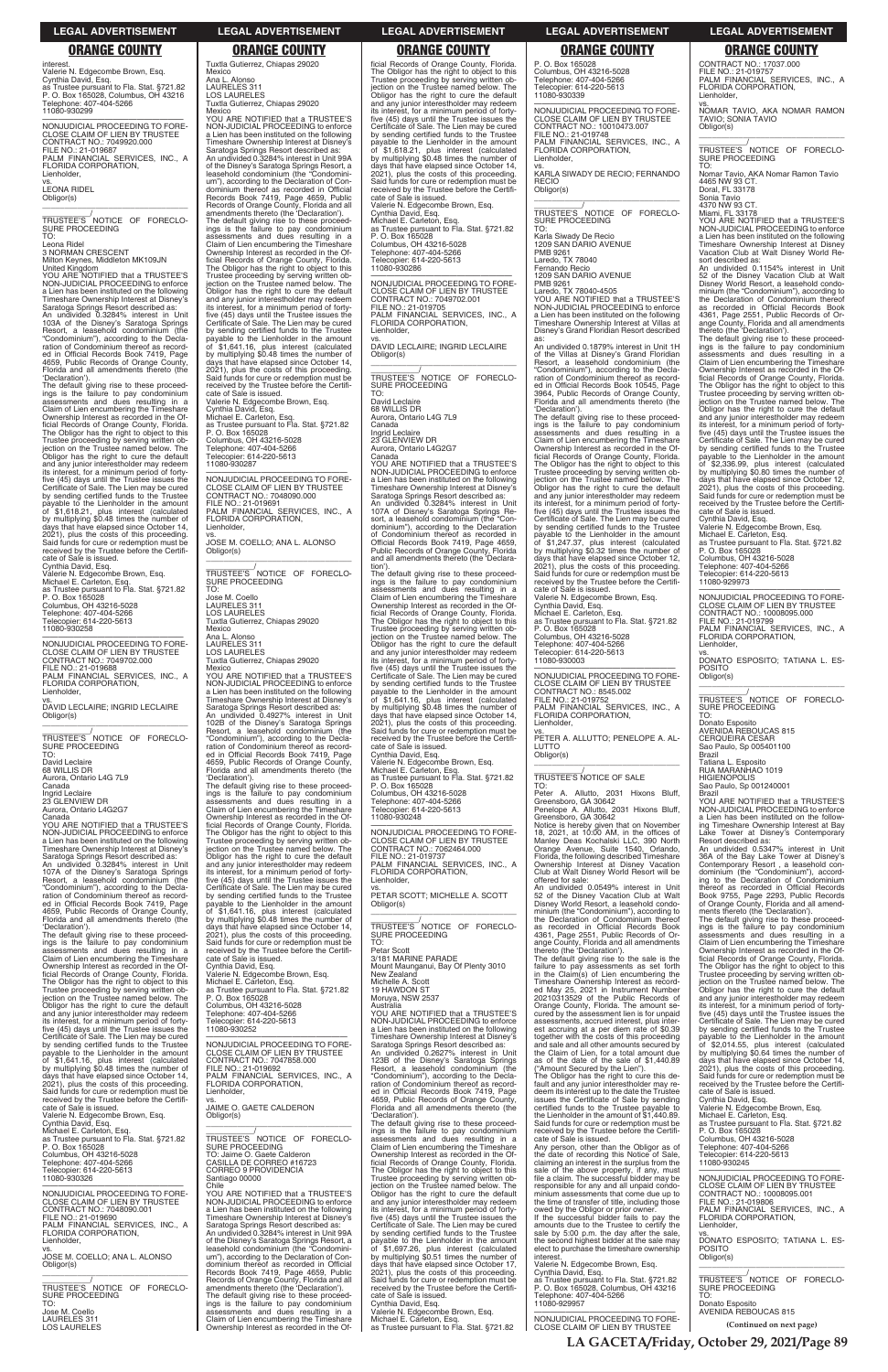CERQUEIRA CESAR Sao Paulo, SP 05401100 Brazil Tatiana L. Esposito RUA MARANHAO 1019 HIGIENOPOLIS Sao Paulo, SP 01240001

Brazil YOU ARE NOTIFIED that a TRUSTEE'S NON-JUDICIAL PROCEEDING to enforce a Lien has been instituted on the following Timeshare Ownership Interest at Disney's Saratoga Springs Resort described as: An undivided 0.2189% interest in Unit 87A of the Disney's Saratoga Springs Resort, a leasehold condominium (the "Condomini-um"), according to the Declaration of Condominium thereof as recorded in Official Records Book 7419, Page 4659, Public Records of Orange County, Florida and all amendments thereto (the 'Declaration'). The default giving rise to these proceed-ings is the failure to pay condominium assessments and dues resulting in a Claim of Lien encumbering the Timeshare Ownership Interest as recorded in the Official Records of Orange County, Florida. The Obligor has the right to object to this Trustee proceeding by serving written objection on the Trustee named below. The Obligor has the right to cure the default and any junior interestholder may redeem its interest, for a minimum period of fortyfive (45) days until the Trustee issues the Certificate of Sale. The Lien may be cured by sending certified funds to the Trustee payable to the Lienholder in the amount of \$1,294.20, plus interest (calculated by multiplying \$0.33 times the number of days that have elapsed since October 17, 2021), plus the costs of this proceeding. Said funds for cure or redemption must be received by the Trustee before the Certifi-cate of Sale is issued.

Valerie N. Edgecombe Brown, Esq. Cynthia David, Esq. Michael E. Carleton, Esq. as Trustee pursuant to Fla. Stat. §721.82 P. O. Box 165028 Columbus, OH 43216-5028 Telephone: 407-404-5266 Telecopier: 614-220-5613 11080-930366

—————————————————— NONJUDICIAL PROCEEDING TO FORE-CLOSE CLAIM OF LIEN BY TRUSTEE CONTRACT NO.: 36776.001 FILE NO.: 21-019814 PALM FINANCIAL SERVICES, INC., A FLORIDA CORPORATION, Lienholder, vs. CARLOS ALBERTO GOMEZ BOTERO;

GLORIA ELENA GOMEZ JIMENEZ Obligor(s) \_\_\_\_\_\_\_\_\_\_\_\_\_\_\_\_\_\_\_\_\_\_\_\_\_\_\_\_\_\_\_\_\_

\_\_\_\_\_\_\_\_\_\_\_/ TRUSTEE'S NOTICE OF FORECLO-SURE PROCEEDING TO: Carlos Alberto Gomez Botero CARRER 56B PISO 11 Medellin, Colombia 049A29 Colombia Gloria Elena Gomez Jimenez CARRERA 56B # 49A29 PISO 11 Medellin, Colombia 000000 Colombia YOU ARE NOTIFIED that a TRUSTEE'S NON-JUDICIAL PROCEEDING to enforce a Lien has been instituted on the following

Timeshare Ownership Interest at Villas at Disney's Wilderness Lodge described as: An undivided 0.2892% interest in Unit 1G of the Villas at Disney's Wilderness Lodge, a leasehold condominium (the "Condo-minium"), according to the Declaration of Condominium thereof as recorded in Official Records Book 6170, Page 1425, Public Records of Orange County, Florida and all amendments thereto (the 'Declara-

tion'). The default giving rise to these proceedings is the failure to pay condominium assessments and dues resulting in a Claim of Lien encumbering the Timeshare Ownership Interest as recorded in the Official Records of Orange County, Florida. The Obligor has the right to object to this Trustee proceeding by serving written ob-jection on the Trustee named below. The Obligor has the right to cure the default and any junior interestholder may redeem its interest, for a minimum period of forty-five (45) days until the Trustee issues the Certificate of Sale. The Lien may be cured by sending certified funds to the Trustee payable to the Lienholder in the amount of \$1,404.72, plus interest (calculated by multiplying \$0.38 times the number of days that have elapsed since October 12, 2021), plus the costs of this proceeding. Said funds for cure or redemption must be received by the Trustee before the Certificate of Sale is issued.

Valerie N. Edgecombe Brown, Esq. Cynthia David, Esq.

Timeshare Ownership Interest as record-ed May 25, 2021 in Instrument Number 20210313604 of the Public Records of Orange County, Florida. The amount se-cured by the assessment lien is for unpaid assessments, accrued interest, plus interest accruing at a per diem rate of \$0.39 together with the costs of this proceeding and sale and all other amounts secured by the Claim of Lien, for a total amount due as of the date of the sale of \$1,488.37 ("Amount Secured by the Lien").

> An undivided 1.1051% interest in Unit 111E of the Disney's Animal Kingdom Vil-las, a leasehold condominium (the "Condominium"), according to the Declaration of Condominium thereof as recorded in Official Records Book 9077, Page 4252, Public Records of Orange County, Florida and all amendments thereto (the 'Declaration')

The Obligor has the right to cure this de-fault and any junior interestholder may redeem its interest up to the date the Trustee issues the Certificate of Sale by sending certified funds to the Trustee payable to the Lienholder in the amount of \$1,488.37. Said funds for cure or redemption must be received by the Trustee before the Certificate of Sale is issued.

Any person, other than the Obligor as of the date of recording this Notice of Sale, claiming an interest in the surplus from the sale of the above property, if any, must file a claim. The successful bidder may be responsible for any and all unpaid condominium assessments that come due up to the time of transfer of title, including those

owed by the Obligor or prior owner. If the successful bidder fails to pay the amounts due to the Trustee to certify the sale by 5:00 p.m. the day after the sale, the second highest bidder at the sale may elect to purchase the timeshare ownership interest.

Valerie N. Edgecombe Brown, Esq. Cynthia David, Esq.

as Trustee pursuant to Fla. Stat. §721.82 P. O. Box 165028, Columbus, OH 43216 Telephone: 407-404-5266 11080-930254

—————————————————— NONJUDICIAL PROCEEDING TO FORE-CLOSE CLAIM OF LIEN BY TRUSTEE CONTRACT NO.: 7027209.001 FILE NO.: 21-019823 PALM FINANCIAL SERVICES, INC., A FLORIDA CORPORATION, Lienholder,

vs. RASHA AL KHALIFA Obligor(s)

\_\_\_\_\_\_\_\_\_\_\_\_\_\_\_\_\_\_\_\_\_\_\_\_\_\_\_\_\_\_\_\_\_ \_\_\_\_\_\_\_\_\_\_\_/<br>TRUSTEE'S NOTICE OF FORECLO-<br>SURE PROCEEDING TO: Rasha Al Khalifa PO BOX 15434 Manama 99999 Bahrain YOU ARE NOTIFIED that a TRUSTEE'S NON-JUDICIAL PROCEEDING to enforce a Lien has been instituted on the following Timeshare Ownership Interest at Bay Lake Tower at Disney's Contemporary Resort described as: An undivided 1.7823% interest in Unit 58B of the Bay Lake Tower at Disney's<br>Contemporary Resort, a leasehold con-<br>dominium (the "Condominium"), accord-<br>ing to the Declaration of Condominium<br>thereof as recorded in Official Records<br>Book 9755, Page 2293, Public R of Orange County, Florida and all amend-ments thereto (the 'Declaration'). The default giving rise to these proceedings is the failure to pay condominium assessments and dues resulting in a Claim of Lien encumbering the Timeshare Ownership Interest as recorded in the Official Records of Orange County, Florida. The Obligor has the right to object to this Trustee proceeding by serving written ob-jection on the Trustee named below. The Obligor has the right to cure the default and any junior interestholder may redeem its interest, for a minimum period of forty-five (45) days until the Trustee issues the Certificate of Sale. The Lien may be cured by sending certified funds to the Trustee payable to the Lienholder in the amount of \$2,936.93, plus interest (calculated by multiplying \$1.05 times the number of days that have elapsed since October 14, 2021), plus the costs of this proceeding. Said funds for cure or redemption must be received by the Trustee before the Certificate of Sale is issued. Cynthia David, Esq. Valerie N. Edgecombe Brown, Esq. Michael E. Carleton, Esq. as Trustee pursuant to Fla. Stat. §721.82 P. O. Box 165028 Columbus, OH 43216-5028 Telephone: 407-404-5266 Telecopier: 614-220-5613 11080-930243

John A. Celani, 200 Cannon Street, #147, Cranston, RI 02920

Daebrien R. De Simone, 200 CANNON<br>STREET, #147, Cranston, RI 02920-2249<br>Notice is hereby given that on November<br>18, 2021, at 10:00 AM, in the offices of<br>Manley Deas Kochalski LLC, 390 North<br>Orange Avenue, Suite 1540, Orlan Florida, the following described Timeshare Ownership Interest at Disney's Beach Club Villas will be offered for sale:

An undivided 0.4398% interest in Unit 51 of the Disney's Beach Club Villas, a lease-hold condominium (the "Condominium"), according to the Declaration of Condo-<br>minium thereof as recorded in Official<br>Records Book 6531, Page 3526, Public<br>Records of Orange County, Florida and all<br>amendments thereo (the 'Declaration').<br>The default giving rise to

—————————————————— NONJUDICIAL PROCEEDING TO FORE-CLOSE CLAIM OF LIEN BY TRUSTEE CONTRACT NO.: 7030164.000 FILE NO.: 21-019830 PALM FINANCIAL SERVICES, INC., A FLORIDA CORPORATION, Lienholder,

vs. CLAES A. T. NILSSON Obligor(s)

vs. AARON GADD; RACHEL LOUISE GADD Obligor(s)  $\overline{\phantom{a}}$  ,  $\overline{\phantom{a}}$  ,  $\overline{\phantom{a}}$  ,  $\overline{\phantom{a}}$  ,  $\overline{\phantom{a}}$  ,  $\overline{\phantom{a}}$  ,  $\overline{\phantom{a}}$  ,  $\overline{\phantom{a}}$  ,  $\overline{\phantom{a}}$  ,  $\overline{\phantom{a}}$  ,  $\overline{\phantom{a}}$  ,  $\overline{\phantom{a}}$  ,  $\overline{\phantom{a}}$  ,  $\overline{\phantom{a}}$  ,  $\overline{\phantom{a}}$  ,  $\overline{\phantom{a}}$ 

\_\_\_\_\_\_\_\_\_\_\_/<br>TRUSTEE'S NOTICE OF FORECLO-<br>SURE PROCEEDING TO:

Jessica Anne Hyde-White 16 COVERT MEAD aywards Heath, Gb-eng RH17 6DP

cate of Sale is issued. Valerie N. Edgecombe Brown, Esq. Cynthia David, Esq. Michael E. Carleton, Esq. as Trustee pursuant to Fla. Stat. §721.82 P. O. Box 165028 Columbus, OH 43216-5028 Telephone: 407-404-5266 Telecopier: 614-220-5613 11080-930367

—————————————————— NONJUDICIAL PROCEEDING TO FORE-CLOSE CLAIM OF LIEN BY TRUSTEE CONTRACT NO.: 9019568.001 FILE NO.: 21-019855 PALM FINANCIAL SERVICES, INC., A FLORIDA CORPORATION, Lienholder,

vs. RANDALL E. LARSON; SERENA S. LAR-SON Obligor(s) \_\_\_\_\_\_\_\_\_\_\_\_\_\_\_\_\_\_\_\_\_\_\_\_\_\_\_\_\_\_\_\_\_

\_\_\_\_\_\_\_\_\_\_\_/<br>TRUSTEE'S NOTICE OF FORECLO-<br>SURE PROCEEDING

TO: Randall E. Larson 1008 TUSCANY PLACE Winter Park, FL 32789-1018 Serena S. Larson 1008 TUSCANY PLACE Winter Park, FL 32789-1018 YOU ARE NOTIFIED that a TRUSTEE'S NON-JUDICIAL PROCEEDING to enforce a Lien has been instituted on the following Timeshare Ownership Interest at Disney's Animal Kingdom Villas described as:

> PALM FINANCIAL SERVICES, INC., A FLORIDA CORPORATION, Lienholder,

\_\_\_\_\_\_\_\_\_\_\_\_\_\_\_\_\_\_\_\_\_\_\_\_\_\_\_\_\_\_\_\_\_ \_\_\_\_\_\_\_\_\_\_\_/<br>TRUSTEE'S NOTICE OF FORECLO-<br>SURE PROCEEDING

ness Lodge described as: An undivided 0.5717% interest in Unit 3A of Copper Creek Villas & Cabins at Disney's Wilderness Lodge, according to the Declaration of Condominium thereof as recorded as Instrument Number 20170096685, in the Public Records of Orange County, Florida, and all amendments thereto.

The default giving rise to these proceed-ings is the failure to pay condominium assessments and dues resulting in a Claim of Lien encumbering the Timeshare Ownership Interest as recorded in the Of-ficial Records of Orange County, Florida. The Obligor has the right to object to this Trustee proceeding by serving written ob-jection on the Trustee named below. The Obligor has the right to cure the default and any junior interestholder may redeem its interest, for a minimum period of fortyfive (45) days until the Trustee issues the Certificate of Sale. The Lien may be cured by sending certified funds to the Trustee payable to the Lienholder in the amount of \$2,003.47, plus interest (calculated by multiplying \$0.65 times the number of days that have elapsed since October 13, 2021), plus the costs of this proceeding. Said funds for cure or redemption must be received by the Trustee before the Certificate of Sale is issued. Cynthia David, Esq. Valerie N. Edgecombe Brown, Esq. Michael E. Carleton, Esq. as Trustee pursuant to Fla. Stat. §721.82

P. O. Box 165028

Columbus, OH 43216-5028 Telephone: 407-404-5266 Telecopier: 614-220-5613 11080-930034

—————————————————— NONJUDICIAL PROCEEDING TO FORE-CLOSE CLAIM OF LIEN BY TRUSTEE CONTRACT NO.: 4015246.000 FILE NO.: 21-019867 PALM FINANCIAL SERVICES, INC., A FLORIDA CORPORATION, Lienholder,

vs. MICHAEL V. NARSKE; BETH A. NAR-SKE

Obligor(s) \_\_\_\_\_\_\_\_\_\_\_\_\_\_\_\_\_\_\_\_\_\_\_\_\_\_\_\_\_\_\_\_\_

\_\_\_\_\_\_\_\_\_\_\_/ TRUSTEE'S NOTICE OF SALE

TO: Michael V. Narske, 414 Slingerland Drive, Schaumburg, IL 60193 Beth A. Narske, 414 Slingerland Drive, Schaumburg, IL 60193

Notice is hereby given that on December 2, 2021, at 10:00 AM, in the offices of Manley Deas Kochalski LLC, 390 North Orange Avenue, Suite 1540, Orlando, Florida, the following described Timeshare Ownership Interest at Disney Vacation Club at Disney's BoardWalk Villas will be offered for sale:

An undivided 0.6505% interest in Unit 35B of the Disney Vacation Club at Disney's BoardWalk Villas, a leasehold condominium (the "Condominium"), according to the Declaration of Condominium thereof as recorded in Official Records Book 5101, Page 147, Public Records of Orange County, Florida and all amendments thereto (the 'Declaration').

The default giving rise to the sale is the failure to pay assessments as set forth failure to pay assessments as set forth<br>in the Claim(s) of Lien encumbering the Timeshare Ownership Interest as recorded May 25, 2021 in Instrument Number

| Michael E. Carleton, Esg.<br>as Trustee pursuant to Fla. Stat. §721.82<br>P. O. Box 165028<br>Columbus, OH 43216-5028<br>Telephone: 407-404-5266<br>Telecopier: 614-220-5613<br>11080-930000                                                                                                                                                                                                                                                              | TRUSTEE'S NOTICE OF FORECLO-<br>SURE PROCEEDING<br>TO: Claes A. T. Nilsson<br>SKAGGEBERG 15<br>Sunne, Sunne 68693<br>Sweden                                                                                                                                                                                                                                                                                                                                                                                                                               | Timeshare Ownership Interest as record-<br>ed May 25, 2021 in Instrument Number<br>20210313303 of the Public Records of<br>Orange County, Florida. The amount se-<br>cured by the assessment lien is for unpaid<br>assessments, accrued interest, plus inter-<br>est accruing at a per diem rate of \$0.54<br>together with the costs of this proceeding                                                                              | assessments and dues resulting in a<br>Claim of Lien encumbering the Timeshare<br>Ownership Interest as recorded in the Of-<br>ficial Records of Orange County, Florida.<br>The Obligor has the right to object to this<br>Trustee proceeding by serving written ob-<br>jection on the Trustee named below. The<br>Obligor has the right to cure the default | Said funds for cure or redemption must be<br>received by the Trustee before the Certifi-<br>cate of Sale is issued.<br>Cynthia David, Esg.<br>Valerie N. Edgecombe Brown, Esq.<br>Michael E. Carleton, Esq.<br>as Trustee pursuant to Fla. Stat. §721.82<br>P. O. Box 165028                                                                                    |
|-----------------------------------------------------------------------------------------------------------------------------------------------------------------------------------------------------------------------------------------------------------------------------------------------------------------------------------------------------------------------------------------------------------------------------------------------------------|-----------------------------------------------------------------------------------------------------------------------------------------------------------------------------------------------------------------------------------------------------------------------------------------------------------------------------------------------------------------------------------------------------------------------------------------------------------------------------------------------------------------------------------------------------------|---------------------------------------------------------------------------------------------------------------------------------------------------------------------------------------------------------------------------------------------------------------------------------------------------------------------------------------------------------------------------------------------------------------------------------------|--------------------------------------------------------------------------------------------------------------------------------------------------------------------------------------------------------------------------------------------------------------------------------------------------------------------------------------------------------------|-----------------------------------------------------------------------------------------------------------------------------------------------------------------------------------------------------------------------------------------------------------------------------------------------------------------------------------------------------------------|
| NONJUDICIAL PROCEEDING TO FORE-<br>CLOSE CLAIM OF LIEN BY TRUSTEE<br>CONTRACT NO.: 36676.003<br>FILE NO.: 21-019817<br>PALM FINANCIAL SERVICES, INC., A                                                                                                                                                                                                                                                                                                   | YOU ARE NOTIFIED that a TRUSTEE'S<br>NON-JUDICIAL PROCEEDING to enforce<br>a Lien has been instituted on the following<br>Timeshare Ownership Interest at Disney's<br>Saratoga Springs Resort described as:                                                                                                                                                                                                                                                                                                                                               | and sale and all other amounts secured by<br>the Claim of Lien, for a total amount due<br>as of the date of the sale of \$1,845.75<br>("Amount Secured by the Lien").<br>The Obligor has the right to cure this de-                                                                                                                                                                                                                   | and any junior interestholder may redeem<br>its interest, for a minimum period of forty-<br>five (45) days until the Trustee issues the<br>Certificate of Sale. The Lien may be cured<br>by sending certified funds to the Trustee                                                                                                                           | Columbus, OH 43216-5028<br>Telephone: 407-404-5266<br>Telecopier: 614-220-5613<br>11080-930236                                                                                                                                                                                                                                                                  |
| FLORIDA CORPORATION,<br>Lienholder,<br>vs.<br>LUCY M. MCDONOUGH<br>Obligor(s)                                                                                                                                                                                                                                                                                                                                                                             | An undivided 0.4729% interest in Unit 69A<br>of Disney's Saratoga Springs Resort, a<br>leasehold condominium (the "Condomini-<br>um"), according to the Declaration of Con-<br>dominium thereof as recorded in Official<br>Records Book 7419, Page 4659, Public                                                                                                                                                                                                                                                                                           | fault and any junior interestholder may re-<br>deem its interest up to the date the Trustee<br>issues the Certificate of Sale by sending<br>certified funds to the Trustee payable to<br>the Lienholder in the amount of \$1.845.75.<br>Said funds for cure or redemption must be                                                                                                                                                     | payable to the Lienholder in the amount<br>of \$2,021.59, plus interest (calculated<br>by multiplying \$0.65 times the number of<br>days that have elapsed since October 14,<br>2021), plus the costs of this proceeding.<br>Said funds for cure or redemption must be                                                                                       | NONJUDICIAL PROCEEDING TO FORE-<br>CLOSE CLAIM OF LIEN BY TRUSTEE<br>CONTRACT NO.: 31661.000<br>FILE NO.: 21-019910<br>PALM FINANCIAL SERVICES, INC., A<br>FLORIDA CORPORATION,                                                                                                                                                                                 |
| TRUSTEE'S NOTICE OF SALE<br>TO: Lucy M. Mcdonough, 132 BEACH<br>128TH STREET, Belle Harbor, NY 11694-<br>1605<br>Notice is hereby given that on December                                                                                                                                                                                                                                                                                                  | Records of Orange County, Florida and all<br>amendments thereto (the 'Declaration').<br>The default giving rise to these proceed-<br>ings is the failure to pay condominium<br>assessments and dues resulting in a<br>Claim of Lien encumbering the Timeshare                                                                                                                                                                                                                                                                                             | received by the Trustee before the Certifi-<br>cate of Sale is issued.<br>Any person, other than the Obligor as of<br>the date of recording this Notice of Sale,<br>claiming an interest in the surplus from the<br>sale of the above property, if any, must                                                                                                                                                                          | received by the Trustee before the Certifi-<br>cate of Sale is issued.<br>Cynthia David, Esq.<br>Valerie N. Edgecombe Brown, Esq.<br>Michael E. Carleton, Esq.<br>as Trustee pursuant to Fla. Stat. §721.82                                                                                                                                                  | Lienholder,<br>VS.<br>APRIL M. MASIE; MARGARET A. MASIE<br>Obligor(s)                                                                                                                                                                                                                                                                                           |
| 2, 2021, at 10:00 AM, in the offices of<br>Manley Deas Kochalski LLC, 390 North<br>Orange Avenue, Suite 1540, Orlando,<br>Florida, the following described Timeshare<br>Ownership Interest at Disney's Saratoga                                                                                                                                                                                                                                           | Ownership Interest as recorded in the Of-<br>ficial Records of Orange County, Florida.<br>The Obligor has the right to object to this<br>Trustee proceeding by serving written ob-<br>jection on the Trustee named below. The                                                                                                                                                                                                                                                                                                                             | file a claim. The successful bidder may be<br>responsible for any and all unpaid condo-<br>minium assessments that come due up to<br>the time of transfer of title, including those<br>owed by the Obligor or prior owner.                                                                                                                                                                                                            | P. O. Box 165028<br>Columbus, OH 43216-5028<br>Telephone: 407-404-5266<br>Telecopier: 614-220-5613<br>11080-930237                                                                                                                                                                                                                                           | TRUSTEE'S NOTICE OF FORECLO-<br>SURE PROCEEDING<br>TO:<br>April M. Masie<br>2208 WANTAGH AVENUE                                                                                                                                                                                                                                                                 |
| Springs Resort will be offered for sale:<br>An undivided 0.2627% interest in Unit<br>104A of the Disney's Saratoga Springs<br>Resort, a leasehold condominium (the<br>"Condominium"), according to the Decla-<br>ration of Condominium thereof as record-<br>ed in Official Records Book 7419, Page<br>4659, Public Records of Orange County,<br>Florida and all amendments thereto (the<br>'Declaration').<br>The default giving rise to the sale is the | Obligor has the right to cure the default<br>and any junior interestholder may redeem<br>its interest, for a minimum period of forty-<br>five (45) days until the Trustee issues the<br>Certificate of Sale. The Lien may be cured<br>by sending certified funds to the Trustee<br>payable to the Lienholder in the amount<br>of \$2,079.84, plus interest (calculated<br>by multiplying \$0.68 times the number of<br>days that have elapsed since October 17,<br>2021), plus the costs of this proceeding.<br>Said funds for cure or redemption must be | If the successful bidder fails to pay the<br>amounts due to the Trustee to certify the<br>sale by 5:00 p.m. the day after the sale,<br>the second highest bidder at the sale may<br>elect to purchase the timeshare ownership<br>interest.<br>Valerie N. Edgecombe Brown, Esq.<br>Cynthia David, Esq.<br>as Trustee pursuant to Fla. Stat. §721.82<br>P. O. Box 165028, Columbus, OH 43216<br>Telephone: 407-404-5266<br>11080-930262 | NONJUDICIAL PROCEEDING TO FORE-<br><b>CLOSE CLAIM OF LIEN BY TRUSTEE</b><br>CONTRACT NO.: 15001824.000<br>FILE NO.: 21-019890<br>PALM FINANCIAL SERVICES, INC., A<br>FLORIDA CORPORATION,<br>Lienholder,<br>VS.<br>SCOTT DANIEL GOODISON; JESSICA<br>ANNE HYDE-WHITE                                                                                         | Wantagh, NY 11793<br>Margaret A. Masie<br>2208 WANTAGH AVENUE<br>Wantagh, NY 11793<br>YOU ARE NOTIFIED that a TRUSTEE'S<br>NON-JUDICIAL PROCEEDING to enforce<br>a Lien has been instituted on the following<br>Timeshare Ownership Interest at Disney<br>Vacation Club at Walt Disney World Re-<br>sort described as:<br>An undivided 0.2740% interest in Unit |
| failure to pay assessments as set forth<br>in the Claim(s) of Lien encumbering the                                                                                                                                                                                                                                                                                                                                                                        | received by the Trustee before the Certifi-                                                                                                                                                                                                                                                                                                                                                                                                                                                                                                               |                                                                                                                                                                                                                                                                                                                                                                                                                                       | Obligor(s)                                                                                                                                                                                                                                                                                                                                                   | (Continued on next page)                                                                                                                                                                                                                                                                                                                                        |

# NONJUDICIAL PROCEEDING TO FORE-CLOSE CLAIM OF LIEN BY TRUSTEE CONTRACT NO.: 6008371.000

FILE NO.: 21-019876 PALM FINANCIAL SERVICES, INC., A FLORIDA CORPORATION, Lienholder,

vs. JOHN A. CELANI; DAEBRIEN R. DE SIM-**ONE** Obligor(s)

\_\_\_\_\_\_\_\_\_\_\_\_\_\_\_\_\_\_\_\_\_\_\_\_\_\_\_\_\_\_\_\_\_

\_\_\_\_\_\_\_\_\_\_\_/ TRUSTEE'S NOTICE OF SALE TO:

failure to pay assessments as set forth in the Claim(s) of Lien encumbering the Timeshare Ownership Interest as recorded May 25, 2021 in Instrument Number 20210313382 of the Public Records of Orange County, Florida. The amount secured by the assessment lien is for unpaid assessments, accrued interest, plus inter-est accruing at a per diem rate of \$0.47 together with the costs of this proceeding and sale and all other amounts secured by the Claim of Lien, for a total amount due as of the date of the sale of \$1,621.27

("Amount Secured by the Lien"). The Obligor has the right to cure this default and any junior interestholder may re-deem its interest up to the date the Trustee issues the Certificate of Sale by sending certified funds to the Trustee payable to the Lienholder in the amount of \$1,621.27. Said funds for cure or redemption must be received by the Trustee before the Certifi-

cate of Sale is issued. Any person, other than the Obligor as of the date of recording this Notice of Sale, claiming an interest in the surplus from the sale of the above property, if any, must file a claim. The successful bidder may be responsible for any and all unpaid condo-minium assessments that come due up to the time of transfer of title, including those

owed by the Obligor or prior owner. If the successful bidder fails to pay the amounts due to the Trustee to certify the sale by 5:00 p.m. the day after the sale, the second highest bidder at the sale may elect to purchase the timeshare ownership interest.

Valerie N. Edgecombe Brown, Esq.

Cynthia David, Esq. as Trustee pursuant to Fla. Stat. §721.82 P. O. Box 165028, Columbus, OH 43216 Telephone: 407-404-5266 11080-929959

NONJUDICIAL PROCEEDING TO FORE-<br>CLOSE CLAIM OF LIEN BY TRUSTEE<br>CONTRACT NO.: 15003127.000<br>FILE NO.: 21-019889<br>PLAM FINANCIAL SERVICES, INC., A<br>PLORIDA CORPORATION,

Lienholder,

\_\_\_\_\_\_\_\_\_\_\_/ TRUSTEE'S NOTICE OF FORECLO-SURE PROCEEDING TO:

Aaron Gadd

2 MITRE ROAD Rochester, Gb-eng ME1 1UP

United Kingdom Rachel Louise Gadd 2 MITRE ROAD

Rochester, Gb-eng ME1 1UP

United Kingdom YOU ARE NOTIFIED that a TRUSTEE'S

NON-JUDICIAL PROCEEDING to enforce a Lien has been instituted on the following Timeshare Ownership Interest at Copper Creek Villas & Cabins at Disney's Wilder-

ness Lodge described as: An undivided 0.4065% interest in Unit 3B of Copper Creek Villas & Cabins at Disney's Wilderness Lodge, according to the Declaration of Condominium thereof as recorded as Instrument Number 20170096685, in the Public Records of Orange County, Florida, and all amendments thereto.

The default giving rise to these proceed-<br>ings is the failure to pay condominium<br>assessments and dues resulting in a<br>Claim of Lien encumbering the Timeshare<br>Ownership Interest as recorded in the Of-

Scott Daniel Goodison 16 COVERT MEAD

Haywards Heath, Gb-eng RH17 6DP United Kingdom

United Kingdom YOU ARE NOTIFIED that a TRUSTEE'S NON-JUDICIAL PROCEEDING to enforce a Lien has been instituted on the following Timeshare Ownership Interest at Copper Creek Villas & Cabins at Disney's Wilder-

ness Lodge described as: An undivided 0.4530% interest in Unit 1E of Copper Creek Villas & Cabins at Disney's Wilderness Lodge, according to the Declaration of Condominium there-of as recorded as Instrument Number 20170096685, in the Public Records of Orange County, Florida, and all amend-ments thereto.

The default giving rise to these proceed-ings is the failure to pay condominium assessments and dues resulting in a Claim of Lien encumbering the Timeshare Ownership Interest as recorded in the Of-ficial Records of Orange County, Florida. The Obligor has the right to object to this Trustee proceeding by serving written ob-jection on the Trustee named below. The Obligor has the right to cure the default and any junior interestholder may redeem its interest, for a minimum period of fortyfive (45) days until the Trustee issues the Certificate of Sale. The Lien may be cured by sending certified funds to the Trustee payable to the Lienholder in the amount<br>of \$2,163.73 plus interest of \$2,163.73, plus interest (calculated by multiplying \$0.71 times the number of days that have elapsed since October 14, 2021), plus the costs of this proceeding. Said funds for cure or redemption must be received by the Trustee before the Certifi-cate of Sale is issued. Valerie N. Edgecombe Brown, Esq.

Cynthia David, Esq. Michael E. Carleton, Esq. as Trustee pursuant to Fla. Stat. §721.82

P. O. Box 165028

Columbus, OH 43216-5028 Telephone: 407-404-5266 Telecopier: 614-220-5613

11080-930285

—————————————————— NONJUDICIAL PROCEEDING TO FORE-CLOSE CLAIM OF LIEN BY TRUSTEE CONTRACT NO.: 15008843.000 FILE NO.: 21-019897

vs. CHANVIT VITAYASAMRIT; PANYAMON KAEWPRADUB Obligor(s)

TO: Chanvit Vitayasamrit 89/1 SUKHUMVIT 54, SUKHUMVIT RD Phra Khanong, Bangkok 10260

Thailand Panyamon Kaewpradub 89/1 SUKHUMVIT 54,

SUKHUMVIT RD Phra Khanong, Bangkok 10260

Thailand YOU ARE NOTIFIED that a TRUSTEE'S NON-JUDICIAL PROCEEDING to enforce a Lien has been instituted on the following Timeshare Ownership Interest at Copper Creek Villas & Cabins at Disney's Wilder-

The default giving rise to these proceed-ings is the failure to pay condominium assessments and dues resulting in a Claim of Lien encumbering the Timeshare Ownership Interest as recorded in the Official Records of Orange County, Florida. The Obligor has the right to object to this Trustee proceeding by serving written objection on the Trustee named below. The Obligor has the right to cure the default and any junior interestholder may redeem its interest, for a minimum period of fortyfive (45) days until the Trustee issues the Certificate of Sale. The Lien may be cured by sending certified funds to the Trustee payable to the Lienholder in the amount of \$2,021.59, plus interest (calculated by multiplying \$0.65 times the number of days that have elapsed since October 14, 2021), plus the costs of this proceeding. Said funds for cure or redemption must be

### **LEGAL ADVERTISEMENT LEGAL ADVERTISEMENT LEGAL ADVERTISEMENT LEGAL ADVERTISEMENT LEGAL ADVERTISEMENT**

# **ORANGE COUNTY ORANGE COUNTY ORANGE COUNTY ORANGE COUNTY ORANGE COUNTY**

**Page 90/LA GACETA/Friday, October 29, 2021**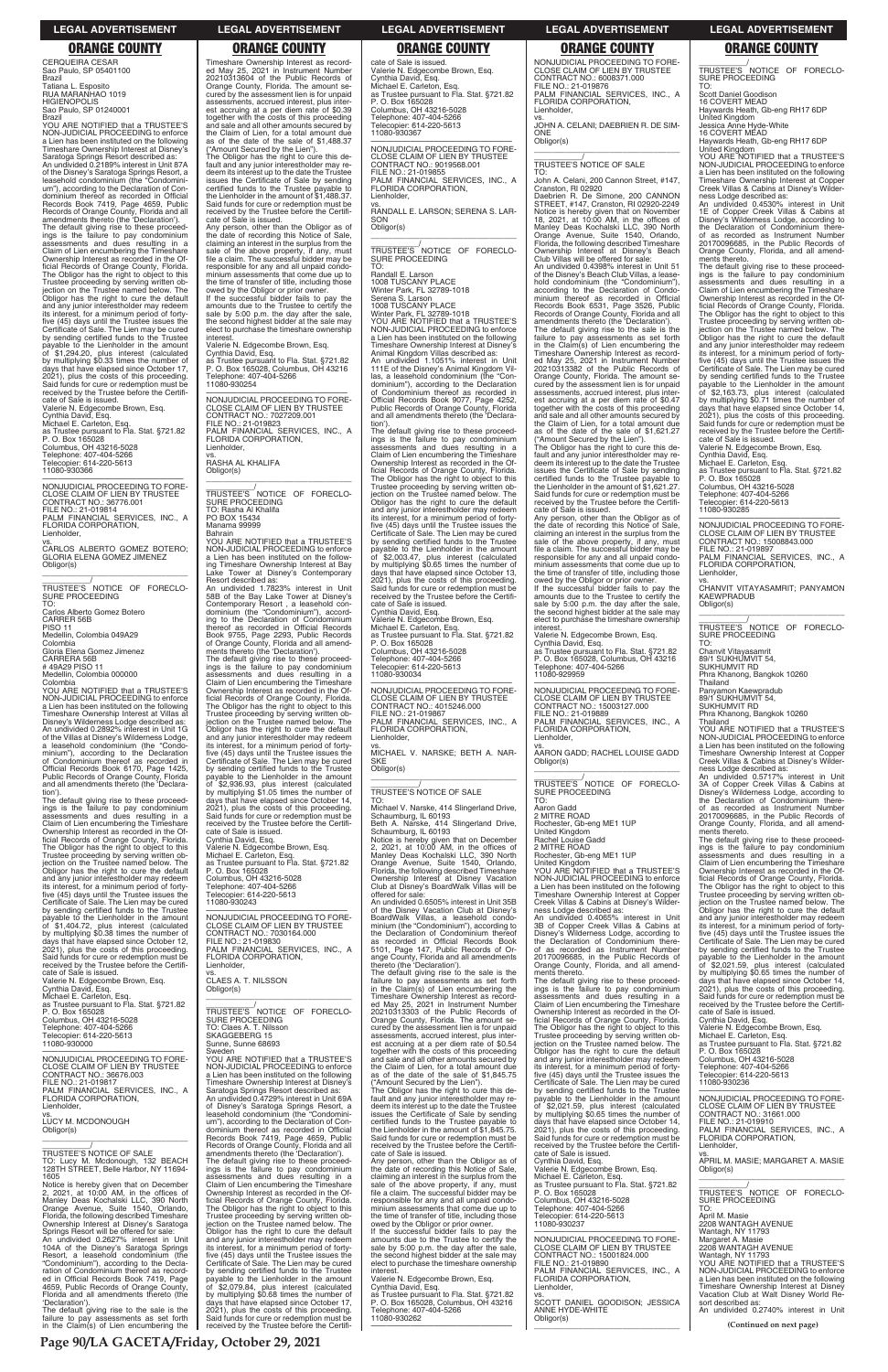55 of the Disney Vacation Club at Walt Disney World Resort, a leasehold condominium (the "Condominium"), according to the Declaration of Condominium thereof as recorded in Official Records Book 4361, Page 2551, Public Records of Orange County, Florida and all amendments thereto (the 'Declaration').

—————————————————— NONJUDICIAL PROCEEDING TO FORE-CLOSE CLAIM OF LIEN BY TRUSTEE CONTRACT NO.: 7055164.000 FILE NO.: 21-019917 PALM FINANCIAL SERVICES, INC., A

The default giving rise to these proceed-ings is the failure to pay condominium assessments and dues resulting in a Claim of Lien encumbering the Timeshare Ownership Interest as recorded in the Of-ficial Records of Orange County, Florida. The Obligor has the right to object to this Trustee proceeding by serving written ob-jection on the Trustee named below. The Obligor has the right to cure the default and any junior interestholder may redeem its interest, for a minimum period of fortyfive (45) days until the Trustee issues the Certificate of Sale. The Lien may be cured by sending certified funds to the Trustee payable to the Lienholder in the amount<br>of \$2.517.44 nhus interest. of \$2,517.44, plus interest (calculated by multiplying \$0.87 times the number of days that have elapsed since October 12, 2021), plus the costs of this proceeding. Said funds for cure or redemption must be received by the Trustee before the Certificate of Sale is issued. Valerie N. Edgecombe Brown, Esq.

Cynthia David, Esq. Michael E. Carleton, Esq. as Trustee pursuant to Fla. Stat. §721.82 P. O. Box 165028 Columbus, OH 43216-5028 Telephone: 407-404-5266 Telecopier: 614-220-5613 11080-929995

FLORIDA CORPORATION, Lienholder,

vs. ANGELA G. FOWLER; KEVAN D. FOWL-ER Obligor(s) \_\_\_\_\_\_\_\_\_\_\_\_\_\_\_\_\_\_\_\_\_\_\_\_\_\_\_\_\_\_\_\_\_

\_\_\_\_\_\_\_\_\_\_\_/ TRUSTEE'S NOTICE OF FORECLO-SURE PROCEEDING TO:

Angela G. Fowler 160 GOLD OAKS DRIVE Spring Branch, TX 78070 Kevan D. Fowler 160 GOLD OAKS DR

Spring Branch, TX 78070 YOU ARE NOTIFIED that a TRUSTEE'S NON-JUDICIAL PROCEEDING to enforce a Lien has been instituted on the following Timeshare Ownership Interest at Disney's Saratoga Springs Resort described as: An undivided 0.4927% interest in Unit 117C of the Disney's Saratoga Springs Resort, a leasehold condominium (the "Condominium"), according to the Decla-ration of Condominium thereof as record-ed in Official Records Book 7419, Page 4659, Public Records of Orange County, Florida and all amendments thereto (the 'Declaration').

The default giving rise to these proceed-ings is the failure to pay condominium assessments and dues resulting in a Claim of Lien encumbering the Timeshare Ownership Interest as recorded in the Of-ficial Records of Orange County, Florida. The Obligor has the right to object to this Trustee proceeding by serving written ob-jection on the Trustee named below. The Obligor has the right to cure the default and any junior interestholder may redeem its interest, for a minimum period of fortyfive (45) days until the Trustee issues the Certificate of Sale. The Lien may be cured by sending certified funds to the Trustee payable to the Lienholder in the amount<br>of \$2.455.33 plue interest in of \$2,455.33, plus interest (calculated by multiplying \$0.83 times the number of days that have elapsed since October 12, 2021), plus the costs of this proceeding. Said funds for cure or redemption must be received by the Trustee before the Certificate of Sale is issued.

\_\_\_\_\_\_\_\_\_\_\_\_\_\_\_\_\_\_\_\_\_\_\_\_\_\_\_\_\_\_\_\_\_ \_\_\_\_\_\_\_\_\_\_\_\_/<br>TRUSTEE'S NOTICE OF FORECLO-<br>SURE PROCEEDING

YOU ARE NOTIFIED that a TRUSTEE'S NON-JUDICIAL PROCEEDING to enforce a Lien has been instituted on the following Timeshare Ownership Interest at Disney's

Cynthia David, Esq. Valerie N. Edgecombe Brown, Esq. Michael E. Carleton, Esq. as Trustee pursuant to Fla. Stat. §721.82 P. O. Box 165028 Columbus, OH 43216-5028 Telephone: 407-404-5266 Telecopier: 614-220-5613 11080-929989

—————————————————— NONJUDICIAL PROCEEDING TO FORE-CLOSE CLAIM OF LIEN BY TRUSTEE CONTRACT NO.: 7073239.000 FILE NO.: 21-019931 PALM FINANCIAL SERVICES, INC., A FLORIDA CORPORATION, Lienholder, vs. MICHAEL LINDI; EVA A. LINDI Obligor(s)

 $\overline{\phantom{a}}$  ,  $\overline{\phantom{a}}$  ,  $\overline{\phantom{a}}$  ,  $\overline{\phantom{a}}$  ,  $\overline{\phantom{a}}$  ,  $\overline{\phantom{a}}$  ,  $\overline{\phantom{a}}$  ,  $\overline{\phantom{a}}$  ,  $\overline{\phantom{a}}$  ,  $\overline{\phantom{a}}$  ,  $\overline{\phantom{a}}$  ,  $\overline{\phantom{a}}$  ,  $\overline{\phantom{a}}$  ,  $\overline{\phantom{a}}$  ,  $\overline{\phantom{a}}$  ,  $\overline{\phantom{a}}$ 

vs. JEAN-MICHEL MOUNDRAS; SABINE  $\overline{\phantom{a}}$  ,  $\overline{\phantom{a}}$  ,  $\overline{\phantom{a}}$  ,  $\overline{\phantom{a}}$  ,  $\overline{\phantom{a}}$  ,  $\overline{\phantom{a}}$  ,  $\overline{\phantom{a}}$  ,  $\overline{\phantom{a}}$  ,  $\overline{\phantom{a}}$  ,  $\overline{\phantom{a}}$  ,  $\overline{\phantom{a}}$  ,  $\overline{\phantom{a}}$  ,  $\overline{\phantom{a}}$  ,  $\overline{\phantom{a}}$  ,  $\overline{\phantom{a}}$  ,  $\overline{\phantom{a}}$ 

 $\overline{\phantom{a}}$  , and the set of the set of the set of the set of the set of the set of the set of the set of the set of the set of the set of the set of the set of the set of the set of the set of the set of the set of the s \_\_\_\_\_\_\_\_\_\_\_/ TRUSTEE'S NOTICE OF SALE TO: Laura C. Tanaka, 20702 EL TORO ROAD, APARTMENT 249, Lake Forest, CA 92630 Notice is hereby given that on December 2, 2021, at 10:00 AM, in the offices of Manley Deas Kochalski LLC, 390 North

payable to the Lienholder in the amount of \$1,503.23, plus interest (calculated by multiplying \$0.42 times the number of days that have elapsed since October 17, 2021), plus the costs of this proceeding.

Said funds for cure or redemption must be received by the Trustee before the Certifi-cate of Sale is issued.

Cynthia David, Esq. Valerie N. Edgecombe Brown, Esq. Michael E. Carleton, Esq. as Trustee pursuant to Fla. Stat. §721.82 P. O. Box 165028

Columbus, OH 43216-5028 Telephone: 407-404-5266 Telecopier: 614-220-5613 11080-930345

—————————————————— NONJUDICIAL PROCEEDING TO FORE-CLOSE CLAIM OF LIEN BY TRUSTEE CONTRACT NO.: 7073198.000

FILE NO.: 21-019932

**Lienholder** 

PALM FINANCIAL SERVICES, INC., A FLORIDA CORPORATION,

vs. RIAD SAAD; SLAVIANKA SAAD

Obligor(s)

TO: Riad Saad

1686 RUE DE L'EVEREST Saint Laurent, Quebec H4R 2Y8

Canada

Slavianka Saad 1686 RUE DE L'EVEREST Saint Laurent, Quebec H4R 2Y8

> If the successful bidder fails to pay the amounts due to the Trustee to certify the sale by 5:00 p.m. the day after the sale the second highest bidder at the sale may elect to purchase the timeshare ownership interest

Canada

—————————————————— NONJUDICIAL PROCEEDING TO FORE-CLOSE CLAIM OF LIEN BY TRUSTEE CONTRACT NO.: 7039249.000 FILE NO.: 21-019937 PALM FINANCIAL SERVICES, INC., A FLORIDA CORPORATION, ienholder

Saratoga Springs Resort described as: An undivided 0.5302% interest in Unit 145B of the Disney's Saratoga Springs Resort, a leasehold condominium (the "Condominium"), according to the Decla-

ration of Condominium thereof as record-Official Records Book 7419, Page 4659, Public Records of Orange County, Florida and all amendments thereto (the

'Declaration'). The default giving rise to these proceedings is the failure to pay condominium assessments and dues resulting in a Claim of Lien encumbering the Timeshare Ownership Interest as recorded in the Official Records of Orange County, Florida. The Obligor has the right to object to this

Trustee proceeding by serving written ob-jection on the Trustee named below. The Obligor has the right to cure the default

and any junior interestholder may redeem its interest, for a minimum period of forty-five (45) days until the Trustee issues the Certificate of Sale. The Lien may be cured

by sending certified funds to the Trustee payable to the Lienholder in the amount of \$1,712.28, plus interest (calculated by multiplying \$0.51 times the number of days that have elapsed since October 17, 2021), plus the costs of this proceeding.

Said funds for cure or redemption must be received by the Trustee before the Certificate of Sale is issued.

Valerie N. Edgecombe Brown, Esq. Cynthia David, Esq.

Michael E. Carleton, Esq. as Trustee pursuant to Fla. Stat. §721.82 P. O. Box 165028 Columbus, OH 43216-5028

Telephone: 407-404-5266 Telecopier: 614-220-5613

11080-930368

\_\_\_\_\_\_\_\_\_\_\_\_\_\_\_\_\_\_\_\_\_\_\_\_\_\_\_\_\_\_\_\_\_ \_\_\_\_\_\_\_\_\_\_\_/<br>TRUSTEE'S NOTICE OF FORECLO-<br>SURE PROCEEDING

# —————————————————— NONJUDICIAL PROCEEDING TO FORE-

CLOSE CLAIM OF LIEN BY TRUSTEE CONTRACT NO.: 7072095.000 FILE NO.: 21-019934

PALM FINANCIAL SERVICES, INC., A FLORIDA CORPORATION,

# Lienholder, HABALI Obligor(s)

\_\_\_\_\_\_\_\_\_\_\_/ TRUSTEE'S NOTICE OF FORECLO-

SURE PROCEEDING TO: FOND BOURLET

Jean-Michel Moundras LOT LES CITRONNELLES

Case Pilote 972220000 Martinique Sabine Habali LOT LES CITRONNELLES FOND BOURLET Case Pilote 972220000

Martinique YOU ARE NOTIFIED that a TRUSTEE'S NON-JUDICIAL PROCEEDING to enforce a Lien has been instituted on the following Timeshare Ownership Interest at Disney's Saratoga Springs Resort described as: An undivided 0.5302% interest in Unit 144A of the Disney's Saratoga Springs Resort, a leasehold condominium (the

CLOSE CLAIM OF LIEN BY TRUSTEE CONTRACT NO.: 4020134.001 FILE NO.: 21-019935 PALM FINANCIAL SERVICES, INC., A FLORIDA CORPORATION, Lienholder,

vs. LAURA C. TANAKA Obligor(s)

Orange Avenue, Suite 1540, Orlando, Florida, the following described Timeshare Ownership Interest at Disney's Saratoga Springs Resort will be offered for sale: An undivided 0.1094% interest in Unit 59A of Disney's Saratoga Springs Resort, a<br>leasehold condominium (the "Condominileasehold condominium (the "Condomini-um"), according to the Declaration of Condominium thereof as recorded in Official Records Book 7419, Page 4659, Public Records of Orange County, Florida and all amendments thereto (the 'Declaration'). The default giving rise to the sale is the failure to pay assessments as set forth in the Claim(s) of Lien encumbering the Timeshare Ownership Interest as record-ed May 25, 2021 in Instrument Number 20210313604 of the Public Records of Orange County, Florida. The amount se-cured by the assessment lien is for unpaid assessments, accrued interest, plus interest accruing at a per diem rate of \$0.18 together with the costs of this proceeding and sale and all other amounts secured by the Claim of Lien, for a total amount due as of the date of the sale of \$978.36

> Tuxtla Gutierrez, Chiapas 29020 Mexico

("Amount Secured by the Lien"). The Obligor has the right to cure this de-fault and any junior interestholder may redeem its interest up to the date the Trustee issues the Certificate of Sale by sending certified funds to the Trustee payable to the Lienholder in the amount of \$978.36. Said funds for cure or redemption must be received by the Trustee before the Certificate of Sale is issued.

Any person, other than the Obligor as of the date of recording this Notice of Sale, claiming an interest in the surplus from the sale of the above property, if any, must file a claim. The successful bidder may be responsible for any and all unpaid condo-minium assessments that come due up to the time of transfer of title, including those owed by the Obligor or prior owner.

Valerie N. Edgecombe Brown, Esq. Cynthia David, Esq. as Trustee pursuant to Fla. Stat. §721.82 P. O. Box 165028, Columbus, OH 43216 Telephone: 407-404-5266 11080-930266

vs. EDWIN P. YOUNG; LYNETTE S. YOUNG Obligor(s)

**(Continued on next page)** TRUSTEE'S NOTICE OF FORECLO-SURE PROCEEDING TO: Michael Lindi #2 4630 17TH AVE NW Edmonton, Alberta T6L 6H3 Canada Eva A. Lindi #2 4630 17TH AVE NW Edmonton, Alberta T6L 2H3 Canada YOU ARE NOTIFIED that a TRUSTEE'S NON-JUDICIAL PROCEEDING to enforce a Lien has been instituted on the following Timeshare Ownership Interest at Disney's Saratoga Springs Resort described as: An undivided 0.4308% interest in Unit 145B of the Disney's Saratoga Springs Resort, a leasehold condominium (the "Condominium"), according to the Decla-ration of Condominium thereof as record-ed in Official Records Book 7419, Page 4659, Public Records of Orange County, Florida and all amendments thereto (the 'Declaration'). The default giving rise to these proceed-<br>ings is the failure to pay condominium<br>assessments and dues resulting in a<br>Claim of Lien encumbering the Timeshare<br>Ownership Interest as recorded in the Official Records of Orange County, Florida. The Obligor has the right to object to this Trustee proceeding by serving written objection on the Trustee named below. The Obligor has the right to cure the default and any junior interestholder may redeem its interest, for a minimum period of fortyfive (45) days until the Trustee issues the Certificate of Sale. The Lien may be cured by sending certified funds to the Trustee "Condominium"), according to the Decla-ration of Condominium thereof as record-ed in Official Records Book 7419, Page 4659, Public Records of Orange County, Florida and all amendments thereto (the 'Declaration'). The default giving rise to these proceed-ings is the failure to pay condominium assessments and dues resulting in a Claim of Lien encumbering the Timeshare Ownership Interest as recorded in the Of-ficial Records of Orange County, Florida. The Obligor has the right to object to this Trustee proceeding by serving written ob-jection on the Trustee named below. The Obligor has the right to cure the default and any junior interestholder may redeem its interest, for a minimum period of fortyfive (45) days until the Trustee issues the Certificate of Sale. The Lien may be cured by sending certified funds to the Trustee payable to the Lienholder in the amount<br>of \$1.712.28, plus interest (colourist) of \$1,712.28, plus interest (calculated by multiplying \$0.51 times the number of days that have elapsed since October 17, 2021), plus the costs of this proceeding. Said funds for cure or redemption must be received by the Trustee before the Certificate of Sale is issued. Valerie N. Edgecombe Brown, Esq. Cynthia David, Esq. Michael E. Carleton, Esq. as Trustee pursuant to Fla. Stat. §721.82 P. O. Box 165028 Columbus, OH 43216-5028 Telephone: 407-404-5266 Telecopier: 614-220-5613 11080-930369 —————————————————— NONJUDICIAL PROCEEDING TO FOREthe Claim of Lien, for a total amount due as of the date of the sale of \$13,969.92 ("Amount Secured by the Lien"). The Obligor has the right to cure this de-fault and any junior interestholder may redeem its interest up to the date the Trustee issues the Certificate of Sale by sending certified funds to the Trustee payable to the Lienholder in the amount of \$13,969.92. Said funds for cure or redemption must be received by the Trustee before the Certificate of Sale is issued. Any person, other than the Obligor as of the date of recording this Notice of Sale, claiming an interest in the surplus from the sale of the above property, if any, must file a claim. The successful bidder may be responsible for any and all unpaid condominium assessments that come due up to the time of transfer of title, including those owed by the Obligor or prior owner. If the successful bidder fails to pay the amounts due to the Trustee to certify the sale by 5:00 p.m. the day after the sale, the second highest bidder at the sale may elect to purchase the timeshare ownership interest. Valerie N. Edgecombe Brown, Esq. Cynthia David, Esq. as Trustee pursuant to Fla. Stat. §721.82 P. O. Box 165028, Columbus, OH 43216 Telephone: 407-404-5266 11080-930270 —————————————————— NONJUDICIAL PROCEEDING TO FORE-CLOSE CLAIM OF LIEN BY TRUSTEE CONTRACT NO.: 7048090.006 FILE NO.: 21-019941 PALM FINANCIAL SERVICES, INC., A FLORIDA CORPORATION, cate of Sale is issued. Any person, other than the Obligor as of the date of recording this Notice of Sale, claiming an interest in the surplus from the sale of the above property, if any, must file a claim. The successful bidder may be responsible for any and all unpaid condo-minium assessments that come due up to the time of transfer of title, including those owed by the Obligor or prior owner. If the successful bidder fails to pay the amounts due to the Trustee to certify the sale by 5:00 p.m. the day after the sale, the second highest bidder at the sale may elect to purchase the timeshare ownership interest. Valerie N. Edgecombe Brown, Esq. Cynthia David, Esq. as Trustee pursuant to Fla. Stat. §721.82 P. O. Box 165028, Columbus, OH 43216 Per Per Pecaso, Commit-11080-930265 —————————————————— NONJUDICIAL PROCEEDING TO FORE-CLOSE CLAIM OF LIEN BY TRUSTEE CONTRACT NO.: 7048546.000 FILE NO.: 21-019945 PALM FINANCIAL SERVICES, INC., A FLORIDA CORPORATION, Lienholder, vs. NEEL KANWAL Obligor(s) \_\_\_\_\_\_\_\_\_\_\_\_\_\_\_\_\_\_\_\_\_\_\_\_\_\_\_\_\_\_\_\_\_ \_\_\_\_\_\_\_\_\_\_\_/ TRUSTEE'S NOTICE OF FORECLO-SURE PROCEEDING TO: Neel Kanwal PO BOX 213166 Dubai, Dubai 213166 FILE NO.: 21-022495 PALM FINANCIAL SERVICES, INC., A FLORIDA CORPORATION, Lienholder, vs. STEVE C. PARK Obligor(s)  $\overline{\phantom{a}}$  , and the set of the set of the set of the set of the set of the set of the set of the set of the set of the set of the set of the set of the set of the set of the set of the set of the set of the set of the s \_\_\_\_\_\_\_\_\_\_\_/ TRUSTEE'S NOTICE OF FORECLO-SURE PROCEEDING TO: Steve C. Park 13050 TRAIL HOLLOW DRIVE Houston, TX 77079-3740 YOU ARE NOTIFIED that a TRUSTEE'S NON-JUDICIAL PROCEEDING to enforce a Lien has been instituted on the following Timeshare Ownership Interest at Disney's Beach Club Villas described as: An undivided 0.4398% interest in Unit 27 of the Disney's Beach Club Villas, a leasehold condominium (the "Condominium"), according to the Declaration of Condo-minium thereof as recorded in Official Records Book 6531, Page 3526, Public Records of Orange County, Florida and all amendments thereto (the 'Declaration'). The default giving rise to these proceed-ings is the failure to pay condominium assessments and dues resulting in a Claim of Lien encumbering the Timeshare Ownership Interest as recorded in the Official Records of Orange County, Florida. The Obligor has the right to object to this Trustee proceeding by serving written ob-jection on the Trustee named below. The Obligor has the right to cure the default and any junior interestholder may redeem

\_\_\_\_\_\_\_\_\_\_\_/ TRUSTEE'S NOTICE OF SALE

TO: Edwin P. Young, 8578 159TH COURT NORTH, West Palm Beach, FL 33418-

1815 Lynette S. Young, 12118 INFINITY DRIVE, New Port Richey, FL 34654 Notice is hereby given that on December 2, 2021, at 10:00 AM, in the offices of Manley Deas Kochalski LLC, 390 North Orange Avenue, Suite 1540, Orlando, Florida, the following described Timeshare Ownership Interest at Disney's Saratoga Springs Resort will be offered for sale: An undivided 0.4927% interest in Unit 82B of Disney's Saratoga Springs Resort, a leasehold condominium (the "Condominium"), according to the Declaration of Con-dominium thereof as recorded in Official Records Book 7419, Page 4659, Public Records of Orange County, Florida and all amendments thereto (the 'Declaration').

The default giving rise to the sale is the failure to pay assessments as set forth in the Claim(s) of Lien encumbering the ed May 25, 2021 in Instrument Number 20210313604 of the Public Records of cured by the assessment lien is for unpaid assessments, accrued interest, plus inter-

Timeshare Ownership Interest as record-Orange County, Florida. The amount seest accruing at a per diem rate of \$4.16 together with the costs of this proceeding and sale and all other amounts secured by

\_\_\_\_\_\_\_\_\_\_\_\_\_\_\_\_\_\_\_\_\_\_\_\_\_\_\_\_\_\_\_\_\_ TO: Mary C. Picklesimer, 3322 Water-wood Drive, Sebring, FL 33872 Notice is hereby given that on December 2, 2021, at 10:00 AM, in the offices of Manley Deas Kochalski LLC, 390 North Orange Avenue, Suite 1540, Orlando, Florida, the following described Timeshare

Lienholder,

vs. JOSE M. COELLO; ANA L. ALONSO

Obligor(s)

TO: Jose M. Coello LAURELES 311 LOS LAURELES

Tuxtla Gutierrez, Chiapas 29020

Mexico Ana L. Alonso LAURELES 311 LOS LAURELES

Mexico

Tuxtla Gutierrez, Chiapas 29020

YOU ARE NOTIFIED that a TRUSTEE'S NON-JUDICIAL PROCEEDING to enforce a Lien has been instituted on the follow-ing Timeshare Ownership Interest at Bay Lake Tower at Disney's Contemporary Resort described as: An undivided 0.0636% interest in Unit 47C of the Bay Lake Tower at Disney's Contemporary Resort , a leasehold con-dominium (the "Condominium"), accord-ing to the Declaration of Condominium thereof as recorded in Official Records Book 9755, Page 2293, Public Records of Orange County, Florida and all amend-ments thereto (the 'Declaration'). The default giving rise to these proceed-

ings is the failure to pay condominium assessments and dues resulting in a Claim of Lien encumbering the Timeshare Ownership Interest as recorded in the Official Records of Orange County, Florida. The Obligor has the right to object to this Trustee proceeding by serving written ob-jection on the Trustee named below. The Obligor has the right to cure the default and any junior interestholder may redeem its interest, for a minimum period of forty-five (45) days until the Trustee issues the Certificate of Sale. The Lien may be cured by sending certified funds to the Trustee payable to the Lienholder in the amount of \$765.64, plus interest (calculated by multiplying \$0.10 times the number of days that have elapsed since October 14,

2021), plus the costs of this proceeding. Said funds for cure or redemption must be received by the Trustee before the Certifi-

cate of Sale is issued.

Cynthia David, Esq. Valerie N. Edgecombe Brown, Esq. Michael E. Carleton, Esq. as Trustee pursuant to Fla. Stat. §721.82 P. O. Box 165028

Columbus, OH 43216-5028 Telephone: 407-404-5266 Telecopier: 614-220-5613

11080-930235

—————————————————— NONJUDICIAL PROCEEDING TO FORE-CLOSE CLAIM OF LIEN BY TRUSTEE CONTRACT NO.: 7035763.002 FILE NO.: 21-019943 PALM FINANCIAL SERVICES, INC., A

FLORIDA CORPORATION,

Lienholder,

vs. MARY C. PICKLESIMER

Obligor(s)

\_\_\_\_\_\_\_\_\_\_\_\_\_\_\_\_\_\_\_\_\_\_\_\_\_\_\_\_\_\_\_\_\_ \_\_\_\_\_\_\_\_\_\_\_/ TRUSTEE'S NOTICE OF SALE

# Ownership Interest at Bay Lake Tower at Disney's Contemporary Resort will be offered for sale: An undivided 0.1273% interest in Unit 67B of the Bay Lake Tower at Disney's Contemporary Resort , a leasehold con-dominium (the "Condominium"), accord-ing to the Declaration of Condominium thereof as recorded in Official Records Book 9755, Page 2293, Public Records of Orange County, Florida and all amendments thereto (the 'Declaration'). The default giving rise to the sale is the failure to pay assessments as set forth in the Claim(s) of Lien encumbering the Timeshare Ownership Interest as record-ed May 25, 2021 in Instrument Number 20210313470 of the Public Records of Orange County, Florida. The amount se-cured by the assessment lien is for unpaid

assessments, accrued interest, plus interest accruing at a per diem rate of \$0.11 together with the costs of this proceeding and sale and all other amounts secured by the Claim of Lien, for a total amount due as of the date of the sale of \$829.60 ("Amount Secured by the Lien").

The Obligor has the right to cure this de-fault and any junior interestholder may redeem its interest up to the date the Trustee issues the Certificate of Sale by sending certified funds to the Trustee payable to the Lienholder in the amount of \$829.60. Said funds for cure or redemption must be received by the Trustee before the Certifi-

Argentina YOU ARE NOTIFIED that a TRUSTEE'S NON-JUDICIAL PROCEEDING to enforce a Lien has been instituted on the following Timeshare Ownership Interest at Disney's

Saratoga Springs Resort described as: An undivided 0.4379% interest in Unit 103B of the Disney's Saratoga Springs Resort, a leasehold condominium (the "Condominium"), according to the Decla-ration of Condominium thereof as recorded in Official Records Book 7419, Page 4659, Public Records of Orange County, Florida and all amendments thereto (the 'Declaration').

The default giving rise to these proceed-ings is the failure to pay condominium assessments and dues resulting in a Claim of Lien encumbering the Timeshare Ownership Interest as recorded in the Official Records of Orange County, Florida. The Obligor has the right to object to this Trustee proceeding by serving written objection on the Trustee named below. The Obligor has the right to cure the default and any junior interestholder may redeem its interest, for a minimum period of fortyfive (45) days until the Trustee issues the Certificate of Sale. The Lien may be cured by sending certified funds to the Trustee<br>payable to the Lienholder in the amount<br>of \$1,968.04, plus interest (calculated<br>by multiplying \$0.63 times the number of<br>days that have elapsed since October 17,<br>2021), plus the co Said funds for cure or redemption must be received by the Trustee before the Certifi-cate of Sale is issued.

Cynthia David, Esq. Valerie N. Edgecombe Brown, Esq. Michael E. Carleton, Esq. as Trustee pursuant to Fla. Stat. §721.82 P. O. Box 165028 Columbus, OH 43216-5028

Telephone: 407-404-5266 Telecopier: 614-220-5613 11080-930361

NON ILIDICIAL PROCEEDING TO FORE. NONJUDICIAL PROCEEDING TO FORE-CLOSE CLAIM OF LIEN BY TRUSTEE CONTRACT NO.: 7048090.002 FILE NO.: 21-019946 PALM FINANCIAL SERVICES, INC., A FLORIDA CORPORATION, **Lienholder** 

vs. JOSE M. COELLO; ANA L. ALONSO Obligor(s) \_\_\_\_\_\_\_\_\_\_\_\_\_\_\_\_\_\_\_\_\_\_\_\_\_\_\_\_\_\_\_\_\_

\_\_\_\_\_\_\_\_\_\_\_/<br>TRUSTEE'S NOTICE OF FORECLO-<br>SURE PROCEEDING

TO: . u.<br>Jose M. Coello LAURELES 311 LOS LAURELES Tuxtla Gutierrez, Chiapas 29020

Mexico Ana L. Alonso LAURELES 311 LOS LAURELES

YOU ARE NOTIFIED that a TRUSTEE'S NON-JUDICIAL PROCEEDING to enforce a Lien has been instituted on the following Timeshare Ownership Interest at Disney's Saratoga Springs Resort described as: An undivided 0.1094% interest in Unit 99A of Disney's Saratoga Springs Resort, a leasehold condominium (the "Condominium"), according to the Declaration of Con-dominium thereof as recorded in Official Records Book 7419, Page 4659, Public Records of Orange County, Florida and all amendments thereto (the 'Declaration'). The default giving rise to these proceed-ings is the failure to pay condominium assessments and dues resulting in a Claim of Lien encumbering the Timeshare Ownership Interest as recorded in the Of-ficial Records of Orange County, Florida. The Obligor has the right to object to this Trustee proceeding by serving written ob-jection on the Trustee named below. The Obligor has the right to cure the default and any junior interestholder may redeem its interest, for a minimum period of fortyfive (45) days until the Trustee issues the Certificate of Sale. The Lien may be cured by sending certified funds to the Trustee payable to the Lienholder in the amount of \$945.77, plus interest (calculated by multiplying \$0.18 times the number of days that have elapsed since October 17, 2021), plus the costs of this proceeding. Said funds for cure or redemption must be received by the Trustee before the Certifi-cate of Sale is issued. Valerie N. Edgecombe Brown, Esq.

Cynthia David, Esq.

Michael E. Carleton, Esq. as Trustee pursuant to Fla. Stat. §721.82 P. O. Box 165028 Columbus, OH 43216-5028 Telephone: 407-404-5266 Telecopier: 614-220-5613 11080-930370

—————————————————— NONJUDICIAL PROCEEDING TO FORE-CLOSE CLAIM OF LIEN BY TRUSTEE CONTRACT NO.: 6004199.000

**LEGAL ADVERTISEMENT LEGAL ADVERTISEMENT LEGAL ADVERTISEMENT LEGAL ADVERTISEMENT LEGAL ADVERTISEMENT**

### **ORANGE COUNTY ORANGE COUNTY ORANGE COUNTY ORANGE COUNTY ORANGE COUNTY**